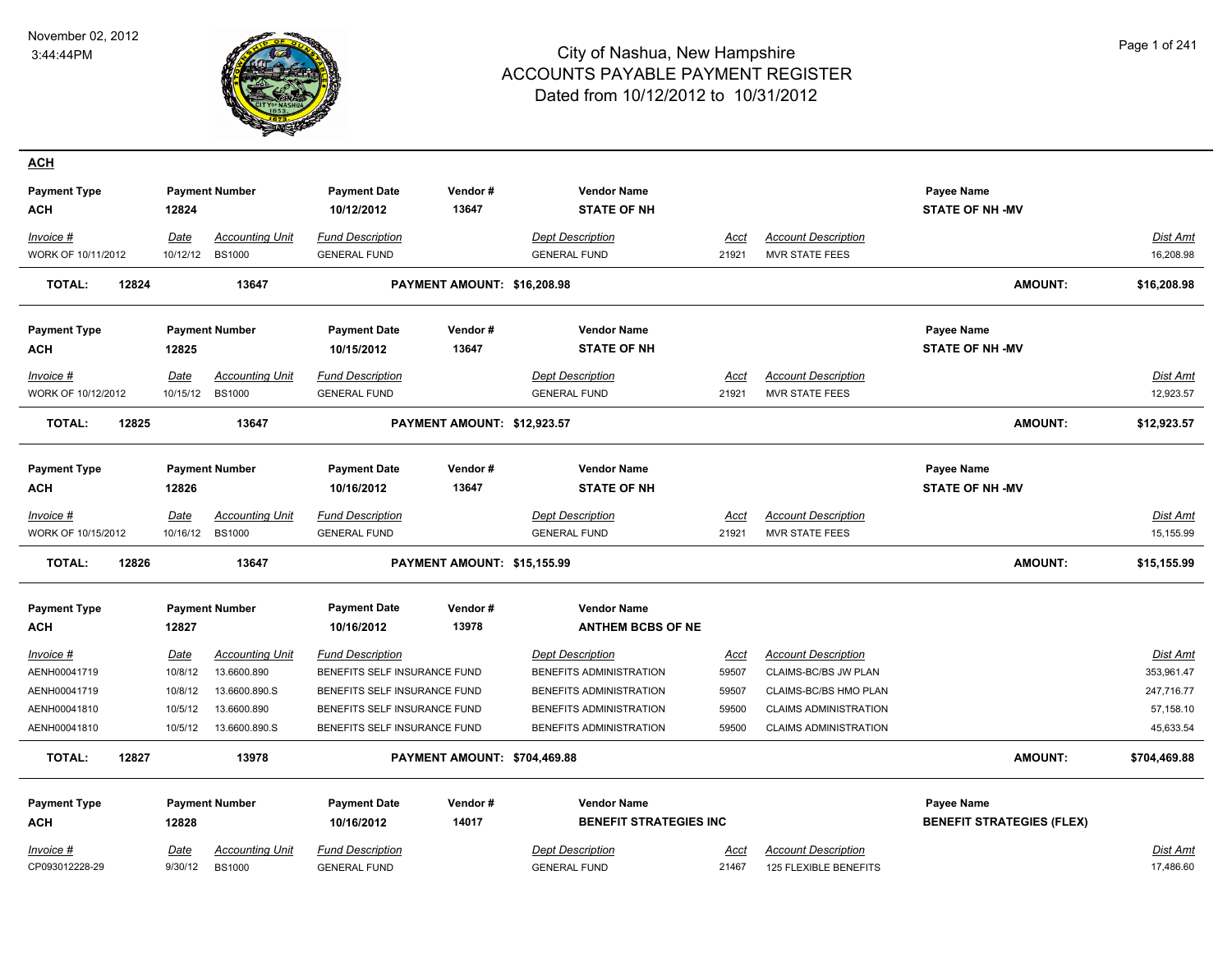

| <b>TOTAL:</b>              | 12828 |             | 14017                  |                                   | PAYMENT AMOUNT: \$17,486.60  |                                                 |             |                                                         | <b>AMOUNT:</b>                                | \$17,486.60     |
|----------------------------|-------|-------------|------------------------|-----------------------------------|------------------------------|-------------------------------------------------|-------------|---------------------------------------------------------|-----------------------------------------------|-----------------|
| <b>Payment Type</b>        |       |             | <b>Payment Number</b>  | <b>Payment Date</b>               | Vendor#                      | <b>Vendor Name</b>                              |             |                                                         |                                               |                 |
| ACH                        |       | 12829       |                        | 10/16/2012                        | 14040                        | <b>BOSTON MUTUAL LIFE INSURANCE</b>             |             |                                                         |                                               |                 |
| Invoice #                  |       | <b>Date</b> | <b>Accounting Unit</b> | <b>Fund Description</b>           |                              | <b>Dept Description</b>                         | Acct        | <b>Account Description</b>                              |                                               | <b>Dist Amt</b> |
| 10012012                   |       |             | 10/16/12 BS1000        | <b>GENERAL FUND</b>               |                              | <b>GENERAL FUND</b>                             | 21516       | WHOLE LIFE INSURANCE                                    |                                               | 10.392.26       |
| <b>TOTAL:</b>              | 12829 |             | 14040                  |                                   | PAYMENT AMOUNT: \$10,392.26  |                                                 |             |                                                         | <b>AMOUNT:</b>                                | \$10,392.26     |
| <b>Payment Type</b>        |       |             | <b>Payment Number</b>  | <b>Payment Date</b>               | Vendor#                      | <b>Vendor Name</b>                              |             |                                                         |                                               |                 |
| <b>ACH</b>                 |       | 12830       |                        | 10/16/2012                        | 12837                        | <b>HARVARD PILGRIM HEALTH CARE</b>              |             |                                                         |                                               |                 |
| Invoice #                  |       | Date        | <b>Accounting Unit</b> | <b>Fund Description</b>           |                              | <b>Dept Description</b>                         | Acct        | <b>Account Description</b>                              |                                               | Dist Amt        |
| 101212 CITY OF NASHUA      |       | 10/16/12    | 13.6600.890            | BENEFITS SELF INSURANCE FUND      |                              | BENEFITS ADMINISTRATION                         | 59500       | <b>CLAIMS ADMINISTRATION</b>                            |                                               | 12,924.19       |
| 101212 CITY OF NASHUA      |       | 10/16/12    | 13.6600.890.S          | BENEFITS SELF INSURANCE FUND      |                              | BENEFITS ADMINISTRATION                         | 59500       | <b>CLAIMS ADMINISTRATION</b>                            |                                               | 17,331.49       |
| 102300481082               |       | 9/20/12     | <b>BS6600</b>          | BENEFITS SELF INSURANCE FUND      |                              | BENEFITS ADMINISTRATION                         | 21550       | HARVARD MEDICARE ENHANCED                               |                                               | 118,875.00      |
| 102300481083               |       | 9/20/12     | <b>BS6600</b>          | BENEFITS SELF INSURANCE FUND      |                              | BENEFITS ADMINISTRATION                         | 21550       | <b>PLAN</b><br>HARVARD MEDICARE ENHANCED<br><b>PLAN</b> |                                               | 32,825.00       |
| 18703628312                |       | 10/9/12     | 13.6600.890            | BENEFITS SELF INSURANCE FUND      |                              | BENEFITS ADMINISTRATION                         | 59507       | <b>CLAIMS-HPHC PLAN</b>                                 |                                               | 42,763.02       |
| 18703628312                |       | 10/9/12     | 13.6600.890.S          | BENEFITS SELF INSURANCE FUND      |                              | BENEFITS ADMINISTRATION                         | 59507       | <b>CLAIMS-HPHC PLAN</b>                                 |                                               | 92,332.21       |
| <b>TOTAL:</b>              | 12830 |             | 12837                  |                                   | PAYMENT AMOUNT: \$317,050.91 |                                                 |             |                                                         | <b>AMOUNT:</b>                                | \$317,050.91    |
| <b>Payment Type</b>        |       |             | <b>Payment Number</b>  | <b>Payment Date</b>               | Vendor#                      | <b>Vendor Name</b>                              |             |                                                         |                                               |                 |
| ACH                        |       | 12831       |                        | 10/16/2012                        | 10803                        | <b>HM LIFE INSURANCE CO</b>                     |             |                                                         |                                               |                 |
| <u>Invoice #</u>           |       | <u>Date</u> | <u>Accounting Unit</u> | <b>Fund Description</b>           |                              | <b>Dept Description</b>                         | <u>Acct</u> | <b>Account Description</b>                              |                                               | <b>Dist Amt</b> |
| 403708-0010 OCT2012        |       | 10/16/12    | 13.6600.890            | BENEFITS SELF INSURANCE FUND      |                              | BENEFITS ADMINISTRATION                         | 59165       | STOP LOSS COVERAGE                                      |                                               | 88,418.33       |
| <b>TOTAL:</b>              | 12831 |             | 10803                  |                                   | PAYMENT AMOUNT: \$88,418.33  |                                                 |             |                                                         | <b>AMOUNT:</b>                                | \$88,418.33     |
|                            |       |             |                        |                                   |                              |                                                 |             |                                                         |                                               |                 |
| <b>Payment Type</b><br>ACH |       | 12832       | <b>Payment Number</b>  | <b>Payment Date</b><br>10/16/2012 | Vendor#<br>14965             | <b>Vendor Name</b><br><b>MAILINGS UNLIMITED</b> |             |                                                         | Payee Name<br><b>MAILINGS UNLIMITED - NWS</b> |                 |
|                            |       |             |                        |                                   |                              |                                                 |             |                                                         |                                               |                 |
| Invoice #                  |       | <b>Date</b> | <b>Accounting Unit</b> | <b>Fund Description</b>           |                              | <b>Dept Description</b>                         | <u>Acct</u> | <b>Account Description</b>                              |                                               | <u>Dist Amt</u> |
| 53725P                     |       | 10/5/12     | 69.6200.500            | WASTEWATER FUND                   |                              | <b>WASTEWATER</b>                               | 53467       | <b>BILLING &amp; MAILING SERVICES</b>                   |                                               | 6,500.00        |
| <b>TOTAL:</b>              | 12832 |             | 14965                  |                                   | PAYMENT AMOUNT: \$6,500.00   |                                                 |             |                                                         | <b>AMOUNT:</b>                                | \$6,500.00      |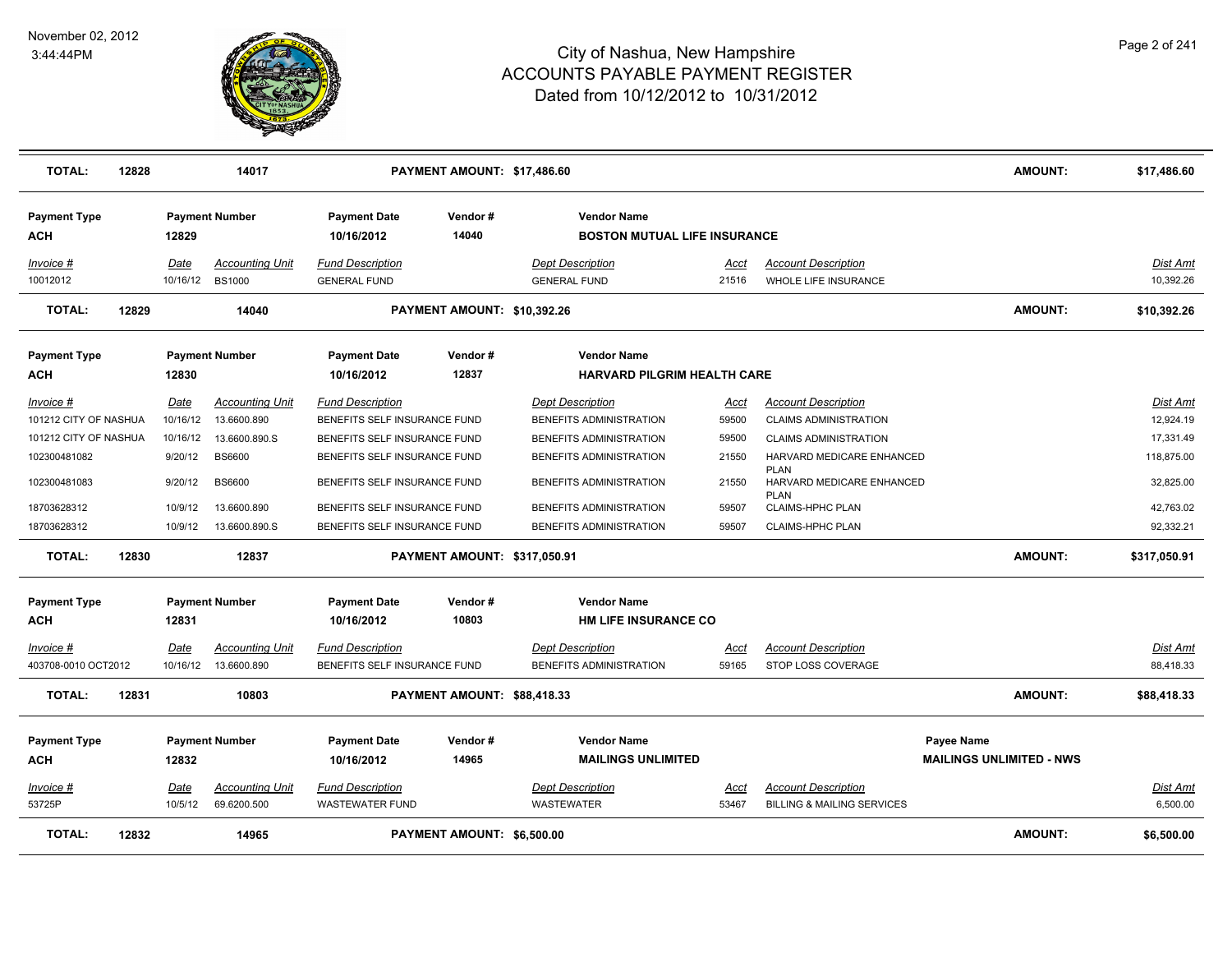

| <b>Payment Type</b>    |             | <b>Payment Number</b>  | <b>Payment Date</b>          | Vendor#                     | <b>Vendor Name</b>            |             |                            |                        |                 |
|------------------------|-------------|------------------------|------------------------------|-----------------------------|-------------------------------|-------------|----------------------------|------------------------|-----------------|
| ACH                    | 12833       |                        | 10/16/2012                   | 14555                       | <b>NORTHEAST DELTA DENTAL</b> |             |                            |                        |                 |
| Invoice #              | Date        | <b>Accounting Unit</b> | <b>Fund Description</b>      |                             | <b>Dept Description</b>       | <u>Acct</u> | <b>Account Description</b> |                        | Dist Amt        |
| 0134-00004200 10/05/12 | 10/16/12    | 13.6600.890.S          | BENEFITS SELF INSURANCE FUND |                             | BENEFITS ADMINISTRATION       | 59525       | <b>CLAIMS-DENTAL</b>       |                        | 6,675.15        |
| 4336-00004285 10/05/12 |             | 10/16/12  13.6600.890  | BENEFITS SELF INSURANCE FUND |                             | BENEFITS ADMINISTRATION       | 59525       | CLAIMS-DENTAL              |                        | 14,473.02       |
| 12833<br><b>TOTAL:</b> |             | 14555                  |                              | PAYMENT AMOUNT: \$21,148.17 |                               |             |                            | <b>AMOUNT:</b>         | \$21,148.17     |
| <b>Payment Type</b>    |             | <b>Payment Number</b>  | <b>Payment Date</b>          | Vendor#                     | <b>Vendor Name</b>            |             |                            |                        |                 |
| ACH                    | 12834       |                        | 10/16/2012                   | 13366                       | PROTECTIVE LIFE INSURANCE CO  |             |                            |                        |                 |
| Invoice #              | Date        | Accounting Unit        | <b>Fund Description</b>      |                             | <b>Dept Description</b>       | <u>Acct</u> | <b>Account Description</b> |                        | Dist Amt        |
| 730004-09/25/2012      | 9/25/12     | <b>BS1000</b>          | <b>GENERAL FUND</b>          |                             | <b>GENERAL FUND</b>           | 21505       | OTHER VOLUNTARY LIFE       |                        | 47.08           |
| <b>TOTAL:</b><br>12834 |             | 13366                  |                              | PAYMENT AMOUNT: \$47.08     |                               |             |                            | <b>AMOUNT:</b>         | \$47.08         |
| <b>Payment Type</b>    |             | <b>Payment Number</b>  | <b>Payment Date</b>          | Vendor#                     | <b>Vendor Name</b>            |             |                            | Payee Name             |                 |
| ACH                    | 12835       |                        | 10/17/2012                   | 13647                       | <b>STATE OF NH</b>            |             |                            | <b>STATE OF NH -MV</b> |                 |
| Invoice #              | Date        | <b>Accounting Unit</b> | <b>Fund Description</b>      |                             | <b>Dept Description</b>       | Acct        | <b>Account Description</b> |                        | Dist Amt        |
| WORK OF 10/16/2012     |             | 10/17/12 BS1000        | <b>GENERAL FUND</b>          |                             | <b>GENERAL FUND</b>           | 21921       | <b>MVR STATE FEES</b>      |                        | 12,734.65       |
| TOTAL:<br>12835        |             | 13647                  |                              | PAYMENT AMOUNT: \$12,734.65 |                               |             |                            | <b>AMOUNT:</b>         | \$12,734.65     |
|                        |             |                        |                              |                             |                               |             |                            |                        |                 |
| <b>Payment Type</b>    |             | <b>Payment Number</b>  | <b>Payment Date</b>          | Vendor#                     | <b>Vendor Name</b>            |             |                            |                        |                 |
| ACH                    | 12836       |                        | 10/17/2012                   | 14109                       | <b>CITIZENS BANK</b>          |             |                            |                        |                 |
| <u>Invoice #</u>       | <b>Date</b> | <b>Accounting Unit</b> | <b>Fund Description</b>      |                             | <b>Dept Description</b>       | <u>Acct</u> | <b>Account Description</b> |                        | <b>Dist Amt</b> |
| 01-330059-448-2 SEPT12 | 9/30/12     | 69.6200.500            | <b>WASTEWATER FUND</b>       |                             | <b>WASTEWATER</b>             | 55618       | <b>LOCKBOX SERVICES</b>    |                        | 998.16          |
| <b>TOTAL:</b><br>12836 |             | 14109                  |                              | PAYMENT AMOUNT: \$998.16    |                               |             |                            | <b>AMOUNT:</b>         | \$998.16        |
| <b>Payment Type</b>    |             | <b>Payment Number</b>  | <b>Payment Date</b>          | Vendor#                     | <b>Vendor Name</b>            |             |                            |                        |                 |
| <b>ACH</b>             | 12837       |                        | 10/17/2012                   | 14109                       | <b>CITIZENS BANK</b>          |             |                            |                        |                 |
| Invoice #              | Date        | <b>Accounting Unit</b> | <b>Fund Description</b>      |                             | <b>Dept Description</b>       | Acct        | <b>Account Description</b> |                        | Dist Amt        |
| 01-330004-680-9 SEPT12 | 9/30/12     | 69.6200.500            | <b>WASTEWATER FUND</b>       |                             | <b>WASTEWATER</b>             | 55618       | <b>LOCKBOX SERVICES</b>    |                        | 1,483.09        |
| TOTAL:<br>12837        |             | 14109                  |                              | PAYMENT AMOUNT: \$1,483.09  |                               |             |                            | AMOUNT:                | \$1,483.09      |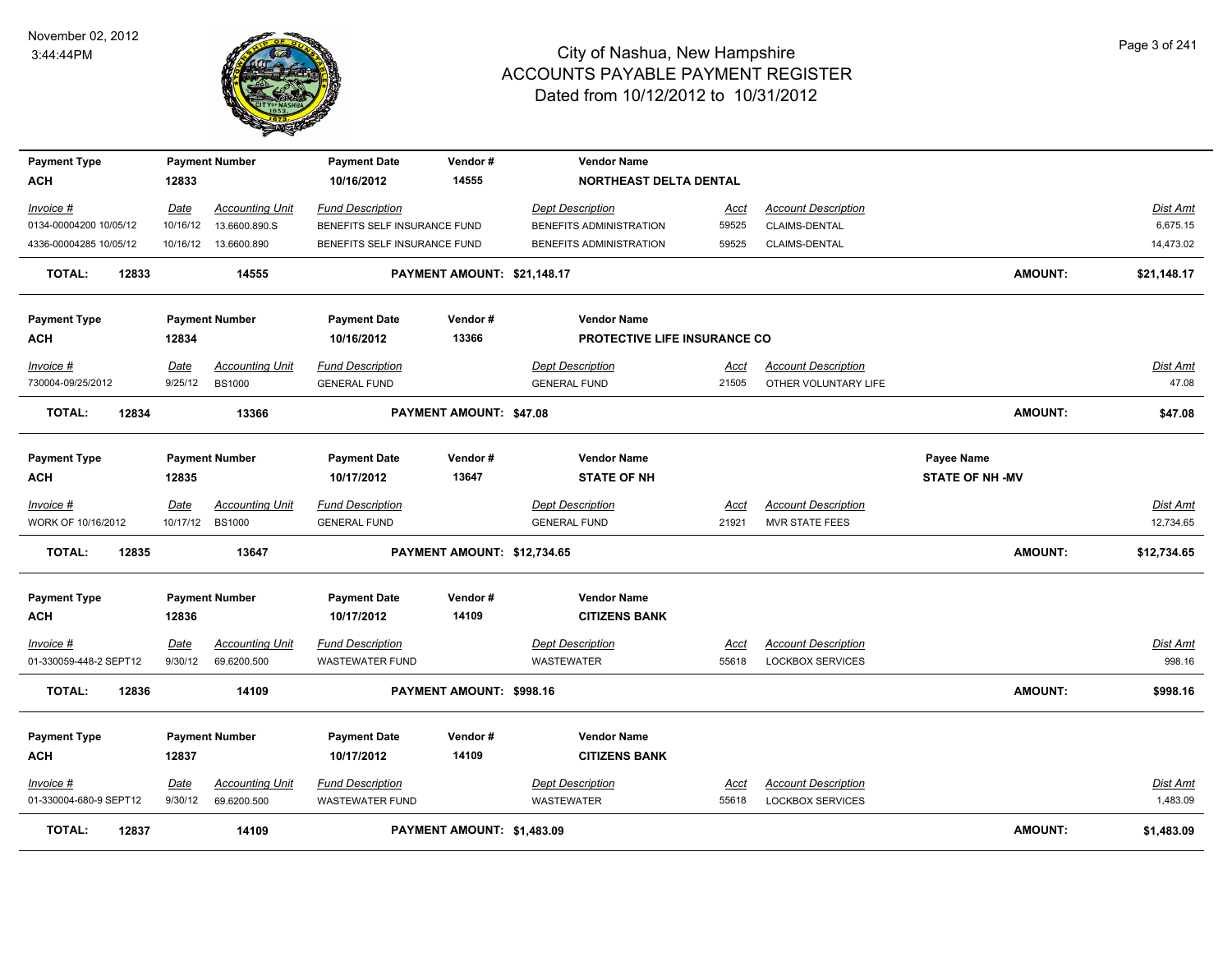

| <b>Payment Type</b>             |       |                  | <b>Payment Number</b>                   | <b>Payment Date</b>                            | Vendor#                      | <b>Vendor Name</b>                             |               |                                                         |                        |                       |
|---------------------------------|-------|------------------|-----------------------------------------|------------------------------------------------|------------------------------|------------------------------------------------|---------------|---------------------------------------------------------|------------------------|-----------------------|
| ACH                             |       | 12838            |                                         | 10/17/2012                                     | 12837                        | <b>HARVARD PILGRIM HEALTH CARE</b>             |               |                                                         |                        |                       |
| Invoice #                       |       | Date             | <b>Accounting Unit</b>                  | <b>Fund Description</b>                        |                              | <b>Dept Description</b>                        | Acct          | <b>Account Description</b>                              |                        | <b>Dist Amt</b>       |
| 102300475525                    |       | 8/18/12          | <b>BS6600</b>                           | BENEFITS SELF INSURANCE FUND                   |                              | BENEFITS ADMINISTRATION                        | 21550         | HARVARD MEDICARE ENHANCED                               |                        | 120,508.07            |
| 102300475526                    |       | 8/18/12          | <b>BS6600</b>                           | BENEFITS SELF INSURANCE FUND                   |                              | BENEFITS ADMINISTRATION                        | 21550         | <b>PLAN</b><br>HARVARD MEDICARE ENHANCED<br><b>PLAN</b> |                        | 30,225.00             |
| <b>TOTAL:</b>                   | 12838 |                  | 12837                                   |                                                | PAYMENT AMOUNT: \$150,733.07 |                                                |               |                                                         | <b>AMOUNT:</b>         | \$150,733.07          |
| <b>Payment Type</b>             |       |                  | <b>Payment Number</b>                   | <b>Payment Date</b>                            | Vendor#                      | <b>Vendor Name</b>                             |               |                                                         | Payee Name             |                       |
| ACH                             |       | 12839            |                                         | 10/18/2012                                     | 13647                        | <b>STATE OF NH</b>                             |               |                                                         | <b>STATE OF NH -MV</b> |                       |
| Invoice #<br>WORK OF 10/17/2012 |       | Date<br>10/18/12 | <b>Accounting Unit</b><br><b>BS1000</b> | <b>Fund Description</b><br><b>GENERAL FUND</b> |                              | <b>Dept Description</b><br><b>GENERAL FUND</b> | Acct<br>21921 | <b>Account Description</b><br><b>MVR STATE FEES</b>     |                        | Dist Amt<br>25,907.87 |
|                                 |       |                  |                                         |                                                |                              |                                                |               |                                                         |                        |                       |
| <b>TOTAL:</b>                   | 12839 |                  | 13647                                   |                                                | PAYMENT AMOUNT: \$25,907.87  |                                                |               |                                                         | AMOUNT:                | \$25,907.87           |
| <b>Payment Type</b>             |       |                  | <b>Payment Number</b>                   | <b>Payment Date</b>                            | Vendor#                      | <b>Vendor Name</b>                             |               |                                                         | Payee Name             |                       |
| <b>ACH</b>                      |       | 12840            |                                         | 10/19/2012                                     | 13647                        | <b>STATE OF NH</b>                             |               |                                                         | <b>STATE OF NH-MV</b>  |                       |
| Invoice #                       |       | Date             | <b>Accounting Unit</b>                  | <b>Fund Description</b>                        |                              | <b>Dept Description</b>                        | Acct          | <b>Account Description</b>                              |                        | <u>Dist Amt</u>       |
| WORK OF 10/18/2012              |       | 10/19/12         | <b>BS1000</b>                           | <b>GENERAL FUND</b>                            |                              | <b>GENERAL FUND</b>                            | 21921         | MVR STATE FEES                                          |                        | 18,406.42             |
| <b>TOTAL:</b>                   | 12840 |                  | 13647                                   |                                                | PAYMENT AMOUNT: \$18,406.42  |                                                |               |                                                         | AMOUNT:                | \$18,406.42           |
| <b>Payment Type</b>             |       |                  | <b>Payment Number</b>                   | <b>Payment Date</b>                            | Vendor#                      | <b>Vendor Name</b>                             |               |                                                         |                        |                       |
| <b>ACH</b>                      |       | 12841            |                                         | 10/19/2012                                     | 12746                        | <b>FRED C CHURCH INC</b>                       |               |                                                         |                        |                       |
| $Invoice$ #                     |       | <u>Date</u>      | <b>Accounting Unit</b>                  | <b>Fund Description</b>                        |                              | <b>Dept Description</b>                        | <u>Acct</u>   | <b>Account Description</b>                              |                        | <b>Dist Amt</b>       |
| 567793                          |       | 7/30/12          | 28.6500.525                             | PROPERTY & CASUALTY FUND                       |                              | <b>RISK MANAGEMENT</b>                         | 59148         | PROPERTY POLICIES                                       |                        | 14,832.00             |
| 574496                          |       | 8/27/12          | 28.6500.525                             | PROPERTY & CASUALTY FUND                       |                              | <b>RISK MANAGEMENT</b>                         | 59148         | PROPERTY POLICIES                                       |                        | 1,187.00              |
| <b>TOTAL:</b>                   | 12841 |                  | 12746                                   |                                                | PAYMENT AMOUNT: \$16,019.00  |                                                |               |                                                         | AMOUNT:                | \$16,019.00           |
| <b>Payment Type</b>             |       |                  | <b>Payment Number</b>                   | <b>Payment Date</b>                            | Vendor#                      | <b>Vendor Name</b>                             |               |                                                         | Payee Name             |                       |
| <b>ACH</b>                      |       | 12842            |                                         | 10/22/2012                                     | 13647                        | <b>STATE OF NH</b>                             |               |                                                         | <b>STATE OF NH -MV</b> |                       |
|                                 |       |                  |                                         |                                                |                              |                                                |               |                                                         |                        |                       |
| Invoice #<br>WORK OF 10/19/2012 |       | Date<br>10/22/12 | <b>Accounting Unit</b><br><b>BS1000</b> | <b>Fund Description</b><br><b>GENERAL FUND</b> |                              | <b>Dept Description</b><br><b>GENERAL FUND</b> | Acct<br>21921 | <b>Account Description</b><br><b>MVR STATE FEES</b>     |                        | Dist Amt<br>18,543.29 |
|                                 |       |                  |                                         |                                                |                              |                                                |               |                                                         |                        |                       |
| <b>TOTAL:</b>                   | 12842 |                  | 13647                                   |                                                | PAYMENT AMOUNT: \$18,543,29  |                                                |               |                                                         | <b>AMOUNT:</b>         | \$18,543.29           |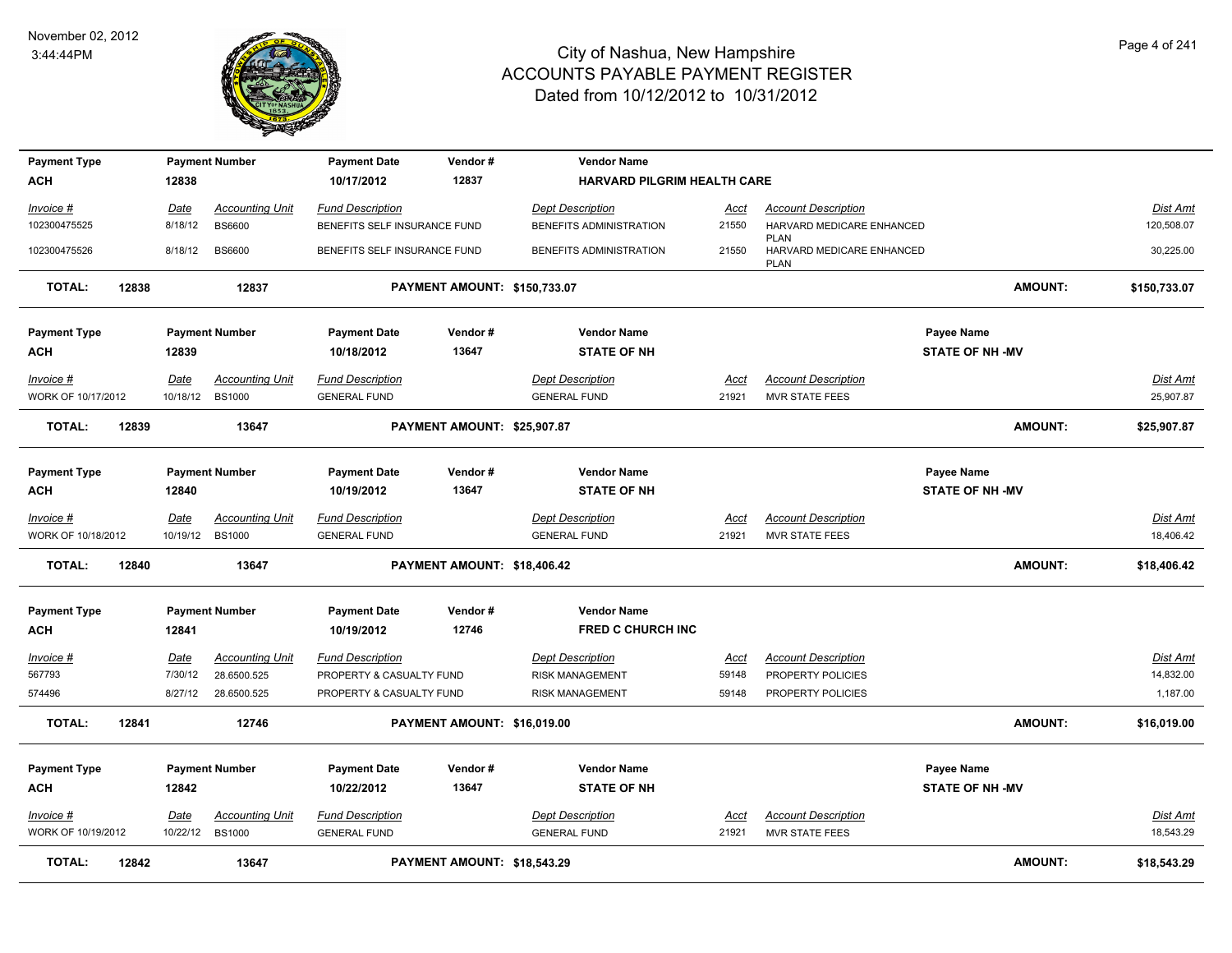

| <b>Payment Type</b>    |       |             | <b>Payment Number</b>   | <b>Payment Date</b>          | Vendor#                      | <b>Vendor Name</b>                 |             |                            | <b>Payee Name</b>      |                 |
|------------------------|-------|-------------|-------------------------|------------------------------|------------------------------|------------------------------------|-------------|----------------------------|------------------------|-----------------|
| <b>ACH</b>             |       | 12843       |                         | 10/23/2012                   | 13647                        | <b>STATE OF NH</b>                 |             |                            | <b>STATE OF NH -MV</b> |                 |
| Invoice #              |       | <b>Date</b> | <b>Accounting Unit</b>  | <b>Fund Description</b>      |                              | <b>Dept Description</b>            | Acct        | <b>Account Description</b> |                        | <b>Dist Amt</b> |
| WORK OF 10/22/2012     |       | 10/23/12    | <b>BS1000</b>           | <b>GENERAL FUND</b>          |                              | <b>GENERAL FUND</b>                | 21921       | MVR STATE FEES             |                        | 17,925.11       |
| <b>TOTAL:</b>          | 12843 |             | 13647                   |                              | PAYMENT AMOUNT: \$17,925.11  |                                    |             |                            | <b>AMOUNT:</b>         | \$17,925.11     |
| <b>Payment Type</b>    |       |             | <b>Payment Number</b>   | <b>Payment Date</b>          | Vendor#                      | <b>Vendor Name</b>                 |             |                            |                        |                 |
| <b>ACH</b>             |       | 12844       |                         | 10/23/2012                   | 13978                        | <b>ANTHEM BCBS OF NE</b>           |             |                            |                        |                 |
| Invoice #              |       | Date        | <b>Accounting Unit</b>  | <b>Fund Description</b>      |                              | <b>Dept Description</b>            | Acct        | <b>Account Description</b> |                        | <b>Dist Amt</b> |
| AENH00041881           |       | 10/15/12    | 13.6600.890             | BENEFITS SELF INSURANCE FUND |                              | BENEFITS ADMINISTRATION            | 59507       | CLAIMS-BC/BS JW PLAN       |                        | 173,395.70      |
| AENH00041881           |       |             | 10/15/12  13.6600.890.S | BENEFITS SELF INSURANCE FUND |                              | BENEFITS ADMINISTRATION            | 59507       | CLAIMS-BC/BS HMO PLAN      |                        | 223,893.38      |
| <b>TOTAL:</b>          | 12844 |             | 13978                   |                              | PAYMENT AMOUNT: \$397,289.08 |                                    |             |                            | <b>AMOUNT:</b>         | \$397,289.08    |
| <b>Payment Type</b>    |       |             | <b>Payment Number</b>   | <b>Payment Date</b>          | Vendor#                      | <b>Vendor Name</b>                 |             |                            |                        |                 |
| ACH                    |       | 12845       |                         | 10/23/2012                   | 12837                        | <b>HARVARD PILGRIM HEALTH CARE</b> |             |                            |                        |                 |
| Invoice #              |       | <u>Date</u> | <b>Accounting Unit</b>  | <b>Fund Description</b>      |                              | <b>Dept Description</b>            | Acct        | <b>Account Description</b> |                        | Dist Amt        |
| 18703629012            |       | 10/16/12    | 13.6600.890             | BENEFITS SELF INSURANCE FUND |                              | BENEFITS ADMINISTRATION            | 59507       | CLAIMS-HPHC PLAN           |                        | 52,594.73       |
| 18703629012            |       |             | 10/16/12  13.6600.890.S | BENEFITS SELF INSURANCE FUND |                              | BENEFITS ADMINISTRATION            | 59507       | <b>CLAIMS-HPHC PLAN</b>    |                        | 39,387.68       |
| <b>TOTAL:</b>          | 12845 |             | 12837                   |                              | PAYMENT AMOUNT: \$91,982.41  |                                    |             |                            | <b>AMOUNT:</b>         | \$91,982.41     |
| <b>Payment Type</b>    |       |             | <b>Payment Number</b>   | <b>Payment Date</b>          | Vendor#                      | <b>Vendor Name</b>                 |             |                            |                        |                 |
| <b>ACH</b>             |       | 12846       |                         | 10/23/2012                   | 14335                        | <b>ITT HARTFORD</b>                |             |                            |                        |                 |
| Invoice #              |       | <u>Date</u> | <b>Accounting Unit</b>  | <b>Fund Description</b>      |                              | <b>Dept Description</b>            | <u>Acct</u> | <b>Account Description</b> |                        | <b>Dist Amt</b> |
| 6035709-2              |       | 10/1/12     | 13.6600.525             | BENEFITS SELF INSURANCE FUND |                              | BENEFITS ADMINISTRATION            | 59014       | LIFE POLICIES              |                        | 15,423.06       |
| 6035709-2              |       | 10/1/12     | 13.6600.525.S           | BENEFITS SELF INSURANCE FUND |                              | BENEFITS ADMINISTRATION            | 59014       | LIFE POLICIES              |                        | 18,646.12       |
| <b>TOTAL:</b>          | 12846 |             | 14335                   |                              | PAYMENT AMOUNT: \$34,069.18  |                                    |             |                            | <b>AMOUNT:</b>         | \$34,069.18     |
| <b>Payment Type</b>    |       |             | <b>Payment Number</b>   | <b>Payment Date</b>          | Vendor#                      | <b>Vendor Name</b>                 |             |                            |                        |                 |
| ACH                    |       | 12847       |                         | 10/23/2012                   | 14555                        | <b>NORTHEAST DELTA DENTAL</b>      |             |                            |                        |                 |
| $Invoice$ #            |       | <u>Date</u> | <b>Accounting Unit</b>  | <b>Fund Description</b>      |                              | <b>Dept Description</b>            | <u>Acct</u> | <b>Account Description</b> |                        | <u>Dist Amt</u> |
| 0134-00004200 10/12/12 |       | 10/23/12    | 13.6600.890.S           | BENEFITS SELF INSURANCE FUND |                              | BENEFITS ADMINISTRATION            | 59525       | CLAIMS-DENTAL              |                        | 6,248.48        |
| 4336-00004285 10/12/12 |       |             | 10/23/12  13.6600.890   | BENEFITS SELF INSURANCE FUND |                              | BENEFITS ADMINISTRATION            | 59525       | CLAIMS-DENTAL              |                        | 22,906.68       |
| <b>TOTAL:</b>          | 12847 |             | 14555                   |                              | PAYMENT AMOUNT: \$29,155.16  |                                    |             |                            | <b>AMOUNT:</b>         | \$29,155.16     |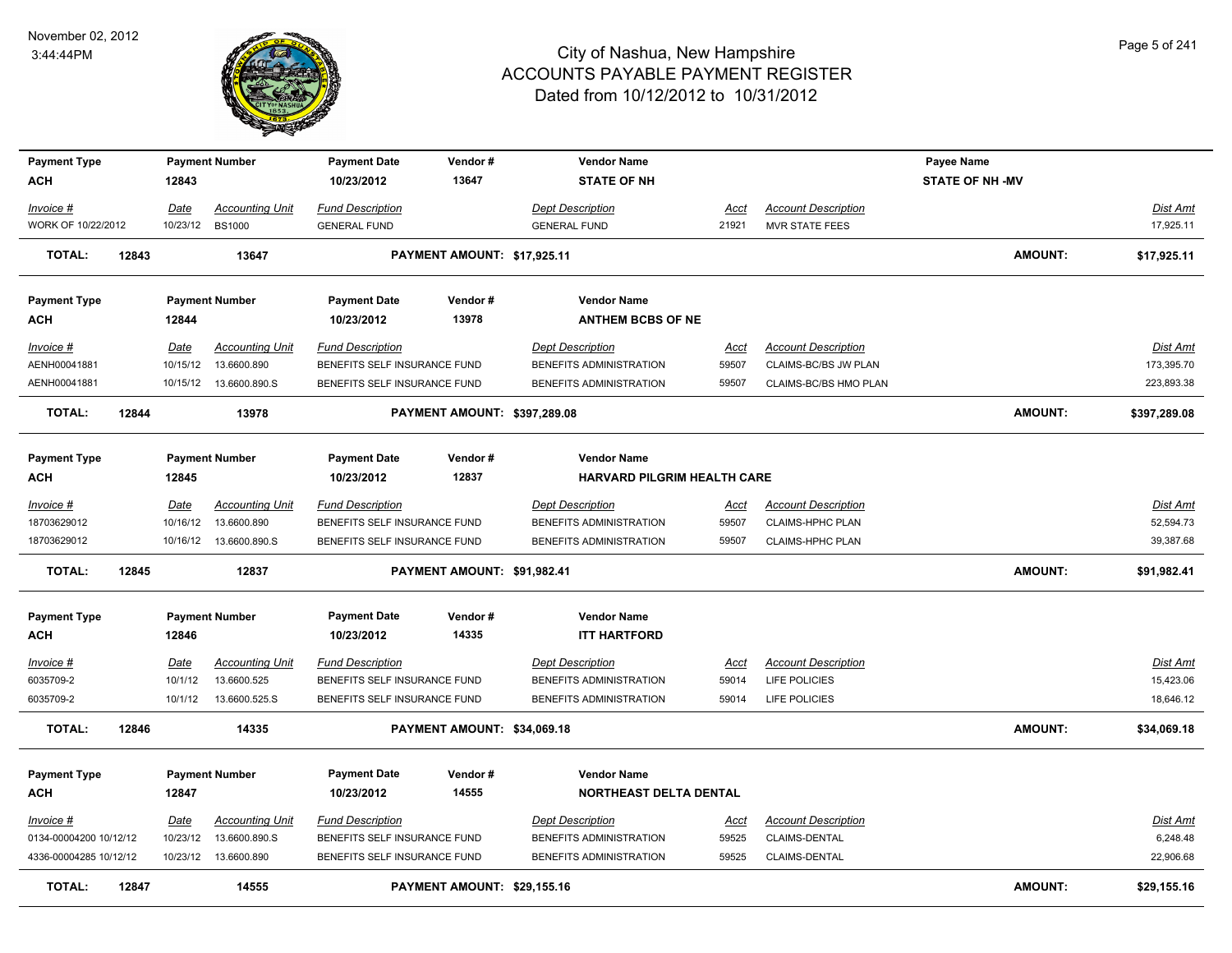

| <b>Payment Type</b>               | <b>Payment Number</b>                                       | <b>Payment Date</b>                            | Vendor#                     | <b>Vendor Name</b>                             |                      |                                                     |                                |                       |
|-----------------------------------|-------------------------------------------------------------|------------------------------------------------|-----------------------------|------------------------------------------------|----------------------|-----------------------------------------------------|--------------------------------|-----------------------|
| <b>ACH</b>                        | 12848                                                       | 10/23/2012                                     | 13197                       | <b>NORTHERN NEW ENGLAND BENEFIT</b>            |                      |                                                     |                                |                       |
| Invoice #                         | <b>Accounting Unit</b><br>Date                              | <b>Fund Description</b>                        |                             | <b>Dept Description</b>                        | Acct                 | <b>Account Description</b>                          |                                | Dist Amt              |
| DEC 2012 COVERAGE                 | 10/23/12<br>13.6600.525                                     | BENEFITS SELF INSURANCE FUND                   |                             | BENEFITS ADMINISTRATION                        | 59000                | <b>HEALTH POLICIES</b>                              |                                | 38,209.17             |
| <b>TOTAL:</b><br>12848            | 13197                                                       |                                                | PAYMENT AMOUNT: \$38,209.17 |                                                |                      |                                                     | <b>AMOUNT:</b>                 | \$38,209.17           |
| <b>Payment Type</b>               | <b>Payment Number</b>                                       | <b>Payment Date</b>                            | Vendor#                     | <b>Vendor Name</b>                             |                      |                                                     |                                |                       |
| <b>ACH</b>                        | 12849                                                       | 10/23/2012                                     | 13682                       | SUN LIFE ASSURANCE CO OF CANAD                 |                      |                                                     |                                |                       |
| Invoice #                         | Date<br><b>Accounting Unit</b>                              | <b>Fund Description</b>                        |                             | <b>Dept Description</b>                        | Acct                 | <b>Account Description</b>                          |                                | Dist Amt              |
| 079661-OCT12                      | <b>BS1000</b><br>9/20/12                                    | <b>GENERAL FUND</b>                            |                             | <b>GENERAL FUND</b>                            | 21505                | OTHER VOLUNTARY LIFE                                |                                | 4,044.57              |
| <b>TOTAL:</b><br>12849            | 13682                                                       |                                                | PAYMENT AMOUNT: \$4,044.57  |                                                |                      |                                                     | <b>AMOUNT:</b>                 | \$4,044.57            |
| <b>Payment Type</b>               | <b>Payment Number</b>                                       | <b>Payment Date</b>                            | Vendor#                     | <b>Vendor Name</b>                             |                      |                                                     | Payee Name                     |                       |
| <b>ACH</b>                        | 12850                                                       | 10/24/2012                                     | 13647                       | <b>STATE OF NH</b>                             |                      |                                                     | <b>STATE OF NH -MV</b>         |                       |
| $Invoice$ #                       | <b>Date</b><br><b>Accounting Unit</b>                       | <b>Fund Description</b>                        |                             | <b>Dept Description</b>                        | Acct                 | <b>Account Description</b>                          |                                | Dist Amt              |
| WORK OF 10/23/2012                | 10/24/12<br><b>BS1000</b>                                   | <b>GENERAL FUND</b>                            |                             | <b>GENERAL FUND</b>                            | 21921                | <b>MVR STATE FEES</b>                               |                                | 18,786.55             |
| <b>TOTAL:</b><br>12850            | 13647                                                       |                                                | PAYMENT AMOUNT: \$18,786.55 |                                                |                      |                                                     | <b>AMOUNT:</b>                 | \$18,786.55           |
| <b>Payment Type</b>               | <b>Payment Number</b>                                       | <b>Payment Date</b>                            | Vendor#                     | <b>Vendor Name</b>                             |                      |                                                     | Payee Name                     |                       |
| <b>ACH</b>                        | 12851                                                       | 10/24/2012                                     | 13805                       | UNITED STATES POSTAL SERVICE                   |                      |                                                     | US POSTAL SERVICEACCT#14658595 |                       |
| Invoice #                         | <b>Accounting Unit</b><br><u>Date</u>                       | <b>Fund Description</b>                        |                             | <b>Dept Description</b>                        | <u>Acct</u>          | <b>Account Description</b>                          |                                | Dist Amt              |
| 102412 POSTAGE REIMB              | 10/24/12<br>50.1.500                                        | <b>GENERAL FUND</b>                            |                             | <b>POLICE</b>                                  | 55607                | POSTAGE & DELIVERY                                  |                                | 1,000.00              |
| <b>TOTAL:</b><br>12851            | 13805                                                       |                                                | PAYMENT AMOUNT: \$1,000.00  |                                                |                      |                                                     | <b>AMOUNT:</b>                 | \$1,000.00            |
|                                   | <b>Payment Number</b>                                       | <b>Payment Date</b>                            | Vendor#                     | <b>Vendor Name</b>                             |                      |                                                     | Payee Name                     |                       |
| <b>Payment Type</b><br><b>ACH</b> | 12852                                                       | 10/25/2012                                     | 13647                       | <b>STATE OF NH</b>                             |                      |                                                     | <b>STATE OF NH-MV</b>          |                       |
|                                   |                                                             |                                                |                             |                                                |                      |                                                     |                                |                       |
| $Invoice$ #<br>WORK OF 10/24/2012 | Date<br><b>Accounting Unit</b><br>10/25/12<br><b>BS1000</b> | <b>Fund Description</b><br><b>GENERAL FUND</b> |                             | <b>Dept Description</b><br><b>GENERAL FUND</b> | <u>Acct</u><br>21921 | <b>Account Description</b><br><b>MVR STATE FEES</b> |                                | Dist Amt<br>15,437.19 |
| <b>TOTAL:</b><br>12852            | 13647                                                       |                                                | PAYMENT AMOUNT: \$15,437.19 |                                                |                      |                                                     | AMOUNT:                        | \$15,437.19           |
|                                   |                                                             |                                                |                             |                                                |                      |                                                     |                                |                       |
| <b>Payment Type</b>               | <b>Payment Number</b>                                       | <b>Payment Date</b>                            | Vendor#                     | <b>Vendor Name</b>                             |                      |                                                     | Payee Name                     |                       |
| <b>ACH</b>                        | 12853                                                       | 10/26/2012                                     | 13647                       | <b>STATE OF NH</b>                             |                      |                                                     | <b>STATE OF NH-MV</b>          |                       |
| Invoice #                         | Date<br><b>Accounting Unit</b>                              | <b>Fund Description</b>                        |                             | <b>Dept Description</b>                        | Acct                 | <b>Account Description</b>                          |                                | Dist Amt              |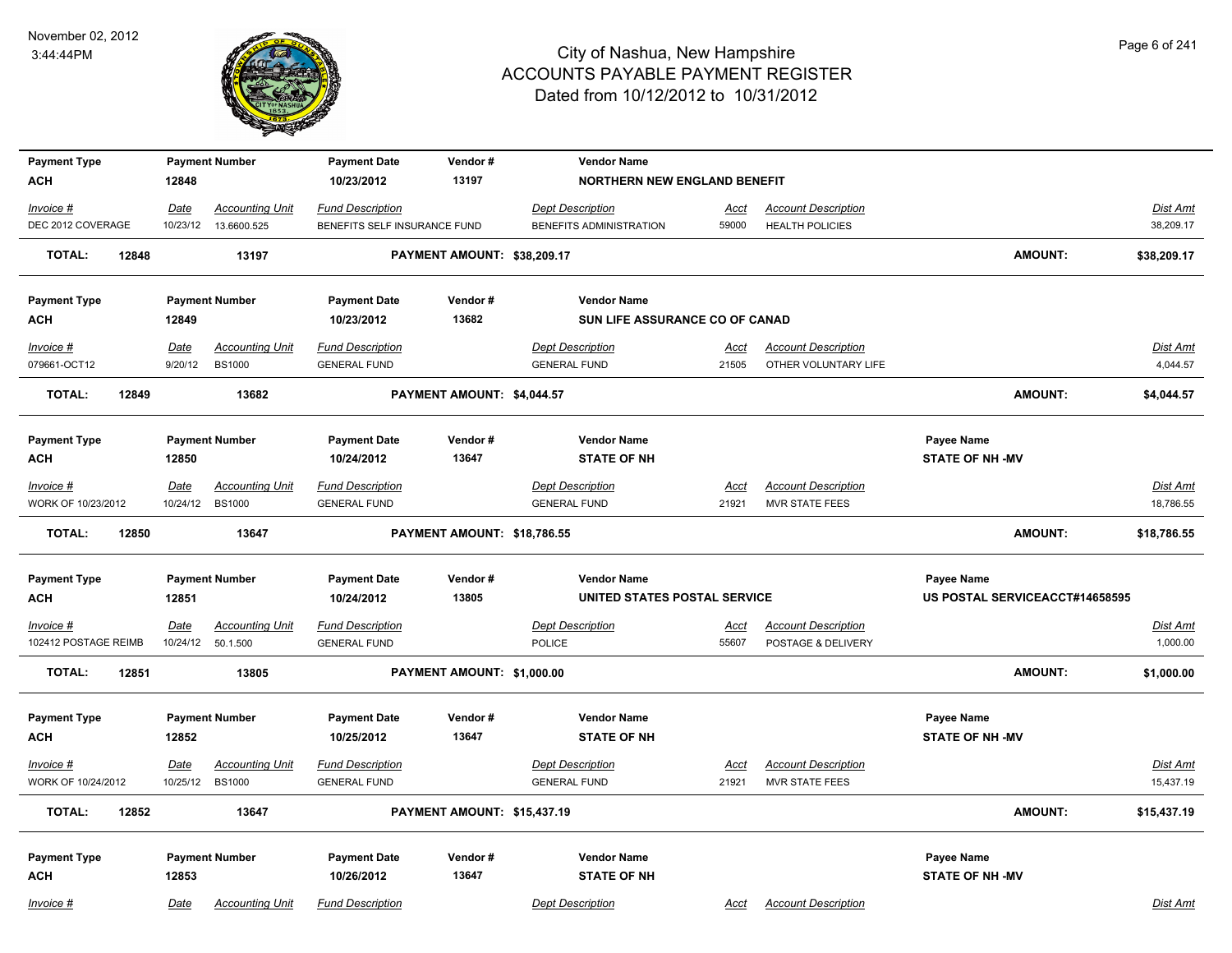

| WORK OF 10/25/2012              |                  | 10/26/12 BS1000        | <b>GENERAL FUND</b>                            |                              | <b>GENERAL FUND</b>      | 21921       | <b>MVR STATE FEES</b>      |                          | 14,053.66       |
|---------------------------------|------------------|------------------------|------------------------------------------------|------------------------------|--------------------------|-------------|----------------------------|--------------------------|-----------------|
| <b>TOTAL:</b><br>12853          |                  | 13647                  |                                                | PAYMENT AMOUNT: \$14,053.66  |                          |             |                            | <b>AMOUNT:</b>           | \$14,053.66     |
| <b>Payment Type</b>             |                  | <b>Payment Number</b>  | <b>Payment Date</b>                            | Vendor#                      | <b>Vendor Name</b>       |             |                            | Payee Name               |                 |
| <b>ACH</b>                      | 12854            |                        | 10/29/2012                                     | 13647                        | <b>STATE OF NH</b>       |             |                            | <b>STATE OF NH -MV</b>   |                 |
| Invoice #                       | Date             | <b>Accounting Unit</b> | <b>Fund Description</b>                        |                              | <b>Dept Description</b>  | Acct        | <b>Account Description</b> |                          | Dist Amt        |
| WORK OF 10/26/2012              | 10/29/12         | <b>BS1000</b>          | <b>GENERAL FUND</b>                            |                              | <b>GENERAL FUND</b>      | 21921       | <b>MVR STATE FEES</b>      |                          | 16,399.10       |
| <b>TOTAL:</b><br>12854          |                  | 13647                  |                                                | PAYMENT AMOUNT: \$16,399.10  |                          |             |                            | AMOUNT:                  | \$16,399.10     |
| <b>Payment Type</b>             |                  | <b>Payment Number</b>  | <b>Payment Date</b>                            | Vendor#                      | <b>Vendor Name</b>       |             |                            | Payee Name               |                 |
| <b>ACH</b>                      | 12855            |                        | 10/29/2012                                     | 13813                        | <b>US BANK</b>           |             |                            | US BANK N.A. (091000022) |                 |
|                                 |                  | <b>Accounting Unit</b> |                                                |                              | <b>Dept Description</b>  | Acct        | <b>Account Description</b> |                          | Dist Amt        |
| Invoice #<br>801432700 11/01/12 | Date<br>10/29/12 | 93.1.900               | <b>Fund Description</b><br><b>GENERAL FUND</b> |                              | <b>DEBT SERVICE</b>      | 75100       | <b>PRINCIPAL</b>           |                          | 5,270.59        |
| 801432700 11/01/12              | 10/29/12         | 93.1.900               | <b>GENERAL FUND</b>                            |                              | <b>DEBT SERVICE</b>      | 75200       | <b>INTEREST</b>            |                          | 469.29          |
| 801432700 11/01/12              | 10/29/12         | 93.1.902               | <b>GENERAL FUND</b>                            |                              | <b>DEBT SERVICE</b>      | 75100       | <b>PRINCIPAL</b>           |                          | 679,729.41      |
| 801432700 11/01/12              | 10/29/12         | 93.1.902               | <b>GENERAL FUND</b>                            |                              | <b>DEBT SERVICE</b>      | 75200       | <b>INTEREST</b>            |                          | 60,227.59       |
| <b>TOTAL:</b><br>12855          |                  | 13813                  |                                                | PAYMENT AMOUNT: \$745,696.88 |                          |             |                            | <b>AMOUNT:</b>           | \$745,696.88    |
| <b>Payment Type</b>             |                  | <b>Payment Number</b>  | <b>Payment Date</b>                            | Vendor#                      | <b>Vendor Name</b>       |             |                            | Payee Name               |                 |
| <b>ACH</b>                      | 12856            |                        | 10/30/2012                                     | 13647                        | <b>STATE OF NH</b>       |             |                            | <b>STATE OF NH -MV</b>   |                 |
| Invoice #                       | Date             | <b>Accounting Unit</b> | <b>Fund Description</b>                        |                              | <b>Dept Description</b>  | <u>Acct</u> | <b>Account Description</b> |                          | <b>Dist Amt</b> |
| WORK OF 10/29/2012              | 10/30/12         | <b>BS1000</b>          | <b>GENERAL FUND</b>                            |                              | <b>GENERAL FUND</b>      | 21921       | <b>MVR STATE FEES</b>      |                          | 14,812.18       |
| <b>TOTAL:</b><br>12856          |                  | 13647                  |                                                | PAYMENT AMOUNT: \$14,812.18  |                          |             |                            | <b>AMOUNT:</b>           | \$14,812.18     |
|                                 |                  |                        |                                                |                              |                          |             |                            |                          |                 |
| <b>Payment Type</b>             |                  | <b>Payment Number</b>  | <b>Payment Date</b>                            | Vendor#<br>13647             | <b>Vendor Name</b>       |             |                            | Payee Name               |                 |
| <b>ACH</b>                      | 12857            |                        | 10/31/2012                                     |                              | <b>STATE OF NH</b>       |             |                            | <b>STATE OF NH -MV</b>   |                 |
| Invoice #                       | Date             | <b>Accounting Unit</b> | <b>Fund Description</b>                        |                              | <b>Dept Description</b>  | <b>Acct</b> | <b>Account Description</b> |                          | <b>Dist Amt</b> |
| WORK OF 10/31/2012              | 10/31/12         | <b>BS1000</b>          | <b>GENERAL FUND</b>                            |                              | <b>GENERAL FUND</b>      | 21921       | <b>MVR STATE FEES</b>      |                          | 15,935.91       |
| <b>TOTAL:</b><br>12857          |                  | 13647                  |                                                | PAYMENT AMOUNT: \$15,935.91  |                          |             |                            | <b>AMOUNT:</b>           | \$15,935.91     |
| <b>Payment Type</b>             |                  | <b>Payment Number</b>  | <b>Payment Date</b>                            | Vendor#                      | <b>Vendor Name</b>       |             |                            |                          |                 |
| <b>ACH</b>                      | 12858            |                        | 10/31/2012                                     | 13978                        | <b>ANTHEM BCBS OF NE</b> |             |                            |                          |                 |
| Invoice #                       | <b>Date</b>      | <b>Accounting Unit</b> | <b>Fund Description</b>                        |                              | <b>Dept Description</b>  | <u>Acct</u> | <b>Account Description</b> |                          | <b>Dist Amt</b> |
| AENH00042016                    | 10/22/12         | 13.6600.890            | BENEFITS SELF INSURANCE FUND                   |                              | BENEFITS ADMINISTRATION  | 59507       | CLAIMS-BC/BS JW PLAN       |                          | 378,849.65      |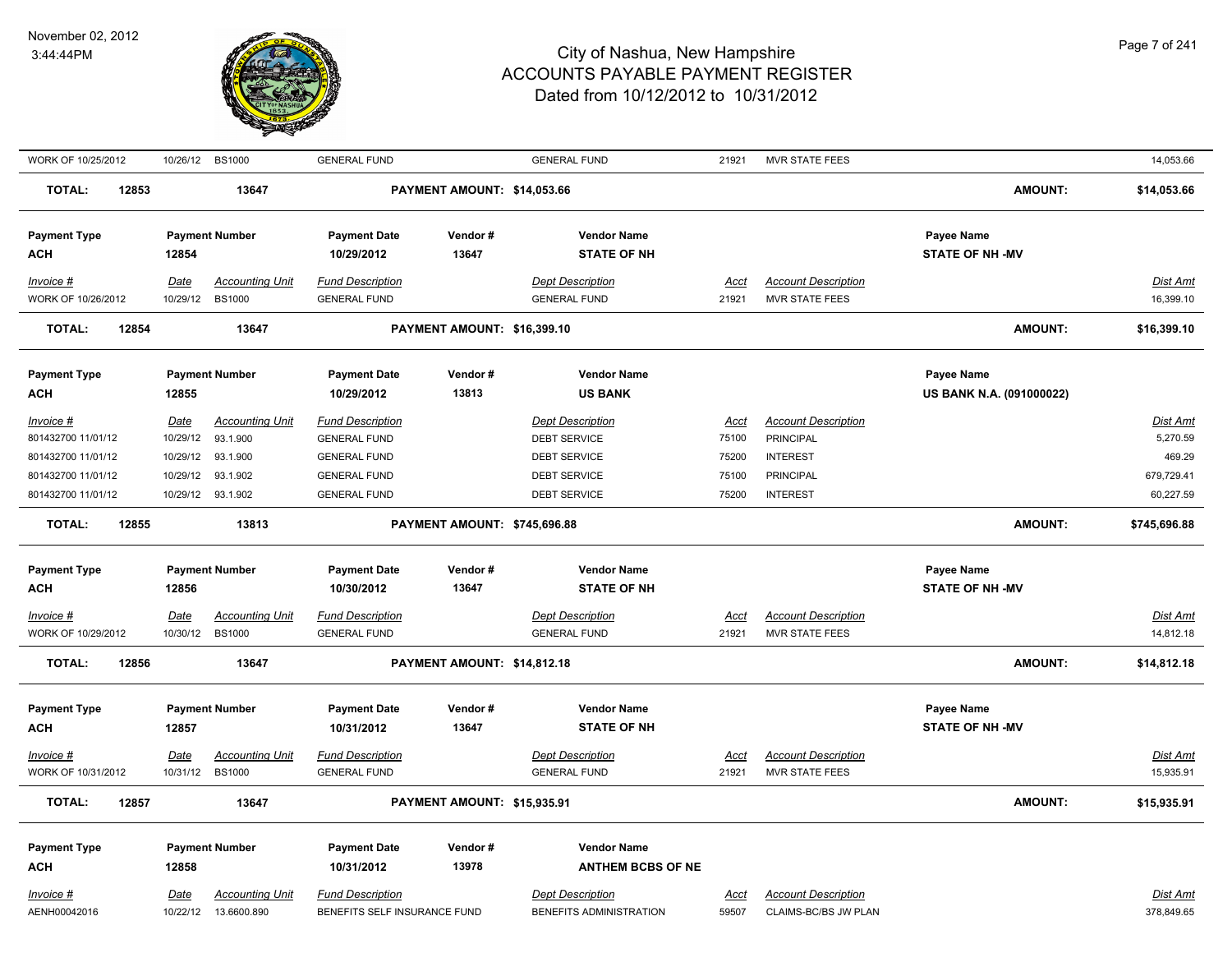

| AENH00042016           |         |             | 10/22/12  13.6600.890.S | BENEFITS SELF INSURANCE FUND           |                                     | BENEFITS ADMINISTRATION            | 59507       | CLAIMS-BC/BS JW PLAN                              |                | 209,194.61      |
|------------------------|---------|-------------|-------------------------|----------------------------------------|-------------------------------------|------------------------------------|-------------|---------------------------------------------------|----------------|-----------------|
| <b>TOTAL:</b>          | 12858   |             | 13978                   |                                        | PAYMENT AMOUNT: \$588,044.26        |                                    |             |                                                   | AMOUNT:        | \$588,044.26    |
| <b>Payment Type</b>    |         |             | <b>Payment Number</b>   | <b>Payment Date</b>                    | Vendor#                             | <b>Vendor Name</b>                 |             |                                                   |                |                 |
| ACH                    |         | 12859       |                         | 10/31/2012                             | 12837                               | <b>HARVARD PILGRIM HEALTH CARE</b> |             |                                                   |                |                 |
| Invoice #              |         | Date        | <b>Accounting Unit</b>  | <b>Fund Description</b>                |                                     | <b>Dept Description</b>            | <u>Acct</u> | <b>Account Description</b>                        |                | Dist Amt        |
| 18703629712            |         | 10/23/12    | 13.6600.890             | BENEFITS SELF INSURANCE FUND           |                                     | BENEFITS ADMINISTRATION            | 59507       | <b>CLAIMS-HPHC PLAN</b>                           |                | 57,763.60       |
| 18703629712            |         | 10/23/12    | 13.6600.890.S           | BENEFITS SELF INSURANCE FUND           |                                     | BENEFITS ADMINISTRATION            | 59507       | <b>CLAIMS-HPHC PLAN</b>                           |                | 108.103.46      |
| <b>TOTAL:</b>          | 12859   |             | 12837                   |                                        | <b>PAYMENT AMOUNT: \$165,867.06</b> |                                    |             |                                                   | <b>AMOUNT:</b> | \$165,867.06    |
| <b>Payment Type</b>    |         |             | <b>Payment Number</b>   | <b>Payment Date</b>                    | Vendor#                             | <b>Vendor Name</b>                 |             |                                                   |                |                 |
| <b>ACH</b>             |         | 9201306     |                         | 10/16/2012                             | 14504                               | <b>NASHUA SCHOOL DISTRICT 42</b>   |             |                                                   |                |                 |
| Invoice #              |         | Date        | <b>Accounting Unit</b>  | <b>Fund Description</b>                |                                     | <b>Dept Description</b>            | Acct        | <b>Account Description</b>                        |                | Dist Amt        |
| 09/26-10/12/12         |         | 10/12/12    | 91.1.012338             | <b>GENERAL FUND</b>                    |                                     | <b>SCHOOL</b>                      | 55635       | <b>TOURNAMENT FEES</b>                            |                | 1,760.00        |
| <b>TOTAL:</b>          | 9201306 |             | 14504                   |                                        | PAYMENT AMOUNT: \$1,760.00          |                                    |             |                                                   | <b>AMOUNT:</b> | \$1,760.00      |
| <b>Payment Type</b>    |         |             | <b>Payment Number</b>   | <b>Payment Date</b>                    | Vendor#                             | <b>Vendor Name</b>                 |             |                                                   |                |                 |
| <b>ACH</b>             |         | 9201307     |                         | 10/22/2012                             | 14504                               | <b>NASHUA SCHOOL DISTRICT 42</b>   |             |                                                   |                |                 |
| $Invoice$ #            |         | <u>Date</u> | <b>Accounting Unit</b>  | <b>Fund Description</b>                |                                     | <b>Dept Description</b>            | <u>Acct</u> | <b>Account Description</b>                        |                | <b>Dist Amt</b> |
| 04/13-06/28/12         |         | 10/22/12    | 91.1.012338             | <b>GENERAL FUND</b>                    |                                     | <b>SCHOOL</b>                      | 55300       | <b>TRAVEL</b>                                     |                | 249.00          |
| 04/13-06/28/12         |         |             | 10/22/12 91.1.012338    | <b>GENERAL FUND</b>                    |                                     | <b>SCHOOL</b>                      | 55635       | <b>TOURNAMENT FEES</b>                            |                | 1,215.00        |
| 04/13-06/28/12         |         |             | 10/22/12 91.2212        | ATHLETICS REVENUE FUND                 |                                     | <b>SCHOOL</b>                      | 44563       | <b>ATHLETIC FEES</b>                              |                | 350.00          |
| <b>TOTAL:</b>          | 9201307 |             | 14504                   |                                        | PAYMENT AMOUNT: \$1,814.00          |                                    |             |                                                   | <b>AMOUNT:</b> | \$1,814.00      |
| <b>Payment Type</b>    |         |             | <b>Payment Number</b>   | <b>Payment Date</b>                    | Vendor#                             | <b>Vendor Name</b>                 |             |                                                   |                |                 |
| <b>ACH</b>             |         | 9201308     |                         | 10/26/2012                             | 14109                               | <b>CITIZENS BANK</b>               |             |                                                   |                |                 |
| Invoice #              |         | Date        | <b>Accounting Unit</b>  | <b>Fund Description</b>                |                                     | <b>Dept Description</b>            | Acct        | <b>Account Description</b>                        | Activity       | Dist Amt        |
| CREDIT CARD 10/07/2012 |         | 10/29/12    | 01.1.500                | <b>GENERAL FUND</b>                    |                                     | <b>MAYOR</b>                       | 61910       | <b>MEALS - FUNCTIONS</b>                          |                | 149.30          |
| CREDIT CARD 10/07/2012 |         | 10/29/12    | 01.1.500                | <b>GENERAL FUND</b>                    |                                     | <b>MAYOR</b>                       | 68300       | MAYORS EXPENSE ACCOUNT                            |                | 282.35          |
| CREDIT CARD 10/07/2012 |         | 10/29/12    | 13.6600.525             | BENEFITS SELF INSURANCE FUND           |                                     | BENEFITS ADMINISTRATION            | 52809       | <b>WELLNESS PROGRAM</b>                           |                | 463.01          |
| CREDIT CARD 10/07/2012 |         | 10/29/12    | 22.1.500                | <b>GENERAL FUND</b>                    |                                     | INFORMATION TECHNOLOGY             | 55400       | CONFERENCES AND SEMINARS                          |                | 690.00          |
| CREDIT CARD 10/07/2012 |         | 10/29/12    | 22.1.535                | <b>GENERAL FUND</b>                    |                                     | INFORMATION TECHNOLOGY             | 54407       | SOFTWARE MAINTENANCE                              |                | 91.45           |
| CREDIT CARD 10/07/2012 |         | 10/29/12    | 22.5010                 | CAP PROJECTS-INFO<br><b>TECHNOLOGY</b> |                                     | CAPITAL PROJECTS-INFO TECH         | 81342       | <b>COMPUTER SOFTWARE &amp;</b><br><b>HARDWARE</b> | 1010.22.01.30  | 600.00          |
| CREDIT CARD 10/07/2012 |         | 10/29/12    | 26.4010                 | MOTOR VEHICLE ADMIN FUND               |                                     | MOTOR VEHICLE ADMIN FUND           | 55400       | CONFERENCES AND SEMINARS                          |                | 574.00          |
| CREDIT CARD 10/07/2012 |         | 10/29/12    | 50.1.635                | <b>GENERAL FUND</b>                    |                                     | <b>POLICE</b>                      | 55400       | CONFERENCES AND SEMINARS                          |                | 1,699.89        |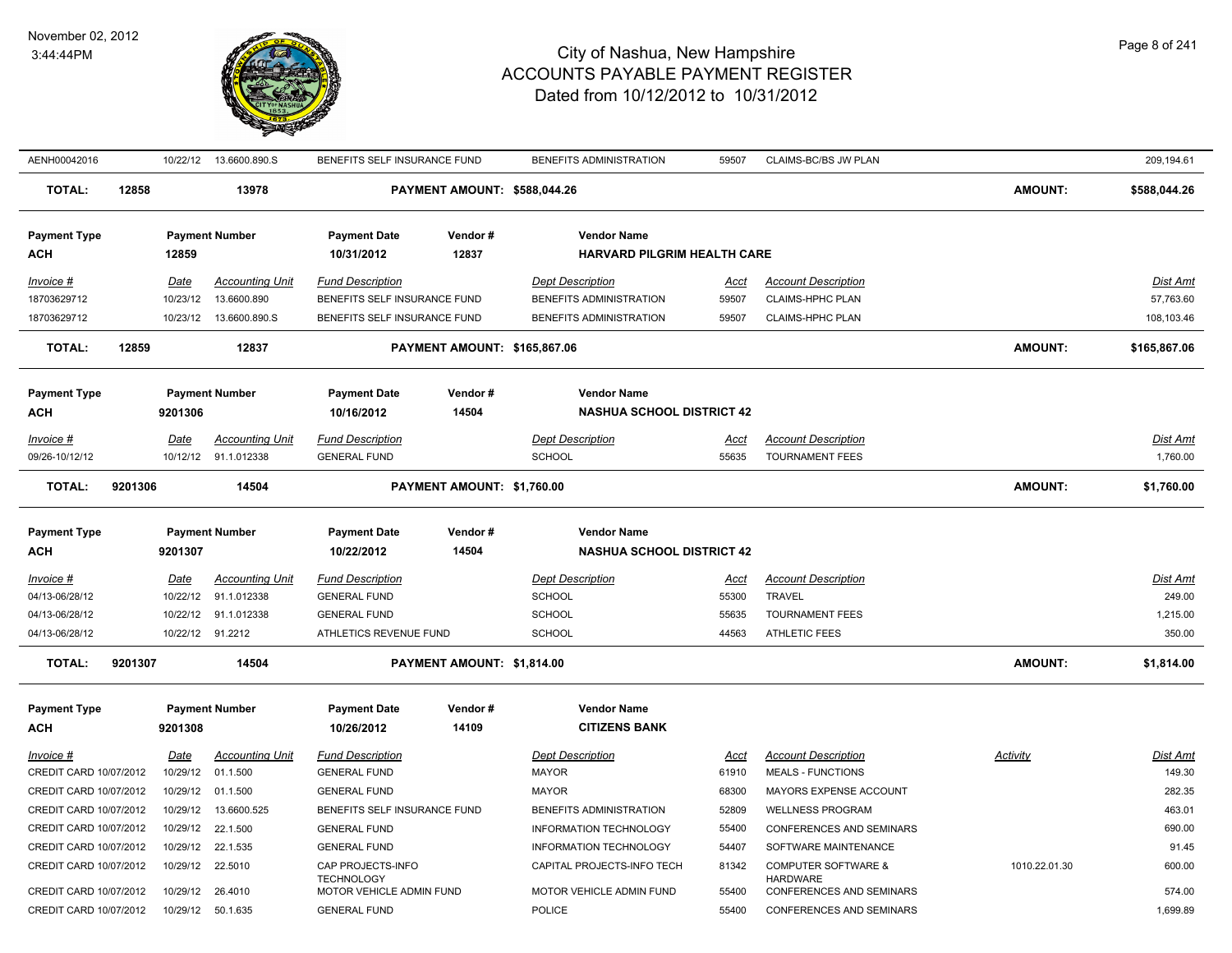

| <b>TOTAL:</b><br>9201308 |          | 14109          | PAYMENT AMOUNT: \$10,339,24      |                                  |       |                                          | <b>AMOUNT:</b>  | \$10.339.24 |
|--------------------------|----------|----------------|----------------------------------|----------------------------------|-------|------------------------------------------|-----------------|-------------|
| CREDIT CARD 10/07/2012   | 10/29/12 | 91.3800.142210 | <b>SCHOOL GRANTS FUND</b>        | <b>SCHOOL</b>                    | 71221 | <b>COMPUTER EQUIPMENT</b>                | 91.03362.142210 | 316.08      |
| CREDIT CARD 10/07/2012   | 10/29/12 | 91.3800.141271 | <b>SCHOOL GRANTS FUND</b>        | <b>SCHOOL</b>                    | 55400 | CONFERENCES AND SEMINARS                 | 91.03763.141271 | 2,173.20    |
| CREDIT CARD 10/07/2012   | 10/29/12 | 91.3800.042219 | <b>SCHOOL GRANTS FUND</b>        | <b>SCHOOL</b>                    | 55300 | <b>TRAVEL</b>                            | 91.03468.042219 | 933.00      |
| CREDIT CARD 10/07/2012   | 10/29/12 | 91.1.992212    | <b>GENERAL FUND</b>              | <b>SCHOOL</b>                    | 55300 | <b>TRAVEL</b>                            |                 | 878.40      |
| CREDIT CARD 10/07/2012   | 10/29/12 | 86.3120        | <b>TRANSIT GRANTS</b>            | <b>TRANSPORTATION</b>            | 55400 | <b>CONFERENCES AND SEMINARS</b>          | 86.800.13.10.10 | 550.76      |
| CREDIT CARD 10/07/2012   | 10/29/12 | 81.1.500       | <b>GENERAL FUND</b>              | <b>COMMUNITY DEVELOPMENT</b>     | 61807 | <b>PUBLICATIONS</b>                      |                 | 26.00       |
| CREDIT CARD 10/07/2012   | 10/29/12 | 71.3068        | <b>COMMUNITY SERVICES GRANTS</b> | <b>COMMUNITY SERVICES GRANTS</b> | 55421 | <b>PLAN</b><br>TRAINING & CERTIFICATIONS | 71.1001.13.01   | 136.25      |
| CREDIT CARD 10/07/2012   | 10/29/12 | 71.1.500       | <b>GENERAL FUND</b>              | <b>COMMUNITY SERVICES</b>        | 68318 | COMMUNITY HEALTH IMPROVEMENT             |                 | 93.35       |
| CREDIT CARD 10/07/2012   | 10/29/12 | 71.1.500       | <b>GENERAL FUND</b>              | <b>COMMUNITY SERVICES</b>        | 61250 | <b>MARKETING &amp; OUTREACH</b>          |                 | 26.00       |
| CREDIT CARD 10/07/2012   | 10/29/12 | 69.6200.540    | <b>WASTEWATER FUND</b>           | WASTEWATER                       | 55500 | <b>ADVERTISING</b>                       |                 | 150.00      |
| CREDIT CARD 10/07/2012   | 10/29/12 | 57.1.620       | <b>GENERAL FUND</b>              | CITYWIDE COMMUNICATIONS          | 55421 | <b>TRAINING &amp; CERTIFICATIONS</b>     |                 | 506.20      |

| Total | <b>ACH</b> | Amount:<br><b>ransaction</b> | . 248.03<br>ם כם | Amount. | 248.03<br>ח ה |
|-------|------------|------------------------------|------------------|---------|---------------|
|-------|------------|------------------------------|------------------|---------|---------------|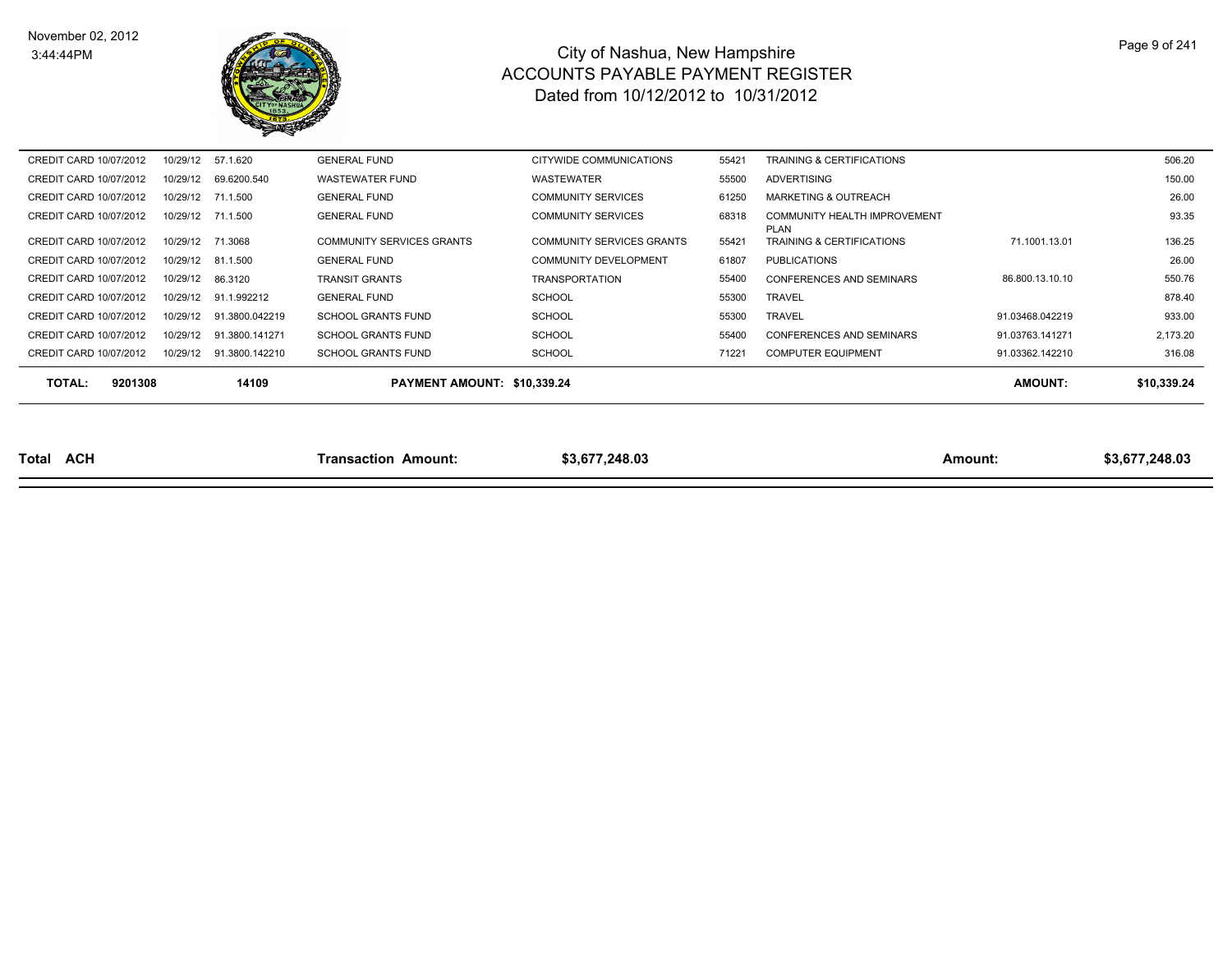

| <b>SYS</b>                        |        |         |                        |                                   |                                |                                          |             |                            |                 |                 |
|-----------------------------------|--------|---------|------------------------|-----------------------------------|--------------------------------|------------------------------------------|-------------|----------------------------|-----------------|-----------------|
| <b>Payment Type</b><br><b>SYS</b> |        | 212800  | <b>Payment Number</b>  | <b>Payment Date</b><br>10/18/2012 | Vendor#<br>13647               | <b>Vendor Name</b><br><b>STATE OF NH</b> |             |                            |                 |                 |
| Invoice #                         |        | Date    | <b>Accounting Unit</b> | <b>Fund Description</b>           |                                | <b>Dept Description</b>                  | <u>Acct</u> | <b>Account Description</b> |                 | Dist Amt        |
| STATE REG#4185 JUNE12             |        |         | 10/12/12 TF79.8050     | <b>LIBRARY-CHARLES ZYLONIS</b>    |                                | LIBRARY-CHARLES ZYLONIS                  | 61299       | MISCELLANEOUS SUPPLIES     |                 | 75.00           |
| <b>TOTAL:</b>                     | 212800 |         | 13647                  |                                   | <b>PAYMENT AMOUNT: \$75.00</b> |                                          |             |                            | <b>AMOUNT:</b>  | \$75.00         |
| <b>Payment Type</b>               |        |         | <b>Payment Number</b>  | <b>Payment Date</b>               | Vendor#                        | <b>Vendor Name</b>                       |             |                            |                 |                 |
| <b>SYS</b>                        |        | 212801  |                        | 10/18/2012                        | 14013                          | <b>DOREEN BEAULIEU</b>                   |             |                            |                 |                 |
| Invoice #                         |        | Date    | <b>Accounting Unit</b> | <b>Fund Description</b>           |                                | <b>Dept Description</b>                  | Acct        | <b>Account Description</b> |                 | Dist Amt        |
| MILEAGE 9/19-9/20/12              |        |         | 10/11/12 26.1.575      | <b>GENERAL FUND</b>               |                                | <b>FINANCIAL SERVICES</b>                | 55307       | MILEAGE REIMBURSEMENTS     |                 | 103.23          |
| <b>TOTAL:</b>                     | 212801 |         | 14013                  |                                   | PAYMENT AMOUNT: \$103.23       |                                          |             |                            | <b>AMOUNT:</b>  | \$103.23        |
| <b>Payment Type</b><br>SYS        |        | 212802  | <b>Payment Number</b>  | <b>Payment Date</b><br>10/18/2012 | Vendor#<br>14089               | <b>Vendor Name</b><br><b>CASH</b>        |             |                            |                 |                 |
| Invoice #                         |        | Date    | <b>Accounting Unit</b> | <b>Fund Description</b>           |                                | <b>Dept Description</b>                  | Acct        | <b>Account Description</b> |                 | Dist Amt        |
| 10/15/2012 SPECIAL                |        |         | 10/15/12 50.4025       | DOJ DRUG FORFEITURE FUNDS         |                                | DOJ DRUG FORFEITURE FUNDS                | 68343       | <b>ACQUISITION</b>         |                 | 9,500.00        |
| <b>TOTAL:</b>                     | 212802 |         | 14089                  |                                   | PAYMENT AMOUNT: \$9,500.00     |                                          |             |                            | <b>AMOUNT:</b>  | \$9,500.00      |
| <b>Payment Type</b>               |        |         | <b>Payment Number</b>  | <b>Payment Date</b>               | Vendor#                        | <b>Vendor Name</b>                       |             |                            |                 |                 |
| <b>SYS</b>                        |        | 212803  |                        | 10/18/2012                        | 14111                          | <b>CITY OF NASHUA</b>                    |             |                            |                 |                 |
| Invoice #                         |        | Date    | <b>Accounting Unit</b> | <b>Fund Description</b>           |                                | <b>Dept Description</b>                  | Acct        | <b>Account Description</b> | <b>Activity</b> | <u>Dist Ami</u> |
| 101-1020                          |        | 10/3/12 | 86.3120                | <b>TRANSIT GRANTS</b>             |                                | <b>TRANSPORTATION</b>                    | 61300       | FUEL, UNLEADED             | 86.800.13.10.10 | 107.52          |
| <b>TOTAL:</b>                     | 212803 |         | 14111                  |                                   | PAYMENT AMOUNT: \$107.52       |                                          |             |                            | <b>AMOUNT:</b>  | \$107.52        |
| <b>Payment Type</b>               |        |         | <b>Payment Number</b>  | <b>Payment Date</b>               | Vendor#                        | <b>Vendor Name</b>                       |             |                            |                 |                 |
| <b>SYS</b>                        |        | 212804  |                        | 10/18/2012                        | 12607                          | <b>DEFELICE CORPORATION</b>              |             |                            |                 |                 |
| Invoice #                         |        | Date    | <b>Accounting Unit</b> | <b>Fund Description</b>           |                                | <b>Dept Description</b>                  | <u>Acct</u> | <b>Account Description</b> | <b>Activity</b> | <u>Dist Amt</u> |
| REQUISITION 07                    |        | 10/2/12 | 60.5700                | CAP PROJECTS-BROAD ST PKWY        |                                | CAP PROJECTS-BROAD ST<br><b>PKWY</b>     | 81700       | <b>INFRASTRUCTURE</b>      | 1061.60.02.10   | 174,820.24      |
| REQUISITION 07                    |        | 10/2/12 | 69.6200.950            | <b>WASTEWATER FUND</b>            |                                | WASTEWATER                               | 81700       | <b>INFRASTRUCTURE</b>      | 1052.69.01.30   | 61,742.50       |
| <b>TOTAL:</b>                     | 212804 |         | 12607                  |                                   | PAYMENT AMOUNT: \$236,562.74   |                                          |             |                            | <b>AMOUNT:</b>  | \$236,562.74    |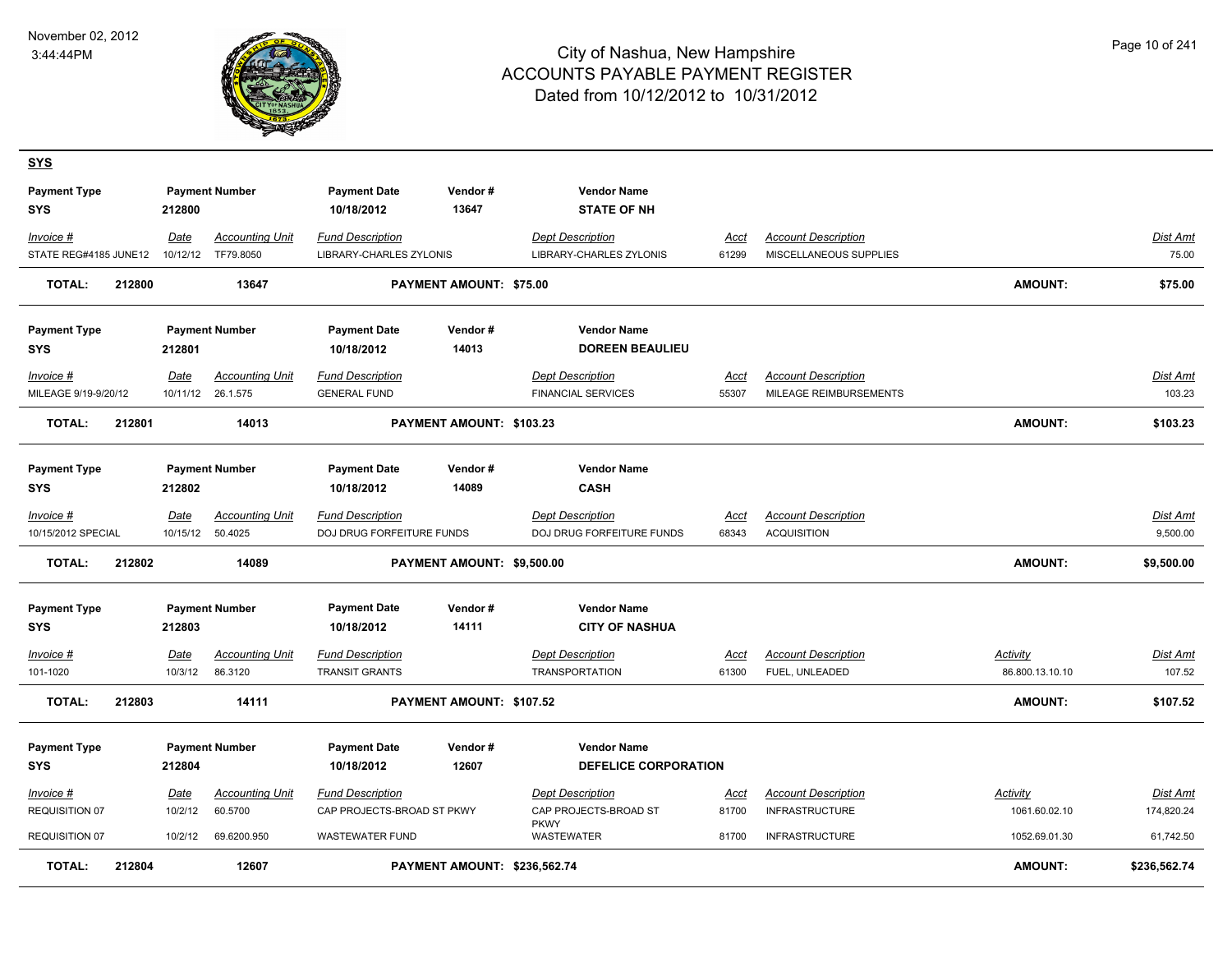

| <b>Payment Type</b> |        |          | <b>Payment Number</b>  | <b>Payment Date</b>                    | Vendor#                         | <b>Vendor Name</b>                   |             |                                                   |                 |                 |
|---------------------|--------|----------|------------------------|----------------------------------------|---------------------------------|--------------------------------------|-------------|---------------------------------------------------|-----------------|-----------------|
| <b>SYS</b>          |        | 212805   |                        | 10/18/2012                             | 11740                           | <b>JOSEPH DEWITT</b>                 |             |                                                   |                 |                 |
| Invoice #           |        | Date     | <b>Accounting Unit</b> | <b>Fund Description</b>                |                                 | <b>Dept Description</b>              | Acct        | <b>Account Description</b>                        |                 | <b>Dist Amt</b> |
| MILEAGE 10/8/12     |        |          | 10/10/12 50.1.500      | <b>GENERAL FUND</b>                    |                                 | POLICE                               | 55307       | MILEAGE REIMBURSEMENTS                            |                 | 44.40           |
| <b>TOTAL:</b>       | 212805 |          | 11740                  |                                        | PAYMENT AMOUNT: \$44.40         |                                      |             |                                                   | AMOUNT:         | \$44.40         |
| <b>Payment Type</b> |        |          | <b>Payment Number</b>  | <b>Payment Date</b>                    | Vendor#                         | <b>Vendor Name</b>                   |             |                                                   |                 |                 |
| SYS                 |        | 212806   |                        | 10/18/2012                             | 15244                           | <b>SHAUN DUBOIS</b>                  |             |                                                   |                 |                 |
| Invoice #           |        | Date     | <b>Accounting Unit</b> | <b>Fund Description</b>                |                                 | <b>Dept Description</b>              | <u>Acct</u> | <b>Account Description</b>                        |                 | <b>Dist Amt</b> |
| REIMB 10/6/12       |        | 10/6/12  | 61.1.670               | <b>GENERAL FUND</b>                    |                                 | <b>STREETS</b>                       | 61107       | <b>CLOTHING &amp; UNIFORMS</b>                    |                 | 110.00          |
| <b>TOTAL:</b>       | 212806 |          | 15244                  |                                        | PAYMENT AMOUNT: \$110.00        |                                      |             |                                                   | <b>AMOUNT:</b>  | \$110.00        |
| <b>Payment Type</b> |        |          | <b>Payment Number</b>  | <b>Payment Date</b>                    | Vendor#                         | <b>Vendor Name</b>                   |             |                                                   |                 |                 |
| <b>SYS</b>          |        | 212807   |                        | 10/18/2012                             | 15161                           | <b>GENARO URIBE AND MUNOZ CONSTR</b> |             |                                                   |                 |                 |
| Invoice #           |        | Date     | <b>Accounting Unit</b> | <b>Fund Description</b>                |                                 | <b>Dept Description</b>              | <b>Acct</b> | <b>Account Description</b>                        | <b>Activity</b> | <b>Dist Amt</b> |
| $\overline{2}$      |        |          | 10/11/12 84.3090       | <b>URBAN PROGRAM GRANTS</b>            |                                 | <b>URBAN PROGRAM GRANTS</b>          | 69025       | <b>HOUSING PROGRAM ACTIVITIES</b>                 | 8400.12.60.601  | 9,000.00        |
| <b>TOTAL:</b>       | 212807 |          | 15161                  |                                        | PAYMENT AMOUNT: \$9,000.00      |                                      |             |                                                   | <b>AMOUNT:</b>  | \$9,000.00      |
| <b>Payment Type</b> |        |          | <b>Payment Number</b>  | <b>Payment Date</b>                    | Vendor#                         | <b>Vendor Name</b>                   |             |                                                   |                 |                 |
| <b>SYS</b>          |        | 212808   |                        | 10/18/2012                             | 11419                           | <b>GRANZ POWER EQUIPMENT</b>         |             |                                                   |                 |                 |
| $Invoice$ #         |        | Date     | <b>Accounting Unit</b> | <b>Fund Description</b>                |                                 | <b>Dept Description</b>              | <u>Acct</u> | <b>Account Description</b>                        |                 | <b>Dist Amt</b> |
| 74337               |        | 10/9/12  | 42.1.720               | <b>GENERAL FUND</b>                    |                                 | <b>WOODLAWN CEMETERY</b>             | 54280       | <b>BUILDING/GROUNDS MAINTENANCE</b>               |                 | 598.48          |
| <b>TOTAL:</b>       | 212808 |          | 11419                  |                                        | <b>PAYMENT AMOUNT: \$598.48</b> |                                      |             |                                                   | <b>AMOUNT:</b>  | \$598.48        |
| <b>Payment Type</b> |        |          | <b>Payment Number</b>  | <b>Payment Date</b>                    | Vendor#                         | <b>Vendor Name</b>                   |             |                                                   |                 |                 |
| <b>SYS</b>          |        | 212809   |                        | 10/18/2012                             | 14799                           | <b>JOHN KILLORAN</b>                 |             |                                                   |                 |                 |
| Invoice #           |        | Date     | <b>Accounting Unit</b> | <b>Fund Description</b>                |                                 | <b>Dept Description</b>              | <u>Acct</u> | <b>Account Description</b>                        | Activity        | Dist Amt        |
| 10/6-10/12-MILEAGE  |        | 10/11/12 | 22.5010                | CAP PROJECTS-INFO<br><b>TECHNOLOGY</b> |                                 | CAPITAL PROJECTS-INFO TECH           | 81342       | <b>COMPUTER SOFTWARE &amp;</b><br><b>HARDWARE</b> | 1010.22.01.30   | 77.70           |
| <b>TOTAL:</b>       | 212809 |          | 14799                  |                                        | <b>PAYMENT AMOUNT: \$77.70</b>  |                                      |             |                                                   | <b>AMOUNT:</b>  | \$77.70         |
| <b>Payment Type</b> |        |          | <b>Payment Number</b>  | <b>Payment Date</b>                    | Vendor#                         | <b>Vendor Name</b>                   |             |                                                   |                 |                 |
| <b>SYS</b>          |        | 212810   |                        | 10/18/2012                             | 14389                           | <b>ROGER LAVOIE</b>                  |             |                                                   |                 |                 |
| Invoice #           |        | Date     | <b>Accounting Unit</b> | <b>Fund Description</b>                |                                 | <b>Dept Description</b>              | Acct        | <b>Account Description</b>                        |                 | Dist Amt        |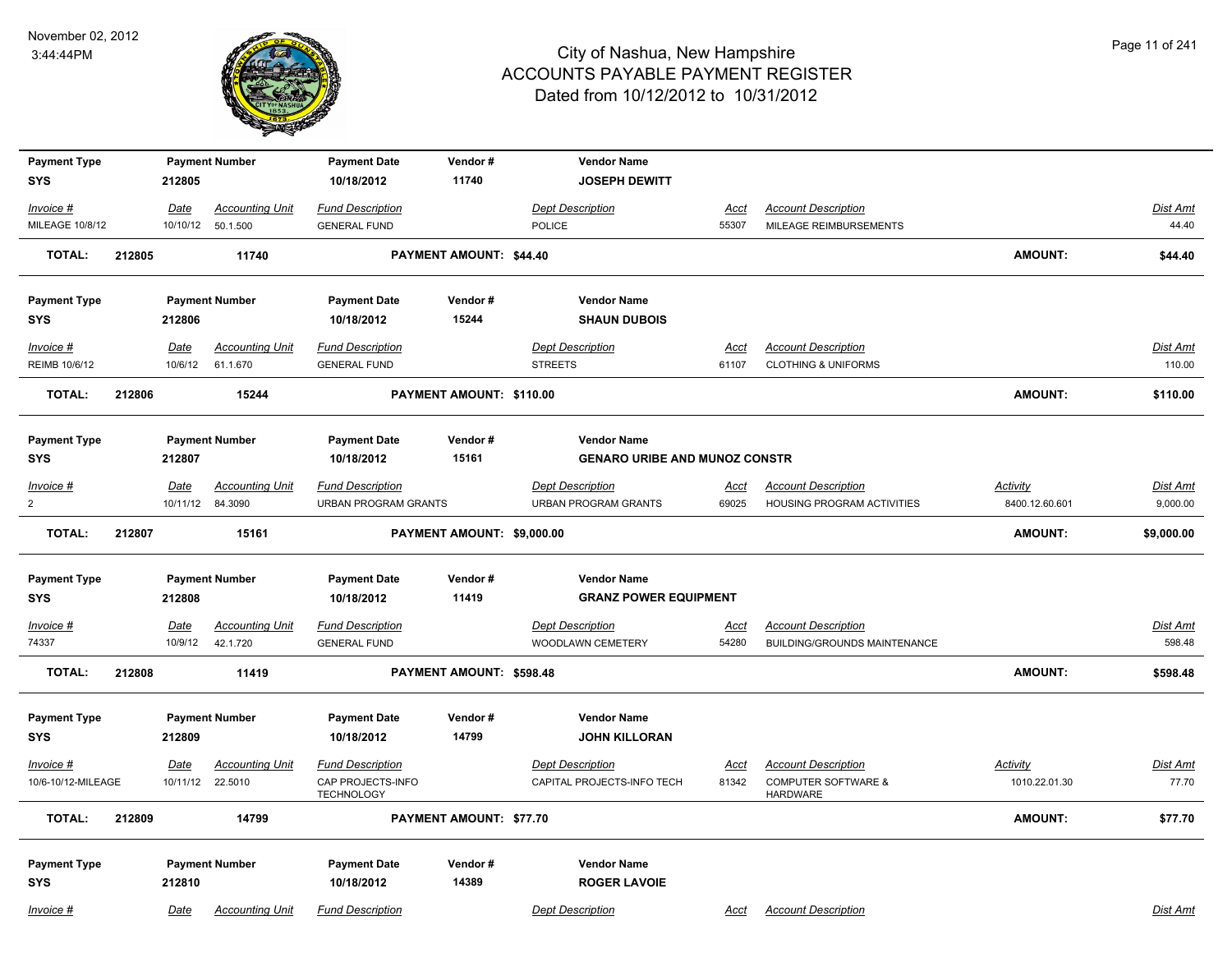

| REIMB 9/15/12                      | 9/15/12 77.1.650        |                             | <b>GENERAL FUND</b>                            |                          | PARKS & RECREATION                         | 61107                | <b>CLOTHING &amp; UNIFORMS</b>                                |                | 110.00            |
|------------------------------------|-------------------------|-----------------------------|------------------------------------------------|--------------------------|--------------------------------------------|----------------------|---------------------------------------------------------------|----------------|-------------------|
| <b>TOTAL:</b><br>212810            |                         | 14389                       |                                                | PAYMENT AMOUNT: \$110.00 |                                            |                      |                                                               | <b>AMOUNT:</b> | \$110.00          |
| <b>Payment Type</b>                | <b>Payment Number</b>   |                             | <b>Payment Date</b>                            | Vendor#                  | <b>Vendor Name</b>                         |                      |                                                               |                |                   |
| <b>SYS</b>                         | 212811                  |                             | 10/18/2012                                     | 15243                    | <b>EDWARD LECIUS</b>                       |                      |                                                               |                |                   |
| Invoice #                          | Date                    | <b>Accounting Unit</b>      | <b>Fund Description</b>                        |                          | <b>Dept Description</b>                    | Acct                 | <b>Account Description</b>                                    |                | <b>Dist Amt</b>   |
| REIMB 10/6/12                      | 10/15/12                | 50.1.500                    | <b>GENERAL FUND</b>                            |                          | <b>POLICE</b>                              | 61299                | MISCELLANEOUS SUPPLIES                                        |                | 188.16            |
| TOTAL:<br>212811                   |                         | 15243                       |                                                | PAYMENT AMOUNT: \$188.16 |                                            |                      |                                                               | <b>AMOUNT:</b> | \$188.16          |
| <b>Payment Type</b>                |                         | <b>Payment Number</b>       | <b>Payment Date</b>                            | Vendor#                  | <b>Vendor Name</b>                         |                      |                                                               |                |                   |
| <b>SYS</b>                         | 212812                  |                             | 10/18/2012                                     | 15026                    | <b>RICHARD MEYER</b>                       |                      |                                                               |                |                   |
| $Invoice$ #                        | <b>Date</b>             | <b>Accounting Unit</b>      | <b>Fund Description</b>                        |                          | <b>Dept Description</b>                    | <u>Acct</u>          | <b>Account Description</b>                                    |                | Dist Amt          |
| <b>TUITION 13-12-RIT-72</b>        | 8/10/12                 | 52.1.635                    | <b>GENERAL FUND</b>                            |                          | <b>FIRE</b>                                | 52800                | EDUCATIONAL ASSISTANCE                                        |                | 115.00            |
| <b>TOTAL:</b><br>212812            |                         | 15026                       |                                                | PAYMENT AMOUNT: \$115.00 |                                            |                      |                                                               | <b>AMOUNT:</b> | \$115.00          |
|                                    |                         |                             |                                                |                          |                                            |                      |                                                               |                |                   |
| <b>Payment Type</b><br><b>SYS</b>  | 212813                  | <b>Payment Number</b>       | <b>Payment Date</b><br>10/18/2012              | Vendor#<br>14482         | <b>Vendor Name</b><br><b>TODD MORIARTY</b> |                      |                                                               |                |                   |
|                                    |                         |                             |                                                |                          |                                            |                      |                                                               |                |                   |
| Invoice #<br><b>FUEL-REMINGTON</b> | <b>Date</b><br>10/10/12 | Accounting Unit<br>50.1.635 | <b>Fund Description</b><br><b>GENERAL FUND</b> |                          | <b>Dept Description</b><br><b>POLICE</b>   | <u>Acct</u><br>55400 | <b>Account Description</b><br><b>CONFERENCES AND SEMINARS</b> |                | Dist Amt<br>44.03 |
| CONFER                             |                         |                             |                                                |                          |                                            |                      |                                                               |                |                   |
| <b>TOTAL:</b><br>212813            |                         | 14482                       |                                                | PAYMENT AMOUNT: \$44.03  |                                            |                      |                                                               | <b>AMOUNT:</b> | \$44.03           |
| <b>Payment Type</b>                |                         | <b>Payment Number</b>       | <b>Payment Date</b>                            | Vendor#                  | <b>Vendor Name</b>                         |                      |                                                               |                |                   |
| <b>SYS</b>                         | 212814                  |                             | 10/18/2012                                     | 13303                    | <b>PETTY CASH</b>                          |                      |                                                               |                |                   |
| $Invoice$ #                        | Date                    | <b>Accounting Unit</b>      | <b>Fund Description</b>                        |                          | <b>Dept Description</b>                    | <u>Acct</u>          | <b>Account Description</b>                                    |                | <b>Dist Amt</b>   |
| PETTYCASH 10/12/2012               |                         | 10/12/12 TF72.7526          | CHAIRMAN FUND-BOARD OF<br><b>HEALTH</b>        |                          | CHAIRMAN FUND-BOARD OF<br><b>HEALTH</b>    | 61910                | <b>MEALS - FUNCTIONS</b>                                      |                | 47.35             |
| <b>TOTAL:</b><br>212814            |                         | 13303                       |                                                | PAYMENT AMOUNT: \$47.35  |                                            |                      |                                                               | <b>AMOUNT:</b> | \$47.35           |
| <b>Payment Type</b>                |                         | <b>Payment Number</b>       | <b>Payment Date</b>                            | Vendor#                  | <b>Vendor Name</b>                         |                      |                                                               |                |                   |
| <b>SYS</b>                         | 212815                  |                             | 10/18/2012                                     | 11212                    | <b>JILL STANSFIELD</b>                     |                      |                                                               |                |                   |
| Invoice #                          | Date                    | <b>Accounting Unit</b>      | <b>Fund Description</b>                        |                          | <b>Dept Description</b>                    | Acct                 | <b>Account Description</b>                                    |                | <b>Dist Amt</b>   |
| 02356I 10/18/2012 DCAP             | 10/15/12                | <b>BS1000</b>               | <b>GENERAL FUND</b>                            |                          | <b>GENERAL FUND</b>                        | 21460                | 125 DEPENDENT CARE                                            |                | 96.15             |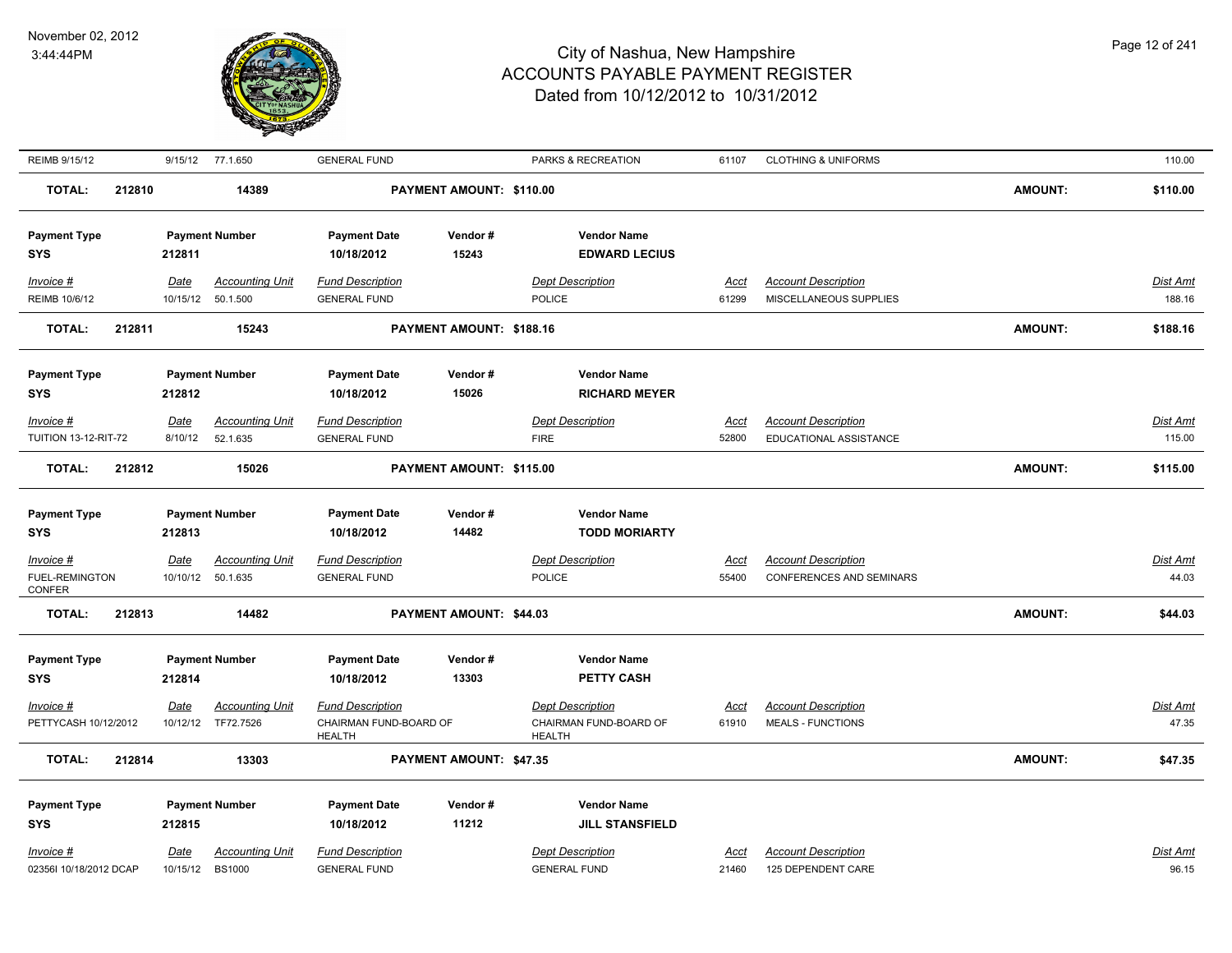

| <b>TOTAL:</b>                     | 212815 |             | 11212                  |                                         | <b>PAYMENT AMOUNT: \$96.15</b> |                                             |             |                                | <b>AMOUNT:</b>  | \$96.15         |
|-----------------------------------|--------|-------------|------------------------|-----------------------------------------|--------------------------------|---------------------------------------------|-------------|--------------------------------|-----------------|-----------------|
| <b>Payment Type</b><br><b>SYS</b> |        | 212816      | <b>Payment Number</b>  | <b>Payment Date</b><br>10/18/2012       | Vendor#<br>13840               | <b>Vendor Name</b><br><b>KERRAN VIGROUX</b> |             |                                |                 |                 |
| Invoice #                         |        | Date        | <b>Accounting Unit</b> | <b>Fund Description</b>                 |                                | <b>Dept Description</b>                     | Acct        | <b>Account Description</b>     | <b>Activity</b> | <u>Dist Amt</u> |
| MILEAGE 10/11-10/15/12            |        | 10/15/12    | 71.3068                | COMMUNITY SERVICES GRANTS               |                                | <b>COMMUNITY SERVICES GRANTS</b>            | 55300       | <b>TRAVEL</b>                  | 71.1008.13.02   | 40.19           |
| MILEAGE 10/11-10/15/12            |        |             | 10/15/12 71.3068       | <b>COMMUNITY SERVICES GRANTS</b>        |                                | <b>COMMUNITY SERVICES GRANTS</b>            | 55300       | TRAVEL                         | 71.1099.12.02   | 40.18           |
| <b>TOTAL:</b>                     | 212816 |             | 13840                  |                                         | PAYMENT AMOUNT: \$80.37        |                                             |             |                                | <b>AMOUNT:</b>  | \$80.37         |
| <b>Payment Type</b><br><b>SYS</b> |        | 212817      | <b>Payment Number</b>  | <b>Payment Date</b><br>10/18/2012       | Vendor#<br>11795               | <b>Vendor Name</b><br><b>HEATHER WEST</b>   |             |                                |                 |                 |
| Invoice #                         |        | Date        | <b>Accounting Unit</b> | <b>Fund Description</b>                 |                                | <b>Dept Description</b>                     | Acct        | <b>Account Description</b>     |                 | Dist Amt        |
| CLOTHINGREIMB10112012             |        | 10/3/12     | 50.1.500               | <b>GENERAL FUND</b>                     |                                | POLICE                                      | 61107       | <b>CLOTHING &amp; UNIFORMS</b> |                 | 25.67           |
| <b>TOTAL:</b>                     | 212817 |             | 11795                  |                                         | PAYMENT AMOUNT: \$25.67        |                                             |             |                                | <b>AMOUNT:</b>  | \$25.67         |
| <b>Payment Type</b><br><b>SYS</b> |        | 212818      | <b>Payment Number</b>  | <b>Payment Date</b><br>10/18/2012       | Vendor#<br>13927               | <b>Vendor Name</b><br><b>JOHN YURCAK</b>    |             |                                |                 |                 |
| $Invoice$ #                       |        | <u>Date</u> | <b>Accounting Unit</b> | <b>Fund Description</b>                 |                                | <b>Dept Description</b>                     | <u>Acct</u> | <b>Account Description</b>     |                 | <u>Dist Amt</u> |
| <b>REGAN CLOTHIERS</b><br>071512  |        | 7/15/12     | 50.1.500               | <b>GENERAL FUND</b>                     |                                | POLICE                                      | 61107       | <b>CLOTHING &amp; UNIFORMS</b> |                 | 481.05          |
| <b>TOTAL:</b>                     | 212818 |             | 13927                  |                                         | PAYMENT AMOUNT: \$481.05       |                                             |             |                                | <b>AMOUNT:</b>  | \$481.05        |
| <b>Payment Type</b>               |        |             | <b>Payment Number</b>  | <b>Payment Date</b>                     | Vendor#                        | <b>Vendor Name</b>                          |             |                                |                 |                 |
| <b>SYS</b>                        |        | 212819      |                        | 10/18/2012                              | 12325                          | ANCO SIGNS & STAMPS INC                     |             |                                |                 |                 |
| Invoice #                         |        | Date        | <b>Accounting Unit</b> | <b>Fund Description</b>                 |                                | <b>Dept Description</b>                     | <u>Acct</u> | <b>Account Description</b>     |                 | Dist Amt        |
| SIGNATURE STAMP                   |        |             | 10/11/12 52.1.500      | <b>GENERAL FUND</b>                     |                                | <b>FIRE</b>                                 | 61299       | MISCELLANEOUS SUPPLIES         |                 | 18.85           |
| <b>TOTAL:</b>                     | 212819 |             | 12325                  |                                         | PAYMENT AMOUNT: \$18.85        |                                             |             |                                | <b>AMOUNT:</b>  | \$18.85         |
| <b>Payment Type</b>               |        |             | <b>Payment Number</b>  | <b>Payment Date</b>                     | Vendor#                        | <b>Vendor Name</b>                          |             |                                |                 |                 |
| <b>SYS</b>                        |        | 212820      |                        | 10/18/2012                              | 14011                          | <b>BAYRING COMMUNICATIONS</b>               |             |                                |                 |                 |
| Invoice #                         |        | Date        | <b>Accounting Unit</b> | <b>Fund Description</b>                 |                                | <b>Dept Description</b>                     | <u>Acct</u> | <b>Account Description</b>     |                 | Dist Amt        |
| 255997                            |        | 10/1/12     | 20.1.555               | <b>GENERAL FUND</b>                     |                                | TELECOMMUNICATIONS                          | 55109       | TELEPHONE-VOICE                |                 | 2,375.20        |
| 255997                            |        | 10/1/12     | 69.6200.670            | <b>WASTEWATER FUND</b>                  |                                | WASTEWATER                                  | 55109       | TELEPHONE-VOICE                |                 | 60.21           |
| 255997                            |        | 10/1/12     | TF79.7534              | LIBRARY-CHANDLER MEM LIB<br><b>FUND</b> |                                | LIBRARY-CHANDLER MEM LIB<br><b>FUND</b>     | 55109       | TELEPHONE-VOICE                |                 | 25.03           |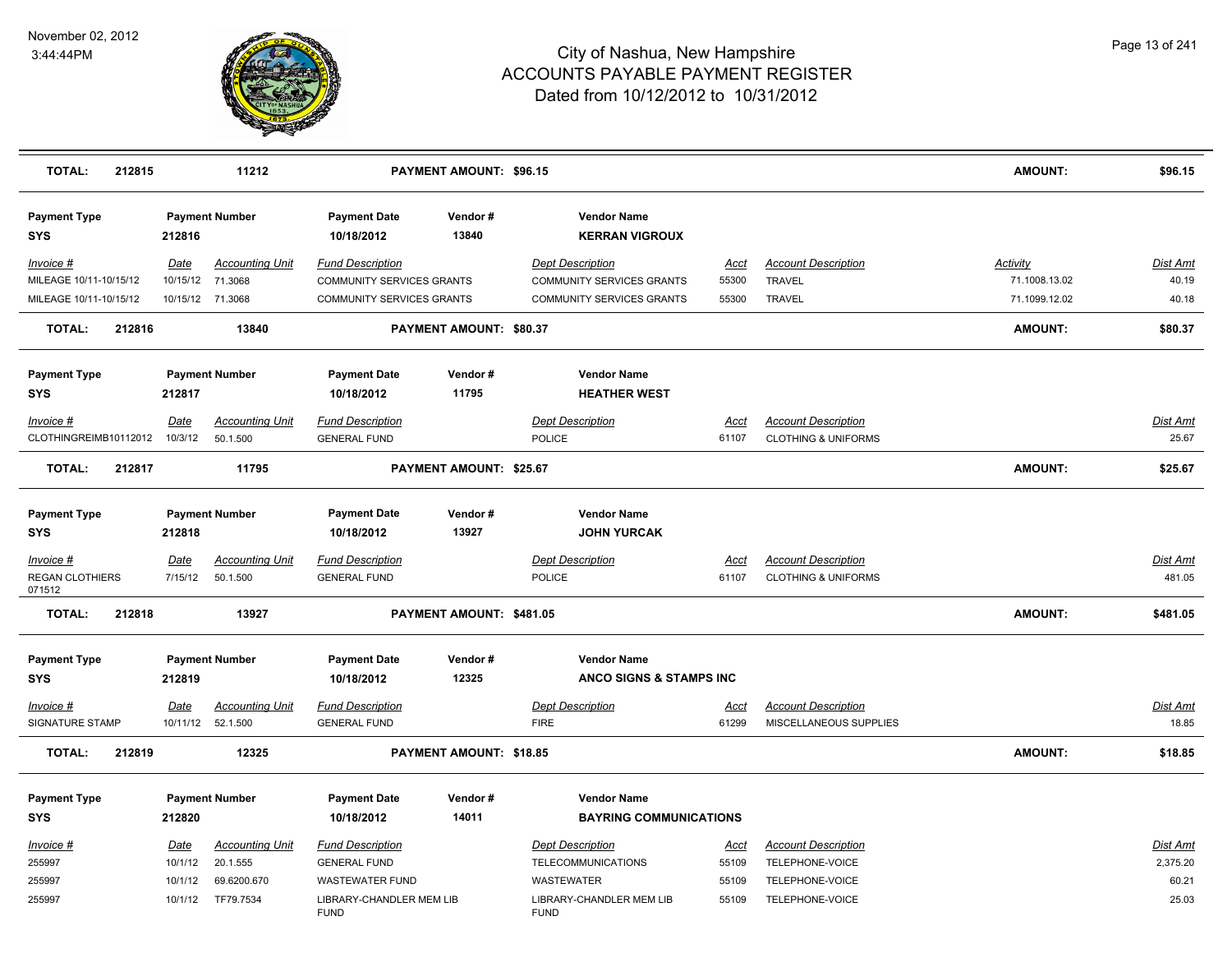

| <b>TOTAL:</b>                       | 212820 |                        | 14011                              |                                                | PAYMENT AMOUNT: \$2,460.44  |                                                  |                      |                                               | AMOUNT:        | \$2,460.44        |
|-------------------------------------|--------|------------------------|------------------------------------|------------------------------------------------|-----------------------------|--------------------------------------------------|----------------------|-----------------------------------------------|----------------|-------------------|
| <b>Payment Type</b><br><b>SYS</b>   |        | 212821                 | <b>Payment Number</b>              | <b>Payment Date</b><br>10/18/2012              | Vendor#<br>10588            | <b>Vendor Name</b><br><b>DENNIS K BURKE INC</b>  |                      |                                               |                |                   |
| Invoice #                           |        | <b>Date</b>            | <b>Accounting Unit</b>             | <b>Fund Description</b>                        |                             | <b>Dept Description</b>                          | <b>Acct</b>          | <b>Account Description</b>                    |                | Dist Amt          |
| 86788                               |        | 10/3/12                | 61.1.700                           | <b>GENERAL FUND</b>                            |                             | <b>STREETS</b>                                   | 61300                | FUEL, UNLEADED                                |                | 21,317.76         |
| 88494                               |        | 10/10/12               | 44.1.720                           | <b>GENERAL FUND</b>                            |                             | EDGEWOOD CEMETERY                                | 61300                | FUEL, UNLEADED                                |                | 639.08            |
| 88496                               |        |                        | 10/10/12  42.1.720                 | <b>GENERAL FUND</b>                            |                             | WOODLAWN CEMETERY                                | 61300                | FUEL, UNLEADED                                |                | 763.82            |
| <b>TOTAL:</b>                       | 212821 |                        | 10588                              |                                                | PAYMENT AMOUNT: \$22,720.66 |                                                  |                      |                                               | AMOUNT:        | \$22,720.66       |
| <b>Payment Type</b><br><b>SYS</b>   |        | 212822                 | <b>Payment Number</b>              | <b>Payment Date</b><br>10/18/2012              | Vendor#<br>11198            | <b>Vendor Name</b><br><b>DIRECTV INC</b>         |                      |                                               |                |                   |
| Invoice #                           |        | <b>Date</b>            | <b>Accounting Unit</b>             | <b>Fund Description</b>                        |                             | <b>Dept Description</b>                          | Acct                 | <b>Account Description</b>                    |                | Dist Amt          |
| 18878341982                         |        |                        | 10/11/12 50.1.500                  | <b>GENERAL FUND</b>                            |                             | POLICE                                           | 54849                | <b>TELEPHONE LEASE</b>                        |                | 11.55             |
| TOTAL:                              | 212822 |                        | 11198                              |                                                | PAYMENT AMOUNT: \$11.55     |                                                  |                      |                                               | AMOUNT:        | \$11.55           |
| <b>Payment Type</b><br>SYS          |        | 212823                 | <b>Payment Number</b>              | <b>Payment Date</b><br>10/18/2012              | Vendor#<br>14210            | <b>Vendor Name</b><br><b>ENERGYNORTH PROPANE</b> |                      |                                               |                |                   |
| Invoice #                           |        | <b>Date</b>            | <b>Accounting Unit</b>             | <b>Fund Description</b>                        |                             | <b>Dept Description</b>                          | <u>Acct</u>          | <b>Account Description</b>                    |                | <b>Dist Amt</b>   |
| 030981                              |        | 10/4/12                | 68.6000.692                        | SOLID WASTE FUND                               |                             | SOLID WASTE                                      | 54114                | <b>HEATING GAS</b>                            |                | 986.71            |
| <b>TOTAL:</b>                       | 212823 |                        | 14210                              |                                                | PAYMENT AMOUNT: \$986.71    |                                                  |                      |                                               | <b>AMOUNT:</b> | \$986.71          |
| <b>Payment Type</b>                 |        |                        | <b>Payment Number</b>              | <b>Payment Date</b>                            | Vendor#                     | <b>Vendor Name</b>                               |                      |                                               |                |                   |
| SYS                                 |        | 212824                 |                                    | 10/18/2012                                     | 14216                       | <b>FAIRPOINT COMMUNICATIONS</b>                  |                      |                                               |                |                   |
| Invoice #<br>603 880 0568 578-OCT13 |        | <u>Date</u><br>10/6/12 | <b>Accounting Unit</b><br>50.1.500 | <b>Fund Description</b><br><b>GENERAL FUND</b> |                             | <b>Dept Description</b><br>POLICE                | <u>Acct</u><br>54849 | <b>Account Description</b><br>TELEPHONE LEASE |                | Dist Amt<br>88.83 |
| TOTAL:                              | 212824 |                        | 14216                              |                                                | PAYMENT AMOUNT: \$88.83     |                                                  |                      |                                               | AMOUNT:        | \$88.83           |
| <b>Payment Type</b>                 |        |                        | <b>Payment Number</b>              | <b>Payment Date</b>                            | Vendor#                     | <b>Vendor Name</b>                               |                      |                                               |                |                   |
| <b>SYS</b>                          |        | 212825                 |                                    | 10/18/2012                                     | 12707                       | <b>FEDEX</b>                                     |                      |                                               |                |                   |
| Invoice #                           |        | <b>Date</b>            | <b>Accounting Unit</b>             | <b>Fund Description</b>                        |                             | <b>Dept Description</b>                          | <u>Acct</u>          | <b>Account Description</b>                    |                | Dist Amt          |
| 2-026-11615                         |        | 9/24/12                | 93.1.900                           | <b>GENERAL FUND</b>                            |                             | <b>DEBT SERVICE</b>                              | 75300                | <b>ISSUANCE COSTS</b>                         |                | 36.67             |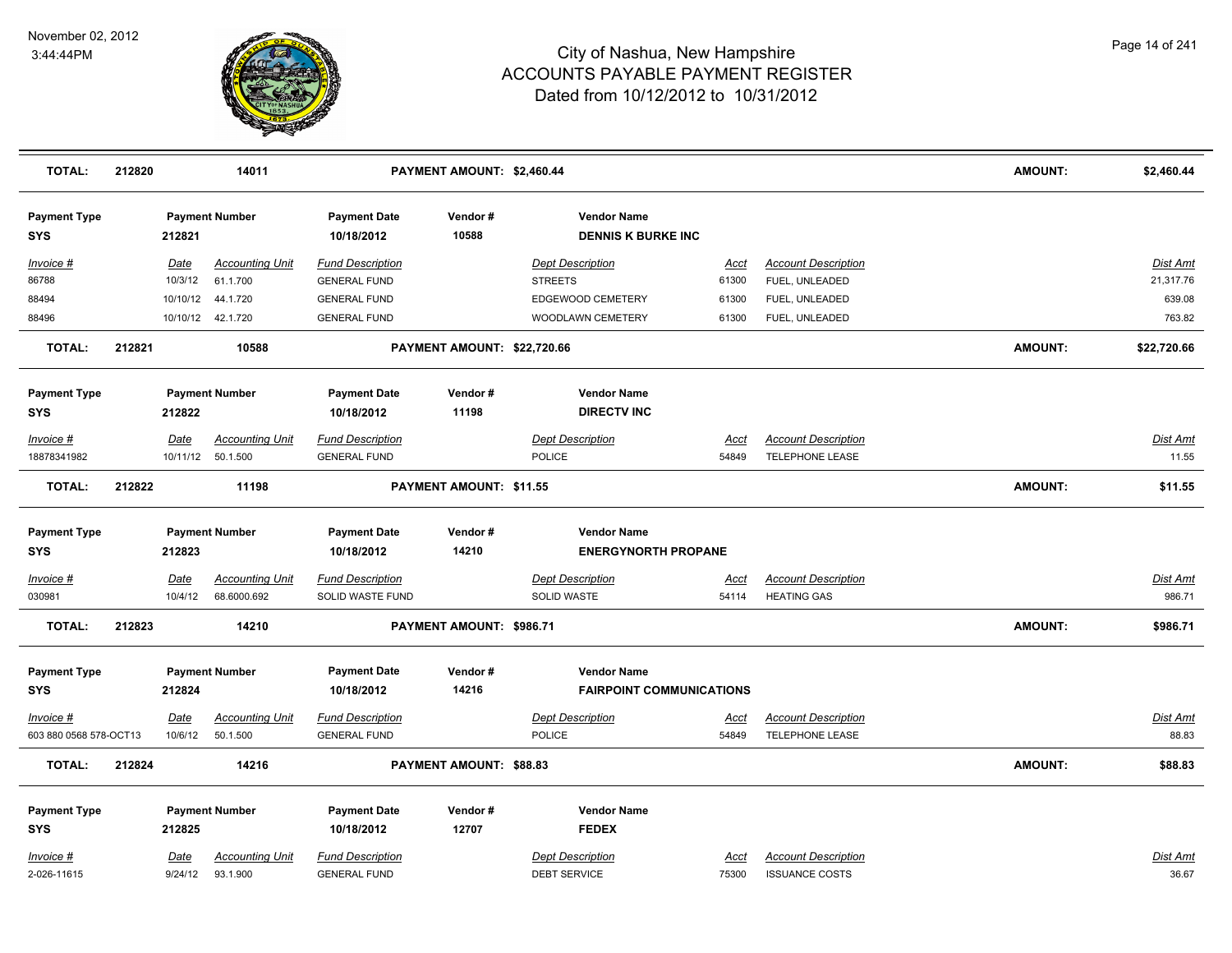

| <b>TOTAL:</b>                        | 212825 |                        | 12707                                             |                                                  | PAYMENT AMOUNT: \$36.67  |                                                                     |                      |                                                    | <b>AMOUNT:</b>                     | \$36.67                   |
|--------------------------------------|--------|------------------------|---------------------------------------------------|--------------------------------------------------|--------------------------|---------------------------------------------------------------------|----------------------|----------------------------------------------------|------------------------------------|---------------------------|
| <b>Payment Type</b><br>SYS           |        | 212826                 | <b>Payment Number</b>                             | <b>Payment Date</b><br>10/18/2012                | Vendor#<br>15226         | <b>Vendor Name</b><br><b>INSTITUTE OF TRNSPRTN ENGINEER</b>         |                      |                                                    |                                    |                           |
| Invoice #<br>15542 W HUSBAND         |        | Date<br>9/17/12        | <b>Accounting Unit</b><br>60.1.665                | <b>Fund Description</b><br><b>GENERAL FUND</b>   |                          | <b>Dept Description</b><br><b>PUBLIC</b><br>WORKS-ADMIN/ENGINEERING | <u>Acct</u><br>55200 | <b>Account Description</b><br>DUES AND MEMBERSHIPS |                                    | <b>Dist Amt</b><br>260.00 |
| <b>TOTAL:</b>                        | 212826 |                        | 15226                                             |                                                  | PAYMENT AMOUNT: \$260.00 |                                                                     |                      |                                                    | <b>AMOUNT:</b>                     | \$260.00                  |
| <b>Payment Type</b><br>SYS           |        | 212827                 | <b>Payment Number</b>                             | <b>Payment Date</b><br>10/18/2012                | Vendor#<br>14702         | <b>Vendor Name</b><br><b>LIBERTY UTILITIES</b>                      |                      |                                                    |                                    |                           |
| <u>Invoice #</u><br>5733218910SEPT13 |        | <b>Date</b><br>10/2/12 | <b>Accounting Unit</b><br>52.1.720.8182           | <b>Fund Description</b><br><b>GENERAL FUND</b>   |                          | <b>Dept Description</b><br><b>FIRE</b>                              | <u>Acct</u><br>54114 | <b>Account Description</b><br><b>HEATING GAS</b>   |                                    | <b>Dist Amt</b><br>60.50  |
| <b>TOTAL:</b>                        | 212827 |                        | 14702                                             |                                                  | PAYMENT AMOUNT: \$60.50  |                                                                     |                      |                                                    | <b>AMOUNT:</b>                     | \$60.50                   |
| <b>Payment Type</b><br>SYS           |        | 212828                 | <b>Payment Number</b>                             | <b>Payment Date</b><br>10/18/2012                | Vendor#<br>14702         | <b>Vendor Name</b><br><b>LIBERTY UTILITIES</b>                      |                      |                                                    |                                    |                           |
| Invoice #<br>5734210120SEPT13        |        | Date<br>10/4/12        | <b>Accounting Unit</b><br>50.1.500                | <b>Fund Description</b><br><b>GENERAL FUND</b>   |                          | <b>Dept Description</b><br>POLICE                                   | Acct<br>54114        | <b>Account Description</b><br><b>HEATING GAS</b>   |                                    | <b>Dist Amt</b><br>736.62 |
| <b>TOTAL:</b>                        | 212828 |                        | 14702                                             |                                                  | PAYMENT AMOUNT: \$736.62 |                                                                     |                      |                                                    | <b>AMOUNT:</b>                     | \$736.62                  |
| <b>Payment Type</b><br><b>SYS</b>    |        | 212829                 | <b>Payment Number</b>                             | <b>Payment Date</b><br>10/18/2012                | Vendor#<br>14702         | <b>Vendor Name</b><br><b>LIBERTY UTILITIES</b>                      |                      |                                                    |                                    |                           |
| <u>Invoice #</u><br>5734210410SEPT13 |        | Date<br>10/4/12        | <b>Accounting Unit</b><br>86.3120                 | <b>Fund Description</b><br><b>TRANSIT GRANTS</b> |                          | <b>Dept Description</b><br><b>TRANSPORTATION</b>                    | Acct<br>54114        | <b>Account Description</b><br><b>HEATING GAS</b>   | <b>Activity</b><br>86.800.13.10.11 | <u>Dist Amt</u><br>90.91  |
| TOTAL:                               | 212829 |                        | 14702                                             |                                                  | PAYMENT AMOUNT: \$90.91  |                                                                     |                      |                                                    | AMOUNT:                            | \$90.91                   |
| <b>Payment Type</b><br>SYS           |        | 212830                 | <b>Payment Number</b>                             | <b>Payment Date</b><br>10/18/2012                | Vendor#<br>14702         | <b>Vendor Name</b><br><b>LIBERTY UTILITIES</b>                      |                      |                                                    |                                    |                           |
| Invoice #<br>5734221100OCT13         |        | Date                   | <b>Accounting Unit</b><br>10/10/12  52.1.720.8173 | <b>Fund Description</b><br><b>GENERAL FUND</b>   |                          | <b>Dept Description</b><br><b>FIRE</b>                              | Acct<br>54114        | <b>Account Description</b><br><b>HEATING GAS</b>   |                                    | Dist Amt<br>211.10        |
| <b>TOTAL:</b>                        | 212830 |                        | 14702                                             |                                                  | PAYMENT AMOUNT: \$211.10 |                                                                     |                      |                                                    | <b>AMOUNT:</b>                     | \$211.10                  |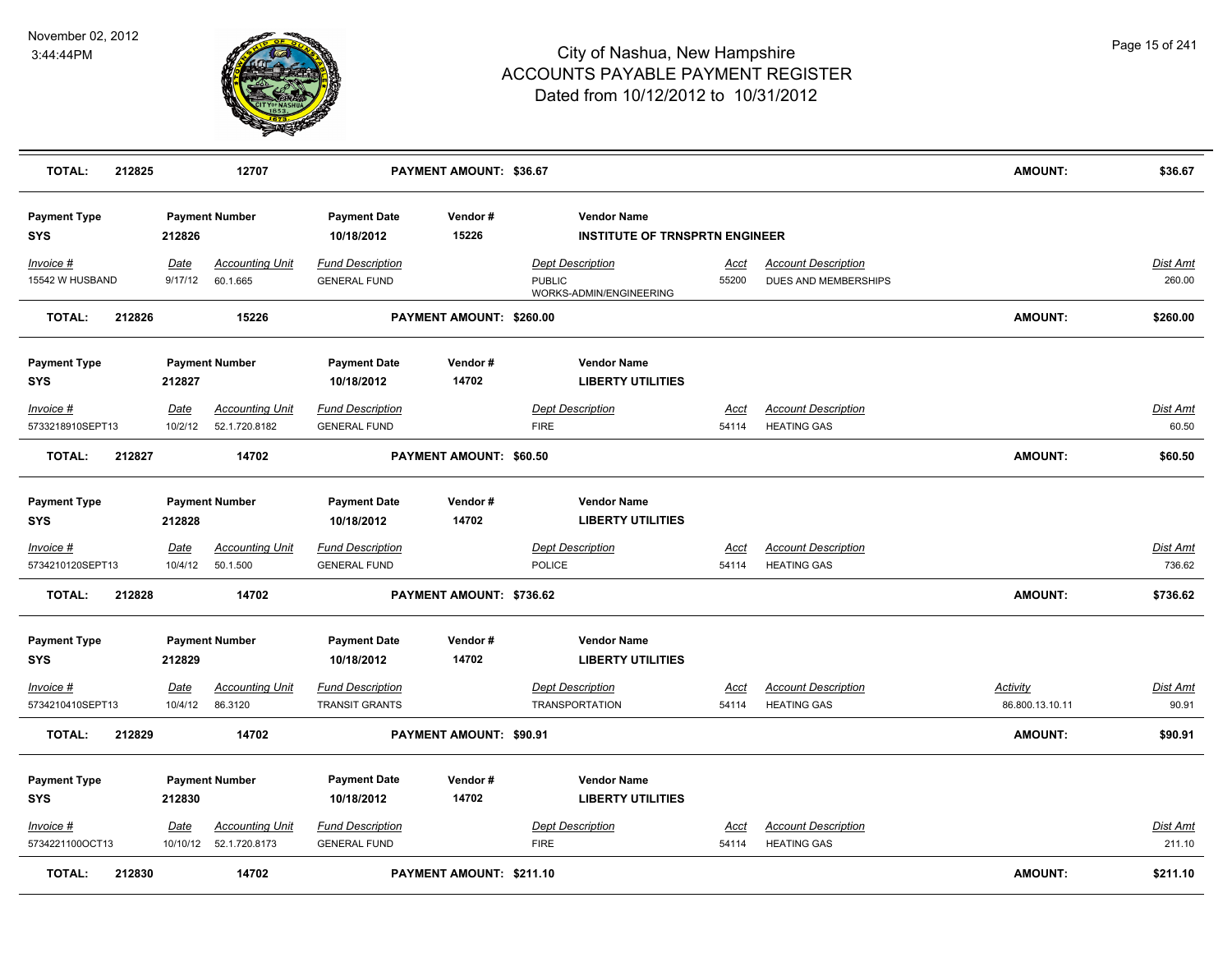

| <b>Payment Type</b> |        | <b>Payment Number</b> |                         | <b>Payment Date</b>                     | Vendor#                  | <b>Vendor Name</b>                      |       |                            |                |                 |
|---------------------|--------|-----------------------|-------------------------|-----------------------------------------|--------------------------|-----------------------------------------|-------|----------------------------|----------------|-----------------|
| <b>SYS</b>          | 212831 |                       |                         | 10/18/2012                              | 14702                    | <b>LIBERTY UTILITIES</b>                |       |                            |                |                 |
| Invoice #           | Date   |                       | <b>Accounting Unit</b>  | <b>Fund Description</b>                 |                          | <b>Dept Description</b>                 | Acct  | <b>Account Description</b> |                | <b>Dist Amt</b> |
| 5734226620OCT13     |        | 10/4/12               | 61.1.670                | <b>GENERAL FUND</b>                     |                          | <b>STREETS</b>                          | 54114 | <b>HEATING GAS</b>         |                | 212.53          |
| TOTAL:              | 212831 |                       | 14702                   |                                         | PAYMENT AMOUNT: \$212.53 |                                         |       |                            | <b>AMOUNT:</b> | \$212.53        |
| <b>Payment Type</b> |        | <b>Payment Number</b> |                         | <b>Payment Date</b>                     | Vendor#                  | <b>Vendor Name</b>                      |       |                            |                |                 |
| <b>SYS</b>          | 212832 |                       |                         | 10/18/2012                              | 14702                    | <b>LIBERTY UTILITIES</b>                |       |                            |                |                 |
| Invoice #           | Date   |                       | <b>Accounting Unit</b>  | <b>Fund Description</b>                 |                          | <b>Dept Description</b>                 | Acct  | <b>Account Description</b> |                | Dist Amt        |
| 5734415580OCT13     |        |                       | 10/10/12  52.1.720.8178 | <b>GENERAL FUND</b>                     |                          | <b>FIRE</b>                             | 54114 | <b>HEATING GAS</b>         |                | 132.98          |
| TOTAL:              | 212832 |                       | 14702                   |                                         | PAYMENT AMOUNT: \$132.98 |                                         |       |                            | <b>AMOUNT:</b> | \$132.98        |
| <b>Payment Type</b> |        | <b>Payment Number</b> |                         | <b>Payment Date</b>                     | Vendor#                  | <b>Vendor Name</b>                      |       |                            |                |                 |
| <b>SYS</b>          | 212833 |                       |                         | 10/18/2012                              | 14702                    | <b>LIBERTY UTILITIES</b>                |       |                            |                |                 |
| Invoice #           | Date   |                       | <b>Accounting Unit</b>  | <b>Fund Description</b>                 |                          | <b>Dept Description</b>                 | Acct  | <b>Account Description</b> |                | Dist Amt        |
| 5734820590SEPT13    |        | 10/2/12               | TF79.7534               | LIBRARY-CHANDLER MEM LIB<br><b>FUND</b> |                          | LIBRARY-CHANDLER MEM LIB<br><b>FUND</b> | 54114 | <b>HEATING GAS</b>         |                | 39.17           |
| <b>TOTAL:</b>       | 212833 |                       | 14702                   |                                         | PAYMENT AMOUNT: \$39.17  |                                         |       |                            | <b>AMOUNT:</b> | \$39.17         |
| <b>Payment Type</b> |        | <b>Payment Number</b> |                         | <b>Payment Date</b>                     | Vendor#                  | <b>Vendor Name</b>                      |       |                            |                |                 |
| <b>SYS</b>          | 212834 |                       |                         | 10/18/2012                              | 14702                    | <b>LIBERTY UTILITIES</b>                |       |                            |                |                 |
| Invoice #           | Date   |                       | <b>Accounting Unit</b>  | <b>Fund Description</b>                 |                          | <b>Dept Description</b>                 | Acct  | <b>Account Description</b> |                | <b>Dist Amt</b> |
| 5734820620SEPT13    |        | 10/2/12               | TF79.7534               | LIBRARY-CHANDLER MEM LIB<br><b>FUND</b> |                          | LIBRARY-CHANDLER MEM LIB<br><b>FUND</b> | 54114 | <b>HEATING GAS</b>         |                | 38.03           |
| <b>TOTAL:</b>       | 212834 |                       | 14702                   |                                         | PAYMENT AMOUNT: \$38.03  |                                         |       |                            | <b>AMOUNT:</b> | \$38.03         |
| <b>Payment Type</b> |        | <b>Payment Number</b> |                         | <b>Payment Date</b>                     | Vendor#                  | <b>Vendor Name</b>                      |       |                            |                |                 |
| <b>SYS</b>          | 212835 |                       |                         | 10/18/2012                              | 14702                    | <b>LIBERTY UTILITIES</b>                |       |                            |                |                 |
| Invoice #           | Date   |                       | <b>Accounting Unit</b>  | <b>Fund Description</b>                 |                          | <b>Dept Description</b>                 | Acct  | <b>Account Description</b> |                | Dist Amt        |
| 5736819960OCT13     |        | 10/10/12  42.1.720    |                         | <b>GENERAL FUND</b>                     |                          | WOODLAWN CEMETERY                       | 54114 | <b>HEATING GAS</b>         |                | 40.77           |
| TOTAL:              | 212835 |                       | 14702                   |                                         | PAYMENT AMOUNT: \$40.77  |                                         |       |                            | <b>AMOUNT:</b> | \$40.77         |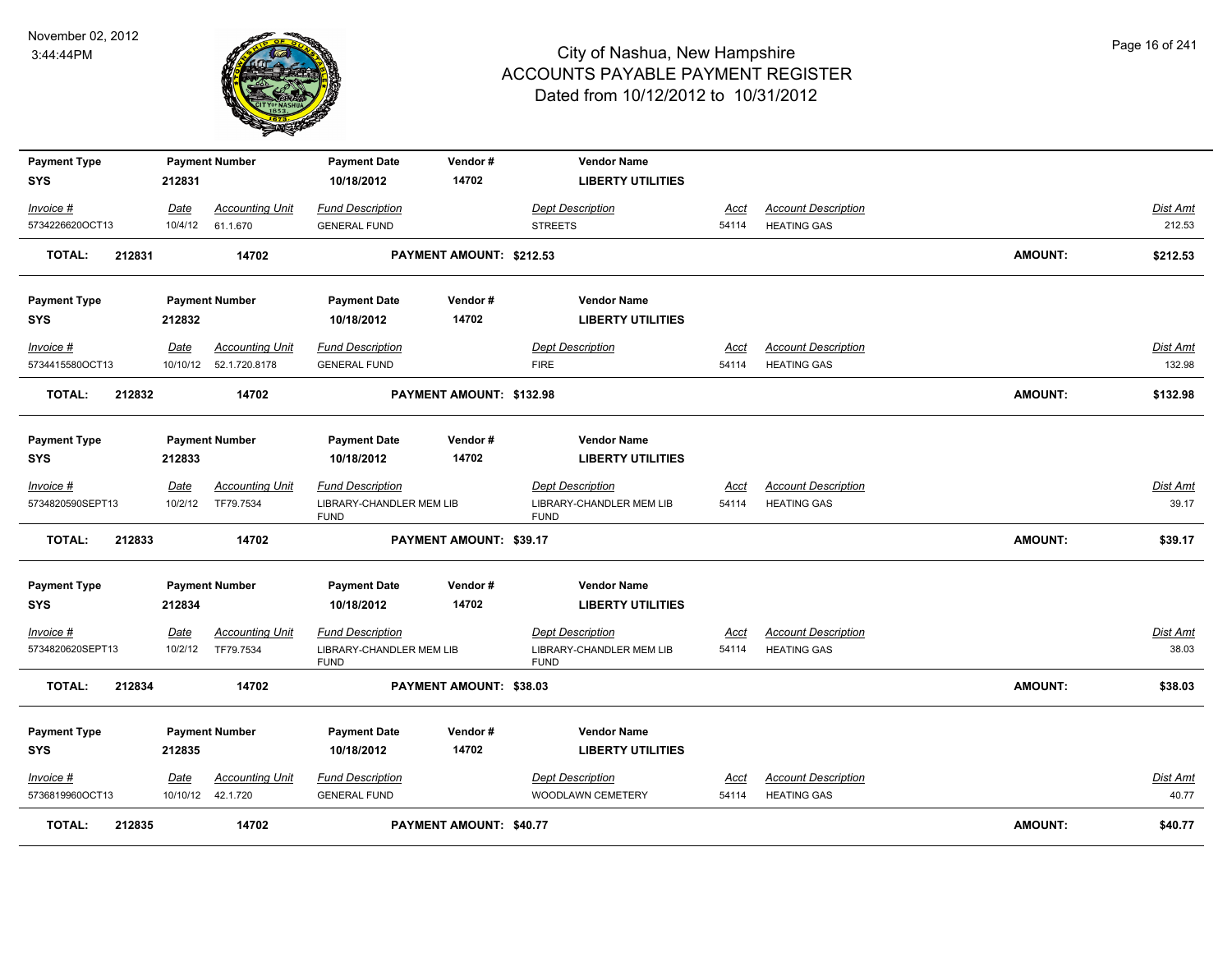

| <b>Payment Type</b>     |             | <b>Payment Number</b>  | <b>Payment Date</b>     | Vendor#                  | <b>Vendor Name</b>       |             |                            |                |                 |
|-------------------------|-------------|------------------------|-------------------------|--------------------------|--------------------------|-------------|----------------------------|----------------|-----------------|
| <b>SYS</b>              | 212836      |                        | 10/18/2012              | 14702                    | <b>LIBERTY UTILITIES</b> |             |                            |                |                 |
| Invoice #               | Date        | <b>Accounting Unit</b> | <b>Fund Description</b> |                          | <b>Dept Description</b>  | <u>Acct</u> | <b>Account Description</b> |                | Dist Amt        |
| 5737017530OCT13         |             | 10/5/12 77.1.500       | <b>GENERAL FUND</b>     |                          | PARKS & RECREATION       | 54114       | <b>HEATING GAS</b>         |                | 33.95           |
| <b>TOTAL:</b><br>212836 |             | 14702                  |                         | PAYMENT AMOUNT: \$33.95  |                          |             |                            | <b>AMOUNT:</b> | \$33.95         |
| <b>Payment Type</b>     |             | <b>Payment Number</b>  | <b>Payment Date</b>     | Vendor#                  | <b>Vendor Name</b>       |             |                            |                |                 |
| <b>SYS</b>              | 212837      |                        | 10/18/2012              | 14702                    | <b>LIBERTY UTILITIES</b> |             |                            |                |                 |
| $Invoice$ #             | <u>Date</u> | <b>Accounting Unit</b> | <b>Fund Description</b> |                          | <b>Dept Description</b>  | <u>Acct</u> | <b>Account Description</b> |                | <b>Dist Amt</b> |
| 5737030190OCT13         | 10/10/12    | 69.6200.670            | <b>WASTEWATER FUND</b>  |                          | <b>WASTEWATER</b>        | 54114       | <b>HEATING GAS</b>         |                | 129.53          |
| <b>TOTAL:</b><br>212837 |             | 14702                  |                         | PAYMENT AMOUNT: \$129.53 |                          |             |                            | <b>AMOUNT:</b> | \$129.53        |
| <b>Payment Type</b>     |             | <b>Payment Number</b>  | <b>Payment Date</b>     | Vendor#                  | <b>Vendor Name</b>       |             |                            |                |                 |
| <b>SYS</b>              | 212838      |                        | 10/18/2012              | 14702                    | <b>LIBERTY UTILITIES</b> |             |                            |                |                 |
| $Invoice$ #             | Date        | <b>Accounting Unit</b> | <b>Fund Description</b> |                          | <b>Dept Description</b>  | Acct        | <b>Account Description</b> |                | <b>Dist Amt</b> |
| 5737030220OCT13         | 10/10/12    | 69.6200.670            | WASTEWATER FUND         |                          | WASTEWATER               | 54114       | <b>HEATING GAS</b>         |                | 38.03           |
| <b>TOTAL:</b><br>212838 |             | 14702                  |                         | PAYMENT AMOUNT: \$38.03  |                          |             |                            | <b>AMOUNT:</b> | \$38.03         |
| <b>Payment Type</b>     |             | <b>Payment Number</b>  | <b>Payment Date</b>     | Vendor#                  | <b>Vendor Name</b>       |             |                            |                |                 |
| <b>SYS</b>              | 212839      |                        | 10/18/2012              | 14702                    | <b>LIBERTY UTILITIES</b> |             |                            |                |                 |
| <u>Invoice #</u>        | <b>Date</b> | <b>Accounting Unit</b> | <b>Fund Description</b> |                          | <b>Dept Description</b>  | <u>Acct</u> | <b>Account Description</b> |                | <b>Dist Amt</b> |
| 5737030250OCT13         |             | 10/10/12 69.6200.670   | <b>WASTEWATER FUND</b>  |                          | <b>WASTEWATER</b>        | 54114       | <b>HEATING GAS</b>         |                | 40.30           |
| <b>TOTAL:</b><br>212839 |             | 14702                  |                         | PAYMENT AMOUNT: \$40.30  |                          |             |                            | <b>AMOUNT:</b> | \$40.30         |
| <b>Payment Type</b>     |             | <b>Payment Number</b>  | <b>Payment Date</b>     | Vendor#                  | <b>Vendor Name</b>       |             |                            |                |                 |
| <b>SYS</b>              | 212840      |                        | 10/18/2012              | 14702                    | <b>LIBERTY UTILITIES</b> |             |                            |                |                 |
| $Invoice$ #             | Date        | <b>Accounting Unit</b> | <b>Fund Description</b> |                          | <b>Dept Description</b>  | <u>Acct</u> | <b>Account Description</b> |                | Dist Amt        |
| 5737030700OCT13         | 10/10/12    | 69.6200.670            | <b>WASTEWATER FUND</b>  |                          | <b>WASTEWATER</b>        | 54114       | <b>HEATING GAS</b>         |                | 42.56           |
| <b>TOTAL:</b><br>212840 |             | 14702                  |                         | PAYMENT AMOUNT: \$42.56  |                          |             |                            | <b>AMOUNT:</b> | \$42.56         |
| <b>Payment Type</b>     |             | <b>Payment Number</b>  | <b>Payment Date</b>     | Vendor#                  | <b>Vendor Name</b>       |             |                            |                |                 |
| <b>SYS</b>              | 212841      |                        | 10/18/2012              | 14702                    | <b>LIBERTY UTILITIES</b> |             |                            |                |                 |
| Invoice #               | Date        | <b>Accounting Unit</b> | <b>Fund Description</b> |                          | <b>Dept Description</b>  | Acct        | <b>Account Description</b> |                | Dist Amt        |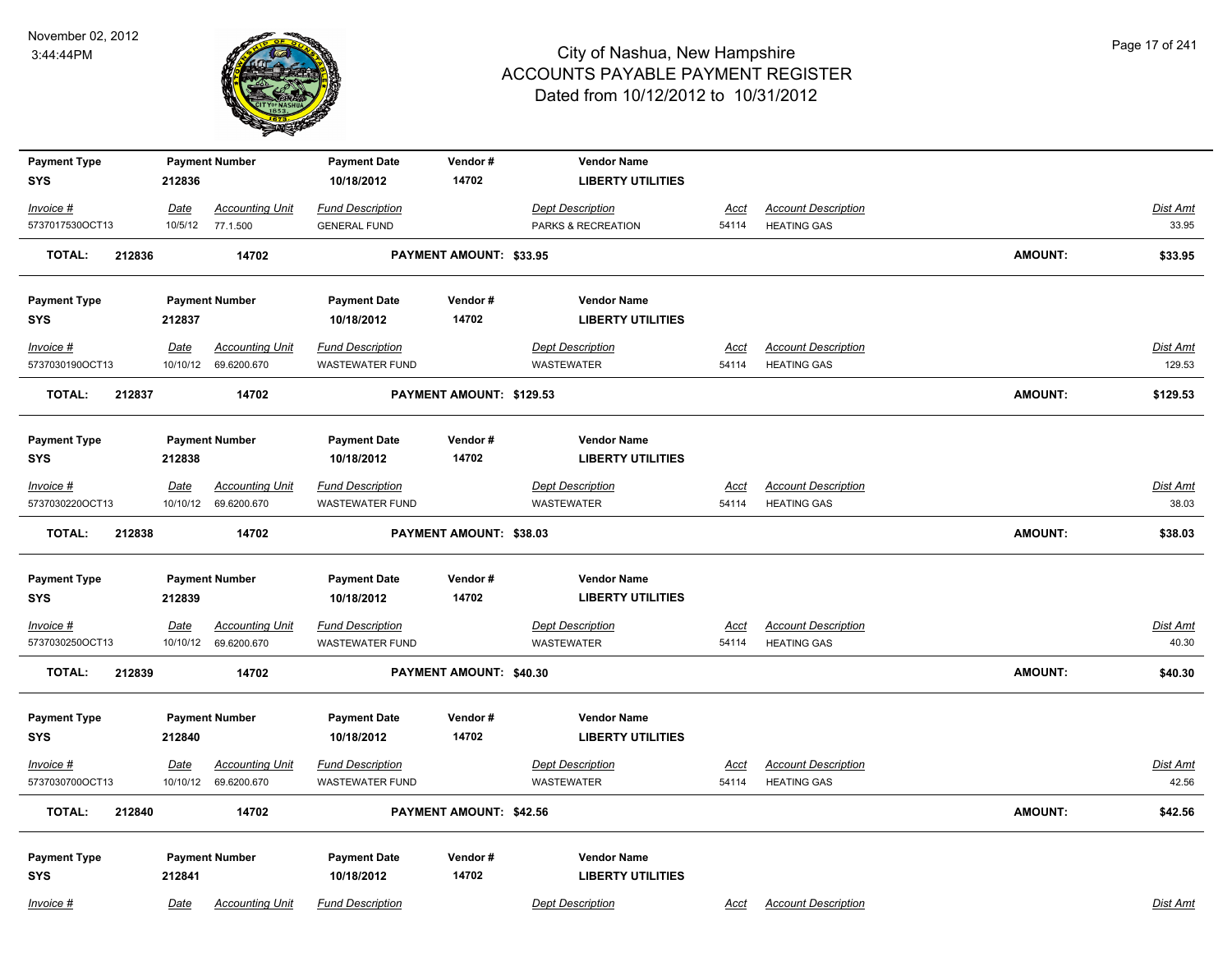

| 5737619422OCT13                                 | 10/9/12         | 50.1.500                           | <b>GENERAL FUND</b>                            |                                 | <b>POLICE</b>                                    | 54114                | <b>HEATING GAS</b>                               |                 | 39.17             |
|-------------------------------------------------|-----------------|------------------------------------|------------------------------------------------|---------------------------------|--------------------------------------------------|----------------------|--------------------------------------------------|-----------------|-------------------|
| <b>TOTAL:</b><br>212841                         |                 | 14702                              |                                                | PAYMENT AMOUNT: \$39.17         |                                                  |                      |                                                  | <b>AMOUNT:</b>  | \$39.17           |
| <b>Payment Type</b><br>SYS                      | 212842          | <b>Payment Number</b>              | <b>Payment Date</b><br>10/18/2012              | Vendor#<br>14702                | <b>Vendor Name</b><br><b>LIBERTY UTILITIES</b>   |                      |                                                  |                 |                   |
| $Invoice$ #<br>5738610000OCT13                  | Date<br>10/9/12 | <b>Accounting Unit</b><br>77.1.500 | <b>Fund Description</b><br><b>GENERAL FUND</b> |                                 | <b>Dept Description</b><br>PARKS & RECREATION    | <u>Acct</u><br>54114 | <b>Account Description</b><br><b>HEATING GAS</b> |                 | Dist Amt<br>62.89 |
| 212842<br><b>TOTAL:</b>                         |                 | 14702                              |                                                | PAYMENT AMOUNT: \$62.89         |                                                  |                      |                                                  | <b>AMOUNT:</b>  | \$62.89           |
| <b>Payment Type</b><br><b>SYS</b>               | 212843          | <b>Payment Number</b>              | <b>Payment Date</b><br>10/18/2012              | Vendor#<br>14702                | <b>Vendor Name</b><br><b>LIBERTY UTILITIES</b>   |                      |                                                  |                 |                   |
| Invoice #                                       | <u>Date</u>     | <b>Accounting Unit</b>             | <b>Fund Description</b>                        |                                 | <b>Dept Description</b>                          | <u>Acct</u>          | <b>Account Description</b>                       | <b>Activity</b> | Dist Amt          |
| 5734210152SEPT13                                | 10/4/12         | 22.2505                            | <b>GOVT &amp; EDUCATION CHANNELS</b>           |                                 | <b>GOV'T &amp; EDUCATION CHANNELS</b>            | 54114                | <b>HEATING GAS</b>                               |                 | 5.49              |
| 5734210152SEPT13                                | 10/4/12         | 50.1.500                           | <b>FUND</b><br><b>GENERAL FUND</b>             |                                 | POLICE                                           | 54114                | <b>HEATING GAS</b>                               |                 | 9.33              |
| 5734210152SEPT13                                | 10/4/12         | 60.1.500                           | <b>GENERAL FUND</b>                            |                                 | <b>PUBLIC</b>                                    | 54114                | <b>HEATING GAS</b>                               |                 | 19.74             |
| 5734210152SEPT13                                | 10/4/12         | 86.3120                            | <b>TRANSIT GRANTS</b>                          |                                 | WORKS-ADMIN/ENGINEERING<br><b>TRANSPORTATION</b> | 54114                | <b>HEATING GAS</b>                               | 86.800.13.10.10 | 20.30             |
| 5737030160OCT13                                 | 10/10/12        | 69.6200.670                        | <b>WASTEWATER FUND</b>                         |                                 | <b>WASTEWATER</b>                                | 54114                | <b>HEATING GAS</b>                               |                 | 451.82            |
| 212843<br><b>TOTAL:</b>                         |                 | 14702                              |                                                | <b>PAYMENT AMOUNT: \$506.68</b> |                                                  |                      |                                                  | <b>AMOUNT:</b>  | \$506.68          |
| <b>Payment Type</b><br><b>SYS</b>               | 212844          | <b>Payment Number</b>              | <b>Payment Date</b><br>10/18/2012              | Vendor#<br>11591                | <b>Vendor Name</b><br><b>NACWA</b>               |                      |                                                  |                 |                   |
| Invoice #                                       | <b>Date</b>     | <b>Accounting Unit</b>             | <b>Fund Description</b>                        |                                 | <b>Dept Description</b>                          | Acct                 | <b>Account Description</b>                       |                 | <b>Dist Amt</b>   |
| 2013080                                         | 9/14/12         | 69.6200.670                        | <b>WASTEWATER FUND</b>                         |                                 | <b>WASTEWATER</b>                                | 55200                | DUES AND MEMBERSHIPS                             |                 | 7,240.00          |
| <b>TOTAL:</b><br>212844                         |                 | 11591                              |                                                | PAYMENT AMOUNT: \$7,240.00      |                                                  |                      |                                                  | <b>AMOUNT:</b>  | \$7,240.00        |
| <b>Payment Type</b><br><b>SYS</b>               | 212845          | <b>Payment Number</b>              | <b>Payment Date</b><br>10/18/2012              | Vendor#<br>14518                | <b>Vendor Name</b><br><b>NEIWPCC TRAINING</b>    |                      |                                                  |                 |                   |
| Invoice #                                       | Date            | <b>Accounting Unit</b>             | <b>Fund Description</b>                        |                                 | <b>Dept Description</b>                          | Acct                 | <b>Account Description</b>                       |                 | Dist Amt          |
| CONF102512 HYLAND                               | 10/11/12        | 69.6200.670                        | <b>WASTEWATER FUND</b>                         |                                 | <b>WASTEWATER</b>                                | 55400                | CONFERENCES AND SEMINARS                         |                 | 240.00            |
| <b>HAYD</b><br>CONF102612 HYLAND<br><b>MORS</b> | 10/11/12        | 69.6200.670                        | <b>WASTEWATER FUND</b>                         |                                 | <b>WASTEWATER</b>                                | 55400                | <b>CONFERENCES AND SEMINARS</b>                  |                 | 240.00            |
| <b>TOTAL:</b><br>212845                         |                 | 14518                              |                                                | PAYMENT AMOUNT: \$480.00        |                                                  |                      |                                                  | <b>AMOUNT:</b>  | \$480.00          |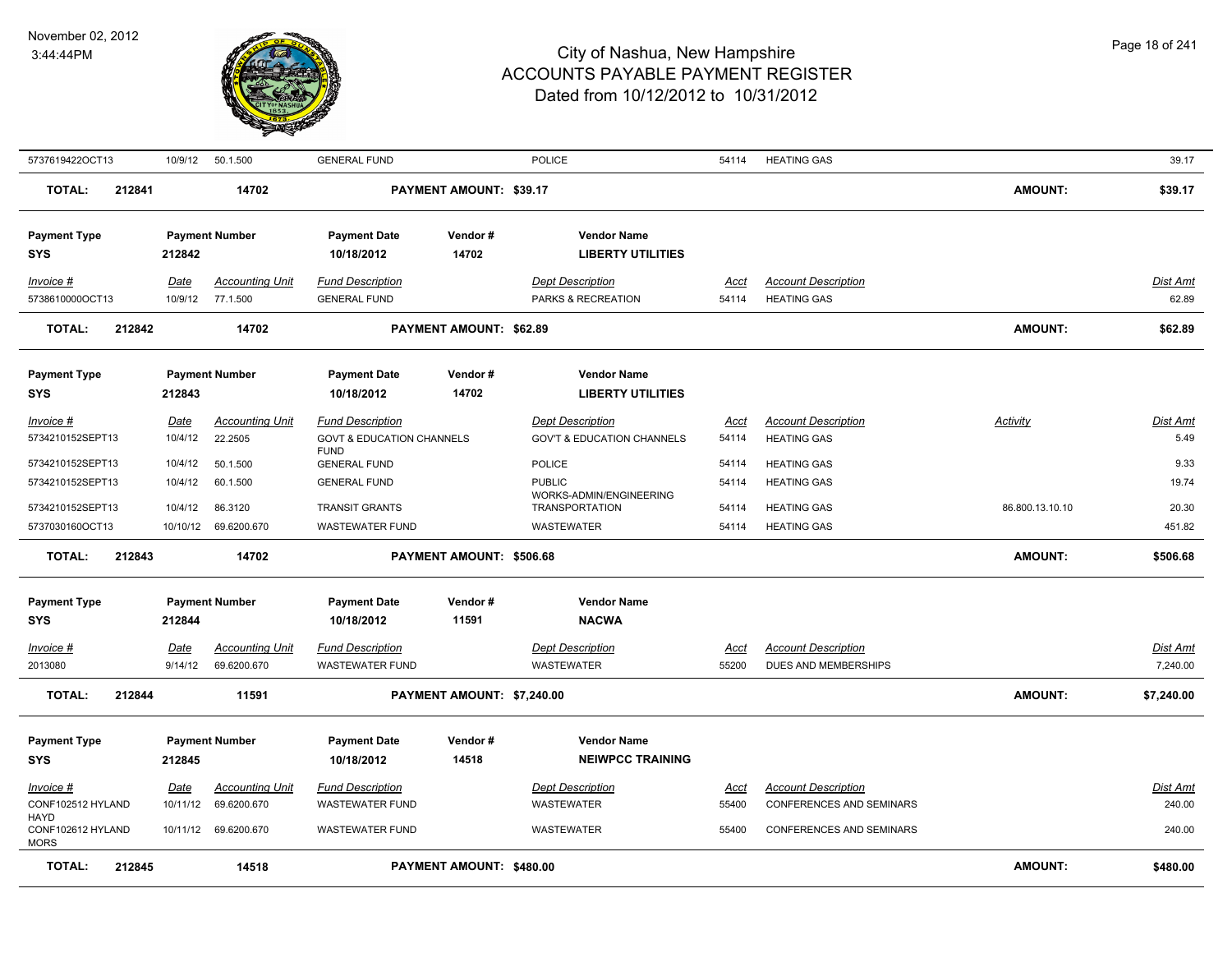

| <b>Payment Type</b>                               |             | <b>Payment Number</b>                      | <b>Payment Date</b>                                  | Vendor#                         | <b>Vendor Name</b>                                   |               |                                                         | Payee Name                                |                   |
|---------------------------------------------------|-------------|--------------------------------------------|------------------------------------------------------|---------------------------------|------------------------------------------------------|---------------|---------------------------------------------------------|-------------------------------------------|-------------------|
| <b>SYS</b>                                        | 212846      |                                            | 10/18/2012                                           | 14523                           | <b>NEW HAMPSHIRE HOSPITAL</b>                        |               |                                                         | <b>NH INFECTION CONTROL &amp; EPIDEMI</b> |                   |
| Invoice #<br>NHICEP CONFER-A                      | Date        | <b>Accounting Unit</b><br>10/11/12 71.3068 | <b>Fund Description</b><br>COMMUNITY SERVICES GRANTS |                                 | <b>Dept Description</b><br>COMMUNITY SERVICES GRANTS | Acct<br>55421 | <b>Account Description</b><br>TRAINING & CERTIFICATIONS | Activity<br>71.1004.13.01                 | Dist Amt<br>40.00 |
| <b>CONLEY</b>                                     |             |                                            |                                                      |                                 |                                                      |               |                                                         |                                           |                   |
| <b>TOTAL:</b><br>212846                           |             | 14523                                      |                                                      | PAYMENT AMOUNT: \$40,00         |                                                      |               |                                                         | <b>AMOUNT:</b>                            | \$40.00           |
| <b>Payment Type</b>                               |             | <b>Payment Number</b>                      | <b>Payment Date</b>                                  | Vendor#                         | <b>Vendor Name</b>                                   |               |                                                         |                                           |                   |
| <b>SYS</b>                                        | 212847      |                                            | 10/18/2012                                           | 15127                           | <b>NHPHA</b>                                         |               |                                                         |                                           |                   |
| Invoice #                                         | Date        | <b>Accounting Unit</b>                     | <b>Fund Description</b>                              |                                 | <b>Dept Description</b>                              | Acct          | <b>Account Description</b>                              |                                           | Dist Amt          |
| <b>REG FEE CONLEY</b>                             |             | 10/10/12 71.1.500                          | <b>GENERAL FUND</b>                                  |                                 | <b>COMMUNITY SERVICES</b>                            | 55400         | <b>CONFERENCES AND SEMINARS</b>                         |                                           | 60.00             |
| <b>ASHLEY</b><br>REG FEE VIGROUX<br><b>KERRAN</b> |             | 10/10/12 71.1.500                          | <b>GENERAL FUND</b>                                  |                                 | <b>COMMUNITY SERVICES</b>                            | 55400         | <b>CONFERENCES AND SEMINARS</b>                         |                                           | 60.00             |
| <b>TOTAL:</b><br>212847                           |             | 15127                                      |                                                      | <b>PAYMENT AMOUNT: \$120.00</b> |                                                      |               |                                                         | <b>AMOUNT:</b>                            | \$120.00          |
| <b>Payment Type</b>                               |             | <b>Payment Number</b>                      | <b>Payment Date</b>                                  | Vendor#                         | <b>Vendor Name</b>                                   |               |                                                         |                                           |                   |
| <b>SYS</b>                                        | 212848      |                                            | 10/18/2012                                           | 13291                           | PENNICHUCK WATER WORKS INC                           |               |                                                         |                                           |                   |
| $Invoice$ #                                       | <u>Date</u> | <b>Accounting Unit</b>                     | <b>Fund Description</b>                              |                                 | <b>Dept Description</b>                              | <u>Acct</u>   | <b>Account Description</b>                              |                                           | <u>Dist Amt</u>   |
| 100000881-991SEPT13                               | 10/4/12     | 50.1.500                                   | <b>GENERAL FUND</b>                                  |                                 | <b>POLICE</b>                                        | 54141         | <b>WATER &amp; SEWER</b>                                |                                           | 21.45             |
| 100001998-2371SEPT13                              | 10/4/12     | 52.1.720.8172                              | <b>GENERAL FUND</b>                                  |                                 | <b>FIRE</b>                                          | 54141         | <b>WATER &amp; SEWER</b>                                |                                           | 295.24            |
| 1000024830-32837SEPT13                            | 10/4/12     | 77.1.650                                   | <b>GENERAL FUND</b>                                  |                                 | PARKS & RECREATION                                   | 54141         | <b>WATER &amp; SEWER</b>                                |                                           | 997.47            |
| 100012411-2241SEPT13                              | 10/4/12     | 52.1.720.8176                              | <b>GENERAL FUND</b>                                  |                                 | <b>FIRE</b>                                          | 54141         | <b>WATER &amp; SEWER</b>                                |                                           | 155.60            |
| 100016980-22195SEPT13                             | 10/4/12     | 77.1.650                                   | <b>GENERAL FUND</b>                                  |                                 | PARKS & RECREATION                                   | 54141         | <b>WATER &amp; SEWER</b>                                |                                           | 314.46            |
| 100017785-2371SEPT13                              | 10/4/12     | 69.6200.540                                | <b>WASTEWATER FUND</b>                               |                                 | <b>WASTEWATER</b>                                    | 54141         | <b>WATER &amp; SEWER</b>                                |                                           | 184.94            |
| 100020009-991SEPT13                               | 10/4/12     | 69.6200.540                                | <b>WASTEWATER FUND</b>                               |                                 | WASTEWATER                                           | 54141         | <b>WATER &amp; SEWER</b>                                |                                           | 52.41             |
| 100020198-27002OCT13                              | 10/4/12     | 52.1.720.8172                              | <b>GENERAL FUND</b>                                  |                                 | <b>FIRE</b>                                          | 54141         | <b>WATER &amp; SEWER</b>                                |                                           | 52.41             |
| 100021221-28285SEPT13                             | 10/4/12     | 77.1.650                                   | <b>GENERAL FUND</b>                                  |                                 | PARKS & RECREATION                                   | 54141         | <b>WATER &amp; SEWER</b>                                |                                           | 95.79             |
| 100021229-2241SEPT13                              | 10/4/12     | 52.1.720.8176                              | <b>GENERAL FUND</b>                                  |                                 | <b>FIRE</b>                                          | 54141         | <b>WATER &amp; SEWER</b>                                |                                           | 52.41             |
| 100022670-2241SEPT13                              | 10/4/12     | 77.1.650                                   | <b>GENERAL FUND</b>                                  |                                 | PARKS & RECREATION                                   | 54141         | <b>WATER &amp; SEWER</b>                                |                                           | 66.81             |
| 100024452-32436SEPT13                             | 10/4/12     | 77.1.720.8191                              | <b>GENERAL FUND</b>                                  |                                 | PARKS & RECREATION                                   | 54141         | <b>WATER &amp; SEWER</b>                                |                                           | 128.95            |
| 100024453-32436SEPT13                             | 10/4/12     | 77.1.720.8191                              | <b>GENERAL FUND</b>                                  |                                 | PARKS & RECREATION                                   | 54141         | <b>WATER &amp; SEWER</b>                                |                                           | 1,747.26          |
| 100024489-32436SEPT13                             | 10/4/12     | 77.1.650                                   | <b>GENERAL FUND</b>                                  |                                 | PARKS & RECREATION                                   | 54141         | <b>WATER &amp; SEWER</b>                                |                                           | 24.77             |
| 100025641-346SEPT13                               | 10/4/12     | 77.1.650                                   | <b>GENERAL FUND</b>                                  |                                 | PARKS & RECREATION                                   | 54141         | <b>WATER &amp; SEWER</b>                                |                                           | 91.91             |
| 93012                                             | 9/30/12     | 69.6200.500                                | <b>WASTEWATER FUND</b>                               |                                 | <b>WASTEWATER</b>                                    | 53467         | <b>BILLING &amp; MAILING SERVICES</b>                   |                                           | 8,767.60          |
| <b>TOTAL:</b><br>212848                           |             | 13291                                      |                                                      | PAYMENT AMOUNT: \$13,049.48     |                                                      |               |                                                         | <b>AMOUNT:</b>                            | \$13,049.48       |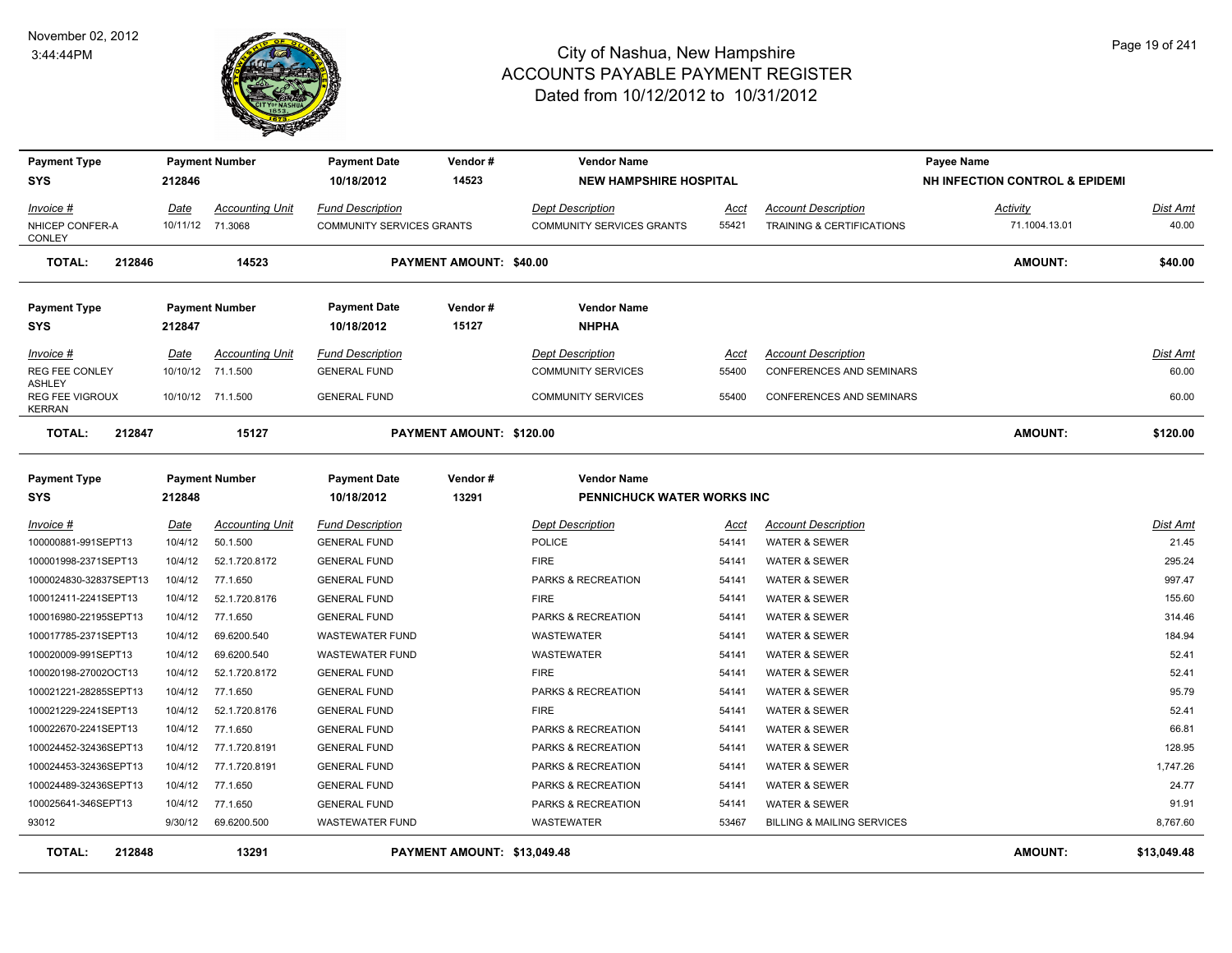

| <b>Payment Type</b>     |          | <b>Payment Number</b>  | <b>Payment Date</b>                                   | Vendor #                   | <b>Vendor Name</b>                                    |       |                            |          |                 |
|-------------------------|----------|------------------------|-------------------------------------------------------|----------------------------|-------------------------------------------------------|-------|----------------------------|----------|-----------------|
| <b>SYS</b>              | 212849   |                        | 10/18/2012                                            | 13372                      | <b>PSNH</b>                                           |       |                            |          |                 |
| Invoice #               | Date     | <b>Accounting Unit</b> | <b>Fund Description</b>                               |                            | <b>Dept Description</b>                               | Acct  | <b>Account Description</b> | Activity | <b>Dist Amt</b> |
| 205310                  | 10/16/12 | 61.1001                | CAPITAL IMPROVEMENTS                                  |                            | STREETS-CAP IMP                                       | 81100 | CAPITAL IMPROVEMENTS       | 1000     | 658.37          |
| 56165616012SEPT13       | 10/10/12 | 66.1.500               | <b>GENERAL FUND</b>                                   |                            | PARKING LOTS                                          | 54100 | <b>ELECTRICITY</b>         |          | 540.65          |
| 56276606084OCT13        | 10/3/12  | 77.1.650               | <b>GENERAL FUND</b>                                   |                            | PARKS & RECREATION                                    | 54100 | <b>ELECTRICITY</b>         |          | 57.93           |
| 56362616013SEPT13       | 10/10/12 | 66.1.500               | <b>GENERAL FUND</b>                                   |                            | <b>PARKING LOTS</b>                                   | 54100 | <b>ELECTRICITY</b>         |          | 1,039.95        |
| 56747875060SEPT13       | 10/4/12  | 50.4020                | POLICE DRUG ENFORCEMENT                               |                            | POLICE DRUG ENFORCEMENT                               | 54100 | <b>ELECTRICITY</b>         |          | 226.65          |
| 56747875060SEPT13       | 10/4/12  | 50.4020                | <b>FUND</b><br>POLICE DRUG ENFORCEMENT<br><b>FUND</b> |                            | <b>FUND</b><br>POLICE DRUG ENFORCEMENT<br><b>FUND</b> | 54899 | <b>RENTALS</b>             |          | 226.65          |
| 56747875060SEPT13       | 10/4/12  | 50.4020                | POLICE DRUG ENFORCEMENT                               |                            | POLICE DRUG ENFORCEMENT                               | 54899 | <b>RENTALS</b>             |          | $-226.65$       |
| 56900841008SEPT13       | 10/5/12  | 57.1.620               | <b>FUND</b><br><b>GENERAL FUND</b>                    |                            | <b>FUND</b><br>CITYWIDE COMMUNICATIONS                | 54100 | <b>ELECTRICITY</b>         |          | 445.02          |
|                         |          |                        |                                                       |                            |                                                       |       |                            |          |                 |
| <b>TOTAL:</b><br>212849 |          | 13372                  |                                                       | PAYMENT AMOUNT: \$2,968.57 |                                                       |       |                            | AMOUNT:  | \$2,968.57      |
| <b>Payment Type</b>     |          | <b>Payment Number</b>  | <b>Payment Date</b>                                   | Vendor#                    | <b>Vendor Name</b>                                    |       |                            |          |                 |
| <b>SYS</b>              | 212850   |                        | 10/18/2012                                            | 11887                      | <b>SHATTUCK MALONE OIL CO</b>                         |       |                            |          |                 |
|                         |          |                        |                                                       |                            |                                                       |       |                            |          |                 |
| Invoice #               | Date     | <b>Accounting Unit</b> | <b>Fund Description</b>                               |                            | <b>Dept Description</b>                               | Acct  | <b>Account Description</b> |          | Dist Amt        |
| 566093                  | 9/28/12  | 68.6000.540            | SOLID WASTE FUND                                      |                            | <b>SOLID WASTE</b>                                    | 61307 | FUEL, DIESEL               |          | 147.70          |
| 566093                  | 9/28/12  | 68.6000.692            | SOLID WASTE FUND                                      |                            | SOLID WASTE                                           | 61307 | FUEL, DIESEL               |          | 169.86          |
| 566093                  | 9/28/12  | 68.6000.695            | SOLID WASTE FUND                                      |                            | <b>SOLID WASTE</b>                                    | 61307 | FUEL, DIESEL               |          | 51.69           |
| 568814                  | 10/1/12  | 68.6000.540            | SOLID WASTE FUND                                      |                            | <b>SOLID WASTE</b>                                    | 61307 | FUEL, DIESEL               |          | 135.84          |
| 568814                  | 10/1/12  | 68.6000.692            | <b>SOLID WASTE FUND</b>                               |                            | <b>SOLID WASTE</b>                                    | 61307 | FUEL, DIESEL               |          | 156.22          |
| 568814                  | 10/1/12  | 68.6000.695            | SOLID WASTE FUND                                      |                            | <b>SOLID WASTE</b>                                    | 61307 | FUEL, DIESEL               |          | 47.55           |
| 568922                  | 10/1/12  | 68.6000.540            | SOLID WASTE FUND                                      |                            | SOLID WASTE                                           | 61307 | FUEL, DIESEL               |          | 157.40          |
| 568922                  | 10/1/12  | 68.6000.692            | SOLID WASTE FUND                                      |                            | SOLID WASTE                                           | 61307 | FUEL, DIESEL               |          | 181.01          |
| 568922                  | 10/1/12  | 68.6000.695            | SOLID WASTE FUND                                      |                            | <b>SOLID WASTE</b>                                    | 61307 | FUEL, DIESEL               |          | 55.09           |
| 570815                  | 10/3/12  | 68.6000.540            | SOLID WASTE FUND                                      |                            | <b>SOLID WASTE</b>                                    | 61307 | FUEL, DIESEL               |          | 129.98          |
| 570815                  | 10/3/12  | 68.6000.692            | <b>SOLID WASTE FUND</b>                               |                            | <b>SOLID WASTE</b>                                    | 61307 | FUEL, DIESEL               |          | 149.48          |
| 570815                  | 10/3/12  | 68.6000.695            | SOLID WASTE FUND                                      |                            | SOLID WASTE                                           | 61307 | FUEL, DIESEL               |          | 45.50           |
| 570924                  | 10/3/12  | 68.6000.540            | SOLID WASTE FUND                                      |                            | SOLID WASTE                                           | 61307 | FUEL, DIESEL               |          | 153.68          |
| 570924                  | 10/3/12  | 68.6000.692            | SOLID WASTE FUND                                      |                            | <b>SOLID WASTE</b>                                    | 61307 | FUEL, DIESEL               |          | 176.73          |
| 570924                  | 10/3/12  | 68.6000.695            | SOLID WASTE FUND                                      |                            | <b>SOLID WASTE</b>                                    | 61307 | FUEL, DIESEL               |          | 53.79           |
| 572920                  | 10/5/12  | 68.6000.540            | SOLID WASTE FUND                                      |                            | <b>SOLID WASTE</b>                                    | 61307 | FUEL, DIESEL               |          | 160.53          |
| 572920                  | 10/5/12  | 68.6000.692            | SOLID WASTE FUND                                      |                            | <b>SOLID WASTE</b>                                    | 61307 | FUEL, DIESEL               |          | 184.61          |
| 572920                  | 10/5/12  | 68.6000.695            | SOLID WASTE FUND                                      |                            | SOLID WASTE                                           | 61307 | FUEL, DIESEL               |          | 56.19           |
| 577090                  | 10/9/12  | 68.6000.540            | SOLID WASTE FUND                                      |                            | <b>SOLID WASTE</b>                                    | 61307 | FUEL, DIESEL               |          | 160.04          |
| 577090                  | 10/9/12  | 68.6000.692            | SOLID WASTE FUND                                      |                            | <b>SOLID WASTE</b>                                    | 61307 | FUEL, DIESEL               |          | 184.05          |

577090 10/9/12 68.6000.695 SOLID WASTE FUND SOLID WASTE 61307 FUEL, DIESEL 578088 10/10/12 68.6000.540 SOLID WASTE FUND SOLID WASTE 61307 FUEL, DIESEL 150.17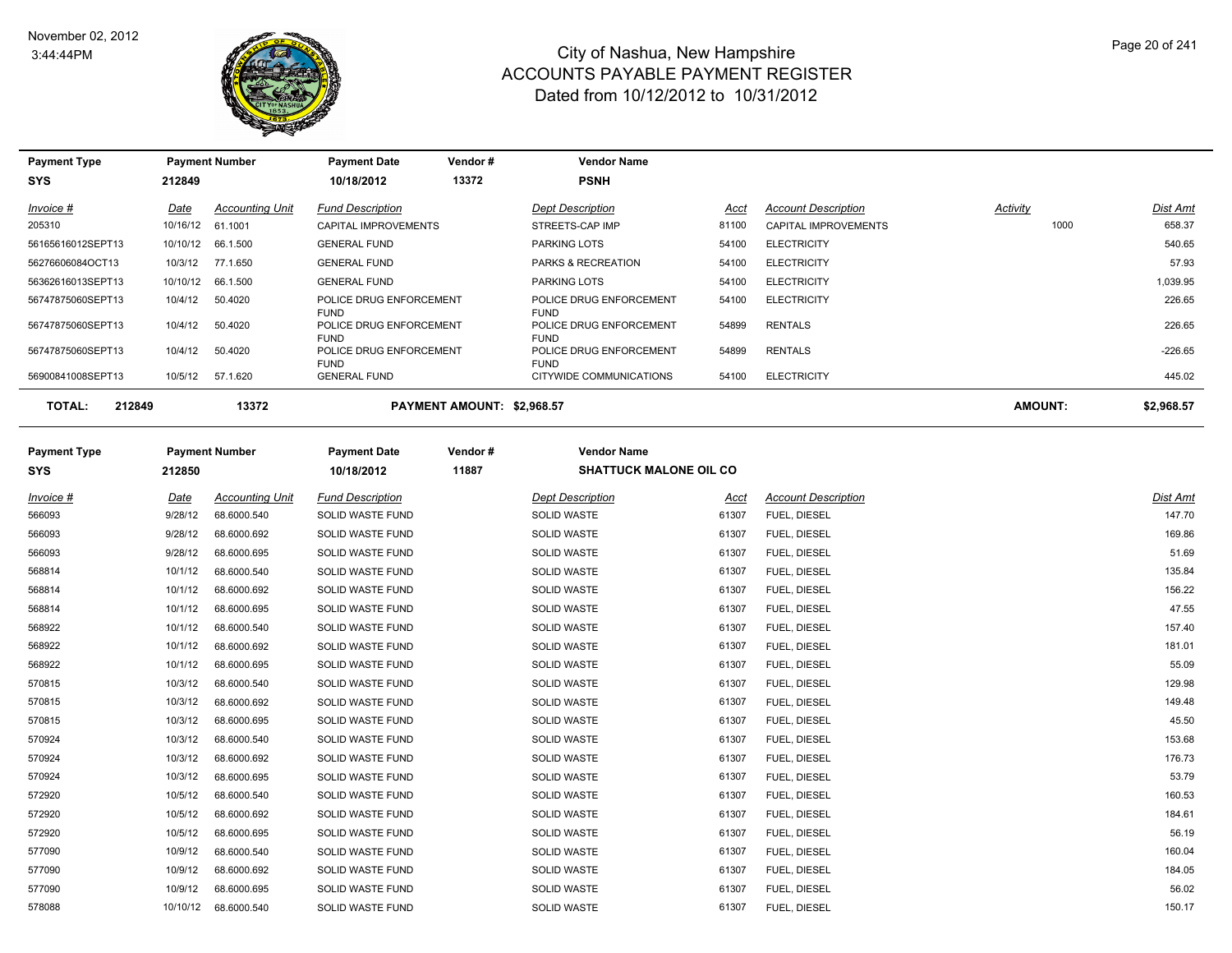

| 578088                  | 10/10/12    | 68.6000.692            | SOLID WASTE FUND        |                             | SOLID WASTE                    | 61307       | FUEL, DIESEL                    |                              | 172.70      |
|-------------------------|-------------|------------------------|-------------------------|-----------------------------|--------------------------------|-------------|---------------------------------|------------------------------|-------------|
| 578088                  | 10/10/12    | 68.6000.695            | SOLID WASTE FUND        |                             | SOLID WASTE                    | 61307       | FUEL, DIESEL                    |                              | 52.56       |
| 579090                  | 10/11/12    | 68.6000.540            | SOLID WASTE FUND        |                             | SOLID WASTE                    | 61307       | FUEL, DIESEL                    |                              | 144.48      |
| 579090                  | 10/11/12    | 68.6000.692            | SOLID WASTE FUND        |                             | SOLID WASTE                    | 61307       | FUEL, DIESEL                    |                              | 166.16      |
| 579090                  | 10/11/12    | 68.6000.695            | SOLID WASTE FUND        |                             | <b>SOLID WASTE</b>             | 61307       | FUEL, DIESEL                    |                              | 50.57       |
| 792066                  | 9/18/12     | 61.1.700               | <b>GENERAL FUND</b>     |                             | <b>STREETS</b>                 | 61307       | FUEL, DIESEL                    |                              | 20,323.50   |
| 795962                  | 10/4/12     | 68.6000.540            | SOLID WASTE FUND        |                             | SOLID WASTE                    | 61307       | FUEL, DIESEL                    |                              | 10,810.40   |
| 795962                  | 10/4/12     | 68.6000.692            | SOLID WASTE FUND        |                             | <b>SOLID WASTE</b>             | 61307       | FUEL, DIESEL                    |                              | 12,431.96   |
| 795962                  | 10/4/12     | 68.6000.695            | SOLID WASTE FUND        |                             | <b>SOLID WASTE</b>             | 61307       | FUEL, DIESEL                    |                              | 3,783.64    |
| <b>TOTAL:</b><br>212850 |             | 11887                  |                         | PAYMENT AMOUNT: \$50,699.10 |                                |             |                                 | <b>AMOUNT:</b>               | \$50,699.10 |
| <b>Payment Type</b>     |             | <b>Payment Number</b>  | <b>Payment Date</b>     | Vendor#                     | <b>Vendor Name</b>             |             |                                 | <b>Payee Name</b>            |             |
| <b>SYS</b>              | 212851      |                        | 10/18/2012              | 13647                       | <b>STATE OF NH</b>             |             |                                 | STATE OF NH - DEPT OF SAFETY |             |
| Invoice #               | <b>Date</b> | <b>Accounting Unit</b> | <b>Fund Description</b> |                             | Dept Description               | <u>Acct</u> | <b>Account Description</b>      |                              | Dist Amt    |
| FERREIRA ADRIANNE       | 10/11/12    | <b>BS1000</b>          | <b>GENERAL FUND</b>     |                             | <b>GENERAL FUND</b>            | 21922       | FBI FINGERPRINT STATE FEE       |                              | 16.50       |
| <b>TOTAL:</b><br>212851 |             | 13647                  |                         | PAYMENT AMOUNT: \$16.50     |                                |             |                                 | <b>AMOUNT:</b>               | \$16.50     |
| <b>Payment Type</b>     |             | <b>Payment Number</b>  | <b>Payment Date</b>     | Vendor#                     | <b>Vendor Name</b>             |             |                                 |                              |             |
| SYS                     | 212852      |                        | 10/18/2012              | 13764                       | <b>TREASURER STATE OF NH</b>   |             |                                 |                              |             |
| $Invoice$ #             | <u>Date</u> | <b>Accounting Unit</b> | <b>Fund Description</b> |                             | <b>Dept Description</b>        | <u>Acct</u> | <b>Account Description</b>      |                              | Dist Amt    |
| MARTYNY TODD 10/25      | 10/17/12    | 50.1.635               | <b>GENERAL FUND</b>     |                             | POLICE                         | 55400       | <b>CONFERENCES AND SEMINARS</b> |                              | 65.00       |
| SULLIVAN FRANK 10/25    | 10/17/12    | 50.1.635               | <b>GENERAL FUND</b>     |                             | <b>POLICE</b>                  | 55400       | <b>CONFERENCES AND SEMINARS</b> |                              | 65.00       |
| WELCH MICHAEL 10/25     |             | 10/17/12  50.1.635     | <b>GENERAL FUND</b>     |                             | <b>POLICE</b>                  | 55400       | <b>CONFERENCES AND SEMINARS</b> |                              | 65.00       |
| <b>TOTAL:</b><br>212852 |             | 13764                  |                         | PAYMENT AMOUNT: \$195.00    |                                |             |                                 | <b>AMOUNT:</b>               | \$195.00    |
| <b>Payment Type</b>     |             | <b>Payment Number</b>  | <b>Payment Date</b>     | Vendor#                     | <b>Vendor Name</b>             |             |                                 |                              |             |
| <b>SYS</b>              | 212853      |                        | 10/18/2012              | 13793                       | UNH TECHNOLOGY TRANSFER CENTER |             |                                 |                              |             |
| Invoice #               | <u>Date</u> | <u>Accounting Unit</u> | <b>Fund Description</b> |                             | <b>Dept Description</b>        | <u>Acct</u> | <b>Account Description</b>      |                              | Dist Amt    |
| 11/8 REG -MEUNIER ROB   | 10/3/12     | 60.1.500               | <b>GENERAL FUND</b>     |                             | <b>PUBLIC</b>                  | 55400       | <b>CONFERENCES AND SEMINARS</b> |                              | 60.00       |
|                         |             |                        |                         |                             | WORKS-ADMIN/ENGINEERING        |             |                                 |                              |             |
| <b>TOTAL:</b><br>212853 |             | 13793                  |                         | PAYMENT AMOUNT: \$60.00     |                                |             |                                 | <b>AMOUNT:</b>               | \$60.00     |
| <b>Payment Type</b>     |             | <b>Payment Number</b>  | <b>Payment Date</b>     | Vendor#                     | <b>Vendor Name</b>             |             |                                 |                              |             |
| <b>SYS</b>              | 212854      |                        | 10/18/2012              | 11569                       | <b>ADVERTEASERS</b>            |             |                                 |                              |             |
| Invoice #               | <u>Date</u> | <b>Accounting Unit</b> | <b>Fund Description</b> |                             | <b>Dept Description</b>        | <u>Acct</u> | <b>Account Description</b>      |                              | Dist Amt    |
| 12120                   | 10/5/12     | 01.1.500               | <b>GENERAL FUND</b>     |                             | <b>MAYOR</b>                   | 68300       | MAYORS EXPENSE ACCOUNT          |                              | 67.80       |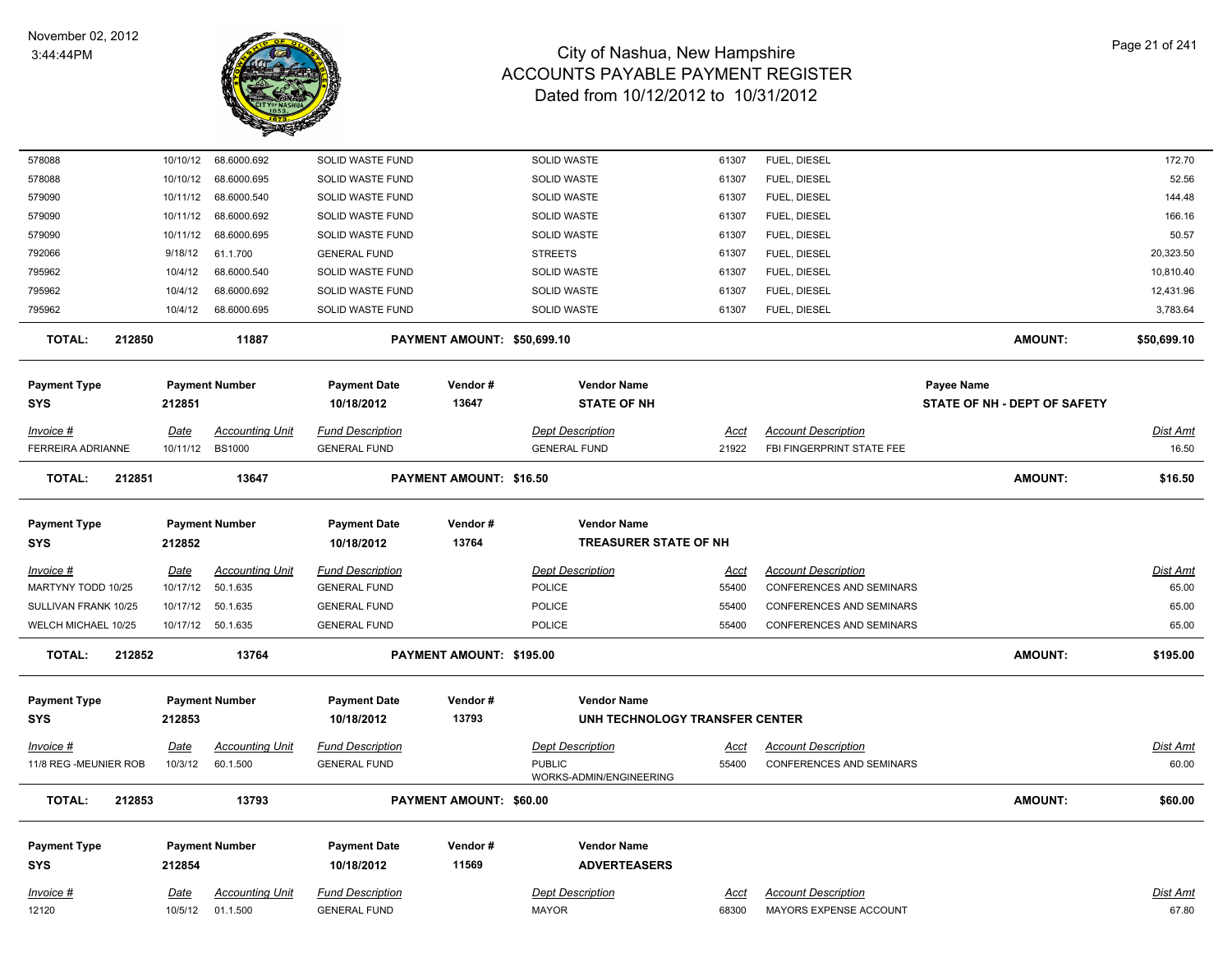

| 12120                             |        |                  | 10/5/12 01.1010                    | <b>GF-PRIOR YEAR ESCROWS</b>                   |                             | <b>MAYOR-PRIOR YEAR</b>                 | 68300         | MAYORS EXPENSE ACCOUNT                                       |                                     | 370.00               |
|-----------------------------------|--------|------------------|------------------------------------|------------------------------------------------|-----------------------------|-----------------------------------------|---------------|--------------------------------------------------------------|-------------------------------------|----------------------|
| <b>TOTAL:</b>                     | 212854 |                  | 11569                              |                                                | PAYMENT AMOUNT: \$437.80    |                                         |               |                                                              | <b>AMOUNT:</b>                      | \$437.80             |
| <b>Payment Type</b>               |        |                  | <b>Payment Number</b>              | <b>Payment Date</b>                            | Vendor#                     | <b>Vendor Name</b>                      |               |                                                              |                                     |                      |
| <b>SYS</b>                        |        | 212855           |                                    | 10/18/2012                                     | 14725                       | <b>AEBI NEW ENGLAND LLC</b>             |               |                                                              |                                     |                      |
| Invoice #                         |        | <u>Date</u>      | <b>Accounting Unit</b>             | <b>Fund Description</b>                        |                             | <b>Dept Description</b>                 | <u>Acct</u>   | <b>Account Description</b>                                   |                                     | <b>Dist Amt</b>      |
| 3538                              |        | 10/4/12          | 44.1.720                           | <b>GENERAL FUND</b>                            |                             | EDGEWOOD CEMETERY                       | 54487         | <b>EQUIPMENT REPAIRS &amp;</b><br>MAINTENANCE                |                                     | 407.95               |
| <b>TOTAL:</b>                     | 212855 |                  | 14725                              |                                                | PAYMENT AMOUNT: \$407.95    |                                         |               |                                                              | AMOUNT:                             | \$407.95             |
| <b>Payment Type</b>               |        |                  | <b>Payment Number</b>              | <b>Payment Date</b>                            | Vendor#                     | <b>Vendor Name</b>                      |               |                                                              | Payee Name                          |                      |
| <b>SYS</b>                        |        | 212856           |                                    | 10/18/2012                                     | 12288                       | <b>AFFILIATED COMPUTER SERVICES I</b>   |               |                                                              | <b>AFFILIATED COMPUTER SERVICES</b> |                      |
| Invoice #                         |        | <b>Date</b>      | <b>Accounting Unit</b>             | <b>Fund Description</b>                        |                             | <b>Dept Description</b>                 | <u>Acct</u>   | <b>Account Description</b>                                   |                                     | <b>Dist Amt</b>      |
| 15175932                          |        | 9/4/12           | 22.1.535                           | <b>GENERAL FUND</b>                            |                             | INFORMATION TECHNOLOGY                  | 54428         | TECHNOLOGY OPERATIONS                                        |                                     | 20,242.00            |
| TOTAL:                            | 212856 |                  | 12288                              |                                                | PAYMENT AMOUNT: \$20,242.00 |                                         |               |                                                              | AMOUNT:                             | \$20,242.00          |
|                                   |        |                  |                                    |                                                |                             |                                         |               |                                                              |                                     |                      |
| <b>Payment Type</b><br><b>SYS</b> |        | 212857           | <b>Payment Number</b>              | <b>Payment Date</b><br>10/18/2012              | Vendor#<br>12290            | <b>Vendor Name</b><br><b>WAYNE AGAN</b> |               |                                                              |                                     |                      |
|                                   |        |                  |                                    |                                                |                             |                                         |               |                                                              |                                     |                      |
| Invoice #<br>359                  |        | Date<br>10/12/12 | <b>Accounting Unit</b><br>52.1.500 | <b>Fund Description</b><br><b>GENERAL FUND</b> |                             | <b>Dept Description</b><br><b>FIRE</b>  | Acct<br>61107 | <b>Account Description</b><br><b>CLOTHING &amp; UNIFORMS</b> |                                     | Dist Amt<br>2,434.40 |
| <b>TOTAL:</b>                     | 212857 |                  | 12290                              |                                                | PAYMENT AMOUNT: \$2,434.40  |                                         |               |                                                              | <b>AMOUNT:</b>                      | \$2,434.40           |
|                                   |        |                  |                                    |                                                |                             |                                         |               |                                                              |                                     |                      |
| <b>Payment Type</b>               |        |                  | <b>Payment Number</b>              | <b>Payment Date</b>                            | Vendor#                     | <b>Vendor Name</b>                      |               |                                                              |                                     |                      |
| <b>SYS</b>                        |        | 212858           |                                    | 10/18/2012                                     | 12296                       | <b>AIRGAS EAST</b>                      |               |                                                              |                                     |                      |
| Invoice #                         |        | <u>Date</u>      | <b>Accounting Unit</b>             | <b>Fund Description</b>                        |                             | <b>Dept Description</b>                 | <u>Acct</u>   | <b>Account Description</b>                                   |                                     | <u>Dist Amt</u>      |
| 116796808                         |        | 6/30/12          | 50.1.500                           | <b>GENERAL FUND</b>                            |                             | <b>POLICE</b>                           | 61163         | <b>OXYGEN</b>                                                |                                     | 27.04                |
| TOTAL:                            | 212858 |                  | 12296                              |                                                | PAYMENT AMOUNT: \$27.04     |                                         |               |                                                              | <b>AMOUNT:</b>                      | \$27.04              |
| <b>Payment Type</b>               |        |                  | <b>Payment Number</b>              | <b>Payment Date</b>                            | Vendor#                     | <b>Vendor Name</b>                      |               |                                                              |                                     |                      |
| <b>SYS</b>                        |        | 212859           |                                    | 10/18/2012                                     | 10091                       | <b>ALBANESE D &amp; S INC</b>           |               |                                                              |                                     |                      |
| Invoice #                         |        | <b>Date</b>      | <b>Accounting Unit</b>             | <b>Fund Description</b>                        |                             | <b>Dept Description</b>                 | Acct          | <b>Account Description</b>                                   | <b>Activity</b>                     | Dist Amt             |
| 07/01/12 THRU 07/31/12            |        | 8/13/12          | 69.6200.950                        | <b>WASTEWATER FUND</b>                         |                             | WASTEWATER                              | 81700         | <b>INFRASTRUCTURE</b>                                        | 1052.69.01.30                       | 36,271.00            |
| 07/23/12 THRU 08/31/12            |        | 9/26/12          | 69.6200.950                        | WASTEWATER FUND                                |                             | WASTEWATER                              | 81700         | <b>INFRASTRUCTURE</b>                                        | 1052.69.01.30                       | 307,019.51           |
| 07/23/12 THRU 08/31/12            |        | 9/26/12          | <b>BS1000</b>                      | <b>GENERAL FUND</b>                            |                             | <b>GENERAL FUND</b>                     | 20800         | RETAINAGE PAYABLE                                            |                                     | $-30,701.95$         |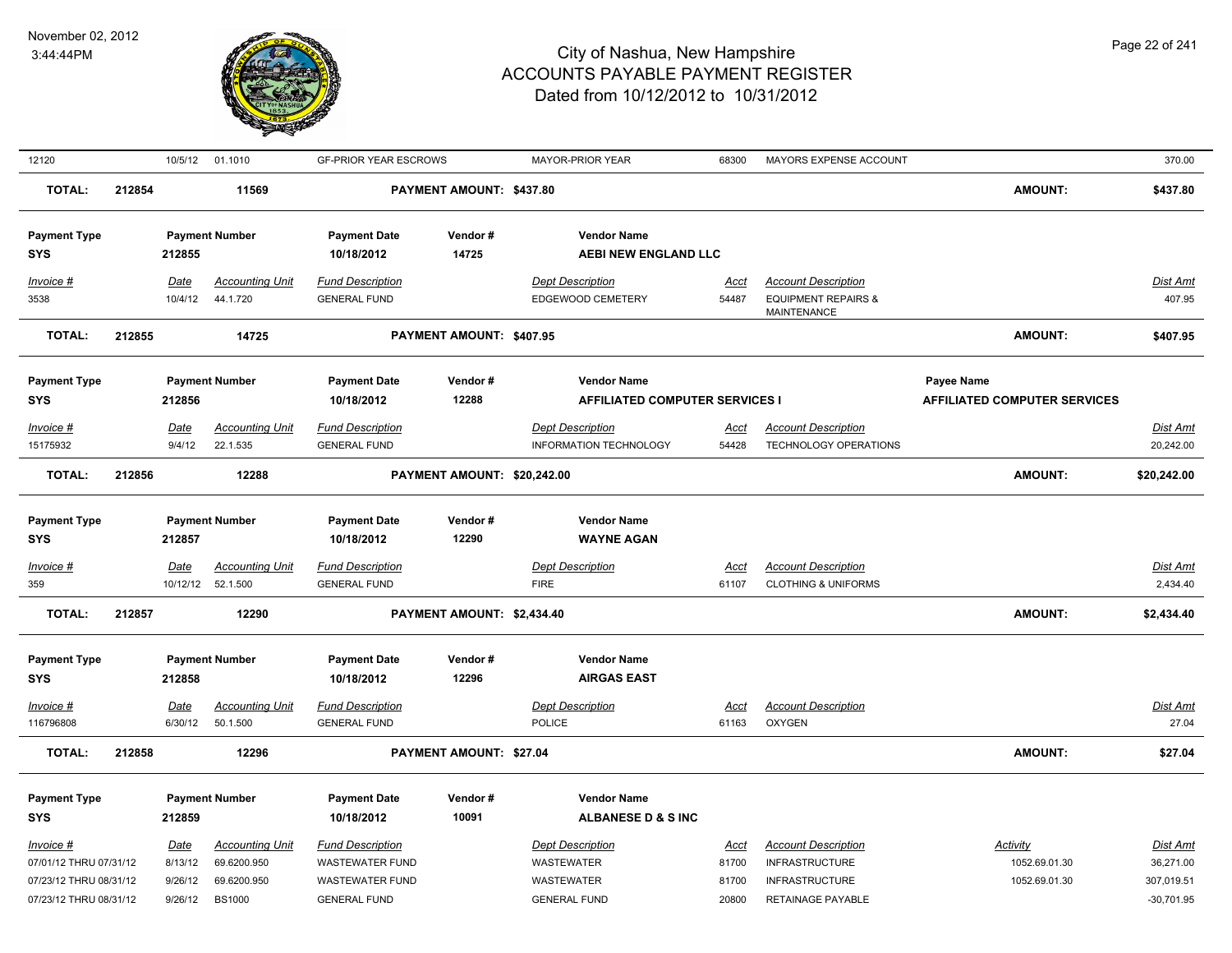#### November 02, 2012 3:44:44PM



| 08/01/12 THRU 08/31/12 |        | 9/20/12     | 61.1001                | CAPITAL IMPROVEMENTS           |                              | STREETS-CAP IMP             | 81100       | <b>CAPITAL IMPROVEMENTS</b>    | 1055.60.02.30  | 50,000.00    |
|------------------------|--------|-------------|------------------------|--------------------------------|------------------------------|-----------------------------|-------------|--------------------------------|----------------|--------------|
| 08/01/12 THRU 08/31/12 |        | 9/20/12     | 69.6200.950            | <b>WASTEWATER FUND</b>         |                              | <b>WASTEWATER</b>           | 81700       | <b>INFRASTRUCTURE</b>          | 1052.69.01.30  | 18,671.89    |
| 09/01/12 THRU 09/30/12 |        | 10/5/12     | 69.6200.950            | <b>WASTEWATER FUND</b>         |                              | WASTEWATER                  | 81700       | <b>INFRASTRUCTURE</b>          | 1052.69.01.30  | 79,635.18    |
| 09/01/12 THRU 09/30/12 |        | 10/5/12     | <b>BS1000</b>          | <b>GENERAL FUND</b>            |                              | <b>GENERAL FUND</b>         | 20800       | <b>RETAINAGE PAYABLE</b>       |                | $-7,963.52$  |
| <b>TOTAL:</b>          | 212859 |             | 10091                  |                                | PAYMENT AMOUNT: \$452,932.11 |                             |             |                                | <b>AMOUNT:</b> | \$452,932.11 |
| Payment Type           |        |             | <b>Payment Number</b>  | <b>Payment Date</b>            | Vendor#                      | <b>Vendor Name</b>          |             |                                |                |              |
| SYS                    |        | 212860      |                        | 10/18/2012                     | 12298                        | <b>ALECS SHOE STORE INC</b> |             |                                |                |              |
| Invoice #              |        | <u>Date</u> | <b>Accounting Unit</b> | <b>Fund Description</b>        |                              | <b>Dept Description</b>     | <u>Acct</u> | <b>Account Description</b>     |                | Dist Amt     |
| 1060                   |        | 9/15/12     | 50.1.500               | <b>GENERAL FUND</b>            |                              | <b>POLICE</b>               | 61107       | <b>CLOTHING &amp; UNIFORMS</b> |                | 294.35       |
| 1064                   |        | 9/15/12     | 50.1.500               | <b>GENERAL FUND</b>            |                              | <b>POLICE</b>               | 61107       | <b>CLOTHING &amp; UNIFORMS</b> |                | 114.95       |
| 1506                   |        | 9/21/12     | 50.1.500               | <b>GENERAL FUND</b>            |                              | POLICE                      | 61107       | <b>CLOTHING &amp; UNIFORMS</b> |                | 99.45        |
| 1587                   |        | 9/22/12     | 50.1.500               | <b>GENERAL FUND</b>            |                              | <b>POLICE</b>               | 61107       | <b>CLOTHING &amp; UNIFORMS</b> |                | 59.80        |
| 2041                   |        | 9/28/12     | 50.1.500               | <b>GENERAL FUND</b>            |                              | POLICE                      | 61107       | <b>CLOTHING &amp; UNIFORMS</b> |                | 157.90       |
| 273                    |        | 9/5/12      | 50.1.500               | <b>GENERAL FUND</b>            |                              | POLICE                      | 61107       | <b>CLOTHING &amp; UNIFORMS</b> |                | 119.95       |
| 313                    |        | 9/6/12      | 50.1.500               | <b>GENERAL FUND</b>            |                              | <b>POLICE</b>               | 61107       | <b>CLOTHING &amp; UNIFORMS</b> |                | 84.00        |
| 327                    |        | 9/6/12      | 50.1.500               | <b>GENERAL FUND</b>            |                              | <b>POLICE</b>               | 61107       | <b>CLOTHING &amp; UNIFORMS</b> |                | 241.80       |
| 437                    |        | 9/7/12      | 50.1.500               | <b>GENERAL FUND</b>            |                              | <b>POLICE</b>               | 61107       | <b>CLOTHING &amp; UNIFORMS</b> |                | 68.45        |
| 47478                  |        | 9/7/12      | 50.1.500               | <b>GENERAL FUND</b>            |                              | <b>POLICE</b>               | 61107       | <b>CLOTHING &amp; UNIFORMS</b> |                | 156.75       |
| 48618                  |        | 9/27/12     | 50.1.500               | <b>GENERAL FUND</b>            |                              | <b>POLICE</b>               | 61107       | <b>CLOTHING &amp; UNIFORMS</b> |                | 164.90       |
| 62205                  |        | 4/18/12     | 77.1.650               | <b>GENERAL FUND</b>            |                              | PARKS & RECREATION          | 61107       | <b>CLOTHING &amp; UNIFORMS</b> |                | 82.00        |
| 735                    |        | 9/11/12     | 50.1.500               | <b>GENERAL FUND</b>            |                              | POLICE                      | 61107       | <b>CLOTHING &amp; UNIFORMS</b> |                | 119.95       |
| 75116                  |        | 9/5/12      | 50.1.500               | <b>GENERAL FUND</b>            |                              | POLICE                      | 61107       | <b>CLOTHING &amp; UNIFORMS</b> |                | 114.95       |
| 75355                  |        | 9/7/12      | 50.1.500               | <b>GENERAL FUND</b>            |                              | POLICE                      | 61107       | <b>CLOTHING &amp; UNIFORMS</b> |                | 149.85       |
| 75708                  |        | 9/12/12     | 50.1.500               | <b>GENERAL FUND</b>            |                              | <b>POLICE</b>               | 61107       | <b>CLOTHING &amp; UNIFORMS</b> |                | 104.95       |
| 777                    |        | 9/12/12     | 26.4005                | <b>TRAFFIC VIOLATIONS FUND</b> |                              | <b>TRAFFIC VIOLATIONS</b>   | 61107       | <b>CLOTHING &amp; UNIFORMS</b> |                | 109.95       |
| 795                    |        | 9/12/12     | 50.1.500               | <b>GENERAL FUND</b>            |                              | <b>POLICE</b>               | 61107       | <b>CLOTHING &amp; UNIFORMS</b> |                | 66.95        |
| 875                    |        | 9/13/12     | 50.1.500               | <b>GENERAL FUND</b>            |                              | <b>POLICE</b>               | 61107       | <b>CLOTHING &amp; UNIFORMS</b> |                | 131.95       |
| 986                    |        | 9/14/12     | 50.1.500               | <b>GENERAL FUND</b>            |                              | <b>POLICE</b>               | 61107       | <b>CLOTHING &amp; UNIFORMS</b> |                | 108.45       |
| <b>TOTAL:</b>          | 212860 |             | 12298                  |                                | PAYMENT AMOUNT: \$2,551.30   |                             |             |                                | <b>AMOUNT:</b> | \$2,551.30   |
| <b>Payment Type</b>    |        |             | <b>Payment Number</b>  | <b>Payment Date</b>            | Vendor#                      | <b>Vendor Name</b>          |             |                                |                |              |
| SYS                    |        | 212861      |                        | 10/18/2012                     | 14880                        | <b>ALIMED INC</b>           |             |                                |                |              |
| Invoice #              |        | Date        | <b>Accounting Unit</b> | <b>Fund Description</b>        |                              | <b>Dept Description</b>     | Acct        | <b>Account Description</b>     |                | Dist Amt     |
| RPSV01075548           |        | 10/3/12     | 50.1.500               | <b>GENERAL FUND</b>            |                              | <b>POLICE</b>               | 61299       | MISCELLANEOUS SUPPLIES         |                | 81.75        |
| RPSV01077871           |        | 10/5/12     | 50.1.500               | <b>GENERAL FUND</b>            |                              | <b>POLICE</b>               | 61299       | MISCELLANEOUS SUPPLIES         |                | 52.75        |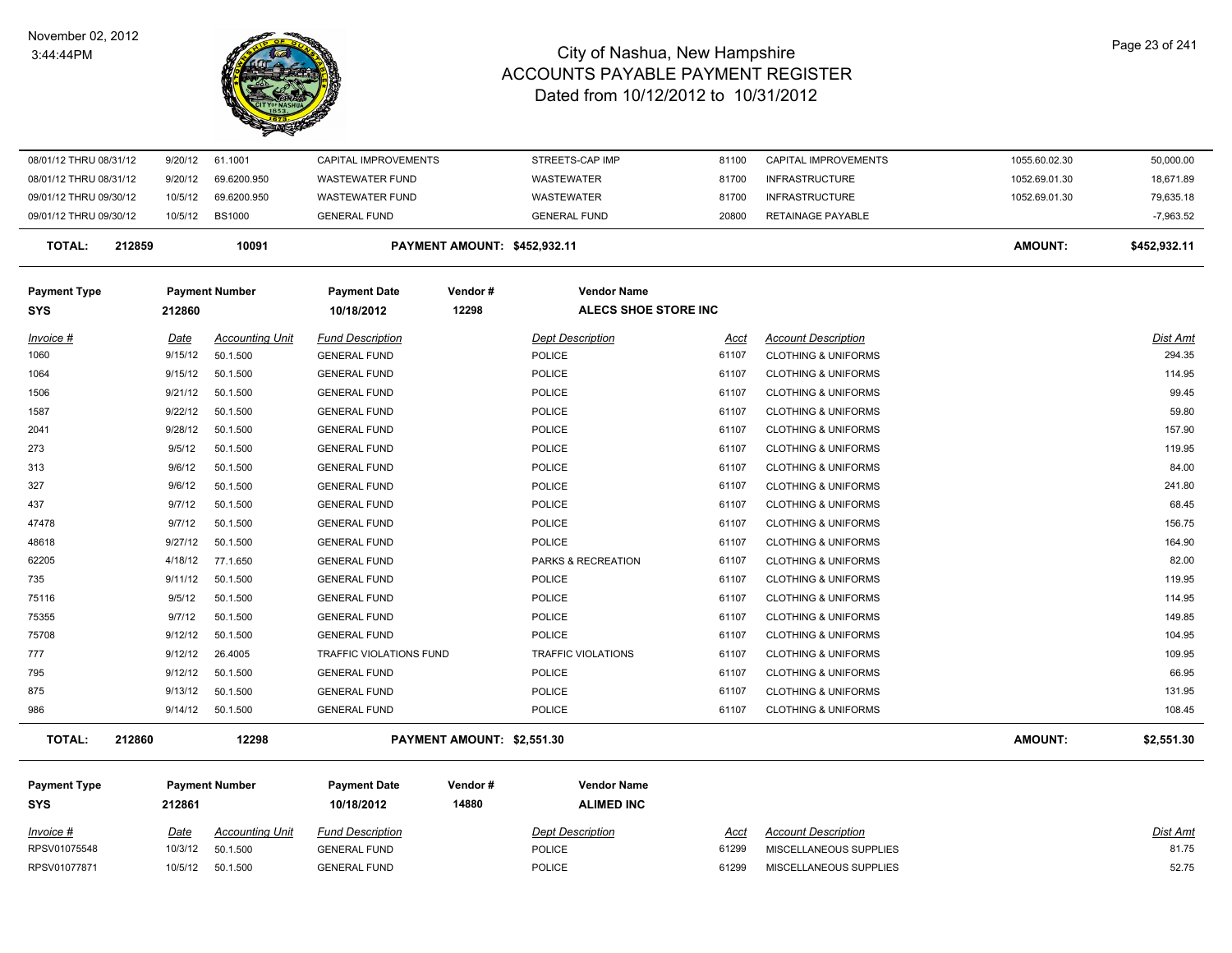

| <b>TOTAL:</b>                     | 212861 |                        | 14880                                   |                                                                     | PAYMENT AMOUNT: \$134.50 |                                                |                                                      |                      |                                                            | <b>AMOUNT:</b> | \$134.50                  |
|-----------------------------------|--------|------------------------|-----------------------------------------|---------------------------------------------------------------------|--------------------------|------------------------------------------------|------------------------------------------------------|----------------------|------------------------------------------------------------|----------------|---------------------------|
| <b>Payment Type</b><br><b>SYS</b> |        | 212862                 | <b>Payment Number</b>                   | <b>Payment Date</b><br>10/18/2012                                   | Vendor#<br>13962         |                                                | <b>Vendor Name</b><br><b>STACEY L ALLEN</b>          |                      |                                                            |                |                           |
| Invoice #<br>20112A 10/18/12 DCAP |        | Date<br>10/15/12       | <b>Accounting Unit</b><br><b>BS1000</b> | <b>Fund Description</b><br><b>GENERAL FUND</b>                      |                          | <b>Dept Description</b><br><b>GENERAL FUND</b> |                                                      | Acct<br>21460        | <b>Account Description</b><br>125 DEPENDENT CARE           |                | Dist Amt<br>192.31        |
| <b>TOTAL:</b>                     | 212862 |                        | 13962                                   |                                                                     | PAYMENT AMOUNT: \$192.31 |                                                |                                                      |                      |                                                            | <b>AMOUNT:</b> | \$192.31                  |
| <b>Payment Type</b><br><b>SYS</b> |        | 212863                 | <b>Payment Number</b>                   | <b>Payment Date</b><br>10/18/2012                                   | Vendor#<br>15253         |                                                | <b>Vendor Name</b><br>AMERICAN ACADEMY OF FAMILY PHY |                      |                                                            |                |                           |
| Invoice #<br>2729177              |        | <b>Date</b><br>7/26/12 | <b>Accounting Unit</b><br>72.2501       | <b>Fund Description</b><br>PUBLIC HEALTH CLIENT FEES<br><b>FUND</b> |                          | <b>Dept Description</b>                        | PUBLIC HEALTH CLIENT FEES                            | <u>Acct</u><br>55514 | <b>Account Description</b><br>PERMIT FEES                  |                | <u>Dist Amt</u><br>219.00 |
| <b>TOTAL:</b>                     | 212863 |                        | 15253                                   |                                                                     | PAYMENT AMOUNT: \$219.00 |                                                |                                                      |                      |                                                            | <b>AMOUNT:</b> | \$219.00                  |
| <b>Payment Type</b><br><b>SYS</b> |        | 212864                 | <b>Payment Number</b>                   | <b>Payment Date</b><br>10/18/2012                                   | Vendor#<br>12315         |                                                | <b>Vendor Name</b><br>AMERICAN AUTO SEAT COVER INC   |                      |                                                            |                |                           |
| Invoice #                         |        | Date                   | <b>Accounting Unit</b>                  | <b>Fund Description</b>                                             |                          | <b>Dept Description</b>                        |                                                      | Acct                 | <b>Account Description</b>                                 |                | <b>Dist Amt</b>           |
| 05816                             |        | 10/5/12                | 50.1.500                                | <b>GENERAL FUND</b>                                                 |                          | <b>POLICE</b>                                  |                                                      | 54600                | <b>VEHICLE REPAIRS &amp; MAINTENANCE</b>                   |                | 275.00                    |
| <b>TOTAL:</b>                     | 212864 |                        | 12315                                   |                                                                     | PAYMENT AMOUNT: \$275.00 |                                                |                                                      |                      |                                                            | <b>AMOUNT:</b> | \$275.00                  |
| <b>Payment Type</b><br><b>SYS</b> |        | 212865                 | <b>Payment Number</b>                   | <b>Payment Date</b><br>10/18/2012                                   | Vendor#<br>12343         |                                                | <b>Vendor Name</b><br><b>ARCSOURCE INC</b>           |                      |                                                            |                |                           |
| Invoice #<br>683438               |        | Date<br>9/17/12        | <b>Accounting Unit</b><br>52.1.625      | <b>Fund Description</b><br><b>GENERAL FUND</b>                      |                          | <b>Dept Description</b><br><b>FIRE</b>         |                                                      | <u>Acct</u><br>61166 | <b>Account Description</b><br><b>GASES</b>                 |                | <b>Dist Amt</b><br>57.20  |
| <b>TOTAL:</b>                     | 212865 |                        | 12343                                   |                                                                     | PAYMENT AMOUNT: \$57.20  |                                                |                                                      |                      |                                                            | <b>AMOUNT:</b> | \$57.20                   |
| <b>Payment Type</b><br><b>SYS</b> |        | 212866                 | <b>Payment Number</b>                   | <b>Payment Date</b><br>10/18/2012                                   | Vendor#<br>12375         |                                                | <b>Vendor Name</b><br><b>ARROW PAPER CORP</b>        |                      |                                                            |                |                           |
| Invoice #<br>106397               |        | <u>Date</u><br>9/6/12  | <b>Accounting Unit</b><br>52.1.720      | <b>Fund Description</b><br><b>GENERAL FUND</b>                      |                          | <b>Dept Description</b><br><b>FIRE</b>         |                                                      | Acct<br>54280        | <b>Account Description</b><br>BUILDING/GROUNDS MAINTENANCE |                | Dist Amt<br>637.45        |
| <b>TOTAL:</b>                     | 212866 |                        | 12375                                   |                                                                     | PAYMENT AMOUNT: \$637.45 |                                                |                                                      |                      |                                                            | <b>AMOUNT:</b> | \$637.45                  |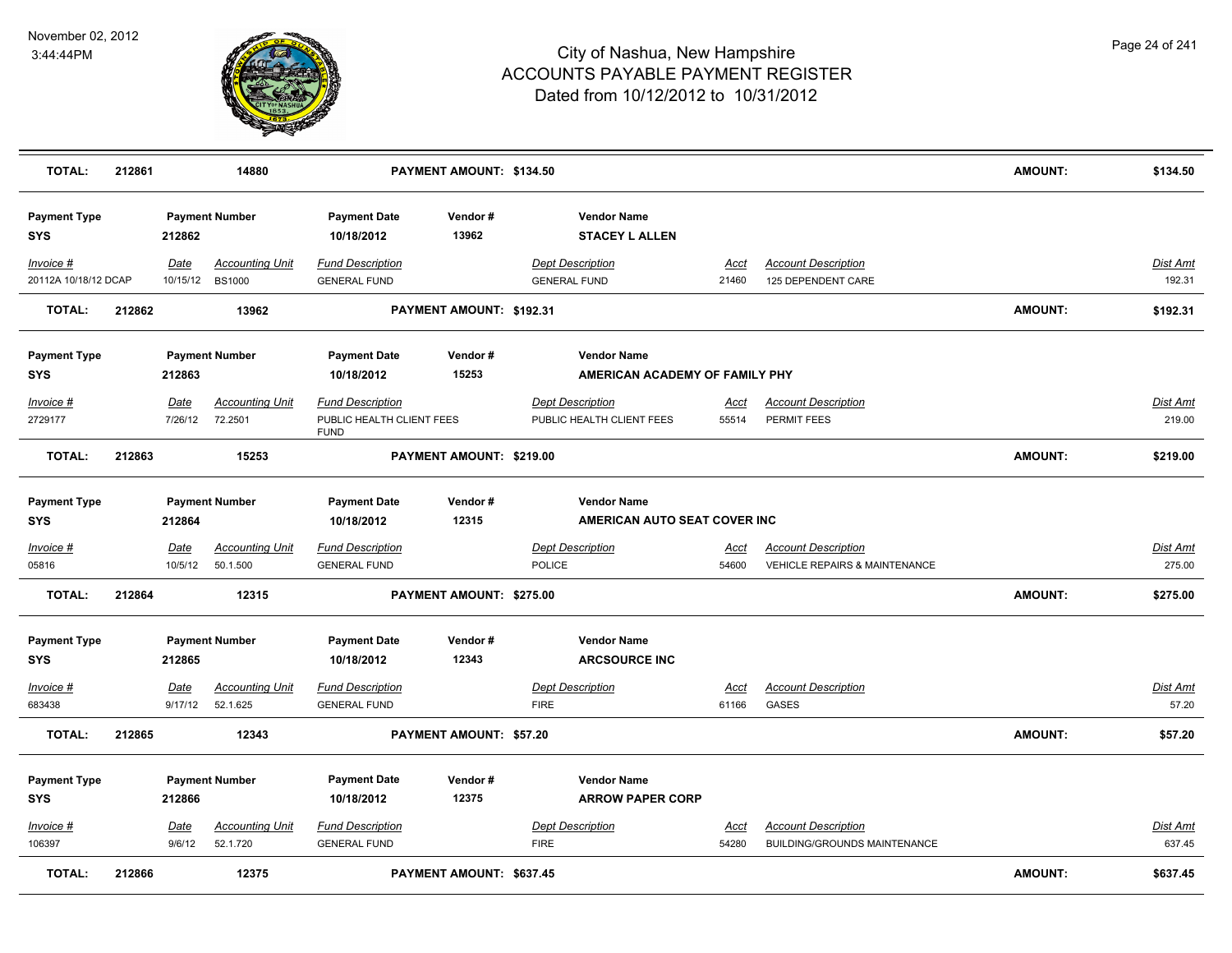

| <b>Payment Type</b>   |        |             | <b>Payment Number</b>  | <b>Payment Date</b>     | Vendor#                    | <b>Vendor Name</b>            |       | Payee Name                 |                            |            |
|-----------------------|--------|-------------|------------------------|-------------------------|----------------------------|-------------------------------|-------|----------------------------|----------------------------|------------|
| SYS                   |        | 212867      |                        | 10/18/2012              | 13987                      | AT&T                          |       |                            | <b>AT &amp; T MOBILITY</b> |            |
| Invoice #             |        | <b>Date</b> | <b>Accounting Unit</b> | <b>Fund Description</b> |                            | <b>Dept Description</b>       | Acct  | <b>Account Description</b> |                            | Dist Amt   |
| 287247209081X07152012 |        | 10/1/12     | 22.1.545               | <b>GENERAL FUND</b>     |                            | <b>INFORMATION TECHNOLOGY</b> | 71221 | <b>COMPUTER EQUIPMENT</b>  |                            | 3,599.88   |
| TOTAL:                | 212867 |             | 13987                  |                         | PAYMENT AMOUNT: \$3,599.88 |                               |       |                            | <b>AMOUNT:</b>             | \$3,599.88 |
| <b>Payment Type</b>   |        |             | <b>Payment Number</b>  | <b>Payment Date</b>     | Vendor#                    | <b>Vendor Name</b>            |       |                            |                            |            |
| SYS                   |        | 212868      |                        | 10/18/2012              | 12359                      | <b>ALEXANDRA BAER</b>         |       |                            |                            |            |
| Invoice #             |        | Date        | <b>Accounting Unit</b> | <b>Fund Description</b> |                            | <b>Dept Description</b>       | Acct  | <b>Account Description</b> |                            | Dist Amt   |
| 156                   |        | 9/26/12     | 50.1.500               | <b>GENERAL FUND</b>     |                            | <b>POLICE</b>                 | 55699 | OTHER CONTRACTED SERVICES  |                            | 330.00     |
| <b>TOTAL:</b>         | 212868 |             | 12359                  |                         | PAYMENT AMOUNT: \$330.00   |                               |       |                            | <b>AMOUNT:</b>             | \$330.00   |
| <b>Payment Type</b>   |        |             | <b>Payment Number</b>  | <b>Payment Date</b>     | Vendor#                    | <b>Vendor Name</b>            |       |                            |                            |            |
| <b>SYS</b>            |        | 212869      |                        | 10/18/2012              | 12362                      | <b>BAKER &amp; TAYLOR</b>     |       |                            |                            |            |
| Invoice #             |        | <b>Date</b> | <b>Accounting Unit</b> | <b>Fund Description</b> |                            | <b>Dept Description</b>       | Acct  | <b>Account Description</b> |                            | Dist Amt   |
| 3018196784            |        | 9/20/12     | 79.1.760               | <b>GENERAL FUND</b>     |                            | LIBRARY                       | 61807 | <b>PUBLICATIONS</b>        |                            | 251.64     |
| 3018196785            |        | 9/20/12     | 79.1.760               | <b>GENERAL FUND</b>     |                            | LIBRARY                       | 61807 | <b>PUBLICATIONS</b>        |                            | 5.19       |
| 3018196786            |        | 9/20/12     | 79.1.760               | <b>GENERAL FUND</b>     |                            | LIBRARY                       | 61807 | <b>PUBLICATIONS</b>        |                            | 9.75       |
| 3018200711            |        | 9/24/12     | 79.1.760               | <b>GENERAL FUND</b>     |                            | <b>LIBRARY</b>                | 61807 | <b>PUBLICATIONS</b>        |                            | 14.16      |
| 3018200712            |        | 9/24/12     | 79.1.760               | <b>GENERAL FUND</b>     |                            | LIBRARY                       | 61807 | <b>PUBLICATIONS</b>        |                            | 70.85      |
| 3018200713            |        | 9/24/12     | 79.1.760               | <b>GENERAL FUND</b>     |                            | <b>LIBRARY</b>                | 61807 | <b>PUBLICATIONS</b>        |                            | 19.08      |
| 3018200714            |        | 9/24/12     | 79.1.760               | <b>GENERAL FUND</b>     |                            | LIBRARY                       | 61807 | <b>PUBLICATIONS</b>        |                            | 19.08      |
| 3018200715            |        | 9/24/12     | 79.1.760               | <b>GENERAL FUND</b>     |                            | <b>LIBRARY</b>                | 61807 | <b>PUBLICATIONS</b>        |                            | 14.17      |
| 3018200716            |        | 9/24/12     | 79.1.760               | <b>GENERAL FUND</b>     |                            | LIBRARY                       | 61807 | <b>PUBLICATIONS</b>        |                            | 30.47      |
| 3018200717            |        | 9/24/12     | 79.1.760               | <b>GENERAL FUND</b>     |                            | <b>LIBRARY</b>                | 61807 | <b>PUBLICATIONS</b>        |                            | 9.14       |
| 3018200718            |        | 9/24/12     | 79.1.760               | <b>GENERAL FUND</b>     |                            | LIBRARY                       | 61807 | <b>PUBLICATIONS</b>        |                            | 11.99      |
| 3018200719            |        | 9/24/12     | 79.1.760               | <b>GENERAL FUND</b>     |                            | LIBRARY                       | 61807 | <b>PUBLICATIONS</b>        |                            | 20.40      |
| 3018200720            |        | 9/24/12     | 79.1.760               | <b>GENERAL FUND</b>     |                            | <b>LIBRARY</b>                | 61807 | <b>PUBLICATIONS</b>        |                            | 15.78      |
| 3018200721            |        | 9/24/12     | 79.1.760               | <b>GENERAL FUND</b>     |                            | LIBRARY                       | 61807 | <b>PUBLICATIONS</b>        |                            | 104.82     |
| 3018200722            |        | 9/24/12     | 79.1.760               | <b>GENERAL FUND</b>     |                            | <b>LIBRARY</b>                | 61807 | <b>PUBLICATIONS</b>        |                            | 14.72      |
| 3018200723            |        | 9/24/12     | 79.1.760               | <b>GENERAL FUND</b>     |                            | LIBRARY                       | 61807 | <b>PUBLICATIONS</b>        |                            | 27.95      |
| 3018200724            |        | 9/24/12     | 79.1.760               | <b>GENERAL FUND</b>     |                            | <b>LIBRARY</b>                | 61807 | <b>PUBLICATIONS</b>        |                            | 10.98      |
| 3018200725            |        | 9/24/12     | 79.1.760               | <b>GENERAL FUND</b>     |                            | LIBRARY                       | 61807 | <b>PUBLICATIONS</b>        |                            | 14.69      |
| 3018200726            |        | 9/24/12     | 79.1.760               | <b>GENERAL FUND</b>     |                            | <b>LIBRARY</b>                | 61807 | <b>PUBLICATIONS</b>        |                            | 27.77      |
| 3018201934            |        | 9/24/12     | 79.1.760               | <b>GENERAL FUND</b>     |                            | <b>LIBRARY</b>                | 61807 | <b>PUBLICATIONS</b>        |                            | 42.55      |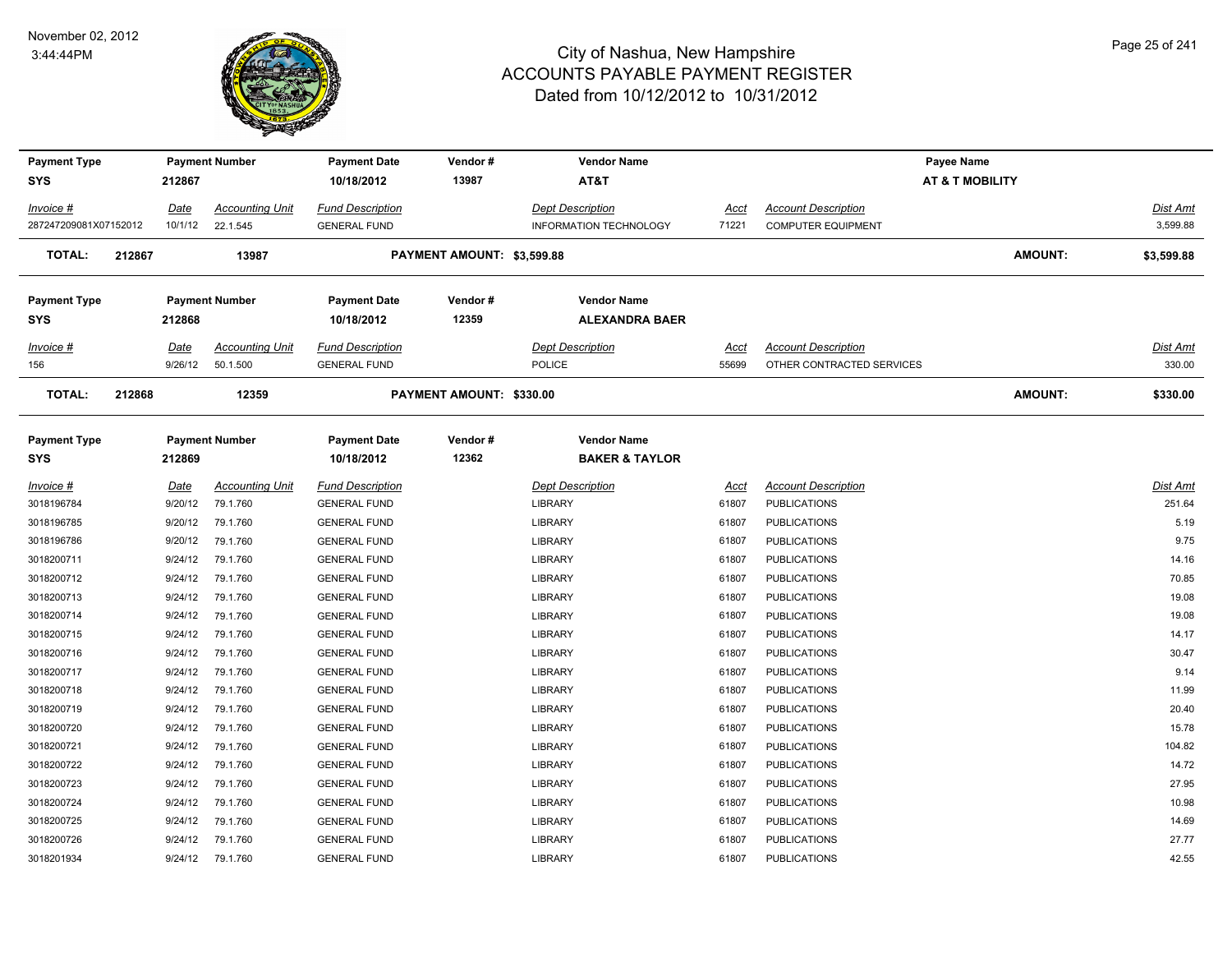

| <b>TOTAL:</b>                     | 212869          | 12362                              |                                                | PAYMENT AMOUNT: \$735.18        |                                             |               |                                                               | AMOUNT:        | \$735.18          |
|-----------------------------------|-----------------|------------------------------------|------------------------------------------------|---------------------------------|---------------------------------------------|---------------|---------------------------------------------------------------|----------------|-------------------|
| <b>Payment Type</b><br><b>SYS</b> | 212870          | <b>Payment Number</b>              | <b>Payment Date</b><br>10/18/2012              | Vendor#<br>12379                | <b>Vendor Name</b><br><b>BATTERIES PLUS</b> |               |                                                               |                |                   |
| Invoice #<br>227207               | Date<br>9/17/12 | <b>Accounting Unit</b><br>52.1.620 | <b>Fund Description</b><br><b>GENERAL FUND</b> |                                 | <b>Dept Description</b><br><b>FIRE</b>      | Acct<br>61699 | <b>Account Description</b><br><b>EQUIPMENT MAINT SUPPLIES</b> |                | Dist Amt<br>65.40 |
| <b>TOTAL:</b>                     | 212870          | 12379                              |                                                | PAYMENT AMOUNT: \$65.40         |                                             |               |                                                               | <b>AMOUNT:</b> | \$65.40           |
| <b>Payment Type</b><br><b>SYS</b> | 212871          | <b>Payment Number</b>              | <b>Payment Date</b><br>10/18/2012              | Vendor#<br>12391                | <b>Vendor Name</b><br><b>BELLETETES INC</b> |               |                                                               |                |                   |
| Invoice #                         | Date            | <b>Accounting Unit</b>             | <b>Fund Description</b>                        |                                 | <b>Dept Description</b>                     | Acct          | <b>Account Description</b>                                    | Activity       | Dist Amt          |
| 4595158                           | 9/5/12          | 61.1.705                           | <b>GENERAL FUND</b>                            |                                 | <b>STREETS</b>                              | 61542         | <b>SIGNS</b>                                                  |                | 56.16             |
| 4595579                           | 9/7/12          | 52.1.630                           | <b>GENERAL FUND</b>                            |                                 | <b>FIRE</b>                                 | 54600         | <b>VEHICLE REPAIRS &amp; MAINTENANCE</b>                      |                | 4.85              |
| 4596084                           | 9/10/12         | 52.1.720                           | <b>GENERAL FUND</b>                            |                                 | <b>FIRE</b>                                 | 54280         | BUILDING/GROUNDS MAINTENANCE                                  |                | 13.65             |
| 4597130                           | 9/15/12         | 52.1.720                           | <b>GENERAL FUND</b>                            |                                 | <b>FIRE</b>                                 | 54280         | BUILDING/GROUNDS MAINTENANCE                                  |                | 12.58             |
| 4597500                           | 9/17/12         | 52.1.720                           | <b>GENERAL FUND</b>                            |                                 | <b>FIRE</b>                                 | 54280         | BUILDING/GROUNDS MAINTENANCE                                  |                | 2.96              |
| 4598833                           | 9/24/12         | 61.1001                            | CAPITAL IMPROVEMENTS                           |                                 | STREETS-CAP IMP                             | 81100         | CAPITAL IMPROVEMENTS                                          | 1000           | 40.74             |
| 4598930                           | 9/25/12         | 61.1.675                           | <b>GENERAL FUND</b>                            |                                 | <b>STREETS</b>                              | 61560         | <b>CONSTRUCTION MATERIALS</b>                                 |                | 28.79             |
| 4599003                           | 9/25/12         | 61.1001                            | CAPITAL IMPROVEMENTS                           |                                 | STREETS-CAP IMP                             | 81100         | CAPITAL IMPROVEMENTS                                          | 1000           | 84.70             |
| 4599137                           | 9/26/12         | 61.1001                            | <b>CAPITAL IMPROVEMENTS</b>                    |                                 | STREETS-CAP IMP                             | 81100         | CAPITAL IMPROVEMENTS                                          | 1000           | 18.33             |
| 4599353                           | 9/27/12         | 61.1.675                           | <b>GENERAL FUND</b>                            |                                 | <b>STREETS</b>                              | 61560         | <b>CONSTRUCTION MATERIALS</b>                                 |                | 46.56             |
| 4599878                           | 10/1/12         | 77.1.650                           | <b>GENERAL FUND</b>                            |                                 | PARKS & RECREATION                          | 54280         | BUILDING/GROUNDS MAINTENANCE                                  |                | 40.47             |
| 4600244                           | 10/3/12         | 52.1.630                           | <b>GENERAL FUND</b>                            |                                 | <b>FIRE</b>                                 | 61799         | <b>VEHICLE PARTS &amp; SUPPLIES</b>                           |                | 29.24             |
| 4600422                           | 10/4/12         | 61.1010                            | <b>GF-PRIOR YEAR ESCROWS</b>                   |                                 | STREETS-PRIOR YEAR                          | 81100         | CAPITAL IMPROVEMENTS                                          | 1000           | 8.98              |
| 4600530                           | 10/5/12         | 61.1010                            | <b>GF-PRIOR YEAR ESCROWS</b>                   |                                 | STREETS-PRIOR YEAR                          | 81100         | CAPITAL IMPROVEMENTS                                          | 1000           | 14.39             |
| 4601491                           | 10/9/12         | 61.1.670                           | <b>GENERAL FUND</b>                            |                                 | <b>STREETS</b>                              | 71025         | <b>SMALL TOOLS</b>                                            |                | 61.63             |
| 4601622                           | 10/10/12        | 42.1.720                           | <b>GENERAL FUND</b>                            |                                 | WOODLAWN CEMETERY                           | 54280         | BUILDING/GROUNDS MAINTENANCE                                  |                | 5.39              |
| <b>TOTAL:</b>                     | 212871          | 12391                              |                                                | <b>PAYMENT AMOUNT: \$469.42</b> |                                             |               |                                                               | AMOUNT:        | \$469.42          |
| <b>Payment Type</b>               |                 | <b>Payment Number</b>              | <b>Payment Date</b>                            | Vendor#                         | <b>Vendor Name</b>                          |               |                                                               |                |                   |
| <b>SYS</b>                        | 212872          |                                    | 10/18/2012                                     | 12395                           | <b>BENS UNIFORMS</b>                        |               |                                                               |                |                   |
| $Invoice$ #                       | <u>Date</u>     | <b>Accounting Unit</b>             | <b>Fund Description</b>                        |                                 | <b>Dept Description</b>                     | <u>Acct</u>   | <b>Account Description</b>                                    |                | <b>Dist Amt</b>   |
| 32429                             | 9/14/12         | 50.1.500                           | <b>GENERAL FUND</b>                            |                                 | <b>POLICE</b>                               | 61107         | <b>CLOTHING &amp; UNIFORMS</b>                                |                | 118.00            |
| 32476                             | 9/24/12         | 50.1.500                           | <b>GENERAL FUND</b>                            |                                 | <b>POLICE</b>                               | 61110         | PROTECTIVE CLOTHING                                           |                | 279.95            |
| 32640                             | 9/28/12         | 50.1.500                           | <b>GENERAL FUND</b>                            |                                 | <b>POLICE</b>                               | 61107         | <b>CLOTHING &amp; UNIFORMS</b>                                |                | 214.90            |
| 32644                             | 9/26/12         | 50.1.500                           | <b>GENERAL FUND</b>                            |                                 | <b>POLICE</b>                               | 61107         | <b>CLOTHING &amp; UNIFORMS</b>                                |                | 49.99             |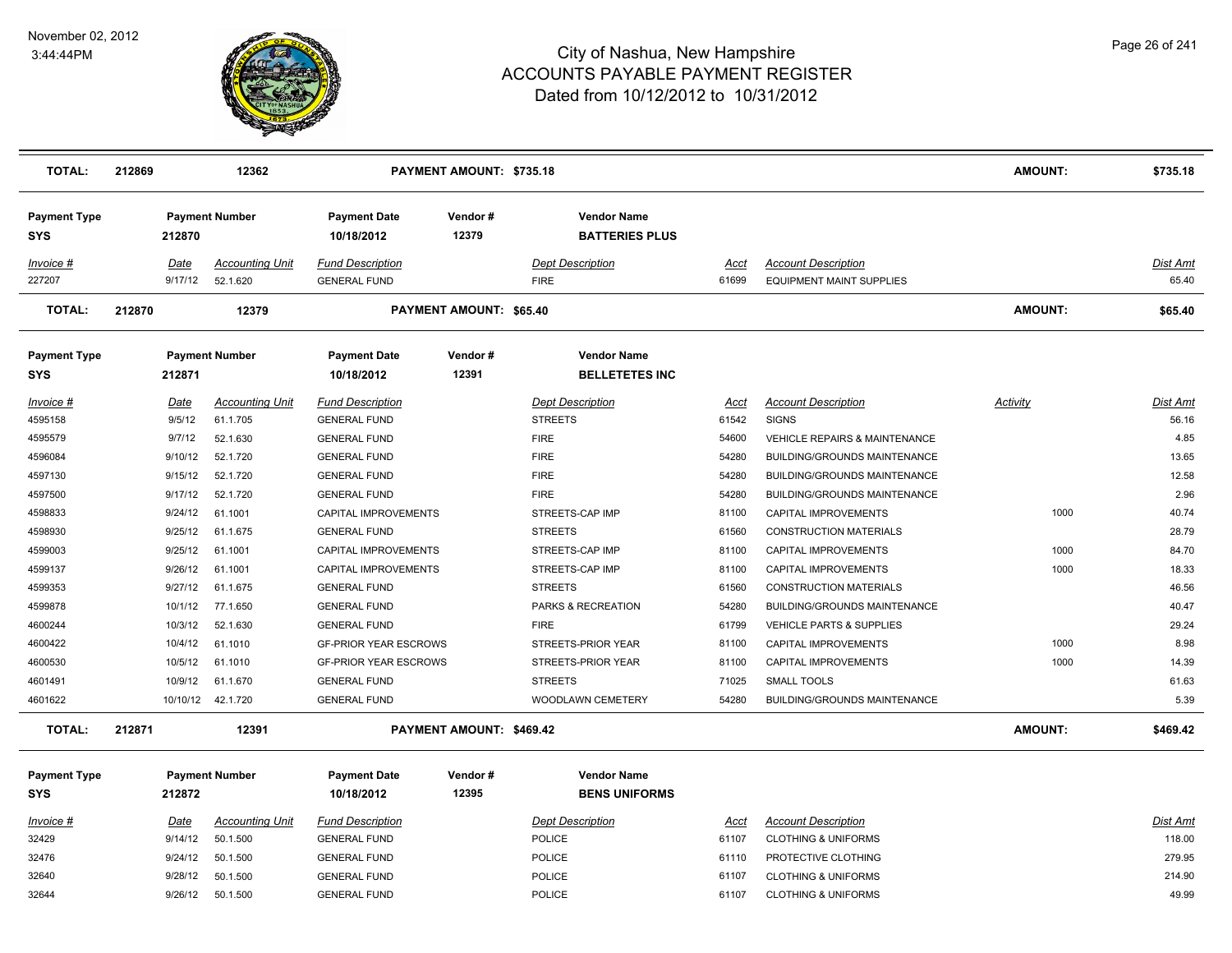

| 38116                             |        | 9/27/12                           | 50.1.500                                          | <b>GENERAL FUND</b>                                                      |                            | <b>POLICE</b>                                               | 61107                         | <b>CLOTHING &amp; UNIFORMS</b>                                                  |                                  | 50.00                       |
|-----------------------------------|--------|-----------------------------------|---------------------------------------------------|--------------------------------------------------------------------------|----------------------------|-------------------------------------------------------------|-------------------------------|---------------------------------------------------------------------------------|----------------------------------|-----------------------------|
| <b>TOTAL:</b>                     | 212872 |                                   | 12395                                             |                                                                          | PAYMENT AMOUNT: \$712.84   |                                                             |                               |                                                                                 | <b>AMOUNT:</b>                   | \$712.84                    |
| <b>Payment Type</b><br><b>SYS</b> |        | 212873                            | <b>Payment Number</b>                             | <b>Payment Date</b><br>10/18/2012                                        | Vendor#<br>11214           | <b>Vendor Name</b><br><b>KATERI BRODEUR</b>                 |                               |                                                                                 |                                  |                             |
| Invoice #<br>33232A 10/18/12 DCAP |        | Date<br>10/15/12                  | <b>Accounting Unit</b><br><b>BS1000</b>           | <b>Fund Description</b><br><b>GENERAL FUND</b>                           |                            | <b>Dept Description</b><br><b>GENERAL FUND</b>              | Acct<br>21460                 | <b>Account Description</b><br>125 DEPENDENT CARE                                |                                  | Dist Amt<br>192.30          |
| <b>TOTAL:</b>                     | 212873 |                                   | 11214                                             |                                                                          | PAYMENT AMOUNT: \$192.30   |                                                             |                               |                                                                                 | <b>AMOUNT:</b>                   | \$192.30                    |
| <b>Payment Type</b><br><b>SYS</b> |        | 212874                            | <b>Payment Number</b>                             | <b>Payment Date</b><br>10/18/2012                                        | Vendor#<br>14057           | <b>Vendor Name</b><br><b>BROX INDUSTRIES INC</b>            |                               |                                                                                 |                                  |                             |
| Invoice #<br>353733<br>353733     |        | <u>Date</u><br>8/23/12<br>8/23/12 | <b>Accounting Unit</b><br>61.1.675<br>61.1.675    | <b>Fund Description</b><br><b>GENERAL FUND</b><br><b>GENERAL FUND</b>    |                            | <b>Dept Description</b><br><b>STREETS</b><br><b>STREETS</b> | Acct<br>61507<br>61535        | <b>Account Description</b><br><b>ASPHALT</b><br>GRAVEL/LOAM                     | <b>Activity</b>                  | Dist Amt<br>72.72<br>215.28 |
| 353733<br>353733                  |        | 8/23/12<br>8/23/12                | 61.1001<br>69.6200.540                            | CAPITAL IMPROVEMENTS<br><b>WASTEWATER FUND</b>                           |                            | STREETS-CAP IMP<br><b>WASTEWATER</b>                        | 81100<br>54300                | CAPITAL IMPROVEMENTS<br>SEWER MAINTENANCE                                       | 1000                             | 576.72<br>877.68            |
| <b>TOTAL:</b>                     | 212874 |                                   | 14057                                             |                                                                          | PAYMENT AMOUNT: \$1,742.40 |                                                             |                               |                                                                                 | <b>AMOUNT:</b>                   | \$1,742.40                  |
| <b>Payment Type</b><br><b>SYS</b> |        | 212875                            | <b>Payment Number</b>                             | <b>Payment Date</b><br>10/18/2012                                        | Vendor#<br>12470           | <b>Vendor Name</b><br><b>CAREER CONNECTIONS</b>             |                               |                                                                                 |                                  |                             |
| Invoice #<br>35922                |        | <b>Date</b><br>10/9/12            | <b>Accounting Unit</b><br>22.5010                 | <b>Fund Description</b><br>CAP PROJECTS-INFO<br><b>TECHNOLOGY</b>        |                            | <b>Dept Description</b><br>CAPITAL PROJECTS-INFO TECH       | <u>Acct</u><br>81342          | <b>Account Description</b><br><b>COMPUTER SOFTWARE &amp;</b><br><b>HARDWARE</b> | <b>Activity</b><br>1010.22.01.30 | Dist Amt<br>673.28          |
| <b>TOTAL:</b>                     | 212875 |                                   | 12470                                             |                                                                          | PAYMENT AMOUNT: \$673.28   |                                                             |                               |                                                                                 | <b>AMOUNT:</b>                   | \$673.28                    |
| <b>Payment Type</b><br><b>SYS</b> |        | 212876                            | <b>Payment Number</b>                             | <b>Payment Date</b><br>10/18/2012                                        | Vendor#<br>12493           | <b>Vendor Name</b><br><b>CENTRAL PAPER PRODUCTS CO</b>      |                               |                                                                                 |                                  |                             |
| $Invoice$ #<br>1202476<br>1204286 |        | <b>Date</b><br>9/24/12<br>10/1/12 | <b>Accounting Unit</b><br>69.6200.670<br>50.1.500 | <b>Fund Description</b><br><b>WASTEWATER FUND</b><br><b>GENERAL FUND</b> |                            | <b>Dept Description</b><br>WASTEWATER<br><b>POLICE</b>      | <u>Acct</u><br>61428<br>61428 | <b>Account Description</b><br>JANITORIAL SUPPLIES<br><b>JANITORIAL SUPPLIES</b> |                                  | Dist Amt<br>75.86<br>643.53 |
| TOTAL:                            | 212876 |                                   | 12493                                             |                                                                          | PAYMENT AMOUNT: \$719.39   |                                                             |                               |                                                                                 | <b>AMOUNT:</b>                   | \$719.39                    |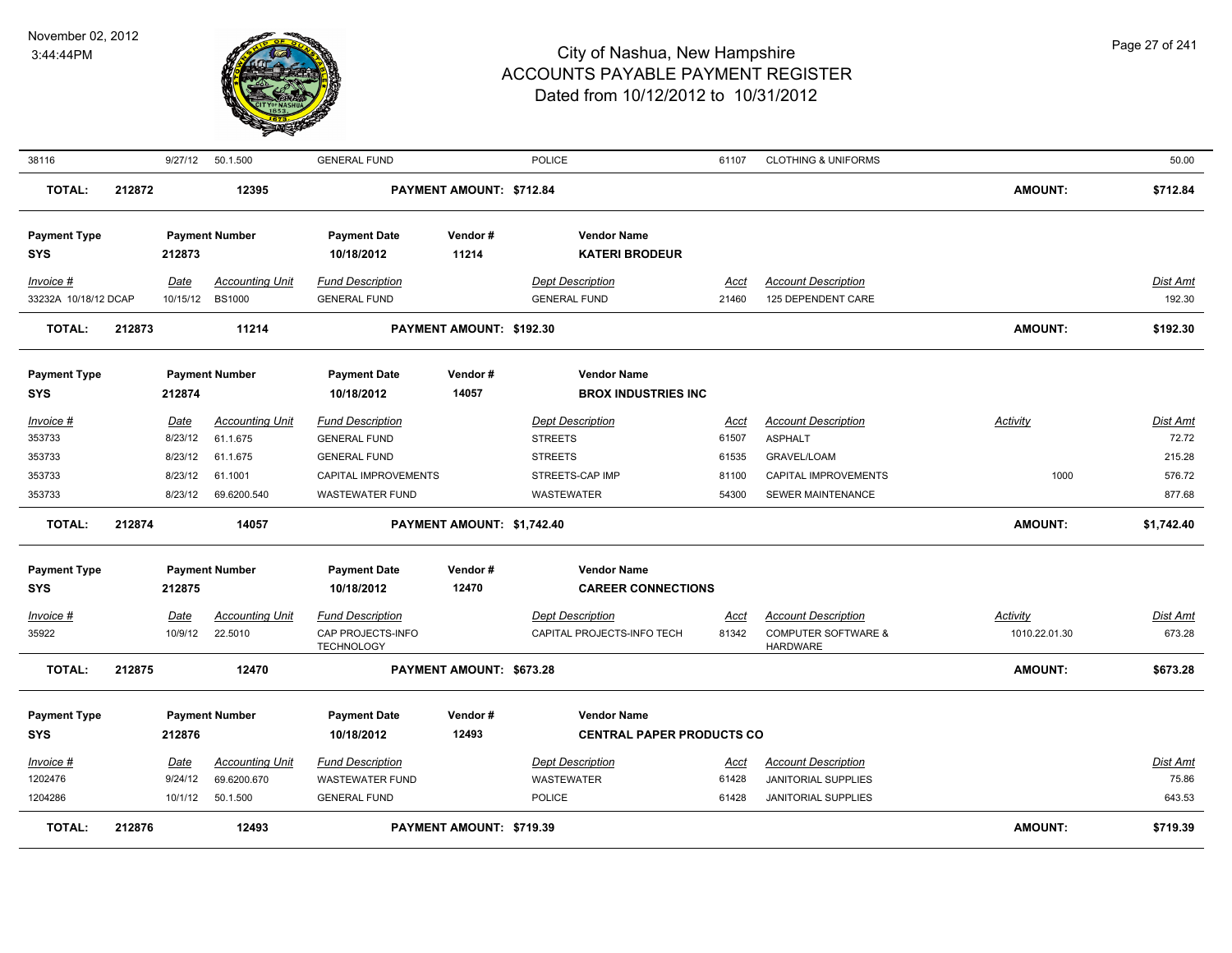

| <b>Payment Type</b> |             | <b>Payment Number</b>  | <b>Payment Date</b>                                 | Vendor#                    | <b>Vendor Name</b>                    |             |                                                      |                                   |                 |
|---------------------|-------------|------------------------|-----------------------------------------------------|----------------------------|---------------------------------------|-------------|------------------------------------------------------|-----------------------------------|-----------------|
| <b>SYS</b>          | 212877      |                        | 10/18/2012                                          | 12510                      | <b>DEBORA A CHISHOLM</b>              |             |                                                      |                                   |                 |
| Invoice #           | Date        | <b>Accounting Unit</b> | <b>Fund Description</b>                             |                            | <b>Dept Description</b>               | Acct        | <b>Account Description</b>                           | Activity                          | Dist Amt        |
| 201209ED            | 10/10/12    | 83.3100                | ECONOMIC DEVELOPMENT<br><b>GRANTS</b>               |                            | ECONOMIC DEVELOPMENT<br><b>GRANTS</b> | 53999       | OTHER PROFESSIONAL SERVICES                          | 1080.83.01.30                     | 1,215.00        |
| TOTAL:              | 212877      | 12510                  |                                                     | PAYMENT AMOUNT: \$1,215.00 |                                       |             |                                                      | AMOUNT:                           | \$1,215.00      |
| <b>Payment Type</b> |             | <b>Payment Number</b>  | <b>Payment Date</b>                                 | Vendor#                    | <b>Vendor Name</b>                    |             |                                                      | Payee Name                        |                 |
| <b>SYS</b>          | 212878      |                        | 10/18/2012                                          | 14106                      | <b>CINTAS</b>                         |             |                                                      | <b>CINTAS DOCUMENT MANAGEMENT</b> |                 |
| Invoice #           | Date        | <b>Accounting Unit</b> | <b>Fund Description</b>                             |                            | <b>Dept Description</b>               | <u>Acct</u> | <b>Account Description</b>                           |                                   | Dist Amt        |
| DF21215158          | 9/30/12     | 26.4010                | MOTOR VEHICLE ADMIN FUND                            |                            | MOTOR VEHICLE ADMIN FUND              | 55699       | OTHER CONTRACTED SERVICES                            |                                   | 35.00           |
| <b>TOTAL:</b>       | 212878      | 14106                  |                                                     | PAYMENT AMOUNT: \$35.00    |                                       |             |                                                      | AMOUNT:                           | \$35.00         |
| <b>Payment Type</b> |             | <b>Payment Number</b>  | <b>Payment Date</b>                                 | Vendor#                    | <b>Vendor Name</b>                    |             |                                                      |                                   |                 |
| <b>SYS</b>          | 212879      |                        | 10/18/2012                                          | 12519                      | <b>CLEAR EDGE</b>                     |             |                                                      |                                   |                 |
| Invoice #           | Date        | <b>Accounting Unit</b> | <b>Fund Description</b>                             |                            | <b>Dept Description</b>               | <u>Acct</u> | <b>Account Description</b>                           |                                   | <b>Dist Amt</b> |
| 164578              | 9/19/12     | 69.6200.670            | <b>WASTEWATER FUND</b>                              |                            | <b>WASTEWATER</b>                     | 54487       | <b>EQUIPMENT REPAIRS &amp;</b><br><b>MAINTENANCE</b> |                                   | 3,198.00        |
| <b>TOTAL:</b>       | 212879      | 12519                  |                                                     | PAYMENT AMOUNT: \$3,198.00 |                                       |             |                                                      | AMOUNT:                           | \$3,198.00      |
| <b>Payment Type</b> |             | <b>Payment Number</b>  | <b>Payment Date</b>                                 | Vendor#                    | <b>Vendor Name</b>                    |             |                                                      |                                   |                 |
| <b>SYS</b>          | 212880      |                        | 10/18/2012                                          | 13725                      | <b>CN CARLEY ASSOCICATES</b>          |             |                                                      |                                   |                 |
| $Invoice$ #         | Date        | <b>Accounting Unit</b> | <b>Fund Description</b>                             |                            | <b>Dept Description</b>               | <b>Acct</b> | <b>Account Description</b>                           | Activity                          | <b>Dist Amt</b> |
| 3139                | 9/14/12     | 60.5700                | CAP PROJECTS-BROAD ST PKWY                          |                            | CAP PROJECTS-BROAD ST<br><b>PKWY</b>  | 81700       | <b>INFRASTRUCTURE</b>                                | 1061.60.10.70                     | 2,663.83        |
| <b>TOTAL:</b>       | 212880      | 13725                  |                                                     | PAYMENT AMOUNT: \$2,663.83 |                                       |             |                                                      | AMOUNT:                           | \$2,663.83      |
| <b>Payment Type</b> |             | <b>Payment Number</b>  | <b>Payment Date</b>                                 | Vendor#                    | <b>Vendor Name</b>                    |             |                                                      |                                   |                 |
| <b>SYS</b>          | 212881      |                        | 10/18/2012                                          | 12534                      | <b>JOHN COLLINS</b>                   |             |                                                      |                                   |                 |
| Invoice #           | <u>Date</u> | <b>Accounting Unit</b> | <b>Fund Description</b>                             |                            | <b>Dept Description</b>               | <u>Acct</u> | <b>Account Description</b>                           |                                   | <u>Dist Amt</u> |
| <b>TAPING 10/12</b> | 10/17/12    | 22.2505                | <b>GOVT &amp; EDUCATION CHANNELS</b><br><b>FUND</b> |                            | <b>GOV'T &amp; EDUCATION CHANNELS</b> | 53470       | <b>VIDEOGRAPHY SERVICES</b>                          |                                   | 50.00           |
| <b>TOTAL:</b>       | 212881      | 12534                  |                                                     | PAYMENT AMOUNT: \$50.00    |                                       |             |                                                      | AMOUNT:                           | \$50.00         |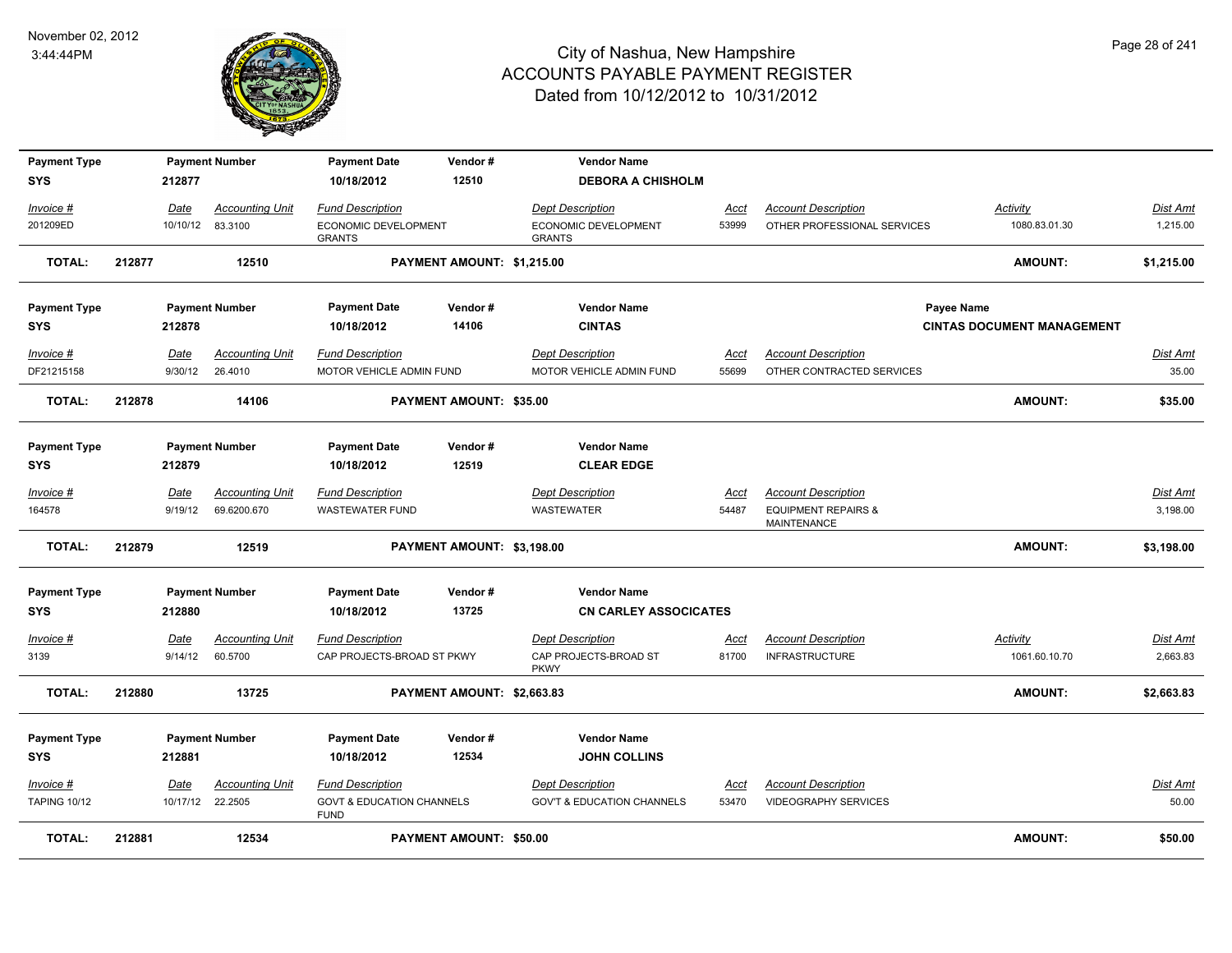

| <b>Payment Type</b><br><b>SYS</b> |        | 212882          | <b>Payment Number</b>              | <b>Payment Date</b><br>10/18/2012                                  | Vendor#<br>12009                | <b>Vendor Name</b><br><b>COMMUNICATIONS DESIGN ASSOC</b> |                      |                                               |                |                   |
|-----------------------------------|--------|-----------------|------------------------------------|--------------------------------------------------------------------|---------------------------------|----------------------------------------------------------|----------------------|-----------------------------------------------|----------------|-------------------|
| Invoice #                         |        | Date            | <b>Accounting Unit</b>             | <b>Fund Description</b>                                            |                                 | <b>Dept Description</b>                                  | <u>Acct</u>          | <b>Account Description</b>                    |                | <b>Dist Amt</b>   |
| 3048                              |        | 10/6/12         | 22.2505                            | <b>GOVT &amp; EDUCATION CHANNELS</b>                               |                                 | <b>GOV'T &amp; EDUCATION CHANNELS</b>                    | 55699                | OTHER CONTRACTED SERVICES                     |                | 808.83            |
| 4009                              |        | 8/13/12         | 22.2505                            | <b>FUND</b><br><b>GOVT &amp; EDUCATION CHANNELS</b><br><b>FUND</b> |                                 | <b>GOV'T &amp; EDUCATION CHANNELS</b>                    | 55699                | OTHER CONTRACTED SERVICES                     |                | 300.00            |
| <b>TOTAL:</b>                     | 212882 |                 | 12009                              |                                                                    | PAYMENT AMOUNT: \$1,108.83      |                                                          |                      |                                               | AMOUNT:        | \$1,108.83        |
| <b>Payment Type</b>               |        |                 | <b>Payment Number</b>              | <b>Payment Date</b>                                                | Vendor#                         | <b>Vendor Name</b>                                       |                      |                                               |                |                   |
| <b>SYS</b>                        |        | 212883          |                                    | 10/18/2012                                                         | 14135                           | <b>CONTINENTAL PAVING INC</b>                            |                      |                                               |                |                   |
| Invoice #<br>94187MB              |        | Date<br>9/24/12 | <b>Accounting Unit</b><br>61.1.675 | <b>Fund Description</b><br><b>GENERAL FUND</b>                     |                                 | <b>Dept Description</b><br><b>STREETS</b>                | <u>Acct</u><br>61507 | <b>Account Description</b><br><b>ASPHALT</b>  |                | Dist Amt<br>99.46 |
| <b>TOTAL:</b>                     | 212883 |                 | 14135                              |                                                                    | PAYMENT AMOUNT: \$99.46         |                                                          |                      |                                               | AMOUNT:        | \$99.46           |
| <b>Payment Type</b><br><b>SYS</b> |        | 212884          | <b>Payment Number</b>              | <b>Payment Date</b><br>10/18/2012                                  | Vendor#<br>10490                | <b>Vendor Name</b><br><b>CONWAY OFFICE PRODUCTS LLC</b>  |                      |                                               |                |                   |
| Invoice #                         |        | Date            | <b>Accounting Unit</b>             | <b>Fund Description</b>                                            |                                 | <b>Dept Description</b>                                  | <u>Acct</u>          | <b>Account Description</b>                    |                | Dist Amt          |
| 046979                            |        | 10/1/12         | 22.1.500                           | <b>GENERAL FUND</b>                                                |                                 | <b>INFORMATION TECHNOLOGY</b>                            | 61615                | <b>TECHNOLOGY EQUIP</b><br><b>CONSUMABLES</b> |                | 7,057.00          |
| <b>TOTAL:</b>                     | 212884 |                 | 10490                              |                                                                    | PAYMENT AMOUNT: \$7,057.00      |                                                          |                      |                                               | AMOUNT:        | \$7,057.00        |
| <b>Payment Type</b><br><b>SYS</b> |        | 212885          | <b>Payment Number</b>              | <b>Payment Date</b><br>10/18/2012                                  | Vendor#<br>12560                | <b>Vendor Name</b><br><b>CORRIVEAU ROUTHIER INC</b>      |                      |                                               |                |                   |
| Invoice #                         |        | Date            | <b>Accounting Unit</b>             | <b>Fund Description</b>                                            |                                 | <b>Dept Description</b>                                  | <u>Acct</u>          | <b>Account Description</b>                    |                | Dist Amt          |
| 266203                            |        | 9/10/12         | 61.1.675                           | <b>GENERAL FUND</b>                                                |                                 | <b>STREETS</b>                                           | 61560                | <b>CONSTRUCTION MATERIALS</b>                 |                | 27.00             |
| 266862                            |        |                 | 10/1/12 61.1.675                   | <b>GENERAL FUND</b>                                                |                                 | <b>STREETS</b>                                           | 61560                | <b>CONSTRUCTION MATERIALS</b>                 |                | 54.00             |
| <b>TOTAL:</b>                     | 212885 |                 | 12560                              |                                                                    | PAYMENT AMOUNT: \$81.00         |                                                          |                      |                                               | AMOUNT:        | \$81.00           |
| <b>Payment Type</b>               |        |                 | <b>Payment Number</b>              | <b>Payment Date</b>                                                | Vendor#                         | <b>Vendor Name</b>                                       |                      |                                               |                |                   |
| <b>SYS</b>                        |        | 212886          |                                    | 10/18/2012                                                         | 14142                           | <b>KEITH COTE</b>                                        |                      |                                               |                |                   |
| Invoice #                         |        | Date            | <b>Accounting Unit</b>             | <b>Fund Description</b>                                            |                                 | <b>Dept Description</b>                                  | Acct                 | <b>Account Description</b>                    |                | Dist Amt          |
| 11211A 10/18/12 DCAP              |        | 10/15/12        | <b>BS1000</b>                      | <b>GENERAL FUND</b>                                                |                                 | <b>GENERAL FUND</b>                                      | 21460                | 125 DEPENDENT CARE                            |                | 192.31            |
| TOTAL:                            | 212886 |                 | 14142                              |                                                                    | <b>PAYMENT AMOUNT: \$192.31</b> |                                                          |                      |                                               | <b>AMOUNT:</b> | \$192.31          |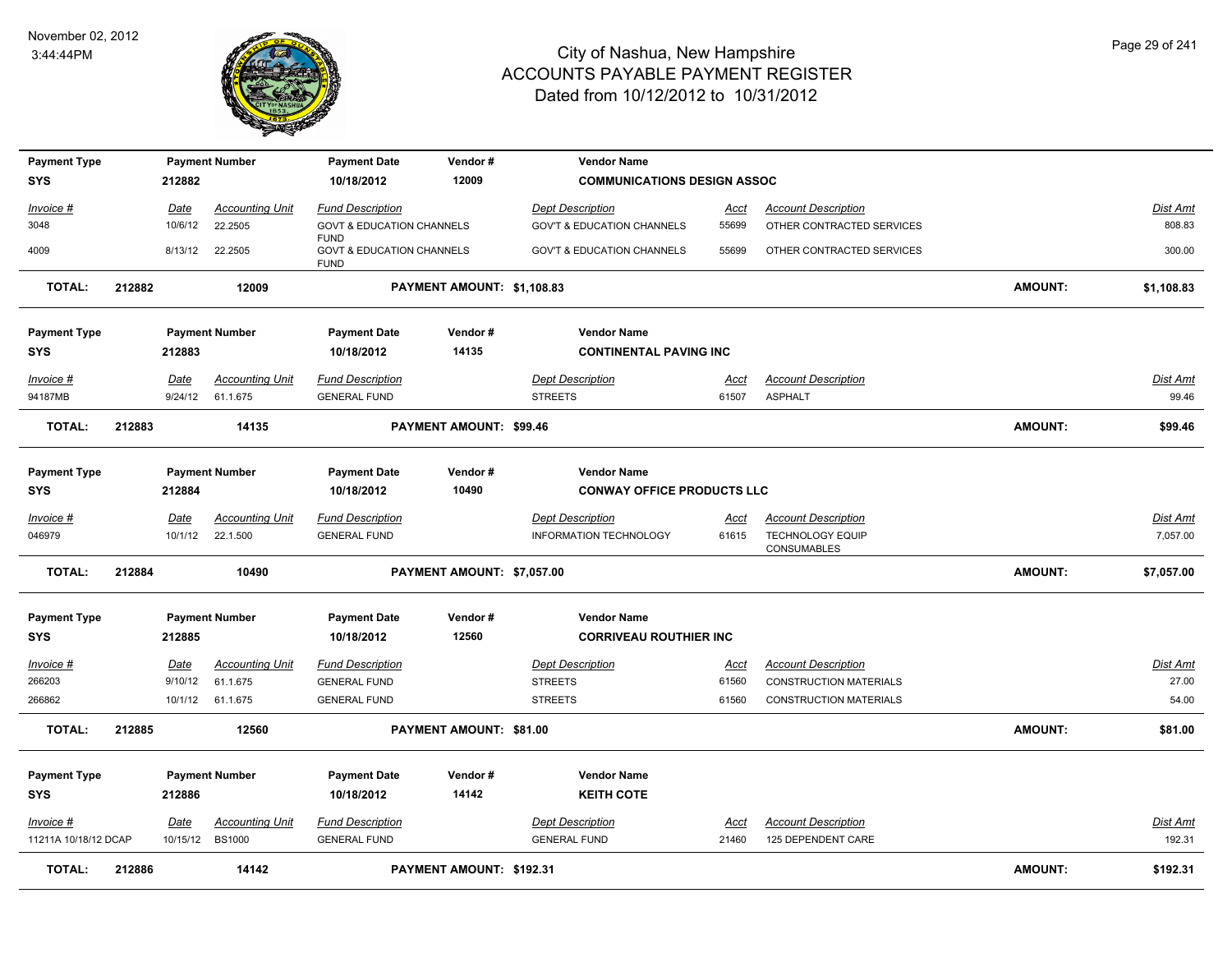

| <b>Payment Type</b>  |        |             | <b>Payment Number</b>  | <b>Payment Date</b>                                    | Vendor#                    | <b>Vendor Name</b>                                     |             |                                                   |                |                 |
|----------------------|--------|-------------|------------------------|--------------------------------------------------------|----------------------------|--------------------------------------------------------|-------------|---------------------------------------------------|----------------|-----------------|
| <b>SYS</b>           |        | 212887      |                        | 10/18/2012                                             | 11286                      | <b>COURTYARD BY MARRIOTT NASHUA</b>                    |             |                                                   |                |                 |
| Invoice #            |        | Date        | <b>Accounting Unit</b> | <b>Fund Description</b>                                |                            | <b>Dept Description</b>                                | Acct        | <b>Account Description</b>                        | Activity       | Dist Amt        |
| 3858                 |        | 10/2/12     | 22.5010                | CAP PROJECTS-INFO<br><b>TECHNOLOGY</b>                 |                            | CAPITAL PROJECTS-INFO TECH                             | 81342       | <b>COMPUTER SOFTWARE &amp;</b><br><b>HARDWARE</b> | 1010.22.01.30  | 87.00           |
| <b>TOTAL:</b>        | 212887 |             | 11286                  |                                                        | PAYMENT AMOUNT: \$87.00    |                                                        |             |                                                   | <b>AMOUNT:</b> | \$87.00         |
| <b>Payment Type</b>  |        |             | <b>Payment Number</b>  | <b>Payment Date</b>                                    | Vendor#                    | <b>Vendor Name</b>                                     |             |                                                   |                |                 |
| <b>SYS</b>           |        | 212888      |                        | 10/18/2012                                             | 15037                      | THE CULINARY EXPERIENCE INC                            |             |                                                   |                |                 |
| Invoice #            |        | Date        | <b>Accounting Unit</b> | <b>Fund Description</b>                                |                            | <b>Dept Description</b>                                | Acct        | <b>Account Description</b>                        |                | Dist Amt        |
| 2394                 |        |             | 9/10/12 77.2504        | HOLMAN STADIUM EVENTS FUND                             |                            | HOLMAN STADIUM EVENTS                                  | 55699       | OTHER CONTRACTED SERVICES                         |                | 500.00          |
| TOTAL:               | 212888 |             | 15037                  |                                                        | PAYMENT AMOUNT: \$500.00   |                                                        |             |                                                   | <b>AMOUNT:</b> | \$500.00        |
| <b>Payment Type</b>  |        |             | <b>Payment Number</b>  | <b>Payment Date</b>                                    | Vendor#                    | <b>Vendor Name</b>                                     |             |                                                   |                |                 |
| <b>SYS</b>           |        | 212889      |                        | 10/18/2012                                             | 12593                      | <b>D &amp; R TOWING INC</b>                            |             |                                                   |                |                 |
| <u>Invoice #</u>     |        | <u>Date</u> | <b>Accounting Unit</b> | <b>Fund Description</b>                                |                            | <b>Dept Description</b>                                | <u>Acct</u> | <b>Account Description</b>                        |                | <b>Dist Amt</b> |
| 171961               |        | 10/2/12     | 50.1.500               | <b>GENERAL FUND</b>                                    |                            | POLICE                                                 | 55699       | OTHER CONTRACTED SERVICES                         |                | 157.50          |
| <b>TOTAL:</b>        | 212889 |             | 12593                  |                                                        | PAYMENT AMOUNT: \$157.50   |                                                        |             |                                                   | <b>AMOUNT:</b> | \$157.50        |
| <b>Payment Type</b>  |        |             | <b>Payment Number</b>  | <b>Payment Date</b>                                    | Vendor#                    | <b>Vendor Name</b>                                     |             |                                                   |                |                 |
| <b>SYS</b>           |        | 212890      |                        | 10/18/2012                                             | 10434                      | <b>D R BROWN LLC</b>                                   |             |                                                   |                |                 |
| Invoice #            |        | Date        | <b>Accounting Unit</b> | <b>Fund Description</b>                                |                            | <b>Dept Description</b>                                | Acct        | <b>Account Description</b>                        | Activity       | <b>Dist Amt</b> |
| <b>NASH 0912</b>     |        | 9/27/12     | 83.3100                | ECONOMIC DEVELOPMENT                                   |                            | ECONOMIC DEVELOPMENT                                   | 53999       | OTHER PROFESSIONAL SERVICES                       | 1080.83.01.30  | 4,050.00        |
| NASH 1015-2          |        | 10/15/12    | 83.3100                | <b>GRANTS</b><br>ECONOMIC DEVELOPMENT<br><b>GRANTS</b> |                            | <b>GRANTS</b><br>ECONOMIC DEVELOPMENT<br><b>GRANTS</b> | 53999       | OTHER PROFESSIONAL SERVICES                       | 1080.83.01.30  | 1,575.00        |
| <b>TOTAL:</b>        | 212890 |             | 10434                  |                                                        | PAYMENT AMOUNT: \$5,625.00 |                                                        |             |                                                   | <b>AMOUNT:</b> | \$5,625.00      |
| <b>Payment Type</b>  |        |             | <b>Payment Number</b>  | <b>Payment Date</b>                                    | Vendor#                    | <b>Vendor Name</b>                                     |             |                                                   |                |                 |
| <b>SYS</b>           |        | 212891      |                        | 10/18/2012                                             | 11718                      | <b>JERALYN M DEHOYOS</b>                               |             |                                                   |                |                 |
| Invoice #            |        | <u>Date</u> | <b>Accounting Unit</b> | <b>Fund Description</b>                                |                            | <b>Dept Description</b>                                | Acct        | <b>Account Description</b>                        |                | Dist Amt        |
| 20148A 10/18/12 DCAP |        | 10/15/12    | <b>BS1000</b>          | <b>GENERAL FUND</b>                                    |                            | <b>GENERAL FUND</b>                                    | 21460       | 125 DEPENDENT CARE                                |                | 192.31          |
| <b>TOTAL:</b>        | 212891 |             | 11718                  |                                                        | PAYMENT AMOUNT: \$192.31   |                                                        |             |                                                   | <b>AMOUNT:</b> | \$192.31        |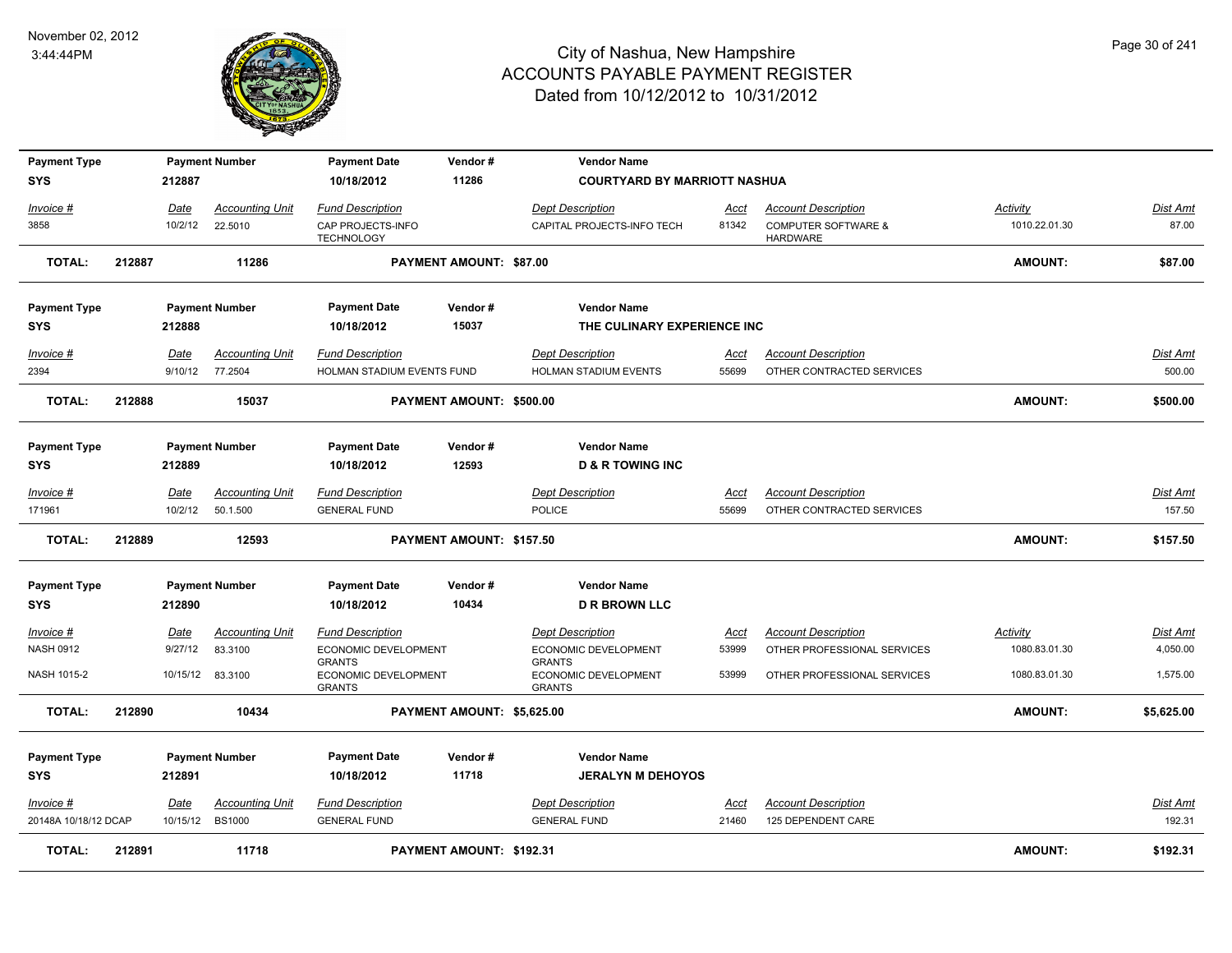

| <b>Payment Type</b><br>SYS |        | 212892  | <b>Payment Number</b>  | <b>Payment Date</b><br>10/18/2012 | Vendor#<br>12609           | <b>Vendor Name</b><br><b>DELL MARKETING LP</b> |             |                            |                |                 |
|----------------------------|--------|---------|------------------------|-----------------------------------|----------------------------|------------------------------------------------|-------------|----------------------------|----------------|-----------------|
| Invoice #                  |        | Date    | <b>Accounting Unit</b> | <b>Fund Description</b>           |                            | <b>Dept Description</b>                        | Acct        | <b>Account Description</b> |                | Dist Amt        |
| XFXCR1897                  |        | 9/27/12 | 22.1.500               | <b>GENERAL FUND</b>               |                            | INFORMATION TECHNOLOGY                         | 71221       | <b>COMPUTER EQUIPMENT</b>  |                | 125.95          |
| <b>TOTAL:</b>              | 212892 |         | 12609                  |                                   | PAYMENT AMOUNT: \$125.95   |                                                |             |                            | <b>AMOUNT:</b> | \$125.95        |
| <b>Payment Type</b>        |        |         | <b>Payment Number</b>  | <b>Payment Date</b>               | Vendor#                    | <b>Vendor Name</b>                             |             |                            |                |                 |
| <b>SYS</b>                 |        | 212893  |                        | 10/18/2012                        | 12617                      | DEPENDABLE LOCK SERVICE INC                    |             |                            |                |                 |
| Invoice #                  |        | Date    | <b>Accounting Unit</b> | <b>Fund Description</b>           |                            | <b>Dept Description</b>                        | <u>Acct</u> | <b>Account Description</b> |                | Dist Amt        |
| 915                        |        | 10/5/12 | 50.1.500               | <b>GENERAL FUND</b>               |                            | POLICE                                         | 61799       | VEHICLE PARTS & SUPPLIES   |                | 3.00            |
| <b>TOTAL:</b>              | 212893 |         | 12617                  |                                   | PAYMENT AMOUNT: \$3.00     |                                                |             |                            | <b>AMOUNT:</b> | \$3.00          |
| <b>Payment Type</b>        |        |         | <b>Payment Number</b>  | <b>Payment Date</b>               | Vendor#                    | <b>Vendor Name</b>                             |             |                            |                |                 |
| <b>SYS</b>                 |        | 212894  |                        | 10/18/2012                        | 12633                      | <b>DOCULYNX INC</b>                            |             |                            |                |                 |
| Invoice #                  |        | Date    | <b>Accounting Unit</b> | <b>Fund Description</b>           |                            | <b>Dept Description</b>                        | Acct        | <b>Account Description</b> |                | Dist Amt        |
| A308648                    |        | 9/30/12 | 26.1.500               | <b>GENERAL FUND</b>               |                            | <b>FINANCIAL SERVICES</b>                      | 53479       | MICROFILM, MICROFICHE      |                | 532.99          |
| A308648                    |        | 9/30/12 | 68.6000.500            | SOLID WASTE FUND                  |                            | SOLID WASTE                                    | 54828       | PHOTOCOPIER LEASE          |                | 34.07           |
| A308648                    |        | 9/30/12 | 69.6200.500            | <b>WASTEWATER FUND</b>            |                            | <b>WASTEWATER</b>                              | 54828       | PHOTOCOPIER LEASE          |                | 55.57           |
| A308648                    |        | 9/30/12 | 91.1.012320            | <b>GENERAL FUND</b>               |                            | SCHOOL                                         | 53628       | <b>CONTRACT SERVICES</b>   |                | 105.65          |
| <b>TOTAL:</b>              | 212894 |         | 12633                  |                                   | PAYMENT AMOUNT: \$728.28   |                                                |             |                            | AMOUNT:        | \$728.28        |
| <b>Payment Type</b>        |        |         | <b>Payment Number</b>  | <b>Payment Date</b>               | Vendor#                    | <b>Vendor Name</b>                             |             |                            |                |                 |
| SYS                        |        | 212895  |                        | 10/18/2012                        | 11724                      | <b>DONAHUE TUCKER &amp; CIANDELLA</b>          |             |                            |                |                 |
| Invoice #                  |        | Date    | <b>Accounting Unit</b> | <b>Fund Description</b>           |                            | <b>Dept Description</b>                        | <b>Acct</b> | <b>Account Description</b> |                | Dist Amt        |
| 92908 JJR                  |        | 9/20/12 | <b>BS1000</b>          | <b>GENERAL FUND</b>               |                            | <b>GENERAL FUND</b>                            | 11500       | OVERLAY-OTHER              |                | 880.00          |
| <b>TOTAL:</b>              | 212895 |         | 11724                  |                                   | PAYMENT AMOUNT: \$880.00   |                                                |             |                            | <b>AMOUNT:</b> | \$880.00        |
| <b>Payment Type</b>        |        |         | <b>Payment Number</b>  | <b>Payment Date</b>               | Vendor#                    | <b>Vendor Name</b>                             |             |                            |                |                 |
| <b>SYS</b>                 |        | 212896  |                        | 10/18/2012                        | 12642                      | DRAGON MOSQUITO CONTROL INC                    |             |                            |                |                 |
| $Invoice$ #                |        | Date    | <b>Accounting Unit</b> | <b>Fund Description</b>           |                            | <b>Dept Description</b>                        | <u>Acct</u> | <b>Account Description</b> |                | <b>Dist Amt</b> |
| 27694                      |        |         | 10/1/12 73.1.500       | <b>GENERAL FUND</b>               |                            | ENVIRONMENTAL HEALTH                           | 53142       | <b>CONSULTING SERVICES</b> |                | 1,800.00        |
| <b>TOTAL:</b>              | 212896 |         | 12642                  |                                   | PAYMENT AMOUNT: \$1,800.00 |                                                |             |                            | <b>AMOUNT:</b> | \$1,800.00      |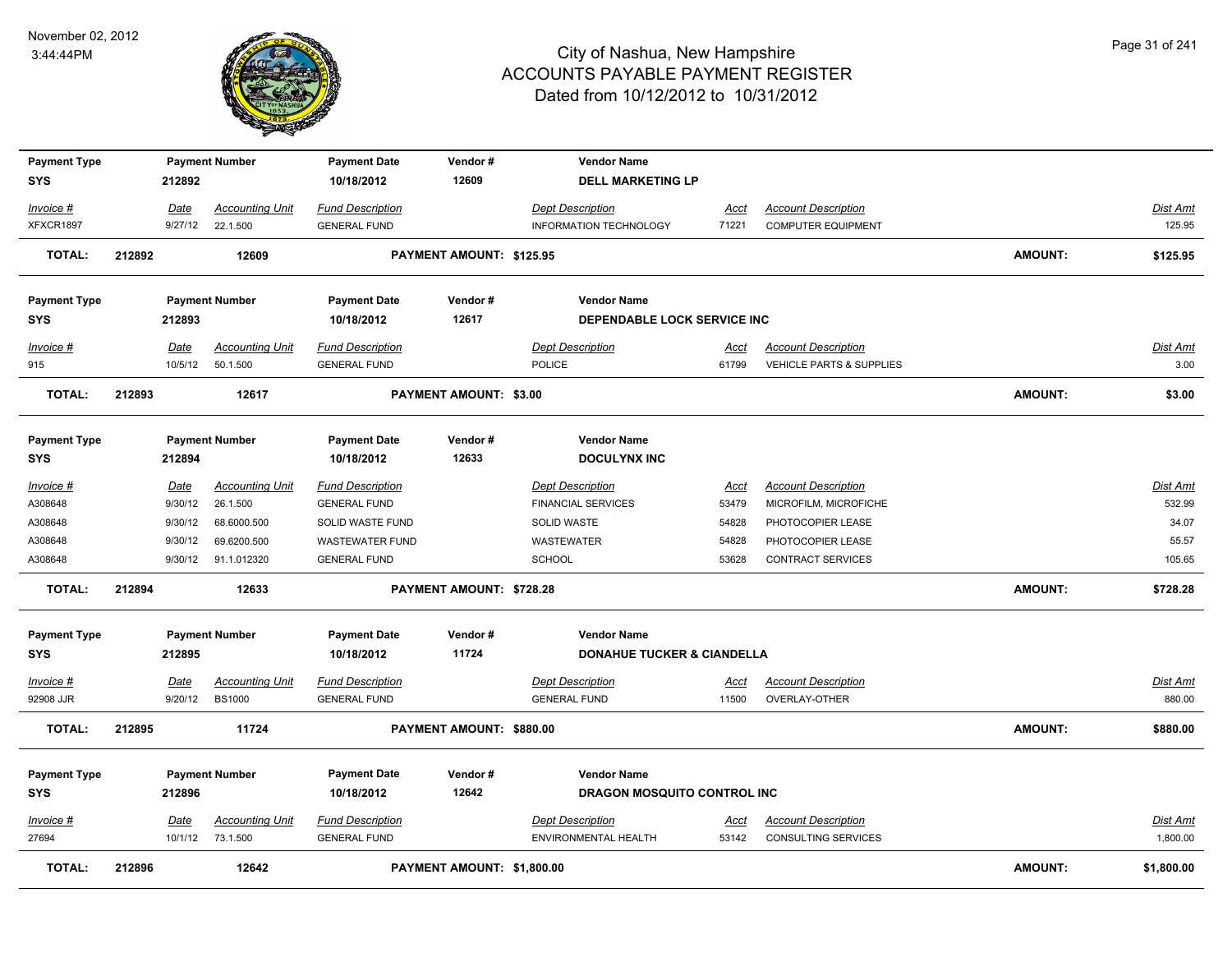

| <b>Payment Type</b><br>SYS |        | 212897      | <b>Payment Number</b>  | <b>Payment Date</b><br>10/18/2012 | Vendor#<br>11717               | <b>Vendor Name</b><br><b>JASON W DUFOE</b> |             |                                          |                                      |                 |
|----------------------------|--------|-------------|------------------------|-----------------------------------|--------------------------------|--------------------------------------------|-------------|------------------------------------------|--------------------------------------|-----------------|
|                            |        |             |                        |                                   |                                |                                            |             |                                          |                                      |                 |
| Invoice #                  |        | Date        | <b>Accounting Unit</b> | <b>Fund Description</b>           |                                | <b>Dept Description</b>                    | Acct        | <b>Account Description</b>               |                                      | Dist Amt        |
| 33240A 10/18/2012 DCAP     |        | 10/15/12    | <b>BS1000</b>          | <b>GENERAL FUND</b>               |                                | <b>GENERAL FUND</b>                        | 21460       | 125 DEPENDENT CARE                       |                                      | 192.30          |
| <b>TOTAL:</b>              | 212897 |             | 11717                  |                                   | PAYMENT AMOUNT: \$192.30       |                                            |             |                                          | <b>AMOUNT:</b>                       | \$192.30        |
| <b>Payment Type</b>        |        |             | <b>Payment Number</b>  | <b>Payment Date</b>               | Vendor#                        | <b>Vendor Name</b>                         |             |                                          | Payee Name                           |                 |
| <b>SYS</b>                 |        | 212898      |                        | 10/18/2012                        | 12696                          | <b>EVERETT J PRESCOTT INC</b>              |             |                                          | E J PRESCOTT INC                     |                 |
| <b>Invoice #</b>           |        | Date        | <b>Accounting Unit</b> | <b>Fund Description</b>           |                                | <b>Dept Description</b>                    | Acct        | <b>Account Description</b>               |                                      | <b>Dist Amt</b> |
| 4579542                    |        | 9/24/12     | 68.6000.692            | SOLID WASTE FUND                  |                                | <b>SOLID WASTE</b>                         | 61560       | <b>CONSTRUCTION MATERIALS</b>            |                                      | 216.40          |
| 4581782                    |        | 9/28/12     | 69.6200.540            | <b>WASTEWATER FUND</b>            |                                | WASTEWATER                                 | 54300       | <b>SEWER MAINTENANCE</b>                 |                                      | 1,248.72        |
| <b>TOTAL:</b>              | 212898 |             | 12696                  |                                   | PAYMENT AMOUNT: \$1,465.12     |                                            |             |                                          | <b>AMOUNT:</b>                       | \$1,465.12      |
| <b>Payment Type</b>        |        |             | <b>Payment Number</b>  | <b>Payment Date</b>               | Vendor#                        | <b>Vendor Name</b>                         |             |                                          |                                      |                 |
| <b>SYS</b>                 |        | 212899      |                        | 10/18/2012                        | 12667                          | <b>EASTERN ANALYTICAL INC</b>              |             |                                          |                                      |                 |
| Invoice #                  |        | Date        | <b>Accounting Unit</b> | <b>Fund Description</b>           |                                | <b>Dept Description</b>                    | <u>Acct</u> | <b>Account Description</b>               |                                      | <b>Dist Amt</b> |
| 114438                     |        | 8/21/12     | 68.6000.692            | SOLID WASTE FUND                  |                                | SOLID WASTE                                | 53107       | ARCHITECT/ENGINEERING<br><b>SERVICES</b> |                                      | 35.75           |
| 115246                     |        | 9/18/12     | 69.6200.670            | <b>WASTEWATER FUND</b>            |                                | WASTEWATER                                 | 53107       | ARCHITECT/ENGINEERING<br><b>SERVICES</b> |                                      | 65.00           |
| <b>TOTAL:</b>              | 212899 |             | 12667                  |                                   | PAYMENT AMOUNT: \$100.75       |                                            |             |                                          | <b>AMOUNT:</b>                       | \$100.75        |
| <b>Payment Type</b>        |        |             | <b>Payment Number</b>  | <b>Payment Date</b>               | Vendor#                        | <b>Vendor Name</b>                         |             |                                          |                                      |                 |
| <b>SYS</b>                 |        | 212900      |                        | 10/18/2012                        | 11488                          | ED LYONS FIRE EQUIPMENT INC                |             |                                          |                                      |                 |
| Invoice #                  |        | Date        | <b>Accounting Unit</b> | <b>Fund Description</b>           |                                | <b>Dept Description</b>                    | <u>Acct</u> | <b>Account Description</b>               |                                      | <b>Dist Amt</b> |
| M-0554                     |        | 5/24/12     | 52.1.630               | <b>GENERAL FUND</b>               |                                | <b>FIRE</b>                                | 61799       | VEHICLE PARTS & SUPPLIES                 |                                      | 65.00           |
| <b>TOTAL:</b>              | 212900 |             | 11488                  |                                   | <b>PAYMENT AMOUNT: \$65.00</b> |                                            |             |                                          | <b>AMOUNT:</b>                       | \$65.00         |
| <b>Payment Type</b>        |        |             | <b>Payment Number</b>  | <b>Payment Date</b>               | Vendor#                        | <b>Vendor Name</b>                         |             |                                          | <b>Payee Name</b>                    |                 |
| <b>SYS</b>                 |        | 212901      |                        | 10/18/2012                        | 12243                          | <b>ERRCO RECYCLING</b>                     |             |                                          | <b>ENVIRON. RESOURCE RETURN CORP</b> |                 |
|                            |        |             |                        |                                   |                                |                                            |             |                                          |                                      |                 |
| <u>Invoice #</u>           |        | <u>Date</u> | <b>Accounting Unit</b> | <b>Fund Description</b>           |                                | <b>Dept Description</b>                    | <u>Acct</u> | <b>Account Description</b>               |                                      | Dist Amt        |
| 1039949-IN                 |        | 9/15/12     | 68.6000.695            | SOLID WASTE FUND                  |                                | SOLID WASTE                                | 44289       | SALE OF RECYCLABLES                      |                                      | 4,859.24        |
| <b>TOTAL:</b>              | 212901 |             | 12243                  |                                   | PAYMENT AMOUNT: \$4,859.24     |                                            |             |                                          | <b>AMOUNT:</b>                       | \$4,859.24      |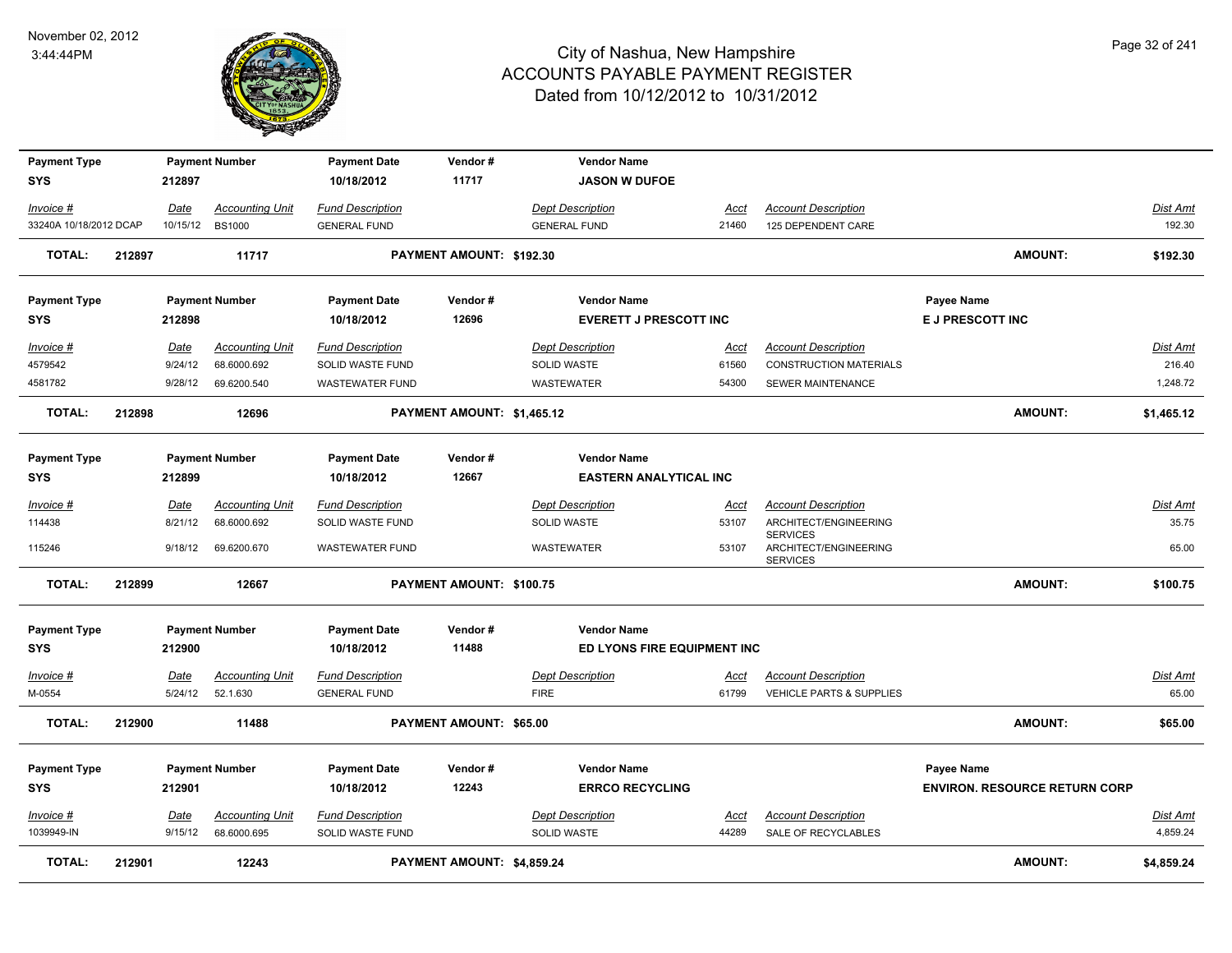

| <b>Payment Type</b><br><b>SYS</b> |        | 212902      | <b>Payment Number</b>  | <b>Payment Date</b><br>10/18/2012 | Vendor#<br>10919           | <b>Vendor Name</b><br><b>ESRI INC</b> |             |                                                      |                |                 |
|-----------------------------------|--------|-------------|------------------------|-----------------------------------|----------------------------|---------------------------------------|-------------|------------------------------------------------------|----------------|-----------------|
| Invoice #                         |        | Date        | <b>Accounting Unit</b> | <b>Fund Description</b>           |                            | <b>Dept Description</b>               | Acct        | <b>Account Description</b>                           |                | Dist Amt        |
| 92552589                          |        | 9/28/12     | 34.1.500               | <b>GENERAL FUND</b>               |                            | <b>GIS</b>                            | 53142       | <b>CONSULTING SERVICES</b>                           |                | 1,564.00        |
| <b>TOTAL:</b>                     | 212902 |             | 10919                  |                                   | PAYMENT AMOUNT: \$1,564.00 |                                       |             |                                                      | <b>AMOUNT:</b> | \$1,564.00      |
| <b>Payment Type</b>               |        |             | <b>Payment Number</b>  | <b>Payment Date</b>               | Vendor#                    | <b>Vendor Name</b>                    |             |                                                      |                |                 |
| <b>SYS</b>                        |        | 212903      |                        | 10/18/2012                        | 12698                      | <b>FW WEBB CO</b>                     |             |                                                      |                |                 |
| Invoice #                         |        | Date        | <b>Accounting Unit</b> | <b>Fund Description</b>           |                            | <b>Dept Description</b>               | Acct        | <b>Account Description</b>                           |                | Dist Amt        |
| 37749223                          |        | 9/27/12     | 69.6200.670            | <b>WASTEWATER FUND</b>            |                            | WASTEWATER                            | 54487       | <b>EQUIPMENT REPAIRS &amp;</b><br>MAINTENANCE        |                | 68.76           |
| <b>TOTAL:</b>                     | 212903 |             | 12698                  |                                   | PAYMENT AMOUNT: \$68.76    |                                       |             |                                                      | <b>AMOUNT:</b> | \$68.76         |
| <b>Payment Type</b>               |        |             | <b>Payment Number</b>  | <b>Payment Date</b>               | Vendor#                    | <b>Vendor Name</b>                    |             |                                                      |                |                 |
| <b>SYS</b>                        |        | 212904      |                        | 10/18/2012                        | 14222                      | <b>FASTENAL CO</b>                    |             |                                                      |                |                 |
| Invoice #                         |        | <b>Date</b> | <b>Accounting Unit</b> | <b>Fund Description</b>           |                            | <b>Dept Description</b>               | <b>Acct</b> | <b>Account Description</b>                           |                | Dist Amt        |
| <b>NHNAS87941</b>                 |        | 9/11/12     | 61.1.700               | <b>GENERAL FUND</b>               |                            | <b>STREETS</b>                        | 61299       | MISCELLANEOUS SUPPLIES                               |                | 51.47           |
| <b>NHNAS88174</b>                 |        | 9/26/12     | 69.6200.670            | <b>WASTEWATER FUND</b>            |                            | <b>WASTEWATER</b>                     | 54487       | <b>EQUIPMENT REPAIRS &amp;</b><br><b>MAINTENANCE</b> |                | 64.47           |
| <b>NHNAS88194</b>                 |        | 9/27/12     | 69.6200.670            | <b>WASTEWATER FUND</b>            |                            | <b>WASTEWATER</b>                     | 54487       | <b>EQUIPMENT REPAIRS &amp;</b><br><b>MAINTENANCE</b> |                | 24.30           |
| <b>NHNAS88206</b>                 |        | 9/27/12     | 69.6200.670            | <b>WASTEWATER FUND</b>            |                            | <b>WASTEWATER</b>                     | 54487       | <b>EQUIPMENT REPAIRS &amp;</b><br><b>MAINTENANCE</b> |                | 35.30           |
| <b>TOTAL:</b>                     | 212904 |             | 14222                  |                                   | PAYMENT AMOUNT: \$175.54   |                                       |             |                                                      | <b>AMOUNT:</b> | \$175.54        |
| <b>Payment Type</b>               |        |             | <b>Payment Number</b>  | <b>Payment Date</b>               | Vendor#                    | <b>Vendor Name</b>                    |             |                                                      |                |                 |
| <b>SYS</b>                        |        | 212905      |                        | 10/18/2012                        | 12718                      | FIRE TECH & SAFETY OF NEW ENGL        |             |                                                      |                |                 |
| <u>Invoice #</u>                  |        | <u>Date</u> | <b>Accounting Unit</b> | <b>Fund Description</b>           |                            | <b>Dept Description</b>               | <u>Acct</u> | <b>Account Description</b>                           |                | <u>Dist Amt</u> |
| 127050                            |        | 9/19/12     | 52.1.625               | <b>GENERAL FUND</b>               |                            | <b>FIRE</b>                           | 71432       | FIRE APPARATUS EQUIPMENT                             |                | 629.00          |
| <b>TOTAL:</b>                     | 212905 |             | 12718                  |                                   | PAYMENT AMOUNT: \$629.00   |                                       |             |                                                      | <b>AMOUNT:</b> | \$629.00        |
| <b>Payment Type</b>               |        |             | <b>Payment Number</b>  | <b>Payment Date</b>               | Vendor#                    | <b>Vendor Name</b>                    |             |                                                      |                |                 |
| <b>SYS</b>                        |        | 212906      |                        | 10/18/2012                        | 10831                      | <b>FLOWROX INC</b>                    |             |                                                      |                |                 |
| $Invoice$ #                       |        | Date        | <b>Accounting Unit</b> | <b>Fund Description</b>           |                            | <b>Dept Description</b>               | Acct        | <b>Account Description</b>                           |                | Dist Amt        |
| IO011186                          |        | 9/26/12     | 69.6200.670            | <b>WASTEWATER FUND</b>            |                            | <b>WASTEWATER</b>                     | 54487       | <b>EQUIPMENT REPAIRS &amp;</b><br><b>MAINTENANCE</b> |                | 1,974.50        |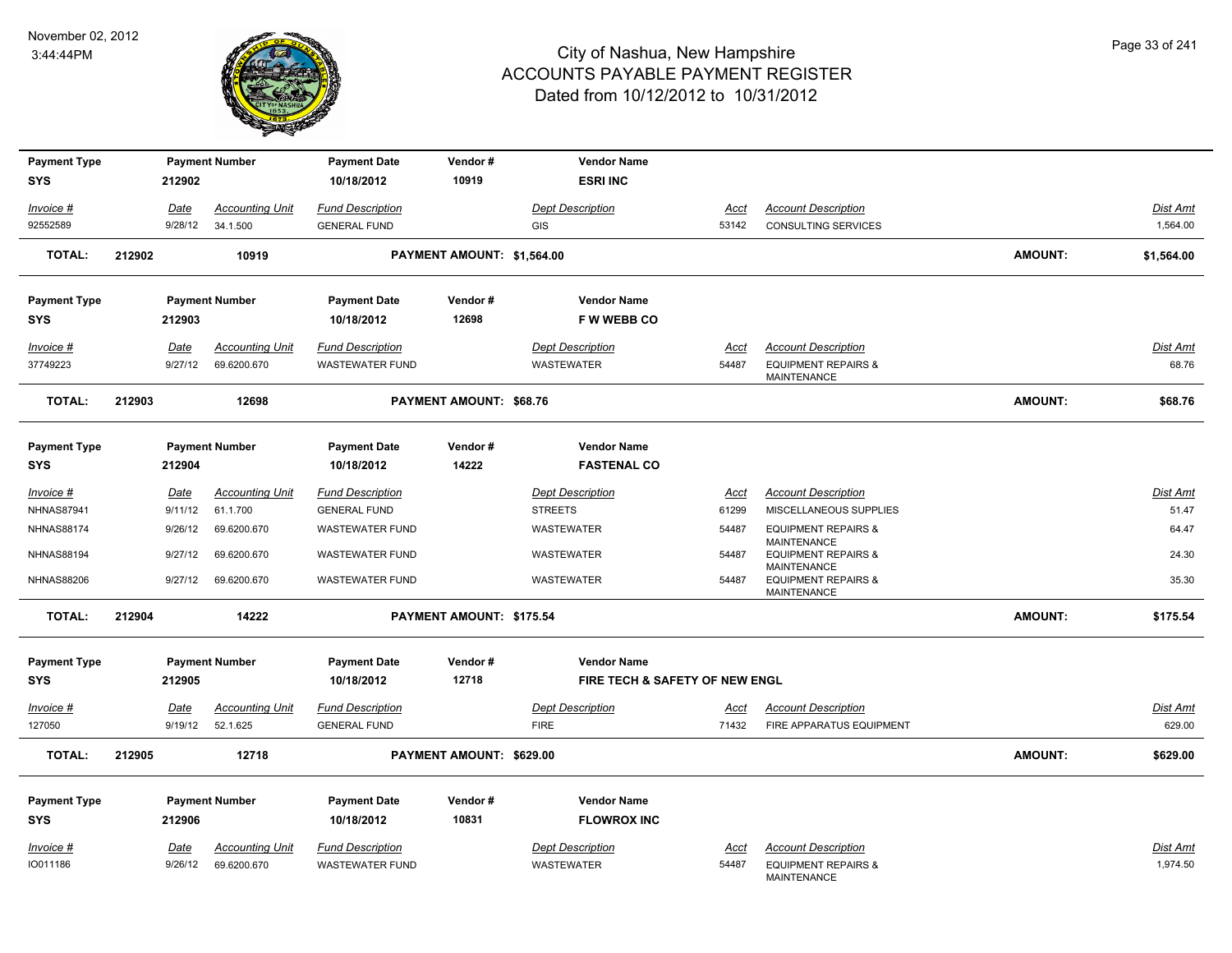

| <b>TOTAL:</b>                        | 212906 |                                     | 10831                                                                     |                                                                                              | PAYMENT AMOUNT: \$1,974.50 |                                                                                              |                                        |                                                                                                   |                           | <b>AMOUNT:</b> | \$1,974.50                                      |
|--------------------------------------|--------|-------------------------------------|---------------------------------------------------------------------------|----------------------------------------------------------------------------------------------|----------------------------|----------------------------------------------------------------------------------------------|----------------------------------------|---------------------------------------------------------------------------------------------------|---------------------------|----------------|-------------------------------------------------|
| <b>Payment Type</b><br><b>SYS</b>    |        | 212907                              | <b>Payment Number</b>                                                     | <b>Payment Date</b><br>10/18/2012                                                            | Vendor#<br>10835           | <b>Vendor Name</b><br><b>FREDERICKSEAL INC</b>                                               |                                        |                                                                                                   |                           |                |                                                 |
| Invoice #<br>138342                  |        | Date<br>10/11/12                    | <b>Accounting Unit</b><br>69.6200.670                                     | <b>Fund Description</b><br><b>WASTEWATER FUND</b>                                            |                            | <b>Dept Description</b><br><b>WASTEWATER</b>                                                 | Acct<br>54487                          | <b>Account Description</b><br><b>EQUIPMENT REPAIRS &amp;</b><br><b>MAINTENANCE</b>                |                           |                | <b>Dist Amt</b><br>760.00                       |
| <b>TOTAL:</b>                        | 212907 |                                     | 10835                                                                     |                                                                                              | PAYMENT AMOUNT: \$760.00   |                                                                                              |                                        |                                                                                                   |                           | <b>AMOUNT:</b> | \$760.00                                        |
| <b>Payment Type</b><br><b>SYS</b>    |        | 212908                              | <b>Payment Number</b>                                                     | <b>Payment Date</b><br>10/18/2012                                                            | Vendor#<br>12749           | <b>Vendor Name</b><br><b>FREEDOM PRINTERS LLC</b>                                            |                                        |                                                                                                   |                           |                |                                                 |
| Invoice #<br>5500                    |        | <b>Date</b><br>10/5/12              | <b>Accounting Unit</b><br>26.1.575                                        | <b>Fund Description</b><br><b>GENERAL FUND</b>                                               |                            | <b>Dept Description</b><br><b>FINANCIAL SERVICES</b>                                         | <u>Acct</u><br>61235                   | <b>Account Description</b><br><b>FORMS/BILLING SUPPLIES</b>                                       |                           |                | <b>Dist Amt</b><br>1,061.83                     |
| <b>TOTAL:</b>                        | 212908 |                                     | 12749                                                                     |                                                                                              | PAYMENT AMOUNT: \$1,061.83 |                                                                                              |                                        |                                                                                                   |                           | <b>AMOUNT:</b> | \$1,061.83                                      |
| <b>Payment Type</b><br><b>SYS</b>    |        | 212909                              | <b>Payment Number</b>                                                     | <b>Payment Date</b><br>10/18/2012                                                            | Vendor#<br>14241           | <b>Vendor Name</b><br><b>GALE GROUP INC</b>                                                  |                                        |                                                                                                   | Payee Name<br><b>GALE</b> |                |                                                 |
| Invoice #<br>97511817                |        | Date<br>9/24/12                     | <b>Accounting Unit</b><br>79.1.760                                        | <b>Fund Description</b><br><b>GENERAL FUND</b>                                               |                            | <b>Dept Description</b><br><b>LIBRARY</b>                                                    | Acct<br>61807                          | <b>Account Description</b><br><b>PUBLICATIONS</b>                                                 |                           |                | <b>Dist Amt</b><br>27.99                        |
| <b>TOTAL:</b>                        | 212909 |                                     | 14241                                                                     |                                                                                              | PAYMENT AMOUNT: \$27.99    |                                                                                              |                                        |                                                                                                   |                           | <b>AMOUNT:</b> | \$27.99                                         |
| <b>Payment Type</b><br><b>SYS</b>    |        | 212910                              | <b>Payment Number</b>                                                     | <b>Payment Date</b><br>10/18/2012                                                            | Vendor#<br>12761           | <b>Vendor Name</b><br><b>GARDNER FULTON &amp; WAUGH PLLC</b>                                 |                                        |                                                                                                   |                           |                |                                                 |
| Invoice #<br>12295<br>12327<br>12362 |        | Date<br>8/7/12<br>9/7/12<br>10/2/12 | <b>Accounting Unit</b><br><b>BS1000</b><br><b>BS1000</b><br><b>BS1000</b> | <b>Fund Description</b><br><b>GENERAL FUND</b><br><b>GENERAL FUND</b><br><b>GENERAL FUND</b> |                            | <b>Dept Description</b><br><b>GENERAL FUND</b><br><b>GENERAL FUND</b><br><b>GENERAL FUND</b> | <u>Acct</u><br>11500<br>11500<br>11500 | <b>Account Description</b><br>OVERLAY-OTHER<br>OVERLAY-OTHER<br>OVERLAY-OTHER                     |                           |                | <b>Dist Amt</b><br>265.83<br>1,570.26<br>398.75 |
| <b>TOTAL:</b>                        | 212910 |                                     | 12761                                                                     |                                                                                              | PAYMENT AMOUNT: \$2,234.84 |                                                                                              |                                        |                                                                                                   |                           | <b>AMOUNT:</b> | \$2,234.84                                      |
| <b>Payment Type</b><br><b>SYS</b>    |        | 212911                              | <b>Payment Number</b>                                                     | <b>Payment Date</b><br>10/18/2012                                                            | Vendor#<br>12762           | <b>Vendor Name</b><br><b>GATE CITY FENCE CO INC</b>                                          |                                        |                                                                                                   |                           |                |                                                 |
| Invoice #<br>36808<br>36815          |        | Date<br>9/14/12                     | <b>Accounting Unit</b><br>77.1.650<br>9/15/12 77.1.650                    | <b>Fund Description</b><br><b>GENERAL FUND</b><br><b>GENERAL FUND</b>                        |                            | <b>Dept Description</b><br>PARKS & RECREATION<br>PARKS & RECREATION                          | Acct<br>54280<br>54280                 | <b>Account Description</b><br>BUILDING/GROUNDS MAINTENANCE<br><b>BUILDING/GROUNDS MAINTENANCE</b> |                           |                | <b>Dist Amt</b><br>1,125.00<br>780.00           |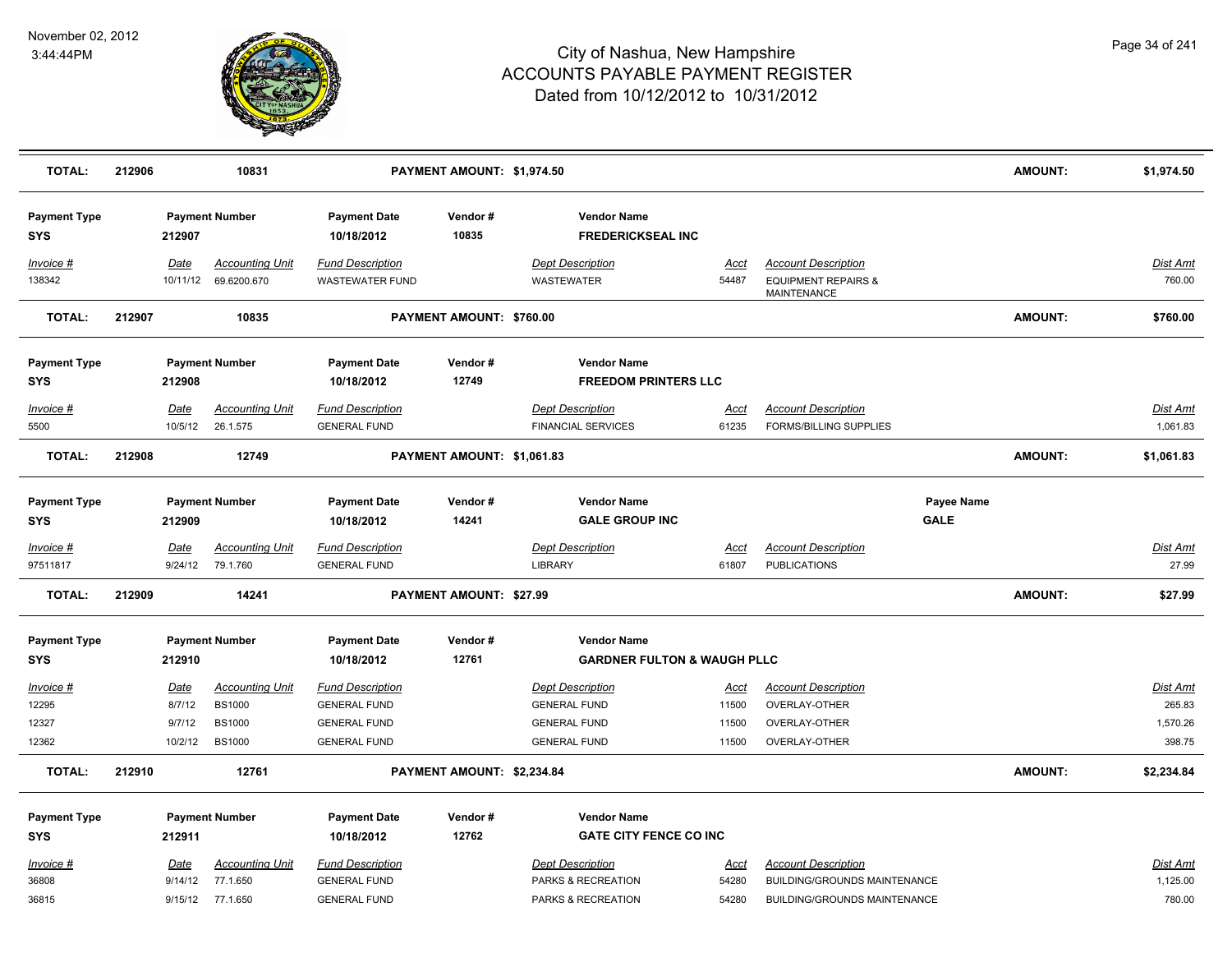

| <b>TOTAL:</b>                      | 212911 |                        | 12762                                 |                                                   | PAYMENT AMOUNT: \$1,905.00      |                                                           |                      |                                                                                        | <b>AMOUNT:</b> | \$1,905.00                |
|------------------------------------|--------|------------------------|---------------------------------------|---------------------------------------------------|---------------------------------|-----------------------------------------------------------|----------------------|----------------------------------------------------------------------------------------|----------------|---------------------------|
| <b>Payment Type</b><br><b>SYS</b>  |        | 212912                 | <b>Payment Number</b>                 | <b>Payment Date</b><br>10/18/2012                 | Vendor#<br>12785                | <b>Vendor Name</b><br><b>GOOD MORNING SALES INC</b>       |                      |                                                                                        |                |                           |
| Invoice #<br>476630                |        | Date<br>9/18/12        | <b>Accounting Unit</b><br>50.1.500    | <b>Fund Description</b><br><b>GENERAL FUND</b>    |                                 | <b>Dept Description</b><br><b>POLICE</b>                  | Acct<br>61299        | <b>Account Description</b><br>MISCELLANEOUS SUPPLIES                                   |                | <u>Dist Amt</u><br>254.75 |
| <b>TOTAL:</b>                      | 212912 |                        | 12785                                 |                                                   | PAYMENT AMOUNT: \$254.75        |                                                           |                      |                                                                                        | <b>AMOUNT:</b> | \$254.75                  |
| <b>Payment Type</b><br><b>SYS</b>  |        | 212913                 | <b>Payment Number</b>                 | <b>Payment Date</b><br>10/18/2012                 | Vendor#<br>12791                | <b>Vendor Name</b><br><b>DONNA GRAHAM</b>                 |                      |                                                                                        |                |                           |
| Invoice #<br>CNSR CM MTNG 10/02/12 |        | Date<br>10/8/12        | <b>Accounting Unit</b><br>02.1.500    | <b>Fund Description</b><br><b>GENERAL FUND</b>    |                                 | <b>Dept Description</b><br><b>BOARD OF ALDERMEN</b>       | <u>Acct</u><br>53428 | <b>Account Description</b><br>STENOGRAPHIC SERVICES                                    |                | Dist Amt<br>90.00         |
| <b>TOTAL:</b>                      | 212913 |                        | 12791                                 |                                                   | PAYMENT AMOUNT: \$90.00         |                                                           |                      |                                                                                        | <b>AMOUNT:</b> | \$90.00                   |
| <b>Payment Type</b><br><b>SYS</b>  |        | 212914                 | <b>Payment Number</b>                 | <b>Payment Date</b><br>10/18/2012                 | Vendor#<br>10853                | <b>Vendor Name</b><br><b>GRAINGER</b>                     |                      |                                                                                        |                |                           |
| $Invoice$ #<br>9930957882          |        | <u>Date</u><br>9/19/12 | <b>Accounting Unit</b><br>69.6200.540 | <b>Fund Description</b><br><b>WASTEWATER FUND</b> |                                 | <b>Dept Description</b><br><b>WASTEWATER</b>              | <u>Acct</u><br>54487 | <b>Account Description</b><br><b>EQUIPMENT REPAIRS &amp;</b><br><b>MAINTENANCE</b>     |                | Dist Amt<br>194.52        |
| 9932730071<br>9934122301           |        | 9/20/12<br>9/24/12     | 61.1.700<br>77.1.650                  | <b>GENERAL FUND</b><br><b>GENERAL FUND</b>        |                                 | <b>STREETS</b><br>PARKS & RECREATION                      | 61299<br>61110       | MISCELLANEOUS SUPPLIES<br>PROTECTIVE CLOTHING                                          |                | 13.88<br>310.32           |
| 9934335317<br>9935738022           |        | 9/24/12<br>9/25/12     | 69.6200.540<br>69.6200.670            | <b>WASTEWATER FUND</b><br><b>WASTEWATER FUND</b>  |                                 | WASTEWATER<br>WASTEWATER                                  | 54487<br>54487       | <b>EQUIPMENT REPAIRS &amp;</b><br><b>MAINTENANCE</b><br><b>EQUIPMENT REPAIRS &amp;</b> |                | 963.45<br>435.40          |
| <b>TOTAL:</b>                      | 212914 |                        | 10853                                 |                                                   | PAYMENT AMOUNT: \$1,917.57      |                                                           |                      | <b>MAINTENANCE</b>                                                                     | <b>AMOUNT:</b> | \$1,917.57                |
| <b>Payment Type</b><br><b>SYS</b>  |        | 212915                 | <b>Payment Number</b>                 | <b>Payment Date</b><br>10/18/2012                 | Vendor #<br>10795               | <b>Vendor Name</b><br><b>GRANITE CITY ELECTRIC SUPPLY</b> |                      |                                                                                        |                |                           |
| Invoice #                          |        | Date                   | <b>Accounting Unit</b>                | <b>Fund Description</b>                           |                                 | <b>Dept Description</b>                                   | Acct                 | <b>Account Description</b>                                                             |                | Dist Amt                  |
| S4192839.001<br>S4192858.001       |        | 8/30/12<br>8/29/12     | 52.1.620<br>52.1.620                  | <b>GENERAL FUND</b><br><b>GENERAL FUND</b>        |                                 | <b>FIRE</b><br><b>FIRE</b>                                | 54487<br>54487       | <b>EQUIPMENT REPAIRS &amp;</b><br><b>MAINTENANCE</b><br><b>EQUIPMENT REPAIRS &amp;</b> |                | 200.50<br>40.39           |
| <b>TOTAL:</b>                      | 212915 |                        | 10795                                 |                                                   | <b>PAYMENT AMOUNT: \$240.89</b> |                                                           |                      | MAINTENANCE                                                                            | <b>AMOUNT:</b> | \$240.89                  |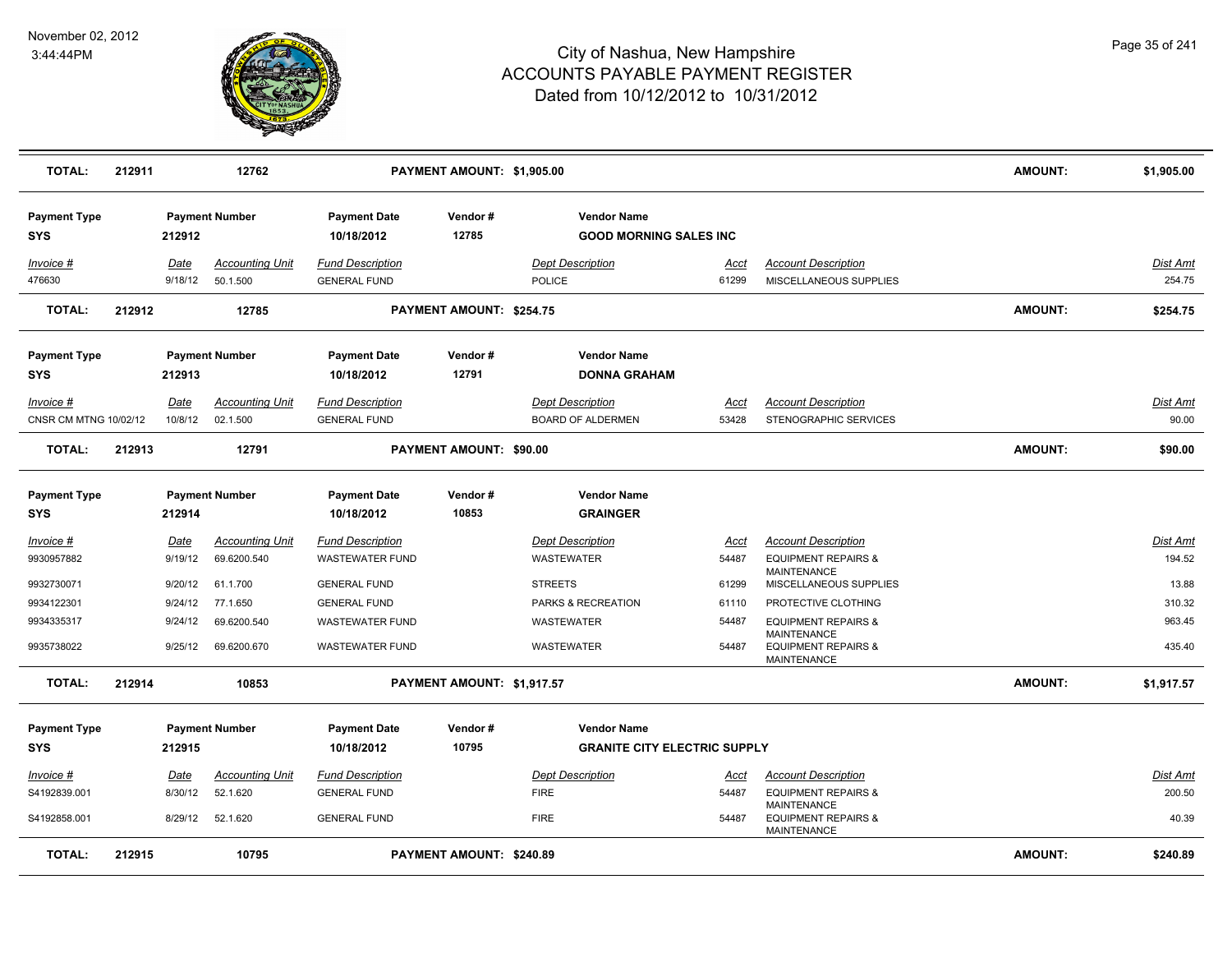

| <b>Payment Type</b> | <b>Payment Number</b><br>212916               |                                     | <b>Payment Date</b><br>10/18/2012 | Vendor#<br>14266                 | <b>Vendor Name</b>                   |                                        |                     |                                   |                |                 |
|---------------------|-----------------------------------------------|-------------------------------------|-----------------------------------|----------------------------------|--------------------------------------|----------------------------------------|---------------------|-----------------------------------|----------------|-----------------|
| <b>SYS</b>          |                                               |                                     |                                   |                                  | <b>GRANITE STATE CONCRETE CO INC</b> |                                        |                     |                                   |                |                 |
| Invoice #           |                                               | Date                                | <b>Accounting Unit</b>            | <b>Fund Description</b>          |                                      | <b>Dept Description</b>                | Acct                | <b>Account Description</b>        | Activity       | Dist Amt        |
| 20112420            |                                               | 8/9/12                              | 69.6200.540                       | <b>WASTEWATER FUND</b>           |                                      | WASTEWATER                             | 54300               | SEWER MAINTENANCE                 |                | 2,000.00        |
| 20113008            |                                               | 8/29/12                             | TF60.7530                         | P&Z-SIDEWALK CONSTRUCTION<br>SE  |                                      | ENG-SIDEWALK CONSTRUCTION<br><b>SE</b> | 54210               | <b>CONSTRUCTION SERVICES</b>      | 1000           | 750.00          |
| 20113729            |                                               | 9/24/12                             | TF60.7530                         | P&Z-SIDEWALK CONSTRUCTION        |                                      | ENG-SIDEWALK CONSTRUCTION              | 54210               | <b>CONSTRUCTION SERVICES</b>      | 1000           | 2,364.00        |
| 20113752            |                                               | 9/25/12                             | TF60.7530                         | SE<br>P&Z-SIDEWALK CONSTRUCTION  |                                      | SE<br>ENG-SIDEWALK CONSTRUCTION        | 54210               | <b>CONSTRUCTION SERVICES</b>      | 1000           | 738.00          |
| 20113768            |                                               | 9/26/12                             | 61.1.675                          | <b>SE</b><br><b>GENERAL FUND</b> |                                      | <b>SE</b><br><b>STREETS</b>            | 61560               | <b>CONSTRUCTION MATERIALS</b>     |                | 750.00          |
| <b>TOTAL:</b>       | 212916<br>14266                               |                                     | PAYMENT AMOUNT: \$6,602.00        |                                  |                                      |                                        |                     | <b>AMOUNT:</b>                    | \$6,602.00     |                 |
| <b>Payment Type</b> |                                               |                                     | <b>Payment Number</b>             | <b>Payment Date</b>              | Vendor#                              | <b>Vendor Name</b>                     |                     |                                   |                |                 |
| SYS                 |                                               | 212917                              |                                   | 10/18/2012                       | 12815                                | <b>GT RUSSELL INC</b>                  |                     |                                   |                |                 |
| Invoice #           |                                               | Date                                | <b>Accounting Unit</b>            | <b>Fund Description</b>          |                                      | <b>Dept Description</b>                | Acct                | <b>Account Description</b>        |                | Dist Amt        |
| 13                  |                                               | 9/28/12                             | 77.1.650                          | <b>GENERAL FUND</b>              |                                      | PARKS & RECREATION                     | 54280               | BUILDING/GROUNDS MAINTENANCE      |                | 9,108.00        |
| <b>TOTAL:</b>       | 212917<br>12815<br>PAYMENT AMOUNT: \$9,108.00 |                                     |                                   |                                  |                                      |                                        |                     | <b>AMOUNT:</b>                    | \$9,108.00     |                 |
| <b>Payment Type</b> |                                               | <b>Payment Number</b>               |                                   | <b>Payment Date</b>              | Vendor#                              | <b>Vendor Name</b>                     |                     |                                   | Payee Name     |                 |
| SYS                 | 212918                                        |                                     | 10896<br>10/18/2012               |                                  | <b>HACH CO</b>                       |                                        | <b>HACH COMPANY</b> |                                   |                |                 |
| Invoice #           |                                               | Date                                | <b>Accounting Unit</b>            | <b>Fund Description</b>          |                                      | <b>Dept Description</b>                | <u>Acct</u>         | <b>Account Description</b>        |                | <b>Dist Amt</b> |
| 7958759             |                                               | 9/25/12                             | 69.6200.670                       | <b>WASTEWATER FUND</b>           |                                      | WASTEWATER                             | 81200               | <b>BUILDINGS AND IMPROVEMENTS</b> |                | 5,725.00        |
| <b>TOTAL:</b>       | 212918                                        | 10896                               |                                   |                                  | PAYMENT AMOUNT: \$5,725.00           |                                        |                     |                                   | <b>AMOUNT:</b> | \$5,725.00      |
| <b>Payment Type</b> |                                               | <b>Payment Number</b>               |                                   | <b>Payment Date</b>              | Vendor#                              | <b>Vendor Name</b>                     |                     |                                   |                |                 |
| <b>SYS</b>          |                                               | 212919                              |                                   | 10/18/2012                       | 10248                                | <b>HAGE HODES PA</b>                   |                     |                                   |                |                 |
| Invoice #           |                                               | Date                                | <b>Accounting Unit</b>            | <b>Fund Description</b>          |                                      | <b>Dept Description</b>                | <u>Acct</u>         | <b>Account Description</b>        |                | Dist Amt        |
| 124873              |                                               | 8/3/12                              | 95.1010                           | <b>GF-PRIOR YEAR ESCROWS</b>     |                                      | OVERLAY-PRIOR YEAR                     | 94100               | PRIOR YEAR ENCUMBRANCES           |                | 900.00          |
| 125019              |                                               | 9/5/12                              | 95.1010                           | <b>GF-PRIOR YEAR ESCROWS</b>     |                                      | OVERLAY-PRIOR YEAR                     | 94100               | PRIOR YEAR ENCUMBRANCES           |                | 1,325.00        |
| 125263              |                                               | 10/3/12                             | 95.1010                           | <b>GF-PRIOR YEAR ESCROWS</b>     |                                      | OVERLAY-PRIOR YEAR                     | 94100               | PRIOR YEAR ENCUMBRANCES           |                | 900.00          |
| 24574               |                                               | 7/2/12                              | 95.1010                           | <b>GF-PRIOR YEAR ESCROWS</b>     |                                      | <b>OVERLAY-PRIOR YEAR</b>              | 94100               | PRIOR YEAR ENCUMBRANCES           |                | 25.00           |
| <b>TOTAL:</b>       | 212919                                        | 10248<br>PAYMENT AMOUNT: \$3,150.00 |                                   |                                  |                                      |                                        |                     |                                   | <b>AMOUNT:</b> | \$3,150.00      |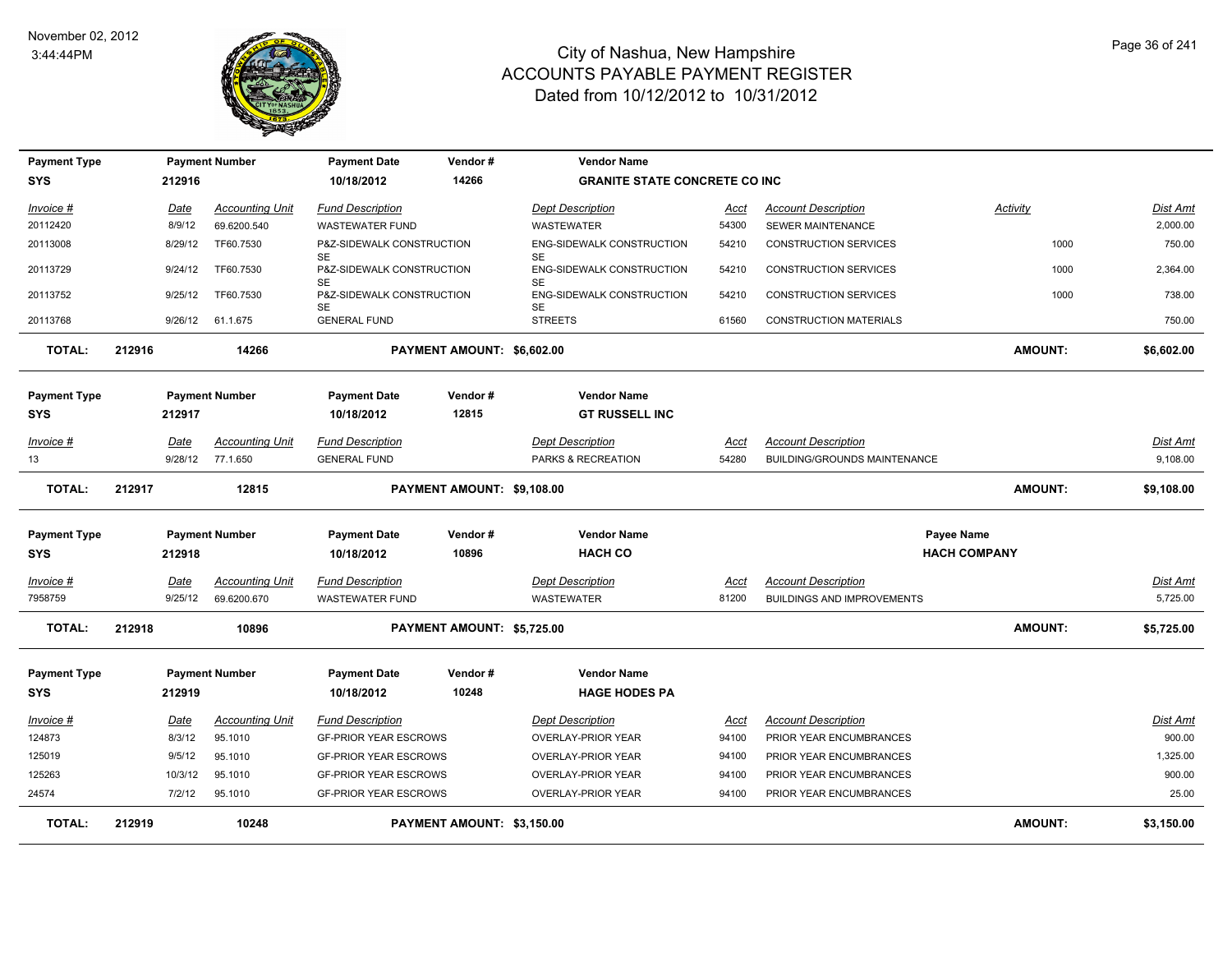

| <b>Payment Type</b>  |        |             | <b>Payment Number</b>  | <b>Payment Date</b>                                     | Vendor#                    | <b>Vendor Name</b>                                      |             |                                 |                 |                 |
|----------------------|--------|-------------|------------------------|---------------------------------------------------------|----------------------------|---------------------------------------------------------|-------------|---------------------------------|-----------------|-----------------|
| <b>SYS</b>           |        | 212920      |                        | 10/18/2012                                              | 14284                      | <b>TINA HAMILTON</b>                                    |             |                                 |                 |                 |
| Invoice #            |        | Date        | <b>Accounting Unit</b> | <b>Fund Description</b>                                 |                            | <b>Dept Description</b>                                 | Acct        | <b>Account Description</b>      |                 | Dist Amt        |
| 20176A 10/18/12 DCAP |        | 10/15/12    | <b>BS1000</b>          | <b>GENERAL FUND</b>                                     |                            | <b>GENERAL FUND</b>                                     | 21460       | 125 DEPENDENT CARE              |                 | 100.00          |
| <b>TOTAL:</b>        | 212920 |             | 14284                  |                                                         | PAYMENT AMOUNT: \$100.00   |                                                         |             |                                 | <b>AMOUNT:</b>  | \$100.00        |
| <b>Payment Type</b>  |        |             | <b>Payment Number</b>  | <b>Payment Date</b>                                     | Vendor#                    | <b>Vendor Name</b>                                      |             |                                 |                 |                 |
| <b>SYS</b>           |        | 212921      |                        | 10/18/2012                                              | 12827                      | <b>HARDY DORIC INC</b>                                  |             |                                 |                 |                 |
| Invoice #            |        | Date        | <b>Accounting Unit</b> | <b>Fund Description</b>                                 |                            | <b>Dept Description</b>                                 | <u>Acct</u> | <b>Account Description</b>      |                 | Dist Amt        |
| 8364                 |        | 10/5/12     | TF44.7504              | ETF CONTRIB EDGEWOOD-DEED<br><b>FUND</b>                |                            | ETF CONTRIB EDGEWOOD-DEED<br><b>FUND</b>                | 44324       | <b>GRAVE LINERS AND BOXES</b>   |                 | 585.00          |
| 8364                 |        | 10/5/12     | TF44.7504              | ETF CONTRIB EDGEWOOD-DEED                               |                            | ETF CONTRIB EDGEWOOD-DEED                               | 44324       | <b>GRAVE LINERS AND BOXES</b>   |                 | $-585.00$       |
| 8364                 |        | 10/5/12     | TF44.7504              | <b>FUND</b><br>ETF CONTRIB EDGEWOOD-DEED<br><b>FUND</b> |                            | <b>FUND</b><br>ETF CONTRIB EDGEWOOD-DEED<br><b>FUND</b> | 61299       | MISCELLANEOUS SUPPLIES          |                 | 585.00          |
| <b>TOTAL:</b>        | 212921 |             | 12827                  |                                                         | PAYMENT AMOUNT: \$585.00   |                                                         |             |                                 | <b>AMOUNT:</b>  | \$585.00        |
| <b>Payment Type</b>  |        |             | <b>Payment Number</b>  | <b>Payment Date</b>                                     | Vendor#                    | <b>Vendor Name</b>                                      |             |                                 |                 |                 |
| <b>SYS</b>           |        | 212922      |                        | 10/18/2012                                              | 12030                      | <b>HARRISON SHRADER ENTERPRISES</b>                     |             |                                 |                 |                 |
| $Invoice$ #          |        | <b>Date</b> | <b>Accounting Unit</b> | <b>Fund Description</b>                                 |                            | <b>Dept Description</b>                                 | <u>Acct</u> | <b>Account Description</b>      |                 | <b>Dist Amt</b> |
| F-22205              |        | 9/25/12     | 52.1.625               | <b>GENERAL FUND</b>                                     |                            | <b>FIRE</b>                                             | 71432       | <b>FIRE APPARATUS EQUIPMENT</b> |                 | 5,134.47        |
| <b>TOTAL:</b>        | 212922 |             | 12030                  |                                                         | PAYMENT AMOUNT: \$5,134.47 |                                                         |             |                                 | <b>AMOUNT:</b>  | \$5,134.47      |
| <b>Payment Type</b>  |        |             | <b>Payment Number</b>  | <b>Payment Date</b>                                     | Vendor#                    | <b>Vendor Name</b>                                      |             |                                 |                 |                 |
| <b>SYS</b>           |        | 212923      |                        | 10/18/2012                                              | 12831                      | <b>HARRY W WELLS &amp; SON INC</b>                      |             |                                 |                 |                 |
| Invoice #            |        | Date        | <b>Accounting Unit</b> | <b>Fund Description</b>                                 |                            | <b>Dept Description</b>                                 | Acct        | <b>Account Description</b>      |                 | <b>Dist Amt</b> |
| 55183                |        | 9/19/12     | 52.1.720               | <b>GENERAL FUND</b>                                     |                            | <b>FIRE</b>                                             | 54280       | BUILDING/GROUNDS MAINTENANCE    |                 | 368.92          |
| <b>TOTAL:</b>        | 212923 |             | 12831                  |                                                         | PAYMENT AMOUNT: \$368.92   |                                                         |             |                                 | <b>AMOUNT:</b>  | \$368.92        |
| <b>Payment Type</b>  |        |             | <b>Payment Number</b>  | <b>Payment Date</b>                                     | Vendor#                    | <b>Vendor Name</b>                                      |             |                                 |                 |                 |
| <b>SYS</b>           |        | 212924      |                        | 10/18/2012                                              | 12841                      | <b>HAYNER SWANSON INC</b>                               |             |                                 |                 |                 |
| Invoice #            |        | Date        | <b>Accounting Unit</b> | <b>Fund Description</b>                                 |                            | <b>Dept Description</b>                                 | <u>Acct</u> | <b>Account Description</b>      | <b>Activity</b> | <b>Dist Amt</b> |
| 10392                |        | 7/30/12     | 60.5700                | CAP PROJECTS-BROAD ST PKWY                              |                            | CAP PROJECTS-BROAD ST<br><b>PKWY</b>                    | 81700       | <b>INFRASTRUCTURE</b>           | 1061.60.05.65   | 6,682.60        |
| 10393                |        | 7/30/12     | 60.5700                | CAP PROJECTS-BROAD ST PKWY                              |                            | CAP PROJECTS-BROAD ST                                   | 81700       | <b>INFRASTRUCTURE</b>           | 1061.60.02.10   | 17,031.47       |
| 10394                |        | 7/30/12     | 60.5700                | CAP PROJECTS-BROAD ST PKWY                              |                            | <b>PKWY</b><br>CAP PROJECTS-BROAD ST<br><b>PKWY</b>     | 81700       | <b>INFRASTRUCTURE</b>           | 1061.60.05.65   | 8,530.00        |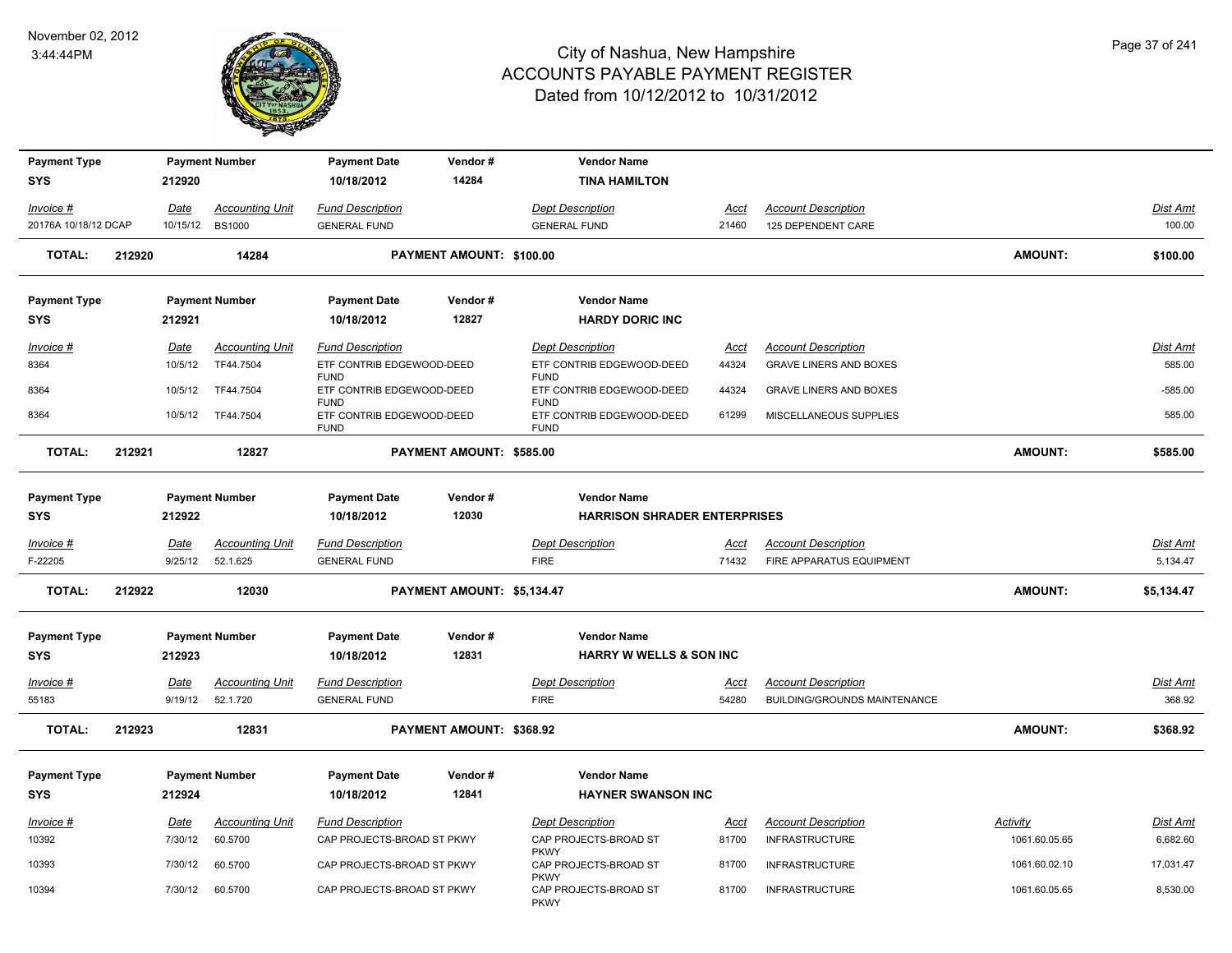

| 10395               |        | 7/30/12     | 60.5700                | CAP PROJECTS-BROAD ST PKWY  |                               | CAP PROJECTS-BROAD ST<br><b>PKWY</b>                | 81700       | <b>INFRASTRUCTURE</b>                                | 1061.60.05.65                         | 4,989.60    |
|---------------------|--------|-------------|------------------------|-----------------------------|-------------------------------|-----------------------------------------------------|-------------|------------------------------------------------------|---------------------------------------|-------------|
| 10396               |        | 7/30/12     | 60.5700                | CAP PROJECTS-BROAD ST PKWY  |                               | CAP PROJECTS-BROAD ST<br><b>PKWY</b>                | 81700       | <b>INFRASTRUCTURE</b>                                | 1061.60.05.65                         | 15,878.80   |
| 10397               |        | 7/30/12     | 60.5700                | CAP PROJECTS-BROAD ST PKWY  |                               | CAP PROJECTS-BROAD ST                               | 81700       | <b>INFRASTRUCTURE</b>                                | 1061.60.05.65                         | 2,250.00    |
| 10398               |        | 7/30/12     | 60.5700                | CAP PROJECTS-BROAD ST PKWY  |                               | <b>PKWY</b><br>CAP PROJECTS-BROAD ST<br><b>PKWY</b> | 81700       | <b>INFRASTRUCTURE</b>                                | 1061.60.05.65                         | 650.00      |
| 10399               |        | 7/30/12     | 60.5700                | CAP PROJECTS-BROAD ST PKWY  |                               | CAP PROJECTS-BROAD ST<br><b>PKWY</b>                | 81700       | <b>INFRASTRUCTURE</b>                                | 1061.60.05.65                         | 2,680.20    |
| <b>TOTAL:</b>       | 212924 |             | 12841                  |                             | PAYMENT AMOUNT: \$58,692.67   |                                                     |             |                                                      | <b>AMOUNT:</b>                        | \$58,692.67 |
| <b>Payment Type</b> |        |             | <b>Payment Number</b>  | <b>Payment Date</b>         | Vendor#                       | <b>Vendor Name</b>                                  |             |                                                      |                                       |             |
| SYS                 |        | 212925      |                        | 10/18/2012                  | 12845                         | <b>HEALTH STOP INC</b>                              |             |                                                      |                                       |             |
|                     |        |             |                        |                             |                               |                                                     |             |                                                      |                                       |             |
| Invoice #           |        | <b>Date</b> | <b>Accounting Unit</b> | <b>Fund Description</b>     |                               | <b>Dept Description</b>                             | <u>Acct</u> | <b>Account Description</b>                           |                                       | Dist Amt    |
| 9/20-10/05/12       |        |             | 10/11/12 11.1.500      | <b>GENERAL FUND</b>         |                               | <b>HUMAN RESOURCES</b>                              | 55425       | EMPLOYMENT BACKGROUND<br><b>CHECKS</b>               |                                       | 376.00      |
| <b>TOTAL:</b>       | 212925 |             | 12845                  |                             | PAYMENT AMOUNT: \$376.00      |                                                     |             |                                                      | <b>AMOUNT:</b>                        | \$376.00    |
| <b>Payment Type</b> |        |             | <b>Payment Number</b>  | <b>Payment Date</b>         | Vendor#                       | <b>Vendor Name</b>                                  |             |                                                      |                                       |             |
| SYS                 |        | 212926      |                        | 10/18/2012                  | 14300                         | <b>HIGHLAND POWER</b>                               |             |                                                      |                                       |             |
|                     |        |             |                        |                             |                               |                                                     |             |                                                      |                                       |             |
| $Invoice$ #         |        | <b>Date</b> | <b>Accounting Unit</b> | <b>Fund Description</b>     |                               | <b>Dept Description</b>                             | <u>Acct</u> | <b>Account Description</b>                           |                                       | Dist Amt    |
| 7206                |        | 9/28/12     | 69.6200.670            | <b>WASTEWATER FUND</b>      |                               | WASTEWATER                                          | 54487       | <b>EQUIPMENT REPAIRS &amp;</b><br><b>MAINTENANCE</b> |                                       | 1,577.40    |
| 7207                |        | 9/28/12     | 69.6200.670            | WASTEWATER FUND             |                               | <b>WASTEWATER</b>                                   | 54487       | <b>EQUIPMENT REPAIRS &amp;</b><br><b>MAINTENANCE</b> |                                       | 1,322.48    |
| 7223                |        | 9/28/12     | 69.6200.670            | <b>WASTEWATER FUND</b>      |                               | WASTEWATER                                          | 54487       | <b>EQUIPMENT REPAIRS &amp;</b><br><b>MAINTENANCE</b> |                                       | 1,471.14    |
| <b>TOTAL:</b>       | 212926 |             | 14300                  |                             | PAYMENT AMOUNT: \$4,371.02    |                                                     |             |                                                      | <b>AMOUNT:</b>                        | \$4,371.02  |
| <b>Payment Type</b> |        |             | <b>Payment Number</b>  | <b>Payment Date</b>         | Vendor#                       | <b>Vendor Name</b>                                  |             |                                                      | <b>Payee Name</b>                     |             |
| <b>SYS</b>          |        | 212927      |                        | 10/18/2012                  | 14303                         | HILLSBOROUGH COUNTY REGISTRY O                      |             |                                                      | HILLSBOROUGH COUNTY REGISTRY          |             |
|                     |        |             |                        |                             |                               |                                                     |             |                                                      |                                       |             |
| Invoice #           |        | <b>Date</b> | <b>Accounting Unit</b> | <b>Fund Description</b>     |                               | <b>Dept Description</b>                             | Acct        | <b>Account Description</b>                           | Activity                              | Dist Amt    |
| 265 URBAN 10/1/2012 |        | 10/1/12     | 84.3090                | <b>URBAN PROGRAM GRANTS</b> |                               | URBAN PROGRAM GRANTS                                | 51100       | WAGES FULL TIME                                      | 1032.84.01.30                         | 8.00        |
| 265 URBAN 10/1/2012 |        | 10/1/12     | 84.3090                | <b>URBAN PROGRAM GRANTS</b> |                               | <b>URBAN PROGRAM GRANTS</b>                         | 51100       | WAGES FULL TIME                                      | 1032.84.01.30                         | $-8.00$     |
| 265 URBAN 10/1/2012 |        | 10/1/12     | 84.3090                | <b>URBAN PROGRAM GRANTS</b> |                               | <b>URBAN PROGRAM GRANTS</b>                         | 55614       | FILING AND RECORDING FEES                            | 8400.13.10.100                        | 8.00        |
| <b>TOTAL:</b>       | 212927 |             | 14303                  |                             | <b>PAYMENT AMOUNT: \$8.00</b> |                                                     |             |                                                      | <b>AMOUNT:</b>                        | \$8.00      |
| <b>Payment Type</b> |        |             | <b>Payment Number</b>  | <b>Payment Date</b>         | Vendor#                       | <b>Vendor Name</b>                                  |             |                                                      | Payee Name                            |             |
| <b>SYS</b>          |        | 212928      |                        | 10/18/2012                  | 14309                         | <b>HOME DEPOT CREDIT SERVICES</b>                   |             |                                                      | <b>HOME DEPOT CREDIT SERVICE 3065</b> |             |
| Invoice #           |        | Date        | <b>Accounting Unit</b> | <b>Fund Description</b>     |                               | <b>Dept Description</b>                             | Acct        | <b>Account Description</b>                           | Activity                              | Dist Amt    |
|                     |        |             |                        |                             |                               |                                                     |             |                                                      |                                       |             |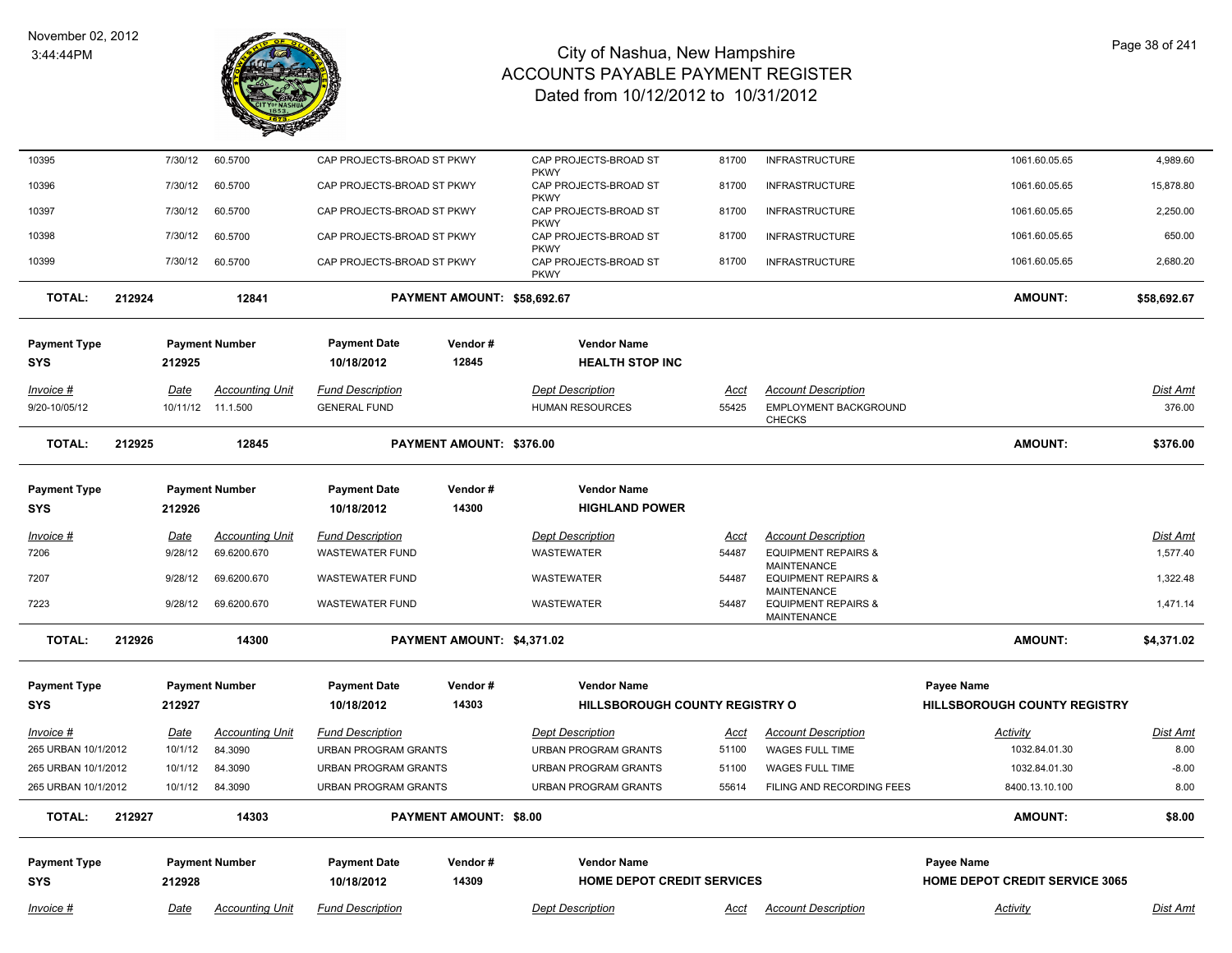

| 1010114             | 10/5/12     | TF42.7506              | ETF CONTRIB-WOODLAWN                                       |                          | ETF CONTRIB-WOODLAWN                                       | 54280       | BUILDING/GROUNDS MAINTENANCE                              |                 | 105.72          |
|---------------------|-------------|------------------------|------------------------------------------------------------|--------------------------|------------------------------------------------------------|-------------|-----------------------------------------------------------|-----------------|-----------------|
| 1020019             | 10/15/12    | 66.1.500               | <b>CEMETERY</b><br><b>GENERAL FUND</b>                     |                          | <b>CEMETERY</b><br>PARKING LOTS                            | 54280       | <b>BUILDING/GROUNDS MAINTENANCE</b>                       |                 | 63.97           |
| 1028437             | 10/5/12     | 86.3120                | <b>TRANSIT GRANTS</b>                                      |                          | <b>TRANSPORTATION</b>                                      | 61299       | MISCELLANEOUS SUPPLIES                                    | 86.800.13.40.01 | 19.98           |
| 3057099             | 10/3/12     | 86.3120                | <b>TRANSIT GRANTS</b>                                      |                          | <b>TRANSPORTATION</b>                                      | 61799       | <b>VEHICLE PARTS &amp; SUPPLIES</b>                       | 86.800.13.30.04 | 40.27           |
| 7028935             | 10/9/12     | 52.1.625               | <b>GENERAL FUND</b>                                        |                          | <b>FIRE</b>                                                | 71025       | SMALL TOOLS                                               |                 | 66.84           |
| 8052116             | 10/8/12     | 69.6200.670            | <b>WASTEWATER FUND</b>                                     |                          | <b>WASTEWATER</b>                                          | 54487       | <b>EQUIPMENT REPAIRS &amp;</b>                            |                 | 23.69           |
| 8233123             | 10/8/12     | TF42.7506              | ETF CONTRIB-WOODLAWN                                       |                          | ETF CONTRIB-WOODLAWN                                       | 54280       | <b>MAINTENANCE</b><br><b>BUILDING/GROUNDS MAINTENANCE</b> |                 | 31.85           |
| 9010542             | 10/7/12     | TF42.7506              | <b>CEMETERY</b><br>ETF CONTRIB-WOODLAWN<br><b>CEMETERY</b> |                          | <b>CEMETERY</b><br>ETF CONTRIB-WOODLAWN<br><b>CEMETERY</b> | 54280       | <b>BUILDING/GROUNDS MAINTENANCE</b>                       |                 | 79.98           |
| <b>TOTAL:</b>       | 212928      | 14309                  |                                                            | PAYMENT AMOUNT: \$432.30 |                                                            |             |                                                           | <b>AMOUNT:</b>  | \$432.30        |
| <b>Payment Type</b> |             | <b>Payment Number</b>  | <b>Payment Date</b>                                        | Vendor#                  | <b>Vendor Name</b>                                         |             |                                                           |                 |                 |
| <b>SYS</b>          | 212929      |                        | 10/18/2012                                                 | 14311                    | <b>HOP SALES &amp; SERVICE</b>                             |             |                                                           |                 |                 |
| <u>Invoice #</u>    | <u>Date</u> | <b>Accounting Unit</b> | <b>Fund Description</b>                                    |                          | <b>Dept Description</b>                                    | <u>Acct</u> | <b>Account Description</b>                                |                 | <u>Dist Amt</u> |
| SI-27934            | 9/24/12     | 61.1.700               | <b>GENERAL FUND</b>                                        |                          | <b>STREETS</b>                                             | 61299       | MISCELLANEOUS SUPPLIES                                    |                 | 255.00          |
| <b>TOTAL:</b>       | 212929      | 14311                  |                                                            | PAYMENT AMOUNT: \$255.00 |                                                            |             |                                                           | <b>AMOUNT:</b>  | \$255.00        |
| <b>Payment Type</b> |             | <b>Payment Number</b>  | <b>Payment Date</b>                                        | Vendor#                  | <b>Vendor Name</b>                                         |             |                                                           |                 |                 |
| <b>SYS</b>          | 212930      |                        | 10/18/2012                                                 | 12874                    | <b>HUDSON TROPHY CO</b>                                    |             |                                                           |                 |                 |
| <u> Invoice #</u>   | Date        | <b>Accounting Unit</b> | <b>Fund Description</b>                                    |                          | <b>Dept Description</b>                                    | Acct        | <b>Account Description</b>                                |                 | <b>Dist Amt</b> |
| 223573              | 6/28/12     | 77.2503                | PARKS & REC PROGRAMS FUND                                  |                          | PARKS & REC PROGRAMS                                       | 44549       | <b>CAMPS</b>                                              |                 | 112.00          |
| <b>TOTAL:</b>       | 212930      | 12874                  |                                                            | PAYMENT AMOUNT: \$112.00 |                                                            |             |                                                           | AMOUNT:         | \$112.00        |
| <b>Payment Type</b> |             | <b>Payment Number</b>  | <b>Payment Date</b>                                        | Vendor#                  | <b>Vendor Name</b>                                         |             |                                                           |                 |                 |
| <b>SYS</b>          | 212931      |                        | 10/18/2012                                                 | 12892                    | <b>INFORMATION TODAY INC</b>                               |             |                                                           |                 |                 |
|                     |             |                        |                                                            |                          |                                                            |             |                                                           |                 |                 |
| <u> Invoice #</u>   | Date        | <b>Accounting Unit</b> | <b>Fund Description</b>                                    |                          | <b>Dept Description</b>                                    | <u>Acct</u> | <b>Account Description</b>                                |                 | <b>Dist Amt</b> |
| 1444746-B1          | 9/18/12     | 79.1.760               | <b>GENERAL FUND</b>                                        |                          | <b>LIBRARY</b>                                             | 61807       | <b>PUBLICATIONS</b>                                       |                 | 294.55          |
| <b>TOTAL:</b>       | 212931      | 12892                  |                                                            | PAYMENT AMOUNT: \$294.55 |                                                            |             |                                                           | AMOUNT:         | \$294.55        |
| <b>Payment Type</b> |             | <b>Payment Number</b>  | <b>Payment Date</b>                                        | Vendor#                  | <b>Vendor Name</b>                                         |             |                                                           |                 |                 |
| <b>SYS</b>          | 212932      |                        | 10/18/2012                                                 | 12907                    | <b>JP PEST SERVICES</b>                                    |             |                                                           |                 |                 |
| Invoice #           | Date        | <b>Accounting Unit</b> | <b>Fund Description</b>                                    |                          | <b>Dept Description</b>                                    | Acct        | <b>Account Description</b>                                |                 | <b>Dist Amt</b> |
| 1070374             | 9/19/12     | 52.1.720               | <b>GENERAL FUND</b>                                        |                          | <b>FIRE</b>                                                | 54228       | PEST CONTROL SERVICES                                     |                 | 150.00          |
| 1082175             | 10/3/12     | 52.1.720               | <b>GENERAL FUND</b>                                        |                          | <b>FIRE</b>                                                | 54228       | PEST CONTROL SERVICES                                     |                 | 85.00           |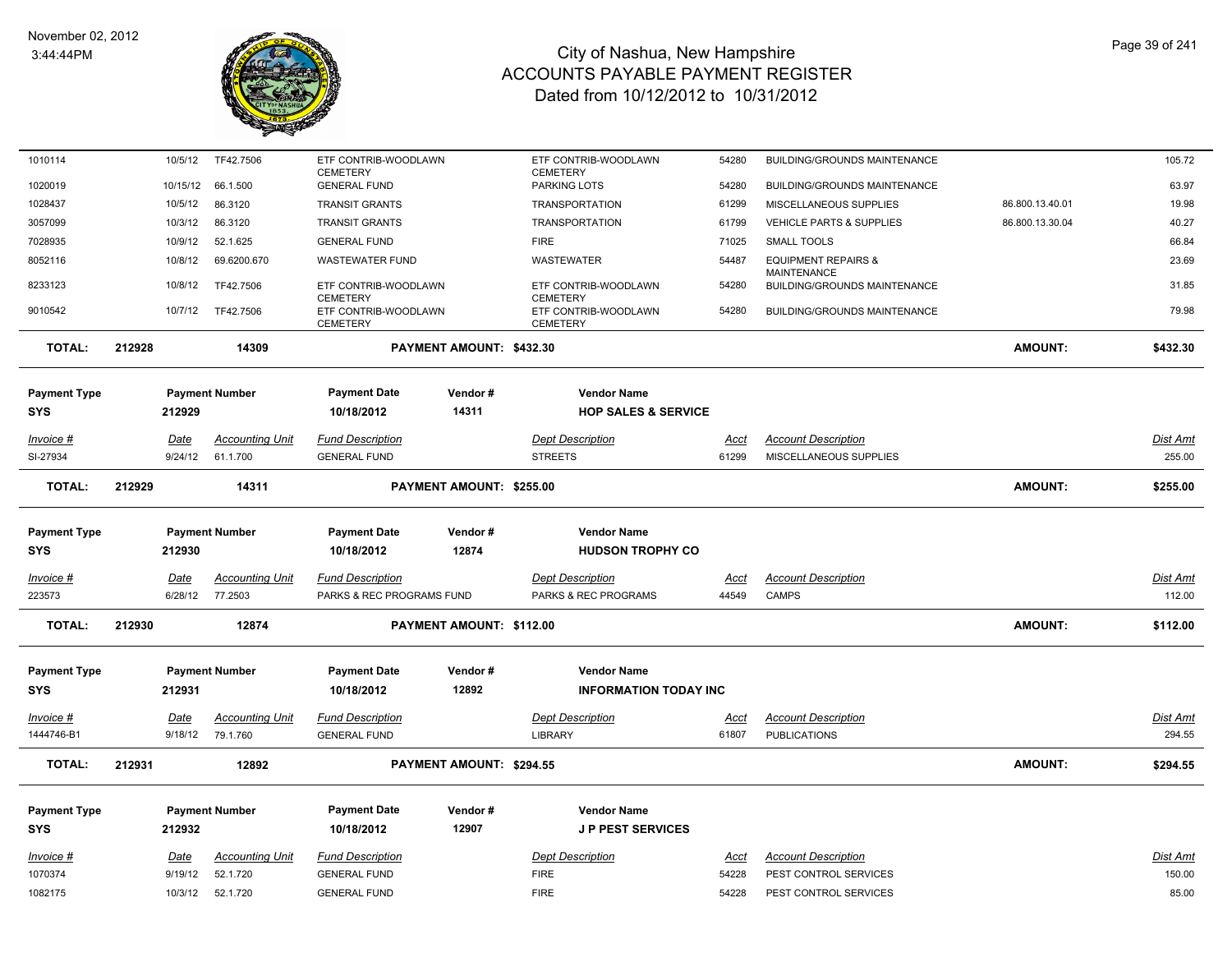

| <b>TOTAL:</b>                     | 212932 |                  | 12907                                     |                                                                                | PAYMENT AMOUNT: \$235.00   |                                                                  |               |                                                           | <b>AMOUNT:</b> | \$235.00           |
|-----------------------------------|--------|------------------|-------------------------------------------|--------------------------------------------------------------------------------|----------------------------|------------------------------------------------------------------|---------------|-----------------------------------------------------------|----------------|--------------------|
| <b>Payment Type</b><br><b>SYS</b> |        | 212933           | <b>Payment Number</b>                     | <b>Payment Date</b><br>10/18/2012                                              | Vendor#<br>11213           | <b>Vendor Name</b><br><b>AMANDA JAGENTENFL</b>                   |               |                                                           |                |                    |
| Invoice #<br>33256A 10/18/12 DCAP |        | Date             | <b>Accounting Unit</b><br>10/15/12 BS1000 | <b>Fund Description</b><br><b>GENERAL FUND</b>                                 |                            | <b>Dept Description</b><br><b>GENERAL FUND</b>                   | Acct<br>21460 | <b>Account Description</b><br>125 DEPENDENT CARE          |                | Dist Amt<br>192.31 |
| <b>TOTAL:</b>                     | 212933 |                  | 11213                                     |                                                                                | PAYMENT AMOUNT: \$192.31   |                                                                  |               |                                                           | <b>AMOUNT:</b> | \$192.31           |
| <b>Payment Type</b>               |        |                  | <b>Payment Number</b>                     | <b>Payment Date</b>                                                            | Vendor#                    | <b>Vendor Name</b>                                               |               |                                                           |                |                    |
| <b>SYS</b>                        |        | 212934           |                                           | 10/18/2012                                                                     | 12919                      | <b>MIKE JEYNES</b>                                               |               |                                                           |                |                    |
| Invoice #<br>10/3,10,11,15 TAPING |        | Date<br>10/17/12 | <b>Accounting Unit</b><br>22.2505         | <b>Fund Description</b><br><b>GOVT &amp; EDUCATION CHANNELS</b><br><b>FUND</b> |                            | <b>Dept Description</b><br><b>GOV'T &amp; EDUCATION CHANNELS</b> | Acct<br>53470 | <b>Account Description</b><br><b>VIDEOGRAPHY SERVICES</b> |                | Dist Amt<br>200.00 |
| <b>TOTAL:</b>                     | 212934 |                  | 12919                                     |                                                                                | PAYMENT AMOUNT: \$200.00   |                                                                  |               |                                                           | <b>AMOUNT:</b> | \$200.00           |
| <b>Payment Type</b><br><b>SYS</b> |        | 212935           | <b>Payment Number</b>                     | <b>Payment Date</b><br>10/18/2012                                              | Vendor#<br>12922           | <b>Vendor Name</b><br>JOHN DEERE LANDSCAPES                      |               |                                                           |                |                    |
| Invoice #                         |        | Date             | Accounting Unit                           | <b>Fund Description</b>                                                        |                            | <b>Dept Description</b>                                          | Acct          | <b>Account Description</b>                                | Activity       | Dist Amt           |
| 62761008                          |        | 9/24/12          | 61.1010                                   | <b>GF-PRIOR YEAR ESCROWS</b>                                                   |                            | STREETS-PRIOR YEAR                                               | 81100         | CAPITAL IMPROVEMENTS                                      | 1000           | 25.37              |
| 62762784                          |        | 9/24/12          | 77.1.650                                  | <b>GENERAL FUND</b>                                                            |                            | PARKS & RECREATION                                               | 54280         | <b>BUILDING/GROUNDS MAINTENANCE</b>                       |                | 183.72             |
| 62769513                          |        | 9/24/12          | 77.1.650                                  | <b>GENERAL FUND</b>                                                            |                            | PARKS & RECREATION                                               | 54280         | BUILDING/GROUNDS MAINTENANCE                              |                | 93.00              |
| 62777902                          |        | 9/25/12          | 61.1010                                   | <b>GF-PRIOR YEAR ESCROWS</b>                                                   |                            | STREETS-PRIOR YEAR                                               | 81100         | CAPITAL IMPROVEMENTS                                      | 1000           | 30.89              |
| 62786233                          |        |                  | 9/25/12 77.1.650                          | <b>GENERAL FUND</b>                                                            |                            | PARKS & RECREATION                                               | 54280         | <b>BUILDING/GROUNDS MAINTENANCE</b>                       |                | 413.94             |
| <b>TOTAL:</b>                     | 212935 |                  | 12922                                     |                                                                                | PAYMENT AMOUNT: \$746.92   |                                                                  |               |                                                           | <b>AMOUNT:</b> | \$746.92           |
| <b>Payment Type</b>               |        |                  | <b>Payment Number</b>                     | <b>Payment Date</b>                                                            | Vendor#                    | <b>Vendor Name</b>                                               |               |                                                           |                |                    |
| <b>SYS</b>                        |        | 212936           |                                           | 10/18/2012                                                                     | 12927                      | <b>JOHNSONS ELECTRIC INC</b>                                     |               |                                                           |                |                    |
| $Invoice$ #                       |        | <b>Date</b>      | <b>Accounting Unit</b>                    | <b>Fund Description</b>                                                        |                            | <b>Dept Description</b>                                          | <u>Acct</u>   | <b>Account Description</b>                                |                | Dist Amt           |
| 1025                              |        | 9/15/12          | 77.1.650                                  | <b>GENERAL FUND</b>                                                            |                            | PARKS & RECREATION                                               | 54280         | BUILDING/GROUNDS MAINTENANCE                              |                | 129.36             |
| 1026                              |        | 9/15/12          | 77.1.650                                  | <b>GENERAL FUND</b>                                                            |                            | PARKS & RECREATION                                               | 54280         | BUILDING/GROUNDS MAINTENANCE                              |                | 328.95             |
| 1028                              |        | 9/15/12          | 77.1.720.8191                             | <b>GENERAL FUND</b>                                                            |                            | PARKS & RECREATION                                               | 54280         | <b>BUILDING/GROUNDS MAINTENANCE</b>                       |                | 234.40             |
| 1038                              |        |                  | 9/17/12 77.1.720.8192                     | <b>GENERAL FUND</b>                                                            |                            | PARKS & RECREATION                                               | 54280         | BUILDING/GROUNDS MAINTENANCE                              |                | 404.14             |
| <b>TOTAL:</b>                     | 212936 |                  | 12927                                     |                                                                                | PAYMENT AMOUNT: \$1,096.85 |                                                                  |               |                                                           | <b>AMOUNT:</b> | \$1,096.85         |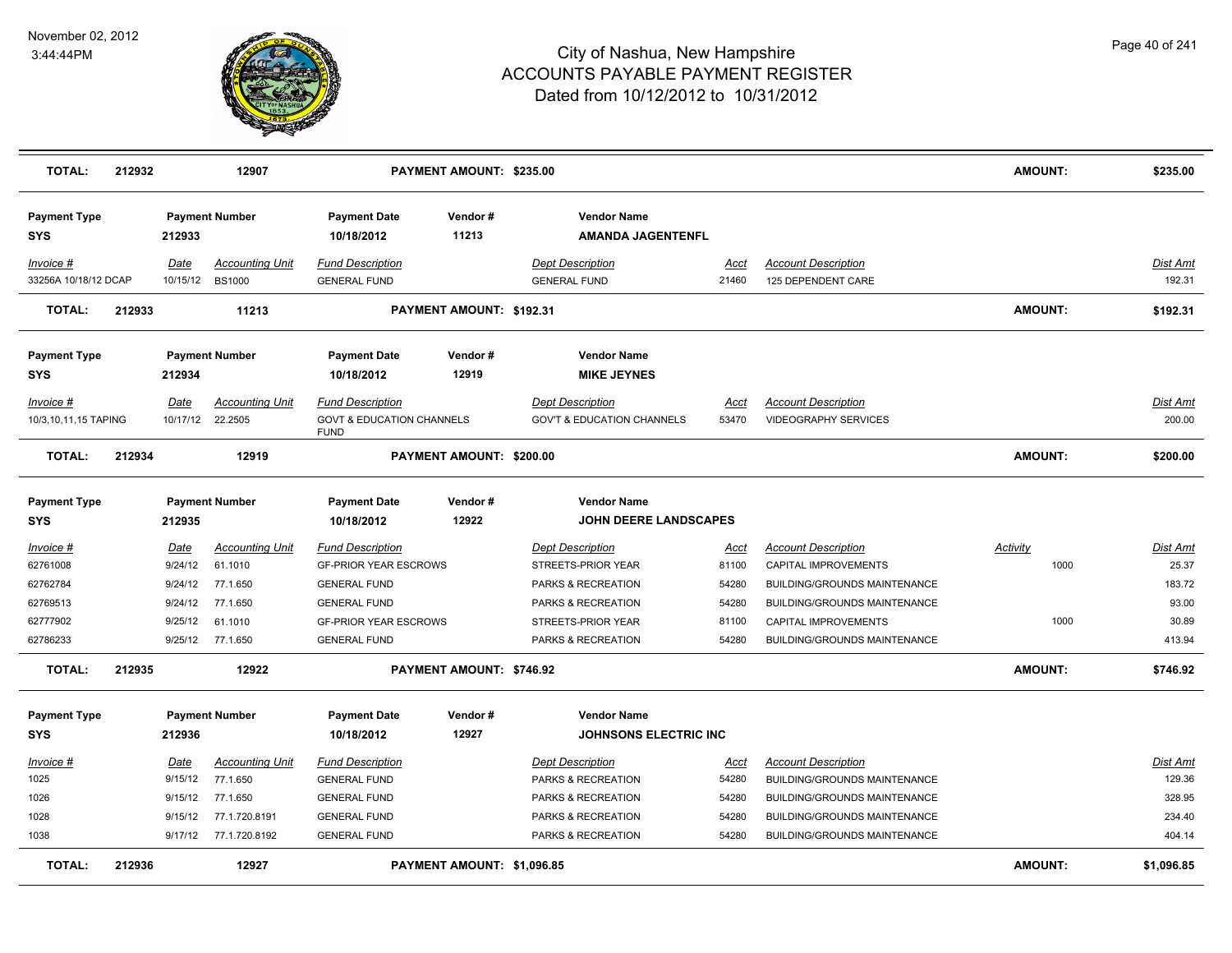

| <b>Payment Type</b>    |        |             | <b>Payment Number</b>  | <b>Payment Date</b>                    | Vendor#                        | <b>Vendor Name</b>                        |             |                                     |                 |                 |
|------------------------|--------|-------------|------------------------|----------------------------------------|--------------------------------|-------------------------------------------|-------------|-------------------------------------|-----------------|-----------------|
| <b>SYS</b>             |        | 212937      |                        | 10/18/2012                             | 14364                          | <b>JAMES W KIRK</b>                       |             |                                     |                 |                 |
| Invoice #              |        | Date        | <b>Accounting Unit</b> | <b>Fund Description</b>                |                                | <b>Dept Description</b>                   | Acct        | <b>Account Description</b>          |                 | Dist Amt        |
| 20190A 10/18/2012 DCAP |        |             | 10/15/12 BS1000        | <b>GENERAL FUND</b>                    |                                | <b>GENERAL FUND</b>                       | 21460       | 125 DEPENDENT CARE                  |                 | 67.30           |
| TOTAL:                 | 212937 |             | 14364                  |                                        | <b>PAYMENT AMOUNT: \$67.30</b> |                                           |             |                                     | <b>AMOUNT:</b>  | \$67.30         |
| <b>Payment Type</b>    |        |             | <b>Payment Number</b>  | <b>Payment Date</b>                    | Vendor#                        | <b>Vendor Name</b>                        |             |                                     |                 |                 |
| <b>SYS</b>             |        | 212938      |                        | 10/18/2012                             | 12998                          | <b>LAW REALTY CO INC</b>                  |             |                                     |                 |                 |
| Invoice #              |        | Date        | <b>Accounting Unit</b> | <b>Fund Description</b>                |                                | <b>Dept Description</b>                   | Acct        | <b>Account Description</b>          |                 | Dist Amt        |
| NOV <sub>12</sub>      |        |             | 10/16/12 50.4020       | POLICE DRUG ENFORCEMENT<br><b>FUND</b> |                                | POLICE DRUG ENFORCEMENT<br><b>FUND</b>    | 54899       | <b>RENTALS</b>                      |                 | 416.67          |
| <b>TOTAL:</b>          | 212938 |             | 12998                  |                                        | PAYMENT AMOUNT: \$416.67       |                                           |             |                                     | <b>AMOUNT:</b>  | \$416.67        |
| <b>Payment Type</b>    |        |             | <b>Payment Number</b>  | <b>Payment Date</b>                    | Vendor#                        | <b>Vendor Name</b>                        |             |                                     |                 |                 |
| <b>SYS</b>             |        | 212939      |                        | 10/18/2012                             | 10521                          | <b>LITCHFIELD VANTAGE LLC</b>             |             |                                     |                 |                 |
| <u>Invoice #</u>       |        | <b>Date</b> | <b>Accounting Unit</b> | <b>Fund Description</b>                |                                | <b>Dept Description</b>                   | <u>Acct</u> | <b>Account Description</b>          |                 | <b>Dist Amt</b> |
| NOV <sub>12</sub>      |        |             | 10/16/12 50.4020       | POLICE DRUG ENFORCEMENT<br><b>FUND</b> |                                | POLICE DRUG ENFORCEMENT<br><b>FUND</b>    | 54899       | <b>RENTALS</b>                      |                 | 1,583.33        |
| <b>TOTAL:</b>          | 212939 |             | 10521                  |                                        | PAYMENT AMOUNT: \$1,583.33     |                                           |             |                                     | <b>AMOUNT:</b>  | \$1,583.33      |
| <b>Payment Type</b>    |        |             | <b>Payment Number</b>  | <b>Payment Date</b>                    | Vendor#                        | <b>Vendor Name</b>                        |             |                                     |                 |                 |
| <b>SYS</b>             |        | 212940      |                        | 10/18/2012                             | 13035                          | <b>M &amp; M ELECTRICAL SUPPLY CO INC</b> |             |                                     |                 |                 |
| Invoice #              |        | Date        | <b>Accounting Unit</b> | <b>Fund Description</b>                |                                | <b>Dept Description</b>                   | <u>Acct</u> | <b>Account Description</b>          | <b>Activity</b> | Dist Amt        |
| R 24977                |        | 6/16/12     | 61.1001                | CAPITAL IMPROVEMENTS                   |                                | STREETS-CAP IMP                           | 81100       | CAPITAL IMPROVEMENTS                | 1000            | 4.86            |
| R 26918                |        | 8/14/12     | 77.1.650               | <b>GENERAL FUND</b>                    |                                | PARKS & RECREATION                        | 54280       | BUILDING/GROUNDS MAINTENANCE        |                 | 19.90           |
| R 26937                |        | 8/14/12     | 61.1001                | CAPITAL IMPROVEMENTS                   |                                | STREETS-CAP IMP                           | 81100       | CAPITAL IMPROVEMENTS                | 1000            | 7.95            |
| R 27146                |        | 8/21/12     | 29.1.720.8162          | <b>GENERAL FUND</b>                    |                                | <b>CITY BUILDINGS</b>                     | 54280       | BUILDING/GROUNDS MAINTENANCE        |                 | 39.70           |
| R 27437                |        | 8/29/12     | 29.1.720.8162          | <b>GENERAL FUND</b>                    |                                | <b>CITY BUILDINGS</b>                     | 54280       | BUILDING/GROUNDS MAINTENANCE        |                 | 55.45           |
| R 27771                |        | 9/10/12     | 29.1.720.8167          | <b>GENERAL FUND</b>                    |                                | <b>CITY BUILDINGS</b>                     | 54280       | <b>BUILDING/GROUNDS MAINTENANCE</b> |                 | 220.20          |
| R 28372                |        | 9/27/12     | 61.1001                | CAPITAL IMPROVEMENTS                   |                                | STREETS-CAP IMP                           | 81100       | CAPITAL IMPROVEMENTS                | 1000            | 898.90          |
| R 28456                |        | 10/3/12     | 61.1001                | CAPITAL IMPROVEMENTS                   |                                | STREETS-CAP IMP                           | 81100       | CAPITAL IMPROVEMENTS                | 1000            | 41.58           |
| R 28490                |        | 10/1/12     | 61.1001                | CAPITAL IMPROVEMENTS                   |                                | STREETS-CAP IMP                           | 81100       | CAPITAL IMPROVEMENTS                | 1000            | 895.20          |
| R 28515                |        | 10/1/12     | 61.1001                | CAPITAL IMPROVEMENTS                   |                                | STREETS-CAP IMP                           | 81100       | CAPITAL IMPROVEMENTS                | 1000            | 3.94            |
| R 28642                |        | 10/4/12     | 61.1001                | CAPITAL IMPROVEMENTS                   |                                | STREETS-CAP IMP                           | 81100       | CAPITAL IMPROVEMENTS                | 1000            | 69.45           |
| R 28685                |        | 10/5/12     | 61.1001                | <b>CAPITAL IMPROVEMENTS</b>            |                                | STREETS-CAP IMP                           | 81100       | CAPITAL IMPROVEMENTS                | 1000            | 148.90          |
| R 28811                |        | 10/9/12     | 61.1001                | CAPITAL IMPROVEMENTS                   |                                | STREETS-CAP IMP                           | 81100       | CAPITAL IMPROVEMENTS                | 1000            | 25.92           |
| R 28851                |        |             | 10/10/12 61.1001       | CAPITAL IMPROVEMENTS                   |                                | STREETS-CAP IMP                           | 81100       | CAPITAL IMPROVEMENTS                | 1000            | 37.72           |
|                        |        |             |                        |                                        |                                |                                           |             |                                     |                 |                 |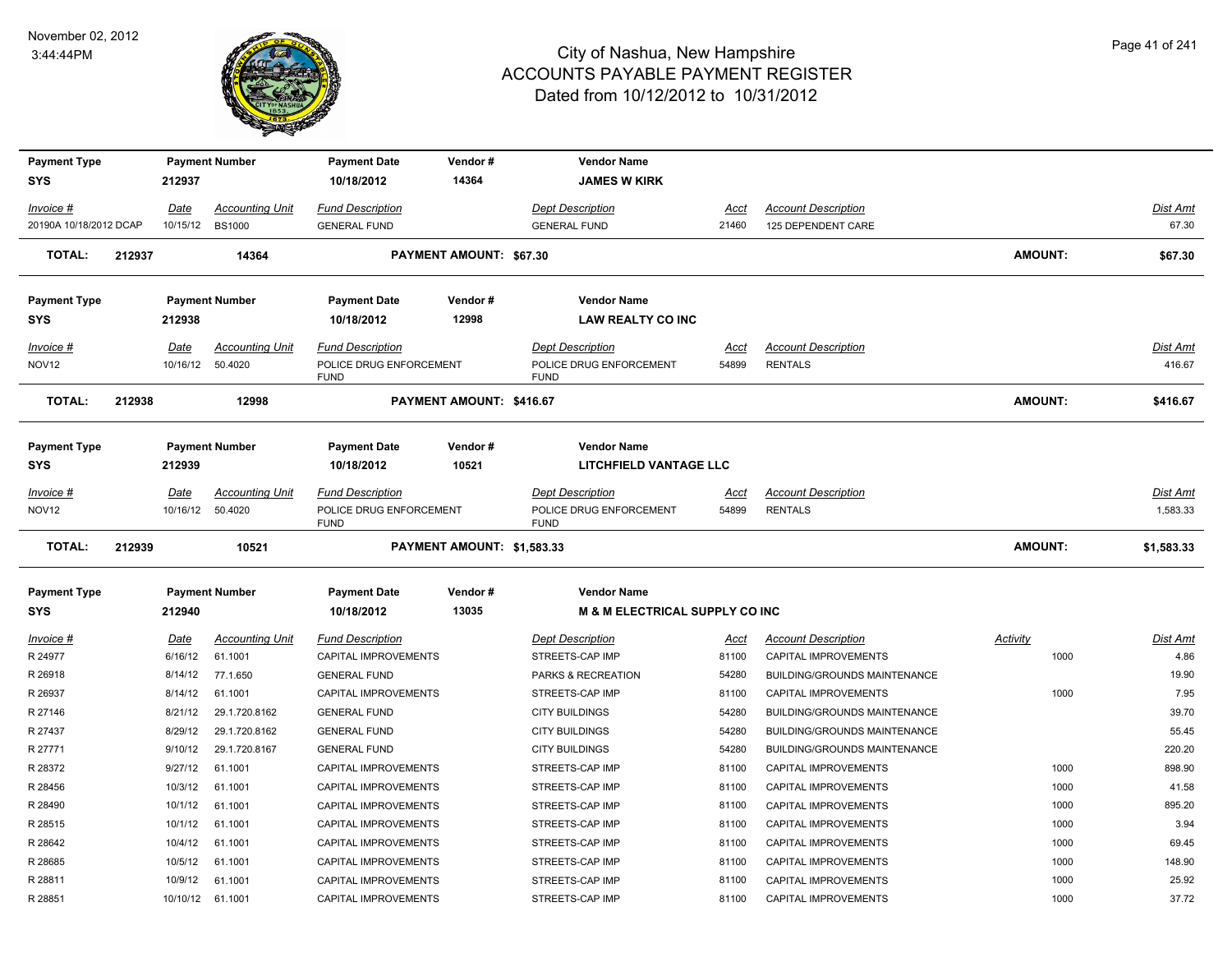

| <b>TOTAL:</b>                     | 212940 |                                   | 13035                                             |                                                                          | PAYMENT AMOUNT: \$2,469.67 |                                                                   |                        |                                                                                                         | <b>AMOUNT:</b> | \$2,469.67                   |
|-----------------------------------|--------|-----------------------------------|---------------------------------------------------|--------------------------------------------------------------------------|----------------------------|-------------------------------------------------------------------|------------------------|---------------------------------------------------------------------------------------------------------|----------------|------------------------------|
| <b>Payment Type</b><br><b>SYS</b> |        | 212941                            | <b>Payment Number</b>                             | <b>Payment Date</b><br>10/18/2012                                        | Vendor#<br>13036           | <b>Vendor Name</b><br><b>M &amp; N SPORTS LLC</b>                 |                        |                                                                                                         |                |                              |
| Invoice #<br>18290                |        | <u>Date</u><br>10/8/12            | <b>Accounting Unit</b><br>TF77.7572               | <b>Fund Description</b><br>JEFF MORIN-ROBY PARK ETF                      |                            | <b>Dept Description</b><br>JEFF MORIN-ETF                         | Acct<br>61299          | <b>Account Description</b><br>MISCELLANEOUS SUPPLIES                                                    |                | Dist Amt<br>580.00           |
| <b>TOTAL:</b>                     | 212941 |                                   | 13036                                             |                                                                          | PAYMENT AMOUNT: \$580.00   |                                                                   |                        |                                                                                                         | <b>AMOUNT:</b> | \$580.00                     |
| <b>Payment Type</b><br><b>SYS</b> |        | 212942                            | <b>Payment Number</b>                             | <b>Payment Date</b><br>10/18/2012                                        | Vendor#<br>13039           | <b>Vendor Name</b><br><b>MAC MULKIN CHEVROLET INC</b>             |                        |                                                                                                         |                |                              |
| Invoice #<br>379849<br>379893     |        | Date<br>10/3/12<br>10/3/12        | <b>Accounting Unit</b><br>50.1.500<br>69.6200.670 | <b>Fund Description</b><br><b>GENERAL FUND</b><br><b>WASTEWATER FUND</b> |                            | <b>Dept Description</b><br>POLICE<br>WASTEWATER                   | Acct<br>61799<br>54600 | <b>Account Description</b><br>VEHICLE PARTS & SUPPLIES<br><b>VEHICLE REPAIRS &amp; MAINTENANCE</b>      |                | Dist Amt<br>202.84<br>44.55  |
| <b>TOTAL:</b>                     | 212942 |                                   | 13039                                             |                                                                          | PAYMENT AMOUNT: \$247.39   |                                                                   |                        |                                                                                                         | <b>AMOUNT:</b> | \$247.39                     |
| <b>Payment Type</b><br>SYS        |        | 212943                            | <b>Payment Number</b>                             | <b>Payment Date</b><br>10/18/2012                                        | Vendor#<br>14428           | <b>Vendor Name</b><br><b>MAFFEES GARAGE INC</b>                   |                        |                                                                                                         |                |                              |
| Invoice #<br>43632<br>43646       |        | <u>Date</u><br>9/28/12<br>10/2/12 | <b>Accounting Unit</b><br>44.1.720<br>44.1.720    | <b>Fund Description</b><br><b>GENERAL FUND</b><br><b>GENERAL FUND</b>    |                            | <b>Dept Description</b><br>EDGEWOOD CEMETERY<br>EDGEWOOD CEMETERY | Acct<br>54600<br>54600 | <b>Account Description</b><br>VEHICLE REPAIRS & MAINTENANCE<br><b>VEHICLE REPAIRS &amp; MAINTENANCE</b> |                | Dist Amt<br>180.40<br>558.33 |
| <b>TOTAL:</b>                     | 212943 |                                   | 14428                                             |                                                                          | PAYMENT AMOUNT: \$738.73   |                                                                   |                        |                                                                                                         | <b>AMOUNT:</b> | \$738.73                     |
| <b>Payment Type</b><br><b>SYS</b> |        | 212944                            | <b>Payment Number</b>                             | <b>Payment Date</b><br>10/18/2012                                        | Vendor#<br>14965           | <b>Vendor Name</b><br><b>MAILINGS UNLIMITED</b>                   |                        |                                                                                                         |                |                              |
| Invoice #<br>53491                |        | Date<br>10/2/12                   | <b>Accounting Unit</b><br>69.6200.500             | <b>Fund Description</b><br><b>WASTEWATER FUND</b>                        |                            | <b>Dept Description</b><br><b>WASTEWATER</b>                      | <u>Acct</u><br>53467   | <b>Account Description</b><br><b>BILLING &amp; MAILING SERVICES</b>                                     |                | <u>Dist Amt</u><br>364.82    |
| <b>TOTAL:</b>                     | 212944 |                                   | 14965                                             |                                                                          | PAYMENT AMOUNT: \$364.82   |                                                                   |                        |                                                                                                         | <b>AMOUNT:</b> | \$364.82                     |
| <b>Payment Type</b><br><b>SYS</b> |        | 212945                            | <b>Payment Number</b>                             | <b>Payment Date</b><br>10/18/2012                                        | Vendor#<br>10858           | <b>Vendor Name</b><br><b>MARLIN CONTROLS INC</b>                  |                        |                                                                                                         |                |                              |
| Invoice #<br>387-2505             |        | <u>Date</u><br>9/10/12            | <b>Accounting Unit</b><br>64.1.705                | <b>Fund Description</b><br><b>GENERAL FUND</b>                           |                            | <b>Dept Description</b><br><b>TRAFFIC</b>                         | <u>Acct</u><br>54487   | <b>Account Description</b><br><b>EQUIPMENT REPAIRS &amp;</b><br>MAINTENANCE                             |                | <u>Dist Amt</u><br>1,100.00  |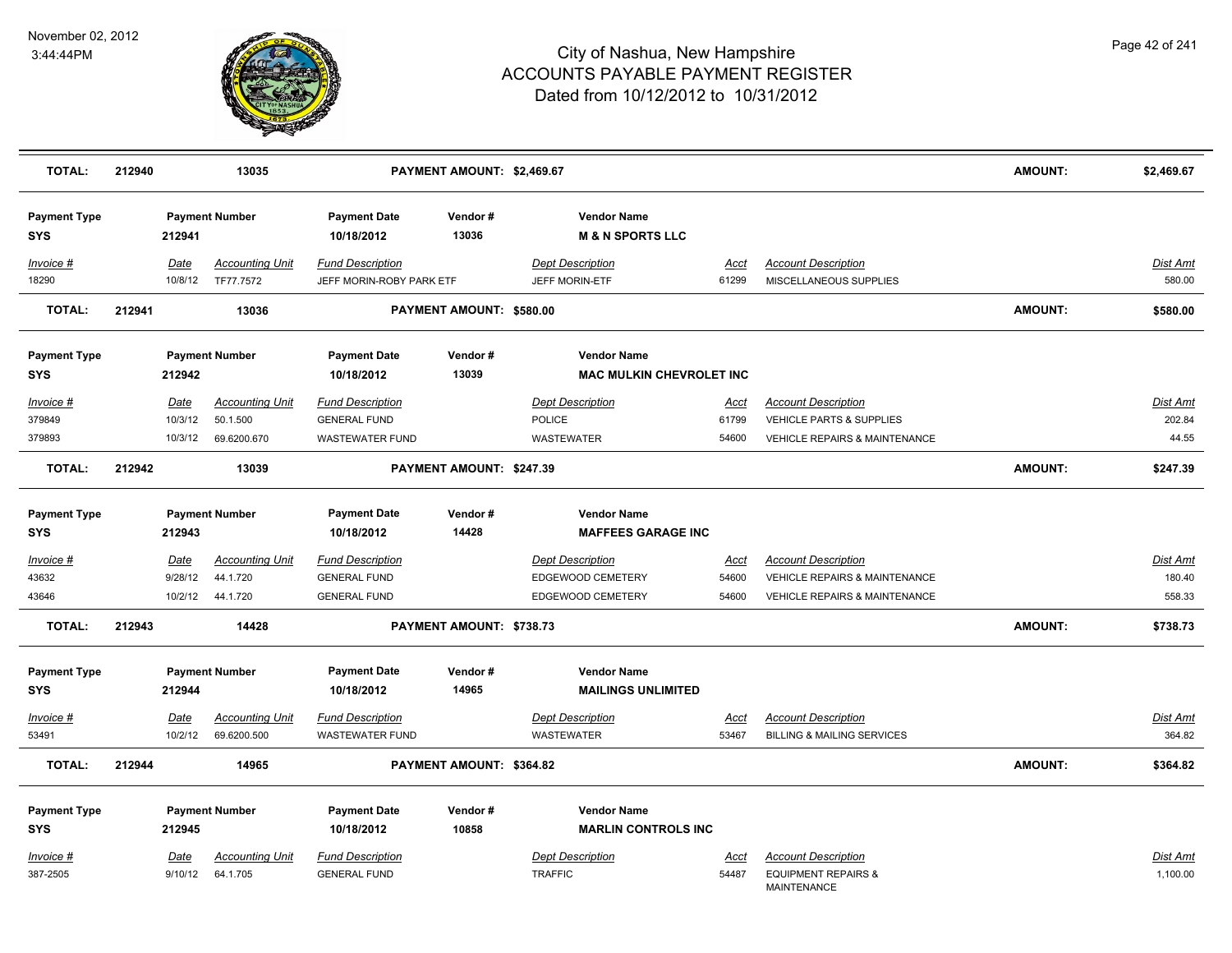

| <b>TOTAL:</b>                     | 212945 |             | 10858                  |                                   | PAYMENT AMOUNT: \$1,100.00 |                                                 |             |                                          | <b>AMOUNT:</b>  | \$1,100.00      |
|-----------------------------------|--------|-------------|------------------------|-----------------------------------|----------------------------|-------------------------------------------------|-------------|------------------------------------------|-----------------|-----------------|
| <b>Payment Type</b><br><b>SYS</b> |        | 212946      | <b>Payment Number</b>  | <b>Payment Date</b><br>10/18/2012 | Vendor#<br>13060           | <b>Vendor Name</b><br><b>MARSHALL SIGNS INC</b> |             |                                          |                 |                 |
| Invoice #                         |        | Date        | <b>Accounting Unit</b> | <b>Fund Description</b>           |                            | <b>Dept Description</b>                         | Acct        | <b>Account Description</b>               |                 | Dist Amt        |
| 12-12392                          |        | 9/11/12     | 77.1.650               | <b>GENERAL FUND</b>               |                            | PARKS & RECREATION                              | 61542       | <b>SIGNS</b>                             |                 | 350.00          |
| 12-12393                          |        | 9/24/12     | 77.1.650               | <b>GENERAL FUND</b>               |                            | PARKS & RECREATION                              | 61542       | <b>SIGNS</b>                             |                 | 125.00          |
| <b>TOTAL:</b>                     | 212946 |             | 13060                  |                                   | PAYMENT AMOUNT: \$475.00   |                                                 |             |                                          | <b>AMOUNT:</b>  | \$475.00        |
| <b>Payment Type</b>               |        |             | <b>Payment Number</b>  | <b>Payment Date</b>               | Vendor#                    | <b>Vendor Name</b>                              |             |                                          |                 |                 |
| <b>SYS</b>                        |        | 212947      |                        | 10/18/2012                        | 13067                      | <b>MAYNARD &amp; LESIEUR INC</b>                |             |                                          |                 |                 |
| Invoice #                         |        | Date        | <b>Accounting Unit</b> | <b>Fund Description</b>           |                            | <b>Dept Description</b>                         | Acct        | <b>Account Description</b>               | Activity        | Dist Amt        |
| 37960                             |        | 5/11/12     | 86.3120                | <b>TRANSIT GRANTS</b>             |                            | <b>TRANSPORTATION</b>                           | 54600       | <b>VEHICLE REPAIRS &amp; MAINTENANCE</b> | 86.800.13.30.01 | 160.00          |
| 37960                             |        | 5/11/12     | 86.3120                | <b>TRANSIT GRANTS</b>             |                            | <b>TRANSPORTATION</b>                           | 61705       | <b>TIRES</b>                             | 86.800.13.20.01 | 1,970.60        |
| 47328                             |        | 9/25/12     | 77.1.690               | <b>GENERAL FUND</b>               |                            | PARKS & RECREATION                              | 61705       | <b>TIRES</b>                             |                 | 22.45           |
| 47816                             |        | 10/2/12     | 86.3120                | <b>TRANSIT GRANTS</b>             |                            | <b>TRANSPORTATION</b>                           | 61705       | <b>TIRES</b>                             | 86.800.13.20.01 | 1,970.60        |
| 48130                             |        | 10/6/12     | 50.1.500               | <b>GENERAL FUND</b>               |                            | POLICE                                          | 61799       | VEHICLE PARTS & SUPPLIES                 |                 | $-150.00$       |
| 48268                             |        | 10/9/12     | 86.3120                | <b>TRANSIT GRANTS</b>             |                            | <b>TRANSPORTATION</b>                           | 54600       | <b>VEHICLE REPAIRS &amp; MAINTENANCE</b> | 86.800.13.30.01 | 100.00          |
| 48496                             |        |             | 10/11/12  42.1.720     | <b>GENERAL FUND</b>               |                            | WOODLAWN CEMETERY                               | 61705       | <b>TIRES</b>                             |                 | 30.35           |
| TOTAL:                            | 212947 |             | 13067                  |                                   | PAYMENT AMOUNT: \$4,104.00 |                                                 |             |                                          | <b>AMOUNT:</b>  | \$4,104.00      |
| <b>Payment Type</b>               |        |             | <b>Payment Number</b>  | <b>Payment Date</b>               | Vendor#                    | <b>Vendor Name</b>                              |             |                                          |                 |                 |
| <b>SYS</b>                        |        | 212948      |                        | 10/18/2012                        | 14453                      | <b>MCINTIRE BUSINESS PRODUCTS INC.</b>          |             |                                          |                 |                 |
| $Invoice$ #                       |        | <u>Date</u> | <u>Accounting Unit</u> | <b>Fund Description</b>           |                            | <b>Dept Description</b>                         | <u>Acct</u> | <b>Account Description</b>               |                 | <b>Dist Amt</b> |
| ARIN037830                        |        | 9/20/12     | 50.1.500               | <b>GENERAL FUND</b>               |                            | POLICE                                          | 61100       | OFFICE SUPPLIES                          |                 | 144.00          |
| <b>TOTAL:</b>                     | 212948 |             | 14453                  |                                   | PAYMENT AMOUNT: \$144.00   |                                                 |             |                                          | <b>AMOUNT:</b>  | \$144.00        |
| <b>Payment Type</b><br><b>SYS</b> |        | 212949      | <b>Payment Number</b>  | <b>Payment Date</b><br>10/18/2012 | Vendor#<br>14454           | <b>Vendor Name</b><br><b>LORI MCINTOSH</b>      |             |                                          |                 |                 |
| Invoice #                         |        | Date        | <b>Accounting Unit</b> | <b>Fund Description</b>           |                            | <b>Dept Description</b>                         | Acct        | <b>Account Description</b>               |                 | Dist Amt        |
| 32180A 10/18/12 DCAP              |        | 10/15/12    | <b>BS1000</b>          | <b>GENERAL FUND</b>               |                            | <b>GENERAL FUND</b>                             | 21460       | 125 DEPENDENT CARE                       |                 | 134.62          |
| <b>TOTAL:</b>                     | 212949 |             | 14454                  |                                   | PAYMENT AMOUNT: \$134.62   |                                                 |             |                                          | <b>AMOUNT:</b>  | \$134.62        |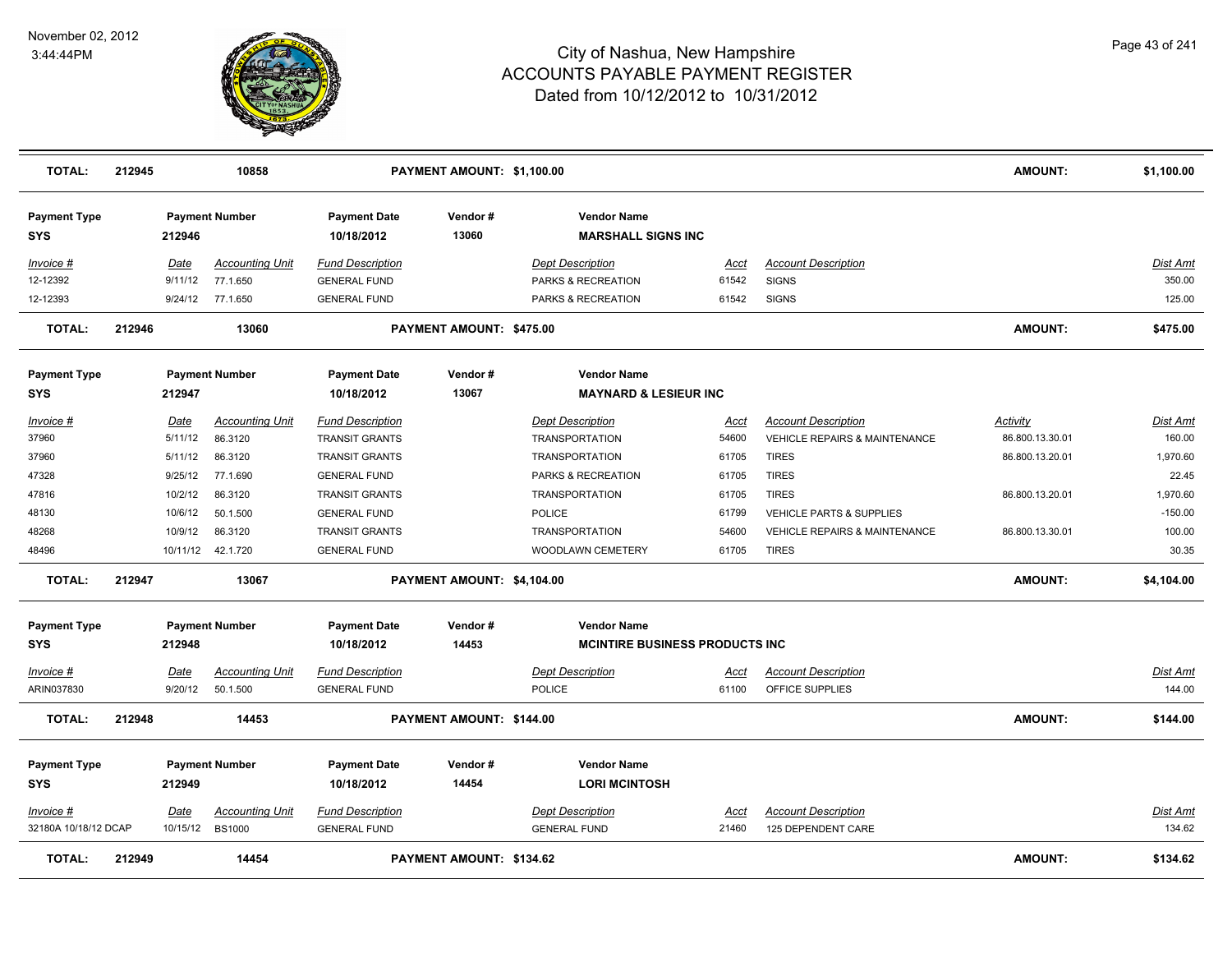

| <b>Payment Type</b>    |        |             | <b>Payment Number</b>  | <b>Payment Date</b>                                 | Vendor#                      | <b>Vendor Name</b>                        |             |                                     |                |                 |
|------------------------|--------|-------------|------------------------|-----------------------------------------------------|------------------------------|-------------------------------------------|-------------|-------------------------------------|----------------|-----------------|
| SYS                    |        | 212950      |                        | 10/18/2012                                          | 13080                        | <b>JIM MCLEAN</b>                         |             |                                     |                |                 |
| Invoice #              |        | <u>Date</u> | <b>Accounting Unit</b> | <b>Fund Description</b>                             |                              | <b>Dept Description</b>                   | <u>Acct</u> | <b>Account Description</b>          |                | <u>Dist Amt</u> |
| 10/4,9,16 TAPING /REPL |        | 10/17/12    | 22.2505                | <b>GOVT &amp; EDUCATION CHANNELS</b><br><b>FUND</b> |                              | <b>GOV'T &amp; EDUCATION CHANNELS</b>     | 53470       | <b>VIDEOGRAPHY SERVICES</b>         |                | 175.00          |
| <b>TOTAL:</b>          | 212950 |             | 13080                  |                                                     | PAYMENT AMOUNT: \$175.00     |                                           |             |                                     | <b>AMOUNT:</b> | \$175.00        |
| <b>Payment Type</b>    |        |             | <b>Payment Number</b>  | <b>Payment Date</b>                                 | Vendor#                      | <b>Vendor Name</b>                        |             |                                     |                |                 |
| <b>SYS</b>             |        | 212951      |                        | 10/18/2012                                          | 14459                        | <b>MCNEILUS TRUCK &amp; MANUFACTURING</b> |             |                                     |                |                 |
| Invoice #              |        | Date        | <b>Accounting Unit</b> | <b>Fund Description</b>                             |                              | <b>Dept Description</b>                   | Acct        | <b>Account Description</b>          | Activity       | Dist Amt        |
| 1891024                |        | 5/31/12     | 83.3100                | ECONOMIC DEVELOPMENT<br><b>GRANTS</b>               |                              | ECONOMIC DEVELOPMENT<br><b>GRANTS</b>     | 81500       | <b>VEHICLES</b>                     | 1080.83.01.30  | 31,867.00       |
| 1891024                |        | 5/31/12     | 95.1.500               | <b>GENERAL FUND</b>                                 |                              | CERF EQUIPMENT PURCHASES                  | 81500       | <b>VEHICLES</b>                     | CERF68.12      | 240,575.00      |
| 1985558                |        | 9/20/12     | 83.3100                | ECONOMIC DEVELOPMENT<br><b>GRANTS</b>               |                              | ECONOMIC DEVELOPMENT<br><b>GRANTS</b>     | 81500       | <b>VEHICLES</b>                     | 1080.83.01.30  | 25,000.00       |
| 1985558                |        | 9/20/12     | 95.1.500               | <b>GENERAL FUND</b>                                 |                              | CERF EQUIPMENT PURCHASES                  | 81500       | <b>VEHICLES</b>                     | CERF68.12      | 230,719.00      |
| 1996178                |        | 8/25/12     | 68.6000.950            | <b>SOLID WASTE FUND</b>                             |                              | <b>SOLID WASTE</b>                        | 81500       | <b>VEHICLES</b>                     | 1095.68.02.20  | 286,064.00      |
| <b>TOTAL:</b>          | 212951 |             | 14459                  |                                                     | PAYMENT AMOUNT: \$814,225.00 |                                           |             |                                     | <b>AMOUNT:</b> | \$814,225.00    |
| <b>Payment Type</b>    |        |             | <b>Payment Number</b>  | <b>Payment Date</b>                                 | Vendor#                      | <b>Vendor Name</b>                        |             |                                     |                |                 |
| <b>SYS</b>             |        | 212952      |                        | 10/18/2012                                          | 14464                        | <b>PAUL MENARD</b>                        |             |                                     |                |                 |
| $Invoice$ #            |        | <u>Date</u> | <b>Accounting Unit</b> | <b>Fund Description</b>                             |                              | <b>Dept Description</b>                   | <u>Acct</u> | <b>Account Description</b>          |                | <u>Dist Amt</u> |
| 11227A 10/18/12 DCAP   |        | 10/15/12    | <b>BS1000</b>          | <b>GENERAL FUND</b>                                 |                              | <b>GENERAL FUND</b>                       | 21460       | 125 DEPENDENT CARE                  |                | 192.31          |
| <b>TOTAL:</b>          | 212952 |             | 14464                  |                                                     | PAYMENT AMOUNT: \$192.31     |                                           |             |                                     | <b>AMOUNT:</b> | \$192.31        |
| <b>Payment Type</b>    |        |             | <b>Payment Number</b>  | <b>Payment Date</b>                                 | Vendor#                      | <b>Vendor Name</b>                        |             |                                     |                |                 |
| <b>SYS</b>             |        | 212953      |                        | 10/18/2012                                          | 14471                        | <b>MHQ MUNICIPAL VEHICLES</b>             |             |                                     |                |                 |
| Invoice #              |        | Date        | <b>Accounting Unit</b> | <b>Fund Description</b>                             |                              | <b>Dept Description</b>                   | Acct        | <b>Account Description</b>          |                | Dist Amt        |
| MV-080009              |        | 9/19/12     | 50.1.500               | <b>GENERAL FUND</b>                                 |                              | <b>POLICE</b>                             | 61799       | <b>VEHICLE PARTS &amp; SUPPLIES</b> |                | 379.60          |
| MV-080027              |        | 9/19/12     | 50.1.500               | <b>GENERAL FUND</b>                                 |                              | POLICE                                    | 61799       | <b>VEHICLE PARTS &amp; SUPPLIES</b> |                | 998.75          |
| MV-080028              |        | 9/19/12     | 50.1.500               | <b>GENERAL FUND</b>                                 |                              | <b>POLICE</b>                             | 55699       | OTHER CONTRACTED SERVICES           |                | 350.00          |
| MV-080031              |        | 9/20/12     | 50.1.500               | <b>GENERAL FUND</b>                                 |                              | <b>POLICE</b>                             | 55699       | OTHER CONTRACTED SERVICES           |                | 350.00          |
| MV-080032              |        | 9/20/12     | 50.1.500               | <b>GENERAL FUND</b>                                 |                              | <b>POLICE</b>                             | 55699       | OTHER CONTRACTED SERVICES           |                | 350.00          |
| <b>TOTAL:</b>          | 212953 |             | 14471                  |                                                     | PAYMENT AMOUNT: \$2,428.35   |                                           |             |                                     | <b>AMOUNT:</b> | \$2,428.35      |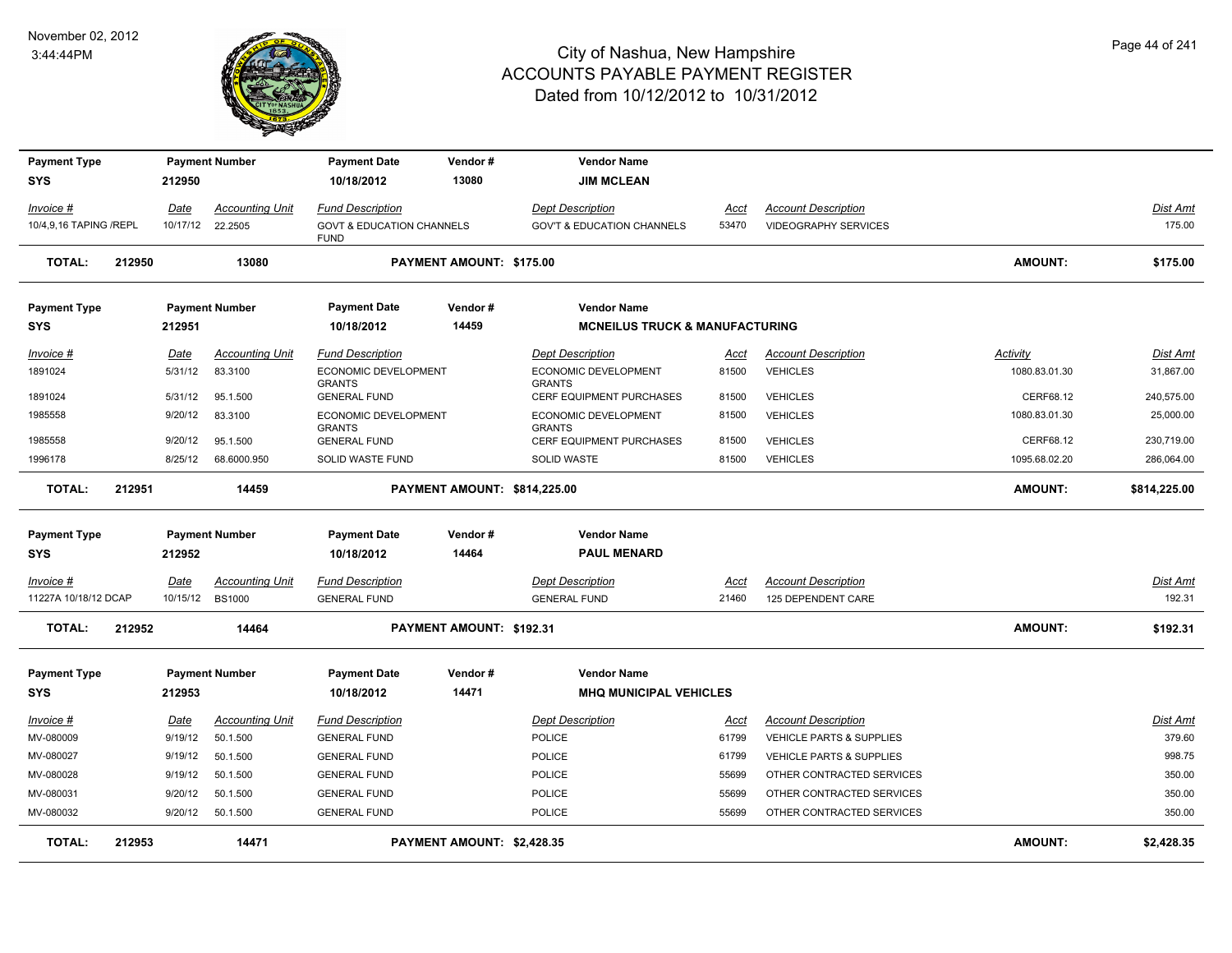

| <b>Payment Type</b>                   |        |                  | <b>Payment Number</b>                      | <b>Payment Date</b>                            | Vendor#                        |                     | <b>Vendor Name</b>                                |               |                                            |                                          |                |                          |
|---------------------------------------|--------|------------------|--------------------------------------------|------------------------------------------------|--------------------------------|---------------------|---------------------------------------------------|---------------|--------------------------------------------|------------------------------------------|----------------|--------------------------|
| <b>SYS</b>                            |        | 212954           |                                            | 10/18/2012                                     | 13097                          |                     | <b>MICRO MARKETING ASSOCIATES</b>                 |               |                                            |                                          |                |                          |
| Invoice #                             |        | Date             | <b>Accounting Unit</b>                     | <b>Fund Description</b>                        |                                |                     | <b>Dept Description</b>                           | Acct          | <b>Account Description</b>                 |                                          |                | Dist Amt                 |
| 439524                                |        | 5/3/12           | 79.1.755                                   | <b>GENERAL FUND</b>                            |                                | <b>LIBRARY</b>      |                                                   | 61814         | <b>MEDIA</b>                               |                                          |                | 135.98                   |
| 454927                                |        | 9/19/12          | 79.1.755                                   | <b>GENERAL FUND</b>                            |                                | <b>LIBRARY</b>      |                                                   | 61814         | <b>MEDIA</b>                               |                                          |                | 21.24                    |
| 455012                                |        | 9/19/12          | 79.1.755                                   | <b>GENERAL FUND</b>                            |                                | LIBRARY             |                                                   | 61814         | <b>MEDIA</b>                               |                                          |                | 95.12                    |
| 455182                                |        | 9/19/12          | 79.1.755                                   | <b>GENERAL FUND</b>                            |                                | <b>LIBRARY</b>      |                                                   | 61814         | <b>MEDIA</b>                               |                                          |                | 83.40                    |
| <b>TOTAL:</b>                         | 212954 |                  | 13097                                      |                                                | PAYMENT AMOUNT: \$335.74       |                     |                                                   |               |                                            |                                          | <b>AMOUNT:</b> | \$335.74                 |
| <b>Payment Type</b><br><b>SYS</b>     |        | 212955           | <b>Payment Number</b>                      | <b>Payment Date</b><br>10/18/2012              | Vendor#<br>10861               |                     | <b>Vendor Name</b><br><b>MIDWEST TAPE LLC</b>     |               |                                            | <b>Payee Name</b><br><b>MIDWEST TAPE</b> |                |                          |
| Invoice #<br>90394649                 |        | Date             | <b>Accounting Unit</b><br>9/17/12 79.1.755 | <b>Fund Description</b><br><b>GENERAL FUND</b> |                                | LIBRARY             | <b>Dept Description</b>                           | Acct<br>61814 | <b>Account Description</b><br><b>MEDIA</b> |                                          |                | <b>Dist Amt</b><br>28.24 |
| <b>TOTAL:</b>                         | 212955 |                  | 10861                                      |                                                | <b>PAYMENT AMOUNT: \$28.24</b> |                     |                                                   |               |                                            |                                          | <b>AMOUNT:</b> | \$28.24                  |
| <b>Payment Type</b><br><b>SYS</b>     |        | 212956           | <b>Payment Number</b>                      | <b>Payment Date</b><br>10/18/2012              | Vendor#<br>13106               |                     | <b>Vendor Name</b><br><b>MINUTEMAN TRUCKS INC</b> |               |                                            |                                          |                |                          |
| Invoice #                             |        | Date             | <b>Accounting Unit</b>                     | <b>Fund Description</b>                        |                                |                     | <b>Dept Description</b>                           | <u>Acct</u>   | <b>Account Description</b>                 |                                          |                | <b>Dist Amt</b>          |
| 939803                                |        | 9/26/12          | 52.1.630                                   | <b>GENERAL FUND</b>                            |                                | <b>FIRE</b>         |                                                   | 61799         | <b>VEHICLE PARTS &amp; SUPPLIES</b>        |                                          |                | 67.08                    |
| 940430                                |        | 10/2/12          | 52.1.630                                   | <b>GENERAL FUND</b>                            |                                | <b>FIRE</b>         |                                                   | 61799         | VEHICLE PARTS & SUPPLIES                   |                                          |                | 58.86                    |
| <b>TOTAL:</b>                         | 212956 |                  | 13106                                      |                                                | PAYMENT AMOUNT: \$125.94       |                     |                                                   |               |                                            |                                          | <b>AMOUNT:</b> | \$125.94                 |
| <b>Payment Type</b><br><b>SYS</b>     |        | 212957           | <b>Payment Number</b>                      | <b>Payment Date</b><br>10/18/2012              | Vendor#<br>11210               |                     | <b>Vendor Name</b><br><b>ARCHIE S MOBLEY III</b>  |               |                                            |                                          |                |                          |
|                                       |        |                  | <b>Accounting Unit</b>                     | <b>Fund Description</b>                        |                                |                     | <b>Dept Description</b>                           |               | <b>Account Description</b>                 |                                          |                |                          |
| $Invoice$ #<br>32368A 10/18/2012 DCAP |        | Date<br>10/15/12 | <b>BS1000</b>                              | <b>GENERAL FUND</b>                            |                                | <b>GENERAL FUND</b> |                                                   | Acct<br>21460 | 125 DEPENDENT CARE                         |                                          |                | <u>Dist Amt</u><br>96.15 |
| TOTAL:                                | 212957 |                  | 11210                                      |                                                | PAYMENT AMOUNT: \$96.15        |                     |                                                   |               |                                            |                                          | <b>AMOUNT:</b> | \$96.15                  |
| <b>Payment Type</b>                   |        |                  | <b>Payment Number</b>                      | <b>Payment Date</b>                            | Vendor#                        |                     | <b>Vendor Name</b>                                |               |                                            |                                          |                |                          |
| <b>SYS</b>                            |        | 212958           |                                            | 10/18/2012                                     | 13108                          |                     | <b>MOORE MEDICAL LLC</b>                          |               |                                            |                                          |                |                          |
| Invoice #                             |        | <u>Date</u>      | <b>Accounting Unit</b>                     | <b>Fund Description</b>                        |                                |                     | <b>Dept Description</b>                           | <u>Acct</u>   | <b>Account Description</b>                 |                                          |                | <u>Dist Amt</u>          |
| 97448156 RI                           |        | 9/28/12          | 52.1.625                                   | <b>GENERAL FUND</b>                            |                                | <b>FIRE</b>         |                                                   | 61142         | <b>MEDICAL SUPPLIES</b>                    |                                          |                | 333.45                   |
| <b>TOTAL:</b>                         | 212958 |                  | 13108                                      |                                                | PAYMENT AMOUNT: \$333.45       |                     |                                                   |               |                                            |                                          | <b>AMOUNT:</b> | \$333.45                 |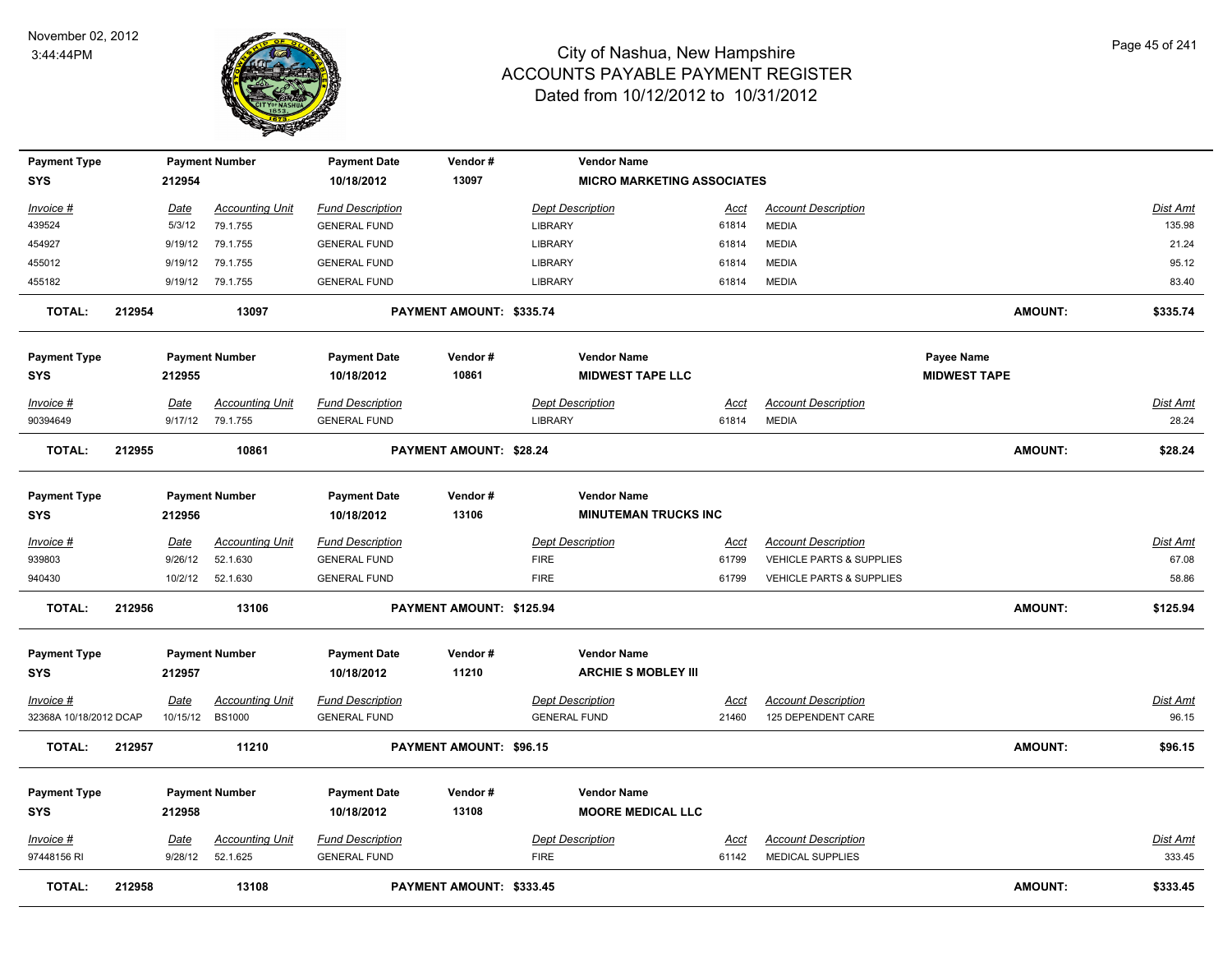

| <b>Payment Type</b> |             | <b>Payment Number</b>  | <b>Payment Date</b>        | Vendor#                  | <b>Vendor Name</b>                    |             |                                          |                 |                 |
|---------------------|-------------|------------------------|----------------------------|--------------------------|---------------------------------------|-------------|------------------------------------------|-----------------|-----------------|
| <b>SYS</b>          | 212959      |                        | 10/18/2012                 | 13131                    | <b>NAPA AUTO PARTS</b>                |             |                                          |                 |                 |
| Invoice #           | Date        | <b>Accounting Unit</b> | <b>Fund Description</b>    |                          | <b>Dept Description</b>               | Acct        | <b>Account Description</b>               | Activity        | Dist Amt        |
| 852078              | 9/26/12     | 86.3120                | <b>TRANSIT GRANTS</b>      |                          | <b>TRANSPORTATION</b>                 | 61799       | VEHICLE PARTS & SUPPLIES                 | 86.800.13.30.01 | 213.08          |
| 852080              | 9/26/12     | 86.3120                | <b>TRANSIT GRANTS</b>      |                          | <b>TRANSPORTATION</b>                 | 61799       | <b>VEHICLE PARTS &amp; SUPPLIES</b>      | 86.800.13.30.01 | 196.50          |
| 852092              | 9/26/12     | 86.3120                | <b>TRANSIT GRANTS</b>      |                          | <b>TRANSPORTATION</b>                 | 61799       | <b>VEHICLE PARTS &amp; SUPPLIES</b>      | 86.800.13.30.01 | 11.86           |
| 852112              | 9/24/12     | 86.3120                | <b>TRANSIT GRANTS</b>      |                          | <b>TRANSPORTATION</b>                 | 61799       | <b>VEHICLE PARTS &amp; SUPPLIES</b>      | 86.800.13.30.05 | 37.08           |
| 852128              | 9/24/12     | 86.3120                | <b>TRANSIT GRANTS</b>      |                          | <b>TRANSPORTATION</b>                 | 61799       | <b>VEHICLE PARTS &amp; SUPPLIES</b>      | 86.800.13.30.01 | 25.50           |
| 852302              | 9/28/12     | 86.3120                | <b>TRANSIT GRANTS</b>      |                          | <b>TRANSPORTATION</b>                 | 61799       | VEHICLE PARTS & SUPPLIES                 | 86.800.13.30.01 | 19.04           |
| <b>TOTAL:</b>       | 212959      | 13131                  |                            | PAYMENT AMOUNT: \$503.06 |                                       |             |                                          | <b>AMOUNT:</b>  | \$503.06        |
| <b>Payment Type</b> |             | <b>Payment Number</b>  | <b>Payment Date</b>        | Vendor#                  | <b>Vendor Name</b>                    |             |                                          |                 |                 |
| <b>SYS</b>          | 212960      |                        | 10/18/2012                 | 13137                    | <b>NASHUA FARMERS EXCHANGE INC</b>    |             |                                          |                 |                 |
| Invoice #           | Date        | <b>Accounting Unit</b> | <b>Fund Description</b>    |                          | <b>Dept Description</b>               | Acct        | <b>Account Description</b>               |                 | Dist Amt        |
| 479-5591            | 10/1/12     | 77.1.650               | <b>GENERAL FUND</b>        |                          | PARKS & RECREATION                    | 54280       | BUILDING/GROUNDS MAINTENANCE             |                 | 59.70           |
| <b>TOTAL:</b>       | 212960      | 13137                  |                            | PAYMENT AMOUNT: \$59.70  |                                       |             |                                          | AMOUNT:         | \$59.70         |
| <b>Payment Type</b> |             | <b>Payment Number</b>  | <b>Payment Date</b>        | Vendor#                  | <b>Vendor Name</b>                    |             |                                          |                 |                 |
| <b>SYS</b>          | 212961      |                        | 10/18/2012                 | 13140                    | <b>NASHUA HARLEY DAVIDSON</b>         |             |                                          |                 |                 |
| Invoice #           | <u>Date</u> | <b>Accounting Unit</b> | <b>Fund Description</b>    |                          | <b>Dept Description</b>               | <u>Acct</u> | <b>Account Description</b>               |                 | Dist Amt        |
| 153994              | 10/3/12     | 50.1.500               | <b>GENERAL FUND</b>        |                          | <b>POLICE</b>                         | 54600       | <b>VEHICLE REPAIRS &amp; MAINTENANCE</b> |                 | 29.95           |
| 153996              | 10/3/12     | 50.1.500               | <b>GENERAL FUND</b>        |                          | <b>POLICE</b>                         | 54600       | <b>VEHICLE REPAIRS &amp; MAINTENANCE</b> |                 | 29.95           |
| <b>TOTAL:</b>       | 212961      | 13140                  |                            | PAYMENT AMOUNT: \$59.90  |                                       |             |                                          | <b>AMOUNT:</b>  | \$59.90         |
| <b>Payment Type</b> |             | <b>Payment Number</b>  | <b>Payment Date</b>        | Vendor#                  | <b>Vendor Name</b>                    |             |                                          |                 |                 |
| SYS                 | 212962      |                        | 10/18/2012                 | 14500                    | <b>NASHUA MILLYARD ASSOC INC</b>      |             |                                          |                 |                 |
| <u>Invoice #</u>    | <b>Date</b> | <b>Accounting Unit</b> | <b>Fund Description</b>    |                          | <b>Dept Description</b>               | <u>Acct</u> | <b>Account Description</b>               | <b>Activity</b> | Dist Amt        |
| 6425                | 10/1/12     | 60.5700                | CAP PROJECTS-BROAD ST PKWY |                          | CAP PROJECTS-BROAD ST<br><b>PKWY</b>  | 81700       | <b>INFRASTRUCTURE</b>                    | 1061.60.10.70   | 489.13          |
| <b>TOTAL:</b>       | 212962      | 14500                  |                            | PAYMENT AMOUNT: \$489.13 |                                       |             |                                          | AMOUNT:         | \$489.13        |
| <b>Payment Type</b> |             | <b>Payment Number</b>  | <b>Payment Date</b>        | Vendor#                  | <b>Vendor Name</b>                    |             |                                          |                 |                 |
| <b>SYS</b>          | 212963      |                        | 10/18/2012                 | 13144                    | <b>NASHUA OUTDOOR POWER EQUIPMENT</b> |             |                                          |                 |                 |
| <u>Invoice #</u>    | <u>Date</u> | <b>Accounting Unit</b> | <b>Fund Description</b>    |                          | <b>Dept Description</b>               | <u>Acct</u> | <b>Account Description</b>               |                 | <u>Dist Amt</u> |
| 381353              |             | 9/24/12 77.1.650       | <b>GENERAL FUND</b>        |                          | PARKS & RECREATION                    | 54280       | BUILDING/GROUNDS MAINTENANCE             |                 | 121.82          |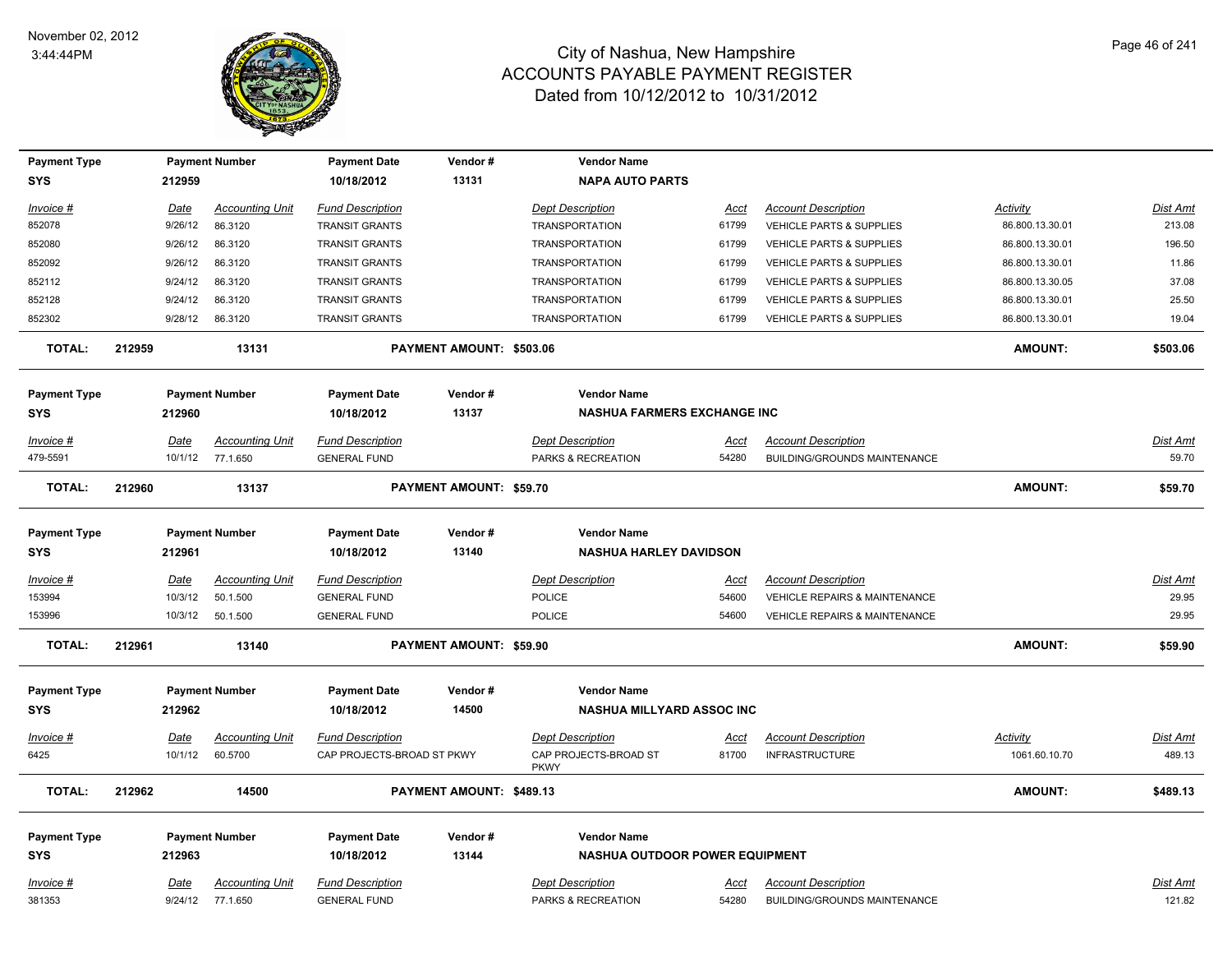

| 382218               |        | 10/8/12     | 42.1.720                                   | <b>GENERAL FUND</b>     |                            | WOODLAWN CEMETERY                             | 54487       | <b>EQUIPMENT REPAIRS &amp;</b>                                      |                | 38.78           |
|----------------------|--------|-------------|--------------------------------------------|-------------------------|----------------------------|-----------------------------------------------|-------------|---------------------------------------------------------------------|----------------|-----------------|
| 382297               |        | 10/9/12     | 44.1.720                                   | <b>GENERAL FUND</b>     |                            | <b>EDGEWOOD CEMETERY</b>                      | 54487       | <b>MAINTENANCE</b><br><b>EQUIPMENT REPAIRS &amp;</b>                |                | 32.24           |
| 382316               |        | 10/9/12     | 44.1.720                                   | <b>GENERAL FUND</b>     |                            | EDGEWOOD CEMETERY                             | 54487       | <b>MAINTENANCE</b><br><b>EQUIPMENT REPAIRS &amp;</b>                |                | 9.10            |
| 382502               |        |             | 10/12/12  44.1.720                         | <b>GENERAL FUND</b>     |                            | EDGEWOOD CEMETERY                             | 54487       | <b>MAINTENANCE</b><br><b>EQUIPMENT REPAIRS &amp;</b><br>MAINTENANCE |                | 30.00           |
|                      |        |             |                                            |                         |                            |                                               |             |                                                                     |                |                 |
| <b>TOTAL:</b>        | 212963 |             | 13144                                      |                         | PAYMENT AMOUNT: \$231.94   |                                               |             |                                                                     | <b>AMOUNT:</b> | \$231.94        |
| <b>Payment Type</b>  |        |             | <b>Payment Number</b>                      | <b>Payment Date</b>     | Vendor#                    | <b>Vendor Name</b>                            |             |                                                                     |                |                 |
| <b>SYS</b>           |        | 212964      |                                            | 10/18/2012              | 11267                      | <b>NASHUA PARADE COMMITTEE</b>                |             |                                                                     |                |                 |
|                      |        |             |                                            |                         |                            |                                               |             |                                                                     |                |                 |
| $Invoice$ #          |        | Date        | <b>Accounting Unit</b><br>10/9/12 77.1.658 | <b>Fund Description</b> |                            | <b>Dept Description</b><br>PARKS & RECREATION | <u>Acct</u> | <b>Account Description</b><br><b>PARADES</b>                        |                | Dist Amt        |
| VETERAN'S PARADE F12 |        |             |                                            | <b>GENERAL FUND</b>     |                            |                                               | 55656       |                                                                     |                | 4,000.00        |
| <b>TOTAL:</b>        | 212964 |             | 11267                                      |                         | PAYMENT AMOUNT: \$4,000.00 |                                               |             |                                                                     | <b>AMOUNT:</b> | \$4,000.00      |
| <b>Payment Type</b>  |        |             | <b>Payment Number</b>                      | <b>Payment Date</b>     | Vendor#                    | <b>Vendor Name</b>                            |             |                                                                     |                |                 |
| SYS                  |        | 212965      |                                            | 10/18/2012              | 13148                      | <b>NASHUA SENIORS MEAL PROGRAM</b>            |             |                                                                     |                |                 |
|                      |        |             |                                            |                         |                            |                                               |             |                                                                     |                |                 |
| Invoice #            |        | Date        | <b>Accounting Unit</b>                     | <b>Fund Description</b> |                            | <b>Dept Description</b>                       | Acct        | <b>Account Description</b>                                          |                | Dist Amt        |
| SEPT MEALS FY13      |        | 10/10/12    | 09.1.510                                   | <b>GENERAL FUND</b>     |                            | CIVIC & COMMUNITY ACTIVITIES                  | 56228       | NASHUA SENIORS MEAL PROGRAM                                         |                | 1,760.83        |
| TOTAL:               | 212965 |             | 13148                                      |                         | PAYMENT AMOUNT: \$1,760.83 |                                               |             |                                                                     | <b>AMOUNT:</b> | \$1,760.83      |
| <b>Payment Type</b>  |        |             | <b>Payment Number</b>                      | <b>Payment Date</b>     | Vendor#                    | <b>Vendor Name</b>                            |             |                                                                     |                |                 |
| <b>SYS</b>           |        | 212966      |                                            | 10/18/2012              | 13151                      | <b>NASHUA WALLPAPER &amp; PAINT CO</b>        |             |                                                                     |                |                 |
| $Invoice$ #          |        | <b>Date</b> | <b>Accounting Unit</b>                     | <b>Fund Description</b> |                            | <b>Dept Description</b>                       | <u>Acct</u> | <b>Account Description</b>                                          |                | <u>Dist Amt</u> |
| 226561               |        |             | 9/15/12 77.1.650                           | <b>GENERAL FUND</b>     |                            | PARKS & RECREATION                            | 54280       | <b>BUILDING/GROUNDS MAINTENANCE</b>                                 |                | 248.67          |
|                      |        |             |                                            |                         |                            |                                               |             |                                                                     |                |                 |
| <b>TOTAL:</b>        | 212966 |             | 13151                                      |                         | PAYMENT AMOUNT: \$248.67   |                                               |             |                                                                     | <b>AMOUNT:</b> | \$248.67        |
| <b>Payment Type</b>  |        |             | <b>Payment Number</b>                      | <b>Payment Date</b>     | Vendor#                    | <b>Vendor Name</b>                            |             |                                                                     |                |                 |
| <b>SYS</b>           |        | 212967      |                                            | 10/18/2012              | 11473                      | <b>NEW ENGLAND PAPER &amp; SUPPLY</b>         |             |                                                                     |                |                 |
| <u>Invoice #</u>     |        | <u>Date</u> | <b>Accounting Unit</b>                     | <b>Fund Description</b> |                            | <b>Dept Description</b>                       | Acct        | <b>Account Description</b>                                          |                | Dist Amt        |
| 11624                |        | 9/4/12      | 52.1.720                                   | <b>GENERAL FUND</b>     |                            | <b>FIRE</b>                                   | 61428       | <b>JANITORIAL SUPPLIES</b>                                          |                | 234.10          |
| 11627                |        | 9/6/12      | 52.1.720                                   | <b>GENERAL FUND</b>     |                            | <b>FIRE</b>                                   | 61428       | <b>JANITORIAL SUPPLIES</b>                                          |                | 64.82           |
| 11674                |        | 9/14/12     | 52.1.720                                   | <b>GENERAL FUND</b>     |                            | <b>FIRE</b>                                   | 61428       | JANITORIAL SUPPLIES                                                 |                | 173.85          |
| 11678                |        | 9/17/12     | 52.1.720                                   | <b>GENERAL FUND</b>     |                            | <b>FIRE</b>                                   | 61428       | JANITORIAL SUPPLIES                                                 |                | 530.84          |
| 11687                |        | 9/18/12     | 79.1.720                                   | <b>GENERAL FUND</b>     |                            | <b>LIBRARY</b>                                | 61428       | <b>JANITORIAL SUPPLIES</b>                                          |                | 349.88          |
| 11688                |        | 9/18/12     | 52.1.720                                   | <b>GENERAL FUND</b>     |                            | <b>FIRE</b>                                   | 61428       | JANITORIAL SUPPLIES                                                 |                | 237.09          |
| 11689                |        | 9/18/12     | 52.1.720                                   | <b>GENERAL FUND</b>     |                            | <b>FIRE</b>                                   | 61428       | <b>JANITORIAL SUPPLIES</b>                                          |                | 172.76          |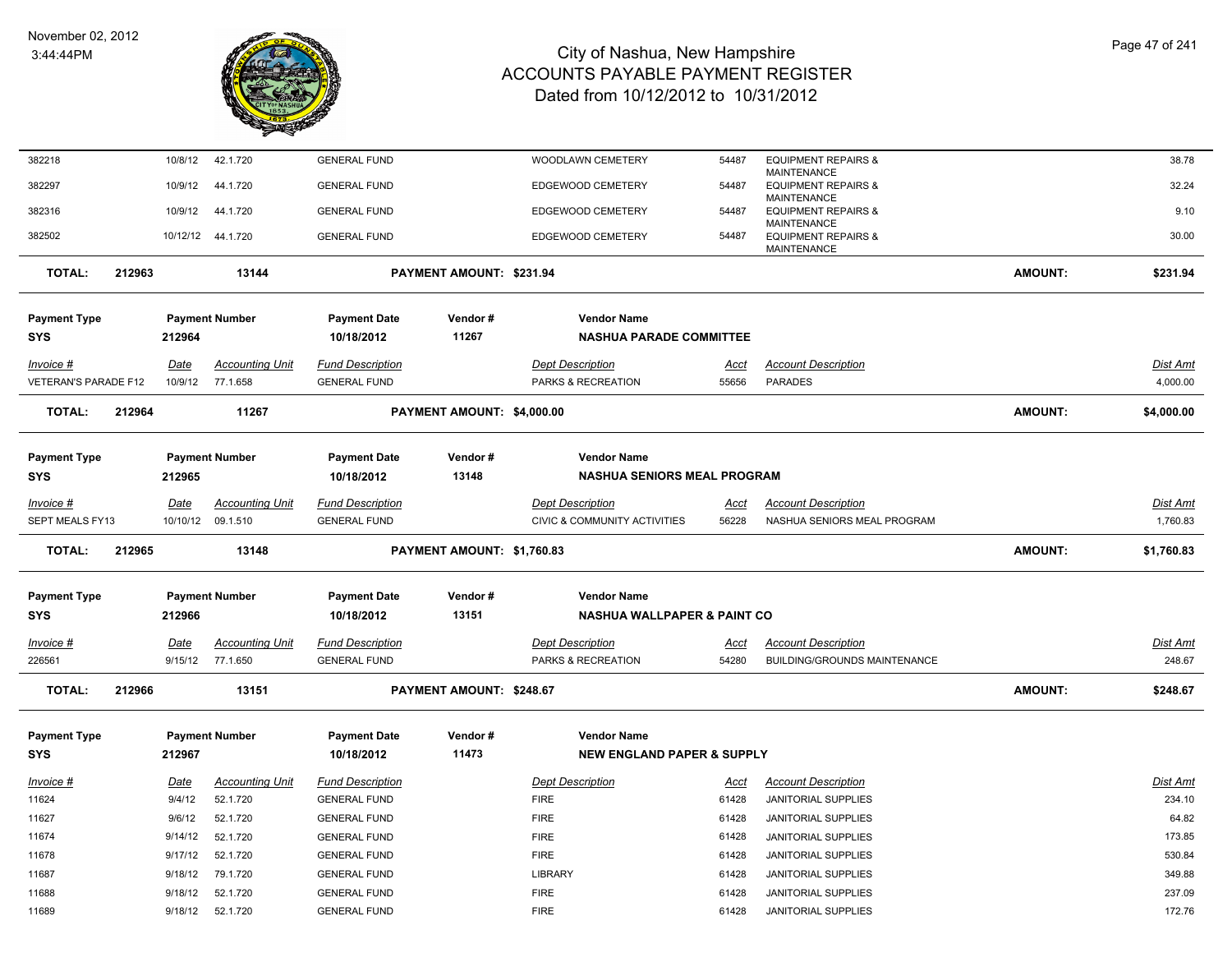

| <b>TOTAL:</b>                                           | 212967 |                            | 11473                                                    |                                                                       | PAYMENT AMOUNT: \$1,763.34 |                                                                       |                                      |                                                                               | <b>AMOUNT:</b> | \$1,763.34                   |
|---------------------------------------------------------|--------|----------------------------|----------------------------------------------------------|-----------------------------------------------------------------------|----------------------------|-----------------------------------------------------------------------|--------------------------------------|-------------------------------------------------------------------------------|----------------|------------------------------|
| <b>Payment Type</b><br><b>SYS</b>                       |        | 212968                     | <b>Payment Number</b>                                    | <b>Payment Date</b><br>10/18/2012                                     | Vendor#<br>10865           | <b>Vendor Name</b>                                                    | <b>NEW ENGLAND PARTS WAREHOUSE</b>   |                                                                               |                |                              |
| Invoice #<br>5-680698                                   |        | Date                       | <b>Accounting Unit</b><br>10/10/12 50.1.500              | <b>Fund Description</b><br><b>GENERAL FUND</b>                        |                            | <b>Dept Description</b><br><b>POLICE</b>                              | Acct<br>61142                        | <b>Account Description</b><br><b>MEDICAL SUPPLIES</b>                         |                | Dist Amt<br>479.60           |
| TOTAL:                                                  | 212968 |                            | 10865                                                    |                                                                       | PAYMENT AMOUNT: \$479.60   |                                                                       |                                      |                                                                               | AMOUNT:        | \$479.60                     |
| <b>Payment Type</b><br><b>SYS</b>                       |        | 212969                     | <b>Payment Number</b>                                    | <b>Payment Date</b><br>10/18/2012                                     | Vendor#<br>10562           | <b>Vendor Name</b>                                                    | <b>NEW HAMPSHIRE HYDRAULICS INC</b>  |                                                                               |                |                              |
| $Invoice$ #                                             |        | Date                       | <b>Accounting Unit</b>                                   | <b>Fund Description</b>                                               |                            | <b>Dept Description</b>                                               | <u>Acct</u>                          | <b>Account Description</b>                                                    |                | Dist Amt                     |
| IVC159868                                               |        | 8/29/12                    | 69.6200.670                                              | <b>WASTEWATER FUND</b>                                                |                            | WASTEWATER                                                            | 54280                                | BUILDING/GROUNDS MAINTENANCE                                                  |                | 475.00                       |
| IVC160144                                               |        | 9/17/12                    | 69.6200.670                                              | <b>WASTEWATER FUND</b>                                                |                            | <b>WASTEWATER</b>                                                     | 54487                                | <b>EQUIPMENT REPAIRS &amp;</b><br><b>MAINTENANCE</b>                          |                | 187.32                       |
| <b>TOTAL:</b>                                           | 212969 |                            | 10562                                                    |                                                                       | PAYMENT AMOUNT: \$662.32   |                                                                       |                                      |                                                                               | <b>AMOUNT:</b> | \$662.32                     |
| <b>Payment Type</b><br><b>SYS</b>                       |        | 212970                     | <b>Payment Number</b>                                    | <b>Payment Date</b><br>10/18/2012                                     | Vendor#<br>13178           | <b>Vendor Name</b><br><b>NFPA</b>                                     |                                      |                                                                               |                |                              |
| Invoice #<br>5621498Y                                   |        | Date<br>9/15/12            | <b>Accounting Unit</b><br>52.1.640                       | <b>Fund Description</b><br><b>GENERAL FUND</b>                        |                            | <b>Dept Description</b><br><b>FIRE</b>                                | Acct<br>61135                        | <b>Account Description</b><br>EDUCATIONAL SUPPLIES                            |                | Dist Amt<br>109.45           |
| <b>TOTAL:</b>                                           | 212970 |                            | 13178                                                    |                                                                       | PAYMENT AMOUNT: \$109.45   |                                                                       |                                      |                                                                               | <b>AMOUNT:</b> | \$109.45                     |
| <b>Payment Type</b><br><b>SYS</b>                       |        | 212971                     | <b>Payment Number</b>                                    | <b>Payment Date</b><br>10/18/2012                                     | Vendor#<br>14537           | <b>Vendor Name</b><br><b>NH SAFE &amp; LOCK CO INC</b>                |                                      |                                                                               |                |                              |
| Invoice #                                               |        | Date                       | <b>Accounting Unit</b>                                   | <b>Fund Description</b>                                               |                            | <b>Dept Description</b>                                               | <b>Acct</b>                          | <b>Account Description</b>                                                    |                | <u>Dist Amt</u>              |
| 94453                                                   |        |                            | 10/11/12 52.1.720                                        | <b>GENERAL FUND</b>                                                   |                            | <b>FIRE</b>                                                           | 54280                                | BUILDING/GROUNDS MAINTENANCE                                                  |                | 652.00                       |
| <b>TOTAL:</b>                                           | 212971 |                            | 14537                                                    |                                                                       | PAYMENT AMOUNT: \$652.00   |                                                                       |                                      |                                                                               | <b>AMOUNT:</b> | \$652.00                     |
| <b>Payment Type</b><br><b>SYS</b>                       |        | 212972                     | <b>Payment Number</b>                                    | <b>Payment Date</b><br>10/18/2012                                     | Vendor#<br>10571           | <b>Vendor Name</b>                                                    | <b>NORTHEAST EARTH MECHANICS INC</b> |                                                                               |                |                              |
| Invoice #<br>RETAINAGE RELEASE 5<br>RETAINAGE RELEASE 5 |        | Date<br>10/1/12<br>10/1/12 | <b>Accounting Unit</b><br><b>BS1000</b><br><b>BS1000</b> | <b>Fund Description</b><br><b>GENERAL FUND</b><br><b>GENERAL FUND</b> |                            | <b>Dept Description</b><br><b>GENERAL FUND</b><br><b>GENERAL FUND</b> | <u>Acct</u><br>20800<br>20850        | <b>Account Description</b><br>RETAINAGE PAYABLE<br>RETAINAGE INTEREST PAYABLE |                | Dist Amt<br>3,370.83<br>6.73 |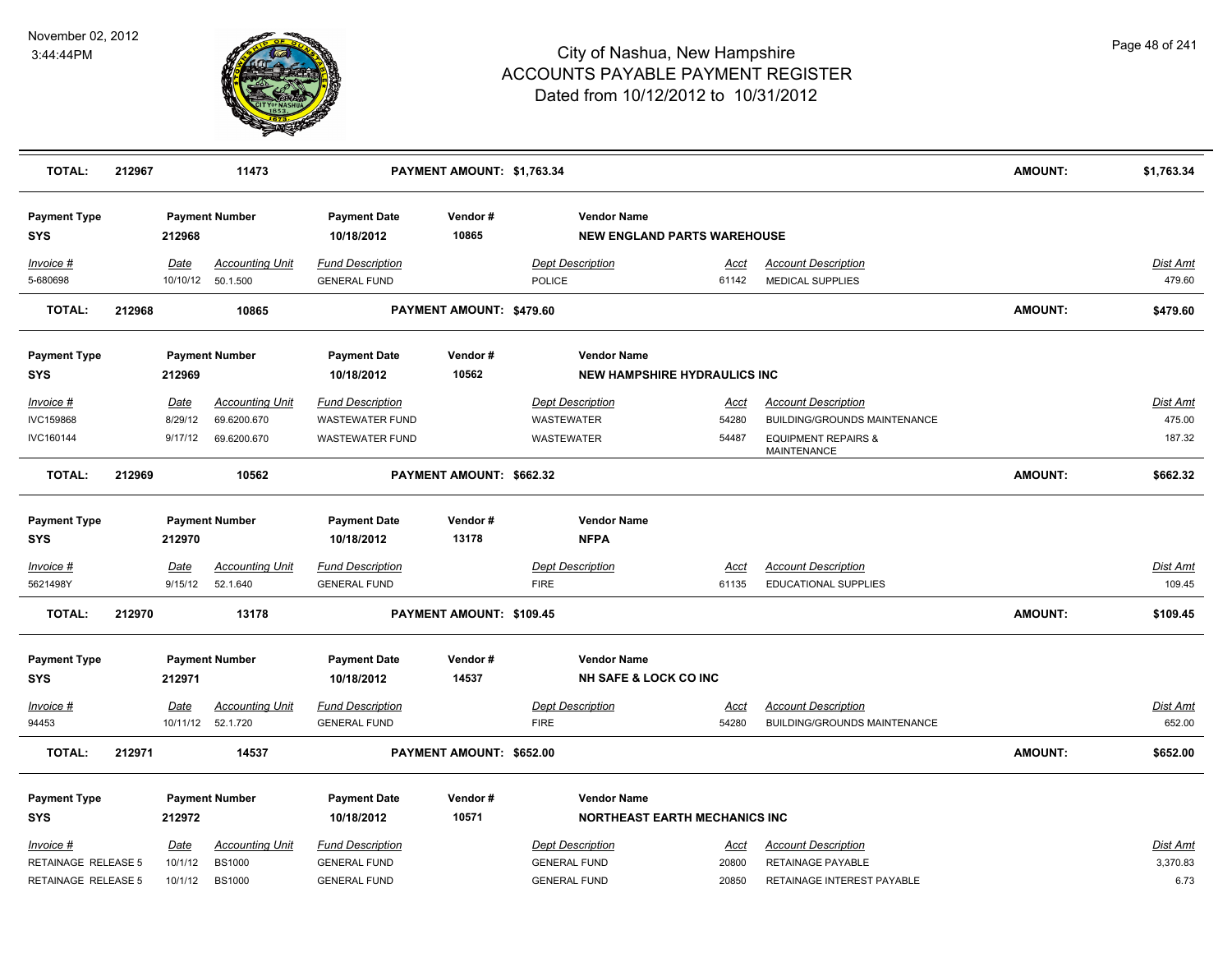

| <b>TOTAL:</b>                     | 212972 |             | 10571                  |                                                     | PAYMENT AMOUNT: \$3,377.56 |                         |                                                     |             |                                     | <b>AMOUNT:</b> | \$3,377.56      |
|-----------------------------------|--------|-------------|------------------------|-----------------------------------------------------|----------------------------|-------------------------|-----------------------------------------------------|-------------|-------------------------------------|----------------|-----------------|
| <b>Payment Type</b><br><b>SYS</b> |        | 212973      | <b>Payment Number</b>  | <b>Payment Date</b><br>10/18/2012                   | Vendor#<br>13194           |                         | <b>Vendor Name</b><br><b>NORTHEAST TACTICAL INC</b> |             |                                     |                |                 |
| Invoice #                         |        | <b>Date</b> | <b>Accounting Unit</b> | <b>Fund Description</b>                             |                            | <b>Dept Description</b> |                                                     | Acct        | <b>Account Description</b>          |                | Dist Amt        |
| 7085                              |        | 9/17/12     | 50.1.635               | <b>GENERAL FUND</b>                                 |                            | POLICE                  |                                                     | 61121       | <b>AMMUNITION</b>                   |                | 175.00          |
| <b>TOTAL:</b>                     | 212973 |             | 13194                  |                                                     | PAYMENT AMOUNT: \$175.00   |                         |                                                     |             |                                     | <b>AMOUNT:</b> | \$175.00        |
| <b>Payment Type</b>               |        |             | <b>Payment Number</b>  | <b>Payment Date</b>                                 | Vendor#                    |                         | <b>Vendor Name</b>                                  |             |                                     |                |                 |
| <b>SYS</b>                        |        | 212974      |                        | 10/18/2012                                          | 13196                      |                         | <b>NORTHERN FOREIGN CAR PARTS INC</b>               |             |                                     |                |                 |
| Invoice #                         |        | <b>Date</b> | <b>Accounting Unit</b> | <b>Fund Description</b>                             |                            | <b>Dept Description</b> |                                                     | <u>Acct</u> | <b>Account Description</b>          |                | Dist Amt        |
| 234327                            |        | 10/2/12     | 50.1.500               | <b>GENERAL FUND</b>                                 |                            | <b>POLICE</b>           |                                                     | 61799       | VEHICLE PARTS & SUPPLIES            |                | 359.69          |
| 235285                            |        | 10/8/12     | 50.1.500               | <b>GENERAL FUND</b>                                 |                            | POLICE                  |                                                     | 61799       | VEHICLE PARTS & SUPPLIES            |                | 107.99          |
| 235447                            |        | 10/9/12     | 50.1.500               | <b>GENERAL FUND</b>                                 |                            | POLICE                  |                                                     | 61799       | <b>VEHICLE PARTS &amp; SUPPLIES</b> |                | 324.98          |
| 23571                             |        |             | 10/10/12  50.1.500     | <b>GENERAL FUND</b>                                 |                            | <b>POLICE</b>           |                                                     | 61799       | VEHICLE PARTS & SUPPLIES            |                | 556.46          |
| <b>TOTAL:</b>                     | 212974 |             | 13196                  |                                                     | PAYMENT AMOUNT: \$1,349.12 |                         |                                                     |             |                                     | <b>AMOUNT:</b> | \$1,349.12      |
| <b>Payment Type</b>               |        |             | <b>Payment Number</b>  | <b>Payment Date</b>                                 | Vendor#                    |                         | <b>Vendor Name</b>                                  |             |                                     |                |                 |
| <b>SYS</b>                        |        | 212975      |                        | 10/18/2012                                          | 15103                      |                         | <b>NRICH INC</b>                                    |             |                                     |                |                 |
| $Invoice$ #                       |        | Date        | <b>Accounting Unit</b> | <b>Fund Description</b>                             |                            | <b>Dept Description</b> |                                                     | <b>Acct</b> | <b>Account Description</b>          |                | <b>Dist Amt</b> |
| 448                               |        | 8/6/12      | 77.2503                | PARKS & REC PROGRAMS FUND                           |                            |                         | PARKS & REC PROGRAMS                                | 44549       | <b>CAMPS</b>                        |                | 1,485.00        |
| <b>TOTAL:</b>                     | 212975 |             | 15103                  |                                                     | PAYMENT AMOUNT: \$1,485.00 |                         |                                                     |             |                                     | <b>AMOUNT:</b> | \$1,485.00      |
| <b>Payment Type</b>               |        |             | <b>Payment Number</b>  | <b>Payment Date</b>                                 | Vendor#                    |                         | <b>Vendor Name</b>                                  |             |                                     |                |                 |
| <b>SYS</b>                        |        | 212976      |                        | 10/18/2012                                          | 13209                      |                         | <b>NYTECH SUPPLY CO</b>                             |             |                                     |                |                 |
| Invoice #                         |        | <b>Date</b> | <b>Accounting Unit</b> | <b>Fund Description</b>                             |                            | <b>Dept Description</b> |                                                     | Acct        | <b>Account Description</b>          |                | Dist Amt        |
| C40511589                         |        | 9/20/12     | 50.1.500               | <b>GENERAL FUND</b>                                 |                            | <b>POLICE</b>           |                                                     | 61799       | VEHICLE PARTS & SUPPLIES            |                | 156.84          |
| <b>TOTAL:</b>                     | 212976 |             | 13209                  |                                                     | PAYMENT AMOUNT: \$156.84   |                         |                                                     |             |                                     | <b>AMOUNT:</b> | \$156.84        |
| <b>Payment Type</b>               |        |             | <b>Payment Number</b>  | <b>Payment Date</b>                                 | Vendor#                    |                         | <b>Vendor Name</b>                                  |             |                                     |                |                 |
| <b>SYS</b>                        |        | 212977      |                        | 10/18/2012                                          | 11442                      |                         | <b>TIM O'NEIL</b>                                   |             |                                     |                |                 |
| Invoice #                         |        | <u>Date</u> | <b>Accounting Unit</b> | <b>Fund Description</b>                             |                            | <b>Dept Description</b> |                                                     | <u>Acct</u> | <b>Account Description</b>          |                | Dist Amt        |
| 10/3, 9, 12, 17 TAPING            |        |             | 10/17/12 22.2505       | <b>GOVT &amp; EDUCATION CHANNELS</b><br><b>FUND</b> |                            |                         | <b>GOV'T &amp; EDUCATION CHANNELS</b>               | 53470       | <b>VIDEOGRAPHY SERVICES</b>         |                | 250.00          |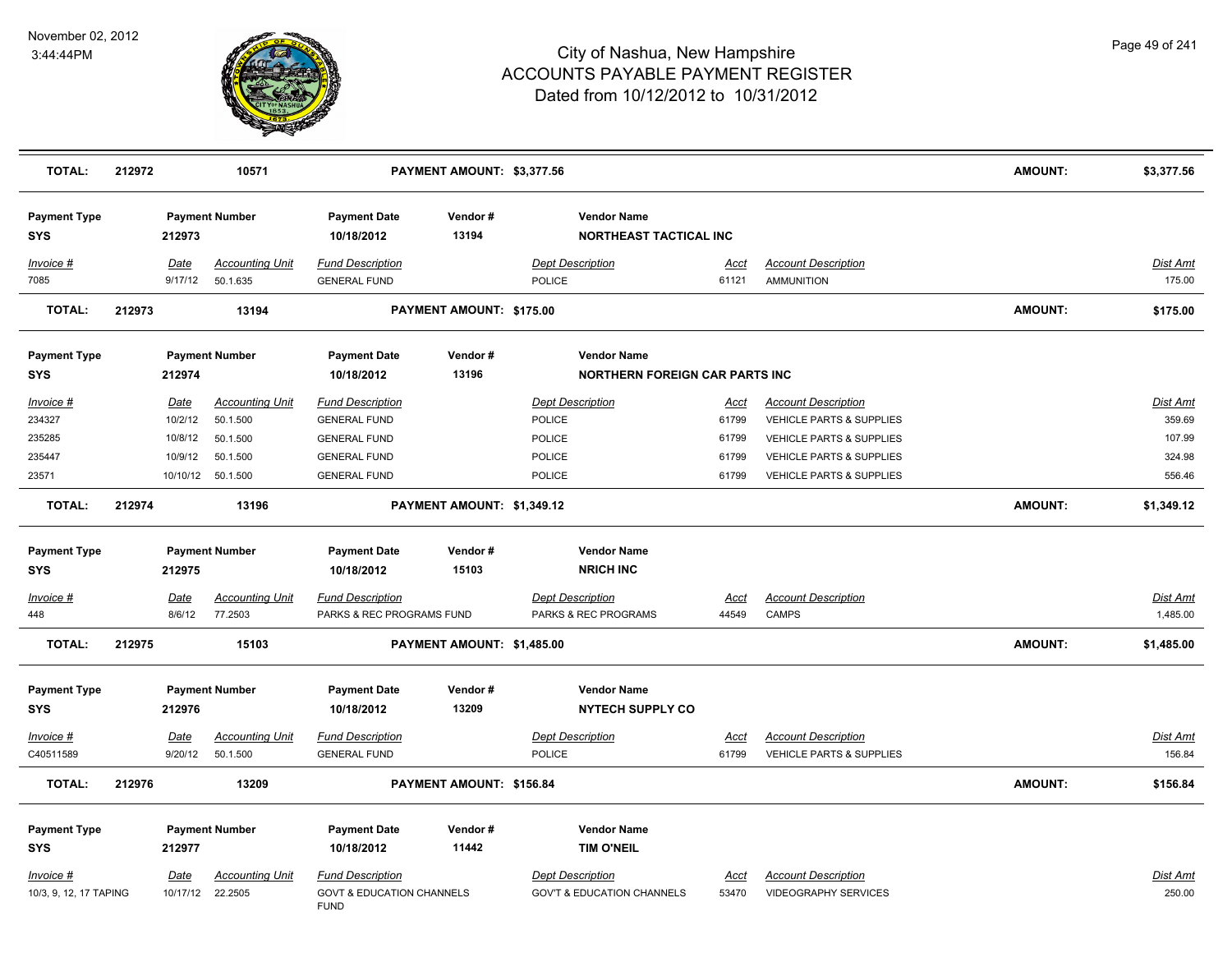

| <b>TOTAL:</b>                     | 212977 |                        | 11442                              |                                                | PAYMENT AMOUNT: \$250.00       |                                                   |                      |                                                                            | AMOUNT:         | \$250.00                    |
|-----------------------------------|--------|------------------------|------------------------------------|------------------------------------------------|--------------------------------|---------------------------------------------------|----------------------|----------------------------------------------------------------------------|-----------------|-----------------------------|
| <b>Payment Type</b><br>SYS        |        | 212978                 | <b>Payment Number</b>              | <b>Payment Date</b><br>10/18/2012              | Vendor#<br>13221               | <b>Vendor Name</b><br>OMEGA INDUSTRIAL SUPPLY INC |                      |                                                                            |                 |                             |
| Invoice #<br>SI26500              |        | <u>Date</u><br>9/26/12 | <b>Accounting Unit</b><br>61.1.670 | <b>Fund Description</b><br><b>GENERAL FUND</b> |                                | <b>Dept Description</b><br><b>STREETS</b>         | <u>Acct</u><br>61299 | <b>Account Description</b><br>MISCELLANEOUS SUPPLIES                       |                 | <u>Dist Amt</u><br>1,072.75 |
| <b>TOTAL:</b>                     | 212978 |                        | 13221                              |                                                | PAYMENT AMOUNT: \$1,072.75     |                                                   |                      |                                                                            | <b>AMOUNT:</b>  | \$1,072.75                  |
| <b>Payment Type</b><br>SYS        |        | 212979                 | <b>Payment Number</b>              | <b>Payment Date</b><br>10/18/2012              | Vendor#<br>14908               | <b>Vendor Name</b><br>OPTICSPLANET.COM            |                      |                                                                            |                 |                             |
| Invoice #                         |        | <u>Date</u>            | <b>Accounting Unit</b>             | <b>Fund Description</b>                        |                                | <b>Dept Description</b>                           | <u>Acct</u>          | <b>Account Description</b>                                                 | <b>Activity</b> | Dist Amt                    |
| 3244928                           |        | 9/17/12                | 50.3050                            | POLICE GRANTS FUND                             |                                | POLICE GRANTS FUND                                | 71999                | MISCELLANEOUS EQUIPMENT                                                    | 50.1002.09.01   | 1,485.00                    |
| RT-3244928                        |        | 10/1/12                | 50.3050                            | POLICE GRANTS FUND                             |                                | POLICE GRANTS FUND                                | 71999                | MISCELLANEOUS EQUIPMENT                                                    | 50.1002.09.01   | $-165.00$                   |
| <b>TOTAL:</b>                     | 212979 |                        | 14908                              |                                                | PAYMENT AMOUNT: \$1,320.00     |                                                   |                      |                                                                            | <b>AMOUNT:</b>  | \$1,320.00                  |
| <b>Payment Type</b><br><b>SYS</b> |        | 212980                 | <b>Payment Number</b>              | <b>Payment Date</b><br>10/18/2012              | Vendor#<br>14996               | <b>Vendor Name</b><br><b>PANTER CO</b>            |                      |                                                                            |                 |                             |
| Invoice #                         |        | Date                   | <b>Accounting Unit</b>             | <b>Fund Description</b>                        |                                | <b>Dept Description</b>                           | <u>Acct</u>          | <b>Account Description</b>                                                 |                 | Dist Amt                    |
| 60256                             |        | 9/19/12                | 50.1.500                           | <b>GENERAL FUND</b>                            |                                | <b>POLICE</b>                                     | 61100                | OFFICE SUPPLIES                                                            |                 | 26.45                       |
| <b>TOTAL:</b>                     | 212980 |                        | 14996                              |                                                | <b>PAYMENT AMOUNT: \$26.45</b> |                                                   |                      |                                                                            | <b>AMOUNT:</b>  | \$26.45                     |
| <b>Payment Type</b><br><b>SYS</b> |        | 212981                 | <b>Payment Number</b>              | <b>Payment Date</b><br>10/18/2012              | Vendor#<br>13276               | <b>Vendor Name</b><br>PEABODY SUPPLY CO           |                      |                                                                            |                 |                             |
| Invoice #                         |        | Date                   | <b>Accounting Unit</b>             | <b>Fund Description</b>                        |                                | <b>Dept Description</b>                           | Acct                 | <b>Account Description</b>                                                 |                 | Dist Amt                    |
| 010298                            |        | 9/5/12                 | 77.1.650                           | <b>GENERAL FUND</b>                            |                                | PARKS & RECREATION                                | 54280                | BUILDING/GROUNDS MAINTENANCE                                               |                 | $-12.27$                    |
| 010299                            |        | 9/5/12                 | 69.6200.670                        | <b>WASTEWATER FUND</b>                         |                                | WASTEWATER                                        | 54487                | <b>EQUIPMENT REPAIRS &amp;</b><br><b>MAINTENANCE</b>                       |                 | 30.84                       |
| 010556                            |        | 9/6/12                 | 77.1.650                           | <b>GENERAL FUND</b>                            |                                | PARKS & RECREATION                                | 54280                | BUILDING/GROUNDS MAINTENANCE                                               |                 | 22.13                       |
| 011126                            |        | 9/7/12                 | 77.1.650                           | <b>GENERAL FUND</b>                            |                                | PARKS & RECREATION                                | 54280                | BUILDING/GROUNDS MAINTENANCE                                               |                 | $-46.05$                    |
| 012783                            |        | 9/14/12                | 77.1.650                           | <b>GENERAL FUND</b>                            |                                | PARKS & RECREATION                                | 54280                | BUILDING/GROUNDS MAINTENANCE                                               |                 | 367.52                      |
| 015374                            |        | 9/18/12                | 69.6200.670                        | <b>WASTEWATER FUND</b>                         |                                | WASTEWATER                                        | 54487                | <b>EQUIPMENT REPAIRS &amp;</b>                                             |                 | 31.85                       |
| 015944                            |        | 9/19/12                | 69.6200.670                        | <b>WASTEWATER FUND</b>                         |                                | WASTEWATER                                        | 54487                | <b>MAINTENANCE</b><br><b>EQUIPMENT REPAIRS &amp;</b><br><b>MAINTENANCE</b> |                 | 7.82                        |
| 015945                            |        | 9/19/12                | 69.6200.670                        | WASTEWATER FUND                                |                                | WASTEWATER                                        | 54487                | <b>EQUIPMENT REPAIRS &amp;</b>                                             |                 | 221.25                      |
| 016183                            |        | 9/20/12                | 77.1.650                           | <b>GENERAL FUND</b>                            |                                | PARKS & RECREATION                                | 54280                | <b>MAINTENANCE</b><br><b>BUILDING/GROUNDS MAINTENANCE</b>                  |                 | 53.68                       |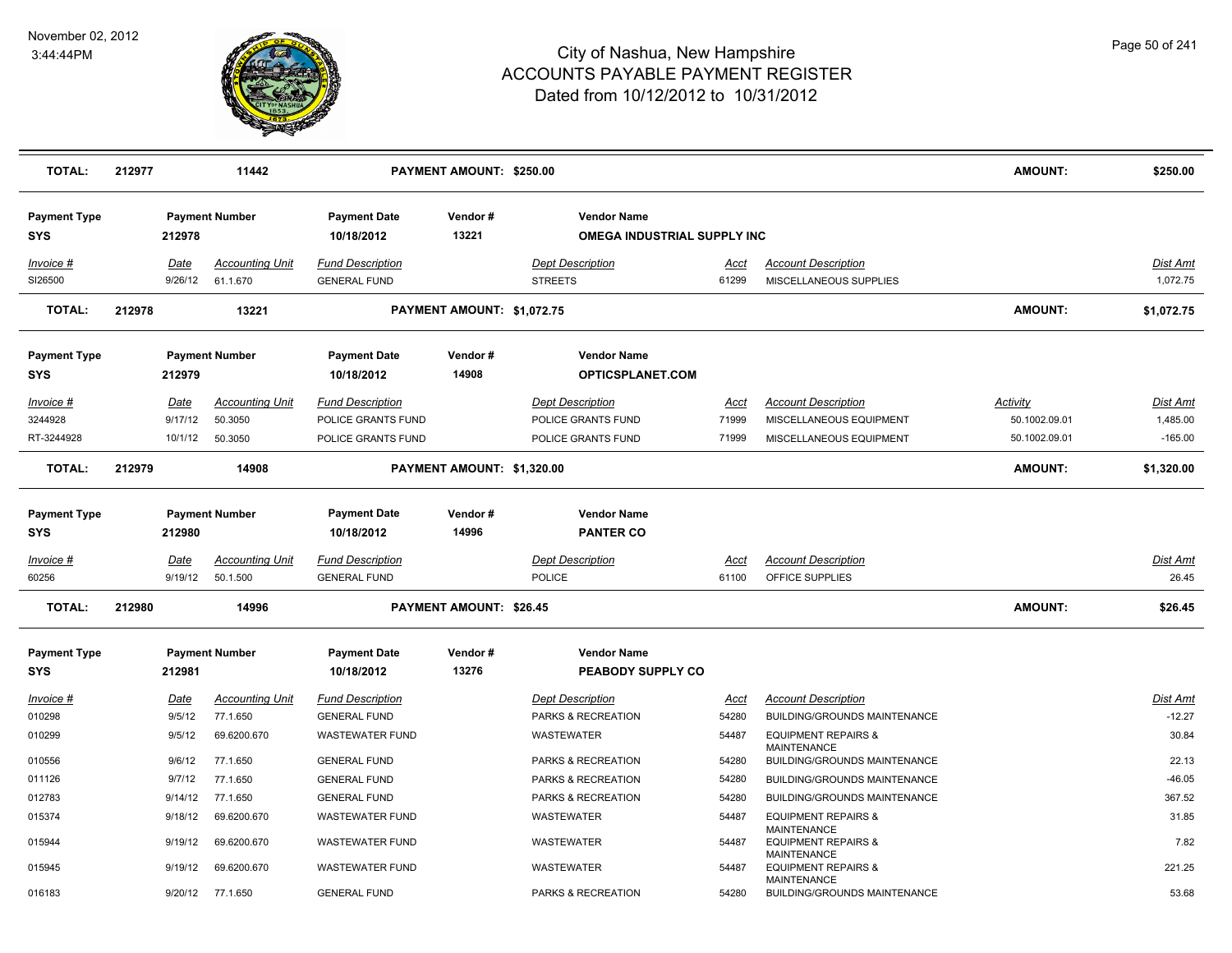

| 017314               |        | 9/21/12         | 69.6200.670                        | <b>WASTEWATER FUND</b>                         |                            | <b>WASTEWATER</b>                       | 54487         | <b>EQUIPMENT REPAIRS &amp;</b>                       |                      | 159.25           |
|----------------------|--------|-----------------|------------------------------------|------------------------------------------------|----------------------------|-----------------------------------------|---------------|------------------------------------------------------|----------------------|------------------|
| 017315               |        | 9/21/12         | 69.6200.670                        | <b>WASTEWATER FUND</b>                         |                            | WASTEWATER                              | 54487         | <b>MAINTENANCE</b><br><b>EQUIPMENT REPAIRS &amp;</b> |                      | 41.10            |
|                      |        |                 |                                    |                                                |                            |                                         |               | <b>MAINTENANCE</b>                                   |                      |                  |
| 017931               |        | 9/24/12         | 69.6200.670                        | <b>WASTEWATER FUND</b>                         |                            | WASTEWATER                              | 54487         | <b>EQUIPMENT REPAIRS &amp;</b><br><b>MAINTENANCE</b> |                      | 53.19            |
| 018751               |        | 9/25/12         | 69.6200.670                        | <b>WASTEWATER FUND</b>                         |                            | WASTEWATER                              | 54487         | <b>EQUIPMENT REPAIRS &amp;</b>                       |                      | 119.49           |
| 018752               |        | 9/25/12         | 69.6200.670                        | <b>WASTEWATER FUND</b>                         |                            | <b>WASTEWATER</b>                       | 54487         | <b>MAINTENANCE</b><br><b>EQUIPMENT REPAIRS &amp;</b> |                      | 85.91            |
|                      |        |                 |                                    |                                                |                            |                                         |               | <b>MAINTENANCE</b>                                   |                      |                  |
| 019546               |        | 9/26/12         | 69.6200.670                        | <b>WASTEWATER FUND</b>                         |                            | WASTEWATER                              | 54487         | <b>EQUIPMENT REPAIRS &amp;</b><br><b>MAINTENANCE</b> |                      | 12.00            |
| 993201               |        | 7/20/12         | 69.6200.670                        | <b>WASTEWATER FUND</b>                         |                            | WASTEWATER                              | 54487         | <b>EQUIPMENT REPAIRS &amp;</b>                       |                      | 5.85             |
|                      |        |                 |                                    |                                                |                            |                                         |               | MAINTENANCE                                          |                      |                  |
| <b>TOTAL:</b>        | 212981 |                 | 13276                              |                                                | PAYMENT AMOUNT: \$1,153.56 |                                         |               |                                                      | <b>AMOUNT:</b>       | \$1,153.56       |
| <b>Payment Type</b>  |        |                 | <b>Payment Number</b>              | <b>Payment Date</b>                            | Vendor#                    | <b>Vendor Name</b>                      |               |                                                      |                      |                  |
| <b>SYS</b>           |        | 212982          |                                    | 10/18/2012                                     | 13293                      | <b>DAVID PERAULT</b>                    |               |                                                      |                      |                  |
|                      |        |                 |                                    |                                                |                            |                                         |               |                                                      |                      |                  |
| <u> Invoice #</u>    |        | Date            | <b>Accounting Unit</b>             | <b>Fund Description</b>                        |                            | <b>Dept Description</b>                 | <b>Acct</b>   | <b>Account Description</b>                           |                      | Dist Amt         |
| 05741A 10/18/12 DCAP |        | 10/15/12        | <b>BS1000</b>                      | <b>GENERAL FUND</b>                            |                            | <b>GENERAL FUND</b>                     | 21460         | 125 DEPENDENT CARE                                   |                      | 660.00           |
| <b>TOTAL:</b>        | 212982 |                 | 13293                              |                                                | PAYMENT AMOUNT: \$660.00   |                                         |               |                                                      | AMOUNT:              | \$660.00         |
| <b>Payment Type</b>  |        |                 | <b>Payment Number</b>              | <b>Payment Date</b>                            | Vendor#                    | <b>Vendor Name</b>                      |               |                                                      | <b>Payee Name</b>    |                  |
| <b>SYS</b>           |        | 212983          |                                    | 10/18/2012                                     | 13301                      | PETRO CANADA AMERICA                    |               |                                                      | PETRO-CANADA AMERICA |                  |
| <u> Invoice #</u>    |        | <b>Date</b>     | <b>Accounting Unit</b>             | <b>Fund Description</b>                        |                            | <b>Dept Description</b>                 | <u>Acct</u>   | <b>Account Description</b>                           | <b>Activity</b>      | <u>Dist Amt</u>  |
| 903777261            |        | 9/17/12         | 86.3120                            | <b>TRANSIT GRANTS</b>                          |                            | <b>TRANSPORTATION</b>                   | 61709         | <b>LUBRICANTS</b>                                    | 86.800.13.20.01      | 404.04           |
|                      |        |                 |                                    |                                                |                            |                                         |               |                                                      |                      |                  |
| TOTAL:               | 212983 |                 | 13301                              |                                                | PAYMENT AMOUNT: \$404.04   |                                         |               |                                                      | <b>AMOUNT:</b>       | \$404.04         |
| <b>Payment Type</b>  |        |                 | <b>Payment Number</b>              | <b>Payment Date</b>                            | Vendor#                    | <b>Vendor Name</b>                      |               |                                                      |                      |                  |
| <b>SYS</b>           |        | 212984          |                                    | 10/18/2012                                     | 13330                      | <b>PM MACKAY GROUP</b>                  |               |                                                      |                      |                  |
| <u> Invoice #</u>    |        | Date            | <b>Accounting Unit</b>             | <b>Fund Description</b>                        |                            | <b>Dept Description</b>                 | <u>Acct</u>   | <b>Account Description</b>                           |                      | Dist Amt         |
| 00233                |        | 9/25/12         | 69.6200.540                        | <b>WASTEWATER FUND</b>                         |                            | <b>WASTEWATER</b>                       | 54300         | SEWER MAINTENANCE                                    |                      | 675.00           |
| 00256                |        | 10/2/12         | 69.6200.540                        | <b>WASTEWATER FUND</b>                         |                            | WASTEWATER                              | 54300         | SEWER MAINTENANCE                                    |                      | 450.00           |
|                      |        |                 |                                    |                                                |                            |                                         |               |                                                      |                      |                  |
| <b>TOTAL:</b>        | 212984 |                 | 13330                              |                                                | PAYMENT AMOUNT: \$1,125.00 |                                         |               |                                                      | <b>AMOUNT:</b>       | \$1,125.00       |
| Payment Type         |        |                 | <b>Payment Number</b>              | <b>Payment Date</b>                            | Vendor#                    | <b>Vendor Name</b>                      |               |                                                      |                      |                  |
| SYS                  |        | 212985          |                                    | 10/18/2012                                     | 10871                      | <b>POM INC</b>                          |               |                                                      |                      |                  |
|                      |        |                 |                                    |                                                |                            |                                         |               |                                                      |                      |                  |
|                      |        |                 |                                    |                                                |                            |                                         |               |                                                      |                      |                  |
| Invoice #<br>24060   |        | Date<br>9/14/12 | <b>Accounting Unit</b><br>66.1.500 | <b>Fund Description</b><br><b>GENERAL FUND</b> |                            | <b>Dept Description</b><br>PARKING LOTS | Acct<br>55607 | <b>Account Description</b><br>POSTAGE & DELIVERY     |                      | Dist Amt<br>6.30 |
| 24060                |        | 9/14/12         | 66.1.500                           | <b>GENERAL FUND</b>                            |                            | PARKING LOTS                            | 71600         | PARKING EQUIPMENT                                    |                      | 979.60           |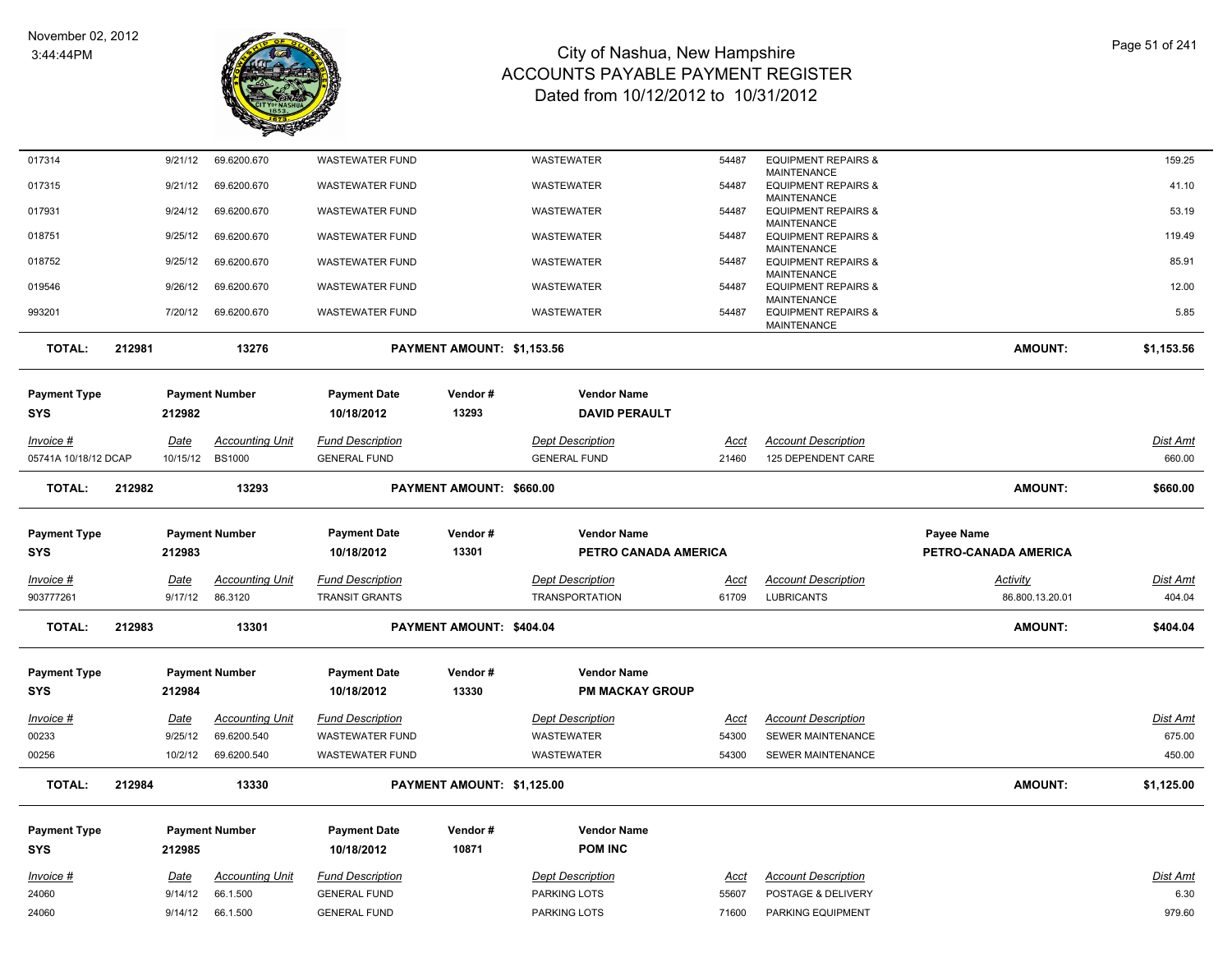

| <b>TOTAL:</b>                     | 212985 |                        | 10871                                   |                                                | PAYMENT AMOUNT: \$985.90   |                                                          |                      |                                                            | <b>AMOUNT:</b>                        | \$985.90           |
|-----------------------------------|--------|------------------------|-----------------------------------------|------------------------------------------------|----------------------------|----------------------------------------------------------|----------------------|------------------------------------------------------------|---------------------------------------|--------------------|
| <b>Payment Type</b><br><b>SYS</b> |        | 212986                 | <b>Payment Number</b>                   | <b>Payment Date</b><br>10/18/2012              | Vendor#<br>15172           | <b>Vendor Name</b><br><b>PRECISION FITNESS EQUIPMENT</b> |                      |                                                            |                                       |                    |
| Invoice #<br>4012                 |        | <u>Date</u><br>9/14/12 | <b>Accounting Unit</b><br>52.1.720      | <b>Fund Description</b><br><b>GENERAL FUND</b> |                            | <b>Dept Description</b><br><b>FIRE</b>                   | <u>Acct</u><br>54280 | <b>Account Description</b><br>BUILDING/GROUNDS MAINTENANCE |                                       | Dist Amt<br>170.00 |
| <b>TOTAL:</b>                     | 212986 |                        | 15172                                   |                                                | PAYMENT AMOUNT: \$170.00   |                                                          |                      |                                                            | AMOUNT:                               | \$170.00           |
| <b>Payment Type</b>               |        |                        | <b>Payment Number</b>                   | <b>Payment Date</b>                            | Vendor#                    | <b>Vendor Name</b>                                       |                      |                                                            | Payee Name                            |                    |
| <b>SYS</b>                        |        | 212987                 |                                         | 10/18/2012                                     | 13365                      | <b>PROTECTION ONE SECURITY</b>                           |                      |                                                            | <b>PROTECTION ONE ALARM MONTORING</b> |                    |
| Invoice #                         |        | Date                   | <b>Accounting Unit</b>                  | <b>Fund Description</b>                        |                            | <b>Dept Description</b>                                  | Acct                 | <b>Account Description</b>                                 |                                       | Dist Amt           |
| 50609809-FINAL PAYMENT            |        | 8/5/12                 | 60.1.500                                | <b>GENERAL FUND</b>                            |                            | <b>PUBLIC</b><br>WORKS-ADMIN/ENGINEERING                 | 55699                | OTHER CONTRACTED SERVICES                                  |                                       | 225.81             |
| <b>TOTAL:</b>                     | 212987 |                        | 13365                                   |                                                | PAYMENT AMOUNT: \$225.81   |                                                          |                      |                                                            | <b>AMOUNT:</b>                        | \$225.81           |
| <b>Payment Type</b>               |        |                        | <b>Payment Number</b>                   | <b>Payment Date</b>                            | Vendor#                    | <b>Vendor Name</b>                                       |                      |                                                            |                                       |                    |
| <b>SYS</b>                        |        | 212988                 |                                         | 10/18/2012                                     | 13397                      | <b>RANDOM HOUSE INC</b>                                  |                      |                                                            |                                       |                    |
| Invoice #                         |        | Date                   | <b>Accounting Unit</b>                  | <b>Fund Description</b>                        |                            | <b>Dept Description</b>                                  | Acct                 | <b>Account Description</b>                                 |                                       | Dist Amt           |
| 1085150939                        |        | 9/14/12                | 79.1.760                                | <b>GENERAL FUND</b>                            |                            | <b>LIBRARY</b>                                           | 61807                | <b>PUBLICATIONS</b>                                        |                                       | 48.75              |
| <b>TOTAL:</b>                     | 212988 |                        | 13397                                   |                                                | PAYMENT AMOUNT: \$48.75    |                                                          |                      |                                                            | <b>AMOUNT:</b>                        | \$48.75            |
| <b>Payment Type</b>               |        |                        | <b>Payment Number</b>                   | <b>Payment Date</b>                            | Vendor#                    | <b>Vendor Name</b>                                       |                      |                                                            |                                       |                    |
| <b>SYS</b>                        |        | 212989                 |                                         | 10/18/2012                                     | 13417                      | <b>REDIMIX COMPANIES INC</b>                             |                      |                                                            |                                       |                    |
| Invoice #                         |        | <b>Date</b>            | <b>Accounting Unit</b>                  | <b>Fund Description</b>                        |                            | <b>Dept Description</b>                                  | <u>Acct</u>          | <b>Account Description</b>                                 | <b>Activity</b>                       | <u>Dist Amt</u>    |
| 80422                             |        | 8/24/12                | TF60.7530                               | P&Z-SIDEWALK CONSTRUCTION                      |                            | ENG-SIDEWALK CONSTRUCTION                                | 54210                | <b>CONSTRUCTION SERVICES</b>                               | 1000                                  | 1,228.00           |
| 80585                             |        | 9/6/12                 | TF60.7530                               | SE<br>P&Z-SIDEWALK CONSTRUCTION<br><b>SE</b>   |                            | SE<br>ENG-SIDEWALK CONSTRUCTION<br><b>SE</b>             | 54210                | <b>CONSTRUCTION SERVICES</b>                               | 1000                                  | 822.00             |
| <b>TOTAL:</b>                     | 212989 |                        | 13417                                   |                                                | PAYMENT AMOUNT: \$2,050.00 |                                                          |                      |                                                            | <b>AMOUNT:</b>                        | \$2,050.00         |
| <b>Payment Type</b>               |        |                        | <b>Payment Number</b>                   | <b>Payment Date</b>                            | Vendor#                    | <b>Vendor Name</b>                                       |                      |                                                            |                                       |                    |
| <b>SYS</b>                        |        | 212990                 |                                         | 10/18/2012                                     | 11211                      | <b>KIMBERLEE REICH</b>                                   |                      |                                                            |                                       |                    |
| Invoice #                         |        |                        |                                         | <b>Fund Description</b>                        |                            | <b>Dept Description</b>                                  |                      |                                                            |                                       | Dist Amt           |
| 33252A 10/18/12 DCAP              |        | Date<br>10/15/12       | <b>Accounting Unit</b><br><b>BS1000</b> | <b>GENERAL FUND</b>                            |                            | <b>GENERAL FUND</b>                                      | Acct<br>21460        | <b>Account Description</b><br>125 DEPENDENT CARE           |                                       | 192.31             |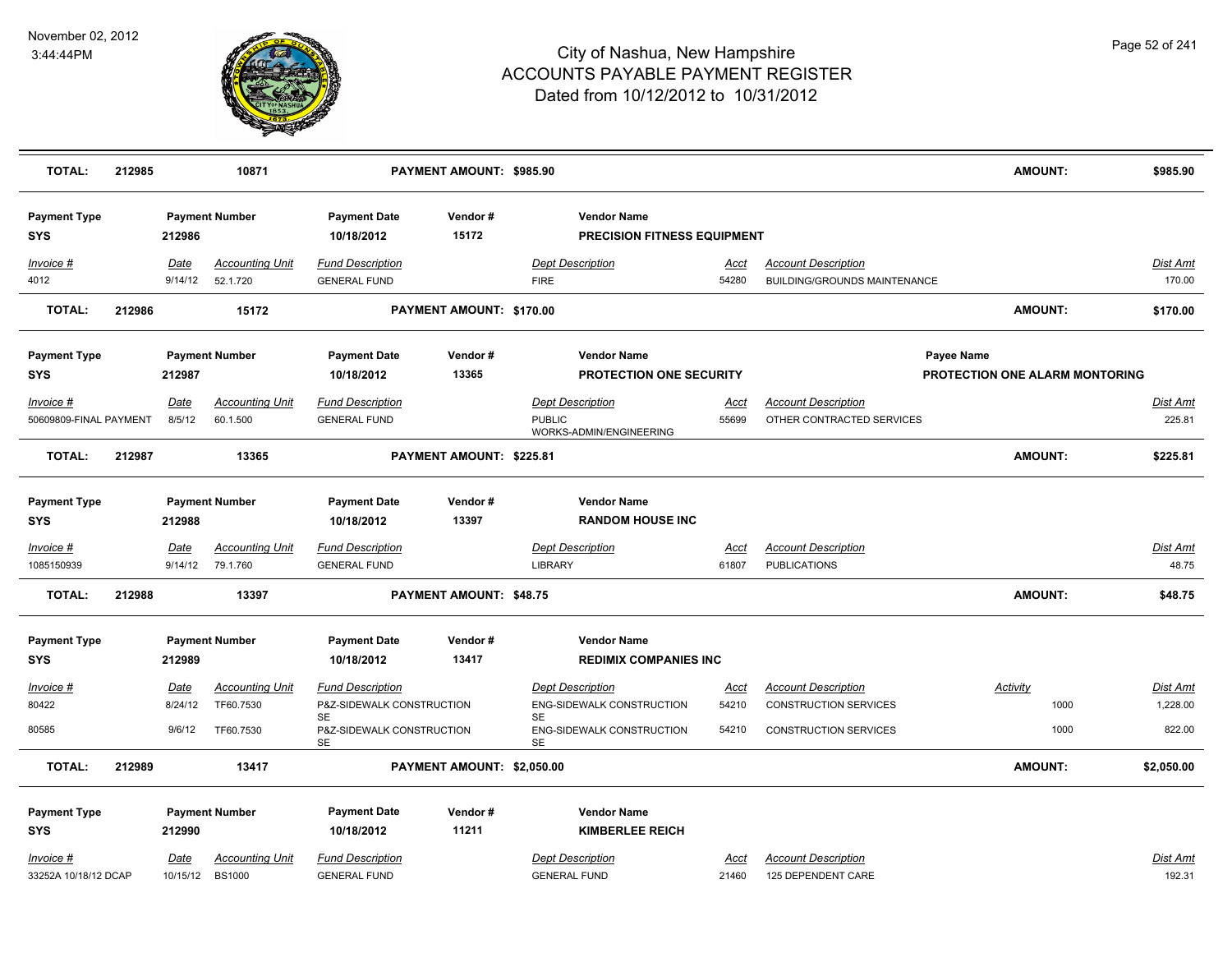

| <b>TOTAL:</b>                     | 212990 |                 | 11211                                        |                                                   | PAYMENT AMOUNT: \$192.31       |                                              |                                                  |                                |                                                                        | <b>AMOUNT:</b>                              | \$192.31                 |
|-----------------------------------|--------|-----------------|----------------------------------------------|---------------------------------------------------|--------------------------------|----------------------------------------------|--------------------------------------------------|--------------------------------|------------------------------------------------------------------------|---------------------------------------------|--------------------------|
| <b>Payment Type</b><br><b>SYS</b> |        | 212991          | <b>Payment Number</b>                        | <b>Payment Date</b><br>10/18/2012                 | Vendor#<br>15173               |                                              | <b>Vendor Name</b><br><b>REIDLER DECAL CORP</b>  |                                |                                                                        |                                             |                          |
| Invoice #<br>153494               |        | Date<br>9/18/12 | <b>Accounting Unit</b><br>52.1.630           | <b>Fund Description</b><br><b>GENERAL FUND</b>    |                                | <b>Dept Description</b><br><b>FIRE</b>       |                                                  | Acct<br>54600                  | <b>Account Description</b><br><b>VEHICLE REPAIRS &amp; MAINTENANCE</b> |                                             | Dist Amt<br>632.61       |
| <b>TOTAL:</b>                     | 212991 |                 | 15173                                        |                                                   | PAYMENT AMOUNT: \$632.61       |                                              |                                                  | <b>DISCOUNT:</b>               | 6.33                                                                   | <b>AMOUNT:</b>                              | \$632.61                 |
| <b>Payment Type</b><br><b>SYS</b> |        | 212992          | <b>Payment Number</b>                        | <b>Payment Date</b><br>10/18/2012                 | Vendor#<br>13431               |                                              | <b>Vendor Name</b>                               | <b>RESOURCE MANAGEMENT INC</b> |                                                                        |                                             |                          |
| Invoice #<br>15554                |        | Date<br>9/15/12 | <b>Accounting Unit</b><br>69.6200.670        | <b>Fund Description</b><br><b>WASTEWATER FUND</b> |                                | <b>Dept Description</b><br><b>WASTEWATER</b> |                                                  | Acct<br>54221                  | <b>Account Description</b><br><b>DISPOSAL SERVICES</b>                 |                                             | Dist Amt<br>21,500.50    |
| <b>TOTAL:</b>                     | 212992 |                 | 13431                                        |                                                   | PAYMENT AMOUNT: \$21,500.50    |                                              |                                                  | <b>DISCOUNT:</b>               | 215.01                                                                 | <b>AMOUNT:</b>                              | \$21,500.50              |
| <b>Payment Type</b><br><b>SYS</b> |        | 212993          | <b>Payment Number</b>                        | <b>Payment Date</b><br>10/18/2012                 | Vendor#<br>11764               |                                              | <b>Vendor Name</b><br><b>REXEL CLS</b>           |                                |                                                                        | Payee Name<br><b>REXEL</b>                  |                          |
| Invoice #<br>S103354560.001       |        | Date<br>9/6/12  | <b>Accounting Unit</b><br>50.1.500           | <b>Fund Description</b><br><b>GENERAL FUND</b>    |                                | POLICE                                       | <b>Dept Description</b>                          | <u>Acct</u><br>61428           | <b>Account Description</b><br>JANITORIAL SUPPLIES                      |                                             | <b>Dist Amt</b><br>74.13 |
| <b>TOTAL:</b>                     | 212993 |                 | 11764                                        |                                                   | PAYMENT AMOUNT: \$74.13        |                                              |                                                  |                                |                                                                        | <b>AMOUNT:</b>                              | \$74.13                  |
| <b>Payment Type</b><br><b>SYS</b> |        | 212994          | <b>Payment Number</b>                        | <b>Payment Date</b><br>10/18/2012                 | Vendor#<br>13501               |                                              | <b>Vendor Name</b><br><b>SAM'S CLUB</b>          |                                |                                                                        | Payee Name<br><b>SAM'S CLUB DIRECT-0860</b> |                          |
| Invoice #<br>7312 6352 012        |        | Date            | <b>Accounting Unit</b><br>10/15/12  50.1.500 | <b>Fund Description</b><br><b>GENERAL FUND</b>    |                                | POLICE                                       | <b>Dept Description</b>                          | <u>Acct</u><br>61799           | <b>Account Description</b><br><b>VEHICLE PARTS &amp; SUPPLIES</b>      |                                             | Dist Amt<br>80.88        |
| <b>TOTAL:</b>                     | 212994 |                 | 13501                                        |                                                   | PAYMENT AMOUNT: \$80.88        |                                              |                                                  |                                |                                                                        | <b>AMOUNT:</b>                              | \$80.88                  |
| <b>Payment Type</b><br><b>SYS</b> |        | 212995          | <b>Payment Number</b>                        | <b>Payment Date</b><br>10/18/2012                 | Vendor#<br>13504               |                                              | <b>Vendor Name</b><br><b>SANEL AUTO PARTS CO</b> |                                |                                                                        |                                             |                          |
| Invoice #<br>02OS0830             |        | Date<br>10/8/12 | <b>Accounting Unit</b><br>42.1.720           | <b>Fund Description</b><br><b>GENERAL FUND</b>    |                                | <b>Dept Description</b>                      | WOODLAWN CEMETERY                                | Acct<br>61499                  | <b>Account Description</b><br><b>GENERAL BUILDING SUPPLIES</b>         |                                             | <b>Dist Amt</b><br>19.53 |
| <b>TOTAL:</b>                     | 212995 |                 | 13504                                        |                                                   | <b>PAYMENT AMOUNT: \$19.14</b> |                                              |                                                  | <b>DISCOUNT:</b>               | 0.39                                                                   | <b>AMOUNT:</b>                              | \$19.53                  |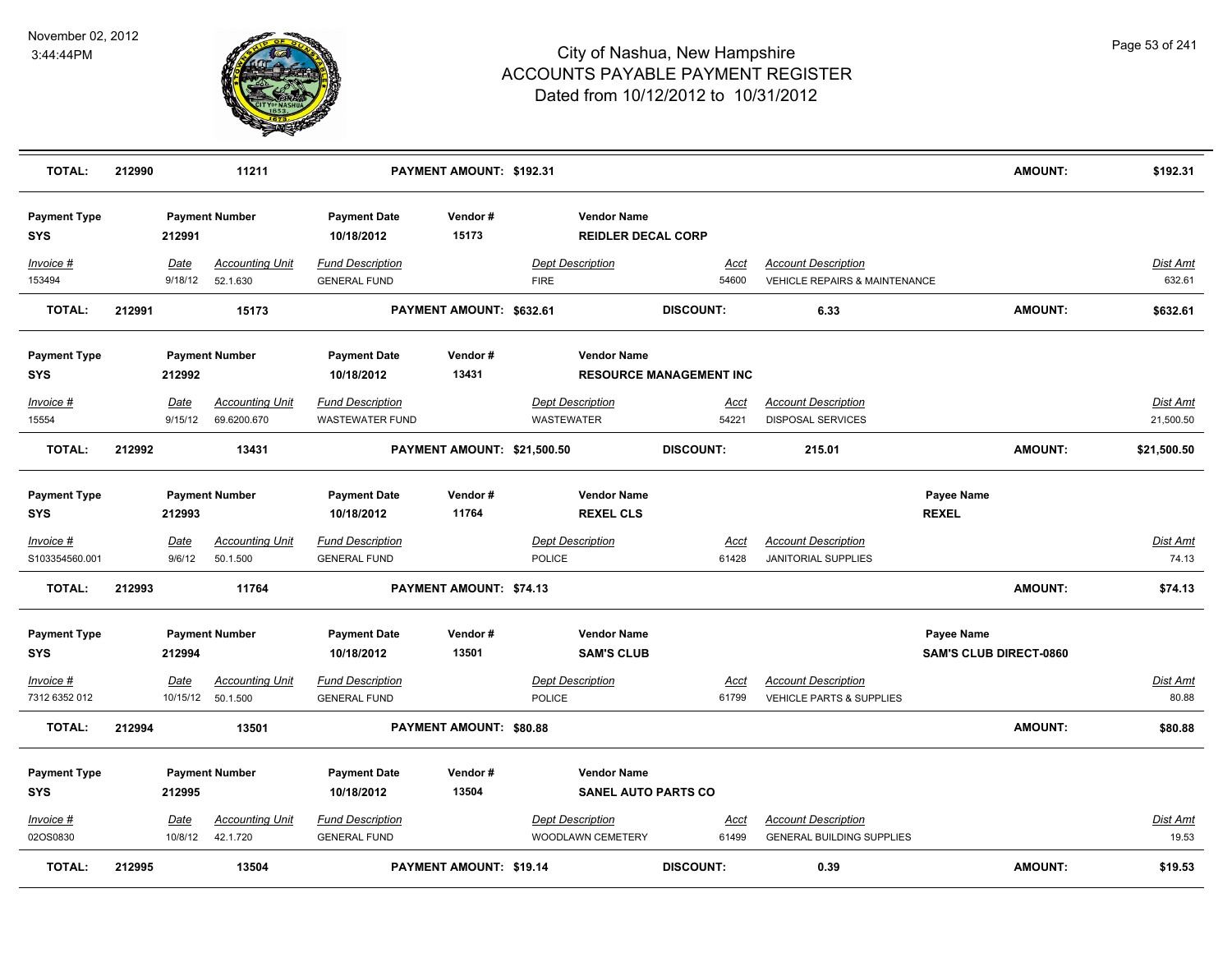

| <b>Payment Type</b> |        |             | <b>Payment Number</b>  | <b>Payment Date</b>     | Vendor#                        | <b>Vendor Name</b>         |             |                                          |                |           |
|---------------------|--------|-------------|------------------------|-------------------------|--------------------------------|----------------------------|-------------|------------------------------------------|----------------|-----------|
| <b>SYS</b>          |        | 212996      |                        | 10/18/2012              | 13504                          | <b>SANEL AUTO PARTS CO</b> |             |                                          |                |           |
| <i>Invoice</i> #    |        | <u>Date</u> | <b>Accounting Unit</b> | <b>Fund Description</b> |                                | <b>Dept Description</b>    | Acct        | <b>Account Description</b>               |                | Dist Amt  |
| 02OI5781            |        | 9/19/12     | 68.6000.540            | SOLID WASTE FUND        |                                | SOLID WASTE                | 55699       | OTHER CONTRACTED SERVICES                |                | 6.43      |
| 02018672            |        | 9/20/12     | 68.6000.540            | SOLID WASTE FUND        |                                | <b>SOLID WASTE</b>         | 55699       | OTHER CONTRACTED SERVICES                |                | 4.05      |
| 02OK6752            |        | 9/24/12     | 68.6000.540            | SOLID WASTE FUND        |                                | SOLID WASTE                | 55699       | OTHER CONTRACTED SERVICES                |                | 6.43      |
| TOTAL:              | 212996 |             | 13504                  |                         | <b>PAYMENT AMOUNT: \$16.91</b> |                            |             |                                          | <b>AMOUNT:</b> | \$16.91   |
| <b>Payment Type</b> |        |             | <b>Payment Number</b>  | <b>Payment Date</b>     | Vendor#                        | <b>Vendor Name</b>         |             |                                          |                |           |
| <b>SYS</b>          |        | 212997      |                        | 10/18/2012              | 13504                          | <b>SANEL AUTO PARTS CO</b> |             |                                          |                |           |
| Invoice #           |        | Date        | <b>Accounting Unit</b> | <b>Fund Description</b> |                                | <b>Dept Description</b>    | Acct        | <b>Account Description</b>               |                | Dist Amt  |
| 02OG7814            |        | 9/17/12     | 52.1.630               | <b>GENERAL FUND</b>     |                                | <b>FIRE</b>                | 61799       | <b>VEHICLE PARTS &amp; SUPPLIES</b>      |                | 1.84      |
| 02OH1553            |        | 9/17/12     | 52.1.630               | <b>GENERAL FUND</b>     |                                | <b>FIRE</b>                | 54600       | <b>VEHICLE REPAIRS &amp; MAINTENANCE</b> |                | 47.89     |
| 02011981            |        | 9/19/12     | 52.1.630               | <b>GENERAL FUND</b>     |                                | <b>FIRE</b>                | 61799       | <b>VEHICLE PARTS &amp; SUPPLIES</b>      |                | 10.68     |
| 02012207            |        | 9/19/12     | 52.1.630               | <b>GENERAL FUND</b>     |                                | <b>FIRE</b>                | 61799       | <b>VEHICLE PARTS &amp; SUPPLIES</b>      |                | 21.78     |
| 02OJ9554            |        | 9/21/12     | 52.1.630               | <b>GENERAL FUND</b>     |                                | <b>FIRE</b>                | 61799       | VEHICLE PARTS & SUPPLIES                 |                | 105.17    |
| 02OK7270            |        | 9/24/12     | 52.1.630               | <b>GENERAL FUND</b>     |                                | <b>FIRE</b>                | 61799       | <b>VEHICLE PARTS &amp; SUPPLIES</b>      |                | 3.57      |
| <b>TOTAL:</b>       | 212997 |             | 13504                  |                         | PAYMENT AMOUNT: \$190.93       |                            |             |                                          | <b>AMOUNT:</b> | \$190.93  |
| <b>Payment Type</b> |        |             | <b>Payment Number</b>  | <b>Payment Date</b>     | Vendor#                        | <b>Vendor Name</b>         |             |                                          |                |           |
| <b>SYS</b>          |        | 212998      |                        | 10/18/2012              | 13504                          | <b>SANEL AUTO PARTS CO</b> |             |                                          |                |           |
| <i>Invoice</i> #    |        | <b>Date</b> | <b>Accounting Unit</b> | <b>Fund Description</b> |                                | <b>Dept Description</b>    | <u>Acct</u> | <b>Account Description</b>               |                | Dist Amt  |
| 02OH5969            |        | 9/18/12     | 61.1.700               | <b>GENERAL FUND</b>     |                                | <b>STREETS</b>             | 54600       | <b>VEHICLE REPAIRS &amp; MAINTENANCE</b> |                | 146.04    |
| 02OH6037            |        | 9/18/12     | 61.1.700               | <b>GENERAL FUND</b>     |                                | <b>STREETS</b>             | 54600       | <b>VEHICLE REPAIRS &amp; MAINTENANCE</b> |                | 39.25     |
| 02OH8075            |        | 9/18/12     | 61.1.700               | <b>GENERAL FUND</b>     |                                | <b>STREETS</b>             | 54600       | <b>VEHICLE REPAIRS &amp; MAINTENANCE</b> |                | 110.93    |
| 02OH9033            |        | 9/18/12     | 61.1.700               | <b>GENERAL FUND</b>     |                                | <b>STREETS</b>             | 54600       | <b>VEHICLE REPAIRS &amp; MAINTENANCE</b> |                | 19.14     |
| 02OH9836            |        | 9/18/12     | 61.1.700               | <b>GENERAL FUND</b>     |                                | <b>STREETS</b>             | 61799       | VEHICLE PARTS & SUPPLIES                 |                | $-24.00$  |
| 02012848            |        | 9/19/12     | 61.1.700               | <b>GENERAL FUND</b>     |                                | <b>STREETS</b>             | 54600       | VEHICLE REPAIRS & MAINTENANCE            |                | 77.00     |
| 02013047            |        | 9/19/12     | 61.1.700               | <b>GENERAL FUND</b>     |                                | <b>STREETS</b>             | 54600       | VEHICLE REPAIRS & MAINTENANCE            |                | 24.00     |
| 02013189            |        | 9/19/12     | 61.1.700               | <b>GENERAL FUND</b>     |                                | <b>STREETS</b>             | 54600       | <b>VEHICLE REPAIRS &amp; MAINTENANCE</b> |                | $-160.26$ |
| 02016509            |        | 9/19/12     | 61.1.700               | <b>GENERAL FUND</b>     |                                | <b>STREETS</b>             | 61799       | <b>VEHICLE PARTS &amp; SUPPLIES</b>      |                | 6.32      |
| 02OJ2809            |        | 9/20/12     | 61.1.700               | <b>GENERAL FUND</b>     |                                | <b>STREETS</b>             | 61299       | MISCELLANEOUS SUPPLIES                   |                | 8.33      |
| 02OJ4420            |        | 9/20/12     | 61.1.700               | <b>GENERAL FUND</b>     |                                | <b>STREETS</b>             | 61299       | MISCELLANEOUS SUPPLIES                   |                | 16.66     |
| 02OJ9779            |        | 9/21/12     | 61.1.700               | <b>GENERAL FUND</b>     |                                | <b>STREETS</b>             | 61299       | MISCELLANEOUS SUPPLIES                   |                | 8.33      |
| 02OK4774            |        | 9/24/12     | 61.1.700               | <b>GENERAL FUND</b>     |                                | <b>STREETS</b>             | 71025       | <b>SMALL TOOLS</b>                       |                | 3.82      |
| 02OK6764            |        | 9/24/12     | 61.1.700               | <b>GENERAL FUND</b>     |                                | <b>STREETS</b>             | 61299       | MISCELLANEOUS SUPPLIES                   |                | 3.04      |
| 02OK6891            |        | 9/24/12     | 61.1.700               | <b>GENERAL FUND</b>     |                                | <b>STREETS</b>             | 54600       | <b>VEHICLE REPAIRS &amp; MAINTENANCE</b> |                | 178.21    |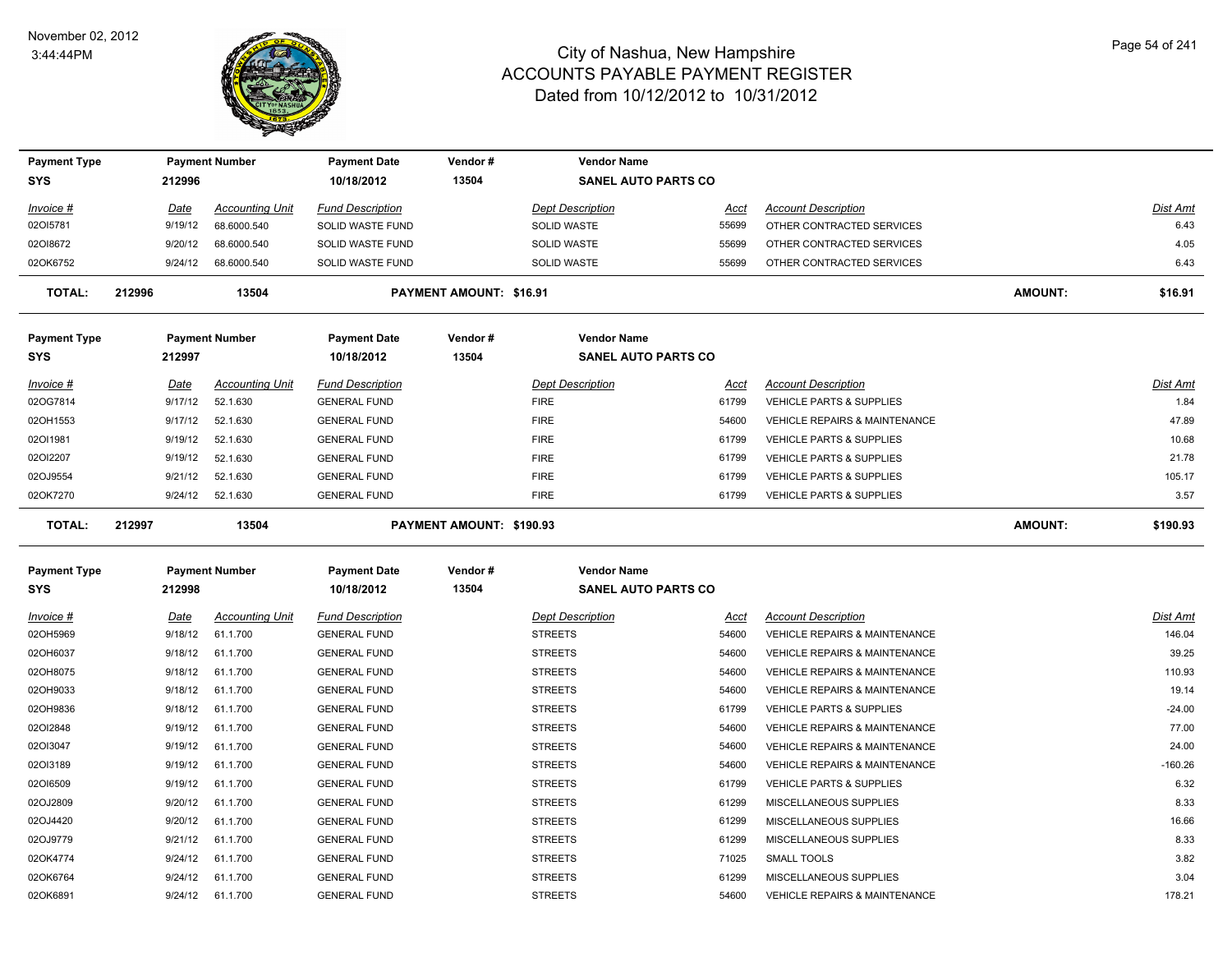

| 02OL3321            | 9/25/12     | 61.1.700               | <b>GENERAL FUND</b>         |                            | <b>STREETS</b>                        | 54600       | <b>VEHICLE REPAIRS &amp; MAINTENANCE</b> |                | 64.86           |
|---------------------|-------------|------------------------|-----------------------------|----------------------------|---------------------------------------|-------------|------------------------------------------|----------------|-----------------|
| 02OM4183            |             | 9/26/12 61.1.700       | <b>GENERAL FUND</b>         |                            | <b>STREETS</b>                        | 61709       | <b>LUBRICANTS</b>                        |                | 185.60          |
| <b>TOTAL:</b>       | 212998      | 13504                  |                             | PAYMENT AMOUNT: \$707.27   |                                       |             |                                          | <b>AMOUNT:</b> | \$707.27        |
| <b>Payment Type</b> |             | <b>Payment Number</b>  | <b>Payment Date</b>         | Vendor#                    | <b>Vendor Name</b>                    |             |                                          |                |                 |
| <b>SYS</b>          | 212999      |                        | 10/18/2012                  | 13543                      | <b>SEASONAL SPECIALTY STORES</b>      |             |                                          |                |                 |
| Invoice #           | Date        | <b>Accounting Unit</b> | <b>Fund Description</b>     |                            | <b>Dept Description</b>               | Acct        | <b>Account Description</b>               |                | Dist Amt        |
| 55584               | 6/4/12      | 77.1.660               | <b>GENERAL FUND</b>         |                            | PARKS & RECREATION                    | 61114       | POOL SUPPLIES                            |                | 19.98           |
| 55836               | 6/21/12     | 77.1.660               | <b>GENERAL FUND</b>         |                            | PARKS & RECREATION                    | 61114       | POOL SUPPLIES                            |                | 99.97           |
| 55930               | 7/2/12      | 77.1.660               | <b>GENERAL FUND</b>         |                            | PARKS & RECREATION                    | 61114       | POOL SUPPLIES                            |                | 93.94           |
| 56347               | 8/7/12      | 77.1.660               | <b>GENERAL FUND</b>         |                            | PARKS & RECREATION                    | 61114       | POOL SUPPLIES                            |                | 59.96           |
|                     |             |                        |                             |                            |                                       |             |                                          |                |                 |
| <b>TOTAL:</b>       | 212999      | 13543                  |                             | PAYMENT AMOUNT: \$273.85   |                                       |             |                                          | <b>AMOUNT:</b> | \$273.85        |
|                     |             |                        |                             |                            |                                       |             |                                          |                |                 |
| <b>Payment Type</b> |             | <b>Payment Number</b>  | <b>Payment Date</b>         | Vendor#                    | <b>Vendor Name</b>                    |             |                                          |                |                 |
| <b>SYS</b>          | 213000      |                        | 10/18/2012                  | 13575                      | <b>SIMON &amp; SCHUSTER</b>           |             |                                          |                |                 |
| Invoice #           | <u>Date</u> | <b>Accounting Unit</b> | <b>Fund Description</b>     |                            | <b>Dept Description</b>               | Acct        | <b>Account Description</b>               |                | Dist Amt        |
| 014063247           |             | 9/28/12<br>79.1.760    | <b>GENERAL FUND</b>         |                            | LIBRARY                               | 61807       | <b>PUBLICATIONS</b>                      |                | 35.22           |
| <b>TOTAL:</b>       | 213000      | 13575                  |                             | PAYMENT AMOUNT: \$35.22    |                                       |             |                                          | <b>AMOUNT:</b> | \$35.22         |
| <b>Payment Type</b> |             | <b>Payment Number</b>  | <b>Payment Date</b>         | Vendor#                    | <b>Vendor Name</b>                    |             |                                          |                |                 |
| <b>SYS</b>          | 213001      |                        | 10/18/2012                  | 14689                      | <b>SMITH &amp; WESSON</b>             |             |                                          |                |                 |
|                     |             |                        |                             |                            |                                       |             |                                          |                |                 |
| Invoice #           | <u>Date</u> | <b>Accounting Unit</b> | <b>Fund Description</b>     |                            | <b>Dept Description</b>               | <u>Acct</u> | <b>Account Description</b>               |                | Dist Amt        |
| 1795079             | 10/2/12     | 50.1.635               | <b>GENERAL FUND</b>         |                            | <b>POLICE</b>                         | 71407       | <b>FIREARMS</b>                          |                | 8,484.25        |
| <b>TOTAL:</b>       | 213001      | 14689                  |                             | PAYMENT AMOUNT: \$8,484.25 |                                       |             |                                          | <b>AMOUNT:</b> | \$8,484.25      |
| <b>Payment Type</b> |             | <b>Payment Number</b>  | <b>Payment Date</b>         | Vendor#                    | <b>Vendor Name</b>                    |             |                                          |                |                 |
| <b>SYS</b>          | 213002      |                        | 10/18/2012                  | 14788                      | <b>SSI TECHNOLOGIES</b>               |             |                                          |                |                 |
|                     |             |                        |                             |                            |                                       |             |                                          |                |                 |
| Invoice #           | <u>Date</u> | <b>Accounting Unit</b> | <b>Fund Description</b>     |                            | <b>Dept Description</b>               | <u>Acct</u> | <b>Account Description</b>               |                | <u>Dist Amt</u> |
| IN000020548         | 9/19/12     | 79.4090                | LIB-LOST/DAMAGED BOOK FINES |                            | LIB-LOST/DAMAGED BOOK FINES           | 61299       | MISCELLANEOUS SUPPLIES                   |                | 2,605.90        |
| <b>TOTAL:</b>       | 213002      | 14788                  |                             | PAYMENT AMOUNT: \$2,605.90 |                                       |             |                                          | <b>AMOUNT:</b> | \$2,605.90      |
| <b>Payment Type</b> |             | <b>Payment Number</b>  | <b>Payment Date</b>         | Vendor#                    | <b>Vendor Name</b>                    |             |                                          |                |                 |
| <b>SYS</b>          | 213003      |                        | 10/18/2012                  | 13642                      | <b>STANLEY CONVERGENT SECURITY SO</b> |             |                                          |                |                 |
|                     |             |                        |                             |                            |                                       |             |                                          |                |                 |
| Invoice #           | Date        | <b>Accounting Unit</b> | <b>Fund Description</b>     |                            | <b>Dept Description</b>               | Acct        | <b>Account Description</b>               |                | Dist Amt        |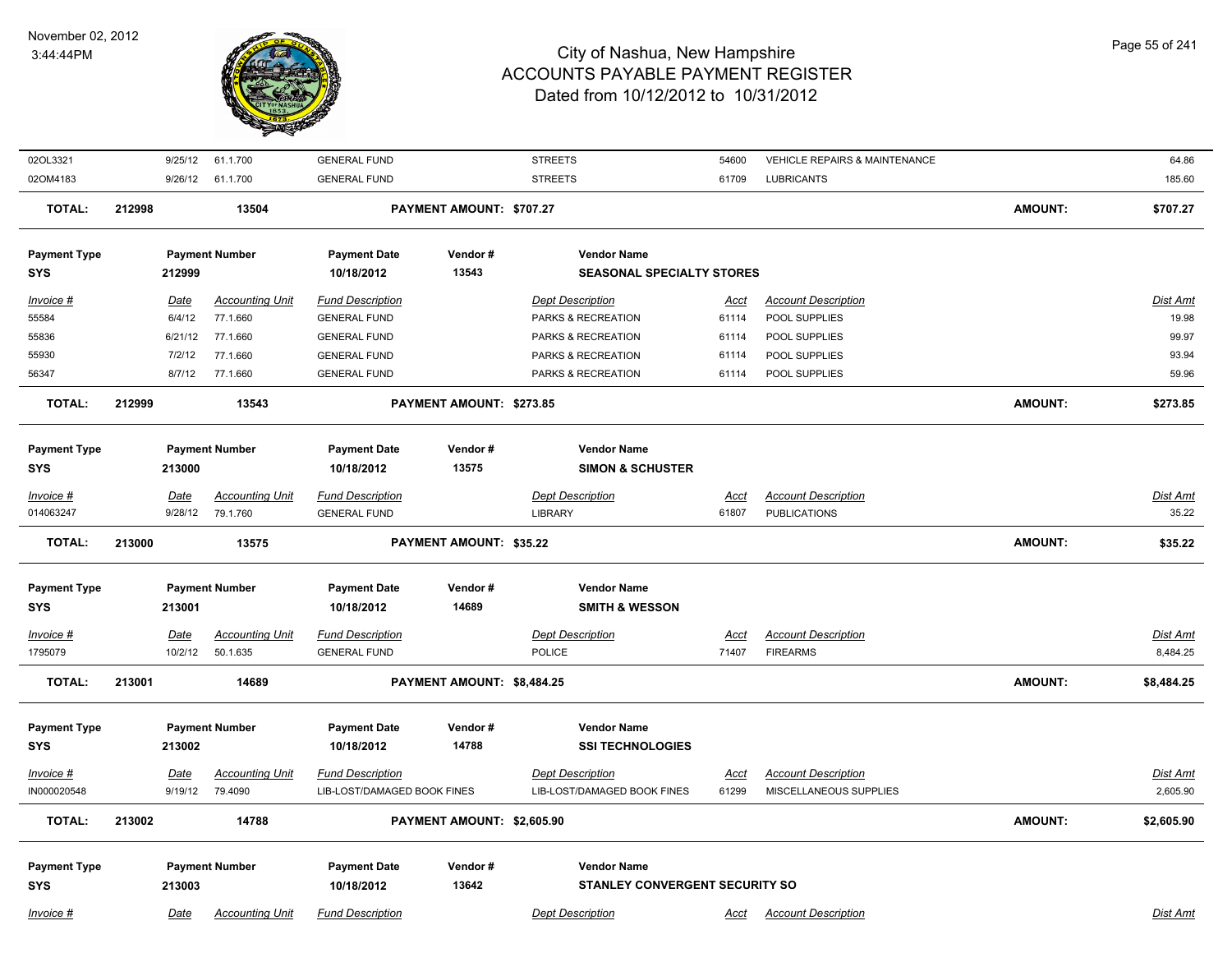

| 9613178                  |        | 10/1/12            | 68.6000.692                           | SOLID WASTE FUND                              |                                | <b>SOLID WASTE</b>                               | 61192                                 | <b>SAFETY SUPPLIES</b>                        |                                    | 84.00             |
|--------------------------|--------|--------------------|---------------------------------------|-----------------------------------------------|--------------------------------|--------------------------------------------------|---------------------------------------|-----------------------------------------------|------------------------------------|-------------------|
| <b>TOTAL:</b>            | 213003 |                    | 13642                                 |                                               | PAYMENT AMOUNT: \$84.00        |                                                  |                                       |                                               | <b>AMOUNT:</b>                     | \$84.00           |
| <b>Payment Type</b>      |        |                    | <b>Payment Number</b>                 | <b>Payment Date</b>                           | Vendor #                       | <b>Vendor Name</b>                               |                                       |                                               | <b>Payee Name</b>                  |                   |
| SYS                      |        | 213004             |                                       | 10/18/2012                                    | 13642                          |                                                  | <b>STANLEY CONVERGENT SECURITY SO</b> |                                               | <b>STANLEY CONVERGENT SECURITY</b> |                   |
| Invoice #<br>9538498     |        | Date<br>9/3/12     | <b>Accounting Unit</b><br>68.6000.692 | <b>Fund Description</b><br>SOLID WASTE FUND   |                                | <b>Dept Description</b><br>SOLID WASTE           | Acct<br>61192                         | <b>Account Description</b><br>SAFETY SUPPLIES |                                    | Dist Amt<br>84.00 |
| <b>TOTAL:</b>            | 213004 |                    | 13642                                 |                                               | PAYMENT AMOUNT: \$84.00        |                                                  |                                       |                                               | <b>AMOUNT:</b>                     | \$84.00           |
| <b>Payment Type</b>      |        |                    | <b>Payment Number</b>                 | <b>Payment Date</b>                           | Vendor#                        | <b>Vendor Name</b>                               |                                       |                                               |                                    |                   |
| SYS                      |        | 213005             |                                       | 10/18/2012                                    | 11963                          |                                                  | <b>STAPLES BUSINESS ADVANTAGE</b>     |                                               |                                    |                   |
| Invoice #                |        | Date               | <b>Accounting Unit</b>                | <b>Fund Description</b>                       |                                | <b>Dept Description</b>                          | Acct                                  | <b>Account Description</b>                    | Activity                           | <b>Dist Amt</b>   |
| 3181839467<br>3181839467 |        | 9/14/12<br>9/14/12 | 18.1.500<br>26.1.590                  | <b>GENERAL FUND</b><br><b>GENERAL FUND</b>    |                                | OTHER GENERAL GOV'T<br><b>FINANCIAL SERVICES</b> | 45960<br>61100                        | <b>VENDOR DISCOUNTS</b><br>OFFICE SUPPLIES    |                                    | $-7.50$<br>85.00  |
| 3181839467               |        | 9/14/12            | 68.6000.500                           | SOLID WASTE FUND                              |                                | SOLID WASTE                                      | 51100                                 | WAGES FULL TIME                               |                                    | 82.50             |
| 3181839467               |        | 9/14/12            | 69.6200.500                           | <b>WASTEWATER FUND</b>                        |                                | <b>WASTEWATER</b>                                | 51100                                 | <b>WAGES FULL TIME</b>                        |                                    | 82.49             |
| 3182091794               |        | 9/15/12            | 26.1.500                              | <b>GENERAL FUND</b>                           |                                | <b>FINANCIAL SERVICES</b>                        | 61100                                 | OFFICE SUPPLIES                               |                                    | 15.18             |
| 3182091794               |        | 9/15/12            | 26.1.500                              | <b>GENERAL FUND</b>                           |                                | <b>FINANCIAL SERVICES</b>                        | 61650                                 | <b>COPIER SUPPLIES</b>                        |                                    | 19.99             |
| 3182117976               |        | 9/18/12            | 18.1.500                              | <b>GENERAL FUND</b>                           |                                | OTHER GENERAL GOV'T                              | 45960                                 | <b>VENDOR DISCOUNTS</b>                       |                                    | $-6.35$           |
| 3182117976               |        | 9/18/12            | 79.1.500                              | <b>GENERAL FUND</b>                           |                                | <b>LIBRARY</b>                                   | 61100                                 | OFFICE SUPPLIES                               |                                    | 211.64            |
| 3182117977               |        | 9/18/12            | 86.3120                               | <b>TRANSIT GRANTS</b>                         |                                | <b>TRANSPORTATION</b>                            | 61299                                 | MISCELLANEOUS SUPPLIES                        | 86.800.13.10.10                    | 38.97             |
| 3182193148               |        | 9/20/12            | 26.1.575                              | <b>GENERAL FUND</b>                           |                                | <b>FINANCIAL SERVICES</b>                        | 61100                                 | OFFICE SUPPLIES                               |                                    | 53.25             |
| 3183362473               |        | 10/2/12            | 68.6000.500                           | <b>SOLID WASTE FUND</b>                       |                                | <b>SOLID WASTE</b>                               | 61100                                 | OFFICE SUPPLIES                               |                                    | 78.16             |
| 3183439305               |        | 10/4/12            | 69.6200.670                           | <b>WASTEWATER FUND</b>                        |                                | <b>WASTEWATER</b>                                | 61100                                 | OFFICE SUPPLIES                               |                                    | 37.95             |
| 3183439306               |        | 10/4/12            | 18.1.500                              | <b>GENERAL FUND</b>                           |                                | OTHER GENERAL GOV'T                              | 45960                                 | <b>VENDOR DISCOUNTS</b>                       |                                    | $-11.09$          |
| 3183439306               |        | 10/4/12            | 26.1.575                              | <b>GENERAL FUND</b>                           |                                | <b>FINANCIAL SERVICES</b>                        | 61100                                 | OFFICE SUPPLIES                               |                                    | 369.59            |
| <b>TOTAL:</b>            | 213005 |                    | 11963                                 |                                               | PAYMENT AMOUNT: \$1,045.81     |                                                  | <b>DISCOUNT:</b>                      | 22.96                                         | <b>AMOUNT:</b>                     | \$1,049.78        |
| <b>Payment Type</b>      |        |                    | <b>Payment Number</b>                 | <b>Payment Date</b>                           | Vendor#                        | <b>Vendor Name</b>                               |                                       |                                               |                                    |                   |
| <b>SYS</b>               |        | 213006             |                                       | 10/18/2012                                    | 10949                          | <b>STERICYCLE</b>                                |                                       |                                               |                                    |                   |
| Invoice #                |        | <b>Date</b>        | <b>Accounting Unit</b>                | <b>Fund Description</b>                       |                                | <b>Dept Description</b>                          | <u>Acct</u>                           | <b>Account Description</b>                    | <b>Activity</b>                    | <u>Dist Amt</u>   |
| 1003725870               |        | 10/1/12            | 72.3070                               | <b>COMMUNITY HEALTH GRANTS</b><br><b>FUND</b> |                                | <b>COMMUNITY HEALTH GRANTS</b><br><b>FUND</b>    | 54221                                 | <b>DISPOSAL SERVICES</b>                      | 72.1003.13.01                      | 51.16             |
| <b>TOTAL:</b>            | 213006 |                    | 10949                                 |                                               | <b>PAYMENT AMOUNT: \$51.16</b> |                                                  |                                       |                                               | <b>AMOUNT:</b>                     | \$51.16           |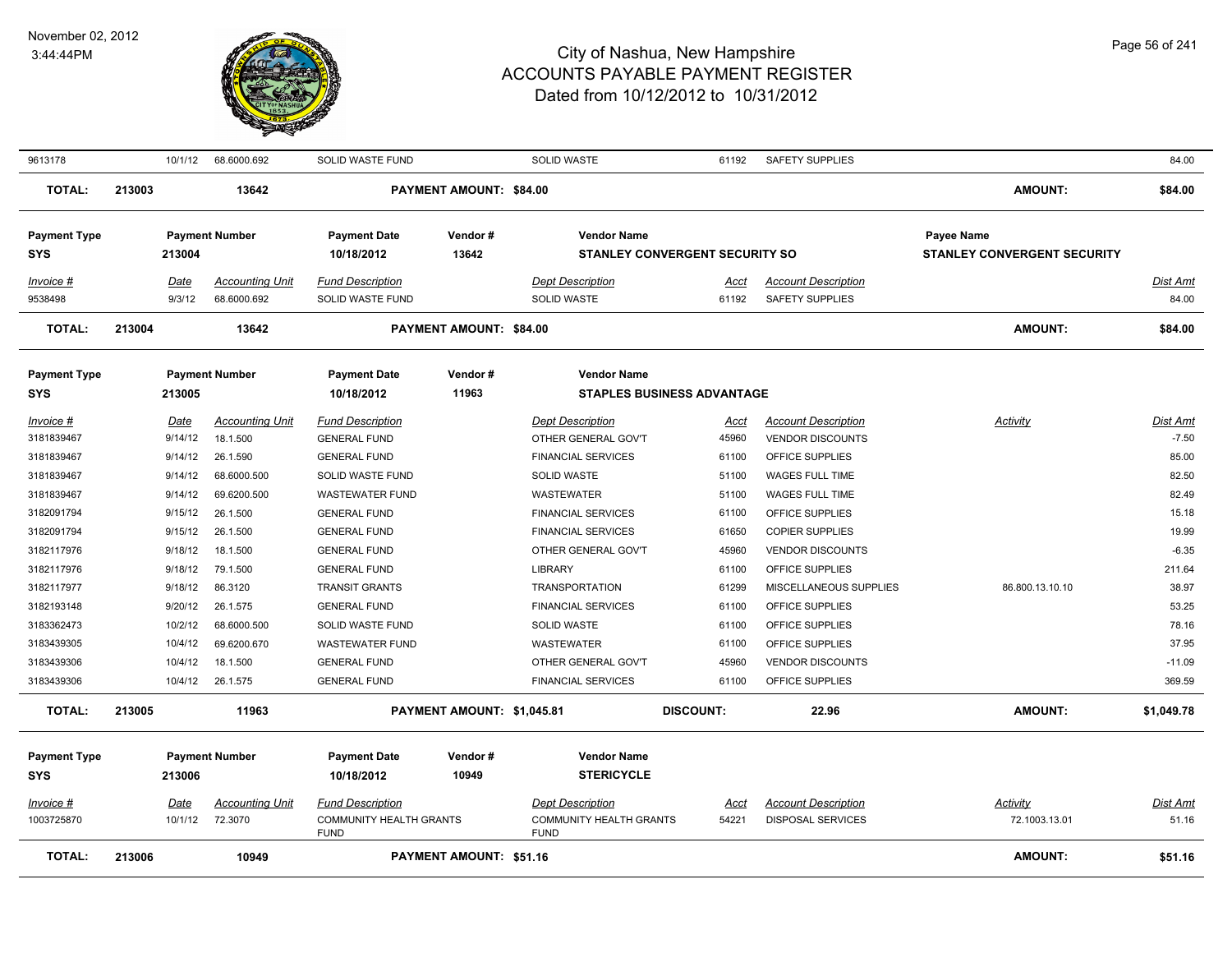

| <b>Payment Type</b><br><b>SYS</b>                   |        | 213007          | <b>Payment Number</b>                        | <b>Payment Date</b><br>10/18/2012                       | Vendor#<br>15239               | <b>Vendor Name</b><br>THE STOVE SHOPPE                |                      |                                                                             |                                            |                             |
|-----------------------------------------------------|--------|-----------------|----------------------------------------------|---------------------------------------------------------|--------------------------------|-------------------------------------------------------|----------------------|-----------------------------------------------------------------------------|--------------------------------------------|-----------------------------|
|                                                     |        |                 |                                              |                                                         |                                |                                                       |                      |                                                                             |                                            |                             |
| Invoice #<br><b>BRUNEAU PERMIT</b><br><b>REFUND</b> |        | Date            | <b>Accounting Unit</b><br>10/10/12  53.1.730 | <b>Fund Description</b><br><b>GENERAL FUND</b>          |                                | <b>Dept Description</b><br><b>BUILDING INSPECTION</b> | Acct<br>42314        | <b>Account Description</b><br><b>MECHANICAL PERMITS</b>                     |                                            | <b>Dist Amt</b><br>12.00    |
| <b>TOTAL:</b>                                       | 213007 |                 | 15239                                        |                                                         | <b>PAYMENT AMOUNT: \$12.00</b> |                                                       |                      |                                                                             | <b>AMOUNT:</b>                             | \$12.00                     |
| <b>Payment Type</b>                                 |        |                 | <b>Payment Number</b>                        | <b>Payment Date</b>                                     | Vendor#                        | <b>Vendor Name</b>                                    |                      |                                                                             | Payee Name                                 |                             |
| <b>SYS</b>                                          |        | 213008          |                                              | 10/18/2012                                              | 13691                          | <b>SURPLUS OFFICE EQUIPMENT INC</b>                   |                      |                                                                             | <b>SURPLUS OFFICE EQUIPMENT</b>            |                             |
| Invoice #<br>21302                                  |        | Date            | <b>Accounting Unit</b><br>9/10/12 74.1.500   | <b>Fund Description</b><br><b>GENERAL FUND</b>          |                                | <b>Dept Description</b><br>WELFARE ADMINISTRATION     | Acct<br>71800        | <b>Account Description</b><br><b>FURNITURE &amp; FIXTURES</b>               |                                            | Dist Amt<br>1,500.00        |
| TOTAL:                                              | 213008 |                 | 13691                                        |                                                         | PAYMENT AMOUNT: \$1,500.00     |                                                       |                      |                                                                             | AMOUNT:                                    | \$1,500.00                  |
| <b>Payment Type</b><br><b>SYS</b>                   |        | 213009          | <b>Payment Number</b>                        | <b>Payment Date</b><br>10/18/2012                       | Vendor#<br>11878               | <b>Vendor Name</b><br><b>SWENSON GRANITE CO LLC</b>   |                      |                                                                             | Payee Name<br><b>SWENSON GRANITE WORKS</b> |                             |
| $Invoice$ #<br>1-110942                             |        | Date<br>10/3/12 | <b>Accounting Unit</b><br>61.1010            | <b>Fund Description</b><br><b>GF-PRIOR YEAR ESCROWS</b> |                                | <b>Dept Description</b><br>STREETS-PRIOR YEAR         | <u>Acct</u><br>81100 | <b>Account Description</b><br>CAPITAL IMPROVEMENTS                          | <b>Activity</b><br>1000                    | <b>Dist Amt</b><br>1,389.56 |
| <b>TOTAL:</b>                                       | 213009 |                 | 11878                                        |                                                         | PAYMENT AMOUNT: \$1,389.56     |                                                       |                      |                                                                             | AMOUNT:                                    | \$1,389.56                  |
| <b>Payment Type</b><br><b>SYS</b>                   |        | 213010          | <b>Payment Number</b>                        | <b>Payment Date</b><br>10/18/2012                       | Vendor#<br>13713               | <b>Vendor Name</b><br><b>TDD EARTH TECHNOLOGIES</b>   |                      |                                                                             |                                            |                             |
| Invoice #                                           |        | Date            | <b>Accounting Unit</b>                       | <b>Fund Description</b>                                 |                                | <b>Dept Description</b>                               | Acct                 | <b>Account Description</b>                                                  |                                            | Dist Amt                    |
| 632                                                 |        | 9/25/12         | 69.6200.540                                  | <b>WASTEWATER FUND</b>                                  |                                | <b>WASTEWATER</b>                                     | 54300                | SEWER MAINTENANCE                                                           |                                            | 3,500.00                    |
| <b>TOTAL:</b>                                       | 213010 |                 | 13713                                        |                                                         | PAYMENT AMOUNT: \$3,500.00     |                                                       |                      |                                                                             | <b>AMOUNT:</b>                             | \$3,500.00                  |
| <b>Payment Type</b>                                 |        |                 | <b>Payment Number</b>                        | <b>Payment Date</b>                                     | Vendor#                        | <b>Vendor Name</b>                                    |                      |                                                                             |                                            |                             |
| <b>SYS</b>                                          |        | 213011          |                                              | 10/18/2012                                              | 14742                          | <b>JOHN TENNEY</b>                                    |                      |                                                                             |                                            |                             |
| $Invoice$ #<br>0201                                 |        | Date<br>9/26/12 | <b>Accounting Unit</b><br>29.1.720.8162      | <b>Fund Description</b><br><b>GENERAL FUND</b>          |                                | <b>Dept Description</b><br><b>CITY BUILDINGS</b>      | <u>Acct</u><br>54487 | <b>Account Description</b><br><b>EQUIPMENT REPAIRS &amp;</b><br>MAINTENANCE |                                            | <b>Dist Amt</b><br>100.00   |
| <b>TOTAL:</b>                                       | 213011 |                 | 14742                                        |                                                         | PAYMENT AMOUNT: \$100.00       |                                                       |                      |                                                                             | AMOUNT:                                    | \$100.00                    |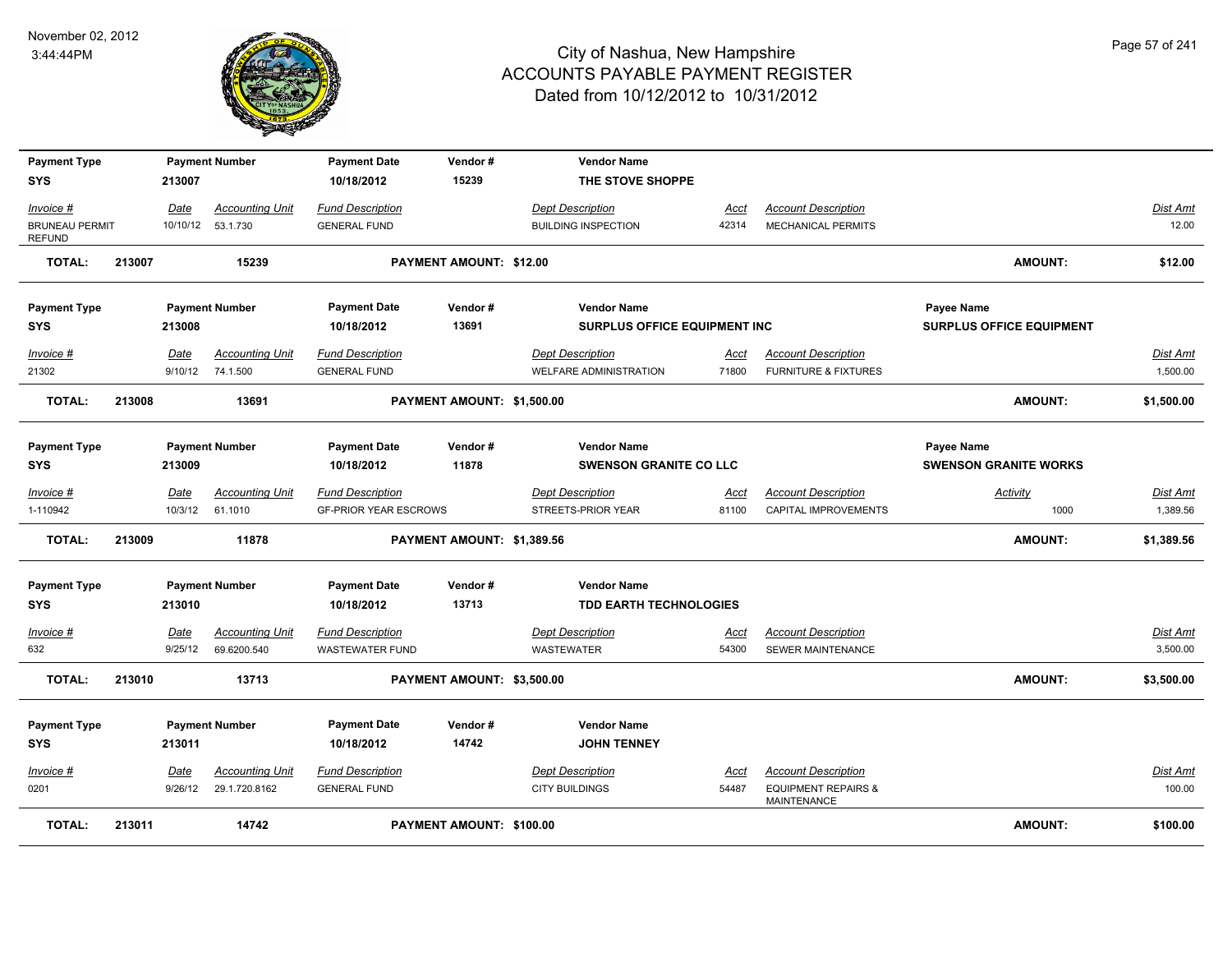#### November 02, 2012 3:44:44PM



| <b>Payment Type</b> |        |          | <b>Payment Number</b>  | <b>Payment Date</b>          | Vendor#                        | <b>Vendor Name</b>      |                                |                            |                 |                 |
|---------------------|--------|----------|------------------------|------------------------------|--------------------------------|-------------------------|--------------------------------|----------------------------|-----------------|-----------------|
| <b>SYS</b>          |        | 213012   |                        | 10/18/2012                   | 14907                          | <b>TI SALES</b>         |                                |                            |                 |                 |
| Invoice #           |        | Date     | <b>Accounting Unit</b> | <b>Fund Description</b>      |                                | <b>Dept Description</b> | Acct                           | <b>Account Description</b> | <b>Activity</b> | <b>Dist Amt</b> |
| INV0016676          |        | 9/18/12  | 61.1010                | <b>GF-PRIOR YEAR ESCROWS</b> |                                | STREETS-PRIOR YEAR      | 81100                          | CAPITAL IMPROVEMENTS       | 1000            | 735.05          |
| <b>TOTAL:</b>       | 213012 |          | 14907                  |                              | PAYMENT AMOUNT: \$735.05       |                         |                                |                            | <b>AMOUNT:</b>  | \$735.05        |
| <b>Payment Type</b> |        |          | <b>Payment Number</b>  | <b>Payment Date</b>          | Vendor#                        | <b>Vendor Name</b>      |                                |                            |                 |                 |
| <b>SYS</b>          |        | 213013   |                        | 10/18/2012                   | 10704                          |                         | TIMS TURF & LANDSCAPING MATERI |                            |                 |                 |
| Invoice #           |        | Date     | <b>Accounting Unit</b> | <b>Fund Description</b>      |                                | <b>Dept Description</b> | Acct                           | <b>Account Description</b> |                 | <b>Dist Amt</b> |
| 37758               |        | 9/20/12  | 61.1.675               | <b>GENERAL FUND</b>          |                                | <b>STREETS</b>          | 61535                          | GRAVEL/LOAM                |                 | 36.30           |
| <b>TOTAL:</b>       | 213013 |          | 10704                  |                              | <b>PAYMENT AMOUNT: \$36.30</b> |                         |                                |                            | <b>AMOUNT:</b>  | \$36.30         |
| <b>Payment Type</b> |        |          | <b>Payment Number</b>  | <b>Payment Date</b>          | Vendor#                        | <b>Vendor Name</b>      |                                |                            |                 |                 |
| <b>SYS</b>          |        | 213014   |                        | 10/18/2012                   | 13773                          | TRUE BLUE CLEANERS      |                                |                            |                 |                 |
| Invoice #           |        | Date     | <b>Accounting Unit</b> | <b>Fund Description</b>      |                                | <b>Dept Description</b> | Acct                           | <b>Account Description</b> |                 | <b>Dist Amt</b> |
| 145806              |        | 10/12/12 | 52.1.625               | <b>GENERAL FUND</b>          |                                | <b>FIRE</b>             | 55699                          | OTHER CONTRACTED SERVICES  |                 | 22.62           |
| 145807              |        | 10/12/12 | 52.1.625               | <b>GENERAL FUND</b>          |                                | <b>FIRE</b>             | 55699                          | OTHER CONTRACTED SERVICES  |                 | 15.08           |
| 145811              |        | 10/1/12  | 52.1.625               | <b>GENERAL FUND</b>          |                                | <b>FIRE</b>             | 55699                          | OTHER CONTRACTED SERVICES  |                 | 30.16           |
| 145812              |        | 10/1/12  | 52.1.625               | <b>GENERAL FUND</b>          |                                | <b>FIRE</b>             | 55699                          | OTHER CONTRACTED SERVICES  |                 | 7.54            |
| 145814              |        | 10/1/12  | 52.1.625               | <b>GENERAL FUND</b>          |                                | <b>FIRE</b>             | 55699                          | OTHER CONTRACTED SERVICES  |                 | 32.08           |
| 145815              |        | 10/1/12  | 52.1.625               | <b>GENERAL FUND</b>          |                                | <b>FIRE</b>             | 55699                          | OTHER CONTRACTED SERVICES  |                 | 30.16           |
| 149629              |        | 10/8/12  | 52.1.625               | <b>GENERAL FUND</b>          |                                | <b>FIRE</b>             | 55699                          | OTHER CONTRACTED SERVICES  |                 | 22.62           |
| 149631              |        | 10/8/12  | 52.1.625               | <b>GENERAL FUND</b>          |                                | <b>FIRE</b>             | 55699                          | OTHER CONTRACTED SERVICES  |                 | 22.62           |
| 149811              |        | 10/8/12  | 52.1.625               | <b>GENERAL FUND</b>          |                                | <b>FIRE</b>             | 55699                          | OTHER CONTRACTED SERVICES  |                 | 26.82           |
| 149814              |        | 10/8/12  | 52.1.625               | <b>GENERAL FUND</b>          |                                | <b>FIRE</b>             | 55699                          | OTHER CONTRACTED SERVICES  |                 | 15.08           |
| 149983              |        | 10/8/12  | 52.1.625               | <b>GENERAL FUND</b>          |                                | <b>FIRE</b>             | 55699                          | OTHER CONTRACTED SERVICES  |                 | 30.16           |
| 149986              |        | 10/8/12  | 52.1.625               | <b>GENERAL FUND</b>          |                                | <b>FIRE</b>             | 55699                          | OTHER CONTRACTED SERVICES  |                 | 30.16           |
| 149987              |        | 10/8/12  | 52.1.625               | <b>GENERAL FUND</b>          |                                | <b>FIRE</b>             | 55699                          | OTHER CONTRACTED SERVICES  |                 | 15.89           |
| <b>TOTAL:</b>       | 213014 |          | 13773                  |                              | PAYMENT AMOUNT: \$300.99       |                         |                                |                            | <b>AMOUNT:</b>  | \$300.99        |
| <b>Payment Type</b> |        |          | <b>Payment Number</b>  | <b>Payment Date</b>          | Vendor#                        | <b>Vendor Name</b>      |                                |                            |                 |                 |
| <b>SYS</b>          |        | 213015   |                        | 10/18/2012                   | 10318                          | <b>TSSI</b>             |                                |                            |                 |                 |
| Invoice #           |        | Date     | <b>Accounting Unit</b> | <b>Fund Description</b>      |                                | <b>Dept Description</b> | <u>Acct</u>                    | <b>Account Description</b> | <b>Activity</b> | Dist Amt        |
| PIN129431           |        | 9/20/12  | 50.3050                | POLICE GRANTS FUND           |                                | POLICE GRANTS FUND      | 71000                          | <b>EQUIPMENT</b>           | 50.1002.09.01   | 108.80          |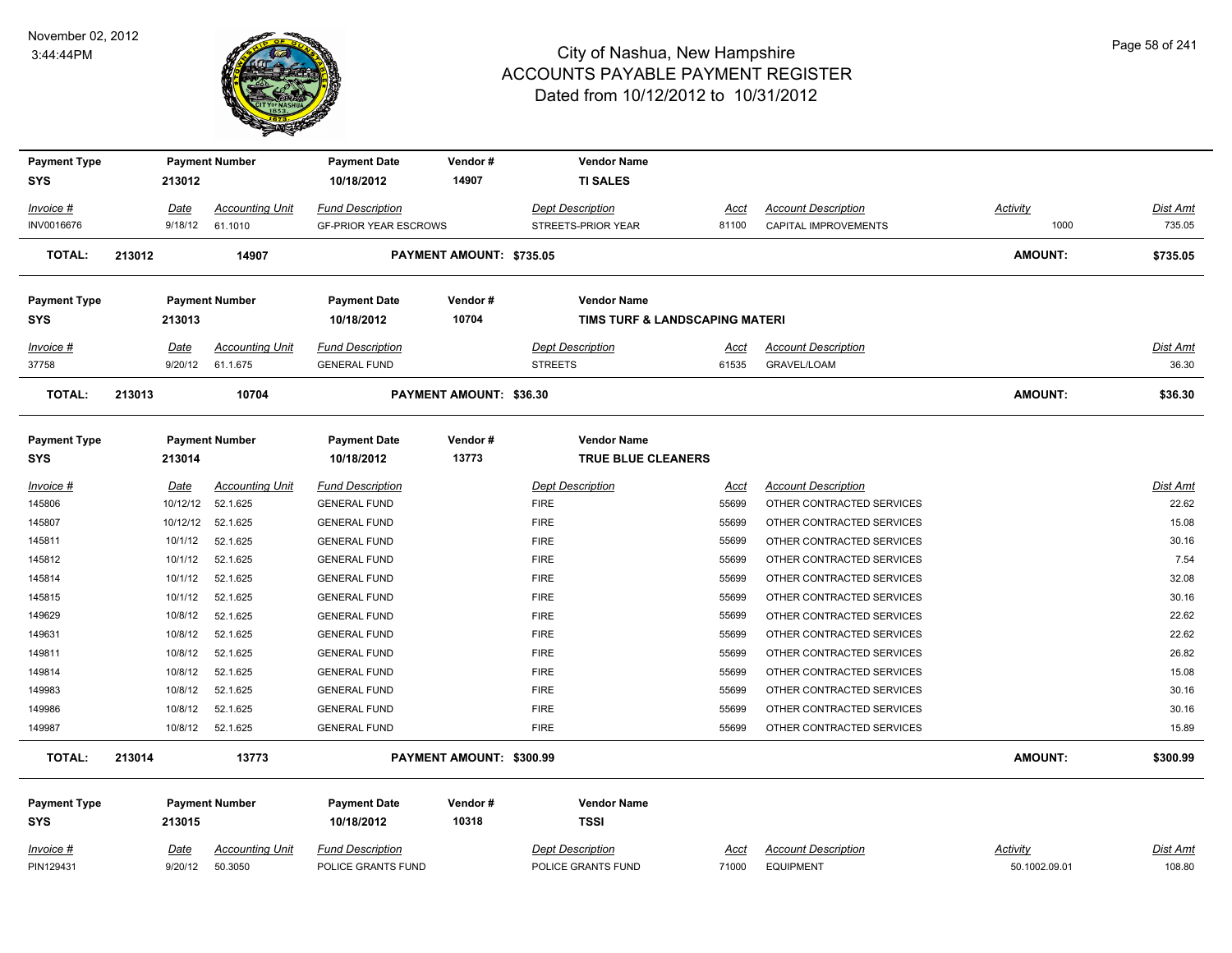

| <b>TOTAL:</b>                     | 213015 |             | 10318                  |                                   | PAYMENT AMOUNT: \$108.80   |                                            |             |                                          | <b>AMOUNT:</b>           | \$108.80   |
|-----------------------------------|--------|-------------|------------------------|-----------------------------------|----------------------------|--------------------------------------------|-------------|------------------------------------------|--------------------------|------------|
| <b>Payment Type</b><br>SYS        |        | 213016      | <b>Payment Number</b>  | <b>Payment Date</b><br>10/18/2012 | Vendor#<br>13797           | <b>Vendor Name</b><br>UNIFIRST CORPORATION |             |                                          |                          |            |
| Invoice #                         |        | Date        | <b>Accounting Unit</b> | <b>Fund Description</b>           |                            | <b>Dept Description</b>                    | <b>Acct</b> | <b>Account Description</b>               |                          | Dist Amt   |
| 044 4043095                       |        | 9/14/12     | 61.1.670               | <b>GENERAL FUND</b>               |                            | <b>STREETS</b>                             | 61107       | <b>CLOTHING &amp; UNIFORMS</b>           |                          | 289.89     |
| 044 4043321                       |        |             | 9/14/12 61.1.670       | <b>GENERAL FUND</b>               |                            | <b>STREETS</b>                             | 61107       | <b>CLOTHING &amp; UNIFORMS</b>           |                          | 326.10     |
| <b>TOTAL:</b>                     | 213016 |             | 13797                  |                                   | PAYMENT AMOUNT: \$615.99   |                                            |             |                                          | <b>AMOUNT:</b>           | \$615.99   |
| <b>Payment Type</b>               |        |             | <b>Payment Number</b>  | <b>Payment Date</b>               | Vendor#                    | <b>Vendor Name</b>                         |             |                                          |                          |            |
| <b>SYS</b>                        |        | 213017      |                        | 10/18/2012                        | 14593                      | UNITED PLASTIC FABRICATING                 |             |                                          |                          |            |
| Invoice #                         |        | Date        | <b>Accounting Unit</b> | <b>Fund Description</b>           |                            | <b>Dept Description</b>                    | <b>Acct</b> | <b>Account Description</b>               |                          | Dist Amt   |
| 00123765                          |        | 9/19/12     | 52.1.630               | <b>GENERAL FUND</b>               |                            | <b>FIRE</b>                                | 54600       | <b>VEHICLE REPAIRS &amp; MAINTENANCE</b> |                          | 942.97     |
| <b>TOTAL:</b>                     | 213017 |             | 14593                  |                                   | PAYMENT AMOUNT: \$942.97   |                                            |             |                                          | <b>AMOUNT:</b>           | \$942.97   |
| <b>Payment Type</b>               |        |             | <b>Payment Number</b>  | <b>Payment Date</b>               | Vendor#                    | <b>Vendor Name</b>                         |             |                                          |                          |            |
| SYS                               |        | 213018      |                        | 10/18/2012                        | 13804                      | UNITED SITE SERVICES NORTHEAST             |             |                                          |                          |            |
| <u>Invoice #</u>                  |        | <u>Date</u> | <b>Accounting Unit</b> | <b>Fund Description</b>           |                            | <b>Dept Description</b>                    | Acct        | <b>Account Description</b>               |                          | Dist Amt   |
| 114-857253                        |        | 9/24/12     | TF77.7052              | MINE FALLS PARK ETF               |                            | MINE FALLS PARK ETF                        | 54280       | BUILDING/GROUNDS MAINTENANCE             |                          | 164.91     |
| 114-866782                        |        | 10/2/12     | 77.1.650               | <b>GENERAL FUND</b>               |                            | PARKS & RECREATION                         | 54821       | <b>EQUIPMENT RENTAL</b>                  |                          | 54.97      |
| 114-866983                        |        |             | 10/2/12 77.1.650       | <b>GENERAL FUND</b>               |                            | PARKS & RECREATION                         | 54821       | <b>EQUIPMENT RENTAL</b>                  |                          | 54.97      |
| <b>TOTAL:</b>                     | 213018 |             | 13804                  |                                   | PAYMENT AMOUNT: \$274.85   |                                            |             |                                          | <b>AMOUNT:</b>           | \$274.85   |
| <b>Payment Type</b>               |        |             | <b>Payment Number</b>  | <b>Payment Date</b>               | Vendor#                    | <b>Vendor Name</b>                         |             |                                          | Payee Name               |            |
| SYS                               |        | 213019      |                        | 10/18/2012                        | 13806                      | UNIVERSAL RECYCLING TECH LLC               |             |                                          | UNIVERSAL RECYCLING TECH |            |
| Invoice #                         |        | Date        | <b>Accounting Unit</b> | <b>Fund Description</b>           |                            | <b>Dept Description</b>                    | Acct        | <b>Account Description</b>               |                          | Dist Amt   |
| ARINV046237                       |        | 9/15/12     | 68.6000.695            | SOLID WASTE FUND                  |                            | SOLID WASTE                                | 55699       | OTHER CONTRACTED SERVICES                |                          | 1,329.98   |
| ARINV046448                       |        | 9/17/12     | 68.6000.695            | SOLID WASTE FUND                  |                            | SOLID WASTE                                | 55699       | OTHER CONTRACTED SERVICES                |                          | 981.01     |
| ARINV046482                       |        | 9/18/12     | 68.6000.695            | SOLID WASTE FUND                  |                            | SOLID WASTE                                | 55699       | OTHER CONTRACTED SERVICES                |                          | 1,323.26   |
| <b>TOTAL:</b>                     | 213019 |             | 13806                  |                                   | PAYMENT AMOUNT: \$3,634.25 |                                            |             |                                          | <b>AMOUNT:</b>           | \$3,634.25 |
| <b>Payment Type</b><br><b>SYS</b> |        | 213020      | <b>Payment Number</b>  | <b>Payment Date</b><br>10/18/2012 | Vendor#<br>15255           | <b>Vendor Name</b><br><b>JANET VALUK</b>   |             |                                          |                          |            |
| Invoice #                         |        | Date        | <b>Accounting Unit</b> | <b>Fund Description</b>           |                            | <b>Dept Description</b>                    | Acct        | <b>Account Description</b>               |                          | Dist Amt   |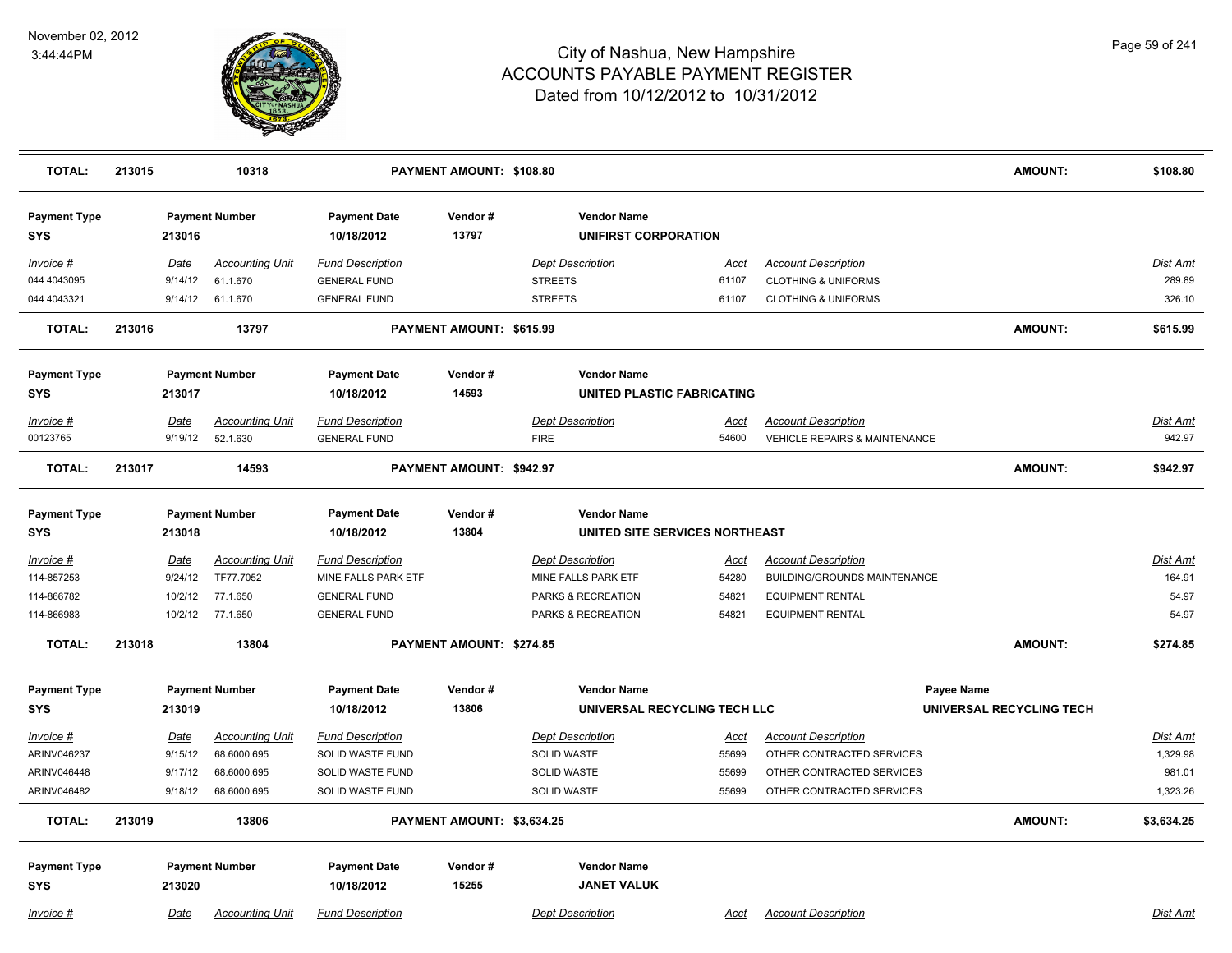

| <b>INSURANCE REFUND</b>           |        |                        | 10/17/12  13.6600.890              | BENEFITS SELF INSURANCE FUND                                                   |                            | BENEFITS ADMINISTRATION                                             | 59507                | CLAIMS-HPHC PLAN                                                       |                            | 124.00                    |
|-----------------------------------|--------|------------------------|------------------------------------|--------------------------------------------------------------------------------|----------------------------|---------------------------------------------------------------------|----------------------|------------------------------------------------------------------------|----------------------------|---------------------------|
| <b>TOTAL:</b>                     | 213020 |                        | 15255                              |                                                                                | PAYMENT AMOUNT: \$124.00   |                                                                     |                      |                                                                        | <b>AMOUNT:</b>             | \$124.00                  |
| <b>Payment Type</b><br><b>SYS</b> |        | 213021                 | <b>Payment Number</b>              | <b>Payment Date</b><br>10/18/2012                                              | Vendor#<br>11933           | <b>Vendor Name</b><br><b>FRANK J WALLENT</b>                        |                      |                                                                        |                            |                           |
| $Invoice$ #<br>10/04-10/16TAPING  |        | Date<br>10/17/12       | <b>Accounting Unit</b><br>22.2505  | <b>Fund Description</b><br><b>GOVT &amp; EDUCATION CHANNELS</b><br><b>FUND</b> |                            | <b>Dept Description</b><br><b>GOV'T &amp; EDUCATION CHANNELS</b>    | <u>Acct</u><br>53470 | <b>Account Description</b><br><b>VIDEOGRAPHY SERVICES</b>              |                            | <b>Dist Amt</b><br>300.00 |
| <b>TOTAL:</b>                     | 213021 |                        | 11933                              |                                                                                | PAYMENT AMOUNT: \$300.00   |                                                                     |                      |                                                                        | <b>AMOUNT:</b>             | \$300.00                  |
| <b>Payment Type</b>               |        |                        | <b>Payment Number</b>              | <b>Payment Date</b>                                                            | Vendor#                    | <b>Vendor Name</b>                                                  |                      |                                                                        | Payee Name                 |                           |
| <b>SYS</b>                        |        | 213022                 |                                    | 10/18/2012                                                                     | 10735                      | <b>THOMSON REUTERS</b>                                              |                      |                                                                        | <b>WEST PAYMENT CENTER</b> |                           |
| $Invoice$ #<br>825791541          |        | <u>Date</u><br>10/1/12 | <b>Accounting Unit</b><br>50.1.500 | <b>Fund Description</b><br><b>GENERAL FUND</b>                                 |                            | <b>Dept Description</b><br><b>POLICE</b>                            | <u>Acct</u><br>54407 | <b>Account Description</b><br>SOFTWARE MAINTENANCE                     |                            | Dist Amt<br>291.80        |
| <b>TOTAL:</b>                     | 213022 |                        | 10735                              |                                                                                | PAYMENT AMOUNT: \$291.80   |                                                                     |                      |                                                                        | <b>AMOUNT:</b>             | \$291.80                  |
| <b>Payment Type</b><br><b>SYS</b> |        | 213023                 | <b>Payment Number</b>              | <b>Payment Date</b><br>10/18/2012                                              | Vendor#<br>14967           | <b>Vendor Name</b><br><b>WINDWARD PETROLEUM</b>                     |                      |                                                                        |                            |                           |
| Invoice #<br>5027005              |        | Date<br>9/18/12        | <b>Accounting Unit</b><br>50.1.500 | <b>Fund Description</b><br><b>GENERAL FUND</b>                                 |                            | <b>Dept Description</b><br>POLICE                                   | <u>Acct</u><br>61799 | <b>Account Description</b><br>VEHICLE PARTS & SUPPLIES                 |                            | Dist Amt<br>2,133.16      |
| <b>TOTAL:</b>                     | 213023 |                        | 13897                              |                                                                                | PAYMENT AMOUNT: \$2,133.16 |                                                                     |                      |                                                                        | <b>AMOUNT:</b>             | \$2,133.16                |
| <b>Payment Type</b><br><b>SYS</b> |        | 213024                 | <b>Payment Number</b>              | <b>Payment Date</b><br>10/18/2012                                              | Vendor #<br>13918          | <b>Vendor Name</b><br><b>XEROX CORPORATION</b>                      |                      |                                                                        |                            |                           |
| Invoice #<br>063852085            |        | Date<br>9/20/12        | <b>Accounting Unit</b><br>60.1.665 | <b>Fund Description</b><br><b>GENERAL FUND</b>                                 |                            | <b>Dept Description</b><br><b>PUBLIC</b><br>WORKS-ADMIN/ENGINEERING | <u>Acct</u><br>54421 | <b>Account Description</b><br>COPIER MAINTENANCE CONTRACTS             |                            | <b>Dist Amt</b><br>615.00 |
| <b>TOTAL:</b>                     | 213024 |                        | 13918                              |                                                                                | PAYMENT AMOUNT: \$615.00   |                                                                     |                      |                                                                        | <b>AMOUNT:</b>             | \$615.00                  |
| <b>Payment Type</b><br><b>SYS</b> |        | 213025                 | <b>Payment Number</b>              | <b>Payment Date</b><br>10/18/2012                                              | Vendor#<br>13920           | <b>Vendor Name</b><br>YANKEE TRUCK LLC                              |                      |                                                                        |                            |                           |
| Invoice #<br>285858               |        | Date<br>10/4/12        | <b>Accounting Unit</b><br>52.1.630 | <b>Fund Description</b><br><b>GENERAL FUND</b>                                 |                            | <b>Dept Description</b><br><b>FIRE</b>                              | Acct<br>54600        | <b>Account Description</b><br><b>VEHICLE REPAIRS &amp; MAINTENANCE</b> |                            | Dist Amt<br>53.97         |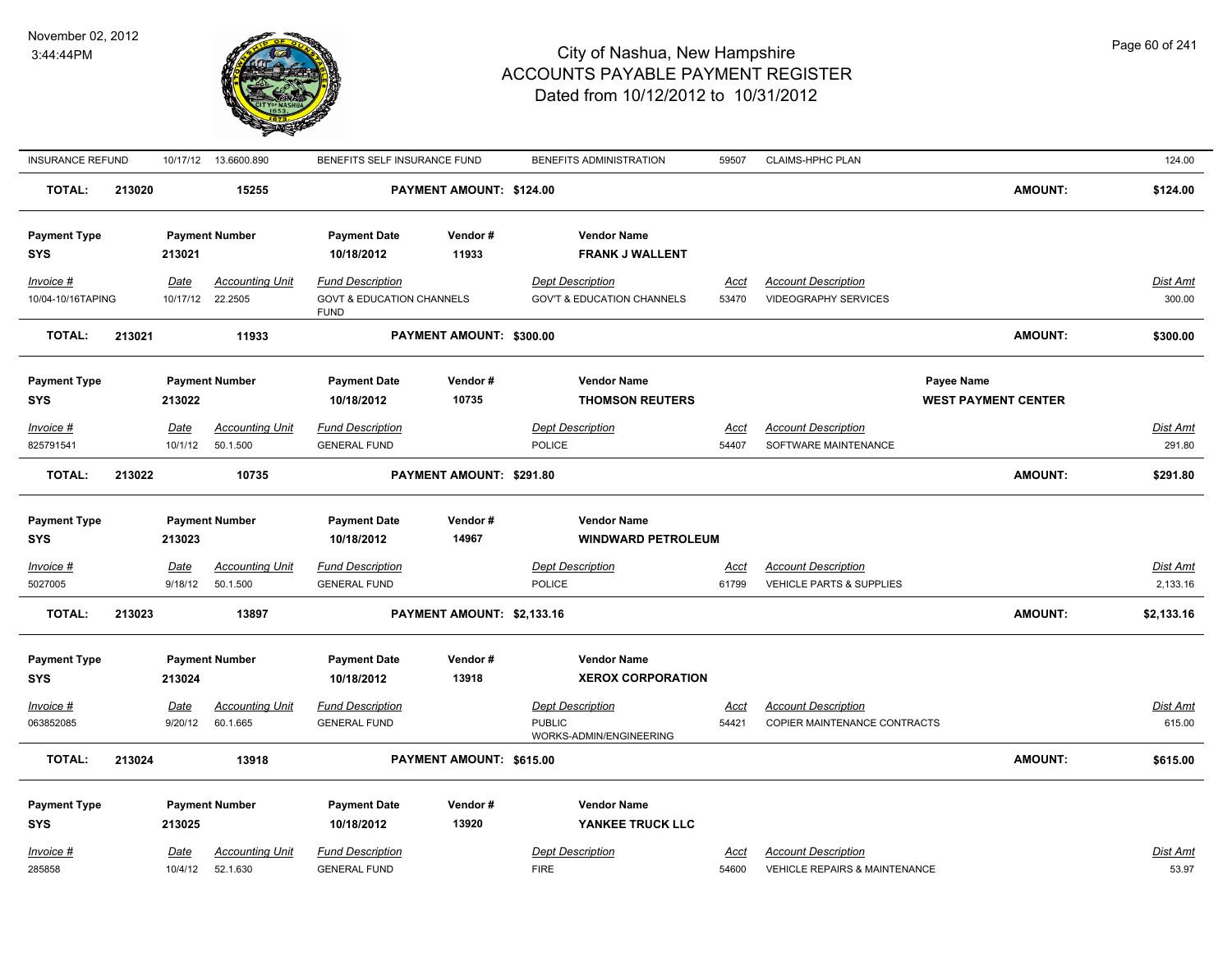

| <b>TOTAL:</b>                     | 213025 |             | 13920                  |                                   | <b>PAYMENT AMOUNT: \$53.97</b> |                                                |       |                                | <b>AMOUNT:</b> | \$53.97         |
|-----------------------------------|--------|-------------|------------------------|-----------------------------------|--------------------------------|------------------------------------------------|-------|--------------------------------|----------------|-----------------|
| <b>Payment Type</b><br><b>SYS</b> |        | 213026      | <b>Payment Number</b>  | <b>Payment Date</b><br>10/18/2012 | Vendor#<br>13925               | <b>Vendor Name</b><br>THE YOUTH COUNCIL        |       |                                |                |                 |
| Invoice #                         |        | Date        | <b>Accounting Unit</b> | <b>Fund Description</b>           |                                | <b>Dept Description</b>                        | Acct  | <b>Account Description</b>     |                | Dist Amt        |
| 2079                              |        | 9/30/12     | 71.1.500               | <b>GENERAL FUND</b>               |                                | <b>COMMUNITY SERVICES</b>                      | 68320 | (CHINS)-COMMUNITY INTERVENTION |                | 429.36          |
| <b>TOTAL:</b>                     | 213026 |             | 13925                  |                                   | PAYMENT AMOUNT: \$429.36       |                                                |       |                                | <b>AMOUNT:</b> | \$429.36        |
| <b>Payment Type</b><br><b>SYS</b> |        | 213027      | <b>Payment Number</b>  | <b>Payment Date</b><br>10/18/2012 | Vendor#<br>14702               | <b>Vendor Name</b><br><b>LIBERTY UTILITIES</b> |       |                                |                |                 |
| Invoice #                         |        | Date        | <b>Accounting Unit</b> | <b>Fund Description</b>           |                                | <b>Dept Description</b>                        | Acct  | <b>Account Description</b>     |                | Dist Amt        |
| 2143SEPT2                         |        | 9/28/12     | 91.1.142621            | <b>GENERAL FUND</b>               |                                | <b>SCHOOL</b>                                  | 54114 | <b>HEATING GAS</b>             |                | 185.56          |
| 521471SEPT2                       |        | 10/5/12     | 91.1.032621            | <b>GENERAL FUND</b>               |                                | <b>SCHOOL</b>                                  | 54114 | <b>HEATING GAS</b>             |                | 666.98          |
| 5550096SEPT2                      |        | 10/2/12     | 91.1.052621            | <b>GENERAL FUND</b>               |                                | <b>SCHOOL</b>                                  | 54114 | <b>HEATING GAS</b>             |                | 117.65          |
| 612651SEPT2                       |        | 10/2/12     | 91.1.052621            | <b>GENERAL FUND</b>               |                                | <b>SCHOOL</b>                                  | 54114 | <b>HEATING GAS</b>             |                | 40.30           |
| 612652SEPT2                       |        | 10/2/12     | 91.1.052621            | <b>GENERAL FUND</b>               |                                | <b>SCHOOL</b>                                  | 54114 | <b>HEATING GAS</b>             |                | 39.92           |
| 612656SEPT2                       |        | 10/2/12     | 91.1.052621            | <b>GENERAL FUND</b>               |                                | <b>SCHOOL</b>                                  | 54114 | <b>HEATING GAS</b>             |                | 38.41           |
| 612874SEPT2                       |        | 10/2/12     | 91.1.052621            | <b>GENERAL FUND</b>               |                                | <b>SCHOOL</b>                                  | 54114 | <b>HEATING GAS</b>             |                | 40.30           |
| 6326482SEPT2                      |        | 10/4/12     | 91.1.222621            | <b>GENERAL FUND</b>               |                                | SCHOOL                                         | 54114 | <b>HEATING GAS</b>             |                | 47.56           |
| N9000020SEPT2                     |        | 10/4/12     | 91.1.172621            | <b>GENERAL FUND</b>               |                                | <b>SCHOOL</b>                                  | 54114 | <b>HEATING GAS</b>             |                | 145.83          |
| <b>TOTAL:</b>                     | 213027 |             | 14702                  |                                   | PAYMENT AMOUNT: \$1,322.51     |                                                |       |                                | <b>AMOUNT:</b> | \$1,322.51      |
| <b>Payment Type</b>               |        |             | <b>Payment Number</b>  | <b>Payment Date</b>               | Vendor#                        | <b>Vendor Name</b>                             |       |                                |                |                 |
| <b>SYS</b>                        |        | 213028      |                        | 10/18/2012                        | 13291                          | PENNICHUCK WATER WORKS INC                     |       |                                |                |                 |
| Invoice #                         |        | <b>Date</b> | <b>Accounting Unit</b> | <b>Fund Description</b>           |                                | <b>Dept Description</b>                        | Acct  | <b>Account Description</b>     |                | <b>Dist Amt</b> |
| 31829098SEPT2                     |        | 10/4/12     | 91.1.132621            | <b>GENERAL FUND</b>               |                                | SCHOOL                                         | 54141 | WATER & SEWER                  |                | 557.49          |
| 49604133SEPT2                     |        | 10/4/12     | 91.1.042621            | <b>GENERAL FUND</b>               |                                | SCHOOL                                         | 54141 | <b>WATER &amp; SEWER</b>       |                | 63.66           |
| 60143138SEPT2                     |        | 10/4/12     | 91.1.112621            | <b>GENERAL FUND</b>               |                                | <b>SCHOOL</b>                                  | 54141 | WATER & SEWER                  |                | 530.06          |
| 60411316SEPT2                     |        | 10/4/12     | 91.1.092621            | <b>GENERAL FUND</b>               |                                | <b>SCHOOL</b>                                  | 54141 | <b>WATER &amp; SEWER</b>       |                | 815.69          |
| 60425392SEPT2                     |        | 10/4/12     | 91.1.112621            | <b>GENERAL FUND</b>               |                                | <b>SCHOOL</b>                                  | 54141 | <b>WATER &amp; SEWER</b>       |                | 497.78          |
| 70090390SEPT2                     |        | 10/4/12     | 91.1.182621            | <b>GENERAL FUND</b>               |                                | <b>SCHOOL</b>                                  | 54141 | WATER & SEWER                  |                | 669.43          |
| 70093752SEPT2                     |        | 10/4/12     | 91.1.032621            | <b>GENERAL FUND</b>               |                                | <b>SCHOOL</b>                                  | 54141 | <b>WATER &amp; SEWER</b>       |                | 2,346.99        |
| AMHERSTSEPT2                      |        | 10/4/12     | 91.1.092621            | <b>GENERAL FUND</b>               |                                | <b>SCHOOL</b>                                  | 54141 | <b>WATER &amp; SEWER</b>       |                | 87.70           |
| BROADSEPT2                        |        | 10/4/12     | 91.1.122621            | <b>GENERAL FUND</b>               |                                | SCHOOL                                         | 54141 | <b>WATER &amp; SEWER</b>       |                | 87.70           |
| CHARLOTTESEPT2                    |        | 10/4/12     | 91.1.132621            | <b>GENERAL FUND</b>               |                                | <b>SCHOOL</b>                                  | 54141 | <b>WATER &amp; SEWER</b>       |                | 142.70          |
| CHUCKDRUDINGSEPT2                 |        | 10/4/12     | 91.1.042621            | <b>GENERAL FUND</b>               |                                | <b>SCHOOL</b>                                  | 54141 | <b>WATER &amp; SEWER</b>       |                | 128.95          |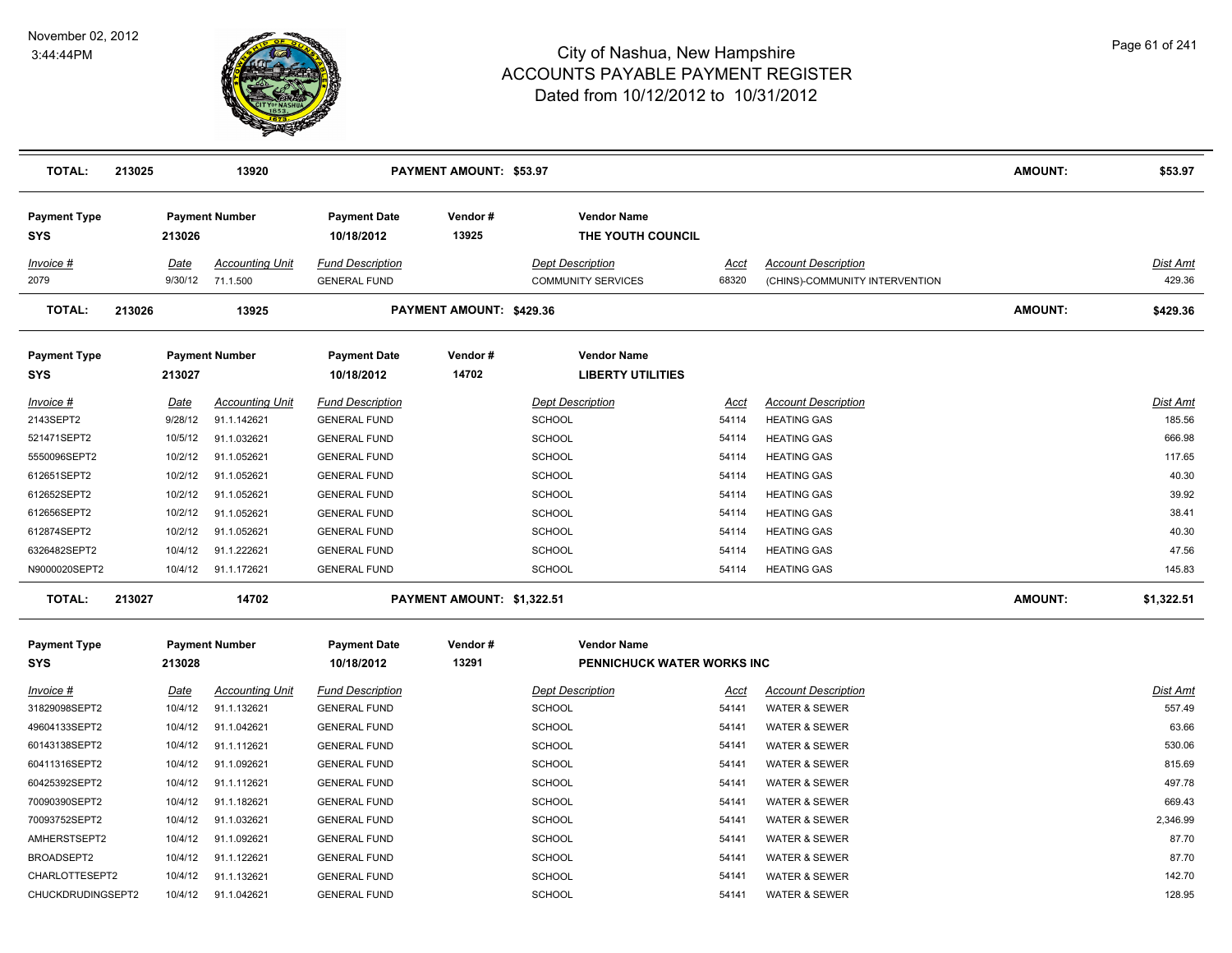

| TOTAL:                            | 213028 |                 | 13291                                    |                                                      | PAYMENT AMOUNT: \$5,928.15 |                                          |                                                       |                      |                                                      | <b>AMOUNT:</b>                     | \$5,928.15               |
|-----------------------------------|--------|-----------------|------------------------------------------|------------------------------------------------------|----------------------------|------------------------------------------|-------------------------------------------------------|----------------------|------------------------------------------------------|------------------------------------|--------------------------|
| <b>Payment Type</b><br><b>SYS</b> |        | 213029          | <b>Payment Number</b>                    | <b>Payment Date</b><br>10/18/2012                    | Vendor#<br>10969           |                                          | <b>Vendor Name</b><br><b>EARTHLINK BUSINESS</b>       |                      |                                                      |                                    |                          |
| Invoice #<br>OCT-12-3993417       |        | Date<br>10/7/12 | <b>Accounting Unit</b><br>91.1.012621    | <b>Fund Description</b><br><b>GENERAL FUND</b>       |                            | <b>Dept Description</b><br><b>SCHOOL</b> |                                                       | Acct<br>55109        | <b>Account Description</b><br>TELEPHONE-VOICE        |                                    | Dist Amt<br>5,614.26     |
| <b>TOTAL:</b>                     | 213029 |                 | 10969                                    |                                                      | PAYMENT AMOUNT: \$5,614.26 |                                          |                                                       |                      |                                                      | <b>AMOUNT:</b>                     | \$5,614.26               |
| <b>Payment Type</b><br><b>SYS</b> |        | 213030          | <b>Payment Number</b>                    | <b>Payment Date</b><br>10/18/2012                    | Vendor#<br>14216           |                                          | <b>Vendor Name</b><br><b>FAIRPOINT COMMUNICATIONS</b> |                      |                                                      |                                    |                          |
| Invoice #                         |        | Date            | <b>Accounting Unit</b>                   | <b>Fund Description</b>                              |                            | <b>Dept Description</b>                  |                                                       | Acct                 | <b>Account Description</b>                           |                                    | Dist Amt                 |
| SEPT-12-6035789215116             |        | 9/30/12         | 91.1.142621                              | <b>GENERAL FUND</b>                                  |                            | <b>SCHOOL</b>                            |                                                       | 55109                | TELEPHONE-VOICE                                      |                                    | 30.05                    |
| <b>TOTAL:</b>                     | 213030 |                 | 14216                                    |                                                      | PAYMENT AMOUNT: \$30.05    |                                          |                                                       |                      |                                                      | <b>AMOUNT:</b>                     | \$30.05                  |
| <b>Payment Type</b><br><b>SYS</b> |        | 213031          | <b>Payment Number</b>                    | <b>Payment Date</b><br>10/18/2012                    | Vendor#<br>12707           |                                          | <b>Vendor Name</b><br><b>FEDEX</b>                    |                      |                                                      |                                    |                          |
| $Invoice$ #<br>2-034-59965        |        | Date<br>10/1/12 | <b>Accounting Unit</b><br>91.3800.042219 | <b>Fund Description</b><br><b>SCHOOL GRANTS FUND</b> |                            | <b>Dept Description</b><br>SCHOOL        |                                                       | <u>Acct</u><br>61299 | <b>Account Description</b><br>MISCELLANEOUS SUPPLIES | <u>Activity</u><br>91.03468.042219 | <u>Dist Amt</u><br>21.79 |
| <b>TOTAL:</b>                     | 213031 |                 | 12707                                    |                                                      | PAYMENT AMOUNT: \$21.79    |                                          |                                                       |                      |                                                      | <b>AMOUNT:</b>                     | \$21.79                  |
| <b>Payment Type</b><br><b>SYS</b> |        | 213032          | <b>Payment Number</b>                    | <b>Payment Date</b><br>10/18/2012                    | Vendor#<br>13372           |                                          | <b>Vendor Name</b><br><b>PSNH</b>                     |                      |                                                      |                                    |                          |
| Invoice #                         |        | Date            | <b>Accounting Unit</b>                   | <b>Fund Description</b>                              |                            | <b>Dept Description</b>                  |                                                       | <u>Acct</u>          | <b>Account Description</b>                           |                                    | Dist Amt                 |
| G90780570SEPT2                    |        | 10/3/12         | 91.1.202621                              | <b>GENERAL FUND</b>                                  |                            | <b>SCHOOL</b>                            |                                                       | 54100                | <b>ELECTRICITY</b>                                   |                                    | 3,636.32                 |
| S45751611SEPT2                    |        | 10/2/12         | 91.1.182621                              | <b>GENERAL FUND</b>                                  |                            | <b>SCHOOL</b>                            |                                                       | 54100                | <b>ELECTRICITY</b>                                   |                                    | 2,776.07                 |
| <b>TOTAL:</b>                     | 213032 |                 | 13372                                    |                                                      | PAYMENT AMOUNT: \$6,412.39 |                                          |                                                       |                      |                                                      | <b>AMOUNT:</b>                     | \$6,412.39               |
| <b>Payment Type</b><br><b>SYS</b> |        | 213033          | <b>Payment Number</b>                    | <b>Payment Date</b><br>10/18/2012                    | Vendor#<br>13430           |                                          | <b>Vendor Name</b><br><b>RESERVE ACCOUNT</b>          |                      |                                                      |                                    |                          |
| Invoice #                         |        | <u>Date</u>     | <b>Accounting Unit</b>                   | <b>Fund Description</b>                              |                            | <b>Dept Description</b>                  |                                                       | <u>Acct</u>          | <b>Account Description</b>                           |                                    | <b>Dist Amt</b>          |
| OCT-12-48970628                   |        |                 | 10/12/12 91.1.012320                     | <b>GENERAL FUND</b>                                  |                            | <b>SCHOOL</b>                            |                                                       | 55607                | POSTAGE & DELIVERY                                   |                                    | 2,500.00                 |
| <b>TOTAL:</b>                     | 213033 |                 | 13430                                    |                                                      | PAYMENT AMOUNT: \$2,500.00 |                                          |                                                       |                      |                                                      | <b>AMOUNT:</b>                     | \$2,500.00               |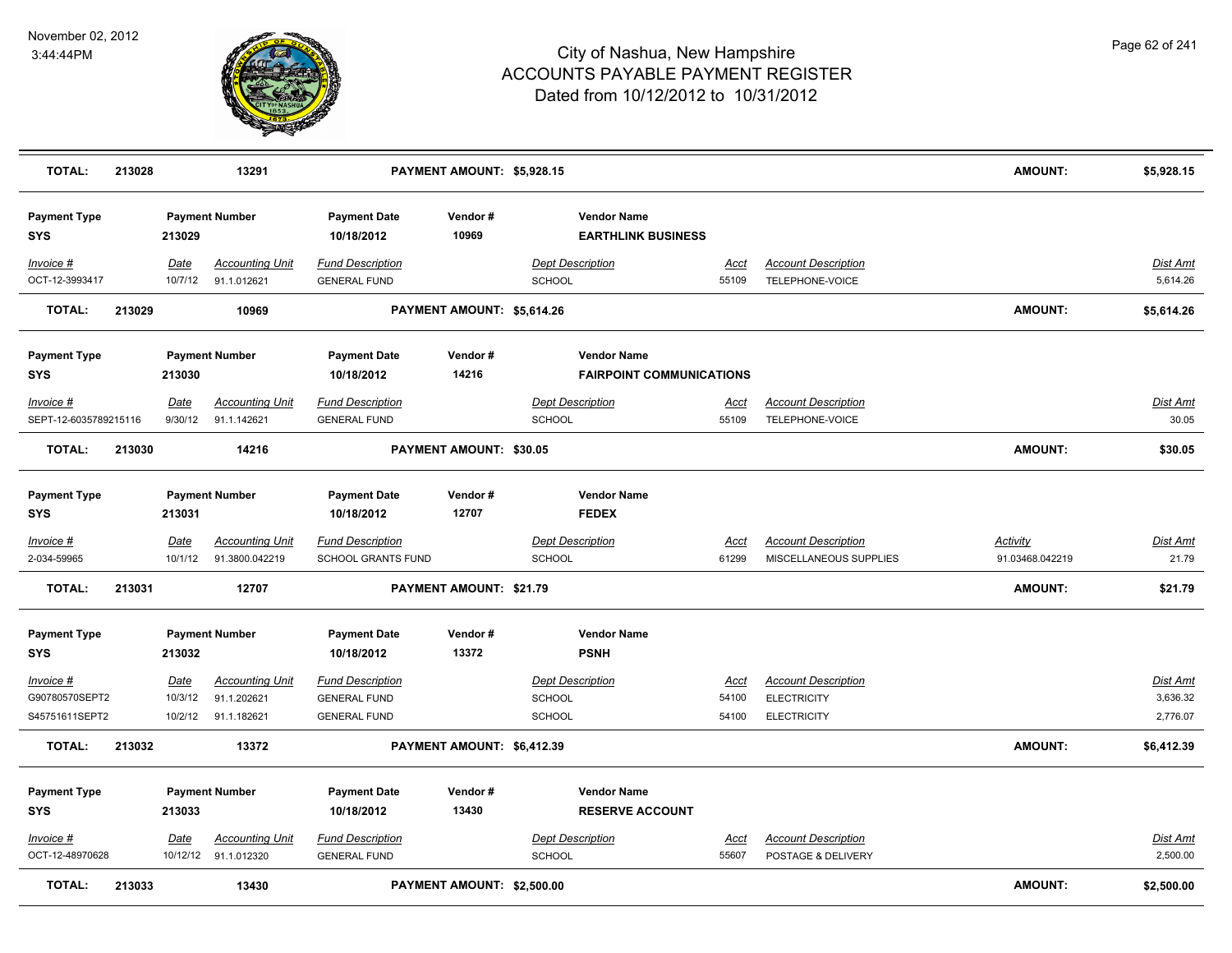

| <b>Payment Type</b><br><b>SYS</b> |        | 213034          | <b>Payment Number</b>                 | <b>Payment Date</b><br>10/18/2012              | Vendor#<br>13627               | <b>Vendor Name</b><br><b>SPRINT NEXTEL</b> |               |                                                      |                |                   |
|-----------------------------------|--------|-----------------|---------------------------------------|------------------------------------------------|--------------------------------|--------------------------------------------|---------------|------------------------------------------------------|----------------|-------------------|
| Invoice #                         |        | Date            | <b>Accounting Unit</b>                | <b>Fund Description</b>                        |                                | <b>Dept Description</b>                    | Acct          | <b>Account Description</b>                           |                | Dist Amt          |
| 483100423-107                     |        | 10/5/12         | 91.1.012621                           | <b>GENERAL FUND</b>                            |                                | <b>SCHOOL</b>                              | 55109         | TELEPHONE-VOICE                                      |                | 756.11            |
| TOTAL:                            | 213034 |                 | 13627                                 |                                                | PAYMENT AMOUNT: \$756.11       |                                            |               |                                                      | <b>AMOUNT:</b> | \$756.11          |
| <b>Payment Type</b>               |        |                 | <b>Payment Number</b>                 | <b>Payment Date</b>                            | Vendor#                        | <b>Vendor Name</b>                         |               |                                                      |                |                   |
| <b>SYS</b>                        |        | 213035          |                                       | 10/18/2012                                     | 13801                          | UNITED PARCEL SERVICE                      |               |                                                      |                |                   |
| Invoice #<br>85W011402            |        | Date<br>10/6/12 | <b>Accounting Unit</b><br>91.1.012320 | <b>Fund Description</b><br><b>GENERAL FUND</b> |                                | <b>Dept Description</b><br><b>SCHOOL</b>   | Acct<br>55607 | <b>Account Description</b><br>POSTAGE & DELIVERY     |                | Dist Amt<br>12.53 |
| <b>TOTAL:</b>                     | 213035 |                 | 13801                                 |                                                | <b>PAYMENT AMOUNT: \$12.53</b> |                                            |               |                                                      | <b>AMOUNT:</b> | \$12.53           |
|                                   |        |                 |                                       |                                                |                                |                                            |               |                                                      |                |                   |
| <b>Payment Type</b>               |        |                 | <b>Payment Number</b>                 | <b>Payment Date</b>                            | Vendor#                        | <b>Vendor Name</b>                         |               |                                                      |                |                   |
| <b>SYS</b>                        |        | 213036          |                                       | 10/18/2012                                     | 12532                          | A - Z QUALITY REPAIR                       |               |                                                      |                |                   |
| Invoice #                         |        | Date            | <b>Accounting Unit</b>                | <b>Fund Description</b>                        |                                | <b>Dept Description</b>                    | Acct          | <b>Account Description</b>                           |                | Dist Amt          |
| 1014                              |        | 9/29/12         | 91.1.222620                           | <b>GENERAL FUND</b>                            |                                | <b>SCHOOL</b>                              | 54487         | <b>EQUIPMENT REPAIRS &amp;</b><br><b>MAINTENANCE</b> |                | 780.96            |
| 1015                              |        | 10/1/12         | 91.1.222620                           | <b>GENERAL FUND</b>                            |                                | <b>SCHOOL</b>                              | 54487         | <b>EQUIPMENT REPAIRS &amp;</b><br><b>MAINTENANCE</b> |                | 865.38            |
| 1016                              |        | 9/29/12         | 91.1.222620                           | <b>GENERAL FUND</b>                            |                                | <b>SCHOOL</b>                              | 54487         | <b>EQUIPMENT REPAIRS &amp;</b><br><b>MAINTENANCE</b> |                | 318.36            |
| <b>TOTAL:</b>                     | 213036 |                 | 12532                                 |                                                | PAYMENT AMOUNT: \$1,964.70     |                                            |               |                                                      | <b>AMOUNT:</b> | \$1,964.70        |
| <b>Payment Type</b>               |        |                 | <b>Payment Number</b>                 | <b>Payment Date</b>                            | Vendor#                        | <b>Vendor Name</b>                         |               |                                                      |                |                   |
| <b>SYS</b>                        |        | 213037          |                                       | 10/18/2012                                     | 12282                          | <b>ACUCARE NURSING PROFESSIONALS</b>       |               |                                                      |                |                   |
| Invoice #                         |        | Date            | <b>Accounting Unit</b>                | <b>Fund Description</b>                        |                                | <b>Dept Description</b>                    | <u>Acct</u>   | <b>Account Description</b>                           |                | <u>Dist Amt</u>   |
| 20455-NH1                         |        | 9/29/12         | 91.1.992130                           | <b>GENERAL FUND</b>                            |                                | SCHOOL                                     | 53614         | PUPIL SUPPORT SERVICES                               |                | 1,883.97          |
| <b>TOTAL:</b>                     | 213037 |                 | 12282                                 |                                                | PAYMENT AMOUNT: \$1,883.97     |                                            |               |                                                      | <b>AMOUNT:</b> | \$1,883.97        |
| <b>Payment Type</b>               |        |                 | <b>Payment Number</b>                 | <b>Payment Date</b>                            | Vendor#                        | <b>Vendor Name</b>                         |               |                                                      |                |                   |
| <b>SYS</b>                        |        | 213038          |                                       | 10/18/2012                                     | 13956                          | <b>ADULT LEARNING CENTER</b>               |               |                                                      |                |                   |
| $Invoice$ #                       |        | <u>Date</u>     | <b>Accounting Unit</b>                | <b>Fund Description</b>                        |                                | <b>Dept Description</b>                    | <u>Acct</u>   | <b>Account Description</b>                           |                | Dist Amt          |
| OCT-12                            |        | 10/1/12         | 91.1.991110                           | <b>GENERAL FUND</b>                            |                                | <b>SCHOOL</b>                              | 53600         | <b>INSTRUCTION SERVICES</b>                          |                | 27,810.00         |
| TOTAL:                            | 213038 |                 | 13956                                 |                                                | PAYMENT AMOUNT: \$27,810.00    |                                            |               |                                                      | <b>AMOUNT:</b> | \$27,810.00       |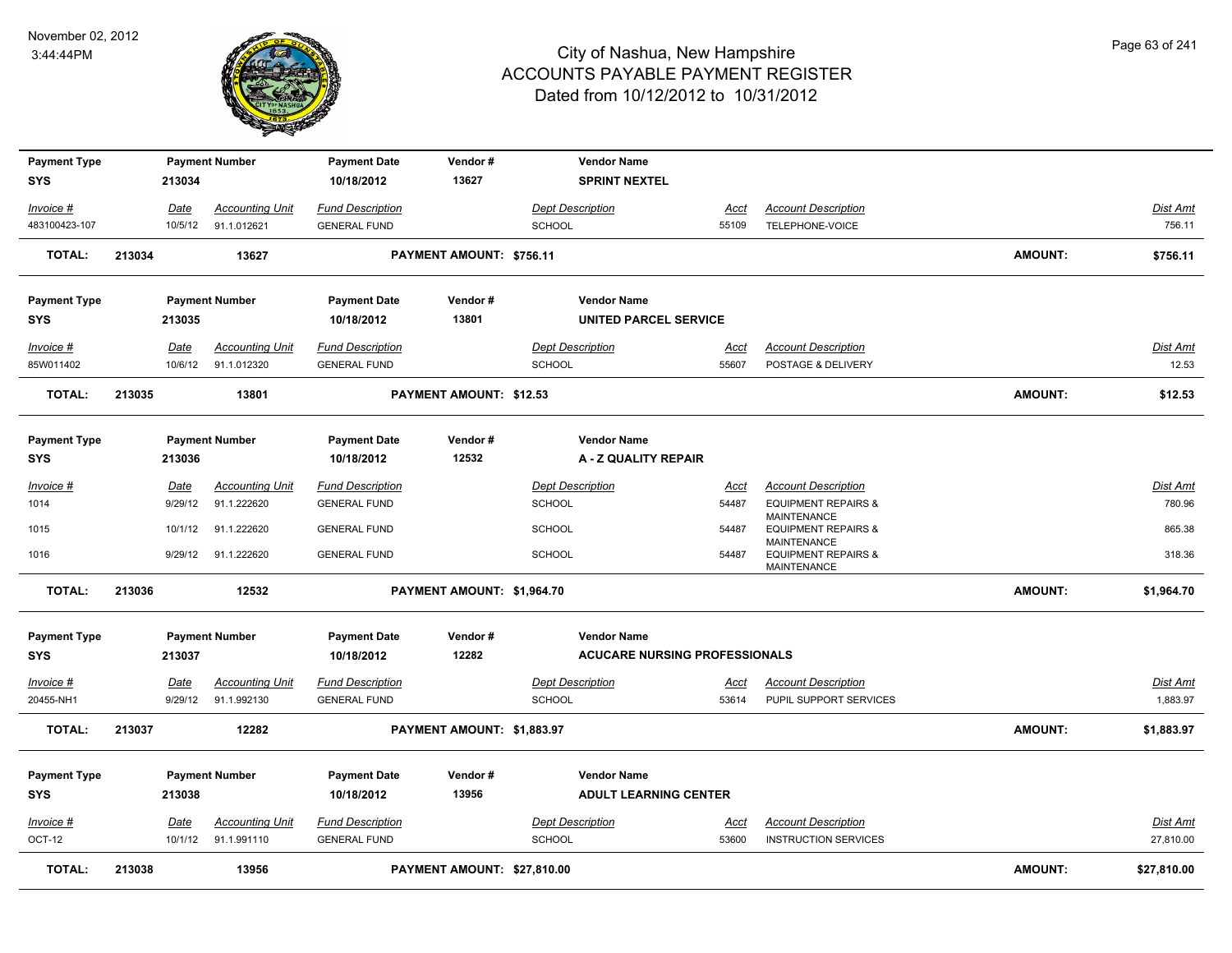

| <b>Payment Type</b> |        |             | <b>Payment Number</b>  | <b>Payment Date</b>     | Vendor#                    | <b>Vendor Name</b>                    |             |                                                                     |                |                 |
|---------------------|--------|-------------|------------------------|-------------------------|----------------------------|---------------------------------------|-------------|---------------------------------------------------------------------|----------------|-----------------|
| <b>SYS</b>          |        | 213039      |                        | 10/18/2012              | 12289                      | AFFILIATED HVAC SERVICES LLC          |             |                                                                     |                |                 |
| Invoice #           |        | <u>Date</u> | <b>Accounting Unit</b> | <b>Fund Description</b> |                            | <b>Dept Description</b>               | <u>Acct</u> | <b>Account Description</b>                                          |                | Dist Amt        |
| 31434               |        | 10/4/12     | 91.2100.993120         | <b>FOOD SERVICES</b>    |                            | <b>SCHOOL</b>                         | 54487       | <b>EQUIPMENT REPAIRS &amp;</b>                                      |                | 407.09          |
| 31515               |        | 10/11/12    | 91.2100.993120         | <b>FOOD SERVICES</b>    |                            | <b>SCHOOL</b>                         | 54487       | <b>MAINTENANCE</b><br><b>EQUIPMENT REPAIRS &amp;</b>                |                | 201.50          |
| 28341               |        | 10/1/12     | 91.2100.993120         | <b>FOOD SERVICES</b>    |                            | <b>SCHOOL</b>                         | 54487       | <b>MAINTENANCE</b><br><b>EQUIPMENT REPAIRS &amp;</b>                |                | 110.96          |
|                     |        |             |                        |                         |                            |                                       |             | MAINTENANCE                                                         |                |                 |
| <b>TOTAL:</b>       | 213039 |             | 12289                  |                         | PAYMENT AMOUNT: \$719.55   |                                       |             |                                                                     | <b>AMOUNT:</b> | \$719.55        |
| <b>Payment Type</b> |        |             | <b>Payment Number</b>  | <b>Payment Date</b>     | Vendor#                    | <b>Vendor Name</b>                    |             |                                                                     |                |                 |
| <b>SYS</b>          |        | 213040      |                        | 10/18/2012              | 12295                      | <b>AIREX FILTER CORPORATION</b>       |             |                                                                     |                |                 |
| <u>Invoice #</u>    |        | Date        | <b>Accounting Unit</b> | <b>Fund Description</b> |                            | <b>Dept Description</b>               | Acct        | <b>Account Description</b>                                          |                | <u>Dist Amt</u> |
| 186983              |        | 8/23/12     | 91.1.222620            | <b>GENERAL FUND</b>     |                            | <b>SCHOOL</b>                         | 61421       | SUPPLIES, HVAC                                                      |                | 346.95          |
| <b>TOTAL:</b>       | 213040 |             | 12295                  |                         | PAYMENT AMOUNT: \$346.95   |                                       |             |                                                                     | <b>AMOUNT:</b> | \$346.95        |
| <b>Payment Type</b> |        |             | <b>Payment Number</b>  | <b>Payment Date</b>     | Vendor#                    | <b>Vendor Name</b>                    |             |                                                                     |                |                 |
| <b>SYS</b>          |        | 213041      |                        | 10/18/2012              | 13959                      | <b>ALARMAX DISTRIBUTORS INC</b>       |             |                                                                     |                |                 |
| <u>Invoice #</u>    |        | <u>Date</u> | <b>Accounting Unit</b> | <b>Fund Description</b> |                            | <b>Dept Description</b>               | <u>Acct</u> | <b>Account Description</b>                                          |                | <u>Dist Amt</u> |
| 398572              |        | 9/27/12     | 91.1.222620            | <b>GENERAL FUND</b>     |                            | <b>SCHOOL</b>                         | 61407       | SUPPLIES, ELECTRICAL                                                |                | 499.88          |
| 398573              |        | 9/27/12     | 91.1.222620            | <b>GENERAL FUND</b>     |                            | <b>SCHOOL</b>                         | 61407       | SUPPLIES, ELECTRICAL                                                |                | 1,629.56        |
| <b>TOTAL:</b>       | 213041 |             | 13959                  |                         | PAYMENT AMOUNT: \$2,129.44 |                                       |             |                                                                     | <b>AMOUNT:</b> | \$2,129.44      |
| <b>Payment Type</b> |        |             | <b>Payment Number</b>  | <b>Payment Date</b>     | Vendor#                    | <b>Vendor Name</b>                    |             |                                                                     |                |                 |
| <b>SYS</b>          |        | 213042      |                        | 10/18/2012              | 12309                      | <b>ALTERNATIVE COMMUNICATIONS SVC</b> |             |                                                                     |                |                 |
| <u>Invoice #</u>    |        | Date        | <b>Accounting Unit</b> | <b>Fund Description</b> |                            | <b>Dept Description</b>               | <u>Acct</u> | <b>Account Description</b>                                          |                | <u>Dist Amt</u> |
| 42523               |        | 8/31/12     | 91.1.142621            | <b>GENERAL FUND</b>     |                            | <b>SCHOOL</b>                         | 54487       | <b>EQUIPMENT REPAIRS &amp;</b>                                      |                | 100.00          |
| 42525               |        | 8/31/12     | 91.1.092621            | <b>GENERAL FUND</b>     |                            | <b>SCHOOL</b>                         | 54487       | <b>MAINTENANCE</b><br><b>EQUIPMENT REPAIRS &amp;</b><br>MAINTENANCE |                | 156.25          |
| <b>TOTAL:</b>       | 213042 |             | 12309                  |                         | PAYMENT AMOUNT: \$256.25   |                                       |             |                                                                     | <b>AMOUNT:</b> | \$256.25        |
| <b>Payment Type</b> |        |             | <b>Payment Number</b>  | <b>Payment Date</b>     | Vendor#                    | <b>Vendor Name</b>                    |             |                                                                     |                |                 |
| <b>SYS</b>          |        | 213043      |                        | 10/18/2012              | 13971                      | AMERICAN SECURITY & FIRE PROTE        |             |                                                                     |                |                 |
| Invoice #           |        | Date        | <b>Accounting Unit</b> | <b>Fund Description</b> |                            | <b>Dept Description</b>               | <u>Acct</u> | <b>Account Description</b>                                          |                | Dist Amt        |
| OCT2-12             |        | 10/2/12     | 91.1.222620            | <b>GENERAL FUND</b>     |                            | <b>SCHOOL</b>                         | 53628       | <b>CONTRACT SERVICES</b>                                            |                | 935.00          |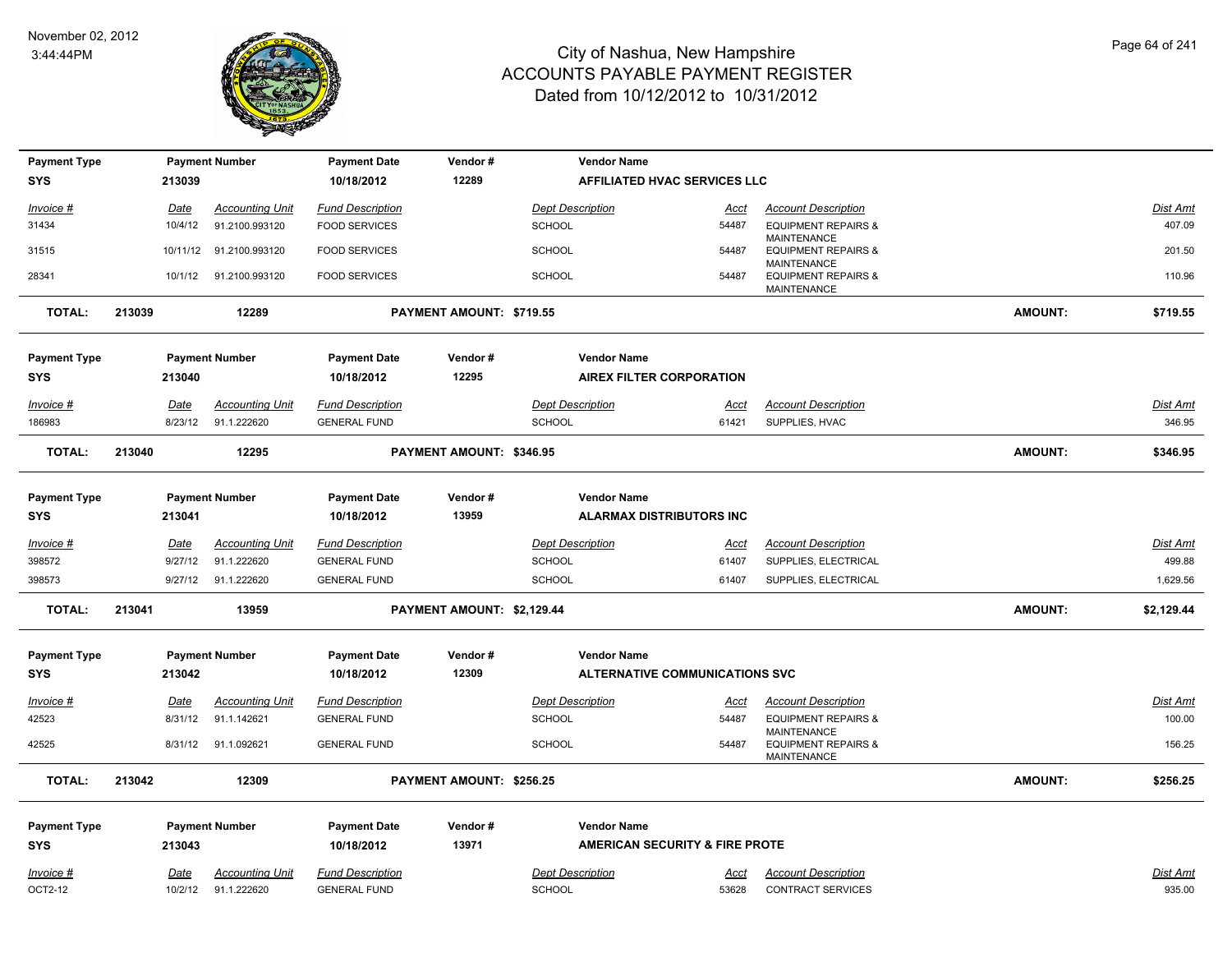

| <b>TOTAL:</b>                     | 213043 |                        | 13971                                          |                                                | PAYMENT AMOUNT: \$935.00       |                                          |                                                   |                      |                                                      | AMOUNT:        | \$935.00                 |
|-----------------------------------|--------|------------------------|------------------------------------------------|------------------------------------------------|--------------------------------|------------------------------------------|---------------------------------------------------|----------------------|------------------------------------------------------|----------------|--------------------------|
| <b>Payment Type</b><br><b>SYS</b> |        | 213044                 | <b>Payment Number</b>                          | <b>Payment Date</b><br>10/18/2012              | Vendor#<br>12329               |                                          | <b>Vendor Name</b><br><b>GREGORY ANDRUSKEVICH</b> |                      |                                                      |                |                          |
| Invoice #<br>101312-04            |        | Date                   | <b>Accounting Unit</b><br>10/13/12 91.1.041472 | <b>Fund Description</b><br><b>GENERAL FUND</b> |                                | <b>Dept Description</b><br><b>SCHOOL</b> |                                                   | <u>Acct</u><br>55642 | <b>Account Description</b><br><b>GAME OFFICIALS</b>  |                | <b>Dist Amt</b><br>60.00 |
| <b>TOTAL:</b>                     | 213044 |                        | 12329                                          |                                                | PAYMENT AMOUNT: \$60.00        |                                          |                                                   |                      |                                                      | <b>AMOUNT:</b> | \$60.00                  |
| <b>Payment Type</b><br><b>SYS</b> |        | 213045                 | <b>Payment Number</b>                          | <b>Payment Date</b><br>10/18/2012              | Vendor#<br>11449               |                                          | <b>Vendor Name</b><br><b>APPLE INC</b>            |                      |                                                      |                |                          |
| Invoice #<br>4207145704           |        | Date<br>10/1/12        | <b>Accounting Unit</b><br>91.1.992212          | <b>Fund Description</b><br><b>GENERAL FUND</b> |                                | <b>Dept Description</b><br>SCHOOL        |                                                   | <u>Acct</u><br>61135 | <b>Account Description</b><br>EDUCATIONAL SUPPLIES   |                | Dist Amt<br>198.00       |
| <b>TOTAL:</b>                     | 213045 |                        | 11449                                          |                                                | PAYMENT AMOUNT: \$198.00       |                                          |                                                   |                      |                                                      | <b>AMOUNT:</b> | \$198.00                 |
| <b>Payment Type</b><br><b>SYS</b> |        | 213046                 | <b>Payment Number</b>                          | <b>Payment Date</b><br>10/18/2012              | Vendor#<br>12344               |                                          | <b>Vendor Name</b><br><b>ANDRE AREL</b>           |                      |                                                      |                |                          |
| Invoice #<br>92412-03             |        | Date<br>9/24/12        | <b>Accounting Unit</b><br>91.1.031443          | <b>Fund Description</b><br><b>GENERAL FUND</b> |                                | <b>Dept Description</b><br>SCHOOL        |                                                   | <u>Acct</u><br>55642 | <b>Account Description</b><br><b>GAME OFFICIALS</b>  |                | <b>Dist Amt</b><br>60.00 |
| <b>TOTAL:</b>                     | 213046 |                        | 12344                                          |                                                | PAYMENT AMOUNT: \$60.00        |                                          |                                                   |                      |                                                      | <b>AMOUNT:</b> | \$60.00                  |
| <b>Payment Type</b><br><b>SYS</b> |        | 213047                 | <b>Payment Number</b>                          | <b>Payment Date</b><br>10/18/2012              | Vendor#<br>12349               |                                          | <b>Vendor Name</b><br><b>ASCD</b>                 |                      |                                                      |                |                          |
| Invoice #<br>10962388             |        | Date<br>9/10/12        | <b>Accounting Unit</b><br>91.1.051160          | <b>Fund Description</b><br><b>GENERAL FUND</b> |                                | <b>Dept Description</b><br>SCHOOL        |                                                   | <u>Acct</u><br>61135 | <b>Account Description</b><br>EDUCATIONAL SUPPLIES   |                | <b>Dist Amt</b><br>38.85 |
| <b>TOTAL:</b>                     | 213047 |                        | 12349                                          |                                                | PAYMENT AMOUNT: \$38.85        |                                          |                                                   |                      |                                                      | <b>AMOUNT:</b> | \$38.85                  |
| <b>Payment Type</b><br><b>SYS</b> |        | 213048                 | <b>Payment Number</b>                          | <b>Payment Date</b><br>10/18/2012              | Vendor#<br>14634               |                                          | <b>Vendor Name</b><br><b>IAN ATWELL</b>           |                      |                                                      |                |                          |
| $Invoice$ #<br>MILES-SEPT         |        | <u>Date</u><br>9/30/12 | <b>Accounting Unit</b><br>91.1.992322          | <b>Fund Description</b><br><b>GENERAL FUND</b> |                                | <b>Dept Description</b><br><b>SCHOOL</b> |                                                   | <u>Acct</u><br>55307 | <b>Account Description</b><br>MILEAGE REIMBURSEMENTS |                | <b>Dist Amt</b><br>27.92 |
| <b>TOTAL:</b>                     | 213048 |                        | 14634                                          |                                                | <b>PAYMENT AMOUNT: \$27.92</b> |                                          |                                                   |                      |                                                      | <b>AMOUNT:</b> | \$27.92                  |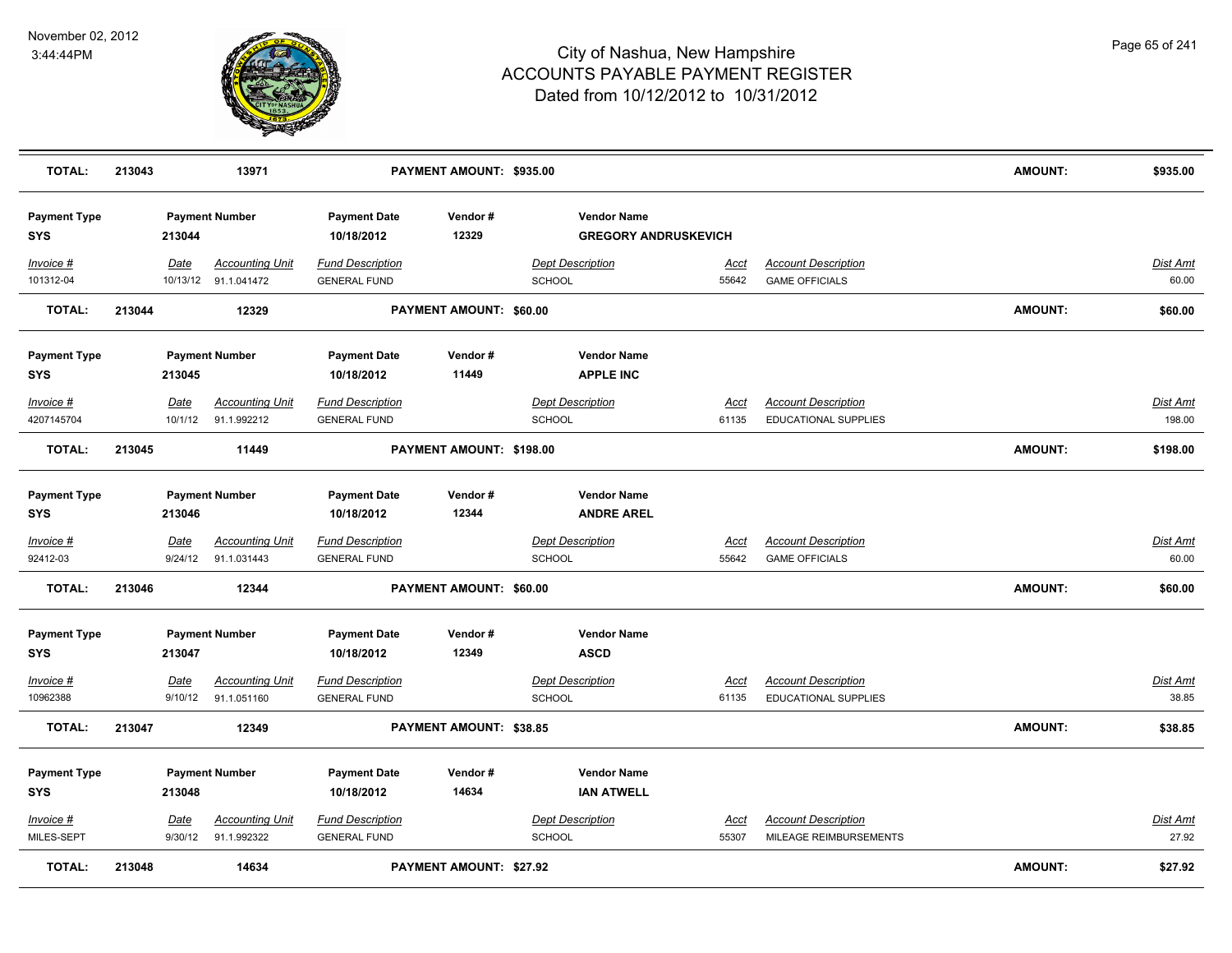

| <b>SYS</b><br>213049<br>10/18/2012<br>11467<br><b>DAVID BAILEY</b><br><b>Accounting Unit</b><br><b>Fund Description</b><br><b>Account Description</b><br>Invoice #<br>Date<br><b>Dept Description</b><br>Dist Amt<br>Acct<br>OCT-12<br>91.1.061112<br>SCHOOL<br>54487<br><b>EQUIPMENT REPAIRS &amp;</b><br>120.00<br>10/1/12<br><b>GENERAL FUND</b><br><b>MAINTENANCE</b><br><b>TOTAL:</b><br>PAYMENT AMOUNT: \$120.00<br><b>AMOUNT:</b><br>213049<br>11467<br>\$120.00<br><b>Payment Type</b><br><b>Payment Number</b><br><b>Payment Date</b><br>Vendor#<br><b>Vendor Name</b><br>12369<br><b>SYS</b><br>213050<br>10/18/2012<br><b>BARNES &amp; NOBLE INC</b><br>Invoice #<br><b>Date</b><br><b>Accounting Unit</b><br><b>Fund Description</b><br><b>Dept Description</b><br><b>Account Description</b><br><b>Dist Amt</b><br>Acct<br>1,236.29<br>2412346<br>9/27/12<br>91.1.051128<br><b>GENERAL FUND</b><br><b>SCHOOL</b><br>EDUCATIONAL SUPPLIES<br>61135<br>2414648<br>9/30/12<br>91.1.042220<br><b>GENERAL FUND</b><br><b>SCHOOL</b><br>61814<br><b>MEDIA</b><br>75.14<br><b>AMOUNT:</b><br><b>TOTAL:</b><br>213050<br>12369<br>PAYMENT AMOUNT: \$1,311.43<br>\$1,311.43<br><b>Payment Type</b><br><b>Payment Number</b><br><b>Payment Date</b><br>Vendor#<br><b>Vendor Name</b><br>10/18/2012<br>12391<br><b>BELLETETES INC</b><br>SYS<br>213051<br><b>Fund Description</b><br><b>Dept Description</b><br><b>Account Description</b><br><b>Dist Amt</b><br><u> Invoice #</u><br><b>Date</b><br><b>Accounting Unit</b><br><u>Acct</u><br>91.1.222620<br>SCHOOL<br>36.90<br>4598012<br>9/20/12<br><b>GENERAL FUND</b><br>61299<br>MISCELLANEOUS SUPPLIES<br>4598208<br>9/21/12<br>91.1.031370<br>SCHOOL<br>70.53<br><b>GENERAL FUND</b><br>61135<br>EDUCATIONAL SUPPLIES<br>4599934<br>91.1.041370<br><b>SCHOOL</b><br>51.44<br>10/1/12<br><b>GENERAL FUND</b><br>61135<br>EDUCATIONAL SUPPLIES<br><b>SCHOOL</b><br>EDUCATIONAL SUPPLIES<br>222.25<br>4600229<br>10/3/12<br>91.1.031300<br><b>GENERAL FUND</b><br>61135<br>4600454A<br><b>GENERAL FUND</b><br><b>SCHOOL</b><br><b>EDUCATIONAL SUPPLIES</b><br>35.16<br>10/10/12 91.1.031300<br>61135<br><b>TOTAL:</b><br>213051<br>12391<br>PAYMENT AMOUNT: \$416.28<br><b>AMOUNT:</b><br>\$416.28<br><b>Payment Type</b><br><b>Payment Date</b><br>Vendor#<br><b>Vendor Name</b><br><b>Payment Number</b><br>12396<br><b>WILLIAM BENSON</b><br><b>SYS</b><br>213052<br>10/18/2012<br><b>Dept Description</b><br>Dist Amt<br>Invoice #<br>Date<br><b>Accounting Unit</b><br><b>Fund Description</b><br><b>Account Description</b><br>Acct<br>100312-04<br>10/3/12<br>80.00<br>91.1.041440<br><b>GENERAL FUND</b><br><b>SCHOOL</b><br>55642<br><b>GAME OFFICIALS</b><br>100312-04<br>50.00<br>10/3/12 91.1.041470<br><b>GENERAL FUND</b><br><b>SCHOOL</b><br>55642<br><b>GAME OFFICIALS</b><br><b>AMOUNT:</b><br><b>TOTAL:</b><br>PAYMENT AMOUNT: \$130.00<br>\$130.00<br>213052<br>12396<br><b>Payment Type</b><br><b>Payment Number</b><br><b>Payment Date</b><br>Vendor#<br><b>Vendor Name</b><br><b>Payee Name</b><br><b>SYS</b><br>11061<br><b>BICENTENNIAL SCHOOL PETTY CASH</b><br>213053<br>10/18/2012<br><b>PETTY CASH SCHOOLS</b><br><b>Fund Description</b><br><b>Dept Description</b><br><b>Account Description</b><br><b>Dist Amt</b><br>$Invoice$ #<br>Date<br><b>Accounting Unit</b><br><u>Acct</u><br>10/15/12 91.1.101102 | <b>Payment Type</b> |  | <b>Payment Number</b> | <b>Payment Date</b> | Vendor# | <b>Vendor Name</b> |       |                      |       |
|-------------------------------------------------------------------------------------------------------------------------------------------------------------------------------------------------------------------------------------------------------------------------------------------------------------------------------------------------------------------------------------------------------------------------------------------------------------------------------------------------------------------------------------------------------------------------------------------------------------------------------------------------------------------------------------------------------------------------------------------------------------------------------------------------------------------------------------------------------------------------------------------------------------------------------------------------------------------------------------------------------------------------------------------------------------------------------------------------------------------------------------------------------------------------------------------------------------------------------------------------------------------------------------------------------------------------------------------------------------------------------------------------------------------------------------------------------------------------------------------------------------------------------------------------------------------------------------------------------------------------------------------------------------------------------------------------------------------------------------------------------------------------------------------------------------------------------------------------------------------------------------------------------------------------------------------------------------------------------------------------------------------------------------------------------------------------------------------------------------------------------------------------------------------------------------------------------------------------------------------------------------------------------------------------------------------------------------------------------------------------------------------------------------------------------------------------------------------------------------------------------------------------------------------------------------------------------------------------------------------------------------------------------------------------------------------------------------------------------------------------------------------------------------------------------------------------------------------------------------------------------------------------------------------------------------------------------------------------------------------------------------------------------------------------------------------------------------------------------------------------------------------------------------------------------------------------------------------------------------------------------------------------------------------------------------------------------------------------------------------------------------------------|---------------------|--|-----------------------|---------------------|---------|--------------------|-------|----------------------|-------|
|                                                                                                                                                                                                                                                                                                                                                                                                                                                                                                                                                                                                                                                                                                                                                                                                                                                                                                                                                                                                                                                                                                                                                                                                                                                                                                                                                                                                                                                                                                                                                                                                                                                                                                                                                                                                                                                                                                                                                                                                                                                                                                                                                                                                                                                                                                                                                                                                                                                                                                                                                                                                                                                                                                                                                                                                                                                                                                                                                                                                                                                                                                                                                                                                                                                                                                                                                                                                 |                     |  |                       |                     |         |                    |       |                      |       |
|                                                                                                                                                                                                                                                                                                                                                                                                                                                                                                                                                                                                                                                                                                                                                                                                                                                                                                                                                                                                                                                                                                                                                                                                                                                                                                                                                                                                                                                                                                                                                                                                                                                                                                                                                                                                                                                                                                                                                                                                                                                                                                                                                                                                                                                                                                                                                                                                                                                                                                                                                                                                                                                                                                                                                                                                                                                                                                                                                                                                                                                                                                                                                                                                                                                                                                                                                                                                 |                     |  |                       |                     |         |                    |       |                      |       |
|                                                                                                                                                                                                                                                                                                                                                                                                                                                                                                                                                                                                                                                                                                                                                                                                                                                                                                                                                                                                                                                                                                                                                                                                                                                                                                                                                                                                                                                                                                                                                                                                                                                                                                                                                                                                                                                                                                                                                                                                                                                                                                                                                                                                                                                                                                                                                                                                                                                                                                                                                                                                                                                                                                                                                                                                                                                                                                                                                                                                                                                                                                                                                                                                                                                                                                                                                                                                 |                     |  |                       |                     |         |                    |       |                      |       |
|                                                                                                                                                                                                                                                                                                                                                                                                                                                                                                                                                                                                                                                                                                                                                                                                                                                                                                                                                                                                                                                                                                                                                                                                                                                                                                                                                                                                                                                                                                                                                                                                                                                                                                                                                                                                                                                                                                                                                                                                                                                                                                                                                                                                                                                                                                                                                                                                                                                                                                                                                                                                                                                                                                                                                                                                                                                                                                                                                                                                                                                                                                                                                                                                                                                                                                                                                                                                 |                     |  |                       |                     |         |                    |       |                      |       |
|                                                                                                                                                                                                                                                                                                                                                                                                                                                                                                                                                                                                                                                                                                                                                                                                                                                                                                                                                                                                                                                                                                                                                                                                                                                                                                                                                                                                                                                                                                                                                                                                                                                                                                                                                                                                                                                                                                                                                                                                                                                                                                                                                                                                                                                                                                                                                                                                                                                                                                                                                                                                                                                                                                                                                                                                                                                                                                                                                                                                                                                                                                                                                                                                                                                                                                                                                                                                 |                     |  |                       |                     |         |                    |       |                      |       |
|                                                                                                                                                                                                                                                                                                                                                                                                                                                                                                                                                                                                                                                                                                                                                                                                                                                                                                                                                                                                                                                                                                                                                                                                                                                                                                                                                                                                                                                                                                                                                                                                                                                                                                                                                                                                                                                                                                                                                                                                                                                                                                                                                                                                                                                                                                                                                                                                                                                                                                                                                                                                                                                                                                                                                                                                                                                                                                                                                                                                                                                                                                                                                                                                                                                                                                                                                                                                 |                     |  |                       |                     |         |                    |       |                      |       |
|                                                                                                                                                                                                                                                                                                                                                                                                                                                                                                                                                                                                                                                                                                                                                                                                                                                                                                                                                                                                                                                                                                                                                                                                                                                                                                                                                                                                                                                                                                                                                                                                                                                                                                                                                                                                                                                                                                                                                                                                                                                                                                                                                                                                                                                                                                                                                                                                                                                                                                                                                                                                                                                                                                                                                                                                                                                                                                                                                                                                                                                                                                                                                                                                                                                                                                                                                                                                 |                     |  |                       |                     |         |                    |       |                      |       |
|                                                                                                                                                                                                                                                                                                                                                                                                                                                                                                                                                                                                                                                                                                                                                                                                                                                                                                                                                                                                                                                                                                                                                                                                                                                                                                                                                                                                                                                                                                                                                                                                                                                                                                                                                                                                                                                                                                                                                                                                                                                                                                                                                                                                                                                                                                                                                                                                                                                                                                                                                                                                                                                                                                                                                                                                                                                                                                                                                                                                                                                                                                                                                                                                                                                                                                                                                                                                 |                     |  |                       |                     |         |                    |       |                      |       |
|                                                                                                                                                                                                                                                                                                                                                                                                                                                                                                                                                                                                                                                                                                                                                                                                                                                                                                                                                                                                                                                                                                                                                                                                                                                                                                                                                                                                                                                                                                                                                                                                                                                                                                                                                                                                                                                                                                                                                                                                                                                                                                                                                                                                                                                                                                                                                                                                                                                                                                                                                                                                                                                                                                                                                                                                                                                                                                                                                                                                                                                                                                                                                                                                                                                                                                                                                                                                 |                     |  |                       |                     |         |                    |       |                      |       |
|                                                                                                                                                                                                                                                                                                                                                                                                                                                                                                                                                                                                                                                                                                                                                                                                                                                                                                                                                                                                                                                                                                                                                                                                                                                                                                                                                                                                                                                                                                                                                                                                                                                                                                                                                                                                                                                                                                                                                                                                                                                                                                                                                                                                                                                                                                                                                                                                                                                                                                                                                                                                                                                                                                                                                                                                                                                                                                                                                                                                                                                                                                                                                                                                                                                                                                                                                                                                 |                     |  |                       |                     |         |                    |       |                      |       |
|                                                                                                                                                                                                                                                                                                                                                                                                                                                                                                                                                                                                                                                                                                                                                                                                                                                                                                                                                                                                                                                                                                                                                                                                                                                                                                                                                                                                                                                                                                                                                                                                                                                                                                                                                                                                                                                                                                                                                                                                                                                                                                                                                                                                                                                                                                                                                                                                                                                                                                                                                                                                                                                                                                                                                                                                                                                                                                                                                                                                                                                                                                                                                                                                                                                                                                                                                                                                 |                     |  |                       |                     |         |                    |       |                      |       |
|                                                                                                                                                                                                                                                                                                                                                                                                                                                                                                                                                                                                                                                                                                                                                                                                                                                                                                                                                                                                                                                                                                                                                                                                                                                                                                                                                                                                                                                                                                                                                                                                                                                                                                                                                                                                                                                                                                                                                                                                                                                                                                                                                                                                                                                                                                                                                                                                                                                                                                                                                                                                                                                                                                                                                                                                                                                                                                                                                                                                                                                                                                                                                                                                                                                                                                                                                                                                 |                     |  |                       |                     |         |                    |       |                      |       |
|                                                                                                                                                                                                                                                                                                                                                                                                                                                                                                                                                                                                                                                                                                                                                                                                                                                                                                                                                                                                                                                                                                                                                                                                                                                                                                                                                                                                                                                                                                                                                                                                                                                                                                                                                                                                                                                                                                                                                                                                                                                                                                                                                                                                                                                                                                                                                                                                                                                                                                                                                                                                                                                                                                                                                                                                                                                                                                                                                                                                                                                                                                                                                                                                                                                                                                                                                                                                 |                     |  |                       |                     |         |                    |       |                      |       |
|                                                                                                                                                                                                                                                                                                                                                                                                                                                                                                                                                                                                                                                                                                                                                                                                                                                                                                                                                                                                                                                                                                                                                                                                                                                                                                                                                                                                                                                                                                                                                                                                                                                                                                                                                                                                                                                                                                                                                                                                                                                                                                                                                                                                                                                                                                                                                                                                                                                                                                                                                                                                                                                                                                                                                                                                                                                                                                                                                                                                                                                                                                                                                                                                                                                                                                                                                                                                 |                     |  |                       |                     |         |                    |       |                      |       |
|                                                                                                                                                                                                                                                                                                                                                                                                                                                                                                                                                                                                                                                                                                                                                                                                                                                                                                                                                                                                                                                                                                                                                                                                                                                                                                                                                                                                                                                                                                                                                                                                                                                                                                                                                                                                                                                                                                                                                                                                                                                                                                                                                                                                                                                                                                                                                                                                                                                                                                                                                                                                                                                                                                                                                                                                                                                                                                                                                                                                                                                                                                                                                                                                                                                                                                                                                                                                 |                     |  |                       |                     |         |                    |       |                      |       |
|                                                                                                                                                                                                                                                                                                                                                                                                                                                                                                                                                                                                                                                                                                                                                                                                                                                                                                                                                                                                                                                                                                                                                                                                                                                                                                                                                                                                                                                                                                                                                                                                                                                                                                                                                                                                                                                                                                                                                                                                                                                                                                                                                                                                                                                                                                                                                                                                                                                                                                                                                                                                                                                                                                                                                                                                                                                                                                                                                                                                                                                                                                                                                                                                                                                                                                                                                                                                 |                     |  |                       |                     |         |                    |       |                      |       |
|                                                                                                                                                                                                                                                                                                                                                                                                                                                                                                                                                                                                                                                                                                                                                                                                                                                                                                                                                                                                                                                                                                                                                                                                                                                                                                                                                                                                                                                                                                                                                                                                                                                                                                                                                                                                                                                                                                                                                                                                                                                                                                                                                                                                                                                                                                                                                                                                                                                                                                                                                                                                                                                                                                                                                                                                                                                                                                                                                                                                                                                                                                                                                                                                                                                                                                                                                                                                 |                     |  |                       |                     |         |                    |       |                      |       |
|                                                                                                                                                                                                                                                                                                                                                                                                                                                                                                                                                                                                                                                                                                                                                                                                                                                                                                                                                                                                                                                                                                                                                                                                                                                                                                                                                                                                                                                                                                                                                                                                                                                                                                                                                                                                                                                                                                                                                                                                                                                                                                                                                                                                                                                                                                                                                                                                                                                                                                                                                                                                                                                                                                                                                                                                                                                                                                                                                                                                                                                                                                                                                                                                                                                                                                                                                                                                 |                     |  |                       |                     |         |                    |       |                      |       |
|                                                                                                                                                                                                                                                                                                                                                                                                                                                                                                                                                                                                                                                                                                                                                                                                                                                                                                                                                                                                                                                                                                                                                                                                                                                                                                                                                                                                                                                                                                                                                                                                                                                                                                                                                                                                                                                                                                                                                                                                                                                                                                                                                                                                                                                                                                                                                                                                                                                                                                                                                                                                                                                                                                                                                                                                                                                                                                                                                                                                                                                                                                                                                                                                                                                                                                                                                                                                 |                     |  |                       |                     |         |                    |       |                      |       |
|                                                                                                                                                                                                                                                                                                                                                                                                                                                                                                                                                                                                                                                                                                                                                                                                                                                                                                                                                                                                                                                                                                                                                                                                                                                                                                                                                                                                                                                                                                                                                                                                                                                                                                                                                                                                                                                                                                                                                                                                                                                                                                                                                                                                                                                                                                                                                                                                                                                                                                                                                                                                                                                                                                                                                                                                                                                                                                                                                                                                                                                                                                                                                                                                                                                                                                                                                                                                 |                     |  |                       |                     |         |                    |       |                      |       |
|                                                                                                                                                                                                                                                                                                                                                                                                                                                                                                                                                                                                                                                                                                                                                                                                                                                                                                                                                                                                                                                                                                                                                                                                                                                                                                                                                                                                                                                                                                                                                                                                                                                                                                                                                                                                                                                                                                                                                                                                                                                                                                                                                                                                                                                                                                                                                                                                                                                                                                                                                                                                                                                                                                                                                                                                                                                                                                                                                                                                                                                                                                                                                                                                                                                                                                                                                                                                 |                     |  |                       |                     |         |                    |       |                      |       |
|                                                                                                                                                                                                                                                                                                                                                                                                                                                                                                                                                                                                                                                                                                                                                                                                                                                                                                                                                                                                                                                                                                                                                                                                                                                                                                                                                                                                                                                                                                                                                                                                                                                                                                                                                                                                                                                                                                                                                                                                                                                                                                                                                                                                                                                                                                                                                                                                                                                                                                                                                                                                                                                                                                                                                                                                                                                                                                                                                                                                                                                                                                                                                                                                                                                                                                                                                                                                 |                     |  |                       |                     |         |                    |       |                      |       |
|                                                                                                                                                                                                                                                                                                                                                                                                                                                                                                                                                                                                                                                                                                                                                                                                                                                                                                                                                                                                                                                                                                                                                                                                                                                                                                                                                                                                                                                                                                                                                                                                                                                                                                                                                                                                                                                                                                                                                                                                                                                                                                                                                                                                                                                                                                                                                                                                                                                                                                                                                                                                                                                                                                                                                                                                                                                                                                                                                                                                                                                                                                                                                                                                                                                                                                                                                                                                 |                     |  |                       |                     |         |                    |       |                      |       |
|                                                                                                                                                                                                                                                                                                                                                                                                                                                                                                                                                                                                                                                                                                                                                                                                                                                                                                                                                                                                                                                                                                                                                                                                                                                                                                                                                                                                                                                                                                                                                                                                                                                                                                                                                                                                                                                                                                                                                                                                                                                                                                                                                                                                                                                                                                                                                                                                                                                                                                                                                                                                                                                                                                                                                                                                                                                                                                                                                                                                                                                                                                                                                                                                                                                                                                                                                                                                 |                     |  |                       |                     |         |                    |       |                      |       |
|                                                                                                                                                                                                                                                                                                                                                                                                                                                                                                                                                                                                                                                                                                                                                                                                                                                                                                                                                                                                                                                                                                                                                                                                                                                                                                                                                                                                                                                                                                                                                                                                                                                                                                                                                                                                                                                                                                                                                                                                                                                                                                                                                                                                                                                                                                                                                                                                                                                                                                                                                                                                                                                                                                                                                                                                                                                                                                                                                                                                                                                                                                                                                                                                                                                                                                                                                                                                 |                     |  |                       |                     |         |                    |       |                      |       |
|                                                                                                                                                                                                                                                                                                                                                                                                                                                                                                                                                                                                                                                                                                                                                                                                                                                                                                                                                                                                                                                                                                                                                                                                                                                                                                                                                                                                                                                                                                                                                                                                                                                                                                                                                                                                                                                                                                                                                                                                                                                                                                                                                                                                                                                                                                                                                                                                                                                                                                                                                                                                                                                                                                                                                                                                                                                                                                                                                                                                                                                                                                                                                                                                                                                                                                                                                                                                 |                     |  |                       |                     |         |                    |       |                      |       |
|                                                                                                                                                                                                                                                                                                                                                                                                                                                                                                                                                                                                                                                                                                                                                                                                                                                                                                                                                                                                                                                                                                                                                                                                                                                                                                                                                                                                                                                                                                                                                                                                                                                                                                                                                                                                                                                                                                                                                                                                                                                                                                                                                                                                                                                                                                                                                                                                                                                                                                                                                                                                                                                                                                                                                                                                                                                                                                                                                                                                                                                                                                                                                                                                                                                                                                                                                                                                 |                     |  |                       |                     |         |                    |       |                      |       |
|                                                                                                                                                                                                                                                                                                                                                                                                                                                                                                                                                                                                                                                                                                                                                                                                                                                                                                                                                                                                                                                                                                                                                                                                                                                                                                                                                                                                                                                                                                                                                                                                                                                                                                                                                                                                                                                                                                                                                                                                                                                                                                                                                                                                                                                                                                                                                                                                                                                                                                                                                                                                                                                                                                                                                                                                                                                                                                                                                                                                                                                                                                                                                                                                                                                                                                                                                                                                 |                     |  |                       |                     |         |                    |       |                      |       |
|                                                                                                                                                                                                                                                                                                                                                                                                                                                                                                                                                                                                                                                                                                                                                                                                                                                                                                                                                                                                                                                                                                                                                                                                                                                                                                                                                                                                                                                                                                                                                                                                                                                                                                                                                                                                                                                                                                                                                                                                                                                                                                                                                                                                                                                                                                                                                                                                                                                                                                                                                                                                                                                                                                                                                                                                                                                                                                                                                                                                                                                                                                                                                                                                                                                                                                                                                                                                 |                     |  |                       |                     |         |                    |       |                      |       |
|                                                                                                                                                                                                                                                                                                                                                                                                                                                                                                                                                                                                                                                                                                                                                                                                                                                                                                                                                                                                                                                                                                                                                                                                                                                                                                                                                                                                                                                                                                                                                                                                                                                                                                                                                                                                                                                                                                                                                                                                                                                                                                                                                                                                                                                                                                                                                                                                                                                                                                                                                                                                                                                                                                                                                                                                                                                                                                                                                                                                                                                                                                                                                                                                                                                                                                                                                                                                 |                     |  |                       |                     |         |                    |       |                      |       |
|                                                                                                                                                                                                                                                                                                                                                                                                                                                                                                                                                                                                                                                                                                                                                                                                                                                                                                                                                                                                                                                                                                                                                                                                                                                                                                                                                                                                                                                                                                                                                                                                                                                                                                                                                                                                                                                                                                                                                                                                                                                                                                                                                                                                                                                                                                                                                                                                                                                                                                                                                                                                                                                                                                                                                                                                                                                                                                                                                                                                                                                                                                                                                                                                                                                                                                                                                                                                 |                     |  |                       |                     |         |                    |       |                      |       |
|                                                                                                                                                                                                                                                                                                                                                                                                                                                                                                                                                                                                                                                                                                                                                                                                                                                                                                                                                                                                                                                                                                                                                                                                                                                                                                                                                                                                                                                                                                                                                                                                                                                                                                                                                                                                                                                                                                                                                                                                                                                                                                                                                                                                                                                                                                                                                                                                                                                                                                                                                                                                                                                                                                                                                                                                                                                                                                                                                                                                                                                                                                                                                                                                                                                                                                                                                                                                 | 992-995             |  |                       | <b>GENERAL FUND</b> |         | <b>SCHOOL</b>      | 61135 | EDUCATIONAL SUPPLIES | 36.00 |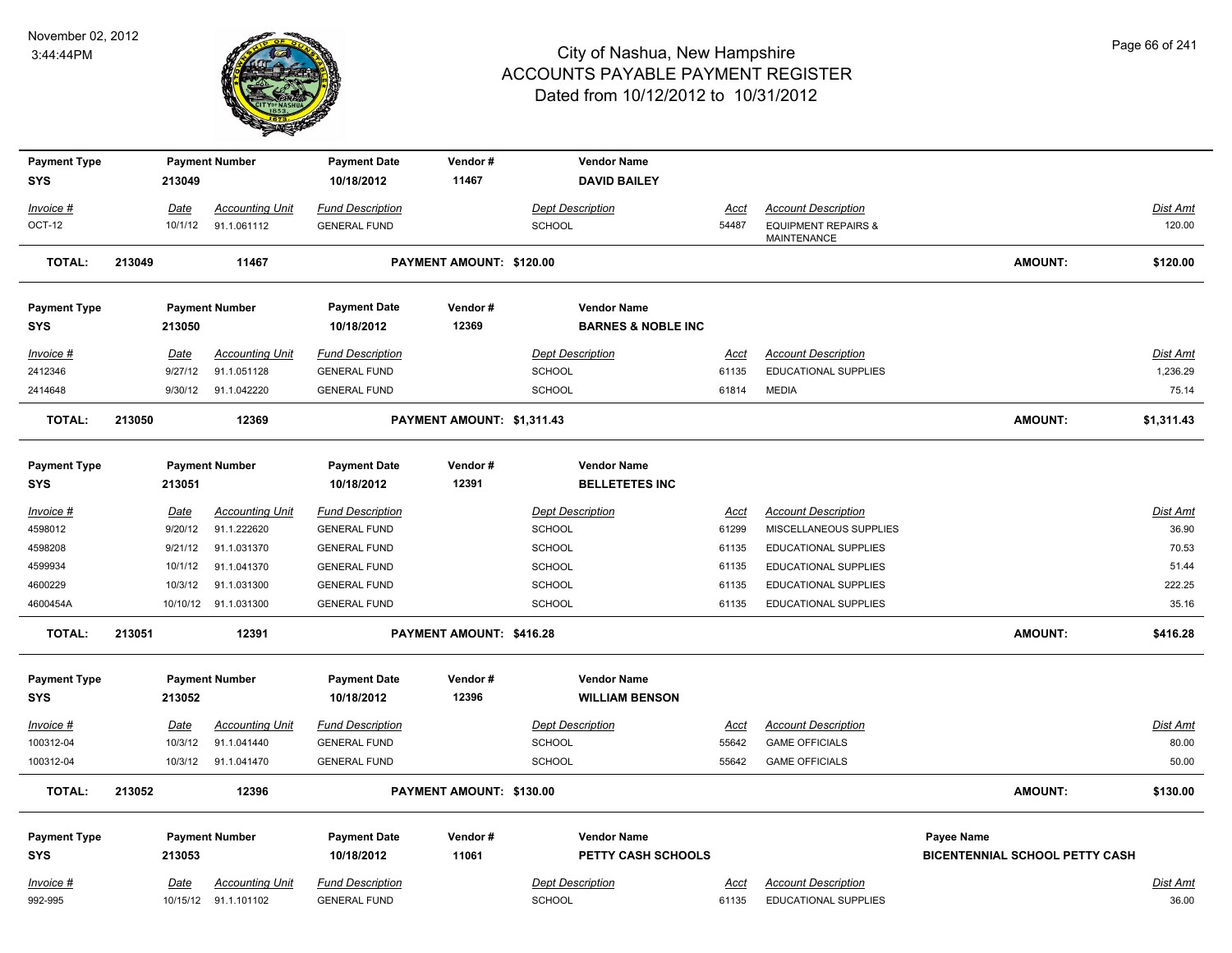#### November 02, 2012 3:44:44PM

 $\overline{\phantom{a}}$ 



| 992-995             | 10/15/12 | 91.1.101120            | <b>GENERAL FUND</b>     |                          | <b>SCHOOL</b>           | 61135                           | EDUCATIONAL SUPPLIES       |                | 59.82    |
|---------------------|----------|------------------------|-------------------------|--------------------------|-------------------------|---------------------------------|----------------------------|----------------|----------|
| 992-995             |          | 10/15/12 91.1.101220   | <b>GENERAL FUND</b>     |                          | SCHOOL                  | 61135                           | EDUCATIONAL SUPPLIES       |                | 39.98    |
| <b>TOTAL:</b>       | 213053   | 11061                  |                         | PAYMENT AMOUNT: \$135.80 |                         |                                 |                            | <b>AMOUNT:</b> | \$135.80 |
| <b>Payment Type</b> |          | <b>Payment Number</b>  | <b>Payment Date</b>     | Vendor#                  | <b>Vendor Name</b>      |                                 |                            |                |          |
| SYS                 | 213054   |                        | 10/18/2012              | 12405                    |                         | <b>BIMBO FOODS BAKERIES INC</b> |                            |                |          |
| Invoice #           | Date     | <b>Accounting Unit</b> | <b>Fund Description</b> |                          | <b>Dept Description</b> | Acct                            | <b>Account Description</b> |                | Dist Amt |
| 03637815048         | 10/1/12  | 91.2100.143120         | <b>FOOD SERVICES</b>    |                          | <b>SCHOOL</b>           | 61214                           | FOOD, FOOD SERVICE PROGRAM |                | 40.15    |
| 03637815051         | 10/1/12  | 91.2100.203120         | <b>FOOD SERVICES</b>    |                          | <b>SCHOOL</b>           | 61214                           | FOOD, FOOD SERVICE PROGRAM |                | 80.39    |
| 03637815054         | 10/1/12  | 91.2100.053120         | <b>FOOD SERVICES</b>    |                          | <b>SCHOOL</b>           | 61214                           | FOOD, FOOD SERVICE PROGRAM |                | 214.95   |
| 03637815055         | 10/1/12  | 91.2100.063120         | <b>FOOD SERVICES</b>    |                          | <b>SCHOOL</b>           | 61214                           | FOOD, FOOD SERVICE PROGRAM |                | 91.88    |
| 03637815056         | 10/1/12  | 91.2100.153120         | <b>FOOD SERVICES</b>    |                          | SCHOOL                  | 61214                           | FOOD, FOOD SERVICE PROGRAM |                | 135.67   |
| 03637815274         | 10/9/12  | 91.2100.143120         | <b>FOOD SERVICES</b>    |                          | <b>SCHOOL</b>           | 61214                           | FOOD, FOOD SERVICE PROGRAM |                | 111.30   |
| 03637815275         | 10/9/12  | 91.2100.203120         | <b>FOOD SERVICES</b>    |                          | <b>SCHOOL</b>           | 61214                           | FOOD, FOOD SERVICE PROGRAM |                | 86.36    |
| 03637815280         | 10/9/12  | 91.2100.053120         | <b>FOOD SERVICES</b>    |                          | <b>SCHOOL</b>           | 61214                           | FOOD, FOOD SERVICE PROGRAM |                | 41.65    |
| 03637815281         | 10/9/12  | 91.2100.063120         | <b>FOOD SERVICES</b>    |                          | <b>SCHOOL</b>           | 61214                           | FOOD, FOOD SERVICE PROGRAM |                | 41.76    |
| 03637815282         | 10/9/12  | 91.2100.153120         | <b>FOOD SERVICES</b>    |                          | <b>SCHOOL</b>           | 61214                           | FOOD, FOOD SERVICE PROGRAM |                | 231.64   |
| 03637815416         | 10/15/12 | 91.2100.143120         | <b>FOOD SERVICES</b>    |                          | <b>SCHOOL</b>           | 61214                           | FOOD, FOOD SERVICE PROGRAM |                | 121.15   |
| 03637815417         | 10/15/12 | 91.2100.203120         | <b>FOOD SERVICES</b>    |                          | <b>SCHOOL</b>           | 61214                           | FOOD, FOOD SERVICE PROGRAM |                | 118.52   |
| 03637815424         | 10/15/12 | 91.2100.153120         | <b>FOOD SERVICES</b>    |                          | <b>SCHOOL</b>           | 61214                           | FOOD, FOOD SERVICE PROGRAM |                | 244.26   |
| 03637910452         | 10/1/12  | 91.2100.043120         | <b>FOOD SERVICES</b>    |                          | <b>SCHOOL</b>           | 61214                           | FOOD, FOOD SERVICE PROGRAM |                | 93.18    |
| 03637910453         | 10/1/12  | 91.2100.113120         | <b>FOOD SERVICES</b>    |                          | <b>SCHOOL</b>           | 61214                           | FOOD, FOOD SERVICE PROGRAM |                | 48.25    |
| 03637910454         | 10/1/12  | 91.2100.123120         | <b>FOOD SERVICES</b>    |                          | <b>SCHOOL</b>           | 61214                           | FOOD, FOOD SERVICE PROGRAM |                | 48.05    |
| 03637910455         | 10/1/12  | 91.2100.133120         | <b>FOOD SERVICES</b>    |                          | <b>SCHOOL</b>           | 61214                           | FOOD, FOOD SERVICE PROGRAM |                | 13.80    |
| 03637910456         | 10/1/12  | 91.2100.093120         | <b>FOOD SERVICES</b>    |                          | SCHOOL                  | 61214                           | FOOD, FOOD SERVICE PROGRAM |                | 37.25    |
| 03637910457         | 10/1/12  | 91.2100.183120         | <b>FOOD SERVICES</b>    |                          | <b>SCHOOL</b>           | 61214                           | FOOD, FOOD SERVICE PROGRAM |                | 39.85    |
| 03637910458         | 10/1/12  | 91.2100.163120         | <b>FOOD SERVICES</b>    |                          | <b>SCHOOL</b>           | 61214                           | FOOD, FOOD SERVICE PROGRAM |                | 73.50    |
| 03637910459         | 10/1/12  | 91.2100.173120         | <b>FOOD SERVICES</b>    |                          | <b>SCHOOL</b>           | 61214                           | FOOD, FOOD SERVICE PROGRAM |                | 65.05    |
| 03637910460         | 10/1/12  | 91.2100.103120         | <b>FOOD SERVICES</b>    |                          | <b>SCHOOL</b>           | 61214                           | FOOD, FOOD SERVICE PROGRAM |                | 36.90    |
| 03637910521         | 10/4/12  | 91.2100.043120         | <b>FOOD SERVICES</b>    |                          | <b>SCHOOL</b>           | 61214                           | FOOD, FOOD SERVICE PROGRAM |                | 74.21    |
| 03637910629         | 10/9/12  | 91.2100.043120         | <b>FOOD SERVICES</b>    |                          | <b>SCHOOL</b>           | 61214                           | FOOD, FOOD SERVICE PROGRAM |                | 161.05   |
| 03637910630         | 10/9/12  | 91.2100.113120         | <b>FOOD SERVICES</b>    |                          | <b>SCHOOL</b>           | 61214                           | FOOD, FOOD SERVICE PROGRAM |                | 99.00    |
| 03637910631         | 10/9/12  | 91.2100.123120         | <b>FOOD SERVICES</b>    |                          | <b>SCHOOL</b>           | 61214                           | FOOD, FOOD SERVICE PROGRAM |                | 93.53    |
| 03637910632         | 10/9/12  | 91.2100.133120         | <b>FOOD SERVICES</b>    |                          | <b>SCHOOL</b>           | 61214                           | FOOD, FOOD SERVICE PROGRAM |                | 57.76    |
| 03637910633         | 10/9/12  | 91.2100.093120         | <b>FOOD SERVICES</b>    |                          | <b>SCHOOL</b>           | 61214                           | FOOD, FOOD SERVICE PROGRAM |                | 99.80    |
| 03637910634         | 10/9/12  | 91.2100.183120         | <b>FOOD SERVICES</b>    |                          | <b>SCHOOL</b>           | 61214                           | FOOD, FOOD SERVICE PROGRAM |                | 80.65    |
| 03637910635         | 10/9/12  | 91.2100.163120         | <b>FOOD SERVICES</b>    |                          | <b>SCHOOL</b>           | 61214                           | FOOD, FOOD SERVICE PROGRAM |                | 150.00   |
| 03637910636         | 10/9/12  | 91.2100.173120         | <b>FOOD SERVICES</b>    |                          | <b>SCHOOL</b>           | 61214                           | FOOD, FOOD SERVICE PROGRAM |                | 133.21   |
| 03637910637         | 10/9/12  | 91.2100.193120         | <b>FOOD SERVICES</b>    |                          | <b>SCHOOL</b>           | 61214                           | FOOD, FOOD SERVICE PROGRAM |                | 85.07    |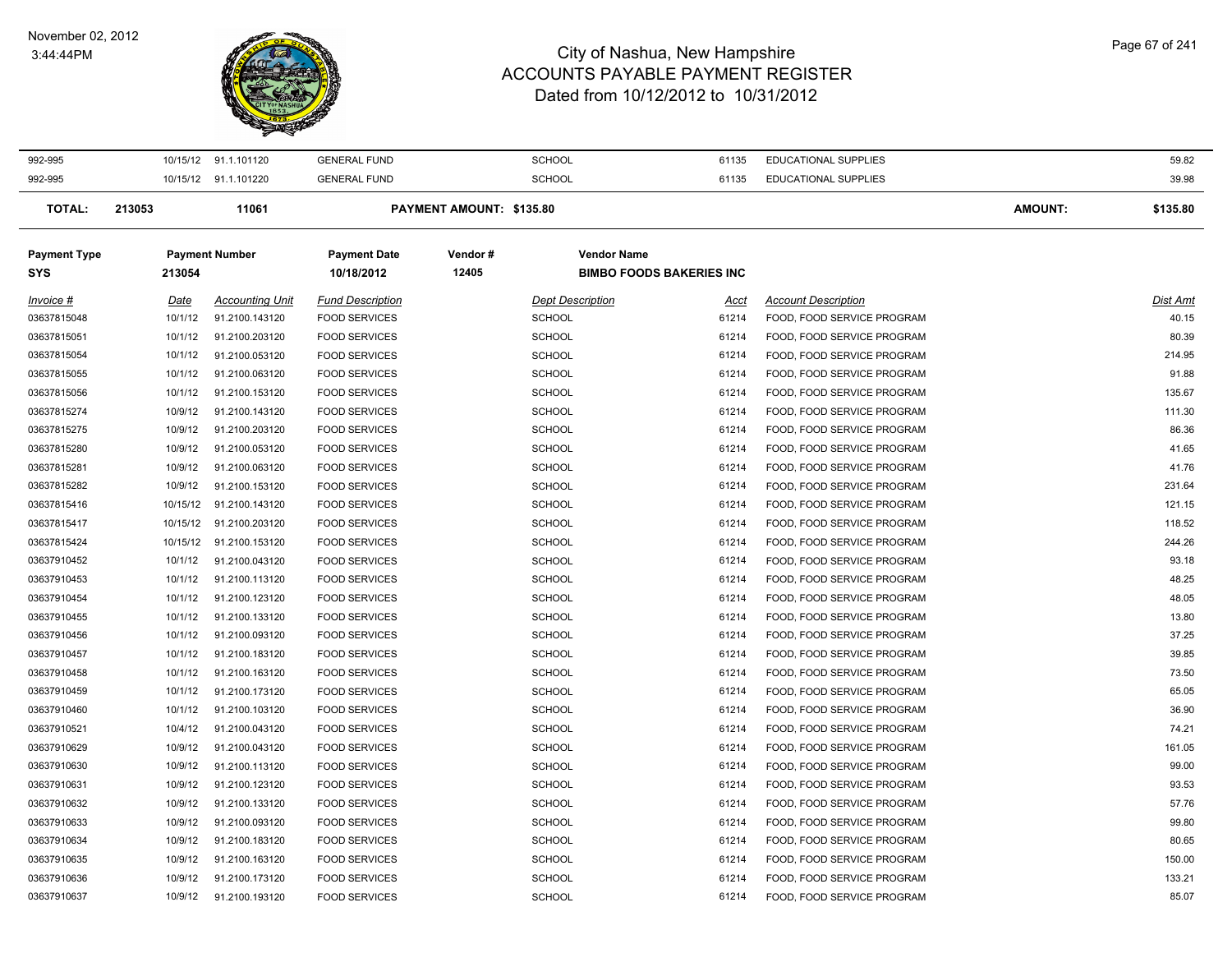

| 10/9/12            | 91.2100.103120                   | <b>FOOD SERVICES</b>                                                                                                                                                                                                                                        |                         | <b>SCHOOL</b>                           | 61214                                                                                                                 | FOOD, FOOD SERVICE PROGRAM                       |                            | 52.45          |
|--------------------|----------------------------------|-------------------------------------------------------------------------------------------------------------------------------------------------------------------------------------------------------------------------------------------------------------|-------------------------|-----------------------------------------|-----------------------------------------------------------------------------------------------------------------------|--------------------------------------------------|----------------------------|----------------|
|                    |                                  | <b>FOOD SERVICES</b>                                                                                                                                                                                                                                        |                         | <b>SCHOOL</b>                           | 61214                                                                                                                 | FOOD, FOOD SERVICE PROGRAM                       |                            | 107.99         |
|                    |                                  | <b>FOOD SERVICES</b>                                                                                                                                                                                                                                        |                         | <b>SCHOOL</b>                           | 61214                                                                                                                 | FOOD, FOOD SERVICE PROGRAM                       |                            | 93.78          |
|                    | 91.2100.113120                   | <b>FOOD SERVICES</b>                                                                                                                                                                                                                                        |                         | <b>SCHOOL</b>                           | 61214                                                                                                                 | FOOD, FOOD SERVICE PROGRAM                       |                            | 126.75         |
|                    | 91.2100.193120                   | <b>FOOD SERVICES</b>                                                                                                                                                                                                                                        |                         | <b>SCHOOL</b>                           | 61214                                                                                                                 | FOOD, FOOD SERVICE PROGRAM                       |                            | 71.52          |
|                    |                                  | <b>FOOD SERVICES</b>                                                                                                                                                                                                                                        |                         | <b>SCHOOL</b>                           | 61214                                                                                                                 | FOOD, FOOD SERVICE PROGRAM                       |                            | 59.25          |
| 10/1/12            | 91.2100.033120                   | <b>FOOD SERVICES</b>                                                                                                                                                                                                                                        |                         | <b>SCHOOL</b>                           | 61214                                                                                                                 | FOOD, FOOD SERVICE PROGRAM                       |                            | 26.02          |
| 10/1/12            | 91.2100.073120                   | <b>FOOD SERVICES</b>                                                                                                                                                                                                                                        |                         | <b>SCHOOL</b>                           | 61214                                                                                                                 | FOOD, FOOD SERVICE PROGRAM                       |                            | 37.40          |
| 10/2/12            | 91.2100.033120                   | <b>FOOD SERVICES</b>                                                                                                                                                                                                                                        |                         | <b>SCHOOL</b>                           | 61214                                                                                                                 | FOOD, FOOD SERVICE PROGRAM                       |                            | 73.00          |
| 10/4/12            | 91.2100.033120                   | <b>FOOD SERVICES</b>                                                                                                                                                                                                                                        |                         | <b>SCHOOL</b>                           | 61214                                                                                                                 | FOOD, FOOD SERVICE PROGRAM                       |                            | 28.75          |
| 10/9/12            | 91.2100.033120                   | <b>FOOD SERVICES</b>                                                                                                                                                                                                                                        |                         | <b>SCHOOL</b>                           | 61214                                                                                                                 | FOOD, FOOD SERVICE PROGRAM                       |                            | 193.90         |
|                    |                                  | <b>FOOD SERVICES</b>                                                                                                                                                                                                                                        |                         | <b>SCHOOL</b>                           | 61214                                                                                                                 | FOOD, FOOD SERVICE PROGRAM                       |                            | 44.00          |
|                    |                                  | <b>FOOD SERVICES</b>                                                                                                                                                                                                                                        |                         | <b>SCHOOL</b>                           | 61214                                                                                                                 | FOOD, FOOD SERVICE PROGRAM                       |                            | 44.70          |
|                    |                                  | <b>FOOD SERVICES</b>                                                                                                                                                                                                                                        |                         | <b>SCHOOL</b>                           | 61214                                                                                                                 | FOOD, FOOD SERVICE PROGRAM                       |                            | 47.40          |
| 213054             | 12405                            |                                                                                                                                                                                                                                                             |                         |                                         |                                                                                                                       |                                                  | <b>AMOUNT:</b>             | \$4,056.70     |
| 213055             |                                  | <b>Payment Date</b><br>10/18/2012                                                                                                                                                                                                                           | Vendor#<br>12410        | <b>Vendor Name</b><br><b>MIKE BLAZE</b> |                                                                                                                       |                                                  |                            |                |
|                    |                                  |                                                                                                                                                                                                                                                             |                         |                                         |                                                                                                                       |                                                  |                            | Dist Amt       |
| 10/5/12            | 91.1.041441                      | <b>GENERAL FUND</b>                                                                                                                                                                                                                                         |                         | <b>SCHOOL</b>                           | 55642                                                                                                                 | <b>GAME OFFICIALS</b>                            |                            | 80.00          |
| 213055             | 12410                            |                                                                                                                                                                                                                                                             |                         |                                         |                                                                                                                       |                                                  | <b>AMOUNT:</b>             | \$80.00        |
|                    |                                  |                                                                                                                                                                                                                                                             |                         |                                         |                                                                                                                       |                                                  |                            |                |
|                    |                                  | <b>Payment Date</b>                                                                                                                                                                                                                                         | Vendor#                 | <b>Vendor Name</b>                      |                                                                                                                       |                                                  |                            |                |
| 213056             |                                  | 10/18/2012                                                                                                                                                                                                                                                  | 14029                   |                                         |                                                                                                                       |                                                  |                            |                |
| <b>Date</b>        | <b>Accounting Unit</b>           | <b>Fund Description</b>                                                                                                                                                                                                                                     |                         | <b>Dept Description</b>                 | <b>Acct</b>                                                                                                           | <b>Account Description</b>                       |                            | Dist Amt       |
| 10/3/12            | 91.1.031102                      | <b>GENERAL FUND</b>                                                                                                                                                                                                                                         |                         | <b>SCHOOL</b>                           | 61135                                                                                                                 | <b>EDUCATIONAL SUPPLIES</b>                      |                            | 384.00         |
| 8/9/12             | 91.1.031102                      | <b>GENERAL FUND</b>                                                                                                                                                                                                                                         |                         | <b>SCHOOL</b>                           | 61135                                                                                                                 | <b>EDUCATIONAL SUPPLIES</b>                      |                            | 892.40         |
| 8/9/12             | <b>BS1000</b>                    | <b>GENERAL FUND</b>                                                                                                                                                                                                                                         |                         | <b>GENERAL FUND</b>                     | 29185                                                                                                                 | LAWSON INVENTORY SUSPENSE                        |                            | 75.37          |
| 213056             | 14029                            |                                                                                                                                                                                                                                                             |                         |                                         |                                                                                                                       |                                                  | <b>AMOUNT:</b>             | \$1,351.77     |
|                    |                                  |                                                                                                                                                                                                                                                             |                         |                                         |                                                                                                                       |                                                  |                            |                |
|                    |                                  |                                                                                                                                                                                                                                                             |                         |                                         |                                                                                                                       |                                                  |                            |                |
|                    | <b>Payment Number</b>            | Payment Date                                                                                                                                                                                                                                                | Vendor#                 | <b>Vendor Name</b>                      |                                                                                                                       |                                                  |                            |                |
| 213057             |                                  | 10/18/2012                                                                                                                                                                                                                                                  | 14030                   | <b>BLUE RIBBON MAINTENANCE SUPPLI</b>   |                                                                                                                       |                                                  |                            |                |
| <b>Date</b>        | <b>Accounting Unit</b>           | <b>Fund Description</b>                                                                                                                                                                                                                                     |                         | <b>Dept Description</b>                 | <u>Acct</u>                                                                                                           | <b>Account Description</b>                       |                            | Dist Amt       |
| 9/26/12            | 91.2100.033120                   | <b>FOOD SERVICES</b>                                                                                                                                                                                                                                        |                         | <b>SCHOOL</b>                           | 61299                                                                                                                 | MISCELLANEOUS SUPPLIES                           |                            | 22.59          |
| 9/26/12<br>9/26/12 | 91.2100.043120<br>91.2100.053120 | <b>FOOD SERVICES</b><br><b>FOOD SERVICES</b>                                                                                                                                                                                                                |                         | <b>SCHOOL</b><br><b>SCHOOL</b>          | 61299<br>61299                                                                                                        | MISCELLANEOUS SUPPLIES<br>MISCELLANEOUS SUPPLIES |                            | 22.59<br>36.15 |
|                    | Date                             | 10/11/12 91.2100.043120<br>10/15/12 91.2100.043120<br>10/15/12<br>10/15/12<br>10/15/12 91.2100.103120<br>10/11/12 91.2100.033120<br>10/15/12 91.2100.033120<br>10/15/12 91.2100.073120<br><b>Payment Number</b><br>Accounting Unit<br><b>Payment Number</b> | <b>Fund Description</b> |                                         | PAYMENT AMOUNT: \$4,056.70<br><b>Dept Description</b><br><b>PAYMENT AMOUNT: \$80.00</b><br>PAYMENT AMOUNT: \$1,351.77 | Acct<br><b>BLICK ART MATERIALS</b>               | <b>Account Description</b> |                |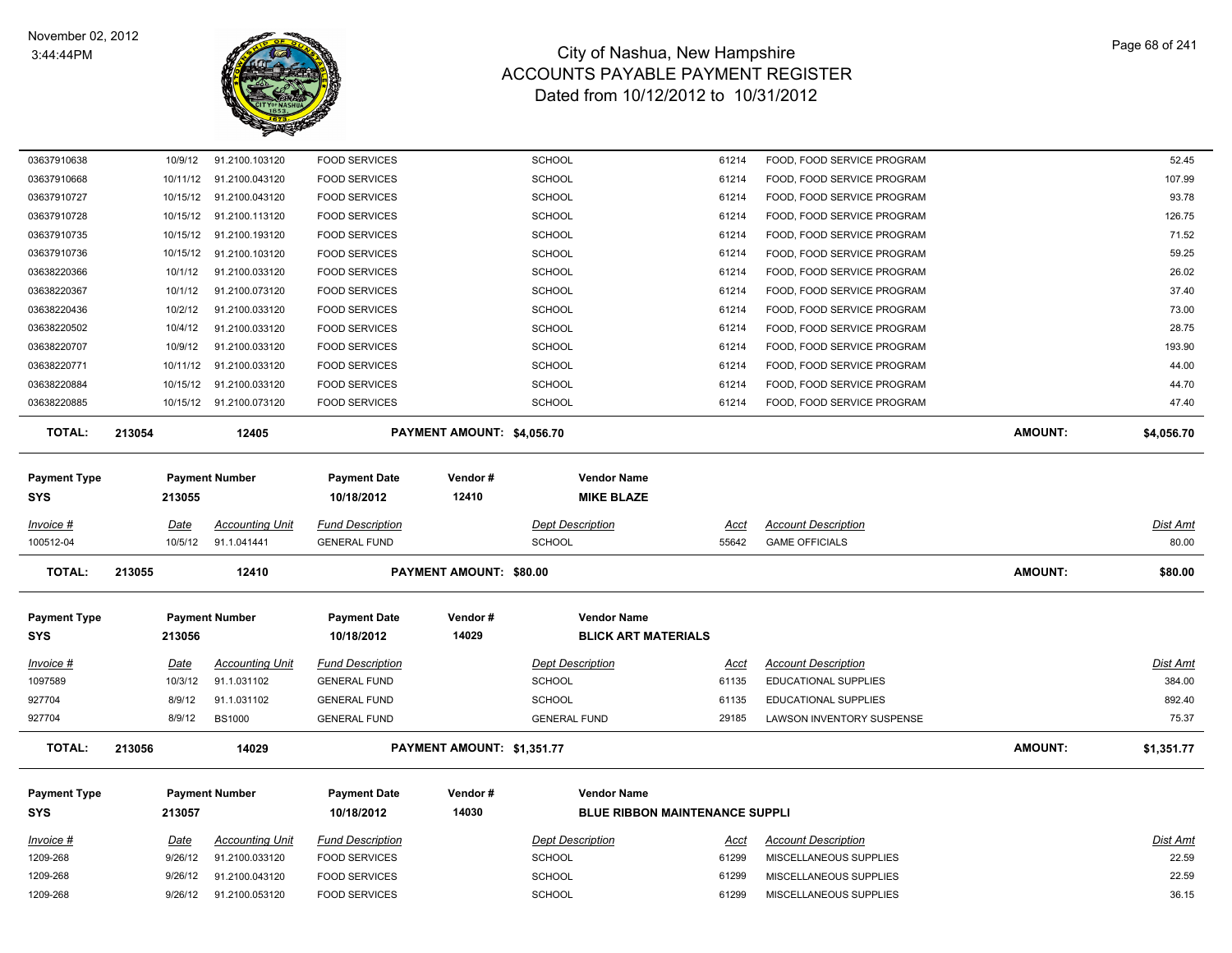

| <b>TOTAL:</b>                     | 213060                 | 11563                                 |                                                | <b>PAYMENT AMOUNT: \$7.77</b> |                                                           |                      |                                                        | <b>AMOUNT:</b>  | \$7.77                  |
|-----------------------------------|------------------------|---------------------------------------|------------------------------------------------|-------------------------------|-----------------------------------------------------------|----------------------|--------------------------------------------------------|-----------------|-------------------------|
| $Invoice$ #<br>MILES-SEPT         | <u>Date</u><br>9/21/12 | <u>Accounting Unit</u><br>91.1.992322 | <b>Fund Description</b><br><b>GENERAL FUND</b> |                               | <b>Dept Description</b><br>SCHOOL                         | <u>Acct</u><br>55307 | <b>Account Description</b><br>MILEAGE REIMBURSEMENTS   |                 | <b>Dist Amt</b><br>7.77 |
| <b>Payment Type</b><br><b>SYS</b> | 213060                 | <b>Payment Number</b>                 | <b>Payment Date</b><br>10/18/2012              | Vendor#<br>11563              | <b>Vendor Name</b><br><b>ESTHER BRODEUR</b>               |                      |                                                        |                 |                         |
| <b>TOTAL:</b>                     | 213059                 | 12435                                 |                                                | PAYMENT AMOUNT: \$60.00       |                                                           |                      |                                                        | <b>AMOUNT:</b>  | \$60.00                 |
| Invoice #<br>100512-04            | <b>Date</b><br>10/5/12 | <b>Accounting Unit</b><br>91.1.041408 | <b>Fund Description</b><br><b>GENERAL FUND</b> |                               | <b>Dept Description</b><br><b>SCHOOL</b>                  | <u>Acct</u><br>53628 | <b>Account Description</b><br><b>CONTRACT SERVICES</b> |                 | Dist Amt<br>60.00       |
| <b>Payment Type</b><br><b>SYS</b> | 213059                 | <b>Payment Number</b>                 | <b>Payment Date</b><br>10/18/2012              | Vendor#<br>12435              | <b>Vendor Name</b><br><b>BECKIE BRANNEN</b>               |                      |                                                        |                 |                         |
| <b>TOTAL:</b>                     | 213058                 | 10968                                 |                                                | PAYMENT AMOUNT: \$701.36      |                                                           |                      |                                                        | <b>AMOUNT:</b>  | \$701.36                |
| 09/27                             | 10/4/12                | 91.3800.022190                        | SCHOOL GRANTS FUND                             |                               | <b>SCHOOL</b>                                             | 53628                | CONTRACT SERVICES                                      | 91.03953.022190 | 701.36                  |
| Invoice #                         | <u>Date</u>            | <b>Accounting Unit</b>                | <b>Fund Description</b>                        |                               | <b>Dept Description</b>                                   | Acct                 | <b>Account Description</b>                             | Activity        | Dist Amt                |
| <b>Payment Type</b><br><b>SYS</b> | 213058                 | <b>Payment Number</b>                 | <b>Payment Date</b><br>10/18/2012              | Vendor#<br>10968              | <b>Vendor Name</b><br><b>BOOTHBY THERAPY SERVICES LLC</b> |                      |                                                        |                 |                         |
| <b>TOTAL:</b>                     | 213057                 | 14030                                 |                                                | PAYMENT AMOUNT: \$451.84      |                                                           |                      |                                                        | <b>AMOUNT:</b>  | \$451.84                |
| 1209-268                          | 9/26/12                | 91.2100.203120                        | <b>FOOD SERVICES</b>                           |                               | <b>SCHOOL</b>                                             | 61299                | MISCELLANEOUS SUPPLIES                                 |                 | 27.11                   |
| 1209-268                          | 9/26/12                | 91.2100.193120                        | <b>FOOD SERVICES</b>                           |                               | SCHOOL                                                    | 61299                | MISCELLANEOUS SUPPLIES                                 |                 | 18.07                   |
| 1209-268                          | 9/26/12                | 91.2100.183120                        | <b>FOOD SERVICES</b>                           |                               | <b>SCHOOL</b>                                             | 61299                | MISCELLANEOUS SUPPLIES                                 |                 | 27.11                   |
| 1209-268                          | 9/26/12                | 91.2100.173120                        | <b>FOOD SERVICES</b>                           |                               | SCHOOL                                                    | 61299                | MISCELLANEOUS SUPPLIES                                 |                 | 27.11                   |
| 1209-268                          | 9/26/12                | 91.2100.163120                        | <b>FOOD SERVICES</b>                           |                               | SCHOOL                                                    | 61299                | MISCELLANEOUS SUPPLIES                                 |                 | 40.67                   |
| 1209-268                          | 9/26/12                | 91.2100.153120                        | <b>FOOD SERVICES</b>                           |                               | <b>SCHOOL</b>                                             | 61299                | MISCELLANEOUS SUPPLIES                                 |                 | 45.18                   |
| 1209-268                          | 9/26/12                | 91.2100.143120                        | <b>FOOD SERVICES</b>                           |                               | SCHOOL                                                    | 61299                | MISCELLANEOUS SUPPLIES                                 |                 | 22.59                   |
| 1209-268                          | 9/26/12                | 91.2100.133120                        | <b>FOOD SERVICES</b>                           |                               | <b>SCHOOL</b>                                             | 61299                | MISCELLANEOUS SUPPLIES                                 |                 | 27.11                   |
| 1209-268<br>1209-268              | 9/26/12<br>9/26/12     | 91.2100.113120<br>91.2100.123120      | <b>FOOD SERVICES</b><br><b>FOOD SERVICES</b>   |                               | <b>SCHOOL</b><br>SCHOOL                                   | 61299<br>61299       | MISCELLANEOUS SUPPLIES<br>MISCELLANEOUS SUPPLIES       |                 | 18.07                   |
| 1209-268                          | 9/26/12                | 91.2100.103120                        | <b>FOOD SERVICES</b>                           |                               | SCHOOL                                                    | 61299                | MISCELLANEOUS SUPPLIES                                 |                 | 31.63<br>27.11          |
| 1209-268                          | 9/26/12                | 91.2100.093120                        | <b>FOOD SERVICES</b>                           |                               | <b>SCHOOL</b>                                             | 61299                | MISCELLANEOUS SUPPLIES                                 |                 | 22.61                   |
| 1209-268                          | 9/26/12                | 91.2100.073120                        | <b>FOOD SERVICES</b>                           |                               | SCHOOL                                                    | 61299                | MISCELLANEOUS SUPPLIES                                 |                 | 18.07                   |
| 1209-268                          | 9/26/12                | 91.2100.063120                        | <b>FOOD SERVICES</b>                           |                               | <b>SCHOOL</b>                                             | 61299                | MISCELLANEOUS SUPPLIES                                 |                 | 18.07                   |
|                                   |                        |                                       |                                                |                               |                                                           |                      |                                                        |                 |                         |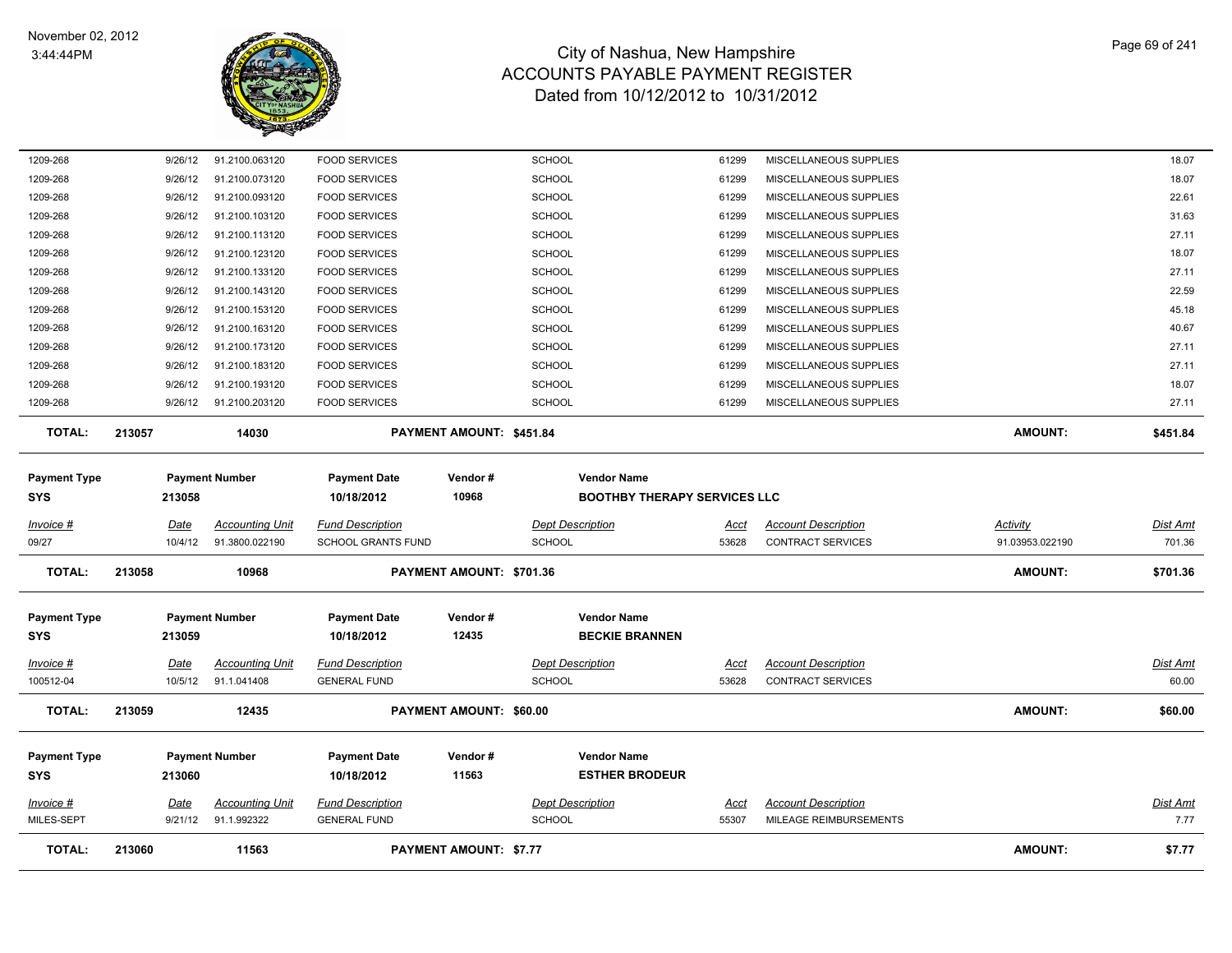

| <b>Payment Type</b> |        |             | <b>Payment Number</b>  | <b>Payment Date</b>       | Vendor#                        | <b>Vendor Name</b>                    |             |                              |                 |                 |
|---------------------|--------|-------------|------------------------|---------------------------|--------------------------------|---------------------------------------|-------------|------------------------------|-----------------|-----------------|
| SYS                 |        | 213061      |                        | 10/18/2012                | 14074                          | <b>CAMBIUM LEARNING INC</b>           |             |                              |                 |                 |
| Invoice #           |        | Date        | <b>Accounting Unit</b> | <b>Fund Description</b>   |                                | <b>Dept Description</b>               | Acct        | <b>Account Description</b>   | Activity        | Dist Amt        |
| RI 1009146          |        | 9/26/12     | 91.3800.021210         | <b>SCHOOL GRANTS FUND</b> |                                | <b>SCHOOL</b>                         | 61875       | <b>BOOKS</b>                 | 91.03953.021210 | 2,077.00        |
| RI 1009146          |        | 9/26/12     | <b>BS1000</b>          | <b>GENERAL FUND</b>       |                                | <b>GENERAL FUND</b>                   | 29185       | LAWSON INVENTORY SUSPENSE    |                 | $-615.30$       |
| RI1013823           |        | 9/30/12     | 91.3800.021210         | SCHOOL GRANTS FUND        |                                | <b>SCHOOL</b>                         | 61875       | <b>BOOKS</b>                 | 91.03953.021210 | 625.00          |
| <b>TOTAL:</b>       | 213061 |             | 14074                  |                           | PAYMENT AMOUNT: \$2,086.70     |                                       |             |                              | <b>AMOUNT:</b>  | \$2,086.70      |
| <b>Payment Type</b> |        |             | <b>Payment Number</b>  | <b>Payment Date</b>       | Vendor#                        | <b>Vendor Name</b>                    |             |                              |                 |                 |
| <b>SYS</b>          |        | 213062      |                        | 10/18/2012                | 10981                          | <b>ROBERT CAMIRAND</b>                |             |                              |                 |                 |
| Invoice #           |        | Date        | <b>Accounting Unit</b> | <b>Fund Description</b>   |                                | <b>Dept Description</b>               | <u>Acct</u> | <b>Account Description</b>   |                 | Dist Amt        |
| 91712-03            |        | 9/17/12     | 91.1.031443            | <b>GENERAL FUND</b>       |                                | <b>SCHOOL</b>                         | 55642       | <b>GAME OFFICIALS</b>        |                 | 50.00           |
| <b>TOTAL:</b>       | 213062 |             | 10981                  |                           | <b>PAYMENT AMOUNT: \$50.00</b> |                                       |             |                              | <b>AMOUNT:</b>  | \$50.00         |
| <b>Payment Type</b> |        |             | <b>Payment Number</b>  | <b>Payment Date</b>       | Vendor#                        | <b>Vendor Name</b>                    |             |                              |                 |                 |
| <b>SYS</b>          |        | 213063      |                        | 10/18/2012                | 15205                          | <b>CHARLES T CAPPETTA, MD #9330</b>   |             |                              |                 |                 |
| Invoice #           |        | Date        | <b>Accounting Unit</b> | <b>Fund Description</b>   |                                | <b>Dept Description</b>               | <u>Acct</u> | <b>Account Description</b>   |                 | <u>Dist Amt</u> |
| 116                 |        | 10/9/12     | 91.1.992130            | <b>GENERAL FUND</b>       |                                | <b>SCHOOL</b>                         | 53135       | <b>MEDICAL SERVICES</b>      |                 | 2,500.00        |
| <b>TOTAL:</b>       | 213063 |             | 15205                  |                           | PAYMENT AMOUNT: \$2,500.00     |                                       |             |                              | <b>AMOUNT:</b>  | \$2,500.00      |
| <b>Payment Type</b> |        |             | <b>Payment Number</b>  | <b>Payment Date</b>       | Vendor#                        | <b>Vendor Name</b>                    |             |                              |                 |                 |
| <b>SYS</b>          |        | 213064      |                        | 10/18/2012                | 12472                          | <b>CARING HANDS TRANSPORTATION LL</b> |             |                              |                 |                 |
| $Invoice$ #         |        | Date        | <b>Accounting Unit</b> | <b>Fund Description</b>   |                                | <b>Dept Description</b>               | <u>Acct</u> | <b>Account Description</b>   |                 | <b>Dist Amt</b> |
| NAS1012MAN          |        | 10/1/12     | 91.1.992700            | <b>GENERAL FUND</b>       |                                | <b>SCHOOL</b>                         | 55691       | SPED TRANSPORTATION SERVICES |                 | 13,090.00       |
| <b>TOTAL:</b>       | 213064 |             | 12472                  |                           | PAYMENT AMOUNT: \$13,090.00    |                                       |             |                              | <b>AMOUNT:</b>  | \$13,090.00     |
| <b>Payment Type</b> |        |             | <b>Payment Number</b>  | <b>Payment Date</b>       | Vendor#                        | <b>Vendor Name</b>                    |             |                              |                 |                 |
| <b>SYS</b>          |        | 213065      |                        | 10/18/2012                | 12477                          | <b>CARTRIDGE WORLD NASHUA</b>         |             |                              |                 |                 |
| Invoice #           |        | <u>Date</u> | <b>Accounting Unit</b> | <b>Fund Description</b>   |                                | <b>Dept Description</b>               | <u>Acct</u> | <b>Account Description</b>   | <b>Activity</b> | <u>Dist Amt</u> |
| 51908               |        | 10/9/12     | 91.3800.991600         | <b>SCHOOL GRANTS FUND</b> |                                | <b>SCHOOL</b>                         | 61299       | MISCELLANEOUS SUPPLIES       | 91.03533.991600 | 19.99           |
| <b>TOTAL:</b>       | 213065 |             | 12477                  |                           | <b>PAYMENT AMOUNT: \$19.99</b> |                                       |             |                              | <b>AMOUNT:</b>  | \$19.99         |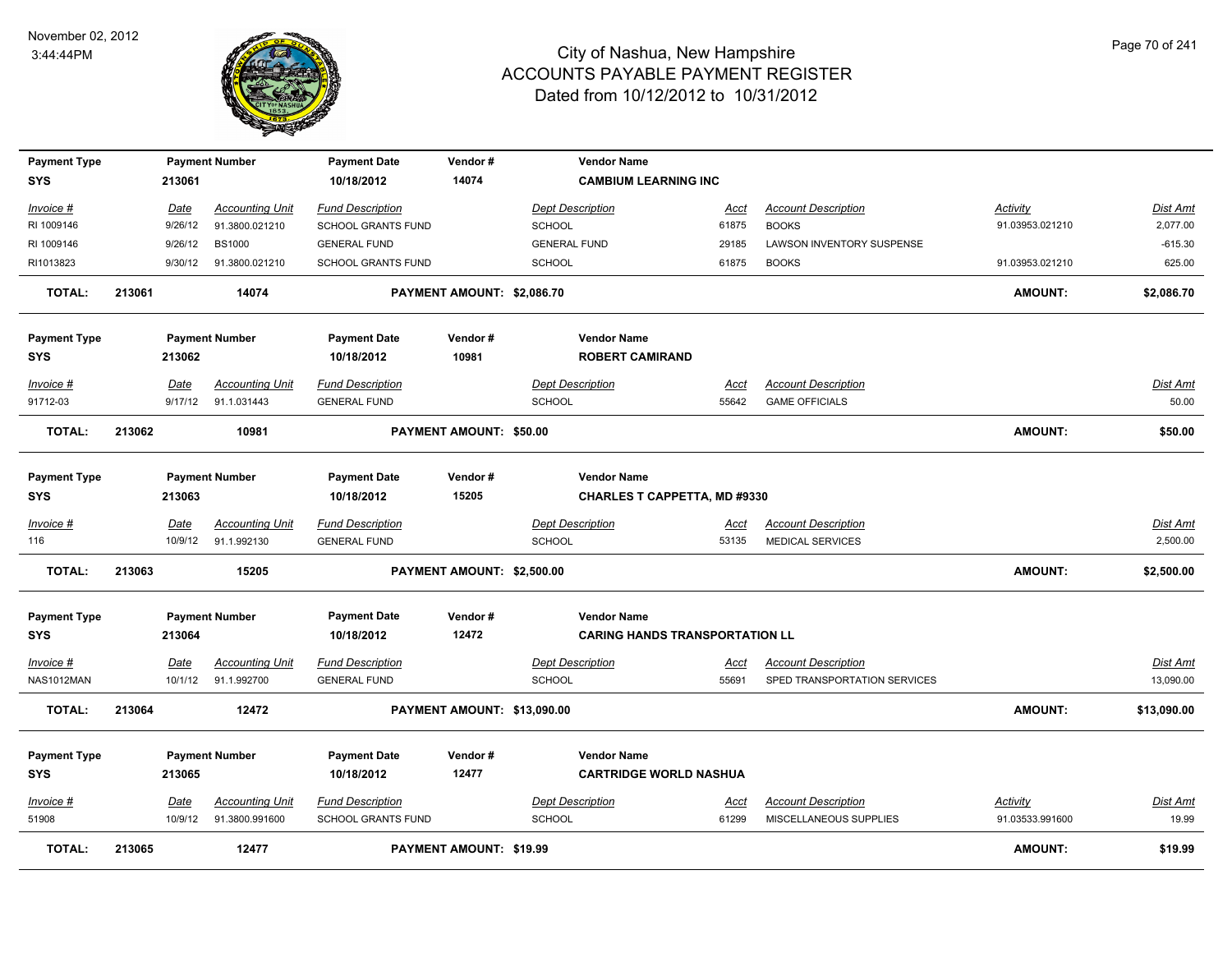#### November 02, 2012 3:44:44PM



| <b>Payment Type</b> |          | <b>Payment Number</b>   | <b>Payment Date</b>      | Vendor#                         | <b>Vendor Name</b>               |       |                             |                 |           |
|---------------------|----------|-------------------------|--------------------------|---------------------------------|----------------------------------|-------|-----------------------------|-----------------|-----------|
| <b>SYS</b>          | 213066   |                         | 10/18/2012               | 14094                           | <b>CED</b>                       |       |                             |                 |           |
| Invoice #           | Date     | <b>Accounting Unit</b>  | <b>Fund Description</b>  |                                 | <b>Dept Description</b>          | Acct  | <b>Account Description</b>  |                 | Dist Amt  |
| 4423-738534         | 10/2/12  | 91.1.222620             | <b>GENERAL FUND</b>      |                                 | <b>SCHOOL</b>                    | 61407 | SUPPLIES, ELECTRICAL        |                 | 604.20    |
| <b>TOTAL:</b>       | 213066   | 14094                   |                          | <b>PAYMENT AMOUNT: \$604.20</b> |                                  |       |                             | <b>AMOUNT:</b>  | \$604.20  |
| <b>Payment Type</b> |          | <b>Payment Number</b>   | <b>Payment Date</b>      | Vendor#                         | <b>Vendor Name</b>               |       |                             |                 |           |
| <b>SYS</b>          | 213067   |                         | 10/18/2012               | 12493                           | <b>CENTRAL PAPER PRODUCTS CO</b> |       |                             |                 |           |
| Invoice #           | Date     | <b>Accounting Unit</b>  | <b>Fund Description</b>  |                                 | <b>Dept Description</b>          | Acct  | <b>Account Description</b>  | Activity        | Dist Amt  |
| 1198276             | 9/7/12   | 91.3810.163120          | FOOD SERVICE GRANTS FUND |                                 | SCHOOL DOE GRANTS FUND           | 61299 | MISCELLANEOUS SUPPLIES      | 91.03093.163120 | 49.84     |
| 1200221             | 9/14/12  | 91.3810.153120          | FOOD SERVICE GRANTS FUND |                                 | SCHOOL DOE GRANTS FUND           | 61299 | MISCELLANEOUS SUPPLIES      | 91.03093.153120 | 12.46     |
| 1201281             | 9/19/12  | 91.2247.041387          | <b>CULINARY ARTS</b>     |                                 | <b>SCHOOL</b>                    | 61135 | <b>EDUCATIONAL SUPPLIES</b> |                 | 429.26    |
| 1201282             | 9/19/12  | 91.2247.041387          | <b>CULINARY ARTS</b>     |                                 | <b>SCHOOL</b>                    | 61135 | EDUCATIONAL SUPPLIES        |                 | 179.14    |
| 1201360             | 9/19/12  | 91.3810.203120          | FOOD SERVICE GRANTS FUND |                                 | SCHOOL DOE GRANTS FUND           | 61299 | MISCELLANEOUS SUPPLIES      | 91.03093.203120 | 32.56     |
| 1201363             | 10/10/12 | 91.2100.193120          | <b>FOOD SERVICES</b>     |                                 | <b>SCHOOL</b>                    | 61299 | MISCELLANEOUS SUPPLIES      |                 | $-26.90$  |
| 1202008             | 9/21/12  | 91.2247.041387          | <b>CULINARY ARTS</b>     |                                 | <b>SCHOOL</b>                    | 61135 | <b>EDUCATIONAL SUPPLIES</b> |                 | 41.73     |
| 1202392             | 9/24/12  | 91.2247.041387          | <b>CULINARY ARTS</b>     |                                 | <b>SCHOOL</b>                    | 61135 | <b>EDUCATIONAL SUPPLIES</b> |                 | 59.96     |
| 1203895             | 9/28/12  | 91.2100.063120          | <b>FOOD SERVICES</b>     |                                 | <b>SCHOOL</b>                    | 61299 | MISCELLANEOUS SUPPLIES      |                 | 272.09    |
| 1205013             | 10/3/12  | 91.2100.053120          | <b>FOOD SERVICES</b>     |                                 | <b>SCHOOL</b>                    | 61299 | MISCELLANEOUS SUPPLIES      |                 | 845.90    |
| 1205032             | 10/3/12  | 91.2100.043120          | <b>FOOD SERVICES</b>     |                                 | <b>SCHOOL</b>                    | 61299 | MISCELLANEOUS SUPPLIES      |                 | 1,225.78  |
| 1205032CM           | 10/8/12  | 91.2100.043120          | <b>FOOD SERVICES</b>     |                                 | <b>SCHOOL</b>                    | 61299 | MISCELLANEOUS SUPPLIES      |                 | $-134.17$ |
| 1205772             | 10/8/12  | 91.2100.073120          | <b>FOOD SERVICES</b>     |                                 | <b>SCHOOL</b>                    | 61299 | MISCELLANEOUS SUPPLIES      |                 | 36.98     |
| 1205773             | 10/8/12  | 91.2100.133120          | <b>FOOD SERVICES</b>     |                                 | <b>SCHOOL</b>                    | 61299 | MISCELLANEOUS SUPPLIES      |                 | 253.33    |
| 1205774             | 10/8/12  | 91.2100.123120          | <b>FOOD SERVICES</b>     |                                 | <b>SCHOOL</b>                    | 61299 | MISCELLANEOUS SUPPLIES      |                 | 642.16    |
| 1205775             | 10/8/12  | 91.2100.033120          | <b>FOOD SERVICES</b>     |                                 | <b>SCHOOL</b>                    | 61299 | MISCELLANEOUS SUPPLIES      |                 | 36.98     |
| 1205776             | 10/8/12  | 91.2100.033120          | <b>FOOD SERVICES</b>     |                                 | <b>SCHOOL</b>                    | 61299 | MISCELLANEOUS SUPPLIES      |                 | 283.07    |
| 1205776CM           | 10/9/12  | 91.2100.033120          | <b>FOOD SERVICES</b>     |                                 | <b>SCHOOL</b>                    | 61299 | MISCELLANEOUS SUPPLIES      |                 | $-2.25$   |
| 1205777             | 10/8/12  | 91.3810.163120          | FOOD SERVICE GRANTS FUND |                                 | SCHOOL DOE GRANTS FUND           | 61299 | MISCELLANEOUS SUPPLIES      | 91.03093.163120 | 49.84     |
| 1205779             | 10/8/12  | 91.2100.053120          | <b>FOOD SERVICES</b>     |                                 | <b>SCHOOL</b>                    | 61299 | MISCELLANEOUS SUPPLIES      |                 | 52.23     |
| 1205781             | 10/8/12  | 91.2100.143120          | <b>FOOD SERVICES</b>     |                                 | <b>SCHOOL</b>                    | 61299 | MISCELLANEOUS SUPPLIES      |                 | 36.98     |
| 1205784             | 10/8/12  | 91.2100.103120          | <b>FOOD SERVICES</b>     |                                 | <b>SCHOOL</b>                    | 61299 | MISCELLANEOUS SUPPLIES      |                 | 173.54    |
| 1205787             | 10/8/12  | 91.2100.043120          | <b>FOOD SERVICES</b>     |                                 | <b>SCHOOL</b>                    | 61299 | MISCELLANEOUS SUPPLIES      |                 | 171.15    |
| 1206678             | 10/10/12 | 91.2100.093120          | <b>FOOD SERVICES</b>     |                                 | <b>SCHOOL</b>                    | 61299 | MISCELLANEOUS SUPPLIES      |                 | 246.19    |
| 1206679             | 10/10/12 | 91.2100.123120          | <b>FOOD SERVICES</b>     |                                 | <b>SCHOOL</b>                    | 61299 | MISCELLANEOUS SUPPLIES      |                 | 42.46     |
| 1206682             |          | 10/10/12 91.2100.173120 | <b>FOOD SERVICES</b>     |                                 | <b>SCHOOL</b>                    | 61299 | MISCELLANEOUS SUPPLIES      |                 | 617.65    |
| 1206691             | 10/10/12 | 91.2100.153120          | <b>FOOD SERVICES</b>     |                                 | <b>SCHOOL</b>                    | 61299 | MISCELLANEOUS SUPPLIES      |                 | 808.88    |
| 1206692             | 10/10/12 | 91.3810.153120          | FOOD SERVICE GRANTS FUND |                                 | SCHOOL DOE GRANTS FUND           | 61299 | MISCELLANEOUS SUPPLIES      | 91.03093.153120 | 65.12     |
| 1206701             |          | 10/10/12 91.2100.043120 | <b>FOOD SERVICES</b>     |                                 | <b>SCHOOL</b>                    | 61299 | MISCELLANEOUS SUPPLIES      |                 | 843.44    |
| 1207448             |          | 10/12/12 91.2100.033120 | <b>FOOD SERVICES</b>     |                                 | <b>SCHOOL</b>                    | 61299 | MISCELLANEOUS SUPPLIES      |                 | 1.069.82  |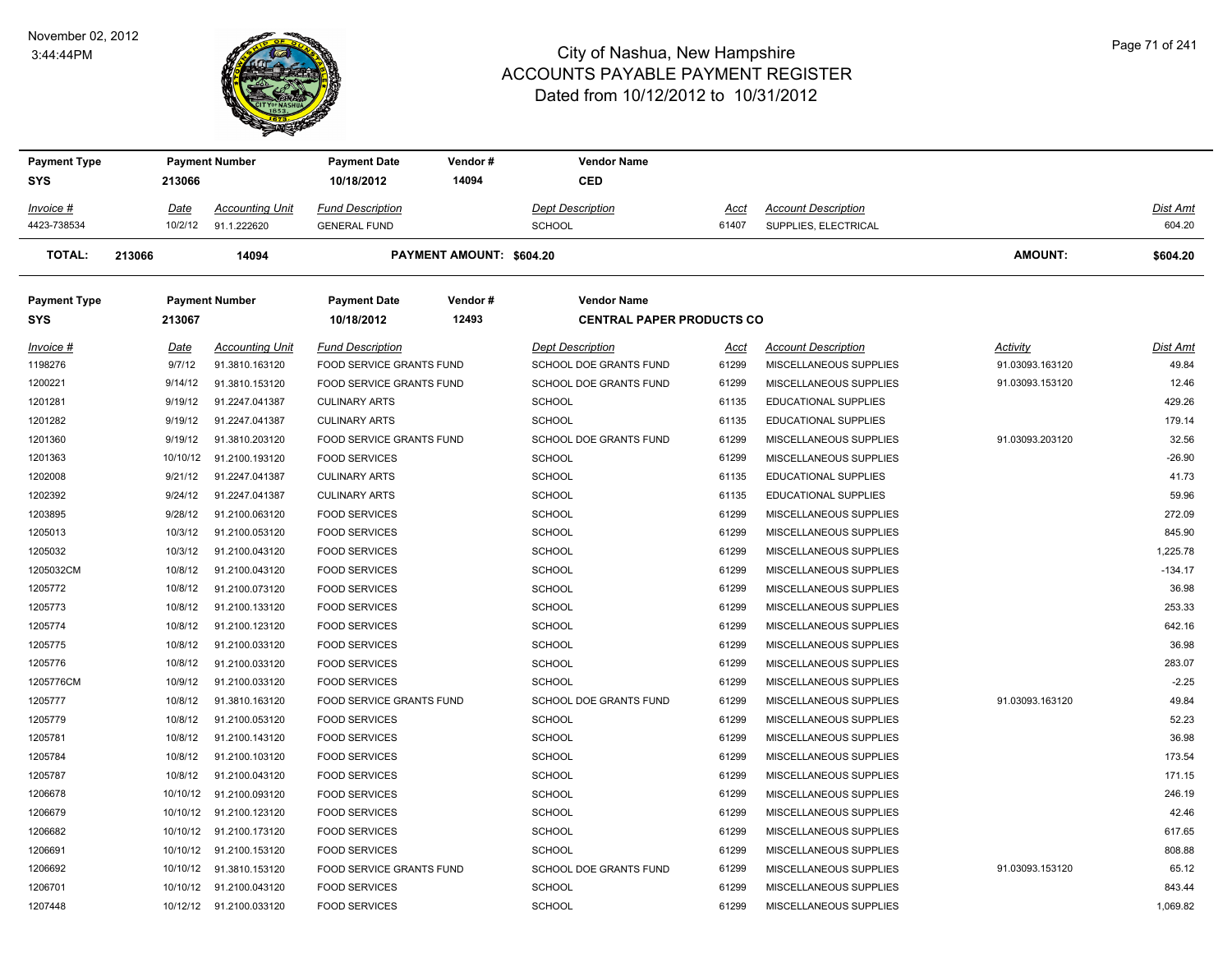

| 1207454                           |                        | 10/12/12 91.2100.053120               | <b>FOOD SERVICES</b>                           |                             | SCHOOL                                                  | 61299                | MISCELLANEOUS SUPPLIES                        |                | 167.04                    |
|-----------------------------------|------------------------|---------------------------------------|------------------------------------------------|-----------------------------|---------------------------------------------------------|----------------------|-----------------------------------------------|----------------|---------------------------|
| 1207455                           | 10/12/12               | 91.2100.053120                        | <b>FOOD SERVICES</b>                           |                             | SCHOOL                                                  | 61299                | MISCELLANEOUS SUPPLIES                        |                | 802.82                    |
| 9767742CM                         |                        | 10/5/12 91.2100.093120                | <b>FOOD SERVICES</b>                           |                             | SCHOOL                                                  | 61214                | FOOD, FOOD SERVICE PROGRAM                    |                | $-460.26$                 |
| <b>TOTAL:</b>                     | 213067                 | 12493                                 |                                                | PAYMENT AMOUNT: \$8,924.82  |                                                         |                      |                                               | <b>AMOUNT:</b> | \$8,924.82                |
| <b>Payment Type</b><br><b>SYS</b> | 213068                 | <b>Payment Number</b>                 | <b>Payment Date</b><br>10/18/2012              | Vendor#<br>12506            | <b>Vendor Name</b><br><b>DAVE CHESTNUTT</b>             |                      |                                               |                |                           |
|                                   |                        |                                       |                                                |                             |                                                         |                      |                                               |                |                           |
| Invoice #                         | Date                   | <b>Accounting Unit</b>                | <b>Fund Description</b>                        |                             | <b>Dept Description</b>                                 | Acct                 | <b>Account Description</b>                    |                | Dist Amt                  |
| 092512-04                         | 9/25/12                | 91.1.041466                           | <b>GENERAL FUND</b>                            |                             | <b>SCHOOL</b>                                           | 55642                | <b>GAME OFFICIALS</b>                         |                | 60.00                     |
| <b>TOTAL:</b>                     | 213068                 | 12506                                 |                                                | PAYMENT AMOUNT: \$60.00     |                                                         |                      |                                               | <b>AMOUNT:</b> | \$60.00                   |
| <b>Payment Type</b>               |                        | <b>Payment Number</b>                 | <b>Payment Date</b>                            | Vendor#                     | <b>Vendor Name</b>                                      |                      |                                               |                |                           |
| <b>SYS</b>                        | 213069                 |                                       | 10/18/2012                                     | 12514                       | <b>CLARK ASSOC</b>                                      |                      |                                               |                |                           |
| Invoice #                         | Date                   | <b>Accounting Unit</b>                | <b>Fund Description</b>                        |                             | <b>Dept Description</b>                                 | <u>Acct</u>          | <b>Account Description</b>                    |                | <b>Dist Amt</b>           |
| OCT2-12                           | 10/5/12                | 91.1.022160                           | <b>GENERAL FUND</b>                            |                             | <b>SCHOOL</b>                                           | 53614                | PUPIL SUPPORT SERVICES                        |                | 33,426.00                 |
| <b>TOTAL:</b>                     | 213069                 | 12514                                 |                                                | PAYMENT AMOUNT: \$33,426.00 |                                                         |                      |                                               | <b>AMOUNT:</b> | \$33,426.00               |
| <b>Payment Type</b>               |                        | <b>Payment Number</b>                 | <b>Payment Date</b>                            | Vendor#                     | <b>Vendor Name</b>                                      |                      |                                               |                |                           |
| <b>SYS</b>                        | 213070                 |                                       | 10/18/2012                                     | 10146                       | <b>WILLIAM R CLOSS III</b>                              |                      |                                               |                |                           |
| Invoice #                         | <u>Date</u>            | <b>Accounting Unit</b>                | <b>Fund Description</b>                        |                             | <b>Dept Description</b>                                 | <u>Acct</u>          | <b>Account Description</b>                    |                | <u>Dist Amt</u>           |
| 100512-03                         | 10/5/12                | 91.1.031408                           | <b>GENERAL FUND</b>                            |                             | SCHOOL                                                  | 53628                | CONTRACT SERVICES                             |                | 60.00                     |
| 101012-03                         |                        | 10/10/12 91.1.031408                  | <b>GENERAL FUND</b>                            |                             | SCHOOL                                                  | 53628                | CONTRACT SERVICES                             |                | 60.00                     |
| <b>TOTAL:</b>                     | 213070                 | 10146                                 |                                                | PAYMENT AMOUNT: \$120.00    |                                                         |                      |                                               | <b>AMOUNT:</b> | \$120.00                  |
|                                   |                        |                                       |                                                |                             |                                                         |                      |                                               |                |                           |
| <b>Payment Type</b><br><b>SYS</b> | 213071                 | <b>Payment Number</b>                 | <b>Payment Date</b><br>10/18/2012              | Vendor#<br>12538            | <b>Vendor Name</b><br><b>COMPASSIONATE STAFFING LLC</b> |                      |                                               |                |                           |
| Invoice #                         | Date                   | <b>Accounting Unit</b>                | <b>Fund Description</b>                        |                             | <b>Dept Description</b>                                 | Acct                 | <b>Account Description</b>                    |                | <u>Dist Amt</u>           |
| 196                               | 10/15/12               | 91.1.992130                           | <b>GENERAL FUND</b>                            |                             | <b>SCHOOL</b>                                           | 53614                | PUPIL SUPPORT SERVICES                        |                | 303.75                    |
| <b>TOTAL:</b>                     | 213071                 | 12538                                 |                                                | PAYMENT AMOUNT: \$303.75    |                                                         |                      |                                               | <b>AMOUNT:</b> | \$303.75                  |
| <b>Payment Type</b>               |                        | <b>Payment Number</b>                 | <b>Payment Date</b>                            | Vendor#                     | <b>Vendor Name</b>                                      |                      |                                               |                |                           |
| <b>SYS</b>                        | 213072                 |                                       | 10/18/2012                                     | 12555                       | THE COPY SHOP                                           |                      |                                               |                |                           |
|                                   |                        |                                       |                                                |                             |                                                         |                      |                                               |                |                           |
|                                   |                        |                                       |                                                |                             |                                                         |                      |                                               |                |                           |
| Invoice #<br>49048                | <b>Date</b><br>9/14/12 | <b>Accounting Unit</b><br>91.1.031160 | <b>Fund Description</b><br><b>GENERAL FUND</b> |                             | <b>Dept Description</b><br><b>SCHOOL</b>                | <u>Acct</u><br>55600 | <b>Account Description</b><br><b>PRINTING</b> |                | <u>Dist Amt</u><br>110.00 |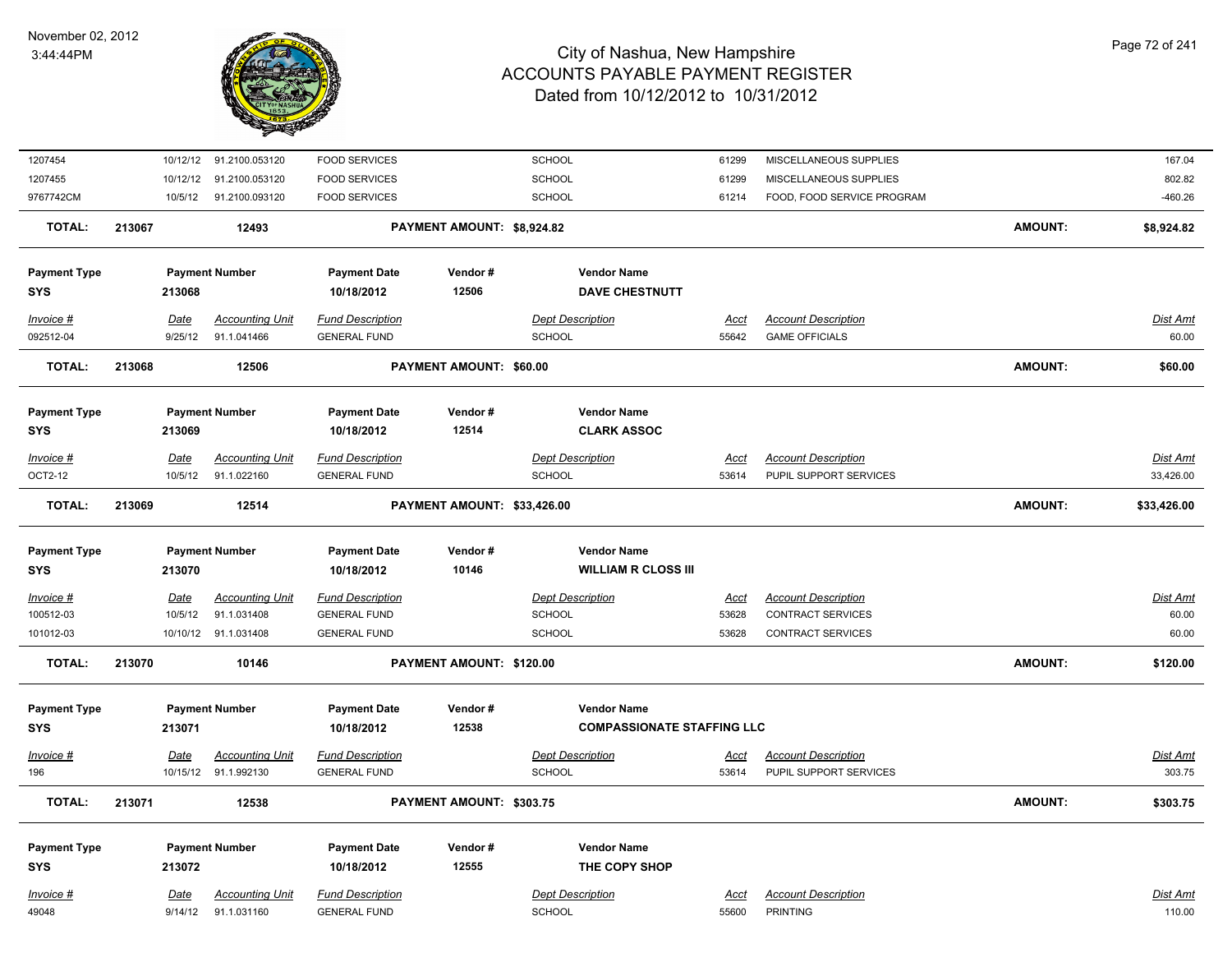

| <b>TOTAL:</b>                     | 213072 |             | 12555                  |                                   | <b>PAYMENT AMOUNT: \$110.00</b> |                                                                |             |                            | <b>AMOUNT:</b>  | \$110.00        |
|-----------------------------------|--------|-------------|------------------------|-----------------------------------|---------------------------------|----------------------------------------------------------------|-------------|----------------------------|-----------------|-----------------|
| <b>Payment Type</b><br><b>SYS</b> |        | 213073      | <b>Payment Number</b>  | <b>Payment Date</b><br>10/18/2012 | Vendor#<br>14138                | <b>Vendor Name</b><br><b>COSTA FRUIT &amp; PRODUCE CO INC.</b> |             |                            |                 |                 |
| Invoice #                         |        | Date        | <b>Accounting Unit</b> | <b>Fund Description</b>           |                                 | <b>Dept Description</b>                                        | Acct        | <b>Account Description</b> | Activity        | Dist Amt        |
| 2707265                           |        | 8/24/12     | 91.3800.143120         | <b>SCHOOL GRANTS FUND</b>         |                                 | <b>SCHOOL</b>                                                  | 61299       | MISCELLANEOUS SUPPLIES     | 91.03092.143120 | 29.07           |
| 2707265                           |        | 8/24/12     | 91.3800.203120         | <b>SCHOOL GRANTS FUND</b>         |                                 | <b>SCHOOL</b>                                                  | 61299       | MISCELLANEOUS SUPPLIES     | 91.03092.203120 | 29.07           |
| 2707266                           |        | 8/17/12     | 91.3800.113120         | <b>SCHOOL GRANTS FUND</b>         |                                 | <b>SCHOOL</b>                                                  | 61299       | MISCELLANEOUS SUPPLIES     | 91.03092.113120 | 29.07           |
| 2707266                           |        | 8/17/12     | 91.3800.143120         | <b>SCHOOL GRANTS FUND</b>         |                                 | <b>SCHOOL</b>                                                  | 61299       | MISCELLANEOUS SUPPLIES     | 91.03092.143120 | 29.07           |
| 2707266                           |        | 8/17/12     | 91.3800.153120         | <b>SCHOOL GRANTS FUND</b>         |                                 | <b>SCHOOL</b>                                                  | 61299       | MISCELLANEOUS SUPPLIES     | 91.03092.153120 | 29.07           |
| 2707266                           |        | 8/17/12     | 91.3800.163120         | <b>SCHOOL GRANTS FUND</b>         |                                 | <b>SCHOOL</b>                                                  | 61299       | MISCELLANEOUS SUPPLIES     | 91.03092.163120 | 29.07           |
| 2707266                           |        | 8/17/12     | 91.3800.183120         | <b>SCHOOL GRANTS FUND</b>         |                                 | <b>SCHOOL</b>                                                  | 61299       | MISCELLANEOUS SUPPLIES     | 91.03092.183120 | 29.07           |
| 2707266                           |        | 8/17/12     | 91.3800.203120         | <b>SCHOOL GRANTS FUND</b>         |                                 | <b>SCHOOL</b>                                                  | 61299       | MISCELLANEOUS SUPPLIES     | 91.03092.203120 | 29.07           |
| 2759122                           |        | 8/31/12     | 91.3800.093120         | <b>SCHOOL GRANTS FUND</b>         |                                 | <b>SCHOOL</b>                                                  | 61299       | MISCELLANEOUS SUPPLIES     | 91.03092.093120 | 29.07           |
| 2759122                           |        | 8/31/12     | 91.3800.153120         | <b>SCHOOL GRANTS FUND</b>         |                                 | SCHOOL                                                         | 61299       | MISCELLANEOUS SUPPLIES     | 91.03092.153120 | 29.07           |
| 2759122                           |        | 8/31/12     | 91.3800.163120         | <b>SCHOOL GRANTS FUND</b>         |                                 | <b>SCHOOL</b>                                                  | 61299       | MISCELLANEOUS SUPPLIES     | 91.03092.163120 | 29.07           |
| 2765101                           |        | 9/7/12      | 91.3800.113120         | <b>SCHOOL GRANTS FUND</b>         |                                 | <b>SCHOOL</b>                                                  | 61299       | MISCELLANEOUS SUPPLIES     | 91.03092.113120 | 58.14           |
| 2766149                           |        | 9/11/12     | 91.3800.163120         | <b>SCHOOL GRANTS FUND</b>         |                                 | SCHOOL                                                         | 61299       | MISCELLANEOUS SUPPLIES     | 91.03092.163120 | 34.18           |
| 2766149                           |        | 9/11/12     | 91.3800.183120         | <b>SCHOOL GRANTS FUND</b>         |                                 | <b>SCHOOL</b>                                                  | 61299       | MISCELLANEOUS SUPPLIES     | 91.03092.183120 | 47.04           |
| 2774874                           |        | 9/21/12     | 91.3800.153120         | <b>SCHOOL GRANTS FUND</b>         |                                 | <b>SCHOOL</b>                                                  | 61299       | MISCELLANEOUS SUPPLIES     | 91.03092.153120 | 29.07           |
| 2774874                           |        | 9/21/12     | 91.3800.183120         | <b>SCHOOL GRANTS FUND</b>         |                                 | <b>SCHOOL</b>                                                  | 61299       | MISCELLANEOUS SUPPLIES     | 91.03092.183120 | 29.07           |
| 2774874                           |        | 9/21/12     | 91.3800.203120         | <b>SCHOOL GRANTS FUND</b>         |                                 | <b>SCHOOL</b>                                                  | 61299       | MISCELLANEOUS SUPPLIES     | 91.03092.203120 | 29.07           |
| 2780362                           |        | 9/28/12     | 91.3800.163120         | SCHOOL GRANTS FUND                |                                 | <b>SCHOOL</b>                                                  | 61299       | MISCELLANEOUS SUPPLIES     | 91.03092.163120 | 58.14           |
| 2785564                           |        | 10/5/12     | 91.3810.143120         | FOOD SERVICE GRANTS FUND          |                                 | SCHOOL DOE GRANTS FUND                                         | 61299       | MISCELLANEOUS SUPPLIES     | 91.03093.143120 | 29.07           |
| 2785564                           |        | 10/5/12     | 91.3810.153120         | FOOD SERVICE GRANTS FUND          |                                 | SCHOOL DOE GRANTS FUND                                         | 61299       | MISCELLANEOUS SUPPLIES     | 91.03093.153120 | 29.07           |
| <b>TOTAL:</b>                     | 213073 |             | 14138                  |                                   | PAYMENT AMOUNT: \$662.62        |                                                                |             |                            | <b>AMOUNT:</b>  | \$662.62        |
| <b>Payment Type</b>               |        |             | <b>Payment Number</b>  | <b>Payment Date</b>               | Vendor#                         | <b>Vendor Name</b>                                             |             |                            |                 |                 |
| SYS                               |        | 213074      |                        | 10/18/2012                        | 14143                           | <b>MARIE COTE</b>                                              |             |                            |                 |                 |
| Invoice #                         |        | <u>Date</u> | <b>Accounting Unit</b> | <b>Fund Description</b>           |                                 | <b>Dept Description</b>                                        | Acct        | <b>Account Description</b> | Activity        | Dist Amt        |
| MILES-SEP/OCT                     |        | 10/15/12    | 91.3800.992212         | <b>SCHOOL GRANTS FUND</b>         |                                 | <b>SCHOOL</b>                                                  | 55300       | <b>TRAVEL</b>              | 91.03263.992212 | 98.68           |
| <b>TOTAL:</b>                     | 213074 |             | 14143                  |                                   | <b>PAYMENT AMOUNT: \$98.68</b>  |                                                                |             |                            | <b>AMOUNT:</b>  | \$98.68         |
| <b>Payment Type</b><br>SYS        |        | 213075      | <b>Payment Number</b>  | <b>Payment Date</b><br>10/18/2012 | Vendor#<br>14147                | <b>Vendor Name</b><br><b>SALLY CRATEAU</b>                     |             |                            |                 |                 |
| Invoice #                         |        | Date        | <b>Accounting Unit</b> | <b>Fund Description</b>           |                                 | <b>Dept Description</b>                                        | <u>Acct</u> | <b>Account Description</b> |                 | <b>Dist Amt</b> |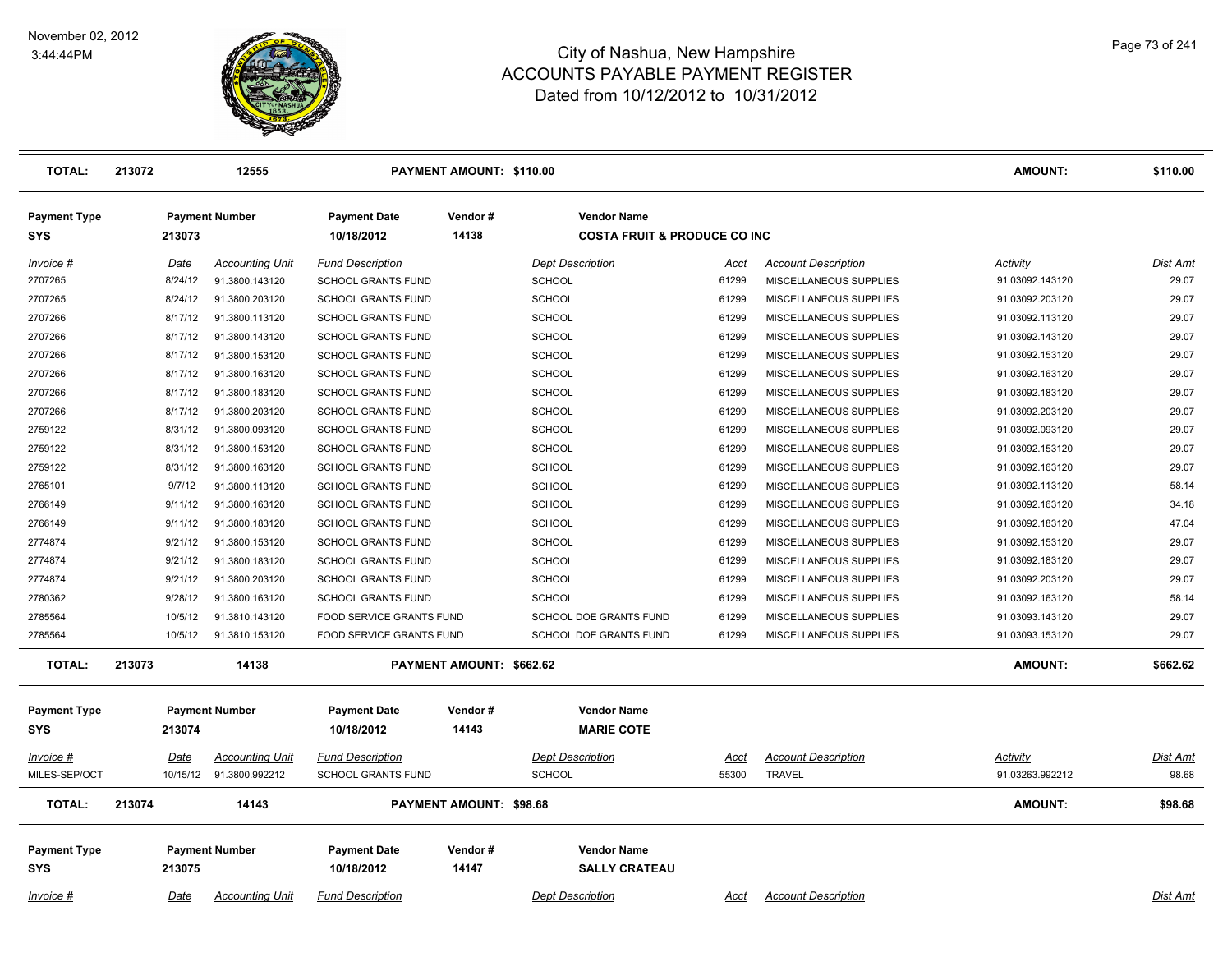

| MILES-SEPT          |        | 9/30/12     | 91.1.992700            | <b>GENERAL FUND</b>     |                          | <b>SCHOOL</b>                            | 55690       | REGULAR TRANSPORTATION<br><b>SERVICES</b> |                | 778.00          |
|---------------------|--------|-------------|------------------------|-------------------------|--------------------------|------------------------------------------|-------------|-------------------------------------------|----------------|-----------------|
| <b>TOTAL:</b>       | 213075 |             | 14147                  |                         | PAYMENT AMOUNT: \$778.00 |                                          |             |                                           | <b>AMOUNT:</b> | \$778.00        |
| <b>Payment Type</b> |        |             | <b>Payment Number</b>  | <b>Payment Date</b>     | Vendor#                  | <b>Vendor Name</b>                       |             |                                           |                |                 |
| <b>SYS</b>          |        | 213076      |                        | 10/18/2012              | 14703                    | <b>CROSS-COUNTRY MAINT. &amp; SUPPLY</b> |             |                                           |                |                 |
| $Invoice$ #         |        | Date        | <b>Accounting Unit</b> | <b>Fund Description</b> |                          | <b>Dept Description</b>                  | <u>Acct</u> | <b>Account Description</b>                |                | <b>Dist Amt</b> |
| 5548                |        | 8/6/12      | 91.1.222620            | <b>GENERAL FUND</b>     |                          | <b>SCHOOL</b>                            | 61428       | <b>JANITORIAL SUPPLIES</b>                |                | 412.00          |
| <b>TOTAL:</b>       | 213076 |             | 14703                  |                         | PAYMENT AMOUNT: \$412.00 |                                          |             |                                           | <b>AMOUNT:</b> | \$412.00        |
| <b>Payment Type</b> |        |             | <b>Payment Number</b>  | <b>Payment Date</b>     | Vendor#                  | <b>Vendor Name</b>                       |             |                                           |                |                 |
| <b>SYS</b>          |        | 213077      |                        | 10/18/2012              | 14154                    | <b>CRYSTAL PRODUCTIONS</b>               |             |                                           |                |                 |
| Invoice #           |        | <u>Date</u> | <b>Accounting Unit</b> | <b>Fund Description</b> |                          | <b>Dept Description</b>                  | <u>Acct</u> | <b>Account Description</b>                |                | Dist Amt        |
| SI-362914           |        | 9/28/12     | 91.1.131102            | <b>GENERAL FUND</b>     |                          | <b>SCHOOL</b>                            | 61135       | <b>EDUCATIONAL SUPPLIES</b>               |                | 285.40          |
| <b>TOTAL:</b>       | 213077 |             | 14154                  |                         | PAYMENT AMOUNT: \$285.40 |                                          |             |                                           | <b>AMOUNT:</b> | \$285.40        |
| <b>Payment Type</b> |        |             | <b>Payment Number</b>  | <b>Payment Date</b>     | Vendor#                  | <b>Vendor Name</b>                       |             |                                           |                |                 |
| <b>SYS</b>          |        | 213078      |                        | 10/18/2012              | 14155                    | <b>CRYSTAL ROCK BOTTLED WATER</b>        |             |                                           |                |                 |
| <b>Invoice #</b>    |        | Date        | <b>Accounting Unit</b> | <b>Fund Description</b> |                          | <b>Dept Description</b>                  | <u>Acct</u> | <b>Account Description</b>                |                | <b>Dist Amt</b> |
| SEPT-12             |        | 9/30/12     | 91.1.071160            | <b>GENERAL FUND</b>     |                          | <b>SCHOOL</b>                            | 61135       | EDUCATIONAL SUPPLIES                      |                | 152.45          |
| <b>TOTAL:</b>       | 213078 |             | 14155                  |                         | PAYMENT AMOUNT: \$152.45 |                                          |             |                                           | <b>AMOUNT:</b> | \$152.45        |
| <b>Payment Type</b> |        |             | <b>Payment Number</b>  | <b>Payment Date</b>     | Vendor#                  | <b>Vendor Name</b>                       |             |                                           |                |                 |
| <b>SYS</b>          |        | 213079      |                        | 10/18/2012              | 12593                    | <b>D &amp; R TOWING INC</b>              |             |                                           |                |                 |
| <u>Invoice #</u>    |        | <u>Date</u> | <b>Accounting Unit</b> | <b>Fund Description</b> |                          | <b>Dept Description</b>                  | <u>Acct</u> | <b>Account Description</b>                |                | <u>Dist Amt</u> |
| 171754              |        | 9/24/12     | 91.1.222620            | <b>GENERAL FUND</b>     |                          | SCHOOL                                   | 54600       | <b>VEHICLE REPAIRS &amp; MAINTENANCE</b>  |                | 80.00           |
| 171882              |        | 10/5/12     | 91.1.222620            | <b>GENERAL FUND</b>     |                          | <b>SCHOOL</b>                            | 54600       | VEHICLE REPAIRS & MAINTENANCE             |                | 80.00           |
| 23103               |        | 9/28/12     | 91.1.222620            | <b>GENERAL FUND</b>     |                          | <b>SCHOOL</b>                            | 54600       | <b>VEHICLE REPAIRS &amp; MAINTENANCE</b>  |                | 101.73          |
| <b>TOTAL:</b>       | 213079 |             | 12593                  |                         | PAYMENT AMOUNT: \$261.73 |                                          |             |                                           | <b>AMOUNT:</b> | \$261.73        |
| <b>Payment Type</b> |        |             | <b>Payment Number</b>  | <b>Payment Date</b>     | Vendor#                  | <b>Vendor Name</b>                       |             |                                           |                |                 |
| <b>SYS</b>          |        | 213080      |                        | 10/18/2012              | 14162                    | <b>MARK DAILEANES</b>                    |             |                                           |                |                 |
| Invoice #           |        | Date        | <b>Accounting Unit</b> | <b>Fund Description</b> |                          | <b>Dept Description</b>                  | Acct        | <b>Account Description</b>                |                | Dist Amt        |
| SEPT21-12           |        | 9/21/12     | 91.1.051215            | <b>GENERAL FUND</b>     |                          | <b>SCHOOL</b>                            | 53600       | <b>INSTRUCTION SERVICES</b>               |                | 100.00          |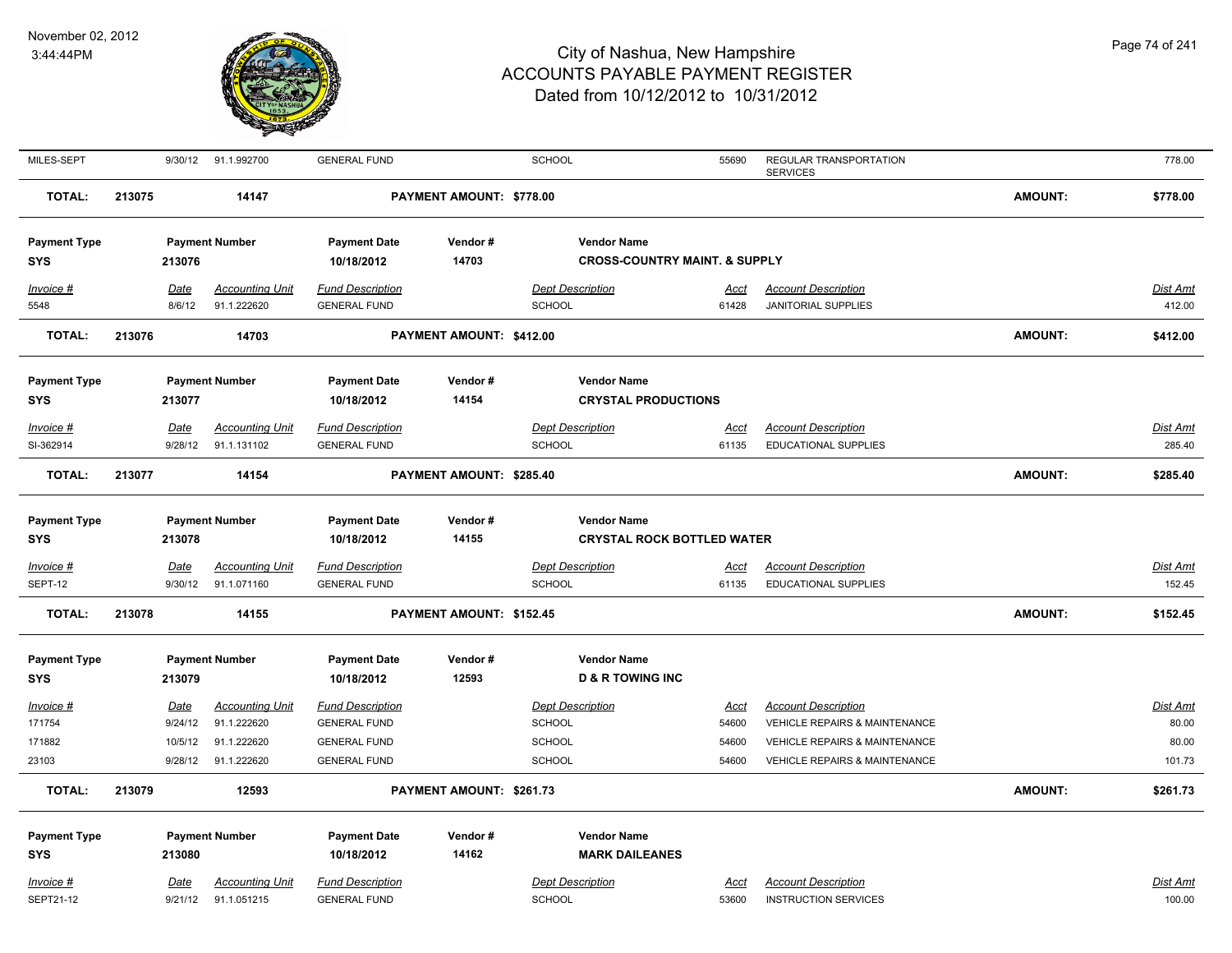

| <b>TOTAL:</b>                     | 213080 |                        | 14162                                 |                                                | PAYMENT AMOUNT: \$100.00 |                                                |                      |                                                        | <b>AMOUNT:</b> | \$100.00           |
|-----------------------------------|--------|------------------------|---------------------------------------|------------------------------------------------|--------------------------|------------------------------------------------|----------------------|--------------------------------------------------------|----------------|--------------------|
| <b>Payment Type</b><br><b>SYS</b> |        | 213081                 | <b>Payment Number</b>                 | <b>Payment Date</b><br>10/18/2012              | Vendor#<br>12097         | <b>Vendor Name</b><br>DAVES SEPTIC SERVICE INC |                      |                                                        |                |                    |
| Invoice #<br>A-358606             |        | <u>Date</u><br>9/22/12 | <b>Accounting Unit</b><br>91.1.012338 | <b>Fund Description</b><br><b>GENERAL FUND</b> |                          | <b>Dept Description</b><br><b>SCHOOL</b>       | <u>Acct</u><br>53628 | <b>Account Description</b><br><b>CONTRACT SERVICES</b> |                | Dist Amt<br>105.56 |
| <b>TOTAL:</b>                     | 213081 |                        | 12097                                 |                                                | PAYMENT AMOUNT: \$105.56 |                                                |                      |                                                        | <b>AMOUNT:</b> | \$105.56           |
| <b>Payment Type</b>               |        |                        | <b>Payment Number</b>                 | <b>Payment Date</b>                            | Vendor#                  | <b>Vendor Name</b>                             |                      |                                                        |                |                    |
| <b>SYS</b>                        |        | 213082                 |                                       | 10/18/2012                                     | 15229                    | <b>ERICA DAVIS</b>                             |                      |                                                        |                |                    |
| Invoice #                         |        | Date                   | <b>Accounting Unit</b>                | <b>Fund Description</b>                        |                          | <b>Dept Description</b>                        | Acct                 | <b>Account Description</b>                             |                | Dist Amt           |
| OCT-12                            |        | 10/5/12                | 91.1.012338                           | <b>GENERAL FUND</b>                            |                          | <b>SCHOOL</b>                                  | 55300                | <b>TRAVEL</b>                                          |                | 40.00              |
| <b>TOTAL:</b>                     | 213082 |                        | 15229                                 |                                                | PAYMENT AMOUNT: \$40.00  |                                                |                      |                                                        | <b>AMOUNT:</b> | \$40.00            |
| <b>Payment Type</b>               |        |                        | <b>Payment Number</b>                 | <b>Payment Date</b>                            | Vendor#                  | <b>Vendor Name</b>                             |                      |                                                        |                |                    |
| <b>SYS</b>                        |        | 213083                 |                                       | 10/18/2012                                     | 15155                    | <b>JONATHAN DICKEY</b>                         |                      |                                                        |                |                    |
| $Invoice$ #                       |        | <u>Date</u>            | <u>Accounting Unit</u>                | <b>Fund Description</b>                        |                          | <b>Dept Description</b>                        | <u>Acct</u>          | <b>Account Description</b>                             |                | Dist Amt           |
| 100112-07                         |        | 10/1/12                | 91.1.071477                           | <b>GENERAL FUND</b>                            |                          | <b>SCHOOL</b>                                  | 55642                | <b>GAME OFFICIALS</b>                                  |                | 60.00              |
| <b>TOTAL:</b>                     | 213083 |                        | 15155                                 |                                                | PAYMENT AMOUNT: \$60.00  |                                                |                      |                                                        | <b>AMOUNT:</b> | \$60.00            |
| <b>Payment Type</b>               |        |                        | <b>Payment Number</b>                 | <b>Payment Date</b>                            | Vendor#                  | <b>Vendor Name</b>                             |                      |                                                        |                |                    |
| <b>SYS</b>                        |        | 213084                 |                                       | 10/18/2012                                     | 14979                    | <b>JAMES DOYLE</b>                             |                      |                                                        |                |                    |
| Invoice #                         |        | Date                   | <b>Accounting Unit</b>                | <b>Fund Description</b>                        |                          | <b>Dept Description</b>                        | <u>Acct</u>          | <b>Account Description</b>                             |                | Dist Amt           |
| 092412-04                         |        | 9/24/12                | 91.1.041443                           | <b>GENERAL FUND</b>                            |                          | <b>SCHOOL</b>                                  | 55642                | <b>GAME OFFICIALS</b>                                  |                | 40.00              |
| 92912-03                          |        | 9/29/12                | 91.1.031443                           | <b>GENERAL FUND</b>                            |                          | <b>SCHOOL</b>                                  | 55642                | <b>GAME OFFICIALS</b>                                  |                | 40.00              |
| <b>TOTAL:</b>                     | 213084 |                        | 14979                                 |                                                | PAYMENT AMOUNT: \$80.00  |                                                |                      |                                                        | <b>AMOUNT:</b> | \$80.00            |
| <b>Payment Type</b>               |        |                        | <b>Payment Number</b>                 | <b>Payment Date</b>                            | Vendor#                  | <b>Vendor Name</b>                             |                      |                                                        |                |                    |
| <b>SYS</b>                        |        | 213085                 |                                       | 10/18/2012                                     | 14944                    | <b>DANA DRAPER</b>                             |                      |                                                        |                |                    |
| Invoice #                         |        | <u>Date</u>            | <b>Accounting Unit</b>                | <b>Fund Description</b>                        |                          | <b>Dept Description</b>                        | Acct                 | <b>Account Description</b>                             |                | Dist Amt           |
| 100312-03                         |        | 10/3/12                | 91.1.031462                           | <b>GENERAL FUND</b>                            |                          | <b>SCHOOL</b>                                  | 55642                | <b>GAME OFFICIALS</b>                                  |                | 98.00              |
| 100312-03                         |        | 10/3/12                | 91.1.031472                           | <b>GENERAL FUND</b>                            |                          | SCHOOL                                         | 55642                | <b>GAME OFFICIALS</b>                                  |                | 68.00              |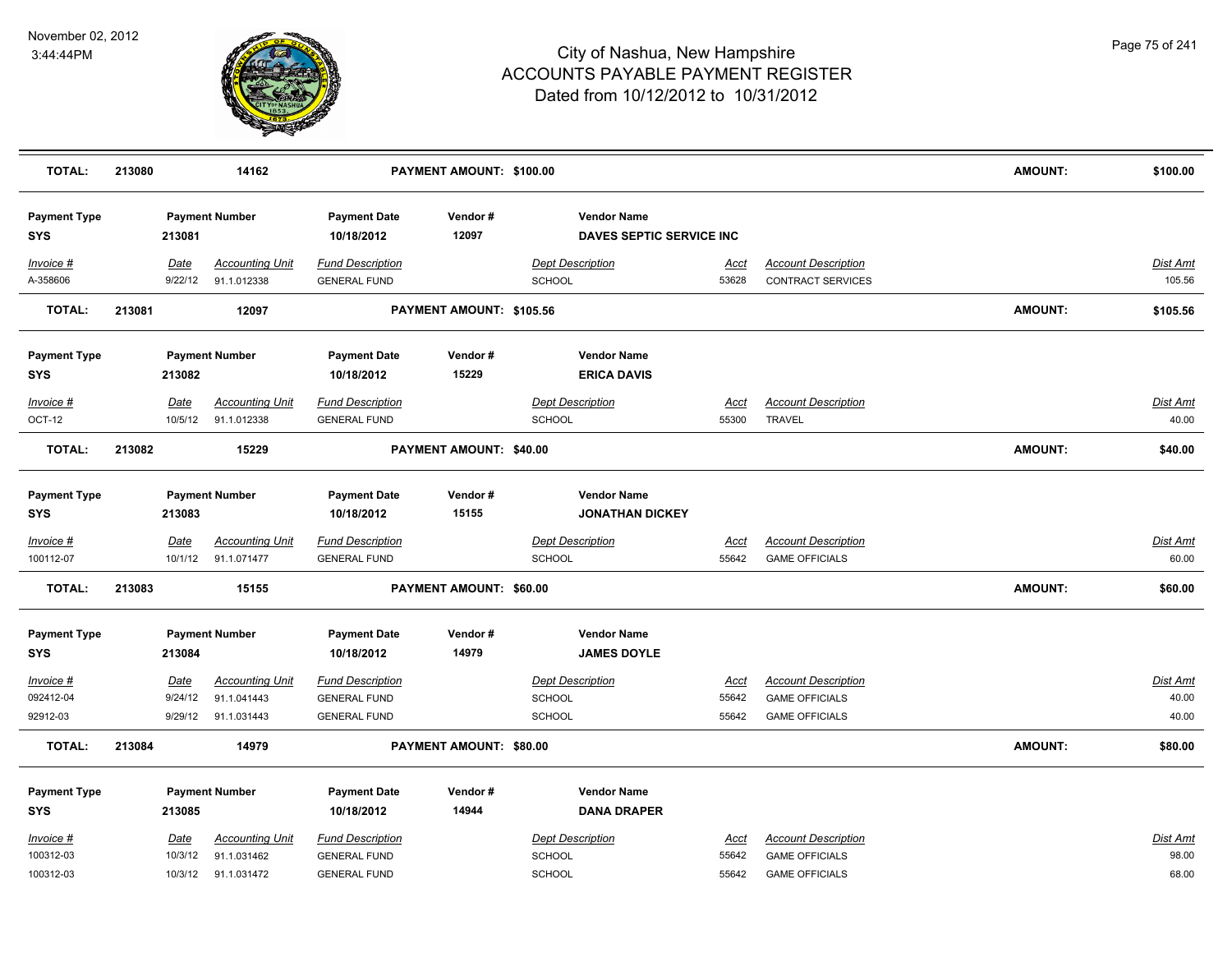

| <b>TOTAL:</b>                     | 213085 |             | 14944                  |                                   | PAYMENT AMOUNT: \$166.00 |               |                                           |             |                            | <b>AMOUNT:</b> | \$166.00        |
|-----------------------------------|--------|-------------|------------------------|-----------------------------------|--------------------------|---------------|-------------------------------------------|-------------|----------------------------|----------------|-----------------|
| <b>Payment Type</b><br><b>SYS</b> |        | 213086      | <b>Payment Number</b>  | <b>Payment Date</b><br>10/18/2012 | Vendor#<br>11839         |               | <b>Vendor Name</b><br><b>MONIQUE DUDA</b> |             |                            |                |                 |
| Invoice #                         |        | Date        | <b>Accounting Unit</b> | <b>Fund Description</b>           |                          |               | <b>Dept Description</b>                   | Acct        | <b>Account Description</b> |                | <b>Dist Amt</b> |
| 100412-03                         |        | 10/4/12     | 91.1.031408            | <b>GENERAL FUND</b>               |                          | SCHOOL        |                                           | 53628       | <b>CONTRACT SERVICES</b>   |                | 85.00           |
| 91012-03                          |        |             | 9/10/12 91.1.031408    | <b>GENERAL FUND</b>               |                          | <b>SCHOOL</b> |                                           | 53628       | CONTRACT SERVICES          |                | 60.00           |
| <b>TOTAL:</b>                     | 213086 |             | 11839                  |                                   | PAYMENT AMOUNT: \$145.00 |               |                                           |             |                            | <b>AMOUNT:</b> | \$145.00        |
| <b>Payment Type</b>               |        |             | <b>Payment Number</b>  | <b>Payment Date</b>               | Vendor#                  |               | <b>Vendor Name</b>                        |             |                            |                |                 |
| SYS                               |        | 213087      |                        | 10/18/2012                        | 12037                    |               | <b>DANIEL DUPRANT</b>                     |             |                            |                |                 |
| Invoice #                         |        | Date        | <b>Accounting Unit</b> | <b>Fund Description</b>           |                          |               | <b>Dept Description</b>                   | <u>Acct</u> | <b>Account Description</b> |                | <u>Dist Amt</u> |
| 101112-03                         |        |             | 10/11/12 91.1.031443   | <b>GENERAL FUND</b>               |                          | <b>SCHOOL</b> |                                           | 55642       | <b>GAME OFFICIALS</b>      |                | 50.00           |
| <b>TOTAL:</b>                     | 213087 |             | 12037                  |                                   | PAYMENT AMOUNT: \$50.00  |               |                                           |             |                            | <b>AMOUNT:</b> | \$50.00         |
| <b>Payment Type</b>               |        |             | <b>Payment Number</b>  | <b>Payment Date</b>               | Vendor#                  |               | <b>Vendor Name</b>                        |             |                            |                |                 |
| <b>SYS</b>                        |        | 213088      |                        | 10/18/2012                        | 11331                    |               | <b>DAN DUPRAT</b>                         |             |                            |                |                 |
| Invoice #                         |        | <b>Date</b> | <b>Accounting Unit</b> | <b>Fund Description</b>           |                          |               | <b>Dept Description</b>                   | <b>Acct</b> | <b>Account Description</b> |                | <b>Dist Amt</b> |
| 91712-03                          |        | 9/17/12     | 91.1.031443            | <b>GENERAL FUND</b>               |                          | <b>SCHOOL</b> |                                           | 55642       | <b>GAME OFFICIALS</b>      |                | 50.00           |
| <b>TOTAL:</b>                     | 213088 |             | 11331                  |                                   | PAYMENT AMOUNT: \$50.00  |               |                                           |             |                            | <b>AMOUNT:</b> | \$50.00         |
| <b>Payment Type</b>               |        |             | <b>Payment Number</b>  | <b>Payment Date</b>               | Vendor#                  |               | <b>Vendor Name</b>                        |             |                            |                |                 |
| <b>SYS</b>                        |        | 213089      |                        | 10/18/2012                        | 14197                    |               | <b>MARIANNE DUSTIN</b>                    |             |                            |                |                 |
| Invoice #                         |        | Date        | <b>Accounting Unit</b> | <b>Fund Description</b>           |                          |               | <b>Dept Description</b>                   | <b>Acct</b> | <b>Account Description</b> |                | Dist Amt        |
| MILES-SEP                         |        |             | 10/12/12 91.1.041300   | <b>GENERAL FUND</b>               |                          | <b>SCHOOL</b> |                                           | 55307       | MILEAGE REIMBURSEMENTS     |                | 166.78          |
| <b>TOTAL:</b>                     | 213089 |             | 14197                  |                                   | PAYMENT AMOUNT: \$166.78 |               |                                           |             |                            | <b>AMOUNT:</b> | \$166.78        |
| <b>Payment Type</b>               |        |             | <b>Payment Number</b>  | <b>Payment Date</b>               | Vendor#                  |               | <b>Vendor Name</b>                        |             |                            |                |                 |
| <b>SYS</b>                        |        | 213090      |                        | 10/18/2012                        | 12670                    |               | <b>EBSCO INFORMATION SERVICES</b>         |             |                            |                |                 |
| Invoice #                         |        | <b>Date</b> | <b>Accounting Unit</b> | <b>Fund Description</b>           |                          |               | <b>Dept Description</b>                   | <u>Acct</u> | <b>Account Description</b> |                | <b>Dist Amt</b> |
| 7737931                           |        | 9/7/12      | 91.1.152220            | <b>GENERAL FUND</b>               |                          | <b>SCHOOL</b> |                                           | 61821       | <b>PERIODICALS</b>         |                | 561.18          |
| <b>TOTAL:</b>                     | 213090 |             | 12670                  |                                   | PAYMENT AMOUNT: \$561.18 |               |                                           |             |                            | <b>AMOUNT:</b> | \$561.18        |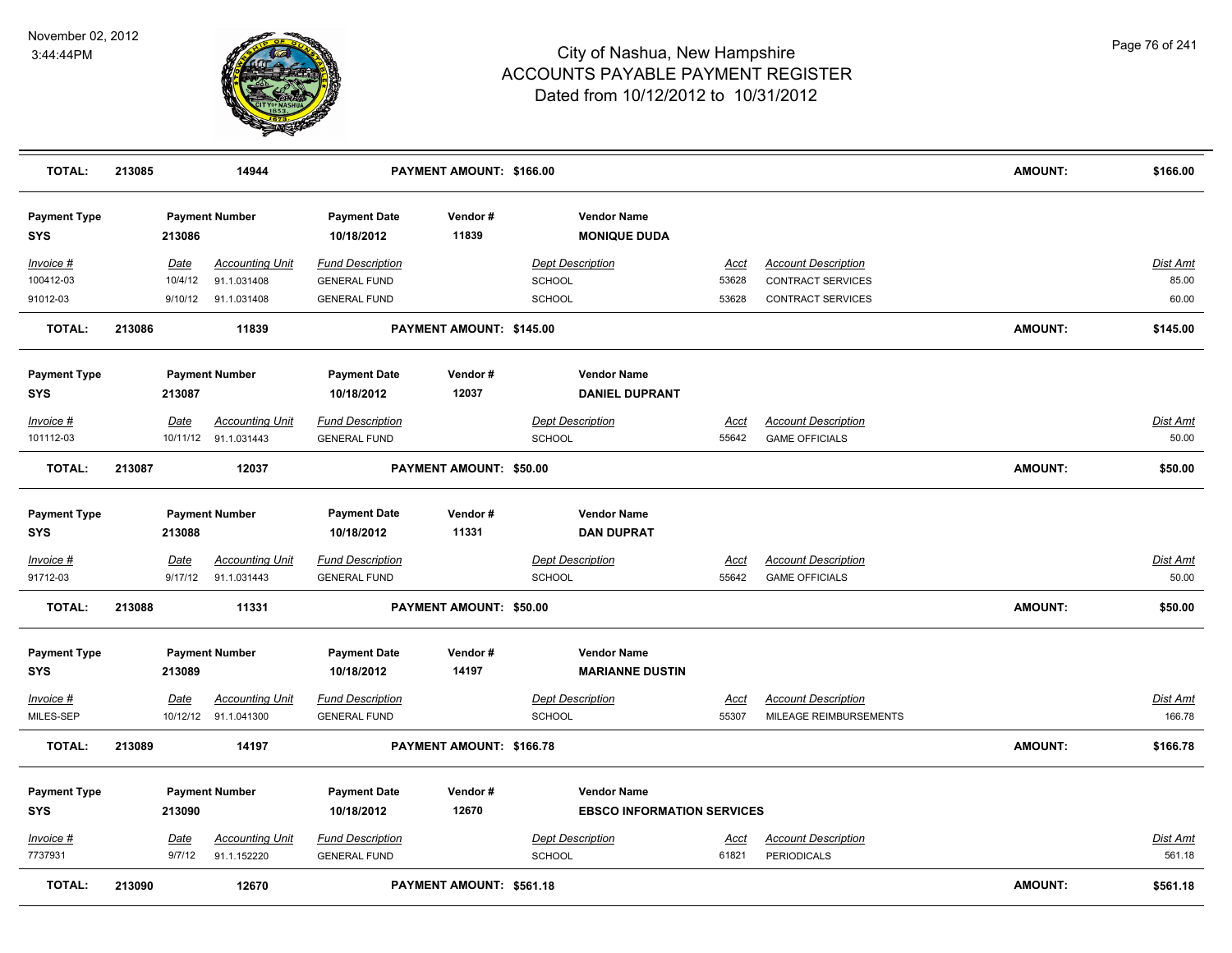

| <b>Payment Type</b>      |        |             | <b>Payment Number</b>                             | <b>Payment Date</b>                                  | Vendor#                    | <b>Vendor Name</b>                       |                      |                                                                      |                                    |                             |
|--------------------------|--------|-------------|---------------------------------------------------|------------------------------------------------------|----------------------------|------------------------------------------|----------------------|----------------------------------------------------------------------|------------------------------------|-----------------------------|
| <b>SYS</b>               |        | 213091      |                                                   | 10/18/2012                                           | 12676                      | <b>JOHN EGAN</b>                         |                      |                                                                      |                                    |                             |
| Invoice #                |        | Date        | <b>Accounting Unit</b>                            | <b>Fund Description</b>                              |                            | <b>Dept Description</b>                  | <u>Acct</u>          | <b>Account Description</b>                                           |                                    | <b>Dist Amt</b>             |
| 92812-12                 |        | 9/28/12     | 91.1.031441                                       | <b>GENERAL FUND</b>                                  |                            | <b>SCHOOL</b>                            | 55642                | <b>GAME OFFICIALS</b>                                                |                                    | 80.00                       |
| <b>TOTAL:</b>            | 213091 |             | 12676                                             |                                                      | PAYMENT AMOUNT: \$80.00    |                                          |                      |                                                                      | AMOUNT:                            | \$80.00                     |
| <b>Payment Type</b>      |        |             | <b>Payment Number</b>                             | <b>Payment Date</b>                                  | Vendor#                    | <b>Vendor Name</b>                       |                      |                                                                      |                                    |                             |
| <b>SYS</b>               |        | 213092      |                                                   | 10/18/2012                                           | 14997                      | <b>EMPIRE MUSIC</b>                      |                      |                                                                      |                                    |                             |
| Invoice #                |        | Date        | <b>Accounting Unit</b>                            | <b>Fund Description</b>                              |                            | <b>Dept Description</b>                  | <b>Acct</b>          | <b>Account Description</b>                                           |                                    | <b>Dist Amt</b>             |
| 411041                   |        | 10/2/12     | 91.1.181112                                       | <b>GENERAL FUND</b>                                  |                            | <b>SCHOOL</b>                            | 61135                | <b>EDUCATIONAL SUPPLIES</b>                                          |                                    | 27.94                       |
| <b>TOTAL:</b>            | 213092 |             | 14997                                             |                                                      | PAYMENT AMOUNT: \$27.94    |                                          |                      |                                                                      | AMOUNT:                            | \$27.94                     |
| <b>Payment Type</b>      |        |             | <b>Payment Number</b>                             | <b>Payment Date</b>                                  | Vendor#                    | <b>Vendor Name</b>                       |                      |                                                                      |                                    |                             |
| <b>SYS</b>               |        | 213093      |                                                   | 10/18/2012                                           | 11285                      | <b>GAYLE R ESTERLY</b>                   |                      |                                                                      |                                    |                             |
| Invoice #<br>09/01-10/12 |        | Date        | <b>Accounting Unit</b><br>10/12/12 91.3800.042210 | <b>Fund Description</b><br><b>SCHOOL GRANTS FUND</b> |                            | <b>Dept Description</b><br><b>SCHOOL</b> | <b>Acct</b><br>53607 | <b>Account Description</b><br>PROGRAM IMPROVEMENT<br><b>SERVICES</b> | <b>Activity</b><br>91.03903.042210 | <b>Dist Amt</b><br>3,315.75 |
|                          |        |             |                                                   |                                                      |                            |                                          |                      |                                                                      |                                    |                             |
| <b>TOTAL:</b>            | 213093 |             | 11285                                             |                                                      | PAYMENT AMOUNT: \$3,315.75 |                                          |                      |                                                                      | AMOUNT:                            | \$3,315.75                  |
| <b>Payment Type</b>      |        |             | <b>Payment Number</b>                             | <b>Payment Date</b>                                  | Vendor#                    | <b>Vendor Name</b>                       |                      |                                                                      |                                    |                             |
| <b>SYS</b>               |        | 213094      |                                                   | 10/18/2012                                           | 12698                      | <b>FWWEBBCO</b>                          |                      |                                                                      |                                    |                             |
| Invoice #                |        | Date        | <b>Accounting Unit</b>                            | <b>Fund Description</b>                              |                            | <b>Dept Description</b>                  | <b>Acct</b>          | <b>Account Description</b>                                           |                                    | <b>Dist Amt</b>             |
| 37642880                 |        | 9/17/12     | 91.1.222620                                       | <b>GENERAL FUND</b>                                  |                            | <b>SCHOOL</b>                            | 61414                | SUPPLIES, PLUMBING                                                   |                                    | 12.08                       |
| 37736937                 |        | 9/27/12     | 91.1.222620                                       | <b>GENERAL FUND</b>                                  |                            | <b>SCHOOL</b>                            | 61414                | SUPPLIES, PLUMBING                                                   |                                    | 408.31                      |
| 37746009<br>37761126     |        | 9/28/12     | 91.1.222620                                       | <b>GENERAL FUND</b>                                  |                            | SCHOOL                                   | 61414<br>61414       | SUPPLIES, PLUMBING                                                   |                                    | 83.10<br>8.58               |
| <b>TOTAL:</b>            | 213094 | 10/1/12     | 91.1.222620<br>12698                              | <b>GENERAL FUND</b>                                  | PAYMENT AMOUNT: \$512.07   | SCHOOL                                   |                      | SUPPLIES, PLUMBING                                                   | <b>AMOUNT:</b>                     | \$512.07                    |
| <b>Payment Type</b>      |        |             | <b>Payment Number</b>                             | <b>Payment Date</b>                                  | Vendor#                    | <b>Vendor Name</b>                       |                      |                                                                      |                                    |                             |
| <b>SYS</b>               |        | 213095      |                                                   | 10/18/2012                                           | 14227                      | <b>FIRST STUDENT INC</b>                 |                      |                                                                      |                                    |                             |
| <b>Invoice #</b>         |        | <b>Date</b> | <b>Accounting Unit</b>                            | <b>Fund Description</b>                              |                            | <b>Dept Description</b>                  | <u>Acct</u>          | <b>Account Description</b>                                           |                                    | <b>Dist Amt</b>             |
| 17746909                 |        | 9/25/12     | 91.1.061463                                       | <b>GENERAL FUND</b>                                  |                            | SCHOOL                                   | 55690                | REGULAR TRANSPORTATION                                               |                                    | 165.54                      |
| 17746910                 |        | 9/25/12     | 91.1.061477                                       | <b>GENERAL FUND</b>                                  |                            | <b>SCHOOL</b>                            | 55690                | <b>SERVICES</b><br>REGULAR TRANSPORTATION<br><b>SERVICES</b>         |                                    | 49.96                       |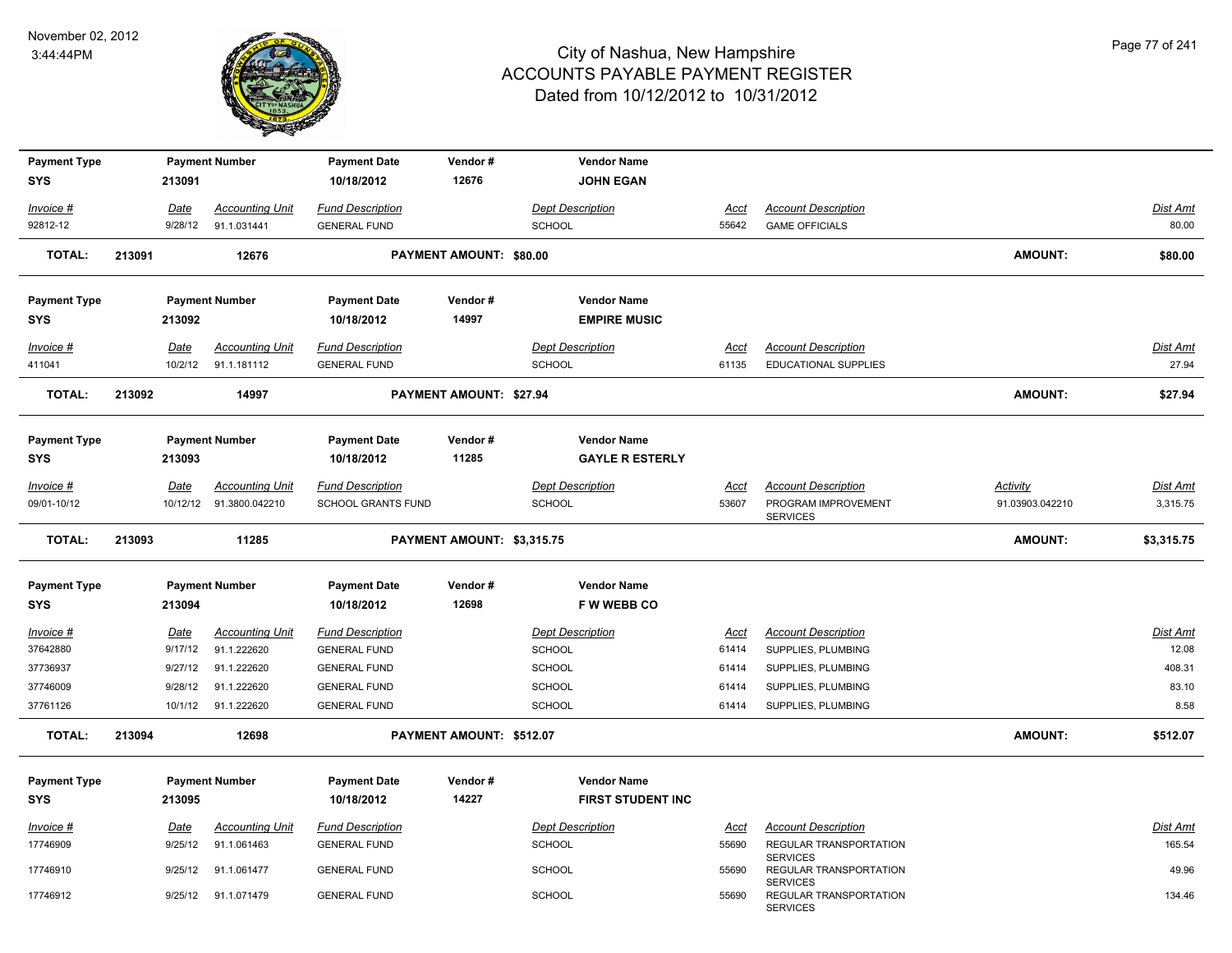

| 17746913 | 9/25/12 | 91.1.071463 | <b>GENERAL FUND</b> | <b>SCHOOL</b> | 55690 | REGULAR TRANSPORTATION                                              | 49.96  |
|----------|---------|-------------|---------------------|---------------|-------|---------------------------------------------------------------------|--------|
| 17746914 | 9/25/12 | 91.1.051477 | <b>GENERAL FUND</b> | <b>SCHOOL</b> | 55690 | <b>SERVICES</b><br><b>REGULAR TRANSPORTATION</b><br><b>SERVICES</b> | 89.15  |
| 17746915 | 9/25/12 | 91.1.051477 | <b>GENERAL FUND</b> | <b>SCHOOL</b> | 55690 | REGULAR TRANSPORTATION<br><b>SERVICES</b>                           | 49.96  |
| 17746916 | 9/25/12 | 91.1.051463 | <b>GENERAL FUND</b> | <b>SCHOOL</b> | 55690 | REGULAR TRANSPORTATION<br><b>SERVICES</b>                           | 147.40 |
| 17746941 | 9/25/12 | 91.1.061479 | <b>GENERAL FUND</b> | <b>SCHOOL</b> | 55690 | REGULAR TRANSPORTATION<br><b>SERVICES</b>                           | 129.87 |
| 17746942 | 9/25/12 | 91.1.031438 | <b>GENERAL FUND</b> | <b>SCHOOL</b> | 55690 | REGULAR TRANSPORTATION<br><b>SERVICES</b>                           | 244.34 |
| 17746942 | 9/25/12 | 91.1.031439 | <b>GENERAL FUND</b> | <b>SCHOOL</b> | 55690 | REGULAR TRANSPORTATION<br><b>SERVICES</b>                           | 244.35 |
| 17746943 | 9/25/12 | 91.1.031441 | <b>GENERAL FUND</b> | <b>SCHOOL</b> | 55690 | REGULAR TRANSPORTATION<br><b>SERVICES</b>                           | 408.03 |
| 17746944 | 9/25/12 | 91.1.031450 | <b>GENERAL FUND</b> | <b>SCHOOL</b> | 55690 | REGULAR TRANSPORTATION<br><b>SERVICES</b>                           | 185.00 |
| 17746945 | 9/25/12 | 91.1.051479 | <b>GENERAL FUND</b> | <b>SCHOOL</b> | 55690 | REGULAR TRANSPORTATION<br><b>SERVICES</b>                           | 109.69 |
| 17746946 | 9/25/12 | 91.1.051477 | <b>GENERAL FUND</b> | <b>SCHOOL</b> | 55690 | <b>REGULAR TRANSPORTATION</b><br><b>SERVICES</b>                    | 49.96  |
| 17746947 | 9/25/12 | 91.1.051477 | <b>GENERAL FUND</b> | <b>SCHOOL</b> | 55690 | REGULAR TRANSPORTATION<br><b>SERVICES</b>                           | 125.82 |
| 17746948 | 9/25/12 | 91.1.071479 | <b>GENERAL FUND</b> | <b>SCHOOL</b> | 55690 | REGULAR TRANSPORTATION<br><b>SERVICES</b>                           | 141.75 |
| 17746962 | 9/25/12 | 91.1.061463 | <b>GENERAL FUND</b> | SCHOOL        | 55690 | REGULAR TRANSPORTATION<br><b>SERVICES</b>                           | 49.96  |
| 17746963 | 9/25/12 | 91.1.061477 | <b>GENERAL FUND</b> | <b>SCHOOL</b> | 55690 | REGULAR TRANSPORTATION<br><b>SERVICES</b>                           | 87.00  |
| 17746964 | 9/25/12 | 91.1.031444 | <b>GENERAL FUND</b> | <b>SCHOOL</b> | 55690 | REGULAR TRANSPORTATION<br><b>SERVICES</b>                           | 154.75 |
| 17746965 | 9/25/12 | 91.1.031462 | <b>GENERAL FUND</b> | <b>SCHOOL</b> | 55690 | REGULAR TRANSPORTATION<br><b>SERVICES</b>                           | 61.95  |
| 17746965 | 9/25/12 | 91.1.031472 | <b>GENERAL FUND</b> | <b>SCHOOL</b> | 55690 | REGULAR TRANSPORTATION<br><b>SERVICES</b>                           | 61.95  |
| 17746966 | 9/25/12 | 91.1.071477 | <b>GENERAL FUND</b> | <b>SCHOOL</b> | 55690 | REGULAR TRANSPORTATION<br><b>SERVICES</b>                           | 133.91 |
| 17746967 | 9/25/12 | 91.1.071463 | <b>GENERAL FUND</b> | <b>SCHOOL</b> | 55690 | REGULAR TRANSPORTATION<br><b>SERVICES</b>                           | 140.75 |
| 17746968 | 9/25/12 | 91.1.051477 | <b>GENERAL FUND</b> | <b>SCHOOL</b> | 55690 | REGULAR TRANSPORTATION<br><b>SERVICES</b>                           | 49.96  |
| 17747020 | 10/2/12 | 91.1.041456 | <b>GENERAL FUND</b> | <b>SCHOOL</b> | 55690 | REGULAR TRANSPORTATION<br><b>SERVICES</b>                           | 69.68  |
| 17747020 | 10/2/12 | 91.1.041467 | <b>GENERAL FUND</b> | <b>SCHOOL</b> | 55690 | REGULAR TRANSPORTATION<br><b>SERVICES</b>                           | 69.68  |
| 17747021 | 10/2/12 | 91.1.041444 | <b>GENERAL FUND</b> | <b>SCHOOL</b> | 55690 | REGULAR TRANSPORTATION<br><b>SERVICES</b>                           | 227.89 |
| 17747022 | 10/2/12 | 91.1.041444 | <b>GENERAL FUND</b> | <b>SCHOOL</b> | 55690 | REGULAR TRANSPORTATION<br><b>SERVICES</b>                           | 212.66 |
| 17747023 | 10/2/12 | 91.1.041441 | <b>GENERAL FUND</b> | <b>SCHOOL</b> | 55690 | REGULAR TRANSPORTATION<br><b>SERVICES</b>                           | 278.23 |
| 17747024 | 10/2/12 | 91.1.041438 | <b>GENERAL FUND</b> | <b>SCHOOL</b> | 55690 | REGULAR TRANSPORTATION<br><b>SERVICES</b>                           | 199.17 |
| 17747024 | 10/2/12 | 91.1.041439 | <b>GENERAL FUND</b> | <b>SCHOOL</b> | 55690 | REGULAR TRANSPORTATION<br><b>SERVICES</b>                           | 199.17 |
| 17747025 | 10/1/12 | 91.1.061477 | <b>GENERAL FUND</b> | <b>SCHOOL</b> | 55690 | REGULAR TRANSPORTATION<br><b>SERVICES</b>                           | 119.69 |
| 17747026 | 10/2/12 | 91.1.031455 | <b>GENERAL FUND</b> | <b>SCHOOL</b> | 55690 | REGULAR TRANSPORTATION<br><b>SERVICES</b>                           | 48.62  |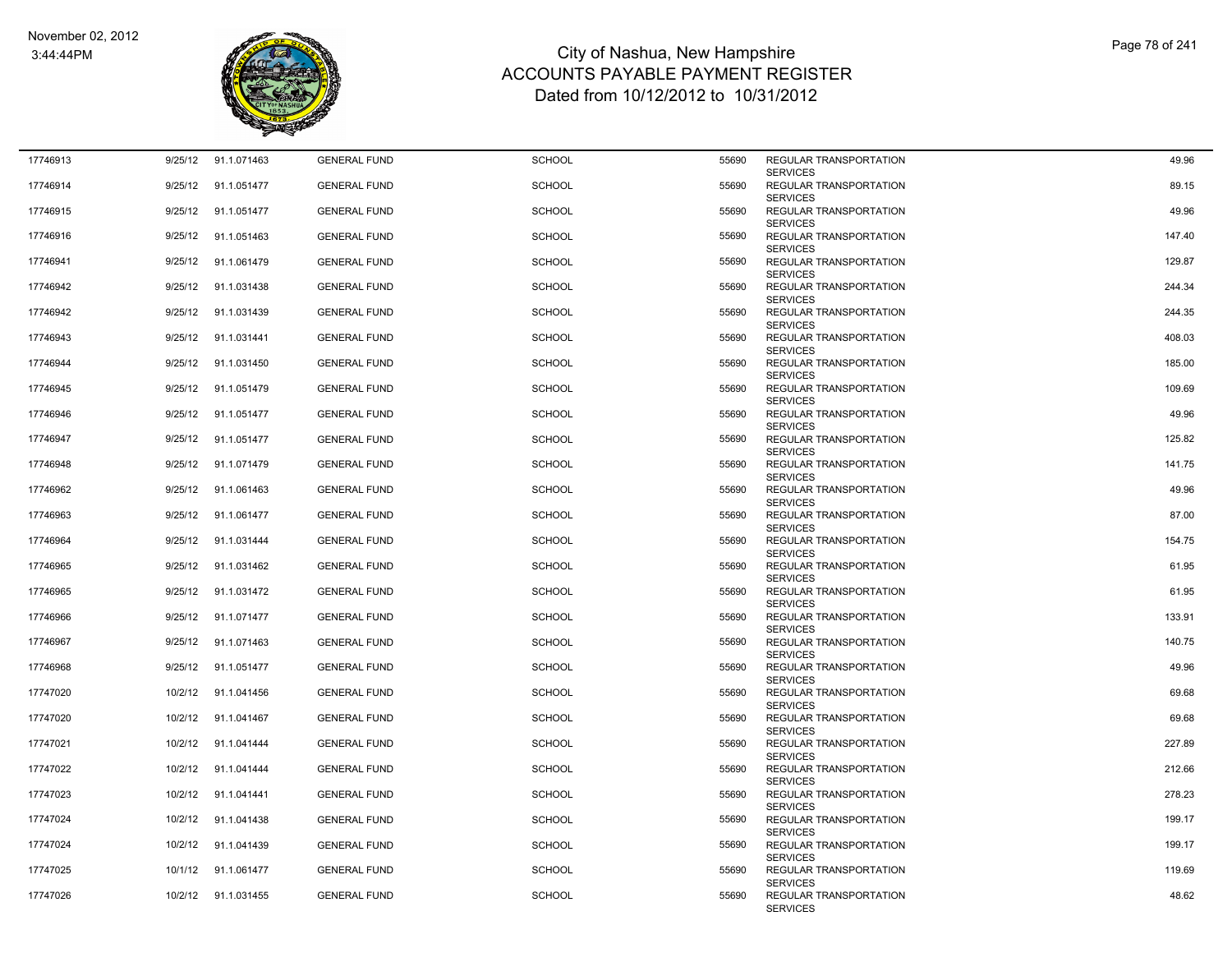

| 17747026 | 10/2/12 | 91.1.031466 | <b>GENERAL FUND</b> | <b>SCHOOL</b> | 55690 | REGULAR TRANSPORTATION                                              | 48.62  |
|----------|---------|-------------|---------------------|---------------|-------|---------------------------------------------------------------------|--------|
| 17747027 | 10/2/12 | 91.1.031472 | <b>GENERAL FUND</b> | <b>SCHOOL</b> | 55690 | <b>SERVICES</b><br><b>REGULAR TRANSPORTATION</b><br><b>SERVICES</b> | 49.96  |
| 17747028 | 10/2/12 | 91.1.031462 | <b>GENERAL FUND</b> | <b>SCHOOL</b> | 55690 | REGULAR TRANSPORTATION<br><b>SERVICES</b>                           | 66.71  |
| 17747028 | 10/2/12 | 91.1.031472 | <b>GENERAL FUND</b> | <b>SCHOOL</b> | 55690 | REGULAR TRANSPORTATION<br><b>SERVICES</b>                           | 66.72  |
| 17747029 | 10/2/12 | 91.1.031444 | <b>GENERAL FUND</b> | <b>SCHOOL</b> | 55690 | REGULAR TRANSPORTATION<br><b>SERVICES</b>                           | 136.82 |
| 17747030 | 10/2/12 | 91.1.071479 | <b>GENERAL FUND</b> | <b>SCHOOL</b> | 55690 | REGULAR TRANSPORTATION<br><b>SERVICES</b>                           | 144.38 |
| 17747031 | 10/2/12 | 91.1.071477 | <b>GENERAL FUND</b> | <b>SCHOOL</b> | 55690 | <b>REGULAR TRANSPORTATION</b><br><b>SERVICES</b>                    | 127.92 |
| 17747032 | 10/2/12 | 91.1.071463 | <b>GENERAL FUND</b> | <b>SCHOOL</b> | 55690 | REGULAR TRANSPORTATION<br><b>SERVICES</b>                           | 128.97 |
| 17747033 | 10/2/12 | 91.1.061479 | <b>GENERAL FUND</b> | <b>SCHOOL</b> | 55690 | REGULAR TRANSPORTATION<br><b>SERVICES</b>                           | 122.13 |
| 17747034 | 10/2/12 | 91.1.051479 | <b>GENERAL FUND</b> | <b>SCHOOL</b> | 55690 | REGULAR TRANSPORTATION<br><b>SERVICES</b>                           | 111.03 |
| 17747035 | 10/2/12 | 91.1.051477 | <b>GENERAL FUND</b> | <b>SCHOOL</b> | 55690 | REGULAR TRANSPORTATION<br><b>SERVICES</b>                           | 111.65 |
| 17747036 | 10/2/12 | 91.1.051477 | <b>GENERAL FUND</b> | <b>SCHOOL</b> | 55690 | REGULAR TRANSPORTATION<br><b>SERVICES</b>                           | 49.96  |
| 17747037 | 10/2/12 | 91.1.051463 | <b>GENERAL FUND</b> | <b>SCHOOL</b> | 55690 | <b>REGULAR TRANSPORTATION</b><br><b>SERVICES</b>                    | 49.96  |
| 17747038 | 10/2/12 | 91.1.061463 | <b>GENERAL FUND</b> | SCHOOL        | 55690 | <b>REGULAR TRANSPORTATION</b><br><b>SERVICES</b>                    | 49.96  |
| 17747039 | 10/2/12 | 91.1.031472 | <b>GENERAL FUND</b> | <b>SCHOOL</b> | 55690 | REGULAR TRANSPORTATION<br><b>SERVICES</b>                           | 74.55  |
| 17747047 | 10/2/12 | 91.1.031462 | <b>GENERAL FUND</b> | <b>SCHOOL</b> | 55690 | REGULAR TRANSPORTATION<br><b>SERVICES</b>                           | 120.35 |
| 17747047 | 10/2/12 | 91.1.031472 | <b>GENERAL FUND</b> | <b>SCHOOL</b> | 55690 | REGULAR TRANSPORTATION<br><b>SERVICES</b>                           | 120.36 |
| 17747048 | 10/2/12 | 91.1.031456 | <b>GENERAL FUND</b> | <b>SCHOOL</b> | 55690 | REGULAR TRANSPORTATION<br><b>SERVICES</b>                           | 71.99  |
| 17747048 | 10/2/12 | 91.1.031467 | <b>GENERAL FUND</b> | <b>SCHOOL</b> | 55690 | REGULAR TRANSPORTATION<br><b>SERVICES</b>                           | 72.00  |
| 17747049 | 10/2/12 | 91.1.031440 | <b>GENERAL FUND</b> | <b>SCHOOL</b> | 55690 | REGULAR TRANSPORTATION<br><b>SERVICES</b>                           | 102.29 |
| 17747049 | 10/2/12 | 91.1.031470 | <b>GENERAL FUND</b> | <b>SCHOOL</b> | 55690 | REGULAR TRANSPORTATION<br><b>SERVICES</b>                           | 102.30 |
| 17747051 | 10/2/12 | 91.1.041462 | <b>GENERAL FUND</b> | <b>SCHOOL</b> | 55690 | REGULAR TRANSPORTATION<br><b>SERVICES</b>                           | 77.43  |
| 17747051 | 10/2/12 | 91.1.041472 | <b>GENERAL FUND</b> | <b>SCHOOL</b> | 55690 | REGULAR TRANSPORTATION<br><b>SERVICES</b>                           | 77.44  |
| 17747053 | 10/2/12 | 91.1.051477 | <b>GENERAL FUND</b> | <b>SCHOOL</b> | 55690 | REGULAR TRANSPORTATION<br><b>SERVICES</b>                           | 112.42 |
| 17747054 | 10/2/12 | 91.1.061479 | <b>GENERAL FUND</b> | <b>SCHOOL</b> | 55690 | REGULAR TRANSPORTATION<br><b>SERVICES</b>                           | 135.25 |
| 17747056 | 10/2/12 | 91.1.051477 | <b>GENERAL FUND</b> | SCHOOL        | 55690 | REGULAR TRANSPORTATION<br><b>SERVICES</b>                           | 49.96  |
| 17747057 | 10/2/12 | 91.1.061477 | <b>GENERAL FUND</b> | SCHOOL        | 55690 | REGULAR TRANSPORTATION<br><b>SERVICES</b>                           | 49.96  |
| 17747060 | 10/2/12 | 91.1.041440 | <b>GENERAL FUND</b> | SCHOOL        | 55690 | REGULAR TRANSPORTATION<br><b>SERVICES</b>                           | 77.06  |
| 17747060 | 10/2/12 | 91.1.041470 | <b>GENERAL FUND</b> | <b>SCHOOL</b> | 55690 | REGULAR TRANSPORTATION<br><b>SERVICES</b>                           | 77.07  |
| 17747061 | 10/2/12 | 91.1.071477 | <b>GENERAL FUND</b> | <b>SCHOOL</b> | 55690 | REGULAR TRANSPORTATION<br><b>SERVICES</b>                           | 49.96  |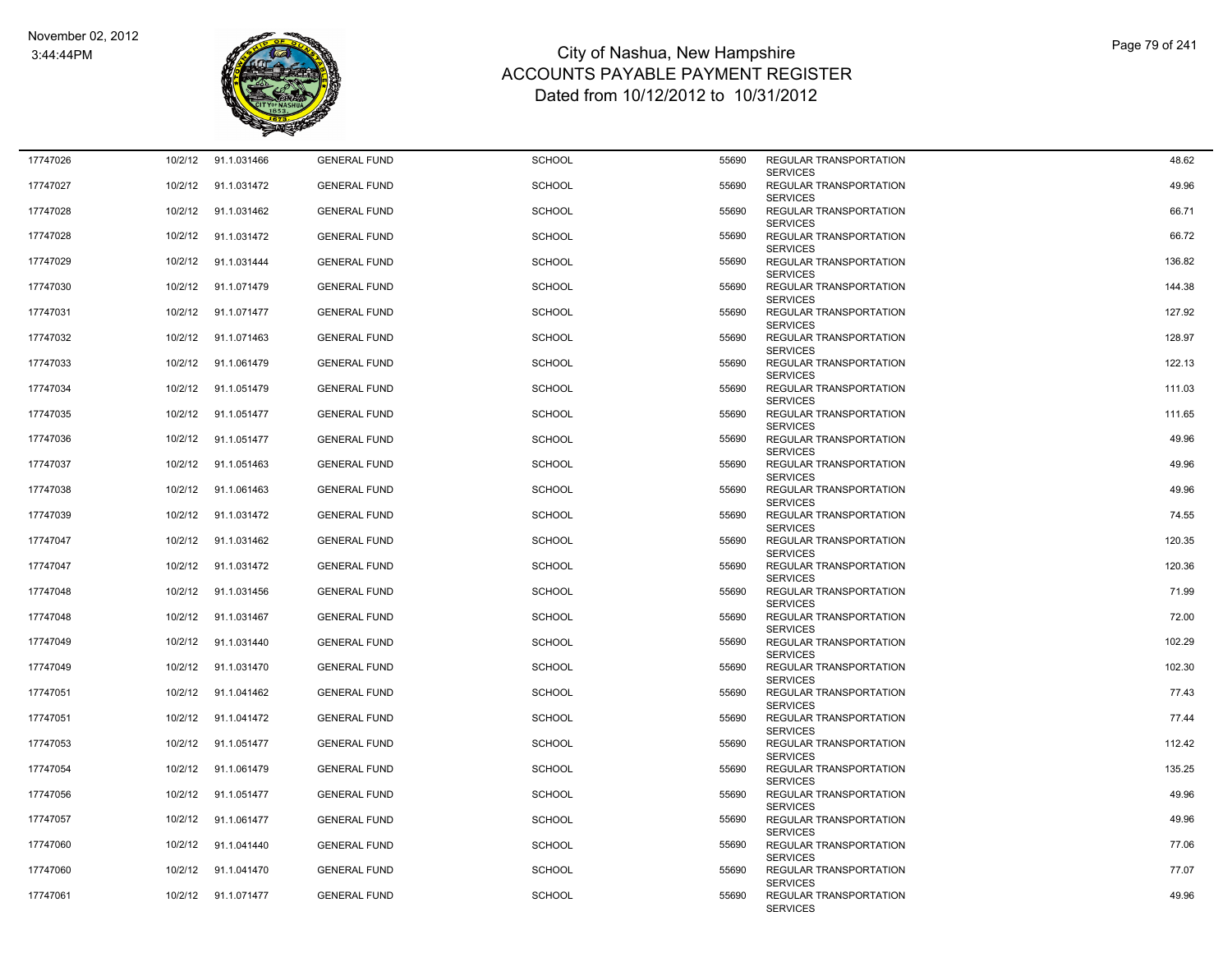

| 17747062                   |             | 10/2/12 | 91.1.031441            | <b>GENERAL FUND</b>               |                            | SCHOOL        |                                          | 55690       | REGULAR TRANSPORTATION                                       |                | 63.80           |
|----------------------------|-------------|---------|------------------------|-----------------------------------|----------------------------|---------------|------------------------------------------|-------------|--------------------------------------------------------------|----------------|-----------------|
| 17747116                   |             | 10/9/12 | 91.1.031462            | <b>GENERAL FUND</b>               |                            | <b>SCHOOL</b> |                                          | 55690       | <b>SERVICES</b><br>REGULAR TRANSPORTATION<br><b>SERVICES</b> |                | 125.35          |
| 17747116                   |             | 10/9/12 | 91.1.031472            | <b>GENERAL FUND</b>               |                            | <b>SCHOOL</b> |                                          | 55690       | REGULAR TRANSPORTATION                                       |                | 125.36          |
| 17747117                   |             | 10/9/12 | 91.1.031441            | <b>GENERAL FUND</b>               |                            | <b>SCHOOL</b> |                                          | 55690       | <b>SERVICES</b><br>REGULAR TRANSPORTATION                    |                | 352.99          |
| 17747118                   |             | 10/9/12 | 91.1.031450            | <b>GENERAL FUND</b>               |                            | <b>SCHOOL</b> |                                          | 55690       | <b>SERVICES</b><br>REGULAR TRANSPORTATION<br><b>SERVICES</b> |                | 163.95          |
| 17747119                   |             | 10/9/12 | 91.1.031438            | <b>GENERAL FUND</b>               |                            | <b>SCHOOL</b> |                                          | 55690       | REGULAR TRANSPORTATION                                       |                | 143.46          |
| 17747119                   |             | 10/9/12 | 91.1.031439            | <b>GENERAL FUND</b>               |                            | <b>SCHOOL</b> |                                          | 55690       | <b>SERVICES</b><br>REGULAR TRANSPORTATION<br><b>SERVICES</b> |                | 143.46          |
| <b>TOTAL:</b>              | 213095      |         | 14227                  |                                   | PAYMENT AMOUNT: \$8,243.81 |               |                                          |             |                                                              | <b>AMOUNT:</b> | \$8,243.81      |
| <b>Payment Type</b>        |             |         | <b>Payment Number</b>  | <b>Payment Date</b>               | Vendor#                    |               | <b>Vendor Name</b>                       |             |                                                              |                |                 |
| SYS                        | 213096      |         |                        | 10/18/2012                        | 15111                      |               | <b>PAUL FLEISNER</b>                     |             |                                                              |                |                 |
| Invoice #                  | Date        |         | <b>Accounting Unit</b> | <b>Fund Description</b>           |                            |               | <b>Dept Description</b>                  | Acct        | <b>Account Description</b>                                   |                | <b>Dist Amt</b> |
| 100412-04                  |             | 10/4/12 | 91.1.041455            | <b>GENERAL FUND</b>               |                            | <b>SCHOOL</b> |                                          | 55642       | <b>GAME OFFICIALS</b>                                        |                | 80.00           |
| <b>TOTAL:</b>              | 213096      |         | 15111                  |                                   | PAYMENT AMOUNT: \$80.00    |               |                                          |             |                                                              | <b>AMOUNT:</b> | \$80.00         |
| <b>Payment Type</b>        |             |         | <b>Payment Number</b>  | <b>Payment Date</b>               | Vendor#                    |               | <b>Vendor Name</b>                       |             |                                                              |                |                 |
| SYS                        | 213097      |         |                        | 10/18/2012                        | 14232                      |               | <b>FOLLETT EDUCATIONAL SERVICES</b>      |             |                                                              |                |                 |
|                            |             |         |                        |                                   |                            |               |                                          |             |                                                              |                |                 |
| Invoice #                  | <b>Date</b> |         | <b>Accounting Unit</b> | <u>Fund Description</u>           |                            |               | <b>Dept Description</b>                  | <u>Acct</u> | <b>Account Description</b>                                   |                | <b>Dist Amt</b> |
| 1344734A                   |             | 10/3/12 | 91.1.041160            | <b>GENERAL FUND</b>               |                            | <b>SCHOOL</b> |                                          | 61875       | <b>BOOKS</b>                                                 |                | 315.00          |
| <b>TOTAL:</b>              | 213097      |         | 14232                  |                                   | PAYMENT AMOUNT: \$315.00   |               |                                          |             |                                                              | <b>AMOUNT:</b> | \$315.00        |
| <b>Payment Type</b>        |             |         | <b>Payment Number</b>  | <b>Payment Date</b>               | Vendor#                    |               | <b>Vendor Name</b>                       |             |                                                              |                |                 |
| SYS                        | 213098      |         |                        | 10/18/2012                        | 12735                      |               | <b>FOLLETT LIBRARY RESOURCES</b>         |             |                                                              |                |                 |
| Invoice #                  | Date        |         | <b>Accounting Unit</b> | <b>Fund Description</b>           |                            |               | <b>Dept Description</b>                  | <u>Acct</u> | <b>Account Description</b>                                   |                | Dist Amt        |
| 639307F-0                  |             | 10/3/12 | 91.1.042220            | <b>GENERAL FUND</b>               |                            | <b>SCHOOL</b> |                                          | 61814       | <b>MEDIA</b>                                                 |                | 898.76          |
| <b>TOTAL:</b>              | 213098      |         | 12735                  |                                   | PAYMENT AMOUNT: \$898.76   |               |                                          |             |                                                              | <b>AMOUNT:</b> | \$898.76        |
|                            |             |         |                        |                                   |                            |               |                                          |             |                                                              |                |                 |
| <b>Payment Type</b><br>SYS | 213099      |         | <b>Payment Number</b>  | <b>Payment Date</b><br>10/18/2012 | Vendor#<br>15250           |               | <b>Vendor Name</b><br><b>MARY FORTIN</b> |             |                                                              |                |                 |
|                            |             |         |                        |                                   |                            |               |                                          |             |                                                              |                |                 |
| Invoice #                  | Date        |         | <b>Accounting Unit</b> | <b>Fund Description</b>           |                            |               | <b>Dept Description</b>                  | Acct        | <b>Account Description</b>                                   |                | <b>Dist Amt</b> |
| MILES-SEPT                 |             | 9/28/12 | 91.1.051215            | <b>GENERAL FUND</b>               |                            | <b>SCHOOL</b> |                                          | 53600       | <b>INSTRUCTION SERVICES</b>                                  |                | 38.85           |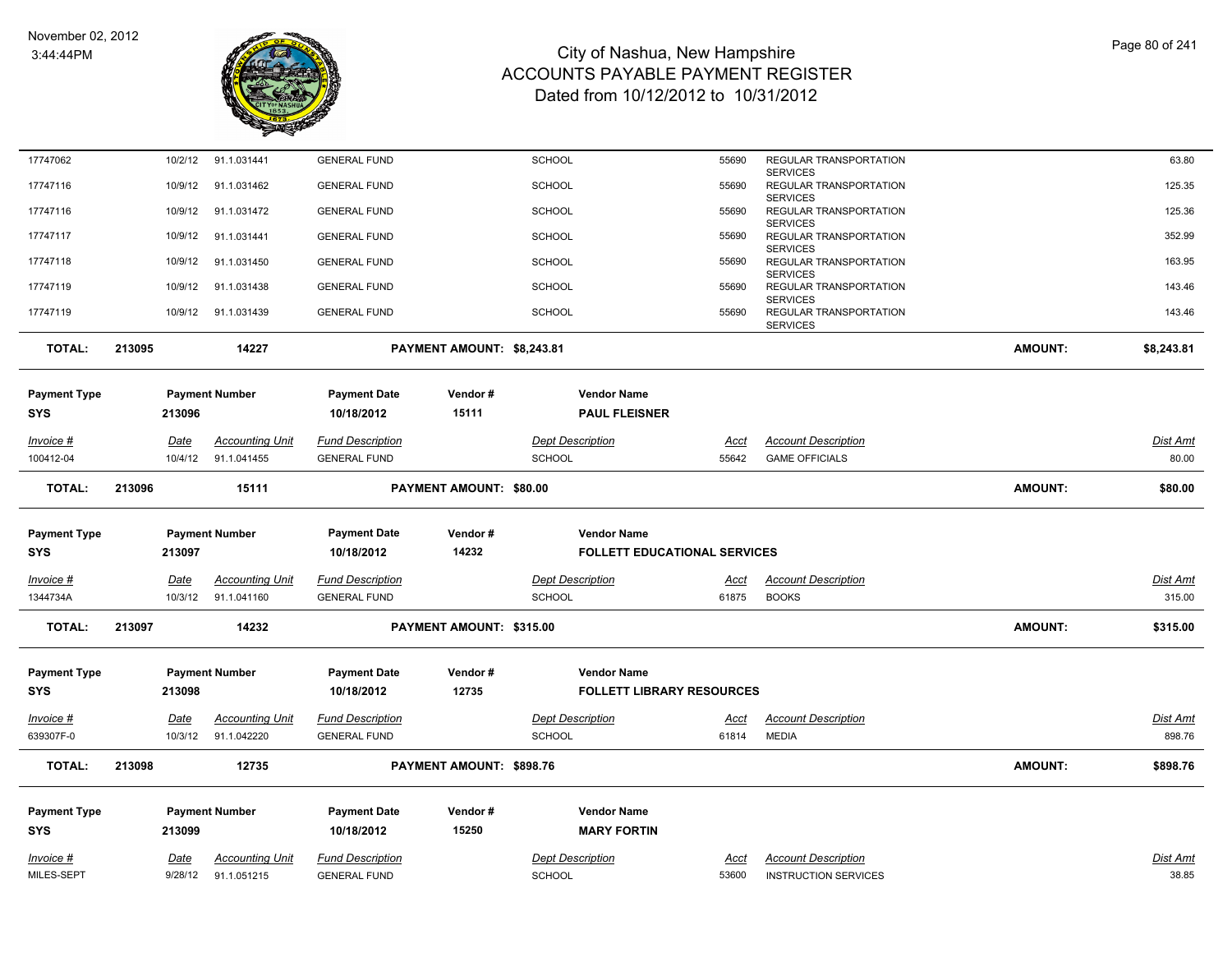

| <b>TOTAL:</b>                     | 213099 |             | 15250                  |                                   | <b>PAYMENT AMOUNT: \$38.85</b> |                                            |             |                            | <b>AMOUNT:</b>         | \$38.85         |
|-----------------------------------|--------|-------------|------------------------|-----------------------------------|--------------------------------|--------------------------------------------|-------------|----------------------------|------------------------|-----------------|
| <b>Payment Type</b><br><b>SYS</b> |        | 213100      | <b>Payment Number</b>  | <b>Payment Date</b><br>10/18/2012 | Vendor#<br>15209               | <b>Vendor Name</b><br><b>KEITH FRANCIS</b> |             |                            |                        |                 |
| Invoice #                         |        | Date        | <b>Accounting Unit</b> | <b>Fund Description</b>           |                                | <b>Dept Description</b>                    | Acct        | <b>Account Description</b> |                        | Dist Amt        |
| 100812-03                         |        | 10/8/12     | 91.1.031443            | <b>GENERAL FUND</b>               |                                | <b>SCHOOL</b>                              | 55642       | <b>GAME OFFICIALS</b>      |                        | 40.00           |
| 91712-03                          |        | 9/17/12     | 91.1.031443            | <b>GENERAL FUND</b>               |                                | <b>SCHOOL</b>                              | 55642       | <b>GAME OFFICIALS</b>      |                        | 50.00           |
| <b>TOTAL:</b>                     | 213100 |             | 15209                  |                                   | PAYMENT AMOUNT: \$90.00        |                                            |             |                            | <b>AMOUNT:</b>         | \$90.00         |
| <b>Payment Type</b>               |        |             | <b>Payment Number</b>  | <b>Payment Date</b>               | Vendor#                        | <b>Vendor Name</b>                         |             |                            |                        |                 |
| <b>SYS</b>                        |        | 213101      |                        | 10/18/2012                        | 14239                          | <b>BRENDA G FRENETTE</b>                   |             |                            |                        |                 |
| Invoice #                         |        | Date        | <b>Accounting Unit</b> | <b>Fund Description</b>           |                                | <b>Dept Description</b>                    | Acct        | <b>Account Description</b> |                        | Dist Amt        |
| MILES-SEPT                        |        | 9/27/12     | 91.1.061160            | <b>GENERAL FUND</b>               |                                | <b>SCHOOL</b>                              | 55307       | MILEAGE REIMBURSEMENTS     |                        | 6.14            |
| <b>TOTAL:</b>                     | 213101 |             | 14239                  |                                   | PAYMENT AMOUNT: \$6.14         |                                            |             |                            | <b>AMOUNT:</b>         | \$6.14          |
| <b>Payment Type</b>               |        |             | <b>Payment Number</b>  | <b>Payment Date</b>               | Vendor#                        | <b>Vendor Name</b>                         |             |                            | Payee Name             |                 |
| <b>SYS</b>                        |        | 213102      |                        | 10/18/2012                        | 13526                          | <b>SCHOOL SPECIALTY</b>                    |             |                            | <b>FREY SCIENTIFIC</b> |                 |
| $Invoice$ #                       |        | <u>Date</u> | <b>Accounting Unit</b> | <b>Fund Description</b>           |                                | <b>Dept Description</b>                    | <u>Acct</u> | <b>Account Description</b> |                        | <b>Dist Amt</b> |
| 202500932790                      |        | 9/26/12     | 91.1.051113            | <b>GENERAL FUND</b>               |                                | <b>SCHOOL</b>                              | 61135       | EDUCATIONAL SUPPLIES       |                        | 1,041.32        |
| <b>TOTAL:</b>                     | 213102 |             | 13526                  |                                   | PAYMENT AMOUNT: \$1,041.32     |                                            |             |                            | <b>AMOUNT:</b>         | \$1,041.32      |
| <b>Payment Type</b>               |        |             | <b>Payment Number</b>  | <b>Payment Date</b>               | Vendor#                        | <b>Vendor Name</b>                         |             |                            |                        |                 |
| <b>SYS</b>                        |        | 213103      |                        | 10/18/2012                        | 15082                          | <b>KEITH FRONK</b>                         |             |                            |                        |                 |
| Invoice #                         |        | Date        | <b>Accounting Unit</b> | <b>Fund Description</b>           |                                | <b>Dept Description</b>                    | Acct        | <b>Account Description</b> |                        | Dist Amt        |
| 92712-03                          |        | 9/27/12     | 91.1.031456            | <b>GENERAL FUND</b>               |                                | <b>SCHOOL</b>                              | 55642       | <b>GAME OFFICIALS</b>      |                        | 80.00           |
| <b>TOTAL:</b>                     | 213103 |             | 15082                  |                                   | PAYMENT AMOUNT: \$80.00        |                                            |             |                            | <b>AMOUNT:</b>         | \$80.00         |
| <b>Payment Type</b>               |        |             | <b>Payment Number</b>  | <b>Payment Date</b>               | Vendor#                        | <b>Vendor Name</b>                         |             |                            |                        |                 |
| <b>SYS</b>                        |        | 213104      |                        | 10/18/2012                        | 14247                          | <b>GARELICK FARMS LYNN</b>                 |             |                            |                        |                 |
| Invoice #                         |        | Date        | <b>Accounting Unit</b> | <b>Fund Description</b>           |                                | <b>Dept Description</b>                    | Acct        | <b>Account Description</b> |                        | Dist Amt        |
| 9767742.                          |        | 9/22/12     | 91.2100.093120         | <b>FOOD SERVICES</b>              |                                | <b>SCHOOL</b>                              | 61214       | FOOD, FOOD SERVICE PROGRAM |                        | 460.26          |
| 9767751                           |        | 9/22/12     | 91.2222.991490         | AFTER SCHOOL PROGRAM              |                                | SCHOOL                                     | 61299       | MISCELLANEOUS SUPPLIES     |                        | 80.30           |
| 9767757                           |        | 9/22/12     | 91.2222.991490         | AFTER SCHOOL PROGRAM              |                                | <b>SCHOOL</b>                              | 61299       | MISCELLANEOUS SUPPLIES     |                        | 32.68           |
| 9782549                           |        | 9/29/12     | 91.2100.033120         | <b>FOOD SERVICES</b>              |                                | <b>SCHOOL</b>                              | 61214       | FOOD, FOOD SERVICE PROGRAM |                        | 1,575.15        |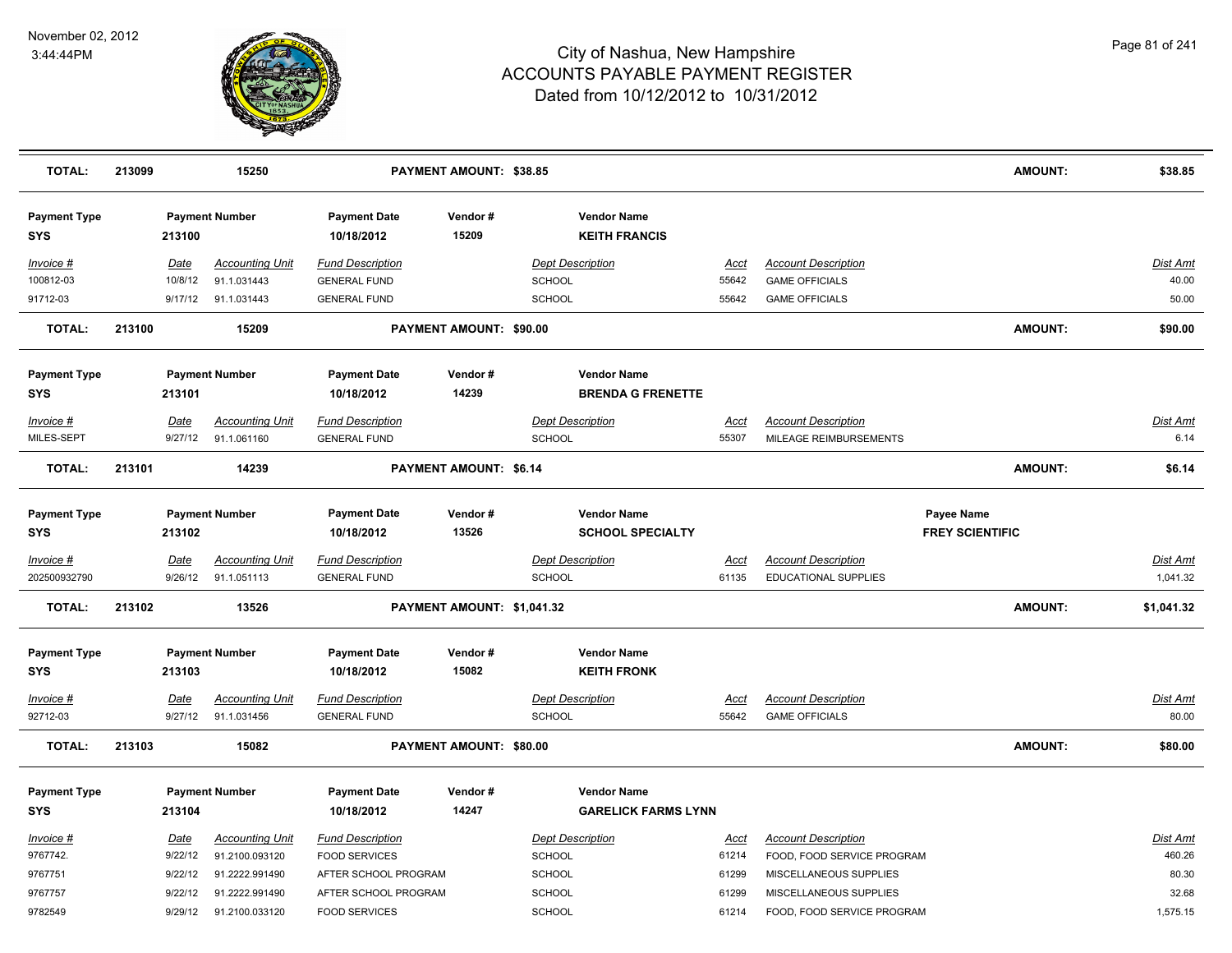

| <b>TOTAL:</b>      | 213104             | 14247                            |                                              | PAYMENT AMOUNT: \$27,742.53    |                |                                                          | <b>AMOUNT:</b><br>\$27,742.53 |
|--------------------|--------------------|----------------------------------|----------------------------------------------|--------------------------------|----------------|----------------------------------------------------------|-------------------------------|
| 9798545            | 10/6/12            | 91.2100.033120                   | <b>FOOD SERVICES</b>                         | <b>SCHOOL</b>                  | 61214          | FOOD, FOOD SERVICE PROGRAM                               | 906.50                        |
| 9798543            | 10/6/12            | 91.2222.991490                   | AFTER SCHOOL PROGRAM                         | <b>SCHOOL</b>                  | 61299          | MISCELLANEOUS SUPPLIES                                   | 66.48                         |
| 9798542            | 10/6/12            | 91.2100.073120                   | <b>FOOD SERVICES</b>                         | <b>SCHOOL</b>                  | 61214          | FOOD, FOOD SERVICE PROGRAM                               | 1,272.94                      |
| 9798541            | 10/6/12            | 91.2100.173120                   | <b>FOOD SERVICES</b>                         | <b>SCHOOL</b>                  | 61214          | FOOD, FOOD SERVICE PROGRAM                               | 440.09                        |
| 9798540            | 10/6/12            | 91.2100.103120                   | <b>FOOD SERVICES</b>                         | <b>SCHOOL</b>                  | 61214          | FOOD, FOOD SERVICE PROGRAM                               | 493.99                        |
| 9798537            | 10/6/12            | 91.2100.043120                   | <b>FOOD SERVICES</b>                         | <b>SCHOOL</b>                  | 61214          | FOOD, FOOD SERVICE PROGRAM                               | 1,702.69                      |
| 9798536            | 10/6/12            | 91.2100.053120                   | <b>FOOD SERVICES</b>                         | <b>SCHOOL</b>                  | 61214          | FOOD, FOOD SERVICE PROGRAM                               | 1,251.08                      |
| 9798535            | 10/6/12            | 91.2100.203120                   | <b>FOOD SERVICES</b>                         | <b>SCHOOL</b>                  | 61214          | FOOD, FOOD SERVICE PROGRAM                               | 508.67                        |
| 9798534            | 10/6/12            | 91.2100.163120                   | <b>FOOD SERVICES</b>                         | <b>SCHOOL</b>                  | 61214          | FOOD, FOOD SERVICE PROGRAM                               | 950.01                        |
| 9798533            | 10/6/12            | 91.2100.193120                   | <b>FOOD SERVICES</b>                         | <b>SCHOOL</b>                  | 61214          | FOOD, FOOD SERVICE PROGRAM                               | 559.39                        |
| 9798532            | 10/6/12            | 91.2100.063120                   | <b>FOOD SERVICES</b>                         | <b>SCHOOL</b>                  | 61214          | FOOD, FOOD SERVICE PROGRAM                               | 890.90                        |
| 9798531            | 10/6/12            | 91.2100.153120                   | <b>FOOD SERVICES</b>                         | <b>SCHOOL</b>                  | 61214          | FOOD, FOOD SERVICE PROGRAM                               | 818.08                        |
| 9798530            | 10/6/12            | 91.2100.143120                   | <b>FOOD SERVICES</b>                         | <b>SCHOOL</b>                  | 61214          | FOOD, FOOD SERVICE PROGRAM                               | 753.27                        |
| 9798529            | 10/6/12            | 91.2100.093120                   | <b>FOOD SERVICES</b>                         | <b>SCHOOL</b>                  | 61214          | FOOD, FOOD SERVICE PROGRAM                               | 440.94                        |
| 9798528            | 10/6/12            | 91.2100.183120                   | <b>FOOD SERVICES</b>                         | <b>SCHOOL</b>                  | 61214          | FOOD, FOOD SERVICE PROGRAM                               | 396.71                        |
| 9798527            | 10/6/12            | 91.2100.123120                   | <b>FOOD SERVICES</b>                         | <b>SCHOOL</b>                  | 61214          | FOOD, FOOD SERVICE PROGRAM                               | 293.85                        |
| 9798526            | 10/6/12            | 91.2100.113120                   | <b>FOOD SERVICES</b>                         | <b>SCHOOL</b>                  | 61214          | FOOD, FOOD SERVICE PROGRAM                               | 404.13                        |
| 9798525            | 10/17/12           | 91.2100.133120                   | <b>FOOD SERVICES</b>                         | <b>SCHOOL</b>                  | 61214          | FOOD, FOOD SERVICE PROGRAM                               | 461.56                        |
| 9798524            | 10/6/12            | 91.2100.033120                   | <b>FOOD SERVICES</b>                         | <b>SCHOOL</b>                  | 61214          | FOOD, FOOD SERVICE PROGRAM                               | 1,877.18                      |
| 9782569            | 9/29/12            | 91.2100.033120                   | <b>FOOD SERVICES</b>                         | <b>SCHOOL</b>                  | 61214          | FOOD, FOOD SERVICE PROGRAM                               | 612.50                        |
| 9782567            | 9/29/12            | 91.2100.073120                   | <b>FOOD SERVICES</b>                         | <b>SCHOOL</b>                  | 61214          | FOOD, FOOD SERVICE PROGRAM                               | 1,168.00                      |
| 9782566            | 9/29/12            | 91.2100.173120                   | <b>FOOD SERVICES</b>                         | <b>SCHOOL</b>                  | 61214          | FOOD, FOOD SERVICE PROGRAM                               | 281.71                        |
| 9782565            | 9/29/12            | 91.2100.103120                   | <b>FOOD SERVICES</b>                         | <b>SCHOOL</b>                  | 61214          | FOOD, FOOD SERVICE PROGRAM                               | 339.11                        |
| 9782562            | 9/29/12            | 91.2100.043120                   | <b>FOOD SERVICES</b>                         | <b>SCHOOL</b>                  | 61214          | FOOD, FOOD SERVICE PROGRAM                               | 1,441.77                      |
| 9782560<br>9782561 | 9/29/12<br>9/29/12 | 91.2100.203120<br>91.2100.053120 | <b>FOOD SERVICES</b><br><b>FOOD SERVICES</b> | <b>SCHOOL</b><br><b>SCHOOL</b> | 61214<br>61214 | FOOD, FOOD SERVICE PROGRAM<br>FOOD, FOOD SERVICE PROGRAM | 1,390.07                      |
| 9782559            | 9/29/12            | 91.2100.163120                   | <b>FOOD SERVICES</b>                         | <b>SCHOOL</b>                  | 61214          | FOOD, FOOD SERVICE PROGRAM                               | 809.94<br>328.39              |
| 9782558            | 9/29/12            | 91.2100.193120                   | <b>FOOD SERVICES</b>                         | <b>SCHOOL</b>                  | 61214          | FOOD, FOOD SERVICE PROGRAM                               | 320.06                        |
| 9782557            | 9/29/12            | 91.2100.063120                   | <b>FOOD SERVICES</b>                         | <b>SCHOOL</b>                  | 61214          | FOOD, FOOD SERVICE PROGRAM                               | 603.14                        |
| 9782556            | 9/29/12            | 91.2100.153120                   | <b>FOOD SERVICES</b>                         | <b>SCHOOL</b>                  | 61214          | FOOD, FOOD SERVICE PROGRAM                               | 860.05                        |
| 9782555            | 9/29/12            | 91.2100.143120                   | <b>FOOD SERVICES</b>                         | <b>SCHOOL</b>                  | 61214          | FOOD, FOOD SERVICE PROGRAM                               | 438.02                        |
| 9782554            | 9/29/12            | 91.2100.093120                   | <b>FOOD SERVICES</b>                         | <b>SCHOOL</b>                  | 61214          | FOOD, FOOD SERVICE PROGRAM                               | 514.02                        |
| 9782553            | 9/29/12            | 91.2100.183120                   | <b>FOOD SERVICES</b>                         | <b>SCHOOL</b>                  | 61214          | FOOD, FOOD SERVICE PROGRAM                               | 555.03                        |
| 9782552            | 9/29/12            | 91.2100.123120                   | <b>FOOD SERVICES</b>                         | <b>SCHOOL</b>                  | 61214          | FOOD, FOOD SERVICE PROGRAM                               | 422.86                        |
| 9782551            | 9/29/12            | 91.2100.113120                   | <b>FOOD SERVICES</b>                         | <b>SCHOOL</b>                  | 61214          | FOOD, FOOD SERVICE PROGRAM                               | 558.18                        |
| 9782550            | 9/29/12            | 91.2100.133120                   | <b>FOOD SERVICES</b>                         | <b>SCHOOL</b>                  | 61214          | FOOD, FOOD SERVICE PROGRAM                               | 462.83                        |
|                    |                    |                                  |                                              |                                |                |                                                          |                               |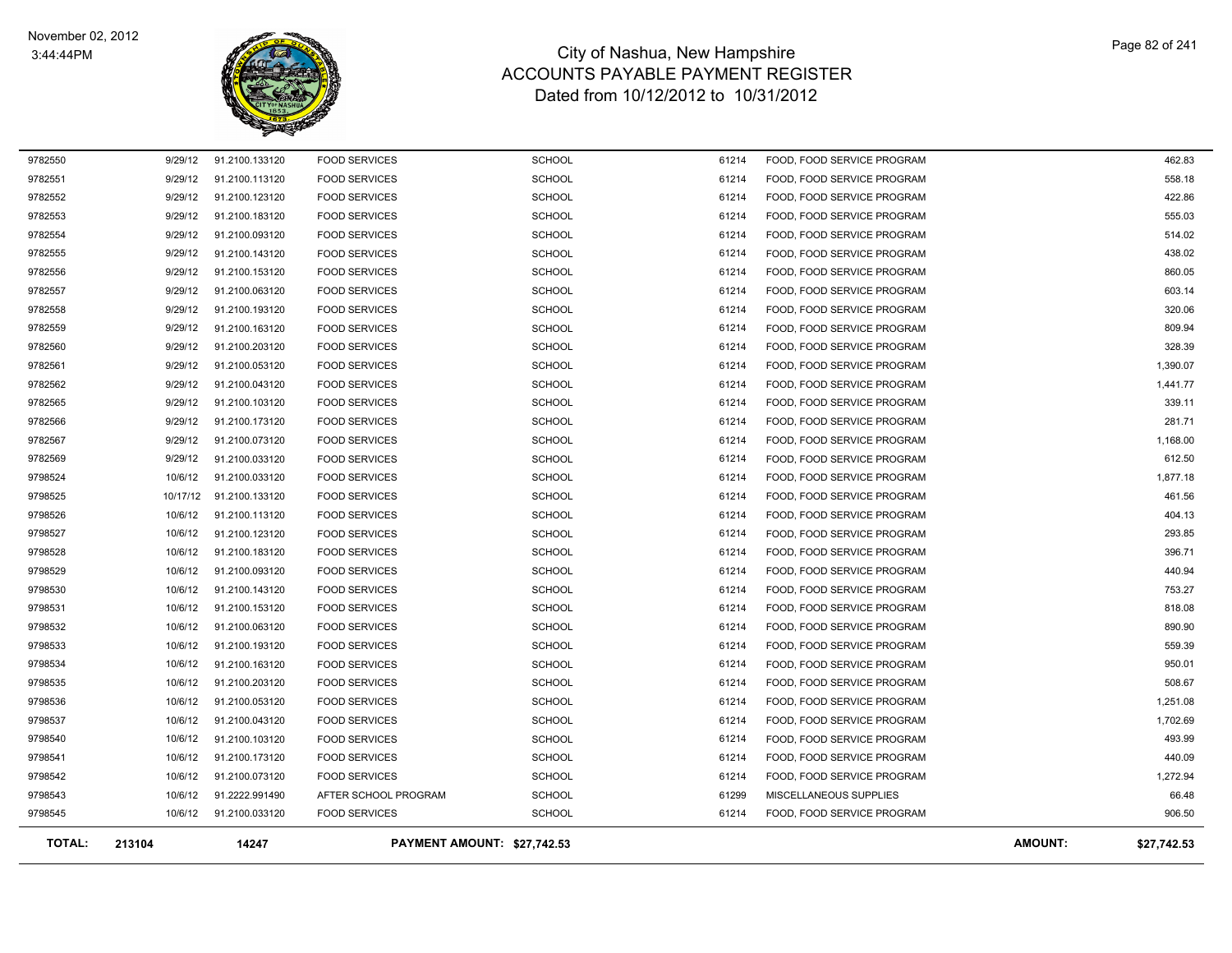

| <b>Payment Type</b> |             | <b>Payment Number</b>                              | <b>Payment Date</b>                          | Vendor#                        | <b>Vendor Name</b>               |             |                                                          |                |                  |
|---------------------|-------------|----------------------------------------------------|----------------------------------------------|--------------------------------|----------------------------------|-------------|----------------------------------------------------------|----------------|------------------|
| SYS                 | 213105      |                                                    | 10/18/2012                                   | 12771                          | <b>GENERAL LINEN SERVICE INC</b> |             |                                                          |                |                  |
| Invoice #           | <u>Date</u> | <b>Accounting Unit</b>                             | <b>Fund Description</b>                      |                                | <b>Dept Description</b>          | Acct        | <b>Account Description</b>                               |                | <b>Dist Amt</b>  |
| 963407              | 9/3/12      | 91.1.041300                                        | <b>GENERAL FUND</b>                          |                                | <b>SCHOOL</b>                    | 61135       | <b>EDUCATIONAL SUPPLIES</b>                              |                | 42.00            |
| 966921              | 9/10/12     | 91.1.041300                                        | <b>GENERAL FUND</b>                          |                                | <b>SCHOOL</b>                    | 61135       | <b>EDUCATIONAL SUPPLIES</b>                              |                | 52.60            |
| 970597              | 9/17/12     | 91.1.041300                                        | <b>GENERAL FUND</b>                          |                                | <b>SCHOOL</b>                    | 61135       | <b>EDUCATIONAL SUPPLIES</b>                              |                | 42.00            |
| 974195              | 9/24/12     | 91.1.041300                                        | <b>GENERAL FUND</b>                          |                                | <b>SCHOOL</b>                    | 61135       | EDUCATIONAL SUPPLIES                                     |                | 42.00            |
| S0959891            |             | 8/27/12 91.1.041300                                | <b>GENERAL FUND</b>                          |                                | <b>SCHOOL</b>                    | 61135       | <b>EDUCATIONAL SUPPLIES</b>                              |                | 49.90            |
| <b>TOTAL:</b>       | 213105      | 12771                                              |                                              | PAYMENT AMOUNT: \$228.50       |                                  |             |                                                          | AMOUNT:        | \$228.50         |
| <b>Payment Type</b> |             | <b>Payment Number</b>                              | <b>Payment Date</b>                          | Vendor#                        | <b>Vendor Name</b>               |             |                                                          |                |                  |
| <b>SYS</b>          | 213106      |                                                    | 10/18/2012                                   | 10458                          | <b>RITA S GEORGES</b>            |             |                                                          |                |                  |
| <b>Invoice #</b>    | <u>Date</u> | <b>Accounting Unit</b>                             | <b>Fund Description</b>                      |                                | <b>Dept Description</b>          | Acct        | <b>Account Description</b>                               |                | Dist Amt         |
| 90412-03            | 9/4/12      | 91.1.031440                                        | <b>GENERAL FUND</b>                          |                                | <b>SCHOOL</b>                    | 55642       | <b>GAME OFFICIALS</b>                                    |                | 86.00            |
| 90412-03            | 9/4/12      | 91.1.031470                                        | <b>GENERAL FUND</b>                          |                                | <b>SCHOOL</b>                    | 55642       | <b>GAME OFFICIALS</b>                                    |                | 56.00            |
| <b>TOTAL:</b>       | 213106      | 10458                                              |                                              | PAYMENT AMOUNT: \$142.00       |                                  |             |                                                          | AMOUNT:        | \$142.00         |
| <b>Payment Type</b> |             | <b>Payment Number</b>                              | <b>Payment Date</b>                          | Vendor#                        | <b>Vendor Name</b>               |             |                                                          |                |                  |
| SYS                 | 213107      |                                                    | 10/18/2012                                   | 11599                          | <b>THOMAS GIBSON</b>             |             |                                                          |                |                  |
| Invoice #           | Date        | <b>Accounting Unit</b>                             | <b>Fund Description</b>                      |                                | <b>Dept Description</b>          | Acct        | <b>Account Description</b>                               |                | Dist Amt         |
| 100412-03           | 10/4/12     | 91.1.031443                                        | <b>GENERAL FUND</b>                          |                                | <b>SCHOOL</b>                    | 55642       | <b>GAME OFFICIALS</b>                                    |                | 50.00            |
| <b>TOTAL:</b>       | 213107      | 11599                                              |                                              | <b>PAYMENT AMOUNT: \$50.00</b> |                                  |             |                                                          | <b>AMOUNT:</b> | \$50.00          |
| <b>Payment Type</b> |             | <b>Payment Number</b>                              | <b>Payment Date</b>                          | Vendor#                        | <b>Vendor Name</b>               |             |                                                          |                |                  |
| SYS                 | 213108      |                                                    | 10/18/2012                                   | 14255                          | <b>GILLS PIZZA CO</b>            |             |                                                          |                |                  |
| <b>Invoice #</b>    | <b>Date</b> | <b>Accounting Unit</b>                             | <b>Fund Description</b>                      |                                | <b>Dept Description</b>          | <u>Acct</u> | <b>Account Description</b>                               |                | <u>Dist Amt</u>  |
| 5048                | 10/12/12    | 91.2100.033120                                     | <b>FOOD SERVICES</b>                         |                                | <b>SCHOOL</b>                    | 61214       | FOOD, FOOD SERVICE PROGRAM                               |                | 253.50           |
| 5644                |             | 91.2100.063120                                     | <b>FOOD SERVICES</b>                         |                                | SCHOOL                           |             | FOOD, FOOD SERVICE PROGRAM                               |                | 748.80           |
|                     | 9/28/12     |                                                    |                                              |                                |                                  | 61214       |                                                          |                |                  |
| 5710                | 10/5/12     | 91.2100.043120                                     | <b>FOOD SERVICES</b>                         |                                | <b>SCHOOL</b>                    | 61214       | FOOD, FOOD SERVICE PROGRAM                               |                | 707.20           |
| 5711                | 10/5/12     | 91.2100.073120                                     | <b>FOOD SERVICES</b>                         |                                | SCHOOL                           | 61214       | FOOD, FOOD SERVICE PROGRAM                               |                | 827.60           |
| 5712                | 10/5/12     | 91.2100.063120                                     | <b>FOOD SERVICES</b>                         |                                | <b>SCHOOL</b>                    | 61214       | FOOD, FOOD SERVICE PROGRAM                               |                | 774.30           |
| 5714                | 10/5/12     | 91.2100.163120                                     | <b>FOOD SERVICES</b>                         |                                | <b>SCHOOL</b>                    | 61214       | FOOD, FOOD SERVICE PROGRAM                               |                | 286.00           |
| 5715                | 10/5/12     | 91.2100.173120                                     | <b>FOOD SERVICES</b>                         |                                | <b>SCHOOL</b>                    | 61214       | FOOD, FOOD SERVICE PROGRAM                               |                | 260.00           |
| 5716                | 10/5/12     | 91.2100.103120                                     | <b>FOOD SERVICES</b>                         |                                | <b>SCHOOL</b>                    | 61214       | FOOD, FOOD SERVICE PROGRAM                               |                | 280.80           |
| 5774                |             | 10/12/12 91.2100.043120<br>10/12/12 91.2100.073120 | <b>FOOD SERVICES</b><br><b>FOOD SERVICES</b> |                                | <b>SCHOOL</b><br><b>SCHOOL</b>   | 61214       | FOOD, FOOD SERVICE PROGRAM<br>FOOD, FOOD SERVICE PROGRAM |                | 598.00<br>667.30 |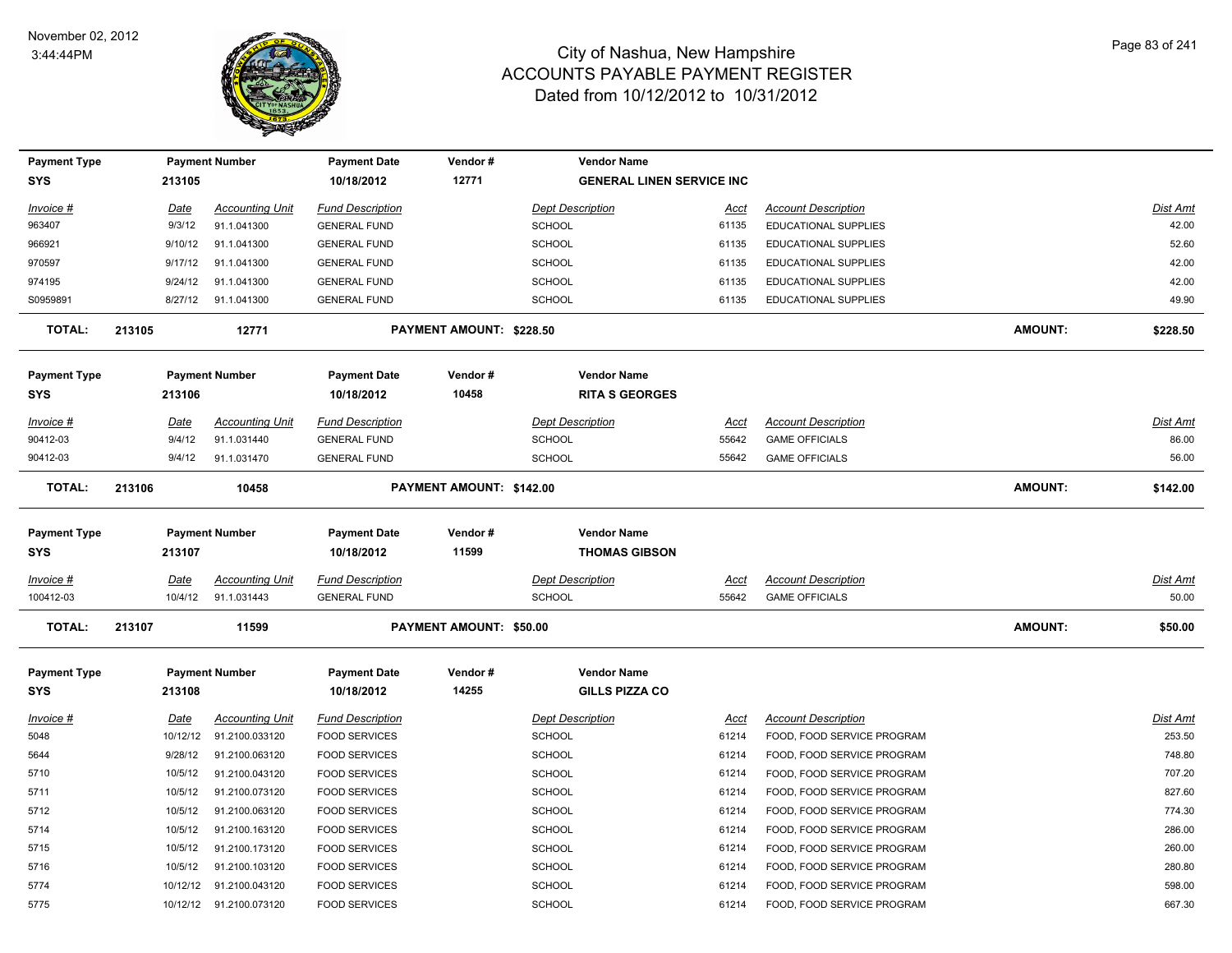

| <b>TOTAL:</b>                     | 213108 |                        | 14255                                 |                                                | PAYMENT AMOUNT: \$5,403.50 |                                   |                                                   |                      |                                                      | AMOUNT:                                    | \$5,403.50               |
|-----------------------------------|--------|------------------------|---------------------------------------|------------------------------------------------|----------------------------|-----------------------------------|---------------------------------------------------|----------------------|------------------------------------------------------|--------------------------------------------|--------------------------|
| <b>Payment Type</b><br>SYS        |        | 213109                 | <b>Payment Number</b>                 | <b>Payment Date</b><br>10/18/2012              | Vendor#<br>11409           |                                   | <b>Vendor Name</b><br><b>TRACI A GILMAN OTR/L</b> |                      |                                                      |                                            |                          |
| Invoice #<br>OCT-12               |        | Date<br>10/5/12        | <b>Accounting Unit</b><br>91.1.021210 | <b>Fund Description</b><br><b>GENERAL FUND</b> |                            | <b>Dept Description</b><br>SCHOOL |                                                   | Acct<br>61299        | <b>Account Description</b><br>MISCELLANEOUS SUPPLIES |                                            | Dist Amt<br>90.48        |
| <b>TOTAL:</b>                     | 213109 |                        | 11409                                 |                                                | PAYMENT AMOUNT: \$90.48    |                                   |                                                   |                      |                                                      | <b>AMOUNT:</b>                             | \$90.48                  |
| <b>Payment Type</b><br><b>SYS</b> |        | 213110                 | <b>Payment Number</b>                 | <b>Payment Date</b><br>10/18/2012              | Vendor#<br>13362           |                                   | <b>Vendor Name</b><br><b>PROJECTOR QUEST.COM</b>  |                      |                                                      | Payee Name<br><b>GLOBAL TRADEQUEST INC</b> |                          |
| Invoice #                         |        | Date                   | <b>Accounting Unit</b>                | <b>Fund Description</b>                        |                            | <b>Dept Description</b>           |                                                   | Acct                 | <b>Account Description</b>                           |                                            | Dist Amt                 |
| 116233                            |        | 10/2/12                | 91.1.181160                           | <b>GENERAL FUND</b>                            |                            | SCHOOL                            |                                                   | 61135                | <b>EDUCATIONAL SUPPLIES</b>                          |                                            | 149.87                   |
| <b>TOTAL:</b>                     | 213110 |                        | 13362                                 |                                                | PAYMENT AMOUNT: \$149.87   |                                   |                                                   |                      |                                                      | AMOUNT:                                    | \$149.87                 |
| <b>Payment Type</b><br><b>SYS</b> |        | 213111                 | <b>Payment Number</b>                 | <b>Payment Date</b><br>10/18/2012              | Vendor#<br>14259           |                                   | <b>Vendor Name</b><br><b>JENNIFER GOODWIN</b>     |                      |                                                      |                                            |                          |
| <u>Invoice #</u><br>MILES-SEPT    |        | <b>Date</b><br>9/30/12 | <b>Accounting Unit</b><br>91.1.992322 | <b>Fund Description</b><br><b>GENERAL FUND</b> |                            | <b>Dept Description</b><br>SCHOOL |                                                   | <u>Acct</u><br>55307 | <b>Account Description</b><br>MILEAGE REIMBURSEMENTS |                                            | <u>Dist Amt</u><br>43.98 |
| <b>TOTAL:</b>                     | 213111 |                        | 14259                                 |                                                | PAYMENT AMOUNT: \$43.98    |                                   |                                                   |                      |                                                      | AMOUNT:                                    | \$43.98                  |
| <b>Payment Type</b><br>SYS        |        | 213112                 | <b>Payment Number</b>                 | <b>Payment Date</b><br>10/18/2012              | Vendor#<br>10853           |                                   | <b>Vendor Name</b><br><b>GRAINGER</b>             |                      |                                                      |                                            |                          |
| Invoice #                         |        | Date                   | <b>Accounting Unit</b>                | <b>Fund Description</b>                        |                            | <b>Dept Description</b>           |                                                   | <u>Acct</u>          | <b>Account Description</b>                           |                                            | <u>Dist Amt</u>          |
| 9930012480                        |        | 9/18/12                | 91.1.222620                           | <b>GENERAL FUND</b>                            |                            | <b>SCHOOL</b>                     |                                                   | 61421                | SUPPLIES, HVAC                                       |                                            | 66.84                    |
| 9939872173                        |        | 10/1/12                | 91.1.222620                           | <b>GENERAL FUND</b>                            |                            | <b>SCHOOL</b>                     |                                                   | 61421                | SUPPLIES, HVAC                                       |                                            | 67.23                    |
| 9940916977                        |        | 10/2/12                | 91.1.222620                           | <b>GENERAL FUND</b>                            |                            | SCHOOL                            |                                                   | 61421                | SUPPLIES, HVAC                                       |                                            | 1,741.06                 |
| 9940916985                        |        | 10/2/12                | 91.1.222620                           | <b>GENERAL FUND</b>                            |                            | SCHOOL                            |                                                   | 61421                | SUPPLIES, HVAC                                       |                                            | 26.16                    |
| 9940916993                        |        | 10/2/12                | 91.1.222620                           | <b>GENERAL FUND</b>                            |                            | <b>SCHOOL</b>                     |                                                   | 61421                | SUPPLIES, HVAC                                       |                                            | $-168.53$                |
| 9940917009                        |        | 10/2/12                | 91.1.222620                           | <b>GENERAL FUND</b>                            |                            | SCHOOL                            |                                                   | 61421                | SUPPLIES, HVAC                                       |                                            | $-277.88$                |
| 9940917017                        |        | 10/2/12                | 91.1.222620                           | <b>GENERAL FUND</b>                            |                            | <b>SCHOOL</b>                     |                                                   | 61421                | SUPPLIES, HVAC                                       |                                            | $-150.00$                |
| 9940972848                        |        | 10/2/12                | 91.1.222620                           | <b>GENERAL FUND</b>                            |                            | <b>SCHOOL</b>                     |                                                   | 61421                | SUPPLIES, HVAC                                       |                                            | 161.82                   |
| 9941623226                        |        | 10/2/12                | 91.1.222620                           | <b>GENERAL FUND</b>                            |                            | <b>SCHOOL</b>                     |                                                   | 61421                | SUPPLIES, HVAC                                       |                                            | 150.00                   |
| <b>TOTAL:</b>                     | 213112 |                        | 10853                                 |                                                | PAYMENT AMOUNT: \$1,616.70 |                                   |                                                   |                      |                                                      | AMOUNT:                                    | \$1,616.70               |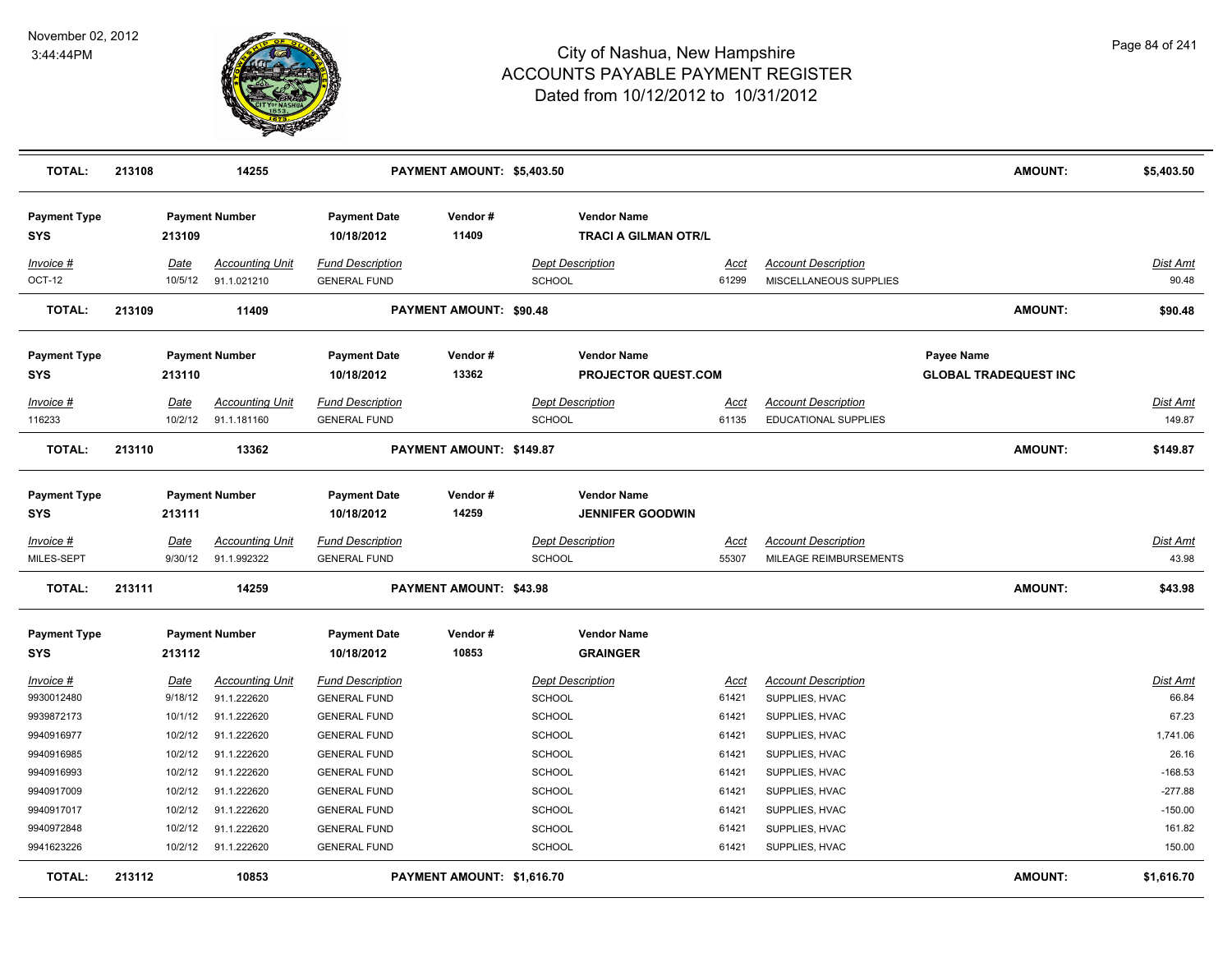

| <b>Payment Type</b> |        |             | <b>Payment Number</b>    | <b>Payment Date</b>       | Vendor#                        | <b>Vendor Name</b>             |             |                            |                 |                 |
|---------------------|--------|-------------|--------------------------|---------------------------|--------------------------------|--------------------------------|-------------|----------------------------|-----------------|-----------------|
| <b>SYS</b>          |        | 213113      |                          | 10/18/2012                | 14265                          | <b>GRANITE GROUP</b>           |             |                            |                 |                 |
| Invoice #           |        | Date        | <b>Accounting Unit</b>   | <b>Fund Description</b>   |                                | <b>Dept Description</b>        | Acct        | <b>Account Description</b> |                 | <b>Dist Amt</b> |
| 6300882-00          |        | 9/20/12     | 91.1.222620              | <b>GENERAL FUND</b>       |                                | <b>SCHOOL</b>                  | 61414       | SUPPLIES, PLUMBING         |                 | 56.62           |
| <b>TOTAL:</b>       | 213113 |             | 14265                    |                           | PAYMENT AMOUNT: \$56.62        |                                |             |                            | <b>AMOUNT:</b>  | \$56.62         |
| <b>Payment Type</b> |        |             | <b>Payment Number</b>    | <b>Payment Date</b>       | Vendor#                        | <b>Vendor Name</b>             |             |                            |                 |                 |
| SYS                 |        | 213114      |                          | 10/18/2012                | 12814                          | <b>JAN GRUCZKA</b>             |             |                            |                 |                 |
| Invoice #           |        | Date        | <b>Accounting Unit</b>   | <b>Fund Description</b>   |                                | <b>Dept Description</b>        | Acct        | <b>Account Description</b> |                 | Dist Amt        |
| 101212-04           |        |             | 10/12/12 91.1.041441     | <b>GENERAL FUND</b>       |                                | <b>SCHOOL</b>                  | 55642       | <b>GAME OFFICIALS</b>      |                 | 80.00           |
| <b>TOTAL:</b>       | 213114 |             | 12814                    |                           | <b>PAYMENT AMOUNT: \$80.00</b> |                                |             |                            | <b>AMOUNT:</b>  | \$80.00         |
| <b>Payment Type</b> |        |             | <b>Payment Number</b>    | <b>Payment Date</b>       | Vendor#                        | <b>Vendor Name</b>             |             |                            |                 |                 |
| SYS                 |        | 213115      |                          | 10/18/2012                | 11231                          | <b>JEANNA HAMILTON</b>         |             |                            |                 |                 |
| Invoice #           |        | Date        | <b>Accounting Unit</b>   | <b>Fund Description</b>   |                                | <b>Dept Description</b>        | Acct        | <b>Account Description</b> | <b>Activity</b> | Dist Amt        |
| 10/04               |        |             | 10/11/12  91.3800.021500 | SCHOOL GRANTS FUND        |                                | <b>SCHOOL</b>                  | 53628       | CONTRACT SERVICES          | 91.03953.021500 | 37.50           |
| <b>TOTAL:</b>       | 213115 |             | 11231                    |                           | PAYMENT AMOUNT: \$37.50        |                                |             |                            | <b>AMOUNT:</b>  | \$37.50         |
| <b>Payment Type</b> |        |             | <b>Payment Number</b>    | <b>Payment Date</b>       | Vendor#                        | <b>Vendor Name</b>             |             |                            |                 |                 |
| <b>SYS</b>          |        | 213116      |                          | 10/18/2012                | 12822                          | <b>MICHAEL HAMILTON</b>        |             |                            |                 |                 |
| <b>Invoice #</b>    |        | <b>Date</b> | <b>Accounting Unit</b>   | <b>Fund Description</b>   |                                | <b>Dept Description</b>        | <u>Acct</u> | <b>Account Description</b> |                 | <b>Dist Amt</b> |
| 101512-04           |        |             | 10/15/12 91.1.041462     | <b>GENERAL FUND</b>       |                                | <b>SCHOOL</b>                  | 55642       | <b>GAME OFFICIALS</b>      |                 | 80.00           |
| 101512-04           |        |             | 10/15/12 91.1.041472     | <b>GENERAL FUND</b>       |                                | <b>SCHOOL</b>                  | 55642       | <b>GAME OFFICIALS</b>      |                 | 50.00           |
| <b>TOTAL:</b>       | 213116 |             | 12822                    |                           | PAYMENT AMOUNT: \$130.00       |                                |             |                            | <b>AMOUNT:</b>  | \$130.00        |
| <b>Payment Type</b> |        |             | <b>Payment Number</b>    | <b>Payment Date</b>       | Vendor#                        | <b>Vendor Name</b>             |             |                            |                 |                 |
| <b>SYS</b>          |        | 213117      |                          | 10/18/2012                | 10250                          | HAMPSTEAD HOME HEALTH CARE INC |             |                            |                 |                 |
| Invoice #           |        | <u>Date</u> | <b>Accounting Unit</b>   | <b>Fund Description</b>   |                                | <b>Dept Description</b>        | <u>Acct</u> | <b>Account Description</b> | <b>Activity</b> | <u>Dist Amt</u> |
| 4927                |        | 9/28/12     | 91.3800.022190           | SCHOOL GRANTS FUND        |                                | <b>SCHOOL</b>                  | 53628       | CONTRACT SERVICES          | 91.03953.022190 | 1,560.00        |
| 4928                |        | 9/28/12     | 91.3800.022190           | <b>SCHOOL GRANTS FUND</b> |                                | <b>SCHOOL</b>                  | 53628       | <b>CONTRACT SERVICES</b>   | 91.03953.022190 | 1,716.00        |
| <b>TOTAL:</b>       | 213117 |             | 10250                    |                           | PAYMENT AMOUNT: \$3,276.00     |                                |             |                            | <b>AMOUNT:</b>  | \$3,276.00      |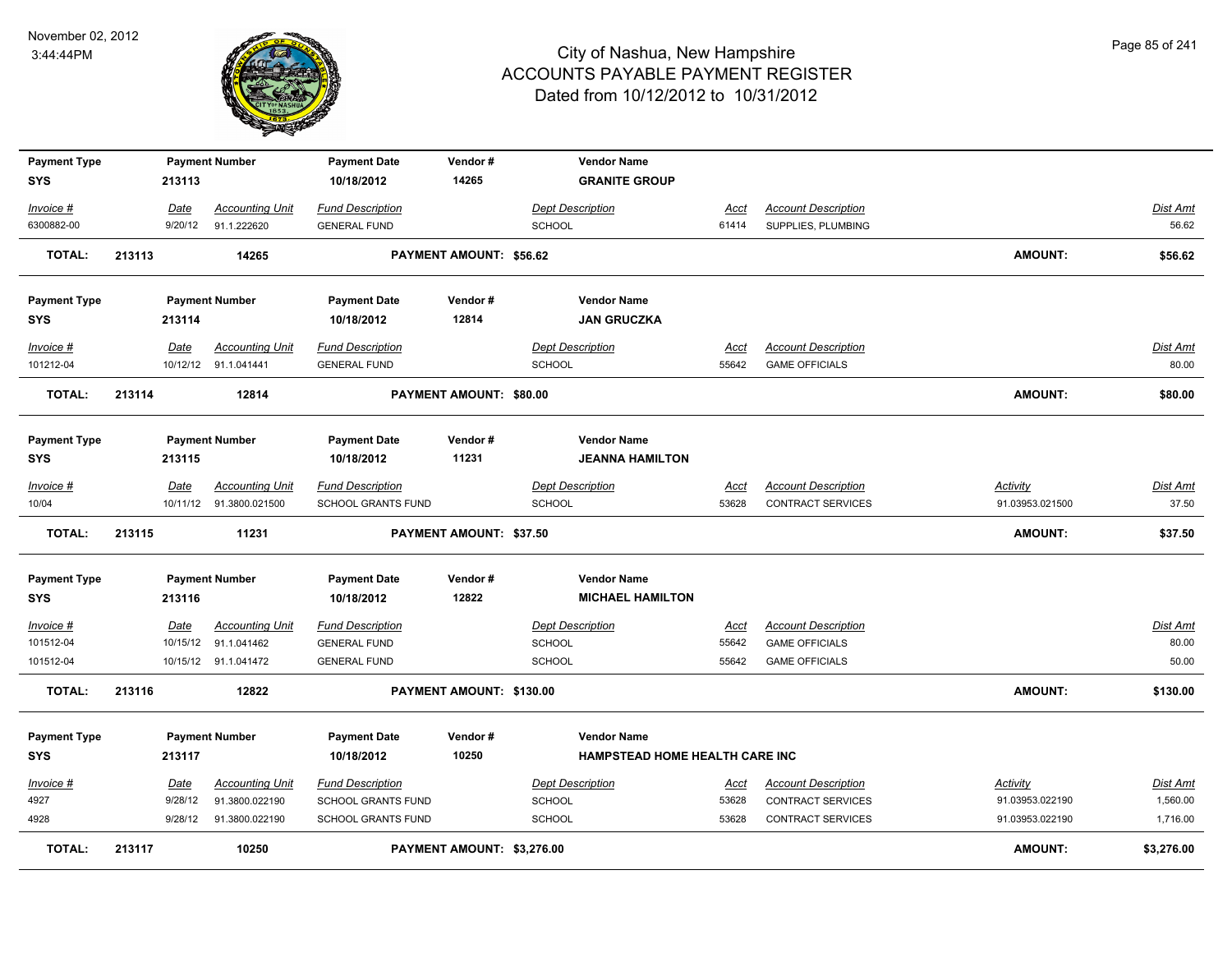

| <b>Payment Type</b> |        |             | <b>Payment Number</b>  | <b>Payment Date</b>     | Vendor#                  | <b>Vendor Name</b>       |             |                                               |                |                 |
|---------------------|--------|-------------|------------------------|-------------------------|--------------------------|--------------------------|-------------|-----------------------------------------------|----------------|-----------------|
| <b>SYS</b>          |        | 213118      |                        | 10/18/2012              | 14287                    | <b>HANNAFORD</b>         |             |                                               |                |                 |
| Invoice #           |        | Date        | <b>Accounting Unit</b> | <b>Fund Description</b> |                          | <b>Dept Description</b>  | <u>Acct</u> | <b>Account Description</b>                    |                | Dist Amt        |
| 48005907            |        | 9/12/12     | 91.1.041300            | <b>GENERAL FUND</b>     |                          | <b>SCHOOL</b>            | 61135       | <b>EDUCATIONAL SUPPLIES</b>                   |                | 27.42           |
| 48056432            |        | 9/14/12     | 91.1.041300            | <b>GENERAL FUND</b>     |                          | <b>SCHOOL</b>            | 61135       | EDUCATIONAL SUPPLIES                          |                | 41.39           |
| 48287584            |        | 9/24/12     | 91.1.041300            | <b>GENERAL FUND</b>     |                          | <b>SCHOOL</b>            | 61135       | EDUCATIONAL SUPPLIES                          |                | 55.32           |
| 48352354            |        | 9/27/12     | 91.1.041300            | <b>GENERAL FUND</b>     |                          | <b>SCHOOL</b>            | 61135       | EDUCATIONAL SUPPLIES                          |                | 19.28           |
| 48473744            |        | 10/2/12     | 91.1.041340            | <b>GENERAL FUND</b>     |                          | <b>SCHOOL</b>            | 61135       | EDUCATIONAL SUPPLIES                          |                | 27.09           |
| 48518390            |        |             | 10/3/12 91.1.041340    | <b>GENERAL FUND</b>     |                          | <b>SCHOOL</b>            | 61135       | EDUCATIONAL SUPPLIES                          |                | 10.00           |
| <b>TOTAL:</b>       | 213118 |             | 14287                  |                         | PAYMENT AMOUNT: \$180.50 |                          |             |                                               | <b>AMOUNT:</b> | \$180.50        |
| <b>Payment Type</b> |        |             | <b>Payment Number</b>  | <b>Payment Date</b>     | Vendor#                  | <b>Vendor Name</b>       |             |                                               |                |                 |
| SYS                 |        | 213119      |                        | 10/18/2012              | 12852                    | <b>MICHAEL HENDERSON</b> |             |                                               |                |                 |
| Invoice #           |        | Date        | <b>Accounting Unit</b> | <b>Fund Description</b> |                          | <b>Dept Description</b>  | Acct        | <b>Account Description</b>                    |                | Dist Amt        |
| 100112-07           |        | 10/1/12     | 91.1.071463            | <b>GENERAL FUND</b>     |                          | <b>SCHOOL</b>            | 55642       | <b>GAME OFFICIALS</b>                         |                | 60.00           |
| <b>TOTAL:</b>       | 213119 |             | 12852                  |                         | PAYMENT AMOUNT: \$60.00  |                          |             |                                               | <b>AMOUNT:</b> | \$60.00         |
| <b>Payment Type</b> |        |             | <b>Payment Number</b>  | <b>Payment Date</b>     | Vendor#                  | <b>Vendor Name</b>       |             |                                               |                |                 |
| <b>SYS</b>          |        | 213120      |                        | 10/18/2012              | 15207                    | <b>PATRICIA HEYWOOD</b>  |             |                                               |                |                 |
| Invoice #           |        | Date        | <b>Accounting Unit</b> | <b>Fund Description</b> |                          | <b>Dept Description</b>  | Acct        | <b>Account Description</b>                    |                | Dist Amt        |
| 100412-03           |        | 10/4/12     | 91.1.031440            | <b>GENERAL FUND</b>     |                          | <b>SCHOOL</b>            | 55642       | <b>GAME OFFICIALS</b>                         |                | 80.00           |
| 100412-03           |        | 10/4/12     | 91.1.031470            | <b>GENERAL FUND</b>     |                          | SCHOOL                   | 55642       | <b>GAME OFFICIALS</b>                         |                | 50.00           |
| <b>TOTAL:</b>       | 213120 |             | 15207                  |                         | PAYMENT AMOUNT: \$130.00 |                          |             |                                               | <b>AMOUNT:</b> | \$130.00        |
| <b>Payment Type</b> |        |             | <b>Payment Number</b>  | <b>Payment Date</b>     | Vendor#                  | <b>Vendor Name</b>       |             |                                               |                |                 |
| <b>SYS</b>          |        | 213121      |                        | 10/18/2012              | 12859                    | <b>HOBART SERVICE</b>    |             |                                               |                |                 |
| Invoice #           |        | Date        | <b>Accounting Unit</b> | <b>Fund Description</b> |                          | <b>Dept Description</b>  | <u>Acct</u> | <b>Account Description</b>                    |                | <b>Dist Amt</b> |
| 60317052            |        | 9/27/12     | 91.2100.993120         | <b>FOOD SERVICES</b>    |                          | <b>SCHOOL</b>            | 54487       | <b>EQUIPMENT REPAIRS &amp;</b><br>MAINTENANCE |                | 26.89           |
| <b>TOTAL:</b>       | 213121 |             | 12859                  |                         | PAYMENT AMOUNT: \$26.89  |                          |             |                                               | <b>AMOUNT:</b> | \$26.89         |
| <b>Payment Type</b> |        |             | <b>Payment Number</b>  | <b>Payment Date</b>     | Vendor#                  | <b>Vendor Name</b>       |             |                                               |                |                 |
| <b>SYS</b>          |        | 213122      |                        | 10/18/2012              | 12860                    | <b>CRAIG HOEMKE</b>      |             |                                               |                |                 |
| <u>Invoice #</u>    |        | <u>Date</u> | <u>Accounting Unit</u> | <b>Fund Description</b> |                          | <b>Dept Description</b>  | <u>Acct</u> | <b>Account Description</b>                    |                | <u>Dist Amt</u> |
| 101212-04           |        |             | 10/12/12 91.1.041456   | <b>GENERAL FUND</b>     |                          | <b>SCHOOL</b>            | 55642       | <b>GAME OFFICIALS</b>                         |                | 80.00           |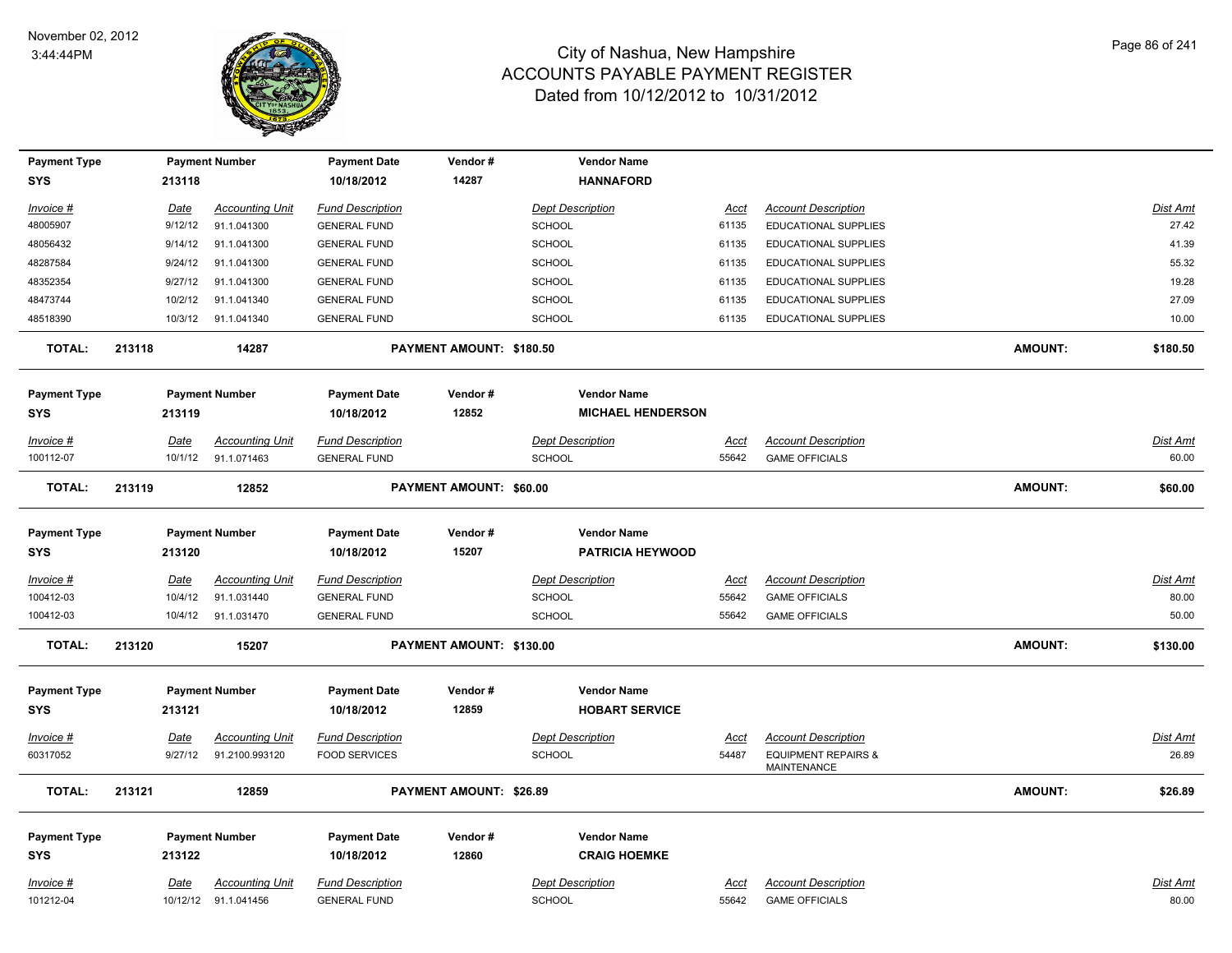

| <b>TOTAL:</b>                     | 213122      | 12860                  |                                   | PAYMENT AMOUNT: \$80.00     |                         |                                   |                                     | <b>AMOUNT:</b>                                 | \$80.00         |
|-----------------------------------|-------------|------------------------|-----------------------------------|-----------------------------|-------------------------|-----------------------------------|-------------------------------------|------------------------------------------------|-----------------|
| <b>Payment Type</b><br><b>SYS</b> | 213123      | <b>Payment Number</b>  | <b>Payment Date</b><br>10/18/2012 | Vendor#<br>14309            | <b>Vendor Name</b>      | <b>HOME DEPOT CREDIT SERVICES</b> |                                     | Payee Name<br><b>HOME DEPOT CREDIT SERVICE</b> |                 |
| Invoice #                         | Date        | <b>Accounting Unit</b> | <b>Fund Description</b>           |                             | <b>Dept Description</b> | Acct                              | <b>Account Description</b>          |                                                | <b>Dist Amt</b> |
| 1019982                           | 10/5/12     | 91.1.031300            | <b>GENERAL FUND</b>               |                             | SCHOOL                  | 61135                             | <b>EDUCATIONAL SUPPLIES</b>         |                                                | 357.90          |
| 2057255                           | 10/4/12     | 91.1.031370            | <b>GENERAL FUND</b>               |                             | <b>SCHOOL</b>           | 61135                             | EDUCATIONAL SUPPLIES                |                                                | 302.04          |
| 7060698                           | 9/29/12     | 91.1.031370            | <b>GENERAL FUND</b>               |                             | <b>SCHOOL</b>           | 61135                             | EDUCATIONAL SUPPLIES                |                                                | 214.16          |
| <b>TOTAL:</b>                     | 213123      | 14309                  |                                   | PAYMENT AMOUNT: \$874.10    |                         |                                   |                                     | <b>AMOUNT:</b>                                 | \$874.10        |
| <b>Payment Type</b>               |             | <b>Payment Number</b>  | <b>Payment Date</b>               | Vendor#                     | <b>Vendor Name</b>      |                                   |                                     |                                                |                 |
| <b>SYS</b>                        | 213124      |                        | 10/18/2012                        | 14309                       |                         | HOME DEPOT CREDIT SERVICES        |                                     |                                                |                 |
| Invoice #                         | <b>Date</b> | <b>Accounting Unit</b> | <b>Fund Description</b>           |                             | <b>Dept Description</b> | Acct                              | <b>Account Description</b>          |                                                | <b>Dist Amt</b> |
| 1054922                           | 9/25/12     | 91.1.222620            | <b>GENERAL FUND</b>               |                             | <b>SCHOOL</b>           | 61299                             | MISCELLANEOUS SUPPLIES              |                                                | 447.41          |
| 2057492                           | 9/4/12      | 91.1.222620            | <b>GENERAL FUND</b>               |                             | <b>SCHOOL</b>           | 61299                             | MISCELLANEOUS SUPPLIES              |                                                | 69.91           |
| 8013007                           | 8/29/12     | 91.1.222620            | <b>GENERAL FUND</b>               |                             | <b>SCHOOL</b>           | 61299                             | MISCELLANEOUS SUPPLIES              |                                                | 106.01          |
| 8996560                           | 8/29/12     | 91.1.222620            | <b>GENERAL FUND</b>               |                             | <b>SCHOOL</b>           | 61299                             | MISCELLANEOUS SUPPLIES              |                                                | 201.51          |
| 9293254                           | 8/8/12      | 91.1.222620            | <b>GENERAL FUND</b>               |                             | <b>SCHOOL</b>           | 61299                             | MISCELLANEOUS SUPPLIES              |                                                | 338.00          |
| <b>TOTAL:</b>                     | 213124      | 14309                  |                                   | PAYMENT AMOUNT: \$1,162.84  |                         |                                   |                                     | AMOUNT:                                        | \$1,162.84      |
| <b>Payment Type</b>               |             | <b>Payment Number</b>  | <b>Payment Date</b>               | Vendor#                     | <b>Vendor Name</b>      |                                   |                                     |                                                |                 |
| <b>SYS</b>                        | 213125      |                        | 10/18/2012                        | 12224                       | HUSSEY SEATING COMPANY  |                                   |                                     |                                                |                 |
| Invoice #                         | Date        | <b>Accounting Unit</b> | <b>Fund Description</b>           |                             | <b>Dept Description</b> | <u>Acct</u>                       | <b>Account Description</b>          |                                                | <b>Dist Amt</b> |
| CD99020475                        | 9/28/12     | 91.1.222620            | <b>GENERAL FUND</b>               |                             | SCHOOL                  | 54280                             | <b>BUILDING/GROUNDS MAINTENANCE</b> |                                                | 17,000.00       |
| <b>TOTAL:</b>                     | 213125      | 12224                  |                                   | PAYMENT AMOUNT: \$17,000.00 |                         |                                   |                                     | AMOUNT:                                        | \$17,000.00     |
| <b>Payment Type</b>               |             | <b>Payment Number</b>  | <b>Payment Date</b>               | Vendor#                     | <b>Vendor Name</b>      |                                   |                                     |                                                |                 |
| <b>SYS</b>                        | 213126      |                        | 10/18/2012                        | 14323                       | <b>STACY HYNES</b>      |                                   |                                     |                                                |                 |
| $Invoice$ #                       | <b>Date</b> | <u>Accounting Unit</u> | <b>Fund Description</b>           |                             | <b>Dept Description</b> | <u>Acct</u>                       | <b>Account Description</b>          |                                                | <u>Dist Amt</u> |
| MILES-AUG                         | 9/30/12     | 91.1.012320            | <b>GENERAL FUND</b>               |                             | <b>SCHOOL</b>           | 55307                             | MILEAGE REIMBURSEMENTS              |                                                | 21.70           |
| <b>TOTAL:</b>                     | 213126      | 14323                  |                                   | PAYMENT AMOUNT: \$21.70     |                         |                                   |                                     | <b>AMOUNT:</b>                                 | \$21.70         |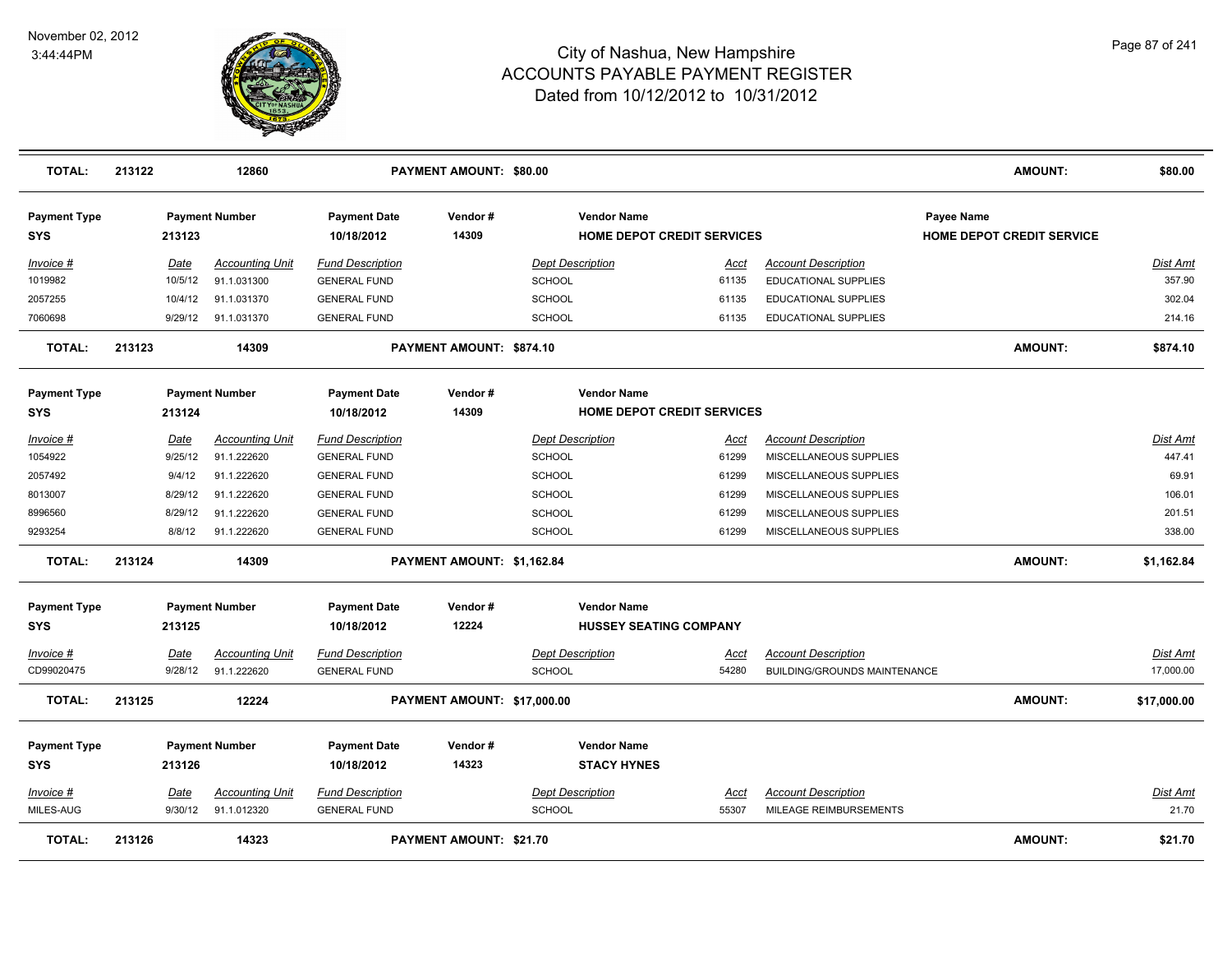

| <b>Payment Type</b><br><b>SYS</b> |        | 213127      | <b>Payment Number</b>   | <b>Payment Date</b><br>10/18/2012 | Vendor#<br>12885               | <b>Vendor Name</b><br><b>ICAT PUBLISHING LLC</b> |             |                                               |                 |                 |
|-----------------------------------|--------|-------------|-------------------------|-----------------------------------|--------------------------------|--------------------------------------------------|-------------|-----------------------------------------------|-----------------|-----------------|
| Invoice #                         |        | Date        | <b>Accounting Unit</b>  | <b>Fund Description</b>           |                                | <b>Dept Description</b>                          | Acct        | <b>Account Description</b>                    | Activity        | Dist Amt        |
| 201                               |        | 9/22/12     | 91.3800.992210          | <b>SCHOOL GRANTS FUND</b>         |                                | <b>SCHOOL</b>                                    | 61875       | <b>BOOKS</b>                                  | 91.03502.992210 | 1,174.48        |
| <b>TOTAL:</b>                     | 213127 |             | 12885                   |                                   | PAYMENT AMOUNT: \$1,174.48     |                                                  |             |                                               | <b>AMOUNT:</b>  | \$1,174.48      |
| <b>Payment Type</b>               |        |             | <b>Payment Number</b>   | <b>Payment Date</b>               | Vendor#                        | <b>Vendor Name</b>                               |             |                                               |                 |                 |
| <b>SYS</b>                        |        | 213128      |                         | 10/18/2012                        | 14330                          | <b>SCOTT INSINGA</b>                             |             |                                               |                 |                 |
| Invoice #                         |        | Date        | <b>Accounting Unit</b>  | <b>Fund Description</b>           |                                | <b>Dept Description</b>                          | Acct        | <b>Account Description</b>                    |                 | Dist Amt        |
| OCT-12                            |        |             | 10/10/12 91.2212.991408 | ATHLETICS REVENUE FUND            |                                | <b>SCHOOL</b>                                    | 61299       | MISCELLANEOUS SUPPLIES                        |                 | 17.97           |
| <b>TOTAL:</b>                     | 213128 |             | 14330                   |                                   | <b>PAYMENT AMOUNT: \$17.97</b> |                                                  |             |                                               | <b>AMOUNT:</b>  | \$17.97         |
| <b>Payment Type</b>               |        |             | <b>Payment Number</b>   | <b>Payment Date</b>               | Vendor#                        | <b>Vendor Name</b>                               |             |                                               |                 |                 |
| <b>SYS</b>                        |        | 213129      |                         | 10/18/2012                        | 12899                          | <b>INTERIM HEALTH CARE</b>                       |             |                                               |                 |                 |
| Invoice #                         |        | <u>Date</u> | <b>Accounting Unit</b>  | <b>Fund Description</b>           |                                | <b>Dept Description</b>                          | Acct        | <b>Account Description</b>                    | <b>Activity</b> | <b>Dist Amt</b> |
| 4194389                           |        | 9/28/12     | 91.3800.022190          | <b>SCHOOL GRANTS FUND</b>         |                                | <b>SCHOOL</b>                                    | 53628       | <b>CONTRACT SERVICES</b>                      | 91.03953.022190 | 104.00          |
| 4194390                           |        | 9/28/12     | 91.3800.022190          | <b>SCHOOL GRANTS FUND</b>         |                                | <b>SCHOOL</b>                                    | 53628       | <b>CONTRACT SERVICES</b>                      | 91.03953.022190 | 1,775.00        |
| <b>TOTAL:</b>                     | 213129 |             | 12899                   |                                   | PAYMENT AMOUNT: \$1,879.00     |                                                  |             |                                               | <b>AMOUNT:</b>  | \$1,879.00      |
| <b>Payment Type</b><br><b>SYS</b> |        | 213130      | <b>Payment Number</b>   | <b>Payment Date</b><br>10/18/2012 | Vendor#<br>10475               | <b>Vendor Name</b><br><b>IXL LEARNING INC</b>    |             |                                               |                 |                 |
| $Invoice$ #                       |        | <u>Date</u> | <b>Accounting Unit</b>  | <b>Fund Description</b>           |                                | <b>Dept Description</b>                          | <u>Acct</u> | <b>Account Description</b>                    |                 | Dist Amt        |
| S236479                           |        |             | 10/15/12 91.1.181160    | <b>GENERAL FUND</b>               |                                | <b>SCHOOL</b>                                    | 61135       | <b>EDUCATIONAL SUPPLIES</b>                   |                 | 1,750.00        |
| <b>TOTAL:</b>                     | 213130 |             | 10475                   |                                   | PAYMENT AMOUNT: \$1,750.00     |                                                  |             |                                               | <b>AMOUNT:</b>  | \$1,750.00      |
| <b>Payment Type</b>               |        |             | <b>Payment Number</b>   | <b>Payment Date</b>               | Vendor#                        | <b>Vendor Name</b>                               |             |                                               |                 |                 |
| <b>SYS</b>                        |        | 213131      |                         | 10/18/2012                        | 14963                          | <b>J. SALLESE &amp; SONS LOCKSMITH</b>           |             |                                               |                 |                 |
| Invoice #                         |        | Date        | <b>Accounting Unit</b>  | <b>Fund Description</b>           |                                | <b>Dept Description</b>                          | <u>Acct</u> | <b>Account Description</b>                    |                 | <u>Dist Amt</u> |
| 29408                             |        | 9/28/12     | 91.1.061160             | <b>GENERAL FUND</b>               |                                | <b>SCHOOL</b>                                    | 54487       | <b>EQUIPMENT REPAIRS &amp;</b><br>MAINTENANCE |                 | 884.00          |
| <b>TOTAL:</b>                     | 213131 |             | 14963                   |                                   | PAYMENT AMOUNT: \$884.00       |                                                  |             |                                               | <b>AMOUNT:</b>  | \$884.00        |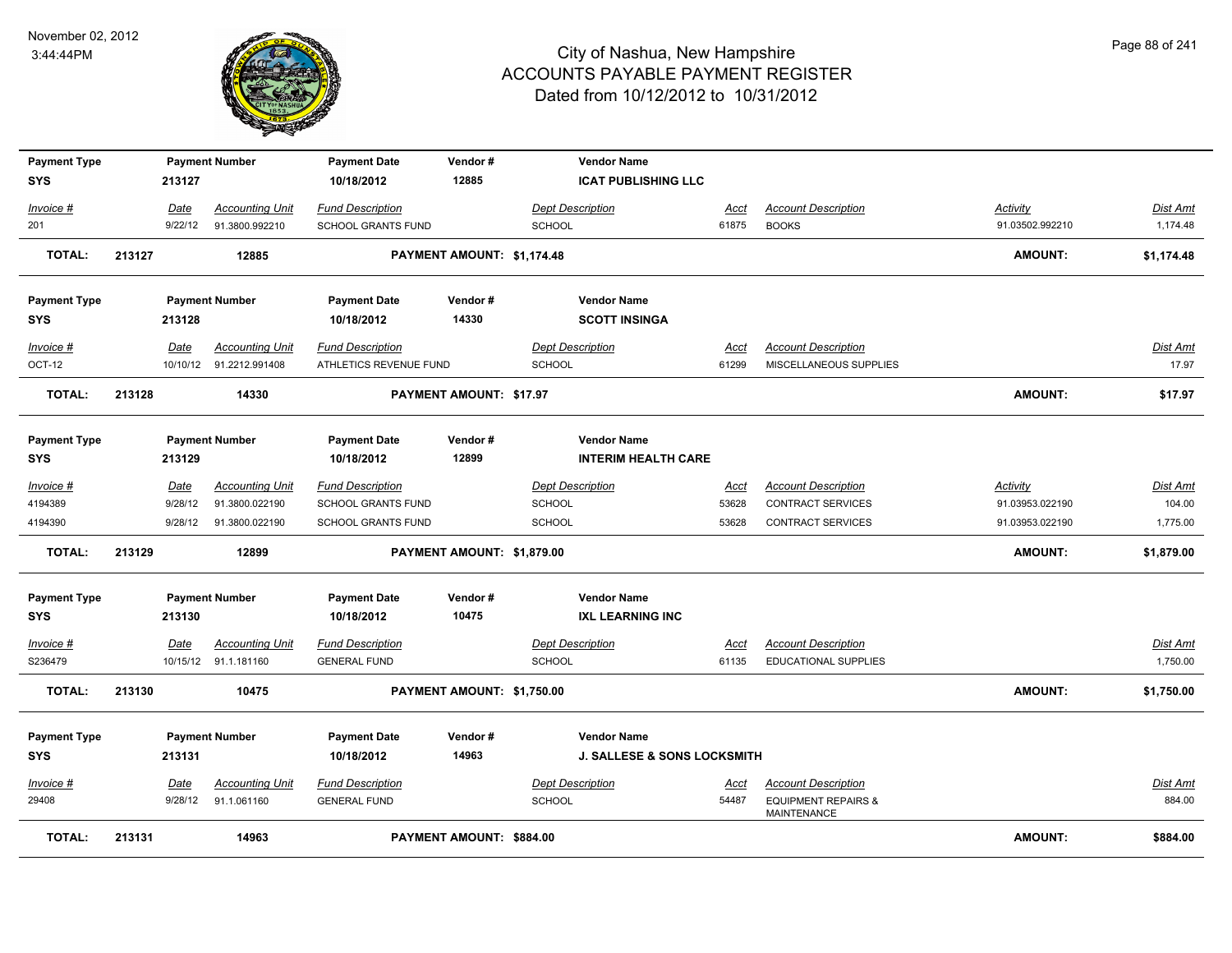

| <b>Payment Type</b> |             | <b>Payment Number</b>  | <b>Payment Date</b>     | Vendor#                        | <b>Vendor Name</b>        |             |                                     |                |                 |
|---------------------|-------------|------------------------|-------------------------|--------------------------------|---------------------------|-------------|-------------------------------------|----------------|-----------------|
| <b>SYS</b>          | 213132      |                        | 10/18/2012              | 12912                          | <b>JASINSKI FREDERICK</b> |             |                                     |                |                 |
| Invoice #           | Date        | <b>Accounting Unit</b> | <b>Fund Description</b> |                                | <b>Dept Description</b>   | Acct        | <b>Account Description</b>          |                | Dist Amt        |
| 100312-03           | 10/3/12     | 91.1.031462            | <b>GENERAL FUND</b>     |                                | <b>SCHOOL</b>             | 55642       | <b>GAME OFFICIALS</b>               |                | 80.00           |
| 100312-03           | 10/3/12     | 91.1.031472            | <b>GENERAL FUND</b>     |                                | <b>SCHOOL</b>             | 55642       | <b>GAME OFFICIALS</b>               |                | 50.00           |
| 100912-03           | 10/9/12     | 91.1.031472            | <b>GENERAL FUND</b>     |                                | SCHOOL                    | 55642       | <b>GAME OFFICIALS</b>               |                | 60.00           |
| <b>TOTAL:</b>       | 213132      | 12912                  |                         | PAYMENT AMOUNT: \$190.00       |                           |             |                                     | <b>AMOUNT:</b> | \$190.00        |
| <b>Payment Type</b> |             | <b>Payment Number</b>  | <b>Payment Date</b>     | Vendor#                        | <b>Vendor Name</b>        |             |                                     |                |                 |
| <b>SYS</b>          | 213133      |                        | 10/18/2012              | 12922                          | JOHN DEERE LANDSCAPES     |             |                                     |                |                 |
| Invoice #           | Date        | <b>Accounting Unit</b> | <b>Fund Description</b> |                                | <b>Dept Description</b>   | <u>Acct</u> | <b>Account Description</b>          |                | <b>Dist Amt</b> |
| 62813786            | 9/27/12     | 91.1.222630            | <b>GENERAL FUND</b>     |                                | <b>SCHOOL</b>             | 61599       | <b>GROUNDS MAINTENANCE SUPPLIES</b> |                | 51.05           |
| <b>TOTAL:</b>       | 213133      | 12922                  |                         | PAYMENT AMOUNT: \$51.05        |                           |             |                                     | <b>AMOUNT:</b> | \$51.05         |
| <b>Payment Type</b> |             | <b>Payment Number</b>  | <b>Payment Date</b>     | Vendor#                        | <b>Vendor Name</b>        |             |                                     |                |                 |
| <b>SYS</b>          | 213134      |                        | 10/18/2012              | 12928                          | <b>EDWARD JONSON</b>      |             |                                     |                |                 |
| Invoice #           | <b>Date</b> | <b>Accounting Unit</b> | <b>Fund Description</b> |                                | <b>Dept Description</b>   | Acct        | <b>Account Description</b>          |                | Dist Amt        |
| 92712-03            | 9/27/12     | 91.1.031467            | <b>GENERAL FUND</b>     |                                | SCHOOL                    | 55642       | <b>GAME OFFICIALS</b>               |                | 60.00           |
| <b>TOTAL:</b>       | 213134      | 12928                  |                         | PAYMENT AMOUNT: \$60.00        |                           |             |                                     | <b>AMOUNT:</b> | \$60.00         |
| <b>Payment Type</b> |             | <b>Payment Number</b>  | <b>Payment Date</b>     | Vendor#                        | <b>Vendor Name</b>        |             |                                     |                |                 |
| <b>SYS</b>          | 213135      |                        | 10/18/2012              | 15218                          | <b>JAMES W JOSEF</b>      |             |                                     |                |                 |
| $Invoice$ #         | <b>Date</b> | <b>Accounting Unit</b> | <b>Fund Description</b> |                                | <b>Dept Description</b>   | Acct        | <b>Account Description</b>          |                | <b>Dist Amt</b> |
| 92912-03            | 9/29/12     | 91.1.031443            | <b>GENERAL FUND</b>     |                                | <b>SCHOOL</b>             | 55642       | <b>GAME OFFICIALS</b>               |                | 40.00           |
| <b>TOTAL:</b>       | 213135      | 15218                  |                         | <b>PAYMENT AMOUNT: \$40.00</b> |                           |             |                                     | <b>AMOUNT:</b> | \$40.00         |
| <b>Payment Type</b> |             | <b>Payment Number</b>  | <b>Payment Date</b>     | Vendor#                        | <b>Vendor Name</b>        |             |                                     |                |                 |
| <b>SYS</b>          | 213136      |                        | 10/18/2012              | 12111                          | <b>LYNNE JOSEPH</b>       |             |                                     |                |                 |
| Invoice #           | Date        | <b>Accounting Unit</b> | <b>Fund Description</b> |                                | <b>Dept Description</b>   | <u>Acct</u> | <b>Account Description</b>          |                | Dist Amt        |
| PV-100112           |             | 10/10/12 91.1.992212   | <b>GENERAL FUND</b>     |                                | <b>SCHOOL</b>             | 55300       | <b>TRAVEL</b>                       |                | 252.84          |
| <b>TOTAL:</b>       | 213136      | 12111                  |                         | PAYMENT AMOUNT: \$252.84       |                           |             |                                     | <b>AMOUNT:</b> | \$252.84        |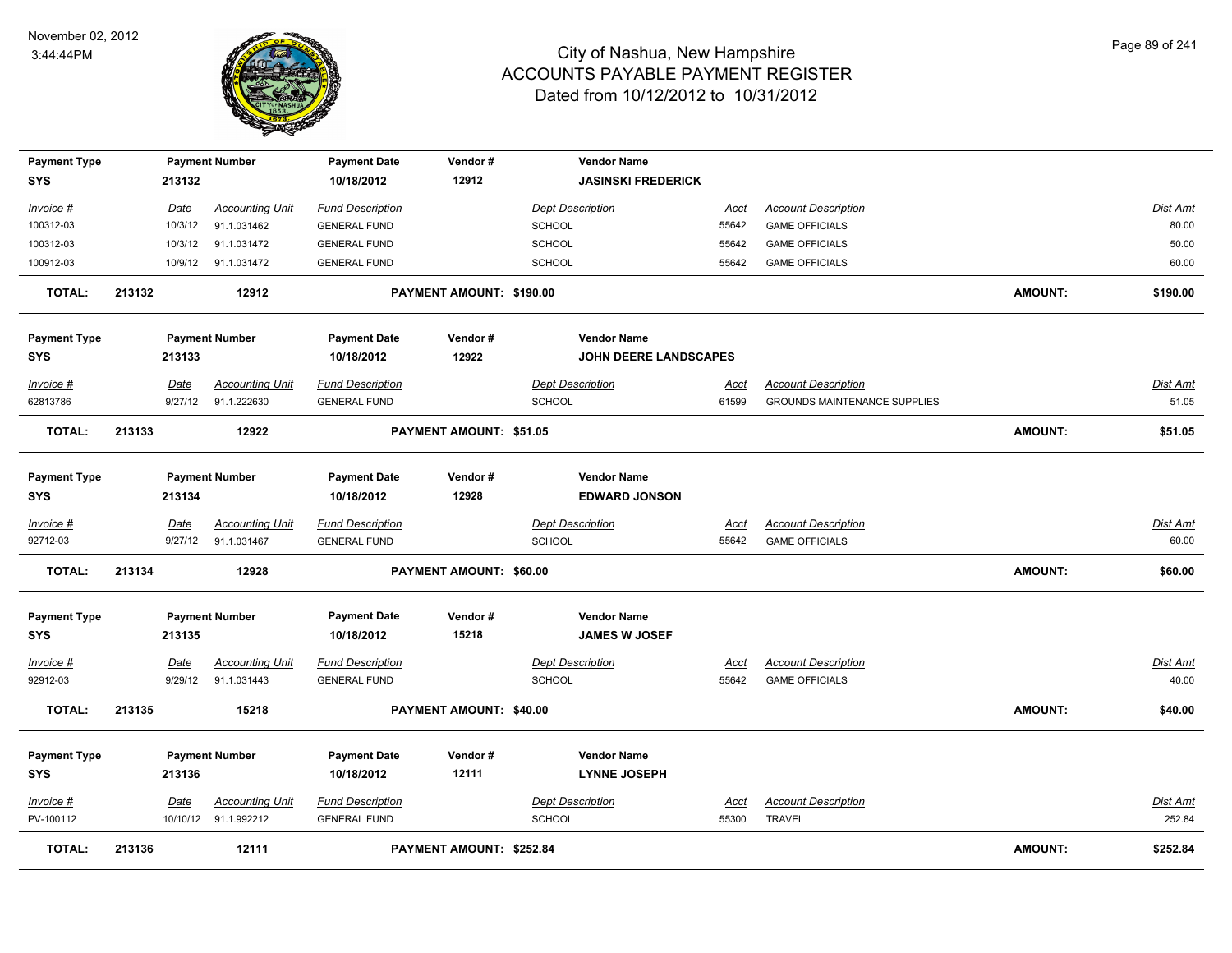

| <b>Payment Type</b><br><b>SYS</b> |        | 213137      | <b>Payment Number</b>  | <b>Payment Date</b><br>10/18/2012 | Vendor#<br>14348           | <b>Vendor Name</b><br><b>JUNIOR LIBRARY GUILD</b> |             |                                 |                |                 |
|-----------------------------------|--------|-------------|------------------------|-----------------------------------|----------------------------|---------------------------------------------------|-------------|---------------------------------|----------------|-----------------|
|                                   |        |             |                        |                                   |                            |                                                   |             |                                 |                |                 |
| Invoice #                         |        | Date        | <b>Accounting Unit</b> | <b>Fund Description</b>           |                            | <b>Dept Description</b>                           | Acct        | <b>Account Description</b>      |                | Dist Amt        |
| 157574                            |        | 9/1/12      | 91.1.092220            | <b>GENERAL FUND</b>               |                            | SCHOOL                                            | 61814       | <b>MEDIA</b>                    |                | 1,134.00        |
| 162822                            |        | 10/1/12     | 91.1.192220            | <b>GENERAL FUND</b>               |                            | SCHOOL                                            | 61814       | <b>MEDIA</b>                    |                | 171.00          |
| TOTAL:                            | 213137 |             | 14348                  |                                   | PAYMENT AMOUNT: \$1,305.00 |                                                   |             |                                 | <b>AMOUNT:</b> | \$1,305.00      |
| <b>Payment Type</b>               |        |             | <b>Payment Number</b>  | <b>Payment Date</b>               | Vendor#                    | <b>Vendor Name</b>                                |             |                                 |                |                 |
| <b>SYS</b>                        |        | 213138      |                        | 10/18/2012                        | 14365                      | <b>KEITH KLAWES</b>                               |             |                                 |                |                 |
| Invoice #                         |        | Date        | <b>Accounting Unit</b> | <b>Fund Description</b>           |                            | <b>Dept Description</b>                           | Acct        | <b>Account Description</b>      |                | Dist Amt        |
| MILES-OCT                         |        | 10/4/12     | 91.1.041160            | <b>GENERAL FUND</b>               |                            | <b>SCHOOL</b>                                     | 55307       | MILEAGE REIMBURSEMENTS          |                | 38.85           |
| <b>TOTAL:</b>                     | 213138 |             | 14365                  |                                   | PAYMENT AMOUNT: \$38.85    |                                                   |             |                                 | <b>AMOUNT:</b> | \$38.85         |
| <b>Payment Type</b><br><b>SYS</b> |        | 213139      | <b>Payment Number</b>  | <b>Payment Date</b><br>10/18/2012 | Vendor#<br>15211           | <b>Vendor Name</b><br><b>ROGER KONSTANT</b>       |             |                                 |                |                 |
| Invoice #                         |        | Date        | <b>Accounting Unit</b> | <b>Fund Description</b>           |                            | <b>Dept Description</b>                           | <u>Acct</u> | <b>Account Description</b>      |                | Dist Amt        |
| 92912-03                          |        | 9/29/12     | 91.1.031472            | <b>GENERAL FUND</b>               |                            | <b>SCHOOL</b>                                     | 55642       | <b>GAME OFFICIALS</b>           |                | 60.00           |
| <b>TOTAL:</b>                     | 213139 |             | 15211                  |                                   | PAYMENT AMOUNT: \$60.00    |                                                   |             |                                 | <b>AMOUNT:</b> | \$60.00         |
| <b>Payment Type</b><br><b>SYS</b> |        | 213140      | <b>Payment Number</b>  | <b>Payment Date</b><br>10/18/2012 | Vendor#<br>11835           | <b>Vendor Name</b><br><b>KRISTINA HEDBERG</b>     |             |                                 |                |                 |
| Invoice #                         |        | <u>Date</u> | <b>Accounting Unit</b> | <b>Fund Description</b>           |                            | <b>Dept Description</b>                           | <u>Acct</u> | <b>Account Description</b>      |                | <u>Dist Amt</u> |
| MILES-SEPT                        |        | 9/28/12     | 91.1.111160            | <b>GENERAL FUND</b>               |                            | SCHOOL                                            | 55400       | <b>CONFERENCES AND SEMINARS</b> |                | 49.95           |
| <b>TOTAL:</b>                     | 213140 |             | 11835                  |                                   | PAYMENT AMOUNT: \$49.95    |                                                   |             |                                 | <b>AMOUNT:</b> | \$49.95         |
| <b>Payment Type</b>               |        |             | <b>Payment Number</b>  | <b>Payment Date</b>               | Vendor#                    | <b>Vendor Name</b>                                |             |                                 |                |                 |
| <b>SYS</b>                        |        | 213141      |                        | 10/18/2012                        | 12968                      | <b>GARY KUBA</b>                                  |             |                                 |                |                 |
| Invoice #                         |        | Date        | <b>Accounting Unit</b> | <b>Fund Description</b>           |                            | <b>Dept Description</b>                           | <b>Acct</b> | <b>Account Description</b>      |                | <b>Dist Amt</b> |
| 101212-04                         |        | 10/12/12    | 91.1.041456            | <b>GENERAL FUND</b>               |                            | SCHOOL                                            | 55642       | <b>GAME OFFICIALS</b>           |                | 80.00           |
| 92712-03                          |        | 9/27/12     | 91.1.031455            | <b>GENERAL FUND</b>               |                            | <b>SCHOOL</b>                                     | 55642       | <b>GAME OFFICIALS</b>           |                | 80.00           |
| TOTAL:                            | 213141 |             | 12968                  |                                   | PAYMENT AMOUNT: \$160.00   |                                                   |             |                                 | <b>AMOUNT:</b> | \$160.00        |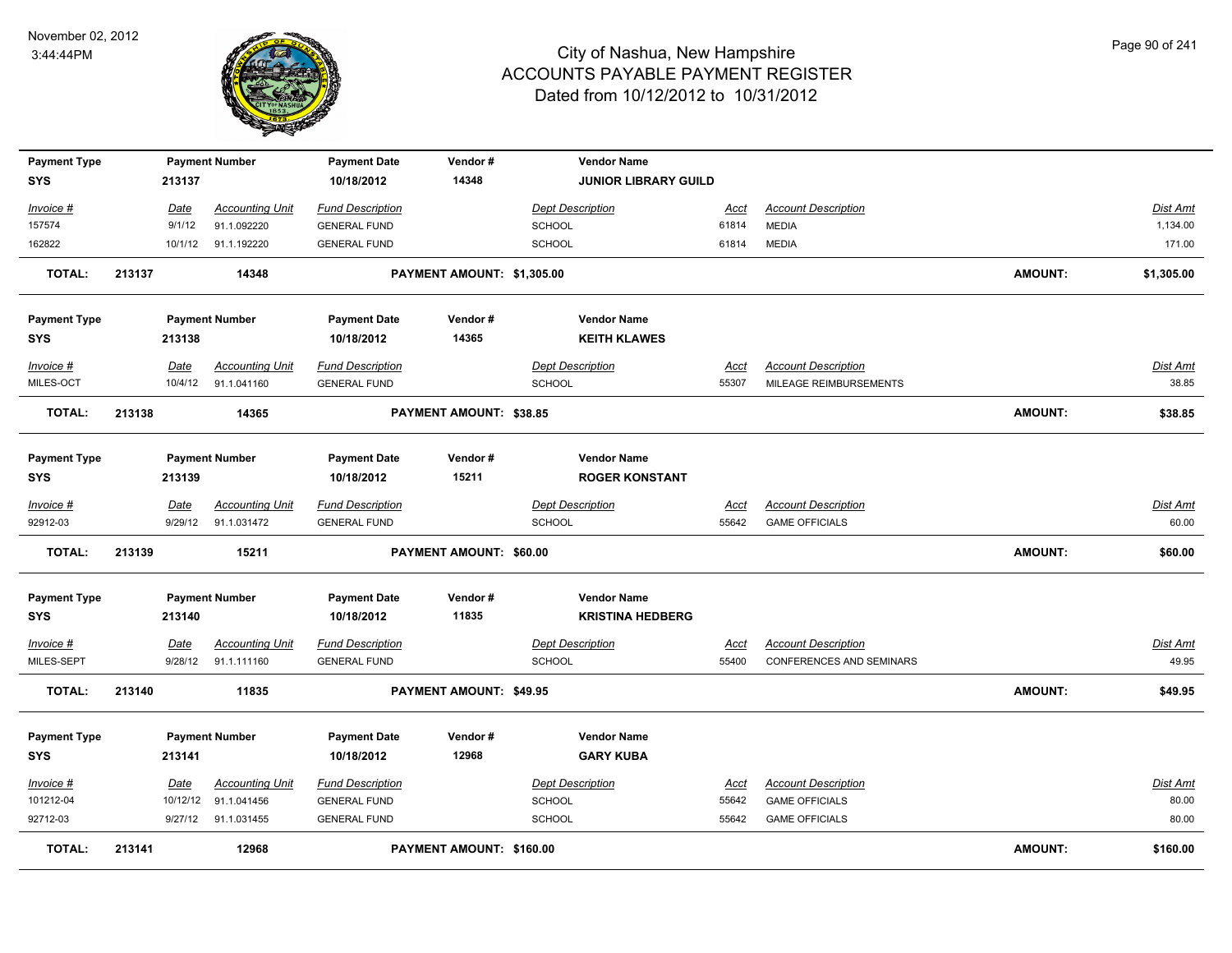

| <b>Payment Type</b> |        |         | <b>Payment Number</b>  | <b>Payment Date</b>     | Vendor#                  | <b>Vendor Name</b>      |             |                            |                |          |
|---------------------|--------|---------|------------------------|-------------------------|--------------------------|-------------------------|-------------|----------------------------|----------------|----------|
| <b>SYS</b>          |        | 213142  |                        | 10/18/2012              | 15160                    | <b>DEBRA KUDALIS</b>    |             |                            |                |          |
| Invoice #           |        | Date    | <b>Accounting Unit</b> | <b>Fund Description</b> |                          | <b>Dept Description</b> | Acct        | <b>Account Description</b> |                | Dist Amt |
| PV-080612           |        | 10/4/12 | 91.2222.991490         | AFTER SCHOOL PROGRAM    |                          | <b>SCHOOL</b>           | 55300       | <b>TRAVEL</b>              |                | 24.25    |
|                     |        |         |                        |                         |                          |                         |             |                            |                |          |
| <b>TOTAL:</b>       | 213142 |         | 15160                  |                         | PAYMENT AMOUNT: \$24.25  |                         |             |                            | <b>AMOUNT:</b> | \$24.25  |
|                     |        |         |                        |                         |                          | <b>Vendor Name</b>      |             |                            |                |          |
| <b>Payment Type</b> |        |         | <b>Payment Number</b>  | <b>Payment Date</b>     | Vendor#                  |                         |             |                            |                |          |
| <b>SYS</b>          |        | 213143  |                        | 10/18/2012              | 12970                    | <b>JOSEPH KURTA</b>     |             |                            |                |          |
| Invoice #           |        | Date    | <b>Accounting Unit</b> | <b>Fund Description</b> |                          | <b>Dept Description</b> | <u>Acct</u> | <b>Account Description</b> |                | Dist Amt |
| 92712-03            |        |         | 9/27/12 91.1.031467    | <b>GENERAL FUND</b>     |                          | <b>SCHOOL</b>           | 55642       | <b>GAME OFFICIALS</b>      |                | 60.00    |
| <b>TOTAL:</b>       | 213143 |         | 12970                  |                         | PAYMENT AMOUNT: \$60.00  |                         |             |                            | <b>AMOUNT:</b> | \$60.00  |
|                     |        |         |                        |                         |                          |                         |             |                            |                |          |
| <b>Payment Type</b> |        |         | <b>Payment Number</b>  | <b>Payment Date</b>     | Vendor#                  | <b>Vendor Name</b>      |             |                            |                |          |
| <b>SYS</b>          |        | 213144  |                        | 10/18/2012              | 14373                    | <b>LABEL STORE</b>      |             |                            |                |          |
| Invoice #           |        | Date    | <b>Accounting Unit</b> | <b>Fund Description</b> |                          | <b>Dept Description</b> | Acct        | <b>Account Description</b> |                | Dist Amt |
| 4634                |        |         | 9/30/12 91.1.101160    | <b>GENERAL FUND</b>     |                          | <b>SCHOOL</b>           | 61135       | EDUCATIONAL SUPPLIES       |                | 252.95   |
| <b>TOTAL:</b>       | 213144 |         | 14373                  |                         | PAYMENT AMOUNT: \$252.95 |                         |             |                            | <b>AMOUNT:</b> | \$252.95 |
|                     |        |         |                        |                         |                          |                         |             |                            |                |          |
| <b>Payment Type</b> |        |         | <b>Payment Number</b>  | <b>Payment Date</b>     | Vendor#                  | <b>Vendor Name</b>      |             |                            |                |          |
| <b>SYS</b>          |        | 213145  |                        | 10/18/2012              | 12977                    | <b>MICHAEL LAFOND</b>   |             |                            |                |          |
| $Invoice$ #         |        | Date    | <b>Accounting Unit</b> | <b>Fund Description</b> |                          | <b>Dept Description</b> | <u>Acct</u> | <b>Account Description</b> |                | Dist Amt |
| 101212-04           |        |         | 10/12/12 91.1.041441   | <b>GENERAL FUND</b>     |                          | <b>SCHOOL</b>           | 55642       | <b>GAME OFFICIALS</b>      |                | 80.00    |
| <b>TOTAL:</b>       | 213145 |         | 12977                  |                         | PAYMENT AMOUNT: \$80.00  |                         |             |                            | <b>AMOUNT:</b> | \$80.00  |
| <b>Payment Type</b> |        |         | <b>Payment Number</b>  | <b>Payment Date</b>     | Vendor#                  | <b>Vendor Name</b>      |             |                            |                |          |
| <b>SYS</b>          |        | 213146  |                        | 10/18/2012              | 12986                    | <b>MICHAEL LAROCQUE</b> |             |                            |                |          |
|                     |        |         |                        |                         |                          |                         |             |                            |                |          |
| Invoice #           |        | Date    | <b>Accounting Unit</b> | <b>Fund Description</b> |                          | <b>Dept Description</b> | Acct        | <b>Account Description</b> |                | Dist Amt |
| 101512-03           |        |         | 10/15/12 91.1.031462   | <b>GENERAL FUND</b>     |                          | <b>SCHOOL</b>           | 55642       | <b>GAME OFFICIALS</b>      |                | 80.00    |
| 101512-03           |        |         | 10/15/12 91.1.031472   | <b>GENERAL FUND</b>     |                          | <b>SCHOOL</b>           | 55642       | <b>GAME OFFICIALS</b>      |                | 50.00    |
| <b>TOTAL:</b>       | 213146 |         | 12986                  |                         | PAYMENT AMOUNT: \$130.00 |                         |             |                            | <b>AMOUNT:</b> | \$130.00 |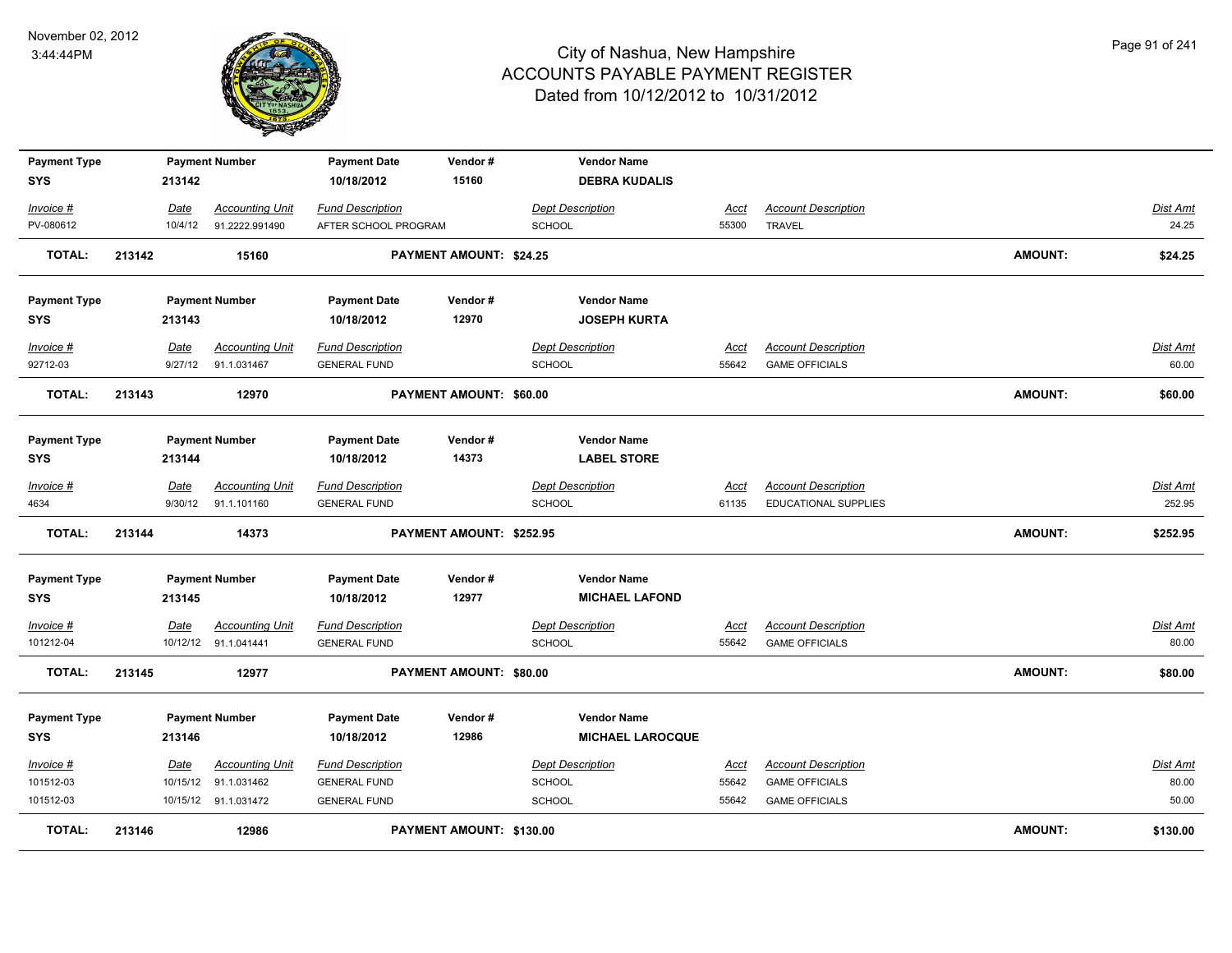

| <b>Payment Type</b>               |        |                 | <b>Payment Number</b>                 | <b>Payment Date</b>                            | Vendor#                     | <b>Vendor Name</b>                           |                      |                                                      |                |                   |
|-----------------------------------|--------|-----------------|---------------------------------------|------------------------------------------------|-----------------------------|----------------------------------------------|----------------------|------------------------------------------------------|----------------|-------------------|
| SYS                               |        | 213147          |                                       | 10/18/2012                                     | 12987                       | <b>FREDERICK LATHAM</b>                      |                      |                                                      |                |                   |
| Invoice #                         |        | Date            | <b>Accounting Unit</b>                | <b>Fund Description</b>                        |                             | <b>Dept Description</b>                      | Acct                 | <b>Account Description</b>                           |                | Dist Amt          |
| 100312-04                         |        | 10/3/12         | 91.1.041462                           | <b>GENERAL FUND</b>                            |                             | <b>SCHOOL</b>                                | 55642                | <b>GAME OFFICIALS</b>                                |                | 80.00             |
| 100312-04                         |        | 10/3/12         | 91.1.041472                           | <b>GENERAL FUND</b>                            |                             | SCHOOL                                       | 55642                | <b>GAME OFFICIALS</b>                                |                | 50.00             |
| 101512-04                         |        |                 | 10/15/12 91.1.041462                  | <b>GENERAL FUND</b>                            |                             | SCHOOL                                       | 55642                | <b>GAME OFFICIALS</b>                                |                | 80.00             |
| 101512-04                         |        |                 | 10/15/12 91.1.041472                  | <b>GENERAL FUND</b>                            |                             | <b>SCHOOL</b>                                | 55642                | <b>GAME OFFICIALS</b>                                |                | 50.00             |
| <b>TOTAL:</b>                     | 213147 |                 | 12987                                 |                                                | PAYMENT AMOUNT: \$260.00    |                                              |                      |                                                      | <b>AMOUNT:</b> | \$260.00          |
| <b>Payment Type</b>               |        |                 | <b>Payment Number</b>                 | <b>Payment Date</b>                            | Vendor#                     | <b>Vendor Name</b>                           |                      |                                                      |                |                   |
| SYS                               |        | 213148          |                                       | 10/18/2012                                     | 12222                       | <b>LAVALLEE-BRENSINGER ARCHITECTS</b>        |                      |                                                      |                |                   |
| <b>Invoice #</b>                  |        | Date            | <b>Accounting Unit</b>                | <b>Fund Description</b>                        |                             | <b>Dept Description</b>                      | Acct                 | <b>Account Description</b>                           | Activity       | Dist Amt          |
| 4476                              |        | 9/30/12         | 91.1001.994600                        | CAPITAL IMPROVEMENTS                           |                             | <b>SCHOOL</b>                                | 81100                | CAPITAL IMPROVEMENTS                                 | 1075.91.13.01  | 24,327.96         |
| <b>TOTAL:</b>                     | 213148 |                 | 12222                                 |                                                | PAYMENT AMOUNT: \$24,327.96 |                                              |                      |                                                      | <b>AMOUNT:</b> | \$24,327.96       |
| <b>Payment Type</b><br><b>SYS</b> |        | 213149          | <b>Payment Number</b>                 | <b>Payment Date</b><br>10/18/2012              | Vendor#<br>11415            | <b>Vendor Name</b><br><b>LINGUISYSTEMS</b>   |                      |                                                      |                |                   |
| Invoice #                         |        | Date            | Accounting Unit                       | <b>Fund Description</b>                        |                             | <b>Dept Description</b>                      | Acct                 | <b>Account Description</b>                           |                | Dist Amt          |
| 2711161                           |        | 10/1/12         | 91.1.022150                           | <b>GENERAL FUND</b>                            |                             | <b>SCHOOL</b>                                | 61249                | <b>TESTING MATERIALS</b>                             |                | 345.00            |
| <b>TOTAL:</b>                     | 213149 |                 | 11415                                 |                                                | PAYMENT AMOUNT: \$345.00    |                                              |                      |                                                      | AMOUNT:        | \$345.00          |
| <b>Payment Type</b><br>SYS        |        | 213150          | <b>Payment Number</b>                 | <b>Payment Date</b><br>10/18/2012              | Vendor#<br>15002            | <b>Vendor Name</b><br><b>JEFFREY LODDING</b> |                      |                                                      |                |                   |
| <u>Invoice #</u>                  |        | Date            | <b>Accounting Unit</b>                | <b>Fund Description</b>                        |                             | <b>Dept Description</b>                      | <b>Acct</b>          | <b>Account Description</b>                           |                | <b>Dist Amt</b>   |
| 100412-04                         |        |                 | 10/4/12 91.1.041466                   | <b>GENERAL FUND</b>                            |                             | <b>SCHOOL</b>                                | 55642                | <b>GAME OFFICIALS</b>                                |                | 60.00             |
| <b>TOTAL:</b>                     | 213150 |                 | 15002                                 |                                                | PAYMENT AMOUNT: \$60.00     |                                              |                      |                                                      | <b>AMOUNT:</b> | \$60.00           |
| <b>Payment Type</b>               |        |                 | <b>Payment Number</b>                 | <b>Payment Date</b>                            | Vendor#                     | <b>Vendor Name</b>                           |                      |                                                      |                |                   |
| SYS                               |        | 213151          |                                       | 10/18/2012                                     | 14410                       | <b>JUDITH LOFTUS</b>                         |                      |                                                      |                |                   |
| Invoice #<br>MILES-SEPT           |        | Date<br>9/30/12 | <b>Accounting Unit</b><br>91.1.041300 | <b>Fund Description</b><br><b>GENERAL FUND</b> |                             | <b>Dept Description</b><br><b>SCHOOL</b>     | <u>Acct</u><br>55307 | <b>Account Description</b><br>MILEAGE REIMBURSEMENTS |                | Dist Amt<br>29.00 |
| <b>TOTAL:</b>                     | 213151 |                 | 14410                                 |                                                | PAYMENT AMOUNT: \$29.00     |                                              |                      |                                                      | <b>AMOUNT:</b> | \$29.00           |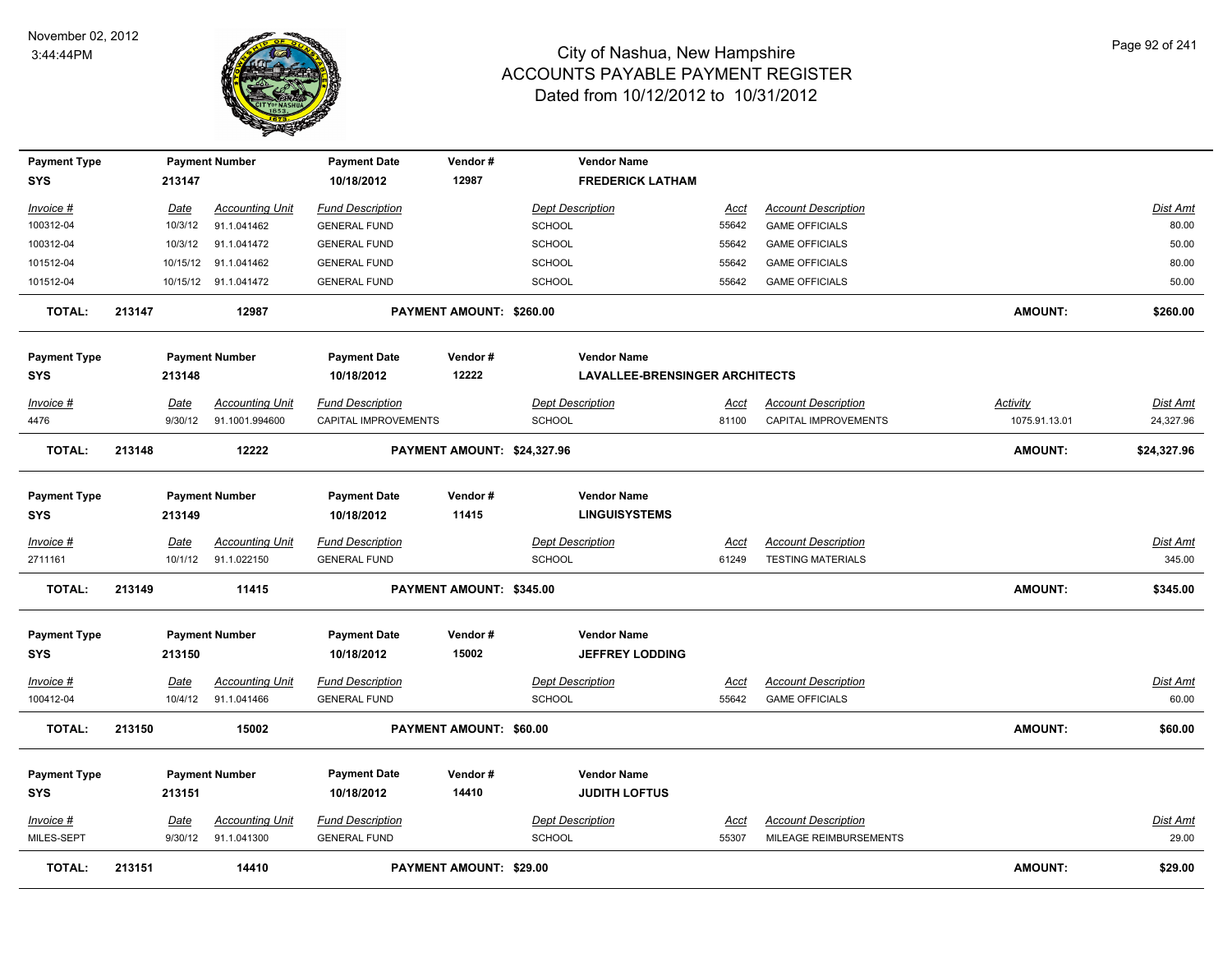

| <b>Payment Type</b> |        |             | <b>Payment Number</b>  | <b>Payment Date</b>       | Vendor#                    | <b>Vendor Name</b>                        |             |                            |                 |                 |
|---------------------|--------|-------------|------------------------|---------------------------|----------------------------|-------------------------------------------|-------------|----------------------------|-----------------|-----------------|
| <b>SYS</b>          |        | 213152      |                        | 10/18/2012                | 15204                      | <b>DONNA LUNA</b>                         |             |                            |                 |                 |
| Invoice #           |        | <b>Date</b> | <b>Accounting Unit</b> | <b>Fund Description</b>   |                            | <b>Dept Description</b>                   | <u>Acct</u> | <b>Account Description</b> |                 | <b>Dist Amt</b> |
| OCT-12              |        |             | 10/15/12 91.1.071260   | <b>GENERAL FUND</b>       |                            | SCHOOL                                    | 61135       | EDUCATIONAL SUPPLIES       |                 | 51.26           |
|                     |        |             |                        |                           |                            |                                           |             |                            |                 |                 |
| <b>TOTAL:</b>       | 213152 |             | 15204                  |                           | PAYMENT AMOUNT: \$51.26    |                                           |             |                            | <b>AMOUNT:</b>  | \$51.26         |
| <b>Payment Type</b> |        |             | <b>Payment Number</b>  | <b>Payment Date</b>       | Vendor#                    | <b>Vendor Name</b>                        |             |                            |                 |                 |
| <b>SYS</b>          |        | 213153      |                        | 10/18/2012                | 13030                      | <b>BRIAN LUSIGNAN</b>                     |             |                            |                 |                 |
| Invoice #           |        | Date        | <b>Accounting Unit</b> | <b>Fund Description</b>   |                            | <b>Dept Description</b>                   | <u>Acct</u> | <b>Account Description</b> |                 | Dist Amt        |
| 100312-03           |        | 10/3/12     | 91.1.031456            | <b>GENERAL FUND</b>       |                            | <b>SCHOOL</b>                             | 55642       | <b>GAME OFFICIALS</b>      |                 | 80.00           |
| 100512-03           |        | 10/5/12     | 91.1.031455            | <b>GENERAL FUND</b>       |                            | <b>SCHOOL</b>                             | 55642       | <b>GAME OFFICIALS</b>      |                 | 80.00           |
| 83112-03            |        | 8/31/12     | 91.1.031456            | <b>GENERAL FUND</b>       |                            | <b>SCHOOL</b>                             | 55642       | <b>GAME OFFICIALS</b>      |                 | 80.00           |
| <b>TOTAL:</b>       | 213153 |             | 13030                  |                           | PAYMENT AMOUNT: \$240.00   |                                           |             |                            | <b>AMOUNT:</b>  | \$240.00        |
| <b>Payment Type</b> |        |             | <b>Payment Number</b>  | <b>Payment Date</b>       | Vendor#                    | <b>Vendor Name</b>                        |             |                            |                 |                 |
| <b>SYS</b>          |        | 213154      |                        | 10/18/2012                | 13032                      | <b>NADIRE LUTAS</b>                       |             |                            |                 |                 |
| Invoice #           |        | <b>Date</b> | <b>Accounting Unit</b> | <b>Fund Description</b>   |                            | <b>Dept Description</b>                   | <u>Acct</u> | <b>Account Description</b> |                 | <b>Dist Amt</b> |
| 92112-03            |        | 9/21/12     | 91.1.031456            | <b>GENERAL FUND</b>       |                            | <b>SCHOOL</b>                             | 55642       | <b>GAME OFFICIALS</b>      |                 | 80.00           |
| <b>TOTAL:</b>       | 213154 |             | 13032                  |                           | PAYMENT AMOUNT: \$80.00    |                                           |             |                            | <b>AMOUNT:</b>  | \$80.00         |
| <b>Payment Type</b> |        |             | <b>Payment Number</b>  | <b>Payment Date</b>       | Vendor#                    | <b>Vendor Name</b>                        |             |                            |                 |                 |
| <b>SYS</b>          |        | 213155      |                        | 10/18/2012                | 13035                      | <b>M &amp; M ELECTRICAL SUPPLY CO INC</b> |             |                            |                 |                 |
| Invoice #           |        | Date        | <b>Accounting Unit</b> | <b>Fund Description</b>   |                            | <b>Dept Description</b>                   | <u>Acct</u> | <b>Account Description</b> |                 | <b>Dist Amt</b> |
| 27827               |        | 9/12/12     | 91.1.222620            | <b>GENERAL FUND</b>       |                            | <b>SCHOOL</b>                             | 61407       | SUPPLIES, ELECTRICAL       |                 | 406.80          |
| 28204               |        | 9/21/12     | 91.1.222620            | <b>GENERAL FUND</b>       |                            | <b>SCHOOL</b>                             | 61407       | SUPPLIES, ELECTRICAL       |                 | 1,804.32        |
| 28396               |        | 9/27/12     | 91.1.222620            | <b>GENERAL FUND</b>       |                            | <b>SCHOOL</b>                             | 61407       | SUPPLIES, ELECTRICAL       |                 | 53.09           |
| 28464               |        | 9/28/12     | 91.1.222620            | <b>GENERAL FUND</b>       |                            | <b>SCHOOL</b>                             | 61407       | SUPPLIES, ELECTRICAL       |                 | 34.50           |
| <b>TOTAL:</b>       | 213155 |             | 13035                  |                           | PAYMENT AMOUNT: \$2,298.71 |                                           |             |                            | <b>AMOUNT:</b>  | \$2,298.71      |
|                     |        |             |                        |                           |                            |                                           |             |                            |                 |                 |
| <b>Payment Type</b> |        |             | <b>Payment Number</b>  | <b>Payment Date</b>       | Vendor#                    | <b>Vendor Name</b>                        |             |                            |                 |                 |
| <b>SYS</b>          |        | 213156      |                        | 10/18/2012                | 14420                      | <b>M SAUNDERS INC</b>                     |             |                            |                 |                 |
| Invoice #           |        | Date        | <b>Accounting Unit</b> | <b>Fund Description</b>   |                            | <b>Dept Description</b>                   | <u>Acct</u> | <b>Account Description</b> | <b>Activity</b> | <b>Dist Amt</b> |
| 567082 - 1919       |        | 10/9/12     | 91.3810.183120         | FOOD SERVICE GRANTS FUND  |                            | SCHOOL DOE GRANTS FUND                    | 61214       | FOOD, FOOD SERVICE PROGRAM | 91.03093.183120 | 215.12          |
| 648871-1922         |        | 8/27/12     | 91.3800.153120         | <b>SCHOOL GRANTS FUND</b> |                            | <b>SCHOOL</b>                             | 61214       | FOOD, FOOD SERVICE PROGRAM | 91.03092.153120 | 460.20          |
| 648872 - 2192       |        | 8/27/12     | 91.3800.203120         | SCHOOL GRANTS FUND        |                            | <b>SCHOOL</b>                             | 61214       | FOOD, FOOD SERVICE PROGRAM | 91.03092.203120 | 314.45          |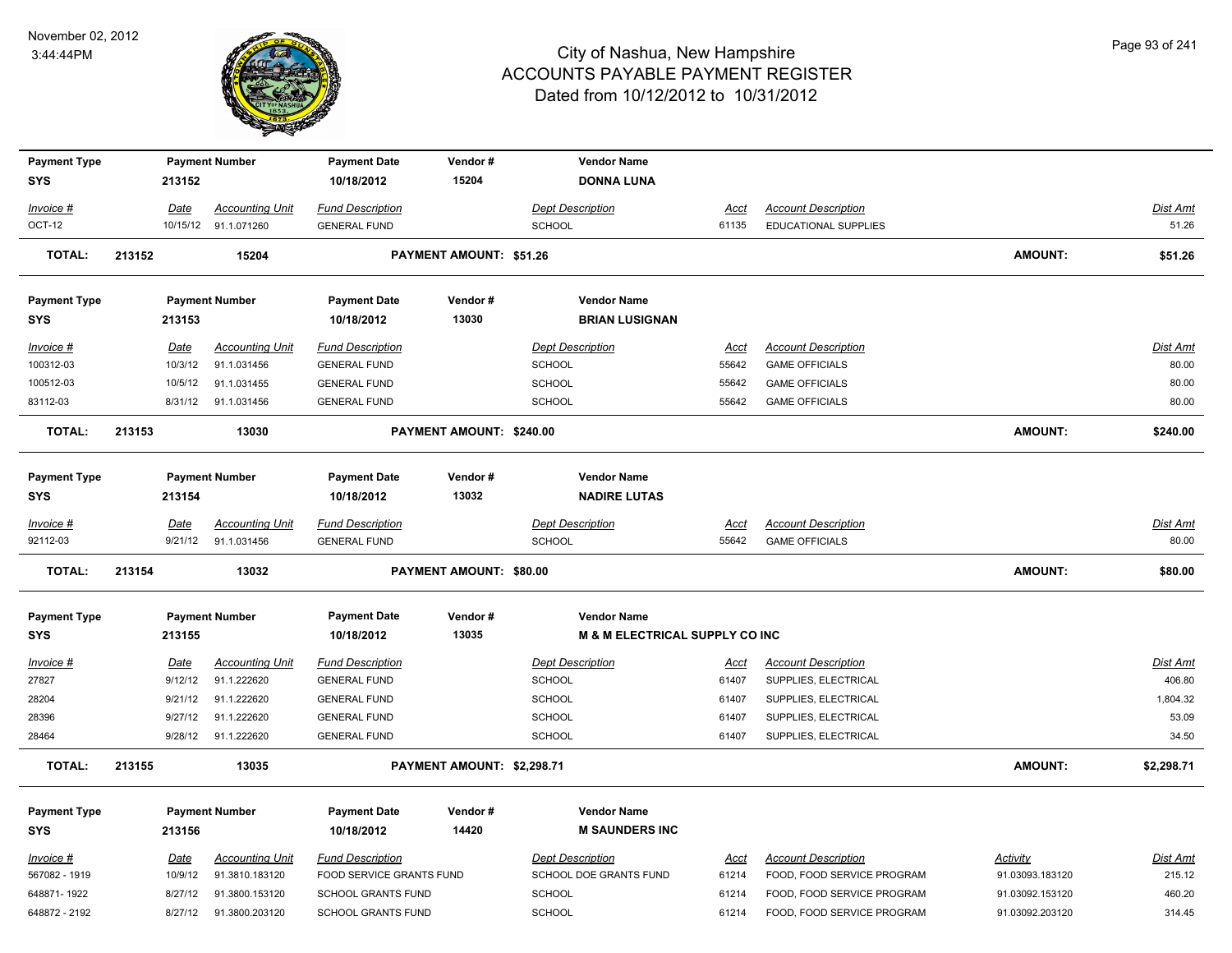

| 649438 - 1920 | 8/27/12 | 91.3800.143120 | <b>SCHOOL GRANTS FUND</b> | <b>SCHOOL</b> | 61214 | FOOD, FOOD SERVICE PROGRAM | 91.03092.143120 | 263.55 |
|---------------|---------|----------------|---------------------------|---------------|-------|----------------------------|-----------------|--------|
| 649439 - 1920 | 8/28/12 | 91.3800.143120 | <b>SCHOOL GRANTS FUND</b> | <b>SCHOOL</b> | 61214 | FOOD, FOOD SERVICE PROGRAM | 91.03092.143120 | 455.05 |
| 649440 - 1920 | 9/4/12  | 91.3800.143120 | <b>SCHOOL GRANTS FUND</b> | <b>SCHOOL</b> | 61214 | FOOD, FOOD SERVICE PROGRAM | 91.03092.143120 | 191.70 |
| 649488 - 1919 | 8/27/12 | 91.3800.183120 | <b>SCHOOL GRANTS FUND</b> | <b>SCHOOL</b> | 61214 | FOOD, FOOD SERVICE PROGRAM | 91.03092.183120 | 158.70 |
| 650216 - 1921 | 8/29/12 | 91.3800.163120 | <b>SCHOOL GRANTS FUND</b> | <b>SCHOOL</b> | 61214 | FOOD. FOOD SERVICE PROGRAM | 91.03092.163120 | 326.40 |
| 650395 - 1922 | 8/30/12 | 91.3800.153120 | <b>SCHOOL GRANTS FUND</b> | <b>SCHOOL</b> | 61214 | FOOD, FOOD SERVICE PROGRAM | 91.03092.153120 | 139.80 |
| 650396 - 2192 | 8/30/12 | 91.3800.203120 | <b>SCHOOL GRANTS FUND</b> | <b>SCHOOL</b> | 61214 | FOOD, FOOD SERVICE PROGRAM | 91.03092.203120 | 104.85 |
| 650397 - 1922 | 9/4/12  | 91.3800.153120 | <b>SCHOOL GRANTS FUND</b> | <b>SCHOOL</b> | 61214 | FOOD, FOOD SERVICE PROGRAM | 91.03092.153120 | 646.70 |
| 650399 - 2192 | 9/4/12  | 91.3800.203120 | <b>SCHOOL GRANTS FUND</b> | <b>SCHOOL</b> | 61214 | FOOD, FOOD SERVICE PROGRAM | 91.03092.203120 | 161.70 |
| 650617 - 1920 | 9/6/12  | 91.3800.143120 | <b>SCHOOL GRANTS FUND</b> | <b>SCHOOL</b> | 61214 | FOOD, FOOD SERVICE PROGRAM | 91.03092.143120 | 45.90  |
| 650649 - 1919 | 9/4/12  | 91.3800.183120 | <b>SCHOOL GRANTS FUND</b> | <b>SCHOOL</b> | 61214 | FOOD, FOOD SERVICE PROGRAM | 91.03092.183120 | 455.10 |
| 650650 - 1918 | 9/4/12  | 91.3800.093120 | <b>SCHOOL GRANTS FUND</b> | <b>SCHOOL</b> | 61214 | FOOD, FOOD SERVICE PROGRAM | 91.03092.093120 | 412.60 |
| 650656 - 2120 | 8/31/12 | 91.3800.113120 | <b>SCHOOL GRANTS FUND</b> | <b>SCHOOL</b> | 61214 | FOOD, FOOD SERVICE PROGRAM | 91.03092.113120 | 309.58 |
| 650672 - 2120 | 9/5/12  | 91.3800.113120 | <b>SCHOOL GRANTS FUND</b> | <b>SCHOOL</b> | 61214 | FOOD, FOOD SERVICE PROGRAM | 91.03092.113120 | 95.80  |
| 651342 - 1921 | 9/5/12  | 91.3800.163120 | <b>SCHOOL GRANTS FUND</b> | <b>SCHOOL</b> | 61214 | FOOD, FOOD SERVICE PROGRAM | 91.03092.163120 | 84.25  |
| 651359 - 1920 | 9/5/12  | 91.3800.143120 | <b>SCHOOL GRANTS FUND</b> | <b>SCHOOL</b> | 61214 | FOOD, FOOD SERVICE PROGRAM | 91.03092.143120 | 163.80 |
| 651383 - 2192 | 9/5/12  | 91.3800.203120 | <b>SCHOOL GRANTS FUND</b> | <b>SCHOOL</b> | 61214 | FOOD, FOOD SERVICE PROGRAM | 91.03092.203120 | 191.60 |
| 651523 - 2192 | 9/7/12  | 91.3800.203120 | <b>SCHOOL GRANTS FUND</b> | <b>SCHOOL</b> | 61214 | FOOD, FOOD SERVICE PROGRAM | 91.03092.203120 | 63.90  |
| 651524 - 1922 | 9/10/12 | 91.3800.153120 | <b>SCHOOL GRANTS FUND</b> | <b>SCHOOL</b> | 61214 | FOOD, FOOD SERVICE PROGRAM | 91.03092.153120 | 369.35 |
| 651525 - 2192 | 9/10/12 | 91.3800.203120 | <b>SCHOOL GRANTS FUND</b> | <b>SCHOOL</b> | 61214 | FOOD. FOOD SERVICE PROGRAM | 91.03092.203120 | 259.60 |
| 651704 - 1921 | 9/7/12  | 91.3800.163120 | <b>SCHOOL GRANTS FUND</b> | <b>SCHOOL</b> | 61214 | FOOD, FOOD SERVICE PROGRAM | 91.03092.163120 | 249.86 |
| 651740 - 2120 | 9/7/12  | 91.3800.113120 | <b>SCHOOL GRANTS FUND</b> | <b>SCHOOL</b> | 61214 | FOOD, FOOD SERVICE PROGRAM | 91.03092.113120 | 210.70 |
| 651747 - 2120 | 9/11/12 | 91.3800.113120 | <b>SCHOOL GRANTS FUND</b> | <b>SCHOOL</b> | 61214 | FOOD, FOOD SERVICE PROGRAM | 91.03092.113120 | 314.00 |
| 652016 - 1920 | 9/11/12 | 91.3800.143120 | <b>SCHOOL GRANTS FUND</b> | <b>SCHOOL</b> | 61214 | FOOD, FOOD SERVICE PROGRAM | 91.03092.143120 | 98.80  |
| 652045 - 1919 | 9/10/12 | 91.3800.183120 | <b>SCHOOL GRANTS FUND</b> | <b>SCHOOL</b> | 61214 | FOOD, FOOD SERVICE PROGRAM | 91.03092.183120 | 327.85 |
| 652048 - 1918 | 9/10/12 | 91.3800.093120 | <b>SCHOOL GRANTS FUND</b> | <b>SCHOOL</b> | 61214 | FOOD, FOOD SERVICE PROGRAM | 91.03092.093120 | 263.40 |
| 652436 - 1920 | 9/12/12 | 91.3800.143120 | <b>SCHOOL GRANTS FUND</b> | <b>SCHOOL</b> | 61214 | FOOD, FOOD SERVICE PROGRAM | 91.03092.143120 | 53.70  |
| 652469 - 2120 | 9/12/12 | 91.3800.113120 | <b>SCHOOL GRANTS FUND</b> | <b>SCHOOL</b> | 61214 | FOOD, FOOD SERVICE PROGRAM | 91.03092.113120 | 95.85  |
| 652636 - 1921 | 9/12/12 | 91.3800.163120 | <b>SCHOOL GRANTS FUND</b> | <b>SCHOOL</b> | 61214 | FOOD, FOOD SERVICE PROGRAM | 91.03092.163120 | 182.20 |
| 653024 - 1922 | 9/14/12 | 91.3800.153120 | <b>SCHOOL GRANTS FUND</b> | <b>SCHOOL</b> | 61214 | FOOD, FOOD SERVICE PROGRAM | 91.03092.153120 | 109.80 |
| 653025 - 1922 | 9/18/12 | 91.3800.153120 | <b>SCHOOL GRANTS FUND</b> | <b>SCHOOL</b> | 61214 | FOOD, FOOD SERVICE PROGRAM | 91.03092.153120 | 200.65 |
| 653028 - 2192 | 9/14/12 | 91.3800.203120 | <b>SCHOOL GRANTS FUND</b> | <b>SCHOOL</b> | 61214 | FOOD, FOOD SERVICE PROGRAM | 91.03092.203120 | 90.90  |
| 653029 - 2192 | 9/18/12 | 91.3800.203120 | <b>SCHOOL GRANTS FUND</b> | <b>SCHOOL</b> | 61214 | FOOD, FOOD SERVICE PROGRAM | 91.03092.203120 | 73.85  |
| 653068 - 2120 | 9/14/12 | 91.3800.113120 | <b>SCHOOL GRANTS FUND</b> | <b>SCHOOL</b> | 61214 | FOOD, FOOD SERVICE PROGRAM | 91.03092.113120 | 158.75 |
| 653069 - 2120 | 9/18/12 | 91.3800.113120 | <b>SCHOOL GRANTS FUND</b> | <b>SCHOOL</b> | 61214 | FOOD. FOOD SERVICE PROGRAM | 91.03092.113120 | 85.35  |
| 653075 - 2120 | 9/19/12 | 91.3800.113120 | <b>SCHOOL GRANTS FUND</b> | <b>SCHOOL</b> | 61214 | FOOD, FOOD SERVICE PROGRAM | 91.03092.113120 | 95.88  |
| 653094 - 1920 | 9/14/12 | 91.3800.143120 | <b>SCHOOL GRANTS FUND</b> | <b>SCHOOL</b> | 61214 | FOOD, FOOD SERVICE PROGRAM | 91.03092.143120 | 49.90  |
| 653322 - 1921 | 9/17/12 | 91.3800.163120 | <b>SCHOOL GRANTS FUND</b> | <b>SCHOOL</b> | 61214 | FOOD, FOOD SERVICE PROGRAM | 91.03092.163120 | 154.50 |
| 653353 - 1919 | 9/17/12 | 91.3800.183120 | <b>SCHOOL GRANTS FUND</b> | <b>SCHOOL</b> | 61214 | FOOD, FOOD SERVICE PROGRAM | 91.03092.183120 | 218.25 |
| 653354 - 1918 | 9/17/12 | 91.3800.093120 | <b>SCHOOL GRANTS FUND</b> | <b>SCHOOL</b> | 61214 | FOOD, FOOD SERVICE PROGRAM | 91.03092.093120 | 200.25 |
| 653686 - 1922 | 9/21/12 | 91.3800.153120 | <b>SCHOOL GRANTS FUND</b> | <b>SCHOOL</b> | 61214 | FOOD, FOOD SERVICE PROGRAM | 91.03092.153120 | 211.65 |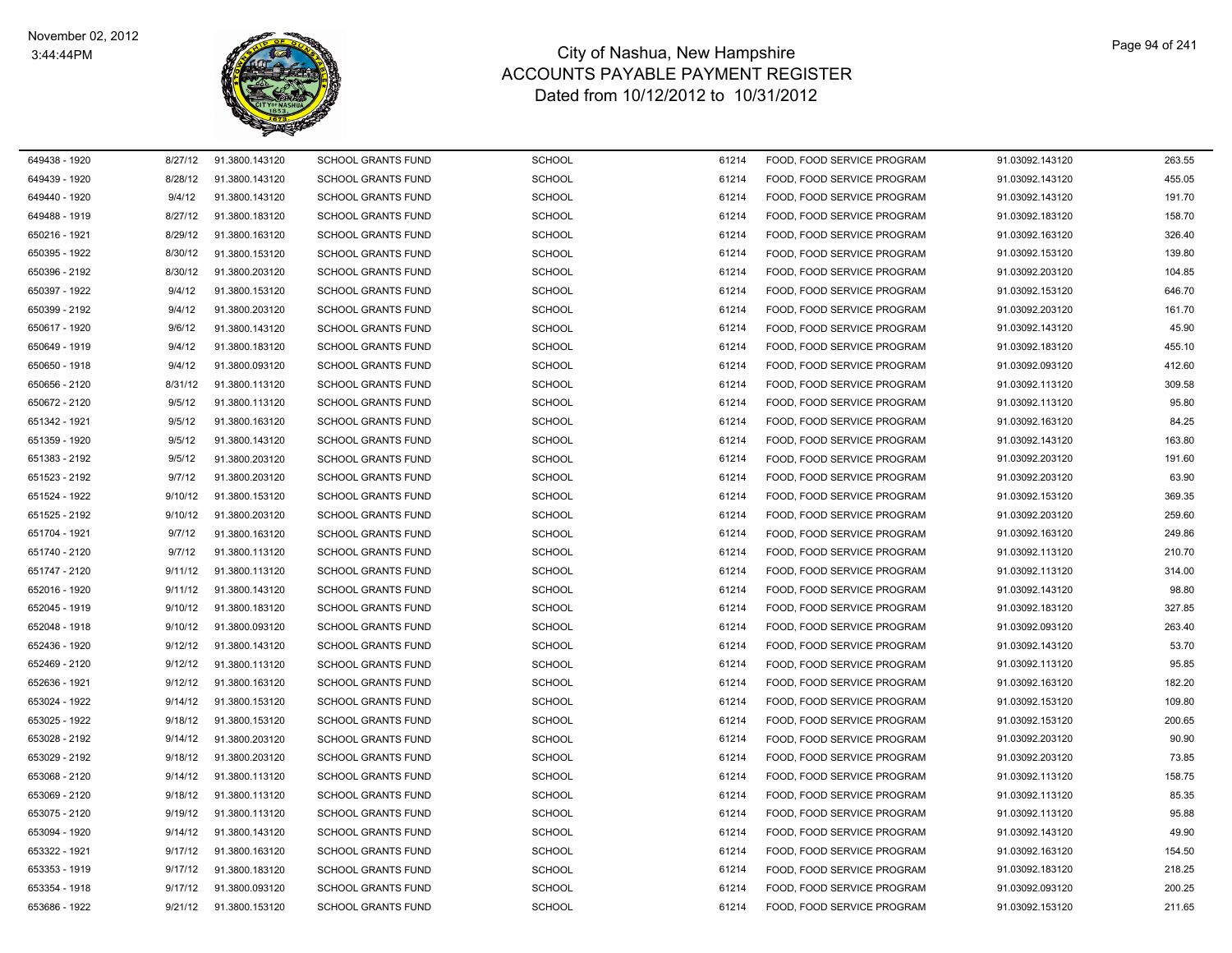

| 653687 - 2192 | 9/21/12 | 91.3800.203120          | <b>SCHOOL GRANTS FUND</b>       | <b>SCHOOL</b>                 | 61214 | FOOD, FOOD SERVICE PROGRAM | 91.03092.203120 | 150.75 |
|---------------|---------|-------------------------|---------------------------------|-------------------------------|-------|----------------------------|-----------------|--------|
| 653689 - 1922 | 9/24/12 | 91.3800.153120          | <b>SCHOOL GRANTS FUND</b>       | <b>SCHOOL</b>                 | 61214 | FOOD, FOOD SERVICE PROGRAM | 91.03092.153120 | 164.70 |
| 653690 - 2192 | 9/24/12 | 91.3800.203120          | <b>SCHOOL GRANTS FUND</b>       | <b>SCHOOL</b>                 | 61214 | FOOD, FOOD SERVICE PROGRAM | 91.03092.203120 | 109.35 |
| 653937 - 2192 | 9/19/12 | 91.3800.203120          | <b>SCHOOL GRANTS FUND</b>       | <b>SCHOOL</b>                 | 61214 | FOOD, FOOD SERVICE PROGRAM | 91.03092.203120 | 47.90  |
| 654148 - 1921 | 9/21/12 | 91.3800.163120          | <b>SCHOOL GRANTS FUND</b>       | <b>SCHOOL</b>                 | 61214 | FOOD, FOOD SERVICE PROGRAM | 91.03092.163120 | 347.40 |
| 654348 - 2120 | 9/21/12 | 91.3800.113120          | <b>SCHOOL GRANTS FUND</b>       | <b>SCHOOL</b>                 | 61214 | FOOD, FOOD SERVICE PROGRAM | 91.03092.113120 | 432.20 |
| 654601 - 1920 | 9/24/12 | 91.3800.143120          | <b>SCHOOL GRANTS FUND</b>       | <b>SCHOOL</b>                 | 61214 | FOOD, FOOD SERVICE PROGRAM | 91.03092.143120 | 210.65 |
| 654619 - 1919 | 9/24/12 | 91.3800.183120          | <b>SCHOOL GRANTS FUND</b>       | <b>SCHOOL</b>                 | 61214 | FOOD, FOOD SERVICE PROGRAM | 91.03092.183120 | 87.90  |
| 654620 - 1918 | 9/24/12 | 91.3800.093120          | <b>SCHOOL GRANTS FUND</b>       | <b>SCHOOL</b>                 | 61214 | FOOD, FOOD SERVICE PROGRAM | 91.03092.093120 | 129.80 |
| 655028 - 1922 | 9/28/12 | 91.3800.153120          | <b>SCHOOL GRANTS FUND</b>       | <b>SCHOOL</b>                 | 61214 | FOOD, FOOD SERVICE PROGRAM | 91.03092.153120 | 170.70 |
| 655029 - 2192 | 9/28/12 | 91.3800.203120          | <b>SCHOOL GRANTS FUND</b>       | <b>SCHOOL</b>                 | 61214 | FOOD, FOOD SERVICE PROGRAM | 91.03092.203120 | 131.80 |
| 655030 - 1922 | 10/1/12 | 91.3810.153120          | FOOD SERVICE GRANTS FUND        | SCHOOL DOE GRANTS FUND        | 61214 | FOOD, FOOD SERVICE PROGRAM | 91.03093.153120 | 220.55 |
| 655032 - 2192 | 10/1/12 | 91.3810.203120          | FOOD SERVICE GRANTS FUND        | SCHOOL DOE GRANTS FUND        | 61214 | FOOD, FOOD SERVICE PROGRAM | 91.03093.203120 | 163.65 |
| 655197 - 1921 | 9/26/12 | 91.3800.163120          | <b>SCHOOL GRANTS FUND</b>       | <b>SCHOOL</b>                 | 61214 | FOOD, FOOD SERVICE PROGRAM | 91.03092.163120 | 404.92 |
| 655373 - 1086 | 10/1/12 | 91.2100.063120          | <b>FOOD SERVICES</b>            | <b>SCHOOL</b>                 | 61214 | FOOD, FOOD SERVICE PROGRAM |                 | 419.15 |
| 655596 - 1921 | 9/28/12 | 91.3800.163120          | <b>SCHOOL GRANTS FUND</b>       | <b>SCHOOL</b>                 | 61214 | FOOD, FOOD SERVICE PROGRAM | 91.03092.163120 | 63.90  |
| 655605 - 2120 | 10/1/12 | 91.3810.113120          | <b>FOOD SERVICE GRANTS FUND</b> | SCHOOL DOE GRANTS FUND        | 61214 | FOOD, FOOD SERVICE PROGRAM | 91.03093.113120 | 188.65 |
| 655606 - 2120 | 10/2/12 | 91.3810.113120          | <b>FOOD SERVICE GRANTS FUND</b> | SCHOOL DOE GRANTS FUND        | 61214 | FOOD, FOOD SERVICE PROGRAM | 91.03093.113120 | 242.60 |
| 655809 - 1084 | 10/1/12 | 91.2100.163120          | <b>FOOD SERVICES</b>            | <b>SCHOOL</b>                 | 61214 | FOOD, FOOD SERVICE PROGRAM |                 | 311.00 |
| 655851 - 1082 | 10/1/12 | 91.2100.133120          | <b>FOOD SERVICES</b>            | <b>SCHOOL</b>                 | 61214 | FOOD, FOOD SERVICE PROGRAM |                 | 192.92 |
| 655852 - 1074 | 10/1/12 | 91.2100.093120          | <b>FOOD SERVICES</b>            | <b>SCHOOL</b>                 | 61214 | FOOD, FOOD SERVICE PROGRAM |                 | 279.79 |
| 655855 - 1919 | 10/1/12 | 91.3810.183120          | FOOD SERVICE GRANTS FUND        | SCHOOL DOE GRANTS FUND        | 61214 | FOOD, FOOD SERVICE PROGRAM | 91.03093.183120 | 216.56 |
| 655856 - 1918 | 10/1/12 | 91.3810.093120          | FOOD SERVICE GRANTS FUND        | SCHOOL DOE GRANTS FUND        | 61214 | FOOD, FOOD SERVICE PROGRAM | 91.03093.093120 | 209.60 |
| 655890 - 1920 | 10/1/12 | 91.3810.143120          | FOOD SERVICE GRANTS FUND        | SCHOOL DOE GRANTS FUND        | 61214 | FOOD, FOOD SERVICE PROGRAM | 91.03093.143120 | 194.55 |
| 656234 - 1086 | 10/9/12 | 91.2100.063120          | <b>FOOD SERVICES</b>            | <b>SCHOOL</b>                 | 61214 | FOOD, FOOD SERVICE PROGRAM |                 | 426.22 |
| 656235 - 1086 | 10/2/12 | 91.2100.063120          | <b>FOOD SERVICES</b>            | <b>SCHOOL</b>                 | 61214 | FOOD, FOOD SERVICE PROGRAM |                 | 14.51  |
| 656268 - 1919 | 10/2/12 | 91.3810.183120          | FOOD SERVICE GRANTS FUND        | SCHOOL DOE GRANTS FUND        | 61214 | FOOD, FOOD SERVICE PROGRAM | 91.03093.183120 | 129.80 |
| 656423 - 1921 | 10/3/12 | 91.3810.163120          | FOOD SERVICE GRANTS FUND        | SCHOOL DOE GRANTS FUND        | 61214 | FOOD, FOOD SERVICE PROGRAM | 91.03093.163120 | 365.93 |
| 656439 - 2120 | 10/3/12 | 91.3810.113120          | <b>FOOD SERVICE GRANTS FUND</b> | <b>SCHOOL DOE GRANTS FUND</b> | 61214 | FOOD, FOOD SERVICE PROGRAM | 91.03093.113120 | 23.95  |
| 656444 - 1082 | 10/3/12 | 91.2100.133120          | <b>FOOD SERVICES</b>            | <b>SCHOOL</b>                 | 61214 | FOOD. FOOD SERVICE PROGRAM |                 | 112.39 |
| 656573 - 1922 | 10/5/12 | 91.3810.153120          | FOOD SERVICE GRANTS FUND        | SCHOOL DOE GRANTS FUND        | 61214 | FOOD, FOOD SERVICE PROGRAM | 91.03093.153120 | 135.80 |
| 656574 - 2192 | 10/5/12 | 91.3810.203120          | FOOD SERVICE GRANTS FUND        | SCHOOL DOE GRANTS FUND        | 61214 | FOOD, FOOD SERVICE PROGRAM | 91.03093.203120 | 101.85 |
| 656575 - 1922 | 10/9/12 | 91.3810.153120          | <b>FOOD SERVICE GRANTS FUND</b> | SCHOOL DOE GRANTS FUND        | 61214 | FOOD, FOOD SERVICE PROGRAM | 91.03093.153120 | 239.60 |
| 656576 - 2192 | 10/9/12 | 91.3810.203120          | FOOD SERVICE GRANTS FUND        | SCHOOL DOE GRANTS FUND        | 61214 | FOOD, FOOD SERVICE PROGRAM | 91.03093.203120 | 171.70 |
| 656649 - 1086 | 10/4/12 | 91.2100.063120          | <b>FOOD SERVICES</b>            | <b>SCHOOL</b>                 | 61214 | FOOD, FOOD SERVICE PROGRAM |                 | 30.45  |
| 656650 - 1920 | 10/4/12 | 91.3810.143120          | FOOD SERVICE GRANTS FUND        | SCHOOL DOE GRANTS FUND        | 61214 | FOOD, FOOD SERVICE PROGRAM | 91.03093.143120 | 141.80 |
| 656794 - 1086 | 10/5/12 | 91.2100.063120          | <b>FOOD SERVICES</b>            | <b>SCHOOL</b>                 | 61214 | FOOD, FOOD SERVICE PROGRAM |                 | 12.00  |
| 656837 - 1090 | 10/5/12 | 91.2100.123120          | <b>FOOD SERVICES</b>            | <b>SCHOOL</b>                 | 61214 | FOOD. FOOD SERVICE PROGRAM |                 | 235.18 |
| 656842 - 2120 | 10/5/12 | 91.3810.113120          | FOOD SERVICE GRANTS FUND        | SCHOOL DOE GRANTS FUND        | 61214 | FOOD, FOOD SERVICE PROGRAM | 91.03093.113120 | 225.60 |
| 656843 - 2120 |         | 10/10/12 91.3810.113120 | <b>FOOD SERVICE GRANTS FUND</b> | <b>SCHOOL DOE GRANTS FUND</b> | 61214 | FOOD. FOOD SERVICE PROGRAM | 91.03093.113120 | 272.55 |
| 657025 - 1084 | 10/9/12 | 91.2100.163120          | <b>FOOD SERVICES</b>            | <b>SCHOOL</b>                 | 61214 | FOOD. FOOD SERVICE PROGRAM |                 | 154.68 |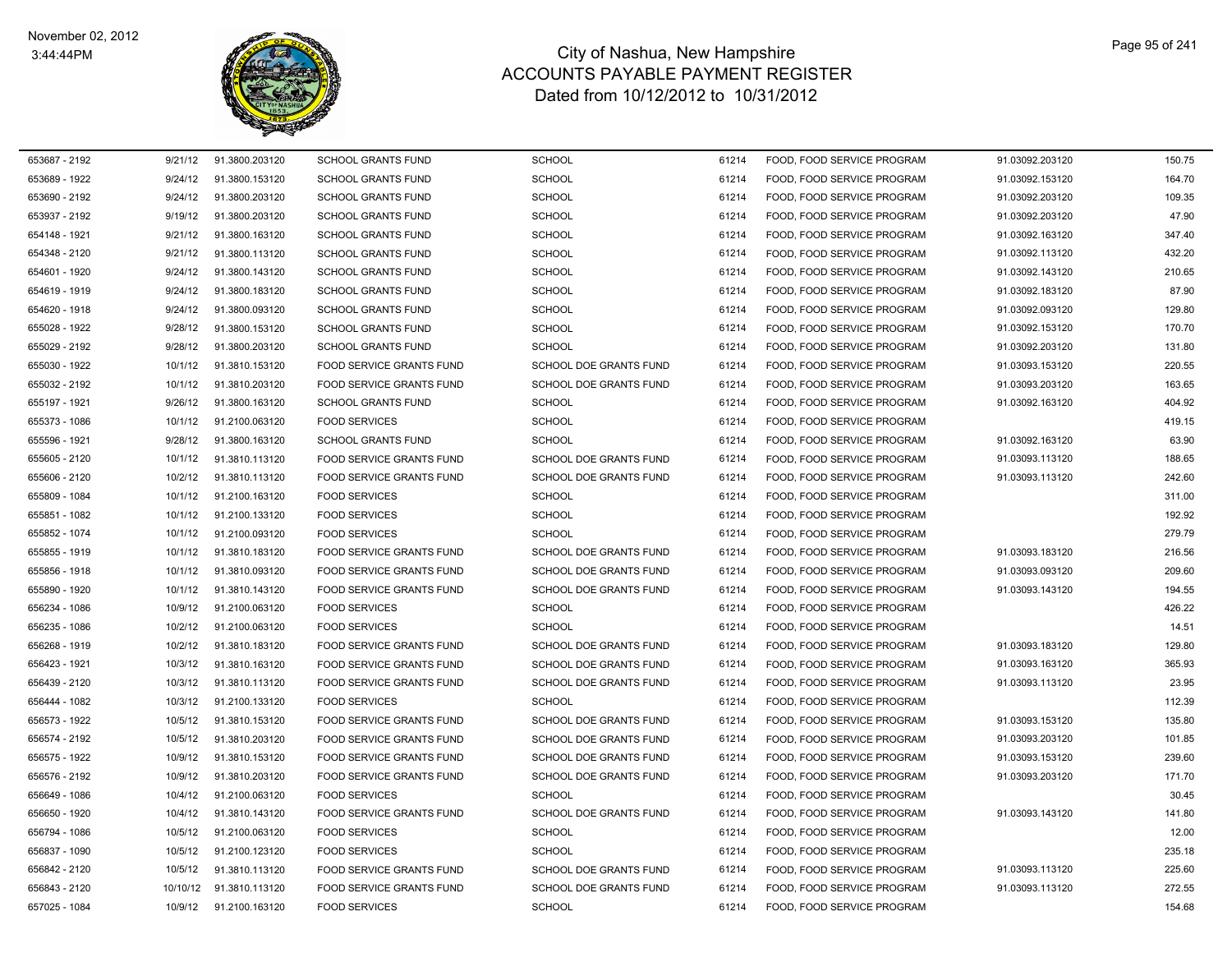

| <b>TOTAL:</b> | 213156   | 14420                   | PAYMENT AMOUNT: \$24,326.44     |                               |       |                            | <b>AMOUNT:</b>  | \$24,326.44 |
|---------------|----------|-------------------------|---------------------------------|-------------------------------|-------|----------------------------|-----------------|-------------|
| 658722 - 1083 |          | 10/16/12 91.2100.073120 | <b>FOOD SERVICES</b>            | <b>SCHOOL</b>                 | 61214 | FOOD, FOOD SERVICE PROGRAM |                 | 56.99       |
| 658712 - 1077 | 10/16/12 | 91.2100.053120          | <b>FOOD SERVICES</b>            | <b>SCHOOL</b>                 | 61214 | FOOD, FOOD SERVICE PROGRAM |                 | 134.29      |
| 658692 - 1078 | 10/16/12 | 91.2100.103120          | <b>FOOD SERVICES</b>            | <b>SCHOOL</b>                 | 61214 | FOOD, FOOD SERVICE PROGRAM |                 | 333.40      |
| 658295 - 1920 | 10/15/12 | 91.3810.143120          | FOOD SERVICE GRANTS FUND        | SCHOOL DOE GRANTS FUND        | 61214 | FOOD, FOOD SERVICE PROGRAM | 91.03093.143120 | 181.65      |
| 658294 - 1073 | 10/15/12 | 91.2100.143120          | <b>FOOD SERVICES</b>            | <b>SCHOOL</b>                 | 61214 | FOOD, FOOD SERVICE PROGRAM |                 | 368.29      |
| 658266 - 1083 | 10/15/12 | 91.2100.073120          | <b>FOOD SERVICES</b>            | <b>SCHOOL</b>                 | 61214 | FOOD, FOOD SERVICE PROGRAM |                 | 235.92      |
| 658250 - 1071 | 10/15/12 | 91.2100.033120          | <b>FOOD SERVICES</b>            | <b>SCHOOL</b>                 | 61214 | FOOD, FOOD SERVICE PROGRAM |                 | 440.90      |
| 658050 - 1072 | 10/12/12 | 91.2100.043120          | <b>FOOD SERVICES</b>            | <b>SCHOOL</b>                 | 61214 | FOOD, FOOD SERVICE PROGRAM |                 | 575.29      |
| 658049 - 1090 | 10/12/12 | 91.2100.123120          | <b>FOOD SERVICES</b>            | <b>SCHOOL</b>                 | 61214 | FOOD, FOOD SERVICE PROGRAM |                 | 264.88      |
| 658048 - 1076 | 10/12/12 | 91.2100.113120          | <b>FOOD SERVICES</b>            | <b>SCHOOL</b>                 | 61214 | FOOD, FOOD SERVICE PROGRAM |                 | 217.53      |
| 658033 - 1077 | 10/12/12 | 91.2100.053120          | <b>FOOD SERVICES</b>            | <b>SCHOOL</b>                 | 61214 | FOOD, FOOD SERVICE PROGRAM |                 | 144.65      |
| 658022 - 1086 | 10/12/12 | 91.2100.063120          | <b>FOOD SERVICES</b>            | <b>SCHOOL</b>                 | 61214 | FOOD, FOOD SERVICE PROGRAM |                 | 14.47       |
| 657834 - 1078 | 10/11/12 | 91.2100.103120          | <b>FOOD SERVICES</b>            | <b>SCHOOL</b>                 | 61214 | FOOD, FOOD SERVICE PROGRAM |                 | 103.75      |
| 657805 - 1083 |          | 10/11/12 91.2100.073120 | <b>FOOD SERVICES</b>            | <b>SCHOOL</b>                 | 61214 | FOOD, FOOD SERVICE PROGRAM |                 | 112.76      |
| 657804 - 1071 |          | 10/11/12 91.2100.033120 | <b>FOOD SERVICES</b>            | <b>SCHOOL</b>                 | 61214 | FOOD, FOOD SERVICE PROGRAM |                 | 39.85       |
| 657627 - 1083 |          | 10/10/12 91.2100.073120 | <b>FOOD SERVICES</b>            | <b>SCHOOL</b>                 | 61214 | FOOD, FOOD SERVICE PROGRAM |                 | 101.27      |
| 657621 - 1072 |          | 10/10/12 91.2100.043120 | <b>FOOD SERVICES</b>            | <b>SCHOOL</b>                 | 61214 | FOOD, FOOD SERVICE PROGRAM |                 | 429.05      |
| 657611 - 1085 |          | 10/10/12 91.2100.183120 | <b>FOOD SERVICES</b>            | <b>SCHOOL</b>                 | 61214 | FOOD, FOOD SERVICE PROGRAM |                 | 45.90       |
| 657609 - 1082 |          | 10/10/12 91.2100.133120 | <b>FOOD SERVICES</b>            | <b>SCHOOL</b>                 | 61214 | FOOD, FOOD SERVICE PROGRAM |                 | 46.45       |
| 657602 - 1075 |          | 10/16/12 91.2100.203120 | <b>FOOD SERVICES</b>            | <b>SCHOOL</b>                 | 61214 | FOOD, FOOD SERVICE PROGRAM |                 | 228.03      |
| 657600 - 1089 |          | 10/16/12 91.2100.193120 | <b>FOOD SERVICES</b>            | <b>SCHOOL</b>                 | 61214 | FOOD, FOOD SERVICE PROGRAM |                 | 334.47      |
| 657599 - 1077 |          | 10/15/12 91.2100.053120 | <b>FOOD SERVICES</b>            | <b>SCHOOL</b>                 | 61214 | FOOD, FOOD SERVICE PROGRAM |                 | 159.60      |
| 657598 - 1087 |          | 10/15/12 91.2100.153120 | <b>FOOD SERVICES</b>            | <b>SCHOOL</b>                 | 61214 | FOOD, FOOD SERVICE PROGRAM |                 | 569.15      |
| 657595 - 2192 |          | 10/12/12 91.3810.203120 | <b>FOOD SERVICE GRANTS FUND</b> | <b>SCHOOL DOE GRANTS FUND</b> | 61214 | FOOD, FOOD SERVICE PROGRAM | 91.03093.203120 | 128.75      |
| 657594 - 1922 |          | 10/12/12 91.3810.153120 | FOOD SERVICE GRANTS FUND        | SCHOOL DOE GRANTS FUND        | 61214 | FOOD, FOOD SERVICE PROGRAM | 91.03093.153120 | 174.65      |
| 657593 - 1077 |          | 10/10/12 91.2100.053120 | <b>FOOD SERVICES</b>            | <b>SCHOOL</b>                 | 61214 | FOOD, FOOD SERVICE PROGRAM |                 | 109.75      |
| 657577 - 1074 | 10/10/12 | 91.2100.093120          | <b>FOOD SERVICES</b>            | <b>SCHOOL</b>                 | 61214 | FOOD, FOOD SERVICE PROGRAM |                 | 19.55       |
| 657119 - 1080 | 10/9/12  | 91.2100.173120          | <b>FOOD SERVICES</b>            | <b>SCHOOL</b>                 | 61214 | FOOD, FOOD SERVICE PROGRAM |                 | 200.70      |
| 657100 - 1083 | 10/9/12  | 91.2100.073120          | <b>FOOD SERVICES</b>            | <b>SCHOOL</b>                 | 61214 | FOOD, FOOD SERVICE PROGRAM |                 | 296.93      |
| 657090 - 1920 | 10/11/12 | 91.3810.143120          | FOOD SERVICE GRANTS FUND        | <b>SCHOOL DOE GRANTS FUND</b> | 61214 | FOOD, FOOD SERVICE PROGRAM | 91.03093.143120 | 160.75      |
| 657089 - 1920 | 10/9/12  | 91.3810.143120          | FOOD SERVICE GRANTS FUND        | SCHOOL DOE GRANTS FUND        | 61214 | FOOD, FOOD SERVICE PROGRAM | 91.03093.143120 | 117.75      |
| 657084 - 1918 | 10/9/12  | 91.3810.093120          | FOOD SERVICE GRANTS FUND        | SCHOOL DOE GRANTS FUND        | 61214 | FOOD, FOOD SERVICE PROGRAM | 91.03093.093120 | 212.14      |
| 657081 - 1085 | 10/9/12  | 91.2100.183120          | <b>FOOD SERVICES</b>            | <b>SCHOOL</b>                 | 61214 | FOOD, FOOD SERVICE PROGRAM |                 | 183.08      |
| 657080 - 1074 | 10/9/12  | 91.2100.093120          | <b>FOOD SERVICES</b>            | <b>SCHOOL</b>                 | 61214 | FOOD, FOOD SERVICE PROGRAM |                 | 199.69      |
| 657079 - 1082 | 10/9/12  | 91.2100.133120          | <b>FOOD SERVICES</b>            | <b>SCHOOL</b>                 | 61214 | FOOD, FOOD SERVICE PROGRAM |                 | 163.37      |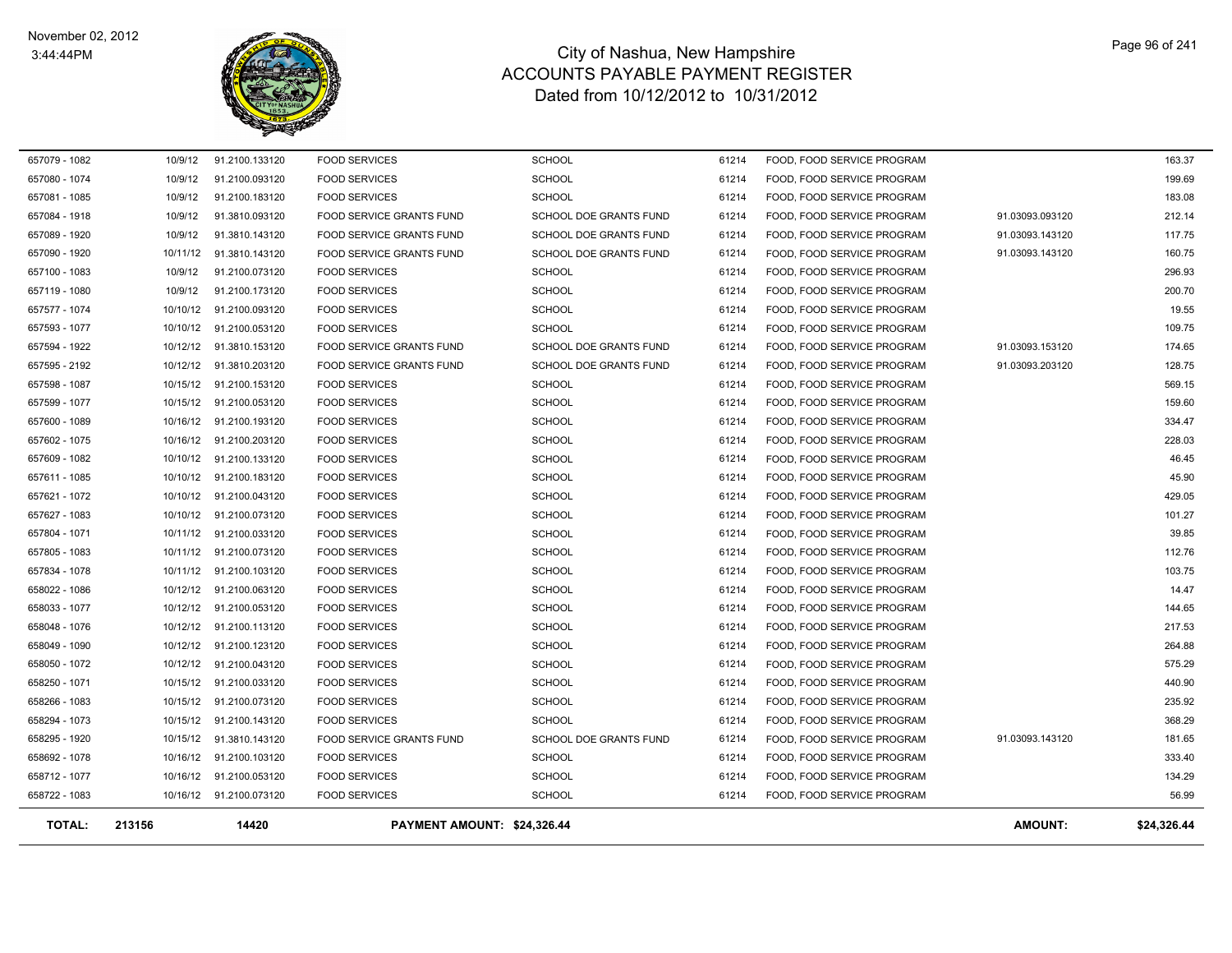

| <b>Payment Type</b> |        |             | <b>Payment Number</b>  | <b>Payment Date</b>     | Vendor#                  | <b>Vendor Name</b>      |                                   |             |                             |                                  |                 |
|---------------------|--------|-------------|------------------------|-------------------------|--------------------------|-------------------------|-----------------------------------|-------------|-----------------------------|----------------------------------|-----------------|
| <b>SYS</b>          |        | 213157      |                        | 10/18/2012              | 14422                    |                         | <b>TARA MACDONALD</b>             |             |                             |                                  |                 |
| Invoice #           |        | Date        | <b>Accounting Unit</b> | <b>Fund Description</b> |                          | <b>Dept Description</b> |                                   | <u>Acct</u> | <b>Account Description</b>  | Activity                         | Dist Amt        |
| 10/09               |        | 10/11/12    | 91.3800.021500         | SCHOOL GRANTS FUND      |                          | SCHOOL                  |                                   | 53628       | CONTRACT SERVICES           | 91.03953.021500                  | 125.00          |
| <b>TOTAL:</b>       | 213157 |             | 14422                  |                         | PAYMENT AMOUNT: \$125.00 |                         |                                   |             |                             | <b>AMOUNT:</b>                   | \$125.00        |
| <b>Payment Type</b> |        |             | <b>Payment Number</b>  | <b>Payment Date</b>     | Vendor#                  | <b>Vendor Name</b>      |                                   |             |                             |                                  |                 |
| <b>SYS</b>          |        | 213158      |                        | 10/18/2012              | 15217                    |                         | <b>CULLEN P MADDEN</b>            |             |                             |                                  |                 |
| Invoice #           |        | Date        | <b>Accounting Unit</b> | <b>Fund Description</b> |                          | <b>Dept Description</b> |                                   | <b>Acct</b> | <b>Account Description</b>  |                                  | <b>Dist Amt</b> |
| 92712-03            |        | 9/27/12     | 91.1.031455            | <b>GENERAL FUND</b>     |                          | <b>SCHOOL</b>           |                                   | 55642       | <b>GAME OFFICIALS</b>       |                                  | 80.00           |
| <b>TOTAL:</b>       | 213158 |             | 15217                  |                         | PAYMENT AMOUNT: \$80.00  |                         |                                   |             |                             | <b>AMOUNT:</b>                   | \$80.00         |
| <b>Payment Type</b> |        |             | <b>Payment Number</b>  | <b>Payment Date</b>     | Vendor#                  | <b>Vendor Name</b>      |                                   |             |                             | Payee Name                       |                 |
| <b>SYS</b>          |        | 213159      |                        | 10/18/2012              | 11061                    |                         | PETTY CASH SCHOOLS                |             |                             | <b>MAIN DUNSTABLE PETTY CASH</b> |                 |
| Invoice #           |        | Date        | <b>Accounting Unit</b> | <b>Fund Description</b> |                          | <b>Dept Description</b> |                                   | Acct        | <b>Account Description</b>  |                                  | <b>Dist Amt</b> |
| OCT-12              |        | 10/15/12    | 91.1.171160            | <b>GENERAL FUND</b>     |                          | <b>SCHOOL</b>           |                                   | 55607       | POSTAGE & DELIVERY          |                                  | 74.30           |
| <b>OCT-12</b>       |        |             | 10/15/12 91.1.172410   | <b>GENERAL FUND</b>     |                          | <b>SCHOOL</b>           |                                   | 61100       | OFFICE SUPPLIES             |                                  | 60.70           |
| <b>TOTAL:</b>       | 213159 |             | 11061                  |                         | PAYMENT AMOUNT: \$135.00 |                         |                                   |             |                             | <b>AMOUNT:</b>                   | \$135.00        |
| <b>Payment Type</b> |        |             | <b>Payment Number</b>  | <b>Payment Date</b>     | Vendor#                  | <b>Vendor Name</b>      |                                   |             |                             |                                  |                 |
| <b>SYS</b>          |        | 213160      |                        | 10/18/2012              | 11280                    |                         | <b>MARKET BASKET ACCT 2589096</b> |             |                             |                                  |                 |
| $Invoice$ #         |        | <b>Date</b> | <b>Accounting Unit</b> | <b>Fund Description</b> |                          | <b>Dept Description</b> |                                   | <u>Acct</u> | <b>Account Description</b>  |                                  | <b>Dist Amt</b> |
| 108944-137          |        | 10/3/12     | 91.1.031340            | <b>GENERAL FUND</b>     |                          | <b>SCHOOL</b>           |                                   | 61135       | EDUCATIONAL SUPPLIES        |                                  | 26.86           |
| 125056-153          |        | 10/10/12    | 91.1.051345            | <b>GENERAL FUND</b>     |                          | <b>SCHOOL</b>           |                                   | 61135       | EDUCATIONAL SUPPLIES        |                                  | 30.26           |
| 127545-153          |        |             | 10/11/12 91.1.051345   | <b>GENERAL FUND</b>     |                          | <b>SCHOOL</b>           |                                   | 61135       | <b>EDUCATIONAL SUPPLIES</b> |                                  | 11.96           |
| 183811-131          |        | 10/8/12     | 91.1.041300            | <b>GENERAL FUND</b>     |                          | <b>SCHOOL</b>           |                                   | 61135       | EDUCATIONAL SUPPLIES        |                                  | 177.48          |
| 187369-53           |        | 10/9/12     | 91.1.071345            | <b>GENERAL FUND</b>     |                          | <b>SCHOOL</b>           |                                   | 61135       | <b>EDUCATIONAL SUPPLIES</b> |                                  | 41.88           |
| 191120-72           |        |             | 10/10/12 91.1.071345   | <b>GENERAL FUND</b>     |                          | <b>SCHOOL</b>           |                                   | 61135       | <b>EDUCATIONAL SUPPLIES</b> |                                  | 7.77            |
| 197275-137          |        | 9/26/12     | 91.1.031340            | <b>GENERAL FUND</b>     |                          | <b>SCHOOL</b>           |                                   | 61135       | EDUCATIONAL SUPPLIES        |                                  | 17.45           |
| <b>TOTAL:</b>       | 213160 |             | 11280                  |                         | PAYMENT AMOUNT: \$313.66 |                         |                                   |             |                             | <b>AMOUNT:</b>                   | \$313.66        |
| <b>Payment Type</b> |        |             | <b>Payment Number</b>  | <b>Payment Date</b>     | Vendor#                  | <b>Vendor Name</b>      |                                   |             |                             |                                  |                 |
| <b>SYS</b>          |        | 213161      |                        | 10/18/2012              | 13071                    |                         | PHIL MCCARTHY                     |             |                             |                                  |                 |
| Invoice #           |        | Date        | <b>Accounting Unit</b> | <b>Fund Description</b> |                          | <b>Dept Description</b> |                                   | Acct        | <b>Account Description</b>  |                                  | Dist Amt        |
| 100412-03           |        | 10/4/12     | 91.1.031443            | <b>GENERAL FUND</b>     |                          | <b>SCHOOL</b>           |                                   | 55642       | <b>GAME OFFICIALS</b>       |                                  | 50.00           |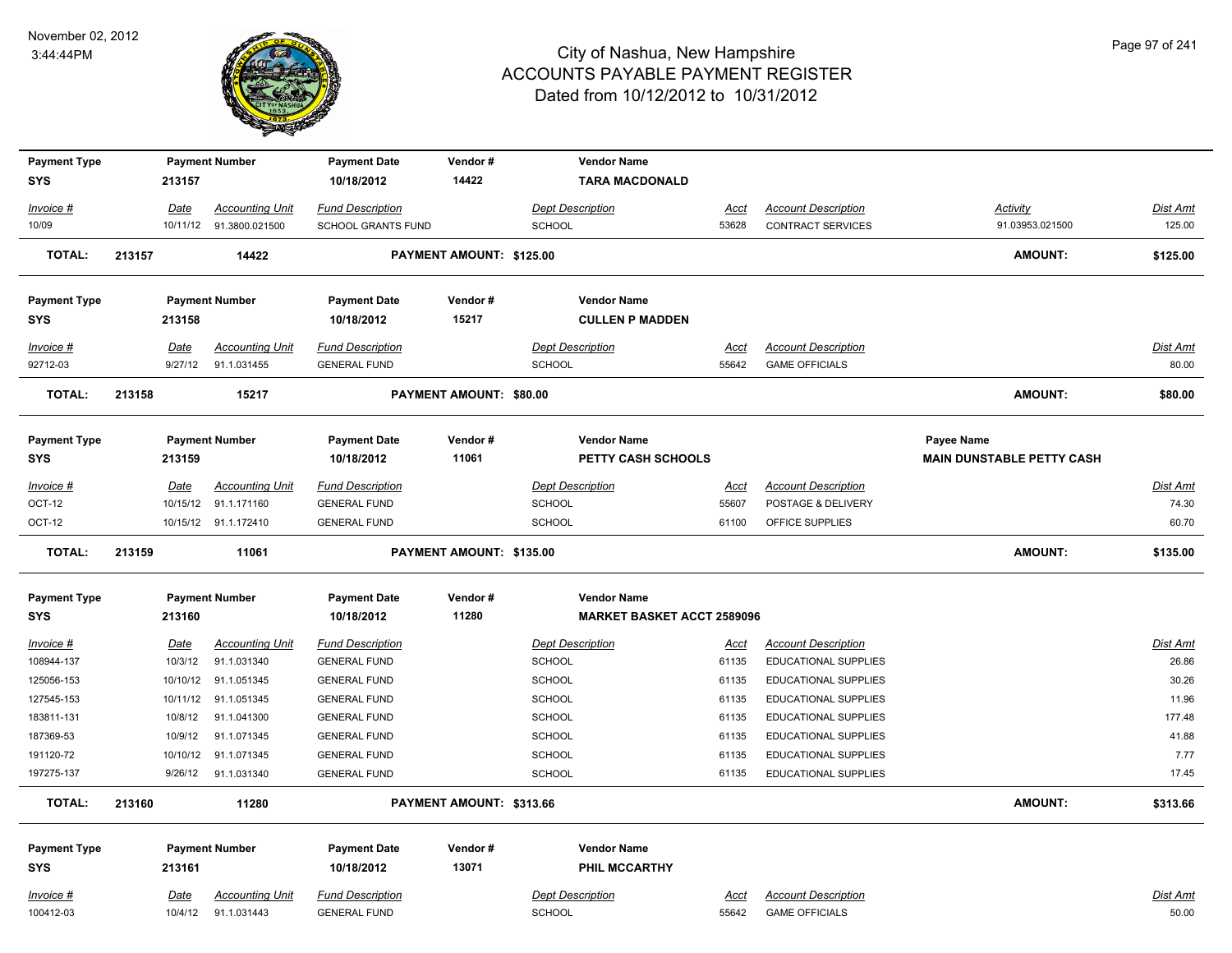

| <b>TOTAL:</b>                     | 213161 |                 | 13071                                 |                                                | <b>PAYMENT AMOUNT: \$50.00</b> |                                                    |               |                                                      | AMOUNT:         | \$50.00              |
|-----------------------------------|--------|-----------------|---------------------------------------|------------------------------------------------|--------------------------------|----------------------------------------------------|---------------|------------------------------------------------------|-----------------|----------------------|
| <b>Payment Type</b><br><b>SYS</b> |        | 213162          | <b>Payment Number</b>                 | <b>Payment Date</b><br>10/18/2012              | Vendor#<br>12267               | <b>Vendor Name</b><br><b>AMY MCCARTNEY</b>         |               |                                                      |                 |                      |
| Invoice #<br>OCT07-12             |        | Date<br>10/7/12 | <b>Accounting Unit</b><br>91.1.022160 | <b>Fund Description</b><br><b>GENERAL FUND</b> |                                | <b>Dept Description</b><br><b>SCHOOL</b>           | Acct<br>53614 | <b>Account Description</b><br>PUPIL SUPPORT SERVICES |                 | Dist Amt<br>7,283.25 |
| <b>TOTAL:</b>                     | 213162 |                 | 12267                                 |                                                | PAYMENT AMOUNT: \$7,283.25     |                                                    |               |                                                      | AMOUNT:         | \$7,283.25           |
| <b>Payment Type</b><br><b>SYS</b> |        | 213163          | <b>Payment Number</b>                 | <b>Payment Date</b><br>10/18/2012              | Vendor#<br>13077               | <b>Vendor Name</b><br><b>MCGRAW HILL COMPANIES</b> |               |                                                      |                 |                      |
| Invoice #                         |        | Date            | <b>Accounting Unit</b>                | <b>Fund Description</b>                        |                                | <b>Dept Description</b>                            | <u>Acct</u>   | <b>Account Description</b>                           | <b>Activity</b> | <b>Dist Amt</b>      |
| 68564494001                       |        | 7/24/12         | 91.1.171160                           | <b>GENERAL FUND</b>                            |                                | <b>SCHOOL</b>                                      | 61135         | EDUCATIONAL SUPPLIES                                 |                 | 10,279.17            |
| 70198239001                       |        | 9/29/12         | 91.3800.151271                        | <b>SCHOOL GRANTS FUND</b>                      |                                | <b>SCHOOL</b>                                      | 61135         | EDUCATIONAL SUPPLIES                                 | 91.03763.151271 | 147.76               |
| 8000264256                        |        |                 | 10/12/12 91.1.171160                  | <b>GENERAL FUND</b>                            |                                | <b>SCHOOL</b>                                      | 61135         | EDUCATIONAL SUPPLIES                                 |                 | $-607.55$            |
| <b>TOTAL:</b>                     | 213163 |                 | 13077                                 |                                                | PAYMENT AMOUNT: \$9,819.38     |                                                    |               |                                                      | AMOUNT:         | \$9,819.38           |
| <b>Payment Type</b>               |        |                 | <b>Payment Number</b>                 | <b>Payment Date</b>                            | Vendor#                        | <b>Vendor Name</b>                                 |               |                                                      |                 |                      |
| <b>SYS</b>                        |        | 213164          |                                       | 10/18/2012                                     | 13078                          | <b>DONALD MCGUIGAN</b>                             |               |                                                      |                 |                      |
| Invoice #                         |        | <u>Date</u>     | <b>Accounting Unit</b>                | <b>Fund Description</b>                        |                                | <b>Dept Description</b>                            | <u>Acct</u>   | <b>Account Description</b>                           |                 | <b>Dist Amt</b>      |
| 100412-03                         |        | 10/4/12         | 91.1.031443                           | <b>GENERAL FUND</b>                            |                                | <b>SCHOOL</b>                                      | 55642         | <b>GAME OFFICIALS</b>                                |                 | 50.00                |
| 100512-04                         |        |                 | 10/5/12 91.1.041441                   | <b>GENERAL FUND</b>                            |                                | <b>SCHOOL</b>                                      | 55642         | <b>GAME OFFICIALS</b>                                |                 | 80.00                |
| <b>TOTAL:</b>                     | 213164 |                 | 13078                                 |                                                | PAYMENT AMOUNT: \$130.00       |                                                    |               |                                                      | AMOUNT:         | \$130.00             |
| <b>Payment Type</b>               |        |                 | <b>Payment Number</b>                 | <b>Payment Date</b>                            | Vendor#                        | <b>Vendor Name</b>                                 |               |                                                      |                 |                      |
| <b>SYS</b>                        |        | 213165          |                                       | 10/18/2012                                     | 14453                          | <b>MCINTIRE BUSINESS PRODUCTS INC.</b>             |               |                                                      |                 |                      |
| Invoice #                         |        | Date            | <b>Accounting Unit</b>                | <b>Fund Description</b>                        |                                | <b>Dept Description</b>                            | Acct          | <b>Account Description</b>                           |                 | Dist Amt             |
| ARIN037905                        |        | 9/26/12         | 91.1.092410                           | <b>GENERAL FUND</b>                            |                                | <b>SCHOOL</b>                                      | 61100         | OFFICE SUPPLIES                                      |                 | 110.36               |
| TOTAL:                            | 213165 |                 | 14453                                 |                                                | PAYMENT AMOUNT: \$110.36       |                                                    |               |                                                      | AMOUNT:         | \$110.36             |
| <b>Payment Type</b>               |        |                 | <b>Payment Number</b>                 | <b>Payment Date</b>                            | Vendor#                        | <b>Vendor Name</b>                                 |               |                                                      |                 |                      |
| <b>SYS</b>                        |        | 213166          |                                       | 10/18/2012                                     | 15235                          | <b>BELINDA MCINTOSH</b>                            |               |                                                      |                 |                      |
|                                   |        |                 |                                       |                                                |                                | <b>Dept Description</b>                            |               | <b>Account Description</b>                           |                 |                      |
| Invoice #<br><b>REFUND</b>        |        | Date<br>10/2/12 | <b>Accounting Unit</b><br>91.1        | <b>Fund Description</b><br><b>GENERAL FUND</b> |                                | <b>SCHOOL</b>                                      | Acct<br>44700 | TRANSPORTATION-DAY SCHOOL                            |                 | Dist Amt<br>32.50    |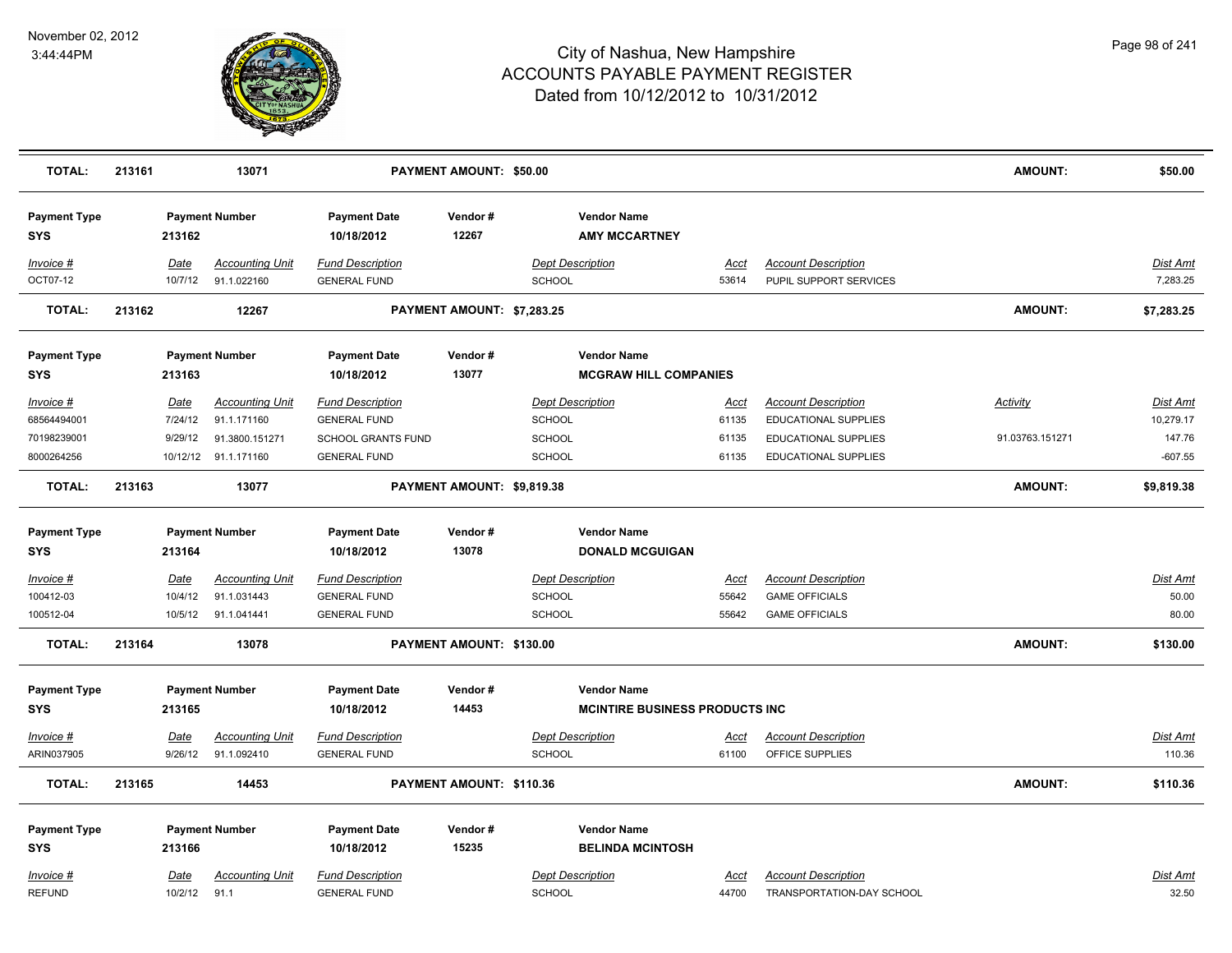

| <b>TOTAL:</b>                     | 213166 |                        | 15235                                          |                                                | PAYMENT AMOUNT: \$32.50    |                                               |                      |                                                      | <b>AMOUNT:</b> | \$32.50                  |
|-----------------------------------|--------|------------------------|------------------------------------------------|------------------------------------------------|----------------------------|-----------------------------------------------|----------------------|------------------------------------------------------|----------------|--------------------------|
| <b>Payment Type</b><br><b>SYS</b> |        | 213167                 | <b>Payment Number</b>                          | <b>Payment Date</b><br>10/18/2012              | Vendor#<br>15065           | <b>Vendor Name</b><br><b>JOHN W. MERRIKEN</b> |                      |                                                      |                |                          |
| Invoice #<br>101512-04            |        | Date                   | <b>Accounting Unit</b><br>10/15/12 91.1.041466 | <b>Fund Description</b><br><b>GENERAL FUND</b> |                            | <b>Dept Description</b><br>SCHOOL             | <u>Acct</u><br>55642 | <b>Account Description</b><br><b>GAME OFFICIALS</b>  |                | <b>Dist Amt</b><br>60.00 |
| <b>TOTAL:</b>                     | 213167 |                        | 15065                                          |                                                | PAYMENT AMOUNT: \$60.00    |                                               |                      |                                                      | <b>AMOUNT:</b> | \$60.00                  |
| <b>Payment Type</b>               |        |                        | <b>Payment Number</b>                          | <b>Payment Date</b>                            | Vendor#                    | <b>Vendor Name</b>                            |                      |                                                      |                |                          |
| <b>SYS</b>                        |        | 213168                 |                                                | 10/18/2012                                     | 15236                      | <b>DEBRA METALLIC</b>                         |                      |                                                      |                |                          |
| Invoice #                         |        | Date                   | <b>Accounting Unit</b>                         | <b>Fund Description</b>                        |                            | <b>Dept Description</b>                       | Acct                 | <b>Account Description</b>                           |                | Dist Amt                 |
| <b>REFUND</b>                     |        | 10/2/12                | 91.1                                           | <b>GENERAL FUND</b>                            |                            | <b>SCHOOL</b>                                 | 44700                | TRANSPORTATION-DAY SCHOOL                            |                | 65.00                    |
| <b>TOTAL:</b>                     | 213168 |                        | 15236                                          |                                                | PAYMENT AMOUNT: \$65.00    |                                               |                      |                                                      | <b>AMOUNT:</b> | \$65.00                  |
| <b>Payment Type</b><br><b>SYS</b> |        | 213169                 | <b>Payment Number</b>                          | <b>Payment Date</b><br>10/18/2012              | Vendor#<br>13094           | <b>Vendor Name</b><br><b>BARBARA MICHAEL</b>  |                      |                                                      |                |                          |
| $Invoice$ #<br>091712-07          |        | <b>Date</b><br>9/17/12 | <b>Accounting Unit</b><br>91.1.071477          | <b>Fund Description</b><br><b>GENERAL FUND</b> |                            | <b>Dept Description</b><br>SCHOOL             | <u>Acct</u><br>55642 | <b>Account Description</b><br><b>GAME OFFICIALS</b>  |                | Dist Amt<br>60.00        |
| 092712-07                         |        | 9/27/12                | 91.1.071477                                    | <b>GENERAL FUND</b>                            |                            | SCHOOL                                        | 55642                | <b>GAME OFFICIALS</b>                                |                | 60.00                    |
| <b>TOTAL:</b>                     | 213169 |                        | 13094                                          |                                                | PAYMENT AMOUNT: \$120.00   |                                               |                      |                                                      | <b>AMOUNT:</b> | \$120.00                 |
| <b>Payment Type</b>               |        |                        | <b>Payment Number</b>                          | <b>Payment Date</b>                            | Vendor#                    | <b>Vendor Name</b>                            |                      |                                                      |                |                          |
| <b>SYS</b>                        |        | 213170                 |                                                | 10/18/2012                                     | 14476                      | <b>MODERN SCHOOL SUPPLIES INC</b>             |                      |                                                      |                |                          |
| Invoice #                         |        | Date                   | <b>Accounting Unit</b>                         | <b>Fund Description</b>                        |                            | <b>Dept Description</b>                       | <u>Acct</u>          | <b>Account Description</b>                           |                | Dist Amt                 |
| M17144                            |        | 9/27/12                | 91.1.061375                                    | <b>GENERAL FUND</b>                            |                            | SCHOOL                                        | 61135                | <b>EDUCATIONAL SUPPLIES</b>                          |                | 1,012.05                 |
| <b>TOTAL:</b>                     | 213170 |                        | 14476                                          |                                                | PAYMENT AMOUNT: \$1,012.05 |                                               |                      |                                                      | <b>AMOUNT:</b> | \$1,012.05               |
| <b>Payment Type</b>               |        |                        | <b>Payment Number</b>                          | <b>Payment Date</b>                            | Vendor#                    | <b>Vendor Name</b>                            |                      |                                                      |                |                          |
| <b>SYS</b>                        |        | 213171                 |                                                | 10/18/2012                                     | 11035                      | <b>MONOPRICE INC</b>                          |                      |                                                      |                |                          |
| Invoice #                         |        | <u>Date</u>            | Accounting Unit                                | <b>Fund Description</b>                        |                            | <b>Dept Description</b>                       | Acct                 | <b>Account Description</b>                           |                | Dist Amt                 |
| 6947115                           |        | 10/2/12                | 91.1.992225                                    | <b>GENERAL FUND</b>                            |                            | SCHOOL                                        | 54487                | <b>EQUIPMENT REPAIRS &amp;</b><br><b>MAINTENANCE</b> |                | 39.58                    |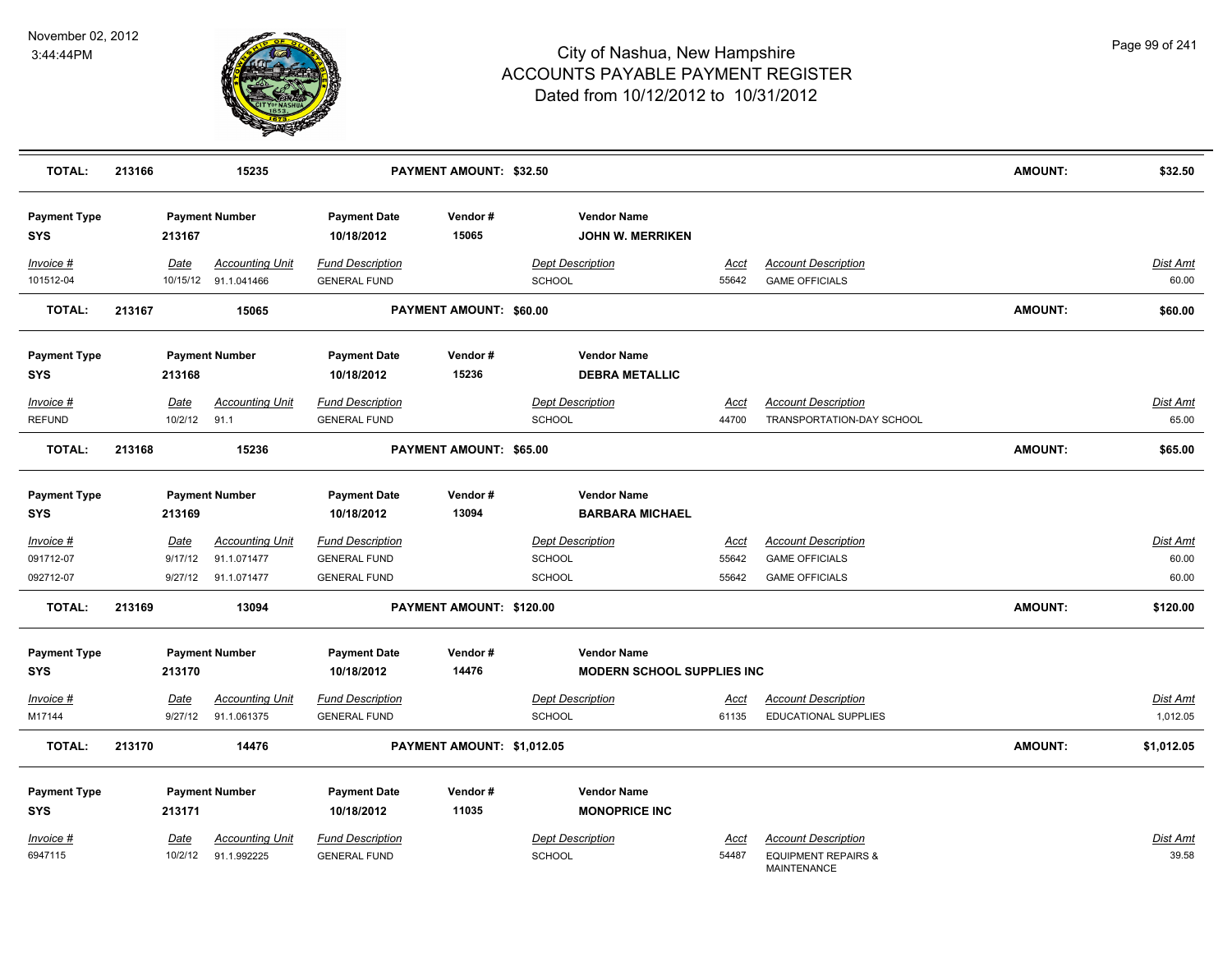

| <b>TOTAL:</b>                     | 213171 |                        | 11035                                 |                                                | PAYMENT AMOUNT: \$39.58        |                                                |                      |                                                     | <b>AMOUNT:</b> | \$39.58           |
|-----------------------------------|--------|------------------------|---------------------------------------|------------------------------------------------|--------------------------------|------------------------------------------------|----------------------|-----------------------------------------------------|----------------|-------------------|
| <b>Payment Type</b><br><b>SYS</b> |        | 213172                 | <b>Payment Number</b>                 | <b>Payment Date</b><br>10/18/2012              | Vendor#<br>13108               | <b>Vendor Name</b><br><b>MOORE MEDICAL LLC</b> |                      |                                                     |                |                   |
| Invoice #                         |        | Date                   | <b>Accounting Unit</b>                | <b>Fund Description</b>                        |                                | <b>Dept Description</b>                        | Acct                 | <b>Account Description</b>                          |                | Dist Amt          |
| 97447790                          |        | 9/28/12                | 91.1.031300                           | <b>GENERAL FUND</b>                            |                                | <b>SCHOOL</b>                                  | 61135                | EDUCATIONAL SUPPLIES                                |                | 8.87              |
| 97449509 RI                       |        | 10/1/12                | 91.1.031300                           | <b>GENERAL FUND</b>                            |                                | <b>SCHOOL</b>                                  | 61135                | <b>EDUCATIONAL SUPPLIES</b>                         |                | 70.00             |
| <b>TOTAL:</b>                     | 213172 |                        | 13108                                 |                                                | <b>PAYMENT AMOUNT: \$78.87</b> |                                                |                      |                                                     | <b>AMOUNT:</b> | \$78.87           |
| <b>Payment Type</b>               |        |                        | <b>Payment Number</b>                 | <b>Payment Date</b>                            | Vendor#                        | <b>Vendor Name</b>                             |                      |                                                     |                |                   |
| <b>SYS</b>                        |        | 213173                 |                                       | 10/18/2012                                     | 15214                          | <b>DANIEL MOYLAN</b>                           |                      |                                                     |                |                   |
| $Invoice$ #                       |        | Date                   | <b>Accounting Unit</b>                | <b>Fund Description</b>                        |                                | <b>Dept Description</b>                        | <u>Acct</u>          | <b>Account Description</b>                          |                | Dist Amt          |
| 100512-04                         |        | 10/5/12                | 91.1.041441                           | <b>GENERAL FUND</b>                            |                                | <b>SCHOOL</b>                                  | 55642                | <b>GAME OFFICIALS</b>                               |                | 92.00             |
| <b>TOTAL:</b>                     | 213173 |                        | 15214                                 |                                                | PAYMENT AMOUNT: \$92.00        |                                                |                      |                                                     | AMOUNT:        | \$92.00           |
| <b>Payment Type</b><br><b>SYS</b> |        | 213174                 | <b>Payment Number</b>                 | <b>Payment Date</b><br>10/18/2012              | Vendor#<br>15210               | <b>Vendor Name</b><br><b>JAMES MOYLAN</b>      |                      |                                                     |                |                   |
| Invoice #<br>92812-03             |        | <u>Date</u><br>9/28/12 | <b>Accounting Unit</b><br>91.1.031441 | <b>Fund Description</b><br><b>GENERAL FUND</b> |                                | <b>Dept Description</b><br><b>SCHOOL</b>       | <u>Acct</u><br>55642 | <b>Account Description</b><br><b>GAME OFFICIALS</b> |                | Dist Amt<br>92.00 |
| <b>TOTAL:</b>                     | 213174 |                        | 15210                                 |                                                | PAYMENT AMOUNT: \$92.00        |                                                |                      |                                                     | AMOUNT:        | \$92.00           |
| <b>Payment Type</b>               |        |                        | <b>Payment Number</b>                 | <b>Payment Date</b>                            | Vendor#                        | <b>Vendor Name</b>                             |                      |                                                     |                |                   |
| <b>SYS</b>                        |        | 213175                 |                                       | 10/18/2012                                     | 15141                          | <b>JOACHIM S. MUSEKIWA</b>                     |                      |                                                     |                |                   |
| $Invoice$ #                       |        | Date                   | <b>Accounting Unit</b>                | <b>Fund Description</b>                        |                                | <b>Dept Description</b>                        | <u>Acct</u>          | <b>Account Description</b>                          |                | <u>Dist Amt</u>   |
| 100512-03                         |        | 10/5/12                | 91.1.031466                           | <b>GENERAL FUND</b>                            |                                | <b>SCHOOL</b>                                  | 55642                | <b>GAME OFFICIALS</b>                               |                | 60.00             |
| 101112-04                         |        |                        | 10/11/12 91.1.041467                  | <b>GENERAL FUND</b>                            |                                | <b>SCHOOL</b>                                  | 55642                | <b>GAME OFFICIALS</b>                               |                | 60.00             |
| <b>TOTAL:</b>                     | 213175 |                        | 15141                                 |                                                | PAYMENT AMOUNT: \$120.00       |                                                |                      |                                                     | <b>AMOUNT:</b> | \$120.00          |
| <b>Payment Type</b>               |        |                        | <b>Payment Number</b>                 | <b>Payment Date</b>                            | Vendor#                        | <b>Vendor Name</b>                             |                      |                                                     |                |                   |
| <b>SYS</b>                        |        | 213176                 |                                       | 10/18/2012                                     | 13133                          | <b>NASCO</b>                                   |                      |                                                     |                |                   |
| Invoice #                         |        | Date                   | <b>Accounting Unit</b>                | <b>Fund Description</b>                        |                                | <b>Dept Description</b>                        | Acct                 | <b>Account Description</b>                          |                | <b>Dist Amt</b>   |
| 93308                             |        | 10/2/12                | 91.1.051345                           | <b>GENERAL FUND</b>                            |                                | <b>SCHOOL</b>                                  | 61135                | EDUCATIONAL SUPPLIES                                |                | 67.50             |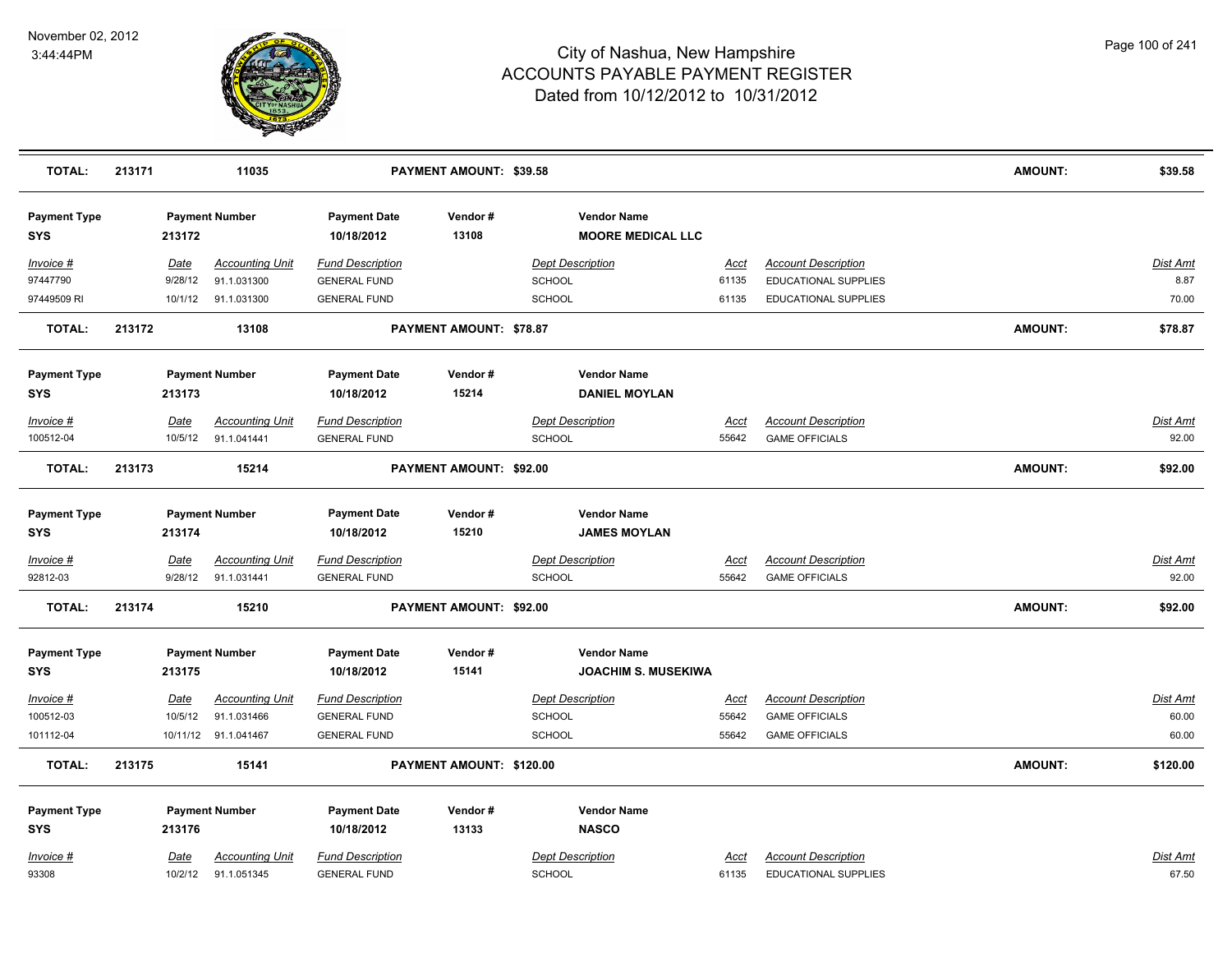

| <b>TOTAL:</b>                      | 213176 |                 | 13133                                          |                                                | PAYMENT AMOUNT: \$67.50    |               |                                                              |                      |                                                     |            | <b>AMOUNT:</b>                        | \$67.50                   |
|------------------------------------|--------|-----------------|------------------------------------------------|------------------------------------------------|----------------------------|---------------|--------------------------------------------------------------|----------------------|-----------------------------------------------------|------------|---------------------------------------|---------------------------|
| <b>Payment Type</b><br><b>SYS</b>  |        | 213177          | <b>Payment Number</b>                          | <b>Payment Date</b><br>10/18/2012              | Vendor#<br>11278           |               | <b>Vendor Name</b><br><b>NASHUA HIGH SCHOOL NORTH</b>        |                      |                                                     |            |                                       |                           |
| Invoice #<br><b>BUSINESS CARDS</b> |        | Date<br>10/3/21 | <b>Accounting Unit</b><br>91.1.041160          | <b>Fund Description</b><br><b>GENERAL FUND</b> |                            | <b>SCHOOL</b> | <b>Dept Description</b>                                      | Acct<br>55600        | <b>Account Description</b><br><b>PRINTING</b>       |            |                                       | Dist Amt<br>40.00         |
| <b>TOTAL:</b>                      | 213177 |                 | 11278                                          |                                                | PAYMENT AMOUNT: \$40.00    |               |                                                              |                      |                                                     |            | <b>AMOUNT:</b>                        | \$40.00                   |
| <b>Payment Type</b><br><b>SYS</b>  |        | 213178          | <b>Payment Number</b>                          | <b>Payment Date</b><br>10/18/2012              | Vendor#<br>13151           |               | <b>Vendor Name</b><br><b>NASHUA WALLPAPER &amp; PAINT CO</b> |                      |                                                     |            |                                       |                           |
| Invoice #                          |        | Date            | <b>Accounting Unit</b>                         | <b>Fund Description</b>                        |                            |               | <b>Dept Description</b>                                      | <b>Acct</b>          | <b>Account Description</b>                          |            |                                       | <b>Dist Amt</b>           |
| 226969                             |        | 9/27/12         | 91.1.222620                                    | <b>GENERAL FUND</b>                            |                            | <b>SCHOOL</b> |                                                              | 54280                | <b>BUILDING/GROUNDS MAINTENANCE</b>                 |            |                                       | 1,800.00                  |
| TOTAL:                             | 213178 |                 | 13151                                          |                                                | PAYMENT AMOUNT: \$1,800.00 |               |                                                              |                      |                                                     |            | <b>AMOUNT:</b>                        | \$1,800.00                |
| <b>Payment Type</b><br><b>SYS</b>  |        | 213179          | <b>Payment Number</b>                          | <b>Payment Date</b><br>10/18/2012              | Vendor#<br>12190           |               | <b>Vendor Name</b><br>NATIONAL GEOGRAPHIC EXTREME EX         |                      |                                                     | Payee Name | <b>NATIONAL GEOGRAPHIC SCHOOL PUB</b> |                           |
| Invoice #<br>1097102347            |        | Date<br>9/30/12 | <b>Accounting Unit</b><br>91.1.051113          | <b>Fund Description</b><br><b>GENERAL FUND</b> |                            | SCHOOL        | <b>Dept Description</b>                                      | <u>Acct</u><br>61830 | <b>Account Description</b><br><b>SUBSCRIPTIONS</b>  |            |                                       | <b>Dist Amt</b><br>273.90 |
| 1098102426                         |        | 9/30/12         | 91.1.061113                                    | <b>GENERAL FUND</b>                            |                            | <b>SCHOOL</b> |                                                              | 61135                | EDUCATIONAL SUPPLIES                                |            |                                       | 136.95                    |
| <b>TOTAL:</b>                      | 213179 |                 | 12190                                          |                                                | PAYMENT AMOUNT: \$410.85   |               |                                                              |                      |                                                     |            | <b>AMOUNT:</b>                        | \$410.85                  |
| <b>Payment Type</b><br>SYS         |        | 213180          | <b>Payment Number</b>                          | <b>Payment Date</b><br>10/18/2012              | Vendor#<br>14513           |               | <b>Vendor Name</b><br><b>NATIONWIDE SALES &amp; SERVICE</b>  |                      |                                                     |            |                                       |                           |
| Invoice #                          |        | <b>Date</b>     | <b>Accounting Unit</b>                         | <b>Fund Description</b>                        |                            |               | <b>Dept Description</b>                                      | Acct                 | <b>Account Description</b>                          |            |                                       | Dist Amt                  |
| 179453                             |        | 9/26/12         | 91.1.222620                                    | <b>GENERAL FUND</b>                            |                            | SCHOOL        |                                                              | 61428                | <b>JANITORIAL SUPPLIES</b>                          |            |                                       | 207.52                    |
| 180833                             |        | 10/2/12         | 91.1.222620                                    | <b>GENERAL FUND</b>                            |                            | SCHOOL        |                                                              | 61428                | JANITORIAL SUPPLIES                                 |            |                                       | 130.04                    |
| 180834                             |        | 10/2/12         | 91.1.222620                                    | <b>GENERAL FUND</b>                            |                            | SCHOOL        |                                                              | 61428                | <b>JANITORIAL SUPPLIES</b>                          |            |                                       | 162.78                    |
| <b>TOTAL:</b>                      | 213180 |                 | 14513                                          |                                                | PAYMENT AMOUNT: \$500.34   |               |                                                              |                      |                                                     |            | <b>AMOUNT:</b>                        | \$500.34                  |
| <b>Payment Type</b>                |        |                 | <b>Payment Number</b>                          | <b>Payment Date</b>                            | Vendor#                    |               | <b>Vendor Name</b>                                           |                      |                                                     |            |                                       |                           |
| <b>SYS</b>                         |        | 213181          |                                                | 10/18/2012                                     | 13161                      |               | <b>SANDRA NEDEAU</b>                                         |                      |                                                     |            |                                       |                           |
|                                    |        |                 |                                                |                                                |                            |               |                                                              |                      |                                                     |            |                                       |                           |
| Invoice #<br>101012-04             |        | Date            | <b>Accounting Unit</b><br>10/10/12 91.1.041456 | <b>Fund Description</b><br><b>GENERAL FUND</b> |                            | <b>SCHOOL</b> | <b>Dept Description</b>                                      | Acct<br>55642        | <b>Account Description</b><br><b>GAME OFFICIALS</b> |            |                                       | Dist Amt<br>80.00         |
|                                    |        |                 |                                                |                                                |                            |               |                                                              |                      |                                                     |            |                                       |                           |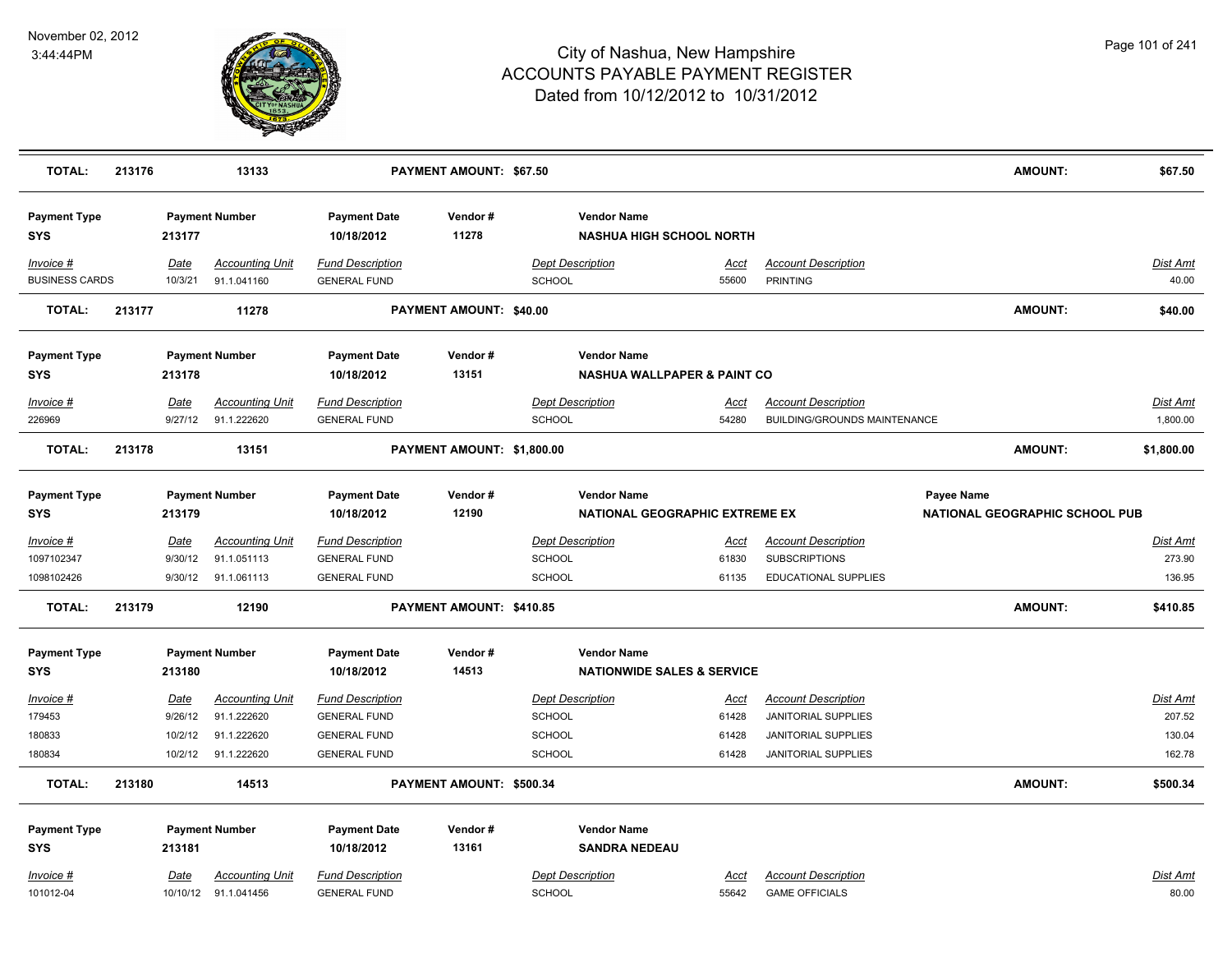

| <b>TOTAL:</b>                                                                                                                     | 213181                                                                                                                  | 13161                                                                                                                                                                                             |                                                                                                                                                                                                                                                         | <b>PAYMENT AMOUNT: \$80.00</b> |                                                                                                                                                             |                                                                                              |                                                                                                                                                                                                                                                                      | AMOUNT:                                                                                    | \$80.00                                                                                                            |
|-----------------------------------------------------------------------------------------------------------------------------------|-------------------------------------------------------------------------------------------------------------------------|---------------------------------------------------------------------------------------------------------------------------------------------------------------------------------------------------|---------------------------------------------------------------------------------------------------------------------------------------------------------------------------------------------------------------------------------------------------------|--------------------------------|-------------------------------------------------------------------------------------------------------------------------------------------------------------|----------------------------------------------------------------------------------------------|----------------------------------------------------------------------------------------------------------------------------------------------------------------------------------------------------------------------------------------------------------------------|--------------------------------------------------------------------------------------------|--------------------------------------------------------------------------------------------------------------------|
| <b>Payment Type</b><br><b>SYS</b>                                                                                                 | 213182                                                                                                                  | <b>Payment Number</b>                                                                                                                                                                             | <b>Payment Date</b><br>10/18/2012                                                                                                                                                                                                                       | Vendor#<br>13165               | <b>Vendor Name</b><br><b>NELSON PIANO SERVICE</b>                                                                                                           |                                                                                              |                                                                                                                                                                                                                                                                      |                                                                                            |                                                                                                                    |
| Invoice #<br>10/11                                                                                                                | Date<br>10/11/12                                                                                                        | <b>Accounting Unit</b><br>91.1.151112                                                                                                                                                             | <b>Fund Description</b><br><b>GENERAL FUND</b>                                                                                                                                                                                                          |                                | <b>Dept Description</b><br>SCHOOL                                                                                                                           | Acct<br>54487                                                                                | <b>Account Description</b><br><b>EQUIPMENT REPAIRS &amp;</b><br><b>MAINTENANCE</b>                                                                                                                                                                                   |                                                                                            | Dist Amt<br>105.00                                                                                                 |
| <b>TOTAL:</b>                                                                                                                     | 213182                                                                                                                  | 13165                                                                                                                                                                                             |                                                                                                                                                                                                                                                         | PAYMENT AMOUNT: \$105.00       |                                                                                                                                                             |                                                                                              |                                                                                                                                                                                                                                                                      | <b>AMOUNT:</b>                                                                             | \$105.00                                                                                                           |
| <b>Payment Type</b><br><b>SYS</b>                                                                                                 | 213183                                                                                                                  | <b>Payment Number</b>                                                                                                                                                                             | <b>Payment Date</b><br>10/18/2012                                                                                                                                                                                                                       | Vendor#<br>14521               | <b>Vendor Name</b><br><b>NEW ENGLAND ICE CREAM</b>                                                                                                          |                                                                                              |                                                                                                                                                                                                                                                                      |                                                                                            |                                                                                                                    |
| <u> Invoice #</u><br>2294996<br>2295000<br>2295001<br>2295002<br>2295003<br>2295004<br>2295117<br>24974<br>25118<br><b>TOTAL:</b> | <b>Date</b><br>9/27/12<br>9/27/12<br>9/27/12<br>9/27/12<br>9/27/12<br>9/27/12<br>9/27/12<br>9/6/12<br>9/28/12<br>213183 | <b>Accounting Unit</b><br>91.3800.991490<br>91.2222.991490<br>91.2222.991490<br>91.2222.991490<br>91.3800.991490<br>91.2222.991490<br>91.2222.991490<br>91.3800.991490<br>91.2222.991490<br>14521 | <b>Fund Description</b><br><b>SCHOOL GRANTS FUND</b><br>AFTER SCHOOL PROGRAM<br>AFTER SCHOOL PROGRAM<br>AFTER SCHOOL PROGRAM<br>SCHOOL GRANTS FUND<br>AFTER SCHOOL PROGRAM<br>AFTER SCHOOL PROGRAM<br><b>SCHOOL GRANTS FUND</b><br>AFTER SCHOOL PROGRAM | PAYMENT AMOUNT: \$863.53       | <b>Dept Description</b><br>SCHOOL<br><b>SCHOOL</b><br>SCHOOL<br><b>SCHOOL</b><br><b>SCHOOL</b><br>SCHOOL<br><b>SCHOOL</b><br><b>SCHOOL</b><br><b>SCHOOL</b> | <u>Acct</u><br>61299<br>61299<br>61299<br>61299<br>61299<br>61299<br>61299<br>61299<br>61299 | <b>Account Description</b><br>MISCELLANEOUS SUPPLIES<br>MISCELLANEOUS SUPPLIES<br>MISCELLANEOUS SUPPLIES<br>MISCELLANEOUS SUPPLIES<br>MISCELLANEOUS SUPPLIES<br>MISCELLANEOUS SUPPLIES<br>MISCELLANEOUS SUPPLIES<br>MISCELLANEOUS SUPPLIES<br>MISCELLANEOUS SUPPLIES | <b>Activity</b><br>91.03463.991490<br>91.03463.991490<br>91.03463.991490<br><b>AMOUNT:</b> | Dist Amt<br>137.77<br>128.83<br>118.72<br>128.83<br>118.72<br>118.72<br>157.94<br>$-26.95$<br>$-19.05$<br>\$863.53 |
| <b>Payment Type</b><br><b>SYS</b>                                                                                                 | 213184                                                                                                                  | <b>Payment Number</b>                                                                                                                                                                             | <b>Payment Date</b><br>10/18/2012                                                                                                                                                                                                                       | Vendor#<br>14556               | <b>Vendor Name</b>                                                                                                                                          | <b>NORTHEAST FOOD SVC EQUIPMENT</b>                                                          |                                                                                                                                                                                                                                                                      | Payee Name<br><b>NORTHEAST FOOD SVC EQUIPMENT &amp;</b>                                    |                                                                                                                    |
| Invoice #<br>421029<br>421030                                                                                                     | <u>Date</u><br>10/10/12<br>10/10/12                                                                                     | <b>Accounting Unit</b><br>91.2100.033120<br>91.1.041300                                                                                                                                           | <b>Fund Description</b><br><b>FOOD SERVICES</b><br><b>GENERAL FUND</b>                                                                                                                                                                                  |                                | <b>Dept Description</b><br><b>SCHOOL</b><br><b>SCHOOL</b>                                                                                                   | <u>Acct</u><br>71000<br>71999                                                                | <b>Account Description</b><br><b>EQUIPMENT</b><br>MISCELLANEOUS EQUIPMENT                                                                                                                                                                                            |                                                                                            | Dist Amt<br>66.42<br>130.00                                                                                        |
| 421031<br>421032<br>421033<br>421034                                                                                              | 10/10/12<br>10/10/12<br>10/10/12<br>10/10/12                                                                            | 91.2100.033120<br>91.2100.163120<br>91.2100.103120<br>91.2100.043120                                                                                                                              | <b>FOOD SERVICES</b><br><b>FOOD SERVICES</b><br><b>FOOD SERVICES</b><br><b>FOOD SERVICES</b>                                                                                                                                                            |                                | <b>SCHOOL</b><br><b>SCHOOL</b><br><b>SCHOOL</b><br><b>SCHOOL</b>                                                                                            | 71000<br>71000<br>71000<br>71000                                                             | <b>EQUIPMENT</b><br><b>EQUIPMENT</b><br><b>EQUIPMENT</b><br><b>EQUIPMENT</b>                                                                                                                                                                                         |                                                                                            | 647.24<br>49.95<br>41.00<br>224.84                                                                                 |
| 421035<br>421036<br>421037                                                                                                        | 10/10/12<br>10/10/12<br>10/10/12                                                                                        | 91.2100.093120<br>91.2100.073120<br>91.2100.073120                                                                                                                                                | <b>FOOD SERVICES</b><br><b>FOOD SERVICES</b><br><b>FOOD SERVICES</b>                                                                                                                                                                                    |                                | <b>SCHOOL</b><br><b>SCHOOL</b><br><b>SCHOOL</b>                                                                                                             | 71000<br>71000<br>71000                                                                      | <b>EQUIPMENT</b><br><b>EQUIPMENT</b><br><b>EQUIPMENT</b>                                                                                                                                                                                                             |                                                                                            | 15.59<br>49.10<br>29.50                                                                                            |
| 421038                                                                                                                            |                                                                                                                         | 10/10/12 91.2100.133120                                                                                                                                                                           | <b>FOOD SERVICES</b>                                                                                                                                                                                                                                    |                                | <b>SCHOOL</b>                                                                                                                                               | 71000                                                                                        | <b>EQUIPMENT</b>                                                                                                                                                                                                                                                     |                                                                                            | 99.35                                                                                                              |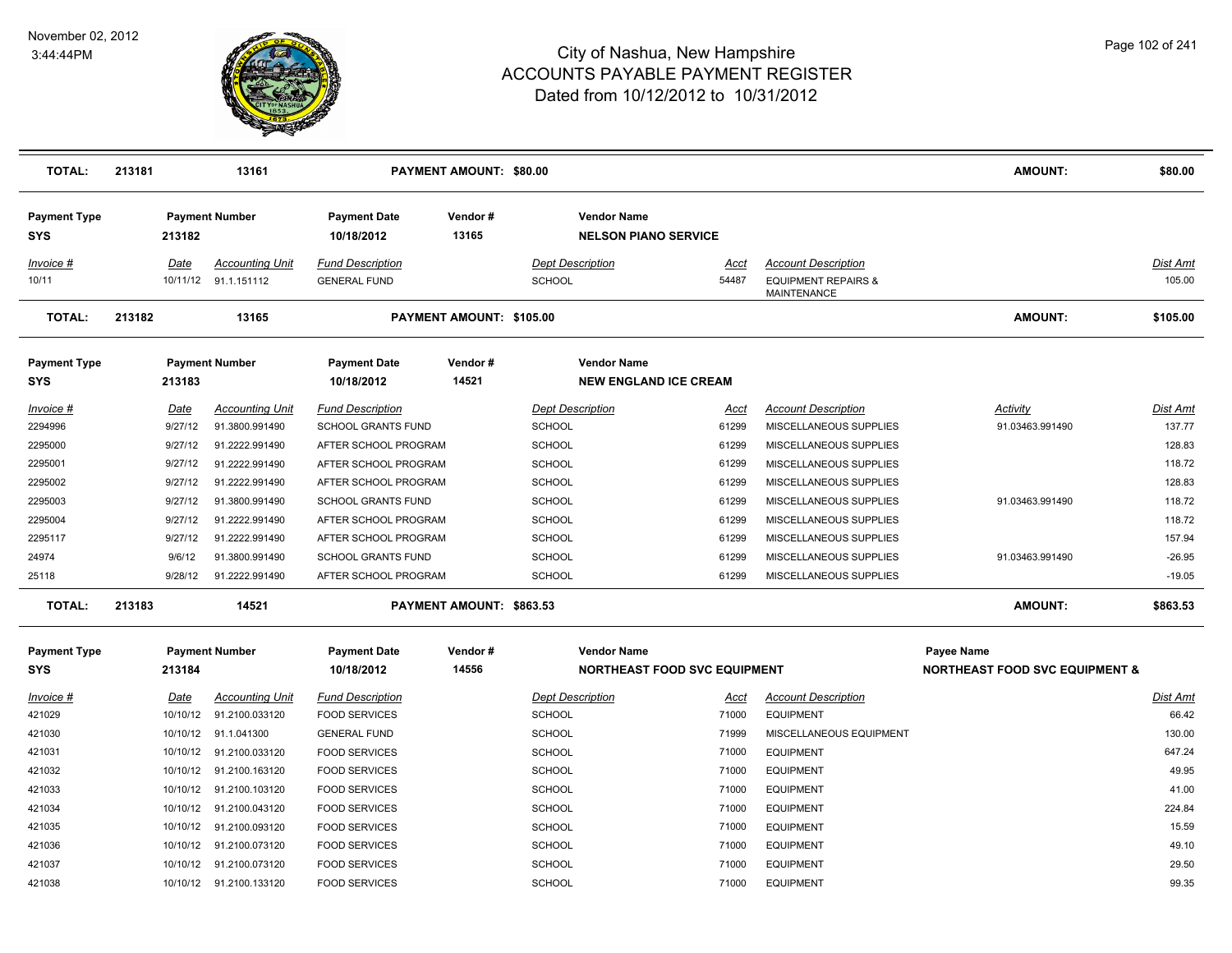

| <b>TOTAL:</b>                     | 213184 |                 | 14556                                             |                                                      | PAYMENT AMOUNT: \$1,352.99 |                                                            |                      |                                                        | <b>AMOUNT:</b>                     | \$1,352.99               |
|-----------------------------------|--------|-----------------|---------------------------------------------------|------------------------------------------------------|----------------------------|------------------------------------------------------------|----------------------|--------------------------------------------------------|------------------------------------|--------------------------|
| <b>Payment Type</b><br><b>SYS</b> |        | 213185          | <b>Payment Number</b>                             | <b>Payment Date</b><br>10/18/2012                    | Vendor#<br>15056           | <b>Vendor Name</b><br><b>NORTHERN BALLET THEATRE DANCE</b> |                      |                                                        |                                    |                          |
| Invoice #<br>100                  |        | Date<br>9/20/12 | <b>Accounting Unit</b><br>91.2222.991490          | <b>Fund Description</b><br>AFTER SCHOOL PROGRAM      |                            | <b>Dept Description</b><br><b>SCHOOL</b>                   | <u>Acct</u><br>51200 | <b>Account Description</b><br><b>WAGES PART TIME</b>   |                                    | Dist Amt<br>150.00       |
| <b>TOTAL:</b>                     | 213185 |                 | 15056                                             |                                                      | PAYMENT AMOUNT: \$150.00   |                                                            |                      |                                                        | <b>AMOUNT:</b>                     | \$150.00                 |
| <b>Payment Type</b><br><b>SYS</b> |        | 213186          | <b>Payment Number</b>                             | <b>Payment Date</b><br>10/18/2012                    | Vendor#<br>11548           | <b>Vendor Name</b><br><b>O'BRIEN &amp; SONS INC</b>        |                      |                                                        |                                    |                          |
| Invoice #                         |        | Date            | <b>Accounting Unit</b>                            | <b>Fund Description</b>                              |                            | <b>Dept Description</b>                                    | Acct                 | <b>Account Description</b>                             |                                    | Dist Amt                 |
| D-2499A                           |        | 9/27/12         | 91.1.222630                                       | <b>GENERAL FUND</b>                                  |                            | <b>SCHOOL</b>                                              | 61599                | <b>GROUNDS MAINTENANCE SUPPLIES</b>                    |                                    | 188.00                   |
| D-2499B                           |        | 9/27/12         | 91.1.222630                                       | <b>GENERAL FUND</b>                                  |                            | <b>SCHOOL</b>                                              | 61599                | <b>GROUNDS MAINTENANCE SUPPLIES</b>                    |                                    | 303.00                   |
| <b>TOTAL:</b>                     | 213186 |                 | 11548                                             |                                                      | PAYMENT AMOUNT: \$491.00   |                                                            |                      |                                                        | <b>AMOUNT:</b>                     | \$491.00                 |
| <b>Payment Type</b>               |        |                 | <b>Payment Number</b>                             | <b>Payment Date</b>                                  | Vendor#                    | <b>Vendor Name</b>                                         |                      |                                                        |                                    |                          |
| <b>SYS</b>                        |        | 213187          |                                                   | 10/18/2012                                           | 13216                      | <b>ROBERT ODIERNA</b>                                      |                      |                                                        |                                    |                          |
| $Invoice$ #<br>92112-03           |        | Date<br>9/21/12 | <b>Accounting Unit</b><br>91.1.031455             | <b>Fund Description</b><br><b>GENERAL FUND</b>       |                            | <b>Dept Description</b><br><b>SCHOOL</b>                   | <u>Acct</u><br>55642 | <b>Account Description</b><br><b>GAME OFFICIALS</b>    |                                    | <b>Dist Amt</b><br>80.00 |
| <b>TOTAL:</b>                     | 213187 |                 | 13216                                             |                                                      | PAYMENT AMOUNT: \$80.00    |                                                            |                      |                                                        | <b>AMOUNT:</b>                     | \$80.00                  |
| <b>Payment Type</b>               |        |                 | <b>Payment Number</b>                             | <b>Payment Date</b>                                  | Vendor#                    | <b>Vendor Name</b>                                         |                      |                                                        | Payee Name                         |                          |
| <b>SYS</b>                        |        | 213188          |                                                   | 10/18/2012                                           | 13226                      | ORIENTAL TRADING CO INC                                    |                      |                                                        | <b>ORIENTAL TRADING CO</b>         |                          |
| Invoice #                         |        | Date            | <b>Accounting Unit</b>                            | <b>Fund Description</b>                              |                            | <b>Dept Description</b>                                    | Acct                 | <b>Account Description</b>                             | Activity                           | Dist Amt                 |
| 65320471301                       |        | 9/25/12         | 91.3800.991490                                    | <b>SCHOOL GRANTS FUND</b>                            |                            | <b>SCHOOL</b>                                              | 61299                | MISCELLANEOUS SUPPLIES                                 | 91.03463.991490                    | 50.99                    |
| <b>TOTAL:</b>                     | 213188 |                 | 13226                                             |                                                      | PAYMENT AMOUNT: \$50.99    |                                                            |                      |                                                        | <b>AMOUNT:</b>                     | \$50.99                  |
| <b>Payment Type</b>               |        |                 | <b>Payment Number</b>                             | <b>Payment Date</b>                                  | Vendor#                    | <b>Vendor Name</b>                                         |                      |                                                        |                                    |                          |
| <b>SYS</b>                        |        | 213189          |                                                   | 10/18/2012                                           | 12195                      | <b>JULIE OTA</b>                                           |                      |                                                        |                                    |                          |
| Invoice #<br>10/09                |        | Date            | <b>Accounting Unit</b><br>10/11/12 91.3800.021500 | <b>Fund Description</b><br><b>SCHOOL GRANTS FUND</b> |                            | <b>Dept Description</b><br><b>SCHOOL</b>                   | <u>Acct</u><br>53628 | <b>Account Description</b><br><b>CONTRACT SERVICES</b> | <b>Activity</b><br>91.03953.021500 | Dist Amt<br>100.00       |
| <b>TOTAL:</b>                     | 213189 |                 | 12195                                             |                                                      | PAYMENT AMOUNT: \$100.00   |                                                            |                      |                                                        | <b>AMOUNT:</b>                     | \$100.00                 |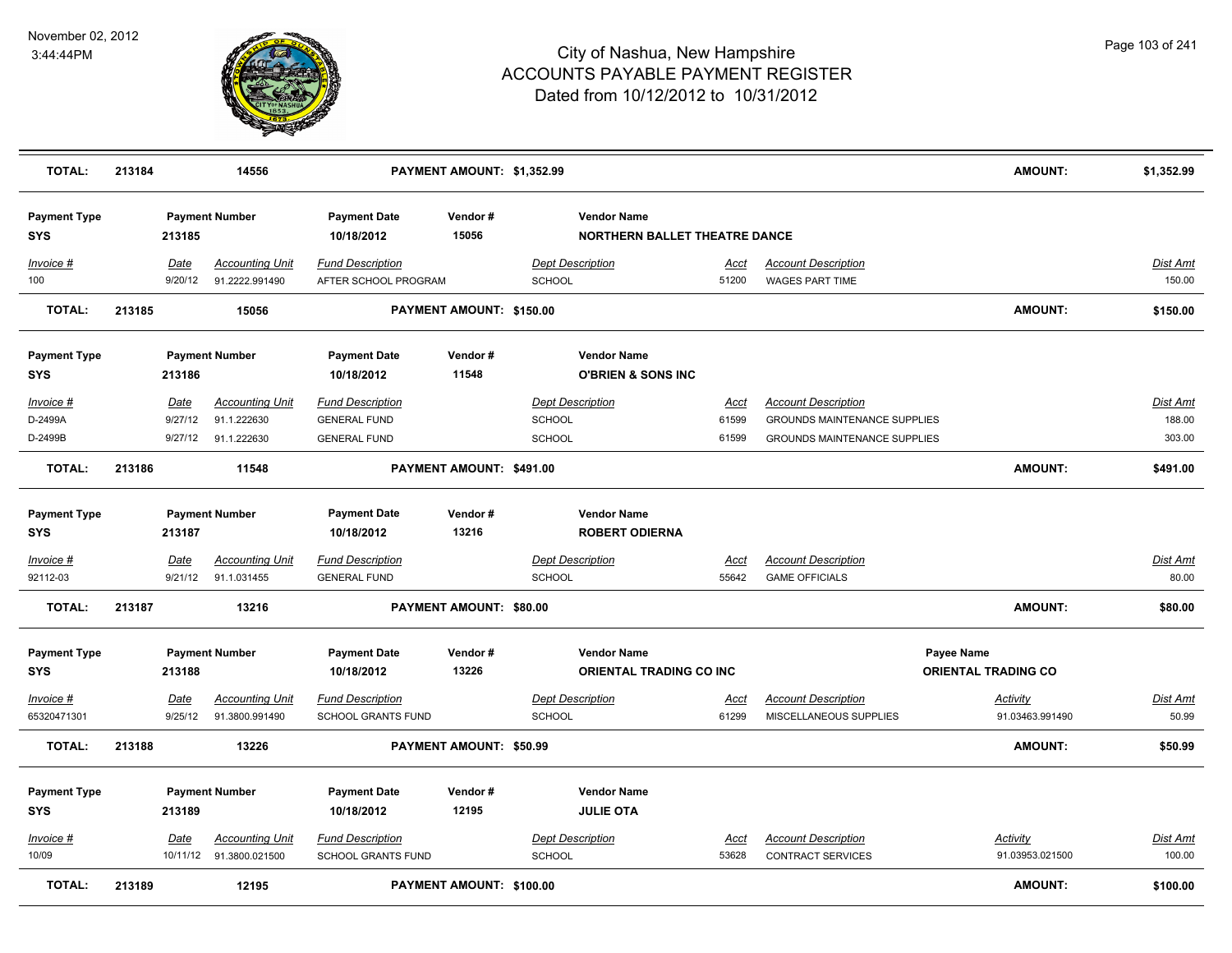

| <b>Payment Type</b><br><b>SYS</b> |        | 213190      | <b>Payment Number</b>   | <b>Payment Date</b><br>10/18/2012 | Vendor#<br>13252         | <b>Vendor Name</b>                          | MICHELLE PAPANICOLAU    |                             |                                     |                 |
|-----------------------------------|--------|-------------|-------------------------|-----------------------------------|--------------------------|---------------------------------------------|-------------------------|-----------------------------|-------------------------------------|-----------------|
| Invoice #                         |        | Date        | <b>Accounting Unit</b>  | <b>Fund Description</b>           |                          | <b>Dept Description</b>                     | Acct                    | <b>Account Description</b>  | Activity                            | Dist Amt        |
| MILES-AUG/OCT                     |        |             | 10/16/12 91.3800.991600 | <b>SCHOOL GRANTS FUND</b>         |                          | <b>SCHOOL</b>                               | 55300                   | <b>TRAVEL</b>               | 91.03533.991600                     | 246.11          |
| <b>TOTAL:</b>                     | 213190 |             | 13252                   |                                   | PAYMENT AMOUNT: \$246.11 |                                             |                         |                             | <b>AMOUNT:</b>                      | \$246.11        |
| <b>Payment Type</b><br><b>SYS</b> |        | 213191      | <b>Payment Number</b>   | <b>Payment Date</b><br>10/18/2012 | Vendor#<br>15252         | <b>Vendor Name</b><br><b>MICHAEL PARKIN</b> |                         |                             |                                     |                 |
| Invoice #                         |        | Date        | <b>Accounting Unit</b>  | <b>Fund Description</b>           |                          | <b>Dept Description</b>                     | Acct                    | <b>Account Description</b>  |                                     | <b>Dist Amt</b> |
| 101112-04                         |        |             | 10/11/12 91.1.041441    | <b>GENERAL FUND</b>               |                          | <b>SCHOOL</b>                               | 55642                   | <b>GAME OFFICIALS</b>       |                                     | 80.00           |
| <b>TOTAL:</b>                     | 213191 |             | 15252                   |                                   | PAYMENT AMOUNT: \$80.00  |                                             |                         |                             | <b>AMOUNT:</b>                      | \$80.00         |
| <b>Payment Type</b><br><b>SYS</b> |        | 213192      | <b>Payment Number</b>   | <b>Payment Date</b><br>10/18/2012 | Vendor#<br>13273         | <b>Vendor Name</b>                          | <b>PAXTON PATTERSON</b> |                             |                                     |                 |
| Invoice #                         |        | Date        | <b>Accounting Unit</b>  | <b>Fund Description</b>           |                          | <b>Dept Description</b>                     | Acct                    | <b>Account Description</b>  |                                     | Dist Amt        |
| 274651                            |        | 9/19/12     | 91.1.041370             | <b>GENERAL FUND</b>               |                          | <b>SCHOOL</b>                               | 61135                   | <b>EDUCATIONAL SUPPLIES</b> |                                     | 229.44          |
| IR274615                          |        |             | 9/18/12 91.1.041370     | <b>GENERAL FUND</b>               |                          | SCHOOL                                      | 61135                   | EDUCATIONAL SUPPLIES        |                                     | $-153.60$       |
| <b>TOTAL:</b>                     | 213192 |             | 13273                   |                                   | PAYMENT AMOUNT: \$75.84  |                                             |                         |                             | <b>AMOUNT:</b>                      | \$75.84         |
| <b>Payment Type</b><br><b>SYS</b> |        | 213193      | <b>Payment Number</b>   | <b>Payment Date</b><br>10/18/2012 | Vendor#<br>13276         | <b>Vendor Name</b>                          | PEABODY SUPPLY CO       |                             |                                     |                 |
| Invoice #                         |        | Date        | <b>Accounting Unit</b>  | <b>Fund Description</b>           |                          | <b>Dept Description</b>                     | <u>Acct</u>             | <b>Account Description</b>  |                                     | <b>Dist Amt</b> |
| 21041                             |        |             | 10/1/12 91.1.222620     | <b>GENERAL FUND</b>               |                          | <b>SCHOOL</b>                               | 61414                   | SUPPLIES, PLUMBING          |                                     | 73.01           |
| <b>TOTAL:</b>                     | 213193 |             | 13276                   |                                   | PAYMENT AMOUNT: \$73.01  |                                             |                         |                             | <b>AMOUNT:</b>                      | \$73.01         |
| <b>Payment Type</b><br><b>SYS</b> |        | 213194      | <b>Payment Number</b>   | <b>Payment Date</b><br>10/18/2012 | Vendor#<br>13282         | <b>Vendor Name</b>                          | PEARSON SCOTT FORESMAN  |                             | Payee Name<br>PEARSON EDUCATION INC |                 |
| Invoice #                         |        | <u>Date</u> | <b>Accounting Unit</b>  | <b>Fund Description</b>           |                          | <b>Dept Description</b>                     | <u>Acct</u>             | <b>Account Description</b>  |                                     | Dist Amt        |
| 4021877951                        |        | 10/3/12     | 91.1.141160             | <b>GENERAL FUND</b>               |                          | <b>SCHOOL</b>                               | 61135                   | <b>EDUCATIONAL SUPPLIES</b> |                                     | 99.52           |
| <b>TOTAL:</b>                     | 213194 |             | 13282                   |                                   | PAYMENT AMOUNT: \$99.52  |                                             |                         |                             | <b>AMOUNT:</b>                      | \$99.52         |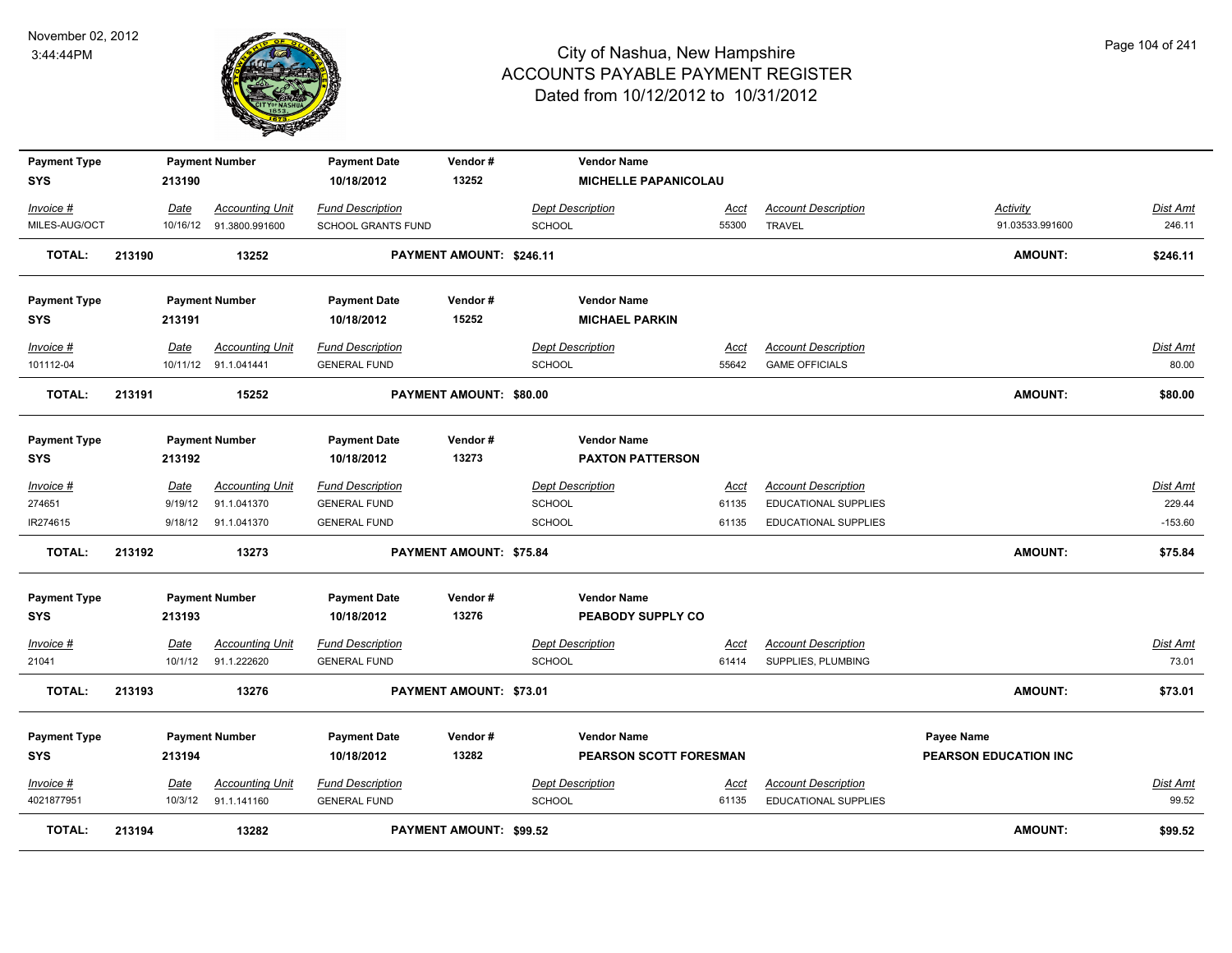

| <b>Payment Type</b>  |        |                        | <b>Payment Number</b>                 | <b>Payment Date</b>                            | Vendor#                  | <b>Vendor Name</b>                |                      |                                                           |                           |                   |
|----------------------|--------|------------------------|---------------------------------------|------------------------------------------------|--------------------------|-----------------------------------|----------------------|-----------------------------------------------------------|---------------------------|-------------------|
| <b>SYS</b>           |        | 213195                 |                                       | 10/18/2012                                     | 15206                    | JEFFREY M PELLETIER               |                      |                                                           |                           |                   |
| Invoice #            |        | Date                   | <b>Accounting Unit</b>                | <b>Fund Description</b>                        |                          | <b>Dept Description</b>           | Acct                 | <b>Account Description</b>                                |                           | Dist Amt          |
| MILES-SEPT           |        | 10/9/12                | 91.1.051215                           | <b>GENERAL FUND</b>                            |                          | <b>SCHOOL</b>                     | 53600                | <b>INSTRUCTION SERVICES</b>                               |                           | 109.06            |
| <b>TOTAL:</b>        | 213195 |                        | 15206                                 |                                                | PAYMENT AMOUNT: \$109.06 |                                   |                      |                                                           | <b>AMOUNT:</b>            | \$109.06          |
| <b>Payment Type</b>  |        |                        | <b>Payment Number</b>                 | <b>Payment Date</b>                            | Vendor#                  | <b>Vendor Name</b>                |                      |                                                           |                           |                   |
| SYS                  |        | 213196                 |                                       | 10/18/2012                                     | 15212                    | PETER PERICH                      |                      |                                                           |                           |                   |
| Invoice #            |        | Date                   | <b>Accounting Unit</b>                | <b>Fund Description</b>                        |                          | <b>Dept Description</b>           | Acct                 | <b>Account Description</b>                                |                           | Dist Amt          |
| 92712-03             |        | 9/27/12                | 91.1.031456                           | <b>GENERAL FUND</b>                            |                          | <b>SCHOOL</b>                     | 55642                | <b>GAME OFFICIALS</b>                                     |                           | 80.00             |
| <b>TOTAL:</b>        | 213196 |                        | 15212                                 |                                                | PAYMENT AMOUNT: \$80.00  |                                   |                      |                                                           | <b>AMOUNT:</b>            | \$80.00           |
| <b>Payment Type</b>  |        |                        | <b>Payment Number</b>                 | <b>Payment Date</b>                            | Vendor#                  | <b>Vendor Name</b>                |                      |                                                           |                           |                   |
| <b>SYS</b>           |        | 213197                 |                                       | 10/18/2012                                     | 15215                    | <b>DAWN PILAT</b>                 |                      |                                                           |                           |                   |
| Invoice #            |        | Date                   | <b>Accounting Unit</b>                | <b>Fund Description</b>                        |                          | <b>Dept Description</b>           | <u>Acct</u>          | <b>Account Description</b>                                |                           | Dist Amt          |
| <b>REFUND</b>        |        | 10/9/12                | 91.2207                               | ADULT ED/CONTINUING ED                         |                          | SCHOOL                            | 44600                | TUITION-ADULT EDUCATION                                   |                           | 295.00            |
| <b>TOTAL:</b>        | 213197 |                        | 15215                                 |                                                | PAYMENT AMOUNT: \$295.00 |                                   |                      |                                                           | <b>AMOUNT:</b>            | \$295.00          |
| <b>Payment Type</b>  |        |                        | <b>Payment Number</b>                 | <b>Payment Date</b>                            | Vendor#                  | <b>Vendor Name</b>                |                      |                                                           | Payee Name                |                   |
| <b>SYS</b>           |        | 213198                 |                                       | 10/18/2012                                     | 10596                    | PLYMOUTH STATE UNIVERSITY POLI    |                      |                                                           | PLYMOUTH STATE UNIVERSITY |                   |
| Invoice #            |        | <u>Date</u>            | <b>Accounting Unit</b>                | <b>Fund Description</b>                        |                          | <b>Dept Description</b>           | <u>Acct</u>          | <b>Account Description</b>                                | <b>Activity</b>           | <b>Dist Amt</b>   |
| TASTE OF THE WRITING |        |                        | 10/15/12 91.3800.042219               | <b>SCHOOL GRANTS FUND</b>                      |                          | SCHOOL                            | 55300                | <b>TRAVEL</b>                                             | 91.03468.042219           | 600.00            |
| <b>TOTAL:</b>        | 213198 |                        | 10596                                 |                                                | PAYMENT AMOUNT: \$600.00 |                                   |                      |                                                           | <b>AMOUNT:</b>            | \$600.00          |
| <b>Payment Type</b>  |        |                        | <b>Payment Number</b>                 | <b>Payment Date</b>                            | Vendor#                  | <b>Vendor Name</b>                |                      |                                                           |                           |                   |
| <b>SYS</b>           |        | 213199                 |                                       | 10/18/2012                                     | 13337                    | POSITIVE PROMOTIONS INC           |                      |                                                           |                           |                   |
| Invoice #<br>4532218 |        | <b>Date</b><br>9/29/12 | <b>Accounting Unit</b><br>91.1.202120 | <b>Fund Description</b><br><b>GENERAL FUND</b> |                          | <b>Dept Description</b><br>SCHOOL | <u>Acct</u><br>61135 | <b>Account Description</b><br><b>EDUCATIONAL SUPPLIES</b> |                           | Dist Amt<br>63.90 |
| TOTAL:               | 213199 |                        | 13337                                 |                                                | PAYMENT AMOUNT: \$63.90  |                                   |                      |                                                           | AMOUNT:                   | \$63.90           |
| <b>Payment Type</b>  |        |                        | <b>Payment Number</b>                 | <b>Payment Date</b>                            | Vendor#                  | <b>Vendor Name</b>                |                      |                                                           |                           |                   |
| <b>SYS</b>           |        | 213200                 |                                       | 10/18/2012                                     | 13355                    | PRO AV SYSTEMS INC                |                      |                                                           |                           |                   |
| Invoice #            |        | Date                   | <b>Accounting Unit</b>                | <b>Fund Description</b>                        |                          | <b>Dept Description</b>           | Acct                 | <b>Account Description</b>                                |                           | Dist Amt          |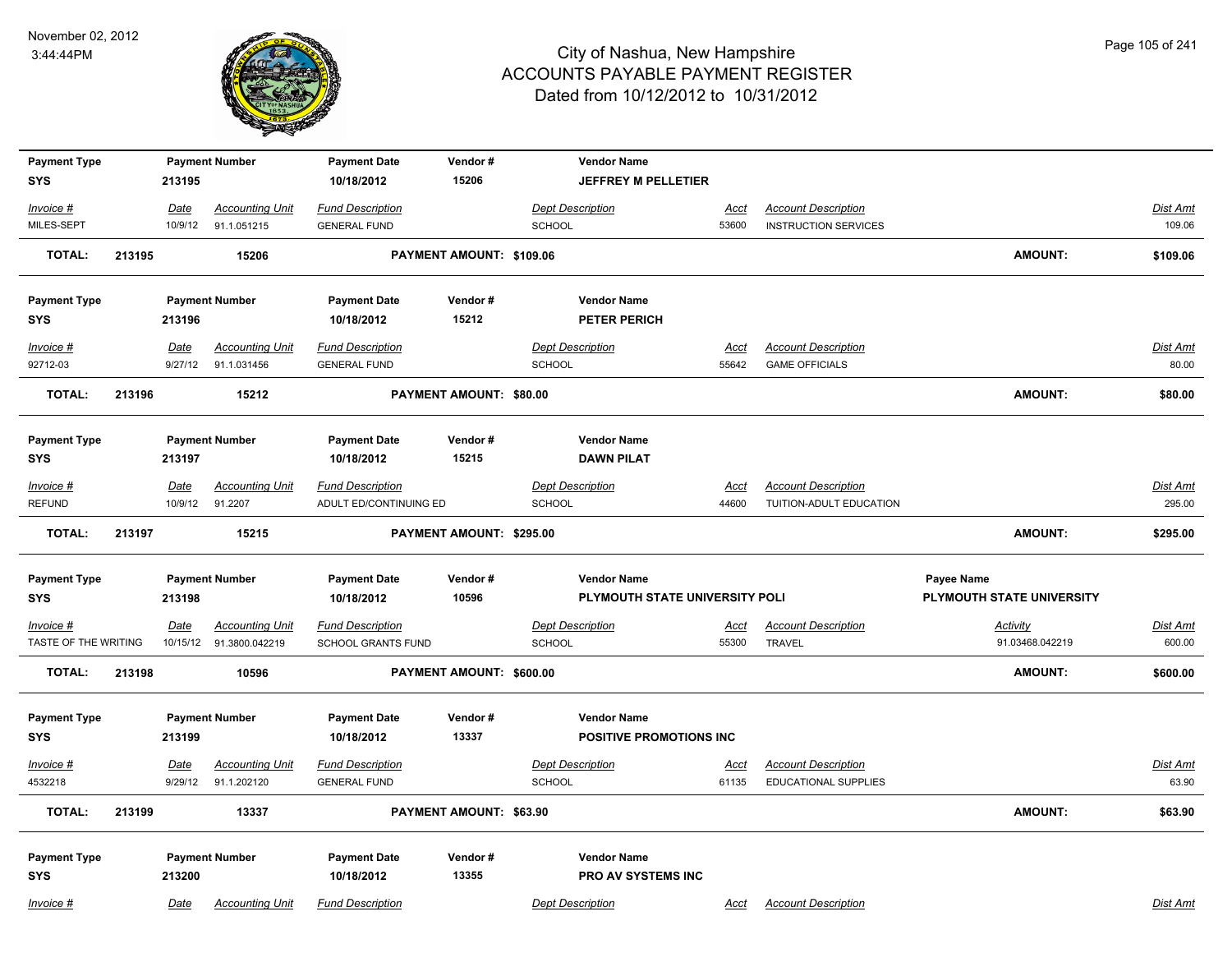

| 17555               |        | 10/2/12     | 91.1.992225            | <b>GENERAL FUND</b>     |                             | SCHOOL                   | 53628                         | <b>CONTRACT SERVICES</b>                                     |                | 2,816.00        |
|---------------------|--------|-------------|------------------------|-------------------------|-----------------------------|--------------------------|-------------------------------|--------------------------------------------------------------|----------------|-----------------|
| <b>TOTAL:</b>       | 213200 |             | 13355                  |                         | PAYMENT AMOUNT: \$2,816.00  |                          |                               |                                                              | <b>AMOUNT:</b> | \$2,816.00      |
| <b>Payment Type</b> |        |             | <b>Payment Number</b>  | <b>Payment Date</b>     | Vendor#                     | <b>Vendor Name</b>       |                               | Payee Name                                                   |                |                 |
| <b>SYS</b>          |        | 213201      |                        | 10/18/2012              | 13363                       | PROQUEST INFO & LEARNING |                               | <b>PROQUEST LLC</b>                                          |                |                 |
|                     |        |             |                        |                         |                             |                          |                               |                                                              |                |                 |
| Invoice #           |        | Date        | <b>Accounting Unit</b> | <b>Fund Description</b> |                             | <b>Dept Description</b>  | <u>Acct</u>                   | <b>Account Description</b>                                   |                | <b>Dist Amt</b> |
| 70186241            |        | 9/28/12     | 91.1.042220            | <b>GENERAL FUND</b>     |                             | <b>SCHOOL</b>            | 61821                         | <b>PERIODICALS</b>                                           |                | 1,790.00        |
| <b>TOTAL:</b>       | 213201 |             | 13363                  |                         | PAYMENT AMOUNT: \$1,790.00  |                          |                               |                                                              | <b>AMOUNT:</b> | \$1,790.00      |
| <b>Payment Type</b> |        |             | <b>Payment Number</b>  | <b>Payment Date</b>     | Vendor#                     | <b>Vendor Name</b>       |                               |                                                              |                |                 |
| <b>SYS</b>          |        | 213202      |                        | 10/18/2012              | 13369                       |                          | THE PROVIDER ENTERPRISES INC. |                                                              |                |                 |
| Invoice #           |        | Date        | <b>Accounting Unit</b> | <b>Fund Description</b> |                             | <b>Dept Description</b>  | <u>Acct</u>                   | <b>Account Description</b>                                   |                | Dist Amt        |
| 29170               |        | 9/29/12     | 91.1.992700            | <b>GENERAL FUND</b>     |                             | <b>SCHOOL</b>            | 55690                         | <b>REGULAR TRANSPORTATION</b>                                |                | 1,199.70        |
|                     |        |             |                        |                         |                             |                          |                               | <b>SERVICES</b>                                              |                |                 |
| 29171               |        | 9/29/12     | 91.1.992700            | <b>GENERAL FUND</b>     |                             | <b>SCHOOL</b>            | 55691                         | SPED TRANSPORTATION SERVICES                                 |                | 697.50          |
| 29172               |        | 9/29/12     | 91.1.992700            | <b>GENERAL FUND</b>     |                             | <b>SCHOOL</b>            | 55691                         | SPED TRANSPORTATION SERVICES                                 |                | 1,813.50        |
| 29173               |        | 9/29/12     | 91.1.992700            | <b>GENERAL FUND</b>     |                             | <b>SCHOOL</b>            | 55691                         | SPED TRANSPORTATION SERVICES                                 |                | 1,399.65        |
| 29279               |        | 9/30/12     | 91.1.992700            | <b>GENERAL FUND</b>     |                             | SCHOOL                   | 55691                         | SPED TRANSPORTATION SERVICES                                 |                | 4,617.00        |
| 29280               |        | 9/30/12     | 91.1.992700            | <b>GENERAL FUND</b>     |                             | SCHOOL                   | 55691                         | SPED TRANSPORTATION SERVICES                                 |                | 495.00          |
| 29281               |        | 9/30/12     | 91.1.992700            | <b>GENERAL FUND</b>     |                             | <b>SCHOOL</b>            | 55690                         | REGULAR TRANSPORTATION                                       |                | 26,949.00       |
| 29282               |        | 9/30/12     | 91.1.992700            | <b>GENERAL FUND</b>     |                             | <b>SCHOOL</b>            | 55690                         | <b>SERVICES</b><br>REGULAR TRANSPORTATION<br><b>SERVICES</b> |                | 5,148.00        |
| <b>TOTAL:</b>       | 213202 |             | 13369                  |                         | PAYMENT AMOUNT: \$42,319.35 |                          |                               |                                                              | <b>AMOUNT:</b> | \$42,319.35     |
|                     |        |             |                        |                         |                             |                          |                               |                                                              |                |                 |
| <b>Payment Type</b> |        |             | <b>Payment Number</b>  | <b>Payment Date</b>     | Vendor#                     | <b>Vendor Name</b>       |                               |                                                              |                |                 |
| SYS                 |        | 213203      |                        | 10/18/2012              | 13385                       | <b>DAVID QUIMBY</b>      |                               |                                                              |                |                 |
| $Invoice$ #         |        | <u>Date</u> | <b>Accounting Unit</b> | <b>Fund Description</b> |                             | <b>Dept Description</b>  | <u>Acct</u>                   | <b>Account Description</b>                                   |                | Dist Amt        |
| MILES-OCT           |        | 10/4/12     | 91.1.041160            | <b>GENERAL FUND</b>     |                             | SCHOOL                   | 55307                         | MILEAGE REIMBURSEMENTS                                       |                | 38.85           |
|                     |        |             |                        |                         |                             |                          |                               |                                                              |                |                 |
| <b>TOTAL:</b>       | 213203 |             | 13385                  |                         | PAYMENT AMOUNT: \$38.85     |                          |                               |                                                              | <b>AMOUNT:</b> | \$38.85         |
| <b>Payment Type</b> |        |             | <b>Payment Number</b>  | <b>Payment Date</b>     | Vendor#                     | <b>Vendor Name</b>       |                               |                                                              |                |                 |
| <b>SYS</b>          |        | 213204      |                        | 10/18/2012              | 13395                       | <b>PAULE RALPH</b>       |                               |                                                              |                |                 |
| Invoice #           |        | Date        | <b>Accounting Unit</b> | <b>Fund Description</b> |                             | <b>Dept Description</b>  | <u>Acct</u>                   | <b>Account Description</b>                                   |                | <b>Dist Amt</b> |
| AUG MILE            |        | 9/4/12      | 91.2100.073120         | <b>FOOD SERVICES</b>    |                             | <b>SCHOOL</b>            | 55307                         | MILEAGE REIMBURSEMENTS                                       |                | 8.29            |
| AUG MILE            |        | 9/4/12      | 91.2100.093120         | <b>FOOD SERVICES</b>    |                             | <b>SCHOOL</b>            | 55307                         | MILEAGE REIMBURSEMENTS                                       |                | 8.29            |
| <b>AUG MILE</b>     |        | 9/4/12      | 91.2100.133120         | <b>FOOD SERVICES</b>    |                             | SCHOOL                   | 55307                         | MILEAGE REIMBURSEMENTS                                       |                | 8.29            |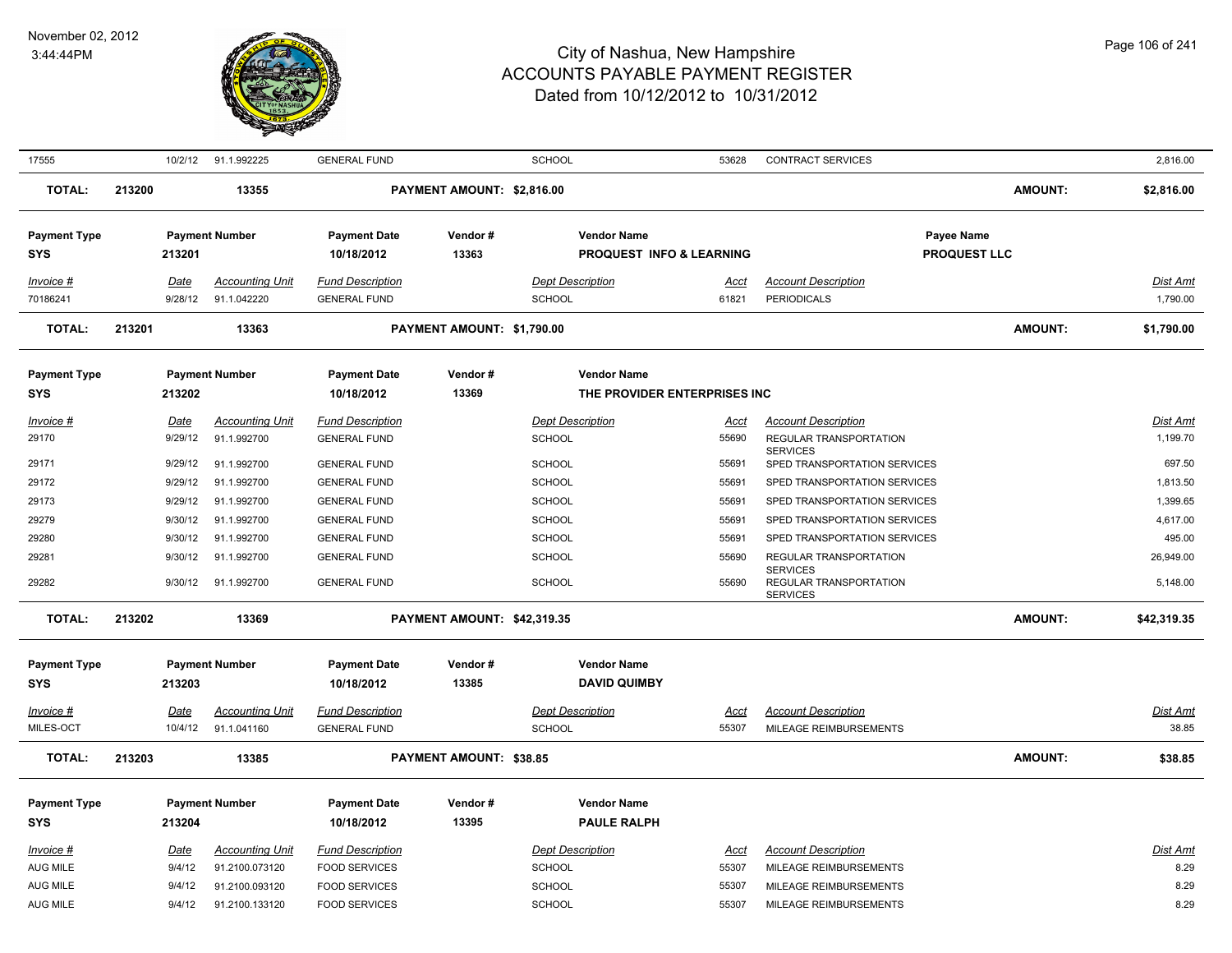

| AUG MILE                          | 9/4/12                 | 91.2100.183120                        | <b>FOOD SERVICES</b>                           |                                | SCHOOL                                             | 55307                | MILEAGE REIMBURSEMENTS                                            |                | 8.29                     |
|-----------------------------------|------------------------|---------------------------------------|------------------------------------------------|--------------------------------|----------------------------------------------------|----------------------|-------------------------------------------------------------------|----------------|--------------------------|
| <b>SEPT MILE</b>                  | 10/5/12                | 91.2100.073120                        | <b>FOOD SERVICES</b>                           |                                | SCHOOL                                             | 55307                | MILEAGE REIMBURSEMENTS                                            |                | 16.08                    |
| <b>SEPT MILE</b>                  | 10/5/12                | 91.2100.093120                        | <b>FOOD SERVICES</b>                           |                                | SCHOOL                                             | 55307                | MILEAGE REIMBURSEMENTS                                            |                | 16.10                    |
| <b>SEPT MILE</b>                  | 10/5/12                | 91.2100.133120                        | <b>FOOD SERVICES</b>                           |                                | SCHOOL                                             | 55307                | MILEAGE REIMBURSEMENTS                                            |                | 16.10                    |
| <b>SEPT MILE</b>                  | 10/5/12                | 91.2100.183120                        | <b>FOOD SERVICES</b>                           |                                | SCHOOL                                             | 55307                | MILEAGE REIMBURSEMENTS                                            |                | 16.10                    |
| <b>TOTAL:</b>                     | 213204                 | 13395                                 |                                                | PAYMENT AMOUNT: \$97.54        |                                                    |                      |                                                                   | <b>AMOUNT:</b> | \$97.54                  |
| <b>Payment Type</b>               |                        | <b>Payment Number</b>                 | <b>Payment Date</b>                            | Vendor#                        | <b>Vendor Name</b>                                 |                      |                                                                   |                |                          |
| <b>SYS</b>                        | 213205                 |                                       | 10/18/2012                                     | 13406                          | <b>RC WELDING LLC</b>                              |                      |                                                                   |                |                          |
| Invoice #<br>5138                 | Date<br>9/27/12        | <b>Accounting Unit</b><br>91.1.222630 | <b>Fund Description</b><br><b>GENERAL FUND</b> |                                | <b>Dept Description</b><br><b>SCHOOL</b>           | Acct<br>61599        | <b>Account Description</b><br><b>GROUNDS MAINTENANCE SUPPLIES</b> |                | Dist Amt<br>40.00        |
| TOTAL:                            | 213205                 | 13406                                 |                                                | <b>PAYMENT AMOUNT: \$40.00</b> |                                                    |                      |                                                                   | <b>AMOUNT:</b> | \$40.00                  |
| <b>Payment Type</b><br>SYS        | 213206                 | <b>Payment Number</b>                 | <b>Payment Date</b><br>10/18/2012              | Vendor#<br>13410               | <b>Vendor Name</b><br><b>REALLY GOOD STUFF INC</b> |                      |                                                                   |                |                          |
| Invoice #                         | Date                   | <b>Accounting Unit</b>                | <b>Fund Description</b>                        |                                | <b>Dept Description</b>                            | <u>Acct</u>          | <b>Account Description</b>                                        |                | <b>Dist Amt</b>          |
| 4127388                           | 10/5/12                | 91.1.141160                           | <b>GENERAL FUND</b>                            |                                | SCHOOL                                             | 61135                | <b>EDUCATIONAL SUPPLIES</b>                                       |                | 113.95                   |
| <b>TOTAL:</b>                     | 213206                 | 13410                                 |                                                | PAYMENT AMOUNT: \$113.95       |                                                    |                      |                                                                   | <b>AMOUNT:</b> | \$113.95                 |
| <b>Payment Type</b><br><b>SYS</b> | 213207                 | <b>Payment Number</b>                 | <b>Payment Date</b><br>10/18/2012              | Vendor#<br>13434               | <b>Vendor Name</b><br><b>MARGARET REYNOLDS</b>     |                      |                                                                   |                |                          |
| Invoice #<br>MILES-SEPT           | <u>Date</u><br>9/30/12 | <b>Accounting Unit</b><br>91.1.992322 | <b>Fund Description</b><br><b>GENERAL FUND</b> |                                | <b>Dept Description</b><br>SCHOOL                  | <u>Acct</u><br>55307 | <b>Account Description</b><br>MILEAGE REIMBURSEMENTS              |                | <u>Dist Amt</u><br>47.87 |
| <b>TOTAL:</b>                     | 213207                 | 13434                                 |                                                | <b>PAYMENT AMOUNT: \$47.87</b> |                                                    |                      |                                                                   | <b>AMOUNT:</b> | \$47.87                  |
| <b>Payment Type</b><br><b>SYS</b> | 213208                 | <b>Payment Number</b>                 | <b>Payment Date</b><br>10/18/2012              | Vendor#<br>13473               | <b>Vendor Name</b><br><b>HARRY ROSENSTEIN</b>      |                      |                                                                   |                |                          |
| Invoice #                         | Date                   | <b>Accounting Unit</b>                | <b>Fund Description</b>                        |                                | <b>Dept Description</b>                            | <u>Acct</u>          | <b>Account Description</b>                                        |                | Dist Amt                 |
| 100112-04                         |                        | 10/1/12 91.1.041466                   | <b>GENERAL FUND</b>                            |                                | <b>SCHOOL</b>                                      | 55642                | <b>GAME OFFICIALS</b>                                             |                | 60.00                    |
| <b>TOTAL:</b>                     | 213208                 | 13473                                 |                                                | PAYMENT AMOUNT: \$60.00        |                                                    |                      |                                                                   | <b>AMOUNT:</b> | \$60.00                  |
| <b>Payment Type</b><br><b>SYS</b> | 213209                 | <b>Payment Number</b>                 | <b>Payment Date</b><br>10/18/2012              | Vendor#<br>14860               | <b>Vendor Name</b><br><b>NATHAN ROSENSTEIN</b>     |                      |                                                                   |                |                          |
| Invoice #                         | Date                   | <b>Accounting Unit</b>                | <b>Fund Description</b>                        |                                | <b>Dept Description</b>                            | Acct                 | <b>Account Description</b>                                        |                | Dist Amt                 |
|                                   |                        |                                       |                                                |                                |                                                    |                      |                                                                   |                |                          |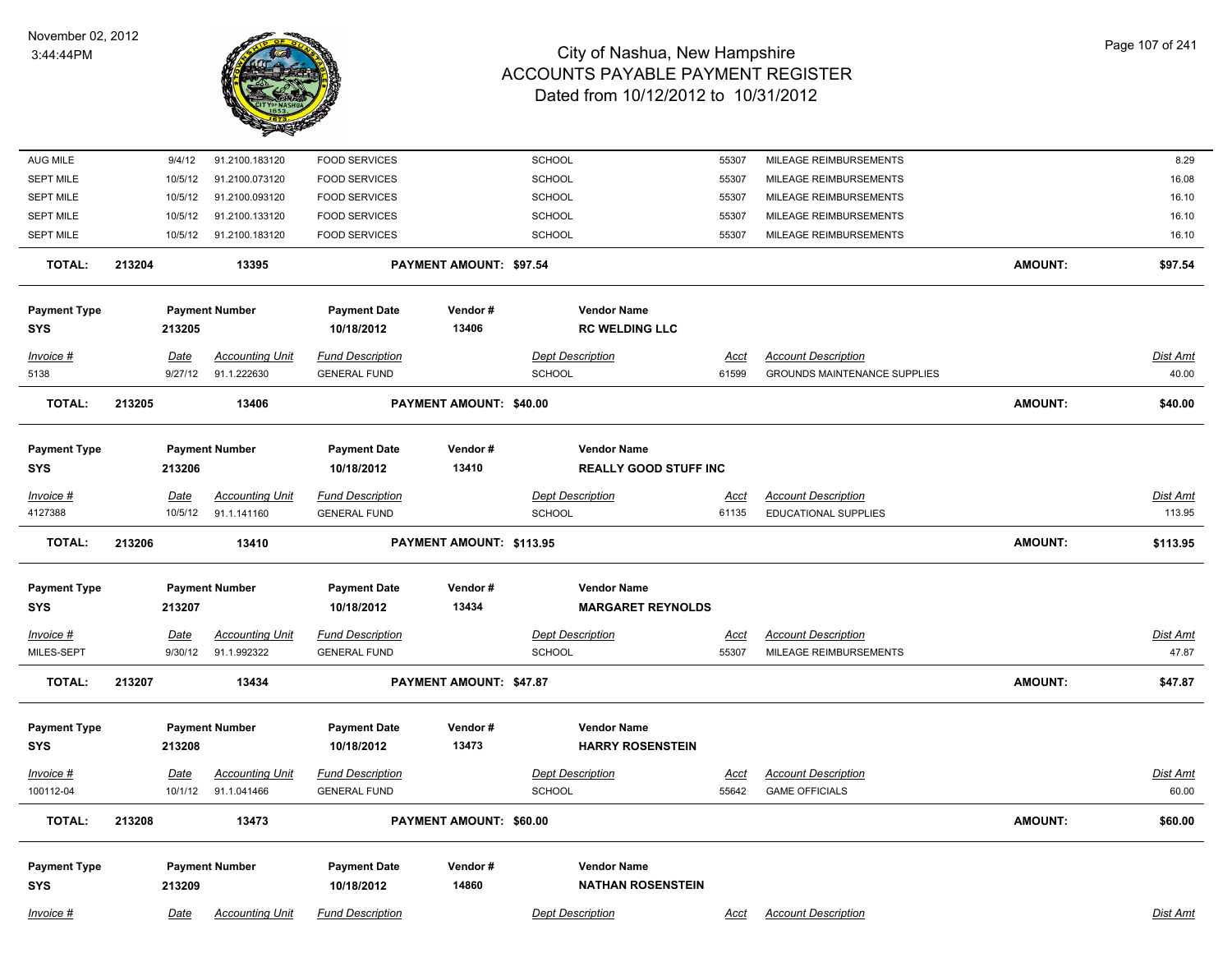

| 101512-04                         |        |                        | 10/15/12 91.1.041466                     | <b>GENERAL FUND</b>                            |                          | <b>SCHOOL</b>                                          | 55642                | <b>GAME OFFICIALS</b>                                     |                                            | 60.00              |
|-----------------------------------|--------|------------------------|------------------------------------------|------------------------------------------------|--------------------------|--------------------------------------------------------|----------------------|-----------------------------------------------------------|--------------------------------------------|--------------------|
| <b>TOTAL:</b>                     | 213209 |                        | 14860                                    |                                                | PAYMENT AMOUNT: \$60.00  |                                                        |                      |                                                           | <b>AMOUNT:</b>                             | \$60.00            |
| <b>Payment Type</b><br><b>SYS</b> |        | 213210                 | <b>Payment Number</b>                    | <b>Payment Date</b><br>10/18/2012              | Vendor#<br>15208         | <b>Vendor Name</b><br><b>FRED RUSSELL</b>              |                      |                                                           |                                            |                    |
| Invoice #<br>100812-03            |        | <b>Date</b><br>10/8/12 | <b>Accounting Unit</b><br>91.1.031443    | <b>Fund Description</b><br><b>GENERAL FUND</b> |                          | <b>Dept Description</b><br>SCHOOL                      | <b>Acct</b><br>55642 | <b>Account Description</b><br><b>GAME OFFICIALS</b>       |                                            | Dist Amt<br>40.00  |
| <b>TOTAL:</b>                     | 213210 |                        | 15208                                    |                                                | PAYMENT AMOUNT: \$40.00  |                                                        |                      |                                                           | <b>AMOUNT:</b>                             | \$40.00            |
| <b>Payment Type</b><br><b>SYS</b> |        | 213211                 | <b>Payment Number</b>                    | <b>Payment Date</b><br>10/18/2012              | Vendor#<br>14785         | <b>Vendor Name</b><br><b>S &amp; S WORLDWIDE</b>       |                      |                                                           |                                            |                    |
| Invoice #                         |        | Date                   | <b>Accounting Unit</b>                   | <b>Fund Description</b>                        |                          | <b>Dept Description</b>                                | Acct                 | <b>Account Description</b>                                |                                            | Dist Amt           |
| 7492226                           |        | 10/2/12                | 91.1.191108                              | <b>GENERAL FUND</b>                            |                          | <b>SCHOOL</b>                                          | 61135                | <b>EDUCATIONAL SUPPLIES</b>                               |                                            | 215.18             |
| <b>TOTAL:</b>                     | 213211 |                        | 14785                                    |                                                | PAYMENT AMOUNT: \$215.18 |                                                        |                      |                                                           | <b>AMOUNT:</b>                             | \$215.18           |
| <b>Payment Type</b><br>SYS        |        | 213212                 | <b>Payment Number</b>                    | <b>Payment Date</b><br>10/18/2012              | Vendor#<br>13518         | <b>Vendor Name</b><br><b>SCHOLASTIC BOOK CLUBS INC</b> |                      |                                                           |                                            |                    |
| Invoice #<br>50146677             |        | <u>Date</u><br>9/21/12 | <b>Accounting Unit</b><br>91.3800.231241 | <b>Fund Description</b><br>SCHOOL GRANTS FUND  |                          | <b>Dept Description</b><br>SCHOOL                      | <u>Acct</u><br>61875 | <b>Account Description</b><br><b>BOOKS</b>                | <b>Activity</b><br>91.03763.231241         | Dist Amt<br>56.94  |
| <b>TOTAL:</b>                     | 213212 |                        | 13518                                    |                                                | PAYMENT AMOUNT: \$56.94  |                                                        |                      |                                                           | <b>AMOUNT:</b>                             | \$56.94            |
| <b>Payment Type</b><br><b>SYS</b> |        | 213213                 | <b>Payment Number</b>                    | <b>Payment Date</b><br>10/18/2012              | Vendor#<br>13519         | <b>Vendor Name</b><br><b>SCHOLASTIC MAGAZINE</b>       |                      |                                                           |                                            |                    |
| Invoice #                         |        | <b>Date</b>            | <b>Accounting Unit</b>                   | <b>Fund Description</b>                        |                          | <b>Dept Description</b>                                | <u>Acct</u>          | <b>Account Description</b>                                |                                            | Dist Amt           |
| 5501405<br><b>TOTAL:</b>          | 213213 | 10/3/12                | 91.1.061115<br>13519                     | <b>GENERAL FUND</b>                            | PAYMENT AMOUNT: \$162.96 | SCHOOL                                                 | 61135                | EDUCATIONAL SUPPLIES                                      | <b>AMOUNT:</b>                             | 162.96<br>\$162.96 |
| <b>Payment Type</b><br><b>SYS</b> |        | 213214                 | <b>Payment Number</b>                    | <b>Payment Date</b><br>10/18/2012              | Vendor#<br>13519         | <b>Vendor Name</b><br><b>SCHOLASTIC MAGAZINE</b>       |                      |                                                           | <b>Payee Name</b><br><b>SCHOLASTIC INC</b> |                    |
| Invoice #<br>5487816              |        | <b>Date</b><br>10/1/12 | <b>Accounting Unit</b><br>91.1.061115    | <b>Fund Description</b><br><b>GENERAL FUND</b> |                          | <b>Dept Description</b><br>SCHOOL                      | <u>Acct</u><br>61135 | <b>Account Description</b><br><b>EDUCATIONAL SUPPLIES</b> |                                            | Dist Amt<br>130.36 |
| <b>TOTAL:</b>                     | 213214 |                        | 13519                                    |                                                | PAYMENT AMOUNT: \$130.36 |                                                        |                      |                                                           | <b>AMOUNT:</b>                             | \$130.36           |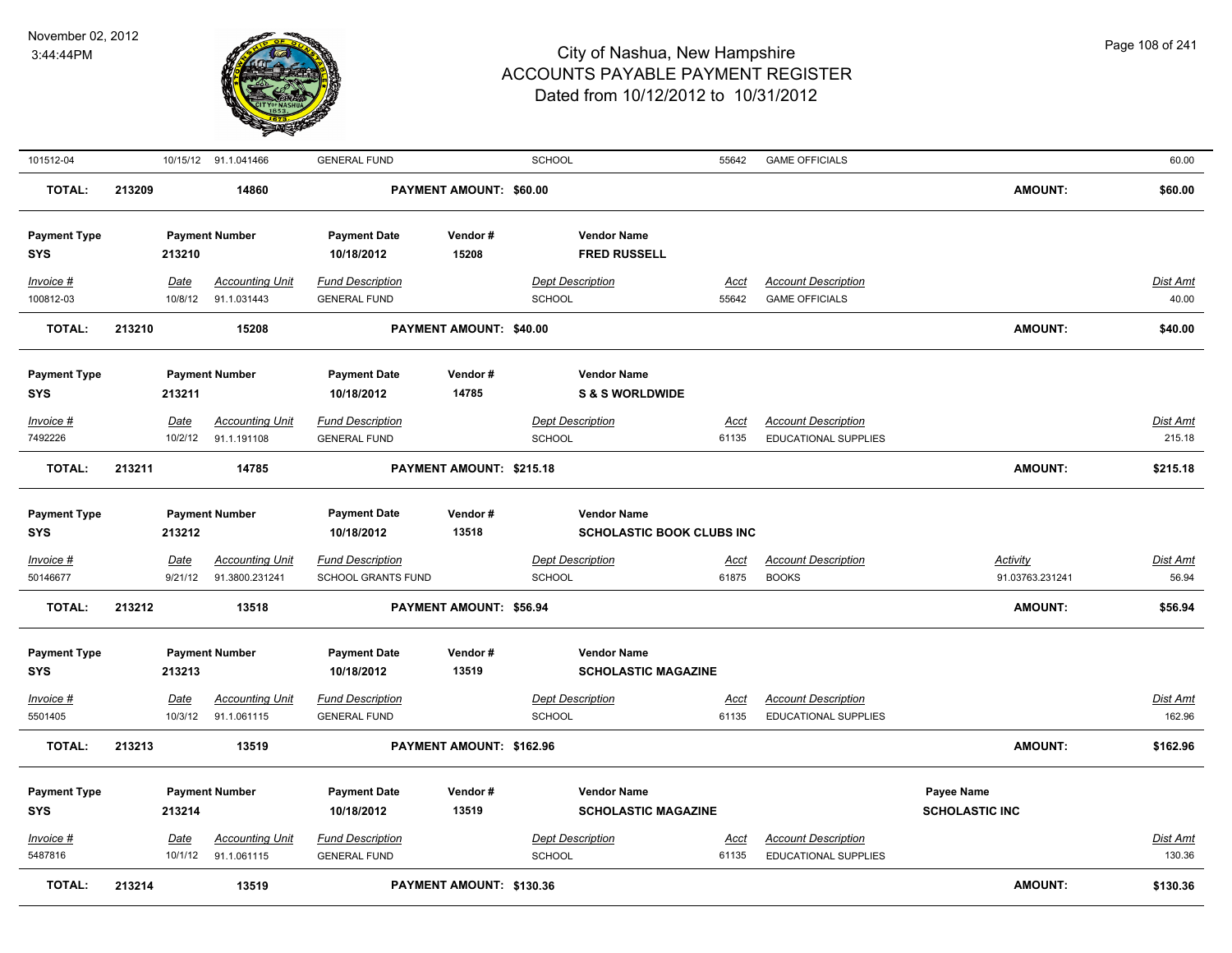

| <b>Payment Type</b> |                    | <b>Payment Number</b>  | <b>Payment Date</b>                        | Vendor#                  | <b>Vendor Name</b>           |                      |                             | <b>Payee Name</b>       |                 |
|---------------------|--------------------|------------------------|--------------------------------------------|--------------------------|------------------------------|----------------------|-----------------------------|-------------------------|-----------------|
| <b>SYS</b>          | 213215             |                        | 10/18/2012                                 | 13519                    | <b>SCHOLASTIC MAGAZINE</b>   |                      |                             | <b>SCHOLASTIC INC</b>   |                 |
| Invoice #           | Date               | <b>Accounting Unit</b> | <b>Fund Description</b>                    |                          | <b>Dept Description</b>      |                      | <b>Account Description</b>  |                         | Dist Amt        |
| M5017271            | 10/2/12            | 91.1.051105            | <b>GENERAL FUND</b>                        |                          | <b>SCHOOL</b>                | <u>Acct</u><br>61830 | <b>SUBSCRIPTIONS</b>        |                         | 328.35          |
|                     |                    |                        |                                            |                          |                              |                      |                             |                         |                 |
| <b>TOTAL:</b>       | 213215             | 13519                  |                                            | PAYMENT AMOUNT: \$328.35 |                              |                      |                             | <b>AMOUNT:</b>          | \$328.35        |
| <b>Payment Type</b> |                    | <b>Payment Number</b>  | <b>Payment Date</b>                        | Vendor#                  | <b>Vendor Name</b>           |                      |                             |                         |                 |
| <b>SYS</b>          | 213216             |                        | 10/18/2012                                 | 11020                    | <b>SCHOLASTIC INC</b>        |                      |                             |                         |                 |
| Invoice #           | Date               | <b>Accounting Unit</b> | <b>Fund Description</b>                    |                          | Dept Description             | Acct                 | <b>Account Description</b>  |                         | Dist Amt        |
| M5005459            | 10/2/12            | 91.1.061345            | <b>GENERAL FUND</b>                        |                          | SCHOOL                       | 61135                | EDUCATIONAL SUPPLIES        |                         | 346.12          |
|                     |                    |                        |                                            |                          |                              |                      |                             |                         |                 |
| TOTAL:              | 213216             | 11020                  |                                            | PAYMENT AMOUNT: \$346.12 |                              |                      |                             | <b>AMOUNT:</b>          | \$346.12        |
| <b>Payment Type</b> |                    | <b>Payment Number</b>  | <b>Payment Date</b>                        | Vendor#                  | <b>Vendor Name</b>           |                      |                             | <b>Payee Name</b>       |                 |
| <b>SYS</b>          | 213217             |                        | 10/18/2012                                 | 13523                    | <b>SCHOOL HEALTH CORP</b>    |                      |                             | <b>SCHOOL HEALTH</b>    |                 |
| Invoice #           | Date               | <b>Accounting Unit</b> | <b>Fund Description</b>                    |                          | <b>Dept Description</b>      | <u>Acct</u>          | <b>Account Description</b>  |                         | Dist Amt        |
| 2592574-00          | 10/3/12            | 91.1.162130            | <b>GENERAL FUND</b>                        |                          | <b>SCHOOL</b>                | 61135                | <b>EDUCATIONAL SUPPLIES</b> |                         | 347.69          |
|                     |                    |                        |                                            |                          |                              |                      |                             |                         |                 |
| <b>TOTAL:</b>       | 213217             | 13523                  |                                            | PAYMENT AMOUNT: \$347.69 |                              |                      |                             | <b>AMOUNT:</b>          | \$347.69        |
| <b>Payment Type</b> |                    | <b>Payment Number</b>  | <b>Payment Date</b>                        | Vendor#                  | <b>Vendor Name</b>           |                      |                             | <b>Payee Name</b>       |                 |
| <b>SYS</b>          | 213218             |                        | 10/18/2012                                 | 13511                    | <b>SAX ARTS &amp; CRAFTS</b> |                      |                             | <b>SCHOOL SPECIALTY</b> |                 |
| Invoice #           | Date               | <b>Accounting Unit</b> | <b>Fund Description</b>                    |                          | <b>Dept Description</b>      | <b>Acct</b>          | <b>Account Description</b>  |                         | <b>Dist Amt</b> |
| 208108799663        | 8/2/12             | 91.1.031102            | <b>GENERAL FUND</b>                        |                          | SCHOOL                       | 61135                | EDUCATIONAL SUPPLIES        |                         | 144.07          |
| 208108811993        | 8/3/12             | 91.1.031102            | <b>GENERAL FUND</b>                        |                          | <b>SCHOOL</b>                | 61135                | <b>EDUCATIONAL SUPPLIES</b> |                         | 690.78          |
| 208108830759        | 8/6/12             | 91.1.031102            | <b>GENERAL FUND</b>                        |                          | <b>SCHOOL</b>                | 61135                | EDUCATIONAL SUPPLIES        |                         | 352.80          |
| 208108971681        | 8/17/12            | 91.1.031102            | <b>GENERAL FUND</b>                        |                          | <b>SCHOOL</b>                | 61135                | EDUCATIONAL SUPPLIES        |                         | 7.82            |
| 208109058907        | 8/27/12            | 91.1.031102            | <b>GENERAL FUND</b>                        |                          | <b>SCHOOL</b>                | 61135                | EDUCATIONAL SUPPLIES        |                         | 7.64            |
| 208109082329        | 8/29/12            | 91.1.031102            | <b>GENERAL FUND</b>                        |                          | SCHOOL                       | 61135                | EDUCATIONAL SUPPLIES        |                         | 4.89            |
| 208109218966        | 9/14/12            | 91.1.031102            | <b>GENERAL FUND</b>                        |                          | SCHOOL                       | 61135                | <b>EDUCATIONAL SUPPLIES</b> |                         | $-199.86$       |
| 208109235168        | 9/17/12            | 91.1.031102            | <b>GENERAL FUND</b>                        |                          | <b>SCHOOL</b>                | 61135                | EDUCATIONAL SUPPLIES        |                         | $-13.32$        |
| 208109235169        | 9/17/12            | 91.1.031102            | <b>GENERAL FUND</b>                        |                          | <b>SCHOOL</b>                | 61135                | EDUCATIONAL SUPPLIES        |                         | $-266.93$       |
| 208109235170        | 9/17/12            | 91.1.031102            | <b>GENERAL FUND</b>                        |                          | <b>SCHOOL</b>                | 61135                | <b>EDUCATIONAL SUPPLIES</b> |                         | $-4.89$         |
| 208109245686        | 9/18/12            | 91.1.031102            | <b>GENERAL FUND</b>                        |                          | <b>SCHOOL</b>                | 61135                | EDUCATIONAL SUPPLIES        |                         | $-94.34$        |
| 208109245687        | 9/18/12            | 91.1.031102            | <b>GENERAL FUND</b>                        |                          | <b>SCHOOL</b>                | 61135                | <b>EDUCATIONAL SUPPLIES</b> |                         | $-352.80$       |
| 208109256868        | 9/19/12            | 91.1.031102            | <b>GENERAL FUND</b>                        |                          | <b>SCHOOL</b>                |                      | <b>EDUCATIONAL SUPPLIES</b> |                         | $-62.68$        |
| 208109256869        |                    | 91.1.031102            |                                            |                          | SCHOOL                       | 61135                | EDUCATIONAL SUPPLIES        |                         | $-7.64$         |
| 208109268415        | 9/19/12<br>9/20/12 | 91.1.031102            | <b>GENERAL FUND</b><br><b>GENERAL FUND</b> |                          | SCHOOL                       | 61135<br>61135       | EDUCATIONAL SUPPLIES        |                         | $-36.41$        |
|                     |                    |                        |                                            |                          |                              |                      |                             |                         |                 |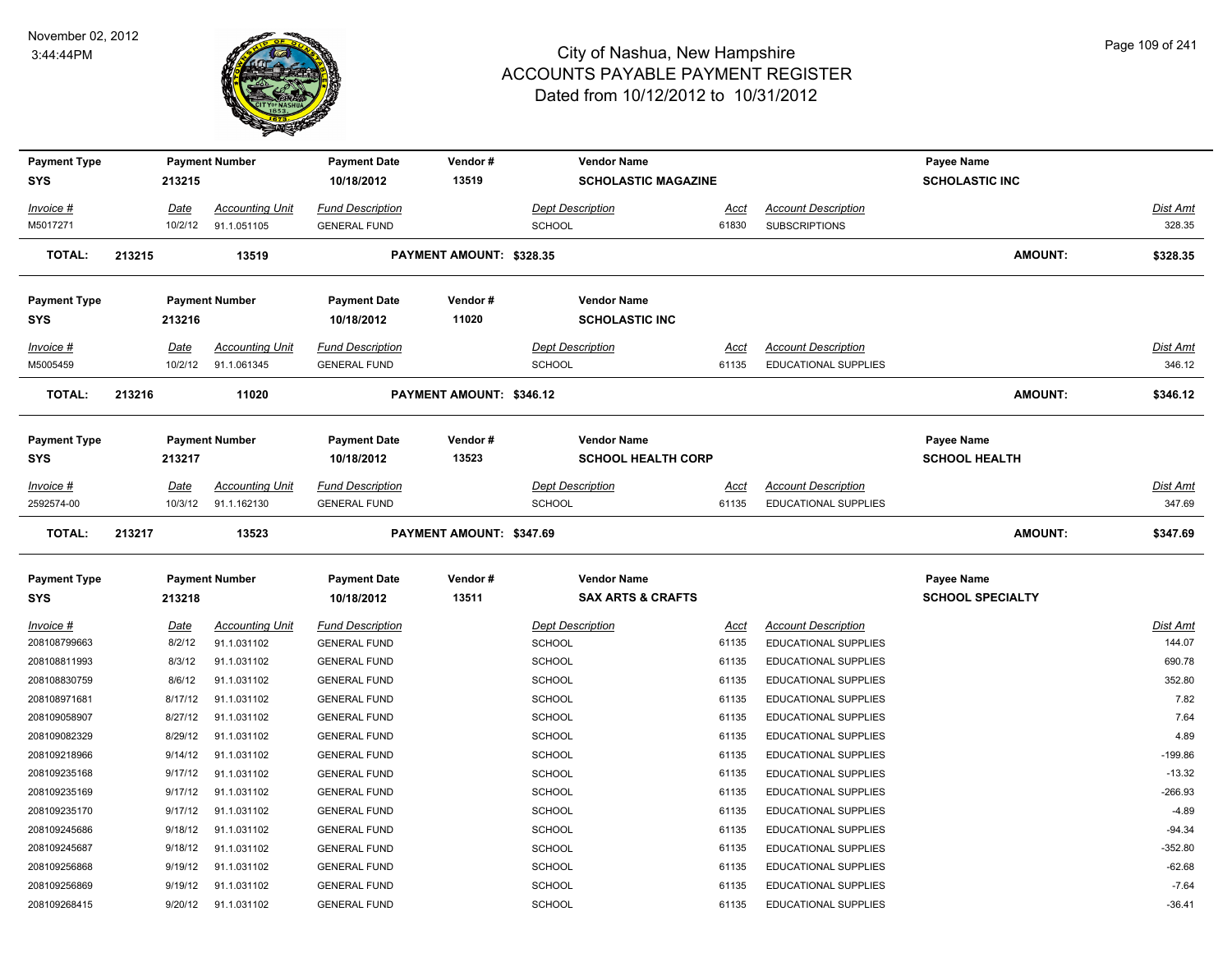#### November 02, 2012 3:44:44PM

 $\overline{\phantom{0}}$ 



| 208109268416               | 9/20/12     | 91.1.031102            | <b>GENERAL FUND</b>               |                               | <b>SCHOOL</b>                                 | 61135       | <b>EDUCATIONAL SUPPLIES</b> |                 | $-121.43$ |
|----------------------------|-------------|------------------------|-----------------------------------|-------------------------------|-----------------------------------------------|-------------|-----------------------------|-----------------|-----------|
| 208109268417               | 9/20/12     | 91.1.031102            | <b>GENERAL FUND</b>               |                               | <b>SCHOOL</b>                                 | 61135       | <b>EDUCATIONAL SUPPLIES</b> |                 | $-7.82$   |
| 208109310951               | 9/27/12     | 91.1.031102            | <b>GENERAL FUND</b>               |                               | <b>SCHOOL</b>                                 | 61135       | <b>EDUCATIONAL SUPPLIES</b> |                 | $-39.86$  |
| <b>TOTAL:</b>              | 213218      | 13511                  |                                   | <b>PAYMENT AMOUNT: \$0.02</b> |                                               |             |                             | AMOUNT:         | \$0.02    |
| <b>Payment Type</b><br>SYS | 213219      | <b>Payment Number</b>  | <b>Payment Date</b><br>10/18/2012 | Vendor#<br>13526              | <b>Vendor Name</b><br><b>SCHOOL SPECIALTY</b> |             |                             |                 |           |
| Invoice #                  | <u>Date</u> | <b>Accounting Unit</b> | <b>Fund Description</b>           |                               | <b>Dept Description</b>                       | <u>Acct</u> | <b>Account Description</b>  | Activity        | Dist Amt  |
| 208109043100               | 8/24/12     | 91.1.071102            | <b>GENERAL FUND</b>               |                               | <b>SCHOOL</b>                                 | 61135       | <b>EDUCATIONAL SUPPLIES</b> |                 | 6.18      |
| 208109304507               | 9/26/12     | 91.1.181102            | <b>GENERAL FUND</b>               |                               | <b>SCHOOL</b>                                 | 61135       | <b>EDUCATIONAL SUPPLIES</b> |                 | 168.21    |
| 208109310524               | 9/27/12     | 91.3800.231249         | <b>SCHOOL GRANTS FUND</b>         |                               | <b>SCHOOL</b>                                 | 61135       | <b>EDUCATIONAL SUPPLIES</b> | 91.03763.231249 | 35.58     |
| 208109310526               | 9/27/12     | 91.1.061160            | <b>GENERAL FUND</b>               |                               | <b>SCHOOL</b>                                 | 61135       | <b>EDUCATIONAL SUPPLIES</b> |                 | 754.90    |
| 208109310530               | 9/27/12     | 91.1.181102            | <b>GENERAL FUND</b>               |                               | <b>SCHOOL</b>                                 | 61135       | <b>EDUCATIONAL SUPPLIES</b> |                 | 837.76    |
| 208109310531               | 9/27/12     | 91.1.181160            | <b>GENERAL FUND</b>               |                               | SCHOOL                                        | 61135       | <b>EDUCATIONAL SUPPLIES</b> |                 | 3.55      |
| 208109310533               | 9/27/12     | 91.1.141102            | <b>GENERAL FUND</b>               |                               | <b>SCHOOL</b>                                 | 61135       | <b>EDUCATIONAL SUPPLIES</b> |                 | 0.87      |
| 208109310534               | 9/27/12     | 91.1.071102            | <b>GENERAL FUND</b>               |                               | <b>SCHOOL</b>                                 | 61135       | <b>EDUCATIONAL SUPPLIES</b> |                 | 4.44      |
| 208109310541               | 9/27/12     | 91.1.071102            | <b>GENERAL FUND</b>               |                               | <b>SCHOOL</b>                                 | 61135       | <b>EDUCATIONAL SUPPLIES</b> |                 | 62.98     |
| 208109310542               | 9/27/12     | 91.1.041160            | <b>GENERAL FUND</b>               |                               | <b>SCHOOL</b>                                 | 61135       | <b>EDUCATIONAL SUPPLIES</b> |                 | 19.54     |
| 208109310543               | 9/27/12     | 91.1.041160            | <b>GENERAL FUND</b>               |                               | <b>SCHOOL</b>                                 | 61135       | <b>EDUCATIONAL SUPPLIES</b> |                 | 12.01     |
| 208109320109               | 9/28/12     | 91.1.101220            | <b>GENERAL FUND</b>               |                               | <b>SCHOOL</b>                                 | 61135       | <b>EDUCATIONAL SUPPLIES</b> |                 | 35.59     |
| 208109320110               | 9/28/12     | 91.3800.151271         | <b>SCHOOL GRANTS FUND</b>         |                               | <b>SCHOOL</b>                                 | 61135       | <b>EDUCATIONAL SUPPLIES</b> | 91.03763.151271 | 34.74     |
| 208109320111               | 9/28/12     | 91.3800.151271         | <b>SCHOOL GRANTS FUND</b>         |                               | SCHOOL                                        | 61135       | <b>EDUCATIONAL SUPPLIES</b> | 91.03763.151271 | 59.09     |
| 208109320112               | 9/28/12     | 91.3800.151271         | <b>SCHOOL GRANTS FUND</b>         |                               | SCHOOL                                        | 61135       | <b>EDUCATIONAL SUPPLIES</b> | 91.03763.151271 | 55.82     |
| 208109320113               | 9/28/12     | 91.3800.151271         | <b>SCHOOL GRANTS FUND</b>         |                               | <b>SCHOOL</b>                                 | 61135       | <b>EDUCATIONAL SUPPLIES</b> | 91.03763.151271 | 59.67     |
| 208109320114               | 9/28/12     | 91.3800.151271         | <b>SCHOOL GRANTS FUND</b>         |                               | <b>SCHOOL</b>                                 | 61135       | <b>EDUCATIONAL SUPPLIES</b> | 91.03763.151271 | 43.22     |
| 208109320115               | 9/28/12     | 91.3800.231249         | <b>SCHOOL GRANTS FUND</b>         |                               | <b>SCHOOL</b>                                 | 61135       | <b>EDUCATIONAL SUPPLIES</b> | 91.03763.231249 | 273.19    |
| 208109320116               | 9/28/12     | 91.1.181160            | <b>GENERAL FUND</b>               |                               | <b>SCHOOL</b>                                 | 61135       | <b>EDUCATIONAL SUPPLIES</b> |                 | 37.16     |
| 208109320118               | 9/28/12     | 91.1.071102            | <b>GENERAL FUND</b>               |                               | <b>SCHOOL</b>                                 | 61135       | <b>EDUCATIONAL SUPPLIES</b> |                 | 161.31    |
| 208109320119               | 9/28/12     | 91.1.051160            | <b>GENERAL FUND</b>               |                               | <b>SCHOOL</b>                                 | 61135       | <b>EDUCATIONAL SUPPLIES</b> |                 | 195.58    |
| 208109328645               | 10/1/12     | 91.1.041160            | <b>GENERAL FUND</b>               |                               | SCHOOL                                        | 61135       | <b>EDUCATIONAL SUPPLIES</b> |                 | 117.07    |
| 208109328652               | 10/1/12     | 91.1.051160            | <b>GENERAL FUND</b>               |                               | <b>SCHOOL</b>                                 | 61135       | <b>EDUCATIONAL SUPPLIES</b> |                 | 1,032.30  |
| 208109328654               | 10/1/12     | 91.1.051160            | <b>GENERAL FUND</b>               |                               | <b>SCHOOL</b>                                 | 61135       | <b>EDUCATIONAL SUPPLIES</b> |                 | 170.74    |
| 208109337836               | 10/2/12     | 91.1.101220            | <b>GENERAL FUND</b>               |                               | <b>SCHOOL</b>                                 | 61135       | <b>EDUCATIONAL SUPPLIES</b> |                 | 2.94      |
| 208109337839               | 10/2/12     | 91.3800.161271         | <b>SCHOOL GRANTS FUND</b>         |                               | <b>SCHOOL</b>                                 | 61135       | <b>EDUCATIONAL SUPPLIES</b> | 91.03763.161271 | 155.40    |
| 208109337843               | 10/2/12     | 91.3800.231249         | <b>SCHOOL GRANTS FUND</b>         |                               | <b>SCHOOL</b>                                 | 61135       | <b>EDUCATIONAL SUPPLIES</b> | 91.03763.231249 | 46.27     |
| 208109349649               | 10/4/12     | 91.1.051345            | <b>GENERAL FUND</b>               |                               | SCHOOL                                        | 61135       | <b>EDUCATIONAL SUPPLIES</b> |                 | 59.11     |
| 208109349658               | 10/4/12     | 91.1.031160            | <b>GENERAL FUND</b>               |                               | SCHOOL                                        | 61135       | <b>EDUCATIONAL SUPPLIES</b> |                 | 69.30     |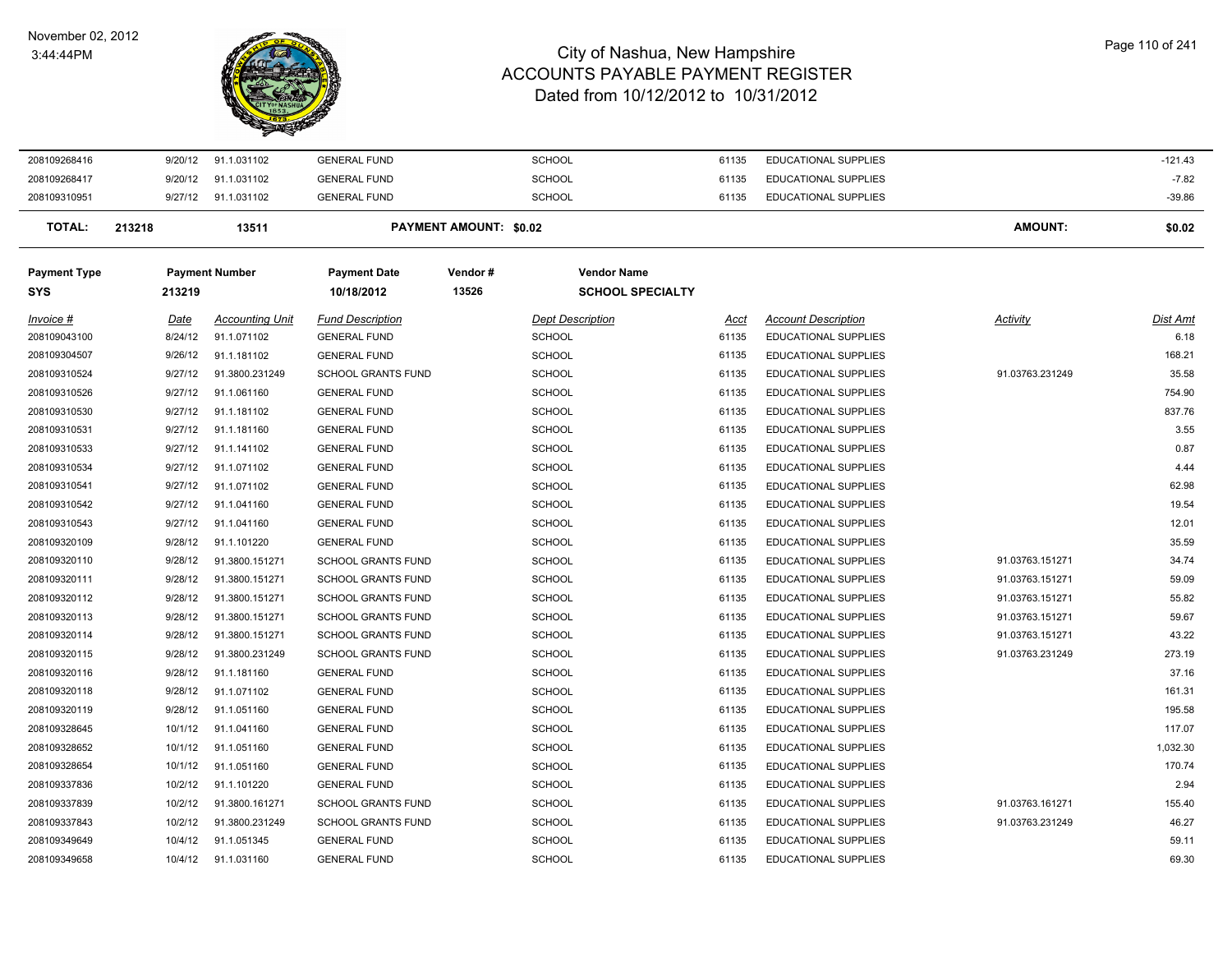

| <b>TOTAL:</b>                                               | 213219 |                                       | 13526                                                               |                                                                                              | PAYMENT AMOUNT: \$4,514.52 |                                                       |                                                   |                                        |                                                                                                          | <b>AMOUNT:</b> | \$4,514.52                                   |
|-------------------------------------------------------------|--------|---------------------------------------|---------------------------------------------------------------------|----------------------------------------------------------------------------------------------|----------------------------|-------------------------------------------------------|---------------------------------------------------|----------------------------------------|----------------------------------------------------------------------------------------------------------|----------------|----------------------------------------------|
| <b>Payment Type</b><br><b>SYS</b>                           |        | 213220                                | <b>Payment Number</b>                                               | <b>Payment Date</b><br>10/18/2012                                                            | Vendor#<br>15001           |                                                       | <b>Vendor Name</b><br><b>SCHOOLMASTERS SAFETY</b> |                                        |                                                                                                          |                |                                              |
| $Invoice$ #<br>535789                                       |        | <b>Date</b><br>10/2/12                | <b>Accounting Unit</b><br>91.1.222660                               | <b>Fund Description</b><br><b>GENERAL FUND</b>                                               |                            | <b>Dept Description</b><br>SCHOOL                     |                                                   | Acct<br>61107                          | <b>Account Description</b><br><b>CLOTHING &amp; UNIFORMS</b>                                             |                | Dist Amt<br>81.08                            |
| <b>TOTAL:</b>                                               | 213220 |                                       | 15001                                                               |                                                                                              | PAYMENT AMOUNT: \$81.08    |                                                       |                                                   |                                        |                                                                                                          | <b>AMOUNT:</b> | \$81.08                                      |
| <b>Payment Type</b><br><b>SYS</b>                           |        | 213221                                | <b>Payment Number</b>                                               | <b>Payment Date</b><br>10/18/2012                                                            | Vendor#<br>11345           |                                                       | <b>Vendor Name</b><br><b>JENNIFER SEUSING</b>     |                                        |                                                                                                          |                |                                              |
| Invoice #<br>MILES-AUG<br>MILES-JUL<br>MILES-SEPT           |        | Date<br>9/30/12<br>7/30/12<br>9/29/12 | <b>Accounting Unit</b><br>91.1.012320<br>91.1.012320<br>91.1.012320 | <b>Fund Description</b><br><b>GENERAL FUND</b><br><b>GENERAL FUND</b><br><b>GENERAL FUND</b> |                            | <b>Dept Description</b><br>SCHOOL<br>SCHOOL<br>SCHOOL |                                                   | <u>Acct</u><br>55307<br>55307<br>55307 | <b>Account Description</b><br>MILEAGE REIMBURSEMENTS<br>MILEAGE REIMBURSEMENTS<br>MILEAGE REIMBURSEMENTS |                | <b>Dist Amt</b><br>103.07<br>32.41<br>118.85 |
| <b>TOTAL:</b>                                               | 213221 |                                       | 11345                                                               |                                                                                              | PAYMENT AMOUNT: \$254.33   |                                                       |                                                   |                                        |                                                                                                          | <b>AMOUNT:</b> | \$254.33                                     |
| <b>Payment Type</b><br><b>SYS</b><br>Invoice #<br>100112-07 |        | 213222<br><u>Date</u><br>10/1/12      | <b>Payment Number</b><br><b>Accounting Unit</b><br>91.1.071477      | <b>Payment Date</b><br>10/18/2012<br><b>Fund Description</b><br><b>GENERAL FUND</b>          | Vendor#<br>13566           | <b>Dept Description</b><br>SCHOOL                     | <b>Vendor Name</b><br><b>RALPH SIDORIE</b>        | <b>Acct</b><br>55642                   | <b>Account Description</b><br><b>GAME OFFICIALS</b>                                                      |                | <b>Dist Amt</b><br>60.00                     |
| <b>TOTAL:</b>                                               | 213222 |                                       | 13566                                                               |                                                                                              | PAYMENT AMOUNT: \$60.00    |                                                       |                                                   |                                        |                                                                                                          | <b>AMOUNT:</b> | \$60.00                                      |
| <b>Payment Type</b><br><b>SYS</b>                           |        | 213223                                | <b>Payment Number</b>                                               | <b>Payment Date</b><br>10/18/2012                                                            | Vendor#<br>13579           |                                                       | <b>Vendor Name</b><br><b>GARY SIMPSON</b>         |                                        |                                                                                                          |                |                                              |
| $Invoice$ #<br>100312-07                                    |        | <u>Date</u><br>10/3/12                | <b>Accounting Unit</b><br>91.1.071477                               | <b>Fund Description</b><br><b>GENERAL FUND</b>                                               |                            | <b>Dept Description</b><br><b>SCHOOL</b>              |                                                   | Acct<br>55642                          | <b>Account Description</b><br><b>GAME OFFICIALS</b>                                                      |                | Dist Amt<br>60.00                            |
| <b>TOTAL:</b>                                               | 213223 |                                       | 13579                                                               |                                                                                              | PAYMENT AMOUNT: \$60.00    |                                                       |                                                   |                                        |                                                                                                          | <b>AMOUNT:</b> | \$60.00                                      |
| <b>Payment Type</b><br><b>SYS</b>                           |        | 213224                                | <b>Payment Number</b>                                               | <b>Payment Date</b><br>10/18/2012                                                            | Vendor#<br>15249           |                                                       | <b>Vendor Name</b><br><b>LEISEL SMITH</b>         |                                        |                                                                                                          |                |                                              |
| Invoice #<br>50704                                          |        | Date<br>9/14/12                       | <b>Accounting Unit</b><br>91.1.991490                               | <b>Fund Description</b><br><b>GENERAL FUND</b>                                               |                            | <b>Dept Description</b><br><b>SCHOOL</b>              |                                                   | <b>Acct</b><br>61135                   | <b>Account Description</b><br><b>EDUCATIONAL SUPPLIES</b>                                                |                | <b>Dist Amt</b><br>1,540.80                  |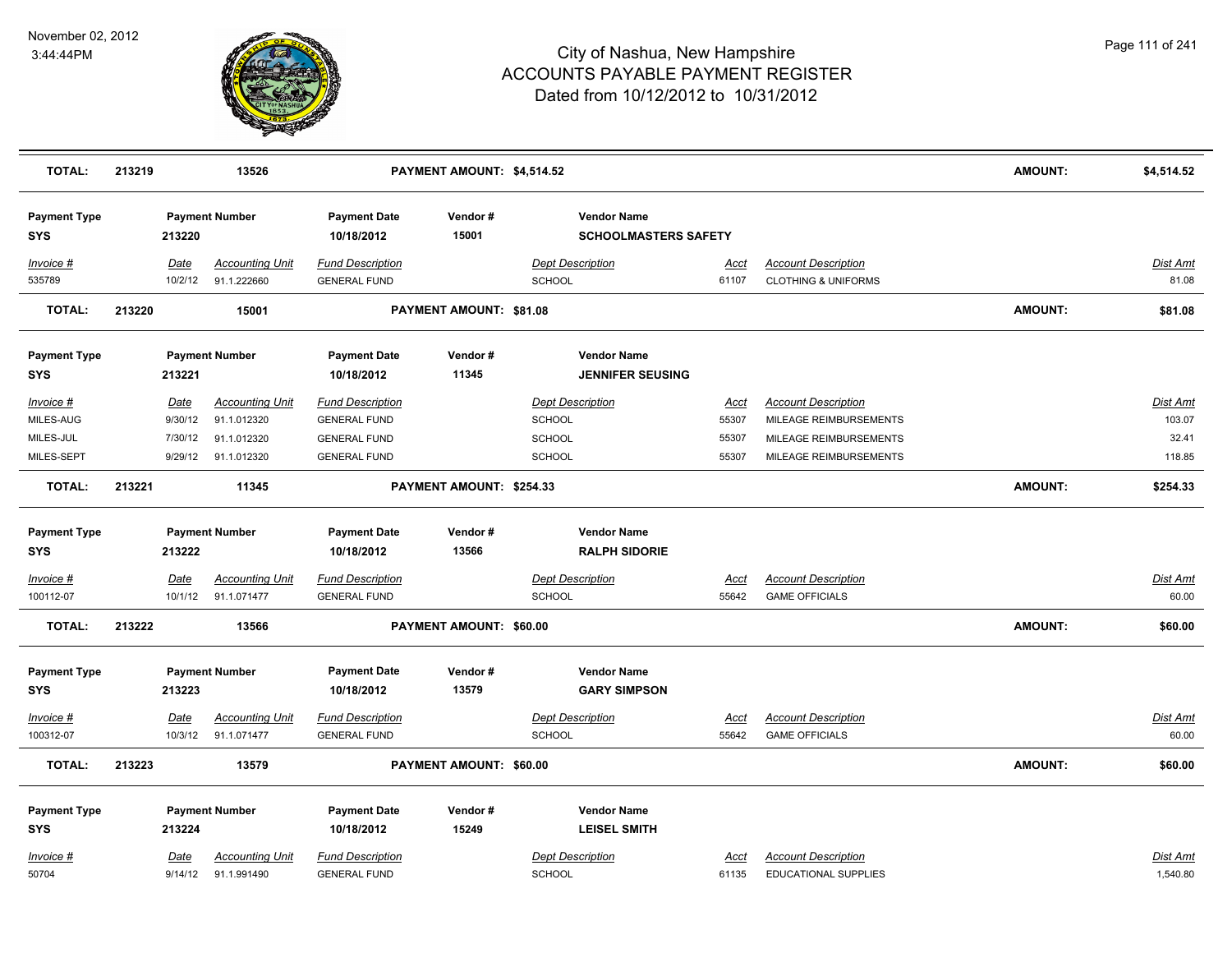

| <b>TOTAL:</b>                     | 213224 |             | 15249                  |                                   | PAYMENT AMOUNT: \$1,540.80     |                         |                                            |       |                                            | <b>AMOUNT:</b>  | \$1,540.80 |
|-----------------------------------|--------|-------------|------------------------|-----------------------------------|--------------------------------|-------------------------|--------------------------------------------|-------|--------------------------------------------|-----------------|------------|
| <b>Payment Type</b><br><b>SYS</b> |        | 213225      | <b>Payment Number</b>  | <b>Payment Date</b><br>10/18/2012 | Vendor #<br>11080              |                         | <b>Vendor Name</b><br><b>RUSSELL SMITH</b> |       |                                            |                 |            |
| Invoice #                         |        | <u>Date</u> | Accounting Unit        | <b>Fund Description</b>           |                                | <b>Dept Description</b> |                                            | Acct  | <b>Account Description</b>                 |                 | Dist Amt   |
| 92912-03                          |        | 9/29/12     | 91.1.031443            | <b>GENERAL FUND</b>               |                                | <b>SCHOOL</b>           |                                            | 55642 | <b>GAME OFFICIALS</b>                      |                 | 40.00      |
| <b>TOTAL:</b>                     | 213225 |             | 11080                  |                                   | <b>PAYMENT AMOUNT: \$40.00</b> |                         |                                            |       |                                            | <b>AMOUNT:</b>  | \$40.00    |
| <b>Payment Type</b>               |        |             | <b>Payment Number</b>  | <b>Payment Date</b>               | Vendor#                        |                         | <b>Vendor Name</b>                         |       |                                            |                 |            |
| <b>SYS</b>                        |        | 213226      |                        | 10/18/2012                        | 11963                          |                         | <b>STAPLES BUSINESS ADVANTAGE</b>          |       |                                            |                 |            |
| Invoice #                         |        | <u>Date</u> | <b>Accounting Unit</b> | <b>Fund Description</b>           |                                | <b>Dept Description</b> |                                            | Acct  | <b>Account Description</b>                 | <b>Activity</b> | Dist Amt   |
| 3181795086                        |        | 9/13/12     | 91.2100.993120         | <b>FOOD SERVICES</b>              |                                | <b>SCHOOL</b>           |                                            | 61100 | OFFICE SUPPLIES                            |                 | 455.95     |
| 3181795086                        |        | 9/13/12     | <b>BS1000</b>          | <b>GENERAL FUND</b>               |                                | <b>GENERAL FUND</b>     |                                            | 29185 | LAWSON INVENTORY SUSPENSE                  |                 | $-13.68$   |
| 3182540078                        |        | 9/26/12     | 91.1.091215            | <b>GENERAL FUND</b>               |                                | <b>SCHOOL</b>           |                                            | 61135 | EDUCATIONAL SUPPLIES                       |                 | 226.47     |
| 3182540079                        |        | 9/26/12     | 91.1.091215            | <b>GENERAL FUND</b>               |                                | <b>SCHOOL</b>           |                                            | 61135 | EDUCATIONAL SUPPLIES                       |                 | 15.99      |
| 3182576090                        |        | 9/27/12     | 91.1.031160            | <b>GENERAL FUND</b>               |                                | <b>SCHOOL</b>           |                                            | 61135 | EDUCATIONAL SUPPLIES                       |                 | 26.04      |
| 3182576093                        |        | 9/27/12     | 91.1.012320            | <b>GENERAL FUND</b>               |                                | <b>SCHOOL</b>           |                                            | 61100 | OFFICE SUPPLIES                            |                 | 134.59     |
| 3182576094                        |        | 9/27/12     | 91.1.041160            | <b>GENERAL FUND</b>               |                                | <b>SCHOOL</b>           |                                            | 61135 | EDUCATIONAL SUPPLIES                       |                 | 7.32       |
| 3183216666                        |        | 9/29/12     | 91.1.222620            | <b>GENERAL FUND</b>               |                                | <b>SCHOOL</b>           |                                            | 61299 | MISCELLANEOUS SUPPLIES                     |                 | 99.99      |
| 3183332166                        |        | 10/1/12     | 91.3800.231240         | SCHOOL GRANTS FUND                |                                | <b>SCHOOL</b>           |                                            | 61135 | EDUCATIONAL SUPPLIES                       | 91.03763.231240 | 8.69       |
| 3183362468                        |        | 10/2/12     | 91.1.031160            | <b>GENERAL FUND</b>               |                                | <b>SCHOOL</b>           |                                            | 61135 | EDUCATIONAL SUPPLIES                       |                 | 53.48      |
| 3183362469                        |        | 10/2/12     | 91.1.012320            | <b>GENERAL FUND</b>               |                                | <b>SCHOOL</b>           |                                            | 61100 | OFFICE SUPPLIES                            |                 | 48.33      |
| 3183401448                        |        | 10/3/12     | 91.1.042220            | <b>GENERAL FUND</b>               |                                | <b>SCHOOL</b>           |                                            | 61135 | <b>EDUCATIONAL SUPPLIES</b>                |                 | 138.31     |
| 3183401451                        |        | 10/3/12     | 91.1.992225            | <b>GENERAL FUND</b>               |                                | <b>SCHOOL</b>           |                                            | 54487 | <b>EQUIPMENT REPAIRS &amp;</b>             |                 | 75.24      |
| 3183401453                        |        | 10/3/12     | 91.1.201215            | <b>GENERAL FUND</b>               |                                | <b>SCHOOL</b>           |                                            | 61135 | MAINTENANCE<br><b>EDUCATIONAL SUPPLIES</b> |                 | 77.66      |
| 3183401454                        |        | 10/3/12     | 91.1.141160            | <b>GENERAL FUND</b>               |                                | <b>SCHOOL</b>           |                                            | 61135 | EDUCATIONAL SUPPLIES                       |                 | 86.61      |
| 3183401455                        |        | 10/3/12     | 91.1.161120            | <b>GENERAL FUND</b>               |                                | <b>SCHOOL</b>           |                                            | 61135 | <b>EDUCATIONAL SUPPLIES</b>                |                 | 48.45      |
| 3183401456                        |        | 10/3/12     | 91.1.111160            | <b>GENERAL FUND</b>               |                                | <b>SCHOOL</b>           |                                            | 61100 | OFFICE SUPPLIES                            |                 | 119.62     |
| 3183401456                        |        | 10/3/12     | 91.1.111160            | <b>GENERAL FUND</b>               |                                | <b>SCHOOL</b>           |                                            | 61135 | <b>EDUCATIONAL SUPPLIES</b>                |                 | 64.85      |
| 3183401457                        |        | 10/3/12     | 91.1.092410            | <b>GENERAL FUND</b>               |                                | <b>SCHOOL</b>           |                                            | 61100 | OFFICE SUPPLIES                            |                 | 533.48     |
| 3183401458                        |        | 10/3/12     | 91.1.092410            | <b>GENERAL FUND</b>               |                                | <b>SCHOOL</b>           |                                            | 61100 | OFFICE SUPPLIES                            |                 | 533.48     |
| 3183401459                        |        | 10/3/12     | 91.1.092410            | <b>GENERAL FUND</b>               |                                | <b>SCHOOL</b>           |                                            | 61100 | OFFICE SUPPLIES                            |                 | 266.74     |
| 3183439304                        |        | 10/4/12     | 91.1.031360            | <b>GENERAL FUND</b>               |                                | <b>SCHOOL</b>           |                                            | 61135 | <b>EDUCATIONAL SUPPLIES</b>                |                 | 1,196.20   |
| <b>TOTAL:</b>                     | 213226 |             | 11963                  |                                   | PAYMENT AMOUNT: \$4,203.81     |                         |                                            |       |                                            | <b>AMOUNT:</b>  | \$4,203.81 |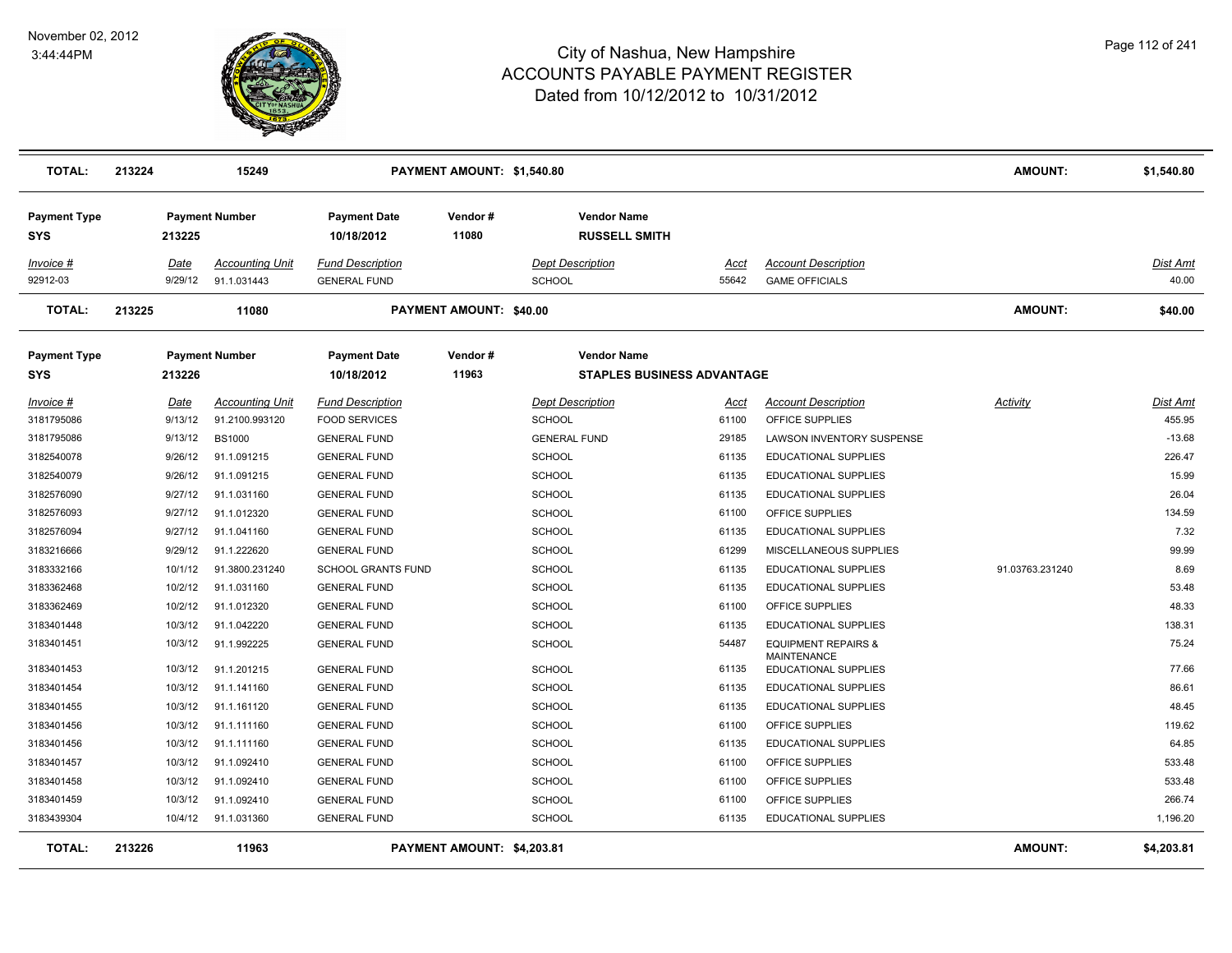

| <b>Payment Type</b> |        |             | <b>Payment Number</b>  | <b>Payment Date</b>       | Vendor#                    | <b>Vendor Name</b>            |             |                                         |                 |                 |
|---------------------|--------|-------------|------------------------|---------------------------|----------------------------|-------------------------------|-------------|-----------------------------------------|-----------------|-----------------|
| <b>SYS</b>          |        | 213227      |                        | 10/18/2012                | 13670                      | <b>ALISTAIR STUART</b>        |             |                                         |                 |                 |
| Invoice #           |        | <b>Date</b> | <b>Accounting Unit</b> | <b>Fund Description</b>   |                            | <b>Dept Description</b>       | Acct        | <b>Account Description</b>              |                 | Dist Amt        |
| 100412-06           |        | 10/4/12     | 91.1.061477            | <b>GENERAL FUND</b>       |                            | <b>SCHOOL</b>                 | 55642       | <b>GAME OFFICIALS</b>                   |                 | 60.00           |
| <b>TOTAL:</b>       | 213227 |             | 13670                  |                           | PAYMENT AMOUNT: \$60.00    |                               |             |                                         | <b>AMOUNT:</b>  | \$60.00         |
| <b>Payment Type</b> |        |             | <b>Payment Number</b>  | <b>Payment Date</b>       | Vendor#                    | <b>Vendor Name</b>            |             |                                         |                 |                 |
| <b>SYS</b>          |        | 213228      |                        | 10/18/2012                | 15213                      | <b>SEAN SULLIVAN</b>          |             |                                         |                 |                 |
| Invoice #           |        | Date        | <b>Accounting Unit</b> | <b>Fund Description</b>   |                            | <b>Dept Description</b>       | Acct        | <b>Account Description</b>              |                 | Dist Amt        |
| 100512-04           |        | 10/5/12     | 91.1.041441            | <b>GENERAL FUND</b>       |                            | <b>SCHOOL</b>                 | 55642       | <b>GAME OFFICIALS</b>                   |                 | 80.00           |
| <b>TOTAL:</b>       | 213228 |             | 15213                  |                           | PAYMENT AMOUNT: \$80.00    |                               |             |                                         | <b>AMOUNT:</b>  | \$80.00         |
| <b>Payment Type</b> |        |             | <b>Payment Number</b>  | <b>Payment Date</b>       | Vendor#                    | <b>Vendor Name</b>            |             |                                         |                 |                 |
| <b>SYS</b>          |        | 213229      |                        | 10/18/2012                | 13699                      | <b>CHESTER SWIESZ</b>         |             |                                         |                 |                 |
| Invoice #           |        | Date        | <b>Accounting Unit</b> | <b>Fund Description</b>   |                            | <b>Dept Description</b>       | Acct        | <b>Account Description</b>              |                 | Dist Amt        |
| 100512-04           |        | 10/5/12     | 91.1.041441            | <b>GENERAL FUND</b>       |                            | <b>SCHOOL</b>                 | 55642       | <b>GAME OFFICIALS</b>                   |                 | 80.00           |
| <b>TOTAL:</b>       | 213229 |             | 13699                  |                           | PAYMENT AMOUNT: \$80.00    |                               |             |                                         | <b>AMOUNT:</b>  | \$80.00         |
| <b>Payment Type</b> |        |             | <b>Payment Number</b>  | <b>Payment Date</b>       | Vendor#                    | <b>Vendor Name</b>            |             |                                         |                 |                 |
| <b>SYS</b>          |        | 213230      |                        | 10/18/2012                | 13701                      | <b>LORNE SWINDELL</b>         |             |                                         |                 |                 |
| Invoice #           |        | <u>Date</u> | <b>Accounting Unit</b> | <b>Fund Description</b>   |                            | <b>Dept Description</b>       | <u>Acct</u> | <b>Account Description</b>              |                 | <u>Dist Amt</u> |
| MILES-SEPT          |        | 9/30/12     | 91.1.222610            | <b>GENERAL FUND</b>       |                            | <b>SCHOOL</b>                 | 55307       | MILEAGE REIMBURSEMENTS                  |                 | 117.55          |
| <b>TOTAL:</b>       | 213230 |             | 13701                  |                           | PAYMENT AMOUNT: \$117.55   |                               |             |                                         | <b>AMOUNT:</b>  | \$117.55        |
| <b>Payment Type</b> |        |             | <b>Payment Number</b>  | <b>Payment Date</b>       | Vendor#                    | <b>Vendor Name</b>            |             |                                         |                 |                 |
| <b>SYS</b>          |        | 213231      |                        | 10/18/2012                | 15216                      | TEC-NH C/O CLAREMONT SCH DIST |             |                                         |                 |                 |
| Invoice #           |        | Date        | <b>Accounting Unit</b> | <b>Fund Description</b>   |                            | <b>Dept Description</b>       | Acct        | <b>Account Description</b>              | <b>Activity</b> | Dist Amt        |
| 44                  |        | 9/24/12     | 91.3800.042210         | <b>SCHOOL GRANTS FUND</b> |                            | <b>SCHOOL</b>                 | 53607       | PROGRAM IMPROVEMENT                     | 91.03903.042210 | 0.01            |
| 44                  |        | 9/24/12     | 91.3800.042210         | <b>SCHOOL GRANTS FUND</b> |                            | <b>SCHOOL</b>                 | 55200       | <b>SERVICES</b><br>DUES AND MEMBERSHIPS | 91.03903.042210 | 9,935.56        |
| <b>TOTAL:</b>       | 213231 |             | 15216                  |                           | PAYMENT AMOUNT: \$9,935.57 |                               |             |                                         | <b>AMOUNT:</b>  | \$9,935.57      |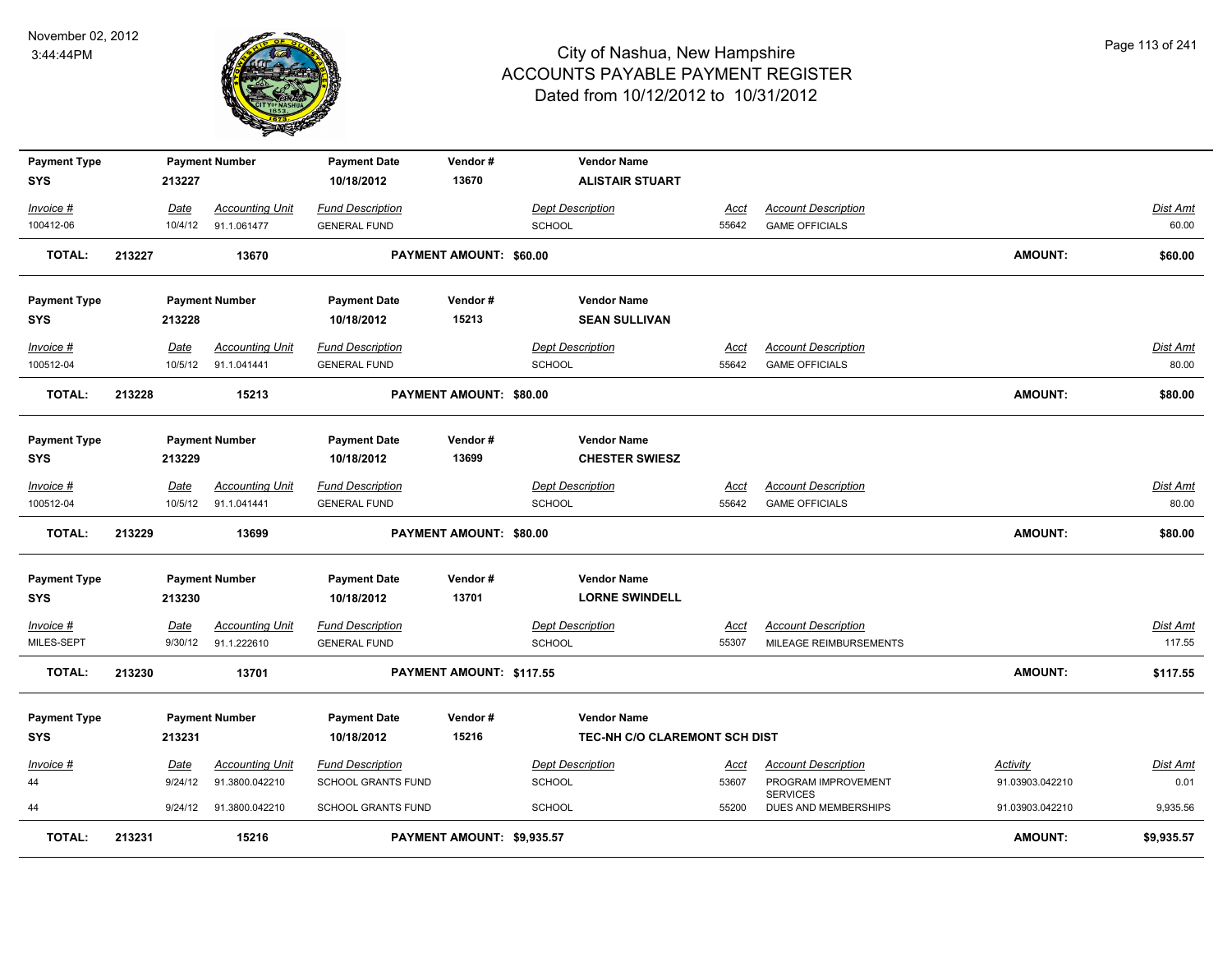

| <b>Payment Type</b> |             | <b>Payment Number</b>  |                        | <b>Payment Date</b>     | Vendor#                  | <b>Vendor Name</b>        |             |                                                      |                |          |
|---------------------|-------------|------------------------|------------------------|-------------------------|--------------------------|---------------------------|-------------|------------------------------------------------------|----------------|----------|
| <b>SYS</b>          |             | 213232                 |                        | 10/18/2012              | 13721                    | <b>TERMINIX</b>           |             |                                                      |                |          |
| Invoice #           | Date        |                        | <b>Accounting Unit</b> | <b>Fund Description</b> |                          | <b>Dept Description</b>   | Acct        | <b>Account Description</b>                           |                | Dist Amt |
| 318565488           |             | 9/4/12                 | 91.1.222620            | <b>GENERAL FUND</b>     |                          | <b>SCHOOL</b>             | 53628       | <b>CONTRACT SERVICES</b>                             |                | 15.00    |
| 318577687           |             | 91.1.222620<br>9/11/12 |                        | <b>GENERAL FUND</b>     |                          | <b>SCHOOL</b>             | 53628       | <b>CONTRACT SERVICES</b>                             |                | 30.00    |
| 318589568           |             | 9/19/12<br>91.1.222620 |                        | <b>GENERAL FUND</b>     |                          | <b>SCHOOL</b>             | 53628       | <b>CONTRACT SERVICES</b>                             |                | 15.00    |
| 318598242           |             | 9/25/12<br>91.1.222620 |                        | <b>GENERAL FUND</b>     |                          | <b>SCHOOL</b>             | 53628       | <b>CONTRACT SERVICES</b>                             |                | 30.00    |
| 318600093           |             | 9/26/12<br>91.1.222620 |                        | <b>GENERAL FUND</b>     |                          | <b>SCHOOL</b>             | 53628       | <b>CONTRACT SERVICES</b>                             |                | 117.00   |
| 318602041           |             | 9/27/12<br>91.1.222620 |                        | <b>GENERAL FUND</b>     |                          | SCHOOL                    | 53628       | <b>CONTRACT SERVICES</b>                             |                | 15.00    |
| 318604103           |             | 9/28/12<br>91.1.222620 |                        | <b>GENERAL FUND</b>     |                          | <b>SCHOOL</b>             | 53628       | CONTRACT SERVICES                                    |                | 30.00    |
| 318654121           |             | 91.1.222620<br>10/2/12 |                        | <b>GENERAL FUND</b>     |                          | <b>SCHOOL</b>             | 53628       | CONTRACT SERVICES                                    |                | 15.00    |
| 318655285           |             | 10/2/12<br>91.1.222620 |                        | <b>GENERAL FUND</b>     |                          | SCHOOL                    | 53628       | CONTRACT SERVICES                                    |                | 15.00    |
| <b>TOTAL:</b>       | 213232      |                        | 13721                  |                         | PAYMENT AMOUNT: \$282.00 |                           |             |                                                      | <b>AMOUNT:</b> | \$282.00 |
| <b>Payment Type</b> |             | <b>Payment Number</b>  |                        | <b>Payment Date</b>     | Vendor#                  | <b>Vendor Name</b>        |             |                                                      |                |          |
| <b>SYS</b>          | 213233      |                        |                        | 10/18/2012              | 13772                    | <b>TROUPE BRIAN</b>       |             |                                                      |                |          |
| Invoice #           | Date        |                        | <b>Accounting Unit</b> | <b>Fund Description</b> |                          | <b>Dept Description</b>   | Acct        | <b>Account Description</b>                           |                | Dist Amt |
| 100412-07           |             | 91.1.071477<br>10/4/12 |                        | <b>GENERAL FUND</b>     |                          | SCHOOL                    | 55642       | <b>GAME OFFICIALS</b>                                |                | 60.00    |
| <b>TOTAL:</b>       | 213233      |                        | 13772                  |                         | PAYMENT AMOUNT: \$60.00  |                           |             |                                                      | AMOUNT:        | \$60.00  |
| <b>Payment Type</b> |             | <b>Payment Number</b>  |                        | <b>Payment Date</b>     | Vendor#                  | <b>Vendor Name</b>        |             |                                                      |                |          |
| <b>SYS</b>          |             | 213234                 |                        | 10/18/2012              | 13800                    | UNITED MACHINE REPAIR INC |             |                                                      |                |          |
| Invoice #           | Date        |                        | <b>Accounting Unit</b> | <b>Fund Description</b> |                          | <b>Dept Description</b>   | <u>Acct</u> | <b>Account Description</b>                           |                | Dist Amt |
| 1232                |             | 9/28/12<br>91.1.041300 |                        | <b>GENERAL FUND</b>     |                          | SCHOOL                    | 54487       | <b>EQUIPMENT REPAIRS &amp;</b><br><b>MAINTENANCE</b> |                | 463.50   |
| <b>TOTAL:</b>       | 213234      |                        | 13800                  |                         | PAYMENT AMOUNT: \$463.50 |                           |             |                                                      | AMOUNT:        | \$463.50 |
| <b>Payment Type</b> |             | <b>Payment Number</b>  |                        | <b>Payment Date</b>     | Vendor#                  | <b>Vendor Name</b>        |             |                                                      |                |          |
| SYS                 |             | 213235                 |                        | 10/18/2012              | 13845                    | <b>MICHAEL VIVEIROS</b>   |             |                                                      |                |          |
| <u>Invoice #</u>    | <u>Date</u> |                        | <b>Accounting Unit</b> | <b>Fund Description</b> |                          | <b>Dept Description</b>   | <u>Acct</u> | <b>Account Description</b>                           |                | Dist Amt |
| 100812-03           |             | 10/8/12<br>91.1.031443 |                        | <b>GENERAL FUND</b>     |                          | SCHOOL                    | 55642       | <b>GAME OFFICIALS</b>                                |                | 60.00    |
| 101112-03           |             | 10/11/12 91.1.031443   |                        | <b>GENERAL FUND</b>     |                          | SCHOOL                    | 55642       | <b>GAME OFFICIALS</b>                                |                | 50.00    |
| 101512-03           |             | 10/15/12 91.1.031443   |                        | <b>GENERAL FUND</b>     |                          | SCHOOL                    | 55642       | <b>GAME OFFICIALS</b>                                |                | 40.00    |
| <b>TOTAL:</b>       | 213235      |                        | 13845                  |                         | PAYMENT AMOUNT: \$150.00 |                           |             |                                                      | <b>AMOUNT:</b> | \$150.00 |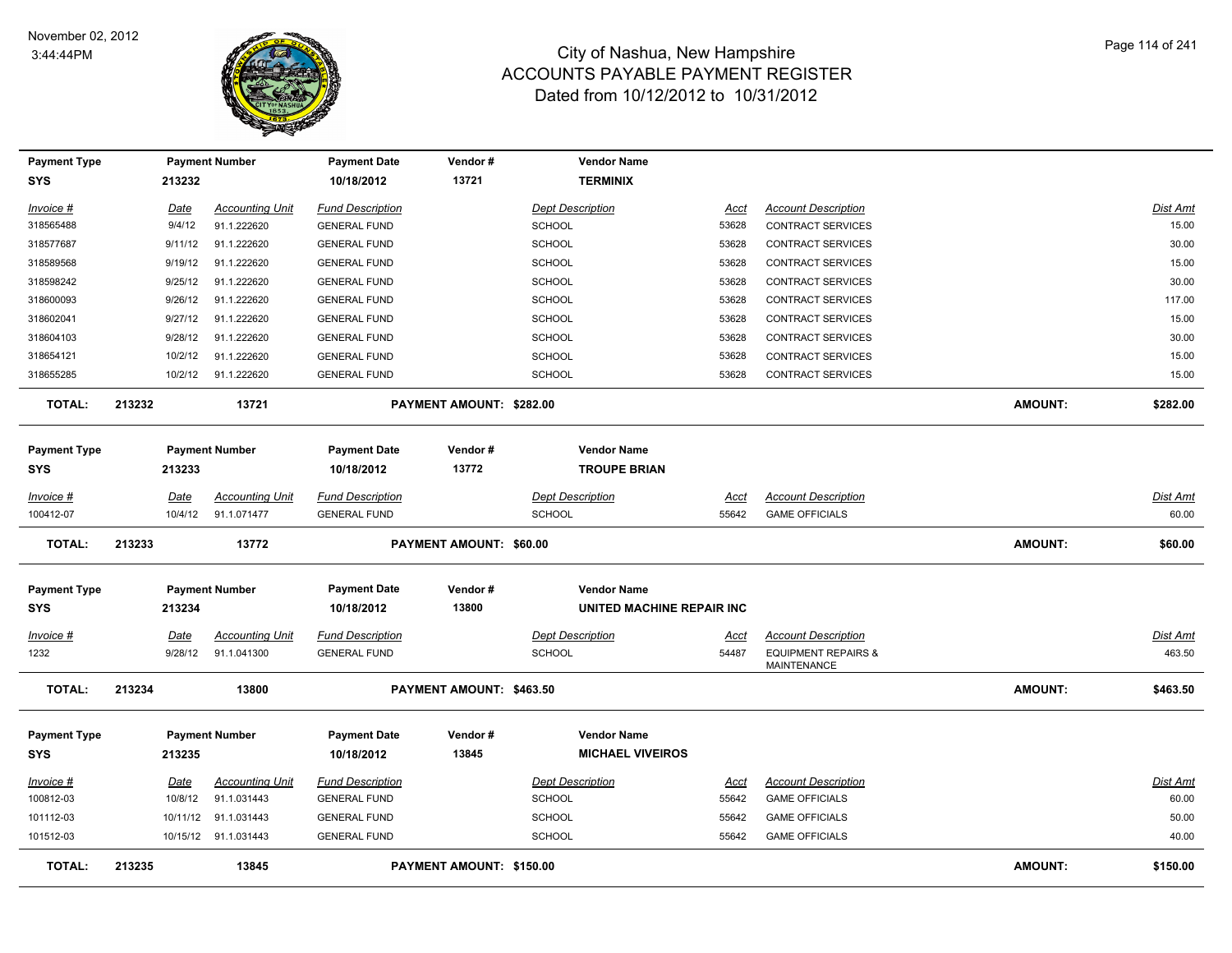

| <b>Payment Type</b>               |        |             | <b>Payment Number</b>                             | <b>Payment Date</b>                               | Vendor#                       | <b>Vendor Name</b>                       |                      |                                                      |                |                          |
|-----------------------------------|--------|-------------|---------------------------------------------------|---------------------------------------------------|-------------------------------|------------------------------------------|----------------------|------------------------------------------------------|----------------|--------------------------|
| <b>SYS</b>                        |        | 213236      |                                                   | 10/18/2012                                        | 13857                         | <b>WAL-MART</b>                          |                      |                                                      |                |                          |
| Invoice #                         |        | Date        | <b>Accounting Unit</b>                            | <b>Fund Description</b>                           |                               | <b>Dept Description</b>                  | Acct                 | <b>Account Description</b>                           |                | <b>Dist Amt</b>          |
| 238                               |        | 10/10/12    | 91.1.041210                                       | <b>GENERAL FUND</b>                               |                               | <b>SCHOOL</b>                            | 61142                | <b>MEDICAL SUPPLIES</b>                              |                | 167.85                   |
| 859                               |        | 10/6/12     | 91.1.031340                                       | <b>GENERAL FUND</b>                               |                               | <b>SCHOOL</b>                            | 61135                | <b>EDUCATIONAL SUPPLIES</b>                          |                | 26.78                    |
| 9581                              |        |             | 10/7/12 91.1.071113                               | <b>GENERAL FUND</b>                               |                               | SCHOOL                                   | 61135                | <b>EDUCATIONAL SUPPLIES</b>                          |                | 83.14                    |
|                                   |        |             |                                                   |                                                   |                               |                                          |                      |                                                      |                |                          |
| <b>TOTAL:</b>                     | 213236 |             | 13857                                             |                                                   | PAYMENT AMOUNT: \$277.77      |                                          |                      |                                                      | <b>AMOUNT:</b> | \$277.77                 |
| <b>Payment Type</b>               |        |             | <b>Payment Number</b>                             | <b>Payment Date</b>                               | Vendor#                       | <b>Vendor Name</b>                       |                      |                                                      |                |                          |
| <b>SYS</b>                        |        | 213237      |                                                   | 10/18/2012                                        | 13857                         | <b>WAL-MART</b>                          |                      |                                                      |                |                          |
|                                   |        |             |                                                   |                                                   |                               |                                          |                      |                                                      |                |                          |
| Invoice #<br>4940                 |        | Date        | <b>Accounting Unit</b><br>10/11/12 91.2207.991600 | <b>Fund Description</b><br>ADULT ED/CONTINUING ED |                               | <b>Dept Description</b><br><b>SCHOOL</b> | <u>Acct</u><br>61299 | <b>Account Description</b><br>MISCELLANEOUS SUPPLIES |                | <b>Dist Amt</b><br>84.03 |
|                                   |        |             |                                                   |                                                   |                               |                                          |                      |                                                      |                |                          |
| <b>TOTAL:</b>                     | 213237 |             | 13857                                             |                                                   | PAYMENT AMOUNT: \$84.03       |                                          |                      |                                                      | <b>AMOUNT:</b> | \$84.03                  |
|                                   |        |             | <b>Payment Number</b>                             | <b>Payment Date</b>                               | Vendor#                       | <b>Vendor Name</b>                       |                      |                                                      |                |                          |
| <b>Payment Type</b><br><b>SYS</b> |        | 213238      |                                                   | 10/18/2012                                        | 13868                         | <b>DAVID WEBSTER</b>                     |                      |                                                      |                |                          |
|                                   |        |             |                                                   |                                                   |                               |                                          |                      |                                                      |                |                          |
| Invoice #                         |        | Date        | <b>Accounting Unit</b>                            | <b>Fund Description</b>                           |                               | <b>Dept Description</b>                  | Acct                 | <b>Account Description</b>                           |                | Dist Amt                 |
| 100412-03                         |        | 10/4/12     | 91.1.031443                                       | <b>GENERAL FUND</b>                               |                               | <b>SCHOOL</b>                            | 55642                | <b>GAME OFFICIALS</b>                                |                | 50.00                    |
| <b>TOTAL:</b>                     | 213238 |             | 13868                                             |                                                   | PAYMENT AMOUNT: \$50.00       |                                          |                      |                                                      | <b>AMOUNT:</b> | \$50.00                  |
|                                   |        |             |                                                   |                                                   |                               |                                          |                      |                                                      |                |                          |
| <b>Payment Type</b>               |        |             | <b>Payment Number</b>                             | <b>Payment Date</b>                               | Vendor#                       | <b>Vendor Name</b>                       |                      |                                                      |                |                          |
| <b>SYS</b>                        |        | 213239      |                                                   | 10/18/2012                                        | 14926                         | <b>WOODCRAFT SUPPLY, LLC</b>             |                      |                                                      |                |                          |
| Invoice #                         |        | <b>Date</b> | <b>Accounting Unit</b>                            | <b>Fund Description</b>                           |                               | <b>Dept Description</b>                  | <u>Acct</u>          | <b>Account Description</b>                           |                | Dist Amt                 |
| 5676413                           |        | 10/3/12     | 91.1.071375                                       | <b>GENERAL FUND</b>                               |                               | SCHOOL                                   | 61135                | EDUCATIONAL SUPPLIES                                 |                | 379.61                   |
| <b>TOTAL:</b>                     | 213239 |             | 14926                                             |                                                   | PAYMENT AMOUNT: \$379.61      |                                          |                      |                                                      | <b>AMOUNT:</b> | \$379.61                 |
|                                   |        |             |                                                   |                                                   |                               |                                          |                      |                                                      |                |                          |
| <b>Payment Type</b>               |        |             | <b>Payment Number</b>                             | <b>Payment Date</b>                               | Vendor#                       | <b>Vendor Name</b>                       |                      |                                                      |                |                          |
| <b>SYS</b>                        |        | 213240      |                                                   | 10/18/2012                                        | 11356                         | <b>WOODWORKER'S SUPPLY INC</b>           |                      |                                                      |                |                          |
| Invoice #                         |        | Date        | <b>Accounting Unit</b>                            | <b>Fund Description</b>                           |                               | <b>Dept Description</b>                  | <u>Acct</u>          | <b>Account Description</b>                           |                | Dist Amt                 |
| 8188969-4                         |        | 8/6/12      | 91.1.051375                                       | <b>GENERAL FUND</b>                               |                               | <b>SCHOOL</b>                            | 61135                | <b>EDUCATIONAL SUPPLIES</b>                          |                | 8.96                     |
| <b>TOTAL:</b>                     | 213240 |             | 11356                                             |                                                   | <b>PAYMENT AMOUNT: \$8.96</b> |                                          |                      |                                                      | <b>AMOUNT:</b> | \$8.96                   |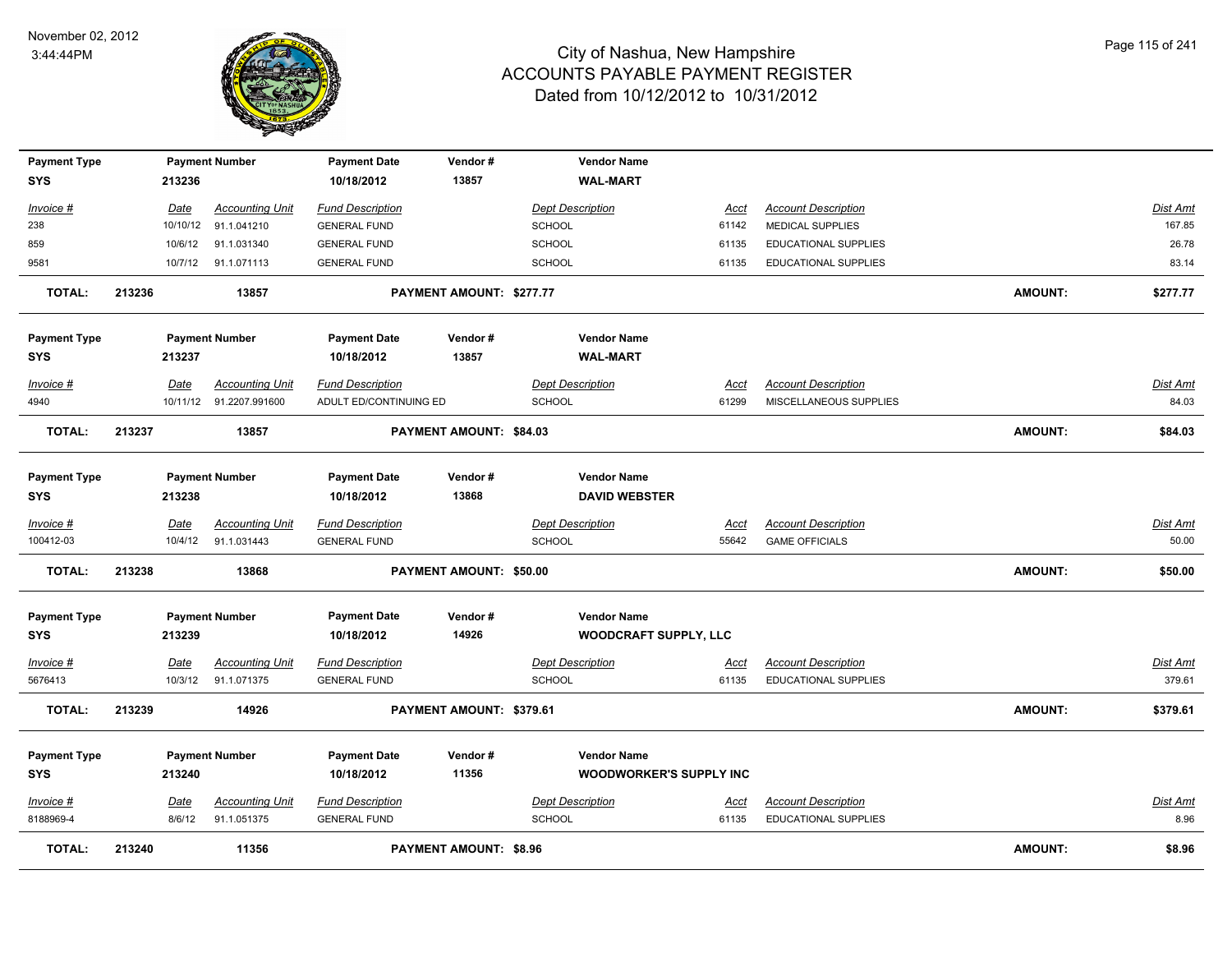

| <b>Payment Type</b>               |        |                 | <b>Payment Number</b>             | <b>Payment Date</b>       | Vendor#                    | <b>Vendor Name</b>         |               |                              |                |                    |
|-----------------------------------|--------|-----------------|-----------------------------------|---------------------------|----------------------------|----------------------------|---------------|------------------------------|----------------|--------------------|
| <b>SYS</b>                        |        | 213241          |                                   | 10/18/2012                | 13925                      | THE YOUTH COUNCIL          |               |                              |                |                    |
| Invoice #                         |        | Date            | <b>Accounting Unit</b>            | <b>Fund Description</b>   |                            | <b>Dept Description</b>    | Acct          | <b>Account Description</b>   |                | <u>Dist Amt</u>    |
| 2077                              |        | 10/1/12         | 91.1.991110                       | <b>GENERAL FUND</b>       |                            | <b>SCHOOL</b>              | 53600         | <b>INSTRUCTION SERVICES</b>  |                | 6,012.50           |
| <b>TOTAL:</b>                     | 213241 |                 | 13925                             |                           | PAYMENT AMOUNT: \$6,012.50 |                            |               |                              | <b>AMOUNT:</b> | \$6,012.50         |
| <b>Payment Type</b>               |        |                 | <b>Payment Number</b>             | <b>Payment Date</b>       | Vendor#                    | <b>Vendor Name</b>         |               |                              |                |                    |
| <b>SYS</b>                        |        | 213242          |                                   | 10/18/2012                | 13934                      | <b>ROBERT ZUCCARO</b>      |               |                              |                |                    |
| <u>Invoice #</u>                  |        | Date            | <b>Accounting Unit</b>            | <b>Fund Description</b>   |                            | <b>Dept Description</b>    | <u>Acct</u>   | <b>Account Description</b>   |                | <u>Dist Amt</u>    |
| 91712-03                          |        | 9/17/12         | 91.1.031443                       | <b>GENERAL FUND</b>       |                            | <b>SCHOOL</b>              | 55642         | <b>GAME OFFICIALS</b>        |                | 50.00              |
| 92412-03                          |        | 9/24/12         | 91.1.031443                       | <b>GENERAL FUND</b>       |                            | <b>SCHOOL</b>              | 55642         | <b>GAME OFFICIALS</b>        |                | 40.00              |
| <b>TOTAL:</b>                     | 213242 |                 | 13934                             |                           | PAYMENT AMOUNT: \$90.00    |                            |               |                              | <b>AMOUNT:</b> | \$90.00            |
| <b>Payment Type</b>               |        |                 | <b>Payment Number</b>             | <b>Payment Date</b>       | Vendor#                    | <b>Vendor Name</b>         |               |                              |                |                    |
| <b>SYS</b>                        |        | 213243          |                                   | 10/18/2012                | 10164                      | <b>RIANNON CROCKER</b>     |               |                              |                |                    |
|                                   |        |                 |                                   | <b>Fund Description</b>   |                            | <b>Dept Description</b>    |               | <b>Account Description</b>   |                |                    |
| Invoice #<br>7/16/12-7/20/12 CAMP |        | Date<br>7/23/12 | <b>Accounting Unit</b><br>77.2503 | PARKS & REC PROGRAMS FUND |                            | PARKS & REC PROGRAMS       | Acct<br>51400 | WAGES TEMP-SEASONAL          |                | Dist Amt<br>225.00 |
|                                   |        |                 |                                   |                           |                            |                            |               |                              |                |                    |
| <b>TOTAL:</b>                     | 213243 |                 | 10164                             |                           | PAYMENT AMOUNT: \$225.00   |                            |               |                              | <b>AMOUNT:</b> | \$225.00           |
| <b>Payment Type</b>               |        |                 | <b>Payment Number</b>             | <b>Payment Date</b>       | Vendor#                    | <b>Vendor Name</b>         |               |                              |                |                    |
| <b>SYS</b>                        |        | 213244          |                                   | 10/18/2012                | 999001079                  | <b>ATTORNEY BERRY FOX</b>  |               |                              |                |                    |
| Invoice #                         |        | Date            | <b>Accounting Unit</b>            | <b>Fund Description</b>   |                            | <b>Dept Description</b>    | <u>Acct</u>   | <b>Account Description</b>   |                | Dist Amt           |
| WW REFUND-1436904                 |        | 10/16/12        | <b>BS6200</b>                     | <b>WASTEWATER FUND</b>    |                            | WASTEWATER                 | 21775         | <b>BILLING OVERPAYMENTS</b>  |                | 24.32              |
| <b>TOTAL:</b>                     | 213244 |                 | 999001079                         |                           | PAYMENT AMOUNT: \$24.32    |                            |               |                              | <b>AMOUNT:</b> | \$24.32            |
| <b>Payment Type</b>               |        |                 | <b>Payment Number</b>             | <b>Payment Date</b>       | Vendor#                    | <b>Vendor Name</b>         |               |                              |                |                    |
| <b>SYS</b>                        |        | 213245          |                                   | 10/18/2012                | 999001080                  | <b>BENJAMIN RICHARDSON</b> |               |                              |                |                    |
| Invoice #                         |        | Date            | <b>Accounting Unit</b>            | <b>Fund Description</b>   |                            | <b>Dept Description</b>    | <u>Acct</u>   | <b>Account Description</b>   |                | <u>Dist Amt</u>    |
| MV REFUND 06                      |        | 10/12/12        | <b>BS1000</b>                     | <b>GENERAL FUND</b>       |                            | <b>GENERAL FUND</b>        | 21907         | <b>MOTOR VEHICLE REFUNDS</b> |                | 20.00              |
| TOTAL:                            | 213245 |                 | 999001080                         |                           | PAYMENT AMOUNT: \$20.00    |                            |               |                              | <b>AMOUNT:</b> | \$20.00            |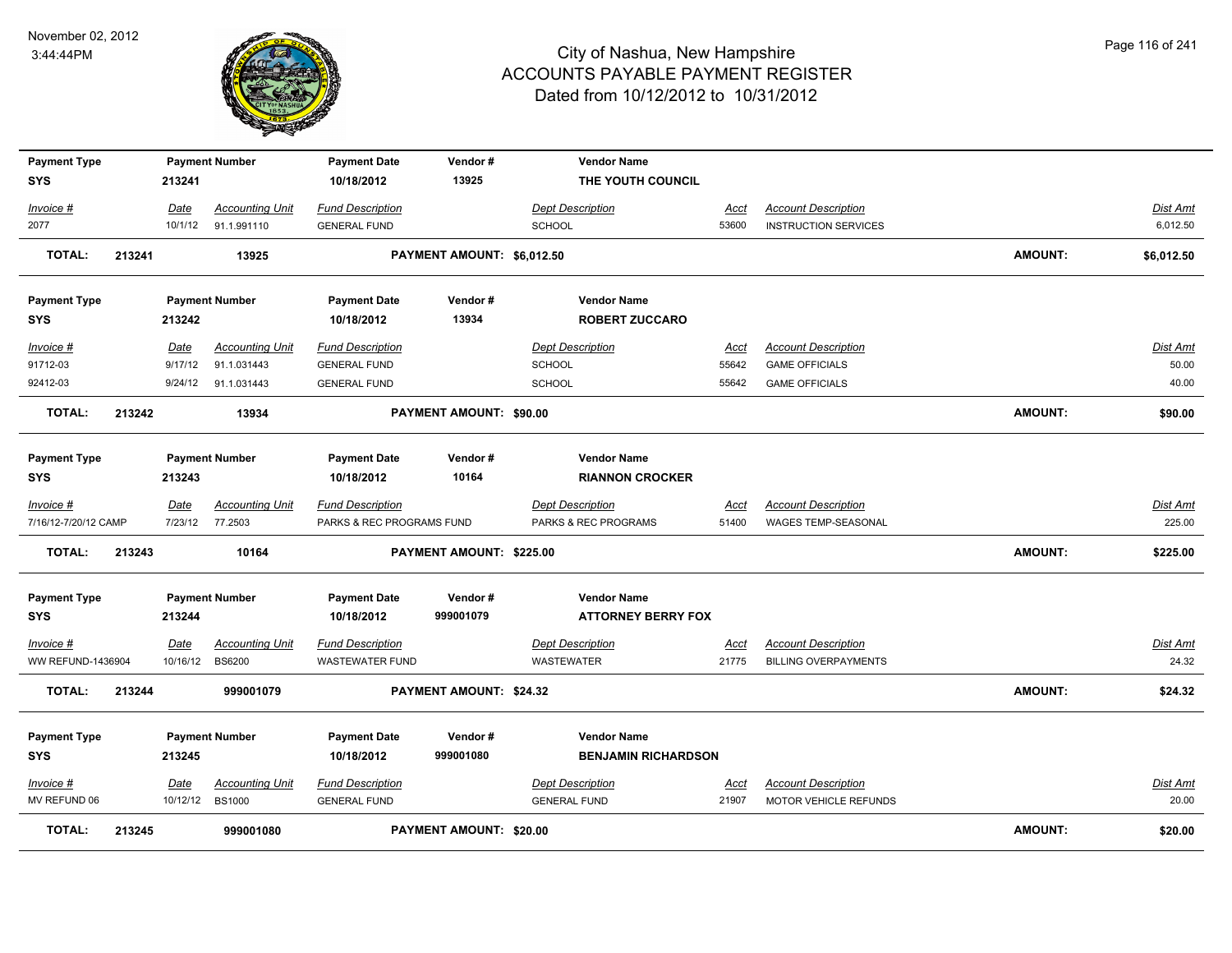

| <b>Payment Type</b>       |        |                  | <b>Payment Number</b>                   | <b>Payment Date</b>                            | Vendor#                        | <b>Vendor Name</b>                             |                      |                                                     |                |                   |
|---------------------------|--------|------------------|-----------------------------------------|------------------------------------------------|--------------------------------|------------------------------------------------|----------------------|-----------------------------------------------------|----------------|-------------------|
| <b>SYS</b>                |        | 213246           |                                         | 10/18/2012                                     | 999001081                      | <b>CHRISTOS GEORGIOU</b>                       |                      |                                                     |                |                   |
| Invoice #                 |        | Date             | <b>Accounting Unit</b>                  | <b>Fund Description</b>                        |                                | <b>Dept Description</b>                        | Acct                 | <b>Account Description</b>                          |                | Dist Amt          |
| MV REFUND 01              |        | 10/12/12         | <b>BS1000</b>                           | <b>GENERAL FUND</b>                            |                                | <b>GENERAL FUND</b>                            | 21907                | MOTOR VEHICLE REFUNDS                               |                | 131.20            |
| <b>TOTAL:</b>             | 213246 |                  | 999001081                               |                                                | PAYMENT AMOUNT: \$131.20       |                                                |                      |                                                     | <b>AMOUNT:</b> | \$131.20          |
| <b>Payment Type</b>       |        |                  | <b>Payment Number</b>                   | <b>Payment Date</b>                            | Vendor#                        | <b>Vendor Name</b>                             |                      |                                                     |                |                   |
| <b>SYS</b>                |        | 213247           |                                         | 10/18/2012                                     | 999001082                      | <b>DAVID CLARK</b>                             |                      |                                                     |                |                   |
| Invoice #                 |        | Date             | <b>Accounting Unit</b>                  | <b>Fund Description</b>                        |                                | <b>Dept Description</b>                        | Acct                 | <b>Account Description</b>                          |                | Dist Amt          |
| MV REFUND 05              |        | 10/12/12         | <b>BS1000</b>                           | <b>GENERAL FUND</b>                            |                                | <b>GENERAL FUND</b>                            | 21907                | MOTOR VEHICLE REFUNDS                               |                | 20.00             |
| <b>TOTAL:</b>             | 213247 |                  | 999001082                               |                                                | PAYMENT AMOUNT: \$20.00        |                                                |                      |                                                     | <b>AMOUNT:</b> | \$20.00           |
| <b>Payment Type</b>       |        |                  | <b>Payment Number</b>                   | <b>Payment Date</b>                            | Vendor#                        | <b>Vendor Name</b>                             |                      |                                                     |                |                   |
| <b>SYS</b>                |        | 213248           |                                         | 10/18/2012                                     | 999001083                      | <b>EDINALDO &amp; PAT ALVES</b>                |                      |                                                     |                |                   |
| Invoice #                 |        | <u>Date</u>      | <b>Accounting Unit</b>                  | <b>Fund Description</b>                        |                                | <b>Dept Description</b>                        | <u>Acct</u>          | <b>Account Description</b>                          |                | Dist Amt          |
| WW REFUND-00985005        |        | 10/16/12         | <b>BS6200</b>                           | <b>WASTEWATER FUND</b>                         |                                | <b>WASTEWATER</b>                              | 21775                | <b>BILLING OVERPAYMENTS</b>                         |                | 123.83            |
| <b>TOTAL:</b>             | 213248 |                  | 999001083                               |                                                | PAYMENT AMOUNT: \$123.83       |                                                |                      |                                                     | <b>AMOUNT:</b> | \$123.83          |
| <b>Payment Type</b>       |        |                  | <b>Payment Number</b>                   | <b>Payment Date</b>                            | Vendor#                        | <b>Vendor Name</b>                             |                      |                                                     |                |                   |
| <b>SYS</b>                |        | 213249           |                                         | 10/18/2012                                     | 999001084                      | <b>EMILY NASH-WALKER</b>                       |                      |                                                     |                |                   |
| $Invoice$ #               |        | <u>Date</u>      | <b>Accounting Unit</b>                  | <b>Fund Description</b>                        |                                | <b>Dept Description</b>                        | <u>Acct</u>          | <b>Account Description</b>                          |                | <b>Dist Amt</b>   |
| MV REFUND 03              |        | 10/12/12         | <b>BS1000</b>                           | <b>GENERAL FUND</b>                            |                                | <b>GENERAL FUND</b>                            | 21907                | MOTOR VEHICLE REFUNDS                               |                | 10.00             |
| <b>TOTAL:</b>             | 213249 |                  | 999001084                               |                                                | <b>PAYMENT AMOUNT: \$10.00</b> |                                                |                      |                                                     | <b>AMOUNT:</b> | \$10.00           |
| <b>Payment Type</b>       |        |                  | <b>Payment Number</b>                   | <b>Payment Date</b>                            | Vendor#                        | <b>Vendor Name</b>                             |                      |                                                     |                |                   |
| <b>SYS</b>                |        | 213250           |                                         | 10/18/2012                                     | 999001085                      | <b>GENE PORTER</b>                             |                      |                                                     |                |                   |
| Invoice #<br>MV REFUND 07 |        | Date<br>10/12/12 | <b>Accounting Unit</b><br><b>BS1000</b> | <b>Fund Description</b><br><b>GENERAL FUND</b> |                                | <b>Dept Description</b><br><b>GENERAL FUND</b> | <u>Acct</u><br>21907 | <b>Account Description</b><br>MOTOR VEHICLE REFUNDS |                | Dist Amt<br>10.00 |
|                           |        |                  |                                         |                                                |                                |                                                |                      |                                                     |                |                   |
| <b>TOTAL:</b>             | 213250 |                  | 999001085                               |                                                | PAYMENT AMOUNT: \$10.00        |                                                |                      |                                                     | AMOUNT:        | \$10.00           |
| <b>Payment Type</b>       |        |                  | <b>Payment Number</b>                   | <b>Payment Date</b>                            | Vendor#                        | <b>Vendor Name</b>                             |                      |                                                     |                |                   |
| <b>SYS</b>                |        | 213251           |                                         | 10/18/2012                                     | 999001086                      | <b>GOTTESMAN % HOLLIS, PA</b>                  |                      |                                                     |                |                   |
| Invoice #                 |        | Date             | <b>Accounting Unit</b>                  | <b>Fund Description</b>                        |                                | <b>Dept Description</b>                        | Acct                 | <b>Account Description</b>                          |                | Dist Amt          |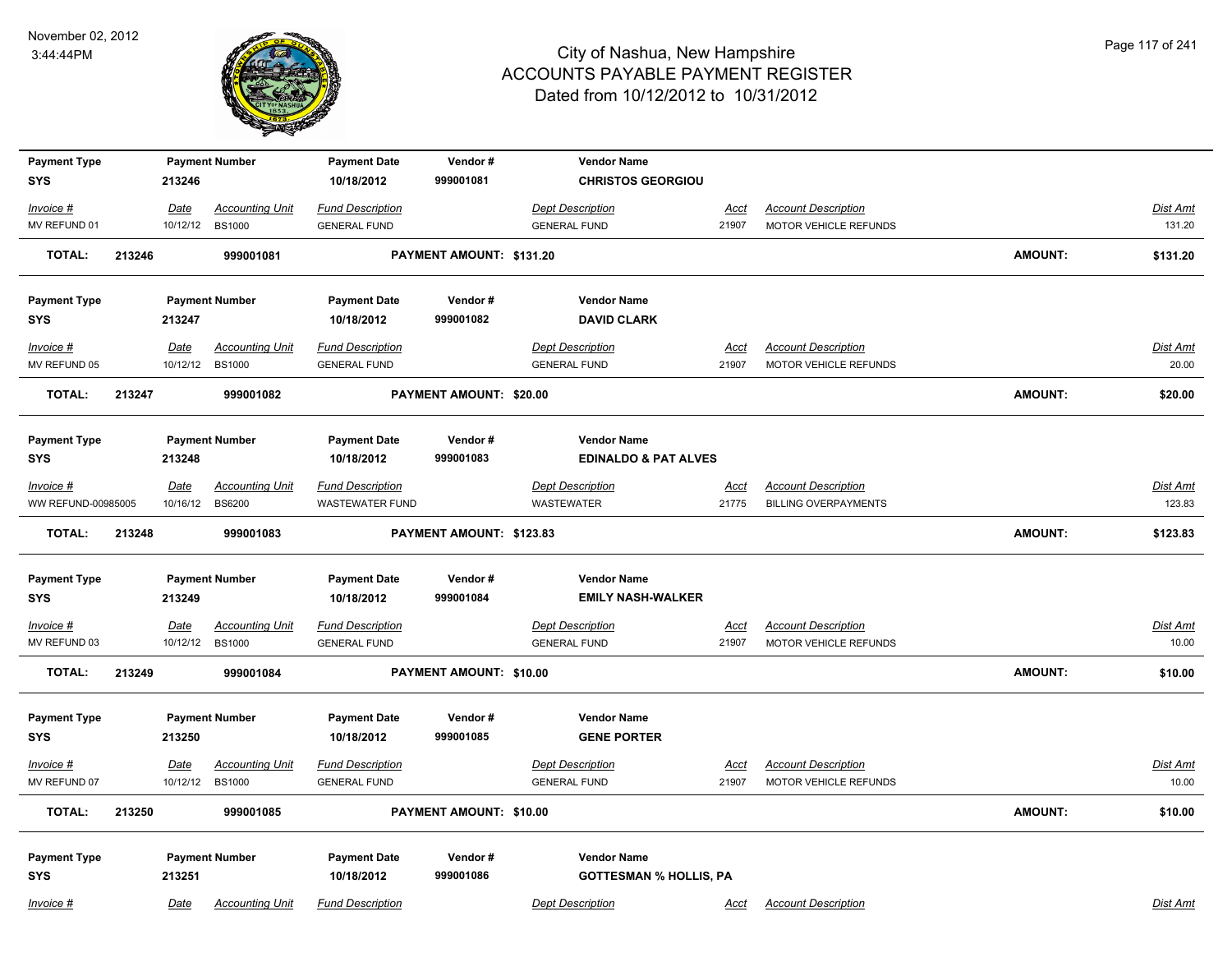

| MV REFUND 12                    |        |                  | 10/12/12 BS1000                         | <b>GENERAL FUND</b>                               |                                | <b>GENERAL FUND</b>                           | 21907         | MOTOR VEHICLE REFUNDS                                     |                | 30.00             |
|---------------------------------|--------|------------------|-----------------------------------------|---------------------------------------------------|--------------------------------|-----------------------------------------------|---------------|-----------------------------------------------------------|----------------|-------------------|
| <b>TOTAL:</b>                   | 213251 |                  | 999001086                               |                                                   | PAYMENT AMOUNT: \$30.00        |                                               |               |                                                           | <b>AMOUNT:</b> | \$30.00           |
| <b>Payment Type</b><br>SYS      |        | 213252           | <b>Payment Number</b>                   | <b>Payment Date</b><br>10/18/2012                 | Vendor#<br>999001087           | <b>Vendor Name</b><br><b>GREAT EAST TITLE</b> |               |                                                           |                |                   |
| Invoice #<br>WW REFUND-02442303 |        | Date<br>10/16/12 | <b>Accounting Unit</b><br><b>BS6200</b> | <b>Fund Description</b><br><b>WASTEWATER FUND</b> |                                | <b>Dept Description</b><br><b>WASTEWATER</b>  | Acct<br>21775 | <b>Account Description</b><br><b>BILLING OVERPAYMENTS</b> |                | Dist Amt<br>40.29 |
| <b>TOTAL:</b>                   | 213252 |                  | 999001087                               |                                                   | PAYMENT AMOUNT: \$40.29        |                                               |               |                                                           | <b>AMOUNT:</b> | \$40.29           |
| <b>Payment Type</b><br>SYS      |        | 213253           | <b>Payment Number</b>                   | <b>Payment Date</b><br>10/18/2012                 | Vendor#<br>999001088           | <b>Vendor Name</b><br><b>JESSE NEUMANN</b>    |               |                                                           |                |                   |
| Invoice #                       |        | <b>Date</b>      | <b>Accounting Unit</b>                  | <b>Fund Description</b>                           |                                | <b>Dept Description</b>                       | Acct          | <b>Account Description</b>                                |                | Dist Amt          |
| MV REFUND 02                    |        | 10/12/12         | <b>BS1000</b>                           | <b>GENERAL FUND</b>                               |                                | <b>GENERAL FUND</b>                           | 21907         | MOTOR VEHICLE REFUNDS                                     |                | 35.00             |
| <b>TOTAL:</b>                   | 213253 |                  | 999001088                               |                                                   | PAYMENT AMOUNT: \$35.00        |                                               |               |                                                           | <b>AMOUNT:</b> | \$35.00           |
| <b>Payment Type</b>             |        |                  | <b>Payment Number</b>                   | <b>Payment Date</b>                               | Vendor#                        | <b>Vendor Name</b>                            |               |                                                           |                |                   |
| SYS                             |        | 213254           |                                         | 10/18/2012                                        | 999001089                      | <b>JOHN TULLEY</b>                            |               |                                                           |                |                   |
| <b>Invoice #</b>                |        | <u>Date</u>      | <b>Accounting Unit</b>                  | <b>Fund Description</b>                           |                                | <b>Dept Description</b>                       | <u>Acct</u>   | <b>Account Description</b>                                |                | Dist Amt          |
| MV REFUND 09                    |        | 10/12/12         | <b>BS1000</b>                           | <b>GENERAL FUND</b>                               |                                | <b>GENERAL FUND</b>                           | 21907         | MOTOR VEHICLE REFUNDS                                     |                | 40.00             |
| <b>TOTAL:</b>                   | 213254 |                  | 999001089                               |                                                   | <b>PAYMENT AMOUNT: \$40.00</b> |                                               |               |                                                           | <b>AMOUNT:</b> | \$40.00           |
| <b>Payment Type</b><br>SYS      |        | 213255           | <b>Payment Number</b>                   | <b>Payment Date</b><br>10/18/2012                 | Vendor#<br>999001090           | <b>Vendor Name</b><br><b>JOHN W ADAMS</b>     |               |                                                           |                |                   |
| Invoice #                       |        | <b>Date</b>      | <b>Accounting Unit</b>                  | <b>Fund Description</b>                           |                                | <b>Dept Description</b>                       | <b>Acct</b>   | <b>Account Description</b>                                |                | Dist Amt          |
| MV REFUND 11                    |        | 10/12/12         | <b>BS1000</b>                           | <b>GENERAL FUND</b>                               |                                | <b>GENERAL FUND</b>                           | 21907         | MOTOR VEHICLE REFUNDS                                     |                | 25.00             |
| <b>TOTAL:</b>                   | 213255 |                  | 999001090                               |                                                   | PAYMENT AMOUNT: \$25.00        |                                               |               |                                                           | <b>AMOUNT:</b> | \$25.00           |
| <b>Payment Type</b>             |        |                  | <b>Payment Number</b>                   | <b>Payment Date</b>                               | Vendor#                        | <b>Vendor Name</b>                            |               |                                                           |                |                   |
| <b>SYS</b>                      |        | 213256           |                                         | 10/18/2012                                        | 999001091                      | <b>MARITA CASTALDINI</b>                      |               |                                                           |                |                   |
| Invoice #                       |        | <u>Date</u>      | <b>Accounting Unit</b>                  | <b>Fund Description</b>                           |                                | <b>Dept Description</b>                       | <u>Acct</u>   | <b>Account Description</b>                                |                | <b>Dist Amt</b>   |
| MV REFUND 14                    |        | 10/12/12         | <b>BS1000</b>                           | <b>GENERAL FUND</b>                               |                                | <b>GENERAL FUND</b>                           | 21907         | MOTOR VEHICLE REFUNDS                                     |                | 25.00             |
| <b>TOTAL:</b>                   | 213256 |                  | 999001091                               |                                                   | <b>PAYMENT AMOUNT: \$25.00</b> |                                               |               |                                                           | <b>AMOUNT:</b> | \$25.00           |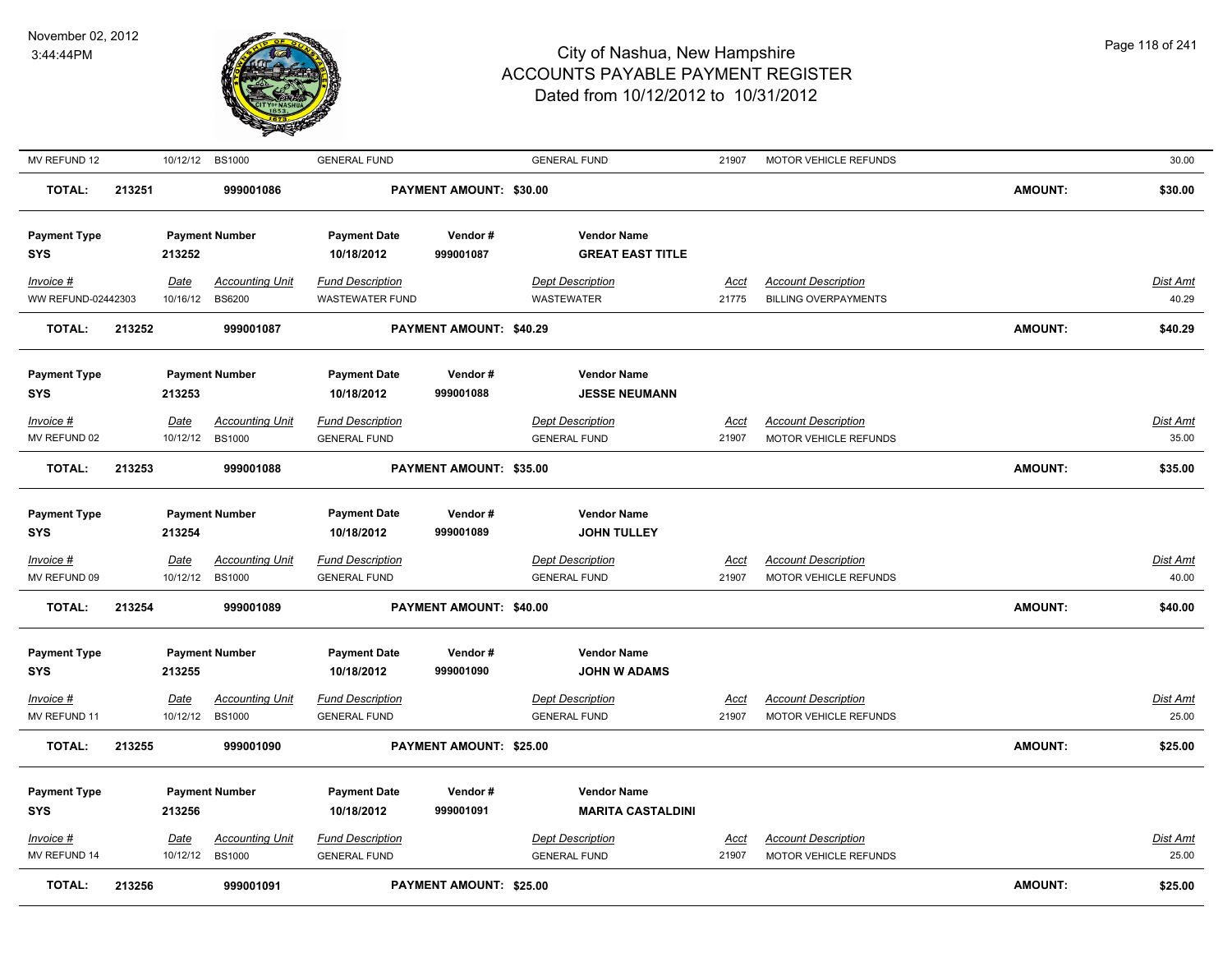

| <b>Payment Type</b>         |        |                  | <b>Payment Number</b>                   | <b>Payment Date</b>                            | Vendor#                       | <b>Vendor Name</b>                             |                      |                                                     |                |                  |
|-----------------------------|--------|------------------|-----------------------------------------|------------------------------------------------|-------------------------------|------------------------------------------------|----------------------|-----------------------------------------------------|----------------|------------------|
| <b>SYS</b>                  |        | 213257           |                                         | 10/18/2012                                     | 999001092                     | <b>MARK DUKESHIRE</b>                          |                      |                                                     |                |                  |
| $Invoice$ #                 |        | Date             | <b>Accounting Unit</b>                  | <b>Fund Description</b>                        |                               | <b>Dept Description</b>                        | <u>Acct</u>          | <b>Account Description</b>                          |                | Dist Amt         |
| MV REFUND 10                |        | 10/12/12         | <b>BS1000</b>                           | <b>GENERAL FUND</b>                            |                               | <b>GENERAL FUND</b>                            | 21907                | MOTOR VEHICLE REFUNDS                               |                | 20.00            |
| <b>TOTAL:</b>               | 213257 |                  | 999001092                               |                                                | PAYMENT AMOUNT: \$20.00       |                                                |                      |                                                     | <b>AMOUNT:</b> | \$20.00          |
|                             |        |                  |                                         |                                                |                               |                                                |                      |                                                     |                |                  |
| <b>Payment Type</b>         |        |                  | <b>Payment Number</b>                   | <b>Payment Date</b>                            | Vendor#                       | <b>Vendor Name</b>                             |                      |                                                     |                |                  |
| <b>SYS</b>                  |        | 213258           |                                         | 10/18/2012                                     | 999001093                     | <b>NICHOLAS MATSIS</b>                         |                      |                                                     |                |                  |
| Invoice #                   |        | <u>Date</u>      | <b>Accounting Unit</b>                  | <b>Fund Description</b>                        |                               | <b>Dept Description</b>                        | Acct                 | <b>Account Description</b>                          |                | Dist Amt         |
| MV REFUND 08                |        | 10/12/12         | <b>BS1000</b>                           | <b>GENERAL FUND</b>                            |                               | <b>GENERAL FUND</b>                            | 21907                | MOTOR VEHICLE REFUNDS                               |                | 6.00             |
| <b>TOTAL:</b>               | 213258 |                  | 999001093                               |                                                | PAYMENT AMOUNT: \$6.00        |                                                |                      |                                                     | <b>AMOUNT:</b> | \$6.00           |
|                             |        |                  |                                         |                                                |                               |                                                |                      |                                                     |                |                  |
| <b>Payment Type</b>         |        |                  | <b>Payment Number</b>                   | <b>Payment Date</b>                            | Vendor#                       | <b>Vendor Name</b>                             |                      |                                                     |                |                  |
| <b>SYS</b>                  |        | 213259           |                                         | 10/18/2012                                     | 999001094                     | <b>NORTHERN FOREIGN CAR PARTS</b>              |                      |                                                     |                |                  |
|                             |        |                  |                                         |                                                |                               |                                                |                      |                                                     |                |                  |
| $Invoice$ #<br>MV REFUND 04 |        | Date<br>10/12/12 | <b>Accounting Unit</b><br><b>BS1000</b> | <b>Fund Description</b><br><b>GENERAL FUND</b> |                               | <b>Dept Description</b><br><b>GENERAL FUND</b> | <u>Acct</u><br>21907 | <b>Account Description</b><br>MOTOR VEHICLE REFUNDS |                | Dist Amt<br>7.00 |
|                             |        |                  |                                         |                                                |                               |                                                |                      |                                                     |                |                  |
| <b>TOTAL:</b>               | 213259 |                  | 999001094                               |                                                | <b>PAYMENT AMOUNT: \$7.00</b> |                                                |                      |                                                     | AMOUNT:        | \$7.00           |
|                             |        |                  |                                         |                                                |                               |                                                |                      |                                                     |                |                  |
| <b>Payment Type</b>         |        |                  | <b>Payment Number</b>                   | <b>Payment Date</b>                            | Vendor#                       | <b>Vendor Name</b>                             |                      |                                                     |                |                  |
| <b>SYS</b>                  |        | 213260           |                                         | 10/18/2012                                     | 999001095                     | <b>PATRICIA SEYFFERT</b>                       |                      |                                                     |                |                  |
| Invoice #                   |        | <u>Date</u>      | <b>Accounting Unit</b>                  | <b>Fund Description</b>                        |                               | <b>Dept Description</b>                        | <u>Acct</u>          | <b>Account Description</b>                          |                | Dist Amt         |
| MV REFUND 13                |        | 10/12/12         | <b>BS1000</b>                           | <b>GENERAL FUND</b>                            |                               | <b>GENERAL FUND</b>                            | 21907                | MOTOR VEHICLE REFUNDS                               |                | 20.00            |
|                             |        |                  |                                         |                                                |                               |                                                |                      |                                                     |                |                  |
| <b>TOTAL:</b>               | 213260 |                  | 999001095                               |                                                | PAYMENT AMOUNT: \$20.00       |                                                |                      |                                                     | <b>AMOUNT:</b> | \$20.00          |
|                             |        |                  |                                         |                                                |                               |                                                |                      |                                                     |                |                  |
| <b>Payment Type</b>         |        |                  | <b>Payment Number</b>                   | <b>Payment Date</b>                            | Vendor#                       | <b>Vendor Name</b>                             |                      |                                                     |                |                  |
| <b>SYS</b>                  |        | 213261           |                                         | 10/18/2012                                     | 999001096                     | <b>ROBERT GOLDSTEIN &amp;</b>                  |                      |                                                     |                |                  |
| Invoice #                   |        | <b>Date</b>      | <b>Accounting Unit</b>                  | <b>Fund Description</b>                        |                               | <b>Dept Description</b>                        | <u>Acct</u>          | <b>Account Description</b>                          |                | <u>Dist Amt</u>  |
| <b>WW REFUND-1372002</b>    |        | 10/16/12         | <b>BS6200</b>                           | <b>WASTEWATER FUND</b>                         |                               | <b>WASTEWATER</b>                              | 21775                | <b>BILLING OVERPAYMENTS</b>                         |                | 315.88           |
| <b>TOTAL:</b>               | 213261 |                  | 999001096                               |                                                | PAYMENT AMOUNT: \$315.88      |                                                |                      |                                                     | AMOUNT:        | \$315.88         |
|                             |        |                  |                                         |                                                |                               |                                                |                      |                                                     |                |                  |
| <b>Payment Type</b>         |        |                  | <b>Payment Number</b>                   | <b>Payment Date</b>                            | Vendor#                       | <b>Vendor Name</b>                             |                      |                                                     |                |                  |
| <b>SYS</b>                  |        | 213262           |                                         | 10/18/2012                                     | 999001097                     | <b>SIRLEY RIVERA</b>                           |                      |                                                     |                |                  |
| Invoice #                   |        | Date             | <b>Accounting Unit</b>                  | <b>Fund Description</b>                        |                               | <b>Dept Description</b>                        | Acct                 | <b>Account Description</b>                          |                | Dist Amt         |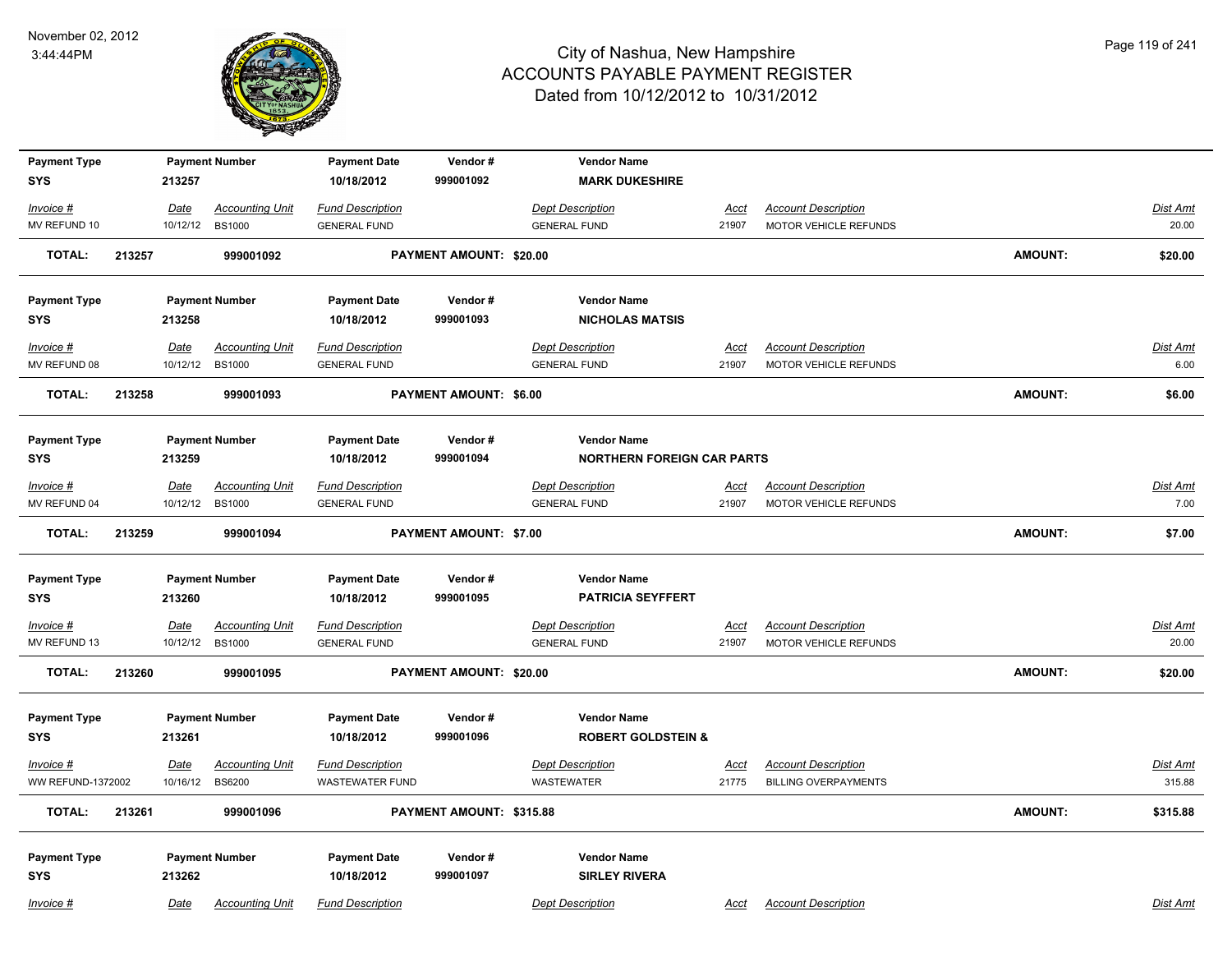

| MV REFUND 16                                                                         |        | 10/12/12                                                  | <b>BS1000</b>                                                          | <b>GENERAL FUND</b>                                                                                                 |                               | <b>GENERAL FUND</b>                                                                                                                         | 21914                                           | TRAFFIC VIOLATION REFUNDS                                                                                                                      |                | 10.00                                                  |
|--------------------------------------------------------------------------------------|--------|-----------------------------------------------------------|------------------------------------------------------------------------|---------------------------------------------------------------------------------------------------------------------|-------------------------------|---------------------------------------------------------------------------------------------------------------------------------------------|-------------------------------------------------|------------------------------------------------------------------------------------------------------------------------------------------------|----------------|--------------------------------------------------------|
| <b>TOTAL:</b>                                                                        | 213262 |                                                           | 999001097                                                              |                                                                                                                     | PAYMENT AMOUNT: \$10.00       |                                                                                                                                             |                                                 |                                                                                                                                                | <b>AMOUNT:</b> | \$10.00                                                |
| <b>Payment Type</b><br><b>SYS</b>                                                    |        | 213263                                                    | <b>Payment Number</b>                                                  | <b>Payment Date</b><br>10/18/2012                                                                                   | Vendor#<br>999001098          | <b>Vendor Name</b><br><b>VERNON KOKOSA</b>                                                                                                  |                                                 |                                                                                                                                                |                |                                                        |
| Invoice #<br>MV REFUND 15                                                            |        | Date<br>10/12/12                                          | <b>Accounting Unit</b><br><b>BS1000</b>                                | <b>Fund Description</b><br><b>GENERAL FUND</b>                                                                      |                               | <b>Dept Description</b><br><b>GENERAL FUND</b>                                                                                              | Acct<br>21907                                   | <b>Account Description</b><br>MOTOR VEHICLE REFUNDS                                                                                            |                | <u>Dist Amt</u><br>7.00                                |
| <b>TOTAL:</b>                                                                        | 213263 |                                                           | 999001098                                                              |                                                                                                                     | <b>PAYMENT AMOUNT: \$7.00</b> |                                                                                                                                             |                                                 |                                                                                                                                                | <b>AMOUNT:</b> | \$7.00                                                 |
| <b>Payment Type</b><br><b>SYS</b>                                                    |        | 213264                                                    | <b>Payment Number</b>                                                  | <b>Payment Date</b><br>10/18/2012                                                                                   | Vendor#<br>14702              | <b>Vendor Name</b><br><b>LIBERTY UTILITIES</b>                                                                                              |                                                 |                                                                                                                                                |                |                                                        |
| <i>Invoice</i> #<br>38779-6908879<br>39211-6908880                                   |        | Date<br>10/9/12<br>10/9/12                                | <b>Accounting Unit</b><br>75.1.500<br>75.1.500                         | <b>Fund Description</b><br><b>GENERAL FUND</b><br><b>GENERAL FUND</b>                                               |                               | <b>Dept Description</b><br><b>WELFARE ASSISTANCE</b><br><b>WELFARE ASSISTANCE</b>                                                           | <u>Acct</u><br>55800<br>55800                   | <b>Account Description</b><br><b>GENERAL ASSISTANCE</b><br><b>GENERAL ASSISTANCE</b>                                                           |                | <u>Dist Amt</u><br>29.90<br>145.30                     |
| 41688-6908834                                                                        |        | 9/18/12                                                   | 75.1.500                                                               | <b>GENERAL FUND</b>                                                                                                 |                               | <b>WELFARE ASSISTANCE</b>                                                                                                                   | 55800                                           | <b>GENERAL ASSISTANCE</b>                                                                                                                      |                | 21.00                                                  |
| <b>TOTAL:</b>                                                                        | 213264 |                                                           | 14702                                                                  |                                                                                                                     | PAYMENT AMOUNT: \$196.20      |                                                                                                                                             |                                                 |                                                                                                                                                | <b>AMOUNT:</b> | \$196.20                                               |
| <b>Payment Type</b><br><b>SYS</b>                                                    |        | 213265                                                    | <b>Payment Number</b>                                                  | <b>Payment Date</b><br>10/18/2012                                                                                   | Vendor#<br>13372              | <b>Vendor Name</b><br><b>PSNH</b>                                                                                                           |                                                 |                                                                                                                                                |                |                                                        |
| <u>Invoice #</u><br>22952-7901466<br>33655-6908867<br>35937-7901463<br>38233-7901459 |        | <u>Date</u><br>10/11/12<br>10/4/12<br>10/10/12<br>10/9/12 | <b>Accounting Unit</b><br>75.1.500<br>75.1.500<br>75.1.500<br>75.1.500 | <b>Fund Description</b><br><b>GENERAL FUND</b><br><b>GENERAL FUND</b><br><b>GENERAL FUND</b><br><b>GENERAL FUND</b> |                               | <b>Dept Description</b><br><b>WELFARE ASSISTANCE</b><br><b>WELFARE ASSISTANCE</b><br><b>WELFARE ASSISTANCE</b><br><b>WELFARE ASSISTANCE</b> | <u>Acct</u><br>55800<br>55800<br>55800<br>55800 | <b>Account Description</b><br><b>GENERAL ASSISTANCE</b><br><b>GENERAL ASSISTANCE</b><br><b>GENERAL ASSISTANCE</b><br><b>GENERAL ASSISTANCE</b> |                | <u>Dist Amt</u><br>59.04<br>185.59<br>164.13<br>135.60 |
| <b>TOTAL:</b>                                                                        | 213265 |                                                           | 13372                                                                  |                                                                                                                     | PAYMENT AMOUNT: \$544.36      |                                                                                                                                             |                                                 |                                                                                                                                                | <b>AMOUNT:</b> | \$544.36                                               |
| <b>Payment Type</b><br><b>SYS</b>                                                    |        | 213266                                                    | <b>Payment Number</b>                                                  | <b>Payment Date</b><br>10/18/2012                                                                                   | Vendor#<br>12253              | <b>Vendor Name</b><br><b>188 CONCORD ST LLC</b>                                                                                             |                                                 |                                                                                                                                                |                |                                                        |
| Invoice #<br>41763-4945234                                                           |        | Date<br>9/27/12                                           | <b>Accounting Unit</b><br>75.1.500                                     | <b>Fund Description</b><br><b>GENERAL FUND</b>                                                                      |                               | <b>Dept Description</b><br><b>WELFARE ASSISTANCE</b>                                                                                        | <u>Acct</u><br>55810                            | <b>Account Description</b><br><b>RENTAL ASSISTANCE</b>                                                                                         |                | Dist Amt<br>252.00                                     |
| <b>TOTAL:</b>                                                                        | 213266 |                                                           | 12253                                                                  |                                                                                                                     | PAYMENT AMOUNT: \$252.00      |                                                                                                                                             |                                                 |                                                                                                                                                | <b>AMOUNT:</b> | \$252.00                                               |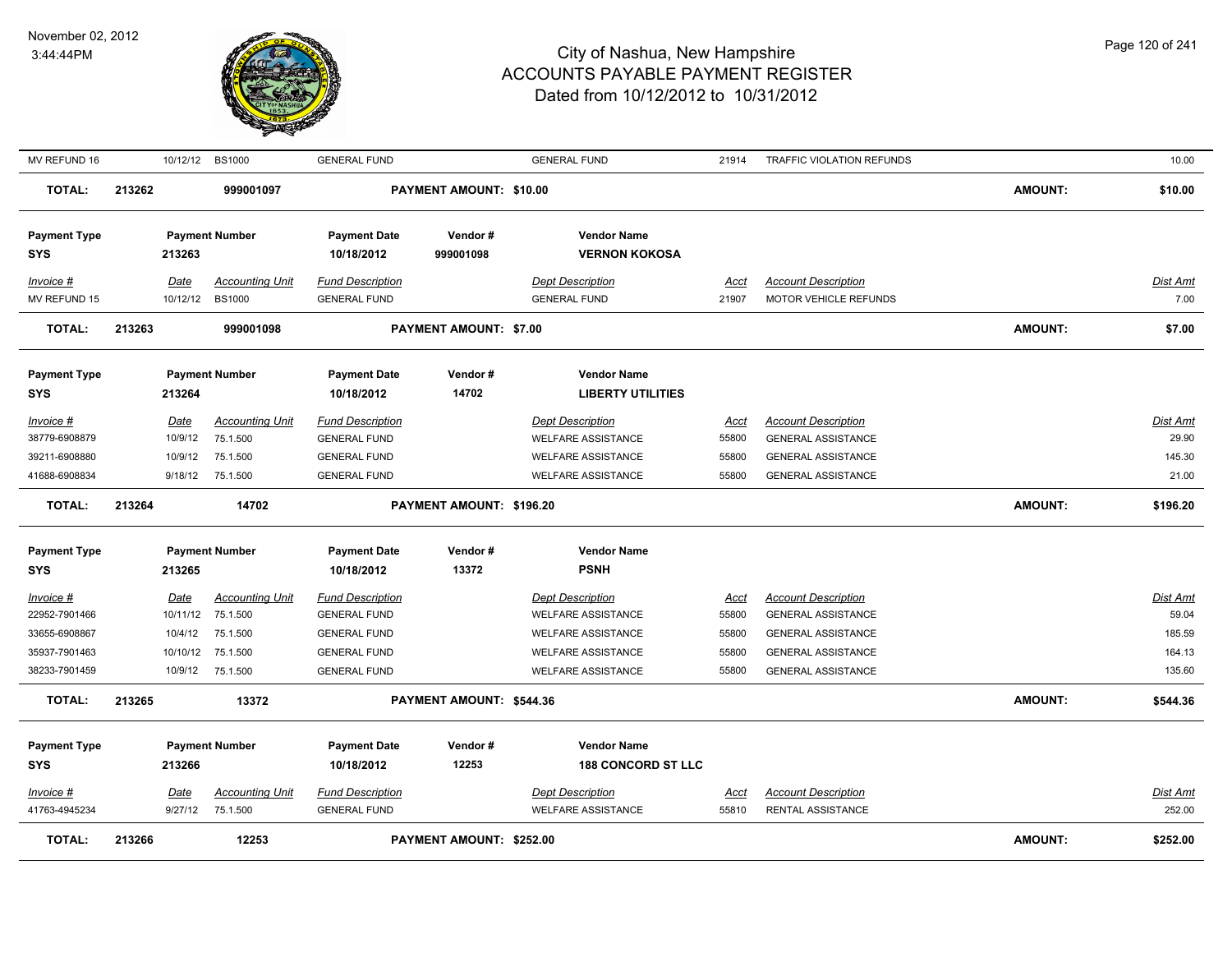

| <b>Payment Type</b>               |        |                 | <b>Payment Number</b>              | <b>Payment Date</b>                            | Vendor#                    | <b>Vendor Name</b>                                   |               |                                                        |                |                    |
|-----------------------------------|--------|-----------------|------------------------------------|------------------------------------------------|----------------------------|------------------------------------------------------|---------------|--------------------------------------------------------|----------------|--------------------|
| <b>SYS</b>                        |        | 213267          |                                    | 10/18/2012                                     | 15223                      | <b>55 CALDWELL LLC</b>                               |               |                                                        |                |                    |
| Invoice #                         |        | Date            | <b>Accounting Unit</b>             | <b>Fund Description</b>                        |                            | <b>Dept Description</b>                              | Acct          | <b>Account Description</b>                             |                | Dist Amt           |
| 40953-4945258                     |        | 10/9/12         | 75.1.500                           | <b>GENERAL FUND</b>                            |                            | WELFARE ASSISTANCE                                   | 55810         | RENTAL ASSISTANCE                                      |                | 1,179.21           |
| <b>TOTAL:</b>                     | 213267 |                 | 15223                              |                                                | PAYMENT AMOUNT: \$1,179.21 |                                                      |               |                                                        | <b>AMOUNT:</b> | \$1,179.21         |
| <b>Payment Type</b>               |        |                 | <b>Payment Number</b>              | <b>Payment Date</b>                            | Vendor#                    | <b>Vendor Name</b>                                   |               |                                                        |                |                    |
| SYS                               |        | 213268          |                                    | 10/18/2012                                     | 12494                      | <b>CENTRAL REALTY</b>                                |               |                                                        |                |                    |
|                                   |        |                 |                                    |                                                |                            |                                                      |               |                                                        |                |                    |
| Invoice #<br>41681-4945253        |        | Date<br>10/4/12 | <b>Accounting Unit</b><br>75.1.500 | <b>Fund Description</b><br><b>GENERAL FUND</b> |                            | <b>Dept Description</b><br><b>WELFARE ASSISTANCE</b> | Acct<br>55810 | <b>Account Description</b><br><b>RENTAL ASSISTANCE</b> |                | Dist Amt<br>850.00 |
|                                   |        |                 |                                    |                                                |                            |                                                      |               |                                                        |                |                    |
| <b>TOTAL:</b>                     | 213268 |                 | 12494                              |                                                | PAYMENT AMOUNT: \$850.00   |                                                      |               |                                                        | AMOUNT:        | \$850.00           |
|                                   |        |                 |                                    |                                                |                            | <b>Vendor Name</b>                                   |               |                                                        |                |                    |
| <b>Payment Type</b><br><b>SYS</b> |        | 213269          | <b>Payment Number</b>              | <b>Payment Date</b><br>10/18/2012              | Vendor#<br>12563           | <b>COUNTRY BARN MOTEL</b>                            |               |                                                        |                |                    |
|                                   |        |                 |                                    |                                                |                            |                                                      |               |                                                        |                |                    |
| Invoice #                         |        | Date            | <b>Accounting Unit</b>             | <b>Fund Description</b>                        |                            | <b>Dept Description</b>                              | <u>Acct</u>   | <b>Account Description</b>                             |                | Dist Amt           |
| 39440-1946819                     |        | 10/2/12         | 75.1.500                           | <b>GENERAL FUND</b>                            |                            | <b>WELFARE ASSISTANCE</b>                            | 55810         | RENTAL ASSISTANCE                                      |                | 273.00             |
| 39440-7901458                     |        | 10/9/12         | 75.1.500                           | <b>GENERAL FUND</b>                            |                            | WELFARE ASSISTANCE                                   | 55810         | RENTAL ASSISTANCE                                      |                | 273.00             |
| 41322-4945244                     |        | 10/1/12         | 75.1.500                           | <b>GENERAL FUND</b>                            |                            | <b>WELFARE ASSISTANCE</b>                            | 55810         | RENTAL ASSISTANCE                                      |                | 259.00             |
| 41800-5908520                     |        |                 | 10/5/12 75.1.500                   | <b>GENERAL FUND</b>                            |                            | <b>WELFARE ASSISTANCE</b>                            | 55810         | RENTAL ASSISTANCE                                      |                | 273.00             |
| <b>TOTAL:</b>                     | 213269 |                 | 12563                              |                                                | PAYMENT AMOUNT: \$1,078.00 |                                                      |               |                                                        | <b>AMOUNT:</b> | \$1,078.00         |
| <b>Payment Type</b>               |        |                 | <b>Payment Number</b>              | <b>Payment Date</b>                            | Vendor#                    | <b>Vendor Name</b>                                   |               |                                                        |                |                    |
| <b>SYS</b>                        |        | 213270          |                                    | 10/18/2012                                     | 12596                      | <b>TERRY DAKIN</b>                                   |               |                                                        |                |                    |
| Invoice #                         |        | <u>Date</u>     | <b>Accounting Unit</b>             | <b>Fund Description</b>                        |                            | <b>Dept Description</b>                              | <u>Acct</u>   | <b>Account Description</b>                             |                | Dist Amt           |
| 32261-5908524                     |        | 10/9/12         | 75.1.500                           | <b>GENERAL FUND</b>                            |                            | <b>WELFARE ASSISTANCE</b>                            | 55810         | RENTAL ASSISTANCE                                      |                | 480.00             |
| <b>TOTAL:</b>                     | 213270 |                 | 12596                              |                                                | PAYMENT AMOUNT: \$480.00   |                                                      |               |                                                        | <b>AMOUNT:</b> | \$480.00           |
| <b>Payment Type</b>               |        |                 | <b>Payment Number</b>              | <b>Payment Date</b>                            | Vendor#                    | <b>Vendor Name</b>                                   |               |                                                        |                |                    |
| <b>SYS</b>                        |        | 213271          |                                    | 10/18/2012                                     | 14968                      | <b>JOSE FERNANDEZ</b>                                |               |                                                        |                |                    |
|                                   |        |                 |                                    |                                                |                            |                                                      |               |                                                        |                |                    |
| Invoice #                         |        | Date            | <b>Accounting Unit</b>             | <b>Fund Description</b>                        |                            | <b>Dept Description</b>                              | Acct          | <b>Account Description</b>                             |                | Dist Amt           |
| 41728-7901461                     |        |                 | 10/9/12 75.1.500                   | <b>GENERAL FUND</b>                            |                            | <b>WELFARE ASSISTANCE</b>                            | 55810         | RENTAL ASSISTANCE                                      |                | 1,243.81           |
| <b>TOTAL:</b>                     | 213271 |                 | 14968                              |                                                | PAYMENT AMOUNT: \$1,243.81 |                                                      |               |                                                        | <b>AMOUNT:</b> | \$1,243.81         |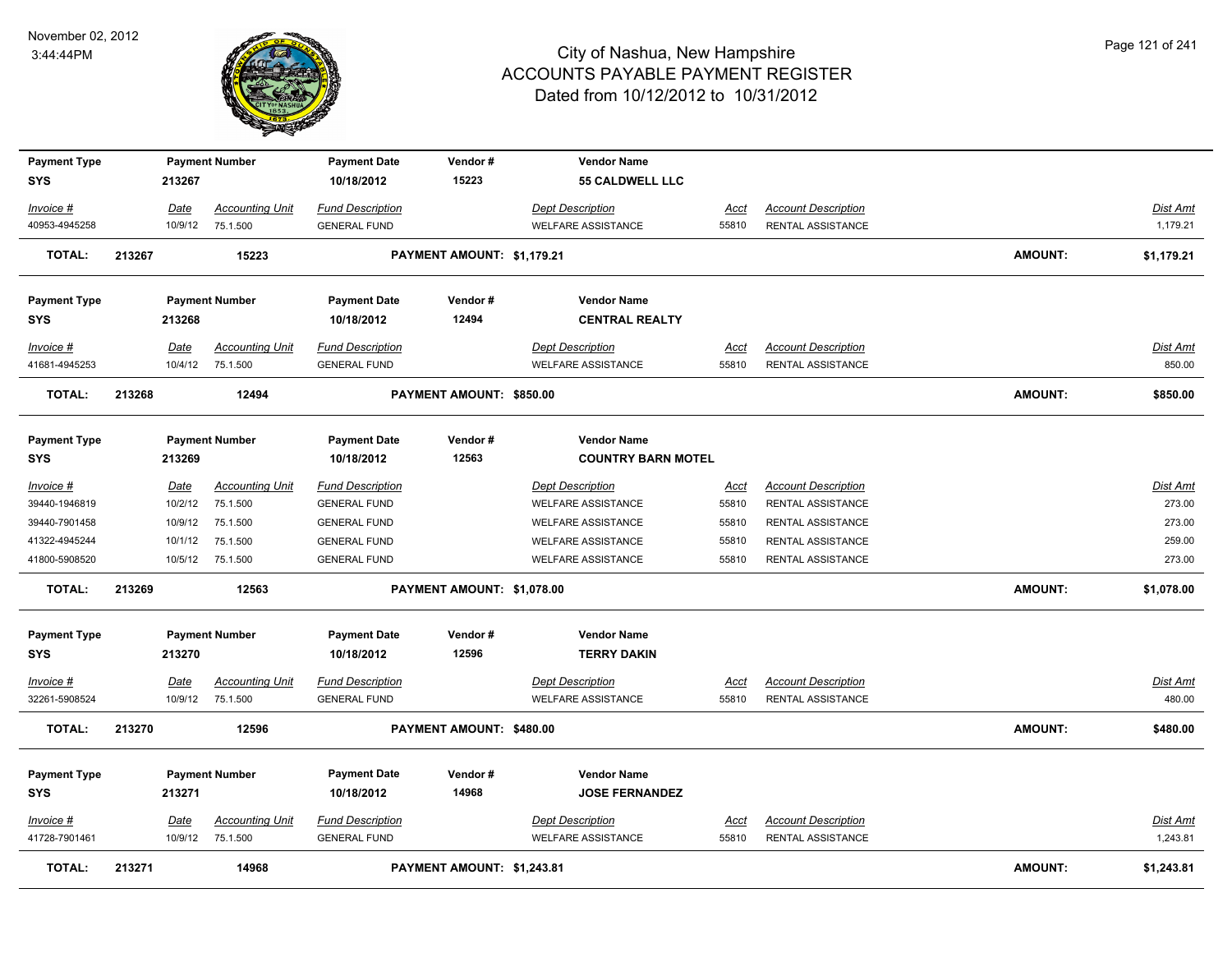

| <b>Payment Type</b><br><b>SYS</b> |        | 213272  | <b>Payment Number</b>  | <b>Payment Date</b><br>10/18/2012 | Vendor#<br>12765         | <b>Vendor Name</b><br><b>GAUTHIER REALTY</b> |             |                            |                |                 |
|-----------------------------------|--------|---------|------------------------|-----------------------------------|--------------------------|----------------------------------------------|-------------|----------------------------|----------------|-----------------|
|                                   |        |         |                        |                                   |                          |                                              |             |                            |                |                 |
| Invoice #                         |        | Date    | <b>Accounting Unit</b> | <b>Fund Description</b>           |                          | <b>Dept Description</b>                      | <u>Acct</u> | <b>Account Description</b> |                | Dist Amt        |
| 34849-7901462                     |        | 10/9/12 | 75.1.500               | <b>GENERAL FUND</b>               |                          | <b>WELFARE ASSISTANCE</b>                    | 55810       | <b>RENTAL ASSISTANCE</b>   |                | 340.00          |
| 40254-5908519                     |        | 10/2/12 | 75.1.500               | <b>GENERAL FUND</b>               |                          | <b>WELFARE ASSISTANCE</b>                    | 55810       | <b>RENTAL ASSISTANCE</b>   |                | 260.76          |
| <b>TOTAL:</b>                     | 213272 |         | 12765                  |                                   | PAYMENT AMOUNT: \$600.76 |                                              |             |                            | <b>AMOUNT:</b> | \$600.76        |
| <b>Payment Type</b>               |        |         | <b>Payment Number</b>  | <b>Payment Date</b>               | Vendor#                  | <b>Vendor Name</b>                           |             |                            |                |                 |
| <b>SYS</b>                        |        | 213273  |                        | 10/18/2012                        | 13024                    | <b>RAYMOND LORDEN</b>                        |             |                            |                |                 |
| Invoice #                         |        | Date    | <b>Accounting Unit</b> | <b>Fund Description</b>           |                          | <b>Dept Description</b>                      | <u>Acct</u> | <b>Account Description</b> |                | Dist Amt        |
| 41677-7901447                     |        | 10/1/12 | 75.1.500               | <b>GENERAL FUND</b>               |                          | <b>WELFARE ASSISTANCE</b>                    | 55810       | RENTAL ASSISTANCE          |                | 300.00          |
| <b>TOTAL:</b>                     | 213273 |         | 13024                  |                                   | PAYMENT AMOUNT: \$300.00 |                                              |             |                            | <b>AMOUNT:</b> | \$300.00        |
|                                   |        |         |                        |                                   |                          |                                              |             |                            |                |                 |
| <b>Payment Type</b>               |        |         | <b>Payment Number</b>  | <b>Payment Date</b>               | Vendor#                  | <b>Vendor Name</b>                           |             |                            |                |                 |
| <b>SYS</b>                        |        | 213274  |                        | 10/18/2012                        | 13055                    | <b>MARGUERITES PLACE INC</b>                 |             |                            |                |                 |
| Invoice #                         |        | Date    | <b>Accounting Unit</b> | <b>Fund Description</b>           |                          | <b>Dept Description</b>                      | Acct        | <b>Account Description</b> |                | Dist Amt        |
| 35937-7901464                     |        |         | 10/10/12 75.1.500      | <b>GENERAL FUND</b>               |                          | <b>WELFARE ASSISTANCE</b>                    | 55810       | RENTAL ASSISTANCE          |                | 368.00          |
| <b>TOTAL:</b>                     | 213274 |         | 13055                  |                                   | PAYMENT AMOUNT: \$368.00 |                                              |             |                            | <b>AMOUNT:</b> | \$368.00        |
| <b>Payment Type</b>               |        |         | <b>Payment Number</b>  | <b>Payment Date</b>               | Vendor#                  | <b>Vendor Name</b>                           |             |                            |                |                 |
| <b>SYS</b>                        |        | 213275  |                        | 10/18/2012                        | 13207                    | <b>NUTMEG PROPERTY GROUP LLC</b>             |             |                            |                |                 |
| Invoice #                         |        | Date    | <b>Accounting Unit</b> | <b>Fund Description</b>           |                          | <b>Dept Description</b>                      | <u>Acct</u> | <b>Account Description</b> |                | <b>Dist Amt</b> |
| 41795-6908890                     |        |         | 10/12/12 75.1.500      | <b>GENERAL FUND</b>               |                          | <b>WELFARE ASSISTANCE</b>                    | 55810       | RENTAL ASSISTANCE          |                | 775.00          |
| TOTAL:                            | 213275 |         | 13207                  |                                   | PAYMENT AMOUNT: \$775.00 |                                              |             |                            | <b>AMOUNT:</b> | \$775.00        |
|                                   |        |         |                        |                                   | Vendor#                  | <b>Vendor Name</b>                           |             |                            |                |                 |
| <b>Payment Type</b><br><b>SYS</b> |        | 213276  | <b>Payment Number</b>  | <b>Payment Date</b><br>10/18/2012 | 11104                    | <b>FERNAND POULIN</b>                        |             |                            |                |                 |
|                                   |        |         |                        |                                   |                          |                                              |             |                            |                |                 |
| Invoice #                         |        | Date    | <b>Accounting Unit</b> | <b>Fund Description</b>           |                          | <b>Dept Description</b>                      | <u>Acct</u> | <b>Account Description</b> |                | <b>Dist Amt</b> |
| 36193-5908526                     |        |         | 10/15/12 75.1.500      | <b>GENERAL FUND</b>               |                          | <b>WELFARE ASSISTANCE</b>                    | 55810       | <b>RENTAL ASSISTANCE</b>   |                | 400.00          |
| TOTAL:                            | 213276 |         | 11104                  |                                   | PAYMENT AMOUNT: \$400.00 |                                              |             |                            | <b>AMOUNT:</b> | \$400.00        |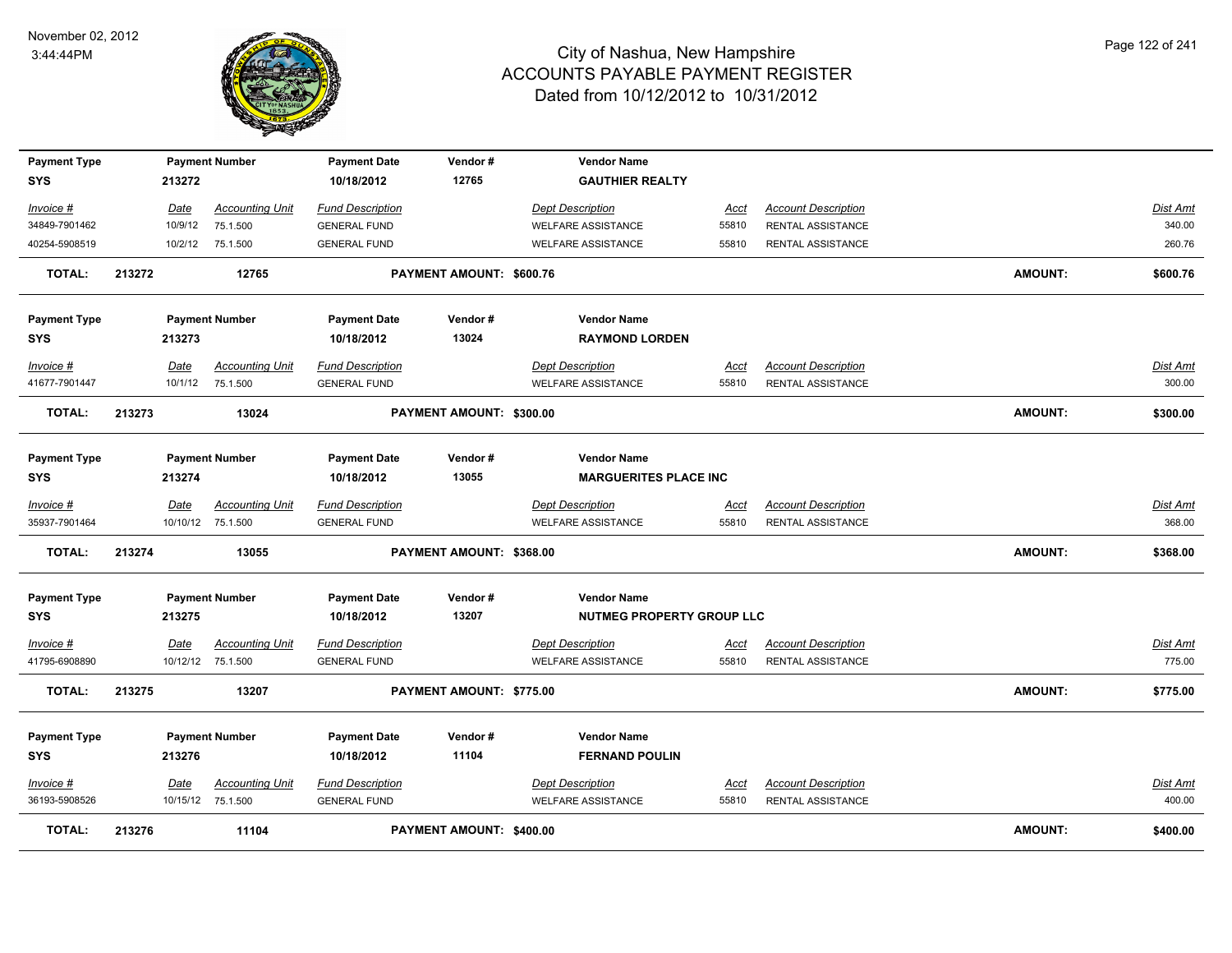#### November 02, 2012 3:44:44PM



| <b>Payment Type</b> |         | <b>Payment Number</b>  | <b>Payment Date</b>     | Vendor#                         | <b>Vendor Name</b>           |       |                            |                |          |
|---------------------|---------|------------------------|-------------------------|---------------------------------|------------------------------|-------|----------------------------|----------------|----------|
| <b>SYS</b>          | 213277  |                        | 10/18/2012              | 13769                           | <b>LISE TREMBLAY</b>         |       |                            |                |          |
| Invoice #           | Date    | <b>Accounting Unit</b> | <b>Fund Description</b> |                                 | <b>Dept Description</b>      | Acct  | <b>Account Description</b> |                | Dist Amt |
| 41064-4945250       | 10/4/12 | 75.1.500               | <b>GENERAL FUND</b>     |                                 | <b>WELFARE ASSISTANCE</b>    | 55810 | <b>RENTAL ASSISTANCE</b>   |                | 373.50   |
| <b>TOTAL:</b>       | 213277  | 13769                  |                         | <b>PAYMENT AMOUNT: \$373.50</b> |                              |       |                            | <b>AMOUNT:</b> | \$373.50 |
| <b>Payment Type</b> |         | <b>Payment Number</b>  | <b>Payment Date</b>     | Vendor#                         | <b>Vendor Name</b>           |       |                            |                |          |
| <b>SYS</b>          | 213278  |                        | 10/18/2012              | 13898                           | <b>WINGATES PHARMACY INC</b> |       |                            |                |          |
| Invoice #           | Date    | <b>Accounting Unit</b> | <b>Fund Description</b> |                                 | <b>Dept Description</b>      | Acct  | <b>Account Description</b> |                | Dist Amt |
| 22912-5908483       | 9/14/12 | 75.1.500               | <b>GENERAL FUND</b>     |                                 | <b>WELFARE ASSISTANCE</b>    | 55800 | <b>GENERAL ASSISTANCE</b>  |                | 22.51    |
| 22912-6908840       | 9/21/12 | 75.1.500               | <b>GENERAL FUND</b>     |                                 | <b>WELFARE ASSISTANCE</b>    | 55800 | <b>GENERAL ASSISTANCE</b>  |                | 53.45    |
| 22912-6908842       | 9/21/12 | 75.1.500               | <b>GENERAL FUND</b>     |                                 | <b>WELFARE ASSISTANCE</b>    | 55800 | <b>GENERAL ASSISTANCE</b>  |                | 24.54    |
| 29510-6908847       | 9/25/12 | 75.1.500               | <b>GENERAL FUND</b>     |                                 | <b>WELFARE ASSISTANCE</b>    | 55800 | <b>GENERAL ASSISTANCE</b>  |                | 46.10    |
| 30929-1946815       | 9/21/12 | 75.1.500               | <b>GENERAL FUND</b>     |                                 | <b>WELFARE ASSISTANCE</b>    | 55800 | <b>GENERAL ASSISTANCE</b>  |                | 36.41    |
| 32115-6908844       | 9/24/12 | 75.1.500               | <b>GENERAL FUND</b>     |                                 | <b>WELFARE ASSISTANCE</b>    | 55800 | <b>GENERAL ASSISTANCE</b>  |                | 69.95    |
| 32115-7901402       | 9/12/12 | 75.1.500               | <b>GENERAL FUND</b>     |                                 | <b>WELFARE ASSISTANCE</b>    | 55800 | <b>GENERAL ASSISTANCE</b>  |                | 275.57   |
| 36579-6908856       | 9/27/12 | 75.1.500               | <b>GENERAL FUND</b>     |                                 | <b>WELFARE ASSISTANCE</b>    | 55800 | <b>GENERAL ASSISTANCE</b>  |                | 10.72    |
| 37069-5908507       | 9/26/12 | 75.1.500               | <b>GENERAL FUND</b>     |                                 | <b>WELFARE ASSISTANCE</b>    | 55800 | <b>GENERAL ASSISTANCE</b>  |                | 47.17    |
| 37958-6908803       | 9/6/12  | 75.1.500               | <b>GENERAL FUND</b>     |                                 | <b>WELFARE ASSISTANCE</b>    | 55800 | <b>GENERAL ASSISTANCE</b>  |                | 44.67    |
| 38011-6908814       | 9/10/12 | 75.1.500               | <b>GENERAL FUND</b>     |                                 | <b>WELFARE ASSISTANCE</b>    | 55800 | <b>GENERAL ASSISTANCE</b>  |                | 24.74    |
| 38464-6908839       | 9/21/12 | 75.1.500               | <b>GENERAL FUND</b>     |                                 | <b>WELFARE ASSISTANCE</b>    | 55800 | <b>GENERAL ASSISTANCE</b>  |                | 112.62   |
| 38871-4945186       | 9/5/12  | 75.1.500               | <b>GENERAL FUND</b>     |                                 | <b>WELFARE ASSISTANCE</b>    | 55800 | <b>GENERAL ASSISTANCE</b>  |                | 79.84    |
| 38871-5908488       | 9/18/12 | 75.1.500               | <b>GENERAL FUND</b>     |                                 | <b>WELFARE ASSISTANCE</b>    | 55800 | <b>GENERAL ASSISTANCE</b>  |                | 76.75    |
| 38902-6908830       | 9/18/12 | 75.1.500               | <b>GENERAL FUND</b>     |                                 | <b>WELFARE ASSISTANCE</b>    | 55800 | <b>GENERAL ASSISTANCE</b>  |                | 10.20    |
| 40262-7901423       | 9/21/12 | 75.1.500               | <b>GENERAL FUND</b>     |                                 | <b>WELFARE ASSISTANCE</b>    | 55800 | <b>GENERAL ASSISTANCE</b>  |                | 7.00     |
| 40262-7901424       | 9/21/12 | 75.1.500               | <b>GENERAL FUND</b>     |                                 | <b>WELFARE ASSISTANCE</b>    | 55800 | <b>GENERAL ASSISTANCE</b>  |                | 7.00     |
| 40377-6908810       | 9/10/12 | 75.1.500               | <b>GENERAL FUND</b>     |                                 | <b>WELFARE ASSISTANCE</b>    | 55800 | <b>GENERAL ASSISTANCE</b>  |                | 7.00     |
| 40377-6908811       | 9/10/12 | 75.1.500               | <b>GENERAL FUND</b>     |                                 | <b>WELFARE ASSISTANCE</b>    | 55800 | <b>GENERAL ASSISTANCE</b>  |                | 4.00     |
| 40550-6908797       | 8/31/12 | 75.1.500               | <b>GENERAL FUND</b>     |                                 | <b>WELFARE ASSISTANCE</b>    | 55800 | <b>GENERAL ASSISTANCE</b>  |                | 92.39    |
| 40550-7901444       | 9/28/12 | 75.1.500               | <b>GENERAL FUND</b>     |                                 | <b>WELFARE ASSISTANCE</b>    | 55800 | <b>GENERAL ASSISTANCE</b>  |                | 71.88    |
| 40566-6908816       | 9/11/12 | 75.1.500               | <b>GENERAL FUND</b>     |                                 | <b>WELFARE ASSISTANCE</b>    | 55800 | <b>GENERAL ASSISTANCE</b>  |                | 11.26    |
| 40566-7901433       | 9/25/12 | 75.1.500               | <b>GENERAL FUND</b>     |                                 | <b>WELFARE ASSISTANCE</b>    | 55800 | <b>GENERAL ASSISTANCE</b>  |                | 10.59    |
| 40603-5908508       | 9/27/12 | 75.1.500               | <b>GENERAL FUND</b>     |                                 | <b>WELFARE ASSISTANCE</b>    | 55800 | <b>GENERAL ASSISTANCE</b>  |                | 312.70   |
| 40628-6908819       | 9/12/12 | 75.1.500               | <b>GENERAL FUND</b>     |                                 | <b>WELFARE ASSISTANCE</b>    | 55800 | <b>GENERAL ASSISTANCE</b>  |                | 63.85    |
| 40667-6908829       | 9/18/12 | 75.1.500               | <b>GENERAL FUND</b>     |                                 | <b>WELFARE ASSISTANCE</b>    | 55800 | <b>GENERAL ASSISTANCE</b>  |                | 72.36    |
| 41325-6908832       | 9/18/12 | 75.1.500               | <b>GENERAL FUND</b>     |                                 | <b>WELFARE ASSISTANCE</b>    | 55800 | <b>GENERAL ASSISTANCE</b>  |                | 12.98    |
| 41521-7901394       | 9/5/12  | 75.1.500               | <b>GENERAL FUND</b>     |                                 | <b>WELFARE ASSISTANCE</b>    | 55800 | <b>GENERAL ASSISTANCE</b>  |                | 70.44    |
| 41522-7901435       | 9/26/12 | 75.1.500               | <b>GENERAL FUND</b>     |                                 | <b>WELFARE ASSISTANCE</b>    | 55800 | <b>GENERAL ASSISTANCE</b>  |                | 97.21    |
| 41535-7901414       | 9/18/12 | 75.1.500               | <b>GENERAL FUND</b>     |                                 | <b>WELFARE ASSISTANCE</b>    | 55800 | <b>GENERAL ASSISTANCE</b>  |                | 32.36    |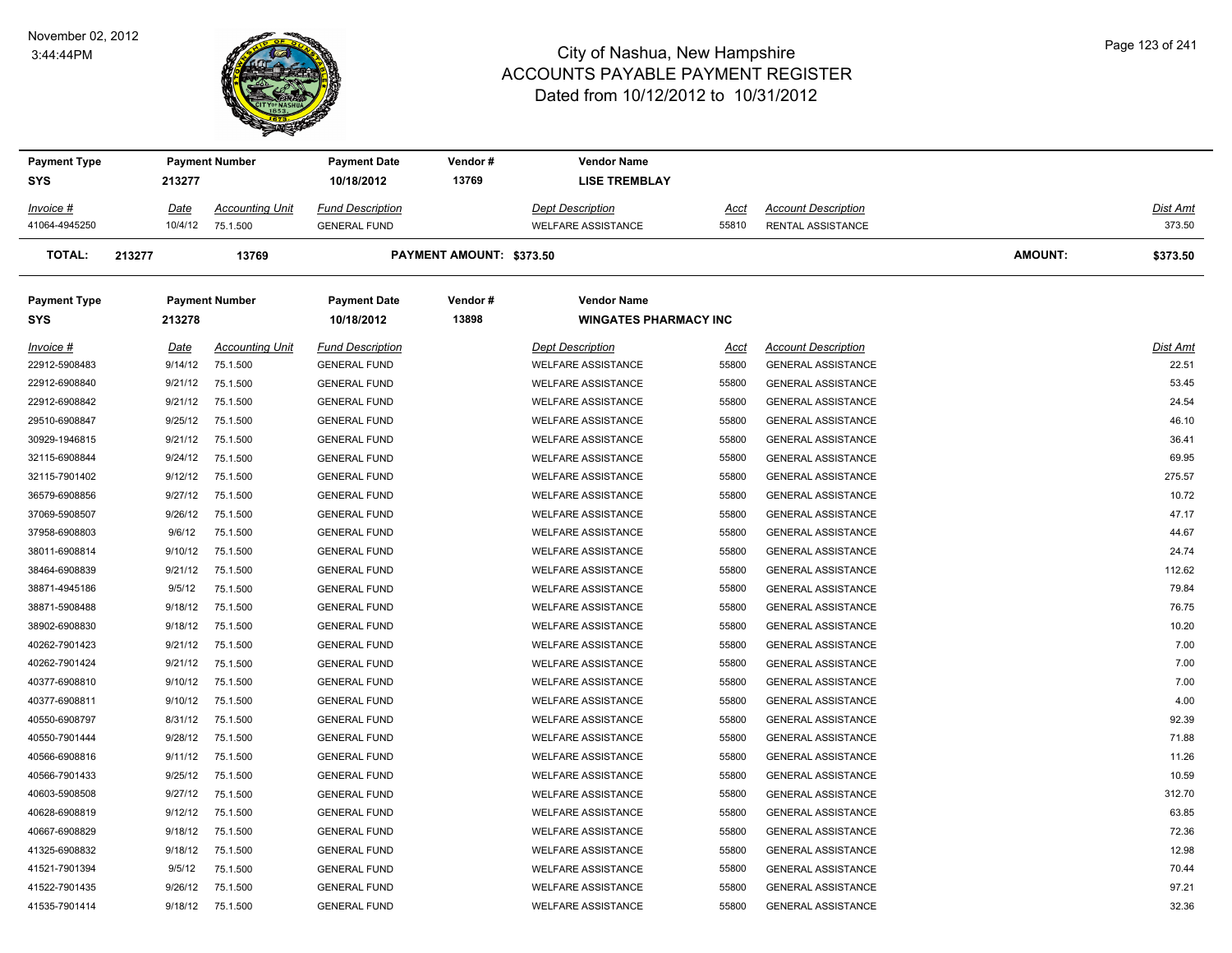

| 41580-4945219       | 9/19/12 | 75.1.500               | <b>GENERAL FUND</b>      |                            | <b>WELFARE ASSISTANCE</b>  | 55800       | <b>GENERAL ASSISTANCE</b>          |                | 62.14           |
|---------------------|---------|------------------------|--------------------------|----------------------------|----------------------------|-------------|------------------------------------|----------------|-----------------|
| 41580-4945233       | 9/27/12 | 75.1.500               | <b>GENERAL FUND</b>      |                            | <b>WELFARE ASSISTANCE</b>  | 55800       | <b>GENERAL ASSISTANCE</b>          |                | 13.41           |
| 41631-4945221       | 9/20/12 | 75.1.500               | <b>GENERAL FUND</b>      |                            | <b>WELFARE ASSISTANCE</b>  | 55800       | <b>GENERAL ASSISTANCE</b>          |                | 11.02           |
| 41665-4945225       | 9/21/12 | 75.1.500               | <b>GENERAL FUND</b>      |                            | <b>WELFARE ASSISTANCE</b>  | 55800       | <b>GENERAL ASSISTANCE</b>          |                | 659.27          |
| 41691-7901428       | 9/21/12 | 75.1.500               | <b>GENERAL FUND</b>      |                            | <b>WELFARE ASSISTANCE</b>  | 55800       | <b>GENERAL ASSISTANCE</b>          |                | 603.89          |
| 41698-6908789       | 8/28/12 | 75.1.500               | <b>GENERAL FUND</b>      |                            | <b>WELFARE ASSISTANCE</b>  | 55800       | <b>GENERAL ASSISTANCE</b>          |                | 93.14           |
| 41717-4945198       | 9/10/12 | 75.1.500               | <b>GENERAL FUND</b>      |                            | <b>WELFARE ASSISTANCE</b>  | 55800       | <b>GENERAL ASSISTANCE</b>          |                | 11.88           |
| 41718-4945185       | 9/5/12  | 75.1.500               | <b>GENERAL FUND</b>      |                            | <b>WELFARE ASSISTANCE</b>  | 55800       | <b>GENERAL ASSISTANCE</b>          |                | 46.48           |
| 41719-5908465       | 9/4/12  | 75.1.500               | <b>GENERAL FUND</b>      |                            | <b>WELFARE ASSISTANCE</b>  | 55800       | <b>GENERAL ASSISTANCE</b>          |                | 24.89           |
| 41719-5908514       | 9/28/12 | 75.1.500               | <b>GENERAL FUND</b>      |                            | <b>WELFARE ASSISTANCE</b>  | 55800       | <b>GENERAL ASSISTANCE</b>          |                | 53.58           |
| 41720-5908466       | 9/4/12  | 75.1.500               | <b>GENERAL FUND</b>      |                            | <b>WELFARE ASSISTANCE</b>  | 55800       | <b>GENERAL ASSISTANCE</b>          |                | 45.08           |
| 41724-5908471       | 9/5/12  | 75.1.500               | <b>GENERAL FUND</b>      |                            | <b>WELFARE ASSISTANCE</b>  | 55800       | <b>GENERAL ASSISTANCE</b>          |                | 100.17          |
| 41731-6908808       | 9/7/12  | 75.1.500               | <b>GENERAL FUND</b>      |                            | <b>WELFARE ASSISTANCE</b>  | 55800       | <b>GENERAL ASSISTANCE</b>          |                | 10.45           |
| 41738-4945223       | 9/20/12 | 75.1.500               | <b>GENERAL FUND</b>      |                            | <b>WELFARE ASSISTANCE</b>  | 55800       | <b>GENERAL ASSISTANCE</b>          |                | 78.72           |
| 41739-4945202       | 9/11/12 | 75.1.500               | <b>GENERAL FUND</b>      |                            | <b>WELFARE ASSISTANCE</b>  | 55800       | <b>GENERAL ASSISTANCE</b>          |                | 27.68           |
| 41752-1946811       | 9/17/12 | 75.1.500               | <b>GENERAL FUND</b>      |                            | <b>WELFARE ASSISTANCE</b>  | 55800       | <b>GENERAL ASSISTANCE</b>          |                | 67.53           |
| 41752-1946812       | 9/17/12 | 75.1.500               | <b>GENERAL FUND</b>      |                            | <b>WELFARE ASSISTANCE</b>  | 55800       | <b>GENERAL ASSISTANCE</b>          |                | 243.35          |
| 41761-7901421       | 9/20/12 | 75.1.500               | <b>GENERAL FUND</b>      |                            | <b>WELFARE ASSISTANCE</b>  | 55800       | <b>GENERAL ASSISTANCE</b>          |                | 16.34           |
| 41767-5908495       | 9/20/12 | 75.1.500               | <b>GENERAL FUND</b>      |                            | <b>WELFARE ASSISTANCE</b>  | 55800       | <b>GENERAL ASSISTANCE</b>          |                | 47.23           |
| 41767-6908849       | 9/25/12 | 75.1.500               | <b>GENERAL FUND</b>      |                            | <b>WELFARE ASSISTANCE</b>  | 55800       | <b>GENERAL ASSISTANCE</b>          |                | 34.73           |
| 41771-5908502       | 9/25/12 | 75.1.500               | <b>GENERAL FUND</b>      |                            | <b>WELFARE ASSISTANCE</b>  | 55800       | <b>GENERAL ASSISTANCE</b>          |                | 88.32           |
| 41771-7901425       | 9/21/12 | 75.1.500               | <b>GENERAL FUND</b>      |                            | <b>WELFARE ASSISTANCE</b>  | 55800       | <b>GENERAL ASSISTANCE</b>          |                | 13.03           |
| 41783-7901436       | 9/26/12 | 75.1.500               | <b>GENERAL FUND</b>      |                            | <b>WELFARE ASSISTANCE</b>  | 55800       | <b>GENERAL ASSISTANCE</b>          |                | 28.55           |
| 7797-7901407        | 9/13/12 | 75.1.500               | <b>GENERAL FUND</b>      |                            | <b>WELFARE ASSISTANCE</b>  | 55800       | <b>GENERAL ASSISTANCE</b>          |                | 77.82           |
| 7797-7901408        | 9/13/12 | 75.1.500               | <b>GENERAL FUND</b>      |                            | <b>WELFARE ASSISTANCE</b>  | 55800       | <b>GENERAL ASSISTANCE</b>          |                | 71.32           |
| <b>TOTAL:</b>       | 213278  | 13898                  |                          | PAYMENT AMOUNT: \$4,338.28 |                            |             |                                    | <b>AMOUNT:</b> | \$4,338.28      |
| <b>Payment Type</b> |         | <b>Payment Number</b>  | <b>Payment Date</b>      | Vendor#                    | <b>Vendor Name</b>         |             |                                    |                |                 |
| <b>SYS</b>          | 213279  |                        | 10/18/2012               | 13916                      | <b>WRN REAL ESTATE LLC</b> |             |                                    |                |                 |
|                     |         |                        |                          |                            |                            |             |                                    |                |                 |
| Invoice #           | Date    | <b>Accounting Unit</b> | <b>Fund Description</b>  |                            | <b>Dept Description</b>    | Acct        | <b>Account Description</b>         |                | <b>Dist Amt</b> |
| 41787-4945247       | 10/3/12 | 75.1.500               | <b>GENERAL FUND</b>      |                            | <b>WELFARE ASSISTANCE</b>  | 55810       | <b>RENTAL ASSISTANCE</b>           |                | 395.23          |
| <b>TOTAL:</b>       | 213279  | 13916                  |                          | PAYMENT AMOUNT: \$395.23   |                            |             |                                    | <b>AMOUNT:</b> | \$395.23        |
|                     |         |                        |                          |                            |                            |             |                                    |                |                 |
| <b>Payment Type</b> |         | <b>Payment Number</b>  | <b>Payment Date</b>      | Vendor#                    | <b>Vendor Name</b>         |             |                                    |                |                 |
| <b>SYS</b>          | 213280  |                        | 10/18/2012               | 12331                      | ANESTHESIA CARE GROUP PC   |             |                                    |                |                 |
| Invoice #           | Date    | <b>Accounting Unit</b> | <b>Fund Description</b>  |                            | <b>Dept Description</b>    | <u>Acct</u> | <b>Account Description</b>         |                | <b>Dist Amt</b> |
| 253522              | 9/28/12 | 28.6500.890            | PROPERTY & CASUALTY FUND |                            | <b>RISK MANAGEMENT</b>     | 59207       | <b>WORKERS COMPENSATION CLAIMS</b> |                | 200.00          |
| 253843              | 10/2/12 | 28.6500.890            | PROPERTY & CASUALTY FUND |                            | <b>RISK MANAGEMENT</b>     | 59207       | <b>WORKERS COMPENSATION CLAIMS</b> |                | 1,226.67        |
|                     |         |                        |                          |                            |                            |             |                                    |                |                 |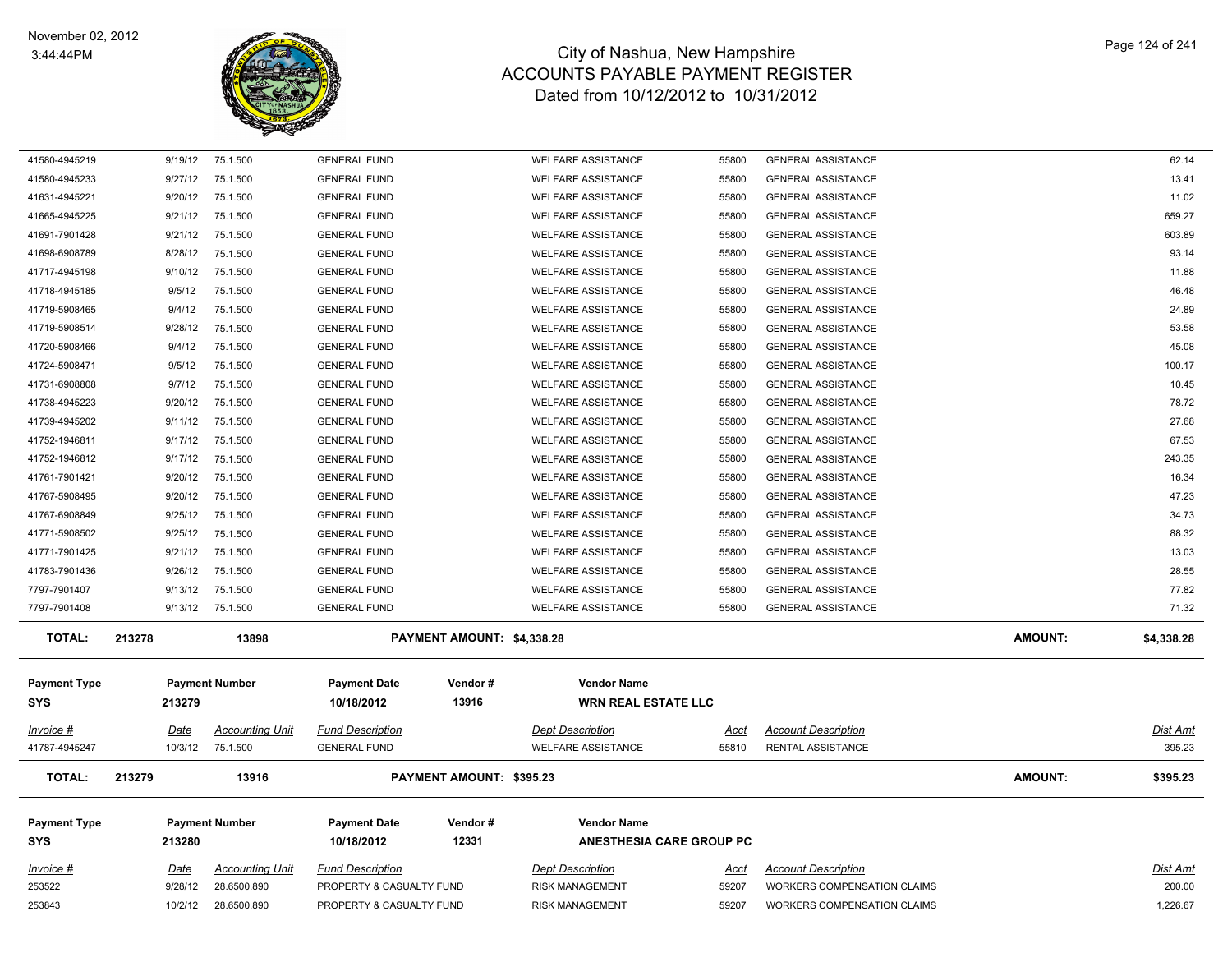

| <b>TOTAL:</b>                     | 213280 |                        | 12331                                 |                                                     | PAYMENT AMOUNT: \$1,426.67 |                                                           |                      |                                                                  | <b>AMOUNT:</b> | \$1,426.67                  |
|-----------------------------------|--------|------------------------|---------------------------------------|-----------------------------------------------------|----------------------------|-----------------------------------------------------------|----------------------|------------------------------------------------------------------|----------------|-----------------------------|
| <b>Payment Type</b><br><b>SYS</b> |        | 213281                 | <b>Payment Number</b>                 | <b>Payment Date</b><br>10/18/2012                   | Vendor#<br>12350           | <b>Vendor Name</b><br><b>ASSOCIATED RADIOLOGISTS PA</b>   |                      |                                                                  |                |                             |
| Invoice #<br>7093057              |        | Date<br>10/3/12        | <b>Accounting Unit</b><br>28.6500.890 | <b>Fund Description</b><br>PROPERTY & CASUALTY FUND |                            | <b>Dept Description</b><br><b>RISK MANAGEMENT</b>         | Acct<br>59207        | <b>Account Description</b><br>WORKERS COMPENSATION CLAIMS        |                | Dist Amt<br>52.00           |
| 7095276                           |        | 10/3/12                | 28.6500.890                           | PROPERTY & CASUALTY FUND                            |                            | <b>RISK MANAGEMENT</b>                                    | 59207                | WORKERS COMPENSATION CLAIMS                                      |                | 181.00                      |
| 7096043                           |        | 10/3/12                | 28.6500.890                           | PROPERTY & CASUALTY FUND                            |                            | <b>RISK MANAGEMENT</b>                                    | 59207                | WORKERS COMPENSATION CLAIMS                                      |                | 227.00                      |
| <b>TOTAL:</b>                     | 213281 |                        | 12350                                 |                                                     | PAYMENT AMOUNT: \$460.00   |                                                           |                      |                                                                  | <b>AMOUNT:</b> | \$460.00                    |
| <b>Payment Type</b>               |        |                        | <b>Payment Number</b>                 | <b>Payment Date</b>                                 | Vendor#                    | <b>Vendor Name</b>                                        |                      |                                                                  |                |                             |
| <b>SYS</b>                        |        | 213282                 |                                       | 10/18/2012                                          | 12566                      | <b>COVENTRY HEALTH CARE WORKERS C</b>                     |                      |                                                                  |                |                             |
| Invoice #<br>700263489            |        | Date<br>9/27/12        | <b>Accounting Unit</b><br>28.6500.890 | <b>Fund Description</b><br>PROPERTY & CASUALTY FUND |                            | <b>Dept Description</b><br><b>RISK MANAGEMENT</b>         | Acct<br>59207        | <b>Account Description</b><br><b>WORKERS COMPENSATION CLAIMS</b> |                | Dist Amt<br>397.70          |
| <b>TOTAL:</b>                     | 213282 |                        | 12566                                 |                                                     | PAYMENT AMOUNT: \$397.70   |                                                           |                      |                                                                  | <b>AMOUNT:</b> | \$397.70                    |
| <b>Payment Type</b><br><b>SYS</b> |        | 213283                 | <b>Payment Number</b>                 | <b>Payment Date</b><br>10/18/2012                   | Vendor#<br>12600           | <b>Vendor Name</b><br><b>DARTMOUTH HITCHCOCK CLINIC</b>   |                      |                                                                  |                |                             |
| <u>Invoice #</u><br>36681739      |        | <b>Date</b><br>9/24/12 | <b>Accounting Unit</b><br>28.6500.890 | <b>Fund Description</b><br>PROPERTY & CASUALTY FUND |                            | <b>Dept Description</b><br><b>RISK MANAGEMENT</b>         | <u>Acct</u><br>59207 | <b>Account Description</b><br>WORKERS COMPENSATION CLAIMS        |                | <u>Dist Amt</u><br>379.00   |
| <b>TOTAL:</b>                     | 213283 |                        | 12600                                 |                                                     | PAYMENT AMOUNT: \$379.00   |                                                           |                      |                                                                  | <b>AMOUNT:</b> | \$379.00                    |
| <b>Payment Type</b><br><b>SYS</b> |        | 213284                 | <b>Payment Number</b>                 | <b>Payment Date</b><br>10/18/2012                   | Vendor#<br>15117           | <b>Vendor Name</b><br><b>ELECTRICAL INSTALLATIONS INC</b> |                      |                                                                  |                |                             |
| <b>Invoice #</b><br>12SC218       |        | Date<br>9/6/12         | <b>Accounting Unit</b><br>28.6500.890 | <b>Fund Description</b><br>PROPERTY & CASUALTY FUND |                            | <b>Dept Description</b><br><b>RISK MANAGEMENT</b>         | <u>Acct</u><br>59250 | <b>Account Description</b><br>PROPERTY CLAIMS                    |                | <b>Dist Amt</b><br>2,020.15 |
| <b>TOTAL:</b>                     | 213284 |                        | 15117                                 |                                                     | PAYMENT AMOUNT: \$2,020.15 |                                                           |                      |                                                                  | <b>AMOUNT:</b> | \$2,020.15                  |
| <b>Payment Type</b><br><b>SYS</b> |        | 213285                 | <b>Payment Number</b>                 | <b>Payment Date</b><br>10/18/2012                   | Vendor#<br>12741           | <b>Vendor Name</b><br><b>FOUNDATION MEDICAL PARTNERS</b>  |                      |                                                                  |                |                             |
| Invoice #                         |        | Date                   | <b>Accounting Unit</b>                | <b>Fund Description</b>                             |                            | <b>Dept Description</b>                                   | <u>Acct</u>          | <b>Account Description</b>                                       |                | Dist Amt                    |
| 5141805                           |        | 8/20/12                | 28.6500.890                           | PROPERTY & CASUALTY FUND                            |                            | <b>RISK MANAGEMENT</b>                                    | 59207                | WORKERS COMPENSATION CLAIMS                                      |                | 203.00                      |
| 5147471                           |        | 8/22/12                | 28.6500.890                           | PROPERTY & CASUALTY FUND                            |                            | <b>RISK MANAGEMENT</b>                                    | 59207                | WORKERS COMPENSATION CLAIMS                                      |                | 82.00                       |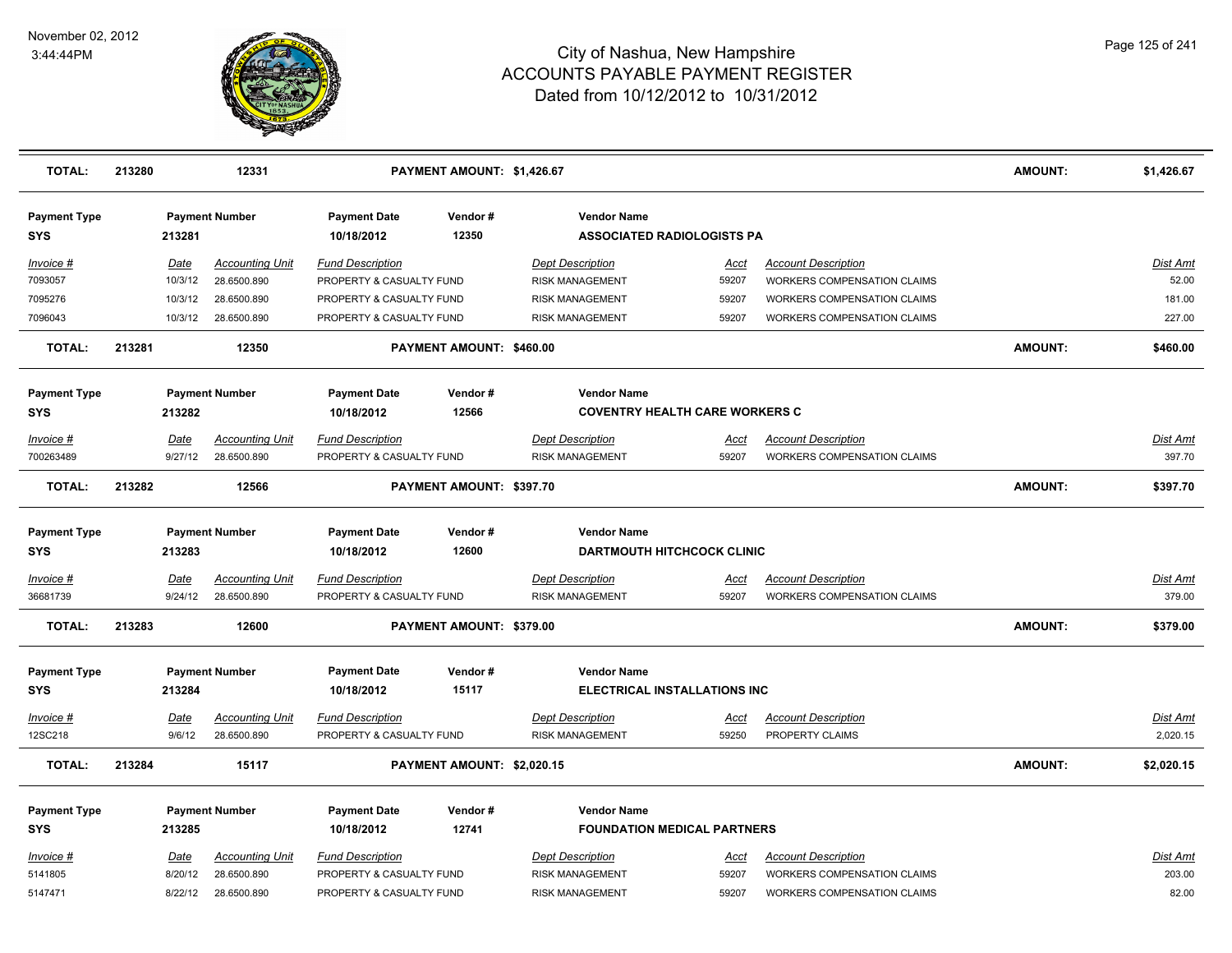

| <b>TOTAL:</b>                     | 213285 |                 | 12741                                 |                                                     | PAYMENT AMOUNT: \$285.00 |                                                             |               |                                                                  | <b>AMOUNT:</b>                                      | \$285.00           |
|-----------------------------------|--------|-----------------|---------------------------------------|-----------------------------------------------------|--------------------------|-------------------------------------------------------------|---------------|------------------------------------------------------------------|-----------------------------------------------------|--------------------|
| <b>Payment Type</b><br><b>SYS</b> |        | 213286          | <b>Payment Number</b>                 | <b>Payment Date</b><br>10/18/2012                   | Vendor#<br>12743         | <b>Vendor Name</b><br><b>FOUR SEASONS ORTHOPAEDIC CTR P</b> |               |                                                                  | Payee Name<br><b>FOUR SEASONS ORTHOPEDIC CENTER</b> |                    |
| Invoice #<br>PIR                  |        | Date<br>9/25/12 | <b>Accounting Unit</b><br>28.6500.895 | <b>Fund Description</b><br>PROPERTY & CASUALTY FUND |                          | <b>Dept Description</b><br><b>RISK MANAGEMENT</b>           | Acct<br>59207 | <b>Account Description</b><br><b>WORKERS COMPENSATION CLAIMS</b> |                                                     | Dist Amt<br>500.00 |
| <b>TOTAL:</b>                     | 213286 |                 | 12743                                 |                                                     | PAYMENT AMOUNT: \$500.00 |                                                             |               |                                                                  | AMOUNT:                                             | \$500.00           |
| <b>Payment Type</b><br><b>SYS</b> |        | 213287          | <b>Payment Number</b>                 | <b>Payment Date</b><br>10/18/2012                   | Vendor#<br>11921         | <b>Vendor Name</b><br><b>HERNER CHIROPRACTIC</b>            |               |                                                                  |                                                     |                    |
| $Invoice$ #                       |        | <b>Date</b>     | <b>Accounting Unit</b>                | <b>Fund Description</b>                             |                          | <b>Dept Description</b>                                     | Acct          | <b>Account Description</b>                                       |                                                     | Dist Amt           |
| HRAEL002-9387                     |        | 9/24/12         | 28.6500.895                           | PROPERTY & CASUALTY FUND                            |                          | <b>RISK MANAGEMENT</b>                                      | 59207         | WORKERS COMPENSATION CLAIMS                                      |                                                     | 165.00             |
| KRAEL002-8897                     |        | 7/17/12         | 28.6500.895                           | PROPERTY & CASUALTY FUND                            |                          | RISK MANAGEMENT                                             | 59207         | WORKERS COMPENSATION CLAIMS                                      |                                                     | 165.00             |
| KRAEL002-9369                     |        | 9/21/12         | 28.6500.895                           | PROPERTY & CASUALTY FUND                            |                          | <b>RISK MANAGEMENT</b>                                      | 59207         | WORKERS COMPENSATION CLAIMS                                      |                                                     | 290.00             |
| KRAEL002-9400                     |        | 9/25/12         | 28.6500.895                           | PROPERTY & CASUALTY FUND                            |                          | RISK MANAGEMENT                                             | 59207         | WORKERS COMPENSATION CLAIMS                                      |                                                     | 165.00             |
| <b>TOTAL:</b>                     | 213287 |                 | 11921                                 |                                                     | PAYMENT AMOUNT: \$785.00 |                                                             |               |                                                                  | <b>AMOUNT:</b>                                      | \$785.00           |
| <b>Payment Type</b><br><b>SYS</b> |        | 213288          | <b>Payment Number</b>                 | <b>Payment Date</b><br>10/18/2012                   | Vendor#<br>13212         | <b>Vendor Name</b><br><b>OCCUPATIONAL HEALTH CTRS SOUTH</b> |               |                                                                  |                                                     |                    |
| <u>Invoice #</u>                  |        | <u>Date</u>     | <b>Accounting Unit</b>                | <b>Fund Description</b>                             |                          | <b>Dept Description</b>                                     | <u>Acct</u>   | <b>Account Description</b>                                       |                                                     | <u>Dist Amt</u>    |
| 134-1255172148                    |        | 9/30/12         | 28.6500.890                           | PROPERTY & CASUALTY FUND                            |                          | <b>RISK MANAGEMENT</b>                                      | 59207         | WORKERS COMPENSATION CLAIMS                                      |                                                     | 524.62             |
| <b>TOTAL:</b>                     | 213288 |                 | 13212                                 |                                                     | PAYMENT AMOUNT: \$524.62 |                                                             |               |                                                                  | <b>AMOUNT:</b>                                      | \$524.62           |
| <b>Payment Type</b>               |        |                 | <b>Payment Number</b>                 | <b>Payment Date</b>                                 | Vendor#                  | <b>Vendor Name</b>                                          |               |                                                                  |                                                     |                    |
| SYS                               |        | 213289          |                                       | 10/18/2012                                          | 15154                    | <b>WILLIAM OLEKSAK</b>                                      |               |                                                                  |                                                     |                    |
| Invoice #                         |        | Date            | <b>Accounting Unit</b>                | <b>Fund Description</b>                             |                          | <b>Dept Description</b>                                     | Acct          | <b>Account Description</b>                                       |                                                     | Dist Amt           |
| REIMB <sub>2</sub>                |        | 9/26/12         | 28.6500.890                           | PROPERTY & CASUALTY FUND                            |                          | <b>RISK MANAGEMENT</b>                                      | 59207         | <b>WORKERS COMPENSATION CLAIMS</b>                               |                                                     | 10.00              |
| <b>TOTAL:</b>                     | 213289 |                 | 15154                                 |                                                     | PAYMENT AMOUNT: \$10.00  |                                                             |               |                                                                  | <b>AMOUNT:</b>                                      | \$10.00            |
| <b>Payment Type</b>               |        |                 | <b>Payment Number</b>                 | <b>Payment Date</b>                                 | Vendor#                  | <b>Vendor Name</b>                                          |               |                                                                  |                                                     |                    |
| <b>SYS</b>                        |        | 213290          |                                       | 10/18/2012                                          | 14912                    | <b>ORTHOPEDIC PHYSICAL THERAPY</b>                          |               |                                                                  |                                                     |                    |
| Invoice #<br>KRAH000001 18989     |        | Date<br>9/28/12 | <b>Accounting Unit</b><br>28.6500.895 | <b>Fund Description</b><br>PROPERTY & CASUALTY FUND |                          | <b>Dept Description</b><br><b>RISK MANAGEMENT</b>           | Acct<br>59207 | <b>Account Description</b><br>WORKERS COMPENSATION CLAIMS        |                                                     | Dist Amt<br>185.00 |
| KRAH000001 18994                  |        | 10/3/12         | 28.6500.895                           | PROPERTY & CASUALTY FUND                            |                          | <b>RISK MANAGEMENT</b>                                      | 59207         | <b>WORKERS COMPENSATION CLAIMS</b>                               |                                                     | 185.00             |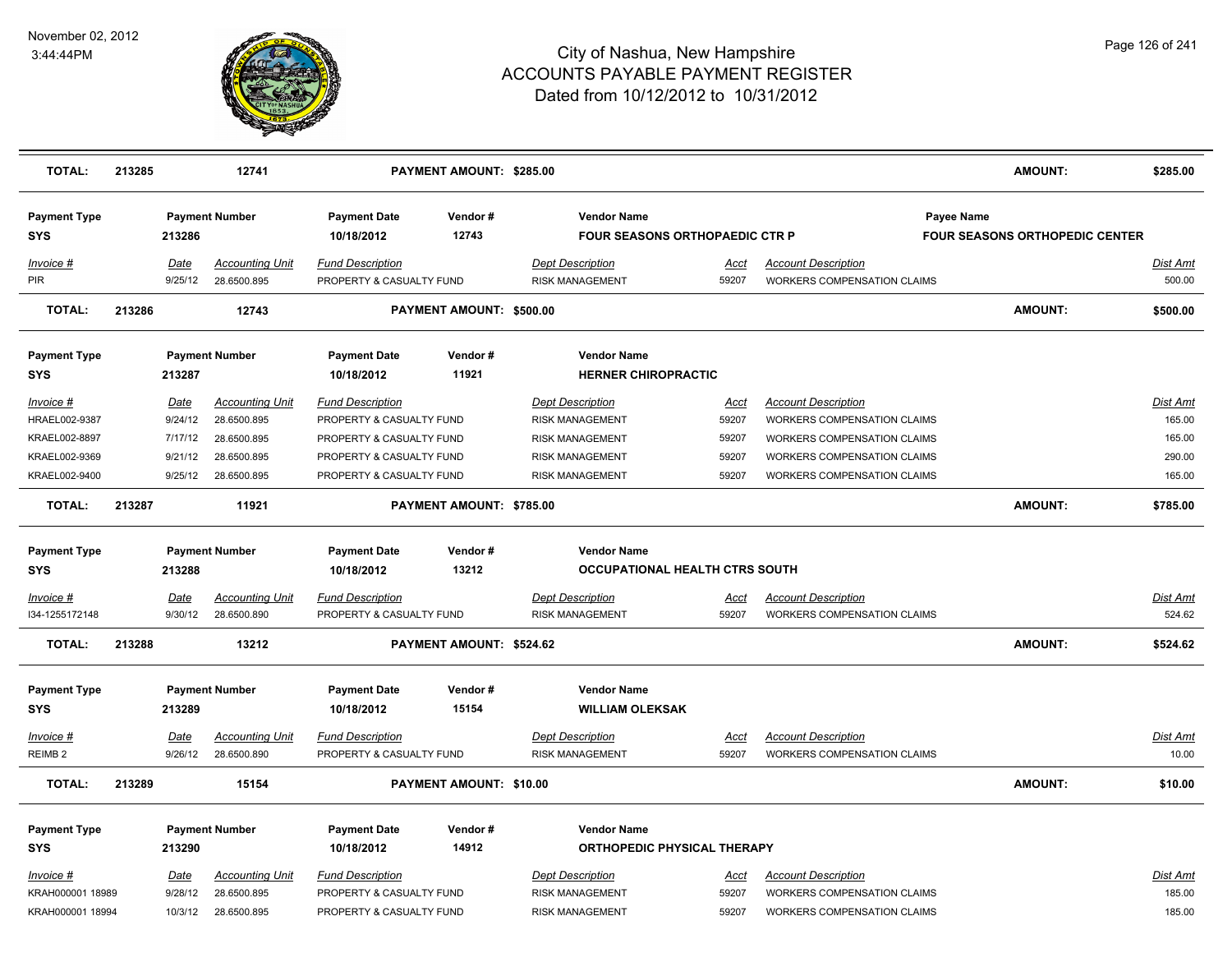

| <b>TOTAL:</b>                                       | 213290 |                                              | 14912                                                               |                                                                                                             | PAYMENT AMOUNT: \$370.00   |                                                                                                       |                                        |                                                                                                                                       | <b>AMOUNT:</b>              | \$370.00                                   |
|-----------------------------------------------------|--------|----------------------------------------------|---------------------------------------------------------------------|-------------------------------------------------------------------------------------------------------------|----------------------------|-------------------------------------------------------------------------------------------------------|----------------------------------------|---------------------------------------------------------------------------------------------------------------------------------------|-----------------------------|--------------------------------------------|
| <b>Payment Type</b><br><b>SYS</b>                   |        | 213291                                       | <b>Payment Number</b>                                               | <b>Payment Date</b><br>10/18/2012                                                                           | Vendor#<br>13246           | <b>Vendor Name</b><br><b>PAIN SOLUTIONS PLLC</b>                                                      |                                        |                                                                                                                                       |                             |                                            |
| Invoice #<br>027969                                 |        | Date<br>9/27/12                              | <b>Accounting Unit</b><br>28.6500.895                               | <b>Fund Description</b><br>PROPERTY & CASUALTY FUND                                                         |                            | <b>Dept Description</b><br><b>RISK MANAGEMENT</b>                                                     | Acct<br>59207                          | <b>Account Description</b><br><b>WORKERS COMPENSATION CLAIMS</b>                                                                      |                             | Dist Amt<br>500.00                         |
| <b>TOTAL:</b>                                       | 213291 |                                              | 13246                                                               |                                                                                                             | PAYMENT AMOUNT: \$500.00   |                                                                                                       |                                        |                                                                                                                                       | <b>AMOUNT:</b>              | \$500.00                                   |
| <b>Payment Type</b><br><b>SYS</b>                   |        | 213292                                       | <b>Payment Number</b>                                               | <b>Payment Date</b><br>10/18/2012                                                                           | Vendor#<br>15131           | <b>Vendor Name</b><br>PARKLAND MEDICAL CENTER                                                         |                                        |                                                                                                                                       |                             |                                            |
| Invoice #<br>063607925322<br>063608315483           |        | Date<br>7/20/12<br>6/8/12                    | <b>Accounting Unit</b><br>28.6500.895<br>28.6500.895                | <b>Fund Description</b><br>PROPERTY & CASUALTY FUND<br>PROPERTY & CASUALTY FUND                             |                            | <b>Dept Description</b><br><b>RISK MANAGEMENT</b><br><b>RISK MANAGEMENT</b>                           | <b>Acct</b><br>59207<br>59207          | <b>Account Description</b><br>WORKERS COMPENSATION CLAIMS<br><b>WORKERS COMPENSATION CLAIMS</b>                                       |                             | Dist Amt<br>272.00<br>2,256.00             |
| <b>TOTAL:</b>                                       | 213292 |                                              | 15131                                                               |                                                                                                             | PAYMENT AMOUNT: \$2,528.00 |                                                                                                       |                                        |                                                                                                                                       | <b>AMOUNT:</b>              | \$2,528.00                                 |
| <b>Payment Type</b><br>SYS                          |        | 213293                                       | <b>Payment Number</b>                                               | <b>Payment Date</b><br>10/18/2012                                                                           | Vendor#<br>13597           | <b>Vendor Name</b><br>SO NH REGIONAL MEDICAL CENTER                                                   |                                        |                                                                                                                                       |                             |                                            |
| Invoice #<br>SRN2502374<br>SRN2507407<br>SRN2507431 |        | <b>Date</b><br>9/25/12<br>10/1/12<br>10/1/12 | <b>Accounting Unit</b><br>28.6500.890<br>28.6500.890<br>28.6500.890 | <b>Fund Description</b><br>PROPERTY & CASUALTY FUND<br>PROPERTY & CASUALTY FUND<br>PROPERTY & CASUALTY FUND |                            | <b>Dept Description</b><br><b>RISK MANAGEMENT</b><br><b>RISK MANAGEMENT</b><br><b>RISK MANAGEMENT</b> | <u>Acct</u><br>59207<br>59207<br>59207 | <b>Account Description</b><br>WORKERS COMPENSATION CLAIMS<br><b>WORKERS COMPENSATION CLAIMS</b><br><b>WORKERS COMPENSATION CLAIMS</b> |                             | Dist Amt<br>1,799.05<br>1,186.29<br>233.80 |
| <b>TOTAL:</b>                                       | 213293 |                                              | 13597                                                               |                                                                                                             | PAYMENT AMOUNT: \$3,219.14 |                                                                                                       |                                        |                                                                                                                                       | <b>AMOUNT:</b>              | \$3,219.14                                 |
| <b>Payment Type</b><br><b>SYS</b>                   |        | 213294                                       | <b>Payment Number</b>                                               | <b>Payment Date</b><br>10/18/2012                                                                           | Vendor#<br>15133           | <b>Vendor Name</b><br><b>SPINDEL EYE ASSOCIATES PC</b>                                                |                                        |                                                                                                                                       |                             |                                            |
| <u>Invoice #</u><br>2811880                         |        | Date<br>7/9/12                               | <b>Accounting Unit</b><br>28.6500.895                               | <b>Fund Description</b><br>PROPERTY & CASUALTY FUND                                                         |                            | <b>Dept Description</b><br><b>RISK MANAGEMENT</b>                                                     | <u>Acct</u><br>59207                   | <b>Account Description</b><br><b>WORKERS COMPENSATION CLAIMS</b>                                                                      |                             | <u>Dist Amt</u><br>220.00                  |
| <b>TOTAL:</b>                                       | 213294 |                                              | 15133                                                               |                                                                                                             | PAYMENT AMOUNT: \$220.00   |                                                                                                       |                                        |                                                                                                                                       | <b>AMOUNT:</b>              | \$220.00                                   |
| <b>Payment Type</b><br>SYS                          |        | 213295                                       | <b>Payment Number</b>                                               | <b>Payment Date</b><br>10/18/2012                                                                           | Vendor#<br>13635           | <b>Vendor Name</b><br><b>ST JOSEPHS HOSPITAL</b>                                                      |                                        | Payee Name                                                                                                                            | ST JOSEPH BUSINESS & HEALTH |                                            |
| Invoice #<br>29004                                  |        | <u>Date</u><br>9/20/12                       | <b>Accounting Unit</b><br>28.6500.890                               | <b>Fund Description</b><br>PROPERTY & CASUALTY FUND                                                         |                            | <b>Dept Description</b><br><b>RISK MANAGEMENT</b>                                                     | Acct<br>59207                          | <b>Account Description</b><br><b>WORKERS COMPENSATION CLAIMS</b>                                                                      |                             | Dist Amt<br>123.00                         |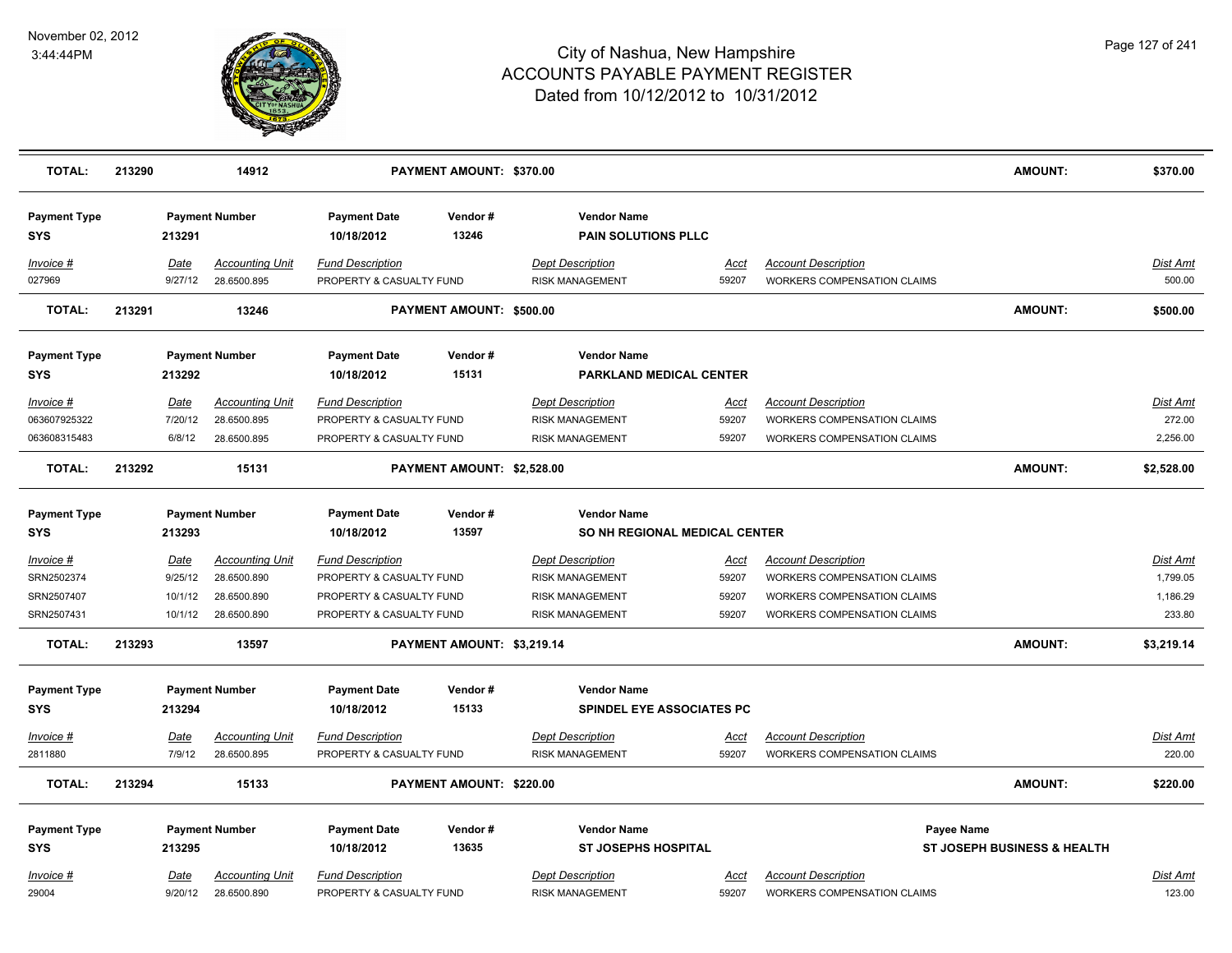

| <b>TOTAL:</b>                              | 213295 |                            | 13635                                                |                                                                                 | PAYMENT AMOUNT: \$123.00       |                                                                             |                        |                                                                                                        | <b>AMOUNT:</b>  | \$123.00                          |
|--------------------------------------------|--------|----------------------------|------------------------------------------------------|---------------------------------------------------------------------------------|--------------------------------|-----------------------------------------------------------------------------|------------------------|--------------------------------------------------------------------------------------------------------|-----------------|-----------------------------------|
| <b>Payment Type</b><br>SYS                 |        | 213296                     | <b>Payment Number</b>                                | <b>Payment Date</b><br>10/18/2012                                               | Vendor#<br>13635               | <b>Vendor Name</b><br><b>ST JOSEPHS HOSPITAL</b>                            |                        |                                                                                                        |                 |                                   |
| Invoice #<br>12269-00682                   |        | <u>Date</u><br>9/28/12     | <b>Accounting Unit</b><br>28.6500.890                | <b>Fund Description</b><br>PROPERTY & CASUALTY FUND                             |                                | <b>Dept Description</b><br><b>RISK MANAGEMENT</b>                           | <u>Acct</u><br>59207   | <b>Account Description</b><br><b>WORKERS COMPENSATION CLAIMS</b>                                       |                 | Dist Amt<br>328.50                |
| <b>TOTAL:</b>                              | 213296 |                            | 13635                                                |                                                                                 | PAYMENT AMOUNT: \$328.50       |                                                                             |                        |                                                                                                        | <b>AMOUNT:</b>  | \$328.50                          |
| <b>Payment Type</b><br><b>SYS</b>          |        | 213297                     | <b>Payment Number</b>                                | <b>Payment Date</b><br>10/18/2012                                               | Vendor#<br>13666               | <b>Vendor Name</b><br><b>STONERIVER PHARMACY SOLUTIONS</b>                  |                        |                                                                                                        |                 |                                   |
| Invoice #<br>37813276<br>37830080          |        | Date<br>9/26/12<br>9/30/12 | <b>Accounting Unit</b><br>28.6500.890<br>28.6500.890 | <b>Fund Description</b><br>PROPERTY & CASUALTY FUND<br>PROPERTY & CASUALTY FUND |                                | <b>Dept Description</b><br><b>RISK MANAGEMENT</b><br><b>RISK MANAGEMENT</b> | Acct<br>59207<br>59207 | <b>Account Description</b><br><b>WORKERS COMPENSATION CLAIMS</b><br><b>WORKERS COMPENSATION CLAIMS</b> |                 | <b>Dist Amt</b><br>19.64<br>25.52 |
| <b>TOTAL:</b>                              | 213297 |                            | 13666                                                |                                                                                 | <b>PAYMENT AMOUNT: \$45.16</b> |                                                                             |                        |                                                                                                        | <b>AMOUNT:</b>  | \$45.16                           |
| <b>Payment Type</b><br><b>SYS</b>          |        | 213298                     | <b>Payment Number</b>                                | <b>Payment Date</b><br>10/19/2012                                               | Vendor#<br>13303               | <b>Vendor Name</b><br><b>PETTY CASH</b>                                     |                        |                                                                                                        |                 |                                   |
| Invoice #<br>PETTYCASH10/19/2012           |        | <b>Date</b><br>10/19/12    | <u>Accounting Unit</u><br>01.1.500                   | <b>Fund Description</b><br><b>GENERAL FUND</b>                                  |                                | <b>Dept Description</b><br>MAYOR                                            | <u>Acct</u><br>61910   | <b>Account Description</b><br><b>MEALS - FUNCTIONS</b>                                                 | <b>Activity</b> | <u>Dist Amt</u><br>44.41          |
| PETTYCASH10/19/2012                        |        |                            | 10/19/12 07.1.565                                    | <b>GENERAL FUND</b>                                                             |                                | <b>CITY CLERK</b>                                                           | 55607                  | POSTAGE & DELIVERY                                                                                     |                 | 20.00                             |
| PETTYCASH10/19/2012                        |        |                            | 10/19/12 07.1.565                                    | <b>GENERAL FUND</b>                                                             |                                | <b>CITY CLERK</b>                                                           | 61100                  | OFFICE SUPPLIES                                                                                        |                 | 29.85                             |
| PETTYCASH10/19/2012<br>PETTYCASH10/19/2012 |        |                            | 10/19/12 22.5010                                     | CAP PROJECTS-INFO<br><b>TECHNOLOGY</b>                                          |                                | CAPITAL PROJECTS-INFO TECH                                                  | 81342<br>45913         | <b>COMPUTER SOFTWARE &amp;</b><br><b>HARDWARE</b>                                                      | 1010.22.01.30   | 6.68<br>15.40                     |
| PETTYCASH10/19/2012                        |        | 10/19/12                   | 10/19/12 26.1.585<br>29.1.720.8162                   | <b>GENERAL FUND</b><br><b>GENERAL FUND</b>                                      |                                | <b>FINANCIAL SERVICES</b><br><b>CITY BUILDINGS</b>                          | 54487                  | CASH OVER/SHORT<br><b>EQUIPMENT REPAIRS &amp;</b>                                                      |                 | 4.59                              |
| PETTYCASH10/19/2012                        |        |                            | 10/19/12 30.1.500                                    | <b>GENERAL FUND</b>                                                             |                                | <b>PURCHASING</b>                                                           | 55400                  | <b>MAINTENANCE</b><br><b>CONFERENCES AND SEMINARS</b>                                                  |                 | 20.62                             |
| PETTYCASH10/19/2012                        |        |                            | 10/19/12 30.1.500                                    | <b>GENERAL FUND</b>                                                             |                                | <b>PURCHASING</b>                                                           | 61100                  | OFFICE SUPPLIES                                                                                        |                 | 7.29                              |
| PETTYCASH10/19/2012                        |        |                            | 10/19/12 42.1.720                                    | <b>GENERAL FUND</b>                                                             |                                | WOODLAWN CEMETERY                                                           | 61499                  | <b>GENERAL BUILDING SUPPLIES</b>                                                                       |                 | 82.32                             |
| PETTYCASH10/19/2012                        |        |                            | 10/19/12  53.1.730                                   | <b>GENERAL FUND</b>                                                             |                                | <b>BUILDING INSPECTION</b>                                                  | 55421                  | TRAINING & CERTIFICATIONS                                                                              |                 | 60.00                             |
| PETTYCASH10/19/2012                        |        |                            | 10/19/12 60.1.500                                    | <b>GENERAL FUND</b>                                                             |                                | <b>PUBLIC</b>                                                               | 55314                  | FIXED RATE MILEAGE ALLOWANCE                                                                           |                 | 5.00                              |
| PETTYCASH10/19/2012                        |        |                            | 10/19/12 60.1.500                                    | <b>GENERAL FUND</b>                                                             |                                | WORKS-ADMIN/ENGINEERING<br><b>PUBLIC</b><br>WORKS-ADMIN/ENGINEERING         | 61299                  | MISCELLANEOUS SUPPLIES                                                                                 |                 | 93.55                             |
| PETTYCASH10/19/2012                        |        | 10/19/12                   | 61.1.670                                             | <b>GENERAL FUND</b>                                                             |                                | <b>STREETS</b>                                                              | 54280                  | BUILDING/GROUNDS MAINTENANCE                                                                           |                 | 21.00                             |
| PETTYCASH10/19/2012                        |        |                            | 10/19/12 61.1.685                                    | <b>GENERAL FUND</b>                                                             |                                | <b>STREETS</b>                                                              | 61900                  | <b>MEALS</b>                                                                                           |                 | 130.04                            |
| PETTYCASH10/19/2012                        |        |                            | 10/19/12 61.1.685                                    | <b>GENERAL FUND</b>                                                             |                                | <b>STREETS</b>                                                              | 71000                  | <b>EQUIPMENT</b>                                                                                       |                 | 4.00                              |
| PETTYCASH10/19/2012                        |        |                            | 10/19/12 61.1.700                                    | <b>GENERAL FUND</b>                                                             |                                | <b>STREETS</b>                                                              | 61299                  | MISCELLANEOUS SUPPLIES                                                                                 |                 | 8.00                              |
| PETTYCASH10/19/2012                        |        |                            | 10/19/12 66.1.500                                    | <b>GENERAL FUND</b>                                                             |                                | <b>PARKING LOTS</b>                                                         | 61100                  | OFFICE SUPPLIES                                                                                        |                 | 9.97                              |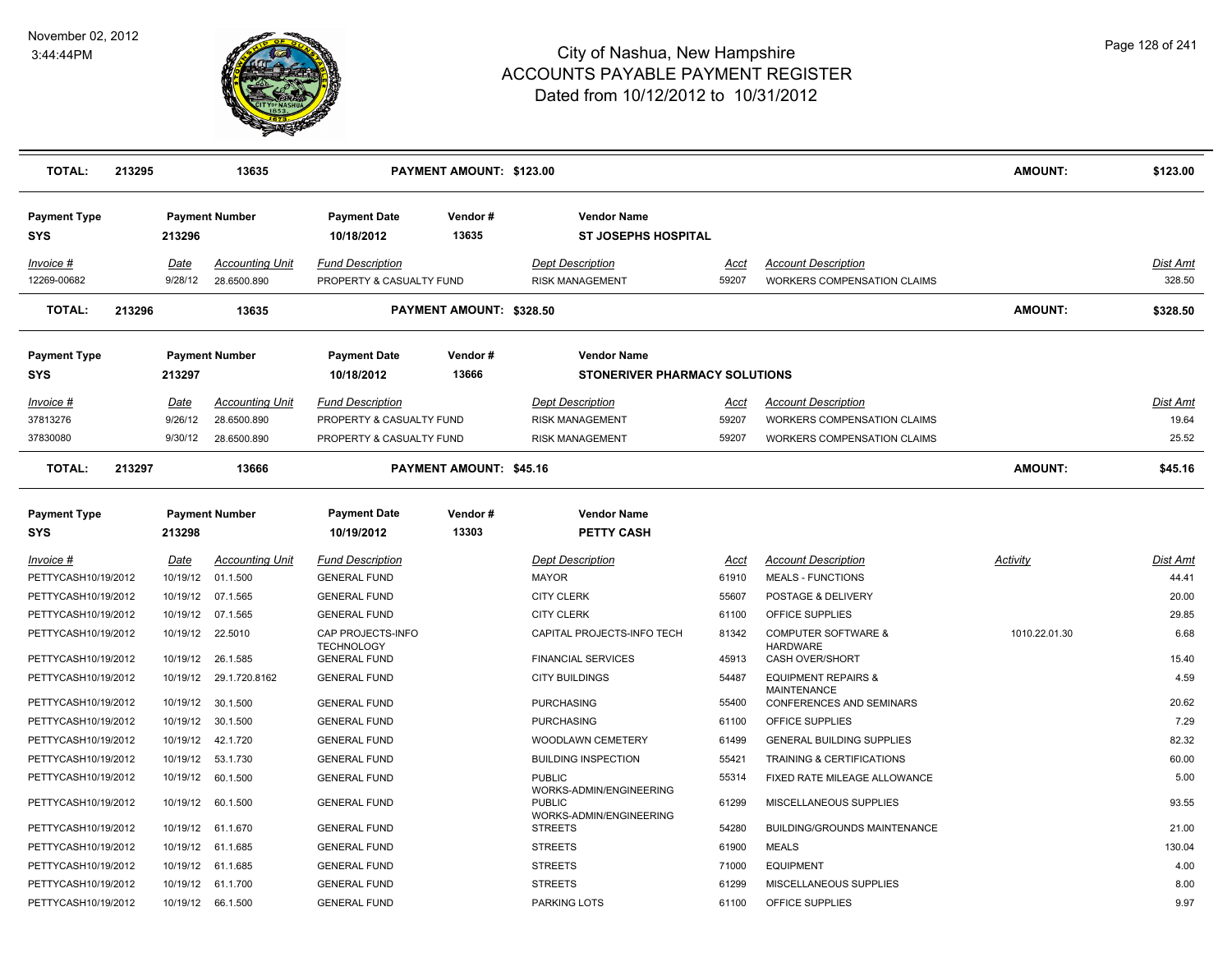

| <b>TOTAL:</b>                          | 213303 |                 | 13998                                      |                                                                   | PAYMENT AMOUNT: \$105.00       |                                                                   |                      |                                                               | <b>AMOUNT:</b> | \$105.00           |
|----------------------------------------|--------|-----------------|--------------------------------------------|-------------------------------------------------------------------|--------------------------------|-------------------------------------------------------------------|----------------------|---------------------------------------------------------------|----------------|--------------------|
|                                        |        |                 |                                            | <b>FUND</b>                                                       |                                | <b>FUND</b>                                                       |                      |                                                               |                |                    |
| <b>Invoice #</b><br>MEALS 11/6-11/9/12 |        | <u>Date</u>     | <b>Accounting Unit</b><br>10/17/12 50.4020 | <b>Fund Description</b><br>POLICE DRUG ENFORCEMENT                |                                | <b>Dept Description</b><br>POLICE DRUG ENFORCEMENT                | <u>Acct</u><br>55400 | <b>Account Description</b><br><b>CONFERENCES AND SEMINARS</b> |                | Dist Amt<br>105.00 |
| <b>SYS</b>                             |        | 213303          |                                            | 10/25/2012                                                        | 13998                          | <b>DAVID BAILEY</b>                                               |                      |                                                               |                |                    |
| <b>Payment Type</b>                    |        |                 | <b>Payment Number</b>                      | <b>Payment Date</b>                                               | Vendor#                        | <b>Vendor Name</b>                                                |                      |                                                               |                |                    |
| <b>TOTAL:</b>                          | 213302 |                 | 14630                                      |                                                                   | PAYMENT AMOUNT: \$50.10        |                                                                   |                      |                                                               | <b>AMOUNT:</b> | \$50.10            |
| Invoice #<br>REIMB 10/9/12             |        | Date            | Accounting Unit<br>10/11/12 50.1.635       | <b>Fund Description</b><br><b>GENERAL FUND</b>                    |                                | <b>Dept Description</b><br><b>POLICE</b>                          | Acct<br>55400        | <b>Account Description</b><br><b>CONFERENCES AND SEMINARS</b> |                | Dist Amt<br>50.10  |
| <b>Payment Type</b><br><b>SYS</b>      |        | 213302          | <b>Payment Number</b>                      | <b>Payment Date</b><br>10/25/2012                                 | Vendor#<br>14630               | <b>Vendor Name</b><br><b>ADAM ANDERSON</b>                        |                      |                                                               |                |                    |
| <b>TOTAL:</b>                          | 213301 |                 | 13960                                      |                                                                   | PAYMENT AMOUNT: \$105.00       |                                                                   |                      |                                                               | <b>AMOUNT:</b> | \$105.00           |
| Invoice #<br>MEALS 11/6-11/9/12        |        | <b>Date</b>     | <b>Accounting Unit</b><br>10/17/12 50.4020 | <b>Fund Description</b><br>POLICE DRUG ENFORCEMENT<br><b>FUND</b> |                                | <b>Dept Description</b><br>POLICE DRUG ENFORCEMENT<br><b>FUND</b> | <u>Acct</u><br>55400 | <b>Account Description</b><br>CONFERENCES AND SEMINARS        |                | Dist Amt<br>105.00 |
| <b>Payment Type</b><br><b>SYS</b>      |        | 213301          | <b>Payment Number</b>                      | <b>Payment Date</b><br>10/25/2012                                 | Vendor#<br>13960               | <b>Vendor Name</b><br><b>JOSHUA ALBERT</b>                        |                      |                                                               |                |                    |
| <b>TOTAL:</b>                          | 213300 |                 | 12239                                      |                                                                   | <b>PAYMENT AMOUNT: \$82.00</b> |                                                                   |                      |                                                               | <b>AMOUNT:</b> | \$82.00            |
| Invoice #<br>REIMB 10/6/12             |        | Date<br>10/6/12 | <b>Accounting Unit</b><br>69.6200.670      | <b>Fund Description</b><br><b>WASTEWATER FUND</b>                 |                                | <b>Dept Description</b><br>WASTEWATER                             | Acct<br>61107        | <b>Account Description</b><br><b>CLOTHING &amp; UNIFORMS</b>  |                | Dist Amt<br>82.00  |
| <b>SYS</b>                             |        | 213300          |                                            | 10/25/2012                                                        | 12239                          | <b>JOHN ADIE</b>                                                  |                      |                                                               |                |                    |
| <b>Payment Type</b>                    |        |                 | <b>Payment Number</b>                      | <b>Payment Date</b>                                               | Vendor#                        | <b>Vendor Name</b>                                                |                      |                                                               |                |                    |
| <b>TOTAL:</b>                          | 213298 |                 | 13303                                      |                                                                   | PAYMENT AMOUNT: \$818.67       |                                                                   |                      |                                                               | <b>AMOUNT:</b> | \$818.67           |
| PETTYCASH10/19/2012                    |        |                 | 10/19/12 84.3090                           | <b>URBAN PROGRAM GRANTS</b>                                       |                                | <b>URBAN PROGRAM GRANTS</b>                                       | 55300                | TRAVEL                                                        | 8400.13.10.100 | 45.00              |
| PETTYCASH10/19/2012                    |        | 10/19/12        | 82.1.500                                   | <b>GENERAL FUND</b>                                               |                                | PLANNING & ZONING                                                 | 61910                | <b>MEALS - FUNCTIONS</b>                                      |                | 47.81              |
| PETTYCASH10/19/2012                    |        | 10/19/12        | 82.1.500                                   | <b>GENERAL FUND</b>                                               |                                | PLANNING & ZONING                                                 | 55307                | MILEAGE REIMBURSEMENTS                                        |                | 79.93              |
| PETTYCASH10/19/2012                    |        | 10/19/12        | 69.6200.670                                | <b>WASTEWATER FUND</b>                                            |                                | WASTEWATER                                                        | 55400                | <b>CONFERENCES AND SEMINARS</b>                               |                | 34.22              |
| PETTYCASH10/19/2012                    |        | 10/19/12        | 68.6000.500                                | SOLID WASTE FUND                                                  |                                | <b>SOLID WASTE</b>                                                | 61910                | <b>MEALS - FUNCTIONS</b>                                      |                | 48.99              |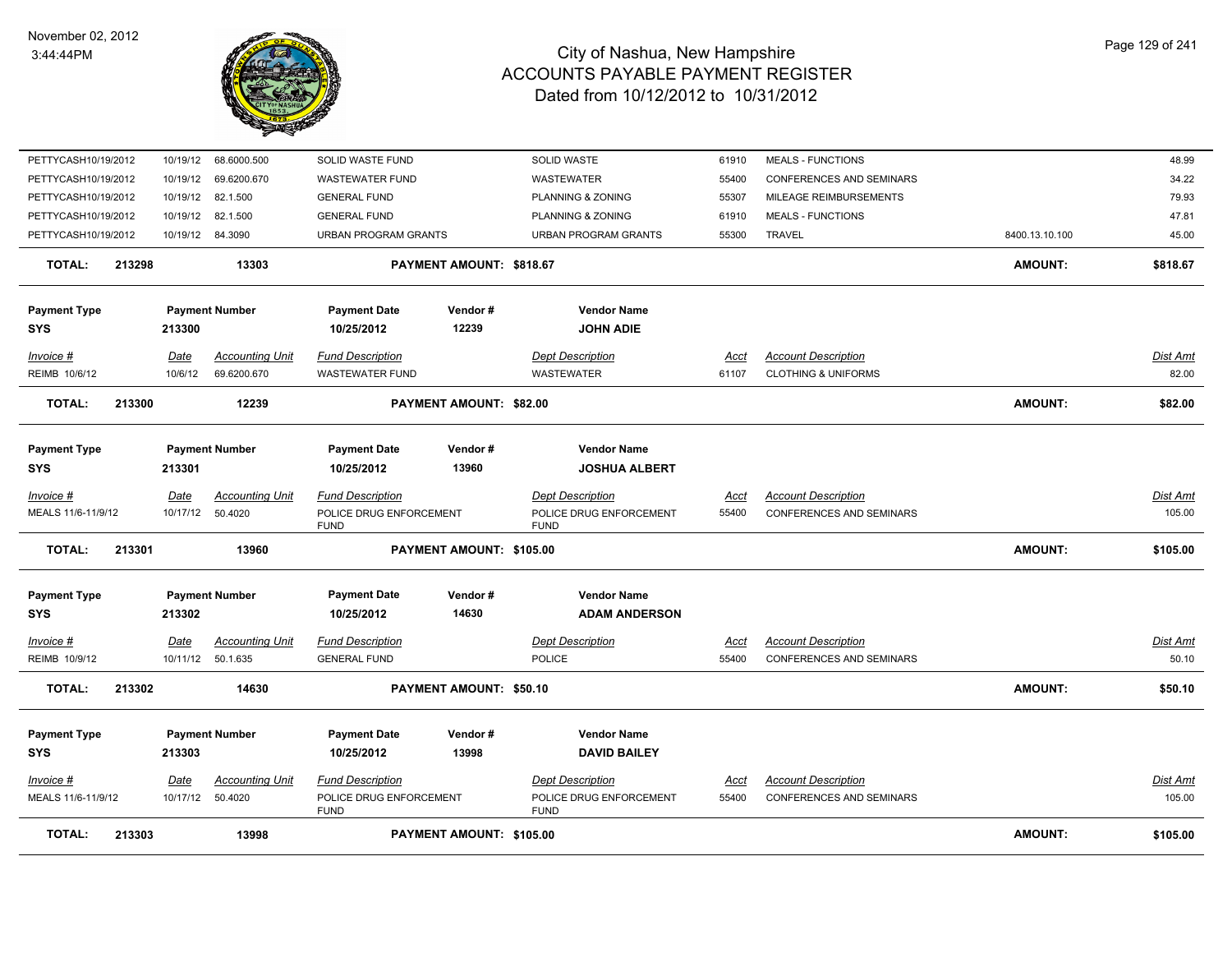

| <b>Payment Type</b>     |             | <b>Payment Number</b>  | <b>Payment Date</b>                    | Vendor#                  | <b>Vendor Name</b>                     |             |                                 |                 |                 |
|-------------------------|-------------|------------------------|----------------------------------------|--------------------------|----------------------------------------|-------------|---------------------------------|-----------------|-----------------|
| <b>SYS</b>              | 213304      |                        | 10/25/2012                             | 14014                    | <b>AARON BELANGER</b>                  |             |                                 |                 |                 |
| Invoice #               | <u>Date</u> | <b>Accounting Unit</b> | <b>Fund Description</b>                |                          | <b>Dept Description</b>                | <u>Acct</u> | <b>Account Description</b>      |                 | <b>Dist Amt</b> |
| MEALS 11/6-11/9/12      | 10/17/12    | 50.4020                | POLICE DRUG ENFORCEMENT<br><b>FUND</b> |                          | POLICE DRUG ENFORCEMENT<br><b>FUND</b> | 55400       | <b>CONFERENCES AND SEMINARS</b> |                 | 105.00          |
| <b>TOTAL:</b><br>213304 |             | 14014                  |                                        | PAYMENT AMOUNT: \$105.00 |                                        |             |                                 | <b>AMOUNT:</b>  | \$105.00        |
| <b>Payment Type</b>     |             | <b>Payment Number</b>  | <b>Payment Date</b>                    | Vendor#                  | <b>Vendor Name</b>                     |             |                                 |                 |                 |
| <b>SYS</b>              | 213305      |                        | 10/25/2012                             | 14043                    | <b>FRANCIS BOURGEOIS</b>               |             |                                 |                 |                 |
| Invoice #               | Date        | <b>Accounting Unit</b> | <b>Fund Description</b>                |                          | <b>Dept Description</b>                | <u>Acct</u> | <b>Account Description</b>      |                 | <u>Dist Amt</u> |
| HR MGT 8/27-10/22/12    |             | 10/11/12 50.1.635      | <b>GENERAL FUND</b>                    |                          | POLICE                                 | 52800       | EDUCATIONAL ASSISTANCE          |                 | 723.50          |
| <b>TOTAL:</b><br>213305 |             | 14043                  |                                        | PAYMENT AMOUNT: \$723.50 |                                        |             |                                 | <b>AMOUNT:</b>  | \$723.50        |
| <b>Payment Type</b>     |             | <b>Payment Number</b>  | <b>Payment Date</b>                    | Vendor#                  | <b>Vendor Name</b>                     |             |                                 |                 |                 |
| <b>SYS</b>              | 213306      |                        | 10/25/2012                             | 14054                    | <b>NICOLE BROOKS</b>                   |             |                                 |                 |                 |
| $Invoice$ #             | Date        | <b>Accounting Unit</b> | <b>Fund Description</b>                |                          | <b>Dept Description</b>                | <u>Acct</u> | <b>Account Description</b>      |                 | <u>Dist Amt</u> |
| REIMB 10/5/12           |             | 10/12/12  50.1.500     | <b>GENERAL FUND</b>                    |                          | POLICE                                 | 61107       | <b>CLOTHING &amp; UNIFORMS</b>  |                 | 114.57          |
| <b>TOTAL:</b><br>213306 |             | 14054                  |                                        | PAYMENT AMOUNT: \$114.57 |                                        |             |                                 | <b>AMOUNT:</b>  | \$114.57        |
| <b>Payment Type</b>     |             | <b>Payment Number</b>  | <b>Payment Date</b>                    | Vendor#                  | <b>Vendor Name</b>                     |             |                                 |                 |                 |
| <b>SYS</b>              | 213307      |                        | 10/25/2012                             | 11407                    | <b>JOHN CINELLI</b>                    |             |                                 |                 |                 |
| Invoice #               | Date        | <b>Accounting Unit</b> | <b>Fund Description</b>                |                          | <b>Dept Description</b>                | Acct        | <b>Account Description</b>      |                 | Dist Amt        |
| REIMB 10/10/12          | 10/12/12    | 50.1.500               | <b>GENERAL FUND</b>                    |                          | POLICE                                 | 61107       | <b>CLOTHING &amp; UNIFORMS</b>  |                 | 46.97           |
| REIMB 10/11/12          |             | 10/12/12 50.1.500      | <b>GENERAL FUND</b>                    |                          | POLICE                                 | 61107       | <b>CLOTHING &amp; UNIFORMS</b>  |                 | 79.99           |
| <b>TOTAL:</b><br>213307 |             | 11407                  |                                        | PAYMENT AMOUNT: \$126.96 |                                        |             |                                 | <b>AMOUNT:</b>  | \$126.96        |
| <b>Payment Type</b>     |             | <b>Payment Number</b>  | <b>Payment Date</b>                    | Vendor#                  | <b>Vendor Name</b>                     |             |                                 |                 |                 |
| <b>SYS</b>              | 213308      |                        | 10/25/2012                             | 14169                    | <b>CORINN DEMBKOSKI</b>                |             |                                 |                 |                 |
| $Invoice$ #             | Date        | <b>Accounting Unit</b> | <b>Fund Description</b>                |                          | <b>Dept Description</b>                | <u>Acct</u> | <b>Account Description</b>      | <b>Activity</b> | Dist Amt        |
| MILEAGE 10/8-10/22/12   |             | 10/22/12 71.3068       | COMMUNITY SERVICES GRANTS              |                          | <b>COMMUNITY SERVICES GRANTS</b>       | 55300       | TRAVEL                          | 71.1001.13.01   | 145.20          |
| <b>TOTAL:</b><br>213308 |             | 14169                  |                                        | PAYMENT AMOUNT: \$145.20 |                                        |             |                                 | <b>AMOUNT:</b>  | \$145.20        |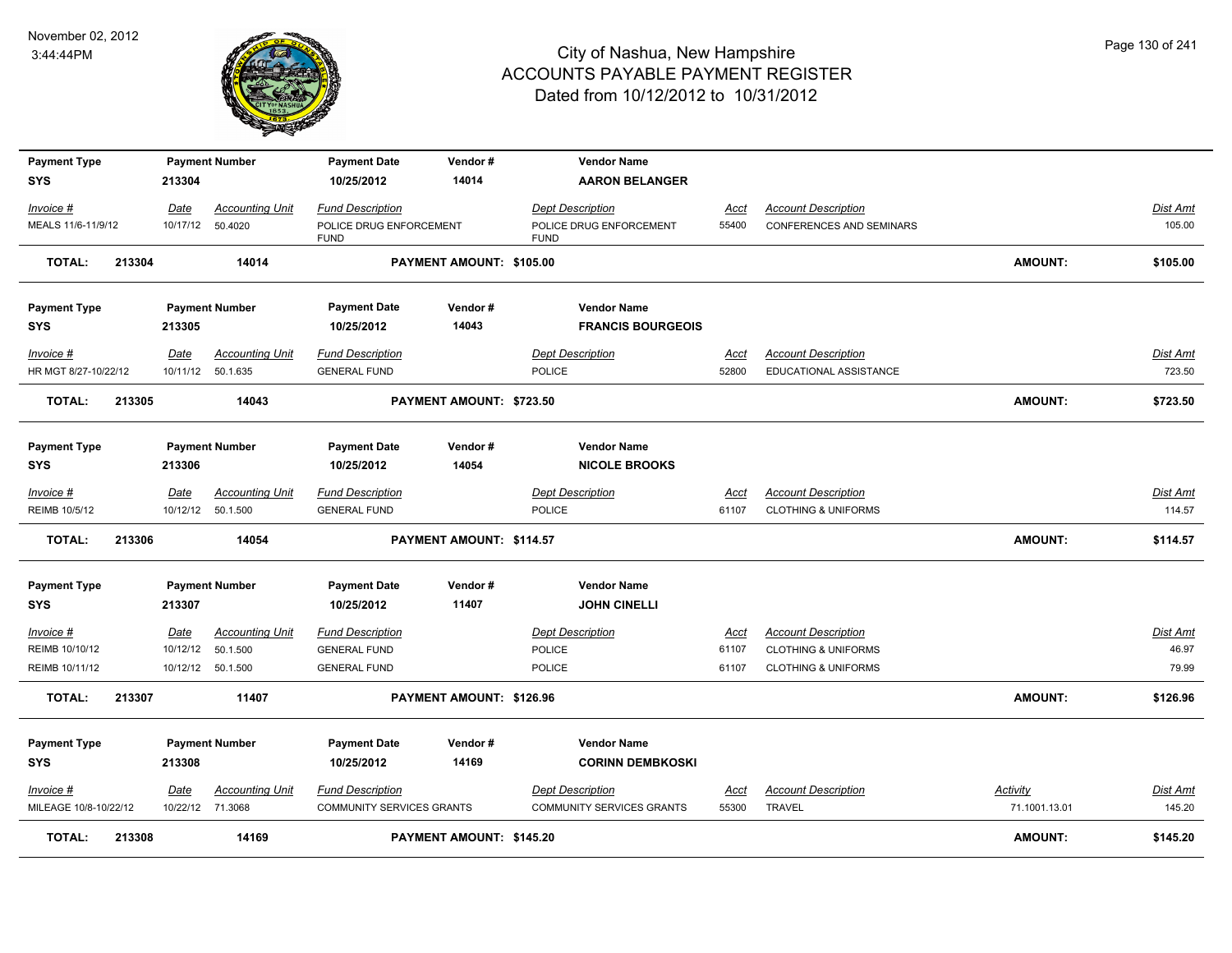

| <b>Payment Type</b> |        |                  | <b>Payment Number</b>  | <b>Payment Date</b>     | Vendor#                  | <b>Vendor Name</b>         |                      |                                |                 |                 |
|---------------------|--------|------------------|------------------------|-------------------------|--------------------------|----------------------------|----------------------|--------------------------------|-----------------|-----------------|
| <b>SYS</b>          |        | 213309           |                        | 10/25/2012              | 14176                    | <b>MATTHEW DIFAVA</b>      |                      |                                |                 |                 |
| Invoice #           |        |                  | <b>Accounting Unit</b> | <b>Fund Description</b> |                          | <b>Dept Description</b>    |                      | <b>Account Description</b>     |                 | Dist Amt        |
| MEALS 11/6-11/9/12  |        | Date<br>10/15/12 | 50.4020                | POLICE DRUG ENFORCEMENT |                          | POLICE DRUG ENFORCEMENT    | <b>Acct</b><br>55400 | CONFERENCES AND SEMINARS       |                 | 105.00          |
|                     |        |                  |                        | <b>FUND</b>             |                          | <b>FUND</b>                |                      |                                |                 |                 |
| <b>TOTAL:</b>       | 213309 |                  | 14176                  |                         | PAYMENT AMOUNT: \$105.00 |                            |                      |                                | <b>AMOUNT:</b>  | \$105.00        |
| <b>Payment Type</b> |        |                  | <b>Payment Number</b>  | <b>Payment Date</b>     | Vendor#                  | <b>Vendor Name</b>         |                      |                                |                 |                 |
| <b>SYS</b>          |        | 213310           |                        | 10/25/2012              | 12226                    | <b>MICHAEL HATZIPETROS</b> |                      |                                |                 |                 |
| Invoice #           |        | <u>Date</u>      | <b>Accounting Unit</b> | <b>Fund Description</b> |                          | <b>Dept Description</b>    | <u>Acct</u>          | <b>Account Description</b>     |                 | Dist Amt        |
| REIMB 9/15/12       |        |                  | 10/12/12  50.1.500     | <b>GENERAL FUND</b>     |                          | POLICE                     | 61107                | <b>CLOTHING &amp; UNIFORMS</b> |                 | 185.00          |
| <b>TOTAL:</b>       | 213310 |                  | 12226                  |                         | PAYMENT AMOUNT: \$185.00 |                            |                      |                                | <b>AMOUNT:</b>  | \$185.00        |
|                     |        |                  |                        |                         |                          |                            |                      |                                |                 |                 |
| <b>Payment Type</b> |        |                  | <b>Payment Number</b>  | <b>Payment Date</b>     | Vendor#                  | <b>Vendor Name</b>         |                      |                                |                 |                 |
| <b>SYS</b>          |        | 213311           |                        | 10/25/2012              | 11542                    | <b>BARBARA HILL</b>        |                      |                                |                 |                 |
| $Invoice$ #         |        | <u>Date</u>      | <b>Accounting Unit</b> | <b>Fund Description</b> |                          | <b>Dept Description</b>    | <u>Acct</u>          | <b>Account Description</b>     |                 | <b>Dist Amt</b> |
| MILEAGE 10/18/12    |        |                  | 10/19/12 11.1.500      | <b>GENERAL FUND</b>     |                          | HUMAN RESOURCES            | 55400                | CONFERENCES AND SEMINARS       |                 | 20.19           |
|                     |        |                  |                        |                         |                          |                            |                      |                                |                 |                 |
| <b>TOTAL:</b>       | 213311 |                  | 11542                  |                         | PAYMENT AMOUNT: \$20.19  |                            |                      |                                | <b>AMOUNT:</b>  | \$20.19         |
|                     |        |                  |                        |                         |                          |                            |                      |                                |                 |                 |
| <b>Payment Type</b> |        |                  | <b>Payment Number</b>  | <b>Payment Date</b>     | Vendor#                  | <b>Vendor Name</b>         |                      |                                |                 |                 |
| <b>SYS</b>          |        | 213312           |                        | 10/25/2012              | 14345                    | <b>PATRICK JORDAN</b>      |                      |                                |                 |                 |
| Invoice #           |        | Date             | <b>Accounting Unit</b> | <b>Fund Description</b> |                          | <b>Dept Description</b>    | Acct                 | <b>Account Description</b>     |                 | Dist Amt        |
| 1/JR/77318          |        | 9/29/12          | 77.1.650               | <b>GENERAL FUND</b>     |                          | PARKS & RECREATION         | 61107                | <b>CLOTHING &amp; UNIFORMS</b> |                 | 110.00          |
| <b>TOTAL:</b>       | 213312 |                  | 14345                  |                         | PAYMENT AMOUNT: \$110.00 |                            |                      |                                | <b>AMOUNT:</b>  | \$110.00        |
|                     |        |                  |                        |                         |                          |                            |                      |                                |                 |                 |
| <b>Payment Type</b> |        |                  | <b>Payment Number</b>  | <b>Payment Date</b>     | Vendor#                  | <b>Vendor Name</b>         |                      |                                |                 |                 |
| <b>SYS</b>          |        | 213313           |                        | 10/25/2012              | 14360                    | <b>KATELIN KILGALLON</b>   |                      |                                |                 |                 |
| Invoice #           |        | Date             | <b>Accounting Unit</b> | <b>Fund Description</b> |                          | <b>Dept Description</b>    | <b>Acct</b>          | <b>Account Description</b>     |                 | <u>Dist Amt</u> |
| <b>NORDSTROM</b>    |        |                  | 10/13/12  50.1.500     | <b>GENERAL FUND</b>     |                          | <b>POLICE</b>              | 61107                | <b>CLOTHING &amp; UNIFORMS</b> |                 | 174.88          |
| <b>TOTAL:</b>       | 213313 |                  | 14360                  |                         | PAYMENT AMOUNT: \$174.88 |                            |                      |                                | <b>AMOUNT:</b>  | \$174.88        |
|                     |        |                  |                        |                         |                          |                            |                      |                                |                 |                 |
| <b>Payment Type</b> |        |                  | <b>Payment Number</b>  | <b>Payment Date</b>     | Vendor#                  | <b>Vendor Name</b>         |                      |                                |                 |                 |
| <b>SYS</b>          |        | 213314           |                        | 10/25/2012              | 14799                    | <b>JOHN KILLORAN</b>       |                      |                                |                 |                 |
| Invoice #           |        | Date             | <b>Accounting Unit</b> | <b>Fund Description</b> |                          | <b>Dept Description</b>    | Acct                 | <b>Account Description</b>     | <b>Activity</b> | Dist Amt        |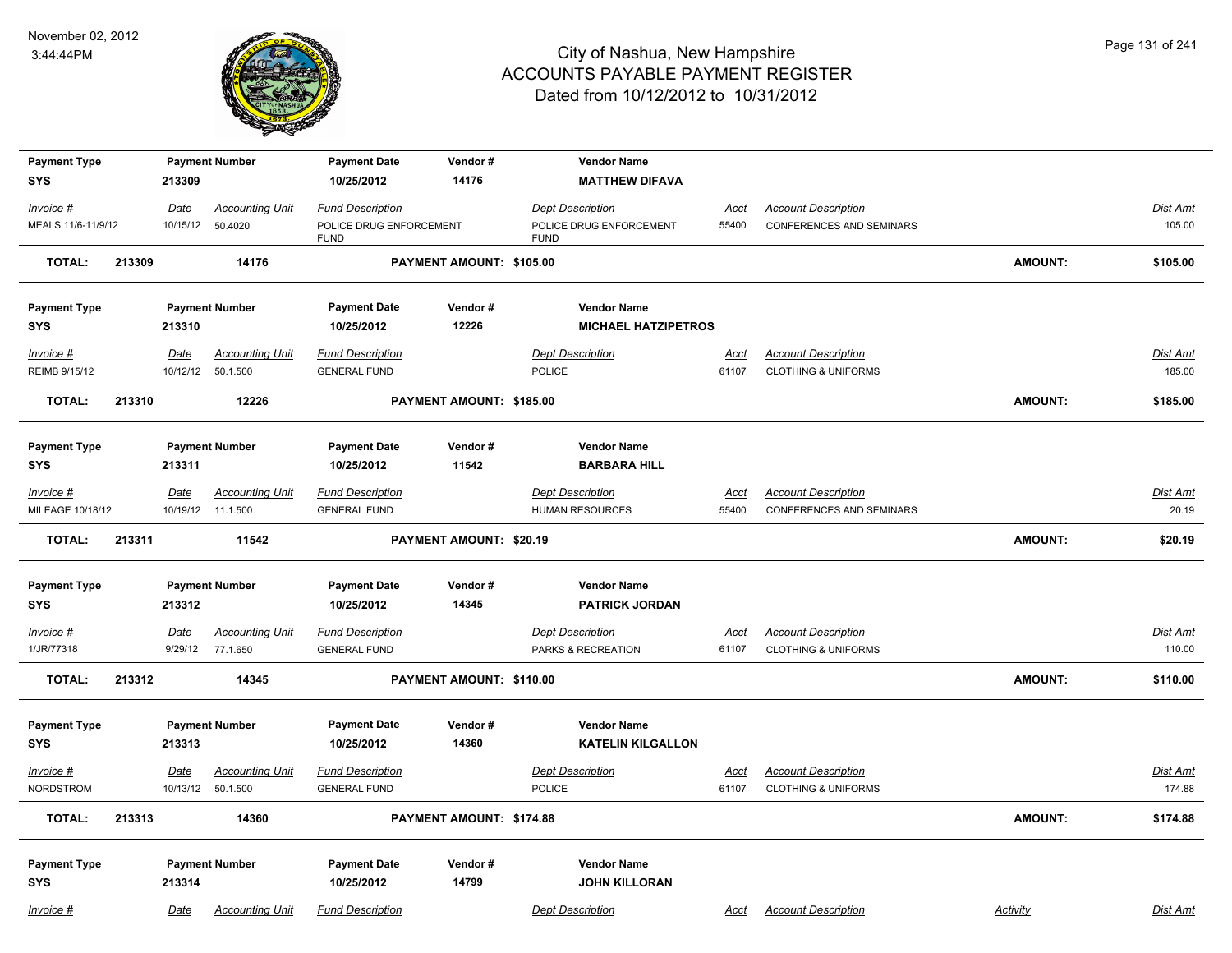

| 10/15-10/19/12 MILEAGE                  |             | 10/19/12 22.5010       | CAP PROJECTS-INFO<br><b>TECHNOLOGY</b> |                          | CAPITAL PROJECTS-INFO TECH             | 81342       | <b>COMPUTER SOFTWARE &amp;</b><br><b>HARDWARE</b> | 1010.22.01.30  | 155.40          |
|-----------------------------------------|-------------|------------------------|----------------------------------------|--------------------------|----------------------------------------|-------------|---------------------------------------------------|----------------|-----------------|
| TOTAL:<br>213314                        |             | 14799                  |                                        | PAYMENT AMOUNT: \$155.40 |                                        |             |                                                   | <b>AMOUNT:</b> | \$155.40        |
| <b>Payment Type</b>                     |             | <b>Payment Number</b>  | <b>Payment Date</b>                    | Vendor#                  | <b>Vendor Name</b>                     |             |                                                   |                |                 |
| <b>SYS</b>                              | 213316      |                        | 10/25/2012                             | 14424                    | <b>TIMOTHY MACISAAC</b>                |             |                                                   |                |                 |
| Invoice #                               | Date        | <b>Accounting Unit</b> | <b>Fund Description</b>                |                          | <b>Dept Description</b>                | <u>Acct</u> | <b>Account Description</b>                        |                | <b>Dist Amt</b> |
| 11/6-11/9/12 MEALS                      | 10/15/12    | 50.4020                | POLICE DRUG ENFORCEMENT<br><b>FUND</b> |                          | POLICE DRUG ENFORCEMENT<br><b>FUND</b> | 55400       | <b>CONFERENCES AND SEMINARS</b>                   |                | 105.00          |
| <b>TOTAL:</b><br>213316                 |             | 14424                  |                                        | PAYMENT AMOUNT: \$105.00 |                                        |             |                                                   | AMOUNT:        | \$105.00        |
| <b>Payment Type</b>                     |             | <b>Payment Number</b>  | <b>Payment Date</b>                    | Vendor#                  | <b>Vendor Name</b>                     |             |                                                   |                |                 |
| <b>SYS</b>                              | 213317      |                        | 10/25/2012                             | 14437                    | <b>RUSS MARCUM</b>                     |             |                                                   |                |                 |
| Invoice #                               | Date        | <b>Accounting Unit</b> | <b>Fund Description</b>                |                          | <b>Dept Description</b>                | <u>Acct</u> | <b>Account Description</b>                        |                | Dist Amt        |
| ELECTRICAL CODE CLASS 10/19/12 53.1.730 |             |                        | <b>GENERAL FUND</b>                    |                          | <b>BUILDING INSPECTION</b>             | 55421       | TRAINING & CERTIFICATIONS                         |                | 180.00          |
| <b>TOTAL:</b><br>213317                 |             | 14437                  |                                        | PAYMENT AMOUNT: \$180.00 |                                        |             |                                                   | AMOUNT:        | \$180.00        |
| <b>Payment Type</b>                     |             | <b>Payment Number</b>  | <b>Payment Date</b>                    | Vendor#                  | <b>Vendor Name</b>                     |             |                                                   |                |                 |
| <b>SYS</b>                              | 213318      |                        | 10/25/2012                             | 14445                    | <b>BRYAN MARSHALL</b>                  |             |                                                   |                |                 |
| Invoice #                               | <b>Date</b> | <b>Accounting Unit</b> | <b>Fund Description</b>                |                          | <b>Dept Description</b>                | <u>Acct</u> | <b>Account Description</b>                        |                | <b>Dist Amt</b> |
| <b>JOS A BANK REIMB</b>                 |             | 10/11/12 50.1.500      | <b>GENERAL FUND</b>                    |                          | <b>POLICE</b>                          | 61107       | <b>CLOTHING &amp; UNIFORMS</b>                    |                | 202.50          |
| <b>TOTAL:</b><br>213318                 |             | 14445                  |                                        | PAYMENT AMOUNT: \$202.50 |                                        |             |                                                   | AMOUNT:        | \$202.50        |
| <b>Payment Type</b>                     |             | <b>Payment Number</b>  | <b>Payment Date</b>                    | Vendor#                  | <b>Vendor Name</b>                     |             |                                                   |                |                 |
| <b>SYS</b>                              | 213319      |                        | 10/25/2012                             | 15292                    | <b>LISA MORIARTY</b>                   |             |                                                   |                |                 |
| Invoice #                               | Date        | <u>Accounting Unit</u> | <b>Fund Description</b>                |                          | <b>Dept Description</b>                | <u>Acct</u> | <b>Account Description</b>                        |                | <u>Dist Amt</u> |
| MILEAGE REIMB 10/12/12                  |             | 10/12/12 50.1.635      | <b>GENERAL FUND</b>                    |                          | <b>POLICE</b>                          | 55400       | CONFERENCES AND SEMINARS                          |                | 30.20           |
| <b>TOTAL:</b><br>213319                 |             | 15292                  |                                        | PAYMENT AMOUNT: \$30.20  |                                        |             |                                                   | AMOUNT:        | \$30.20         |
| <b>Payment Type</b>                     |             | <b>Payment Number</b>  | <b>Payment Date</b>                    | Vendor#                  | <b>Vendor Name</b>                     |             |                                                   |                |                 |
| <b>SYS</b>                              | 213320      |                        | 10/25/2012                             | 15294                    | <b>CHRIS NELSON</b>                    |             |                                                   |                |                 |
| Invoice #                               | Date        | <b>Accounting Unit</b> | <b>Fund Description</b>                |                          | <b>Dept Description</b>                | Acct        | <b>Account Description</b>                        |                | Dist Amt        |
| AFSCME SHOE REIMB                       |             | 10/15/12 61.1.670      | <b>GENERAL FUND</b>                    |                          | <b>STREETS</b>                         | 61107       | <b>CLOTHING &amp; UNIFORMS</b>                    |                | 110.00          |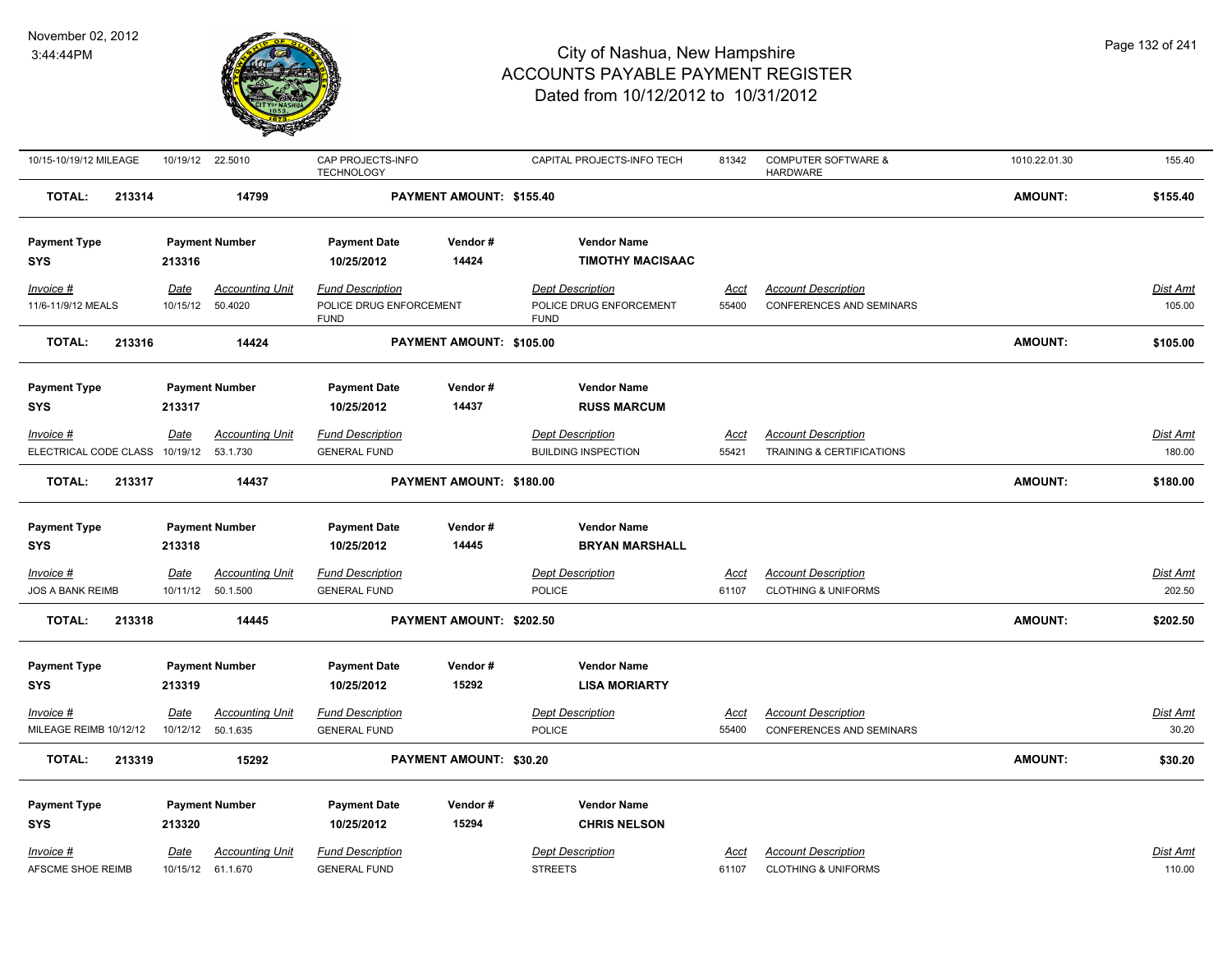

| <b>TOTAL:</b>                        | 213320<br>15294         |                                    |                                                | PAYMENT AMOUNT: \$110.00 |                                                      |                      |                                                  | <b>AMOUNT:</b>  | \$110.00          |
|--------------------------------------|-------------------------|------------------------------------|------------------------------------------------|--------------------------|------------------------------------------------------|----------------------|--------------------------------------------------|-----------------|-------------------|
| <b>Payment Type</b><br>SYS           | 213321                  | <b>Payment Number</b>              | <b>Payment Date</b><br>10/25/2012              | Vendor#<br>15293         | <b>Vendor Name</b><br><b>ERIC NORDENGREN</b>         |                      |                                                  |                 |                   |
| Invoice #                            | Date                    | <b>Accounting Unit</b>             | <b>Fund Description</b>                        |                          | <b>Dept Description</b>                              | Acct                 | <b>Account Description</b>                       |                 | <b>Dist Amt</b>   |
| YMCA REIMB 7/12-10/12                |                         | 10/15/12  50.1.500                 | <b>GENERAL FUND</b>                            |                          | <b>POLICE</b>                                        | 52809                | <b>WELLNESS PROGRAM</b>                          |                 | 250.00            |
| <b>TOTAL:</b><br>213321              |                         | 15293                              |                                                | PAYMENT AMOUNT: \$250.00 |                                                      |                      |                                                  | <b>AMOUNT:</b>  | \$250.00          |
| <b>Payment Type</b><br><b>SYS</b>    | 213322                  | <b>Payment Number</b>              | <b>Payment Date</b><br>10/25/2012              | Vendor#<br>13303         | <b>Vendor Name</b><br><b>PETTY CASH</b>              |                      |                                                  |                 |                   |
| $Invoice$ #                          | <u>Date</u>             | <b>Accounting Unit</b>             | <b>Fund Description</b>                        |                          | <b>Dept Description</b>                              | <u>Acct</u>          | <b>Account Description</b>                       |                 | <b>Dist Amt</b>   |
| PETTYCASH10/17/2012                  | 10/17/12                | 79.1.500                           | <b>GENERAL FUND</b>                            |                          | <b>LIBRARY</b>                                       | 55307                | MILEAGE REIMBURSEMENTS                           |                 | 33.18             |
| PETTYCASH10/17/2012                  |                         | 10/17/12 79.1.720                  | <b>GENERAL FUND</b>                            |                          | <b>LIBRARY</b>                                       | 54280                | BUILDING/GROUNDS MAINTENANCE                     |                 | 51.75             |
| PETTYCASH10/17/2012                  | 10/17/12                | 79.1.720                           | <b>GENERAL FUND</b>                            |                          | <b>LIBRARY</b>                                       | 61428                | JANITORIAL SUPPLIES                              |                 | 16.00             |
| PETTYCASH10/17/2012                  | 10/17/12                | 79.1.750                           | <b>GENERAL FUND</b>                            |                          | <b>LIBRARY</b>                                       | 61816                | <b>CHILDREN'S MEDIA</b>                          |                 | 70.34             |
| PETTYCASH10/17/2012                  |                         | 10/17/12 79.1.750                  | <b>GENERAL FUND</b>                            |                          | <b>LIBRARY</b>                                       | 61819                | <b>TEEN MEDIA</b>                                |                 | 34.51             |
| PETTYCASH10/17/2012                  |                         | 10/17/12 79.1.770                  | <b>GENERAL FUND</b>                            |                          | LIBRARY                                              | 61299                | MISCELLANEOUS SUPPLIES                           |                 | 15.47             |
| <b>TOTAL:</b><br>213322              |                         | 13303                              |                                                | PAYMENT AMOUNT: \$221.25 |                                                      |                      |                                                  | <b>AMOUNT:</b>  | \$221.25          |
| <b>Payment Type</b>                  |                         | <b>Payment Number</b>              | <b>Payment Date</b>                            | Vendor#                  | <b>Vendor Name</b>                                   |                      |                                                  |                 |                   |
| <b>SYS</b>                           | 213323                  |                                    | 10/25/2012                                     | 13303                    | PETTY CASH                                           |                      |                                                  |                 |                   |
| $Invoice$ #<br>PETTYCASH10/16/2012   | <b>Date</b><br>10/16/12 | <b>Accounting Unit</b><br>71.1.500 | <b>Fund Description</b><br><b>GENERAL FUND</b> |                          | <b>Dept Description</b><br><b>COMMUNITY SERVICES</b> | <u>Acct</u><br>55300 | <b>Account Description</b><br><b>TRAVEL</b>      | <b>Activity</b> | Dist Amt<br>64.05 |
| PETTYCASH10/16/2012                  |                         | 10/16/12 71.1.500                  | <b>GENERAL FUND</b>                            |                          | <b>COMMUNITY SERVICES</b>                            | 61100                | OFFICE SUPPLIES                                  |                 | 20.32             |
| PETTYCASH10/16/2012                  | 10/16/12                | 71.3068                            | <b>COMMUNITY SERVICES GRANTS</b>               |                          | <b>COMMUNITY SERVICES GRANTS</b>                     | 55300                | <b>TRAVEL</b>                                    | 1092.84.10.35   | 4.44              |
| PETTYCASH10/16/2012                  |                         | 10/16/12 72.1.500                  | <b>GENERAL FUND</b>                            |                          | <b>COMMUNITY HEALTH</b>                              | 55307                | MILEAGE REIMBURSEMENTS                           |                 | 6.66              |
| PETTYCASH10/16/2012                  |                         | 10/16/12 72.3070                   | COMMUNITY HEALTH GRANTS<br><b>FUND</b>         |                          | COMMUNITY HEALTH GRANTS<br><b>FUND</b>               | 55300                | <b>TRAVEL</b>                                    | 72.1002.13.01   | 5.00              |
| PETTYCASH10/16/2012                  |                         | 10/16/12 74.1.500                  | <b>GENERAL FUND</b>                            |                          | WELFARE ADMINISTRATION                               | 55307                | MILEAGE REIMBURSEMENTS                           |                 | 47.20             |
| <b>TOTAL:</b><br>213323              |                         | 13303                              |                                                | PAYMENT AMOUNT: \$147.67 |                                                      |                      |                                                  | <b>AMOUNT:</b>  | \$147.67          |
| <b>Payment Type</b>                  |                         | <b>Payment Number</b>              | <b>Payment Date</b>                            | Vendor#                  | <b>Vendor Name</b>                                   |                      |                                                  |                 |                   |
| <b>SYS</b>                           | 213324                  |                                    | 10/25/2012                                     | 13303                    | PETTY CASH                                           |                      |                                                  |                 |                   |
| <u>Invoice #</u><br>PETTYCASH0922012 | Date<br>9/22/12         | <b>Accounting Unit</b><br>52.1.500 | <b>Fund Description</b><br><b>GENERAL FUND</b> |                          | <b>Dept Description</b><br><b>FIRE</b>               | <u>Acct</u><br>55607 | <b>Account Description</b><br>POSTAGE & DELIVERY |                 | Dist Amt<br>6.50  |
| PETTYCASH0922012                     | 9/22/12                 | 52.1.500                           | <b>GENERAL FUND</b>                            |                          | <b>FIRE</b>                                          | 61299                | MISCELLANEOUS SUPPLIES                           |                 | 24.19             |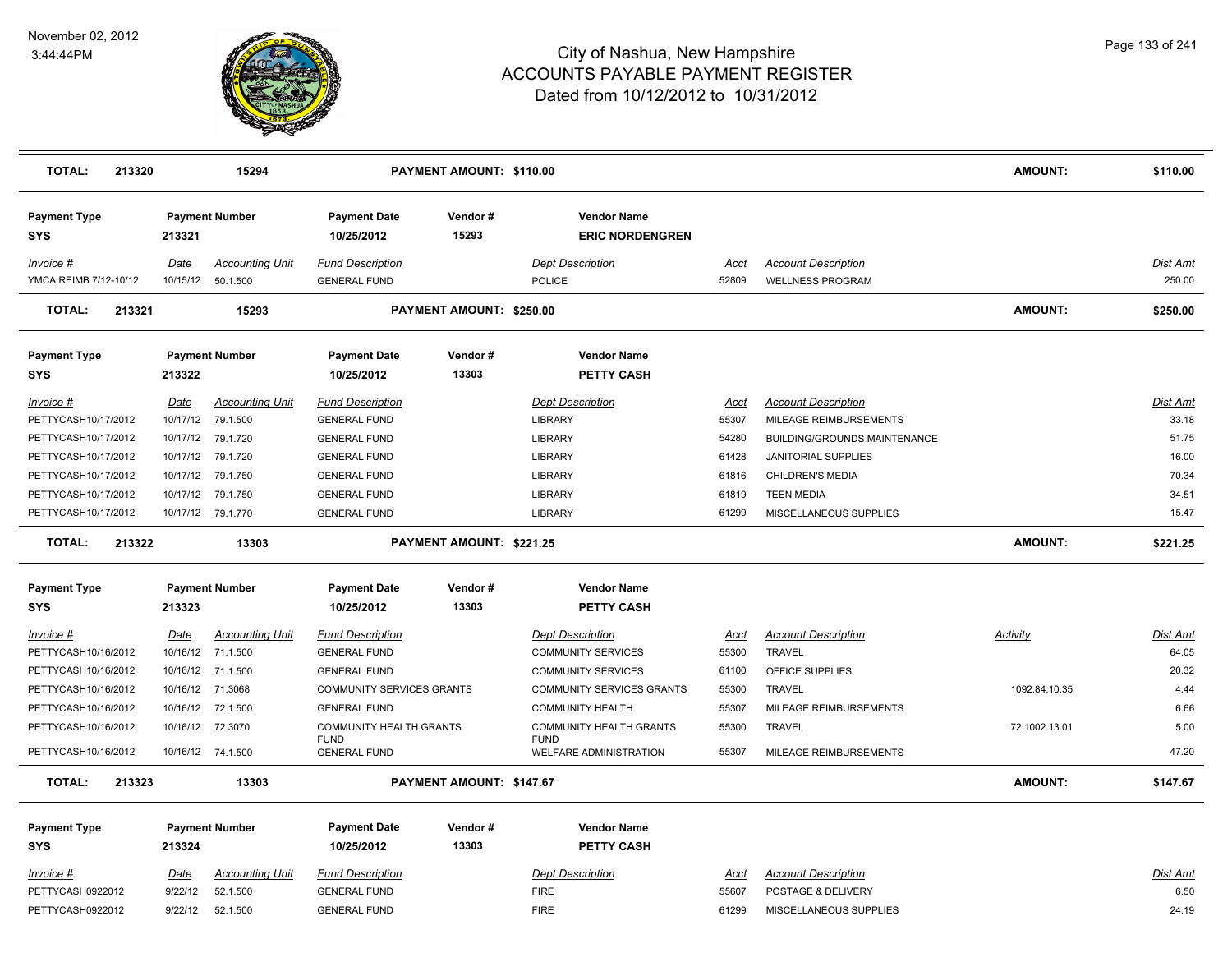

| PETTYCASH0922012                  | 9/22/12                 | 52.1.720               | <b>GENERAL FUND</b>               |                          | <b>FIRE</b>             |                         | 54280         | BUILDING/GROUNDS MAINTENANCE   |                | 49.83           |
|-----------------------------------|-------------------------|------------------------|-----------------------------------|--------------------------|-------------------------|-------------------------|---------------|--------------------------------|----------------|-----------------|
| <b>TOTAL:</b><br>213324           |                         | 13303                  |                                   | PAYMENT AMOUNT: \$80.52  |                         |                         |               |                                | <b>AMOUNT:</b> | \$80.52         |
| <b>Payment Type</b>               |                         | <b>Payment Number</b>  | <b>Payment Date</b>               | Vendor#                  |                         | <b>Vendor Name</b>      |               |                                |                |                 |
| <b>SYS</b>                        | 213325                  |                        | 10/25/2012                        | 11205                    |                         | <b>RICHARD SPRANKLE</b> |               |                                |                |                 |
| Invoice #                         | Date                    | <b>Accounting Unit</b> | <b>Fund Description</b>           |                          | <b>Dept Description</b> |                         | <u>Acct</u>   | <b>Account Description</b>     |                | <b>Dist Amt</b> |
| CLOTHINGREIMB0UNDER               | 10/15/12                | 50.1.500               | <b>GENERAL FUND</b>               |                          | POLICE                  |                         | 61107         | <b>CLOTHING &amp; UNIFORMS</b> |                | 192.87          |
| ARM<br>CLOTHINGREIMBNIKE10/1<br>5 |                         | 10/15/12 50.1.500      | <b>GENERAL FUND</b>               |                          | <b>POLICE</b>           |                         | 61107         | <b>CLOTHING &amp; UNIFORMS</b> |                | 73.97           |
| <b>TOTAL:</b><br>213325           |                         | 11205                  |                                   | PAYMENT AMOUNT: \$266.84 |                         |                         |               |                                | <b>AMOUNT:</b> | \$266.84        |
| <b>Payment Type</b>               |                         | <b>Payment Number</b>  | <b>Payment Date</b>               | Vendor#                  |                         | <b>Vendor Name</b>      |               |                                |                |                 |
| <b>SYS</b>                        | 213326                  |                        | 10/25/2012                        | 11522                    |                         | <b>GEOFFREY ROGAN</b>   |               |                                |                |                 |
| $Invoice$ #                       | Date                    | <b>Accounting Unit</b> | <b>Fund Description</b>           |                          | <b>Dept Description</b> |                         | Acct          | <b>Account Description</b>     |                | <u>Dist Amt</u> |
| <b>ALS HEAR</b>                   |                         | 10/18/12  50.1.500     | <b>GENERAL FUND</b>               |                          | <b>POLICE</b>           |                         | 55307         | MILEAGE REIMBURSEMENTS         |                | 44.40           |
| MILEAGE101812                     |                         |                        |                                   |                          |                         |                         |               |                                |                |                 |
| <b>TOTAL:</b><br>213326           |                         | 11522                  |                                   | PAYMENT AMOUNT: \$44.40  |                         |                         |               |                                | <b>AMOUNT:</b> | \$44.40         |
|                                   |                         |                        |                                   |                          |                         |                         |               |                                |                |                 |
| <b>Payment Type</b>               |                         | <b>Payment Number</b>  | <b>Payment Date</b>               | Vendor#                  |                         | <b>Vendor Name</b>      |               |                                |                |                 |
| <b>SYS</b>                        | 213327                  |                        | 10/25/2012                        | 15308                    |                         | <b>PATRICIA ROGERS</b>  |               |                                |                |                 |
| Invoice #                         | Date                    | <b>Accounting Unit</b> | <b>Fund Description</b>           |                          | <b>Dept Description</b> |                         | Acct          | <b>Account Description</b>     |                | Dist Amt        |
| <b>D CRONIN RETIREMENT</b>        |                         | 10/23/12 01.1.500      | <b>GENERAL FUND</b>               |                          | <b>MAYOR</b>            |                         | 68300         | MAYORS EXPENSE ACCOUNT         |                | 82.99           |
| <b>TOTAL:</b><br>213327           |                         | 15308                  |                                   | PAYMENT AMOUNT: \$82.99  |                         |                         |               |                                | <b>AMOUNT:</b> | \$82.99         |
|                                   |                         |                        |                                   |                          |                         |                         |               |                                |                |                 |
| <b>Payment Type</b>               |                         | <b>Payment Number</b>  | <b>Payment Date</b><br>10/25/2012 | Vendor#<br>13550         |                         | <b>Vendor Name</b>      |               |                                |                |                 |
| <b>SYS</b>                        | 213328                  |                        |                                   |                          |                         | <b>SCOTT SEROLL</b>     |               |                                |                |                 |
| $Invoice$ #                       | Date                    | <b>Accounting Unit</b> | <b>Fund Description</b>           |                          | <b>Dept Description</b> |                         | <u>Acct</u>   | <b>Account Description</b>     |                | <u>Dist Amt</u> |
| MILEAGE10/11/2012                 |                         | 10/11/12 50.1.500      | <b>GENERAL FUND</b>               |                          | POLICE                  |                         | 55307         | MILEAGE REIMBURSEMENTS         |                | 49.62           |
| <b>TOTAL:</b><br>213328           |                         | 13550                  |                                   | PAYMENT AMOUNT: \$49.62  |                         |                         |               |                                | <b>AMOUNT:</b> | \$49.62         |
| <b>Payment Type</b>               |                         | <b>Payment Number</b>  | <b>Payment Date</b>               | Vendor#                  |                         | <b>Vendor Name</b>      |               |                                |                |                 |
| <b>SYS</b>                        | 213329                  |                        | 10/25/2012                        | 11212                    |                         | <b>JILL STANSFIELD</b>  |               |                                |                |                 |
| Invoice #                         |                         | <b>Accounting Unit</b> | <b>Fund Description</b>           |                          | <b>Dept Description</b> |                         |               | <b>Account Description</b>     |                | Dist Amt        |
| 02356I 10/25/2012 DCAP            | <u>Date</u><br>10/22/12 | <b>BS1000</b>          | <b>GENERAL FUND</b>               |                          | <b>GENERAL FUND</b>     |                         | Acct<br>21460 | 125 DEPENDENT CARE             |                | 96.15           |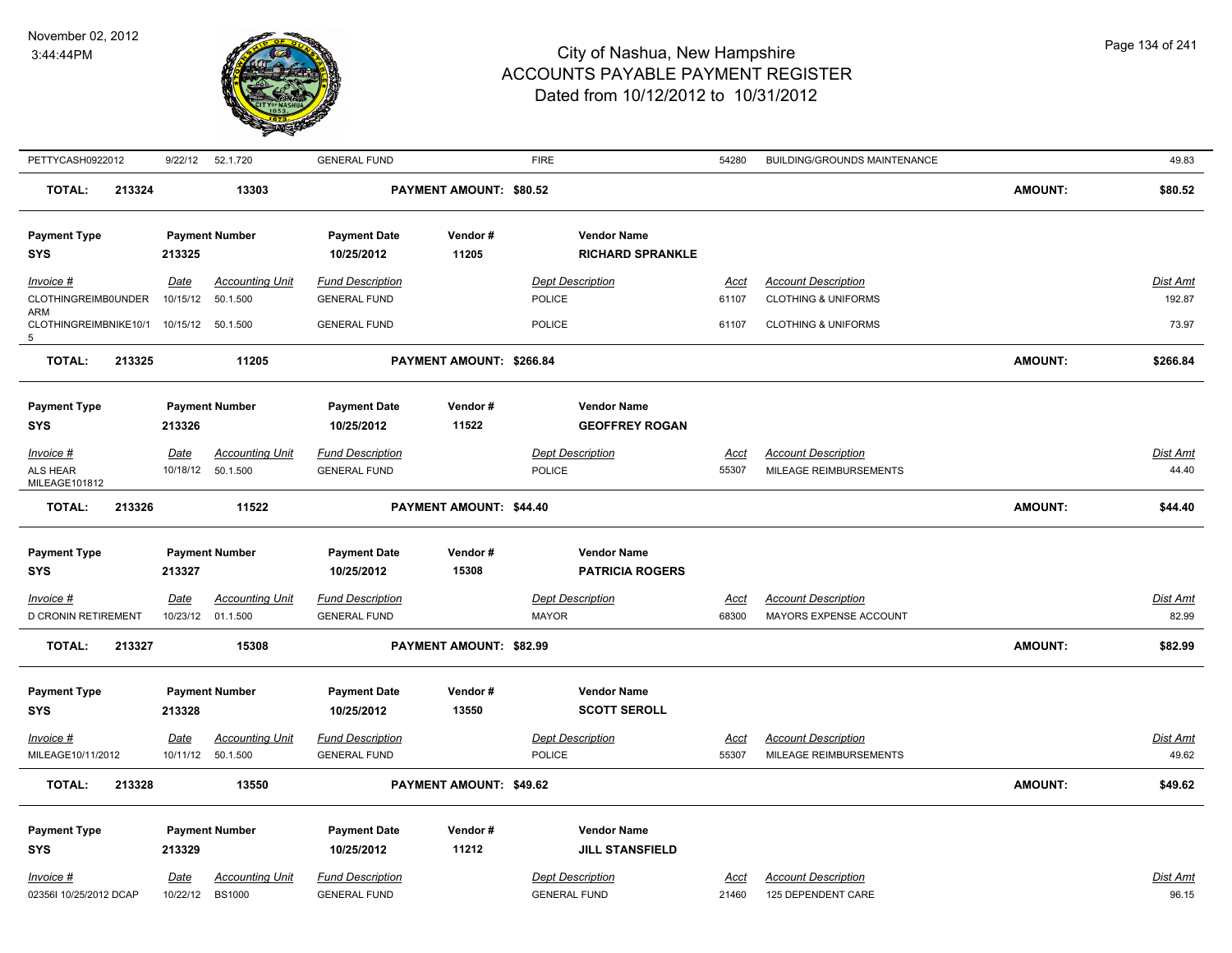

| <b>TOTAL:</b>                            | 213329 |                  | 11212                                       |                                                | PAYMENT AMOUNT: \$96.15    |                                                      |                      |                                                              | <b>AMOUNT:</b>                         | \$96.15                     |
|------------------------------------------|--------|------------------|---------------------------------------------|------------------------------------------------|----------------------------|------------------------------------------------------|----------------------|--------------------------------------------------------------|----------------------------------------|-----------------------------|
| <b>Payment Type</b><br><b>SYS</b>        |        | 213330           | <b>Payment Number</b>                       | <b>Payment Date</b><br>10/25/2012              | Vendor#<br>13697           | <b>Vendor Name</b><br><b>STEPHEN SWEENEY</b>         |                      |                                                              |                                        |                             |
| Invoice #<br>CLOTHINGREIM10172012        |        | Date<br>10/17/12 | Accounting Unit<br>50.1.500                 | <b>Fund Description</b><br><b>GENERAL FUND</b> |                            | <b>Dept Description</b><br><b>POLICE</b>             | Acct<br>61107        | <b>Account Description</b><br><b>CLOTHING &amp; UNIFORMS</b> |                                        | Dist Amt<br>69.99           |
| <b>TOTAL:</b>                            | 213330 |                  | 13697                                       |                                                | PAYMENT AMOUNT: \$69.99    |                                                      |                      |                                                              | <b>AMOUNT:</b>                         | \$69.99                     |
| <b>Payment Type</b><br><b>SYS</b>        |        | 213331           | <b>Payment Number</b>                       | <b>Payment Date</b><br>10/25/2012              | Vendor#<br>13709           | <b>Vendor Name</b><br><b>DEREK TAYLOR</b>            |                      |                                                              |                                        |                             |
| Invoice #<br>CLOTHINGREIMB10/15/12       |        | <b>Date</b>      | <b>Accounting Unit</b><br>10/15/12 77.1.650 | <b>Fund Description</b><br><b>GENERAL FUND</b> |                            | <b>Dept Description</b><br>PARKS & RECREATION        | <u>Acct</u><br>61107 | <b>Account Description</b><br><b>CLOTHING &amp; UNIFORMS</b> |                                        | Dist Amt<br>164.44          |
| <b>TOTAL:</b>                            | 213331 |                  | 13709                                       |                                                | PAYMENT AMOUNT: \$164.44   |                                                      |                      |                                                              | <b>AMOUNT:</b>                         | \$164.44                    |
| <b>Payment Type</b><br><b>SYS</b>        |        | 213332           | <b>Payment Number</b>                       | <b>Payment Date</b><br>10/25/2012              | Vendor#<br>13767           | <b>Vendor Name</b><br><b>JOSHUA TREFRY</b>           |                      |                                                              |                                        |                             |
| $Invoice$ #<br>ALS HEAR<br>MILEAGE101812 |        | <u>Date</u>      | <b>Accounting Unit</b><br>10/18/12 50.1.500 | <b>Fund Description</b><br><b>GENERAL FUND</b> |                            | <b>Dept Description</b><br><b>POLICE</b>             | <u>Acct</u><br>55307 | <b>Account Description</b><br>MILEAGE REIMBURSEMENTS         |                                        | <u>Dist Amt</u><br>44.40    |
| <b>TOTAL:</b>                            | 213332 |                  | 13767                                       |                                                | PAYMENT AMOUNT: \$44.40    |                                                      |                      |                                                              | <b>AMOUNT:</b>                         | \$44.40                     |
| <b>Payment Type</b><br><b>SYS</b>        |        | 213333           | <b>Payment Number</b>                       | <b>Payment Date</b><br>10/25/2012              | Vendor#<br>12122           | <b>Vendor Name</b><br><b>US POSTAL SERVICES</b>      |                      |                                                              | Payee Name<br><b>US POSTAL SERVICE</b> |                             |
| $Invoice$ #<br>BOX 2019 ANNUAL           |        | <u>Date</u>      | <b>Accounting Unit</b><br>10/19/12 26.1.500 | <b>Fund Description</b><br><b>GENERAL FUND</b> |                            | <b>Dept Description</b><br><b>FINANCIAL SERVICES</b> | <u>Acct</u><br>55607 | <b>Account Description</b><br>POSTAGE & DELIVERY             |                                        | <u>Dist Amt</u><br>1,400.00 |
| <b>TOTAL:</b>                            | 213333 |                  | 12122                                       |                                                | PAYMENT AMOUNT: \$1,400.00 |                                                      |                      |                                                              | AMOUNT:                                | \$1,400.00                  |
| <b>Payment Type</b><br><b>SYS</b>        |        | 213334           | <b>Payment Number</b>                       | <b>Payment Date</b><br>10/25/2012              | Vendor#<br>11795           | <b>Vendor Name</b><br><b>HEATHER WEST</b>            |                      |                                                              |                                        |                             |
| Invoice #<br>CLOTHINGREIMB10122012       |        | Date<br>10/9/12  | <b>Accounting Unit</b><br>50.1.500          | <b>Fund Description</b><br><b>GENERAL FUND</b> |                            | <b>Dept Description</b><br><b>POLICE</b>             | <u>Acct</u><br>61107 | <b>Account Description</b><br><b>CLOTHING &amp; UNIFORMS</b> |                                        | Dist Amt<br>42.80           |
| <b>TOTAL:</b>                            | 213334 |                  | 11795                                       |                                                | PAYMENT AMOUNT: \$42.80    |                                                      |                      |                                                              | <b>AMOUNT:</b>                         | \$42.80                     |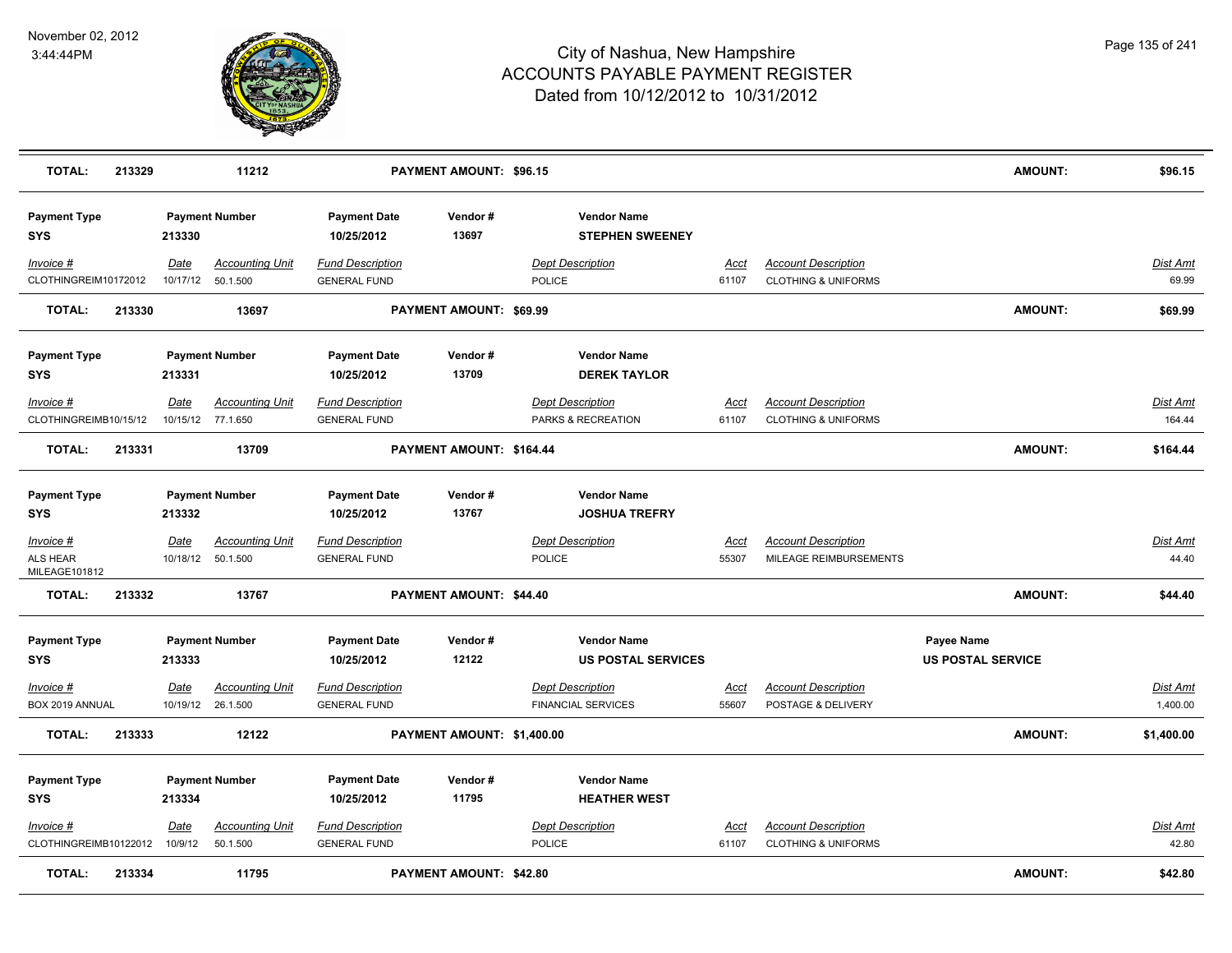#### November 02, 2012 3:44:44PM



### City of Nashua, New Hampshire ACCOUNTS PAYABLE PAYMENT REGISTER Dated from 10/12/2012 to 10/31/2012

| <b>Payment Type</b><br><b>SYS</b> |        | 213335      | <b>Payment Number</b>  | <b>Payment Date</b><br>10/25/2012                                  | Vendor#<br>12022           | <b>Vendor Name</b><br><b>LOUISE WOODWORTH</b> |             |                                 |                                    |                 |                 |
|-----------------------------------|--------|-------------|------------------------|--------------------------------------------------------------------|----------------------------|-----------------------------------------------|-------------|---------------------------------|------------------------------------|-----------------|-----------------|
| Invoice #                         |        | Date        | <b>Accounting Unit</b> | <b>Fund Description</b>                                            |                            | <b>Dept Description</b>                       | Acct        | <b>Account Description</b>      | Activity                           |                 | Dist Amt        |
| EXPRPT10/15/2012                  |        |             | 10/15/12 86.3120       | <b>TRANSIT GRANTS</b>                                              |                            | <b>TRANSPORTATION</b>                         | 55400       | <b>CONFERENCES AND SEMINARS</b> |                                    | 86.800.13.10.10 | 344.23          |
| <b>TOTAL:</b>                     | 213335 |             | 12022                  |                                                                    | PAYMENT AMOUNT: \$344.23   |                                               |             |                                 |                                    | <b>AMOUNT:</b>  | \$344.23        |
| <b>Payment Type</b><br><b>SYS</b> |        | 213336      | <b>Payment Number</b>  | <b>Payment Date</b><br>10/25/2012                                  | Vendor#<br>13967           | <b>Vendor Name</b><br><b>AMAZON.COM</b>       |             |                                 | <b>Payee Name</b><br><b>AMAZON</b> |                 |                 |
| Invoice #                         |        | <b>Date</b> | <b>Accounting Unit</b> | <b>Fund Description</b>                                            |                            | <b>Dept Description</b>                       | <u>Acct</u> | <b>Account Description</b>      |                                    |                 | <u>Dist Amt</u> |
| 01053586328                       |        | 9/20/12     | 22.1.500               | <b>GENERAL FUND</b>                                                |                            | <b>INFORMATION TECHNOLOGY</b>                 | 61299       | MISCELLANEOUS SUPPLIES          |                                    |                 | 4.67            |
| 01053586328                       |        | 9/20/12     | 22.1.500               | <b>GENERAL FUND</b>                                                |                            | INFORMATION TECHNOLOGY                        | 71221       | <b>COMPUTER EQUIPMENT</b>       |                                    |                 | 87.96           |
| 010537366253                      |        | 9/19/12     | 22.1.500               | <b>GENERAL FUND</b>                                                |                            | <b>INFORMATION TECHNOLOGY</b>                 | 71221       | <b>COMPUTER EQUIPMENT</b>       |                                    |                 | 22.99           |
| 030031519222                      |        | 9/12/12     | 60.1.665               | <b>GENERAL FUND</b>                                                |                            | <b>PUBLIC</b><br>WORKS-ADMIN/ENGINEERING      | 61299       | MISCELLANEOUS SUPPLIES          |                                    |                 | 39.95           |
| 103643667827                      |        | 9/13/12     | 22.1.500               | <b>GENERAL FUND</b>                                                |                            | INFORMATION TECHNOLOGY                        | 71221       | <b>COMPUTER EQUIPMENT</b>       |                                    |                 | 99.08           |
| 104092127993                      |        | 10/2/12     | 79.1.760               | <b>GENERAL FUND</b>                                                |                            | <b>LIBRARY</b>                                | 61807       | <b>PUBLICATIONS</b>             |                                    |                 | 49.69           |
| 110354834199                      |        | 10/6/12     | 79.1.760               | <b>GENERAL FUND</b>                                                |                            | LIBRARY                                       | 61807       | <b>PUBLICATIONS</b>             |                                    |                 | 34.99           |
| 112106289877                      |        | 10/6/12     | 79.1.760               | <b>GENERAL FUND</b>                                                |                            | <b>LIBRARY</b>                                | 61807       | <b>PUBLICATIONS</b>             |                                    |                 | 13.46           |
| 140596620478                      |        | 9/18/12     | 79.1.760               | <b>GENERAL FUND</b>                                                |                            | <b>LIBRARY</b>                                | 61807       | <b>PUBLICATIONS</b>             |                                    |                 | 31.95           |
| 145085001331                      |        | 9/12/12     | 22.2505                | <b>GOVT &amp; EDUCATION CHANNELS</b>                               |                            | <b>GOV'T &amp; EDUCATION CHANNELS</b>         | 81100       | <b>CAPITAL IMPROVEMENTS</b>     |                                    |                 | 1,711.99        |
| 145086118620                      |        | 9/12/12     | 22.2505                | <b>FUND</b><br><b>GOVT &amp; EDUCATION CHANNELS</b><br><b>FUND</b> |                            | <b>GOV'T &amp; EDUCATION CHANNELS</b>         | 81100       | <b>CAPITAL IMPROVEMENTS</b>     |                                    |                 | 1,711.99        |
| 173289685501                      |        | 10/6/12     | 79.1.760               | <b>GENERAL FUND</b>                                                |                            | <b>LIBRARY</b>                                | 61807       | <b>PUBLICATIONS</b>             |                                    |                 | $-37.97$        |
| 17381543934                       |        | 9/24/12     | 79.1.760               | <b>GENERAL FUND</b>                                                |                            | <b>LIBRARY</b>                                | 61807       | <b>PUBLICATIONS</b>             |                                    |                 | 37.97           |
| 176045515210                      |        | 9/17/12     | 79.1.760               | <b>GENERAL FUND</b>                                                |                            | <b>LIBRARY</b>                                | 61807       | <b>PUBLICATIONS</b>             |                                    |                 | 35.98           |
| 191367298568                      |        | 9/18/12     | 79.1.760               | <b>GENERAL FUND</b>                                                |                            | <b>LIBRARY</b>                                | 61807       | <b>PUBLICATIONS</b>             |                                    |                 | 18.48           |
| 217871141970                      |        | 9/10/12     | 22.1.500               | <b>GENERAL FUND</b>                                                |                            | <b>INFORMATION TECHNOLOGY</b>                 | 71221       | <b>COMPUTER EQUIPMENT</b>       |                                    |                 | 13.98           |
| 217871826454                      |        | 9/7/12      | 22.1010                | <b>GF-PRIOR YEAR ESCROWS</b>                                       |                            | <b>IT-PRIOR YEAR</b>                          | 54414       | HARDWARE MAINTENANCE            |                                    |                 | 399.80          |
| 217874472683                      |        | 9/11/12     | 22.1.535               | <b>GENERAL FUND</b>                                                |                            | INFORMATION TECHNOLOGY                        | 54414       | HARDWARE MAINTENANCE            |                                    |                 | 399.80          |
| 223944372369                      |        | 10/4/12     | 79.1.760               | <b>GENERAL FUND</b>                                                |                            | <b>LIBRARY</b>                                | 61807       | <b>PUBLICATIONS</b>             |                                    |                 | 16.06           |
| 248032179756                      |        | 9/16/12     | 22.1.500               | <b>GENERAL FUND</b>                                                |                            | <b>INFORMATION TECHNOLOGY</b>                 | 61607       | <b>COMPUTER SUPPLIES</b>        |                                    |                 | 26.86           |
| 260019863832                      |        | 9/14/12     | 79.1.760               | <b>GENERAL FUND</b>                                                |                            | <b>LIBRARY</b>                                | 61807       | <b>PUBLICATIONS</b>             |                                    |                 | 42.02           |
| 264868970047                      |        | 9/20/12     | 79.1.760               | <b>GENERAL FUND</b>                                                |                            | <b>LIBRARY</b>                                | 61807       | <b>PUBLICATIONS</b>             |                                    |                 | 6.46            |
| 276952940182                      |        |             | 9/12/12 22.1.535       | <b>GENERAL FUND</b>                                                |                            | <b>INFORMATION TECHNOLOGY</b>                 | 71221       | <b>COMPUTER EQUIPMENT</b>       |                                    |                 | 394.72          |
| <b>TOTAL:</b>                     | 213336 |             | 13967                  |                                                                    | PAYMENT AMOUNT: \$5,162.88 |                                               |             |                                 |                                    | <b>AMOUNT:</b>  | \$5,162.88      |

Page 136 of 241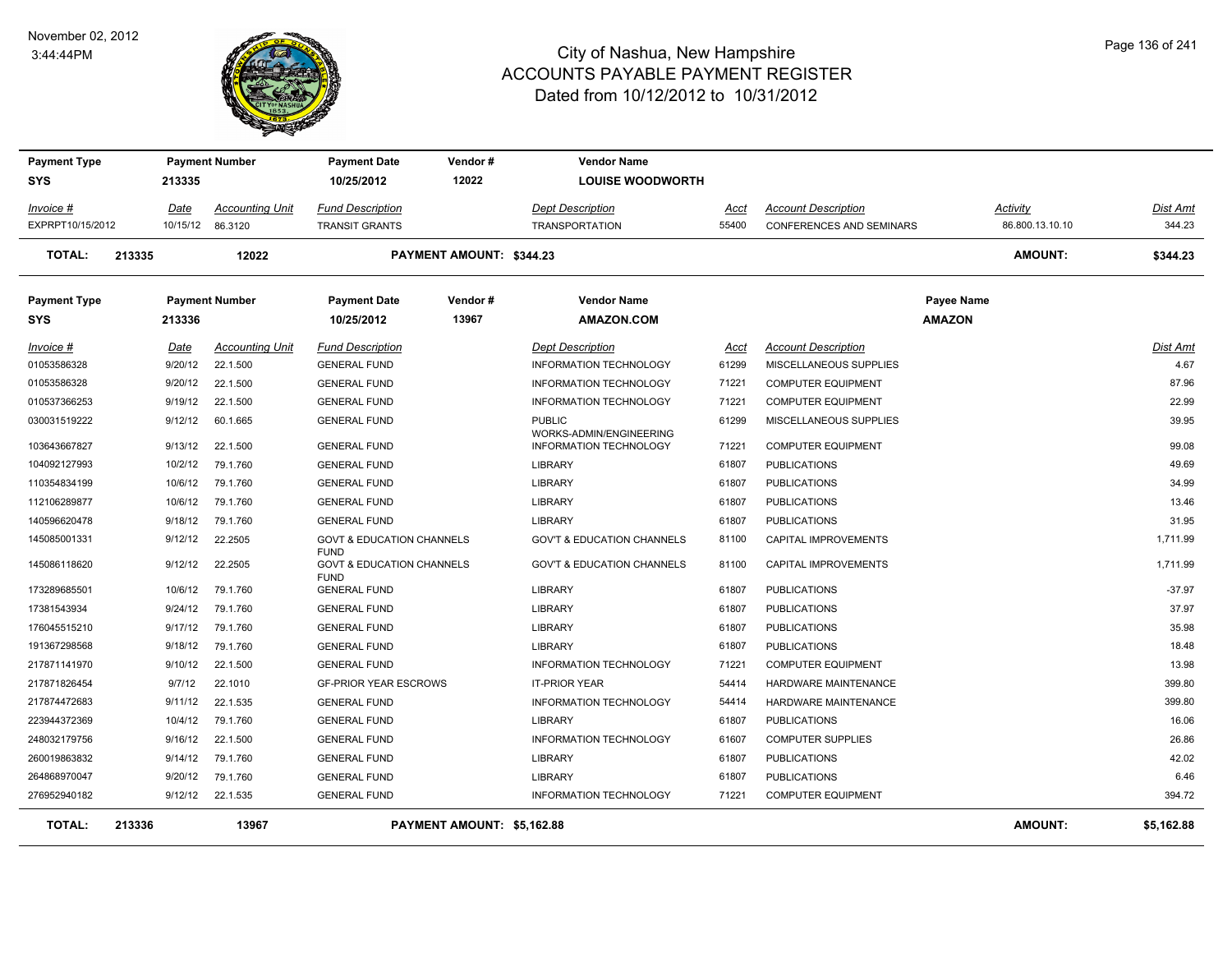

| <b>Payment Type</b>                 |                        | <b>Payment Number</b>  | <b>Payment Date</b>                            | Vendor#                    | <b>Vendor Name</b>                                   |                      |                                               |                 |                           |
|-------------------------------------|------------------------|------------------------|------------------------------------------------|----------------------------|------------------------------------------------------|----------------------|-----------------------------------------------|-----------------|---------------------------|
| <b>SYS</b>                          | 213337                 |                        | 10/25/2012                                     | 13971                      | AMERICAN SECURITY & FIRE PROTE                       |                      |                                               |                 |                           |
| $Invoice$ #                         | <u>Date</u>            | <b>Accounting Unit</b> | <b>Fund Description</b>                        |                            | <b>Dept Description</b>                              | <u>Acct</u>          | <b>Account Description</b>                    |                 | <u>Dist Amt</u>           |
| ANN SECURITY SYS                    | 10/1/12                | 50.1.500               | <b>GENERAL FUND</b>                            |                            | <b>POLICE</b>                                        | 55699                | OTHER CONTRACTED SERVICES                     |                 | 216.00                    |
| <b>MONIT</b>                        |                        |                        |                                                |                            |                                                      |                      |                                               |                 |                           |
| <b>TOTAL:</b><br>213337             |                        | 13971                  |                                                | PAYMENT AMOUNT: \$216.00   |                                                      |                      |                                               | <b>AMOUNT:</b>  | \$216.00                  |
| <b>Payment Type</b>                 |                        | <b>Payment Number</b>  | <b>Payment Date</b>                            | Vendor#                    | <b>Vendor Name</b>                                   |                      |                                               |                 |                           |
| <b>SYS</b>                          | 213338                 |                        | 10/25/2012                                     | 12536                      | <b>COMCAST CABLE COMMUNICATIONS I</b>                |                      |                                               |                 |                           |
| Invoice #                           | Date                   | <b>Accounting Unit</b> | <b>Fund Description</b>                        |                            | <b>Dept Description</b>                              | Acct                 | <b>Account Description</b>                    |                 | Dist Amt                  |
| 8773200811384480 OCT13              | 10/9/12                | 50.1.500               | <b>GENERAL FUND</b>                            |                            | <b>POLICE</b>                                        | 54849                | <b>TELEPHONE LEASE</b>                        |                 | 121.90                    |
| <b>TOTAL:</b><br>213338             |                        | 12536                  |                                                | PAYMENT AMOUNT: \$121.90   |                                                      |                      |                                               | AMOUNT:         | \$121.90                  |
|                                     |                        |                        |                                                |                            |                                                      |                      |                                               |                 |                           |
| <b>Payment Type</b>                 |                        | <b>Payment Number</b>  | <b>Payment Date</b>                            | Vendor#                    | <b>Vendor Name</b>                                   |                      |                                               |                 |                           |
| <b>SYS</b>                          | 213339                 |                        | 10/25/2012                                     | 14216                      | <b>FAIRPOINT COMMUNICATIONS</b>                      |                      |                                               |                 |                           |
|                                     |                        | <b>Accounting Unit</b> |                                                |                            |                                                      |                      |                                               |                 |                           |
| Invoice #<br>603 417 2547 932-SEP13 | <u>Date</u><br>9/30/12 | 20.1.555               | <b>Fund Description</b><br><b>GENERAL FUND</b> |                            | <b>Dept Description</b><br><b>TELECOMMUNICATIONS</b> | <u>Acct</u><br>55109 | <b>Account Description</b><br>TELEPHONE-VOICE | <u>Activity</u> | <u>Dist Amt</u><br>736.71 |
| 603 417 2547 932-SEP13              | 9/30/12                | 50.1.500               | <b>GENERAL FUND</b>                            |                            | <b>POLICE</b>                                        | 54849                | TELEPHONE LEASE                               |                 | 217.00                    |
| 603 417 2547 932-SEP13              | 9/30/12                | 69.6200.540            | <b>WASTEWATER FUND</b>                         |                            | <b>WASTEWATER</b>                                    | 55109                | TELEPHONE-VOICE                               |                 | 688.12                    |
| 603 417 2547 932-SEP13              | 9/30/12                | 91.1.012621            | <b>GENERAL FUND</b>                            |                            | <b>SCHOOL</b>                                        | 55109                | TELEPHONE-VOICE                               |                 | 171.62                    |
| 603 417 2547 932-SEP13              | 9/30/12                | 91.1.032621            | <b>GENERAL FUND</b>                            |                            | <b>SCHOOL</b>                                        | 55109                | TELEPHONE-VOICE                               |                 | 211.94                    |
| 603 417 2547 932-SEP13              | 9/30/12                | 91.1.042621            | <b>GENERAL FUND</b>                            |                            | <b>SCHOOL</b>                                        | 55109                | TELEPHONE-VOICE                               |                 | 211.94                    |
| 603 417 2547 932-SEP13              | 9/30/12                | 91.1.062621            | <b>GENERAL FUND</b>                            |                            | <b>SCHOOL</b>                                        | 55109                | TELEPHONE-VOICE                               |                 | 53.78                     |
| 603 417 2547 932-SEP13              | 9/30/12                | 91.1.092621            | <b>GENERAL FUND</b>                            |                            | <b>SCHOOL</b>                                        | 55109                | TELEPHONE-VOICE                               |                 | 107.59                    |
| 603 417 2547 932-SEP13              | 9/30/12                | 91.1.162621            | <b>GENERAL FUND</b>                            |                            | <b>SCHOOL</b>                                        | 55109                | TELEPHONE-VOICE                               |                 | 32.00                     |
| 603 417 2547 932-SEP13              | 9/30/12                | 91.3800.231240         | <b>SCHOOL GRANTS FUND</b>                      |                            | <b>SCHOOL</b>                                        | 55109                | TELEPHONE-VOICE                               | 91.03762.231240 | 157.16                    |
| <b>TOTAL:</b><br>213339             |                        | 14216                  |                                                | PAYMENT AMOUNT: \$2,587.86 |                                                      |                      |                                               | <b>AMOUNT:</b>  | \$2,587.86                |
| <b>Payment Type</b>                 |                        | <b>Payment Number</b>  | <b>Payment Date</b>                            | Vendor#                    | <b>Vendor Name</b>                                   |                      |                                               |                 |                           |
| <b>SYS</b>                          | 213340                 |                        | 10/25/2012                                     | 14216                      | <b>FAIRPOINT COMMUNICATIONS</b>                      |                      |                                               |                 |                           |
| $Invoice$ #                         | <u>Date</u>            | <b>Accounting Unit</b> | <b>Fund Description</b>                        |                            | <b>Dept Description</b>                              | <u>Acct</u>          | <b>Account Description</b>                    |                 | Dist Amt                  |
| 007 301 7008 267-OCT13              | 10/12/12               | 20.1.555               | <b>GENERAL FUND</b>                            |                            | <b>TELECOMMUNICATIONS</b>                            | 55109                | TELEPHONE-VOICE                               |                 | 39.99                     |
| 603 578 0289 234-SEP13              | 9/30/12                | 69.6200.540            | <b>WASTEWATER FUND</b>                         |                            | WASTEWATER                                           | 55109                | TELEPHONE-VOICE                               |                 | 33.02                     |
| 603 578 0430 796-SEP13              | 9/30/12                | 69.6200.540            | <b>WASTEWATER FUND</b>                         |                            | <b>WASTEWATER</b>                                    | 55109                | TELEPHONE-VOICE                               |                 | 33.02                     |
| 603 891 2069 698-OCT13              | 10/12/12               | 50.1.500               | <b>GENERAL FUND</b>                            |                            | <b>POLICE</b>                                        | 54849                | <b>TELEPHONE LEASE</b>                        |                 | 56.83                     |
|                                     |                        |                        |                                                |                            |                                                      |                      |                                               |                 |                           |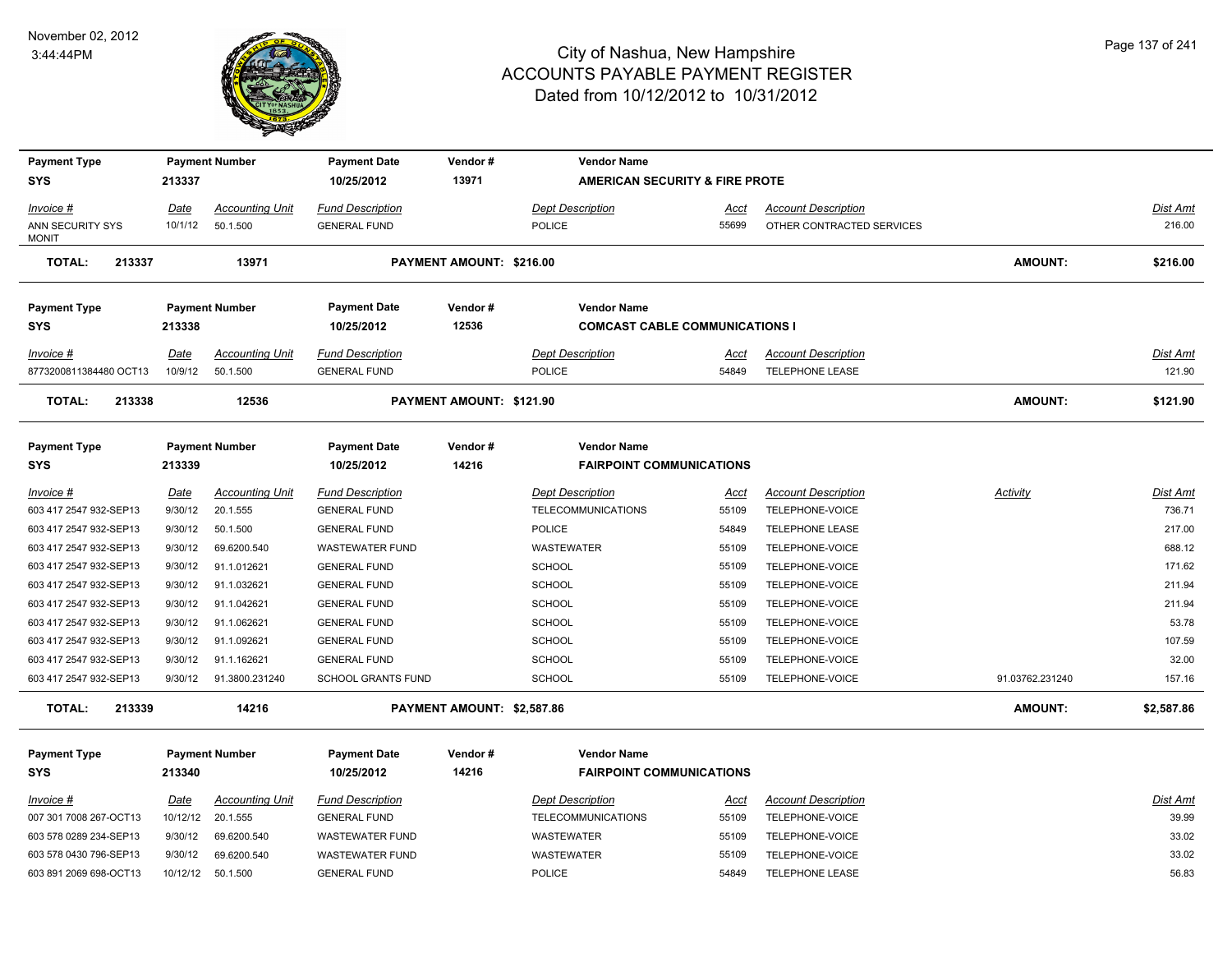

| <b>TOTAL:</b>                     | 213340 |                 | 14216                                             |                                                    | PAYMENT AMOUNT: \$162.86       |                                                    |                      |                                                          | <b>AMOUNT:</b> | \$162.86                 |
|-----------------------------------|--------|-----------------|---------------------------------------------------|----------------------------------------------------|--------------------------------|----------------------------------------------------|----------------------|----------------------------------------------------------|----------------|--------------------------|
| <b>Payment Type</b><br><b>SYS</b> |        | 213341          | <b>Payment Number</b>                             | <b>Payment Date</b><br>10/25/2012                  | Vendor#<br>14712               | <b>Vendor Name</b><br><b>KIRKUS MEDIA LLC</b>      |                      |                                                          |                |                          |
| Invoice #<br>102048-7/31/2012     |        | Date<br>7/31/12 | <b>Accounting Unit</b><br>79.1.760                | <b>Fund Description</b><br><b>GENERAL FUND</b>     |                                | <b>Dept Description</b><br><b>LIBRARY</b>          | Acct<br>61821        | <b>Account Description</b><br><b>PERIODICALS</b>         |                | Dist Amt<br>199.00       |
| <b>TOTAL:</b>                     | 213341 |                 | 14712                                             |                                                    | PAYMENT AMOUNT: \$199.00       |                                                    |                      |                                                          | <b>AMOUNT:</b> | \$199.00                 |
| <b>Payment Type</b>               |        |                 | <b>Payment Number</b>                             | <b>Payment Date</b>                                | Vendor#                        | <b>Vendor Name</b>                                 |                      |                                                          |                |                          |
| <b>SYS</b>                        |        | 213342          |                                                   | 10/25/2012                                         | 11877                          | <b>LABAS LITHUANIAN AMER BROS</b>                  |                      |                                                          |                |                          |
| Invoice #<br>SECOND/FINAL RPT     |        | Date<br>10/3/12 | <b>Accounting Unit</b><br>TF79.8050               | <b>Fund Description</b><br>LIBRARY-CHARLES ZYLONIS |                                | <b>Dept Description</b><br>LIBRARY-CHARLES ZYLONIS | Acct<br>55650        | <b>Account Description</b><br><b>ENRICHMENT PROGRAMS</b> |                | Dist Amt<br>3,871.36     |
| <b>TOTAL:</b>                     | 213342 |                 | 11877                                             |                                                    | PAYMENT AMOUNT: \$3,871.36     |                                                    |                      |                                                          | <b>AMOUNT:</b> | \$3,871.36               |
| <b>Payment Type</b><br><b>SYS</b> |        | 213343          | <b>Payment Number</b>                             | <b>Payment Date</b><br>10/25/2012                  | Vendor#<br>14702               | <b>Vendor Name</b><br><b>LIBERTY UTILITIES</b>     |                      |                                                          |                |                          |
| Invoice #<br>5734618460OCT13      |        | <u>Date</u>     | <b>Accounting Unit</b><br>10/11/12  52.1.720.8176 | <u>Fund Description</u><br><b>GENERAL FUND</b>     |                                | <b>Dept Description</b><br><b>FIRE</b>             | <u>Acct</u><br>54114 | <b>Account Description</b><br><b>HEATING GAS</b>         |                | <u>Dist Amt</u><br>63.68 |
| <b>TOTAL:</b>                     | 213343 |                 | 14702                                             |                                                    | PAYMENT AMOUNT: \$63.68        |                                                    |                      |                                                          | AMOUNT:        | \$63.68                  |
| <b>Payment Type</b><br><b>SYS</b> |        | 213344          | <b>Payment Number</b>                             | <b>Payment Date</b><br>10/25/2012                  | Vendor#<br>14702               | <b>Vendor Name</b><br><b>LIBERTY UTILITIES</b>     |                      |                                                          |                |                          |
| Invoice #<br>5735431780SEPT13     |        | Date            | <b>Accounting Unit</b><br>10/10/12  50.1.500      | <b>Fund Description</b><br><b>GENERAL FUND</b>     |                                | <b>Dept Description</b><br><b>POLICE</b>           | Acct<br>54114        | <b>Account Description</b><br><b>HEATING GAS</b>         |                | <u>Dist Amt</u><br>38.03 |
| <b>TOTAL:</b>                     | 213344 |                 | 14702                                             |                                                    | PAYMENT AMOUNT: \$38.03        |                                                    |                      |                                                          | <b>AMOUNT:</b> | \$38.03                  |
| <b>Payment Type</b><br><b>SYS</b> |        | 213345          | <b>Payment Number</b>                             | <b>Payment Date</b><br>10/25/2012                  | Vendor#<br>14702               | <b>Vendor Name</b><br><b>LIBERTY UTILITIES</b>     |                      |                                                          |                |                          |
| Invoice #                         |        | <u>Date</u>     | <b>Accounting Unit</b>                            | <b>Fund Description</b>                            |                                | <b>Dept Description</b>                            | <u>Acct</u>          | <b>Account Description</b>                               |                | Dist Amt                 |
| 5736812700OCT13                   |        |                 | 10/11/12 69.6200.670                              | <b>WASTEWATER FUND</b>                             |                                | WASTEWATER                                         | 54114                | <b>HEATING GAS</b>                                       |                | 39.84                    |
| <b>TOTAL:</b>                     | 213345 |                 | 14702                                             |                                                    | <b>PAYMENT AMOUNT: \$39.84</b> |                                                    |                      |                                                          | <b>AMOUNT:</b> | \$39.84                  |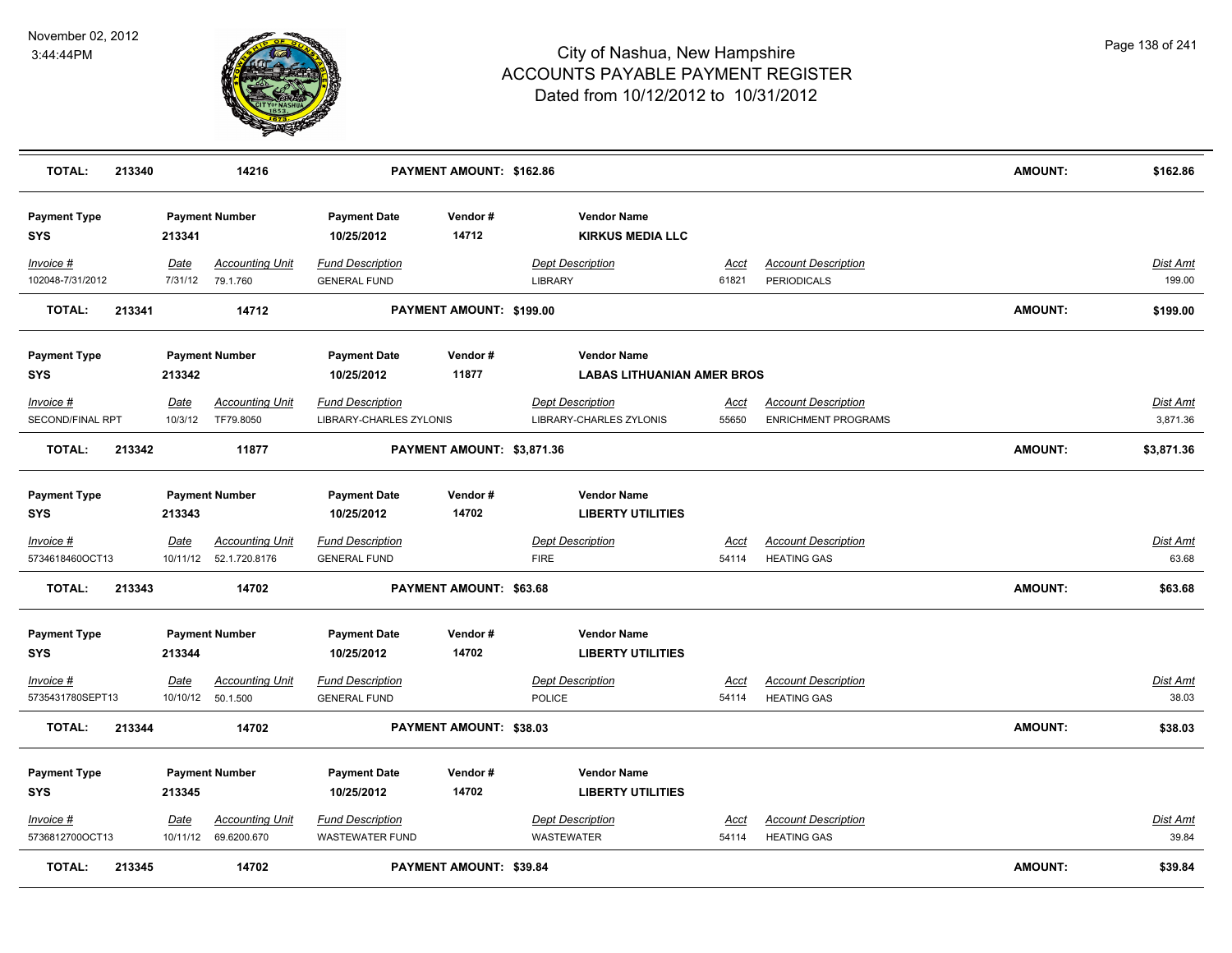

| <b>Payment Type</b>                  |                        | <b>Payment Number</b>              | <b>Payment Date</b>                            | Vendor#                  | <b>Vendor Name</b>                   |                      |                                                               |                |                   |
|--------------------------------------|------------------------|------------------------------------|------------------------------------------------|--------------------------|--------------------------------------|----------------------|---------------------------------------------------------------|----------------|-------------------|
| <b>SYS</b>                           | 213346                 |                                    | 10/25/2012                                     | 14702                    | <b>LIBERTY UTILITIES</b>             |                      |                                                               |                |                   |
| Invoice #                            | Date                   | <b>Accounting Unit</b>             | <b>Fund Description</b>                        |                          | <b>Dept Description</b>              | Acct                 | <b>Account Description</b>                                    |                | <b>Dist Amt</b>   |
| 5737030180OCT13                      |                        | 10/10/12 69.6200.670               | <b>WASTEWATER FUND</b>                         |                          | <b>WASTEWATER</b>                    | 54114                | <b>HEATING GAS</b>                                            |                | 130.85            |
| <b>TOTAL:</b><br>213346              |                        | 14702                              |                                                | PAYMENT AMOUNT: \$130.85 |                                      |                      |                                                               | <b>AMOUNT:</b> | \$130.85          |
| <b>Payment Type</b>                  |                        | <b>Payment Number</b>              | <b>Payment Date</b>                            | Vendor#                  | <b>Vendor Name</b>                   |                      |                                                               |                |                   |
| <b>SYS</b>                           | 213347                 |                                    | 10/25/2012                                     | 14702                    | <b>LIBERTY UTILITIES</b>             |                      |                                                               |                |                   |
| Invoice #                            | Date                   | <b>Accounting Unit</b>             | <b>Fund Description</b>                        |                          | <b>Dept Description</b>              | Acct                 | <b>Account Description</b>                                    |                | Dist Amt          |
| 5737030200OCT13                      |                        | 10/10/12 69.6200.670               | <b>WASTEWATER FUND</b>                         |                          | <b>WASTEWATER</b>                    | 54114                | <b>HEATING GAS</b>                                            |                | 233.57            |
| <b>TOTAL:</b><br>213347              |                        | 14702                              |                                                | PAYMENT AMOUNT: \$233.57 |                                      |                      |                                                               | <b>AMOUNT:</b> | \$233.57          |
|                                      |                        |                                    |                                                |                          |                                      |                      |                                                               |                |                   |
| <b>Payment Type</b>                  |                        | <b>Payment Number</b>              | <b>Payment Date</b>                            | Vendor#                  | <b>Vendor Name</b>                   |                      |                                                               |                |                   |
| <b>SYS</b>                           | 213348                 |                                    | 10/25/2012                                     | 14702                    | <b>LIBERTY UTILITIES</b>             |                      |                                                               |                |                   |
| Invoice #                            | Date                   | <b>Accounting Unit</b>             | <b>Fund Description</b>                        |                          | <b>Dept Description</b>              | Acct                 | <b>Account Description</b>                                    |                | Dist Amt          |
| 5739249570OCT13                      | 10/15/12               | 52.1.720.8174                      | <b>GENERAL FUND</b>                            |                          | <b>FIRE</b>                          | 54114                | <b>HEATING GAS</b>                                            |                | 83.66             |
| 213348<br><b>TOTAL:</b>              |                        | 14702                              |                                                | PAYMENT AMOUNT: \$83.66  |                                      |                      |                                                               | <b>AMOUNT:</b> | \$83.66           |
| <b>Payment Type</b>                  |                        | <b>Payment Number</b>              | <b>Payment Date</b>                            | Vendor#                  | <b>Vendor Name</b>                   |                      |                                                               |                |                   |
| <b>SYS</b>                           | 213349                 |                                    | 10/25/2012                                     | 11595                    | <b>NEWWTA INC</b>                    |                      |                                                               |                |                   |
|                                      |                        | <b>Accounting Unit</b>             | <b>Fund Description</b>                        |                          | <b>Dept Description</b>              |                      | <b>Account Description</b>                                    |                | Dist Amt          |
| $Invoice$ #<br>CUSATO, MOLLEUR, LECO | <u>Date</u><br>10/4/12 | 69.6200.540                        | <b>WASTEWATER FUND</b>                         |                          | <b>WASTEWATER</b>                    | <u>Acct</u><br>55400 | <b>CONFERENCES AND SEMINARS</b>                               |                | 40.00             |
| MTE<br>CUSATO, MOLLEUR, LECO<br>MTE. | 10/4/12                | 69.6200.670                        | <b>WASTEWATER FUND</b>                         |                          | <b>WASTEWATER</b>                    | 55400                | <b>CONFERENCES AND SEMINARS</b>                               |                | 80.00             |
| <b>TOTAL:</b><br>213349              |                        | 11595                              |                                                | PAYMENT AMOUNT: \$120.00 |                                      |                      |                                                               | <b>AMOUNT:</b> | \$120.00          |
| <b>Payment Type</b>                  |                        | <b>Payment Number</b>              | <b>Payment Date</b>                            | Vendor#                  | <b>Vendor Name</b>                   |                      |                                                               |                |                   |
| <b>SYS</b>                           | 213350                 |                                    | 10/25/2012                                     | 14409                    | NH LOCAL GOVERNMENT CENTER           |                      |                                                               |                |                   |
|                                      |                        |                                    |                                                |                          |                                      |                      |                                                               |                |                   |
| Invoice #<br>LGC REG 11/14-15 LEMAY  | Date<br>10/19/12       | <b>Accounting Unit</b><br>32.1.600 | <b>Fund Description</b><br><b>GENERAL FUND</b> |                          | <b>Dept Description</b><br>ASSESSING | <u>Acct</u><br>55400 | <b>Account Description</b><br><b>CONFERENCES AND SEMINARS</b> |                | Dist Amt<br>80.00 |
|                                      |                        |                                    |                                                |                          |                                      |                      |                                                               |                |                   |
| <b>TOTAL:</b><br>213350              |                        | 14409                              |                                                | PAYMENT AMOUNT: \$80.00  |                                      |                      |                                                               | <b>AMOUNT:</b> | \$80.00           |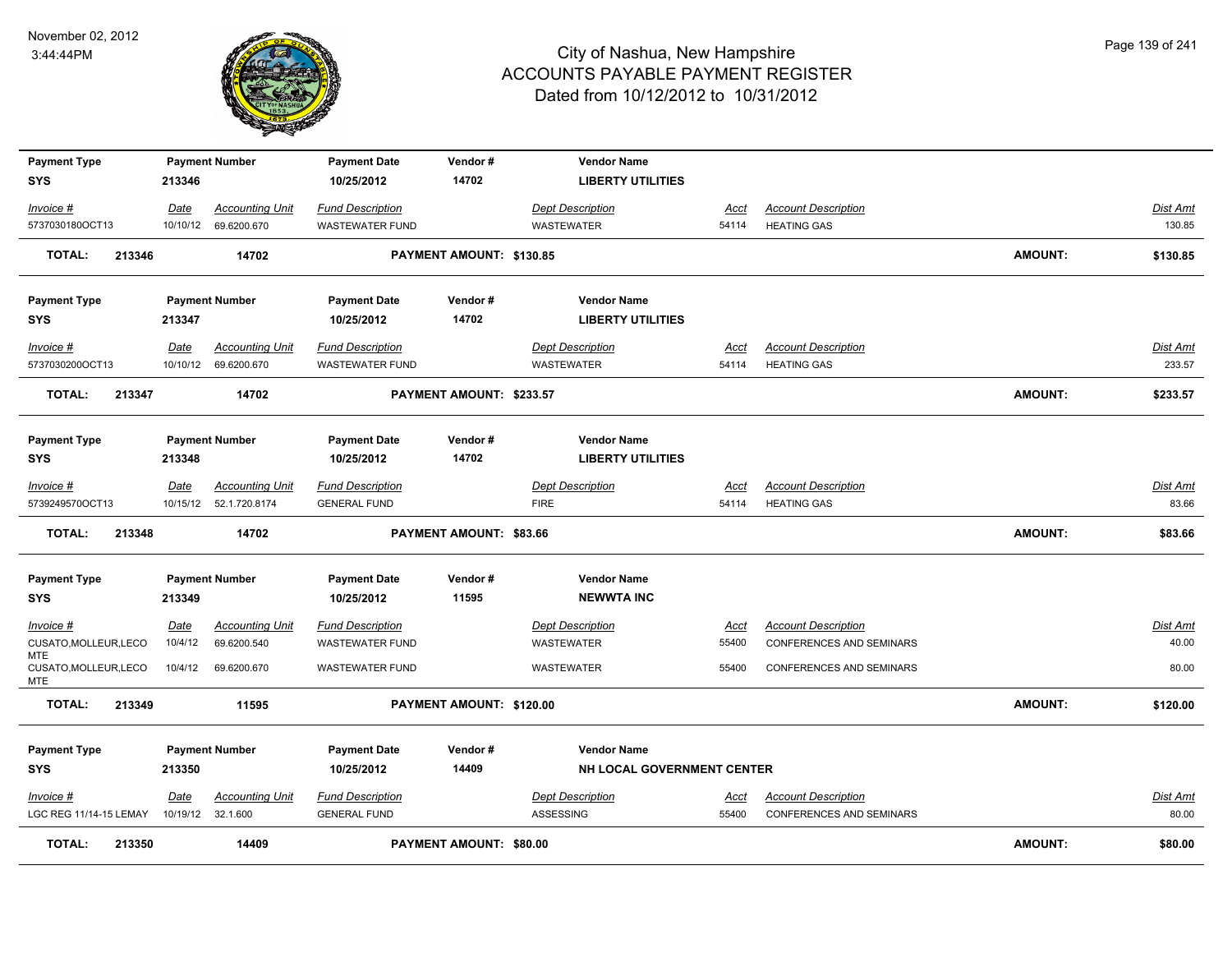

| <b>Payment Type</b>     |                  | <b>Payment Number</b>   | <b>Payment Date</b>                                 | Vendor#                     | <b>Vendor Name</b>                       |             |                            |                 |             |
|-------------------------|------------------|-------------------------|-----------------------------------------------------|-----------------------------|------------------------------------------|-------------|----------------------------|-----------------|-------------|
| SYS                     | 213351           |                         | 10/25/2012                                          | 13291                       | PENNICHUCK WATER WORKS INC               |             |                            |                 |             |
| Invoice #               | Date             | <b>Accounting Unit</b>  | <b>Fund Description</b>                             |                             | <b>Dept Description</b>                  | Acct        | <b>Account Description</b> | Activity        | Dist Amt    |
| 100000807-991OCT13      | 10/11/12         | 29.1.720.8162           | <b>GENERAL FUND</b>                                 |                             | <b>CITY BUILDINGS</b>                    | 54141       | WATER & SEWER              |                 | 251.33      |
| 100001628-991SEPT13     | 10/11/12         | 69.6200.670             | <b>WASTEWATER FUND</b>                              |                             | WASTEWATER                               | 54141       | <b>WATER &amp; SEWER</b>   |                 | 50.16       |
| 100002980-991           | 10/11/12         | 31.2506                 | HUNT BLDG FACILITY RENTALS                          |                             | HUNT BLDG FACILITY RENTALS               | 54141       | <b>WATER &amp; SEWER</b>   |                 | 329.67      |
| 100003748-4266OCT13     |                  | 10/11/12 77.1.650       | <b>GENERAL FUND</b>                                 |                             | PARKS & RECREATION                       | 54141       | <b>WATER &amp; SEWER</b>   |                 | 289.91      |
| 100005315-6281SEPT13    |                  | 10/11/12 77.1.650       | <b>GENERAL FUND</b>                                 |                             | PARKS & RECREATION                       | 54141       | <b>WATER &amp; SEWER</b>   |                 | 95.09       |
| 100006776-2241SEPT13    | 10/11/12         | 77.1.650                | <b>GENERAL FUND</b>                                 |                             | PARKS & RECREATION                       | 54141       | <b>WATER &amp; SEWER</b>   |                 | 48.95       |
| 100009703-12242SEPT13   | 10/11/12         | 77.1.650                | <b>GENERAL FUND</b>                                 |                             | PARKS & RECREATION                       | 54141       | WATER & SEWER              |                 | 190.86      |
| 100012767-991SEPT13     | 10/11/12         | 79.1.720                | <b>GENERAL FUND</b>                                 |                             | <b>LIBRARY</b>                           | 54141       | <b>WATER &amp; SEWER</b>   |                 | 329.17      |
| 100013951-15303SEPT13   | 10/11/12 22.2505 |                         | <b>GOVT &amp; EDUCATION CHANNELS</b><br><b>FUND</b> |                             | <b>GOV'T &amp; EDUCATION CHANNELS</b>    | 54141       | <b>WATER &amp; SEWER</b>   |                 | 15.33       |
| 100013951-15303SEPT13   |                  | 10/11/12 60.1.500       | <b>GENERAL FUND</b>                                 |                             | <b>PUBLIC</b><br>WORKS-ADMIN/ENGINEERING | 54141       | <b>WATER &amp; SEWER</b>   |                 | 56.19       |
| 100013951-15303SEPT13   | 10/11/12 86.3120 |                         | <b>TRANSIT GRANTS</b>                               |                             | <b>TRANSPORTATION</b>                    | 54141       | <b>WATER &amp; SEWER</b>   | 86.800.13.10.10 | 56.20       |
| 100021433-28520OCT13    |                  | 10/11/12 77.1.650       | <b>GENERAL FUND</b>                                 |                             | PARKS & RECREATION                       | 54141       | WATER & SEWER              |                 | 97.81       |
| 100023507-31249SOCT13   |                  | 10/11/12 77.1.650       | <b>GENERAL FUND</b>                                 |                             | PARKS & RECREATION                       | 54141       | <b>WATER &amp; SEWER</b>   |                 | 179.91      |
| 100025584-63686OCT13    |                  | 10/11/12  52.1.720.8175 | <b>GENERAL FUND</b>                                 |                             | <b>FIRE</b>                              | 54141       | WATER & SEWER              |                 | 229.04      |
| 100025586-63686OCT13    |                  | 10/11/12  52.1.720.8175 | <b>GENERAL FUND</b>                                 |                             | <b>FIRE</b>                              | 54141       | <b>WATER &amp; SEWER</b>   |                 | 127.72      |
| TOTAL:<br>213351        |                  | 13291                   |                                                     | PAYMENT AMOUNT: \$2,347.34  |                                          |             |                            | <b>AMOUNT:</b>  | \$2,347.34  |
| <b>Payment Type</b>     |                  | <b>Payment Number</b>   | <b>Payment Date</b>                                 | Vendor#                     | <b>Vendor Name</b>                       |             |                            |                 |             |
| <b>SYS</b>              | 213352           |                         | 10/25/2012                                          | 13372                       | <b>PSNH</b>                              |             |                            |                 |             |
| $Invoice$ #             | <u>Date</u>      | <b>Accounting Unit</b>  | <b>Fund Description</b>                             |                             | <b>Dept Description</b>                  | <u>Acct</u> | <b>Account Description</b> |                 | Dist Amt    |
| 56165616012AUG13        | 9/10/12          | 66.1.500                | <b>GENERAL FUND</b>                                 |                             | <b>PARKING LOTS</b>                      | 54100       | <b>ELECTRICITY</b>         |                 | 863.60      |
| 56265401000SEPT13       | 10/11/12         | 50.1.500                | <b>GENERAL FUND</b>                                 |                             | POLICE                                   | 54100       | <b>ELECTRICITY</b>         |                 | 221.33      |
| 56273695098OCT13        |                  | 10/15/12 77.1.650       | <b>GENERAL FUND</b>                                 |                             | PARKS & RECREATION                       | 54100       | <b>ELECTRICITY</b>         |                 | 45.47       |
| 56346906027OCT13        |                  | 10/11/12 71.1.500       | <b>GENERAL FUND</b>                                 |                             | <b>COMMUNITY SERVICES</b>                | 54100       | <b>ELECTRICITY</b>         |                 | 1,037.64    |
| <b>TOTAL:</b><br>213352 |                  | 13372                   |                                                     | PAYMENT AMOUNT: \$2,168.04  |                                          |             |                            | <b>AMOUNT:</b>  | \$2,168.04  |
| <b>Payment Type</b>     |                  | <b>Payment Number</b>   | <b>Payment Date</b>                                 | Vendor#                     | <b>Vendor Name</b>                       |             |                            |                 |             |
| SYS                     | 213353           |                         | 10/25/2012                                          | 13372                       | <b>PSNH</b>                              |             |                            |                 |             |
| Invoice #               | Date             | <b>Accounting Unit</b>  | <b>Fund Description</b>                             |                             | <b>Dept Description</b>                  | Acct        | <b>Account Description</b> |                 | Dist Amt    |
| 8000183-01-6-7SEPT13    | 10/10/12         | 29.1.720.8162           | <b>GENERAL FUND</b>                                 |                             | <b>CITY BUILDINGS</b>                    | 54100       | <b>ELECTRICITY</b>         |                 | 5,788.57    |
| 8000183-06-6-2SEPT13    |                  | 10/12/12 69.6200.670    | <b>WASTEWATER FUND</b>                              |                             | <b>WASTEWATER</b>                        | 54100       | <b>ELECTRICITY</b>         |                 | 32.484.63   |
| TOTAL:<br>213353        |                  | 13372                   |                                                     | PAYMENT AMOUNT: \$38,273.20 |                                          |             |                            | <b>AMOUNT:</b>  | \$38,273.20 |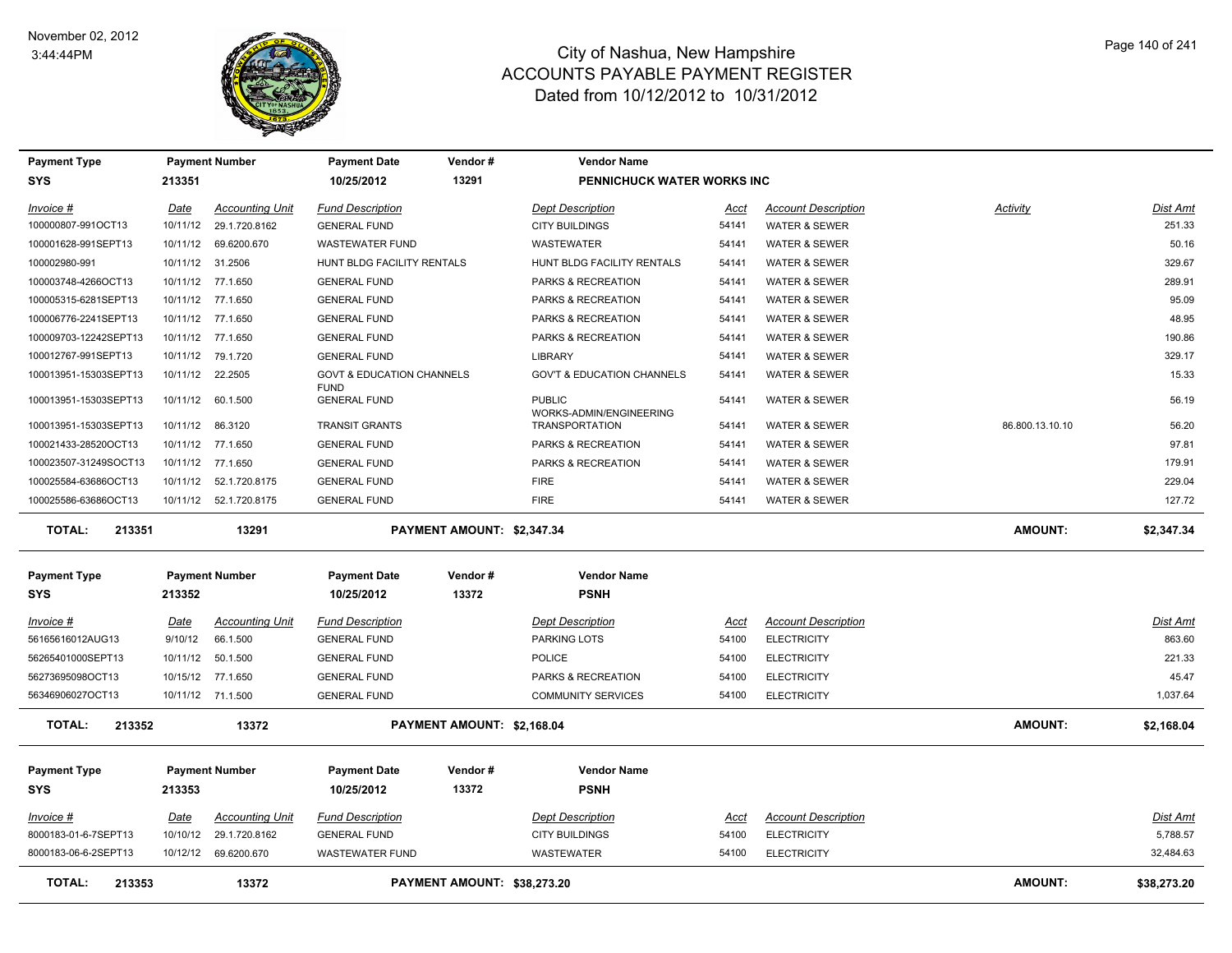

| <b>Payment Type</b>                       |             | <b>Payment Number</b>  | <b>Payment Date</b>     | Vendor#                        | <b>Vendor Name</b>           |             |                            |                                  |                 |
|-------------------------------------------|-------------|------------------------|-------------------------|--------------------------------|------------------------------|-------------|----------------------------|----------------------------------|-----------------|
| <b>SYS</b>                                | 213354      |                        | 10/25/2012              | 10948                          | STATE OF NH DEPT OF SAFETY   |             |                            |                                  |                 |
| Invoice #                                 | Date        | <b>Accounting Unit</b> | <b>Fund Description</b> |                                | <b>Dept Description</b>      | Acct        | <b>Account Description</b> |                                  | Dist Amt        |
| LAROCHELLE RENEE<br>10/16                 | 10/16/12    | <b>BS1000</b>          | <b>GENERAL FUND</b>     |                                | <b>GENERAL FUND</b>          | 21922       | FBI FINGERPRINT STATE FEE  |                                  | 16.50           |
| <b>TOTAL:</b><br>213354                   |             | 10948                  |                         | PAYMENT AMOUNT: \$16.50        |                              |             |                            | <b>AMOUNT:</b>                   | \$16.50         |
| <b>Payment Type</b>                       |             | <b>Payment Number</b>  | <b>Payment Date</b>     | Vendor#                        | <b>Vendor Name</b>           |             |                            |                                  |                 |
| <b>SYS</b>                                | 213355      |                        | 10/25/2012              | 13764                          | <b>TREASURER STATE OF NH</b> |             |                            |                                  |                 |
| Invoice #                                 | Date        | <b>Accounting Unit</b> | <b>Fund Description</b> |                                | <b>Dept Description</b>      | Acct        | <b>Account Description</b> |                                  | Dist Amt        |
| <b>CUSATO MATTHEW CERT</b>                | 10/18/12    | 69.6200.670            | <b>WASTEWATER FUND</b>  |                                | WASTEWATER                   | 55421       | TRAINING & CERTIFICATIONS  |                                  | 50.00           |
| LECOMTE STEPHEN CERT 10/18/12 69.6200.670 |             |                        | WASTEWATER FUND         |                                | WASTEWATER                   | 55421       | TRAINING & CERTIFICATIONS  |                                  | 50.00           |
| <b>TOTAL:</b><br>213355                   |             | 13764                  |                         | PAYMENT AMOUNT: \$100.00       |                              |             |                            | <b>AMOUNT:</b>                   | \$100.00        |
| <b>Payment Type</b>                       |             | <b>Payment Number</b>  | <b>Payment Date</b>     | Vendor#                        | <b>Vendor Name</b>           |             |                            |                                  |                 |
| <b>SYS</b>                                | 213356      |                        | 10/25/2012              | 13764                          | <b>TREASURER STATE OF NH</b> |             |                            |                                  |                 |
| Invoice #                                 | Date        | <b>Accounting Unit</b> | <b>Fund Description</b> |                                | <b>Dept Description</b>      | <u>Acct</u> | <b>Account Description</b> |                                  | <u>Dist Amt</u> |
| LEBLANC MATT APPL<br><b>CERT</b>          |             | 10/16/12 68.6000.500   | SOLID WASTE FUND        |                                | <b>SOLID WASTE</b>           | 55200       | DUES AND MEMBERSHIPS       |                                  | 50.00           |
| <b>TOTAL:</b><br>213356                   |             | 13764                  |                         | PAYMENT AMOUNT: \$50.00        |                              |             |                            | <b>AMOUNT:</b>                   | \$50.00         |
| <b>Payment Type</b>                       |             | <b>Payment Number</b>  | <b>Payment Date</b>     | Vendor#                        | <b>Vendor Name</b>           |             |                            |                                  |                 |
| <b>SYS</b>                                | 213357      |                        | 10/25/2012              | 13764                          | <b>TREASURER STATE OF NH</b> |             |                            |                                  |                 |
| Invoice #                                 | <u>Date</u> | <b>Accounting Unit</b> | <b>Fund Description</b> |                                | <b>Dept Description</b>      | <u>Acct</u> | <b>Account Description</b> |                                  | <u>Dist Amt</u> |
| <b>SWEENEY STEPHEN</b><br><b>APPL</b>     |             | 10/18/12  50.1.500     | <b>GENERAL FUND</b>     |                                | <b>POLICE</b>                | 55200       | DUES AND MEMBERSHIPS       |                                  | 75.00           |
| TOTAL:<br>213357                          |             | 13764                  |                         | PAYMENT AMOUNT: \$75.00        |                              |             |                            | <b>AMOUNT:</b>                   | \$75.00         |
| <b>Payment Type</b>                       |             | <b>Payment Number</b>  | <b>Payment Date</b>     | Vendor#                        | <b>Vendor Name</b>           |             |                            | Payee Name                       |                 |
| <b>SYS</b>                                | 213358      |                        | 10/25/2012              | 13788                          | <b>US BANK</b>               |             |                            | <b>US BANK EQUIPMENT FINANCE</b> |                 |
| <u>Invoice #</u>                          | <u>Date</u> | <b>Accounting Unit</b> | <b>Fund Description</b> |                                | <b>Dept Description</b>      | <u>Acct</u> | <b>Account Description</b> |                                  | Dist Amt        |
| 213804776                                 |             | 10/12/12 77.1.500      | <b>GENERAL FUND</b>     |                                | PARKS & RECREATION           | 71900       | OFFICE EQUIPMENT           |                                  | 83.85           |
| <b>TOTAL:</b><br>213358                   |             | 13788                  |                         | <b>PAYMENT AMOUNT: \$83.85</b> |                              |             |                            | <b>AMOUNT:</b>                   | \$83.85         |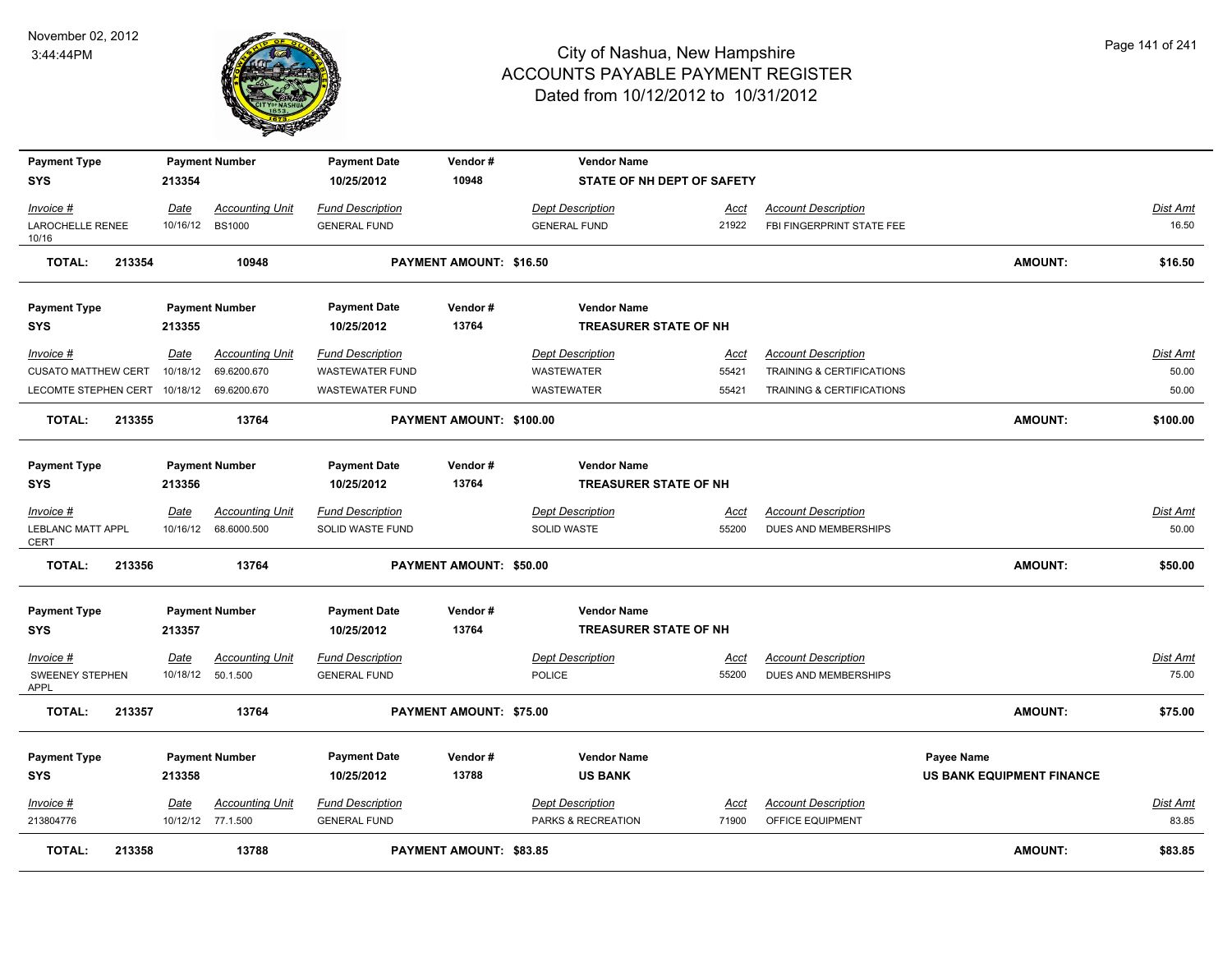

| <b>Payment Type</b> |        |             | <b>Payment Number</b>  | <b>Payment Date</b>                                         | Vendor#                    | <b>Vendor Name</b>             |             |                                                               | Payee Name                |                 |
|---------------------|--------|-------------|------------------------|-------------------------------------------------------------|----------------------------|--------------------------------|-------------|---------------------------------------------------------------|---------------------------|-----------------|
| <b>SYS</b>          |        | 213359      |                        | 10/25/2012                                                  | 13788                      | <b>US BANK</b>                 |             |                                                               | US BANK EQUIPMENT FINANCE |                 |
| Invoice #           |        | Date        | <b>Accounting Unit</b> | <b>Fund Description</b>                                     |                            | <b>Dept Description</b>        | <b>Acct</b> | <b>Account Description</b>                                    |                           | Dist Amt        |
| 213804875           |        |             | 10/14/12 71.1.500      | <b>GENERAL FUND</b>                                         |                            | <b>COMMUNITY SERVICES</b>      | 54828       | PHOTOCOPIER LEASE                                             |                           | 356.49          |
| <b>TOTAL:</b>       | 213359 |             | 13788                  |                                                             | PAYMENT AMOUNT: \$356.49   |                                |             |                                                               | <b>AMOUNT:</b>            | \$356.49        |
| <b>Payment Type</b> |        |             | <b>Payment Number</b>  | <b>Payment Date</b>                                         | Vendor#                    | <b>Vendor Name</b>             |             |                                                               |                           |                 |
| <b>SYS</b>          |        | 213360      |                        | 10/25/2012                                                  | 12266                      | <b>ABC CLIO INC</b>            |             |                                                               |                           |                 |
| Invoice #           |        | Date        | <b>Accounting Unit</b> | <b>Fund Description</b>                                     |                            | <b>Dept Description</b>        | Acct        | <b>Account Description</b>                                    |                           | Dist Amt        |
| 57130 36792         |        |             | 10/11/12 79.1.770      | <b>GENERAL FUND</b>                                         |                            | <b>LIBRARY</b>                 | 61830       | <b>SUBSCRIPTIONS</b>                                          |                           | 749.00          |
| <b>TOTAL:</b>       | 213360 |             | 12266                  |                                                             | PAYMENT AMOUNT: \$749.00   |                                |             |                                                               | <b>AMOUNT:</b>            | \$749.00        |
| <b>Payment Type</b> |        |             | <b>Payment Number</b>  | <b>Payment Date</b>                                         | Vendor#                    | <b>Vendor Name</b>             |             |                                                               |                           |                 |
| <b>SYS</b>          |        | 213361      |                        | 10/25/2012                                                  | 13946                      | <b>AC MOORE INC</b>            |             |                                                               |                           |                 |
| Invoice #           |        | Date        | <b>Accounting Unit</b> | <b>Fund Description</b>                                     |                            | <b>Dept Description</b>        | <b>Acct</b> | <b>Account Description</b>                                    |                           | <b>Dist Amt</b> |
| 772                 |        |             | 10/15/12 79.1.750      | <b>GENERAL FUND</b>                                         |                            | <b>LIBRARY</b>                 | 61819       | <b>TEEN MEDIA</b>                                             |                           | 61.55           |
| 773                 |        |             | 10/15/12 79.1.750      | <b>GENERAL FUND</b>                                         |                            | <b>LIBRARY</b>                 | 61819       | <b>TEEN MEDIA</b>                                             |                           | 36.46           |
| 797                 |        |             | 10/15/12 79.1.750      | <b>GENERAL FUND</b>                                         |                            | <b>LIBRARY</b>                 | 61816       | <b>CHILDREN'S MEDIA</b>                                       |                           | 28.63           |
| 807                 |        |             | 10/15/12 79.1.750      | <b>GENERAL FUND</b>                                         |                            | <b>LIBRARY</b>                 | 61816       | <b>CHILDREN'S MEDIA</b>                                       |                           | 4.99            |
| <b>TOTAL:</b>       | 213361 |             | 13946                  |                                                             | PAYMENT AMOUNT: \$131.63   |                                |             |                                                               | <b>AMOUNT:</b>            | \$131.63        |
| <b>Payment Type</b> |        |             | <b>Payment Number</b>  | <b>Payment Date</b>                                         | Vendor#                    | <b>Vendor Name</b>             |             |                                                               |                           |                 |
| <b>SYS</b>          |        | 213362      |                        | 10/25/2012                                                  | 11849                      | <b>ACCOUNTEMPS</b>             |             |                                                               |                           |                 |
| $Invoice$ #         |        | <b>Date</b> | <b>Accounting Unit</b> | <b>Fund Description</b>                                     |                            | <b>Dept Description</b>        | <b>Acct</b> | <b>Account Description</b>                                    | Activity                  | <b>Dist Amt</b> |
| 36464588            |        | 10/8/12     | 22.5010                | CAP PROJECTS-INFO                                           |                            | CAPITAL PROJECTS-INFO TECH     | 81342       | <b>COMPUTER SOFTWARE &amp;</b>                                | 1010.22.01.30             | 862.40          |
| 36513145            |        |             | 10/15/12 22.5010       | <b>TECHNOLOGY</b><br>CAP PROJECTS-INFO<br><b>TECHNOLOGY</b> |                            | CAPITAL PROJECTS-INFO TECH     | 81342       | HARDWARE<br><b>COMPUTER SOFTWARE &amp;</b><br><b>HARDWARE</b> | 1010.22.01.30             | 862.40          |
| <b>TOTAL:</b>       | 213362 |             | 11849                  |                                                             | PAYMENT AMOUNT: \$1,724.80 |                                |             |                                                               | <b>AMOUNT:</b>            | \$1,724.80      |
| <b>Payment Type</b> |        |             | <b>Payment Number</b>  | <b>Payment Date</b>                                         | Vendor#                    | <b>Vendor Name</b>             |             |                                                               |                           |                 |
| <b>SYS</b>          |        | 213363      |                        | 10/25/2012                                                  | 12283                      | <b>ADAMSON INDUSTRIES CORP</b> |             |                                                               |                           |                 |
| Invoice #           |        | Date        | <b>Accounting Unit</b> | <b>Fund Description</b>                                     |                            | <b>Dept Description</b>        | Acct        | <b>Account Description</b>                                    |                           | <b>Dist Amt</b> |
| 112300              |        | 10/3/12     | 50.1.500               | <b>GENERAL FUND</b>                                         |                            | <b>POLICE</b>                  | 61799       | <b>VEHICLE PARTS &amp; SUPPLIES</b>                           |                           | 257.55          |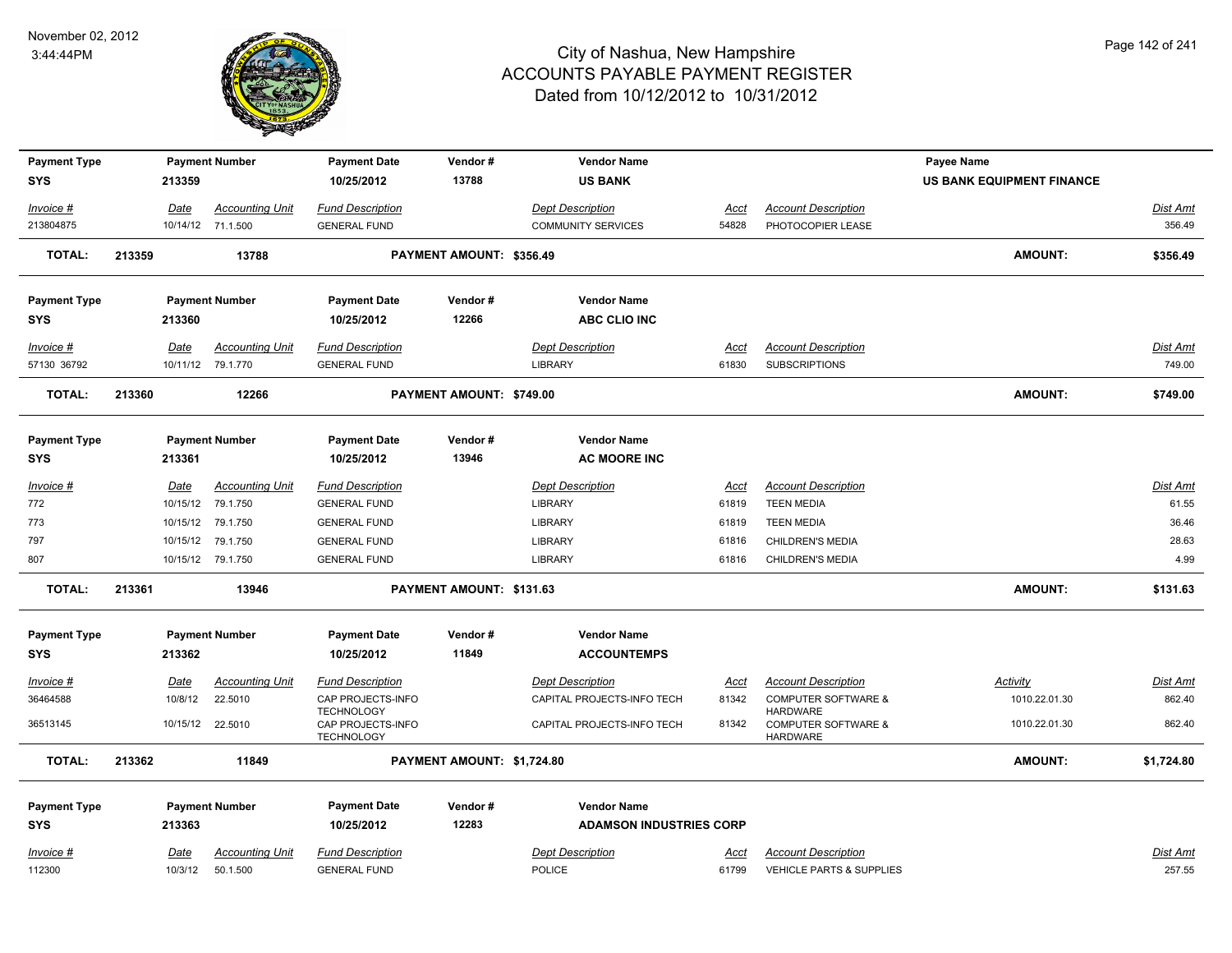

| <b>TOTAL:</b>                  | 213363 |             | 12283                                        |                                                | PAYMENT AMOUNT: \$257.55       |                                        |                                                       |                      |                                                        | <b>AMOUNT:</b>  | \$257.55          |
|--------------------------------|--------|-------------|----------------------------------------------|------------------------------------------------|--------------------------------|----------------------------------------|-------------------------------------------------------|----------------------|--------------------------------------------------------|-----------------|-------------------|
| <b>Payment Type</b><br>SYS     |        | 213364      | <b>Payment Number</b>                        | <b>Payment Date</b><br>10/25/2012              | Vendor#<br>12295               |                                        | <b>Vendor Name</b><br><b>AIREX FILTER CORPORATION</b> |                      |                                                        |                 |                   |
| Invoice #                      |        | Date        | <b>Accounting Unit</b>                       | <b>Fund Description</b>                        |                                | <b>Dept Description</b>                |                                                       | Acct                 | <b>Account Description</b>                             | <b>Activity</b> | Dist Amt          |
| 188051                         |        | 9/26/12     | 86.3120                                      | <b>TRANSIT GRANTS</b>                          |                                |                                        | <b>TRANSPORTATION</b>                                 | 61299                | MISCELLANEOUS SUPPLIES                                 | 86.800.13.40.01 | 83.04             |
| 188051                         |        | 9/26/12     | 86.3120                                      | <b>TRANSIT GRANTS</b>                          |                                |                                        | <b>TRANSPORTATION</b>                                 | 61799                | VEHICLE PARTS & SUPPLIES                               | 86.800.13.30.01 | 95.70             |
| <b>TOTAL:</b>                  | 213364 |             | 12295                                        |                                                | PAYMENT AMOUNT: \$178.74       |                                        |                                                       |                      |                                                        | <b>AMOUNT:</b>  | \$178.74          |
| <b>Payment Type</b>            |        |             | <b>Payment Number</b>                        | <b>Payment Date</b>                            | Vendor#                        |                                        | <b>Vendor Name</b>                                    |                      |                                                        |                 |                   |
| <b>SYS</b>                     |        | 213365      |                                              | 10/25/2012                                     | 12303                          |                                        | ALLEN MELLO DODGE INC                                 |                      |                                                        |                 |                   |
| Invoice #<br>RA15275           |        | Date        | <b>Accounting Unit</b><br>7/11/12 77.1.690   | <b>Fund Description</b><br><b>GENERAL FUND</b> |                                | <b>Dept Description</b>                | PARKS & RECREATION                                    | <u>Acct</u><br>61799 | <b>Account Description</b><br>VEHICLE PARTS & SUPPLIES |                 | Dist Amt<br>98.27 |
| <b>TOTAL:</b>                  | 213365 |             | 12303                                        |                                                | PAYMENT AMOUNT: \$98.27        |                                        |                                                       |                      |                                                        | <b>AMOUNT:</b>  | \$98.27           |
| <b>Payment Type</b><br>SYS     |        | 213366      | <b>Payment Number</b>                        | <b>Payment Date</b><br>10/25/2012              | Vendor#<br>12317               |                                        | <b>Vendor Name</b><br>AMERICAN TANK MANAGEMENT INC    |                      |                                                        |                 |                   |
| Invoice #                      |        | <b>Date</b> | <b>Accounting Unit</b>                       | <b>Fund Description</b>                        |                                | <b>Dept Description</b>                |                                                       | <u>Acct</u>          | <b>Account Description</b>                             |                 | <b>Dist Amt</b>   |
| 4968                           |        |             | 10/11/12 61.1.700                            | <b>GENERAL FUND</b>                            |                                | <b>STREETS</b>                         |                                                       | 55699                | OTHER CONTRACTED SERVICES                              |                 | 3,880.00          |
| <b>TOTAL:</b>                  | 213366 |             | 12317                                        |                                                | PAYMENT AMOUNT: \$3,880.00     |                                        |                                                       |                      |                                                        | <b>AMOUNT:</b>  | \$3,880.00        |
| <b>Payment Type</b>            |        |             | <b>Payment Number</b>                        | <b>Payment Date</b>                            | Vendor#                        |                                        | <b>Vendor Name</b>                                    |                      |                                                        |                 |                   |
| SYS                            |        | 213367      |                                              | 10/25/2012                                     | 12325                          |                                        | ANCO SIGNS & STAMPS INC                               |                      |                                                        |                 |                   |
| Invoice #                      |        | Date        | <b>Accounting Unit</b>                       | <b>Fund Description</b>                        |                                | <b>Dept Description</b>                |                                                       | Acct                 | <b>Account Description</b>                             |                 | Dist Amt          |
| 2012003702                     |        | 9/21/12     | 02.1.500                                     | <b>GENERAL FUND</b>                            |                                |                                        | <b>BOARD OF ALDERMEN</b>                              | 55699                | OTHER CONTRACTED SERVICES                              |                 | 10.75             |
| <b>TOTAL:</b>                  | 213367 |             | 12325                                        |                                                | PAYMENT AMOUNT: \$10.75        |                                        |                                                       |                      |                                                        | <b>AMOUNT:</b>  | \$10.75           |
| <b>Payment Type</b>            |        |             | <b>Payment Number</b>                        | <b>Payment Date</b>                            | Vendor#                        |                                        | <b>Vendor Name</b>                                    |                      |                                                        |                 |                   |
| SYS                            |        | 213368      |                                              | 10/25/2012                                     | 12325                          |                                        | ANCO SIGNS & STAMPS INC                               |                      |                                                        |                 |                   |
| Invoice #<br>POCKET SEAL NP JP |        | Date        | <b>Accounting Unit</b><br>10/19/12  52.1.500 | <b>Fund Description</b><br><b>GENERAL FUND</b> |                                | <b>Dept Description</b><br><b>FIRE</b> |                                                       | Acct<br>61299        | <b>Account Description</b><br>MISCELLANEOUS SUPPLIES   |                 | Dist Amt<br>78.00 |
| <b>TOTAL:</b>                  | 213368 |             | 12325                                        |                                                | <b>PAYMENT AMOUNT: \$78.00</b> |                                        |                                                       |                      |                                                        | <b>AMOUNT:</b>  | \$78.00           |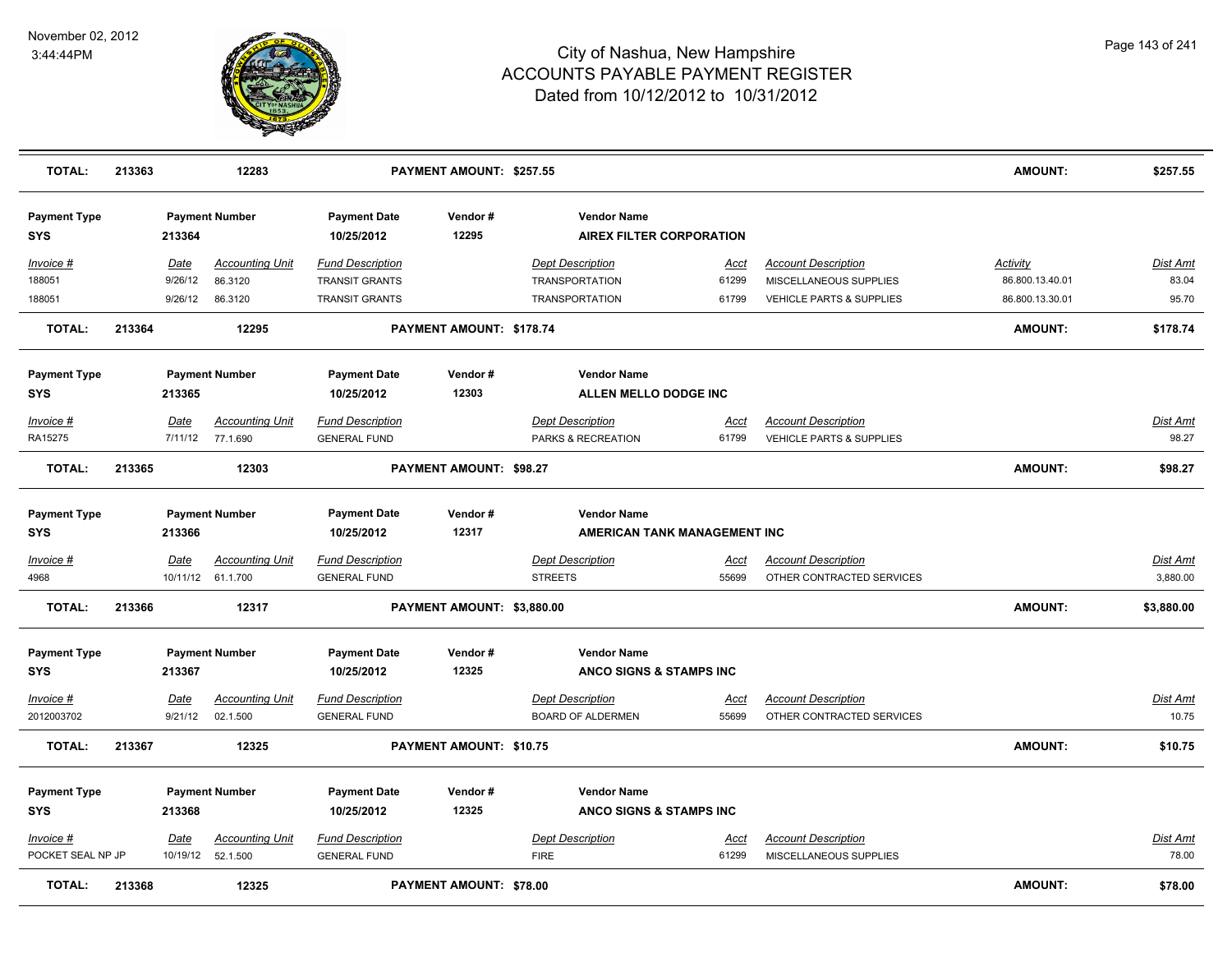

| <b>Payment Type</b>               |        |             | <b>Payment Number</b>                            | <b>Payment Date</b>                            | Vendor#                       | <b>Vendor Name</b>                               |                      |                                                            |                 |                           |
|-----------------------------------|--------|-------------|--------------------------------------------------|------------------------------------------------|-------------------------------|--------------------------------------------------|----------------------|------------------------------------------------------------|-----------------|---------------------------|
| <b>SYS</b>                        |        | 213369      |                                                  | 10/25/2012                                     | 12343                         | <b>ARCSOURCE INC</b>                             |                      |                                                            |                 |                           |
| Invoice #                         |        | Date        | <b>Accounting Unit</b>                           | <b>Fund Description</b>                        |                               | <b>Dept Description</b>                          | Acct                 | <b>Account Description</b>                                 |                 | Dist Amt                  |
| 684131                            |        | 9/24/12     | 69.6200.670                                      | <b>WASTEWATER FUND</b>                         |                               | WASTEWATER                                       | 61166                | GASES                                                      |                 | 30.00                     |
| <b>TOTAL:</b>                     | 213369 |             | 12343                                            |                                                | PAYMENT AMOUNT: \$30.00       |                                                  |                      |                                                            | <b>AMOUNT:</b>  | \$30.00                   |
| <b>Payment Type</b>               |        |             | <b>Payment Number</b>                            | <b>Payment Date</b>                            | Vendor#                       | <b>Vendor Name</b>                               |                      |                                                            |                 |                           |
| <b>SYS</b>                        |        | 213370      |                                                  | 10/25/2012                                     | 11426                         | <b>ATCO INTERNATIONAL</b>                        |                      |                                                            |                 |                           |
| Invoice #                         |        | <b>Date</b> | <b>Accounting Unit</b>                           | <b>Fund Description</b>                        |                               | <b>Dept Description</b>                          | <u>Acct</u>          | <b>Account Description</b>                                 |                 | Dist Amt                  |
| 10355565                          |        | 10/5/12     | 69.6200.670                                      | <b>WASTEWATER FUND</b>                         |                               | <b>WASTEWATER</b>                                | 54487                | <b>EQUIPMENT REPAIRS &amp;</b><br>MAINTENANCE              |                 | 864.96                    |
| <b>TOTAL:</b>                     | 213370 |             | 11426                                            |                                                | PAYMENT AMOUNT: \$864.96      |                                                  |                      |                                                            | <b>AMOUNT:</b>  | \$864.96                  |
| <b>Payment Type</b>               |        |             | <b>Payment Number</b>                            | <b>Payment Date</b>                            | Vendor#                       | <b>Vendor Name</b>                               |                      |                                                            |                 |                           |
| <b>SYS</b>                        |        | 213371      |                                                  | 10/25/2012                                     | 15198                         | <b>ATTUD</b>                                     |                      |                                                            |                 |                           |
| $Invoice$ #                       |        | <u>Date</u> | <b>Accounting Unit</b>                           | <b>Fund Description</b>                        |                               | <b>Dept Description</b>                          | <b>Acct</b>          | <b>Account Description</b>                                 | <b>Activity</b> | Dist Amt                  |
| ID #F7946                         |        | 10/1/12     | 71.3068                                          | COMMUNITY SERVICES GRANTS                      |                               | COMMUNITY SERVICES GRANTS                        | 55421                | <b>TRAINING &amp; CERTIFICATIONS</b>                       | 71.1001.13.01   | 75.00                     |
| <b>TOTAL:</b>                     | 213371 |             | 15198                                            |                                                | PAYMENT AMOUNT: \$75.00       |                                                  |                      |                                                            | <b>AMOUNT:</b>  | \$75.00                   |
| <b>Payment Type</b>               |        |             | <b>Payment Number</b>                            | <b>Payment Date</b>                            | Vendor#                       | <b>Vendor Name</b>                               |                      |                                                            |                 |                           |
| <b>SYS</b>                        |        | 213372      |                                                  | 10/25/2012                                     | 12358                         | <b>B &amp; S LOCKSMITHS INC</b>                  |                      |                                                            |                 |                           |
| $Invoice$ #<br>23899              |        | <u>Date</u> | <b>Accounting Unit</b><br>10/10/12 29.1.720.8162 | <b>Fund Description</b><br><b>GENERAL FUND</b> |                               | <b>Dept Description</b><br><b>CITY BUILDINGS</b> | <u>Acct</u><br>54280 | <b>Account Description</b><br>BUILDING/GROUNDS MAINTENANCE |                 | Dist Amt<br>4.50          |
| <b>TOTAL:</b>                     | 213372 |             | 12358                                            |                                                | <b>PAYMENT AMOUNT: \$4.50</b> |                                                  |                      |                                                            | <b>AMOUNT:</b>  | \$4.50                    |
| <b>Payment Type</b><br><b>SYS</b> |        | 213373      | <b>Payment Number</b>                            | <b>Payment Date</b><br>10/25/2012              | Vendor#<br>12359              | <b>Vendor Name</b><br><b>ALEXANDRA BAER</b>      |                      |                                                            |                 |                           |
| $Invoice$ #<br>157                |        | <u>Date</u> | <b>Accounting Unit</b><br>10/14/12 50.1.500      | <b>Fund Description</b><br><b>GENERAL FUND</b> |                               | <b>Dept Description</b><br><b>POLICE</b>         | Acct<br>55699        | <b>Account Description</b><br>OTHER CONTRACTED SERVICES    |                 | <u>Dist Amt</u><br>130.00 |
| <b>TOTAL:</b>                     | 213373 |             | 12359                                            |                                                | PAYMENT AMOUNT: \$130.00      |                                                  |                      |                                                            | <b>AMOUNT:</b>  | \$130.00                  |
| <b>Payment Type</b><br><b>SYS</b> |        | 213374      | <b>Payment Number</b>                            | <b>Payment Date</b><br>10/25/2012              | Vendor#<br>10074              | <b>Vendor Name</b><br><b>BAHR SALES INC</b>      |                      |                                                            |                 |                           |
| Invoice #                         |        | Date        | <b>Accounting Unit</b>                           | <b>Fund Description</b>                        |                               | <b>Dept Description</b>                          | Acct                 | <b>Account Description</b>                                 |                 | Dist Amt                  |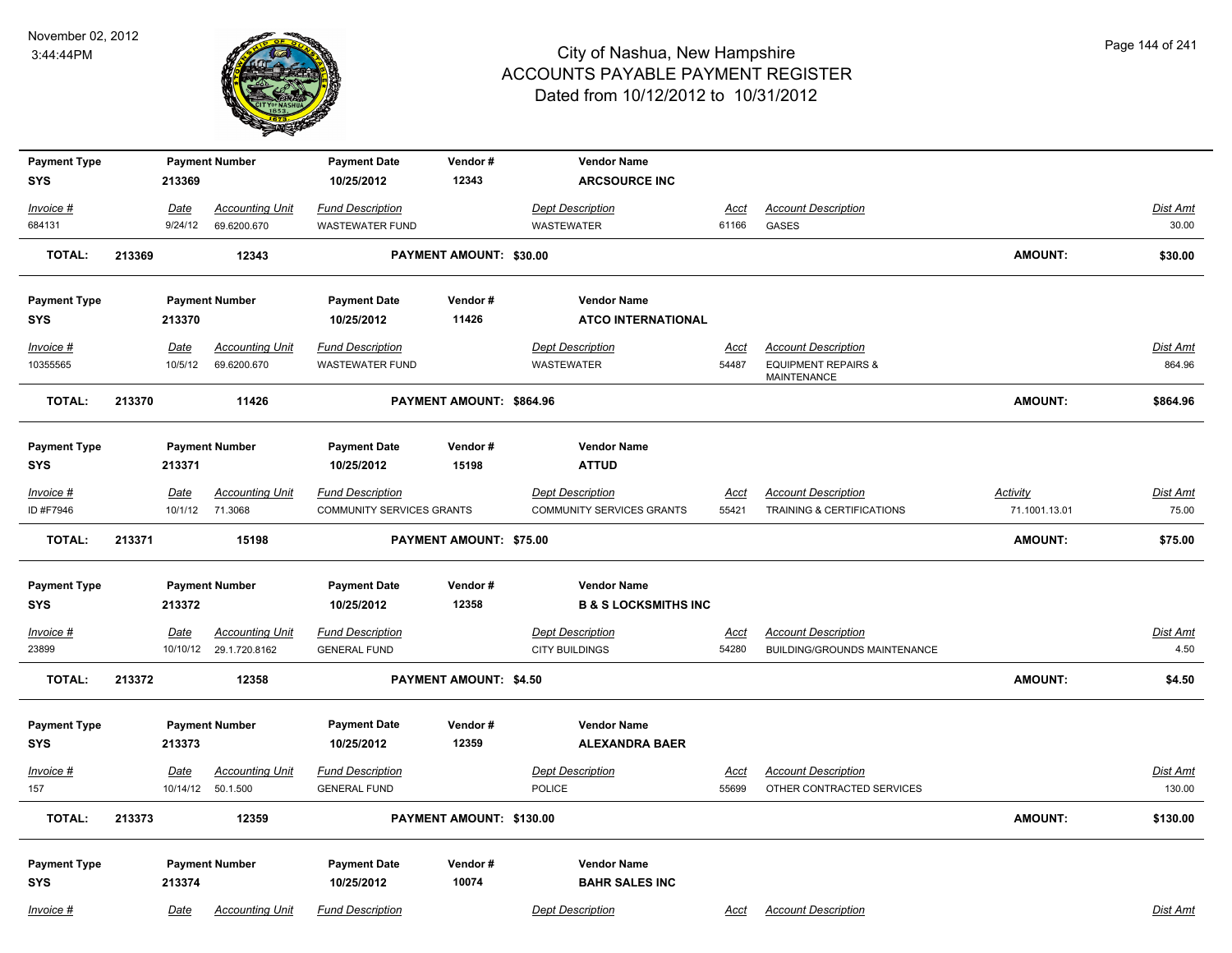

| 10035               |        | 9/27/12     | 69.6200.540            | <b>WASTEWATER FUND</b>  |                            | <b>WASTEWATER</b>                    | 61299 | MISCELLANEOUS SUPPLIES     |                | 1,370.38   |
|---------------------|--------|-------------|------------------------|-------------------------|----------------------------|--------------------------------------|-------|----------------------------|----------------|------------|
| <b>TOTAL:</b>       | 213374 |             | 10074                  |                         | PAYMENT AMOUNT: \$1,370.38 |                                      |       |                            | <b>AMOUNT:</b> | \$1,370.38 |
| <b>Payment Type</b> |        |             | <b>Payment Number</b>  | <b>Payment Date</b>     | Vendor#                    | <b>Vendor Name</b>                   |       |                            |                |            |
| <b>SYS</b>          |        | 213375      |                        | 10/25/2012              | 12361                      | <b>BAIN PEST CONTROL SERVICE INC</b> |       |                            |                |            |
| Invoice #           |        | Date        | <b>Accounting Unit</b> | <b>Fund Description</b> |                            | <b>Dept Description</b>              | Acct  | <b>Account Description</b> |                | Dist Amt   |
| 612629              |        | 9/19/12     | 29.1.720.8163          | <b>GENERAL FUND</b>     |                            | <b>CITY BUILDINGS</b>                | 54228 | PEST CONTROL SERVICES      |                | 75.00      |
| 618796              |        | 10/3/12     | 29.1.720.8165          | <b>GENERAL FUND</b>     |                            | <b>CITY BUILDINGS</b>                | 54228 | PEST CONTROL SERVICES      |                | 75.00      |
| <b>TOTAL:</b>       | 213375 |             | 12361                  |                         | PAYMENT AMOUNT: \$150.00   |                                      |       |                            | <b>AMOUNT:</b> | \$150.00   |
| <b>Payment Type</b> |        |             | <b>Payment Number</b>  | <b>Payment Date</b>     | Vendor#                    | <b>Vendor Name</b>                   |       |                            |                |            |
| <b>SYS</b>          |        | 213376      |                        | 10/25/2012              | 12362                      | <b>BAKER &amp; TAYLOR</b>            |       |                            |                |            |
| Invoice #           |        | <b>Date</b> | <b>Accounting Unit</b> | <b>Fund Description</b> |                            | <b>Dept Description</b>              | Acct  | <b>Account Description</b> |                | Dist Amt   |
| 3018195725          |        | 9/20/12     | 79.1.760               | <b>GENERAL FUND</b>     |                            | <b>LIBRARY</b>                       | 61807 | <b>PUBLICATIONS</b>        |                | 14.69      |
| 3018201935          |        | 9/24/12     | 79.1.760               | <b>GENERAL FUND</b>     |                            | <b>LIBRARY</b>                       | 61807 | <b>PUBLICATIONS</b>        |                | 14.69      |
| 3018214763          |        | 9/28/12     | 79.1.760               | <b>GENERAL FUND</b>     |                            | <b>LIBRARY</b>                       | 61807 | <b>PUBLICATIONS</b>        |                | 17.49      |
| 3018214764          |        | 9/28/12     | 79.1.760               | <b>GENERAL FUND</b>     |                            | <b>LIBRARY</b>                       | 61807 | <b>PUBLICATIONS</b>        |                | 15.53      |
| 3018214765          |        | 9/28/12     | 79.1.760               | <b>GENERAL FUND</b>     |                            | <b>LIBRARY</b>                       | 61807 | <b>PUBLICATIONS</b>        |                | 41.23      |
| 3018214766          |        | 9/28/12     | 79.1.760               | <b>GENERAL FUND</b>     |                            | <b>LIBRARY</b>                       | 61807 | <b>PUBLICATIONS</b>        |                | 43.24      |
| 3018214767          |        | 9/28/12     | 79.1.760               | <b>GENERAL FUND</b>     |                            | <b>LIBRARY</b>                       | 61807 | <b>PUBLICATIONS</b>        |                | 81.78      |
| 3018214768          |        | 9/28/12     | 79.1.760               | <b>GENERAL FUND</b>     |                            | <b>LIBRARY</b>                       | 61807 | <b>PUBLICATIONS</b>        |                | 14.17      |
| 3018214769          |        | 9/28/12     | 79.1.760               | <b>GENERAL FUND</b>     |                            | <b>LIBRARY</b>                       | 61807 | <b>PUBLICATIONS</b>        |                | 110.10     |
| 3018214770          |        | 9/28/12     | 79.1.760               | <b>GENERAL FUND</b>     |                            | <b>LIBRARY</b>                       | 61807 | <b>PUBLICATIONS</b>        |                | 28.88      |
| 3018214771          |        | 9/28/12     | 79.1.760               | <b>GENERAL FUND</b>     |                            | <b>LIBRARY</b>                       | 61807 | <b>PUBLICATIONS</b>        |                | 18.75      |
| 3018214772          |        | 9/28/12     | 79.1.760               | <b>GENERAL FUND</b>     |                            | <b>LIBRARY</b>                       | 61807 | <b>PUBLICATIONS</b>        |                | 826.59     |
| 3018214774          |        | 9/28/12     | 79.1.760               | <b>GENERAL FUND</b>     |                            | <b>LIBRARY</b>                       | 61807 | <b>PUBLICATIONS</b>        |                | 124.71     |
| 3018214775          |        | 9/28/12     | 79.1.760               | <b>GENERAL FUND</b>     |                            | <b>LIBRARY</b>                       | 61807 | <b>PUBLICATIONS</b>        |                | 48.77      |
| 3018214776          |        | 9/28/12     | 79.1.760               | <b>GENERAL FUND</b>     |                            | <b>LIBRARY</b>                       | 61807 | <b>PUBLICATIONS</b>        |                | 45.73      |
| 3018214777          |        | 9/28/12     | 79.1.760               | <b>GENERAL FUND</b>     |                            | <b>LIBRARY</b>                       | 61807 | <b>PUBLICATIONS</b>        |                | 21.25      |
| 3018214778          |        | 9/28/12     | 79.1.760               | <b>GENERAL FUND</b>     |                            | <b>LIBRARY</b>                       | 61807 | <b>PUBLICATIONS</b>        |                | 9.14       |
| 3018214779          |        | 9/28/12     | 79.1.760               | <b>GENERAL FUND</b>     |                            | <b>LIBRARY</b>                       | 61807 | <b>PUBLICATIONS</b>        |                | 28.88      |
| 3018214780          |        | 9/28/12     | 79.1.760               | <b>GENERAL FUND</b>     |                            | <b>LIBRARY</b>                       | 61807 | <b>PUBLICATIONS</b>        |                | 478.17     |
| 3018214781          |        | 9/28/12     | 79.1.760               | <b>GENERAL FUND</b>     |                            | <b>LIBRARY</b>                       | 61807 | <b>PUBLICATIONS</b>        |                | 17.05      |
| 3018214782          |        | 9/28/12     | 79.1.760               | <b>GENERAL FUND</b>     |                            | <b>LIBRARY</b>                       | 61807 | <b>PUBLICATIONS</b>        |                | 13.39      |
| 3018214783          |        | 9/28/12     | 79.1.760               | <b>GENERAL FUND</b>     |                            | <b>LIBRARY</b>                       | 61807 | <b>PUBLICATIONS</b>        |                | 45.75      |
| 3018214784          |        | 9/28/12     | 79.1.760               | <b>GENERAL FUND</b>     |                            | <b>LIBRARY</b>                       | 61807 | <b>PUBLICATIONS</b>        |                | 165.01     |
| 3018214785          |        | 9/28/12     | 79.1.760               | <b>GENERAL FUND</b>     |                            | LIBRARY                              | 61807 | <b>PUBLICATIONS</b>        |                | 30.39      |
| 3018214786          |        | 9/28/12     | 79.1.760               | <b>GENERAL FUND</b>     |                            | LIBRARY                              | 61807 | <b>PUBLICATIONS</b>        |                | 177.80     |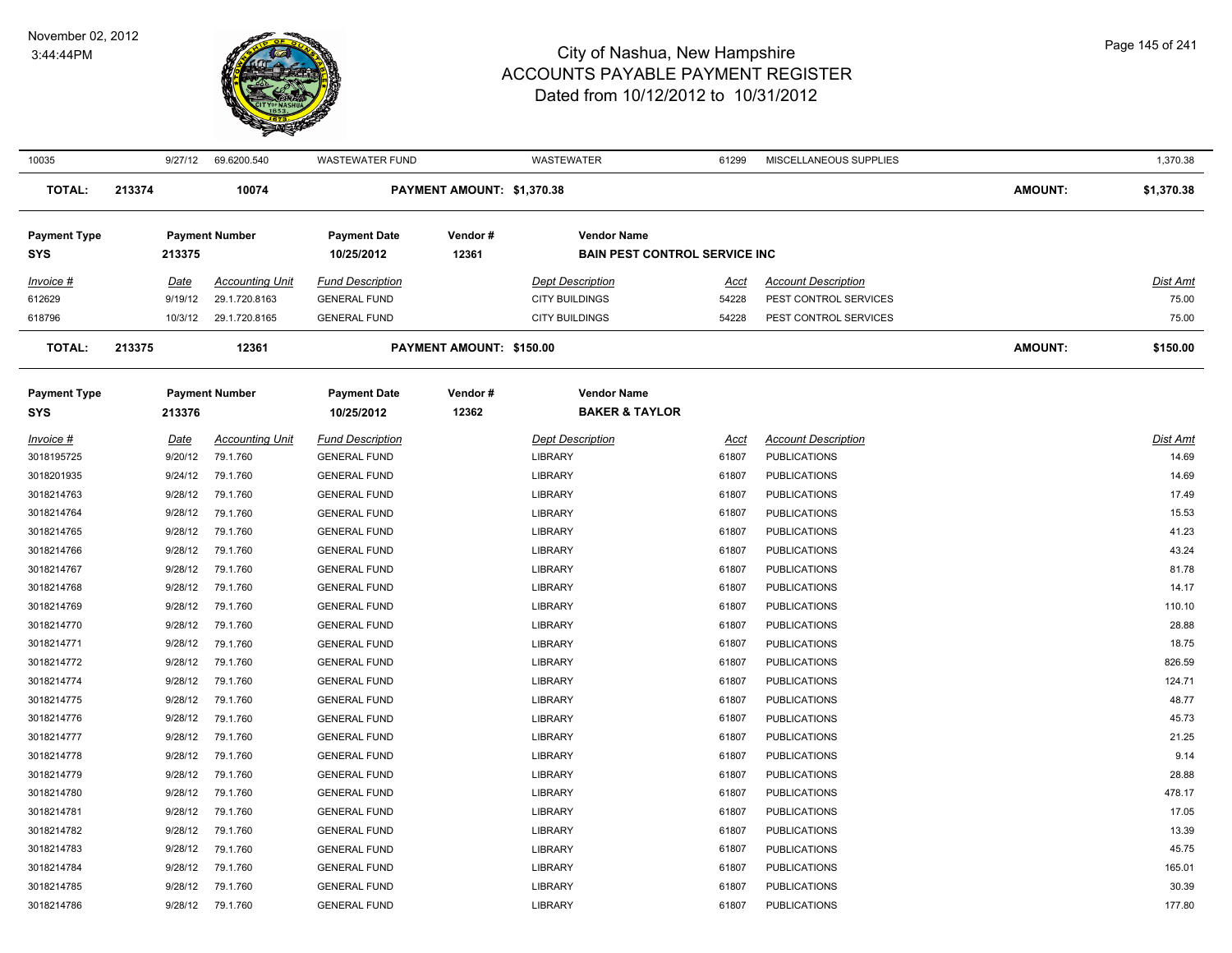

| <b>TOTAL:</b>              | 213378 |         | 14001                  |                                        | PAYMENT AMOUNT: \$300.00   |                                          |             |                                                   | <b>AMOUNT:</b>  | \$300.00        |
|----------------------------|--------|---------|------------------------|----------------------------------------|----------------------------|------------------------------------------|-------------|---------------------------------------------------|-----------------|-----------------|
| W/E 10/21/12 4 HRS         |        |         | 10/21/12 22.5010       | CAP PROJECTS-INFO<br><b>TECHNOLOGY</b> |                            | CAPITAL PROJECTS-INFO TECH               | 81342       | <b>COMPUTER SOFTWARE &amp;</b><br><b>HARDWARE</b> | 1010.22.01.30   | 300.00          |
| Invoice #                  |        | Date    | <b>Accounting Unit</b> | <b>Fund Description</b>                |                            | <b>Dept Description</b>                  | <u>Acct</u> | <b>Account Description</b>                        | <b>Activity</b> | <u>Dist Amt</u> |
| <b>Payment Type</b><br>SYS |        | 213378  | <b>Payment Number</b>  | <b>Payment Date</b><br>10/25/2012      | Vendor#<br>14001           | <b>Vendor Name</b><br><b>JOHN BARKER</b> |             |                                                   |                 |                 |
| <b>TOTAL:</b>              | 213377 |         | 12364                  |                                        | PAYMENT AMOUNT: \$537.00   |                                          |             |                                                   | <b>AMOUNT:</b>  | \$537.00        |
| 1211667                    |        | 8/27/12 | 86.3120                | <b>TRANSIT GRANTS</b>                  |                            | <b>TRANSPORTATION</b>                    | 61799       | VEHICLE PARTS & SUPPLIES                          | 86.800.13.30.03 | 64.68           |
| 1211667                    |        | 8/27/12 | 86.3120                | <b>TRANSIT GRANTS</b>                  |                            | <b>TRANSPORTATION</b>                    | 61799       | <b>VEHICLE PARTS &amp; SUPPLIES</b>               | 86.800.13.30.02 | 64.50           |
| 1211667                    |        | 8/27/12 | 86.3120                | <b>TRANSIT GRANTS</b>                  |                            | <b>TRANSPORTATION</b>                    | 61799       | <b>VEHICLE PARTS &amp; SUPPLIES</b>               | 86.800.13.30.01 | 407.82          |
| <u>Invoice #</u>           |        | Date    | <b>Accounting Unit</b> | <b>Fund Description</b>                |                            | <b>Dept Description</b>                  | Acct        | <b>Account Description</b>                        | Activity        | <b>Dist Amt</b> |
| <b>SYS</b>                 |        | 213377  |                        | 10/25/2012                             | 12364                      | <b>BALDWIN FILTERS</b>                   |             |                                                   |                 |                 |
| <b>Payment Type</b>        |        |         | <b>Payment Number</b>  | <b>Payment Date</b>                    | Vendor#                    | <b>Vendor Name</b>                       |             |                                                   |                 |                 |
| <b>TOTAL:</b>              | 213376 |         | 12362                  |                                        | PAYMENT AMOUNT: \$3,678.32 |                                          |             |                                                   | <b>AMOUNT:</b>  | \$3,678.32      |
| 3018214804                 |        | 9/28/12 | 79.1.760               | <b>GENERAL FUND</b>                    |                            | <b>LIBRARY</b>                           | 61807       | <b>PUBLICATIONS</b>                               |                 | 5.19            |
| 3018214803                 |        | 9/28/12 | 79.1.760               | <b>GENERAL FUND</b>                    |                            | <b>LIBRARY</b>                           | 61807       | <b>PUBLICATIONS</b>                               |                 | 14.16           |
| 3018214802                 |        | 9/28/12 | 79.1.760               | <b>GENERAL FUND</b>                    |                            | <b>LIBRARY</b>                           | 61807       | <b>PUBLICATIONS</b>                               |                 | 13.60           |
| 3018214801                 |        | 9/28/12 | 79.1.760               | <b>GENERAL FUND</b>                    |                            | LIBRARY                                  | 61807       | <b>PUBLICATIONS</b>                               |                 | 89.05           |
| 3018214800                 |        | 9/28/12 | 79.1.760               | <b>GENERAL FUND</b>                    |                            | <b>LIBRARY</b>                           | 61807       | <b>PUBLICATIONS</b>                               |                 | 382.78          |
| 3018214799                 |        | 9/28/12 | 79.1.760               | <b>GENERAL FUND</b>                    |                            | <b>LIBRARY</b>                           | 61807       | <b>PUBLICATIONS</b>                               |                 | 240.83          |
| 3018214798                 |        | 9/28/12 | 79.1.760               | <b>GENERAL FUND</b>                    |                            | <b>LIBRARY</b>                           | 61807       | <b>PUBLICATIONS</b>                               |                 | 29.15           |
| 3018214797                 |        | 9/28/12 | 79.1.760               | <b>GENERAL FUND</b>                    |                            | <b>LIBRARY</b>                           | 61807       | <b>PUBLICATIONS</b>                               |                 | 13.63           |
| 3018214796                 |        | 9/28/12 | 79.1.760               | <b>GENERAL FUND</b>                    |                            | <b>LIBRARY</b>                           | 61807       | <b>PUBLICATIONS</b>                               |                 | 27.80           |
| 3018214795                 |        | 9/28/12 | 79.1.760               | <b>GENERAL FUND</b>                    |                            | <b>LIBRARY</b>                           | 61807       | <b>PUBLICATIONS</b>                               |                 | 120.23          |
| 3018214794                 |        | 9/28/12 | 79.1.760               | <b>GENERAL FUND</b>                    |                            | <b>LIBRARY</b>                           | 61807       | <b>PUBLICATIONS</b>                               |                 | 57.75           |
| 3018214793                 |        | 9/28/12 | 79.1.760               | <b>GENERAL FUND</b>                    |                            | <b>LIBRARY</b>                           | 61807       | <b>PUBLICATIONS</b>                               |                 | 9.76            |
| 3018214792                 |        | 9/28/12 | 79.1.760               | <b>GENERAL FUND</b>                    |                            | <b>LIBRARY</b>                           | 61807       | <b>PUBLICATIONS</b>                               |                 | 15.78           |
| 3018214791                 |        | 9/28/12 | 79.1.760               | <b>GENERAL FUND</b>                    |                            | <b>LIBRARY</b>                           | 61807       | <b>PUBLICATIONS</b>                               |                 | 69.66           |
| 3018214790                 |        | 9/28/12 | 79.1.760               | <b>GENERAL FUND</b>                    |                            | <b>LIBRARY</b>                           | 61807       | <b>PUBLICATIONS</b>                               |                 | 40.34           |
| 3018214789                 |        | 9/28/12 | 79.1.760               | <b>GENERAL FUND</b>                    |                            | <b>LIBRARY</b>                           | 61807       | <b>PUBLICATIONS</b>                               |                 | 18.29           |
| 3018214788                 |        | 9/28/12 | 79.1.760               | <b>GENERAL FUND</b>                    |                            | <b>LIBRARY</b>                           | 61807       | <b>PUBLICATIONS</b>                               |                 | 29.42           |
| 3018214787                 |        | 9/28/12 | 79.1.760               | <b>GENERAL FUND</b>                    |                            | LIBRARY                                  | 61807       | <b>PUBLICATIONS</b>                               |                 | 67.72           |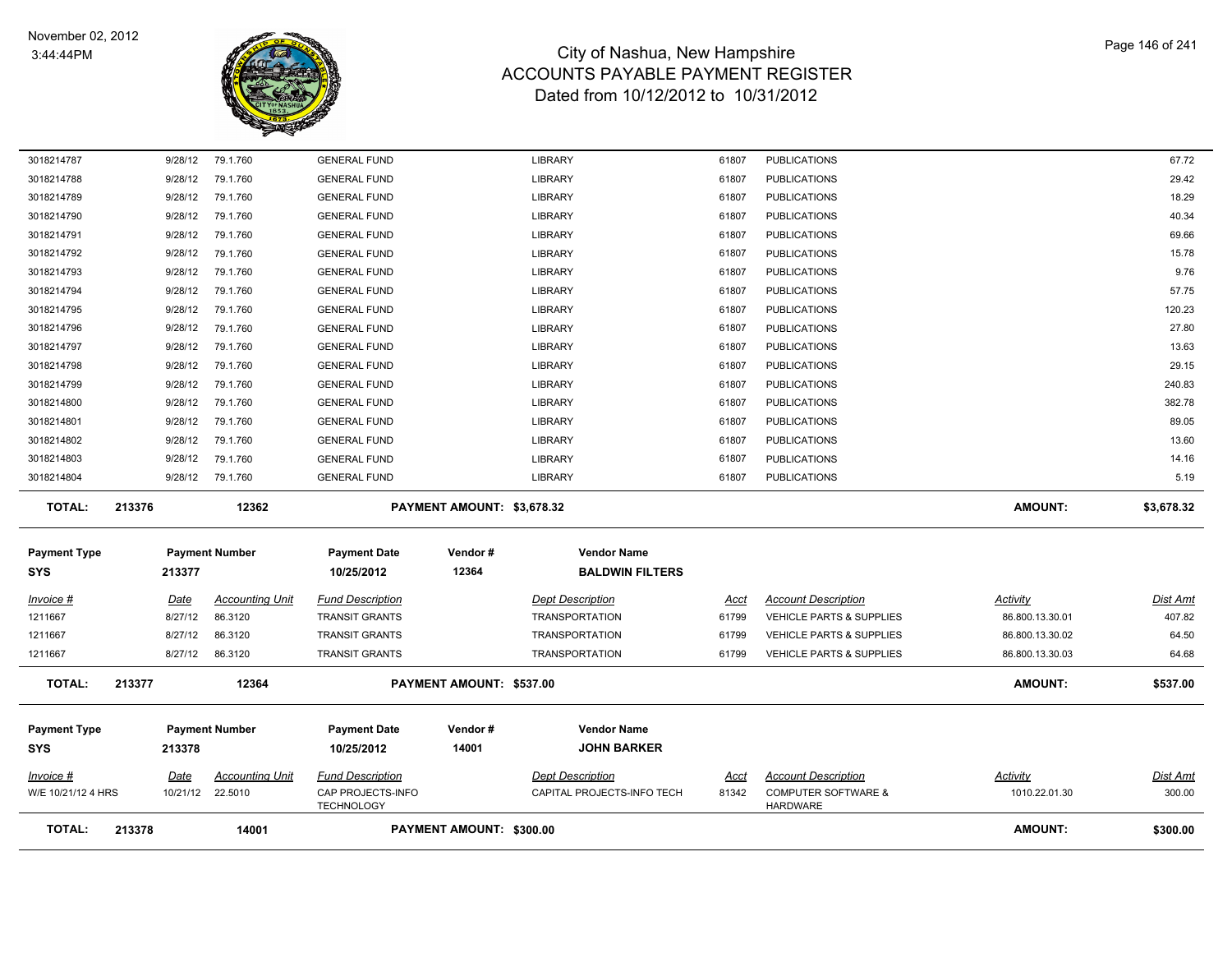#### November 02, 2012 3:44:44PM



| <b>Payment Type</b><br><b>SYS</b> |        | 213379          | <b>Payment Number</b>              | <b>Payment Date</b><br>10/25/2012              | Vendor#<br>12379         | <b>Vendor Name</b><br><b>BATTERIES PLUS</b>   |               |                                                            |                |                           |
|-----------------------------------|--------|-----------------|------------------------------------|------------------------------------------------|--------------------------|-----------------------------------------------|---------------|------------------------------------------------------------|----------------|---------------------------|
| Invoice #                         |        | Date            | <b>Accounting Unit</b>             | <b>Fund Description</b>                        |                          | Dept Description                              | Acct          | <b>Account Description</b>                                 |                | <b>Dist Amt</b>           |
| 103341-01                         |        | 9/24/12         | 52.1.620                           | <b>GENERAL FUND</b>                            |                          | <b>FIRE</b>                                   | 61699         | <b>EQUIPMENT MAINT SUPPLIES</b>                            |                | 401.88                    |
| <b>TOTAL:</b>                     | 213379 |                 | 12379                              |                                                | PAYMENT AMOUNT: \$401.88 |                                               |               |                                                            | <b>AMOUNT:</b> | \$401.88                  |
| <b>Payment Type</b>               |        |                 | <b>Payment Number</b>              | <b>Payment Date</b>                            | Vendor#                  | <b>Vendor Name</b>                            |               |                                                            |                |                           |
| <b>SYS</b>                        |        | 213380          |                                    | 10/25/2012                                     | 12391                    | <b>BELLETETES INC</b>                         |               |                                                            |                |                           |
| Invoice #<br>4596227              |        | Date<br>9/11/12 | <b>Accounting Unit</b><br>77.1.650 | <b>Fund Description</b><br><b>GENERAL FUND</b> |                          | <b>Dept Description</b><br>PARKS & RECREATION | Acct<br>54280 | <b>Account Description</b><br>BUILDING/GROUNDS MAINTENANCE | Activity       | <b>Dist Amt</b><br>157.92 |
| 4596320                           |        | 9/11/12         | 50.1.500                           | <b>GENERAL FUND</b>                            |                          | <b>POLICE</b>                                 | 61428         | <b>JANITORIAL SUPPLIES</b>                                 |                | 16.62                     |
| 4597405                           |        | 9/17/12         | 77.1.650                           | <b>GENERAL FUND</b>                            |                          | PARKS & RECREATION                            | 54280         | BUILDING/GROUNDS MAINTENANCE                               |                | 65.51                     |
| 4597422                           |        | 9/17/12         | 77.1.650                           | <b>GENERAL FUND</b>                            |                          | PARKS & RECREATION                            | 54280         | BUILDING/GROUNDS MAINTENANCE                               |                | 125.52                    |
| 4598080                           |        | 9/20/12         | 52.1.625                           | <b>GENERAL FUND</b>                            |                          | <b>FIRE</b>                                   | 71025         | <b>SMALL TOOLS</b>                                         |                | 39.99                     |
| 4598931                           |        | 9/25/12         | 61.1010                            | <b>GF-PRIOR YEAR ESCROWS</b>                   |                          | STREETS-PRIOR YEAR                            | 81100         | CAPITAL IMPROVEMENTS                                       | 1000           | 31.20                     |
| 4599097                           |        | 9/25/12         | 52.1.630                           | <b>GENERAL FUND</b>                            |                          | <b>FIRE</b>                                   | 54600         | <b>VEHICLE REPAIRS &amp; MAINTENANCE</b>                   |                | 18.12                     |
| 4599116                           |        | 9/26/12         | 61.1010                            | <b>GF-PRIOR YEAR ESCROWS</b>                   |                          | STREETS-PRIOR YEAR                            | 81100         | CAPITAL IMPROVEMENTS                                       | 1000           | 44.00                     |
| 4599258                           |        | 9/26/12         | 61.1010                            | <b>GF-PRIOR YEAR ESCROWS</b>                   |                          | STREETS-PRIOR YEAR                            | 81100         | CAPITAL IMPROVEMENTS                                       | 1000           | 124.38                    |
| 4600389                           |        | 10/4/12         | 61.1010                            | <b>GF-PRIOR YEAR ESCROWS</b>                   |                          | STREETS-PRIOR YEAR                            | 81100         | CAPITAL IMPROVEMENTS                                       | 1000           | 3.87                      |
| 4600487                           |        | 10/4/12         | 52.1.720                           | <b>GENERAL FUND</b>                            |                          | <b>FIRE</b>                                   | 54280         | BUILDING/GROUNDS MAINTENANCE                               |                | 44.63                     |
| <b>TOTAL:</b>                     | 213380 |                 | 12391                              |                                                | PAYMENT AMOUNT: \$671.76 |                                               |               |                                                            | <b>AMOUNT:</b> | \$671.76                  |
| <b>Payment Type</b>               |        |                 | <b>Payment Number</b>              | <b>Payment Date</b>                            | Vendor#                  | <b>Vendor Name</b>                            |               |                                                            |                |                           |
| <b>SYS</b>                        |        | 213381          |                                    | 10/25/2012                                     | 12395                    | <b>BENS UNIFORMS</b>                          |               |                                                            |                |                           |
| Invoice #                         |        | Date            | <b>Accounting Unit</b>             | <b>Fund Description</b>                        |                          | <b>Dept Description</b>                       | Acct          | <b>Account Description</b>                                 | Activity       | <b>Dist Amt</b>           |
| 32316                             |        | 8/29/12         | 50.1.500                           | <b>GENERAL FUND</b>                            |                          | <b>POLICE</b>                                 | 61107         | <b>CLOTHING &amp; UNIFORMS</b>                             |                | 28.00                     |
| 32400                             |        | 9/12/12         | 50.1.500                           | <b>GENERAL FUND</b>                            |                          | <b>POLICE</b>                                 | 61107         | <b>CLOTHING &amp; UNIFORMS</b>                             |                | 39.99                     |
| 32431                             |        | 9/14/12         | 50.1.500                           | <b>GENERAL FUND</b>                            |                          | <b>POLICE</b>                                 | 61107         | <b>CLOTHING &amp; UNIFORMS</b>                             |                | 100.00                    |
| 32471                             |        | 9/24/12         | 50.1.500                           | <b>GENERAL FUND</b>                            |                          | <b>POLICE</b>                                 | 61107         | <b>CLOTHING &amp; UNIFORMS</b>                             |                | 155.00                    |
| 32474                             |        | 9/24/12         | 50.1.500                           | <b>GENERAL FUND</b>                            |                          | POLICE                                        | 61107         | <b>CLOTHING &amp; UNIFORMS</b>                             |                | 140.00                    |
| 32481                             |        | 9/24/12         | 50.1.500                           | <b>GENERAL FUND</b>                            |                          | <b>POLICE</b>                                 | 61107         | <b>CLOTHING &amp; UNIFORMS</b>                             |                | 8.00                      |
| 32662                             |        | 9/28/12         | 50.3050                            | POLICE GRANTS FUND                             |                          | POLICE GRANTS FUND                            | 71999         | MISCELLANEOUS EQUIPMENT                                    | 50.1002.09.01  | 320.00                    |
| 32663                             |        | 9/28/12         | 50.1.500                           | <b>GENERAL FUND</b>                            |                          | <b>POLICE</b>                                 | 61107         | <b>CLOTHING &amp; UNIFORMS</b>                             |                | 16.00                     |
| 33152                             |        | 10/10/12        | 50.1.500                           | <b>GENERAL FUND</b>                            |                          | <b>POLICE</b>                                 | 61107         | <b>CLOTHING &amp; UNIFORMS</b>                             |                | 197.97                    |
| 35652                             |        | 8/20/12         | 50.1.500                           | <b>GENERAL FUND</b>                            |                          | <b>POLICE</b>                                 | 61107         | <b>CLOTHING &amp; UNIFORMS</b>                             |                | 206.00                    |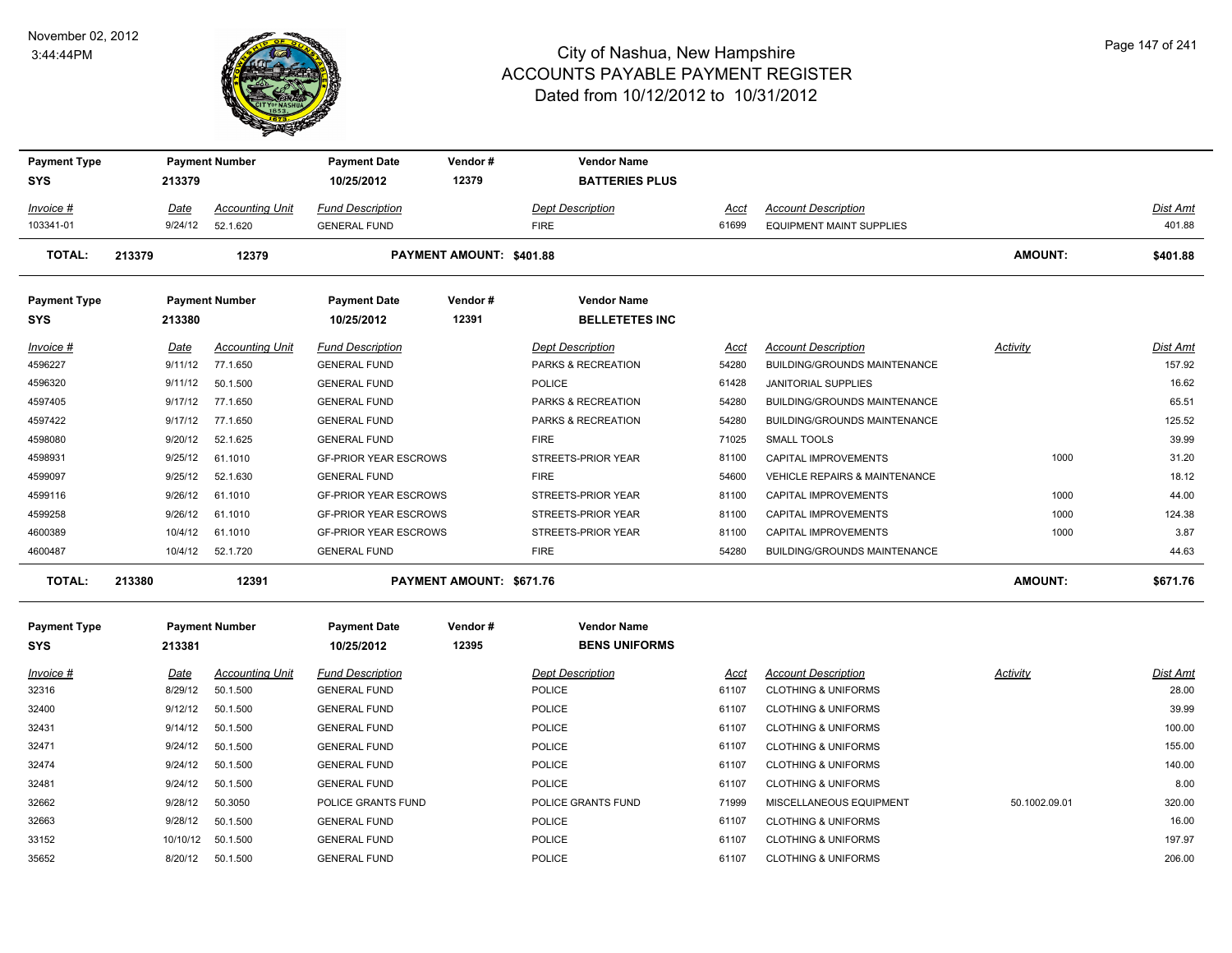

| <b>TOTAL:</b>                     | 213381 |                 | 12395                              |                                                | PAYMENT AMOUNT: \$1,210.96 |                                                  |               |                                            | <b>AMOUNT:</b>  | \$1,210.96        |
|-----------------------------------|--------|-----------------|------------------------------------|------------------------------------------------|----------------------------|--------------------------------------------------|---------------|--------------------------------------------|-----------------|-------------------|
| <b>Payment Type</b><br><b>SYS</b> |        | 213382          | <b>Payment Number</b>              | <b>Payment Date</b><br>10/25/2012              | Vendor#<br>12402           | <b>Vendor Name</b><br><b>BEST FORD</b>           |               |                                            |                 |                   |
| Invoice #                         |        | Date            | <b>Accounting Unit</b>             | <b>Fund Description</b>                        |                            | <b>Dept Description</b>                          | Acct          | <b>Account Description</b>                 |                 | <b>Dist Amt</b>   |
| 5031456                           |        | 9/26/12         | 77.1.690                           | <b>GENERAL FUND</b>                            |                            | PARKS & RECREATION                               | 61799         | VEHICLE PARTS & SUPPLIES                   |                 | 44.80             |
| 5031491                           |        | 9/27/12         | 77.1.690                           | <b>GENERAL FUND</b>                            |                            | PARKS & RECREATION                               | 61799         | <b>VEHICLE PARTS &amp; SUPPLIES</b>        |                 | 25.60             |
| 6031962/1                         |        | 8/2/12          | 50.1.500                           | <b>GENERAL FUND</b>                            |                            | POLICE                                           | 54600         | VEHICLE REPAIRS & MAINTENANCE              |                 | 13.79             |
| <b>TOTAL:</b>                     | 213382 |                 | 12402                              |                                                | PAYMENT AMOUNT: \$84.19    |                                                  |               |                                            | <b>AMOUNT:</b>  | \$84.19           |
| <b>Payment Type</b>               |        |                 | <b>Payment Number</b>              | <b>Payment Date</b>                            | Vendor#                    | <b>Vendor Name</b>                               |               |                                            |                 |                   |
| SYS                               |        | 213383          |                                    | 10/25/2012                                     | 15306                      | <b>BIBBO, ANTHONY</b>                            |               |                                            |                 |                   |
| Invoice #                         |        | Date            | <b>Accounting Unit</b>             | <b>Fund Description</b>                        |                            | <b>Dept Description</b>                          | <b>Acct</b>   | <b>Account Description</b>                 |                 | <b>Dist Amt</b>   |
| <b>REFUND</b>                     |        |                 | 10/19/12 11.1.500                  | <b>GENERAL FUND</b>                            |                            | <b>HUMAN RESOURCES</b>                           | 55425         | <b>EMPLOYMENT BACKGROUND</b><br>CHECKS     |                 | 40.00             |
| <b>TOTAL:</b>                     | 213383 |                 | 15306                              |                                                | PAYMENT AMOUNT: \$40.00    |                                                  |               |                                            | <b>AMOUNT:</b>  | \$40.00           |
| <b>Payment Type</b>               |        |                 | <b>Payment Number</b>              | <b>Payment Date</b>                            | Vendor#                    | <b>Vendor Name</b>                               |               |                                            |                 |                   |
| <b>SYS</b>                        |        | 213384          |                                    | 10/25/2012                                     | 10350                      | <b>BLACKSTONE AUDIO INC</b>                      |               |                                            |                 |                   |
| Invoice #<br>622546               |        | Date<br>9/21/12 | <b>Accounting Unit</b><br>79.1.755 | <b>Fund Description</b><br><b>GENERAL FUND</b> |                            | <b>Dept Description</b><br><b>LIBRARY</b>        | Acct<br>61814 | <b>Account Description</b><br><b>MEDIA</b> |                 | Dist Amt<br>10.00 |
| <b>TOTAL:</b>                     | 213384 |                 | 10350                              |                                                | PAYMENT AMOUNT: \$10.00    |                                                  |               |                                            | <b>AMOUNT:</b>  | \$10.00           |
| <b>Payment Type</b><br><b>SYS</b> |        | 213385          | <b>Payment Number</b>              | <b>Payment Date</b><br>10/25/2012              | Vendor#<br>14037           | <b>Vendor Name</b><br><b>CHERYL BONANNO</b>      |               |                                            |                 |                   |
| Invoice #                         |        | <b>Date</b>     | <b>Accounting Unit</b>             | <b>Fund Description</b>                        |                            | <b>Dept Description</b>                          | Acct          | <b>Account Description</b>                 |                 | <b>Dist Amt</b>   |
| REIMB 10/22/12                    |        | 10/22/12        | 13.6600.525                        | BENEFITS SELF INSURANCE FUND                   |                            | BENEFITS ADMINISTRATION                          | 52809         | <b>WELLNESS PROGRAM</b>                    |                 | 105.06            |
| <b>TOTAL:</b>                     | 213385 |                 | 14037                              |                                                | PAYMENT AMOUNT: \$105.06   |                                                  |               |                                            | <b>AMOUNT:</b>  | \$105.06          |
| <b>Payment Type</b><br><b>SYS</b> |        | 213386          | <b>Payment Number</b>              | <b>Payment Date</b><br>10/25/2012              | Vendor#<br>14057           | <b>Vendor Name</b><br><b>BROX INDUSTRIES INC</b> |               |                                            |                 |                   |
| Invoice #                         |        | Date            | <b>Accounting Unit</b>             | <b>Fund Description</b>                        |                            | <b>Dept Description</b>                          | <b>Acct</b>   | <b>Account Description</b>                 | <b>Activity</b> | Dist Amt          |
| 357232                            |        | 10/1/12         | TF77.7052                          | MINE FALLS PARK ETF                            |                            | MINE FALLS PARK ETF                              | 54280         | BUILDING/GROUNDS MAINTENANCE               |                 | 98.48             |
| 357237                            |        |                 | 10/1/12 61.1.675                   | <b>GENERAL FUND</b>                            |                            | <b>STREETS</b>                                   | 61535         | <b>GRAVEL/LOAM</b>                         |                 | 98.61             |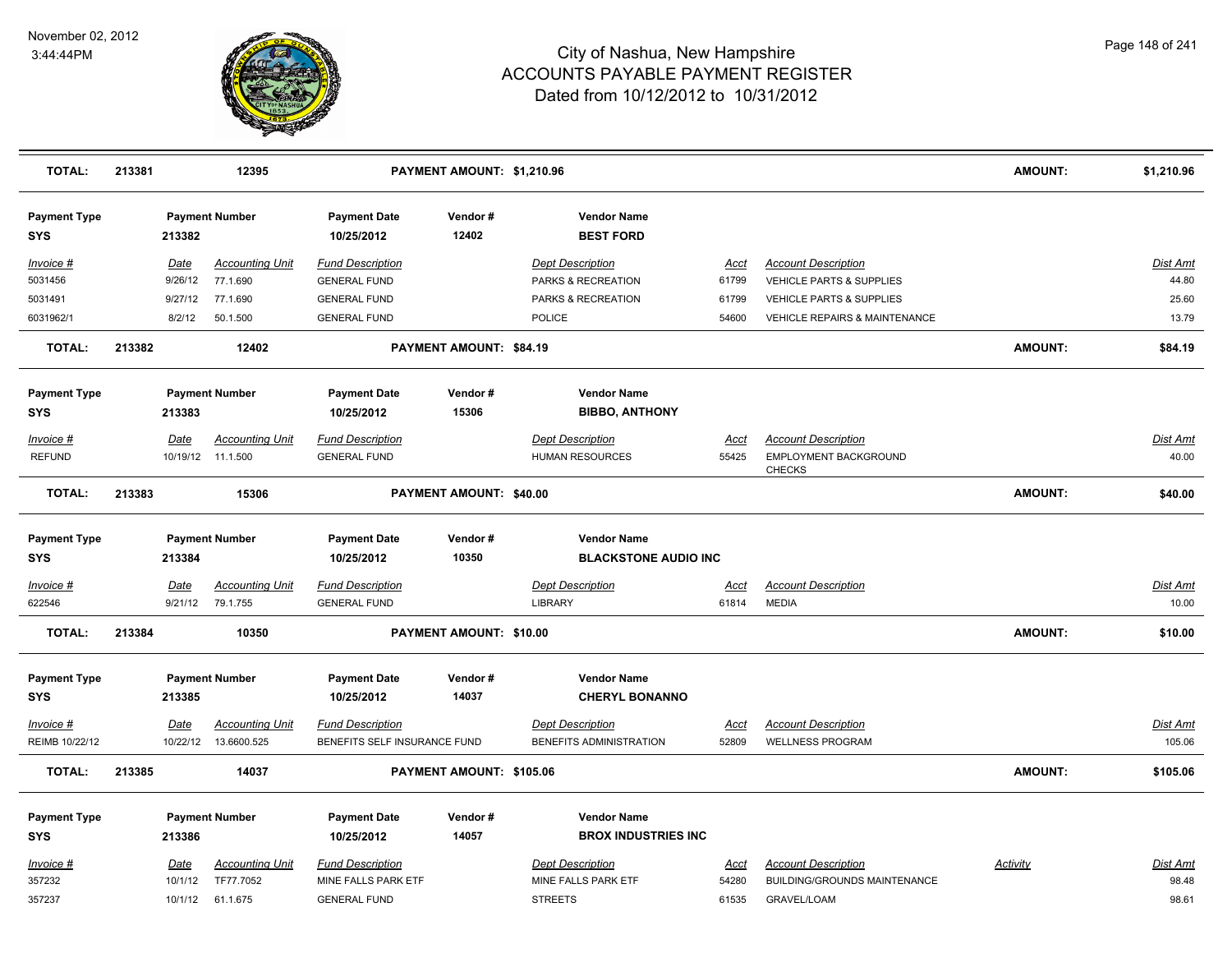

| 357237                   |        | 10/1/12     | 61.1001                | CAPITAL IMPROVEMENTS    |                          | STREETS-CAP IMP                       | 81100       | CAPITAL IMPROVEMENTS                | 1000           | 330.92          |
|--------------------------|--------|-------------|------------------------|-------------------------|--------------------------|---------------------------------------|-------------|-------------------------------------|----------------|-----------------|
| 357237                   |        | 10/1/12     | 69.6200.540            | <b>WASTEWATER FUND</b>  |                          | WASTEWATER                            | 54300       | SEWER MAINTENANCE                   |                | 48.88           |
| 357290                   |        | 10/1/12     | 69.6200.540            | <b>WASTEWATER FUND</b>  |                          | WASTEWATER                            | 54300       | SEWER MAINTENANCE                   |                | 50.00           |
| <b>TOTAL:</b>            | 213386 |             | 14057                  |                         | PAYMENT AMOUNT: \$626.89 |                                       |             |                                     | <b>AMOUNT:</b> | \$626.89        |
| <b>Payment Type</b>      |        |             | <b>Payment Number</b>  | <b>Payment Date</b>     | Vendor#                  | <b>Vendor Name</b>                    |             |                                     |                |                 |
| <b>SYS</b>               |        | 213387      |                        | 10/25/2012              | 15302                    | <b>BRUNELLE BROTHERS ELECTRIC INC</b> |             |                                     |                |                 |
| Invoice #                |        | Date        | <b>Accounting Unit</b> | <b>Fund Description</b> |                          | <b>Dept Description</b>               | Acct        | <b>Account Description</b>          |                | Dist Amt        |
| REFUND ELCTRCL<br>PERMIT |        | 10/16/12    | 53.1.730               | <b>GENERAL FUND</b>     |                          | <b>BUILDING INSPECTION</b>            | 42307       | <b>ELECTRICAL PERMITS</b>           |                | 109.20          |
| <b>TOTAL:</b>            | 213387 |             | 15302                  |                         | PAYMENT AMOUNT: \$109.20 |                                       |             |                                     | <b>AMOUNT:</b> | \$109.20        |
| <b>Payment Type</b>      |        |             | <b>Payment Number</b>  | <b>Payment Date</b>     | Vendor#                  | <b>Vendor Name</b>                    |             |                                     |                |                 |
| <b>SYS</b>               |        | 213388      |                        | 10/25/2012              | 14068                    | <b>C J ROUSSEAU TRUCKING</b>          |             |                                     |                |                 |
| Invoice #                |        | <b>Date</b> | <b>Accounting Unit</b> | <b>Fund Description</b> |                          | <b>Dept Description</b>               | <u>Acct</u> | <b>Account Description</b>          |                | Dist Amt        |
| 1495                     |        | 9/29/12     | 77.1.650               | <b>GENERAL FUND</b>     |                          | PARKS & RECREATION                    | 54280       | <b>BUILDING/GROUNDS MAINTENANCE</b> |                | 262.50          |
| <b>TOTAL:</b>            | 213388 |             | 14068                  |                         | PAYMENT AMOUNT: \$262.50 |                                       |             |                                     | <b>AMOUNT:</b> | \$262.50        |
| <b>Payment Type</b>      |        |             | <b>Payment Number</b>  | <b>Payment Date</b>     | Vendor#                  | <b>Vendor Name</b>                    |             |                                     |                |                 |
| <b>SYS</b>               |        | 213389      |                        | 10/25/2012              | 11547                    | <b>CALLOGIX INC</b>                   |             |                                     |                |                 |
| Invoice #                |        | Date        | <b>Accounting Unit</b> | <b>Fund Description</b> |                          | <b>Dept Description</b>               | Acct        | <b>Account Description</b>          |                | Dist Amt        |
| 120900489                |        | 9/30/12     | 61.1.670               | <b>GENERAL FUND</b>     |                          | <b>STREETS</b>                        | 54236       | <b>SECURITY SERVICES</b>            |                | 52.80           |
| 120900489                |        | 9/30/12     | 68.6000.692            | <b>SOLID WASTE FUND</b> |                          | <b>SOLID WASTE</b>                    | 61192       | <b>SAFETY SUPPLIES</b>              |                | 107.20          |
| <b>TOTAL:</b>            | 213389 |             | 11547                  |                         | PAYMENT AMOUNT: \$160.00 |                                       |             |                                     | <b>AMOUNT:</b> | \$160.00        |
| <b>Payment Type</b>      |        |             | <b>Payment Number</b>  | <b>Payment Date</b>     | Vendor#                  | <b>Vendor Name</b>                    |             |                                     |                |                 |
| <b>SYS</b>               |        | 213390      |                        | 10/25/2012              | 12464                    | <b>CANAL ART &amp; FRAMING</b>        |             |                                     |                |                 |
| Invoice #                |        | <u>Date</u> | <b>Accounting Unit</b> | <b>Fund Description</b> |                          | <b>Dept Description</b>               | <u>Acct</u> | <b>Account Description</b>          |                | <u>Dist Amt</u> |
| 92612                    |        | 9/26/12     | 50.1.500               | <b>GENERAL FUND</b>     |                          | POLICE                                | 55699       | OTHER CONTRACTED SERVICES           |                | 137.00          |
| <b>TOTAL:</b>            | 213390 |             | 12464                  |                         | PAYMENT AMOUNT: \$137.00 |                                       |             |                                     | <b>AMOUNT:</b> | \$137.00        |
| <b>Payment Type</b>      |        |             | <b>Payment Number</b>  | <b>Payment Date</b>     | Vendor#                  | <b>Vendor Name</b>                    |             |                                     |                |                 |
| <b>SYS</b>               |        | 213391      |                        | 10/25/2012              | 12476                    | <b>CARPARTS OF NASHUA</b>             |             |                                     |                |                 |
| Invoice #                |        | Date        | <b>Accounting Unit</b> | <b>Fund Description</b> |                          | <b>Dept Description</b>               | Acct        | <b>Account Description</b>          |                | Dist Amt        |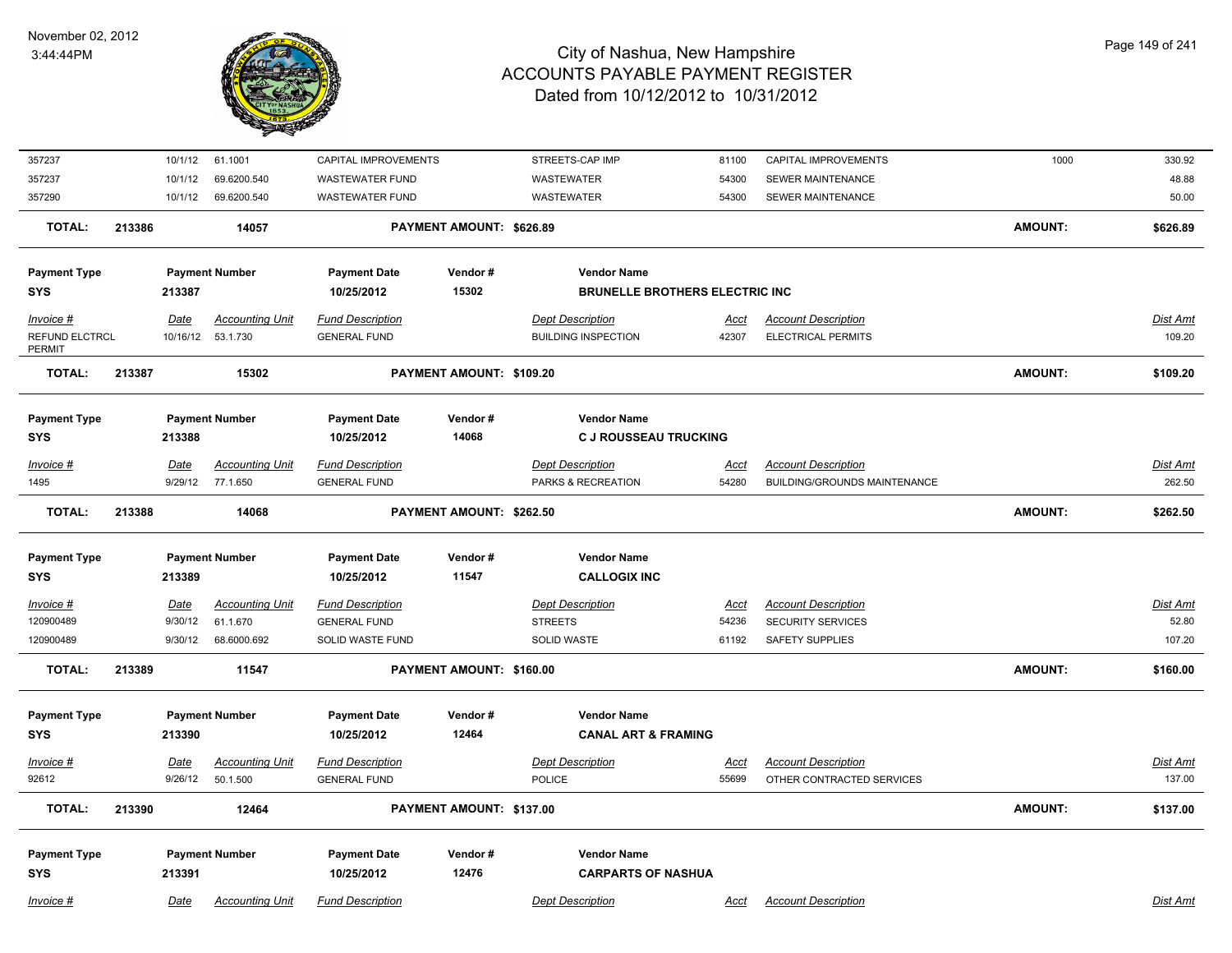

| C61507              |        | 10/12/12    | 50.1.500               | <b>GENERAL FUND</b>       |                            | <b>POLICE</b>                         | 61799       | <b>VEHICLE PARTS &amp; SUPPLIES</b>                         |                | $-73.33$        |
|---------------------|--------|-------------|------------------------|---------------------------|----------------------------|---------------------------------------|-------------|-------------------------------------------------------------|----------------|-----------------|
| D559966             |        | 9/27/12     | 77.1.690               | <b>GENERAL FUND</b>       |                            | PARKS & RECREATION                    | 61799       | VEHICLE PARTS & SUPPLIES                                    |                | 10.70           |
| D560179             |        | 9/28/12     | 61.1.700               | <b>GENERAL FUND</b>       |                            | <b>STREETS</b>                        | 54600       | <b>VEHICLE REPAIRS &amp; MAINTENANCE</b>                    |                | 100.00          |
| D560292             |        | 9/28/12     | 77.1.690               | <b>GENERAL FUND</b>       |                            | PARKS & RECREATION                    | 61799       | <b>VEHICLE PARTS &amp; SUPPLIES</b>                         |                | 40.29           |
| D560625             |        | 10/2/12     | 61.1.700               | <b>GENERAL FUND</b>       |                            | <b>STREETS</b>                        | 54600       | VEHICLE REPAIRS & MAINTENANCE                               |                | 70.00           |
| D560985             |        | 10/3/12     | 61.1.700               | <b>GENERAL FUND</b>       |                            | <b>STREETS</b>                        | 61299       | MISCELLANEOUS SUPPLIES                                      |                | 1.63            |
| <b>TOTAL:</b>       | 213391 |             | 12476                  |                           | PAYMENT AMOUNT: \$149.29   |                                       |             |                                                             | <b>AMOUNT:</b> | \$149.29        |
| <b>Payment Type</b> |        |             | <b>Payment Number</b>  | <b>Payment Date</b>       | Vendor#                    | <b>Vendor Name</b>                    |             |                                                             |                |                 |
| SYS                 |        | 213392      |                        | 10/25/2012                | 12504                      | <b>CHEMSERVE ENVIRONMENTAL ANALYS</b> |             |                                                             |                |                 |
| Invoice #           |        | <u>Date</u> | <b>Accounting Unit</b> | <b>Fund Description</b>   |                            | <b>Dept Description</b>               | Acct        | <b>Account Description</b>                                  |                | Dist Amt        |
| 48610               |        | 10/3/12     | 69.6200.670            | <b>WASTEWATER FUND</b>    |                            | <b>WASTEWATER</b>                     | 53107       | ARCHITECT/ENGINEERING                                       |                | 480.27          |
| 48611               |        | 9/28/12     | 69.6200.670            | <b>WASTEWATER FUND</b>    |                            | WASTEWATER                            | 53107       | <b>SERVICES</b><br>ARCHITECT/ENGINEERING                    |                | 462.71          |
| 48648               |        |             | 10/12/12 69.6200.670   | <b>WASTEWATER FUND</b>    |                            | WASTEWATER                            | 53107       | <b>SERVICES</b><br>ARCHITECT/ENGINEERING<br><b>SERVICES</b> |                | 238.47          |
| <b>TOTAL:</b>       | 213392 |             | 12504                  |                           | PAYMENT AMOUNT: \$1,181.45 |                                       |             |                                                             | <b>AMOUNT:</b> | \$1,181.45      |
| <b>Payment Type</b> |        |             | <b>Payment Number</b>  | <b>Payment Date</b>       | Vendor#                    | <b>Vendor Name</b>                    |             |                                                             |                |                 |
| <b>SYS</b>          |        | 213393      |                        | 10/25/2012                | 14101                      | <b>CHILD ADVOCACY CENTER</b>          |             |                                                             |                |                 |
| Invoice #           |        | Date        | <b>Accounting Unit</b> | <b>Fund Description</b>   |                            | <b>Dept Description</b>               | <u>Acct</u> | <b>Account Description</b>                                  |                | <b>Dist Amt</b> |
| 1017                |        | 10/1/12     | 50.4025                | DOJ DRUG FORFEITURE FUNDS |                            | DOJ DRUG FORFEITURE FUNDS             | 56315       | CHILD ADVOCACY CENTER                                       |                | 833.00          |
| <b>TOTAL:</b>       | 213393 |             | 14101                  |                           | PAYMENT AMOUNT: \$833.00   |                                       |             |                                                             | <b>AMOUNT:</b> | \$833.00        |
| <b>Payment Type</b> |        |             | <b>Payment Number</b>  | <b>Payment Date</b>       | Vendor#                    | <b>Vendor Name</b>                    |             |                                                             |                |                 |
| <b>SYS</b>          |        | 213394      |                        | 10/25/2012                | 12033                      | <b>CITRIX ONLINE LLC</b>              |             |                                                             |                |                 |
| Invoice #           |        | Date        | <b>Accounting Unit</b> | <b>Fund Description</b>   |                            | <b>Dept Description</b>               | <u>Acct</u> | <b>Account Description</b>                                  |                | <b>Dist Amt</b> |
| 1200629931          |        | 9/28/12     | 22.1.535               | <b>GENERAL FUND</b>       |                            | <b>INFORMATION TECHNOLOGY</b>         | 54407       | SOFTWARE MAINTENANCE                                        |                | 165.00          |
| <b>TOTAL:</b>       | 213394 |             | 12033                  |                           | PAYMENT AMOUNT: \$165.00   |                                       |             |                                                             | <b>AMOUNT:</b> | \$165.00        |
| <b>Payment Type</b> |        |             | <b>Payment Number</b>  | <b>Payment Date</b>       | Vendor#                    | <b>Vendor Name</b>                    |             |                                                             |                |                 |
| SYS                 |        | 213395      |                        | 10/25/2012                | 12525                      | CN WOOD CO INC                        |             |                                                             |                |                 |
| Invoice #           |        | Date        | <b>Accounting Unit</b> | <b>Fund Description</b>   |                            | <b>Dept Description</b>               | Acct        | <b>Account Description</b>                                  |                | Dist Amt        |
| 01450115            |        | 9/27/12     | 68.6000.540            | SOLID WASTE FUND          |                            | <b>SOLID WASTE</b>                    | 54600       | <b>VEHICLE REPAIRS &amp; MAINTENANCE</b>                    |                | 136.53          |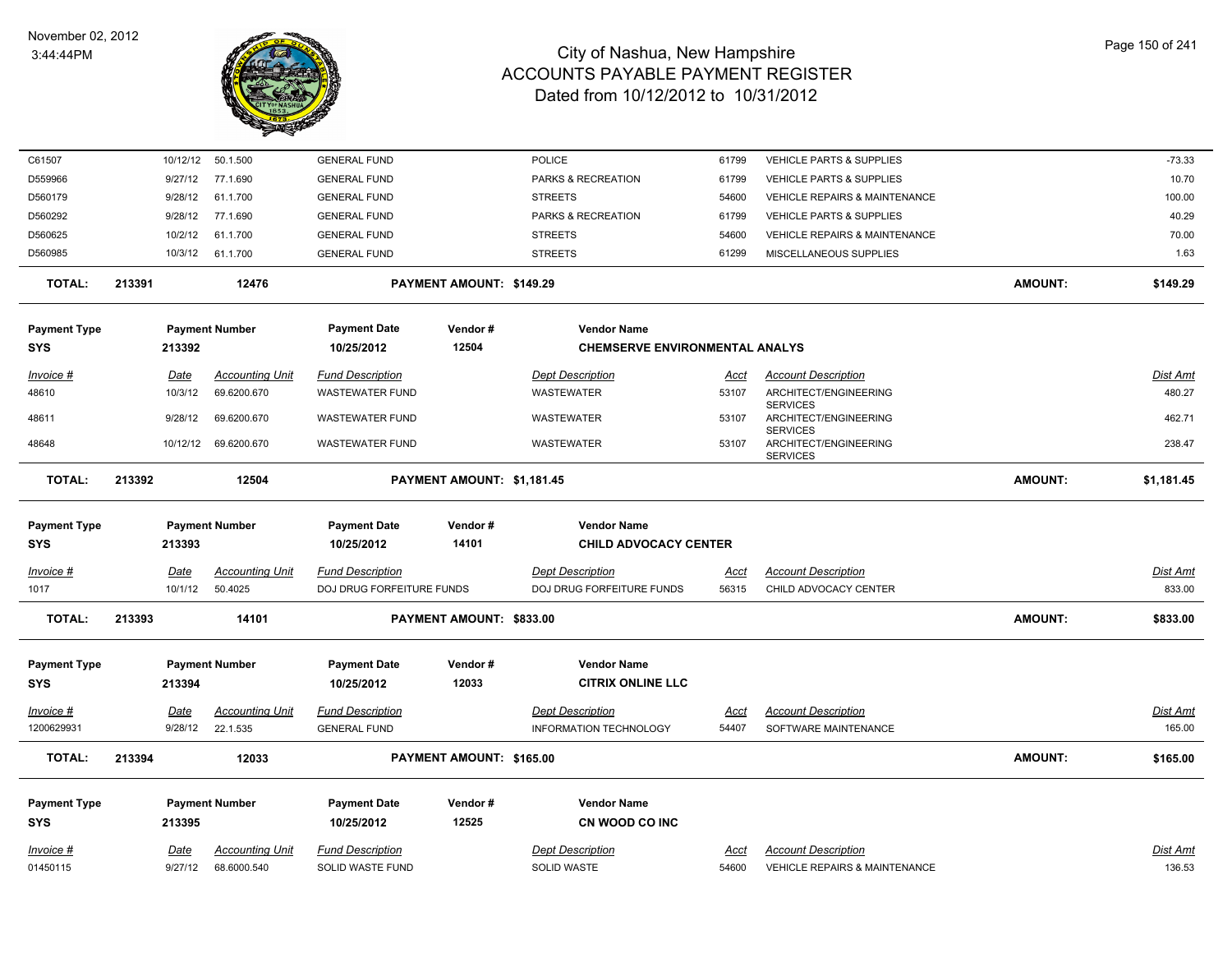

| <b>TOTAL:</b>                     | 213395 |             | 12525                  |                                        | PAYMENT AMOUNT: \$136.53   |                                                 |               |                                          | <b>AMOUNT:</b>               | \$136.53        |
|-----------------------------------|--------|-------------|------------------------|----------------------------------------|----------------------------|-------------------------------------------------|---------------|------------------------------------------|------------------------------|-----------------|
| <b>Payment Type</b><br><b>SYS</b> |        | 213396      | <b>Payment Number</b>  | <b>Payment Date</b><br>10/25/2012      | Vendor#<br>12525           | <b>Vendor Name</b><br>CN WOOD CO INC            |               |                                          |                              |                 |
| Invoice #                         |        | Date        | <b>Accounting Unit</b> | <b>Fund Description</b>                |                            | <b>Dept Description</b>                         | Acct          | <b>Account Description</b>               |                              | <b>Dist Amt</b> |
| 01446421                          |        | 8/14/12     | 68.6000.540            | SOLID WASTE FUND                       |                            | SOLID WASTE                                     | 54600         | VEHICLE REPAIRS & MAINTENANCE            |                              | $-964.32$       |
| 01446896                          |        | 7/26/12     | 68.6000.540            | SOLID WASTE FUND                       |                            | <b>SOLID WASTE</b>                              | 54600         | <b>VEHICLE REPAIRS &amp; MAINTENANCE</b> |                              | 78.49           |
| 01447542                          |        | 8/7/12      | 68.6000.540            | SOLID WASTE FUND                       |                            | <b>SOLID WASTE</b>                              | 54600         | VEHICLE REPAIRS & MAINTENANCE            |                              | 503.71          |
| 01449519                          |        | 9/17/12     | 68.6000.540            | SOLID WASTE FUND                       |                            | <b>SOLID WASTE</b>                              | 54600         | <b>VEHICLE REPAIRS &amp; MAINTENANCE</b> |                              | 457.94          |
| <b>TOTAL:</b>                     | 213396 |             | 12525                  |                                        | PAYMENT AMOUNT: \$75.82    |                                                 |               |                                          | <b>AMOUNT:</b>               | \$75.82         |
| <b>Payment Type</b>               |        |             | <b>Payment Number</b>  | <b>Payment Date</b>                    | Vendor#                    | <b>Vendor Name</b>                              |               |                                          |                              |                 |
| <b>SYS</b>                        |        | 213397      |                        | 10/25/2012                             | 11874                      | <b>CONSHOHOCKEN STEEL PRODUCTS</b>              |               |                                          |                              |                 |
| Invoice #                         |        | Date        | <b>Accounting Unit</b> | <b>Fund Description</b>                |                            | <b>Dept Description</b>                         | <u>Acct</u>   | <b>Account Description</b>               |                              | <b>Dist Amt</b> |
| 9730328                           |        | 9/21/12     | TF68.7002              | SOLID WASTE RECLAMATION                |                            | SOLID WASTE RECLAMATION                         | 71999         | MISCELLANEOUS EQUIPMENT                  |                              | 5,748.00        |
|                                   |        |             |                        | <b>TRUST</b>                           |                            | <b>TRUST</b>                                    |               |                                          |                              |                 |
| <b>TOTAL:</b>                     | 213397 |             | 11874                  |                                        | PAYMENT AMOUNT: \$5,748.00 |                                                 |               |                                          | AMOUNT:                      | \$5,748.00      |
| <b>Payment Type</b>               |        |             | <b>Payment Number</b>  | <b>Payment Date</b>                    | Vendor#                    | <b>Vendor Name</b>                              |               |                                          |                              |                 |
| SYS                               |        | 213398      |                        | 10/25/2012                             | 14135                      | <b>CONTINENTAL PAVING INC</b>                   |               |                                          |                              |                 |
|                                   |        | Date        | <b>Accounting Unit</b> | <b>Fund Description</b>                |                            | <b>Dept Description</b>                         |               | <b>Account Description</b>               |                              | <b>Dist Amt</b> |
| <u>Invoice #</u><br>94348MB       |        | 9/30/12     | 61.1.675               | <b>GENERAL FUND</b>                    |                            | <b>STREETS</b>                                  | Acct<br>61507 | <b>ASPHALT</b>                           |                              | 138.17          |
|                                   |        |             |                        |                                        |                            |                                                 |               |                                          |                              |                 |
| <b>TOTAL:</b>                     | 213398 |             | 14135                  |                                        | PAYMENT AMOUNT: \$138.17   |                                                 |               |                                          | <b>AMOUNT:</b>               | \$138.17        |
|                                   |        |             |                        |                                        |                            |                                                 |               |                                          |                              |                 |
| <b>Payment Type</b><br><b>SYS</b> |        | 213399      | <b>Payment Number</b>  | <b>Payment Date</b><br>10/25/2012      | Vendor#<br>12576           | <b>Vendor Name</b><br><b>CREDERE ASSOCIATES</b> |               |                                          |                              |                 |
|                                   |        |             |                        |                                        |                            |                                                 |               |                                          |                              |                 |
| <u>Invoice #</u>                  |        | <u>Date</u> | <b>Accounting Unit</b> | <b>Fund Description</b>                |                            | <b>Dept Description</b>                         | <u>Acct</u>   | <b>Account Description</b>               | <b>Activity</b>              | <u>Dist Amt</u> |
| 2014                              |        | 9/30/12     | 81.3080                | COMMUNITY DEVELOPMENT<br><b>GRANTS</b> |                            | COMMUNITY DEVELOPMENT<br><b>GRANTS</b>          | 53628         | <b>CONTRACT SERVICES</b>                 | 1023.81.03.30                | 602.55          |
| <b>TOTAL:</b>                     | 213399 |             | 12576                  |                                        | PAYMENT AMOUNT: \$602.55   |                                                 |               |                                          | AMOUNT:                      | \$602.55        |
| <b>Payment Type</b>               |        |             | <b>Payment Number</b>  | <b>Payment Date</b>                    | Vendor#                    | <b>Vendor Name</b>                              |               |                                          | Payee Name                   |                 |
| <b>SYS</b>                        |        | 213400      |                        | 10/25/2012                             | 12588                      | <b>CUMMINS NORTHEAST INC</b>                    |               |                                          | <b>CUMMINS NORTHEAST LLC</b> |                 |
| Invoice #                         |        | Date        | <b>Accounting Unit</b> | <b>Fund Description</b>                |                            | <b>Dept Description</b>                         | Acct          | <b>Account Description</b>               | Activity                     | Dist Amt        |
| 100-95506                         |        | 8/30/12     | 86.3120                | <b>TRANSIT GRANTS</b>                  |                            | <b>TRANSPORTATION</b>                           | 61799         | VEHICLE PARTS & SUPPLIES                 | 86.800.13.30.01              | $-390.00$       |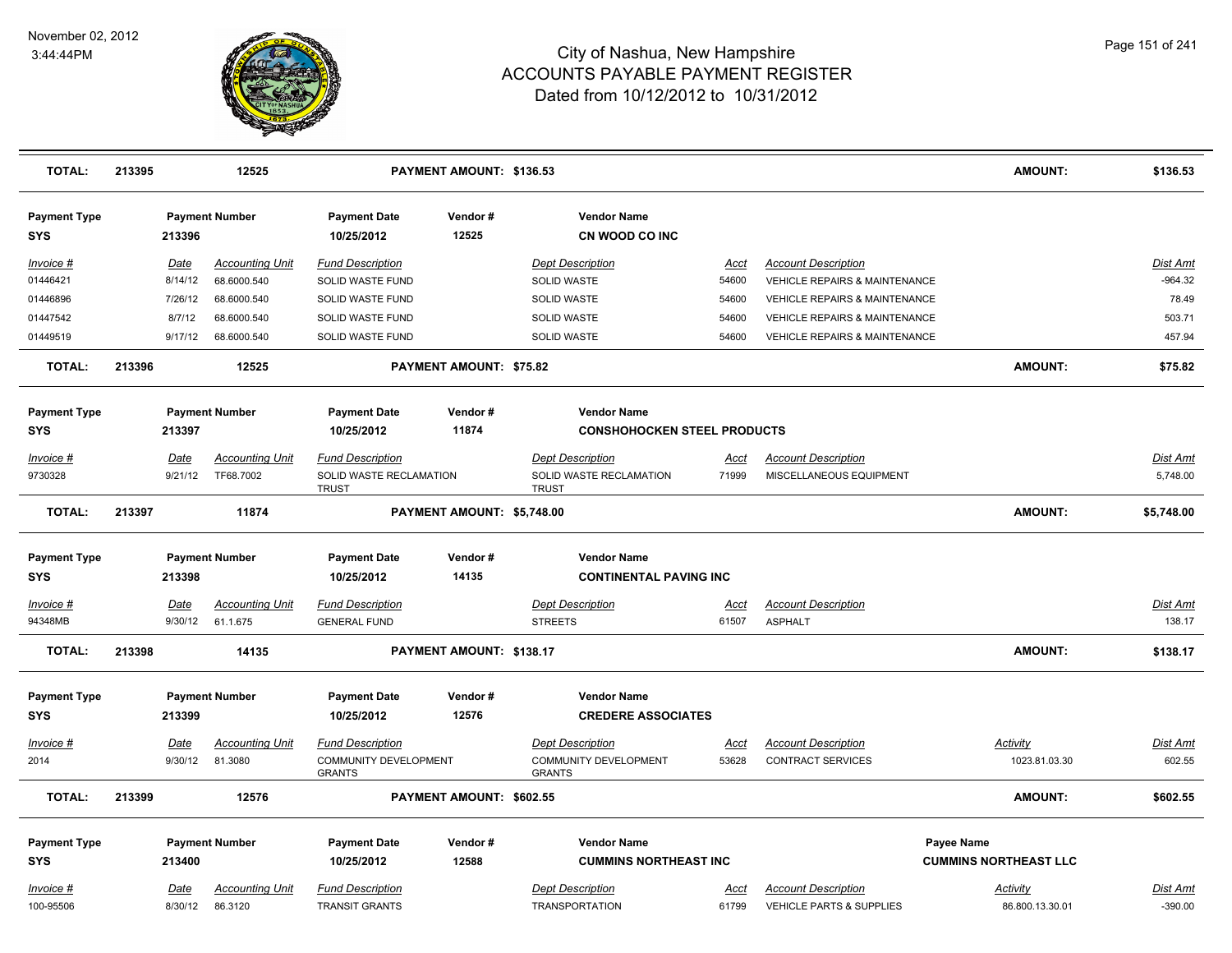

| 100-97889           |        | 9/19/12     | 86.3120                | <b>TRANSIT GRANTS</b>   |                            | <b>TRANSPORTATION</b>              | 61799       | <b>VEHICLE PARTS &amp; SUPPLIES</b>      | 86.800.13.30.01 | 211.50          |
|---------------------|--------|-------------|------------------------|-------------------------|----------------------------|------------------------------------|-------------|------------------------------------------|-----------------|-----------------|
| 100-98820           |        | 9/26/12     | 86.3120                | <b>TRANSIT GRANTS</b>   |                            | <b>TRANSPORTATION</b>              | 61799       | <b>VEHICLE PARTS &amp; SUPPLIES</b>      | 86.800.13.30.01 | 407.83          |
| 200-52083           |        | 9/26/12     | 86.3120                | <b>TRANSIT GRANTS</b>   |                            | <b>TRANSPORTATION</b>              | 61799       | VEHICLE PARTS & SUPPLIES                 | 86.800.13.30.01 | 283.60          |
| 500.96971           |        | 10/5/12     | 86.3120                | TRANSIT GRANTS          |                            | <b>TRANSPORTATION</b>              | 61799       | VEHICLE PARTS & SUPPLIES                 | 86.800.13.30.01 | 912.70          |
| <b>TOTAL:</b>       | 213400 |             | 12588                  |                         | PAYMENT AMOUNT: \$1,425.63 |                                    |             |                                          | <b>AMOUNT:</b>  | \$1,425.63      |
| <b>Payment Type</b> |        |             | <b>Payment Number</b>  | <b>Payment Date</b>     | Vendor#                    | <b>Vendor Name</b>                 |             |                                          |                 |                 |
| <b>SYS</b>          |        | 213401      |                        | 10/25/2012              | 15307                      | <b>DANIEL WEBSTER COUNCIL</b>      |             |                                          |                 |                 |
| Invoice #           |        | Date        | <b>Accounting Unit</b> | <b>Fund Description</b> |                            | <b>Dept Description</b>            | <u>Acct</u> | <b>Account Description</b>               |                 | Dist Amt        |
| 2012-13 CHARTER FEE |        |             | 10/20/12 50.1.500      | <b>GENERAL FUND</b>     |                            | POLICE                             | 55200       | DUES AND MEMBERSHIPS                     |                 | 138.50          |
| <b>TOTAL:</b>       | 213401 |             | 15307                  |                         | PAYMENT AMOUNT: \$138.50   |                                    |             |                                          | <b>AMOUNT:</b>  | \$138.50        |
| <b>Payment Type</b> |        |             | <b>Payment Number</b>  | <b>Payment Date</b>     | Vendor#                    | <b>Vendor Name</b>                 |             |                                          |                 |                 |
| <b>SYS</b>          |        | 213402      |                        | 10/25/2012              | 12609                      | <b>DELL MARKETING LP</b>           |             |                                          |                 |                 |
| Invoice #           |        | <b>Date</b> | <b>Accounting Unit</b> | <b>Fund Description</b> |                            | <b>Dept Description</b>            | <u>Acct</u> | <b>Account Description</b>               |                 | Dist Amt        |
| XFXFRMM34           |        | 10/2/12     | 22.1.500               | <b>GENERAL FUND</b>     |                            | INFORMATION TECHNOLOGY             | 71221       | <b>COMPUTER EQUIPMENT</b>                |                 | 14.39           |
| XFXPD5D15           |        | 10/12/12    | 52.1.720               | <b>GENERAL FUND</b>     |                            | <b>FIRE</b>                        | 54414       | HARDWARE MAINTENANCE                     |                 | 968.97          |
| <b>TOTAL:</b>       | 213402 |             | 12609                  |                         | PAYMENT AMOUNT: \$983.36   |                                    |             |                                          | <b>AMOUNT:</b>  | \$983.36        |
| <b>Payment Type</b> |        |             | <b>Payment Number</b>  | <b>Payment Date</b>     | Vendor#                    | <b>Vendor Name</b>                 |             |                                          |                 |                 |
| <b>SYS</b>          |        | 213403      |                        | 10/25/2012              | 12617                      | <b>DEPENDABLE LOCK SERVICE INC</b> |             |                                          |                 |                 |
| Invoice #           |        | <u>Date</u> | <b>Accounting Unit</b> | <b>Fund Description</b> |                            | <b>Dept Description</b>            | <u>Acct</u> | <b>Account Description</b>               | <b>Activity</b> | <u>Dist Amt</u> |
| 987                 |        | 10/10/12    | 86.3120                | <b>TRANSIT GRANTS</b>   |                            | <b>TRANSPORTATION</b>              | 61299       | MISCELLANEOUS SUPPLIES                   | 86.800.13.40.01 | 8.00            |
| 994                 |        |             | 10/10/12 86.3120       | <b>TRANSIT GRANTS</b>   |                            | <b>TRANSPORTATION</b>              | 61299       | MISCELLANEOUS SUPPLIES                   | 86.800.13.40.01 | 20.00           |
| TOTAL:              | 213403 |             | 12617                  |                         | PAYMENT AMOUNT: \$28.00    |                                    |             |                                          | <b>AMOUNT:</b>  | \$28.00         |
| <b>Payment Type</b> |        |             | <b>Payment Number</b>  | <b>Payment Date</b>     | Vendor#                    | <b>Vendor Name</b>                 |             |                                          |                 |                 |
| <b>SYS</b>          |        | 213404      |                        | 10/25/2012              | 12638                      | DONOVAN EQUIPMENT CO INC           |             |                                          |                 |                 |
| Invoice #           |        | <u>Date</u> | <b>Accounting Unit</b> | <b>Fund Description</b> |                            | <b>Dept Description</b>            | <u>Acct</u> | <b>Account Description</b>               |                 | Dist Amt        |
| 652830              |        | 9/25/12     | 61.1.700               | <b>GENERAL FUND</b>     |                            | <b>STREETS</b>                     | 54600       | VEHICLE REPAIRS & MAINTENANCE            |                 | 336.76          |
| 652862              |        | 9/26/12     | 61.1.700               | <b>GENERAL FUND</b>     |                            | <b>STREETS</b>                     | 54600       | <b>VEHICLE REPAIRS &amp; MAINTENANCE</b> |                 | 475.20          |
| 652895              |        | 9/26/12     | 61.1.700               | <b>GENERAL FUND</b>     |                            | <b>STREETS</b>                     | 54600       | <b>VEHICLE REPAIRS &amp; MAINTENANCE</b> |                 | 415.02          |
| <b>TOTAL:</b>       | 213404 |             | 12638                  |                         | PAYMENT AMOUNT: \$1,226.98 |                                    |             |                                          | <b>AMOUNT:</b>  | \$1,226.98      |
|                     |        |             |                        |                         |                            |                                    |             |                                          |                 |                 |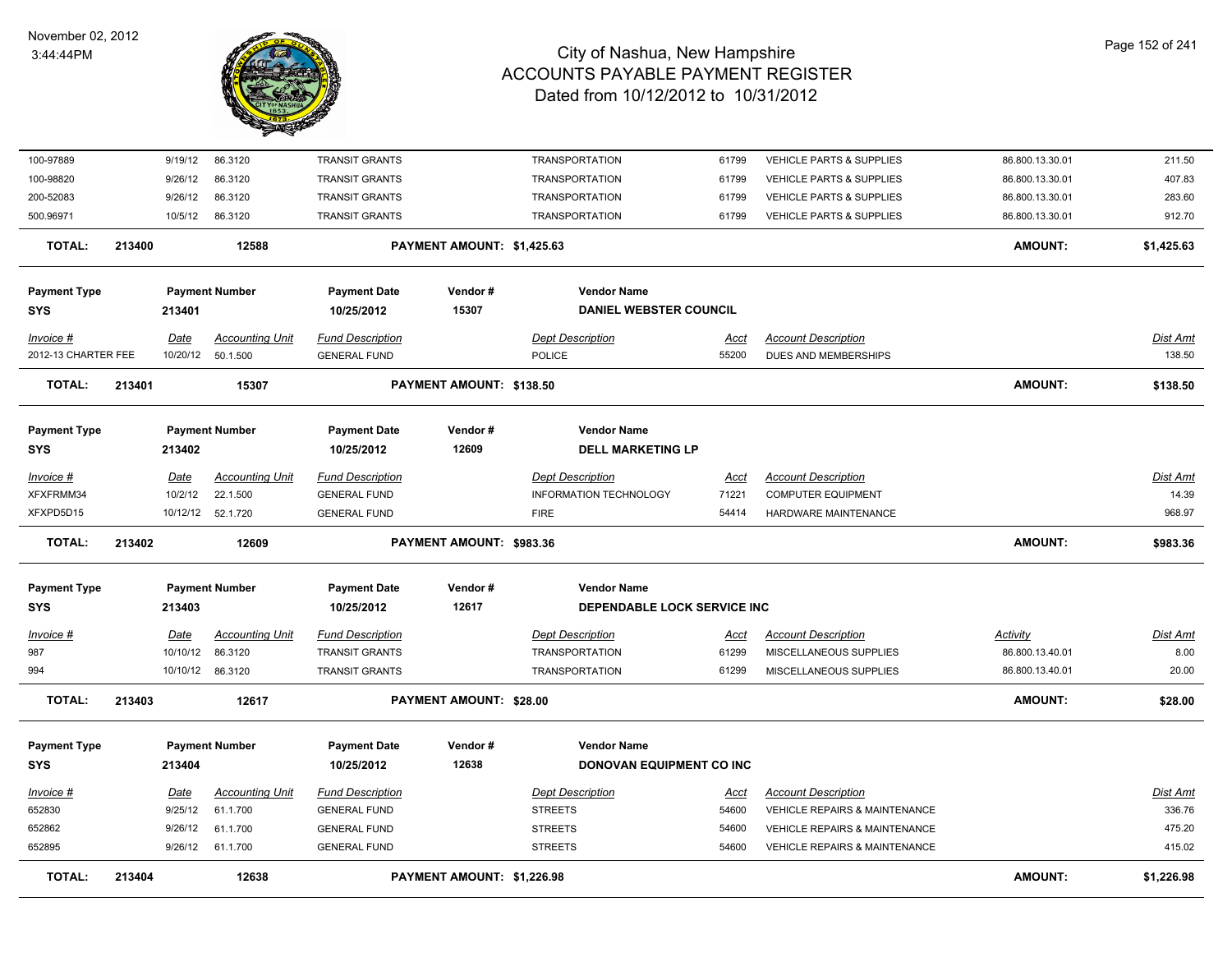

| <b>Payment Type</b>                                |        |                      | <b>Payment Number</b>             | <b>Payment Date</b>                                          | Vendor#                  | <b>Vendor Name</b>                                        |                |                                                           |                |                 |
|----------------------------------------------------|--------|----------------------|-----------------------------------|--------------------------------------------------------------|--------------------------|-----------------------------------------------------------|----------------|-----------------------------------------------------------|----------------|-----------------|
| <b>SYS</b>                                         |        | 213405               |                                   | 10/25/2012                                                   | 14195                    | <b>DUNKIN DONUTS</b>                                      |                |                                                           |                |                 |
| <u> Invoice #</u>                                  |        | Date                 | <b>Accounting Unit</b>            | <b>Fund Description</b>                                      |                          | Dept Description                                          | <u>Acct</u>    | <b>Account Description</b>                                |                | Dist Amt        |
| 13945                                              |        | 9/6/12               | 50.1.635                          | <b>GENERAL FUND</b>                                          |                          | POLICE                                                    | 55421          | TRAINING & CERTIFICATIONS                                 |                | 21.96           |
| 13946                                              |        |                      | 10/16/12 50.1.500                 | <b>GENERAL FUND</b>                                          |                          | POLICE                                                    | 61299          | MISCELLANEOUS SUPPLIES                                    |                | 21.98           |
| <b>TOTAL:</b>                                      | 213405 |                      | 14195                             |                                                              | PAYMENT AMOUNT: \$43.94  |                                                           |                |                                                           | AMOUNT:        | \$43.94         |
| <b>Payment Type</b>                                |        |                      | <b>Payment Number</b>             | <b>Payment Date</b>                                          | Vendor#                  | <b>Vendor Name</b>                                        |                |                                                           |                |                 |
| <b>SYS</b>                                         |        | 213406               |                                   | 10/25/2012                                                   | 15299                    | <b>E A ELECTRIC INC</b>                                   |                |                                                           |                |                 |
| Invoice #                                          |        | <u>Date</u>          | <b>Accounting Unit</b>            | <b>Fund Description</b>                                      |                          | <b>Dept Description</b>                                   | Acct           | <b>Account Description</b>                                |                | Dist Amt        |
| REFUND ELCTRCL<br>PERMIT                           |        | 8/3/12               | 53.1.730                          | <b>GENERAL FUND</b>                                          |                          | <b>BUILDING INSPECTION</b>                                | 42307          | ELECTRICAL PERMITS                                        |                | 138.25          |
| <b>TOTAL:</b>                                      | 213406 |                      | 15299                             |                                                              | PAYMENT AMOUNT: \$138.25 |                                                           |                |                                                           | AMOUNT:        | \$138.25        |
|                                                    |        |                      |                                   |                                                              |                          |                                                           |                |                                                           |                |                 |
| <b>Payment Type</b><br><b>SYS</b>                  |        | 213407               | <b>Payment Number</b>             | <b>Payment Date</b><br>10/25/2012                            | Vendor#<br>15301         | <b>Vendor Name</b><br><b>EAST KINGSTON PUBLIC LIBRARY</b> |                |                                                           |                |                 |
|                                                    |        |                      |                                   |                                                              |                          |                                                           |                |                                                           |                |                 |
| Invoice #                                          |        | <u>Date</u>          | <b>Accounting Unit</b><br>79.4090 | <b>Fund Description</b>                                      |                          | <b>Dept Description</b>                                   | <u>Acct</u>    | <b>Account Description</b><br><b>LIBRARY BOOK FINES</b>   |                | <b>Dist Amt</b> |
|                                                    |        |                      |                                   |                                                              |                          |                                                           |                |                                                           |                | 26.99           |
| 102                                                |        | 9/27/12              |                                   | LIB-LOST/DAMAGED BOOK FINES                                  |                          | LIB-LOST/DAMAGED BOOK FINES                               | 45440          |                                                           |                |                 |
| <b>TOTAL:</b>                                      | 213407 |                      | 15301                             |                                                              | PAYMENT AMOUNT: \$26.99  |                                                           |                |                                                           | AMOUNT:        | \$26.99         |
|                                                    |        |                      |                                   |                                                              |                          |                                                           |                |                                                           |                |                 |
| <b>Payment Type</b><br><b>SYS</b>                  |        | 213408               | <b>Payment Number</b>             | <b>Payment Date</b><br>10/25/2012                            | Vendor#<br>999001100     | <b>Vendor Name</b><br><b>ESTATE OF MARSHA AUERBACH</b>    |                |                                                           |                |                 |
|                                                    |        |                      |                                   |                                                              |                          |                                                           |                |                                                           |                |                 |
| Invoice #                                          |        | Date                 | <b>Accounting Unit</b>            | <b>Fund Description</b>                                      |                          | <b>Dept Description</b>                                   | Acct           | <b>Account Description</b>                                |                | Dist Amt        |
| <b>HEALTH INS REIMB</b><br><b>HEALTH INS REIMB</b> |        | 10/23/12<br>10/23/12 | 13.6600.890<br><b>BS6600</b>      | BENEFITS SELF INSURANCE FUND<br>BENEFITS SELF INSURANCE FUND |                          | BENEFITS ADMINISTRATION<br>BENEFITS ADMINISTRATION        | 59525<br>21550 | CLAIMS-DENTAL<br>HARVARD MEDICARE ENHANCED<br><b>PLAN</b> |                | 32.37<br>229.80 |
| <b>TOTAL:</b>                                      | 213408 |                      | 999001100                         |                                                              | PAYMENT AMOUNT: \$262.17 |                                                           |                |                                                           | <b>AMOUNT:</b> | \$262.17        |
| <b>Payment Type</b><br>SYS                         |        | 213409               | <b>Payment Number</b>             | <b>Payment Date</b><br>10/25/2012                            | Vendor#<br>12698         | <b>Vendor Name</b><br><b>FWWEBBCO</b>                     |                |                                                           |                |                 |
|                                                    |        |                      |                                   |                                                              |                          |                                                           |                |                                                           |                |                 |
| Invoice #                                          |        | Date                 | <b>Accounting Unit</b>            | <b>Fund Description</b>                                      |                          | <b>Dept Description</b>                                   | <u>Acct</u>    | <b>Account Description</b>                                |                | Dist Amt        |
| 37545747<br>37556332-2                             |        | 9/4/12<br>9/5/12     | 61.1.700<br>61.1.700              | <b>GENERAL FUND</b><br><b>GENERAL FUND</b>                   |                          | <b>STREETS</b><br><b>STREETS</b>                          | 61299<br>61299 | MISCELLANEOUS SUPPLIES<br>MISCELLANEOUS SUPPLIES          |                | 52.48<br>66.56  |
| 37566463                                           |        | 9/6/12               | 61.1.700                          | <b>GENERAL FUND</b>                                          |                          | <b>STREETS</b>                                            | 61299          | MISCELLANEOUS SUPPLIES                                    |                | 44.34           |
| 37638138                                           |        | 9/14/12              | 61.1.670                          | <b>GENERAL FUND</b>                                          |                          | <b>STREETS</b>                                            | 54280          | BUILDING/GROUNDS MAINTENANCE                              |                | 53.66           |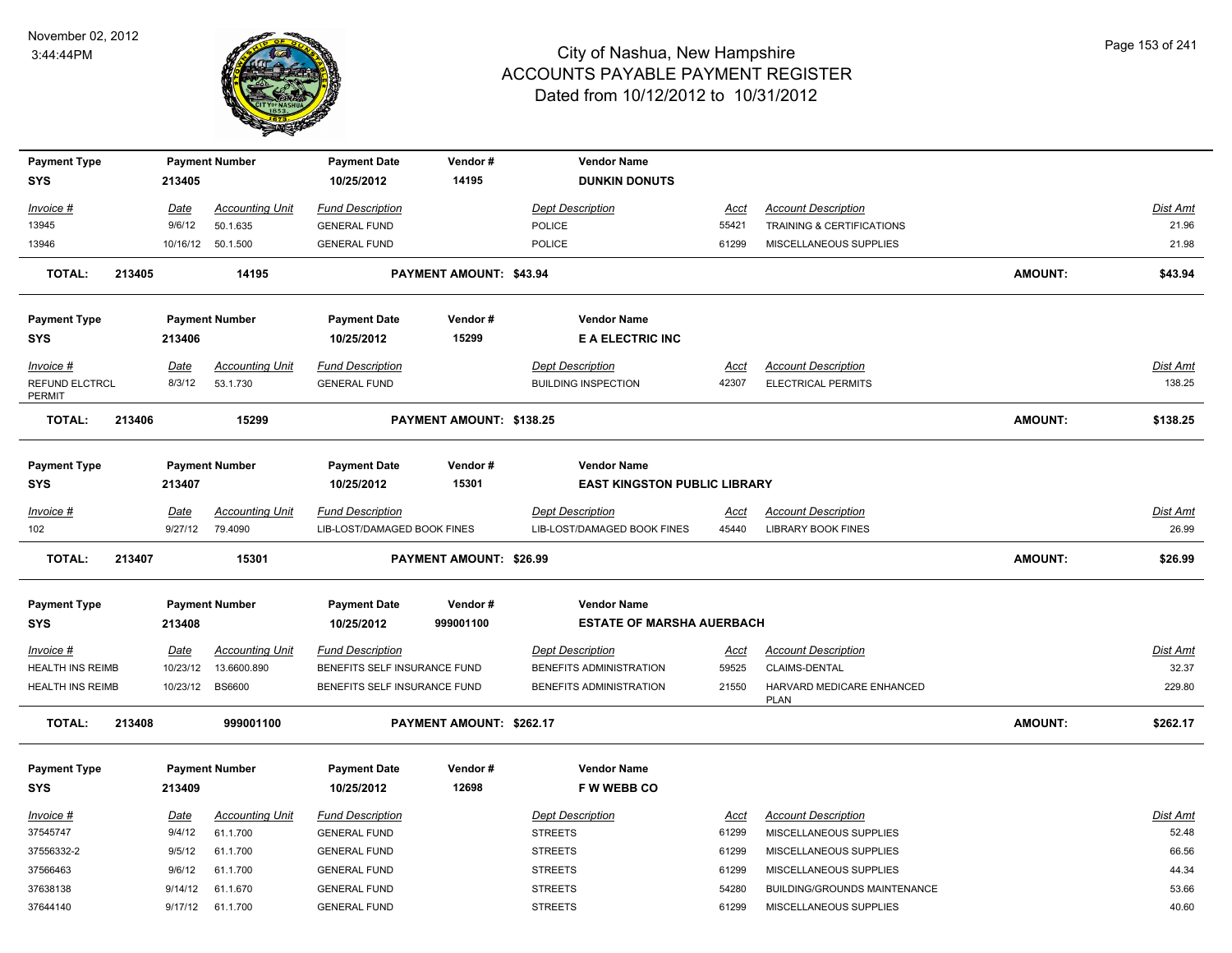

| 37723315            | 9/25/12     | 52.1.630               | <b>GENERAL FUND</b>     |                            | <b>FIRE</b>                         | 54600       | <b>VEHICLE REPAIRS &amp; MAINTENANCE</b> |             |         | 13.83           |
|---------------------|-------------|------------------------|-------------------------|----------------------------|-------------------------------------|-------------|------------------------------------------|-------------|---------|-----------------|
| 37796734            | 10/4/12     | 61.1.700               | <b>GENERAL FUND</b>     |                            | <b>STREETS</b>                      | 54600       | VEHICLE REPAIRS & MAINTENANCE            |             |         | 166.76          |
| <b>TOTAL:</b>       | 213409      | 12698                  |                         | PAYMENT AMOUNT: \$438.23   |                                     |             |                                          |             | AMOUNT: | \$438.23        |
|                     |             |                        |                         |                            |                                     |             |                                          |             |         |                 |
| <b>Payment Type</b> |             | <b>Payment Number</b>  | <b>Payment Date</b>     | Vendor#                    | <b>Vendor Name</b>                  |             |                                          |             |         |                 |
| <b>SYS</b>          | 213410      |                        | 10/25/2012              | 12718                      | FIRE TECH & SAFETY OF NEW ENGL      |             |                                          |             |         |                 |
| Invoice #           | Date        | <b>Accounting Unit</b> | <b>Fund Description</b> |                            | <b>Dept Description</b>             | Acct        | <b>Account Description</b>               |             |         | Dist Amt        |
| 126836              | 8/31/12     | 52.1.625               | <b>GENERAL FUND</b>     |                            | <b>FIRE</b>                         | 71400       | <b>EMERGENCY RESCUE EQUIPMENT</b>        |             |         | 370.72          |
| <b>TOTAL:</b>       | 213410      | 12718                  |                         | PAYMENT AMOUNT: \$370.72   |                                     |             |                                          |             | AMOUNT: | \$370.72        |
| <b>Payment Type</b> |             | <b>Payment Number</b>  | <b>Payment Date</b>     | Vendor#                    | <b>Vendor Name</b>                  |             |                                          |             |         |                 |
| <b>SYS</b>          | 213411      |                        | 10/25/2012              | 12732                      | <b>FLOW ASSESSMENT SERVICES LLC</b> |             |                                          |             |         |                 |
|                     |             |                        |                         |                            |                                     |             |                                          |             |         |                 |
| Invoice #           | Date        | <b>Accounting Unit</b> | <b>Fund Description</b> |                            | <b>Dept Description</b>             | Acct        | <b>Account Description</b>               |             |         | Dist Amt        |
| 1930                | 9/21/12     | 69.6200.540            | <b>WASTEWATER FUND</b>  |                            | <b>WASTEWATER</b>                   | 53107       | ARCHITECT/ENGINEERING<br><b>SERVICES</b> |             |         | 8,583.32        |
| <b>TOTAL:</b>       | 213411      | 12732                  |                         | PAYMENT AMOUNT: \$8,583.32 |                                     |             |                                          |             | AMOUNT: | \$8,583.32      |
| <b>Payment Type</b> |             | <b>Payment Number</b>  | <b>Payment Date</b>     | Vendor#                    | <b>Vendor Name</b>                  |             |                                          |             |         |                 |
| <b>SYS</b>          | 213412      |                        | 10/25/2012              | 15303                      | PHILIP FOTE                         |             |                                          |             |         |                 |
|                     |             |                        |                         |                            |                                     |             |                                          |             |         |                 |
| Invoice #           | Date        | <b>Accounting Unit</b> | <b>Fund Description</b> |                            | <b>Dept Description</b>             | Acct        | <b>Account Description</b>               |             |         | <b>Dist Amt</b> |
| BOOTREIMB10182012   | 10/18/12    | 69.6200.540            | <b>WASTEWATER FUND</b>  |                            | <b>WASTEWATER</b>                   | 61107       | <b>CLOTHING &amp; UNIFORMS</b>           |             |         | 82.00           |
| <b>TOTAL:</b>       | 213412      | 15303                  |                         | PAYMENT AMOUNT: \$82.00    |                                     |             |                                          |             | AMOUNT: | \$82.00         |
| <b>Payment Type</b> |             | <b>Payment Number</b>  | <b>Payment Date</b>     | Vendor#                    | <b>Vendor Name</b>                  |             |                                          |             |         |                 |
| <b>SYS</b>          | 213413      |                        | 10/25/2012              | 14872                      | <b>FRENCH BOOKS ONLINE</b>          |             |                                          |             |         |                 |
| $Invoice$ #         | Date        | <b>Accounting Unit</b> | <b>Fund Description</b> |                            | <b>Dept Description</b>             | <b>Acct</b> | <b>Account Description</b>               |             |         | <b>Dist Amt</b> |
| PO103144            | 10/8/12     | 79.1.760               | <b>GENERAL FUND</b>     |                            | <b>LIBRARY</b>                      | 61807       | <b>PUBLICATIONS</b>                      |             |         | 197.03          |
|                     |             |                        |                         |                            |                                     |             |                                          |             |         |                 |
| <b>TOTAL:</b>       | 213413      | 14872                  |                         | PAYMENT AMOUNT: \$197.03   |                                     |             |                                          |             | AMOUNT: | \$197.03        |
| <b>Payment Type</b> |             | <b>Payment Number</b>  | <b>Payment Date</b>     | Vendor#                    | <b>Vendor Name</b>                  |             |                                          | Payee Name  |         |                 |
| <b>SYS</b>          | 213414      |                        | 10/25/2012              | 14241                      | <b>GALE GROUP INC</b>               |             |                                          | <b>GALE</b> |         |                 |
| Invoice #           | <b>Date</b> | <b>Accounting Unit</b> | <b>Fund Description</b> |                            | <b>Dept Description</b>             | <u>Acct</u> | <b>Account Description</b>               |             |         | Dist Amt        |
|                     |             |                        |                         |                            | <b>LIBRARY</b>                      |             | <b>PUBLICATIONS</b>                      |             |         |                 |
| 97619392            | 10/4/12     | 79.1.760               | <b>GENERAL FUND</b>     |                            |                                     | 61807       |                                          |             |         | 144.75          |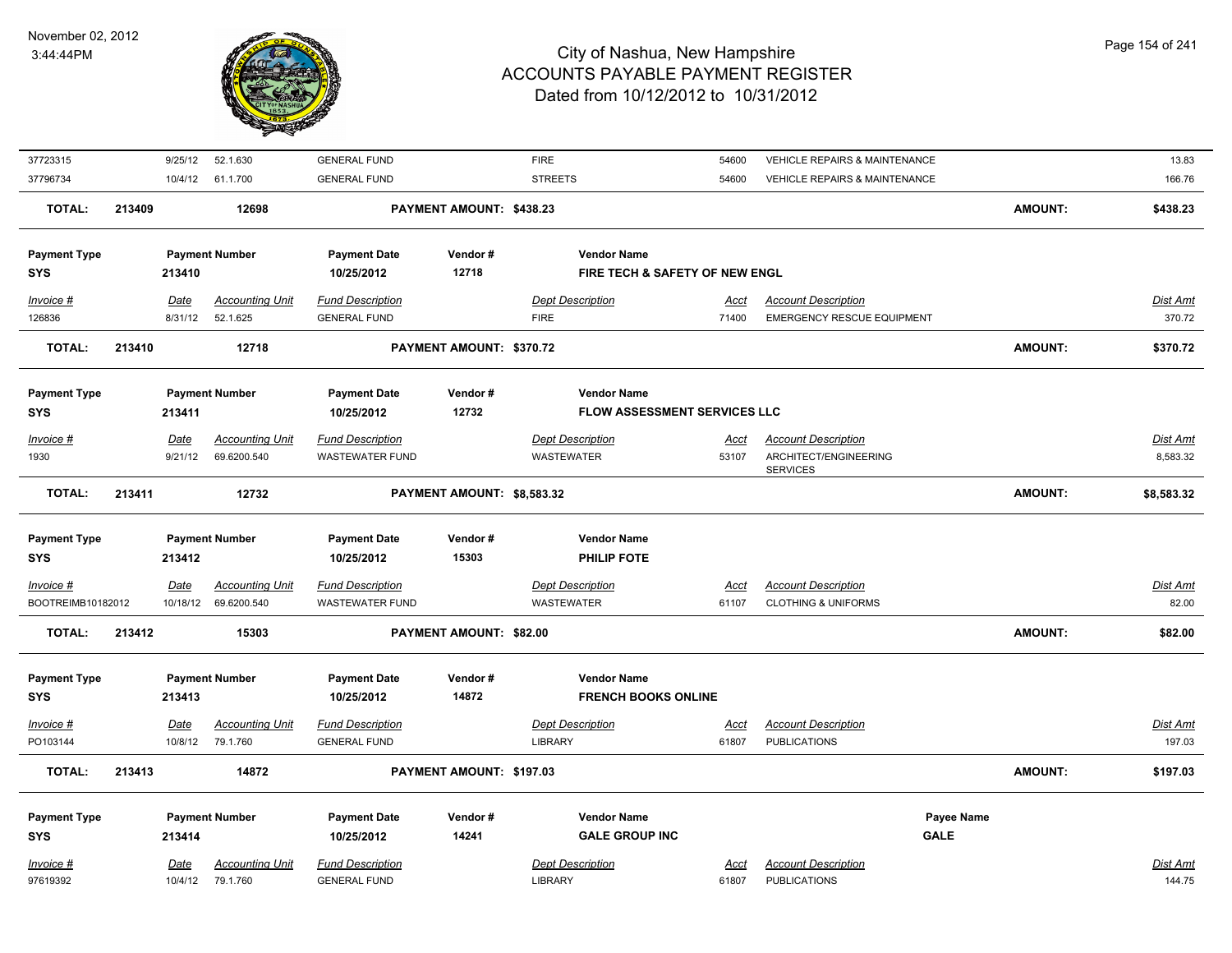

| <b>TOTAL:</b>                     | 213414 |                                   | 14241                                        |                                                                           | PAYMENT AMOUNT: \$144.75    |                                                                           |                               |                                                                                               | <b>AMOUNT:</b>                                        | \$144.75                        |
|-----------------------------------|--------|-----------------------------------|----------------------------------------------|---------------------------------------------------------------------------|-----------------------------|---------------------------------------------------------------------------|-------------------------------|-----------------------------------------------------------------------------------------------|-------------------------------------------------------|---------------------------------|
| <b>Payment Type</b><br><b>SYS</b> |        | 213415                            | <b>Payment Number</b>                        | <b>Payment Date</b><br>10/25/2012                                         | Vendor#<br>12762            | <b>Vendor Name</b><br><b>GATE CITY FENCE CO INC</b>                       |                               |                                                                                               |                                                       |                                 |
| Invoice #<br>36900                |        | Date                              | <b>Accounting Unit</b><br>10/12/12 61.1001   | <b>Fund Description</b><br>CAPITAL IMPROVEMENTS                           |                             | <b>Dept Description</b><br>STREETS-CAP IMP                                | <b>Acct</b><br>81100          | <b>Account Description</b><br><b>CAPITAL IMPROVEMENTS</b>                                     | Activity<br>1000                                      | Dist Amt<br>2,670.00            |
| <b>TOTAL:</b>                     | 213415 |                                   | 12762                                        |                                                                           | PAYMENT AMOUNT: \$2,670.00  |                                                                           |                               |                                                                                               | <b>AMOUNT:</b>                                        | \$2,670.00                      |
| <b>Payment Type</b><br><b>SYS</b> |        | 213416                            | <b>Payment Number</b>                        | <b>Payment Date</b><br>10/25/2012                                         | Vendor#<br>12776            | <b>Vendor Name</b><br><b>GILLIG LLC</b>                                   |                               |                                                                                               |                                                       |                                 |
| Invoice #<br>4849153<br>4852396   |        | Date<br>9/20/12<br>10/3/12        | <b>Accounting Unit</b><br>86.3120<br>86.3120 | <b>Fund Description</b><br><b>TRANSIT GRANTS</b><br><b>TRANSIT GRANTS</b> |                             | <b>Dept Description</b><br><b>TRANSPORTATION</b><br><b>TRANSPORTATION</b> | Acct<br>61799<br>61799        | <b>Account Description</b><br>VEHICLE PARTS & SUPPLIES<br><b>VEHICLE PARTS &amp; SUPPLIES</b> | Activity<br>86.800.13.30.01<br>86.800.13.30.01        | Dist Amt<br>817.71<br>123.58    |
| <b>TOTAL:</b>                     | 213416 |                                   | 12776                                        |                                                                           | PAYMENT AMOUNT: \$941.29    |                                                                           |                               |                                                                                               | <b>AMOUNT:</b>                                        | \$941.29                        |
| <b>Payment Type</b><br>SYS        |        | 213417                            | <b>Payment Number</b>                        | <b>Payment Date</b><br>10/25/2012                                         | Vendor#<br>12776            | <b>Vendor Name</b><br><b>GILLIG LLC</b>                                   |                               |                                                                                               |                                                       |                                 |
| Invoice #<br>4849562<br>5028076   |        | <u>Date</u><br>9/21/12<br>10/5/12 | <b>Accounting Unit</b><br>86.3120<br>86.3120 | <b>Fund Description</b><br><b>TRANSIT GRANTS</b><br><b>TRANSIT GRANTS</b> |                             | <b>Dept Description</b><br><b>TRANSPORTATION</b><br><b>TRANSPORTATION</b> | <u>Acct</u><br>61799<br>61799 | <b>Account Description</b><br>VEHICLE PARTS & SUPPLIES<br>VEHICLE PARTS & SUPPLIES            | <b>Activity</b><br>86.800.13.30.01<br>86.800.13.30.01 | Dist Amt<br>232.50<br>$-105.62$ |
| <b>TOTAL:</b>                     | 213417 |                                   | 12776                                        |                                                                           | PAYMENT AMOUNT: \$126.88    |                                                                           |                               |                                                                                               | <b>AMOUNT:</b>                                        | \$126.88                        |
| <b>Payment Type</b><br><b>SYS</b> |        | 213418                            | <b>Payment Number</b>                        | <b>Payment Date</b><br>10/25/2012                                         | Vendor#<br>10833            | <b>Vendor Name</b><br><b>GLOBAL MONTELLO GROUP CORP</b>                   |                               |                                                                                               |                                                       |                                 |
| Invoice #<br>2420641              |        | Date                              | <b>Accounting Unit</b><br>10/18/12 86.3120   | <b>Fund Description</b><br><b>TRANSIT GRANTS</b>                          |                             | <b>Dept Description</b><br><b>TRANSPORTATION</b>                          | <u>Acct</u><br>61307          | <b>Account Description</b><br>FUEL, DIESEL                                                    | <b>Activity</b><br>86.819.13.01                       | Dist Amt<br>36,719.28           |
| <b>TOTAL:</b>                     | 213418 |                                   | 10833                                        |                                                                           | PAYMENT AMOUNT: \$36,719.28 |                                                                           |                               |                                                                                               | <b>AMOUNT:</b>                                        | \$36,719.28                     |
| <b>Payment Type</b><br>SYS        |        | 213419                            | <b>Payment Number</b>                        | <b>Payment Date</b><br>10/25/2012                                         | Vendor#<br>10853            | <b>Vendor Name</b><br><b>GRAINGER</b>                                     |                               |                                                                                               |                                                       |                                 |
| Invoice #<br>9938766707           |        | <u>Date</u><br>9/28/12            | <b>Accounting Unit</b><br>69.6200.670        | <b>Fund Description</b><br><b>WASTEWATER FUND</b>                         |                             | <b>Dept Description</b><br>WASTEWATER                                     | Acct<br>54487                 | <b>Account Description</b><br><b>EQUIPMENT REPAIRS &amp;</b><br><b>MAINTENANCE</b>            |                                                       | Dist Amt<br>437.05              |
| 9944219402                        |        | 10/5/12                           | 69.6200.670                                  | <b>WASTEWATER FUND</b>                                                    |                             | <b>WASTEWATER</b>                                                         | 54487                         | <b>EQUIPMENT REPAIRS &amp;</b><br>MAINTENANCE                                                 |                                                       | 242.29                          |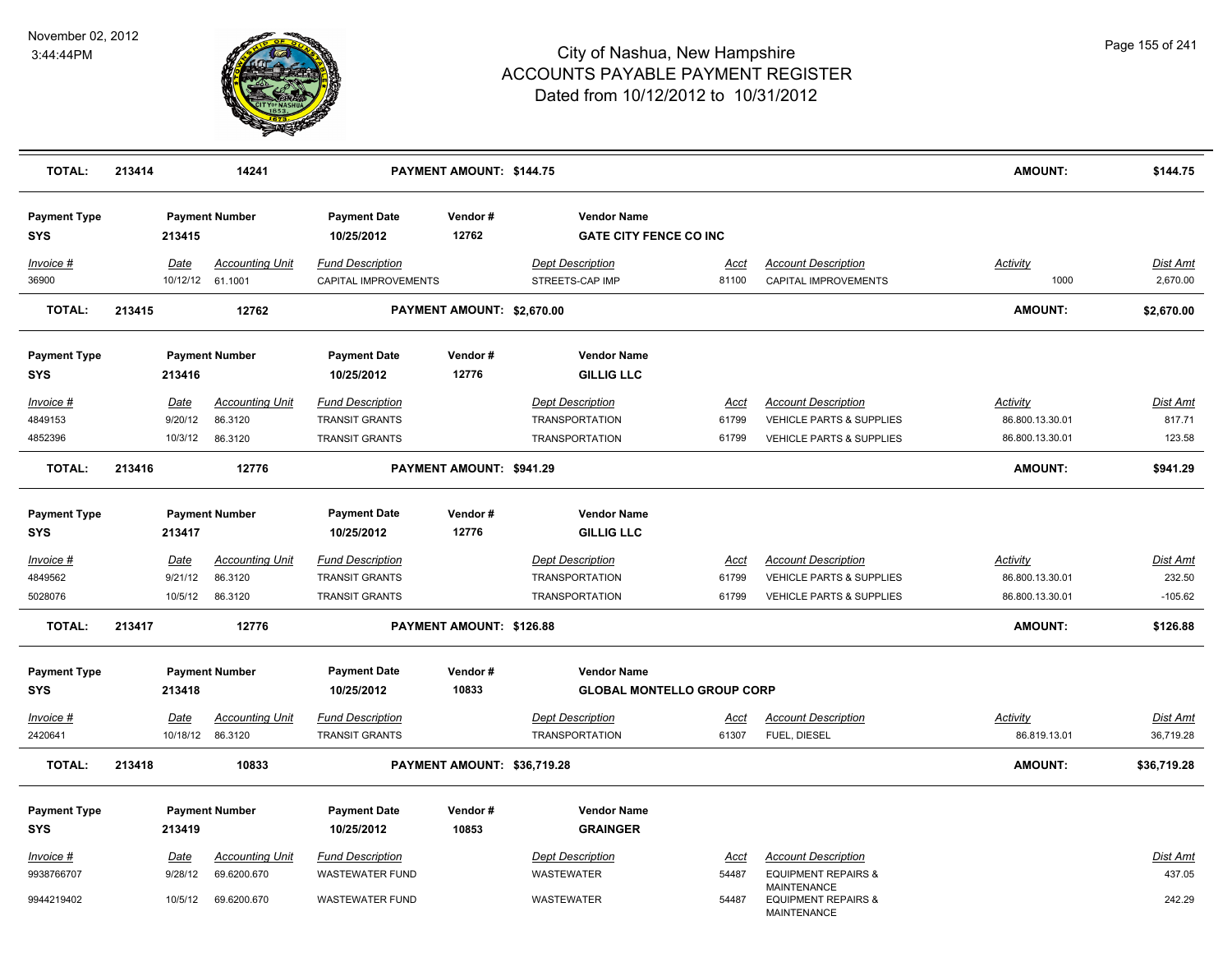

| <b>TOTAL:</b>                         | 213419 |                    | 10853                              |                                                | PAYMENT AMOUNT: \$679.34   |                                               |                                                           |                      |                                                                   | <b>AMOUNT:</b>  | \$679.34           |
|---------------------------------------|--------|--------------------|------------------------------------|------------------------------------------------|----------------------------|-----------------------------------------------|-----------------------------------------------------------|----------------------|-------------------------------------------------------------------|-----------------|--------------------|
| <b>Payment Type</b><br><b>SYS</b>     |        | 213420             | <b>Payment Number</b>              | <b>Payment Date</b><br>10/25/2012              | Vendor#<br>10795           |                                               | <b>Vendor Name</b><br><b>GRANITE CITY ELECTRIC SUPPLY</b> |                      |                                                                   |                 |                    |
| Invoice #                             |        | Date               | <b>Accounting Unit</b>             | <b>Fund Description</b>                        |                            | <b>Dept Description</b>                       |                                                           | Acct                 | <b>Account Description</b>                                        |                 | Dist Amt           |
| S4214444.001<br>S4214550.001          |        | 9/20/12<br>9/20/12 | 52.1.625<br>52.1.625               | <b>GENERAL FUND</b><br><b>GENERAL FUND</b>     |                            | <b>FIRE</b><br><b>FIRE</b>                    |                                                           | 61299<br>61299       | MISCELLANEOUS SUPPLIES<br>MISCELLANEOUS SUPPLIES                  |                 | $-17.95$<br>107.00 |
| S4214550.002                          |        | 9/21/12            | 52.1.625                           | <b>GENERAL FUND</b>                            |                            | <b>FIRE</b>                                   |                                                           | 61299                | MISCELLANEOUS SUPPLIES                                            |                 | 12.03              |
|                                       |        |                    |                                    |                                                |                            |                                               |                                                           |                      |                                                                   |                 |                    |
| <b>TOTAL:</b>                         | 213420 |                    | 10795                              |                                                | PAYMENT AMOUNT: \$101.08   |                                               |                                                           |                      |                                                                   | <b>AMOUNT:</b>  | \$101.08           |
| <b>Payment Type</b>                   |        |                    | <b>Payment Number</b>              | <b>Payment Date</b>                            | Vendor#                    |                                               | <b>Vendor Name</b>                                        |                      |                                                                   |                 |                    |
| <b>SYS</b>                            |        | 213421             |                                    | 10/25/2012                                     | 14266                      |                                               | <b>GRANITE STATE CONCRETE CO INC</b>                      |                      |                                                                   |                 |                    |
| Invoice #                             |        | Date               | <b>Accounting Unit</b>             | <b>Fund Description</b>                        |                            | <b>Dept Description</b>                       |                                                           | Acct                 | <b>Account Description</b>                                        |                 | <u>Dist Amt</u>    |
| 20113944                              |        | 10/2/12            | 61.1.675                           | <b>GENERAL FUND</b>                            |                            | <b>STREETS</b>                                |                                                           | 61560                | <b>CONSTRUCTION MATERIALS</b>                                     |                 | 1,125.00           |
| <b>TOTAL:</b>                         | 213421 |                    | 14266                              |                                                | PAYMENT AMOUNT: \$1,125.00 |                                               |                                                           |                      |                                                                   | <b>AMOUNT:</b>  | \$1,125.00         |
| <b>Payment Type</b>                   |        |                    | <b>Payment Number</b>              | <b>Payment Date</b>                            | Vendor#                    |                                               | <b>Vendor Name</b>                                        |                      |                                                                   |                 |                    |
| <b>SYS</b>                            |        | 213422             |                                    | 10/25/2012                                     | 11781                      |                                               | <b>GRANZ POWER EQUIPMENT</b>                              |                      |                                                                   |                 |                    |
| Invoice #<br>25157                    |        | Date<br>6/7/12     | <b>Accounting Unit</b><br>77.1.650 | <b>Fund Description</b><br><b>GENERAL FUND</b> |                            | <b>Dept Description</b><br>PARKS & RECREATION |                                                           | <u>Acct</u><br>54280 | <b>Account Description</b><br><b>BUILDING/GROUNDS MAINTENANCE</b> |                 | Dist Amt<br>539.95 |
| <b>TOTAL:</b>                         | 213422 |                    | 11419                              |                                                | PAYMENT AMOUNT: \$539.95   |                                               |                                                           |                      |                                                                   | <b>AMOUNT:</b>  | \$539.95           |
| <b>Payment Type</b><br><b>SYS</b>     |        | 213423             | <b>Payment Number</b>              | <b>Payment Date</b><br>10/25/2012              | Vendor#<br>12130           |                                               | <b>Vendor Name</b><br><b>GREEN MOUNTAIN MANUFACTURING</b> |                      |                                                                   |                 |                    |
| Invoice #                             |        | Date               | Accounting Unit                    | <b>Fund Description</b>                        |                            | <b>Dept Description</b>                       |                                                           | Acct                 | <b>Account Description</b>                                        | <u>Activity</u> | <u>Dist Amt</u>    |
| 4241                                  |        | 10/4/12            | 86.3120                            | <b>TRANSIT GRANTS</b>                          |                            | <b>TRANSPORTATION</b>                         |                                                           | 61299                | MISCELLANEOUS SUPPLIES                                            | 86.800.13.40.01 | 871.00             |
| <b>TOTAL:</b>                         | 213423 |                    | 12130                              |                                                | PAYMENT AMOUNT: \$871.00   |                                               |                                                           |                      |                                                                   | <b>AMOUNT:</b>  | \$871.00           |
| <b>Payment Type</b><br><b>SYS</b>     |        | 213424             | <b>Payment Number</b>              | <b>Payment Date</b><br>10/25/2012              | Vendor#<br>12826           |                                               | <b>Vendor Name</b><br><b>HARBOR HOMES INC</b>             |                      |                                                                   |                 |                    |
| Invoice #                             |        | Date               | Accounting Unit                    | <b>Fund Description</b>                        |                            | <b>Dept Description</b>                       |                                                           | <u>Acct</u>          | <b>Account Description</b>                                        | <b>Activity</b> | <u>Dist Amt</u>    |
| SEPTEMBER 2012 HOPWA                  |        | 10/12/12           | 71.3068                            | COMMUNITY SERVICES GRANTS                      |                            |                                               | COMMUNITY SERVICES GRANTS                                 | 55699                | OTHER CONTRACTED SERVICES                                         | 71.1006.13.01   | 20,353.00          |
| SEPTEMBER 2012 HOPWA 10/12/12 71.3068 |        |                    |                                    | COMMUNITY SERVICES GRANTS                      |                            |                                               | COMMUNITY SERVICES GRANTS                                 | 68235                | ADMINISTRATIVE EXPENSES                                           | 71.1006.13.01   | 1,424.71           |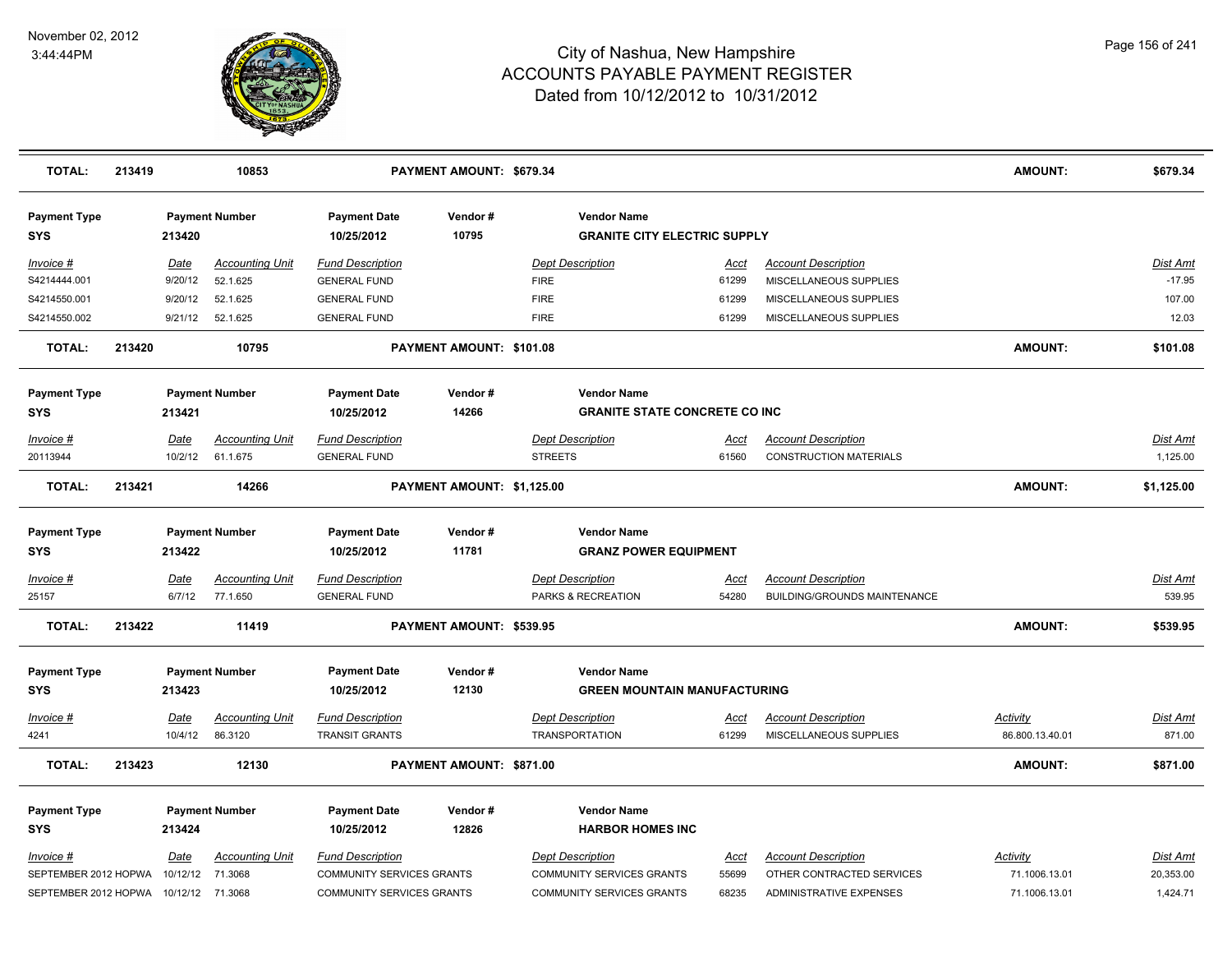

| <b>TOTAL:</b>                     | 213424 |                        | 12826                                     |                                                       | PAYMENT AMOUNT: \$21,777.71 |                                                            |                      |                                                            | AMOUNT:                               | \$21,777.71        |
|-----------------------------------|--------|------------------------|-------------------------------------------|-------------------------------------------------------|-----------------------------|------------------------------------------------------------|----------------------|------------------------------------------------------------|---------------------------------------|--------------------|
| <b>Payment Type</b><br><b>SYS</b> |        | 213425                 | <b>Payment Number</b>                     | <b>Payment Date</b><br>10/25/2012                     | Vendor#<br>12830            | <b>Vendor Name</b><br><b>HARRIS TROPHY</b>                 |                      |                                                            |                                       |                    |
| Invoice #<br>33549                |        | Date                   | <b>Accounting Unit</b><br>9/11/12 77.2504 | <b>Fund Description</b><br>HOLMAN STADIUM EVENTS FUND |                             | <b>Dept Description</b><br>HOLMAN STADIUM EVENTS           | Acct<br>55699        | <b>Account Description</b><br>OTHER CONTRACTED SERVICES    |                                       | Dist Amt<br>97.00  |
| <b>TOTAL:</b>                     | 213425 |                        | 12830                                     |                                                       | PAYMENT AMOUNT: \$97.00     |                                                            |                      |                                                            | <b>AMOUNT:</b>                        | \$97.00            |
| <b>Payment Type</b><br><b>SYS</b> |        | 213426                 | <b>Payment Number</b>                     | <b>Payment Date</b><br>10/25/2012                     | Vendor#<br>12030            | <b>Vendor Name</b><br><b>HARRISON SHRADER ENTERPRISES</b>  |                      |                                                            |                                       |                    |
| Invoice #                         |        | Date                   | <b>Accounting Unit</b>                    | <b>Fund Description</b>                               |                             | <b>Dept Description</b>                                    | <u>Acct</u>          | <b>Account Description</b>                                 |                                       | Dist Amt           |
| F-22168                           |        | 8/29/12                | 52.1.625                                  | <b>GENERAL FUND</b>                                   |                             | <b>FIRE</b>                                                | 71432                | FIRE APPARATUS EQUIPMENT                                   |                                       | 1,701.00           |
| <b>TOTAL:</b>                     | 213426 |                        | 12030                                     |                                                       | PAYMENT AMOUNT: \$1,701.00  |                                                            |                      |                                                            | AMOUNT:                               | \$1,701.00         |
| <b>Payment Type</b><br><b>SYS</b> |        | 213427                 | <b>Payment Number</b>                     | <b>Payment Date</b><br>10/25/2012                     | Vendor#<br>12831            | <b>Vendor Name</b><br><b>HARRY W WELLS &amp; SON INC</b>   |                      |                                                            |                                       |                    |
| $Invoice$ #<br>55265              |        | <u>Date</u><br>9/24/12 | <b>Accounting Unit</b><br>52.1.720        | <b>Fund Description</b><br><b>GENERAL FUND</b>        |                             | <b>Dept Description</b><br><b>FIRE</b>                     | <u>Acct</u><br>54280 | <b>Account Description</b><br>BUILDING/GROUNDS MAINTENANCE |                                       | Dist Amt<br>387.50 |
| <b>TOTAL:</b>                     | 213427 |                        | 12831                                     |                                                       | PAYMENT AMOUNT: \$387.50    |                                                            |                      |                                                            | <b>AMOUNT:</b>                        | \$387.50           |
| <b>Payment Type</b><br><b>SYS</b> |        | 213428                 | <b>Payment Number</b>                     | <b>Payment Date</b><br>10/25/2012                     | Vendor#<br>12846            | <b>Vendor Name</b><br><b>HEATING SPECIALTIES OF NH INC</b> |                      |                                                            |                                       |                    |
| Invoice #                         |        | Date                   | <b>Accounting Unit</b>                    | <b>Fund Description</b>                               |                             | <b>Dept Description</b>                                    | <u>Acct</u>          | <b>Account Description</b>                                 |                                       | Dist Amt           |
| B 47567                           |        | 9/12/12                | 29.1.720.8162                             | <b>GENERAL FUND</b>                                   |                             | <b>CITY BUILDINGS</b>                                      | 54243                | <b>HVAC MAINTENANCE</b>                                    |                                       | 142.58             |
| B 47568                           |        | 9/12/12                | 29.1.720.8167                             | <b>GENERAL FUND</b>                                   |                             | <b>CITY BUILDINGS</b>                                      | 54243                | <b>HVAC MAINTENANCE</b>                                    |                                       | 161.28             |
| B 47642                           |        | 9/18/12                | 29.1.720.8167                             | <b>GENERAL FUND</b>                                   |                             | <b>CITY BUILDINGS</b>                                      | 54243                | <b>HVAC MAINTENANCE</b>                                    |                                       | 62.88              |
| B 47643                           |        | 9/18/12                | 29.1.720.8162                             | <b>GENERAL FUND</b>                                   |                             | <b>CITY BUILDINGS</b>                                      | 54243                | <b>HVAC MAINTENANCE</b>                                    |                                       | 17.84              |
| <b>TOTAL:</b>                     | 213428 |                        | 12846                                     |                                                       | PAYMENT AMOUNT: \$384.58    |                                                            |                      |                                                            | AMOUNT:                               | \$384.58           |
| <b>Payment Type</b>               |        |                        | <b>Payment Number</b>                     | <b>Payment Date</b>                                   | Vendor#                     | <b>Vendor Name</b>                                         |                      |                                                            | Payee Name                            |                    |
| <b>SYS</b>                        |        | 213429                 |                                           | 10/25/2012                                            | 14309                       | <b>HOME DEPOT CREDIT SERVICES</b>                          |                      |                                                            | <b>HOME DEPOT CREDIT SERVICE 3065</b> |                    |
| Invoice #<br>0010326              |        | Date<br>10/16/12       | <b>Accounting Unit</b><br>44.1.720        | <b>Fund Description</b><br><b>GENERAL FUND</b>        |                             | <b>Dept Description</b><br>EDGEWOOD CEMETERY               | <u>Acct</u><br>54280 | <b>Account Description</b><br>BUILDING/GROUNDS MAINTENANCE | <b>Activity</b>                       | Dist Amt<br>17.75  |
| 0020073                           |        |                        | 10/16/12  44.1.720                        | <b>GENERAL FUND</b>                                   |                             | EDGEWOOD CEMETERY                                          | 54280                | BUILDING/GROUNDS MAINTENANCE                               |                                       | 63.90              |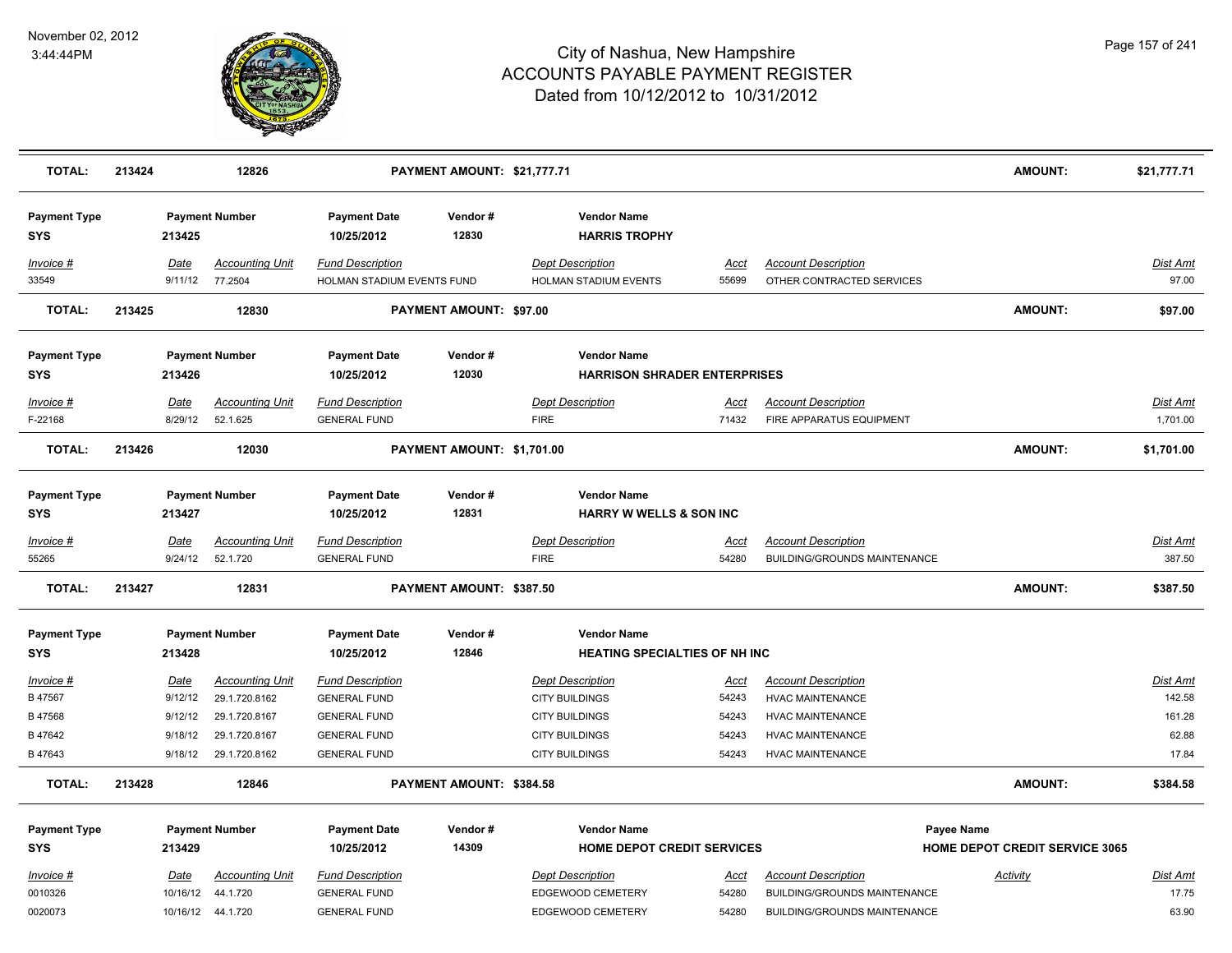

| 0023587 | 9/26/12  | 77.1.650    | <b>GENERAL FUND</b>          | <b>PARKS &amp; RECREATION</b> | 54280 | <b>BUILDING/GROUNDS MAINTENANCE</b>                  |                 | 96.75    |
|---------|----------|-------------|------------------------------|-------------------------------|-------|------------------------------------------------------|-----------------|----------|
| 0145315 | 9/26/12  | 77.1.650    | <b>GENERAL FUND</b>          | PARKS & RECREATION            | 54280 | <b>BUILDING/GROUNDS MAINTENANCE</b>                  |                 | $-58.01$ |
| 1014160 | 9/5/12   | 77.1.650    | <b>GENERAL FUND</b>          | PARKS & RECREATION            | 54280 | <b>BUILDING/GROUNDS MAINTENANCE</b>                  |                 | 19.88    |
| 1026863 | 9/25/12  | 77.1.650    | <b>GENERAL FUND</b>          | <b>PARKS &amp; RECREATION</b> | 54280 | <b>BUILDING/GROUNDS MAINTENANCE</b>                  |                 | 86.28    |
| 1028412 | 10/5/12  | 77.1.650    | <b>GENERAL FUND</b>          | PARKS & RECREATION            | 54280 | <b>BUILDING/GROUNDS MAINTENANCE</b>                  |                 | 43.62    |
| 1293797 | 9/25/12  | 77.1.650    | <b>GENERAL FUND</b>          | <b>PARKS &amp; RECREATION</b> | 54280 | <b>BUILDING/GROUNDS MAINTENANCE</b>                  |                 | 365.88   |
| 2026331 | 10/4/12  | 69.6200.670 | <b>WASTEWATER FUND</b>       | <b>WASTEWATER</b>             | 54487 | <b>EQUIPMENT REPAIRS &amp;</b><br><b>MAINTENANCE</b> |                 | 17.56    |
| 2026509 | 9/24/12  | 77.1.650    | <b>GENERAL FUND</b>          | <b>PARKS &amp; RECREATION</b> | 54280 | <b>BUILDING/GROUNDS MAINTENANCE</b>                  |                 | 18.26    |
| 2026545 | 9/24/12  | 61.1010     | <b>GF-PRIOR YEAR ESCROWS</b> | STREETS-PRIOR YEAR            | 81100 | CAPITAL IMPROVEMENTS                                 | 1000            | 66.61    |
| 2028185 | 10/4/12  | 77.1.650    | <b>GENERAL FUND</b>          | <b>PARKS &amp; RECREATION</b> | 54280 | <b>BUILDING/GROUNDS MAINTENANCE</b>                  |                 | 99.25    |
| 2028187 | 10/4/12  | 77.1.650    | <b>GENERAL FUND</b>          | PARKS & RECREATION            | 54280 | <b>BUILDING/GROUNDS MAINTENANCE</b>                  |                 | 21.98    |
| 2028197 | 10/4/12  | 77.1.650    | <b>GENERAL FUND</b>          | PARKS & RECREATION            | 54280 | <b>BUILDING/GROUNDS MAINTENANCE</b>                  |                 | 58.91    |
| 2028288 | 10/4/12  | 77.1.650    | <b>GENERAL FUND</b>          | PARKS & RECREATION            | 54280 | <b>BUILDING/GROUNDS MAINTENANCE</b>                  |                 | 109.39   |
| 3028061 | 10/3/12  | 77.1.650    | <b>GENERAL FUND</b>          | PARKS & RECREATION            | 54280 | <b>BUILDING/GROUNDS MAINTENANCE</b>                  |                 | 152.28   |
| 3028097 | 10/3/12  | 77.1.650    | <b>GENERAL FUND</b>          | PARKS & RECREATION            | 54280 | <b>BUILDING/GROUNDS MAINTENANCE</b>                  |                 | 31.66    |
| 3270195 | 10/3/12  | 77.1.650    | <b>GENERAL FUND</b>          | PARKS & RECREATION            | 54280 | <b>BUILDING/GROUNDS MAINTENANCE</b>                  |                 | 323.67   |
| 4017364 | 9/22/12  | 77.1.650    | <b>GENERAL FUND</b>          | PARKS & RECREATION            | 54280 | <b>BUILDING/GROUNDS MAINTENANCE</b>                  |                 | 51.98    |
| 4019355 | 10/2/12  | 77.1.650    | <b>GENERAL FUND</b>          | PARKS & RECREATION            | 54280 | <b>BUILDING/GROUNDS MAINTENANCE</b>                  |                 | 9.94     |
| 4019419 | 10/2/12  | 77.1.650    | <b>GENERAL FUND</b>          | PARKS & RECREATION            | 54280 | BUILDING/GROUNDS MAINTENANCE                         |                 | 27.94    |
| 5017255 | 9/21/12  | 77.1.650    | <b>GENERAL FUND</b>          | PARKS & RECREATION            | 54280 | <b>BUILDING/GROUNDS MAINTENANCE</b>                  |                 | 1.56     |
| 5024465 | 9/11/12  | 77.1.660    | <b>GENERAL FUND</b>          | PARKS & RECREATION            | 54250 | POOL REPAIRS & MAINTENANCE                           |                 | 19.03    |
| 5026182 | 9/21/12  | 77.1.650    | <b>GENERAL FUND</b>          | PARKS & RECREATION            | 54280 | <b>BUILDING/GROUNDS MAINTENANCE</b>                  |                 | 43.88    |
| 5026194 | 9/21/12  | 77.1.650    | <b>GENERAL FUND</b>          | PARKS & RECREATION            | 54280 | <b>BUILDING/GROUNDS MAINTENANCE</b>                  |                 | 69.53    |
| 5027676 | 10/1/12  | 77.1.650    | <b>GENERAL FUND</b>          | <b>PARKS &amp; RECREATION</b> | 71025 | <b>SMALL TOOLS</b>                                   |                 | 167.20   |
| 5027716 | 10/1/12  | 77.1.650    | <b>GENERAL FUND</b>          | PARKS & RECREATION            | 54280 | <b>BUILDING/GROUNDS MAINTENANCE</b>                  |                 | 71.76    |
| 5267584 | 10/1/12  | 61.1.670    | <b>GENERAL FUND</b>          | <b>STREETS</b>                | 61299 | MISCELLANEOUS SUPPLIES                               |                 | 121.68   |
| 6024351 | 9/10/12  | 77.1.650    | <b>GENERAL FUND</b>          | PARKS & RECREATION            | 54280 | <b>BUILDING/GROUNDS MAINTENANCE</b>                  |                 | 32.37    |
| 6026006 | 9/20/12  | 77.1.650    | <b>GENERAL FUND</b>          | PARKS & RECREATION            | 54280 | <b>BUILDING/GROUNDS MAINTENANCE</b>                  |                 | 6.38     |
| 6300645 | 10/10/12 | 77.1.650    | <b>GENERAL FUND</b>          | PARKS & RECREATION            | 54280 | <b>BUILDING/GROUNDS MAINTENANCE</b>                  |                 | 74.06    |
| 7016814 | 9/19/12  | 77.1.650    | <b>GENERAL FUND</b>          | PARKS & RECREATION            | 54280 | <b>BUILDING/GROUNDS MAINTENANCE</b>                  |                 | 19.54    |
| 7016856 | 9/19/12  | 77.1.650    | <b>GENERAL FUND</b>          | PARKS & RECREATION            | 54280 | <b>BUILDING/GROUNDS MAINTENANCE</b>                  |                 | 27.26    |
| 7025803 | 9/19/12  | TF77.7052   | <b>MINE FALLS PARK ETF</b>   | MINE FALLS PARK ETF           | 54280 | <b>BUILDING/GROUNDS MAINTENANCE</b>                  |                 | 169.81   |
| 7028903 | 10/9/12  | 77.1.650    | <b>GENERAL FUND</b>          | PARKS & RECREATION            | 54280 | <b>BUILDING/GROUNDS MAINTENANCE</b>                  |                 | 112.82   |
| 7253526 | 10/19/12 | 86.3120     | <b>TRANSIT GRANTS</b>        | <b>TRANSPORTATION</b>         | 61299 | MISCELLANEOUS SUPPLIES                               | 86.800.13.40.01 | 125.00   |
| 7253528 | 10/19/12 | 86.3120     | <b>TRANSIT GRANTS</b>        | <b>TRANSPORTATION</b>         | 61299 | MISCELLANEOUS SUPPLIES                               | 86.800.13.40.01 | 15.88    |
| 7253532 | 10/19/12 | 86.3120     | <b>TRANSIT GRANTS</b>        | <b>TRANSPORTATION</b>         | 61299 | MISCELLANEOUS SUPPLIES                               | 86.800.13.40.01 | $-68.00$ |
| 8020475 | 10/18/12 | 86.3120     | <b>TRANSIT GRANTS</b>        | <b>TRANSPORTATION</b>         | 61299 | MISCELLANEOUS SUPPLIES                               | 86.800.13.40.01 | 11.45    |
| 8028700 | 10/8/12  | 77.1.650    | <b>GENERAL FUND</b>          | <b>PARKS &amp; RECREATION</b> | 54280 | <b>BUILDING/GROUNDS MAINTENANCE</b>                  |                 | 40.93    |
| 8205849 | 10/18/12 | 52.1.625    | <b>GENERAL FUND</b>          | <b>FIRE</b>                   | 71025 | <b>SMALL TOOLS</b>                                   |                 | 39.88    |
| 9014459 | 9/7/12   | 77.1.650    | <b>GENERAL FUND</b>          | <b>PARKS &amp; RECREATION</b> | 54280 | <b>BUILDING/GROUNDS MAINTENANCE</b>                  |                 | 35.98    |
|         |          |             |                              |                               |       |                                                      |                 |          |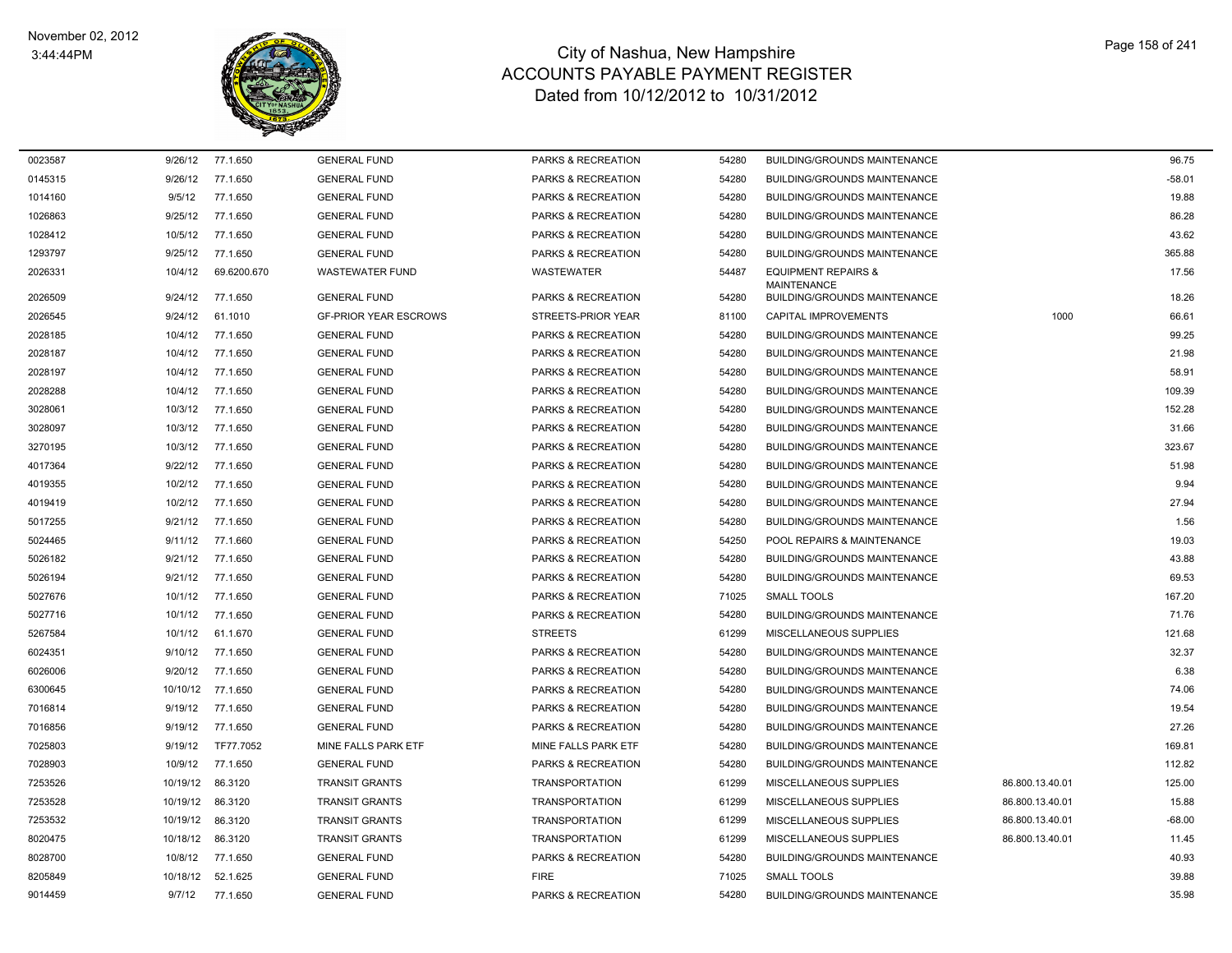

| 9027151             | 9/27/12     | 77.1.650               | <b>GENERAL FUND</b>     |                                | PARKS & RECREATION                | 54280       | BUILDING/GROUNDS MAINTENANCE                  |                                       | 118.40          |
|---------------------|-------------|------------------------|-------------------------|--------------------------------|-----------------------------------|-------------|-----------------------------------------------|---------------------------------------|-----------------|
| 9027188             | 9/27/12     | 77.1.650               | <b>GENERAL FUND</b>     |                                | PARKS & RECREATION                | 54280       | <b>BUILDING/GROUNDS MAINTENANCE</b>           |                                       | 97.62           |
| 9062393             | 10/17/12    | 69.6200.670            | <b>WASTEWATER FUND</b>  |                                | WASTEWATER                        | 54487       | <b>EQUIPMENT REPAIRS &amp;</b><br>MAINTENANCE |                                       | 36.86           |
| TOTAL:              | 213429      | 14309                  |                         | PAYMENT AMOUNT: \$3,016.36     |                                   |             |                                               | <b>AMOUNT:</b>                        | \$3,016.36      |
| <b>Payment Type</b> |             | <b>Payment Number</b>  | <b>Payment Date</b>     | Vendor#                        | <b>Vendor Name</b>                |             |                                               | Payee Name                            |                 |
| <b>SYS</b>          | 213430      |                        | 10/25/2012              | 14309                          | <b>HOME DEPOT CREDIT SERVICES</b> |             |                                               | <b>HOME DEPOT CREDIT SERVICE 3073</b> |                 |
| Invoice #           | Date        | <b>Accounting Unit</b> | <b>Fund Description</b> |                                | <b>Dept Description</b>           | Acct        | <b>Account Description</b>                    |                                       | Dist Amt        |
| 4050574             | 10/12/12    | 50.1.500               | <b>GENERAL FUND</b>     |                                | <b>POLICE</b>                     | 54280       | BUILDING/GROUNDS MAINTENANCE                  |                                       | 32.91           |
| <b>TOTAL:</b>       | 213430      | 14309                  |                         | <b>PAYMENT AMOUNT: \$32.91</b> |                                   |             |                                               | <b>AMOUNT:</b>                        | \$32.91         |
| <b>Payment Type</b> |             | <b>Payment Number</b>  | <b>Payment Date</b>     | Vendor#                        | <b>Vendor Name</b>                |             |                                               |                                       |                 |
| <b>SYS</b>          | 213431      |                        | 10/25/2012              | 14314                          | <b>SCOTT HOWE</b>                 |             |                                               |                                       |                 |
| Invoice #           | <u>Date</u> | <b>Accounting Unit</b> | <b>Fund Description</b> |                                | <b>Dept Description</b>           | <u>Acct</u> | <b>Account Description</b>                    |                                       | <b>Dist Amt</b> |
| REIMB 9/14/12       | 10/12/12    | 50.1.500               | <b>GENERAL FUND</b>     |                                | POLICE                            | 61107       | <b>CLOTHING &amp; UNIFORMS</b>                |                                       | 23.99           |
| <b>TOTAL:</b>       | 213431      | 14314                  |                         | <b>PAYMENT AMOUNT: \$23.99</b> |                                   |             |                                               | <b>AMOUNT:</b>                        | \$23.99         |
| <b>Payment Type</b> |             | <b>Payment Number</b>  | <b>Payment Date</b>     | Vendor#                        | <b>Vendor Name</b>                |             |                                               |                                       |                 |
| <b>SYS</b>          | 213432      |                        | 10/25/2012              | 14318                          | <b>HUDSON SMALL ENGINE</b>        |             |                                               |                                       |                 |
| Invoice #           | Date        | <b>Accounting Unit</b> | <b>Fund Description</b> |                                | <b>Dept Description</b>           | Acct        | <b>Account Description</b>                    |                                       | Dist Amt        |
| 3102                |             | 10/15/12 77.1.650      | <b>GENERAL FUND</b>     |                                | PARKS & RECREATION                | 54487       | <b>EQUIPMENT REPAIRS &amp;</b><br>MAINTENANCE |                                       | 94.00           |
| <b>TOTAL:</b>       | 213432      | 14318                  |                         | PAYMENT AMOUNT: \$94.00        |                                   |             |                                               | <b>AMOUNT:</b>                        | \$94.00         |
| <b>Payment Type</b> |             | <b>Payment Number</b>  | <b>Payment Date</b>     | Vendor#                        | <b>Vendor Name</b>                |             |                                               |                                       |                 |
| <b>SYS</b>          | 213433      |                        | 10/25/2012              | 12888                          | <b>IMTEK REPROGRAPHICS INC</b>    |             |                                               |                                       |                 |
| Invoice #           | <u>Date</u> | <b>Accounting Unit</b> | <b>Fund Description</b> |                                | <b>Dept Description</b>           | <u>Acct</u> | <b>Account Description</b>                    | <b>Activity</b>                       | Dist Amt        |
| 1006-44731          | 10/2/12     | 69.6200.950            | <b>WASTEWATER FUND</b>  |                                | <b>WASTEWATER</b>                 | 81700       | <b>INFRASTRUCTURE</b>                         | 1046.69.01.30                         | 194.76          |
| <b>TOTAL:</b>       | 213433      | 12888                  |                         | PAYMENT AMOUNT: \$194.76       |                                   |             |                                               | <b>AMOUNT:</b>                        | \$194.76        |
| <b>Payment Type</b> |             | <b>Payment Number</b>  | <b>Payment Date</b>     | Vendor#                        | <b>Vendor Name</b>                |             |                                               |                                       |                 |
| <b>SYS</b>          | 213434      |                        | 10/25/2012              | 12893                          | <b>INGRAM LIBRARY SERVICES</b>    |             |                                               |                                       |                 |
| Invoice #           | Date        | <b>Accounting Unit</b> | <b>Fund Description</b> |                                | <b>Dept Description</b>           | <u>Acct</u> | <b>Account Description</b>                    |                                       | Dist Amt        |
| 06927699            | 9/20/12     | 79.1.760               | <b>GENERAL FUND</b>     |                                | <b>LIBRARY</b>                    | 61807       | <b>PUBLICATIONS</b>                           |                                       | 83.89           |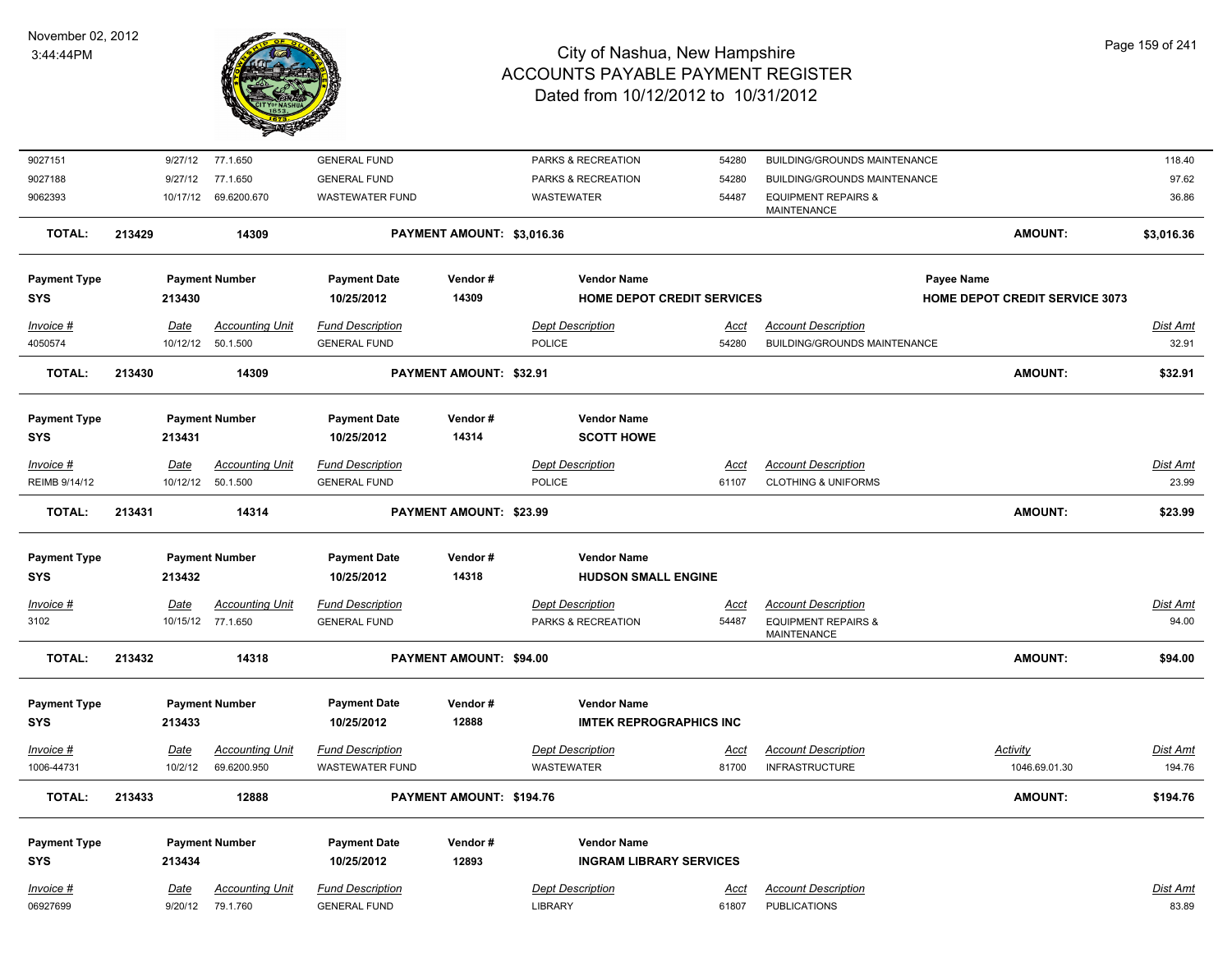

| 07040287                 |        | 9/27/12     | 79.1.760               | <b>GENERAL FUND</b>     |                            | <b>LIBRARY</b>                 | 61807       | <b>PUBLICATIONS</b>                 |                | 34.27           |
|--------------------------|--------|-------------|------------------------|-------------------------|----------------------------|--------------------------------|-------------|-------------------------------------|----------------|-----------------|
| 07040288                 |        | 9/27/12     | 79.1.760               | <b>GENERAL FUND</b>     |                            | <b>LIBRARY</b>                 | 61807       | <b>PUBLICATIONS</b>                 |                | 1,483.57        |
| 07078143                 |        | 9/30/12     | 79.1.760               | <b>GENERAL FUND</b>     |                            | <b>LIBRARY</b>                 | 61807       | PUBLICATIONS                        |                | 22.41           |
| 07078144                 |        | 9/30/12     | 79.1.760               | <b>GENERAL FUND</b>     |                            | <b>LIBRARY</b>                 | 61807       | <b>PUBLICATIONS</b>                 |                | 292.81          |
| 7146521                  |        | 10/4/12     | 79.1.760               | <b>GENERAL FUND</b>     |                            | <b>LIBRARY</b>                 | 61807       | <b>PUBLICATIONS</b>                 |                | 78.72           |
| <b>TOTAL:</b>            | 213434 |             | 12893                  |                         | PAYMENT AMOUNT: \$1,995.67 |                                |             |                                     | <b>AMOUNT:</b> | \$1,995.67      |
| <b>Payment Type</b>      |        |             | <b>Payment Number</b>  | <b>Payment Date</b>     | Vendor#                    | <b>Vendor Name</b>             |             |                                     | Payee Name     |                 |
| <b>SYS</b>               |        | 213435      |                        | 10/25/2012              | 12903                      | <b>IPMA</b>                    |             |                                     | <b>IPMA-HR</b> |                 |
| Invoice #                |        | Date        | <b>Accounting Unit</b> | <b>Fund Description</b> |                            | <b>Dept Description</b>        | <u>Acct</u> | <b>Account Description</b>          |                | Dist Amt        |
| <b>MEM 235431 B HILL</b> |        |             | 10/23/12 11.1.500      | <b>GENERAL FUND</b>     |                            | <b>HUMAN RESOURCES</b>         | 52800       | EDUCATIONAL ASSISTANCE              |                | 225.00          |
| <b>TOTAL:</b>            | 213435 |             | 12903                  |                         | PAYMENT AMOUNT: \$225.00   |                                |             |                                     | <b>AMOUNT:</b> | \$225.00        |
|                          |        |             |                        |                         |                            |                                |             |                                     |                |                 |
| <b>Payment Type</b>      |        |             | <b>Payment Number</b>  | <b>Payment Date</b>     | Vendor#                    | <b>Vendor Name</b>             |             |                                     |                |                 |
| <b>SYS</b>               |        | 213436      |                        | 10/25/2012              | 12907                      | <b>JP PEST SERVICES</b>        |             |                                     |                |                 |
| Invoice #                |        | Date        | <b>Accounting Unit</b> | <b>Fund Description</b> |                            | <b>Dept Description</b>        | <u>Acct</u> | <b>Account Description</b>          |                | Dist Amt        |
| 1070592                  |        | 9/19/12     | 79.1.720               | <b>GENERAL FUND</b>     |                            | <b>LIBRARY</b>                 | 54280       | <b>BUILDING/GROUNDS MAINTENANCE</b> |                | 125.00          |
| <b>TOTAL:</b>            | 213436 |             | 12907                  |                         | PAYMENT AMOUNT: \$125.00   |                                |             |                                     | <b>AMOUNT:</b> | \$125.00        |
| <b>Payment Type</b>      |        |             | <b>Payment Number</b>  | <b>Payment Date</b>     | Vendor#                    | <b>Vendor Name</b>             |             |                                     |                |                 |
| <b>SYS</b>               |        | 213437      |                        | 10/25/2012              | 14337                      | <b>JACK YOUNG CO INC</b>       |             |                                     |                |                 |
|                          |        |             |                        |                         |                            |                                |             |                                     |                |                 |
| Invoice #                |        | <b>Date</b> | <b>Accounting Unit</b> | <b>Fund Description</b> |                            | <b>Dept Description</b>        | <u>Acct</u> | <b>Account Description</b>          |                | <b>Dist Amt</b> |
| 207667                   |        | 9/28/12     | 52.1.630               | <b>GENERAL FUND</b>     |                            | <b>FIRE</b>                    | 61799       | VEHICLE PARTS & SUPPLIES            |                | 51.59           |
| <b>TOTAL:</b>            | 213437 |             | 14337                  |                         | PAYMENT AMOUNT: \$51.59    |                                |             |                                     | <b>AMOUNT:</b> | \$51.59         |
| <b>Payment Type</b>      |        |             | <b>Payment Number</b>  | <b>Payment Date</b>     | Vendor#                    | <b>Vendor Name</b>             |             |                                     |                |                 |
| <b>SYS</b>               |        | 213438      |                        | 10/25/2012              | 11040                      | <b>JCI JONES CHEMICALS INC</b> |             |                                     |                |                 |
| Invoice #                |        | Date        | <b>Accounting Unit</b> | <b>Fund Description</b> |                            | <b>Dept Description</b>        | <u>Acct</u> | <b>Account Description</b>          |                | Dist Amt        |
| 562421                   |        | 10/2/12     | 69.6200.670            | <b>WASTEWATER FUND</b>  |                            | <b>WASTEWATER</b>              | 61156       | <b>CHEMICALS</b>                    |                | 2,520.06        |
| <b>TOTAL:</b>            | 213438 |             | 11040                  |                         | PAYMENT AMOUNT: \$2,520.06 |                                |             |                                     | <b>AMOUNT:</b> | \$2,520.06      |
|                          |        |             |                        |                         |                            |                                |             |                                     |                |                 |
| <b>Payment Type</b>      |        |             | <b>Payment Number</b>  | <b>Payment Date</b>     | Vendor#                    | <b>Vendor Name</b>             |             |                                     |                |                 |
| <b>SYS</b>               |        | 213439      |                        | 10/25/2012              | 12922                      | <b>JOHN DEERE LANDSCAPES</b>   |             |                                     |                |                 |
| Invoice #                |        | Date        | <b>Accounting Unit</b> | <b>Fund Description</b> |                            | <b>Dept Description</b>        | Acct        | <b>Account Description</b>          | Activity       | Dist Amt        |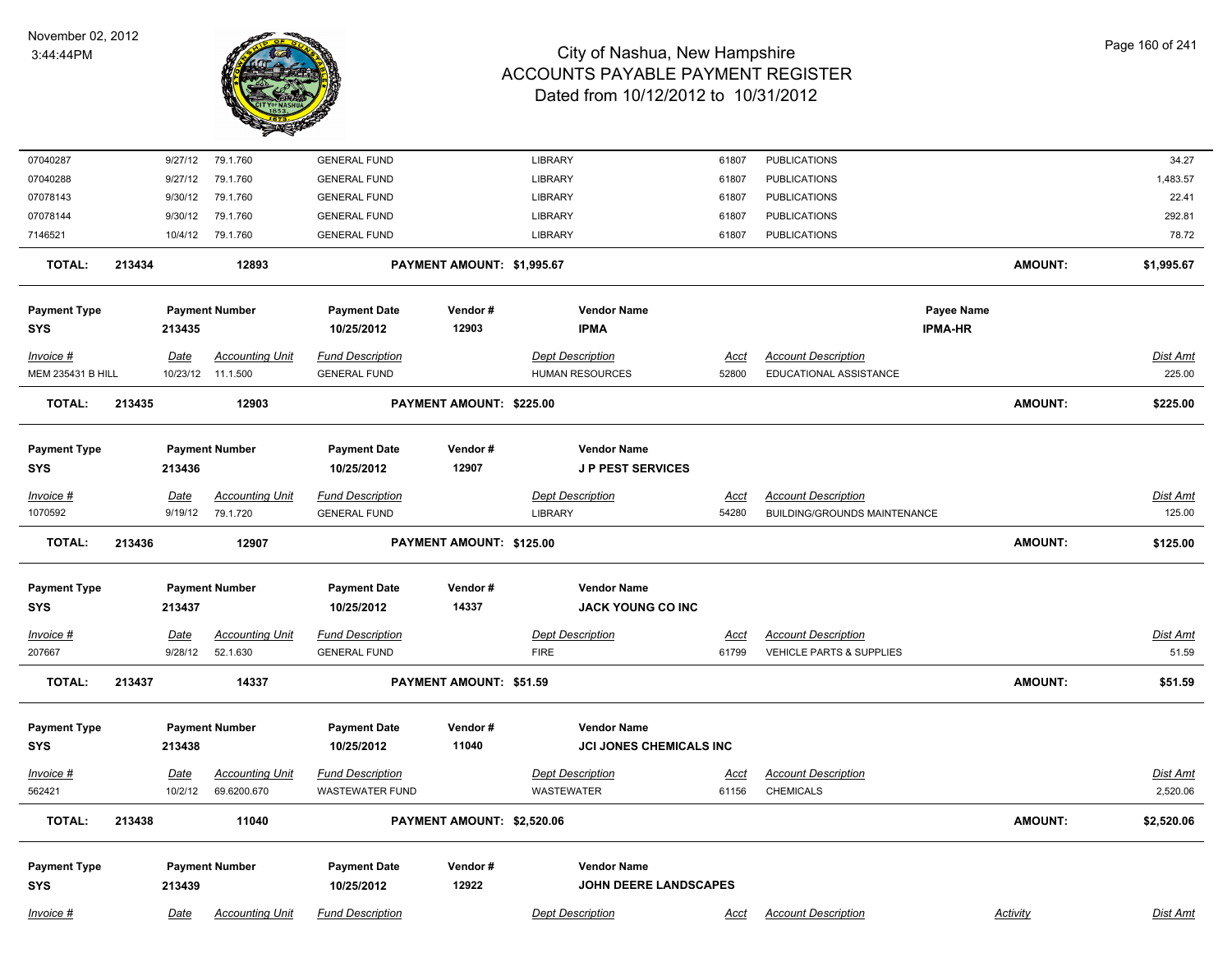

| 62808803               |        | 9/27/12     | 61.1001                                     | CAPITAL IMPROVEMENTS                           |                            | STREETS-CAP IMP                                          | 81100                | CAPITAL IMPROVEMENTS                                              | 1000            | 150.50               |
|------------------------|--------|-------------|---------------------------------------------|------------------------------------------------|----------------------------|----------------------------------------------------------|----------------------|-------------------------------------------------------------------|-----------------|----------------------|
| 62812025               |        | 9/27/12     | 61.1001                                     | CAPITAL IMPROVEMENTS                           |                            | STREETS-CAP IMP                                          | 81100                | CAPITAL IMPROVEMENTS                                              | 1000            | 38.73                |
| 62850517               |        | 10/1/12     | 61.1001                                     | CAPITAL IMPROVEMENTS                           |                            | STREETS-CAP IMP                                          | 81100                | CAPITAL IMPROVEMENTS                                              | 1000            | 116.75               |
| 62850551               |        | 10/1/12     | 61.1001                                     | CAPITAL IMPROVEMENTS                           |                            | STREETS-CAP IMP                                          | 81100                | CAPITAL IMPROVEMENTS                                              | 1000            | 14.44                |
| <b>TOTAL:</b>          | 213439 |             | 12922                                       |                                                | PAYMENT AMOUNT: \$320.42   |                                                          |                      |                                                                   | <b>AMOUNT:</b>  | \$320.42             |
| <b>Payment Type</b>    |        |             | <b>Payment Number</b>                       | <b>Payment Date</b>                            | Vendor#                    | <b>Vendor Name</b>                                       |                      |                                                                   |                 |                      |
| <b>SYS</b>             |        | 213440      |                                             | 10/25/2012                                     | 12927                      | JOHNSONS ELECTRIC INC                                    |                      |                                                                   |                 |                      |
| Invoice #<br>1142      |        | Date        | <b>Accounting Unit</b><br>10/13/12 77.1.650 | <b>Fund Description</b><br><b>GENERAL FUND</b> |                            | <b>Dept Description</b><br><b>PARKS &amp; RECREATION</b> | <b>Acct</b><br>54280 | <b>Account Description</b><br><b>BUILDING/GROUNDS MAINTENANCE</b> |                 | Dist Amt<br>1,982.40 |
| <b>TOTAL:</b>          | 213440 |             | 12927                                       |                                                | PAYMENT AMOUNT: \$1,982.40 |                                                          |                      |                                                                   | <b>AMOUNT:</b>  | \$1,982.40           |
| <b>Payment Type</b>    |        |             | <b>Payment Number</b>                       | <b>Payment Date</b>                            | Vendor#                    | <b>Vendor Name</b>                                       |                      |                                                                   |                 |                      |
| <b>SYS</b>             |        | 213441      |                                             | 10/25/2012                                     | 14883                      | <b>JOSEPH MERRITT &amp; CO INC</b>                       |                      |                                                                   |                 |                      |
| Invoice #              |        | <b>Date</b> | <b>Accounting Unit</b>                      | <b>Fund Description</b>                        |                            | <b>Dept Description</b>                                  | Acct                 | <b>Account Description</b>                                        |                 | Dist Amt             |
| 10230503               |        | 9/24/12     | 81.1.500                                    | <b>GENERAL FUND</b>                            |                            | <b>COMMUNITY DEVELOPMENT</b>                             | 61650                | <b>COPIER SUPPLIES</b>                                            |                 | 132.48               |
| <b>TOTAL:</b>          | 213441 |             | 14883                                       |                                                | PAYMENT AMOUNT: \$132.48   |                                                          |                      |                                                                   | <b>AMOUNT:</b>  | \$132.48             |
| <b>Payment Type</b>    |        |             | <b>Payment Number</b>                       | <b>Payment Date</b>                            | Vendor#                    | <b>Vendor Name</b>                                       |                      |                                                                   |                 |                      |
| <b>SYS</b>             |        | 213442      |                                             | 10/25/2012                                     | 14929                      | K KIRKWOOD CONSULTING LLC                                |                      |                                                                   |                 |                      |
| Invoice #              |        | <u>Date</u> | <b>Accounting Unit</b>                      | <b>Fund Description</b>                        |                            | <b>Dept Description</b>                                  | <u>Acct</u>          | <b>Account Description</b>                                        | <b>Activity</b> | <u>Dist Amt</u>      |
| 01                     |        |             | 10/22/12 84.3090                            | <b>URBAN PROGRAM GRANTS</b>                    |                            | <b>URBAN PROGRAM GRANTS</b>                              | 53142                | <b>CONSULTING SERVICES</b>                                        | 8420.13.10.100  | 1,250.00             |
| <b>TOTAL:</b>          | 213442 |             | 14929                                       |                                                | PAYMENT AMOUNT: \$1,250.00 |                                                          |                      |                                                                   | <b>AMOUNT:</b>  | \$1,250.00           |
| <b>Payment Type</b>    |        |             | <b>Payment Number</b>                       | <b>Payment Date</b>                            | Vendor#                    | <b>Vendor Name</b>                                       |                      |                                                                   |                 |                      |
| <b>SYS</b>             |        | 213443      |                                             | 10/25/2012                                     | 15113                      | <b>KIDS LIKE TO PARTY</b>                                |                      |                                                                   |                 |                      |
| $Invoice$ #            |        | <u>Date</u> | <b>Accounting Unit</b>                      | <b>Fund Description</b>                        |                            | <b>Dept Description</b>                                  | <u>Acct</u>          | <b>Account Description</b>                                        | Activity        | Dist Amt             |
| 2163                   |        | 9/15/12     | 77.3200                                     | PARKS & RECREATION GRANTS                      |                            | PARKS & RECREATION GRANTS                                | 55699                | OTHER CONTRACTED SERVICES                                         | 77.1003.12.01   | 499.00               |
| <b>TOTAL:</b>          | 213443 |             | 15113                                       |                                                | PAYMENT AMOUNT: \$499.00   |                                                          |                      |                                                                   | <b>AMOUNT:</b>  | \$499.00             |
| <b>Payment Type</b>    |        |             | <b>Payment Number</b>                       | <b>Payment Date</b>                            | Vendor#                    | <b>Vendor Name</b>                                       |                      |                                                                   |                 |                      |
| <b>SYS</b>             |        | 213444      |                                             | 10/25/2012                                     | 14364                      | <b>JAMES W KIRK</b>                                      |                      |                                                                   |                 |                      |
| Invoice #              |        | <b>Date</b> | <b>Accounting Unit</b>                      | <b>Fund Description</b>                        |                            | <b>Dept Description</b>                                  | <b>Acct</b>          | <b>Account Description</b>                                        |                 | <u>Dist Amt</u>      |
| 20190A 10/25/2012 DCAP |        | 10/22/12    | <b>BS1000</b>                               | <b>GENERAL FUND</b>                            |                            | <b>GENERAL FUND</b>                                      | 21460                | 125 DEPENDENT CARE                                                |                 | 67.30                |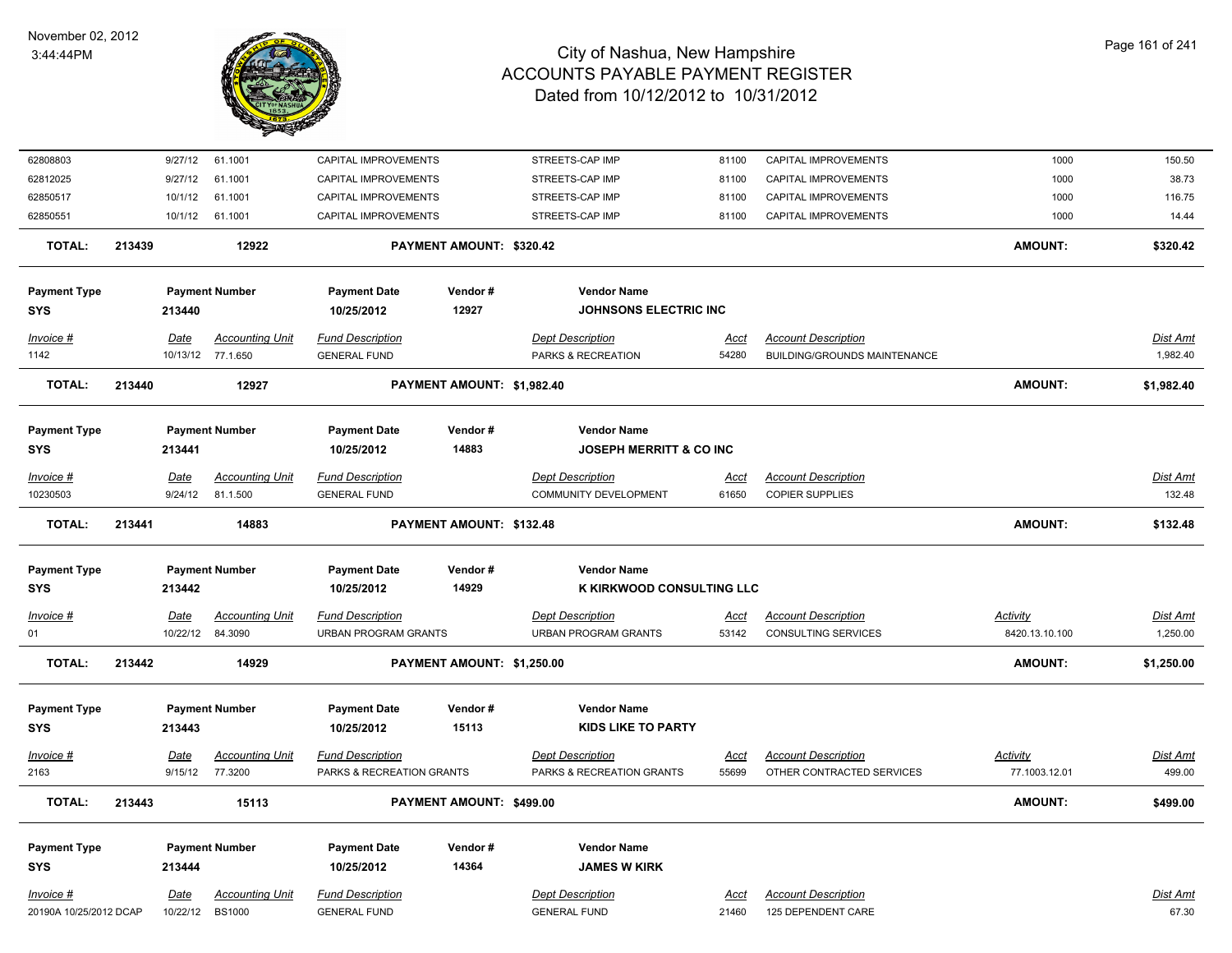

| <b>TOTAL:</b>                       | 213444 |                        | 14364                                       |                                                         | PAYMENT AMOUNT: \$67.30    |                                                    |                      |                                                                 | <b>AMOUNT:</b>                    | \$67.30                  |
|-------------------------------------|--------|------------------------|---------------------------------------------|---------------------------------------------------------|----------------------------|----------------------------------------------------|----------------------|-----------------------------------------------------------------|-----------------------------------|--------------------------|
| <b>Payment Type</b><br><b>SYS</b>   |        | 213445                 | <b>Payment Number</b>                       | <b>Payment Date</b><br>10/25/2012                       | Vendor#<br>15054           | <b>Vendor Name</b><br><b>KNOWLEDGENET</b>          |                      |                                                                 |                                   |                          |
| Invoice #<br>25519                  |        | Date<br>10/2/12        | <b>Accounting Unit</b><br>79.1.770          | <b>Fund Description</b><br><b>GENERAL FUND</b>          |                            | <b>Dept Description</b><br><b>LIBRARY</b>          | Acct<br>54428        | <b>Account Description</b><br><b>TECHNOLOGY OPERATIONS</b>      |                                   | Dist Amt<br>2,990.00     |
| <b>TOTAL:</b>                       | 213445 |                        | 15054                                       |                                                         | PAYMENT AMOUNT: \$2,990.00 |                                                    |                      |                                                                 | AMOUNT:                           | \$2,990.00               |
| <b>Payment Type</b><br>SYS          |        | 213446                 | <b>Payment Number</b>                       | <b>Payment Date</b><br>10/25/2012                       | Vendor#<br>15291           | <b>Vendor Name</b><br><b>FRED LARSON</b>           |                      |                                                                 |                                   |                          |
| Invoice #<br>2012 3 STATE WKND 2012 |        | Date<br>10/15/12       | <b>Accounting Unit</b><br>52.1.635          | <b>Fund Description</b><br><b>GENERAL FUND</b>          |                            | <b>Dept Description</b><br><b>FIRE</b>             | Acct<br>52800        | <b>Account Description</b><br>EDUCATIONAL ASSISTANCE            |                                   | Dist Amt<br>100.00       |
| <b>TOTAL:</b>                       | 213446 |                        | 15291                                       |                                                         | PAYMENT AMOUNT: \$100.00   |                                                    |                      |                                                                 | AMOUNT:                           | \$100.00                 |
| <b>Payment Type</b><br><b>SYS</b>   |        | 213447                 | <b>Payment Number</b>                       | <b>Payment Date</b><br>10/25/2012                       | Vendor#<br>10514           | <b>Vendor Name</b><br><b>JOHN R LETHBRIDGE</b>     |                      |                                                                 |                                   |                          |
| $Invoice$ #<br>10/12/12 2 HRS       |        | <b>Date</b>            | <b>Accounting Unit</b><br>10/17/12 72.1.500 | <b>Fund Description</b><br><b>GENERAL FUND</b>          |                            | <b>Dept Description</b><br><b>COMMUNITY HEALTH</b> | Acct<br>55699        | <b>Account Description</b><br>OTHER CONTRACTED SERVICES         |                                   | Dist Amt<br>46.00        |
| <b>TOTAL:</b>                       | 213447 |                        | 10514                                       |                                                         | PAYMENT AMOUNT: \$46.00    |                                                    |                      |                                                                 | <b>AMOUNT:</b>                    | \$46.00                  |
| <b>Payment Type</b><br><b>SYS</b>   |        | 213448                 | <b>Payment Number</b>                       | <b>Payment Date</b><br>10/25/2012                       | Vendor#<br>13014           | <b>Vendor Name</b><br><b>LIFEGUARD SYSTEMS INC</b> |                      |                                                                 |                                   |                          |
| <b>Invoice #</b><br>10267           |        | <u>Date</u><br>10/2/12 | <b>Accounting Unit</b><br>52.1010           | <b>Fund Description</b><br><b>GF-PRIOR YEAR ESCROWS</b> |                            | <b>Dept Description</b><br>FIRE-PRIOR YEAR         | <u>Acct</u><br>71400 | <b>Account Description</b><br><b>EMERGENCY RESCUE EQUIPMENT</b> |                                   | Dist Amt<br>2,530.00     |
| <b>TOTAL:</b>                       | 213448 |                        | 13014                                       |                                                         | PAYMENT AMOUNT: \$2,530.00 |                                                    |                      |                                                                 | <b>AMOUNT:</b>                    | \$2,530.00               |
| <b>Payment Type</b><br>SYS          |        | 213449                 | <b>Payment Number</b>                       | <b>Payment Date</b><br>10/25/2012                       | Vendor#<br>13023           | <b>Vendor Name</b><br><b>LOOMIS FARGO &amp; CO</b> |                      | <b>LOOMIS</b>                                                   | Payee Name                        |                          |
| Invoice #<br>11130654               |        | Date<br>9/30/12        | <b>Accounting Unit</b><br>66.1.500          | <b>Fund Description</b><br><b>GENERAL FUND</b>          |                            | <b>Dept Description</b><br>PARKING LOTS            | Acct<br>55699        | <b>Account Description</b><br>OTHER CONTRACTED SERVICES         | <b>Activity</b>                   | <b>Dist Amt</b><br>38.46 |
| 11130654<br><b>TOTAL:</b>           | 213449 | 9/30/12                | 86.3120<br>13023                            | <b>TRANSIT GRANTS</b>                                   | PAYMENT AMOUNT: \$198.59   | <b>TRANSPORTATION</b>                              | 53999                | OTHER PROFESSIONAL SERVICES                                     | 86.800.13.20.01<br><b>AMOUNT:</b> | 160.13<br>\$198.59       |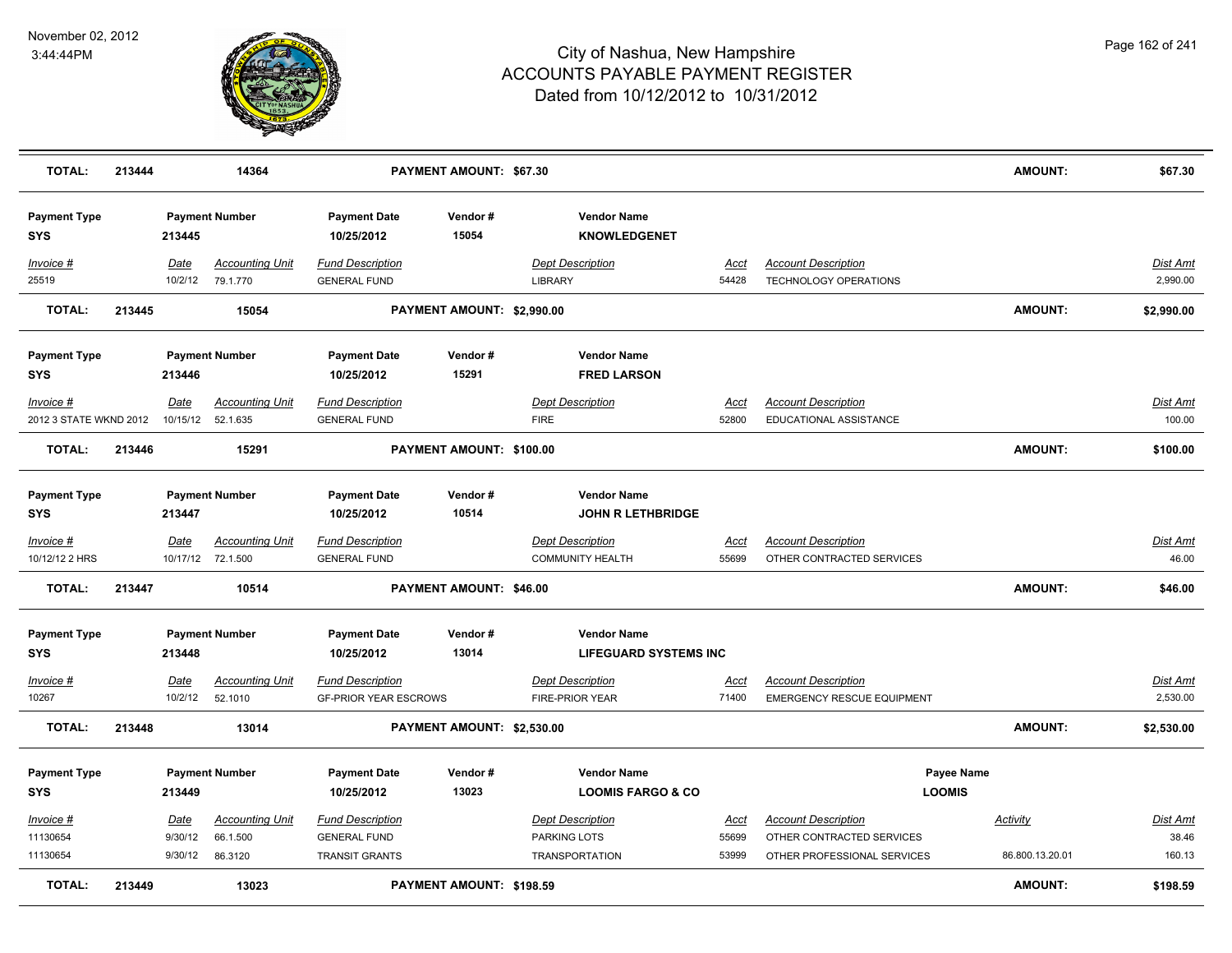

| <b>Payment Type</b>               |        |                        | <b>Payment Number</b>              | <b>Payment Date</b>               | Vendor#                  | <b>Vendor Name</b>                                    |             |                                          | Payee Name           |                          |
|-----------------------------------|--------|------------------------|------------------------------------|-----------------------------------|--------------------------|-------------------------------------------------------|-------------|------------------------------------------|----------------------|--------------------------|
| <b>SYS</b>                        |        | 213450                 |                                    | 10/25/2012                        | 14415                    | <b>LOWES</b>                                          |             |                                          | <b>LOWE'S - 3502</b> |                          |
|                                   |        |                        |                                    |                                   |                          |                                                       |             |                                          |                      |                          |
| Invoice #                         |        | <b>Date</b><br>10/9/12 | <b>Accounting Unit</b><br>50.1.500 | <b>Fund Description</b>           |                          | <b>Dept Description</b>                               | Acct        | <b>Account Description</b>               |                      | <u>Dist Amt</u><br>10.22 |
| 02905                             |        |                        |                                    | <b>GENERAL FUND</b>               |                          | POLICE                                                | 54280       | <b>BUILDING/GROUNDS MAINTENANCE</b>      |                      |                          |
| 09794                             |        |                        | 10/22/12 79.1.720                  | <b>GENERAL FUND</b>               |                          | <b>LIBRARY</b>                                        | 54280       | <b>BUILDING/GROUNDS MAINTENANCE</b>      |                      | 71.39                    |
| <b>TOTAL:</b>                     | 213450 |                        | 14415                              |                                   | PAYMENT AMOUNT: \$81.61  |                                                       |             |                                          | <b>AMOUNT:</b>       | \$81.61                  |
| <b>Payment Type</b>               |        |                        | <b>Payment Number</b>              | <b>Payment Date</b>               | Vendor#                  | <b>Vendor Name</b>                                    |             |                                          |                      |                          |
| <b>SYS</b>                        |        | 213451                 |                                    | 10/25/2012                        | 13035                    | <b>M &amp; M ELECTRICAL SUPPLY CO INC</b>             |             |                                          |                      |                          |
| Invoice #                         |        | <b>Date</b>            | <b>Accounting Unit</b>             | <b>Fund Description</b>           |                          | <b>Dept Description</b>                               | <u>Acct</u> | <b>Account Description</b>               | <b>Activity</b>      | Dist Amt                 |
| R 28795                           |        | 10/9/12                | 61.1001                            | CAPITAL IMPROVEMENTS              |                          | STREETS-CAP IMP                                       | 81100       | CAPITAL IMPROVEMENTS                     | 1000                 | 31.68                    |
| R 28951                           |        | 10/12/12               | 61.1001                            | CAPITAL IMPROVEMENTS              |                          | STREETS-CAP IMP                                       | 81100       | <b>CAPITAL IMPROVEMENTS</b>              | 1000                 | 6.60                     |
| R 29097                           |        |                        | 10/10/12 61.1001                   | CAPITAL IMPROVEMENTS              |                          | STREETS-CAP IMP                                       | 81100       | CAPITAL IMPROVEMENTS                     | 1000                 | 52.03                    |
| <b>TOTAL:</b>                     | 213451 |                        | 13035                              |                                   | PAYMENT AMOUNT: \$90.31  |                                                       |             |                                          | <b>AMOUNT:</b>       | \$90.31                  |
| <b>Payment Type</b><br><b>SYS</b> |        | 213452                 | <b>Payment Number</b>              | <b>Payment Date</b><br>10/25/2012 | Vendor#<br>13039         | <b>Vendor Name</b><br><b>MAC MULKIN CHEVROLET INC</b> |             |                                          |                      |                          |
| Invoice #                         |        | <b>Date</b>            | <b>Accounting Unit</b>             | <b>Fund Description</b>           |                          | <b>Dept Description</b>                               | <u>Acct</u> | <b>Account Description</b>               |                      | <b>Dist Amt</b>          |
| 379852                            |        | 10/10/12               | 50.1.500                           | <b>GENERAL FUND</b>               |                          | <b>POLICE</b>                                         | 61799       | <b>VEHICLE PARTS &amp; SUPPLIES</b>      |                      | 407.40                   |
| 380581                            |        |                        | 10/16/12 50.1.500                  | <b>GENERAL FUND</b>               |                          | <b>POLICE</b>                                         | 61799       | VEHICLE PARTS & SUPPLIES                 |                      | 17.50                    |
| 484557                            |        |                        | 10/12/12  50.1.500                 | <b>GENERAL FUND</b>               |                          | <b>POLICE</b>                                         | 54600       | <b>VEHICLE REPAIRS &amp; MAINTENANCE</b> |                      | 49.95                    |
| <b>TOTAL:</b>                     | 213452 |                        | 13039                              |                                   | PAYMENT AMOUNT: \$474.85 |                                                       |             |                                          | <b>AMOUNT:</b>       | \$474.85                 |
|                                   |        |                        |                                    |                                   |                          |                                                       |             |                                          |                      |                          |
| <b>Payment Type</b>               |        |                        | <b>Payment Number</b>              | <b>Payment Date</b>               | Vendor#                  | <b>Vendor Name</b>                                    |             |                                          |                      |                          |
| <b>SYS</b>                        |        | 213453                 |                                    | 10/25/2012                        | 14965                    | <b>MAILINGS UNLIMITED</b>                             |             |                                          |                      |                          |
| Invoice #                         |        | <b>Date</b>            | <b>Accounting Unit</b>             | <b>Fund Description</b>           |                          | <b>Dept Description</b>                               | <u>Acct</u> | <b>Account Description</b>               |                      | Dist Amt                 |
| 53683                             |        |                        | 10/15/12 69.6200.500               | <b>WASTEWATER FUND</b>            |                          | <b>WASTEWATER</b>                                     | 53467       | <b>BILLING &amp; MAILING SERVICES</b>    |                      | 133.89                   |
| <b>TOTAL:</b>                     | 213453 |                        | 14965                              |                                   | PAYMENT AMOUNT: \$133.89 |                                                       |             |                                          | <b>AMOUNT:</b>       | \$133.89                 |
| <b>Payment Type</b>               |        |                        | <b>Payment Number</b>              | <b>Payment Date</b>               | Vendor#                  | <b>Vendor Name</b>                                    |             |                                          |                      |                          |
| <b>SYS</b>                        |        | 213454                 |                                    | 10/25/2012                        | 14441                    | <b>BRUCE MARKS</b>                                    |             |                                          |                      |                          |
| Invoice #                         |        | Date                   | <b>Accounting Unit</b>             | <b>Fund Description</b>           |                          | <b>Dept Description</b>                               | Acct        | <b>Account Description</b>               |                      | Dist Amt                 |
| NELA CONFER MILEAGE               |        |                        | 10/17/12 79.1.500                  | <b>GENERAL FUND</b>               |                          | <b>LIBRARY</b>                                        | 55300       | <b>TRAVEL</b>                            |                      | 82.14                    |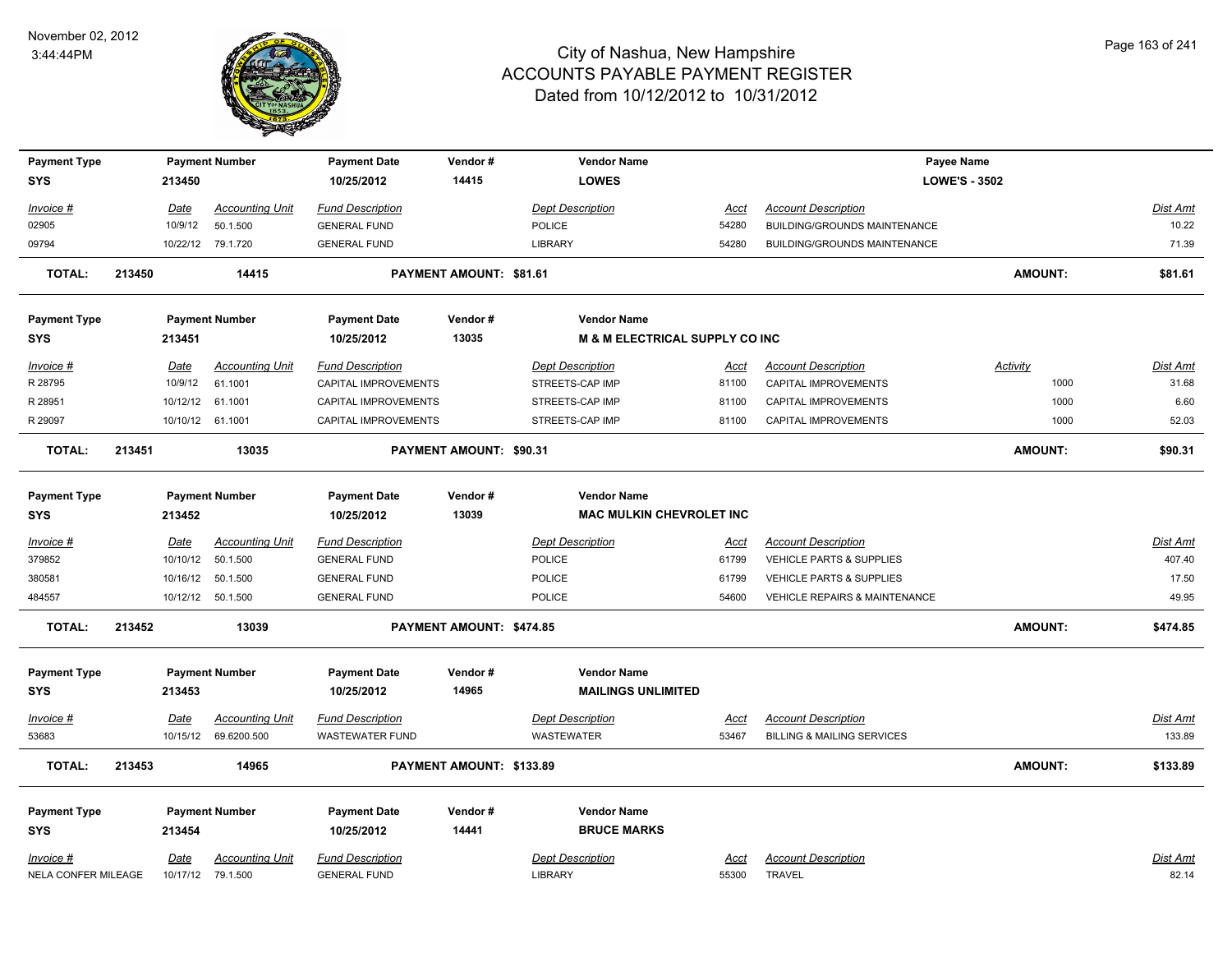

| <b>TOTAL:</b>                     | 213454 |                        | 14441                                 |                                                   | PAYMENT AMOUNT: \$82.14    |                                              |                                           |                                                   | <b>AMOUNT:</b>                               | \$82.14            |
|-----------------------------------|--------|------------------------|---------------------------------------|---------------------------------------------------|----------------------------|----------------------------------------------|-------------------------------------------|---------------------------------------------------|----------------------------------------------|--------------------|
| <b>Payment Type</b><br><b>SYS</b> |        | 213455                 | <b>Payment Number</b>                 | <b>Payment Date</b><br>10/25/2012                 | Vendor#<br>14448           | <b>Vendor Name</b>                           | <b>MASSACHUSETTS MUNICIPAL ASSOC</b>      |                                                   |                                              |                    |
| Invoice #<br>MMA 19015            |        | Date<br>10/12/12       | <b>Accounting Unit</b><br>69.6200.540 | <b>Fund Description</b><br><b>WASTEWATER FUND</b> |                            | <b>Dept Description</b><br><b>WASTEWATER</b> | Acct<br>55500                             | <b>Account Description</b><br><b>ADVERTISING</b>  |                                              | Dist Amt<br>105.00 |
| <b>TOTAL:</b>                     | 213455 |                        | 14448                                 |                                                   | PAYMENT AMOUNT: \$105.00   |                                              |                                           |                                                   | <b>AMOUNT:</b>                               | \$105.00           |
| <b>Payment Type</b><br>SYS        |        | 213456                 | <b>Payment Number</b>                 | <b>Payment Date</b><br>10/25/2012                 | Vendor#<br>13008           | <b>Vendor Name</b>                           | <b>LEXISNEXIS MATTHEW BENDER</b>          |                                                   | Payee Name<br><b>MATTHEW BENDER &amp; CO</b> |                    |
| Invoice #<br>36719994             |        | <b>Date</b><br>9/21/12 | <b>Accounting Unit</b><br>50.1.500    | <b>Fund Description</b><br><b>GENERAL FUND</b>    |                            | <b>Dept Description</b><br>POLICE            | Acct<br>61807                             | <b>Account Description</b><br><b>PUBLICATIONS</b> |                                              | Dist Amt<br>143.94 |
| <b>TOTAL:</b>                     | 213456 |                        | 13008                                 |                                                   | PAYMENT AMOUNT: \$143.94   |                                              |                                           |                                                   | <b>AMOUNT:</b>                               | \$143.94           |
| <b>Payment Type</b><br>SYS        |        | 213457                 | <b>Payment Number</b>                 | <b>Payment Date</b><br>10/25/2012                 | Vendor#<br>13067           | <b>Vendor Name</b>                           | <b>MAYNARD &amp; LESIEUR INC</b>          |                                                   |                                              |                    |
| <u>Invoice #</u>                  |        | <b>Date</b>            | <b>Accounting Unit</b>                | <b>Fund Description</b>                           |                            | <b>Dept Description</b>                      | <b>Acct</b>                               | <b>Account Description</b>                        |                                              | Dist Amt           |
| 47455                             |        | 9/26/12                | 61.1.700                              | <b>GENERAL FUND</b>                               |                            | <b>STREETS</b>                               | 61705                                     | <b>TIRES</b>                                      |                                              | 140.00             |
| 47810                             |        | 10/2/12                | 68.6000.540                           | SOLID WASTE FUND                                  |                            | <b>SOLID WASTE</b>                           | 61705                                     | <b>TIRES</b>                                      |                                              | 840.00             |
| 47872                             |        | 10/3/12                | 68.6000.540                           | SOLID WASTE FUND                                  |                            | SOLID WASTE                                  | 61705                                     | <b>TIRES</b>                                      |                                              | 840.00             |
| 47878                             |        | 10/3/12                | 61.1.700                              | <b>GENERAL FUND</b>                               |                            | <b>STREETS</b>                               | 61705                                     | <b>TIRES</b>                                      |                                              | 495.00             |
| <b>TOTAL:</b>                     | 213457 |                        | 13067                                 |                                                   | PAYMENT AMOUNT: \$2,315.00 |                                              |                                           |                                                   | AMOUNT:                                      | \$2,315.00         |
| <b>Payment Type</b>               |        |                        | <b>Payment Number</b>                 | <b>Payment Date</b>                               | Vendor#                    | <b>Vendor Name</b>                           |                                           |                                                   |                                              |                    |
| <b>SYS</b>                        |        | 213458                 |                                       | 10/25/2012                                        | 11470                      |                                              | <b>MCMILLAN FIBERGLASS STOCKS INC</b>     |                                                   |                                              |                    |
| Invoice #                         |        | <b>Date</b>            | <b>Accounting Unit</b>                | <b>Fund Description</b>                           |                            | <b>Dept Description</b>                      | Acct                                      | <b>Account Description</b>                        |                                              | Dist Amt           |
| 57284                             |        | 9/25/12                | 50.1.635                              | <b>GENERAL FUND</b>                               |                            | <b>POLICE</b>                                | 71407                                     | <b>FIREARMS</b>                                   |                                              | 1,127.00           |
| <b>TOTAL:</b>                     | 213458 |                        | 11470                                 |                                                   | PAYMENT AMOUNT: \$1,127.00 |                                              |                                           |                                                   | <b>AMOUNT:</b>                               | \$1,127.00         |
| <b>Payment Type</b>               |        |                        | <b>Payment Number</b>                 | <b>Payment Date</b>                               | Vendor#                    | <b>Vendor Name</b>                           |                                           |                                                   |                                              |                    |
| <b>SYS</b>                        |        | 213459                 |                                       | 10/25/2012                                        | 14459                      |                                              | <b>MCNEILUS TRUCK &amp; MANUFACTURING</b> |                                                   |                                              |                    |
| Invoice #<br>1989770              |        | <b>Date</b><br>9/25/12 | <b>Accounting Unit</b><br>68.6000.695 | <b>Fund Description</b><br>SOLID WASTE FUND       |                            | <b>Dept Description</b><br>SOLID WASTE       | Acct<br>61705                             | <b>Account Description</b><br><b>TIRES</b>        |                                              | Dist Amt<br>180.85 |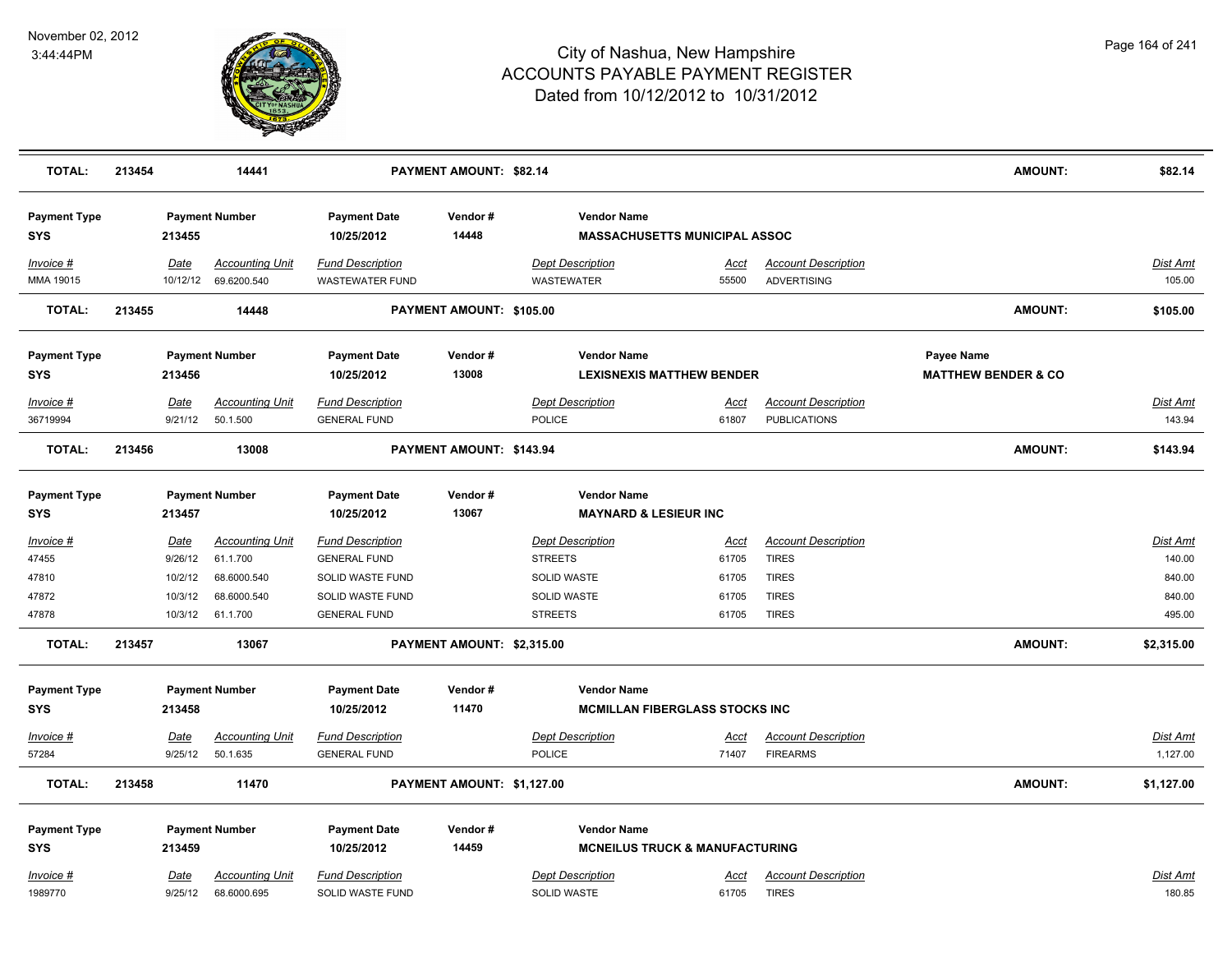

| <b>TOTAL:</b>                     | 213459      | 14459                  |                                   | PAYMENT AMOUNT: \$180.85 |                                                     |             |                             |                     | <b>AMOUNT:</b> | \$180.85        |
|-----------------------------------|-------------|------------------------|-----------------------------------|--------------------------|-----------------------------------------------------|-------------|-----------------------------|---------------------|----------------|-----------------|
| <b>Payment Type</b><br><b>SYS</b> | 213460      | <b>Payment Number</b>  | <b>Payment Date</b><br>10/25/2012 | Vendor#<br>14471         | <b>Vendor Name</b><br><b>MHQ MUNICIPAL VEHICLES</b> |             |                             |                     |                |                 |
| Invoice #                         | Date        | <b>Accounting Unit</b> | <b>Fund Description</b>           |                          | <b>Dept Description</b>                             | <u>Acct</u> | <b>Account Description</b>  |                     |                | Dist Amt        |
| MV-080140                         | 9/21/12     | 50.1.500               | <b>GENERAL FUND</b>               |                          | POLICE                                              | 55699       | OTHER CONTRACTED SERVICES   |                     |                | 350.00          |
| <b>TOTAL:</b>                     | 213460      | 14471                  |                                   | PAYMENT AMOUNT: \$350.00 |                                                     |             |                             |                     | <b>AMOUNT:</b> | \$350.00        |
| <b>Payment Type</b>               |             | <b>Payment Number</b>  | <b>Payment Date</b>               | Vendor#                  | <b>Vendor Name</b>                                  |             |                             |                     |                |                 |
| <b>SYS</b>                        | 213461      |                        | 10/25/2012                        | 13097                    | <b>MICRO MARKETING ASSOCIATES</b>                   |             |                             |                     |                |                 |
| Invoice #                         | Date        | <b>Accounting Unit</b> | <b>Fund Description</b>           |                          | <b>Dept Description</b>                             | Acct        | <b>Account Description</b>  |                     |                | <b>Dist Amt</b> |
| 455938                            | 9/26/12     | 79.1.755               | <b>GENERAL FUND</b>               |                          | <b>LIBRARY</b>                                      | 61814       | <b>MEDIA</b>                |                     |                | 29.73           |
| 456868                            | 10/4/12     | 79.1.755               | <b>GENERAL FUND</b>               |                          | <b>LIBRARY</b>                                      | 61814       | <b>MEDIA</b>                |                     |                | 307.02          |
| 457148                            | 10/5/12     | 79.1.755               | <b>GENERAL FUND</b>               |                          | <b>LIBRARY</b>                                      | 61814       | <b>MEDIA</b>                |                     |                | 38.23           |
| <b>TOTAL:</b>                     | 213461      | 13097                  |                                   | PAYMENT AMOUNT: \$374.98 |                                                     |             |                             |                     | <b>AMOUNT:</b> | \$374.98        |
| <b>Payment Type</b>               |             | <b>Payment Number</b>  | <b>Payment Date</b>               | Vendor#                  | <b>Vendor Name</b>                                  |             |                             | Payee Name          |                |                 |
| <b>SYS</b>                        | 213462      |                        | 10/25/2012                        | 10861                    | <b>MIDWEST TAPE LLC</b>                             |             |                             | <b>MIDWEST TAPE</b> |                |                 |
| <u>Invoice #</u>                  | <b>Date</b> | <b>Accounting Unit</b> | <b>Fund Description</b>           |                          | <b>Dept Description</b>                             | <u>Acct</u> | <b>Account Description</b>  |                     |                | Dist Amt        |
| 90326219-1                        | 8/17/12     | 79.1.755               | <b>GENERAL FUND</b>               |                          | LIBRARY                                             | 61814       | <b>MEDIA</b>                |                     |                | 301.44          |
| 90408169                          | 9/21/12     | 79.1.755               | <b>GENERAL FUND</b>               |                          | LIBRARY                                             | 61814       | <b>MEDIA</b>                |                     |                | 75.19           |
| 90408281                          | 9/21/12     | 79.1.755               | <b>GENERAL FUND</b>               |                          | <b>LIBRARY</b>                                      | 61814       | <b>MEDIA</b>                |                     |                | 98.28           |
| 90408282                          | 9/21/12     | 79.1.755               | <b>GENERAL FUND</b>               |                          | <b>LIBRARY</b>                                      | 61814       | <b>MEDIA</b>                |                     |                | 221.93          |
| 90415254                          | 9/25/12     | 79.1.755               | <b>GENERAL FUND</b>               |                          | LIBRARY                                             | 61814       | <b>MEDIA</b>                |                     |                | 73.03           |
| 90420917                          | 9/27/12     | 79.1.755               | <b>GENERAL FUND</b>               |                          | LIBRARY                                             | 61814       | <b>MEDIA</b>                |                     |                | 215.11          |
| <b>TOTAL:</b>                     | 213462      | 10861                  |                                   | PAYMENT AMOUNT: \$984.98 |                                                     |             |                             |                     | <b>AMOUNT:</b> | \$984.98        |
| <b>Payment Type</b><br><b>SYS</b> | 213463      | <b>Payment Number</b>  | <b>Payment Date</b><br>10/25/2012 | Vendor#<br>14893         | <b>Vendor Name</b><br><b>MILFORD GRANITE CO LLC</b> |             |                             |                     |                |                 |
| Invoice #                         | Date        | <b>Accounting Unit</b> | <b>Fund Description</b>           |                          | <b>Dept Description</b>                             | <u>Acct</u> | <b>Account Description</b>  | <b>Activity</b>     |                | <b>Dist Amt</b> |
| 1716                              | 10/6/12     | 61.1001                | CAPITAL IMPROVEMENTS              |                          | STREETS-CAP IMP                                     | 81100       | <b>CAPITAL IMPROVEMENTS</b> |                     | 1000           | 146.50          |
| <b>TOTAL:</b>                     | 213463      | 14893                  |                                   | PAYMENT AMOUNT: \$146.50 |                                                     |             |                             |                     | <b>AMOUNT:</b> | \$146.50        |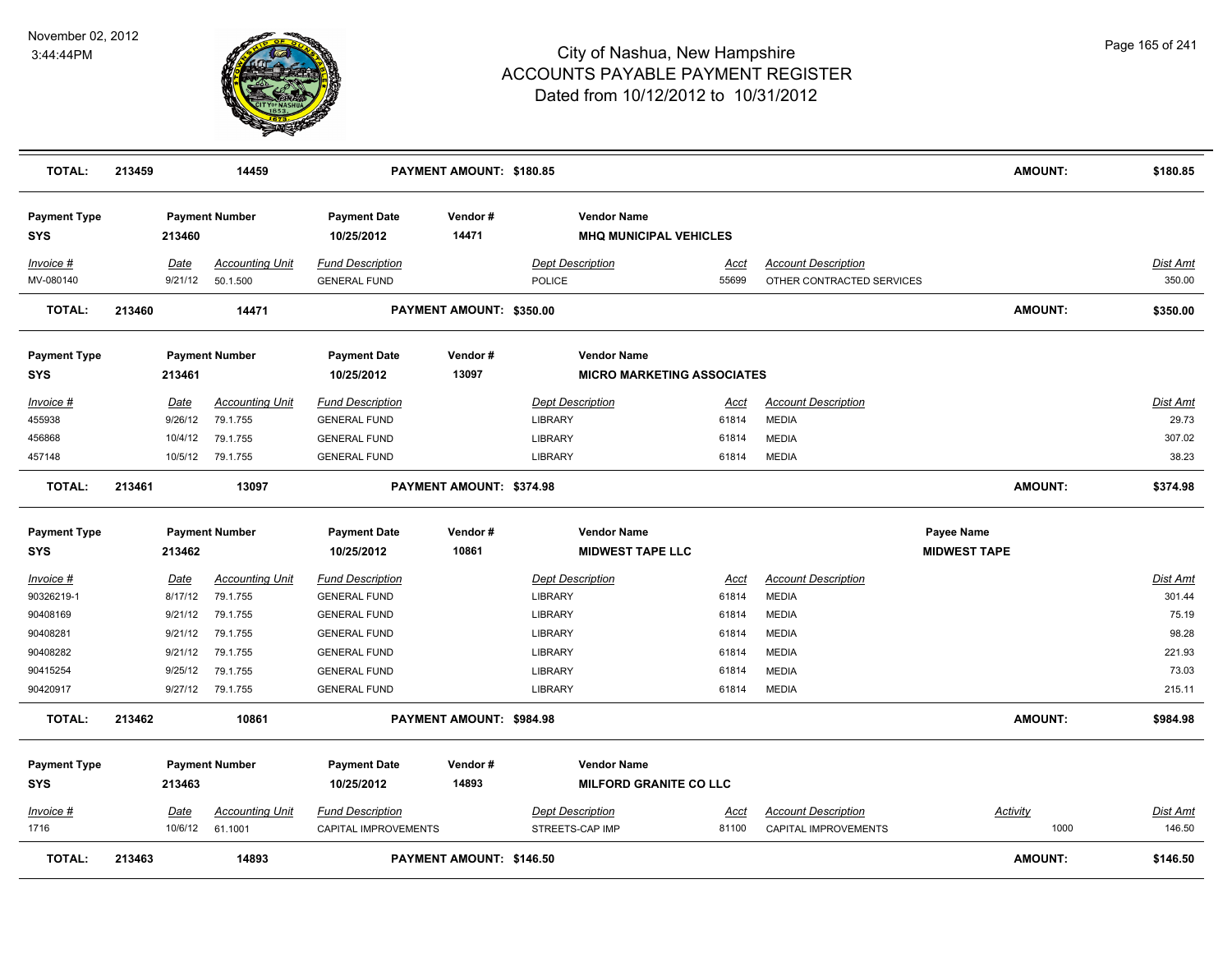

| <b>Payment Type</b>       |        |                  | <b>Payment Number</b>  | <b>Payment Date</b>       | Vendor#                        | <b>Vendor Name</b>                      |             |                                        |                 |                 |
|---------------------------|--------|------------------|------------------------|---------------------------|--------------------------------|-----------------------------------------|-------------|----------------------------------------|-----------------|-----------------|
| SYS                       |        | 213464           |                        | 10/25/2012                | 15305                          | <b>DAVID MILNES</b>                     |             |                                        |                 |                 |
| Invoice #                 |        | Date             | <b>Accounting Unit</b> | <b>Fund Description</b>   |                                | <b>Dept Description</b>                 | Acct        | <b>Account Description</b>             |                 | Dist Amt        |
| <b>BACKGROUND CHECK</b>   |        |                  | 10/23/12 11.1.500      | <b>GENERAL FUND</b>       |                                | <b>HUMAN RESOURCES</b>                  | 55425       | EMPLOYMENT BACKGROUND<br><b>CHECKS</b> |                 | 40.00           |
| <b>TOTAL:</b>             | 213464 |                  | 15305                  |                           | PAYMENT AMOUNT: \$40.00        |                                         |             |                                        | <b>AMOUNT:</b>  | \$40.00         |
| <b>Payment Type</b>       |        |                  | <b>Payment Number</b>  | <b>Payment Date</b>       | Vendor#                        | <b>Vendor Name</b>                      |             |                                        |                 |                 |
| SYS                       |        | 213465           |                        | 10/25/2012                | 11210                          | <b>ARCHIE S MOBLEY III</b>              |             |                                        |                 |                 |
| Invoice #                 |        | Date             | <b>Accounting Unit</b> | <b>Fund Description</b>   |                                | <b>Dept Description</b>                 | Acct        | <b>Account Description</b>             |                 | Dist Amt        |
| 32368A 10/25/2012 DCAP    |        | 10/22/12 BS1000  |                        | <b>GENERAL FUND</b>       |                                | <b>GENERAL FUND</b>                     | 21460       | 125 DEPENDENT CARE                     |                 | 96.15           |
| <b>TOTAL:</b>             | 213465 |                  | 11210                  |                           | <b>PAYMENT AMOUNT: \$96.15</b> |                                         |             |                                        | <b>AMOUNT:</b>  | \$96.15         |
| <b>Payment Type</b>       |        |                  | <b>Payment Number</b>  | <b>Payment Date</b>       | Vendor#                        | <b>Vendor Name</b>                      |             |                                        |                 |                 |
| SYS                       |        | 213466           |                        | 10/25/2012                | 12169                          | <b>AMY MOUTENOT</b>                     |             |                                        |                 |                 |
| Invoice #                 |        | Date             | <b>Accounting Unit</b> | <b>Fund Description</b>   |                                | <b>Dept Description</b>                 | Acct        | <b>Account Description</b>             | <b>Activity</b> | Dist Amt        |
| NH HEALTHY HOME<br>CONFER |        | 10/18/12 71.3068 |                        | COMMUNITY SERVICES GRANTS |                                | <b>COMMUNITY SERVICES GRANTS</b>        | 55300       | <b>TRAVEL</b>                          | 71.1008.13.02   | 48.40           |
| <b>TOTAL:</b>             | 213466 |                  | 12169                  |                           | <b>PAYMENT AMOUNT: \$48.40</b> |                                         |             |                                        | <b>AMOUNT:</b>  | \$48.40         |
| <b>Payment Type</b>       |        |                  | <b>Payment Number</b>  | <b>Payment Date</b>       | Vendor#                        | <b>Vendor Name</b>                      |             |                                        |                 |                 |
| SYS                       |        | 213467           |                        | 10/25/2012                | 13120                          | <b>MULTICULTURAL BOOKS &amp; VIDEOS</b> |             |                                        |                 |                 |
| <u>Invoice #</u>          |        | Date             | <b>Accounting Unit</b> | <b>Fund Description</b>   |                                | <b>Dept Description</b>                 | <u>Acct</u> | <b>Account Description</b>             |                 | <b>Dist Amt</b> |
| 6259A                     |        | 8/9/12           | 79.1.755               | <b>GENERAL FUND</b>       |                                | <b>LIBRARY</b>                          | 61814       | <b>MEDIA</b>                           |                 | 107.75          |
| <b>TOTAL:</b>             | 213467 |                  | 13120                  |                           | PAYMENT AMOUNT: \$107.75       |                                         |             |                                        | AMOUNT:         | \$107.75        |
| <b>Payment Type</b>       |        |                  | <b>Payment Number</b>  | <b>Payment Date</b>       | Vendor#                        | <b>Vendor Name</b>                      |             |                                        |                 |                 |
| <b>SYS</b>                |        | 213468           |                        | 10/25/2012                | 13131                          | <b>NAPA AUTO PARTS</b>                  |             |                                        |                 |                 |
| <u>Invoice #</u>          |        | <u>Date</u>      | <b>Accounting Unit</b> | <b>Fund Description</b>   |                                | <b>Dept Description</b>                 | <u>Acct</u> | <b>Account Description</b>             |                 | Dist Amt        |
| 852046                    |        | 9/26/12          | 68.6000.540            | SOLID WASTE FUND          |                                | SOLID WASTE                             | 55699       | OTHER CONTRACTED SERVICES              |                 | 35.25           |
| 852117                    |        | 9/27/12          | 68.6000.540            | SOLID WASTE FUND          |                                | <b>SOLID WASTE</b>                      | 55699       | OTHER CONTRACTED SERVICES              |                 | 82.06           |
| <b>TOTAL:</b>             | 213468 |                  | 13131                  |                           | PAYMENT AMOUNT: \$117.31       |                                         |             |                                        | <b>AMOUNT:</b>  | \$117.31        |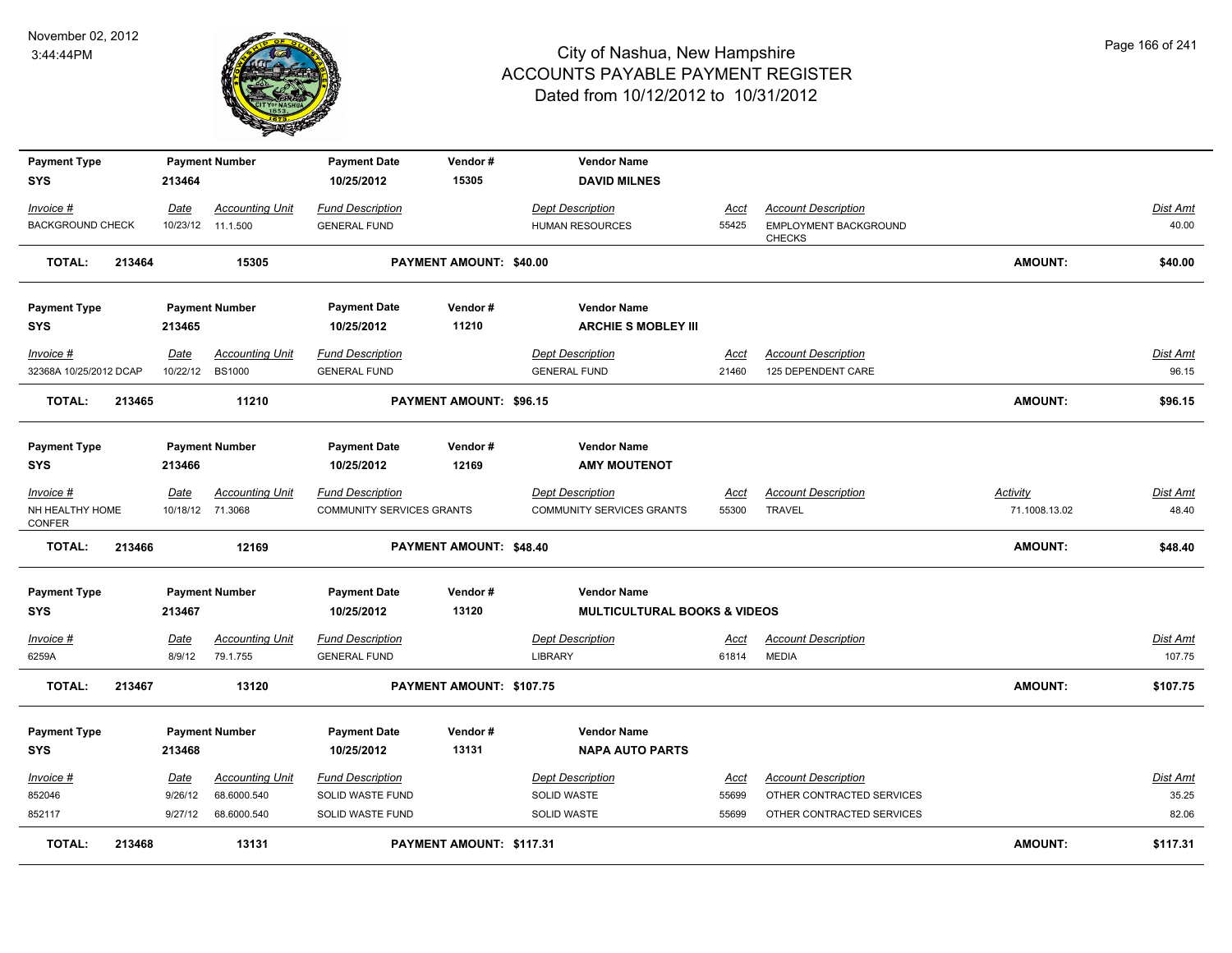

| <b>Payment Type</b> |             | <b>Payment Number</b>  | <b>Payment Date</b>                    | Vendor #                        | <b>Vendor Name</b>                     |             |                                     |                 |                 |
|---------------------|-------------|------------------------|----------------------------------------|---------------------------------|----------------------------------------|-------------|-------------------------------------|-----------------|-----------------|
| <b>SYS</b>          | 213469      |                        | 10/25/2012                             | 13131                           | <b>NAPA AUTO PARTS</b>                 |             |                                     |                 |                 |
| Invoice #           | <b>Date</b> | <b>Accounting Unit</b> | <b>Fund Description</b>                |                                 | <b>Dept Description</b>                | <u>Acct</u> | <b>Account Description</b>          | <b>Activity</b> | Dist Amt        |
| 852098              | 9/26/12     | 86.3120                | <b>TRANSIT GRANTS</b>                  |                                 | <b>TRANSPORTATION</b>                  | 61799       | VEHICLE PARTS & SUPPLIES            | 86.800.13.30.01 | 72.40           |
| 852908              | 10/2/12     | 86.3120                | <b>TRANSIT GRANTS</b>                  |                                 | <b>TRANSPORTATION</b>                  | 61799       | VEHICLE PARTS & SUPPLIES            | 86.800.13.30.03 | 9.00            |
| 853020              | 10/3/12     | 86.3120                | <b>TRANSIT GRANTS</b>                  |                                 | <b>TRANSPORTATION</b>                  | 61799       | <b>VEHICLE PARTS &amp; SUPPLIES</b> | 86.800.13.30.03 | 27.45           |
| 853113              | 10/3/12     | 86.3120                | <b>TRANSIT GRANTS</b>                  |                                 | <b>TRANSPORTATION</b>                  | 61799       | VEHICLE PARTS & SUPPLIES            | 86.800.13.30.03 | 27.00           |
| 853285              | 10/4/12     | 86.3120                | <b>TRANSIT GRANTS</b>                  |                                 | <b>TRANSPORTATION</b>                  | 61799       | VEHICLE PARTS & SUPPLIES            | 86.800.13.30.02 | 26.11           |
| 853347              | 10/5/12     | 86.3120                | <b>TRANSIT GRANTS</b>                  |                                 | <b>TRANSPORTATION</b>                  | 61799       | VEHICLE PARTS & SUPPLIES            | 86.800.13.30.05 | 68.89           |
| 853399              | 10/5/12     | 86.3120                | <b>TRANSIT GRANTS</b>                  |                                 | <b>TRANSPORTATION</b>                  | 61799       | <b>VEHICLE PARTS &amp; SUPPLIES</b> | 86.800.13.30.04 | 14.91           |
| <b>TOTAL:</b>       | 213469      | 13131                  |                                        | PAYMENT AMOUNT: \$245.76        |                                        |             |                                     | <b>AMOUNT:</b>  | \$245.76        |
| <b>Payment Type</b> |             | <b>Payment Number</b>  | <b>Payment Date</b>                    | Vendor#                         | <b>Vendor Name</b>                     |             |                                     |                 |                 |
| <b>SYS</b>          | 213470      |                        | 10/25/2012                             | 14499                           | <b>NASHUA HYUNDAI</b>                  |             |                                     |                 |                 |
| Invoice #           | <b>Date</b> | <b>Accounting Unit</b> | <b>Fund Description</b>                |                                 | <b>Dept Description</b>                | <u>Acct</u> | <b>Account Description</b>          |                 | Dist Amt        |
| 115973              |             | 10/10/12 50.4020       | POLICE DRUG ENFORCEMENT<br><b>FUND</b> |                                 | POLICE DRUG ENFORCEMENT<br><b>FUND</b> | 61799       | <b>VEHICLE PARTS &amp; SUPPLIES</b> |                 | 229.48          |
| <b>TOTAL:</b>       | 213470      | 14499                  |                                        | <b>PAYMENT AMOUNT: \$229.48</b> |                                        |             |                                     | <b>AMOUNT:</b>  | \$229.48        |
| <b>Payment Type</b> |             | <b>Payment Number</b>  | <b>Payment Date</b>                    | Vendor#                         | <b>Vendor Name</b>                     |             |                                     |                 |                 |
| <b>SYS</b>          | 213471      |                        | 10/25/2012                             | 13146                           | NASHUA REGIONAL PLANNING COMM          |             |                                     |                 |                 |
| Invoice #           | <b>Date</b> | <b>Accounting Unit</b> | <b>Fund Description</b>                |                                 | <b>Dept Description</b>                | <u>Acct</u> | <b>Account Description</b>          | <u>Activity</u> | <b>Dist Amt</b> |
| 3921                | 11/30/11    | 84.3090                | <b>URBAN PROGRAM GRANTS</b>            |                                 | URBAN PROGRAM GRANTS                   | 53142       | CONSULTING SERVICES                 | 1033.84.01.30   | 1,296.15        |
| 3978                | 12/31/11    | 84.3090                | <b>URBAN PROGRAM GRANTS</b>            |                                 | <b>URBAN PROGRAM GRANTS</b>            | 53142       | CONSULTING SERVICES                 | 1033.84.01.30   | 832.17          |
| <b>TOTAL:</b>       | 213471      | 13146                  |                                        | PAYMENT AMOUNT: \$2,128.32      |                                        |             |                                     | <b>AMOUNT:</b>  | \$2,128.32      |
| <b>Payment Type</b> |             | <b>Payment Number</b>  | <b>Payment Date</b>                    | Vendor#                         | <b>Vendor Name</b>                     |             |                                     |                 |                 |
| <b>SYS</b>          | 213472      |                        | 10/25/2012                             | 11473                           | <b>NEW ENGLAND PAPER &amp; SUPPLY</b>  |             |                                     |                 |                 |
| Invoice #           | <b>Date</b> | <b>Accounting Unit</b> | <b>Fund Description</b>                |                                 | <b>Dept Description</b>                | Acct        | <b>Account Description</b>          |                 | <b>Dist Amt</b> |
| 11625               | 9/24/12     | 52.1.720               | <b>GENERAL FUND</b>                    |                                 | <b>FIRE</b>                            | 61428       | <b>JANITORIAL SUPPLIES</b>          |                 | 112.00          |
| 11643               | 9/7/12      | <b>BS1000</b>          | <b>GENERAL FUND</b>                    |                                 | <b>GENERAL FUND</b>                    | 14300       | <b>INVENTORY OF SUPPLIES</b>        |                 | 1,220.39        |
| 11648               | 9/7/12      | <b>BS1000</b>          | <b>GENERAL FUND</b>                    |                                 | <b>GENERAL FUND</b>                    | 14300       | <b>INVENTORY OF SUPPLIES</b>        |                 | 41.94           |
| 11679               | 9/26/12     | 52.1.720               | <b>GENERAL FUND</b>                    |                                 | <b>FIRE</b>                            | 61428       | <b>JANITORIAL SUPPLIES</b>          |                 | 345.64          |
| 11699               | 9/21/12     | 52.1.720               | <b>GENERAL FUND</b>                    |                                 | <b>FIRE</b>                            | 61428       | <b>JANITORIAL SUPPLIES</b>          |                 | 596.86          |
| 11700               | 9/24/12     | 52.1.720               | <b>GENERAL FUND</b>                    |                                 | <b>FIRE</b>                            | 61428       | <b>JANITORIAL SUPPLIES</b>          |                 | 30.91           |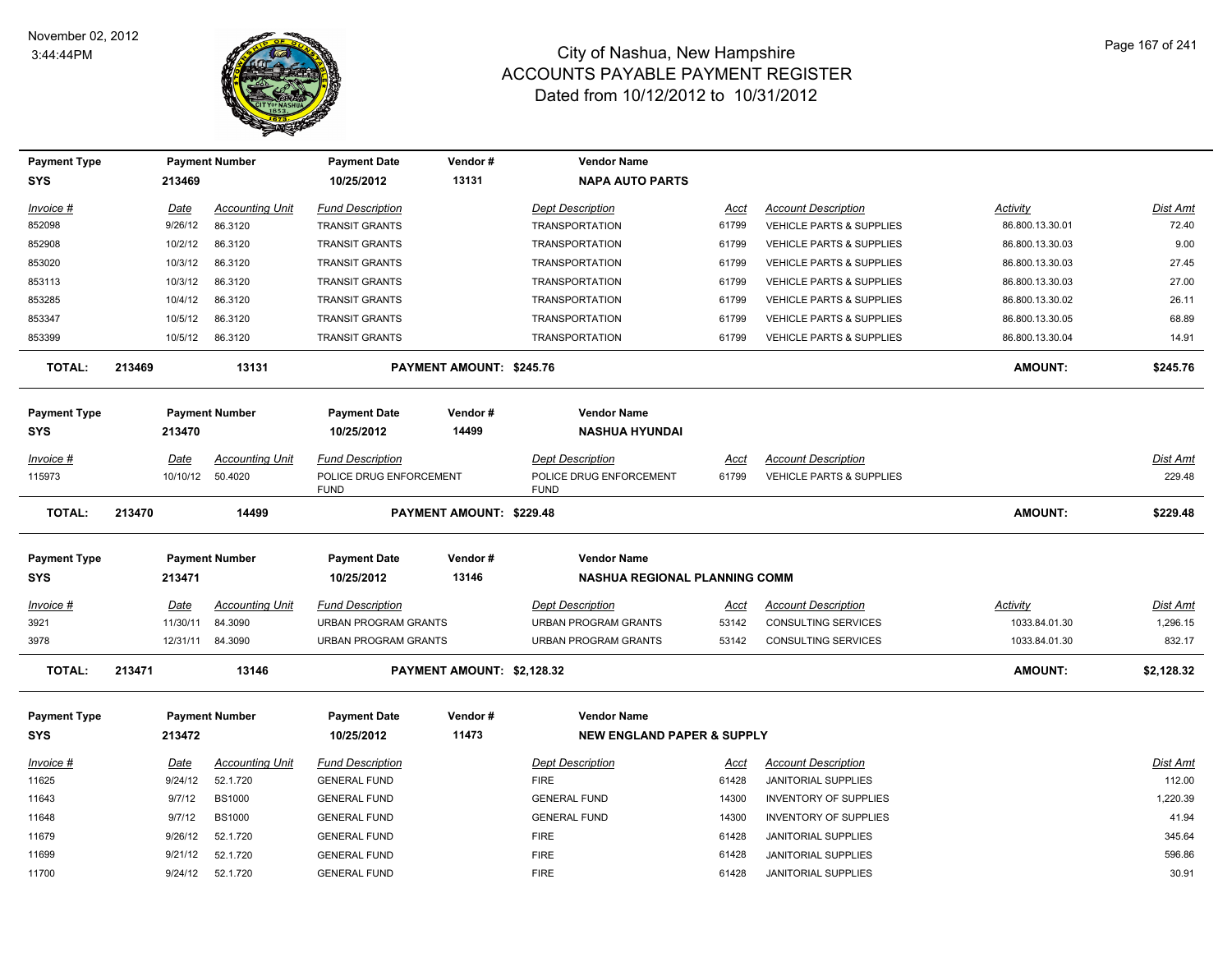

| <b>TOTAL:</b>                                                       | 213472 |                                                  | 11473                                                        |                                                                                                                           | PAYMENT AMOUNT: \$2,347.74 |                                                                                                                           |                                                 |                                                                                                                                                                            | <b>AMOUNT:</b>                                                           | \$2,347.74                                     |
|---------------------------------------------------------------------|--------|--------------------------------------------------|--------------------------------------------------------------|---------------------------------------------------------------------------------------------------------------------------|----------------------------|---------------------------------------------------------------------------------------------------------------------------|-------------------------------------------------|----------------------------------------------------------------------------------------------------------------------------------------------------------------------------|--------------------------------------------------------------------------|------------------------------------------------|
| <b>Payment Type</b><br><b>SYS</b>                                   |        | 213473                                           | <b>Payment Number</b>                                        | <b>Payment Date</b><br>10/25/2012                                                                                         | Vendor#<br>15127           | <b>Vendor Name</b><br><b>NHPHA</b>                                                                                        |                                                 |                                                                                                                                                                            |                                                                          |                                                |
| Invoice #<br>DEMBKOSKI CORINN 10/16 10/16/12 71.3068                |        | Date                                             | <b>Accounting Unit</b>                                       | <b>Fund Description</b><br>COMMUNITY SERVICES GRANTS                                                                      |                            | <b>Dept Description</b><br>COMMUNITY SERVICES GRANTS                                                                      | Acct<br>55421                                   | <b>Account Description</b><br>TRAINING & CERTIFICATIONS                                                                                                                    | <b>Activity</b><br>71.1001.13.01                                         | <u>Dist Amt</u><br>85.00                       |
| <b>TOTAL:</b>                                                       | 213473 |                                                  | 15127                                                        |                                                                                                                           | PAYMENT AMOUNT: \$85.00    |                                                                                                                           |                                                 |                                                                                                                                                                            | <b>AMOUNT:</b>                                                           | \$85.00                                        |
| <b>Payment Type</b><br><b>SYS</b>                                   |        | 213474                                           | <b>Payment Number</b>                                        | <b>Payment Date</b><br>10/25/2012                                                                                         | Vendor#<br>14557           | <b>Vendor Name</b><br><b>NORTHEAST NURSERY INC</b>                                                                        |                                                 |                                                                                                                                                                            |                                                                          |                                                |
| $Invoice$ #                                                         |        | Date                                             | <b>Accounting Unit</b>                                       | <b>Fund Description</b>                                                                                                   |                            | <b>Dept Description</b>                                                                                                   | <u>Acct</u>                                     | <b>Account Description</b>                                                                                                                                                 |                                                                          | Dist Amt                                       |
| 271521                                                              |        | 9/19/12                                          | 91.1.222630                                                  | <b>GENERAL FUND</b>                                                                                                       |                            | <b>SCHOOL</b>                                                                                                             | 61599                                           | <b>GROUNDS MAINTENANCE SUPPLIES</b>                                                                                                                                        |                                                                          | 2,543.00                                       |
| <b>TOTAL:</b>                                                       | 213474 |                                                  | 14557                                                        |                                                                                                                           | PAYMENT AMOUNT: \$2,543.00 |                                                                                                                           |                                                 |                                                                                                                                                                            | <b>AMOUNT:</b>                                                           | \$2,543.00                                     |
| <b>Payment Type</b><br><b>SYS</b>                                   |        | 213475                                           | <b>Payment Number</b>                                        | <b>Payment Date</b><br>10/25/2012                                                                                         | Vendor#<br>13193           | <b>Vendor Name</b><br><b>NORTHEAST RESCUE SYSTEMS</b>                                                                     |                                                 |                                                                                                                                                                            |                                                                          |                                                |
| $Invoice$ #<br>20123304                                             |        | <u>Date</u><br>9/11/12                           | <b>Accounting Unit</b><br>52.1.625                           | <b>Fund Description</b><br><b>GENERAL FUND</b>                                                                            |                            | <b>Dept Description</b><br><b>FIRE</b>                                                                                    | <u>Acct</u><br>61110                            | <b>Account Description</b><br>PROTECTIVE CLOTHING                                                                                                                          |                                                                          | <u>Dist Amt</u><br>9,082.00                    |
| <b>TOTAL:</b>                                                       | 213475 |                                                  | 13193                                                        |                                                                                                                           | PAYMENT AMOUNT: \$9,082.00 |                                                                                                                           |                                                 |                                                                                                                                                                            | <b>AMOUNT:</b>                                                           | \$9,082.00                                     |
| <b>Payment Type</b><br><b>SYS</b>                                   |        | 213476                                           | <b>Payment Number</b>                                        | <b>Payment Date</b><br>10/25/2012                                                                                         | Vendor#<br>13195           | <b>Vendor Name</b><br><b>NORTHERN BUS SALES INC</b>                                                                       |                                                 |                                                                                                                                                                            |                                                                          |                                                |
| $Invoice$ #<br>011524-13121<br>012746-16106<br>012962-14521<br>2315 |        | Date<br>4/10/12<br>8/24/12<br>9/20/12<br>4/15/12 | Accounting Unit<br>86.3120<br>86.3120<br>86.3120<br>66.1.500 | <b>Fund Description</b><br><b>TRANSIT GRANTS</b><br><b>TRANSIT GRANTS</b><br><b>TRANSIT GRANTS</b><br><b>GENERAL FUND</b> |                            | <b>Dept Description</b><br><b>TRANSPORTATION</b><br><b>TRANSPORTATION</b><br><b>TRANSPORTATION</b><br><b>PARKING LOTS</b> | <u>Acct</u><br>61799<br>61799<br>61799<br>54487 | <b>Account Description</b><br>VEHICLE PARTS & SUPPLIES<br>VEHICLE PARTS & SUPPLIES<br><b>VEHICLE PARTS &amp; SUPPLIES</b><br><b>EQUIPMENT REPAIRS &amp;</b><br>MAINTENANCE | <b>Activity</b><br>86.800.13.30.02<br>86.800.13.30.01<br>86.800.13.30.01 | Dist Amt<br>62.00<br>39.60<br>156.12<br>369.00 |
| <b>TOTAL:</b>                                                       | 213476 |                                                  | 13195                                                        |                                                                                                                           | PAYMENT AMOUNT: \$626.72   |                                                                                                                           |                                                 |                                                                                                                                                                            | <b>AMOUNT:</b>                                                           | \$626.72                                       |
| <b>Payment Type</b><br><b>SYS</b>                                   |        | 213477                                           | <b>Payment Number</b>                                        | <b>Payment Date</b><br>10/25/2012                                                                                         | Vendor#<br>13196           | <b>Vendor Name</b><br><b>NORTHERN FOREIGN CAR PARTS INC</b>                                                               |                                                 |                                                                                                                                                                            |                                                                          |                                                |
| Invoice #<br>234624                                                 |        | Date<br>10/3/12                                  | Accounting Unit<br>50.4020                                   | <b>Fund Description</b><br>POLICE DRUG ENFORCEMENT<br><b>FUND</b>                                                         |                            | <b>Dept Description</b><br>POLICE DRUG ENFORCEMENT<br><b>FUND</b>                                                         | Acct<br>61799                                   | <b>Account Description</b><br><b>VEHICLE PARTS &amp; SUPPLIES</b>                                                                                                          |                                                                          | Dist Amt<br>102.82                             |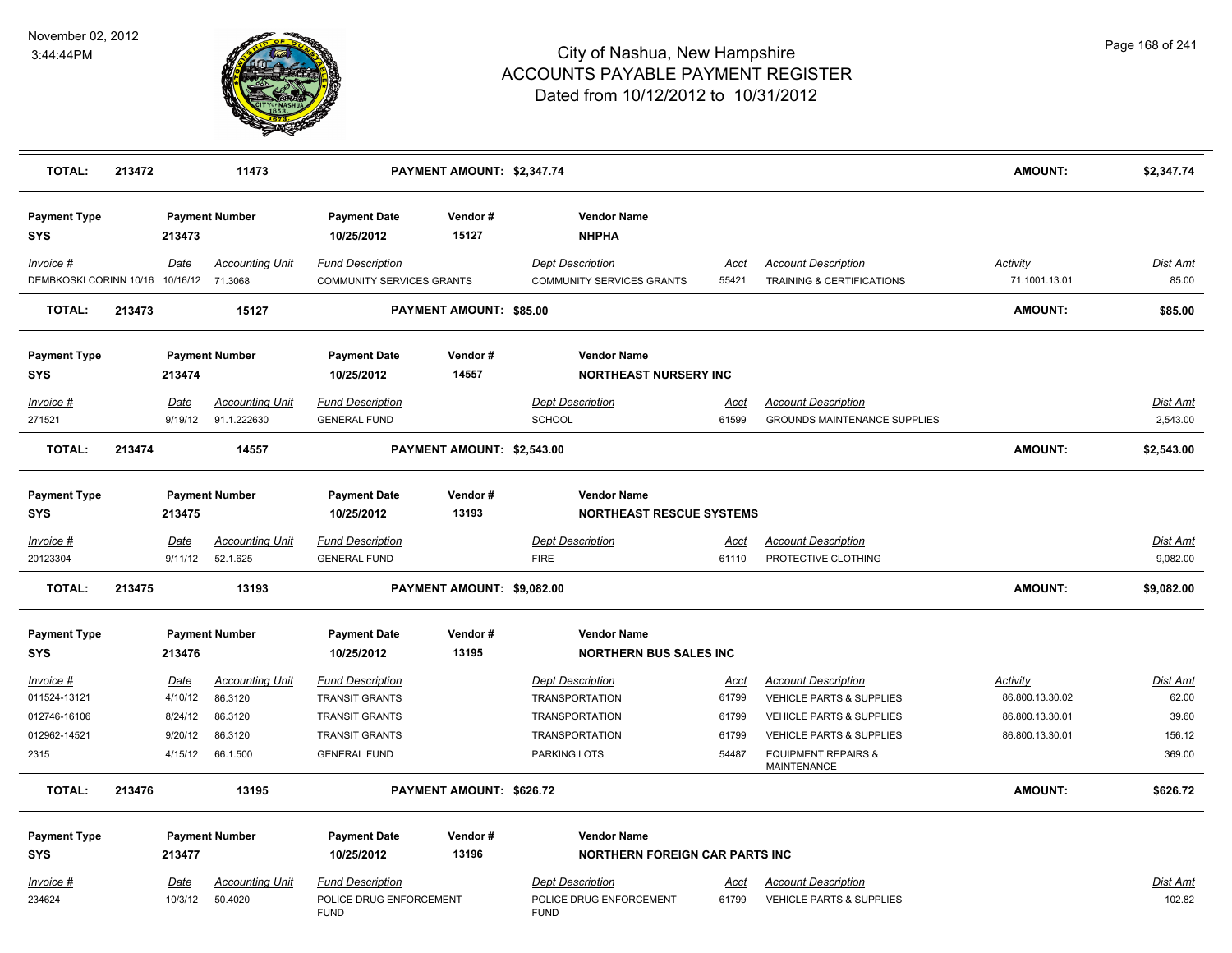

| 234634               |        | 10/3/12     | 50.4020                | POLICE DRUG ENFORCEMENT<br><b>FUND</b> |                          | POLICE DRUG ENFORCEMENT<br><b>FUND</b> | 61799       | <b>VEHICLE PARTS &amp; SUPPLIES</b> |                | 48.82           |
|----------------------|--------|-------------|------------------------|----------------------------------------|--------------------------|----------------------------------------|-------------|-------------------------------------|----------------|-----------------|
| <b>TOTAL:</b>        | 213477 |             | 13196                  |                                        | PAYMENT AMOUNT: \$151.64 |                                        |             |                                     | <b>AMOUNT:</b> | \$151.64        |
| <b>Payment Type</b>  |        |             | <b>Payment Number</b>  | <b>Payment Date</b>                    | Vendor#                  | <b>Vendor Name</b>                     |             |                                     |                |                 |
| <b>SYS</b>           |        | 213478      |                        | 10/25/2012                             | 15083                    | OFFICEWORLD.COM                        |             |                                     |                |                 |
| Invoice #            |        | Date        | <b>Accounting Unit</b> | <b>Fund Description</b>                |                          | <b>Dept Description</b>                | Acct        | <b>Account Description</b>          |                | Dist Amt        |
| 1216646              |        | 10/2/12     | 81.1.500               | <b>GENERAL FUND</b>                    |                          | COMMUNITY DEVELOPMENT                  | 61100       | OFFICE SUPPLIES                     |                | 15.23           |
| <b>TOTAL:</b>        | 213478 |             | 15083                  |                                        | PAYMENT AMOUNT: \$15.23  |                                        |             |                                     | <b>AMOUNT:</b> | \$15.23         |
| <b>Payment Type</b>  |        |             | <b>Payment Number</b>  | <b>Payment Date</b>                    | Vendor#                  | <b>Vendor Name</b>                     |             |                                     |                |                 |
| <b>SYS</b>           |        | 213479      |                        | 10/25/2012                             | 13300                    | PETERSONS NELNET LLC                   |             |                                     |                |                 |
| <b>Invoice #</b>     |        | <u>Date</u> | <b>Accounting Unit</b> | <b>Fund Description</b>                |                          | <b>Dept Description</b>                | <u>Acct</u> | <b>Account Description</b>          |                | Dist Amt        |
| 4558919              |        | 8/17/12     | 79.1.760               | <b>GENERAL FUND</b>                    |                          | <b>LIBRARY</b>                         | 61807       | <b>PUBLICATIONS</b>                 |                | 28.63           |
| <b>TOTAL:</b>        | 213479 |             | 13300                  |                                        | PAYMENT AMOUNT: \$28.63  |                                        |             |                                     | <b>AMOUNT:</b> | \$28.63         |
| <b>Payment Type</b>  |        |             | <b>Payment Number</b>  | <b>Payment Date</b>                    | Vendor#                  | <b>Vendor Name</b>                     |             |                                     |                |                 |
| <b>SYS</b>           |        | 213480      |                        | 10/25/2012                             | 15304                    | <b>ADAM POULIOT</b>                    |             |                                     |                |                 |
| Invoice #            |        | Date        | <b>Accounting Unit</b> | <b>Fund Description</b>                |                          | <b>Dept Description</b>                | Acct        | <b>Account Description</b>          |                | Dist Amt        |
| CLOTHINGREIM10232012 |        |             | 10/23/12  52.1.500     | <b>GENERAL FUND</b>                    |                          | <b>FIRE</b>                            | 61107       | <b>CLOTHING &amp; UNIFORMS</b>      |                | 288.75          |
| <b>TOTAL:</b>        | 213480 |             | 15304                  |                                        | PAYMENT AMOUNT: \$288.75 |                                        |             |                                     | <b>AMOUNT:</b> | \$288.75        |
| <b>Payment Type</b>  |        |             | <b>Payment Number</b>  | <b>Payment Date</b>                    | Vendor#                  | <b>Vendor Name</b>                     |             | Payee Name                          |                |                 |
| <b>SYS</b>           |        | 213481      |                        | 10/25/2012                             | 13201                    | <b>NORTRAX EQUIPMENT</b>               |             | <b>POWERPLAN</b>                    |                |                 |
| Invoice #            |        | <u>Date</u> | <u>Accounting Unit</u> | <b>Fund Description</b>                |                          | <b>Dept Description</b>                | <u>Acct</u> | <b>Account Description</b>          |                | <u>Dist Amt</u> |
| 619835               |        |             | 10/11/12 77.1.650      | <b>GENERAL FUND</b>                    |                          | PARKS & RECREATION                     | 54280       | BUILDING/GROUNDS MAINTENANCE        |                | 126.87          |
| <b>TOTAL:</b>        | 213481 |             | 13201                  |                                        | PAYMENT AMOUNT: \$126.87 |                                        |             |                                     | <b>AMOUNT:</b> | \$126.87        |
| <b>Payment Type</b>  |        |             | <b>Payment Number</b>  | <b>Payment Date</b>                    | Vendor#                  | <b>Vendor Name</b>                     |             |                                     |                |                 |
| SYS                  |        | 213482      |                        | 10/25/2012                             | 15172                    | <b>PRECISION FITNESS EQUIPMENT</b>     |             |                                     |                |                 |
| Invoice #            |        | Date        | <b>Accounting Unit</b> | <b>Fund Description</b>                |                          | <b>Dept Description</b>                | <u>Acct</u> | <b>Account Description</b>          |                | Dist Amt        |
| 4045                 |        | 9/26/12     | 52.1.720               | <b>GENERAL FUND</b>                    |                          | <b>FIRE</b>                            | 54280       | <b>BUILDING/GROUNDS MAINTENANCE</b> |                | 445.00          |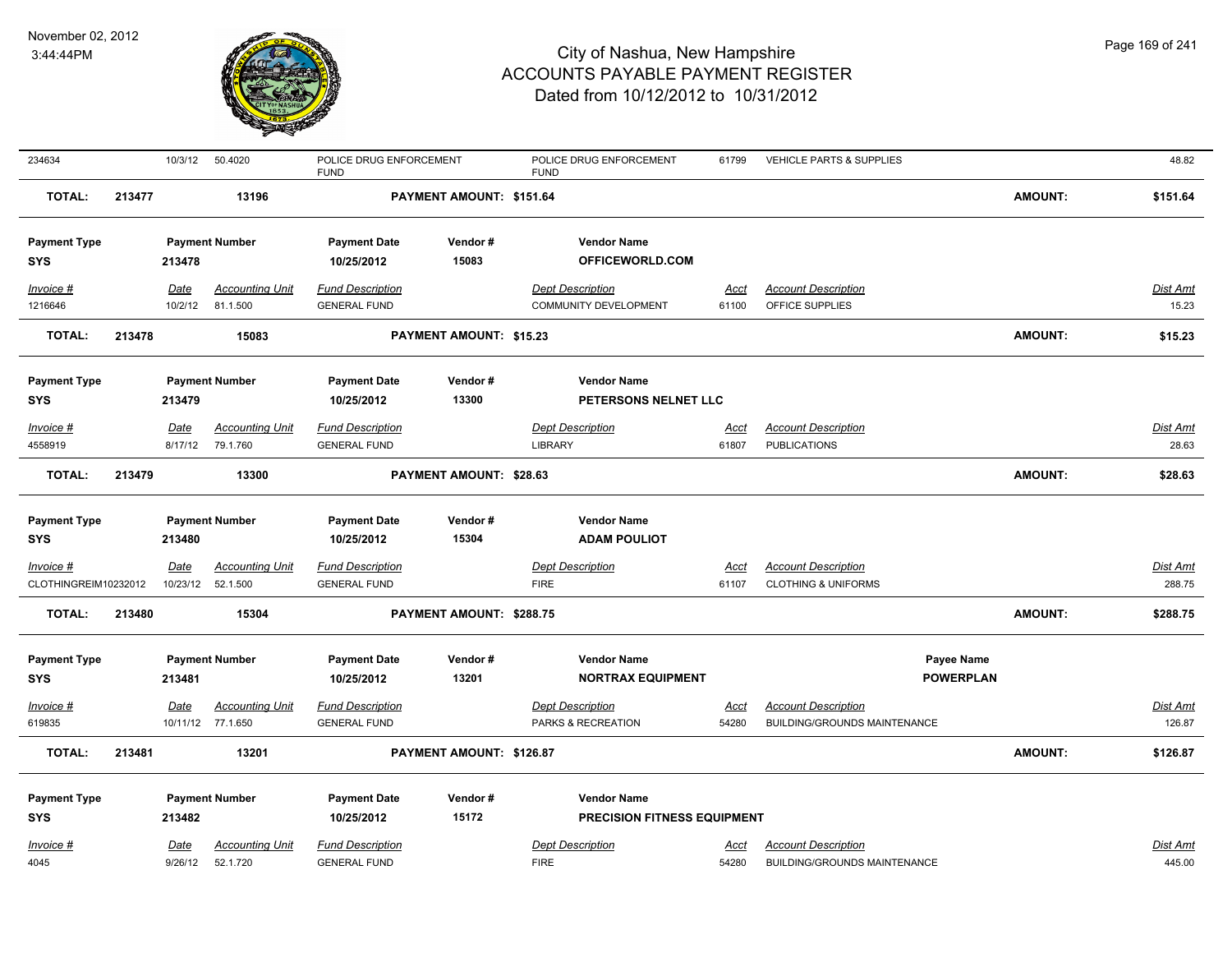

| <b>TOTAL:</b>                     | 213482 |                 | 15172                                                   |                                                                                   | PAYMENT AMOUNT: \$445.00       |                                                                                     |                               |                                                                                             | <b>AMOUNT:</b>              | \$445.00                       |
|-----------------------------------|--------|-----------------|---------------------------------------------------------|-----------------------------------------------------------------------------------|--------------------------------|-------------------------------------------------------------------------------------|-------------------------------|---------------------------------------------------------------------------------------------|-----------------------------|--------------------------------|
| <b>Payment Type</b><br><b>SYS</b> |        | 213483          | <b>Payment Number</b>                                   | <b>Payment Date</b><br>10/25/2012                                                 | Vendor#<br>10609               | <b>Vendor Name</b><br><b>PROPERTY LOGISTICS INC</b>                                 |                               |                                                                                             |                             |                                |
| Invoice #<br>23                   |        | Date            | <b>Accounting Unit</b><br>10/18/12  52.1.720            | <b>Fund Description</b><br><b>GENERAL FUND</b>                                    |                                | <b>Dept Description</b><br><b>FIRE</b>                                              | Acct<br>61538                 | <b>Account Description</b><br><b>LIME AND FERTILIZER</b>                                    |                             | <b>Dist Amt</b><br>125.00      |
| <b>TOTAL:</b>                     | 213483 |                 | 10609                                                   |                                                                                   | PAYMENT AMOUNT: \$125.00       |                                                                                     |                               |                                                                                             | <b>AMOUNT:</b>              | \$125.00                       |
| <b>Payment Type</b><br><b>SYS</b> |        | 213484          | <b>Payment Number</b>                                   | <b>Payment Date</b><br>10/25/2012                                                 | Vendor#<br>15241               | <b>Vendor Name</b><br>PROQUIP EQUIPMENT RENTAL INC                                  |                               |                                                                                             |                             |                                |
| Invoice #<br>13477                |        | Date<br>10/5/12 | <b>Accounting Unit</b><br>TF42.7506                     | <b>Fund Description</b><br>ETF CONTRIB-WOODLAWN<br><b>CEMETERY</b>                |                                | <b>Dept Description</b><br>ETF CONTRIB-WOODLAWN<br><b>CEMETERY</b>                  | <u>Acct</u><br>54280          | <b>Account Description</b><br><b>BUILDING/GROUNDS MAINTENANCE</b>                           |                             | Dist Amt<br>900.00             |
| <b>TOTAL:</b>                     | 213484 |                 | 15241                                                   |                                                                                   | PAYMENT AMOUNT: \$900.00       |                                                                                     |                               |                                                                                             | <b>AMOUNT:</b>              | \$900.00                       |
| <b>Payment Type</b><br><b>SYS</b> |        | 213485          | <b>Payment Number</b>                                   | <b>Payment Date</b><br>10/25/2012                                                 | Vendor#<br>13378               | <b>Vendor Name</b><br>PURE WATERS OF NEW ENGLAND LLC                                |                               |                                                                                             |                             |                                |
| Invoice #<br>15427                |        | Date<br>10/6/12 | <b>Accounting Unit</b><br>86.3120                       | <b>Fund Description</b><br><b>TRANSIT GRANTS</b>                                  |                                | <b>Dept Description</b><br><b>TRANSPORTATION</b>                                    | Acct<br>61299                 | <b>Account Description</b><br>MISCELLANEOUS SUPPLIES                                        | Activity<br>86.800.13.10.10 | Dist Amt<br>31.50              |
| <b>TOTAL:</b>                     | 213485 |                 | 13378                                                   |                                                                                   | PAYMENT AMOUNT: \$31.50        |                                                                                     |                               |                                                                                             | <b>AMOUNT:</b>              | \$31.50                        |
| <b>Payment Type</b><br><b>SYS</b> |        | 213486          | <b>Payment Number</b>                                   | <b>Payment Date</b><br>10/25/2012                                                 | Vendor#<br>13397               | <b>Vendor Name</b><br><b>RANDOM HOUSE INC</b>                                       |                               |                                                                                             |                             |                                |
| $Invoice$ #<br>1085372784         |        | <u>Date</u>     | <b>Accounting Unit</b><br>10/12/12 79.1.760             | <b>Fund Description</b><br><b>GENERAL FUND</b>                                    |                                | <b>Dept Description</b><br><b>LIBRARY</b>                                           | <u>Acct</u><br>61807          | <b>Account Description</b><br><b>PUBLICATIONS</b>                                           |                             | Dist Amt<br>29.96              |
| TOTAL:                            | 213486 |                 | 13397                                                   |                                                                                   | <b>PAYMENT AMOUNT: \$29.96</b> |                                                                                     |                               |                                                                                             | <b>AMOUNT:</b>              | \$29.96                        |
| <b>Payment Type</b><br><b>SYS</b> |        | 213487          | <b>Payment Number</b>                                   | <b>Payment Date</b><br>10/25/2012                                                 | Vendor#<br>13417               | <b>Vendor Name</b><br><b>REDIMIX COMPANIES INC</b>                                  |                               |                                                                                             |                             |                                |
| Invoice #<br>80466<br>80513       |        | Date<br>8/27/12 | <b>Accounting Unit</b><br>61.1.675<br>8/27/12 TF60.7530 | <b>Fund Description</b><br><b>GENERAL FUND</b><br>P&Z-SIDEWALK CONSTRUCTION<br>SE |                                | <b>Dept Description</b><br><b>STREETS</b><br>ENG-SIDEWALK CONSTRUCTION<br><b>SE</b> | <u>Acct</u><br>61560<br>54210 | <b>Account Description</b><br><b>CONSTRUCTION MATERIALS</b><br><b>CONSTRUCTION SERVICES</b> | <b>Activity</b><br>1000     | Dist Amt<br>1,528.00<br>706.00 |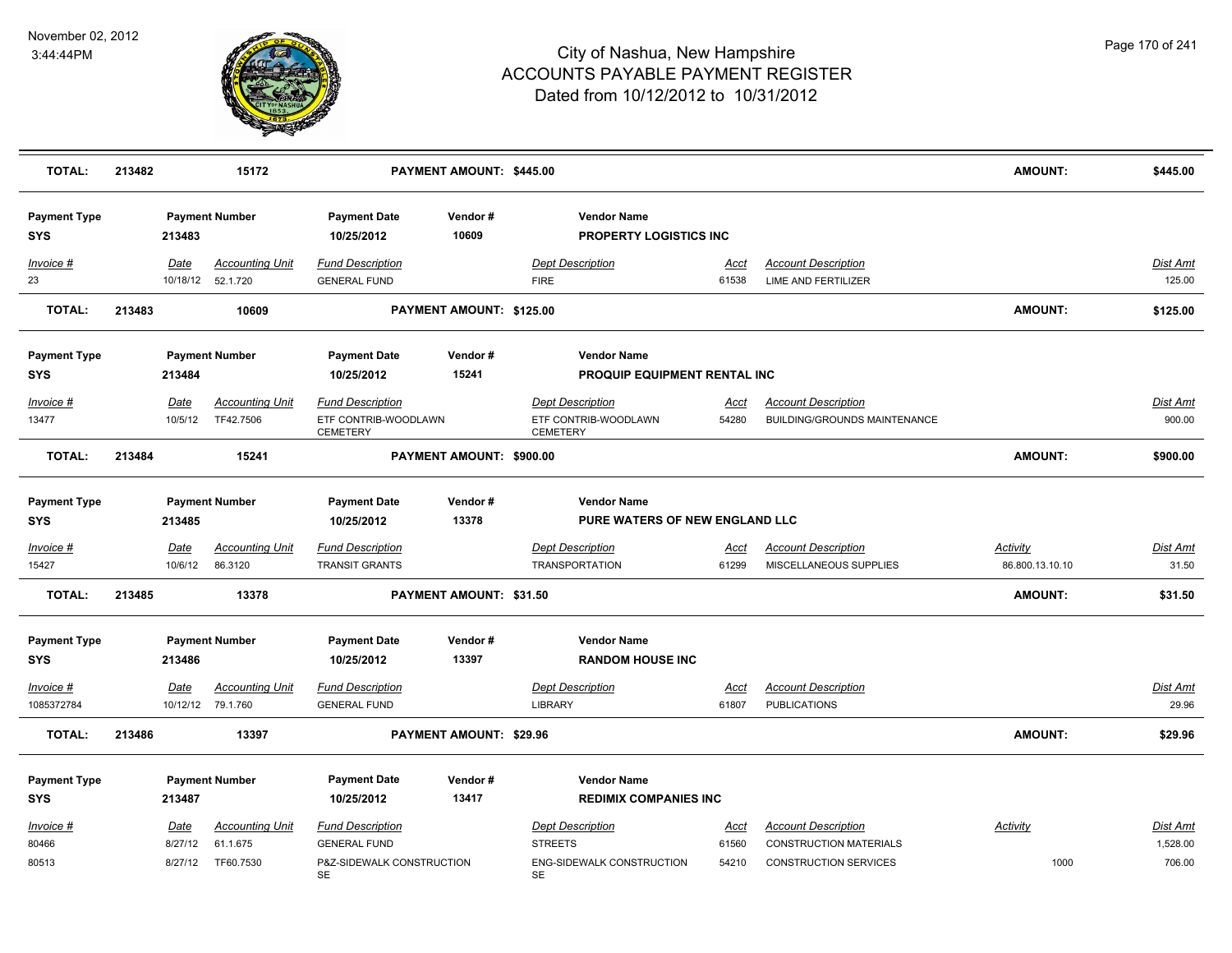

| <b>TOTAL:</b>                     | 213487 |                        | 13417                                          |                                                     | PAYMENT AMOUNT: \$2,234.00  |                                                            |                                |                                                                   | <b>AMOUNT:</b>                            | \$2,234.00                |
|-----------------------------------|--------|------------------------|------------------------------------------------|-----------------------------------------------------|-----------------------------|------------------------------------------------------------|--------------------------------|-------------------------------------------------------------------|-------------------------------------------|---------------------------|
| <b>Payment Type</b><br><b>SYS</b> |        | 213488                 | <b>Payment Number</b>                          | <b>Payment Date</b><br>10/25/2012                   | Vendor#<br>13431            | <b>Vendor Name</b>                                         | <b>RESOURCE MANAGEMENT INC</b> |                                                                   |                                           |                           |
| Invoice #<br>15643                |        | Date                   | <b>Accounting Unit</b><br>10/15/12 69.6200.670 | <b>Fund Description</b><br><b>WASTEWATER FUND</b>   |                             | <b>Dept Description</b><br><b>WASTEWATER</b>               | Acct<br>54221                  | <b>Account Description</b><br><b>DISPOSAL SERVICES</b>            |                                           | Dist Amt<br>20,297.72     |
| <b>TOTAL:</b>                     | 213488 |                        | 13431                                          |                                                     | PAYMENT AMOUNT: \$20,094.74 |                                                            | <b>DISCOUNT:</b>               | 202.98                                                            | <b>AMOUNT:</b>                            | \$20,297.72               |
| <b>Payment Type</b><br><b>SYS</b> |        | 213489                 | <b>Payment Number</b>                          | <b>Payment Date</b><br>10/25/2012                   | Vendor#<br>13447            | <b>Vendor Name</b>                                         | <b>RILEYS SPORT SHOP INC</b>   |                                                                   |                                           |                           |
| Invoice #                         |        | Date                   | Accounting Unit                                | <b>Fund Description</b>                             |                             | <b>Dept Description</b>                                    | Acct                           | <b>Account Description</b>                                        |                                           | Dist Amt                  |
| 25314                             |        | 9/23/12                | 50.1.500                                       | <b>GENERAL FUND</b>                                 |                             | <b>POLICE</b>                                              | 71400                          | <b>EMERGENCY RESCUE EQUIPMENT</b>                                 |                                           | 265.00                    |
| <b>TOTAL:</b>                     | 213489 |                        | 13447                                          |                                                     | PAYMENT AMOUNT: \$265.00    |                                                            |                                |                                                                   | <b>AMOUNT:</b>                            | \$265.00                  |
| <b>Payment Type</b><br><b>SYS</b> |        | 213490                 | <b>Payment Number</b>                          | <b>Payment Date</b><br>10/25/2012                   | Vendor#<br>13486            | <b>Vendor Name</b>                                         | RYDER FLEET PRODUCTS COM INC   |                                                                   | Payee Name<br><b>RYDER FLEET PRODUCTS</b> |                           |
| Invoice #<br>2695410              |        | Date<br>9/24/12        | <u>Accounting Unit</u><br>86.3120              | <b>Fund Description</b><br><b>TRANSIT GRANTS</b>    |                             | <b>Dept Description</b><br><b>TRANSPORTATION</b>           | <u>Acct</u><br>61799           | <b>Account Description</b><br><b>VEHICLE PARTS &amp; SUPPLIES</b> | <b>Activity</b><br>86.800.13.30.04        | Dist Amt<br>98.75         |
| 2698048                           |        | 9/27/12                | 86.3120                                        | <b>TRANSIT GRANTS</b>                               |                             | <b>TRANSPORTATION</b>                                      | 61799                          | VEHICLE PARTS & SUPPLIES                                          | 86.800.13.30.04                           | 16.06                     |
| <b>TOTAL:</b>                     | 213490 |                        | 13486                                          |                                                     | PAYMENT AMOUNT: \$114.81    |                                                            |                                |                                                                   | <b>AMOUNT:</b>                            | \$114.81                  |
| <b>Payment Type</b><br><b>SYS</b> |        | 213491                 | <b>Payment Number</b>                          | <b>Payment Date</b><br>10/25/2012                   | Vendor#<br>15225            | <b>Vendor Name</b>                                         | <b>S W COLE ENGINEERING</b>    |                                                                   |                                           |                           |
| Invoice #<br>62352                |        | <b>Date</b><br>9/19/12 | <b>Accounting Unit</b><br>60.5200              | <b>Fund Description</b><br>CAPITAL PROJECTS-STREETS |                             | <b>Dept Description</b><br>CAPITAL<br>PROJECTS-ENGINEERING | Acct<br>55699                  | <b>Account Description</b><br>OTHER CONTRACTED SERVICES           | <b>Activity</b><br>1064.60.03.30          | <u>Dist Amt</u><br>750.00 |
| <b>TOTAL:</b>                     | 213491 |                        | 15225                                          |                                                     | PAYMENT AMOUNT: \$750.00    |                                                            |                                |                                                                   | <b>AMOUNT:</b>                            | \$750.00                  |
| <b>Payment Type</b><br><b>SYS</b> |        | 213492                 | <b>Payment Number</b>                          | <b>Payment Date</b><br>10/25/2012                   | Vendor#<br>13504            | <b>Vendor Name</b>                                         | <b>SANEL AUTO PARTS CO</b>     |                                                                   |                                           |                           |
| Invoice #                         |        | <b>Date</b>            | <b>Accounting Unit</b>                         | <b>Fund Description</b>                             |                             | <b>Dept Description</b>                                    | <b>Acct</b>                    | <b>Account Description</b>                                        |                                           | <b>Dist Amt</b>           |
| 02OM4645                          |        | 9/26/12                | 52.1.630                                       | <b>GENERAL FUND</b>                                 |                             | <b>FIRE</b>                                                | 61799                          | VEHICLE PARTS & SUPPLIES                                          |                                           | 6.49                      |
| 02OM4811                          |        | 9/26/12                | 52.1.630                                       | <b>GENERAL FUND</b>                                 |                             | <b>FIRE</b>                                                | 61799                          | VEHICLE PARTS & SUPPLIES                                          |                                           | 11.83                     |
| 02OM5064                          |        | 9/26/12                | 52.1.630                                       | <b>GENERAL FUND</b>                                 |                             | <b>FIRE</b>                                                | 61799                          | VEHICLE PARTS & SUPPLIES                                          |                                           | 6.12                      |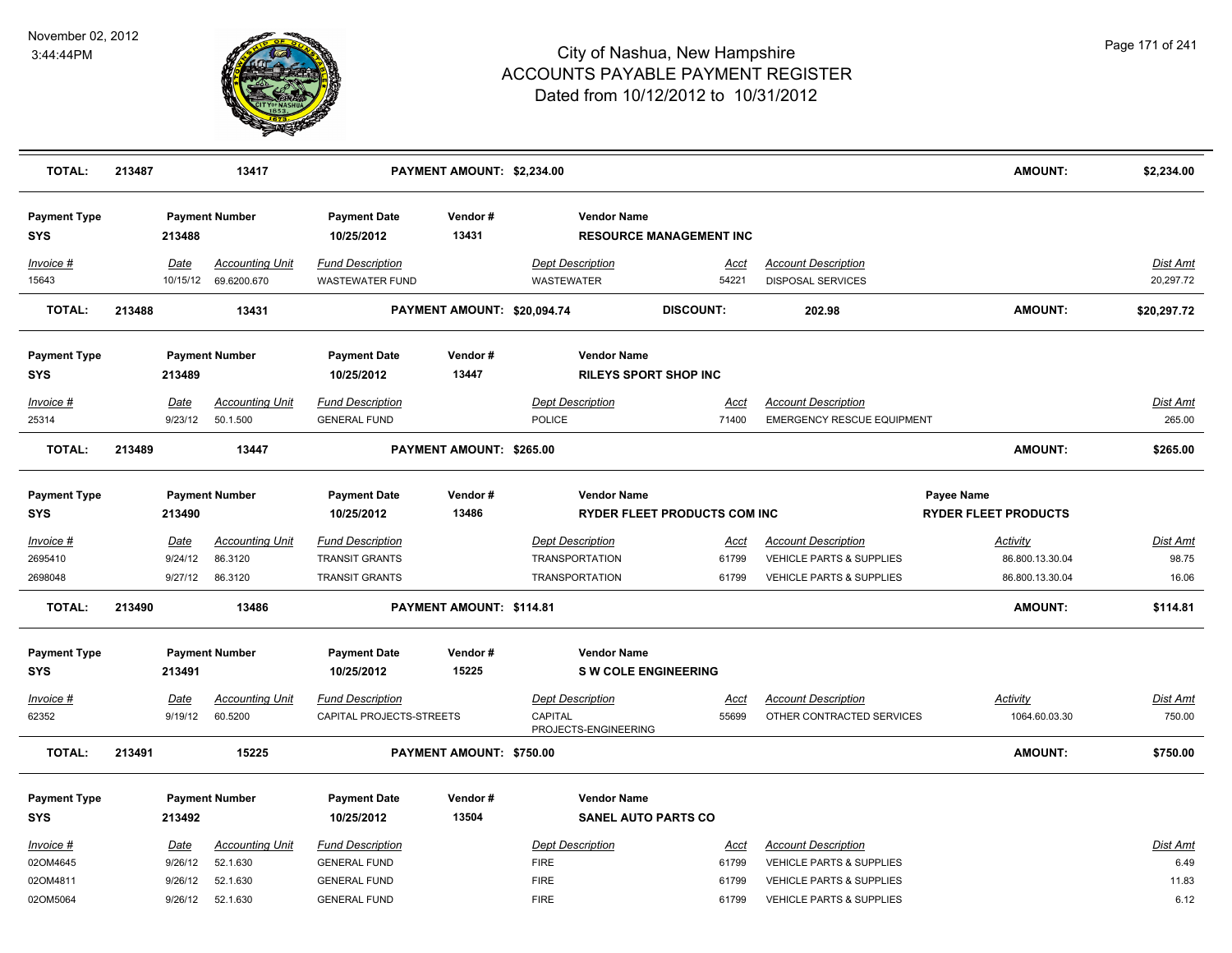

| <b>TOTAL:</b>                     | 213492 |             | 13504                  |                                   | <b>PAYMENT AMOUNT: \$24.44</b> |                                                   | <b>DISCOUNT:</b> | 0.49                                     | <b>AMOUNT:</b> | \$24.44         |
|-----------------------------------|--------|-------------|------------------------|-----------------------------------|--------------------------------|---------------------------------------------------|------------------|------------------------------------------|----------------|-----------------|
| <b>Payment Type</b><br><b>SYS</b> |        | 213493      | <b>Payment Number</b>  | <b>Payment Date</b><br>10/25/2012 | Vendor#<br>13504               | <b>Vendor Name</b><br><b>SANEL AUTO PARTS CO</b>  |                  |                                          |                |                 |
| Invoice #                         |        | Date        | <b>Accounting Unit</b> | <b>Fund Description</b>           |                                | <b>Dept Description</b>                           | Acct             | <b>Account Description</b>               |                | Dist Amt        |
| 02015799                          |        | 9/19/12     | 77.1.690               | <b>GENERAL FUND</b>               |                                | PARKS & RECREATION                                | 61799            | <b>VEHICLE PARTS &amp; SUPPLIES</b>      |                | 62.43           |
| 02OU0955                          |        |             | 10/11/12 61.1.700      | <b>GENERAL FUND</b>               |                                | <b>STREETS</b>                                    | 54600            | <b>VEHICLE REPAIRS &amp; MAINTENANCE</b> |                | 124.90          |
| <b>TOTAL:</b>                     | 213493 |             | 13504                  |                                   | PAYMENT AMOUNT: \$187.33       |                                                   | <b>DISCOUNT:</b> | 1.25                                     | <b>AMOUNT:</b> | \$187.33        |
| <b>Payment Type</b>               |        |             | <b>Payment Number</b>  | <b>Payment Date</b>               | Vendor#                        | <b>Vendor Name</b>                                |                  |                                          |                |                 |
| <b>SYS</b>                        |        | 213494      |                        | 10/25/2012                        | 13504                          | <b>SANEL AUTO PARTS CO</b>                        |                  |                                          |                |                 |
| Invoice #                         |        | Date        | <b>Accounting Unit</b> | <b>Fund Description</b>           |                                | <b>Dept Description</b>                           | Acct             | <b>Account Description</b>               |                | Dist Amt        |
| 02OJ2405                          |        | 9/20/12     | 77.1.690               | <b>GENERAL FUND</b>               |                                | PARKS & RECREATION                                | 61799            | VEHICLE PARTS & SUPPLIES                 |                | 4.04            |
| 02OL3328                          |        | 9/25/12     | 77.1.690               | <b>GENERAL FUND</b>               |                                | PARKS & RECREATION                                | 61799            | <b>VEHICLE PARTS &amp; SUPPLIES</b>      |                | 4.04            |
| 02OR2672                          |        |             | 10/5/12 77.1.690       | <b>GENERAL FUND</b>               |                                | PARKS & RECREATION                                | 61799            | <b>VEHICLE PARTS &amp; SUPPLIES</b>      |                | 151.65          |
| <b>TOTAL:</b>                     | 213494 |             | 13504                  |                                   | PAYMENT AMOUNT: \$159.73       |                                                   | <b>DISCOUNT:</b> | 0.08                                     | <b>AMOUNT:</b> | \$159.73        |
| <b>Payment Type</b><br><b>SYS</b> |        | 213495      | <b>Payment Number</b>  | <b>Payment Date</b><br>10/25/2012 | Vendor#<br>13504               | <b>Vendor Name</b><br><b>SANEL AUTO PARTS CO</b>  |                  |                                          |                |                 |
| Invoice #                         |        | <b>Date</b> | <b>Accounting Unit</b> | <b>Fund Description</b>           |                                | <b>Dept Description</b>                           | <u>Acct</u>      | <b>Account Description</b>               |                | <b>Dist Amt</b> |
| 02OK4856                          |        | 9/24/12     | 69.6200.670            | <b>WASTEWATER FUND</b>            |                                | <b>WASTEWATER</b>                                 | 54600            | VEHICLE REPAIRS & MAINTENANCE            |                | 3.74            |
| <b>TOTAL:</b>                     | 213495 |             | 13504                  |                                   | <b>PAYMENT AMOUNT: \$3.74</b>  |                                                   | <b>DISCOUNT:</b> | 0.07                                     | <b>AMOUNT:</b> | \$3.74          |
| <b>Payment Type</b>               |        |             | <b>Payment Number</b>  | <b>Payment Date</b>               | Vendor#                        | <b>Vendor Name</b>                                |                  |                                          |                |                 |
| <b>SYS</b>                        |        | 213496      |                        | 10/25/2012                        | 13563                          | SHI INTERNATIONAL CORP                            |                  |                                          |                |                 |
| Invoice #                         |        | Date        | <b>Accounting Unit</b> | <b>Fund Description</b>           |                                | <b>Dept Description</b>                           | <b>Acct</b>      | <b>Account Description</b>               |                | Dist Amt        |
| B00721738                         |        | 8/7/12      | 50.1.500               | <b>GENERAL FUND</b>               |                                | <b>POLICE</b>                                     | 71221            | <b>COMPUTER EQUIPMENT</b>                |                | 1,883.60        |
| B00793431                         |        | 10/5/12     | 50.1.500               | <b>GENERAL FUND</b>               |                                | POLICE                                            | 61607            | <b>COMPUTER SUPPLIES</b>                 |                | 95.40           |
| B00794351                         |        | 10/8/12     | 50.1.500               | <b>GENERAL FUND</b>               |                                | <b>POLICE</b>                                     | 61607            | <b>COMPUTER SUPPLIES</b>                 |                | 498.50          |
| <b>TOTAL:</b>                     | 213496 |             | 13563                  |                                   | PAYMENT AMOUNT: \$2,477.50     |                                                   |                  |                                          | <b>AMOUNT:</b> | \$2,477.50      |
| <b>Payment Type</b><br><b>SYS</b> |        | 213497      | <b>Payment Number</b>  | <b>Payment Date</b><br>10/25/2012 | Vendor#<br>13575               | <b>Vendor Name</b><br><b>SIMON &amp; SCHUSTER</b> |                  |                                          |                |                 |
| Invoice #                         |        | Date        | <b>Accounting Unit</b> | <b>Fund Description</b>           |                                | <b>Dept Description</b>                           | Acct             | <b>Account Description</b>               |                | Dist Amt        |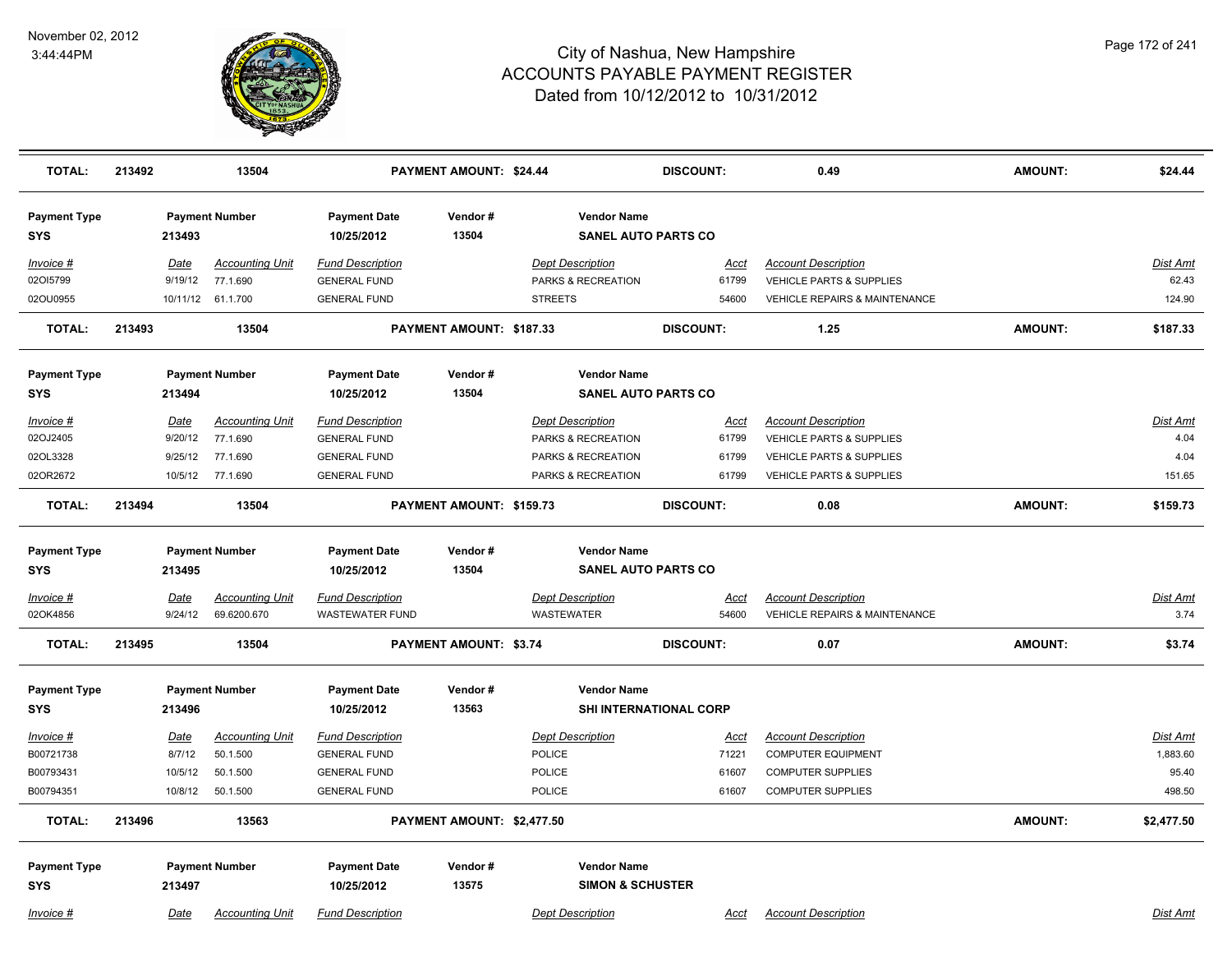

|                                            |                                                  |                                    | <b>GENERAL FUND</b>                                                                                                                                                                                                                      |                     | <b>LIBRARY</b>                                                                                                                                                                    | 61807                                                                                                                                                              | <b>PUBLICATIONS</b>                                   |                                                                                                                                                               | 31.64                                          |
|--------------------------------------------|--------------------------------------------------|------------------------------------|------------------------------------------------------------------------------------------------------------------------------------------------------------------------------------------------------------------------------------------|---------------------|-----------------------------------------------------------------------------------------------------------------------------------------------------------------------------------|--------------------------------------------------------------------------------------------------------------------------------------------------------------------|-------------------------------------------------------|---------------------------------------------------------------------------------------------------------------------------------------------------------------|------------------------------------------------|
| 213497                                     |                                                  | 13575                              |                                                                                                                                                                                                                                          |                     |                                                                                                                                                                                   |                                                                                                                                                                    |                                                       | <b>AMOUNT:</b>                                                                                                                                                | \$31.64                                        |
|                                            | 213498                                           |                                    | <b>Payment Date</b><br>10/25/2012                                                                                                                                                                                                        | Vendor#<br>15186    | <b>Vendor Name</b><br><b>SIRSI CORP</b>                                                                                                                                           |                                                                                                                                                                    |                                                       | Payee Name                                                                                                                                                    |                                                |
|                                            | Date<br>8/31/12                                  | <b>Accounting Unit</b><br>79.1.770 | <b>Fund Description</b><br><b>GENERAL FUND</b>                                                                                                                                                                                           |                     | <b>Dept Description</b><br><b>LIBRARY</b>                                                                                                                                         | <b>Acct</b><br>54414                                                                                                                                               | <b>Account Description</b><br>HARDWARE MAINTENANCE    |                                                                                                                                                               | <b>Dist Amt</b><br>33,869.16                   |
|                                            |                                                  |                                    |                                                                                                                                                                                                                                          |                     | LIB-LOST/DAMAGED BOOK FINES                                                                                                                                                       | 54414                                                                                                                                                              | <b>HARDWARE MAINTENANCE</b>                           |                                                                                                                                                               | 4,130.84<br>2,819.10                           |
| 213498                                     |                                                  | 15186                              |                                                                                                                                                                                                                                          |                     |                                                                                                                                                                                   |                                                                                                                                                                    |                                                       | <b>AMOUNT:</b>                                                                                                                                                | \$40,819.10                                    |
|                                            | 213499                                           |                                    | <b>Payment Date</b><br>10/25/2012                                                                                                                                                                                                        | Vendor#<br>13600    | <b>Vendor Name</b>                                                                                                                                                                |                                                                                                                                                                    |                                                       |                                                                                                                                                               |                                                |
|                                            | Date                                             | <b>Accounting Unit</b>             | <b>Fund Description</b>                                                                                                                                                                                                                  |                     | <b>Dept Description</b>                                                                                                                                                           | Acct                                                                                                                                                               | <b>Account Description</b>                            |                                                                                                                                                               | Dist Amt                                       |
|                                            |                                                  | 80.4080                            |                                                                                                                                                                                                                                          |                     | NASHUA CONSERVATION FUND                                                                                                                                                          | 53142                                                                                                                                                              | <b>CONSULTING SERVICES</b>                            |                                                                                                                                                               | 4,503.36                                       |
| 213499                                     |                                                  | 13600                              |                                                                                                                                                                                                                                          |                     |                                                                                                                                                                                   |                                                                                                                                                                    |                                                       | <b>AMOUNT:</b>                                                                                                                                                | \$4,503.36                                     |
|                                            | 213500                                           |                                    | <b>Payment Date</b><br>10/25/2012                                                                                                                                                                                                        | Vendor#<br>13608    | <b>Vendor Name</b>                                                                                                                                                                |                                                                                                                                                                    |                                                       |                                                                                                                                                               |                                                |
|                                            | Date                                             | <b>Accounting Unit</b><br>71.3068  | <b>Fund Description</b>                                                                                                                                                                                                                  |                     | <b>Dept Description</b><br>COMMUNITY SERVICES GRANTS<br>COMMUNITY SERVICES GRANTS                                                                                                 | <u>Acct</u><br>55699<br>68235                                                                                                                                      | <b>Account Description</b><br>ADMINISTRATIVE EXPENSES | <u>Activity</u><br>71.1006.13.01<br>71.1006.13.01                                                                                                             | <b>Dist Amt</b><br>6,918.00<br>484.00          |
| 213500                                     |                                                  | 13608                              |                                                                                                                                                                                                                                          |                     |                                                                                                                                                                                   |                                                                                                                                                                    |                                                       | <b>AMOUNT:</b>                                                                                                                                                | \$7,402.00                                     |
|                                            | 213501                                           |                                    | <b>Payment Date</b><br>10/25/2012                                                                                                                                                                                                        | Vendor#<br>13634    | <b>Vendor Name</b>                                                                                                                                                                |                                                                                                                                                                    |                                                       |                                                                                                                                                               |                                                |
|                                            | Date                                             | <b>Accounting Unit</b>             | <b>Fund Description</b>                                                                                                                                                                                                                  |                     | <b>Dept Description</b>                                                                                                                                                           | <u>Acct</u>                                                                                                                                                        | <b>Account Description</b>                            |                                                                                                                                                               | Dist Amt                                       |
|                                            | 5/3/12                                           | 13.6600.525                        |                                                                                                                                                                                                                                          |                     | BENEFITS ADMINISTRATION                                                                                                                                                           | 53135                                                                                                                                                              | MEDICAL SERVICES                                      |                                                                                                                                                               | 354.60                                         |
|                                            | 5/31/12                                          |                                    |                                                                                                                                                                                                                                          |                     | BENEFITS ADMINISTRATION                                                                                                                                                           | 53135                                                                                                                                                              | MEDICAL SERVICES                                      |                                                                                                                                                               | 4,289.20                                       |
| 213501                                     |                                                  | 13634                              |                                                                                                                                                                                                                                          |                     |                                                                                                                                                                                   |                                                                                                                                                                    |                                                       | <b>AMOUNT:</b>                                                                                                                                                | \$4,643.80                                     |
|                                            | 213502                                           |                                    | <b>Payment Date</b><br>10/25/2012                                                                                                                                                                                                        | Vendor#<br>13634    | <b>Vendor Name</b>                                                                                                                                                                |                                                                                                                                                                    |                                                       |                                                                                                                                                               |                                                |
| <b>Payment Type</b><br><b>Payment Type</b> | SEPT BILLING 10/16/201<br>SEPT BILLING 10/16/201 | 8/31/12                            | 10/12/12 79.1.760<br><b>Payment Number</b><br>79.1.770<br>8/31/12 79.4090<br><b>Payment Number</b><br>10/11/12<br><b>Payment Number</b><br>10/16/12<br>10/16/12 71.3068<br><b>Payment Number</b><br>13.6600.525<br><b>Payment Number</b> | <b>GENERAL FUND</b> | LIB-LOST/DAMAGED BOOK FINES<br>NASHUA CONSERVATION FUND<br>COMMUNITY SERVICES GRANTS<br>COMMUNITY SERVICES GRANTS<br>BENEFITS SELF INSURANCE FUND<br>BENEFITS SELF INSURANCE FUND | PAYMENT AMOUNT: \$31.64<br><b>LIBRARY</b><br>PAYMENT AMOUNT: \$40,819.10<br>PAYMENT AMOUNT: \$4,503.36<br>PAYMENT AMOUNT: \$7,402.00<br>PAYMENT AMOUNT: \$4,643.80 | 54414                                                 | <b>HARDWARE MAINTENANCE</b><br>SOCIETY FOR THE PROTECT NH FOR<br>SOUTHERN NH HIV AIDS TASK FORC<br>ST JOSEPH BUSINESS & HEALTH<br>ST JOSEPH BUSINESS & HEALTH | <b>SIRSIDYNIX</b><br>OTHER CONTRACTED SERVICES |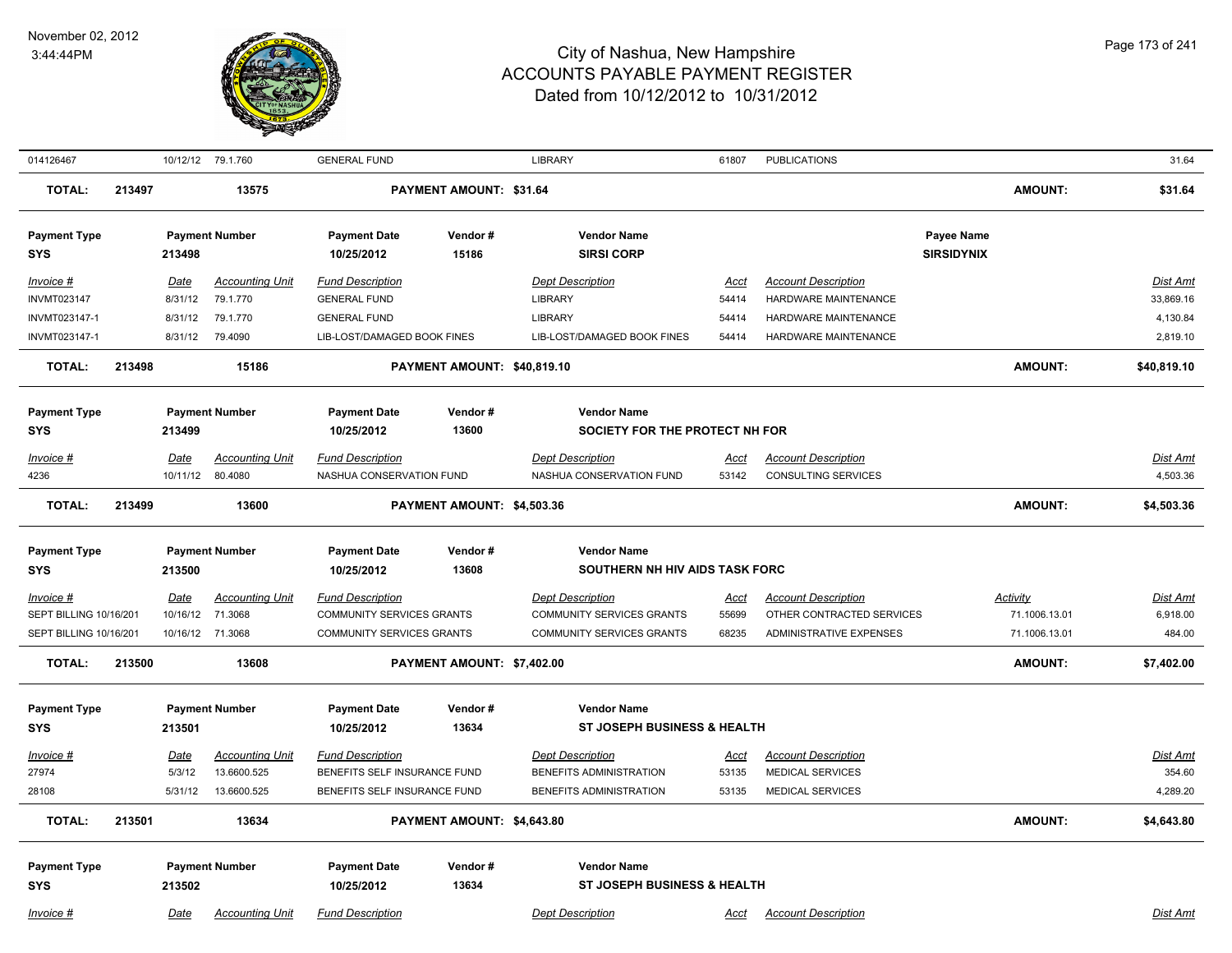

| 28973                             | 10/1/12          | 50.1.635                           | <b>GENERAL FUND</b>         |                          | <b>POLICE</b>               | 53135                             | <b>MEDICAL SERVICES</b>    |                 | 212.25          |
|-----------------------------------|------------------|------------------------------------|-----------------------------|--------------------------|-----------------------------|-----------------------------------|----------------------------|-----------------|-----------------|
| <b>TOTAL:</b>                     | 213502           | 13634                              |                             | PAYMENT AMOUNT: \$212.25 |                             |                                   |                            | <b>AMOUNT:</b>  | \$212.25        |
| <b>Payment Type</b>               |                  | <b>Payment Number</b>              | <b>Payment Date</b>         | Vendor#                  | <b>Vendor Name</b>          |                                   |                            |                 |                 |
| <b>SYS</b>                        | 213503           |                                    | 10/25/2012                  | 11963                    |                             | <b>STAPLES BUSINESS ADVANTAGE</b> |                            |                 |                 |
| Invoice #                         | Date             | <b>Accounting Unit</b>             | <b>Fund Description</b>     |                          | <b>Dept Description</b>     | Acct                              | <b>Account Description</b> | Activity        | Dist Amt        |
| 3182458483                        | 9/22/12          | 26.1.500                           | <b>GENERAL FUND</b>         |                          | <b>FINANCIAL SERVICES</b>   | 61100                             | OFFICE SUPPLIES            |                 | 32.40           |
| 3182458483                        | 9/22/12          | 26.1.585                           | <b>GENERAL FUND</b>         |                          | <b>FINANCIAL SERVICES</b>   | 61100                             | OFFICE SUPPLIES            |                 | 9.78            |
| 3182505109                        | 9/25/12          | 26.1.590                           | <b>GENERAL FUND</b>         |                          | <b>FINANCIAL SERVICES</b>   | 61100                             | OFFICE SUPPLIES            |                 | 23.69           |
| 3182505110                        | 9/25/12          | 86.3120                            | <b>TRANSIT GRANTS</b>       |                          | <b>TRANSPORTATION</b>       | 61299                             | MISCELLANEOUS SUPPLIES     | 86.800.13.10.10 | 3.59            |
| 3182505110                        | 9/25/12          | 86.3120                            | <b>TRANSIT GRANTS</b>       |                          | <b>TRANSPORTATION</b>       | 61299                             | MISCELLANEOUS SUPPLIES     | 86.800.13.20.01 | 52.49           |
| 3183216667                        | 9/29/12          | 77.2504                            | HOLMAN STADIUM EVENTS FUND  |                          | HOLMAN STADIUM EVENTS       | 55699                             | OTHER CONTRACTED SERVICES  |                 | 22.35           |
| 3183484270                        | 10/5/12          | 07.1.565                           | <b>GENERAL FUND</b>         |                          | <b>CITY CLERK</b>           | 61100                             | OFFICE SUPPLIES            |                 | 217.29          |
| 3183484270                        | 10/5/12          | 07.1.565                           | <b>GENERAL FUND</b>         |                          | <b>CITY CLERK</b>           | 61650                             | <b>COPIER SUPPLIES</b>     |                 | 321.93          |
| 3183484270                        | 10/5/12          | 18.1.500                           | <b>GENERAL FUND</b>         |                          | OTHER GENERAL GOV'T         | 45960                             | <b>VENDOR DISCOUNTS</b>    |                 | $-16.18$        |
| 3183743244-1                      | 10/9/12          | 32.1.500                           | <b>GENERAL FUND</b>         |                          | ASSESSING                   | 44184                             | <b>PHOTOCOPIES</b>         |                 | 19.59           |
| 3183772460                        | 10/10/12         | 32.1.500                           | <b>GENERAL FUND</b>         |                          | ASSESSING                   | 44184                             | <b>PHOTOCOPIES</b>         |                 | 19.59           |
| 3183772461                        | 10/10/12         | 26.1.500                           | <b>GENERAL FUND</b>         |                          | <b>FINANCIAL SERVICES</b>   | 61100                             | OFFICE SUPPLIES            |                 | 42.99           |
| 3183808609                        | 10/11/12         | 52.1.500                           | <b>GENERAL FUND</b>         |                          | <b>FIRE</b>                 | 61100                             | OFFICE SUPPLIES            |                 | 118.37          |
| 3183808610                        | 10/11/12         | 26.1.570                           | <b>GENERAL FUND</b>         |                          | <b>FINANCIAL SERVICES</b>   | 61100                             | OFFICE SUPPLIES            |                 | 36.48           |
| 3184080352                        | 10/13/12         | 84.3090                            | <b>URBAN PROGRAM GRANTS</b> |                          | <b>URBAN PROGRAM GRANTS</b> | 61100                             | OFFICE SUPPLIES            | 1032.84.01.30   | $-62.32$        |
| 3184080353                        |                  | 10/13/12 32.1.500                  | <b>GENERAL FUND</b>         |                          | <b>ASSESSING</b>            | 44184                             | <b>PHOTOCOPIES</b>         |                 | $-19.59$        |
| <b>TOTAL:</b>                     | 213503           | 11963                              |                             | PAYMENT AMOUNT: \$820.28 |                             | <b>DISCOUNT:</b>                  | 4.37                       | <b>AMOUNT:</b>  | \$822.45        |
|                                   |                  | <b>Payment Number</b>              | <b>Payment Date</b>         | Vendor#                  | <b>Vendor Name</b>          |                                   |                            |                 |                 |
| <b>Payment Type</b><br><b>SYS</b> | 213504           |                                    | 10/25/2012                  | 13646                    | <b>STAR PACKER BADGES</b>   |                                   |                            |                 |                 |
|                                   |                  |                                    |                             |                          |                             |                                   |                            |                 |                 |
| Invoice #                         | Date             | <b>Accounting Unit</b>             | <b>Fund Description</b>     |                          | <b>Dept Description</b>     | Acct                              | <b>Account Description</b> |                 | Dist Amt        |
| 81712NAS                          | 8/3/12           | 50.1.500                           | <b>GENERAL FUND</b>         |                          | <b>POLICE</b>               | 61110                             | PROTECTIVE CLOTHING        |                 | 457.57          |
| <b>TOTAL:</b>                     | 213504           | 13646                              |                             | PAYMENT AMOUNT: \$457.57 |                             |                                   |                            | <b>AMOUNT:</b>  | \$457.57        |
| <b>Payment Type</b>               |                  | <b>Payment Number</b>              | <b>Payment Date</b>         | Vendor#                  | <b>Vendor Name</b>          |                                   |                            |                 |                 |
| <b>SYS</b>                        | 213505           |                                    | 10/25/2012                  | 10681                    | <b>STARPACKER</b>           |                                   |                            |                 |                 |
|                                   |                  |                                    | <b>Fund Description</b>     |                          | <b>Dept Description</b>     |                                   | <b>Account Description</b> |                 | <b>Dist Amt</b> |
| $Invoice$ #<br>101512N            | Date<br>10/15/12 | <b>Accounting Unit</b><br>50.1.500 | <b>GENERAL FUND</b>         |                          | <b>POLICE</b>               | Acct<br>61110                     | PROTECTIVE CLOTHING        |                 | 398.70          |
|                                   |                  |                                    |                             |                          |                             |                                   |                            |                 |                 |
| <b>TOTAL:</b>                     | 213505           | 10681                              |                             | PAYMENT AMOUNT: \$398.70 |                             |                                   |                            | <b>AMOUNT:</b>  | \$398.70        |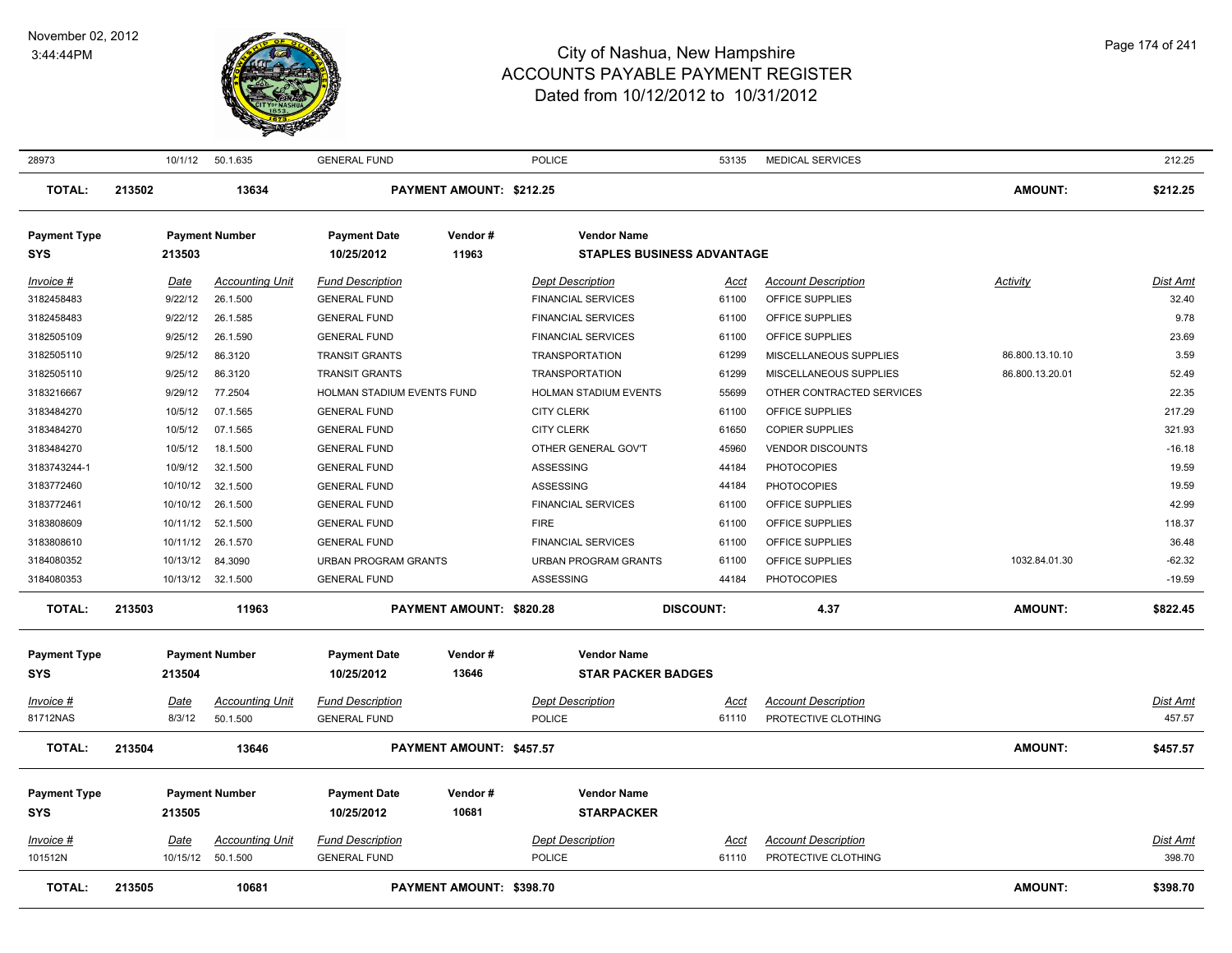

| <b>Payment Type</b> |        |                        | <b>Payment Number</b>  | <b>Payment Date</b>         | Vendor#                    | <b>Vendor Name</b>             |                      |                                                      |         |                 |
|---------------------|--------|------------------------|------------------------|-----------------------------|----------------------------|--------------------------------|----------------------|------------------------------------------------------|---------|-----------------|
| <b>SYS</b>          |        | 213506                 |                        | 10/25/2012                  | 14701                      | THE NEW YORK BLOWER CO         |                      |                                                      |         |                 |
| Invoice #           |        | Date                   | <b>Accounting Unit</b> | <b>Fund Description</b>     |                            | <b>Dept Description</b>        | Acct                 | <b>Account Description</b>                           |         | Dist Amt        |
| 3006665             |        | 9/21/12                | 69.6200.670            | <b>WASTEWATER FUND</b>      |                            | <b>WASTEWATER</b>              | 54487                | <b>EQUIPMENT REPAIRS &amp;</b><br><b>MAINTENANCE</b> |         | 5,874.00        |
| <b>TOTAL:</b>       | 213506 |                        | 14701                  |                             | PAYMENT AMOUNT: \$5,874.00 |                                |                      |                                                      | AMOUNT: | \$5,874.00      |
| <b>Payment Type</b> |        |                        | <b>Payment Number</b>  | <b>Payment Date</b>         | Vendor#                    | <b>Vendor Name</b>             |                      |                                                      |         |                 |
| <b>SYS</b>          |        | 213507                 |                        | 10/25/2012                  | 13756                      | <b>TOWER PUBLISHING</b>        |                      |                                                      |         |                 |
| Invoice #           |        | Date                   | <b>Accounting Unit</b> | <b>Fund Description</b>     |                            | <b>Dept Description</b>        | Acct                 | <b>Account Description</b>                           |         | Dist Amt        |
| 108082A             |        | 9/20/12                | 79.1.760               | <b>GENERAL FUND</b>         |                            | <b>LIBRARY</b>                 | 61807                | <b>PUBLICATIONS</b>                                  |         | 92.00           |
| <b>TOTAL:</b>       | 213507 |                        | 13756                  |                             | PAYMENT AMOUNT: \$92.00    |                                |                      |                                                      | AMOUNT: | \$92.00         |
| <b>Payment Type</b> |        |                        | <b>Payment Number</b>  | <b>Payment Date</b>         | Vendor#                    | <b>Vendor Name</b>             |                      |                                                      |         |                 |
| SYS                 |        | 213508                 |                        | 10/25/2012                  | 13764                      | <b>TREASURER STATE OF NH</b>   |                      |                                                      |         |                 |
| <u>Invoice #</u>    |        |                        | <b>Accounting Unit</b> | <b>Fund Description</b>     |                            | <b>Dept Description</b>        |                      | <b>Account Description</b>                           |         | <u>Dist Amt</u> |
| R <sub>1811</sub>   |        | <u>Date</u><br>10/9/12 | 50.1.500               | <b>GENERAL FUND</b>         |                            | POLICE                         | <u>Acct</u><br>54487 | <b>EQUIPMENT REPAIRS &amp;</b><br><b>MAINTENANCE</b> |         | 195.00          |
| <b>TOTAL:</b>       | 213508 |                        | 13764                  |                             | PAYMENT AMOUNT: \$195.00   |                                |                      |                                                      | AMOUNT: | \$195.00        |
| <b>Payment Type</b> |        |                        | <b>Payment Number</b>  | <b>Payment Date</b>         | Vendor#                    | <b>Vendor Name</b>             |                      |                                                      |         |                 |
| <b>SYS</b>          |        | 213509                 |                        | 10/25/2012                  | 13797                      | <b>UNIFIRST CORPORATION</b>    |                      |                                                      |         |                 |
| $Invoice$ #         |        | Date                   | <b>Accounting Unit</b> | <b>Fund Description</b>     |                            | <b>Dept Description</b>        | <u>Acct</u>          | <b>Account Description</b>                           |         | <b>Dist Amt</b> |
| 044 4046077         |        | 9/21/12                | 61.1.670               | <b>GENERAL FUND</b>         |                            | <b>STREETS</b>                 | 61107                | <b>CLOTHING &amp; UNIFORMS</b>                       |         | 323.22          |
| 044 4046303         |        | 9/21/12                | 61.1.670               | <b>GENERAL FUND</b>         |                            | <b>STREETS</b>                 | 61107                | <b>CLOTHING &amp; UNIFORMS</b>                       |         | 326.10          |
| 044 4048463         |        | 9/27/12                | 69.6200.540            | <b>WASTEWATER FUND</b>      |                            | WASTEWATER                     | 61107                | <b>CLOTHING &amp; UNIFORMS</b>                       |         | 43.04           |
| 044 4048463         |        | 9/27/12                | 69.6200.670            | <b>WASTEWATER FUND</b>      |                            | WASTEWATER                     | 61107                | <b>CLOTHING &amp; UNIFORMS</b>                       |         | 261.61          |
| 044 4055536         |        |                        | 10/12/12 68.6000.540   | SOLID WASTE FUND            |                            | SOLID WASTE                    | 61110                | PROTECTIVE CLOTHING                                  |         | 124.10          |
| <b>TOTAL:</b>       | 213509 |                        | 13797                  |                             | PAYMENT AMOUNT: \$1,078.07 |                                |                      |                                                      | AMOUNT: | \$1,078.07      |
| <b>Payment Type</b> |        |                        | <b>Payment Number</b>  | <b>Payment Date</b>         | Vendor#                    | <b>Vendor Name</b>             |                      |                                                      |         |                 |
| <b>SYS</b>          |        | 213510                 |                        | 10/25/2012                  | 13799                      | UNIQUE MANAGEMENT SERVICES INC |                      |                                                      |         |                 |
| Invoice #           |        | Date                   | <b>Accounting Unit</b> | <b>Fund Description</b>     |                            | <b>Dept Description</b>        | Acct                 | <b>Account Description</b>                           |         | <b>Dist Amt</b> |
| 229006              |        | 10/1/12                | 79.4090                | LIB-LOST/DAMAGED BOOK FINES |                            | LIB-LOST/DAMAGED BOOK FINES    | 45440                | <b>LIBRARY BOOK FINES</b>                            |         | 456.45          |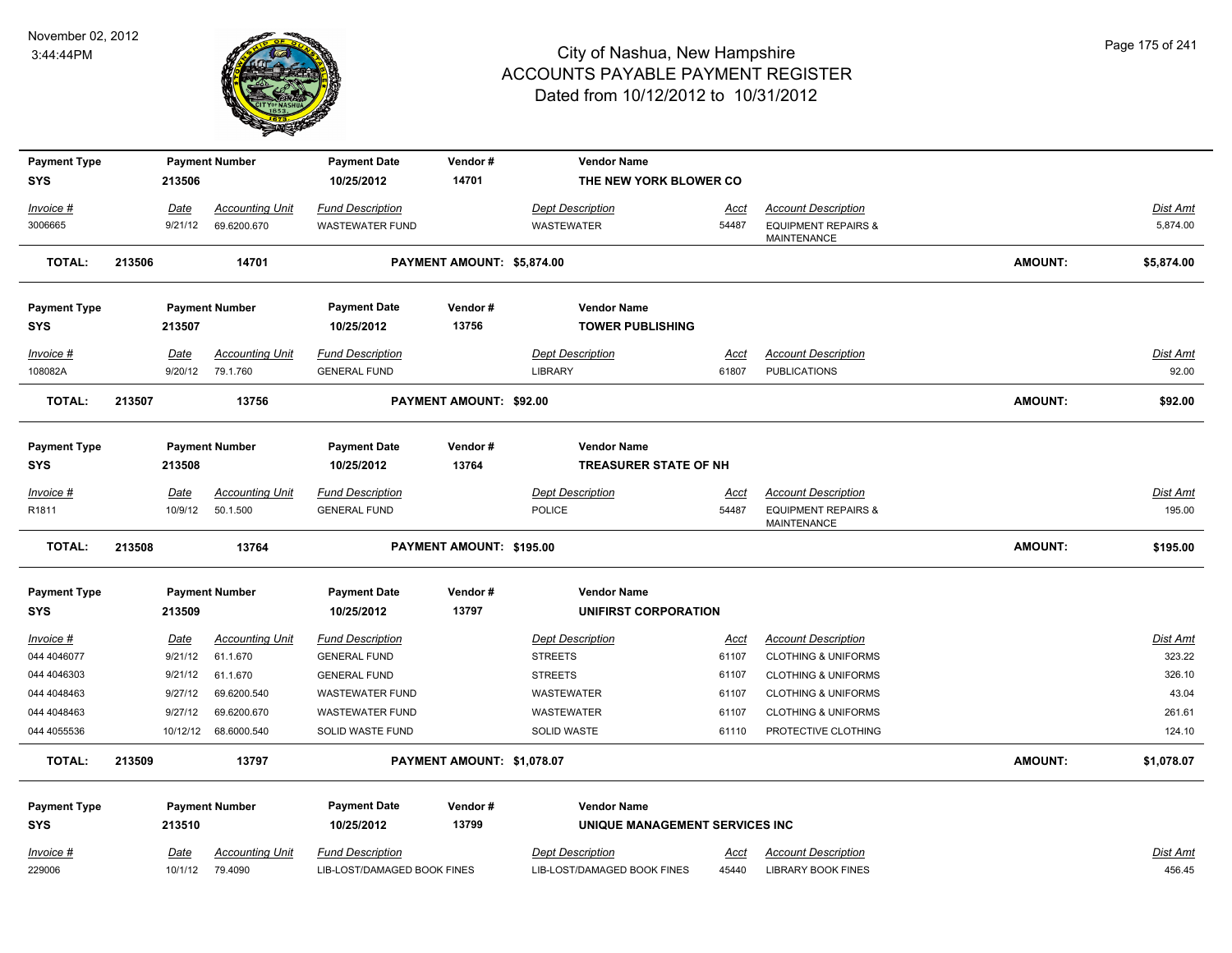

| <b>TOTAL:</b>                         | 213510 |                        | 13799                                 |                                                                   | PAYMENT AMOUNT: \$456.45   |                                                                   |                      |                                                                        | <b>AMOUNT:</b>                      | \$456.45                    |
|---------------------------------------|--------|------------------------|---------------------------------------|-------------------------------------------------------------------|----------------------------|-------------------------------------------------------------------|----------------------|------------------------------------------------------------------------|-------------------------------------|-----------------------------|
| <b>Payment Type</b><br><b>SYS</b>     |        | 213511                 | <b>Payment Number</b>                 | <b>Payment Date</b><br>10/25/2012                                 | Vendor#<br>10725           | <b>Vendor Name</b><br><b>US CONSTRUCTION FABRICS LLC</b>          |                      |                                                                        |                                     |                             |
| Invoice #<br>11122                    |        | Date<br>9/26/12        | <b>Accounting Unit</b><br>61.1001     | <b>Fund Description</b><br>CAPITAL IMPROVEMENTS                   |                            | <b>Dept Description</b><br>STREETS-CAP IMP                        | Acct<br>81100        | <b>Account Description</b><br>CAPITAL IMPROVEMENTS                     | <b>Activity</b><br>1000             | Dist Amt<br>128.00          |
| <b>TOTAL:</b>                         | 213511 |                        | 10725                                 |                                                                   | PAYMENT AMOUNT: \$128.00   |                                                                   |                      |                                                                        | <b>AMOUNT:</b>                      | \$128.00                    |
| <b>Payment Type</b><br><b>SYS</b>     |        | 213512                 | <b>Payment Number</b>                 | <b>Payment Date</b><br>10/25/2012                                 | Vendor#<br>13816           | <b>Vendor Name</b><br><b>USDA APHIS WILDLIFE SERVICES</b>         |                      |                                                                        |                                     |                             |
| $Invoice$ #<br>BD723312-031           |        | Date<br>9/25/12        | <b>Accounting Unit</b><br>68.6000.692 | <b>Fund Description</b><br>SOLID WASTE FUND                       |                            | <b>Dept Description</b><br>SOLID WASTE                            | Acct<br>53999        | <b>Account Description</b><br>OTHER PROFESSIONAL SERVICES              |                                     | Dist Amt<br>5,550.41        |
| <b>TOTAL:</b>                         | 213512 |                        | 13816                                 |                                                                   | PAYMENT AMOUNT: \$5,550.41 |                                                                   |                      |                                                                        | <b>AMOUNT:</b>                      | \$5,550.41                  |
| <b>Payment Type</b><br><b>SYS</b>     |        | 213513                 | <b>Payment Number</b>                 | <b>Payment Date</b><br>10/25/2012                                 | Vendor#<br>10737           | <b>Vendor Name</b><br><b>WESTON &amp; SAMPSON CMR INC</b>         |                      |                                                                        |                                     |                             |
| $Invoice$ #<br>APPLICATION20120622-12 |        | Date<br>6/22/12        | <b>Accounting Unit</b><br>81.3080     | <b>Fund Description</b><br>COMMUNITY DEVELOPMENT<br><b>GRANTS</b> |                            | <b>Dept Description</b><br>COMMUNITY DEVELOPMENT<br><b>GRANTS</b> | <u>Acct</u><br>54210 | <b>Account Description</b><br><b>CONSTRUCTION SERVICES</b>             | <b>Activity</b><br>1078.81.01.30    | Dist Amt<br>888.09          |
| <b>TOTAL:</b>                         | 213513 |                        | 10737                                 |                                                                   | PAYMENT AMOUNT: \$888.09   |                                                                   |                      |                                                                        | <b>AMOUNT:</b>                      | \$888.09                    |
| <b>Payment Type</b><br><b>SYS</b>     |        | 213514                 | <b>Payment Number</b>                 | <b>Payment Date</b><br>10/25/2012                                 | Vendor#<br>13889           | <b>Vendor Name</b><br><b>WILLARDS AUTO RADIATOR SHOP</b>          |                      |                                                                        |                                     |                             |
| $Invoice$ #<br>16350                  |        | Date<br>10/1/12        | <b>Accounting Unit</b><br>68.6000.540 | <b>Fund Description</b><br>SOLID WASTE FUND                       |                            | <b>Dept Description</b><br><b>SOLID WASTE</b>                     | <u>Acct</u><br>54600 | <b>Account Description</b><br><b>VEHICLE REPAIRS &amp; MAINTENANCE</b> |                                     | Dist Amt<br>40.00           |
| <b>TOTAL:</b>                         | 213514 |                        | 13889                                 |                                                                   | PAYMENT AMOUNT: \$40.00    |                                                                   |                      |                                                                        | <b>AMOUNT:</b>                      | \$40.00                     |
| <b>Payment Type</b><br><b>SYS</b>     |        | 213515                 | <b>Payment Number</b>                 | <b>Payment Date</b><br>10/25/2012                                 | Vendor#<br>12727           | <b>Vendor Name</b><br><b>FLEET SERVICES</b>                       |                      |                                                                        | Payee Name<br><b>WRIGHT EXPRESS</b> |                             |
| Invoice #<br>30703935                 |        | <u>Date</u><br>9/30/12 | <b>Accounting Unit</b><br>50.1.500    | <b>Fund Description</b><br><b>GENERAL FUND</b>                    |                            | <b>Dept Description</b><br><b>POLICE</b>                          | <u>Acct</u><br>61300 | <b>Account Description</b><br>FUEL, UNLEADED                           |                                     | <b>Dist Amt</b><br>1,107.48 |
| <b>TOTAL:</b>                         | 213515 |                        | 12727                                 |                                                                   | PAYMENT AMOUNT: \$1,107.48 |                                                                   |                      |                                                                        | <b>AMOUNT:</b>                      | \$1,107.48                  |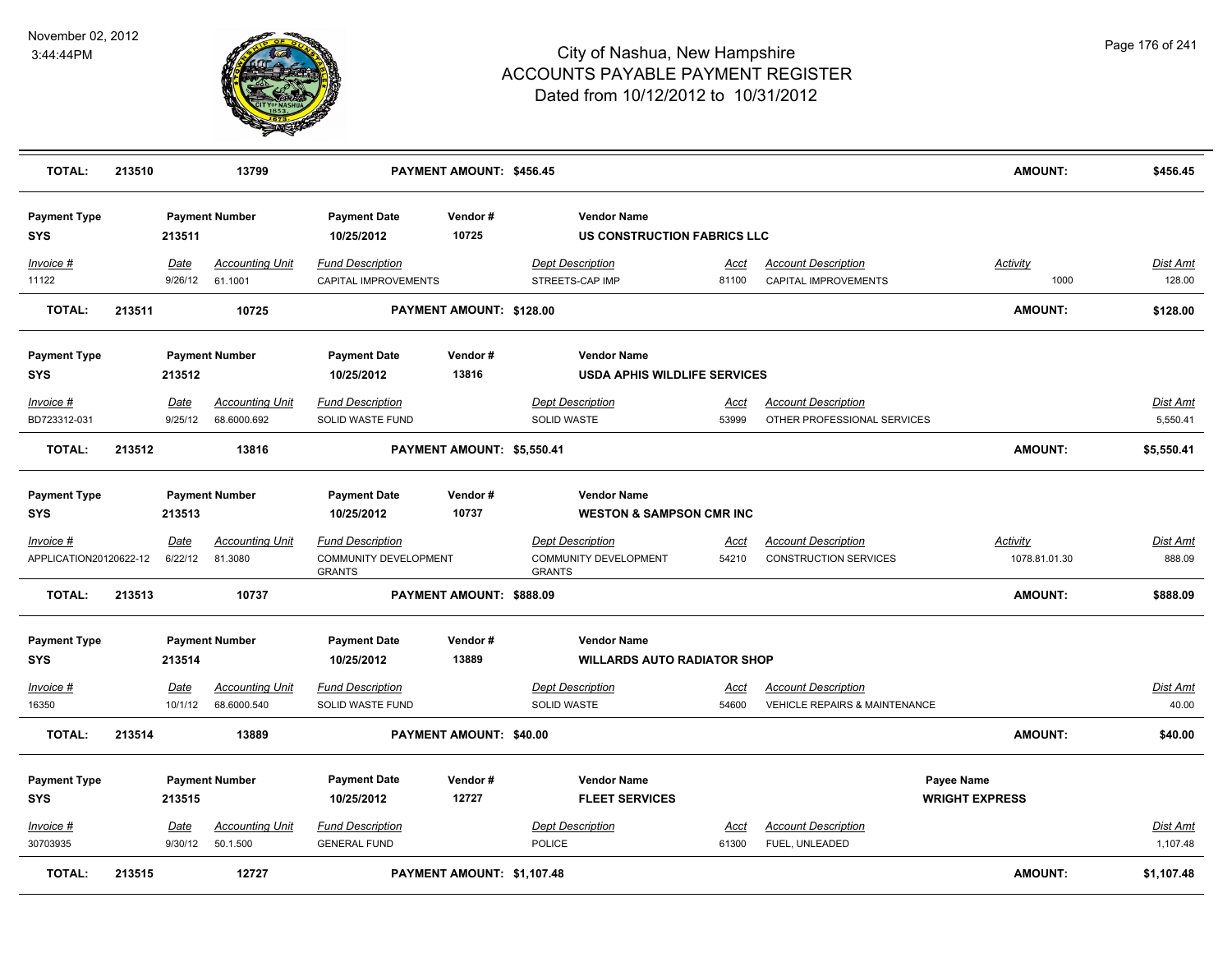#### November 02, 2012 3:44:44PM



| <b>Payment Type</b> |          | <b>Payment Number</b>  | <b>Payment Date</b>     | Vendor#                     | <b>Vendor Name</b>            |       |                            |                |                 |
|---------------------|----------|------------------------|-------------------------|-----------------------------|-------------------------------|-------|----------------------------|----------------|-----------------|
| <b>SYS</b>          | 213516   |                        | 10/25/2012              | 10961                       | <b>WRIGHT-PIERCE</b>          |       |                            |                |                 |
| Invoice #           | Date     | <b>Accounting Unit</b> | <b>Fund Description</b> |                             | <b>Dept Description</b>       | Acct  | <b>Account Description</b> | Activity       | <b>Dist Amt</b> |
| 85282               | 9/20/12  | 69.6200.950            | <b>WASTEWATER FUND</b>  |                             | WASTEWATER                    | 81700 | <b>INFRASTRUCTURE</b>      | 1053.69.01.30  | 11,743.43       |
| <b>TOTAL:</b>       | 213516   | 10961                  |                         | PAYMENT AMOUNT: \$11,743.43 |                               |       |                            | <b>AMOUNT:</b> | \$11,743.43     |
| <b>Payment Type</b> |          | <b>Payment Number</b>  | <b>Payment Date</b>     | Vendor#                     | <b>Vendor Name</b>            |       |                            |                |                 |
| <b>SYS</b>          | 213517   |                        | 10/25/2012              | 14011                       | <b>BAYRING COMMUNICATIONS</b> |       |                            |                |                 |
| Invoice #           | Date     | <b>Accounting Unit</b> | <b>Fund Description</b> |                             | <b>Dept Description</b>       | Acct  | <b>Account Description</b> |                | Dist Amt        |
| 10/1/2012           | 10/1/12  | 91.1.012621            | <b>GENERAL FUND</b>     |                             | SCHOOL                        | 55109 | TELEPHONE-VOICE            |                | 78.00           |
| 10/1/2012           | 10/1/12  | 91.1.032621            | <b>GENERAL FUND</b>     |                             | <b>SCHOOL</b>                 | 55109 | TELEPHONE-VOICE            |                | 156.00          |
| 10/1/2012           | 10/1/12  | 91.1.042621            | <b>GENERAL FUND</b>     |                             | SCHOOL                        | 55109 | TELEPHONE-VOICE            |                | 136.50          |
| 10/1/2012           | 10/1/12  | 91.1.052621            | <b>GENERAL FUND</b>     |                             | SCHOOL                        | 55109 | TELEPHONE-VOICE            |                | 177.88          |
| 10/1/2012           | 10/1/12  | 91.1.062621            | <b>GENERAL FUND</b>     |                             | SCHOOL                        | 55109 | TELEPHONE-VOICE            |                | 180.63          |
| 10/1/2012           | 10/1/12  | 91.1.072621            | <b>GENERAL FUND</b>     |                             | <b>SCHOOL</b>                 | 55109 | TELEPHONE-VOICE            |                | 156.00          |
| 10/1/2012           | 10/1/12  | 91.1.092621            | <b>GENERAL FUND</b>     |                             | <b>SCHOOL</b>                 | 55109 | TELEPHONE-VOICE            |                | 163.37          |
| 10/1/2012           | 10/1/12  | 91.1.102621            | <b>GENERAL FUND</b>     |                             | SCHOOL                        | 55109 | TELEPHONE-VOICE            |                | 157.32          |
| 10/1/2012           | 10/1/12  | 91.1.112621            | <b>GENERAL FUND</b>     |                             | <b>SCHOOL</b>                 | 55109 | TELEPHONE-VOICE            |                | 97.50           |
| 10/1/2012           | 10/1/12  | 91.1.122621            | <b>GENERAL FUND</b>     |                             | <b>SCHOOL</b>                 | 55109 | TELEPHONE-VOICE            |                | 81.03           |
| 10/1/2012           | 10/1/12  | 91.1.132621            | <b>GENERAL FUND</b>     |                             | <b>SCHOOL</b>                 | 55109 | TELEPHONE-VOICE            |                | 80.28           |
| 10/1/2012           | 10/1/12  | 91.1.142621            | <b>GENERAL FUND</b>     |                             | SCHOOL                        | 55109 | TELEPHONE-VOICE            |                | 156.00          |
| 10/1/2012           | 10/1/12  | 91.1.152621            | <b>GENERAL FUND</b>     |                             | <b>SCHOOL</b>                 | 55109 | TELEPHONE-VOICE            |                | 80.28           |
| 10/1/2012           | 10/1/12  | 91.1.162621            | <b>GENERAL FUND</b>     |                             | SCHOOL                        | 55109 | TELEPHONE-VOICE            |                | 39.00           |
| 10/1/2012           | 10/1/12  | 91.1.172621            | <b>GENERAL FUND</b>     |                             | <b>SCHOOL</b>                 | 55109 | TELEPHONE-VOICE            |                | 124.34          |
| 10/1/2012           | 10/1/12  | 91.1.192621            | <b>GENERAL FUND</b>     |                             | SCHOOL                        | 55109 | TELEPHONE-VOICE            |                | 136.50          |
| 10/1/2012           | 10/1/12  | 91.1.202621            | <b>GENERAL FUND</b>     |                             | SCHOOL                        | 55109 | TELEPHONE-VOICE            |                | 196.51          |
| 10/1/2012           | 10/1/12  | 91.1.222621            | <b>GENERAL FUND</b>     |                             | SCHOOL                        | 55109 | TELEPHONE-VOICE            |                | 60.21           |
| <b>TOTAL:</b>       | 213517   | 14011                  |                         | PAYMENT AMOUNT: \$2,257.35  |                               |       |                            | AMOUNT:        | \$2,257.35      |
| <b>Payment Type</b> |          | <b>Payment Number</b>  | <b>Payment Date</b>     | Vendor#                     | <b>Vendor Name</b>            |       |                            |                |                 |
| <b>SYS</b>          | 213518   |                        | 10/25/2012              | 14702                       | <b>LIBERTY UTILITIES</b>      |       |                            |                |                 |
| Invoice #           | Date     | <b>Accounting Unit</b> | <b>Fund Description</b> |                             | <b>Dept Description</b>       | Acct  | <b>Account Description</b> |                | Dist Amt        |
| 104492AUG           | 9/7/12   | 91.1.052621            | <b>GENERAL FUND</b>     |                             | <b>SCHOOL</b>                 | 54114 | <b>HEATING GAS</b>         |                | 550.49          |
| 104492SEPT3         | 10/4/12  | 91.1.052621            | <b>GENERAL FUND</b>     |                             | <b>SCHOOL</b>                 | 54114 | <b>HEATING GAS</b>         |                | 596.72          |
| 202210SEPT3         | 10/10/12 | 91.1.012621            | <b>GENERAL FUND</b>     |                             | SCHOOL                        | 54114 | <b>HEATING GAS</b>         |                | 60.50           |
| 205653SEPT3         | 10/11/12 | 91.1.112621            | <b>GENERAL FUND</b>     |                             | <b>SCHOOL</b>                 | 54114 | <b>HEATING GAS</b>         |                | 292.31          |
| 402899SEPT3         | 10/5/12  | 91.1.072621            | <b>GENERAL FUND</b>     |                             | SCHOOL                        | 54114 | <b>HEATING GAS</b>         |                | 203.46          |
|                     |          |                        |                         |                             |                               |       |                            |                |                 |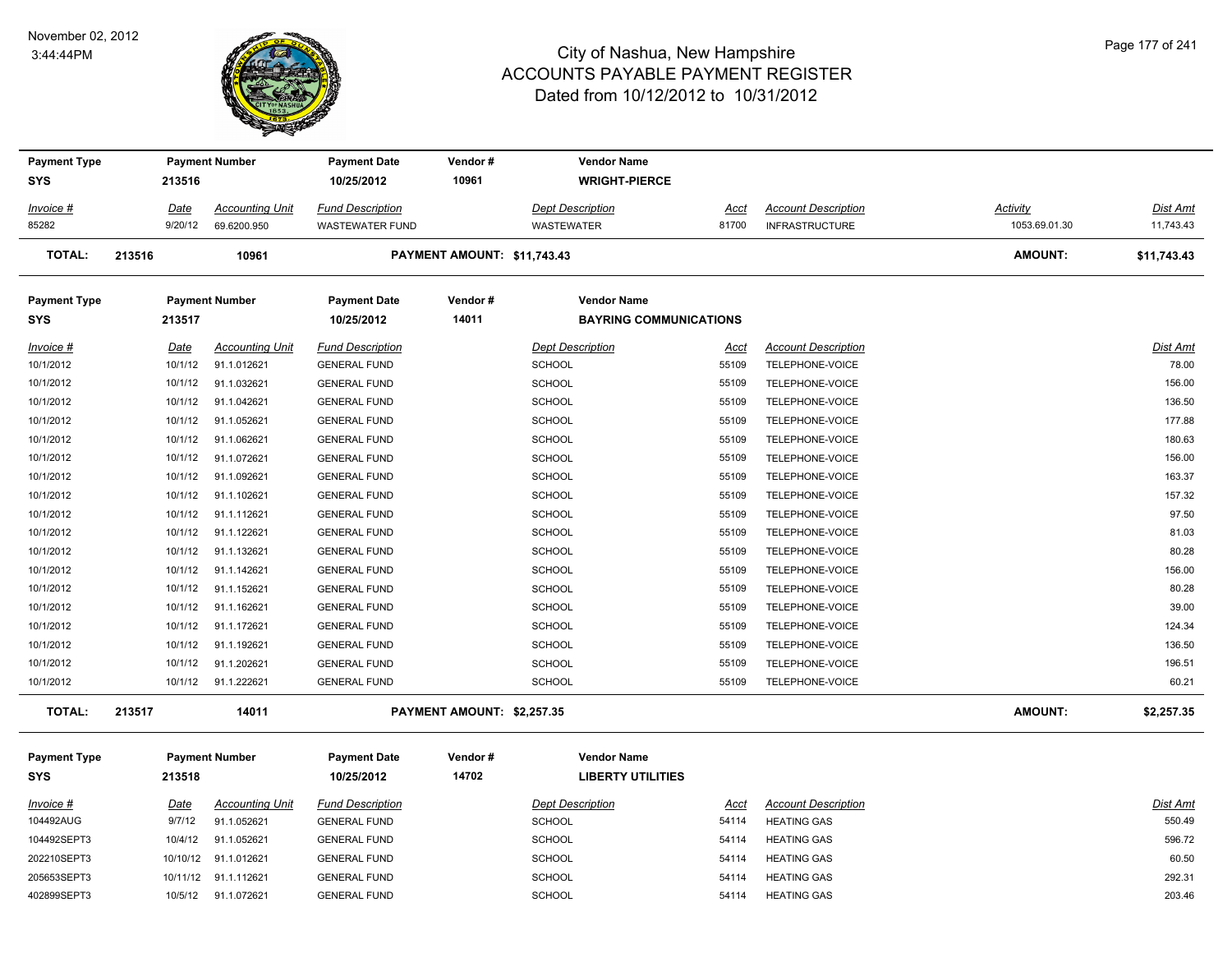

| <b>TOTAL:</b><br>213522             |                  | 15283                                          |                                                | PAYMENT AMOUNT: \$436.00            |                                          |                      |                                                        | <b>AMOUNT:</b> | \$436.00                  |
|-------------------------------------|------------------|------------------------------------------------|------------------------------------------------|-------------------------------------|------------------------------------------|----------------------|--------------------------------------------------------|----------------|---------------------------|
| 576365                              | 10/8/12          | 91.1.012320                                    | <b>GENERAL FUND</b>                            |                                     | SCHOOL                                   | 55200                | DUES AND MEMBERSHIPS                                   |                | 436.00                    |
| <u>Invoice #</u>                    | <u>Date</u>      | <u>Accounting Unit</u>                         | <b>Fund Description</b>                        |                                     | <b>Dept Description</b>                  | <u>Acci</u>          | <b>Account Description</b>                             |                | Dist Amt                  |
| <b>Payment Type</b><br>SYS          | 213522           | <b>Payment Number</b>                          | <b>Payment Date</b><br>10/25/2012              | Vendor#<br>15283                    | <b>Vendor Name</b><br><b>AASA</b>        |                      |                                                        |                |                           |
|                                     |                  |                                                |                                                |                                     |                                          |                      |                                                        |                |                           |
| <b>TOTAL:</b><br>213521             |                  | 13376                                          |                                                | <b>PAYMENT AMOUNT: \$120,215.44</b> |                                          |                      |                                                        | <b>AMOUNT:</b> | \$120,215.44              |
| W01868271SEPT3                      |                  | 10/10/12 91.1.192621                           | <b>GENERAL FUND</b>                            |                                     | <b>SCHOOL</b>                            | 54100                | <b>ELECTRICITY</b>                                     |                | 4,311.44                  |
| W01425354SEPT3                      | 10/3/12          | 91.1.112621                                    | <b>GENERAL FUND</b>                            |                                     | SCHOOL                                   | 54100                | <b>ELECTRICITY</b>                                     |                | 4,800.41                  |
| G10482821SEPT3                      |                  | 10/10/12 91.1.052621                           | <b>GENERAL FUND</b>                            |                                     | <b>SCHOOL</b>                            | 54100                | <b>ELECTRICITY</b>                                     |                | 10,496.74                 |
| 240B1011B60000-1057153              |                  | 10/10/12 91.1.042621                           | <b>GENERAL FUND</b>                            |                                     | <b>SCHOOL</b>                            | 54100                | <b>ELECTRICITY</b>                                     |                | 50,573.71                 |
| Invoice #<br>240B1011B60000-1057151 | <u>Date</u>      | <b>Accounting Unit</b><br>10/10/12 91.1.032621 | <b>Fund Description</b><br><b>GENERAL FUND</b> |                                     | <b>Dept Description</b><br><b>SCHOOL</b> | <u>Acct</u><br>54100 | <b>Account Description</b><br><b>ELECTRICITY</b>       |                | Dist Amt<br>50,033.14     |
| SYS                                 | 213521           |                                                | 10/25/2012                                     | 13376                               | PUBLIC SERVICE OF NH                     |                      |                                                        |                |                           |
| <b>Payment Type</b>                 |                  | <b>Payment Number</b>                          | <b>Payment Date</b>                            | Vendor#                             | <b>Vendor Name</b>                       |                      |                                                        |                |                           |
| 213519<br>TOTAL:                    |                  | 13291                                          |                                                | PAYMENT AMOUNT: \$1,768.13          |                                          |                      |                                                        | <b>AMOUNT:</b> | \$1,768.13                |
| MANCHESTSEPT3                       |                  | 10/22/12 91.1.072621                           | <b>GENERAL FUND</b>                            |                                     | <b>SCHOOL</b>                            | 54141                | WATER & SEWER                                          |                | 86.86                     |
| 70093750SEPT3                       | 10/22/12         | 91.1.072621                                    | <b>GENERAL FUND</b>                            |                                     | <b>SCHOOL</b>                            | 54141                | WATER & SEWER                                          |                | 641.97                    |
| 60012743SEPT3                       | 10/22/12         | 91.1.072621                                    | <b>GENERAL FUND</b>                            |                                     | SCHOOL                                   | 54141                | WATER & SEWER                                          |                | 305.83                    |
| <u>Invoice #</u><br>31540724SEPT3   | Date<br>10/22/12 | <b>Accounting Unit</b><br>91.1.072621          | <b>Fund Description</b><br><b>GENERAL FUND</b> |                                     | <b>Dept Description</b><br><b>SCHOOL</b> | Acct<br>54141        | <b>Account Description</b><br><b>WATER &amp; SEWER</b> |                | <b>Dist Amt</b><br>733.47 |
| <b>SYS</b>                          | 213519           |                                                | 10/25/2012                                     | 13291                               | PENNICHUCK WATER WORKS INC               |                      |                                                        |                |                           |
| <b>Payment Type</b>                 |                  | <b>Payment Number</b>                          | <b>Payment Date</b>                            | Vendor#                             | <b>Vendor Name</b>                       |                      |                                                        |                |                           |
| <b>TOTAL:</b><br>213518             |                  | 14702                                          |                                                | PAYMENT AMOUNT: \$4,386.63          |                                          |                      |                                                        | <b>AMOUNT:</b> | \$4,386.63                |
| H1321SEPT3                          |                  | 10/10/12 91.1.162621                           | <b>GENERAL FUND</b>                            |                                     | <b>SCHOOL</b>                            | 54114                | <b>HEATING GAS</b>                                     |                | 192.20                    |
| 5550899SEPT3                        | 10/9/12          | 91.1.202621                                    | <b>GENERAL FUND</b>                            |                                     | <b>SCHOOL</b>                            | 54114                | <b>HEATING GAS</b>                                     |                | 147.81                    |
| 554963SEPT3                         | 10/10/12         | 91.1.062621                                    | <b>GENERAL FUND</b>                            |                                     | <b>SCHOOL</b>                            | 54114                | <b>HEATING GAS</b>                                     |                | 215.03                    |
| 5548167OCT                          |                  | 10/11/12 91.1.122621                           | <b>GENERAL FUND</b>                            |                                     | <b>SCHOOL</b>                            | 54114                | <b>HEATING GAS</b>                                     |                | 436.61                    |
| 5526702SEPT3                        | 10/10/12         | 91.1.152621                                    | <b>GENERAL FUND</b>                            |                                     | <b>SCHOOL</b>                            | 54114                | <b>HEATING GAS</b>                                     |                | 211.10                    |
| 5320SEPT3                           | 10/4/12          | 91.1.042621                                    | <b>GENERAL FUND</b>                            |                                     | SCHOOL                                   | 54114                | <b>HEATING GAS</b>                                     |                | 710.43                    |
| 521471AUG                           | 9/7/12           | 91.1.032621                                    | <b>GENERAL FUND</b>                            |                                     | <b>SCHOOL</b>                            | 54114                | <b>HEATING GAS</b>                                     |                | 769.97                    |
|                                     |                  |                                                |                                                |                                     |                                          |                      |                                                        |                |                           |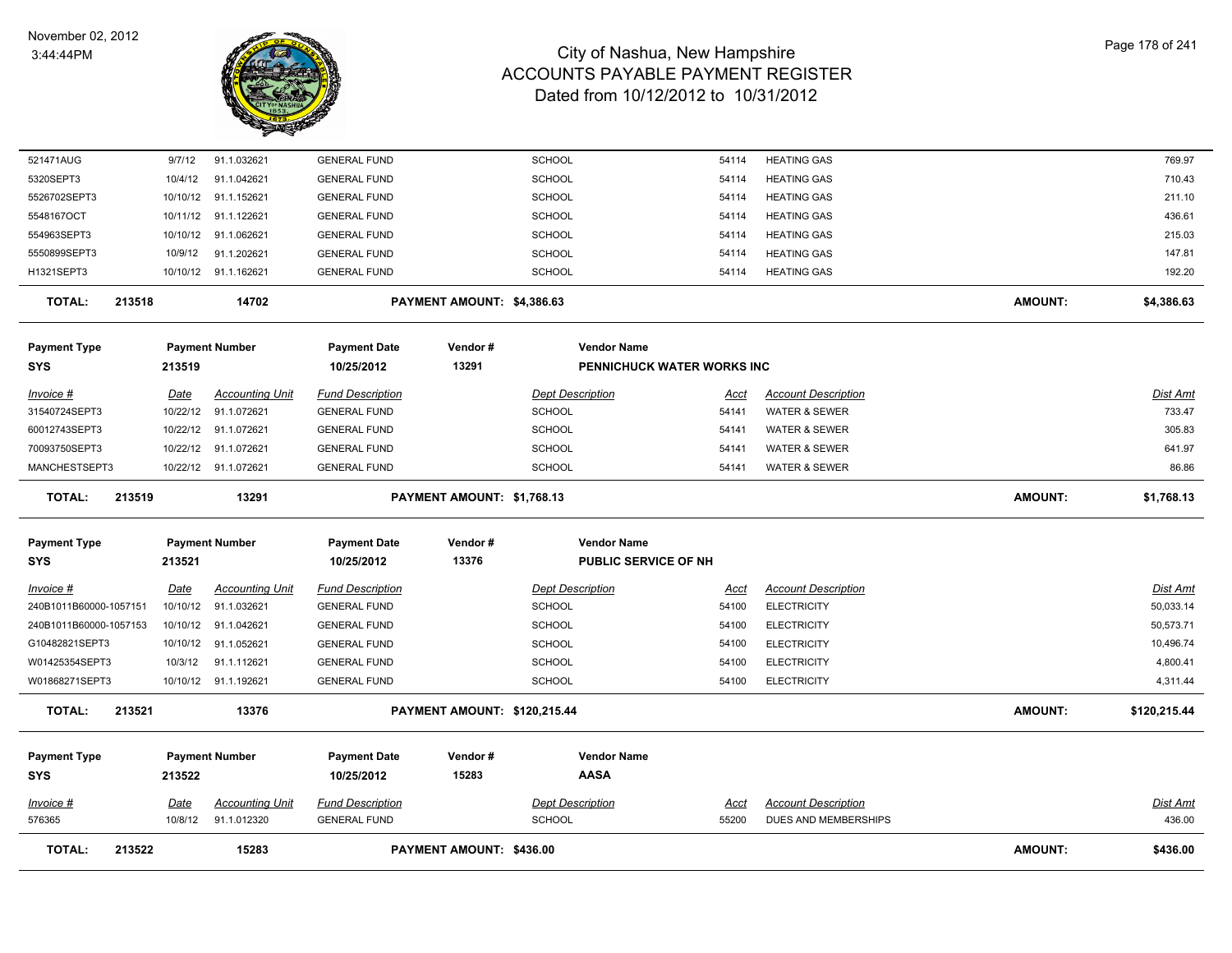

| <b>Payment Type</b><br><b>SYS</b> |        | 213523  | <b>Payment Number</b>                          | <b>Payment Date</b><br>10/25/2012              | Vendor#<br>11617               | <b>Vendor Name</b><br><b>CMRS-POC</b>    |                      |                                                  |                |                      |
|-----------------------------------|--------|---------|------------------------------------------------|------------------------------------------------|--------------------------------|------------------------------------------|----------------------|--------------------------------------------------|----------------|----------------------|
|                                   |        |         |                                                |                                                |                                |                                          |                      |                                                  |                |                      |
| Invoice #<br>8947467-OCT          |        | Date    | <b>Accounting Unit</b><br>10/19/12 91.1.031160 | <b>Fund Description</b><br><b>GENERAL FUND</b> |                                | <b>Dept Description</b><br><b>SCHOOL</b> | <u>Acct</u><br>55607 | <b>Account Description</b><br>POSTAGE & DELIVERY |                | Dist Amt<br>2,000.00 |
|                                   |        |         |                                                |                                                |                                |                                          |                      |                                                  |                |                      |
| <b>TOTAL:</b>                     | 213523 |         | 11617                                          |                                                | PAYMENT AMOUNT: \$2,000.00     |                                          |                      |                                                  | <b>AMOUNT:</b> | \$2,000.00           |
| <b>Payment Type</b>               |        |         | <b>Payment Number</b>                          | <b>Payment Date</b>                            | Vendor#                        | <b>Vendor Name</b>                       |                      |                                                  |                |                      |
| <b>SYS</b>                        |        | 213524  |                                                | 10/25/2012                                     | 14216                          | <b>FAIRPOINT COMMUNICATIONS</b>          |                      |                                                  |                |                      |
| Invoice #                         |        | Date    | <b>Accounting Unit</b>                         | <b>Fund Description</b>                        |                                | <b>Dept Description</b>                  | Acct                 | <b>Account Description</b>                       |                | Dist Amt             |
| OCT-12-6038799199866              |        | 10/3/12 | 91.1.222621                                    | <b>GENERAL FUND</b>                            |                                | <b>SCHOOL</b>                            | 55109                | TELEPHONE-VOICE                                  |                | 53.82                |
| OCT-12-6038822332400              |        | 10/6/12 | 91.1.122621                                    | <b>GENERAL FUND</b>                            |                                | SCHOOL                                   | 55109                | TELEPHONE-VOICE                                  |                | 37.85                |
| OCT-12-6038915387274              |        |         | 10/12/12 91.1.102621                           | <b>GENERAL FUND</b>                            |                                | SCHOOL                                   | 55109                | TELEPHONE-VOICE                                  |                | 30.13                |
| <b>TOTAL:</b>                     | 213524 |         | 14216                                          |                                                | PAYMENT AMOUNT: \$121.80       |                                          |                      |                                                  | <b>AMOUNT:</b> | \$121.80             |
| <b>Payment Type</b>               |        |         | <b>Payment Number</b>                          | <b>Payment Date</b>                            | Vendor#                        | <b>Vendor Name</b>                       |                      |                                                  |                |                      |
| <b>SYS</b>                        |        | 213525  |                                                | 10/25/2012                                     | 15238                          | <b>NH PARTNERS IN EDUCATION</b>          |                      |                                                  |                |                      |
| Invoice #                         |        | Date    | <b>Accounting Unit</b>                         | <b>Fund Description</b>                        |                                | <b>Dept Description</b>                  | <u>Acct</u>          | <b>Account Description</b>                       |                | <u>Dist Amt</u>      |
| <b>BLUE RIBBON</b>                |        |         | 10/22/12 91.1.012320                           | <b>GENERAL FUND</b>                            |                                | <b>SCHOOL</b>                            | 55200                | DUES AND MEMBERSHIPS                             |                | 50.00                |
| <b>TOTAL:</b>                     | 213525 |         | 15238                                          |                                                | <b>PAYMENT AMOUNT: \$50.00</b> |                                          |                      |                                                  | <b>AMOUNT:</b> | \$50.00              |
|                                   |        |         |                                                |                                                |                                |                                          |                      |                                                  |                |                      |
| <b>Payment Type</b>               |        |         | <b>Payment Number</b>                          | <b>Payment Date</b>                            | Vendor#<br>13372               | <b>Vendor Name</b>                       |                      |                                                  |                |                      |
| <b>SYS</b>                        |        | 213526  |                                                | 10/25/2012                                     |                                | <b>PSNH</b>                              |                      |                                                  |                |                      |
| <u>Invoice #</u>                  |        | Date    | <b>Accounting Unit</b>                         | <b>Fund Description</b>                        |                                | <b>Dept Description</b>                  | <u>Acct</u>          | <b>Account Description</b>                       |                | Dist Amt             |
| S89164649SEPT3                    |        | 10/9/12 | 91.1.122621                                    | <b>GENERAL FUND</b>                            |                                | SCHOOL                                   | 54100                | <b>ELECTRICITY</b>                               |                | 3,407.21             |
| <b>TOTAL:</b>                     | 213526 |         | 13372                                          |                                                | PAYMENT AMOUNT: \$3,407.21     |                                          |                      |                                                  | <b>AMOUNT:</b> | \$3,407.21           |
| <b>Payment Type</b>               |        |         | <b>Payment Number</b>                          | <b>Payment Date</b>                            | Vendor#                        | <b>Vendor Name</b>                       |                      |                                                  |                |                      |
| <b>SYS</b>                        |        | 213527  |                                                | 10/25/2012                                     | 11408                          | <b>DAVID RAUSEO</b>                      |                      |                                                  |                |                      |
|                                   |        |         |                                                |                                                |                                |                                          |                      |                                                  |                |                      |
| Invoice #                         |        | Date    | <b>Accounting Unit</b>                         | <b>Fund Description</b>                        |                                | <b>Dept Description</b>                  | <u>Acct</u>          | <b>Account Description</b>                       |                | Dist Amt             |
| MILES-SEPT                        |        |         | 10/17/12 91.1.012320                           | <b>GENERAL FUND</b>                            |                                | <b>SCHOOL</b>                            | 55307                | MILEAGE REIMBURSEMENTS                           |                | 8.10                 |
| <b>TOTAL:</b>                     | 213527 |         | 11408                                          |                                                | <b>PAYMENT AMOUNT: \$8.10</b>  |                                          |                      |                                                  | <b>AMOUNT:</b> | \$8.10               |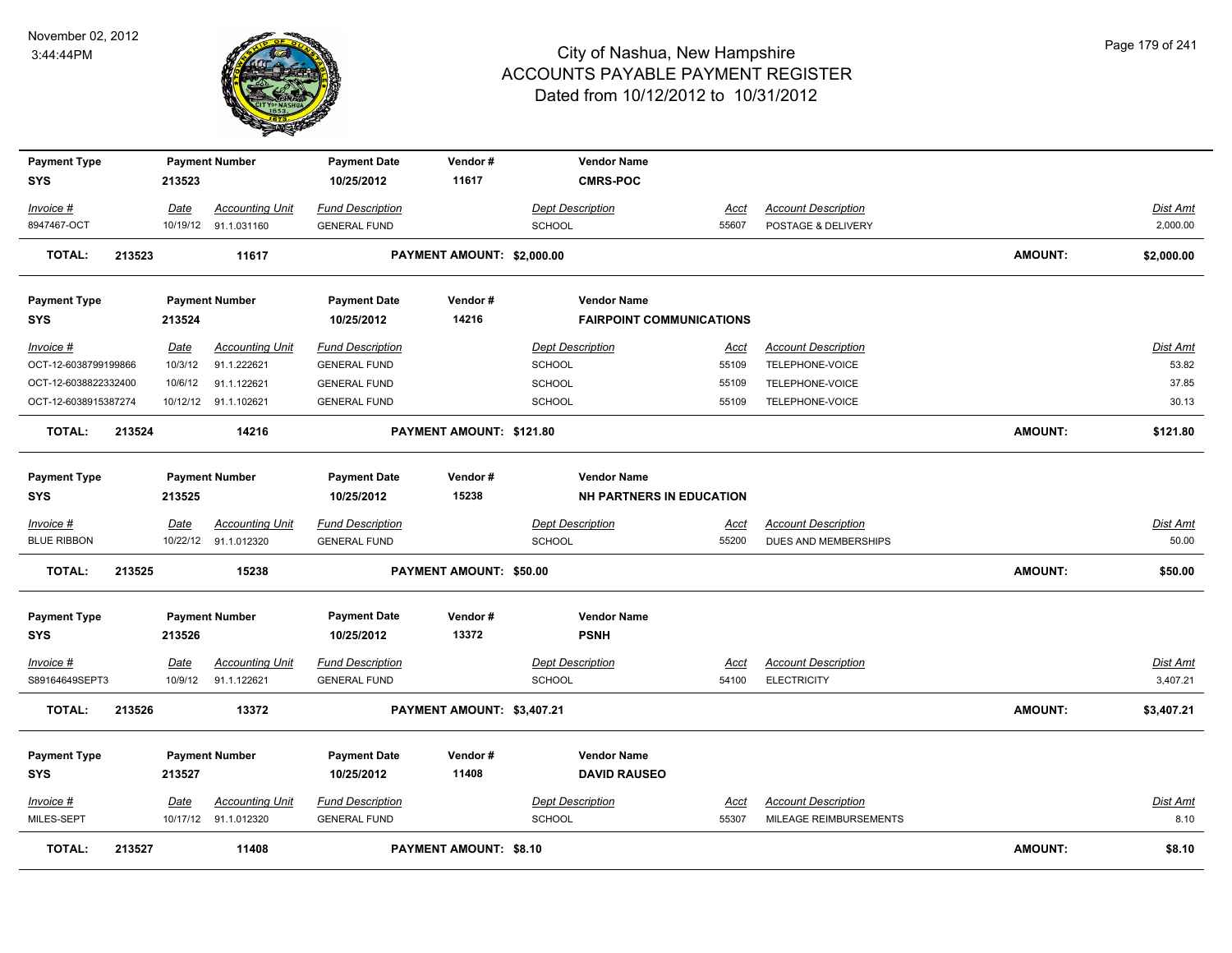

| <b>Payment Type</b> |        |             | <b>Payment Number</b>  | <b>Payment Date</b>       | Vendor#                    | <b>Vendor Name</b>                  |             |                                               |                   |                 |                 |
|---------------------|--------|-------------|------------------------|---------------------------|----------------------------|-------------------------------------|-------------|-----------------------------------------------|-------------------|-----------------|-----------------|
| <b>SYS</b>          |        | 213528      |                        | 10/25/2012                | 13648                      | <b>STATE OF NH CRIMINAL RECORDS</b> |             |                                               |                   |                 |                 |
| Invoice #           |        | Date        | <b>Accounting Unit</b> | <b>Fund Description</b>   |                            | <b>Dept Description</b>             | Acct        | <b>Account Description</b>                    |                   | Activity        | <b>Dist Amt</b> |
| F/P                 |        | 10/4/12     | 91.3800.991490         | <b>SCHOOL GRANTS FUND</b> |                            | <b>SCHOOL</b>                       | 53614       | PUPIL SUPPORT SERVICES                        |                   | 91.03463.991490 | 51.50           |
| F/P 21 CENTURY      |        | 9/21/12     | 91.3800.991490         | <b>SCHOOL GRANTS FUND</b> |                            | <b>SCHOOL</b>                       | 53614       | PUPIL SUPPORT SERVICES                        |                   | 91.03463.991490 | 103.00          |
| FP-OCT              |        |             | 10/18/12 91.1.991260   | <b>GENERAL FUND</b>       |                            | <b>SCHOOL</b>                       | 53628       | <b>CONTRACT SERVICES</b>                      |                   |                 | 412.00          |
| FP-OCT2             |        |             | 10/18/12 91.1.991260   | <b>GENERAL FUND</b>       |                            | <b>SCHOOL</b>                       | 53628       | <b>CONTRACT SERVICES</b>                      |                   |                 | 1,918.50        |
| FP-OCT23            |        |             | 10/23/12 91.1.991260   | <b>GENERAL FUND</b>       |                            | <b>SCHOOL</b>                       | 53628       | <b>CONTRACT SERVICES</b>                      |                   |                 | 51.50           |
| FP-OCT232012        |        |             | 10/23/12 91.1.012320   | <b>GENERAL FUND</b>       |                            | SCHOOL                              | 53628       | <b>CONTRACT SERVICES</b>                      |                   |                 | 488.50          |
| <b>TOTAL:</b>       | 213528 |             | 13648                  |                           | PAYMENT AMOUNT: \$3,025.00 |                                     |             |                                               |                   | <b>AMOUNT:</b>  | \$3,025.00      |
| <b>Payment Type</b> |        |             | <b>Payment Number</b>  | <b>Payment Date</b>       | Vendor#                    | <b>Vendor Name</b>                  |             |                                               |                   |                 |                 |
| <b>SYS</b>          |        | 213529      |                        | 10/25/2012                | 12532                      | A - Z QUALITY REPAIR                |             |                                               |                   |                 |                 |
| Invoice #           |        | Date        | <b>Accounting Unit</b> | <b>Fund Description</b>   |                            | Dept Description                    | Acct        | <b>Account Description</b>                    |                   |                 | Dist Amt        |
| 1018                |        | 10/5/12     | 91.1.222620            | <b>GENERAL FUND</b>       |                            | <b>SCHOOL</b>                       | 54487       | <b>EQUIPMENT REPAIRS &amp;</b><br>MAINTENANCE |                   |                 | 22.50           |
| <b>TOTAL:</b>       | 213529 |             | 12532                  |                           | PAYMENT AMOUNT: \$22.50    |                                     |             |                                               |                   | <b>AMOUNT:</b>  | \$22.50         |
| <b>Payment Type</b> |        |             | <b>Payment Number</b>  | <b>Payment Date</b>       | Vendor#                    | <b>Vendor Name</b>                  |             |                                               |                   |                 |                 |
| <b>SYS</b>          |        | 213530      |                        | 10/25/2012                | 15125                      | <b>ABLENET INC</b>                  |             |                                               |                   |                 |                 |
| <u>Invoice #</u>    |        | Date        | <b>Accounting Unit</b> | <b>Fund Description</b>   |                            | <b>Dept Description</b>             | <u>Acct</u> | <b>Account Description</b>                    |                   | <b>Activity</b> | Dist Amt        |
| CI1212714           |        | 10/3/12     | 91.3800.021210         | <b>SCHOOL GRANTS FUND</b> |                            | <b>SCHOOL</b>                       | 71999       | MISCELLANEOUS EQUIPMENT                       |                   | 91.03953.021210 | 1,005.40        |
| <b>TOTAL:</b>       | 213530 |             | 15125                  |                           | PAYMENT AMOUNT: \$1,005.40 |                                     |             |                                               |                   | <b>AMOUNT:</b>  | \$1,005.40      |
| <b>Payment Type</b> |        |             | <b>Payment Number</b>  | <b>Payment Date</b>       | Vendor#                    | <b>Vendor Name</b>                  |             |                                               | <b>Payee Name</b> |                 |                 |
| <b>SYS</b>          |        | 213531      |                        | 10/25/2012                | 13946                      | <b>AC MOORE INC</b>                 |             |                                               | <b>AC MOORE</b>   |                 |                 |
| Invoice #           |        | Date        | <b>Accounting Unit</b> | <b>Fund Description</b>   |                            | <b>Dept Description</b>             | Acct        | <b>Account Description</b>                    |                   |                 | <u>Dist Amt</u> |
| 1514                |        | 8/29/12     | 91.1.031102            | <b>GENERAL FUND</b>       |                            | <b>SCHOOL</b>                       | 61135       | EDUCATIONAL SUPPLIES                          |                   |                 | 8.50            |
| <b>TOTAL:</b>       | 213531 |             | 13946                  |                           | PAYMENT AMOUNT: \$8.50     |                                     |             |                                               |                   | <b>AMOUNT:</b>  | \$8.50          |
| <b>Payment Type</b> |        |             | <b>Payment Number</b>  | <b>Payment Date</b>       | Vendor#                    | <b>Vendor Name</b>                  |             |                                               |                   |                 |                 |
| <b>SYS</b>          |        | 213532      |                        | 10/25/2012                | 13946                      | <b>AC MOORE INC</b>                 |             |                                               |                   |                 |                 |
| <u>Invoice #</u>    |        | <b>Date</b> | <b>Accounting Unit</b> | <b>Fund Description</b>   |                            | <b>Dept Description</b>             | <b>Acct</b> | <b>Account Description</b>                    |                   | <b>Activity</b> | <b>Dist Amt</b> |
| 6854                |        | 10/4/12     | 91.2222.991490         | AFTER SCHOOL PROGRAM      |                            | <b>SCHOOL</b>                       | 61299       | MISCELLANEOUS SUPPLIES                        |                   |                 | 9.59            |
| 7772                |        | 10/9/12     | 91.3800.991490         | <b>SCHOOL GRANTS FUND</b> |                            | <b>SCHOOL</b>                       | 61299       | MISCELLANEOUS SUPPLIES                        |                   | 91.03463.991490 | 13.56           |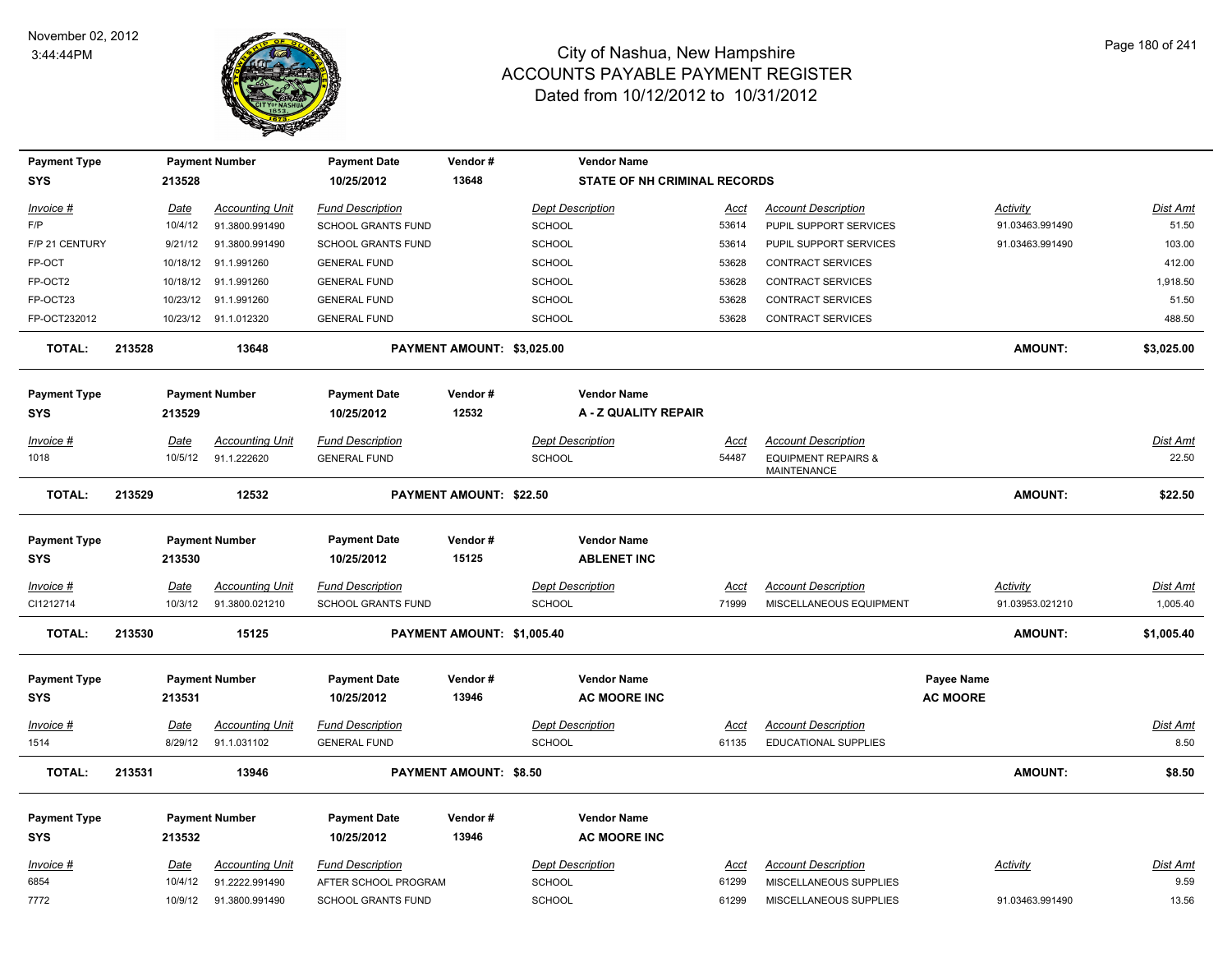

| <b>TOTAL:</b>                     | 213536 | 13964                                               |                                                      | PAYMENT AMOUNT: \$222.65    |                                                    |                      |                                                                     | <b>AMOUNT:</b>                     | \$222.65                  |
|-----------------------------------|--------|-----------------------------------------------------|------------------------------------------------------|-----------------------------|----------------------------------------------------|----------------------|---------------------------------------------------------------------|------------------------------------|---------------------------|
| Invoice #<br>AUG/SEP-12           | Date   | <b>Accounting Unit</b><br>10/5/12<br>91.3800.991490 | <b>Fund Description</b><br><b>SCHOOL GRANTS FUND</b> |                             | <b>Dept Description</b><br><b>SCHOOL</b>           | <u>Acct</u><br>61299 | <b>Account Description</b><br>MISCELLANEOUS SUPPLIES                | <b>Activity</b><br>91.03463.991490 | <u>Dist Amt</u><br>222.65 |
| <b>Payment Type</b><br><b>SYS</b> | 213536 | <b>Payment Number</b>                               | <b>Payment Date</b><br>10/25/2012                    | Vendor#<br>13964            | <b>Vendor Name</b><br><b>SUSAN ALMEIDA</b>         |                      |                                                                     |                                    |                           |
| <b>TOTAL:</b>                     | 213535 | 13959                                               |                                                      | PAYMENT AMOUNT: \$211.64    |                                                    |                      |                                                                     | <b>AMOUNT:</b>                     | \$211.64                  |
| Invoice #<br>404034               | Date   | <b>Accounting Unit</b><br>10/9/12<br>91.1.222620    | <b>Fund Description</b><br><b>GENERAL FUND</b>       |                             | <b>Dept Description</b><br><b>SCHOOL</b>           | Acct<br>61407        | <b>Account Description</b><br>SUPPLIES, ELECTRICAL                  |                                    | Dist Amt<br>211.64        |
| <b>SYS</b>                        | 213535 |                                                     | 10/25/2012                                           | 13959                       | <b>ALARMAX DISTRIBUTORS INC</b>                    |                      |                                                                     |                                    |                           |
| <b>Payment Type</b>               |        | <b>Payment Number</b>                               | <b>Payment Date</b>                                  | Vendor#                     | <b>Vendor Name</b>                                 |                      |                                                                     |                                    |                           |
| <b>TOTAL:</b>                     | 213534 | 12289                                               |                                                      | PAYMENT AMOUNT: \$137.04    |                                                    |                      |                                                                     | <b>AMOUNT:</b>                     | \$137.04                  |
| 31620                             |        | 10/18/12 91.2100.993120                             | <b>FOOD SERVICES</b>                                 |                             | <b>SCHOOL</b>                                      | 54487                | <b>EQUIPMENT REPAIRS &amp;</b><br><b>MAINTENANCE</b>                |                                    | 48.00                     |
| 31544                             |        | 10/17/12 91.2100.993120                             | <b>FOOD SERVICES</b>                                 |                             | <b>SCHOOL</b>                                      | 54487                | <b>MAINTENANCE</b><br><b>EQUIPMENT REPAIRS &amp;</b><br>MAINTENANCE |                                    | 200.00                    |
| 28341 CM                          |        | 10/18/12 91.2100.993120                             | <b>FOOD SERVICES</b>                                 |                             | <b>SCHOOL</b>                                      | 54487                | <b>EQUIPMENT REPAIRS &amp;</b>                                      |                                    | $-110.96$                 |
| Invoice #                         | Date   | <b>Accounting Unit</b>                              | <b>Fund Description</b>                              |                             | <b>Dept Description</b>                            | Acct                 | <b>Account Description</b>                                          |                                    | Dist Amt                  |
| <b>Payment Type</b><br><b>SYS</b> | 213534 | <b>Payment Number</b>                               | <b>Payment Date</b><br>10/25/2012                    | Vendor#<br>12289            | <b>Vendor Name</b><br>AFFILIATED HVAC SERVICES LLC |                      |                                                                     |                                    |                           |
| TOTAL:                            | 213533 | 13956                                               |                                                      | PAYMENT AMOUNT: \$27,655.50 |                                                    |                      |                                                                     | <b>AMOUNT:</b>                     | \$27,655.50               |
| SEPT30-12                         |        | 9/30/12<br>91.1.021267                              | <b>GENERAL FUND</b>                                  |                             | <b>SCHOOL</b>                                      | 55694                | TUITION, OUT OF DISTRICT                                            |                                    | 27,655.50                 |
| Invoice #                         | Date   | <b>Accounting Unit</b>                              | <b>Fund Description</b>                              |                             | <b>Dept Description</b>                            | Acct                 | <b>Account Description</b>                                          |                                    | Dist Amt                  |
| <b>SYS</b>                        | 213533 |                                                     | 10/25/2012                                           | 13956                       | <b>ADULT LEARNING CENTER</b>                       |                      |                                                                     |                                    |                           |
| <b>Payment Type</b>               |        | <b>Payment Number</b>                               | <b>Payment Date</b>                                  | Vendor#                     | <b>Vendor Name</b>                                 |                      |                                                                     |                                    |                           |
| TOTAL:                            | 213532 | 13946                                               |                                                      | PAYMENT AMOUNT: \$162.46    |                                                    |                      |                                                                     | <b>AMOUNT:</b>                     | \$162.46                  |
| 959                               |        | 10/16/12 91.3800.991490                             | <b>SCHOOL GRANTS FUND</b>                            |                             | <b>SCHOOL</b>                                      | 61299                | MISCELLANEOUS SUPPLIES                                              | 91.03463.991490                    | 10.98                     |
| 8683                              |        | 10/16/12 91.2222.991490                             | AFTER SCHOOL PROGRAM                                 |                             | <b>SCHOOL</b>                                      | 61299                | MISCELLANEOUS SUPPLIES                                              |                                    | 128.33                    |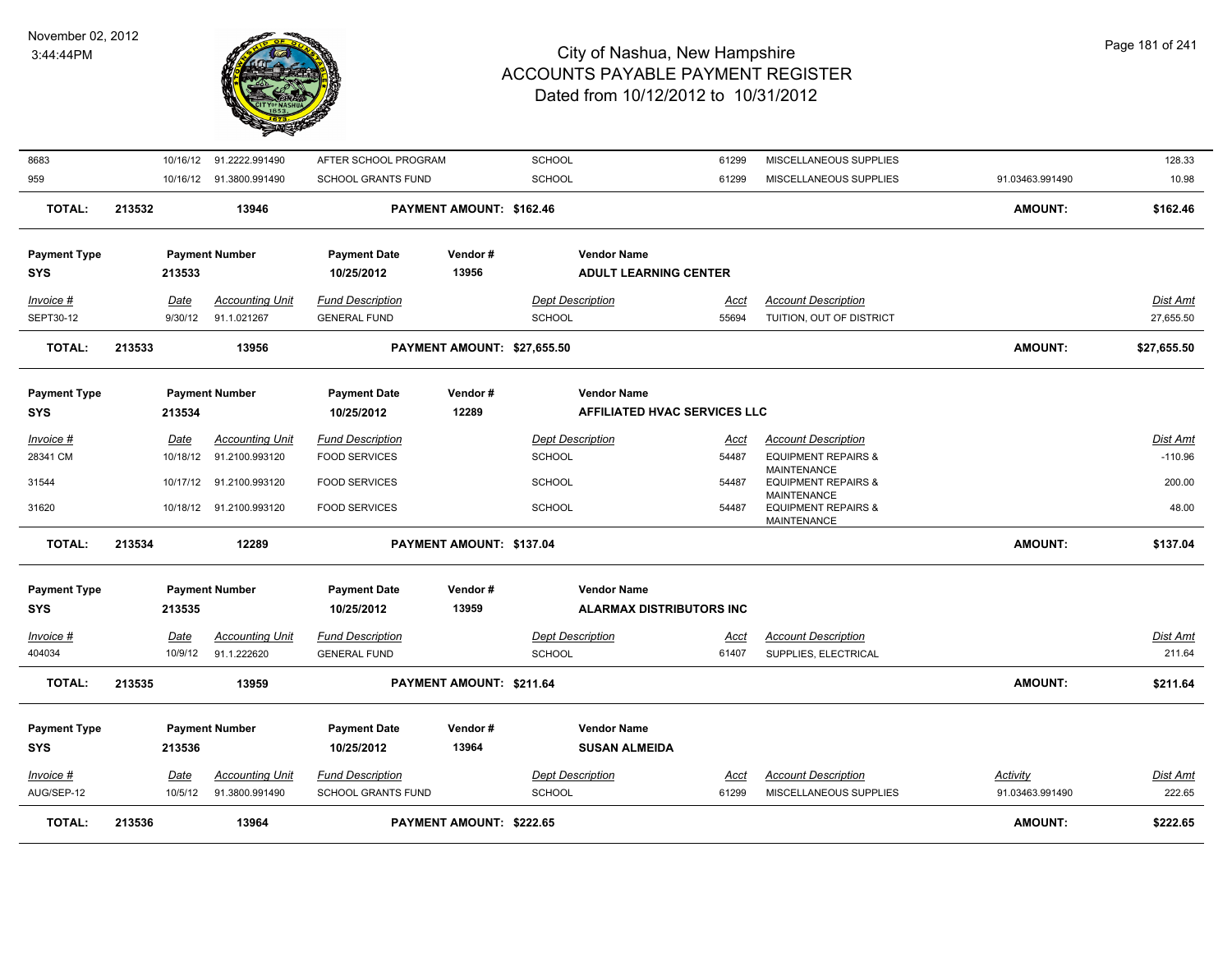

| <b>Payment Type</b>        |        |         | <b>Payment Number</b>  | <b>Payment Date</b>               | Vendor#                        | <b>Vendor Name</b>                          |             |                              |                 |                 |
|----------------------------|--------|---------|------------------------|-----------------------------------|--------------------------------|---------------------------------------------|-------------|------------------------------|-----------------|-----------------|
| <b>SYS</b>                 |        | 213537  |                        | 10/25/2012                        | 12309                          | <b>ALTERNATIVE COMMUNICATIONS SVC</b>       |             |                              |                 |                 |
| Invoice #                  |        | Date    | <b>Accounting Unit</b> | <b>Fund Description</b>           |                                | <b>Dept Description</b>                     | <u>Acct</u> | <b>Account Description</b>   |                 | <b>Dist Amt</b> |
| 42658                      |        | 9/30/12 | 91.1.222620            | <b>GENERAL FUND</b>               |                                | <b>SCHOOL</b>                               | 54280       | BUILDING/GROUNDS MAINTENANCE |                 | 100.00          |
| 42659                      |        | 9/30/12 | 91.1.222620            | <b>GENERAL FUND</b>               |                                | <b>SCHOOL</b>                               | 54280       | BUILDING/GROUNDS MAINTENANCE |                 | 100.00          |
| <b>TOTAL:</b>              | 213537 |         | 12309                  |                                   | PAYMENT AMOUNT: \$200.00       |                                             |             |                              | <b>AMOUNT:</b>  | \$200.00        |
| <b>Payment Type</b>        |        |         | <b>Payment Number</b>  | <b>Payment Date</b>               | Vendor#                        | <b>Vendor Name</b>                          |             |                              |                 |                 |
| SYS                        |        | 213538  |                        | 10/25/2012                        | 15157                          | <b>ANDERSON'S</b>                           |             |                              |                 |                 |
| Invoice #                  |        | Date    | <b>Accounting Unit</b> | <b>Fund Description</b>           |                                | <b>Dept Description</b>                     | Acct        | <b>Account Description</b>   |                 | <b>Dist Amt</b> |
| 8055446                    |        | 10/9/12 | 91.1.181160            | <b>GENERAL FUND</b>               |                                | <b>SCHOOL</b>                               | 61135       | EDUCATIONAL SUPPLIES         |                 | 64.90           |
| <b>TOTAL:</b>              | 213538 |         | 15157                  |                                   | <b>PAYMENT AMOUNT: \$64.90</b> |                                             |             |                              | <b>AMOUNT:</b>  | \$64.90         |
| <b>Payment Type</b><br>SYS |        | 213539  | <b>Payment Number</b>  | <b>Payment Date</b><br>10/25/2012 | Vendor#<br>12328               | <b>Vendor Name</b><br><b>WILLIAM ANDRUS</b> |             |                              |                 |                 |
| Invoice #                  |        | Date    | <b>Accounting Unit</b> | <b>Fund Description</b>           |                                | <b>Dept Description</b>                     | <u>Acct</u> | <b>Account Description</b>   |                 | Dist Amt        |
| 101612-06                  |        |         | 10/16/12 91.1.061477   | <b>GENERAL FUND</b>               |                                | <b>SCHOOL</b>                               | 55642       | <b>GAME OFFICIALS</b>        |                 | 120.00          |
| 101712-03                  |        |         | 10/17/12 91.1.031466   | <b>GENERAL FUND</b>               |                                | SCHOOL                                      | 55642       | <b>GAME OFFICIALS</b>        |                 | 60.00           |
| <b>TOTAL:</b>              | 213539 |         | 12328                  |                                   | PAYMENT AMOUNT: \$180.00       |                                             |             |                              | <b>AMOUNT:</b>  | \$180.00        |
| <b>Payment Type</b>        |        |         | <b>Payment Number</b>  | <b>Payment Date</b>               | Vendor#                        | <b>Vendor Name</b>                          |             |                              |                 |                 |
| SYS                        |        | 213540  |                        | 10/25/2012                        | 15261                          | APPLE WIPER & SUPPLY CO. INC                |             |                              |                 |                 |
| Invoice #                  |        | Date    | <b>Accounting Unit</b> | <b>Fund Description</b>           |                                | <b>Dept Description</b>                     | <u>Acct</u> | <b>Account Description</b>   |                 | <b>Dist Amt</b> |
| 38134                      |        |         | 10/11/12 91.1.041300   | <b>GENERAL FUND</b>               |                                | <b>SCHOOL</b>                               | 61135       | EDUCATIONAL SUPPLIES         |                 | 340.00          |
| <b>TOTAL:</b>              | 213540 |         | 15261                  |                                   | PAYMENT AMOUNT: \$340.00       |                                             |             |                              | <b>AMOUNT:</b>  | \$340.00        |
| <b>Payment Type</b>        |        |         | <b>Payment Number</b>  | <b>Payment Date</b>               | Vendor#                        | <b>Vendor Name</b>                          |             |                              |                 |                 |
| <b>SYS</b>                 |        | 213541  |                        | 10/25/2012                        | 10752                          | <b>ARCHITECTS FOR LEARNING, LLC</b>         |             |                              |                 |                 |
| Invoice #                  |        | Date    | <b>Accounting Unit</b> | <b>Fund Description</b>           |                                | <b>Dept Description</b>                     | <u>Acct</u> | <b>Account Description</b>   | <b>Activity</b> | Dist Amt        |
| 240                        |        | 10/3/12 | 91.3800.021210         | <b>SCHOOL GRANTS FUND</b>         |                                | <b>SCHOOL</b>                               | 53628       | <b>CONTRACT SERVICES</b>     | 91.03953.021210 | 1,330.00        |
| <b>TOTAL:</b>              | 213541 |         | 10752                  |                                   | PAYMENT AMOUNT: \$1,330.00     |                                             |             |                              | <b>AMOUNT:</b>  | \$1,330.00      |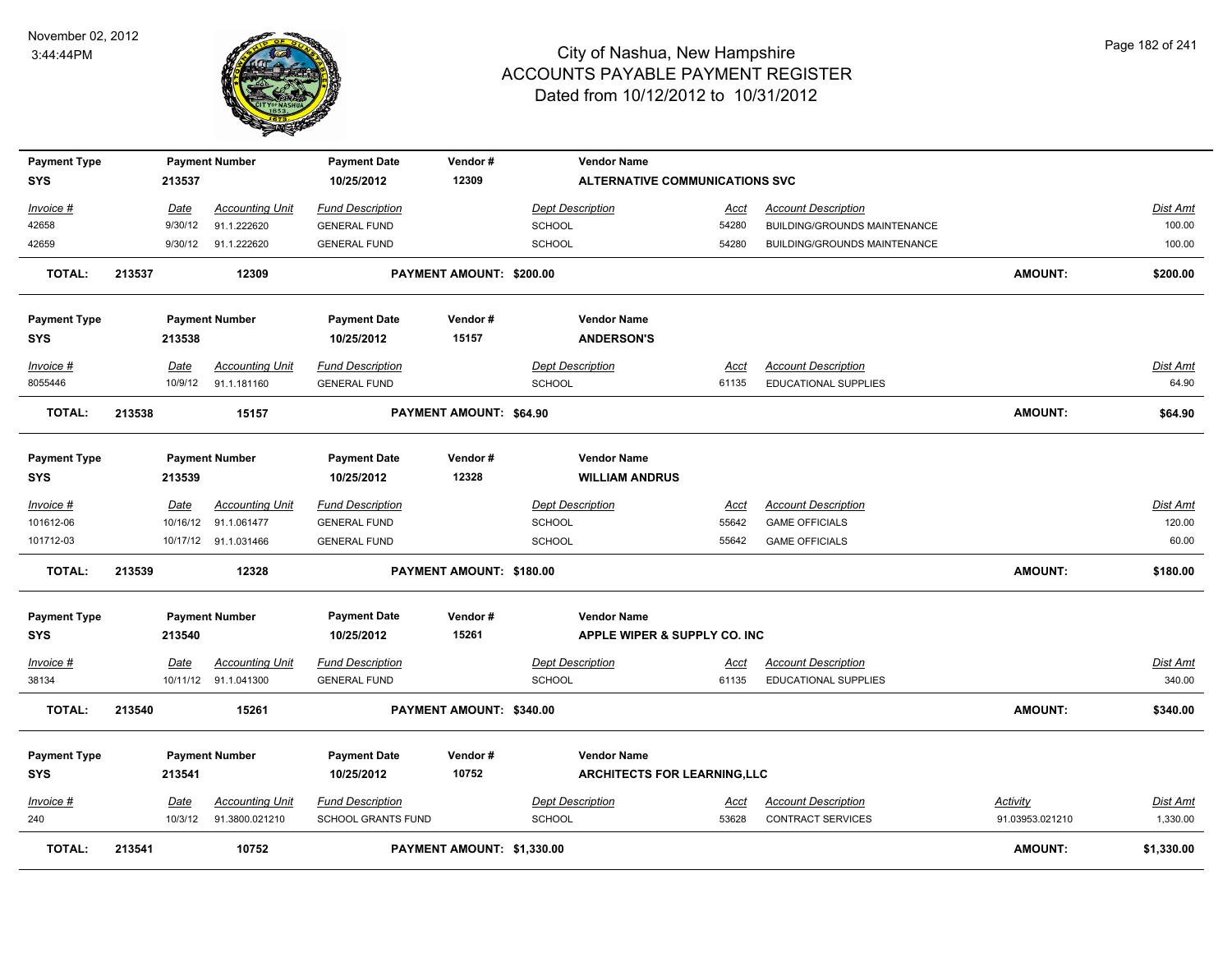

| <b>Payment Type</b>               |        |             | <b>Payment Number</b>         | <b>Payment Date</b>     | Vendor#                  | <b>Vendor Name</b>              |                |                              |                |                 |
|-----------------------------------|--------|-------------|-------------------------------|-------------------------|--------------------------|---------------------------------|----------------|------------------------------|----------------|-----------------|
| SYS                               |        | 213542      |                               | 10/25/2012              | 15287                    | <b>KERRY ARSENEAUX</b>          |                |                              |                |                 |
| Invoice #                         |        | Date        | <b>Accounting Unit</b>        | <b>Fund Description</b> |                          | <b>Dept Description</b>         | Acct           | <b>Account Description</b>   |                | Dist Amt        |
| <b>JOSHUA LUNCH</b>               |        |             | 10/12/12 91.2100.03           | <b>FOOD SERVICES</b>    |                          | <b>SCHOOL</b>                   | 44503          | LUNCH SALES                  |                | 52.70           |
|                                   |        |             |                               |                         |                          |                                 |                |                              |                |                 |
| <b>TOTAL:</b>                     | 213542 |             | 15287                         |                         | PAYMENT AMOUNT: \$52.70  |                                 |                |                              | <b>AMOUNT:</b> | \$52.70         |
|                                   |        |             |                               |                         |                          |                                 |                |                              |                |                 |
| <b>Payment Type</b>               |        |             | <b>Payment Number</b>         | <b>Payment Date</b>     | Vendor#                  | <b>Vendor Name</b>              |                |                              |                |                 |
| <b>SYS</b>                        |        | 213543      |                               | 10/25/2012              | 12349                    | <b>ASCD</b>                     |                |                              |                |                 |
| Invoice #                         |        | Date        | <b>Accounting Unit</b>        | <b>Fund Description</b> |                          | <b>Dept Description</b>         | Acct           | <b>Account Description</b>   |                | Dist Amt        |
| 10930392                          |        |             | 8/15/12 91.1.012320           | <b>GENERAL FUND</b>     |                          | <b>SCHOOL</b>                   | 55200          | DUES AND MEMBERSHIPS         |                | 89.00           |
| <b>TOTAL:</b>                     | 213543 |             | 12349                         |                         | PAYMENT AMOUNT: \$89.00  |                                 |                |                              | AMOUNT:        | \$89.00         |
|                                   |        |             |                               |                         |                          |                                 |                |                              |                |                 |
|                                   |        |             |                               |                         |                          |                                 |                |                              |                |                 |
| <b>Payment Type</b>               |        |             | <b>Payment Number</b>         | <b>Payment Date</b>     | Vendor#                  | <b>Vendor Name</b>              |                |                              |                |                 |
| <b>SYS</b>                        |        | 213544      |                               | 10/25/2012              | 11602                    | <b>WILLIAM AUBIN</b>            |                |                              |                |                 |
| <b>Invoice #</b>                  |        | Date        | <b>Accounting Unit</b>        | <b>Fund Description</b> |                          | <b>Dept Description</b>         | Acct           | <b>Account Description</b>   |                | Dist Amt        |
| 101912-03                         |        |             | 10/19/12 91.1.031441          | <b>GENERAL FUND</b>     |                          | <b>SCHOOL</b>                   | 55642          | <b>GAME OFFICIALS</b>        |                | 80.00           |
|                                   |        |             |                               |                         |                          |                                 |                |                              |                |                 |
| <b>TOTAL:</b>                     | 213544 |             | 11602                         |                         | PAYMENT AMOUNT: \$80.00  |                                 |                |                              | <b>AMOUNT:</b> | \$80.00         |
| <b>Payment Type</b>               |        |             | <b>Payment Number</b>         | <b>Payment Date</b>     | Vendor#                  | <b>Vendor Name</b>              |                |                              |                |                 |
| <b>SYS</b>                        |        | 213545      |                               | 10/25/2012              | 12354                    | <b>AUSTINE SCHOOL</b>           |                |                              |                |                 |
| $Invoice$ #                       |        | <b>Date</b> | <b>Accounting Unit</b>        | <b>Fund Description</b> |                          | <b>Dept Description</b>         | <b>Acct</b>    | <b>Account Description</b>   |                | <b>Dist Amt</b> |
| 16914                             |        | 9/30/12     | 91.1.021267                   | <b>GENERAL FUND</b>     |                          | <b>SCHOOL</b>                   | 55694          | TUITION, OUT OF DISTRICT     |                | 155.73          |
| <b>TOTAL:</b>                     | 213545 |             | 12354                         |                         | PAYMENT AMOUNT: \$155.73 |                                 |                |                              | AMOUNT:        | \$155.73        |
|                                   |        |             | <b>Payment Number</b>         | <b>Payment Date</b>     | Vendor#                  | <b>Vendor Name</b>              |                |                              |                |                 |
| <b>Payment Type</b><br><b>SYS</b> |        | 213546      |                               | 10/25/2012              | 12358                    | <b>B &amp; S LOCKSMITHS INC</b> |                |                              |                |                 |
|                                   |        |             |                               |                         |                          |                                 |                |                              |                |                 |
| Invoice #                         |        | Date        | <b>Accounting Unit</b>        | <b>Fund Description</b> |                          | <b>Dept Description</b>         | <u>Acct</u>    | <b>Account Description</b>   |                | <b>Dist Amt</b> |
| 23609                             |        | 9/7/12      | 91.1.222620                   | <b>GENERAL FUND</b>     |                          | SCHOOL                          | 61299          | MISCELLANEOUS SUPPLIES       |                | 169.77          |
| 23846                             |        | 10/3/12     | 91.1.222620                   | <b>GENERAL FUND</b>     |                          | SCHOOL                          | 54280          | BUILDING/GROUNDS MAINTENANCE |                | 68.18           |
| 23896<br>23917                    |        | 10/9/12     | 91.1.222620                   | <b>GENERAL FUND</b>     |                          | SCHOOL                          | 54280<br>54280 | BUILDING/GROUNDS MAINTENANCE |                | 352.00<br>11.73 |
| <b>TOTAL:</b>                     |        |             | 10/11/12 91.1.222620<br>12358 | <b>GENERAL FUND</b>     | PAYMENT AMOUNT: \$601.68 | <b>SCHOOL</b>                   |                | BUILDING/GROUNDS MAINTENANCE | AMOUNT:        | \$601.68        |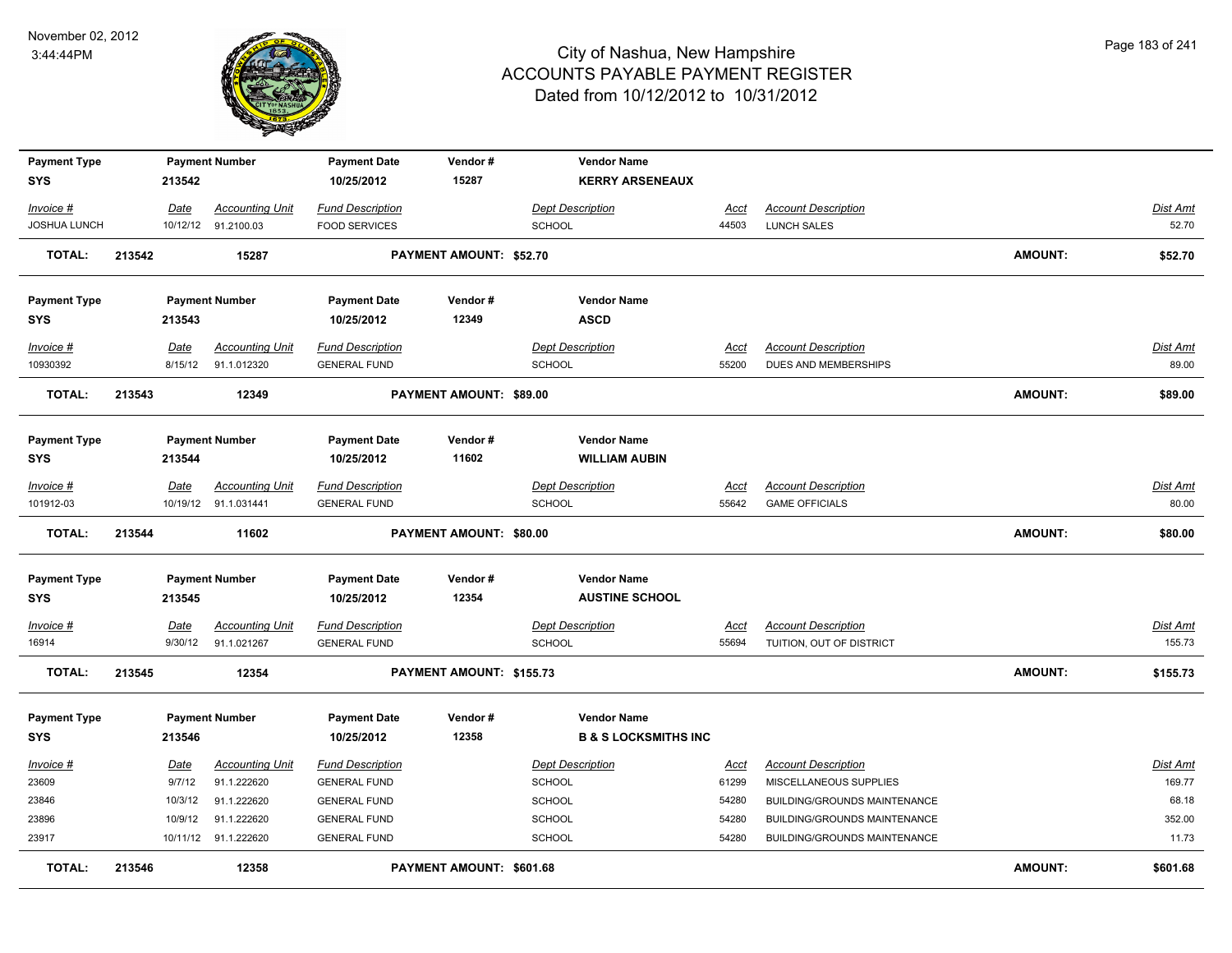

| <b>Payment Type</b> |        |             | <b>Payment Number</b>   | <b>Payment Date</b>     | Vendor#                    | <b>Vendor Name</b>                  |             |                                                      |                |            |
|---------------------|--------|-------------|-------------------------|-------------------------|----------------------------|-------------------------------------|-------------|------------------------------------------------------|----------------|------------|
| <b>SYS</b>          |        | 213547      |                         | 10/25/2012              | 12369                      | <b>BARNES &amp; NOBLE INC</b>       |             |                                                      |                |            |
| Invoice #           |        | <u>Date</u> | <b>Accounting Unit</b>  | <b>Fund Description</b> |                            | <b>Dept Description</b>             | <u>Acct</u> | <b>Account Description</b>                           |                | Dist Amt   |
| 2412344             |        | 9/27/12     | 91.1.992212             | <b>GENERAL FUND</b>     |                            | <b>SCHOOL</b>                       | 61875       | <b>BOOKS</b>                                         |                | 43.33      |
| 2417947             |        | 10/3/12     | 91.1.992212             | <b>GENERAL FUND</b>     |                            | <b>SCHOOL</b>                       | 61875       | <b>BOOKS</b>                                         |                | 143.75     |
| 2421230             |        | 10/6/12     | 91.1.041160             | <b>GENERAL FUND</b>     |                            | SCHOOL                              | 61135       | EDUCATIONAL SUPPLIES                                 |                | 182.08     |
| CM 2427135          |        |             | 10/15/12 91.1.992212    | <b>GENERAL FUND</b>     |                            | SCHOOL                              | 61875       | <b>BOOKS</b>                                         |                | $-16.16$   |
| <b>TOTAL:</b>       | 213547 |             | 12369                   |                         | PAYMENT AMOUNT: \$353.00   |                                     |             |                                                      | <b>AMOUNT:</b> | \$353.00   |
| <b>Payment Type</b> |        |             | <b>Payment Number</b>   | <b>Payment Date</b>     | Vendor#                    | <b>Vendor Name</b>                  |             |                                                      |                |            |
| <b>SYS</b>          |        | 213548      |                         | 10/25/2012              | 12373                      | <b>JOHN BARRY</b>                   |             |                                                      |                |            |
| Invoice #           |        | <b>Date</b> | <b>Accounting Unit</b>  | <b>Fund Description</b> |                            | Dept Description                    | <u>Acct</u> | <b>Account Description</b>                           |                | Dist Amt   |
| 101912-03           |        |             | 10/19/12 91.1.031441    | <b>GENERAL FUND</b>     |                            | <b>SCHOOL</b>                       | 55642       | <b>GAME OFFICIALS</b>                                |                | 80.00      |
| <b>TOTAL:</b>       | 213548 |             | 12373                   |                         | PAYMENT AMOUNT: \$80.00    |                                     |             |                                                      | <b>AMOUNT:</b> | \$80.00    |
| <b>Payment Type</b> |        |             | <b>Payment Number</b>   | <b>Payment Date</b>     | Vendor#                    | <b>Vendor Name</b>                  |             |                                                      |                |            |
| SYS                 |        | 213549      |                         | 10/25/2012              | 11989                      | <b>MELISSA-SUE BARTOLOMEI</b>       |             |                                                      |                |            |
| Invoice #           |        | <b>Date</b> | <b>Accounting Unit</b>  | <b>Fund Description</b> |                            | <b>Dept Description</b>             | <u>Acct</u> | <b>Account Description</b>                           |                | Dist Amt   |
| EN5560              |        | 10/22/12    | 91.1.991160             | <b>GENERAL FUND</b>     |                            | SCHOOL                              | 52800       | EDUCATIONAL ASSISTANCE                               |                | 758.40     |
| EN5560/5500         |        |             | 10/22/12 91.1.991160    | <b>GENERAL FUND</b>     |                            | <b>SCHOOL</b>                       | 52800       | EDUCATIONAL ASSISTANCE                               |                | 1,264.96   |
| <b>TOTAL:</b>       | 213549 |             | 11989                   |                         | PAYMENT AMOUNT: \$2,023.36 |                                     |             |                                                      | <b>AMOUNT:</b> | \$2,023.36 |
| <b>Payment Type</b> |        |             | <b>Payment Number</b>   | <b>Payment Date</b>     | Vendor#                    | <b>Vendor Name</b>                  |             |                                                      |                |            |
| <b>SYS</b>          |        | 213550      |                         | 10/25/2012              | 12378                      | <b>BASSETT SERVICES CORPORATION</b> |             |                                                      |                |            |
| <u>Invoice #</u>    |        | <b>Date</b> | <b>Accounting Unit</b>  | <b>Fund Description</b> |                            | <b>Dept Description</b>             | <u>Acct</u> | <b>Account Description</b>                           |                | Dist Amt   |
| 28394               |        | 10/9/12     | 91.2100.993120          | <b>FOOD SERVICES</b>    |                            | <b>SCHOOL</b>                       | 54487       | <b>EQUIPMENT REPAIRS &amp;</b><br><b>MAINTENANCE</b> |                | 284.79     |
| 28395               |        |             | 10/10/12 91.2100.993120 | <b>FOOD SERVICES</b>    |                            | <b>SCHOOL</b>                       | 54487       | <b>EQUIPMENT REPAIRS &amp;</b><br><b>MAINTENANCE</b> |                | 111.75     |
| <b>TOTAL:</b>       | 213550 |             | 12378                   |                         | PAYMENT AMOUNT: \$396.54   |                                     |             |                                                      | <b>AMOUNT:</b> | \$396.54   |
| <b>Payment Type</b> |        |             | <b>Payment Number</b>   | <b>Payment Date</b>     | Vendor#                    | <b>Vendor Name</b>                  |             |                                                      |                |            |
| <b>SYS</b>          |        | 213551      |                         | 10/25/2012              | 12385                      | <b>SHAUN BEAN</b>                   |             |                                                      |                |            |
| Invoice #           |        | <b>Date</b> | <b>Accounting Unit</b>  | <b>Fund Description</b> |                            | <b>Dept Description</b>             | <u>Acct</u> | <b>Account Description</b>                           |                | Dist Amt   |
| 92812-03            |        | 9/28/12     | 91.1.031441             | <b>GENERAL FUND</b>     |                            | <b>SCHOOL</b>                       | 55642       | <b>GAME OFFICIALS</b>                                |                | 102.00     |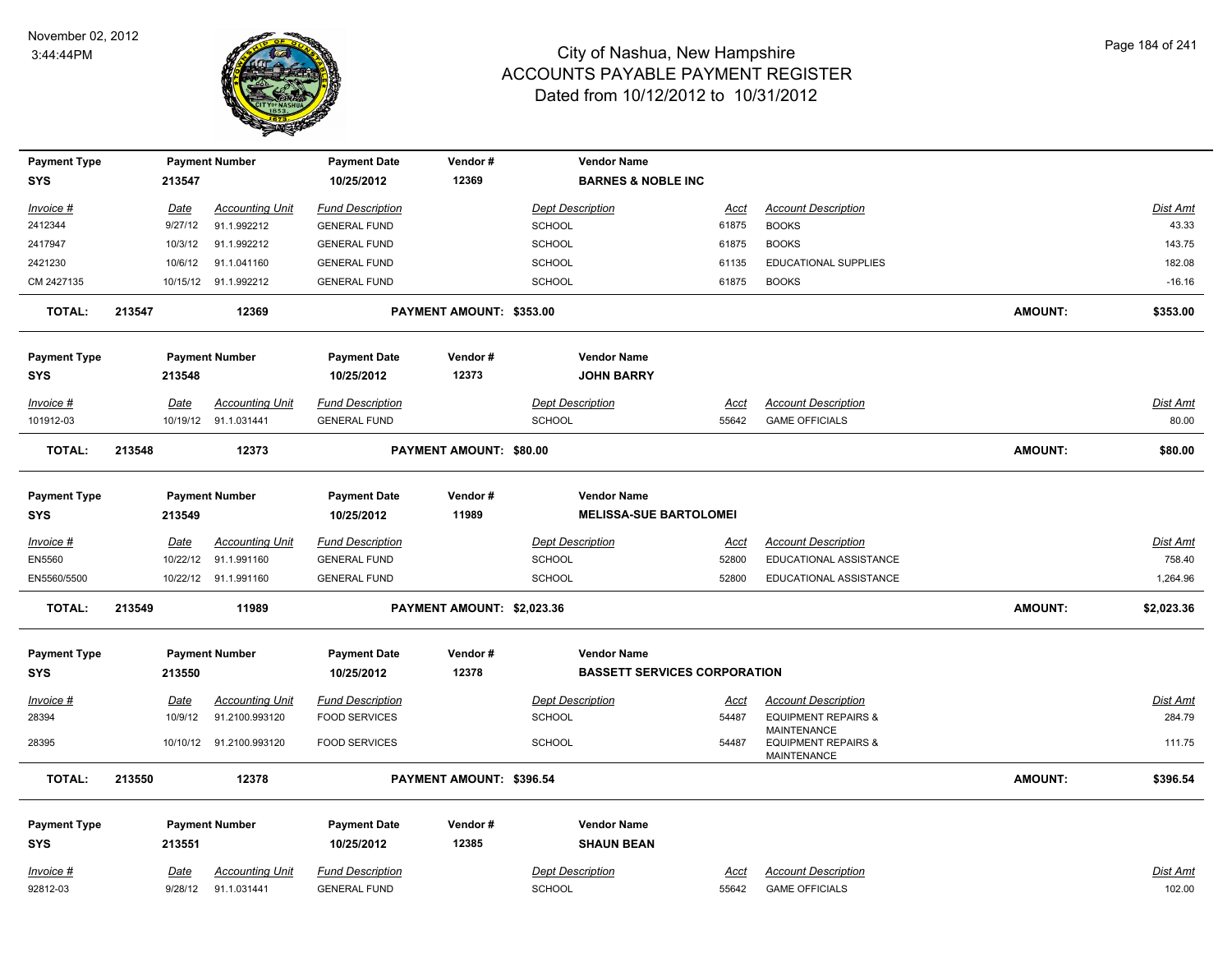

| <b>TOTAL:</b>                     | 213551      | 12385                   |                                   | PAYMENT AMOUNT: \$102.00      |                                             |             |                            | <b>AMOUNT:</b> | \$102.00        |
|-----------------------------------|-------------|-------------------------|-----------------------------------|-------------------------------|---------------------------------------------|-------------|----------------------------|----------------|-----------------|
| <b>Payment Type</b><br><b>SYS</b> | 213552      | <b>Payment Number</b>   | <b>Payment Date</b><br>10/25/2012 | Vendor#<br>12391              | <b>Vendor Name</b><br><b>BELLETETES INC</b> |             |                            |                |                 |
| Invoice #                         | <u>Date</u> | <b>Accounting Unit</b>  | <b>Fund Description</b>           |                               | <b>Dept Description</b>                     | Acct        | <b>Account Description</b> |                | Dist Amt        |
| 4595573                           | 9/7/12      | 91.1.222620             | <b>GENERAL FUND</b>               |                               | <b>SCHOOL</b>                               | 61299       | MISCELLANEOUS SUPPLIES     |                | 20.50           |
| 4596898                           | 9/14/12     | 91.1.222620             | <b>GENERAL FUND</b>               |                               | <b>SCHOOL</b>                               | 61299       | MISCELLANEOUS SUPPLIES     |                | 42.54           |
| 4597771                           | 9/19/12     | 91.1.222620             | <b>GENERAL FUND</b>               |                               | <b>SCHOOL</b>                               | 61299       | MISCELLANEOUS SUPPLIES     |                | 51.44           |
| 4598060                           | 9/20/12     | 91.1.222620             | <b>GENERAL FUND</b>               |                               | <b>SCHOOL</b>                               | 61299       | MISCELLANEOUS SUPPLIES     |                | 10.99           |
| 4599838                           | 10/1/12     | 91.1.222620             | <b>GENERAL FUND</b>               |                               | <b>SCHOOL</b>                               | 61299       | MISCELLANEOUS SUPPLIES     |                | 19.80           |
| 4599941                           | 10/1/12     | 91.1.222620             | <b>GENERAL FUND</b>               |                               | <b>SCHOOL</b>                               | 61299       | MISCELLANEOUS SUPPLIES     |                | 13.48           |
| 4600284                           | 10/3/12     | 91.1.222620             | <b>GENERAL FUND</b>               |                               | <b>SCHOOL</b>                               | 61299       | MISCELLANEOUS SUPPLIES     |                | 18.87           |
| 4600443                           | 10/4/12     | 91.1.222620             | <b>GENERAL FUND</b>               |                               | <b>SCHOOL</b>                               | 61299       | MISCELLANEOUS SUPPLIES     |                | 68.80           |
| 4600454                           | 10/5/12     | 91.1.031300             | <b>GENERAL FUND</b>               |                               | <b>SCHOOL</b>                               | 61135       | EDUCATIONAL SUPPLIES       |                | 156.30          |
| 4600611                           | 10/5/12     | 91.1.222620             | <b>GENERAL FUND</b>               |                               | SCHOOL                                      | 61299       | MISCELLANEOUS SUPPLIES     |                | 9.95            |
| 4601621                           |             | 10/10/12 91.1.222620    | <b>GENERAL FUND</b>               |                               | <b>SCHOOL</b>                               | 61299       | MISCELLANEOUS SUPPLIES     |                | 13.97           |
| <b>TOTAL:</b>                     | 213552      | 12391                   |                                   | PAYMENT AMOUNT: \$426.64      |                                             |             |                            | <b>AMOUNT:</b> | \$426.64        |
| <b>Payment Type</b>               |             | <b>Payment Number</b>   | <b>Payment Date</b>               | Vendor#                       | <b>Vendor Name</b>                          |             |                            |                |                 |
| <b>SYS</b>                        | 213553      |                         | 10/25/2012                        | 15288                         | <b>LORI BELLEVANCE</b>                      |             |                            |                |                 |
| Invoice #                         | <u>Date</u> | <b>Accounting Unit</b>  | <b>Fund Description</b>           |                               | <b>Dept Description</b>                     | Acct        | <b>Account Description</b> |                | <u>Dist Amt</u> |
| <b>HOLLY LUNCH</b>                | 9/17/12     | 91.2100.04              | <b>FOOD SERVICES</b>              |                               | <b>SCHOOL</b>                               | 44503       | <b>LUNCH SALES</b>         |                | 6.15            |
| <b>TOTAL:</b>                     | 213553      | 15288                   |                                   | <b>PAYMENT AMOUNT: \$6.15</b> |                                             |             |                            | <b>AMOUNT:</b> | \$6.15          |
| <b>Payment Type</b>               |             | <b>Payment Number</b>   | <b>Payment Date</b>               | Vendor#                       | <b>Vendor Name</b>                          |             |                            |                |                 |
| <b>SYS</b>                        | 213554      |                         | 10/25/2012                        | 12405                         | <b>BIMBO FOODS BAKERIES INC</b>             |             |                            |                |                 |
| $Invoice$ #                       | <b>Date</b> | <b>Accounting Unit</b>  | <b>Fund Description</b>           |                               | <b>Dept Description</b>                     | <u>Acct</u> | <b>Account Description</b> |                | Dist Amt        |
| 03637815423                       | 10/15/12    | 91.2100.063120          | <b>FOOD SERVICES</b>              |                               | <b>SCHOOL</b>                               | 61214       | FOOD, FOOD SERVICE PROGRAM |                | 100.68          |
| 03637815601                       | 10/22/12    | 91.2100.143120          | <b>FOOD SERVICES</b>              |                               | <b>SCHOOL</b>                               | 61214       | FOOD, FOOD SERVICE PROGRAM |                | 72.65           |
| 03637815602                       | 10/22/12    | 91.2100.203120          | <b>FOOD SERVICES</b>              |                               | <b>SCHOOL</b>                               | 61214       | FOOD, FOOD SERVICE PROGRAM |                | 97.90           |
| 03637815607                       |             | 10/22/12 91.2100.053120 | <b>FOOD SERVICES</b>              |                               | <b>SCHOOL</b>                               | 61214       | FOOD, FOOD SERVICE PROGRAM |                | 92.45           |
| 03637815609                       |             | 10/22/12 91.2100.153120 | <b>FOOD SERVICES</b>              |                               | <b>SCHOOL</b>                               | 61214       | FOOD, FOOD SERVICE PROGRAM |                | 225.34          |
| 03637909819                       | 8/28/12     | 91.2100.193120          | <b>FOOD SERVICES</b>              |                               | <b>SCHOOL</b>                               | 61214       | FOOD, FOOD SERVICE PROGRAM |                | 95.75           |
| 03637910194                       | 9/17/12     | 91.2100.123120          | <b>FOOD SERVICES</b>              |                               | <b>SCHOOL</b>                               | 61214       | FOOD, FOOD SERVICE PROGRAM |                | 84.50           |
| 03637910329                       | 9/24/12     | 91.2100.093120          | <b>FOOD SERVICES</b>              |                               | <b>SCHOOL</b>                               | 61214       | FOOD, FOOD SERVICE PROGRAM |                | 81.05           |
| 03637910461                       | 10/1/12     | 91.2100.103120          | <b>FOOD SERVICES</b>              |                               | SCHOOL                                      | 61214       | FOOD, FOOD SERVICE PROGRAM |                | 39.25           |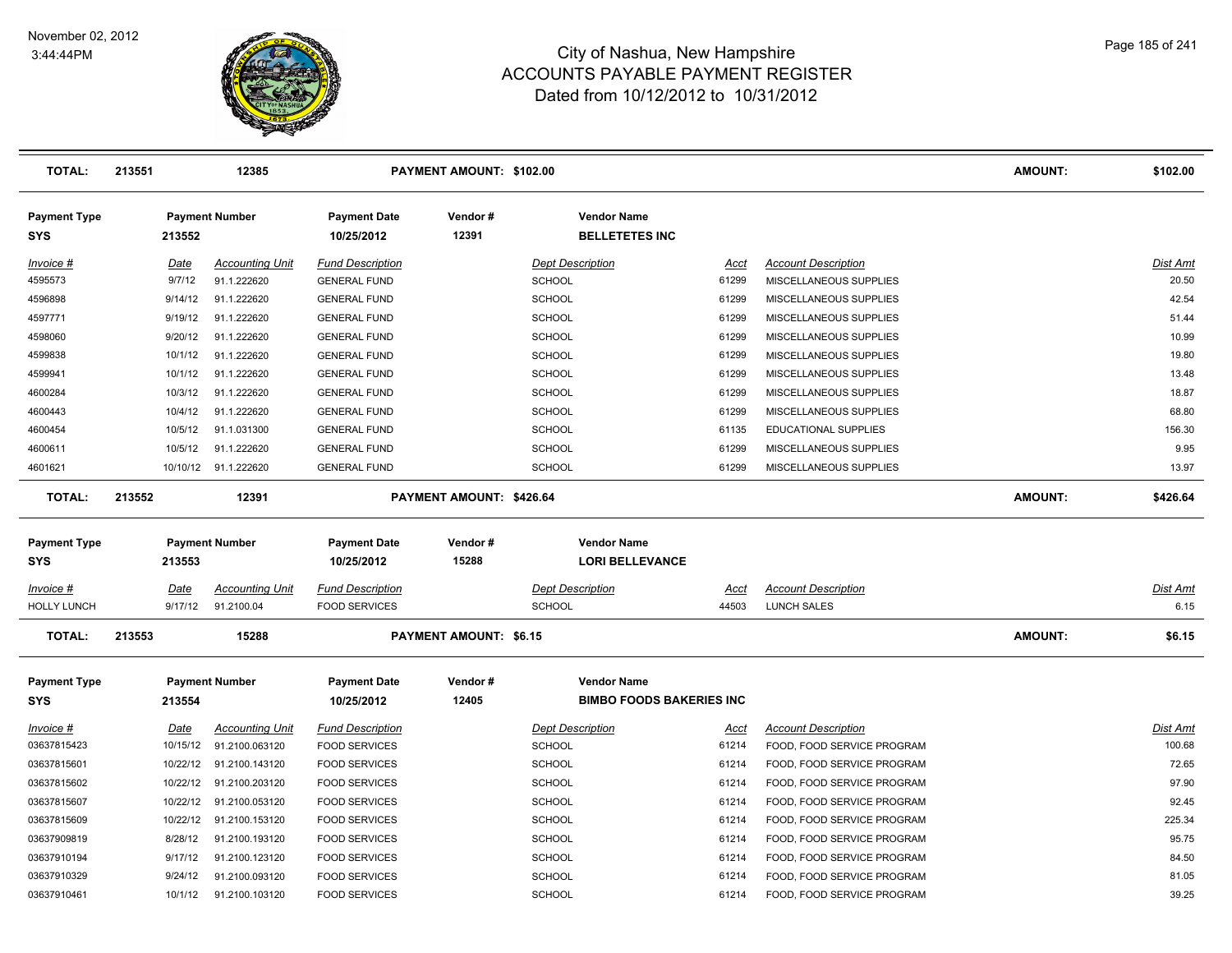

| <b>TOTAL:</b>        | 213557                  | 10968                                    |                                                      | PAYMENT AMOUNT: \$1,579.93 |                                          |                                     |                      |                                                           | <b>AMOUNT:</b>                     | \$1,579.93                |
|----------------------|-------------------------|------------------------------------------|------------------------------------------------------|----------------------------|------------------------------------------|-------------------------------------|----------------------|-----------------------------------------------------------|------------------------------------|---------------------------|
|                      |                         |                                          |                                                      |                            |                                          |                                     |                      |                                                           |                                    |                           |
| 10/4<br>9212012      | 10/11/12                | 9/21/12 91.1.021267                      | <b>GENERAL FUND</b>                                  |                            | <b>SCHOOL</b>                            |                                     | 53628<br>55694       | TUITION, OUT OF DISTRICT                                  |                                    | 177.21                    |
|                      |                         | 91.3800.022190                           | <b>SCHOOL GRANTS FUND</b>                            |                            | <b>SCHOOL</b>                            |                                     |                      | <b>CONTRACT SERVICES</b>                                  | 91.03953.022190                    | 701.36                    |
| $Invoice$ #<br>10/11 | <b>Date</b><br>10/19/12 | <b>Accounting Unit</b><br>91.3800.022190 | <b>Fund Description</b><br><b>SCHOOL GRANTS FUND</b> |                            | <b>Dept Description</b><br><b>SCHOOL</b> |                                     | <u>Acct</u><br>53628 | <b>Account Description</b><br><b>CONTRACT SERVICES</b>    | <u>Activity</u><br>91.03953.022190 | <b>Dist Amt</b><br>701.36 |
|                      |                         |                                          |                                                      |                            |                                          |                                     |                      |                                                           |                                    |                           |
| <b>SYS</b>           | 213557                  |                                          | 10/25/2012                                           | 10968                      |                                          | <b>BOOTHBY THERAPY SERVICES LLC</b> |                      |                                                           |                                    |                           |
| <b>Payment Type</b>  |                         | <b>Payment Number</b>                    | <b>Payment Date</b>                                  | Vendor#                    |                                          | <b>Vendor Name</b>                  |                      |                                                           |                                    |                           |
| <b>TOTAL:</b>        | 213556                  | 12413                                    |                                                      | PAYMENT AMOUNT: \$40.00    |                                          |                                     |                      |                                                           | <b>AMOUNT:</b>                     | \$40.00                   |
|                      |                         |                                          |                                                      |                            |                                          |                                     |                      |                                                           |                                    |                           |
| 101512-03            |                         | 10/15/12 91.1.031443                     | <b>GENERAL FUND</b>                                  |                            | <b>SCHOOL</b>                            |                                     | 55642                | <b>GAME OFFICIALS</b>                                     |                                    | 40.00                     |
| <u>Invoice #</u>     | Date                    | <b>Accounting Unit</b>                   | <b>Fund Description</b>                              |                            | <b>Dept Description</b>                  |                                     | Acct                 | <b>Account Description</b>                                |                                    | Dist Amt                  |
| <b>SYS</b>           | 213556                  |                                          | 10/25/2012                                           | 12413                      |                                          | <b>KEVIN BOLDUC</b>                 |                      |                                                           |                                    |                           |
| <b>Payment Type</b>  |                         | <b>Payment Number</b>                    | <b>Payment Date</b>                                  | Vendor#                    |                                          | <b>Vendor Name</b>                  |                      |                                                           |                                    |                           |
| TOTAL:               | 213555                  | 12412                                    |                                                      | PAYMENT AMOUNT: \$200.00   |                                          |                                     |                      |                                                           | AMOUNT:                            | \$200.00                  |
|                      |                         |                                          |                                                      |                            |                                          |                                     |                      |                                                           |                                    |                           |
| Invoice #<br>101140  | Date<br>10/17/12        | <b>Accounting Unit</b><br>91.3800.231249 | <b>Fund Description</b><br>SCHOOL GRANTS FUND        |                            | <b>Dept Description</b><br><b>SCHOOL</b> |                                     | Acct<br>53600        | <b>Account Description</b><br><b>INSTRUCTION SERVICES</b> | Activity<br>91.03763.231249        | <u>Dist Amt</u><br>200.00 |
|                      |                         |                                          |                                                      |                            |                                          |                                     |                      |                                                           |                                    |                           |
| <b>SYS</b>           | 213555                  |                                          | 10/25/2012                                           | 12412                      |                                          | <b>STEVE BLUNT</b>                  |                      |                                                           |                                    |                           |
| <b>Payment Type</b>  |                         | <b>Payment Number</b>                    | <b>Payment Date</b>                                  | Vendor#                    |                                          | <b>Vendor Name</b>                  |                      |                                                           |                                    |                           |
| <b>TOTAL:</b>        | 213554                  | 12405                                    |                                                      | PAYMENT AMOUNT: \$2,029.95 |                                          |                                     |                      |                                                           | <b>AMOUNT:</b>                     | \$2,029.95                |
| 03638221142          | 10/22/12                | 91.2100.073120                           | <b>FOOD SERVICES</b>                                 |                            | <b>SCHOOL</b>                            |                                     | 61214                | FOOD, FOOD SERVICE PROGRAM                                |                                    | 27.20                     |
| 03638221141          | 10/22/12                | 91.2100.033120                           | <b>FOOD SERVICES</b>                                 |                            | <b>SCHOOL</b>                            |                                     | 61214                | FOOD, FOOD SERVICE PROGRAM                                |                                    | 99.90                     |
| 03638220956          |                         | 10/16/12 91.2100.033120                  | <b>FOOD SERVICES</b>                                 |                            | <b>SCHOOL</b>                            |                                     | 61214                | FOOD, FOOD SERVICE PROGRAM                                |                                    | 131.85                    |
| 03637910870          | 10/22/12                | 91.2100.103120                           | <b>FOOD SERVICES</b>                                 |                            | <b>SCHOOL</b>                            |                                     | 61214                | FOOD, FOOD SERVICE PROGRAM                                |                                    | 23.70                     |
| 03637910869          | 10/22/12                | 91.2100.193120                           | <b>FOOD SERVICES</b>                                 |                            | <b>SCHOOL</b>                            |                                     | 61214                | FOOD, FOOD SERVICE PROGRAM                                |                                    | 52.19                     |
| 03637910862          | 10/22/12                | 91.2100.043120                           | <b>FOOD SERVICES</b>                                 |                            | <b>SCHOOL</b>                            |                                     | 61214                | FOOD, FOOD SERVICE PROGRAM                                |                                    | 167.61                    |
| 03637910798          | 10/18/12                | 91.2100.043120                           | <b>FOOD SERVICES</b>                                 |                            | <b>SCHOOL</b>                            |                                     | 61214                | FOOD, FOOD SERVICE PROGRAM                                |                                    | 111.61                    |
| 03637910734          | 10/15/12                | 91.2100.173120                           | <b>FOOD SERVICES</b>                                 |                            | <b>SCHOOL</b>                            |                                     | 61214                | FOOD, FOOD SERVICE PROGRAM                                |                                    | 90.05                     |
| 03637910733          | 10/15/12                | 91.2100.163120                           | <b>FOOD SERVICES</b>                                 |                            | <b>SCHOOL</b>                            |                                     | 61214                | FOOD, FOOD SERVICE PROGRAM                                |                                    | 170.60                    |
| 03637910732          | 10/15/12                | 91.2100.183120                           | <b>FOOD SERVICES</b>                                 |                            | <b>SCHOOL</b>                            |                                     | 61214                | FOOD, FOOD SERVICE PROGRAM                                |                                    | 72.65                     |
| 03637910731          | 10/15/12                | 91.2100.093120                           | <b>FOOD SERVICES</b>                                 |                            | <b>SCHOOL</b>                            |                                     | 61214                | FOOD, FOOD SERVICE PROGRAM                                |                                    | 85.00                     |
| 03637910730          |                         | 10/15/12  91.2100.133120                 | <b>FOOD SERVICES</b>                                 |                            | <b>SCHOOL</b>                            |                                     | 61214                | FOOD, FOOD SERVICE PROGRAM                                |                                    | 30.17                     |
| 03637910729          | 10/15/12                | 91.2100.123120                           | <b>FOOD SERVICES</b>                                 |                            | <b>SCHOOL</b>                            |                                     | 61214                | FOOD, FOOD SERVICE PROGRAM                                |                                    | 77.85                     |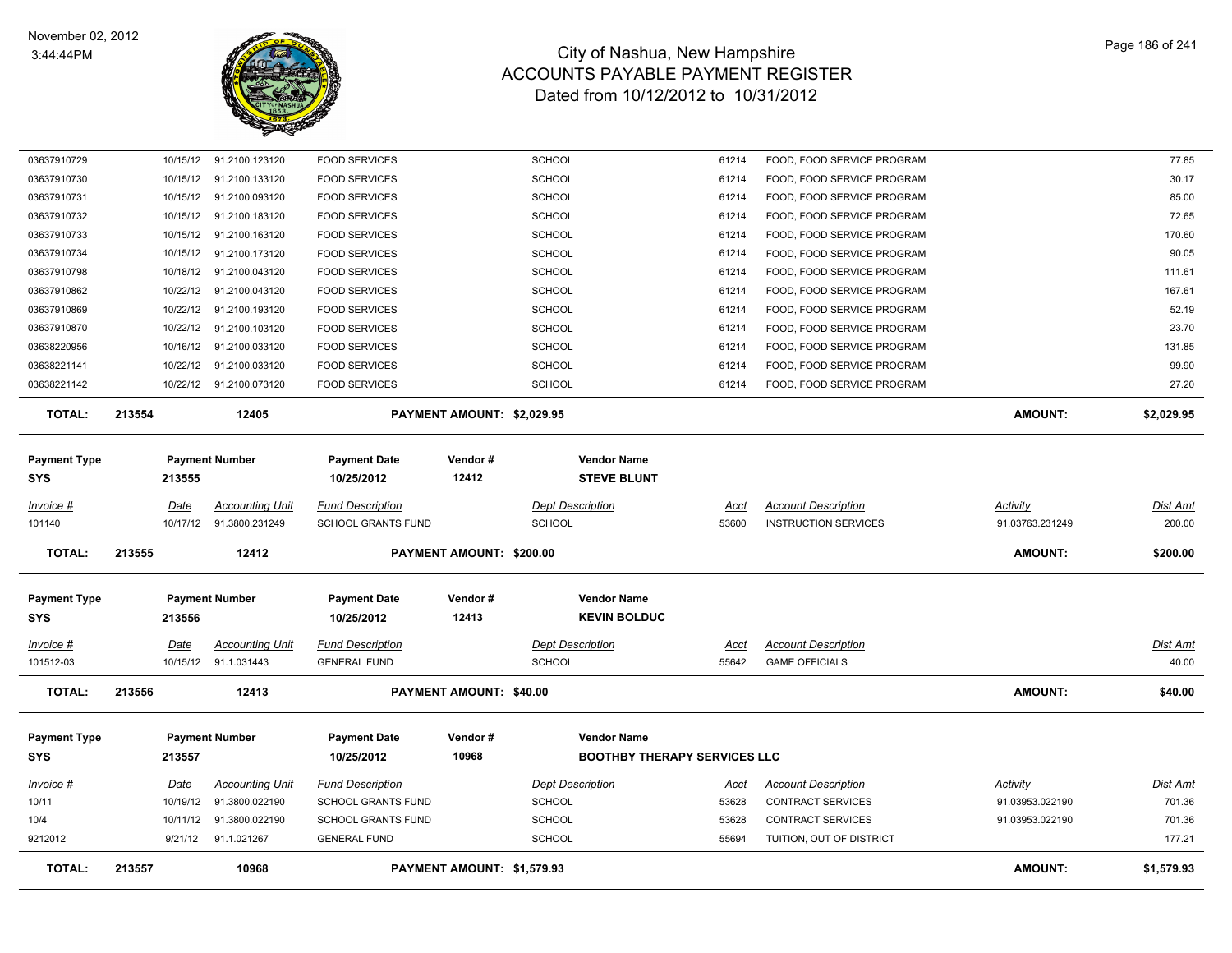

| <b>Payment Type</b> |        |             | <b>Payment Number</b>   | <b>Payment Date</b>       | Vendor #                       | <b>Vendor Name</b>        |             |                            |                 |                 |
|---------------------|--------|-------------|-------------------------|---------------------------|--------------------------------|---------------------------|-------------|----------------------------|-----------------|-----------------|
| <b>SYS</b>          |        | 213558      |                         | 10/25/2012                | 14041                          | <b>BOSTON PIE INC</b>     |             |                            |                 |                 |
| $Invoice$ #         |        | Date        | <b>Accounting Unit</b>  | <b>Fund Description</b>   |                                | <b>Dept Description</b>   | <b>Acct</b> | <b>Account Description</b> |                 | Dist Amt        |
| 10057               |        | 10/12/12    | 91.2100.103120          | <b>FOOD SERVICES</b>      |                                | <b>SCHOOL</b>             | 61214       | FOOD, FOOD SERVICE PROGRAM |                 | 285.00          |
| 10058               |        | 10/12/12    | 91.2100.153120          | <b>FOOD SERVICES</b>      |                                | <b>SCHOOL</b>             | 61214       | FOOD, FOOD SERVICE PROGRAM |                 | 342.00          |
| 10059               |        | 10/12/12    | 91.2100.143120          | <b>FOOD SERVICES</b>      |                                | SCHOOL                    | 61214       | FOOD, FOOD SERVICE PROGRAM |                 | 273.60          |
| 10172               |        |             | 10/12/12 91.2100.123120 | <b>FOOD SERVICES</b>      |                                | <b>SCHOOL</b>             | 61214       | FOOD, FOOD SERVICE PROGRAM |                 | 165.30          |
| 10173               |        | 10/12/12    | 91.2100.133120          | <b>FOOD SERVICES</b>      |                                | <b>SCHOOL</b>             | 61214       | FOOD, FOOD SERVICE PROGRAM |                 | 285.00          |
| 10174               |        | 10/12/12    | 91.2100.113120          | <b>FOOD SERVICES</b>      |                                | SCHOOL                    | 61214       | FOOD, FOOD SERVICE PROGRAM |                 | 273.60          |
| 10176               |        | 10/12/12    | 91.2100.093120          | <b>FOOD SERVICES</b>      |                                | SCHOOL                    | 61214       | FOOD, FOOD SERVICE PROGRAM |                 | 205.20          |
| 10539               |        | 10/12/12    | 91.2100.203120          | <b>FOOD SERVICES</b>      |                                | SCHOOL                    | 61214       | FOOD, FOOD SERVICE PROGRAM |                 | 239.40          |
| 10540               |        | 10/12/12    | 91.2100.193120          | <b>FOOD SERVICES</b>      |                                | SCHOOL                    | 61214       | FOOD, FOOD SERVICE PROGRAM |                 | 199.50          |
| 10541               |        | 10/12/12    | 91.2100.173120          | <b>FOOD SERVICES</b>      |                                | <b>SCHOOL</b>             | 61214       | FOOD, FOOD SERVICE PROGRAM |                 | 285.00          |
| 10542               |        |             | 10/12/12 91.2100.163120 | <b>FOOD SERVICES</b>      |                                | <b>SCHOOL</b>             | 61214       | FOOD, FOOD SERVICE PROGRAM |                 | 313.50          |
| <b>TOTAL:</b>       | 213558 |             | 14041                   |                           | PAYMENT AMOUNT: \$2,867.10     |                           |             |                            | <b>AMOUNT:</b>  | \$2,867.10      |
| <b>Payment Type</b> |        |             | <b>Payment Number</b>   | <b>Payment Date</b>       | Vendor#                        | <b>Vendor Name</b>        |             |                            |                 |                 |
| <b>SYS</b>          |        | 213559      |                         | 10/25/2012                | 12424                          | <b>BOULDEN PUBLISHING</b> |             |                            |                 |                 |
| Invoice #           |        | Date        | <b>Accounting Unit</b>  | <b>Fund Description</b>   |                                | <b>Dept Description</b>   | Acct        | <b>Account Description</b> |                 | Dist Amt        |
| 20774A              |        | 7/16/12     | 91.1.202120             | <b>GENERAL FUND</b>       |                                | <b>SCHOOL</b>             | 61135       | EDUCATIONAL SUPPLIES       |                 | 104.23          |
|                     |        |             |                         |                           |                                |                           |             |                            |                 |                 |
| <b>TOTAL:</b>       | 213559 |             | 12424                   |                           | PAYMENT AMOUNT: \$104.23       |                           |             |                            | <b>AMOUNT:</b>  | \$104.23        |
| <b>Payment Type</b> |        |             | <b>Payment Number</b>   | <b>Payment Date</b>       | Vendor#                        | <b>Vendor Name</b>        |             |                            |                 |                 |
| <b>SYS</b>          |        | 213560      |                         | 10/25/2012                | 15280                          | <b>DANIELLE BOUTIN</b>    |             |                            |                 |                 |
| Invoice #           |        | Date        | <b>Accounting Unit</b>  | <b>Fund Description</b>   |                                | <b>Dept Description</b>   | Acct        | <b>Account Description</b> | Activity        | Dist Amt        |
| <b>JUN-12</b>       |        | 10/22/12    | 91.3800.991260          | <b>SCHOOL GRANTS FUND</b> |                                | <b>SCHOOL</b>             | 61875       | <b>BOOKS</b>               | 91.03772.991260 | 57.74           |
| <b>TOTAL:</b>       | 213560 |             | 15280                   |                           | <b>PAYMENT AMOUNT: \$57.74</b> |                           |             |                            | <b>AMOUNT:</b>  | \$57.74         |
| <b>Payment Type</b> |        |             | <b>Payment Number</b>   | <b>Payment Date</b>       | Vendor#                        | <b>Vendor Name</b>        |             |                            |                 |                 |
| <b>SYS</b>          |        | 213561      |                         | 10/25/2012                | 15263                          | <b>DAVID BOWEN</b>        |             |                            |                 |                 |
| Invoice #           |        | <u>Date</u> | <u>Accounting Unit</u>  | <b>Fund Description</b>   |                                | <b>Dept Description</b>   | <u>Acct</u> | <b>Account Description</b> |                 | <u>Dist Amt</u> |
| 101012-04           |        |             | 10/10/12 91.1.041456    | <b>GENERAL FUND</b>       |                                | <b>SCHOOL</b>             | 55642       | <b>GAME OFFICIALS</b>      |                 | 80.00           |
| <b>TOTAL:</b>       | 213561 |             | 15263                   |                           | <b>PAYMENT AMOUNT: \$80.00</b> |                           |             |                            | <b>AMOUNT:</b>  | \$80.00         |
|                     |        |             |                         |                           |                                |                           |             |                            |                 |                 |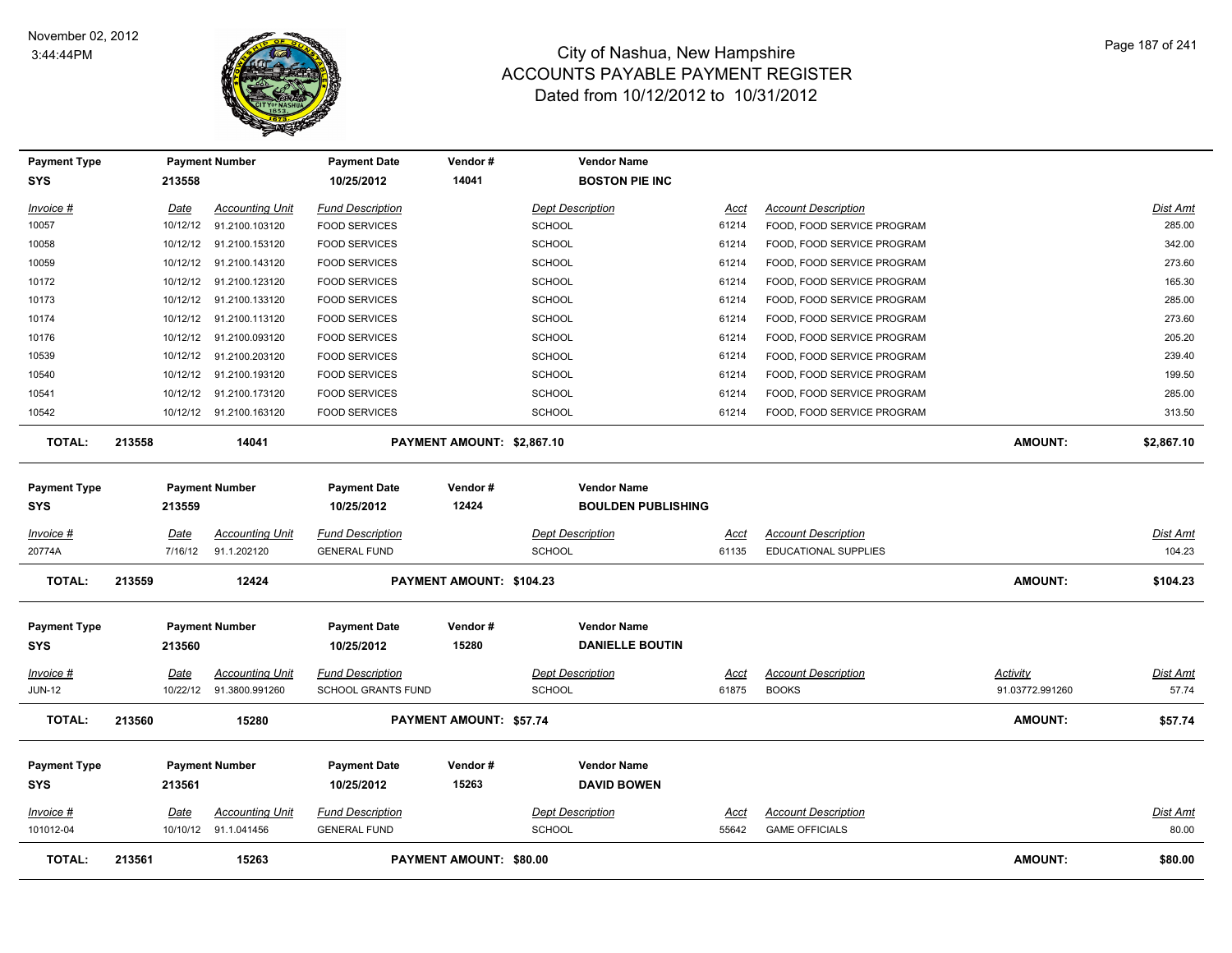

| <b>Payment Type</b><br><b>SYS</b> |        | 213562      | <b>Payment Number</b>    | <b>Payment Date</b><br>10/25/2012 | Vendor#<br>12432               | <b>Vendor Name</b><br><b>STEVE BRACCI</b>   |             |                            |                 |                 |
|-----------------------------------|--------|-------------|--------------------------|-----------------------------------|--------------------------------|---------------------------------------------|-------------|----------------------------|-----------------|-----------------|
| Invoice #                         |        | <u>Date</u> | <b>Accounting Unit</b>   | <b>Fund Description</b>           |                                | <b>Dept Description</b>                     | <u>Acct</u> | <b>Account Description</b> |                 | Dist Amt        |
| 101112-03                         |        |             | 10/11/12 91.1.031443     | <b>GENERAL FUND</b>               |                                | <b>SCHOOL</b>                               | 55642       | <b>GAME OFFICIALS</b>      |                 | 50.00           |
| 101512-03                         |        |             | 10/15/12 91.1.031443     | <b>GENERAL FUND</b>               |                                | <b>SCHOOL</b>                               | 55642       | <b>GAME OFFICIALS</b>      |                 | 40.00           |
| 92412-03                          |        |             | 9/24/12 91.1.031443      | <b>GENERAL FUND</b>               |                                | SCHOOL                                      | 55642       | <b>GAME OFFICIALS</b>      |                 | 40.00           |
| <b>TOTAL:</b>                     | 213562 |             | 12432                    |                                   | PAYMENT AMOUNT: \$130.00       |                                             |             |                            | AMOUNT:         | \$130.00        |
| <b>Payment Type</b>               |        |             | <b>Payment Number</b>    | <b>Payment Date</b>               | Vendor#                        | <b>Vendor Name</b>                          |             |                            |                 |                 |
| SYS                               |        | 213563      |                          | 10/25/2012                        | 12435                          | <b>BECKIE BRANNEN</b>                       |             |                            |                 |                 |
| Invoice #                         |        | Date        | <b>Accounting Unit</b>   | <b>Fund Description</b>           |                                | <b>Dept Description</b>                     | Acct        | <b>Account Description</b> |                 | <b>Dist Amt</b> |
| 1011&1812-04                      |        |             | 10/11/12 91.1.041408     | <b>GENERAL FUND</b>               |                                | <b>SCHOOL</b>                               | 53628       | CONTRACT SERVICES          |                 | 150.00          |
| <b>TOTAL:</b>                     | 213563 |             | 12435                    |                                   | PAYMENT AMOUNT: \$150.00       |                                             |             |                            | AMOUNT:         | \$150.00        |
| <b>Payment Type</b>               |        |             | <b>Payment Number</b>    | <b>Payment Date</b>               | Vendor#                        | <b>Vendor Name</b>                          |             |                            |                 |                 |
| <b>SYS</b>                        |        | 213564      |                          | 10/25/2012                        | 14056                          | <b>LYNNE BROWN</b>                          |             |                            |                 |                 |
| <u>Invoice #</u>                  |        | Date        | <b>Accounting Unit</b>   | <b>Fund Description</b>           |                                | <b>Dept Description</b>                     | Acct        | <b>Account Description</b> |                 | Dist Amt        |
| <b>OCT-12</b>                     |        |             | 10/17/12 91.1.041113     | <b>GENERAL FUND</b>               |                                | <b>SCHOOL</b>                               | 61135       | EDUCATIONAL SUPPLIES       |                 | 15.00           |
| <b>TOTAL:</b>                     | 213564 |             | 14056                    |                                   | PAYMENT AMOUNT: \$15.00        |                                             |             |                            | <b>AMOUNT:</b>  | \$15.00         |
| <b>Payment Type</b><br>SYS        |        | 213565      | <b>Payment Number</b>    | <b>Payment Date</b><br>10/25/2012 | Vendor#<br>11344               | <b>Vendor Name</b><br><b>SHERRI BULLUCK</b> |             |                            |                 |                 |
| Invoice #                         |        | <b>Date</b> | <b>Accounting Unit</b>   | <b>Fund Description</b>           |                                | <b>Dept Description</b>                     | <u>Acct</u> | <b>Account Description</b> | <b>Activity</b> | <b>Dist Amt</b> |
| JUL/AUG-12                        |        | 10/4/12     | 91.3800.991490           | SCHOOL GRANTS FUND                |                                | <b>SCHOOL</b>                               | 61299       | MISCELLANEOUS SUPPLIES     | 91.03463.991490 | 18.61           |
| PV-080612                         |        |             | 10/18/12  91.3800.991490 | SCHOOL GRANTS FUND                |                                | <b>SCHOOL</b>                               | 61299       | MISCELLANEOUS SUPPLIES     | 91.03463.991490 | 22.61           |
| <b>TOTAL:</b>                     | 213565 |             | 11344                    |                                   | PAYMENT AMOUNT: \$41.22        |                                             |             |                            | <b>AMOUNT:</b>  | \$41.22         |
| <b>Payment Type</b>               |        |             | <b>Payment Number</b>    | <b>Payment Date</b>               | Vendor#                        | <b>Vendor Name</b>                          |             |                            |                 |                 |
| <b>SYS</b>                        |        | 213566      |                          | 10/25/2012                        | 14999                          | <b>NATHAN BURNS</b>                         |             |                            |                 |                 |
| Invoice #                         |        | Date        | <b>Accounting Unit</b>   | <b>Fund Description</b>           |                                | <b>Dept Description</b>                     | Acct        | <b>Account Description</b> |                 | Dist Amt        |
| MILES-SEPT                        |        | 9/29/12     | 91.1.992322              | <b>GENERAL FUND</b>               |                                | <b>SCHOOL</b>                               | 55307       | MILEAGE REIMBURSEMENTS     |                 | 41.63           |
| <b>TOTAL:</b>                     | 213566 |             | 14999                    |                                   | <b>PAYMENT AMOUNT: \$41.63</b> |                                             |             |                            | <b>AMOUNT:</b>  | \$41.63         |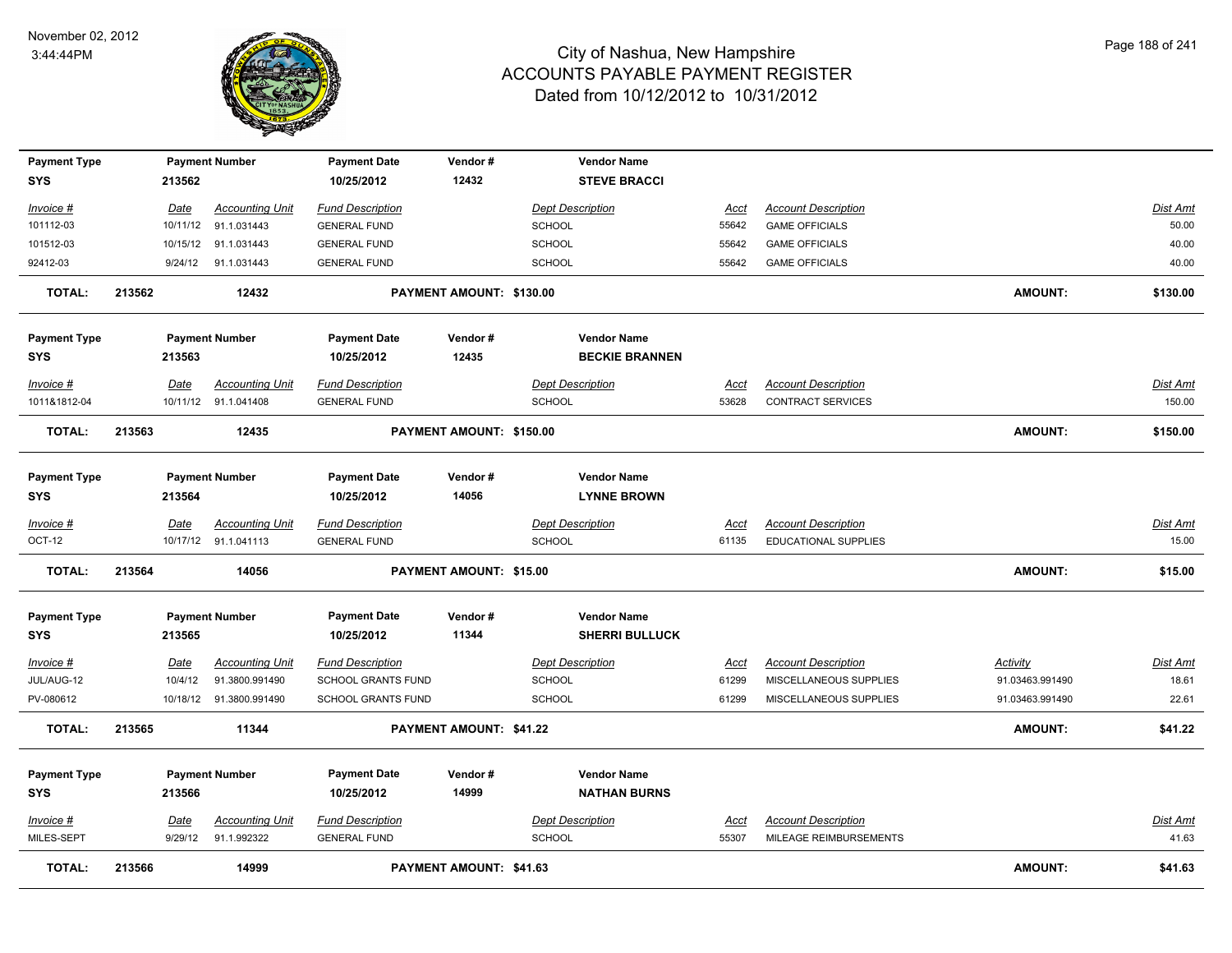

| <b>Payment Type</b><br><b>SYS</b> |        | 213567          | <b>Payment Number</b>                          | <b>Payment Date</b><br>10/25/2012              | Vendor#<br>14065           | <b>Vendor Name</b><br><b>PATRICIA BURNS</b>     |                      |                                                           |                 |                 |                      |
|-----------------------------------|--------|-----------------|------------------------------------------------|------------------------------------------------|----------------------------|-------------------------------------------------|----------------------|-----------------------------------------------------------|-----------------|-----------------|----------------------|
| Invoice #                         |        | Date            | <b>Accounting Unit</b>                         | <b>Fund Description</b>                        |                            | <b>Dept Description</b>                         | <u>Acct</u>          | <b>Account Description</b>                                |                 | Activity        | Dist Amt             |
| OCT-12                            |        |                 | 10/19/12 91.3800.231240                        | <b>SCHOOL GRANTS FUND</b>                      |                            | <b>SCHOOL</b>                                   | 55500                | <b>ADVERTISING</b>                                        |                 | 91.03763.231240 | 135.70               |
| <b>TOTAL:</b>                     | 213567 |                 | 14065                                          |                                                | PAYMENT AMOUNT: \$135.70   |                                                 |                      |                                                           |                 | <b>AMOUNT:</b>  | \$135.70             |
| <b>Payment Type</b>               |        |                 | <b>Payment Number</b>                          | <b>Payment Date</b>                            | Vendor#                    | <b>Vendor Name</b>                              |                      |                                                           |                 |                 |                      |
| SYS                               |        | 213568          |                                                | 10/25/2012                                     | 15286                      | <b>MARIAH CAMPBELL</b>                          |                      |                                                           |                 |                 |                      |
| Invoice #                         |        | <u>Date</u>     | <b>Accounting Unit</b>                         | <b>Fund Description</b>                        |                            | <b>Dept Description</b>                         | <u>Acct</u>          | <b>Account Description</b>                                |                 |                 | <b>Dist Amt</b>      |
| OCT-12                            |        |                 | 10/19/12 91.1.031160                           | <b>GENERAL FUND</b>                            |                            | <b>SCHOOL</b>                                   | 61135                | EDUCATIONAL SUPPLIES                                      |                 |                 | 132.85               |
| <b>TOTAL:</b>                     | 213568 |                 | 15286                                          |                                                | PAYMENT AMOUNT: \$132.85   |                                                 |                      |                                                           |                 | <b>AMOUNT:</b>  | \$132.85             |
| <b>Payment Type</b>               |        |                 | <b>Payment Number</b>                          | <b>Payment Date</b>                            | Vendor#                    | <b>Vendor Name</b>                              |                      |                                                           |                 |                 |                      |
| <b>SYS</b>                        |        | 213569          |                                                | 10/25/2012                                     | 15271                      | <b>JENNIFER CAMPO</b>                           |                      |                                                           |                 |                 |                      |
| Invoice #<br><b>EDU685</b>        |        | Date            | <b>Accounting Unit</b><br>10/18/12 91.1.991160 | <b>Fund Description</b><br><b>GENERAL FUND</b> |                            | <b>Dept Description</b><br>SCHOOL               | <b>Acct</b><br>52800 | <b>Account Description</b><br>EDUCATIONAL ASSISTANCE      |                 |                 | Dist Amt<br>1,440.00 |
|                                   |        |                 |                                                |                                                |                            |                                                 |                      |                                                           |                 |                 |                      |
| <b>TOTAL:</b>                     | 213569 |                 | 15271                                          |                                                | PAYMENT AMOUNT: \$1,440.00 |                                                 |                      |                                                           |                 | <b>AMOUNT:</b>  | \$1,440.00           |
| <b>Payment Type</b>               |        |                 | <b>Payment Number</b>                          | <b>Payment Date</b>                            | Vendor#                    | <b>Vendor Name</b>                              |                      |                                                           | Payee Name      |                 |                      |
| <b>SYS</b>                        |        | 213570          |                                                | 10/25/2012                                     | 12467                      | <b>CAPP USA</b>                                 |                      |                                                           | <b>CAPP INC</b> |                 |                      |
| $Invoice$ #                       |        | Date            | <b>Accounting Unit</b>                         | <b>Fund Description</b>                        |                            | <b>Dept Description</b>                         | <u>Acct</u>          | <b>Account Description</b>                                |                 |                 | <u>Dist Amt</u>      |
| S1246724.001                      |        | 10/9/12         | 91.1.222620                                    | <b>GENERAL FUND</b>                            |                            | SCHOOL                                          | 61421                | SUPPLIES, HVAC                                            |                 |                 | 2,052.00             |
| <b>TOTAL:</b>                     | 213570 |                 | 12467                                          |                                                | PAYMENT AMOUNT: \$2,052.00 |                                                 |                      |                                                           |                 | <b>AMOUNT:</b>  | \$2,052.00           |
| <b>Payment Type</b>               |        |                 | <b>Payment Number</b>                          | <b>Payment Date</b>                            | Vendor#                    | <b>Vendor Name</b>                              |                      |                                                           |                 |                 |                      |
| <b>SYS</b>                        |        | 213571          |                                                | 10/25/2012                                     | 12468                      | <b>CARD TECH ID</b>                             |                      |                                                           |                 |                 |                      |
| Invoice #<br>18660                |        | Date<br>9/17/12 | <b>Accounting Unit</b><br>91.1.031160          | <b>Fund Description</b><br><b>GENERAL FUND</b> |                            | <b>Dept Description</b><br>SCHOOL               | <u>Acct</u><br>61135 | <b>Account Description</b><br><b>EDUCATIONAL SUPPLIES</b> |                 |                 | Dist Amt<br>112.50   |
| <b>TOTAL:</b>                     | 213571 |                 | 12468                                          |                                                | PAYMENT AMOUNT: \$112.50   |                                                 |                      |                                                           |                 | AMOUNT:         | \$112.50             |
| <b>Payment Type</b><br><b>SYS</b> |        | 213572          | <b>Payment Number</b>                          | <b>Payment Date</b><br>10/25/2012              | Vendor#<br>12476           | <b>Vendor Name</b><br><b>CARPARTS OF NASHUA</b> |                      |                                                           |                 |                 |                      |
| Invoice #                         |        | Date            | <b>Accounting Unit</b>                         | <b>Fund Description</b>                        |                            | <b>Dept Description</b>                         | Acct                 | <b>Account Description</b>                                |                 |                 | Dist Amt             |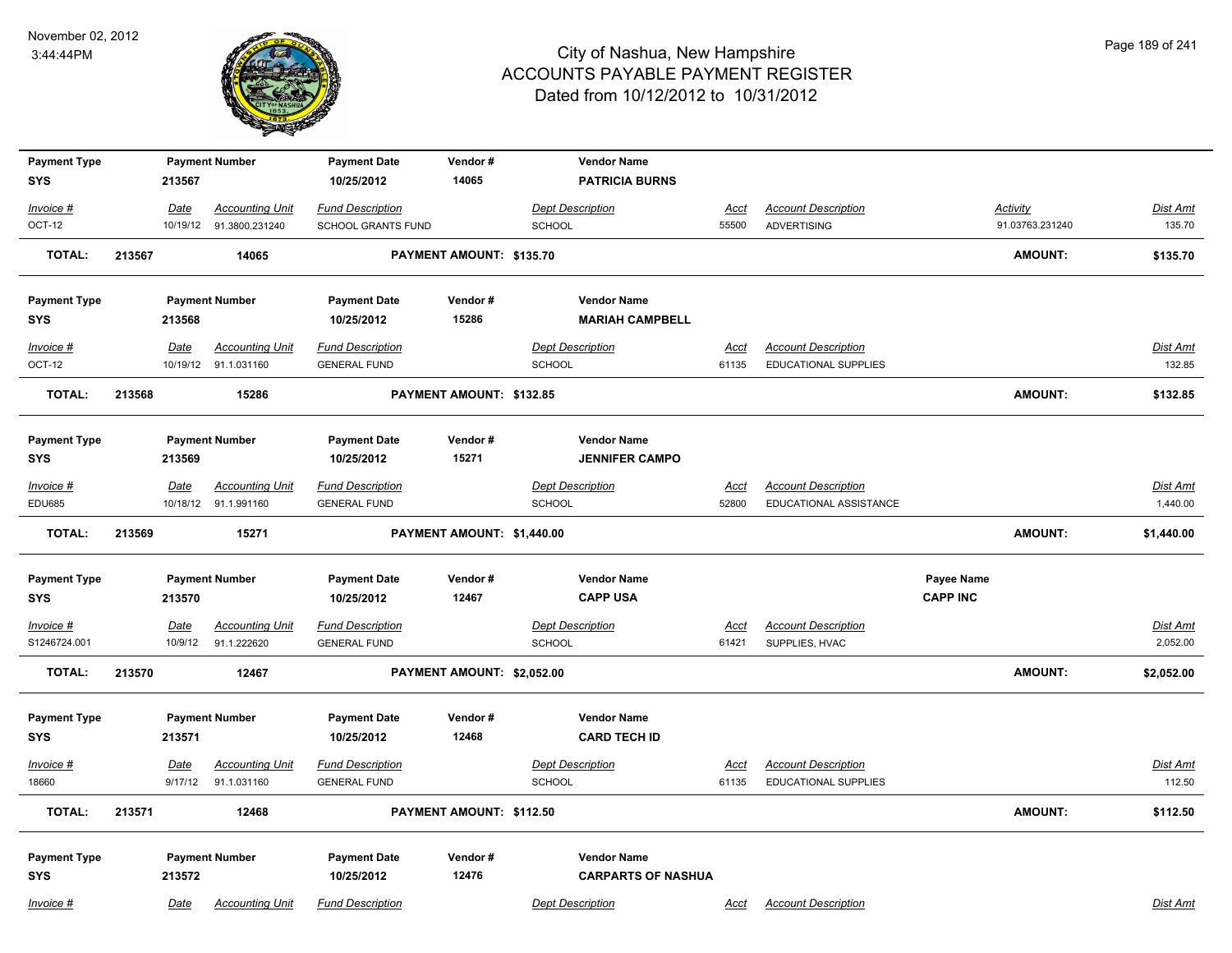

| D562041             |             | 10/11/12 91.1.041370    | <b>GENERAL FUND</b>     |                                | <b>SCHOOL</b>                      | 61135       | <b>EDUCATIONAL SUPPLIES</b> |                         | 84.57           |
|---------------------|-------------|-------------------------|-------------------------|--------------------------------|------------------------------------|-------------|-----------------------------|-------------------------|-----------------|
| TOTAL:              | 213572      | 12476                   |                         | <b>PAYMENT AMOUNT: \$84.57</b> |                                    |             |                             | <b>AMOUNT:</b>          | \$84.57         |
| <b>Payment Type</b> |             | <b>Payment Number</b>   | <b>Payment Date</b>     | Vendor#                        | <b>Vendor Name</b>                 |             |                             |                         |                 |
| <b>SYS</b>          | 213573      |                         | 10/25/2012              | 14094                          | <b>CED</b>                         |             |                             |                         |                 |
| Invoice #           | Date        | <b>Accounting Unit</b>  | <b>Fund Description</b> |                                | <b>Dept Description</b>            | Acct        | <b>Account Description</b>  |                         | <b>Dist Amt</b> |
| 4423-738685         | 10/4/12     | 91.1.222620             | <b>GENERAL FUND</b>     |                                | <b>SCHOOL</b>                      | 61407       | SUPPLIES, ELECTRICAL        |                         | 542.00          |
| 4423-738735         | 10/5/12     | 91.1.222620             | <b>GENERAL FUND</b>     |                                | <b>SCHOOL</b>                      | 61407       | SUPPLIES, ELECTRICAL        |                         | 154.00          |
| <b>TOTAL:</b>       | 213573      | 14094                   |                         | PAYMENT AMOUNT: \$696.00       |                                    |             |                             | AMOUNT:                 | \$696.00        |
| <b>Payment Type</b> |             | <b>Payment Number</b>   | <b>Payment Date</b>     | Vendor#                        | <b>Vendor Name</b>                 |             |                             | Payee Name              |                 |
| SYS                 | 213574      |                         | 10/25/2012              | 12490                          | <b>CENGAGE DISTRIBUTION CENTER</b> |             |                             | <b>CENGAGE LEARNING</b> |                 |
|                     |             |                         |                         |                                |                                    |             |                             |                         |                 |
| Invoice #           | Date        | <b>Accounting Unit</b>  | <b>Fund Description</b> |                                | <b>Dept Description</b>            | Acct        | <b>Account Description</b>  |                         | <b>Dist Amt</b> |
| 289411              | 10/1/12     | 91.1.032220             | <b>GENERAL FUND</b>     |                                | <b>SCHOOL</b>                      | 61821       | <b>PERIODICALS</b>          |                         | 1,875.32        |
| <b>TOTAL:</b>       | 213574      | 12490                   |                         | PAYMENT AMOUNT: \$1,875.32     |                                    |             |                             | AMOUNT:                 | \$1,875.32      |
| <b>Payment Type</b> |             | <b>Payment Number</b>   | <b>Payment Date</b>     | Vendor#                        | <b>Vendor Name</b>                 |             |                             |                         |                 |
| <b>SYS</b>          | 213575      |                         | 10/25/2012              | 12493                          | <b>CENTRAL PAPER PRODUCTS CO</b>   |             |                             |                         |                 |
| $Invoice$ #         | <u>Date</u> | <b>Accounting Unit</b>  | <b>Fund Description</b> |                                | <b>Dept Description</b>            | <u>Acct</u> | <b>Account Description</b>  |                         | <b>Dist Amt</b> |
| 1205774CM           | 10/16/12    | 91.2100.123120          | <b>FOOD SERVICES</b>    |                                | <b>SCHOOL</b>                      | 61299       | MISCELLANEOUS SUPPLIES      |                         | $-42.46$        |
| 1205786             | 10/8/12     | 91.2100.043120          | <b>FOOD SERVICES</b>    |                                | <b>SCHOOL</b>                      | 61299       | MISCELLANEOUS SUPPLIES      |                         | 73.96           |
| 1206680             | 10/10/12    | 91.2100.033120          | <b>FOOD SERVICES</b>    |                                | <b>SCHOOL</b>                      | 61299       | MISCELLANEOUS SUPPLIES      |                         | 61.22           |
| 1207449             | 10/12/12    | 91.2100.163120          | <b>FOOD SERVICES</b>    |                                | <b>SCHOOL</b>                      | 61299       | MISCELLANEOUS SUPPLIES      |                         | 369.81          |
| 1207861             | 10/15/12    | 91.2100.073120          | <b>FOOD SERVICES</b>    |                                | <b>SCHOOL</b>                      | 61299       | MISCELLANEOUS SUPPLIES      |                         | 150.00          |
| 1207862             | 10/15/12    | 91.2100.073120          | <b>FOOD SERVICES</b>    |                                | <b>SCHOOL</b>                      | 61299       | MISCELLANEOUS SUPPLIES      |                         | 739.17          |
| 1207863             | 10/15/12    | 91.2100.073120          | <b>FOOD SERVICES</b>    |                                | <b>SCHOOL</b>                      | 61299       | MISCELLANEOUS SUPPLIES      |                         | 75.30           |
| 1207864             | 10/15/12    | 91.2100.033120          | <b>FOOD SERVICES</b>    |                                | SCHOOL                             | 61299       | MISCELLANEOUS SUPPLIES      |                         | 300.00          |
| 1207869             | 10/15/12    | 91.2100.053120          | <b>FOOD SERVICES</b>    |                                | <b>SCHOOL</b>                      | 61299       | MISCELLANEOUS SUPPLIES      |                         | 150.00          |
| 1207870             | 10/15/12    | 91.2100.063120          | <b>FOOD SERVICES</b>    |                                | <b>SCHOOL</b>                      | 61299       | MISCELLANEOUS SUPPLIES      |                         | 150.00          |
| 1207871             |             | 10/15/12 91.2100.063120 | <b>FOOD SERVICES</b>    |                                | <b>SCHOOL</b>                      | 61299       | MISCELLANEOUS SUPPLIES      |                         | 801.96          |
| 1207873             | 10/15/12    | 91.2100.143120          | <b>FOOD SERVICES</b>    |                                | <b>SCHOOL</b>                      | 61299       | MISCELLANEOUS SUPPLIES      |                         | 593.98          |
| 1207880             | 10/15/12    | 91.2100.043120          | <b>FOOD SERVICES</b>    |                                | SCHOOL                             | 61299       | MISCELLANEOUS SUPPLIES      |                         | 250.00          |
| 1208589             | 10/17/12    | 91.2100.113120          | <b>FOOD SERVICES</b>    |                                | <b>SCHOOL</b>                      | 61299       | MISCELLANEOUS SUPPLIES      |                         | 923.17          |
| 1208590             | 10/17/12    | 91.2100.033120          | <b>FOOD SERVICES</b>    |                                | <b>SCHOOL</b>                      | 61299       | MISCELLANEOUS SUPPLIES      |                         | 549.26          |
| 1208599             | 10/17/12    | 91.2100.193120          | <b>FOOD SERVICES</b>    |                                | SCHOOL                             | 61299       | MISCELLANEOUS SUPPLIES      |                         | 1,200.77        |
| 1208600             |             | 10/17/12 91.2100.103120 | <b>FOOD SERVICES</b>    |                                | SCHOOL                             | 61299       | MISCELLANEOUS SUPPLIES      |                         | 192.99          |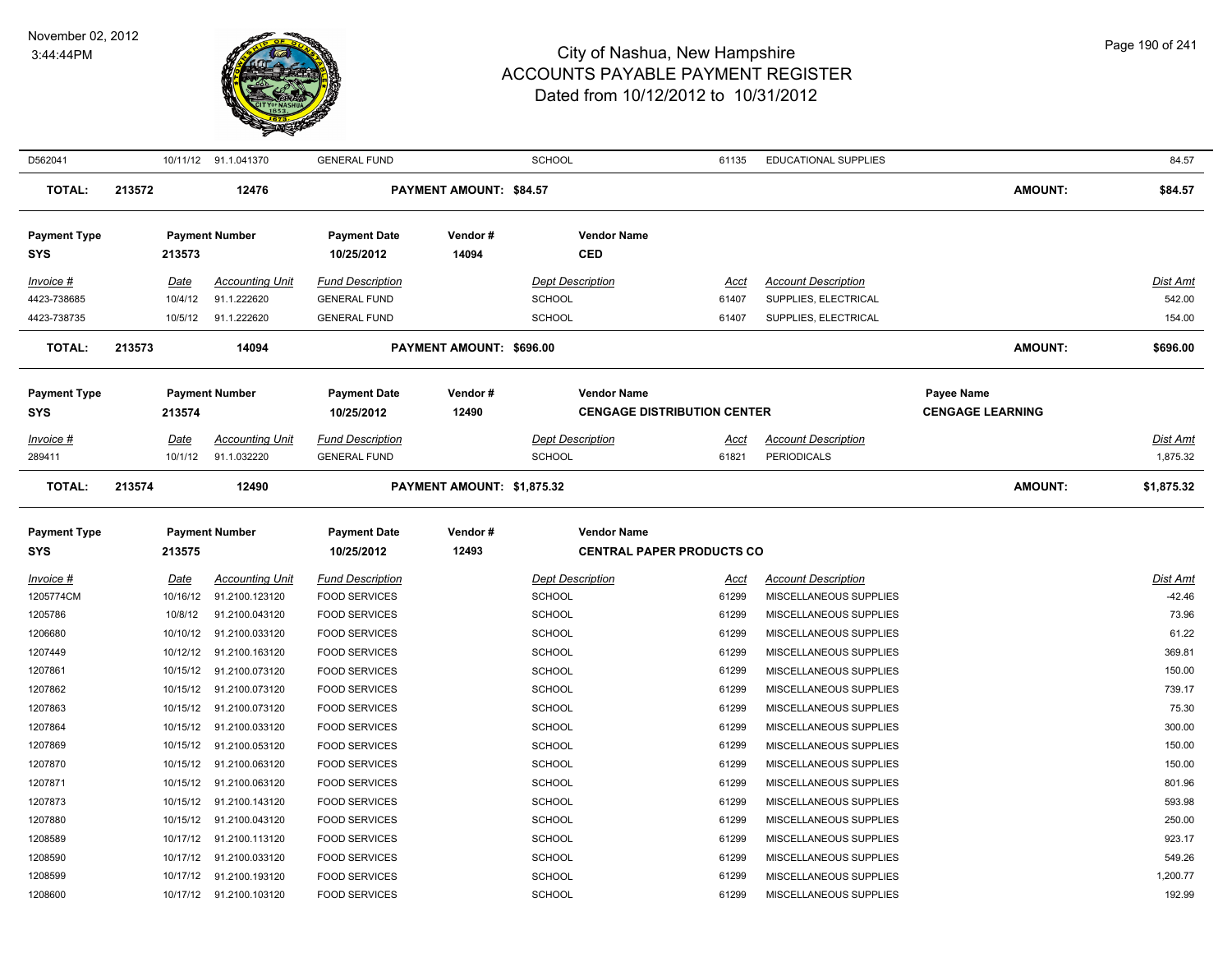

| 1209295              |                        | 10/19/12 91.2100.053120               | <b>FOOD SERVICES</b>                           |                            | SCHOOL                                   | 61299                | MISCELLANEOUS SUPPLIES                             |                | 470.95                   |
|----------------------|------------------------|---------------------------------------|------------------------------------------------|----------------------------|------------------------------------------|----------------------|----------------------------------------------------|----------------|--------------------------|
| 1209302              | 10/19/12               | 91.2100.103120                        | <b>FOOD SERVICES</b>                           |                            | SCHOOL                                   | 61299                | MISCELLANEOUS SUPPLIES                             |                | 13.99                    |
| 1209634              |                        | 10/22/12 91.2100.033120               | <b>FOOD SERVICES</b>                           |                            | SCHOOL                                   | 61299                | MISCELLANEOUS SUPPLIES                             |                | 470.84                   |
| <b>TOTAL:</b>        | 213575                 | 12493                                 |                                                | PAYMENT AMOUNT: \$7,494.91 |                                          |                      |                                                    | <b>AMOUNT:</b> | \$7,494.91               |
| <b>Payment Type</b>  |                        | <b>Payment Number</b>                 | <b>Payment Date</b>                            | Vendor#                    | <b>Vendor Name</b>                       |                      |                                                    |                |                          |
| <b>SYS</b>           | 213576                 |                                       | 10/25/2012                                     | 12506                      | <b>DAVE CHESTNUTT</b>                    |                      |                                                    |                |                          |
| Invoice #            | Date                   | <b>Accounting Unit</b>                | <b>Fund Description</b>                        |                            | <b>Dept Description</b>                  | <b>Acct</b>          | <b>Account Description</b>                         |                | Dist Amt                 |
| 101812-04            |                        | 10/18/12 91.1.041466                  | <b>GENERAL FUND</b>                            |                            | <b>SCHOOL</b>                            | 55642                | <b>GAME OFFICIALS</b>                              |                | 60.00                    |
| <b>TOTAL:</b>        | 213576                 | 12506                                 |                                                | PAYMENT AMOUNT: \$60.00    |                                          |                      |                                                    | <b>AMOUNT:</b> | \$60.00                  |
| <b>Payment Type</b>  |                        | <b>Payment Number</b>                 | <b>Payment Date</b>                            | Vendor#                    | <b>Vendor Name</b>                       |                      |                                                    |                |                          |
| <b>SYS</b>           | 213577                 |                                       | 10/25/2012                                     | 11557                      | CHILD'SWORK/CHILDSPLAY                   |                      |                                                    |                |                          |
| Invoice #            | Date                   | <b>Accounting Unit</b>                | <b>Fund Description</b>                        |                            | <b>Dept Description</b>                  | Acct                 | <b>Account Description</b>                         |                | <b>Dist Amt</b>          |
| 227846A              | 7/16/12                | 91.1.122120                           | <b>GENERAL FUND</b>                            |                            | <b>SCHOOL</b>                            | 61135                | <b>EDUCATIONAL SUPPLIES</b>                        |                | 213.02                   |
|                      | 213577                 |                                       |                                                |                            |                                          |                      |                                                    |                |                          |
| <b>TOTAL:</b>        |                        | 11557                                 |                                                | PAYMENT AMOUNT: \$213.02   |                                          |                      |                                                    | <b>AMOUNT:</b> | \$213.02                 |
| <b>Payment Type</b>  |                        | <b>Payment Number</b>                 | <b>Payment Date</b>                            | Vendor#                    | <b>Vendor Name</b>                       |                      |                                                    |                |                          |
| <b>SYS</b>           | 213578                 |                                       | 10/25/2012                                     | 12509                      | <b>CHILDSWORK CHILDSPLAY</b>             |                      |                                                    |                |                          |
|                      |                        |                                       |                                                |                            |                                          |                      |                                                    |                |                          |
| Invoice #<br>228375A | <b>Date</b><br>7/20/12 | <b>Accounting Unit</b><br>91.1.202120 | <b>Fund Description</b><br><b>GENERAL FUND</b> |                            | <b>Dept Description</b><br><b>SCHOOL</b> | <u>Acct</u><br>61135 | <b>Account Description</b><br>EDUCATIONAL SUPPLIES |                | <b>Dist Amt</b><br>36.94 |
| <b>TOTAL:</b>        | 213578                 | 12509                                 |                                                | PAYMENT AMOUNT: \$36.94    |                                          |                      |                                                    | <b>AMOUNT:</b> | \$36.94                  |
|                      |                        |                                       |                                                |                            |                                          |                      |                                                    |                |                          |
| <b>Payment Type</b>  |                        | <b>Payment Number</b>                 | <b>Payment Date</b>                            | Vendor#                    | <b>Vendor Name</b>                       |                      |                                                    |                |                          |
| <b>SYS</b>           | 213579                 |                                       | 10/25/2012                                     | 10146                      | <b>WILLIAM R CLOSS III</b>               |                      |                                                    |                |                          |
| Invoice #            | Date                   | <b>Accounting Unit</b>                | <b>Fund Description</b>                        |                            | <b>Dept Description</b>                  | <b>Acct</b>          | <b>Account Description</b>                         |                | Dist Amt                 |
| 101712-03            |                        | 10/17/12 91.1.031408                  | <b>GENERAL FUND</b>                            |                            | SCHOOL                                   | 53628                | <b>CONTRACT SERVICES</b>                           |                | 85.00                    |
| <b>TOTAL:</b>        | 213579                 | 10146                                 |                                                | PAYMENT AMOUNT: \$85.00    |                                          |                      |                                                    | <b>AMOUNT:</b> | \$85.00                  |
| <b>Payment Type</b>  |                        | <b>Payment Number</b>                 | <b>Payment Date</b>                            | Vendor#                    | <b>Vendor Name</b>                       |                      |                                                    |                |                          |
| <b>SYS</b>           | 213580                 |                                       | 10/25/2012                                     | 14116                      | <b>COCA COLA BOTTLING CO</b>             |                      |                                                    |                |                          |
| Invoice #            | Date                   | <b>Accounting Unit</b>                | <b>Fund Description</b>                        |                            | <b>Dept Description</b>                  | <u>Acct</u>          | <b>Account Description</b>                         |                | Dist Amt                 |
| 0012555562           | 10/15/12               | 91.2100.033120                        | <b>FOOD SERVICES</b>                           |                            | <b>SCHOOL</b>                            | 61214                | FOOD, FOOD SERVICE PROGRAM                         |                | 364.00                   |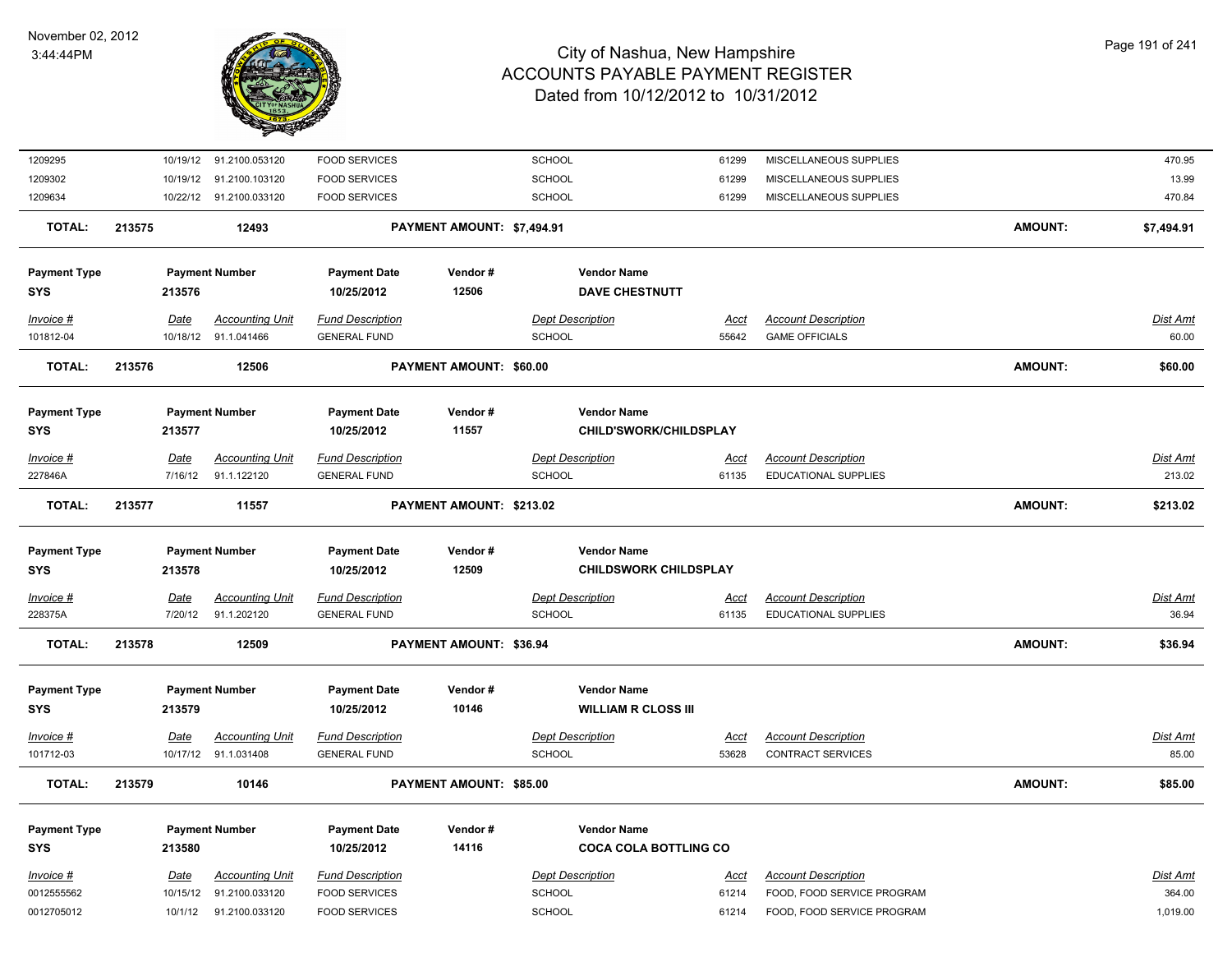

| <b>TOTAL:</b>                     | 213584 |                | 10490                                 |                                                | PAYMENT AMOUNT: \$4,703.70     |               |                                                           |                      |                                                            | <b>AMOUNT:</b>  | \$4,703.70                  |
|-----------------------------------|--------|----------------|---------------------------------------|------------------------------------------------|--------------------------------|---------------|-----------------------------------------------------------|----------------------|------------------------------------------------------------|-----------------|-----------------------------|
| $Invoice$ #<br>986652             |        | Date<br>6/7/12 | <b>Accounting Unit</b><br>91.1.012320 | <b>Fund Description</b><br><b>GENERAL FUND</b> |                                | <b>SCHOOL</b> | <b>Dept Description</b>                                   | <u>Acct</u><br>54421 | <b>Account Description</b><br>COPIER MAINTENANCE CONTRACTS |                 | <b>Dist Amt</b><br>4,703.70 |
| <b>Payment Type</b><br><b>SYS</b> |        | 213584         | <b>Payment Number</b>                 | <b>Payment Date</b><br>10/25/2012              | Vendor#<br>10490               |               | <b>Vendor Name</b><br><b>CONWAY OFFICE PRODUCTS LLC</b>   |                      |                                                            |                 |                             |
| <b>TOTAL:</b>                     | 213583 |                | 12547                                 |                                                | PAYMENT AMOUNT: \$350.00       |               |                                                           |                      |                                                            | <b>AMOUNT:</b>  | \$350.00                    |
|                                   |        |                |                                       |                                                |                                |               |                                                           |                      | <b>SERVICES</b>                                            |                 |                             |
| 10/12-10/19                       |        | 10/19/12       | 91.3800.042210                        | <b>SCHOOL GRANTS FUND</b>                      |                                | <b>SCHOOL</b> |                                                           | 53607                | PROGRAM IMPROVEMENT                                        | 91.03903.042210 | 350.00                      |
| Invoice #                         |        | <b>Date</b>    | <b>Accounting Unit</b>                | <b>Fund Description</b>                        |                                |               | <b>Dept Description</b>                                   | <u>Acct</u>          | <b>Account Description</b>                                 | <b>Activity</b> | Dist Amt                    |
| <b>Payment Type</b><br><b>SYS</b> |        | 213583         | <b>Payment Number</b>                 | <b>Payment Date</b><br>10/25/2012              | Vendor#<br>12547               |               | <b>Vendor Name</b><br><b>DONNA CONNOLLY</b>               |                      |                                                            |                 |                             |
| <b>TOTAL:</b>                     | 213582 |                | 12540                                 |                                                | PAYMENT AMOUNT: \$689.75       |               |                                                           |                      |                                                            | AMOUNT:         | \$689.75                    |
| 83373                             |        | 10/9/12        | 91.1.041160                           | <b>GENERAL FUND</b>                            |                                | SCHOOL        |                                                           | 71999                | MISCELLANEOUS EQUIPMENT                                    |                 | 260.00                      |
| 83294                             |        | 10/1/12        | 91.3800.991600                        | <b>SCHOOL GRANTS FUND</b>                      |                                | <b>SCHOOL</b> |                                                           | 71999                | MISCELLANEOUS EQUIPMENT                                    | 91.03533.991600 | 429.75                      |
| Invoice #                         |        | Date           | <b>Accounting Unit</b>                | <b>Fund Description</b>                        |                                |               | <b>Dept Description</b>                                   | <u>Acct</u>          | <b>Account Description</b>                                 | Activity        | <b>Dist Amt</b>             |
| <b>Payment Type</b><br><b>SYS</b> |        | 213582         | <b>Payment Number</b>                 | <b>Payment Date</b><br>10/25/2012              | Vendor#<br>12540               |               | <b>Vendor Name</b><br><b>COMPUTER HUT dba IT INSIDERS</b> |                      |                                                            |                 |                             |
| <b>TOTAL:</b>                     | 213581 |                | 15262                                 |                                                | <b>PAYMENT AMOUNT: \$80.00</b> |               |                                                           |                      |                                                            | <b>AMOUNT:</b>  | \$80.00                     |
| 101512-03                         |        |                | 10/15/12 91.1.031456                  | <b>GENERAL FUND</b>                            |                                | <b>SCHOOL</b> |                                                           | 55642                | <b>GAME OFFICIALS</b>                                      |                 | 80.00                       |
| Invoice #                         |        | Date           | <b>Accounting Unit</b>                | <b>Fund Description</b>                        |                                |               | <b>Dept Description</b>                                   | Acct                 | <b>Account Description</b>                                 |                 | <u>Dist Amt</u>             |
| <b>SYS</b>                        |        | 213581         |                                       | 10/25/2012                                     | 15262                          |               | <b>ALICIA C. COFFEE</b>                                   |                      |                                                            |                 |                             |
| <b>Payment Type</b>               |        |                | <b>Payment Number</b>                 | <b>Payment Date</b>                            | Vendor#                        |               | <b>Vendor Name</b>                                        |                      |                                                            |                 |                             |
| <b>TOTAL:</b>                     | 213580 |                | 14116                                 |                                                | PAYMENT AMOUNT: \$3,560.04     |               |                                                           |                      |                                                            | <b>AMOUNT:</b>  | \$3,560.04                  |
| 0012726717                        |        |                | 10/17/12 91.2100.043120               | <b>FOOD SERVICES</b>                           |                                | <b>SCHOOL</b> |                                                           | 61214                | FOOD, FOOD SERVICE PROGRAM                                 |                 | 879.04                      |
| 0012726629                        |        | 10/11/12       | 91.2100.073120                        | <b>FOOD SERVICES</b>                           |                                | SCHOOL        |                                                           | 61214                | FOOD, FOOD SERVICE PROGRAM                                 |                 | 171.00                      |
| 0012726615                        |        | 10/10/12       | 91.2100.043120                        | <b>FOOD SERVICES</b>                           |                                | <b>SCHOOL</b> |                                                           | 61214                | FOOD, FOOD SERVICE PROGRAM                                 |                 | 559.00                      |
| 0012726529                        |        | 10/3/12        | 91.2100.043120                        | <b>FOOD SERVICES</b>                           |                                | SCHOOL        |                                                           | 61214                | FOOD, FOOD SERVICE PROGRAM                                 |                 | 450.00                      |
| 0012705072                        |        | 10/5/12        | 91.2100.033120                        | <b>FOOD SERVICES</b>                           |                                | SCHOOL        |                                                           | 61214                | FOOD, FOOD SERVICE PROGRAM                                 |                 | 118.00                      |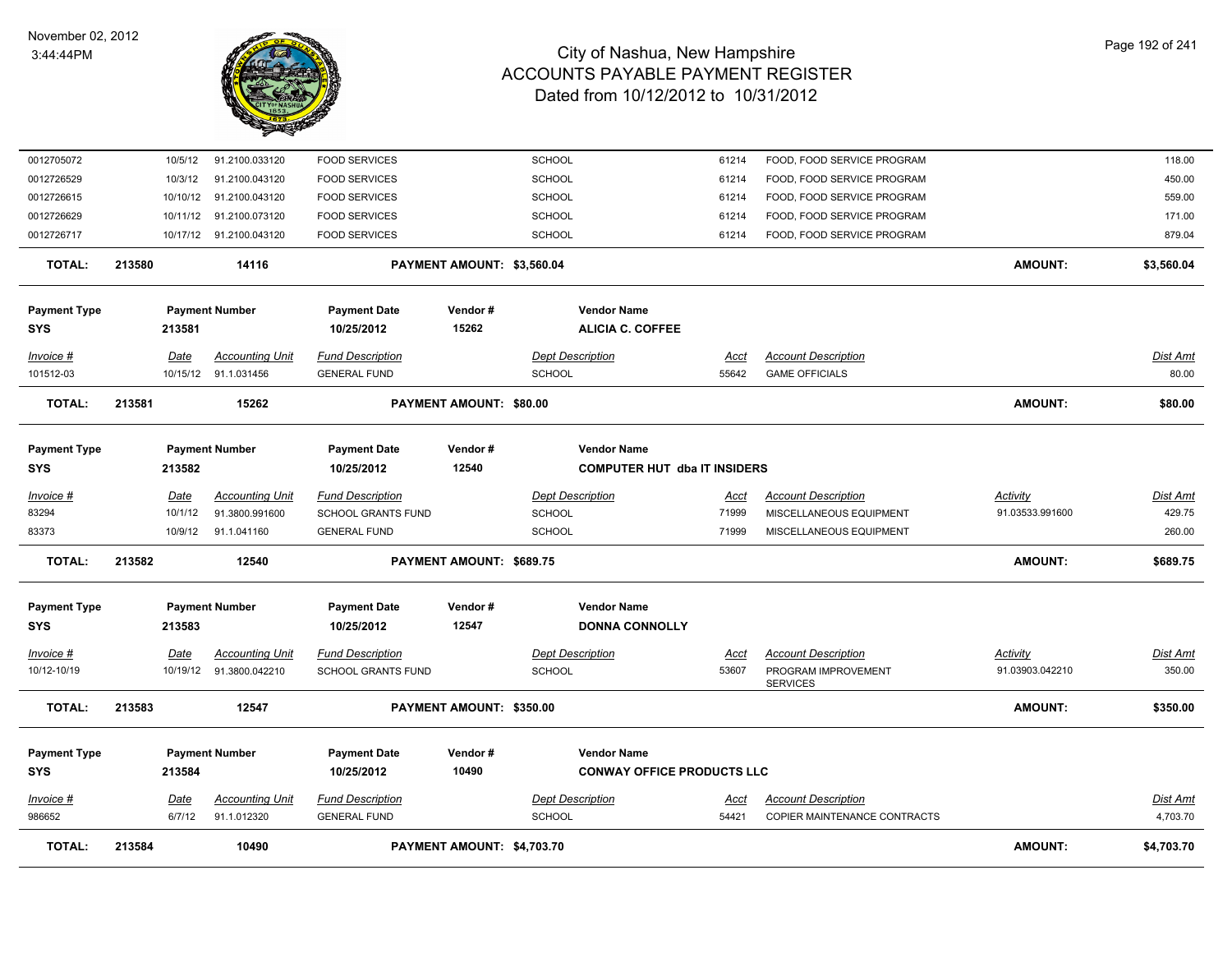#### November 02, 2012 3:44:44PM



| <b>Payment Type</b> |          | <b>Payment Number</b>   | <b>Payment Date</b>     | Vendor#                  | <b>Vendor Name</b>                      |             |                            |                |                 |
|---------------------|----------|-------------------------|-------------------------|--------------------------|-----------------------------------------|-------------|----------------------------|----------------|-----------------|
| SYS                 | 213585   |                         | 10/25/2012              | 12555                    | THE COPY SHOP                           |             |                            |                |                 |
| Invoice #           | Date     | <b>Accounting Unit</b>  | <b>Fund Description</b> |                          | <b>Dept Description</b>                 | Acct        | <b>Account Description</b> |                | <u>Dist Amt</u> |
| 49155               | 10/9/12  | 91.1.012320             | <b>GENERAL FUND</b>     |                          | SCHOOL                                  | 55600       | <b>PRINTING</b>            |                | 461.70          |
| <b>TOTAL:</b>       | 213585   | 12555                   |                         | PAYMENT AMOUNT: \$461.70 |                                         |             |                            | <b>AMOUNT:</b> | \$461.70        |
| <b>Payment Type</b> |          | <b>Payment Number</b>   | <b>Payment Date</b>     | Vendor#                  | <b>Vendor Name</b>                      |             |                            |                |                 |
| SYS                 | 213586   |                         | 10/25/2012              | 14138                    | <b>COSTA FRUIT &amp; PRODUCE CO INC</b> |             |                            |                |                 |
| Invoice #           | Date     | <b>Accounting Unit</b>  | <b>Fund Description</b> |                          | <b>Dept Description</b>                 | <u>Acct</u> | <b>Account Description</b> |                | Dist Amt        |
| 2691636             | 6/1/12   | 91.2120.993120          | SUMMER FEEDING PROGRAM  |                          | SCHOOL                                  | 61214       | FOOD, FOOD SERVICE PROGRAM |                | 1,334.49        |
| 2770354             | 10/5/12  | 91.2100.093120          | <b>FOOD SERVICES</b>    |                          | <b>SCHOOL</b>                           | 61214       | FOOD, FOOD SERVICE PROGRAM |                | 383.65          |
| 2770354             | 10/5/12  | 91.2100.103120          | <b>FOOD SERVICES</b>    |                          | <b>SCHOOL</b>                           | 61214       | FOOD, FOOD SERVICE PROGRAM |                | 449.06          |
| 2770354             | 10/5/12  | 91.2100.113120          | <b>FOOD SERVICES</b>    |                          | <b>SCHOOL</b>                           | 61214       | FOOD, FOOD SERVICE PROGRAM |                | 410.33          |
| 2770354             | 10/5/12  | 91.2100.123120          | <b>FOOD SERVICES</b>    |                          | <b>SCHOOL</b>                           | 61214       | FOOD, FOOD SERVICE PROGRAM |                | 298.33          |
| 2770354             | 10/5/12  | 91.2100.133120          | <b>FOOD SERVICES</b>    |                          | <b>SCHOOL</b>                           | 61214       | FOOD, FOOD SERVICE PROGRAM |                | 413.47          |
| 2770354             | 10/5/12  | 91.2100.143120          | <b>FOOD SERVICES</b>    |                          | <b>SCHOOL</b>                           | 61214       | FOOD, FOOD SERVICE PROGRAM |                | 569.96          |
| 2770354             | 10/5/12  | 91.2100.153120          | <b>FOOD SERVICES</b>    |                          | <b>SCHOOL</b>                           | 61214       | FOOD, FOOD SERVICE PROGRAM |                | 672.02          |
| 2770354             | 10/5/12  | 91.2100.163120          | <b>FOOD SERVICES</b>    |                          | <b>SCHOOL</b>                           | 61214       | FOOD, FOOD SERVICE PROGRAM |                | 613.40          |
| 2770354             | 10/5/12  | 91.2100.173120          | <b>FOOD SERVICES</b>    |                          | <b>SCHOOL</b>                           | 61214       | FOOD, FOOD SERVICE PROGRAM |                | 404.57          |
| 2770354             | 10/5/12  | 91.2100.183120          | <b>FOOD SERVICES</b>    |                          | <b>SCHOOL</b>                           | 61214       | FOOD, FOOD SERVICE PROGRAM |                | 354.33          |
| 2770354             | 10/5/12  | 91.2100.193120          | <b>FOOD SERVICES</b>    |                          | SCHOOL                                  | 61214       | FOOD, FOOD SERVICE PROGRAM |                | 306.18          |
| 2770354             | 10/5/12  | 91.2100.203120          | <b>FOOD SERVICES</b>    |                          | <b>SCHOOL</b>                           | 61214       | FOOD, FOOD SERVICE PROGRAM |                | 358.52          |
| 2770359             | 10/12/12 | 91.2100.093120          | <b>FOOD SERVICES</b>    |                          | <b>SCHOOL</b>                           | 61214       | FOOD, FOOD SERVICE PROGRAM |                | 853.40          |
| 2770359             | 10/12/12 | 91.2100.103120          | <b>FOOD SERVICES</b>    |                          | <b>SCHOOL</b>                           | 61214       | FOOD, FOOD SERVICE PROGRAM |                | 998.94          |
| 2770359             |          | 10/12/12 91.2100.113120 | <b>FOOD SERVICES</b>    |                          | <b>SCHOOL</b>                           | 61214       | FOOD, FOOD SERVICE PROGRAM |                | 912.79          |
| 2770359             | 10/12/12 | 91.2100.123120          | <b>FOOD SERVICES</b>    |                          | <b>SCHOOL</b>                           | 61214       | FOOD, FOOD SERVICE PROGRAM |                | 663.63          |
| 2770359             | 10/12/12 | 91.2100.133120          | <b>FOOD SERVICES</b>    |                          | <b>SCHOOL</b>                           | 61214       | FOOD, FOOD SERVICE PROGRAM |                | 919.77          |
| 2770359             |          | 10/12/12 91.2100.143120 | <b>FOOD SERVICES</b>    |                          | <b>SCHOOL</b>                           | 61214       | FOOD, FOOD SERVICE PROGRAM |                | 1,267.89        |
| 2770359             |          | 10/12/12 91.2100.153120 | <b>FOOD SERVICES</b>    |                          | <b>SCHOOL</b>                           | 61214       | FOOD, FOOD SERVICE PROGRAM |                | 1,494.92        |
| 2770359             |          | 10/12/12 91.2100.163120 | <b>FOOD SERVICES</b>    |                          | <b>SCHOOL</b>                           | 61214       | FOOD, FOOD SERVICE PROGRAM |                | 1,364.52        |
| 2770359             |          | 10/12/12 91.2100.173120 | <b>FOOD SERVICES</b>    |                          | <b>SCHOOL</b>                           | 61214       | FOOD, FOOD SERVICE PROGRAM |                | 899.98          |
| 2770359             |          | 10/12/12 91.2100.183120 | <b>FOOD SERVICES</b>    |                          | <b>SCHOOL</b>                           | 61214       | FOOD, FOOD SERVICE PROGRAM |                | 788.21          |
| 2770359             |          | 10/12/12 91.2100.193120 | <b>FOOD SERVICES</b>    |                          | <b>SCHOOL</b>                           | 61214       | FOOD, FOOD SERVICE PROGRAM |                | 681.10          |
| 2770359             |          | 10/12/12 91.2100.203120 | <b>FOOD SERVICES</b>    |                          | <b>SCHOOL</b>                           | 61214       | FOOD, FOOD SERVICE PROGRAM |                | 797.52          |
| 2770368             |          | 10/19/12 91.2100.093120 | <b>FOOD SERVICES</b>    |                          | <b>SCHOOL</b>                           | 61214       | FOOD, FOOD SERVICE PROGRAM |                | 818.70          |
| 2770368             | 10/19/12 | 91.2100.103120          | <b>FOOD SERVICES</b>    |                          | <b>SCHOOL</b>                           | 61214       | FOOD, FOOD SERVICE PROGRAM |                | 958.32          |
| 2770368             |          | 10/19/12 91.2100.113120 | <b>FOOD SERVICES</b>    |                          | <b>SCHOOL</b>                           | 61214       | FOOD, FOOD SERVICE PROGRAM |                | 875.66          |
| 2770368             |          | 10/19/12 91.2100.123120 | <b>FOOD SERVICES</b>    |                          | <b>SCHOOL</b>                           | 61214       | FOOD, FOOD SERVICE PROGRAM |                | 636.64          |
| 2770368             |          | 10/19/12 91.2100.133120 | <b>FOOD SERVICES</b>    |                          | <b>SCHOOL</b>                           | 61214       | FOOD, FOOD SERVICE PROGRAM |                | 882.37          |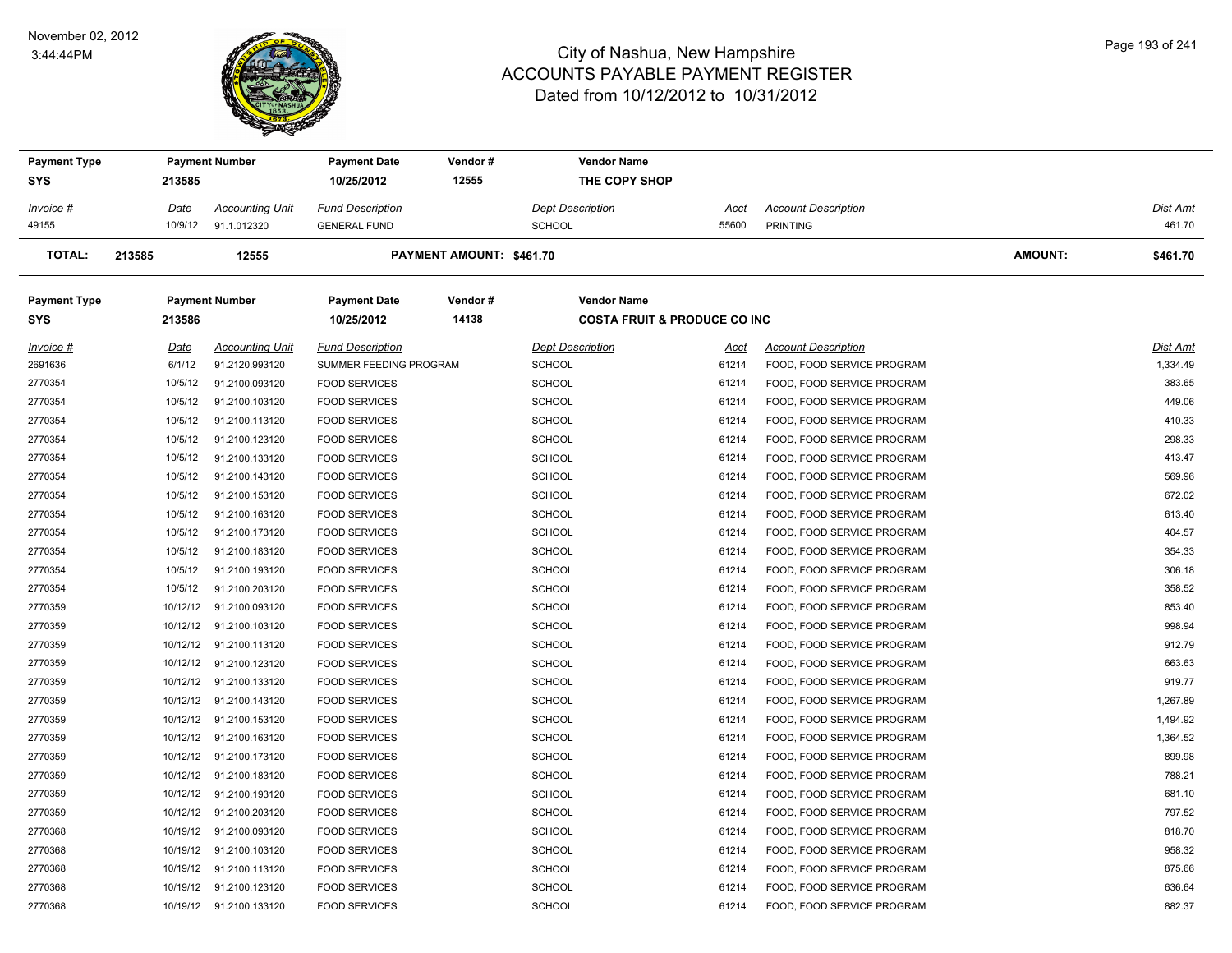

| 2770368 |          | 10/19/12 91.2100.143120 | <b>FOOD SERVICES</b> | <b>SCHOOL</b> | 61214 | FOOD, FOOD SERVICE PROGRAM | 1,216.32 |
|---------|----------|-------------------------|----------------------|---------------|-------|----------------------------|----------|
| 2770368 |          | 10/19/12 91.2100.153120 | <b>FOOD SERVICES</b> | <b>SCHOOL</b> | 61214 | FOOD, FOOD SERVICE PROGRAM | 1,434.12 |
| 2770368 |          | 10/19/12 91.2100.163120 | <b>FOOD SERVICES</b> | SCHOOL        | 61214 | FOOD, FOOD SERVICE PROGRAM | 1,309.03 |
| 2770368 |          | 10/19/12 91.2100.173120 | <b>FOOD SERVICES</b> | <b>SCHOOL</b> | 61214 | FOOD, FOOD SERVICE PROGRAM | 863.38   |
| 2770368 | 10/19/12 | 91.2100.183120          | <b>FOOD SERVICES</b> | <b>SCHOOL</b> | 61214 | FOOD, FOOD SERVICE PROGRAM | 756.15   |
| 2770368 |          | 10/19/12 91.2100.193120 | <b>FOOD SERVICES</b> | <b>SCHOOL</b> | 61214 | FOOD, FOOD SERVICE PROGRAM | 653.40   |
| 2770368 | 10/19/12 | 91.2100.203120          | <b>FOOD SERVICES</b> | <b>SCHOOL</b> | 61214 | FOOD, FOOD SERVICE PROGRAM | 765.09   |
| 2773958 | 9/21/12  | 91.2100.043120          | <b>FOOD SERVICES</b> | <b>SCHOOL</b> | 61214 | FOOD, FOOD SERVICE PROGRAM | 676.64   |
| 2775768 | 9/21/12  | 91.2100.043120          | <b>FOOD SERVICES</b> | <b>SCHOOL</b> | 61214 | FOOD, FOOD SERVICE PROGRAM | 2,011.97 |
| 2785461 | 10/5/12  | 91.2100.053120          | <b>FOOD SERVICES</b> | <b>SCHOOL</b> | 61214 | FOOD, FOOD SERVICE PROGRAM | 1,435.87 |
| 2786147 | 10/5/12  | 91.2100.063120          | <b>FOOD SERVICES</b> | SCHOOL        | 61214 | FOOD, FOOD SERVICE PROGRAM | 1,757.73 |
| 2786258 | 10/5/12  | 91.2100.073120          | <b>FOOD SERVICES</b> | <b>SCHOOL</b> | 61214 | FOOD, FOOD SERVICE PROGRAM | 1,158.79 |
| 2787170 | 10/9/12  | 91.2100.093120          | <b>FOOD SERVICES</b> | SCHOOL        | 61214 | FOOD, FOOD SERVICE PROGRAM | 15.22    |
| 2787170 | 10/9/12  | 91.2100.103120          | <b>FOOD SERVICES</b> | SCHOOL        | 61214 | FOOD, FOOD SERVICE PROGRAM | 17.82    |
| 2787170 | 10/9/12  | 91.2100.113120          | <b>FOOD SERVICES</b> | <b>SCHOOL</b> | 61214 | FOOD, FOOD SERVICE PROGRAM | 16.28    |
| 2787170 | 10/9/12  | 91.2100.123120          | <b>FOOD SERVICES</b> | <b>SCHOOL</b> | 61214 | FOOD, FOOD SERVICE PROGRAM | 11.84    |
| 2787170 | 10/9/12  | 91.2100.133120          | <b>FOOD SERVICES</b> | <b>SCHOOL</b> | 61214 | FOOD, FOOD SERVICE PROGRAM | 16.40    |
| 2787170 | 10/9/12  | 91.2100.143120          | <b>FOOD SERVICES</b> | <b>SCHOOL</b> | 61214 | FOOD, FOOD SERVICE PROGRAM | 22.61    |
| 2787170 | 10/9/12  | 91.2100.153120          | <b>FOOD SERVICES</b> | <b>SCHOOL</b> | 61214 | FOOD, FOOD SERVICE PROGRAM | 26.66    |
| 2787170 | 10/9/12  | 91.2100.163120          | <b>FOOD SERVICES</b> | <b>SCHOOL</b> | 61214 | FOOD, FOOD SERVICE PROGRAM | 24.34    |
| 2787170 | 10/9/12  | 91.2100.173120          | <b>FOOD SERVICES</b> | <b>SCHOOL</b> | 61214 | FOOD, FOOD SERVICE PROGRAM | 16.05    |
| 2787170 | 10/9/12  | 91.2100.183120          | <b>FOOD SERVICES</b> | <b>SCHOOL</b> | 61214 | FOOD, FOOD SERVICE PROGRAM | 14.06    |
| 2787170 | 10/9/12  | 91.2100.193120          | <b>FOOD SERVICES</b> | <b>SCHOOL</b> | 61214 | FOOD, FOOD SERVICE PROGRAM | 12.15    |
| 2787170 | 10/9/12  | 91.2100.203120          | <b>FOOD SERVICES</b> | <b>SCHOOL</b> | 61214 | FOOD, FOOD SERVICE PROGRAM | 14.22    |
| 2790960 | 10/12/12 | 91.2100.063120          | <b>FOOD SERVICES</b> | <b>SCHOOL</b> | 61214 | FOOD, FOOD SERVICE PROGRAM | 1,629.46 |
| 2790961 | 10/12/12 | 91.2100.073120          | <b>FOOD SERVICES</b> | <b>SCHOOL</b> | 61214 | FOOD, FOOD SERVICE PROGRAM | 145.32   |
| 2791192 | 10/12/12 | 91.2100.073120          | <b>FOOD SERVICES</b> | <b>SCHOOL</b> | 61214 | FOOD, FOOD SERVICE PROGRAM | 1,034.53 |
| 2791228 |          | 10/12/12 91.2100.033120 | <b>FOOD SERVICES</b> | SCHOOL        | 61214 | FOOD, FOOD SERVICE PROGRAM | 5,387.48 |
| 2791256 | 10/12/12 | 91.2100.053120          | <b>FOOD SERVICES</b> | SCHOOL        | 61214 | FOOD, FOOD SERVICE PROGRAM | 40.66    |
| 2791271 | 10/12/12 | 91.2100.053120          | <b>FOOD SERVICES</b> | SCHOOL        | 61214 | FOOD, FOOD SERVICE PROGRAM | 2,364.61 |
| 2791303 |          | 10/12/12 91.2100.043120 | <b>FOOD SERVICES</b> | <b>SCHOOL</b> | 61214 | FOOD, FOOD SERVICE PROGRAM | 5,109.71 |
| 2792173 | 10/16/12 | 91.2100.093120          | <b>FOOD SERVICES</b> | <b>SCHOOL</b> | 61214 | FOOD, FOOD SERVICE PROGRAM | 1.32     |
| 2792173 | 10/16/12 | 91.2100.103120          | <b>FOOD SERVICES</b> | <b>SCHOOL</b> | 61214 | FOOD, FOOD SERVICE PROGRAM | 1.56     |
| 2792173 |          | 10/16/12 91.2100.113120 | <b>FOOD SERVICES</b> | <b>SCHOOL</b> | 61214 | FOOD, FOOD SERVICE PROGRAM | 1.43     |
| 2792173 |          | 10/16/12 91.2100.123120 | <b>FOOD SERVICES</b> | <b>SCHOOL</b> | 61214 | FOOD, FOOD SERVICE PROGRAM | 1.04     |
| 2792173 |          | 10/16/12 91.2100.133120 | <b>FOOD SERVICES</b> | <b>SCHOOL</b> | 61214 | FOOD, FOOD SERVICE PROGRAM | 1.44     |
| 2792173 | 10/16/12 | 91.2100.143120          | <b>FOOD SERVICES</b> | <b>SCHOOL</b> | 61214 | FOOD, FOOD SERVICE PROGRAM | 1.98     |
| 2792173 | 10/16/12 | 91.2100.153120          | <b>FOOD SERVICES</b> | <b>SCHOOL</b> | 61214 | FOOD, FOOD SERVICE PROGRAM | 2.33     |
| 2792173 |          | 10/16/12 91.2100.163120 | <b>FOOD SERVICES</b> | <b>SCHOOL</b> | 61214 | FOOD, FOOD SERVICE PROGRAM | 2.13     |
| 2792173 | 10/16/12 | 91.2100.173120          | <b>FOOD SERVICES</b> | SCHOOL        | 61214 | FOOD, FOOD SERVICE PROGRAM | 1.41     |
| 2792173 |          | 10/16/12 91.2100.183120 | <b>FOOD SERVICES</b> | SCHOOL        | 61214 | FOOD, FOOD SERVICE PROGRAM | 1.23     |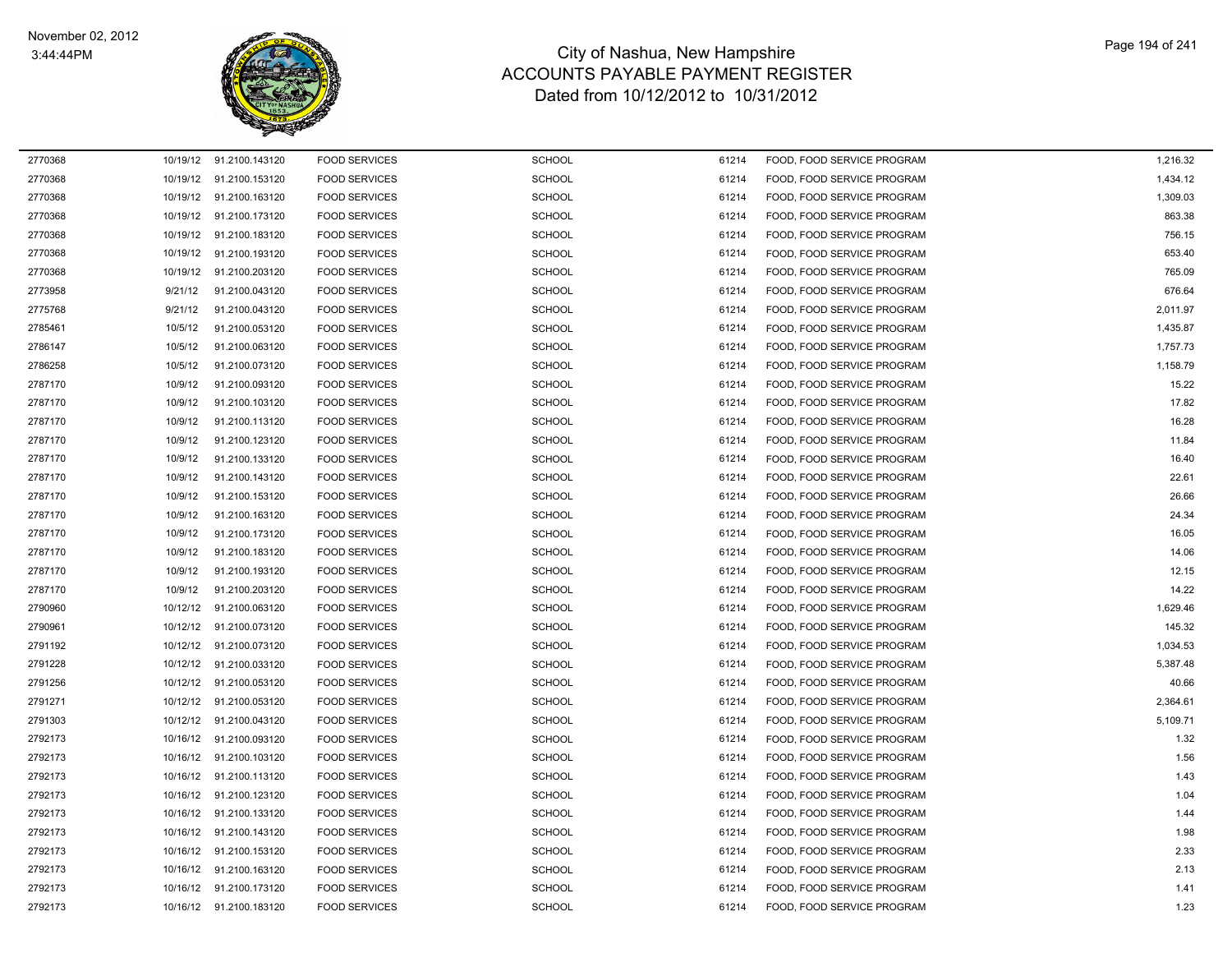

| 2792173  |          | 10/16/12 91.2100.193120 | <b>FOOD SERVICES</b> | <b>SCHOOL</b> | 61214 | FOOD, FOOD SERVICE PROGRAM | 1.06     |
|----------|----------|-------------------------|----------------------|---------------|-------|----------------------------|----------|
| 2792173  | 10/16/12 | 91.2100.203120          | <b>FOOD SERVICES</b> | SCHOOL        | 61214 | FOOD, FOOD SERVICE PROGRAM | 1.25     |
| 2793593  |          | 10/16/12 91.2100.043120 | <b>FOOD SERVICES</b> | SCHOOL        | 61214 | FOOD, FOOD SERVICE PROGRAM | 1,496.86 |
| 2793703  |          | 10/16/12 91.2100.033120 | <b>FOOD SERVICES</b> | <b>SCHOOL</b> | 61214 | FOOD, FOOD SERVICE PROGRAM | 1,814.68 |
| 2796029  | 10/19/12 | 91.2100.063120          | <b>FOOD SERVICES</b> | <b>SCHOOL</b> | 61214 | FOOD. FOOD SERVICE PROGRAM | 1,305.63 |
| 2796139  |          | 10/19/12 91.2100.053120 | <b>FOOD SERVICES</b> | <b>SCHOOL</b> | 61214 | FOOD, FOOD SERVICE PROGRAM | 2,996.38 |
| 2796300  | 10/19/12 | 91.2100.043120          | <b>FOOD SERVICES</b> | <b>SCHOOL</b> | 61214 | FOOD, FOOD SERVICE PROGRAM | 4,315.94 |
| 2796333  | 10/19/12 | 91.2100.033120          | <b>FOOD SERVICES</b> | <b>SCHOOL</b> | 61214 | FOOD, FOOD SERVICE PROGRAM | 3,923.95 |
| 2798648  |          | 10/23/12 91.2100.093120 | <b>FOOD SERVICES</b> | <b>SCHOOL</b> | 61214 | FOOD, FOOD SERVICE PROGRAM | 5.20     |
| 2798648  | 10/23/12 | 91.2100.103120          | <b>FOOD SERVICES</b> | <b>SCHOOL</b> | 61214 | FOOD, FOOD SERVICE PROGRAM | 6.08     |
| 2798648  | 10/23/12 | 91.2100.113120          | <b>FOOD SERVICES</b> | <b>SCHOOL</b> | 61214 | FOOD, FOOD SERVICE PROGRAM | 5.56     |
| 2798648  |          | 10/23/12 91.2100.123120 | <b>FOOD SERVICES</b> | <b>SCHOOL</b> | 61214 | FOOD, FOOD SERVICE PROGRAM | 4.04     |
| 2798648  |          | 10/23/12 91.2100.133120 | <b>FOOD SERVICES</b> | <b>SCHOOL</b> | 61214 | FOOD, FOOD SERVICE PROGRAM | 5.60     |
| 2798648  |          | 10/23/12 91.2100.143120 | <b>FOOD SERVICES</b> | <b>SCHOOL</b> | 61214 | FOOD, FOOD SERVICE PROGRAM | 7.72     |
| 2798648  | 10/23/12 | 91.2100.153120          | <b>FOOD SERVICES</b> | <b>SCHOOL</b> | 61214 | FOOD, FOOD SERVICE PROGRAM | 9.10     |
| 2798648  | 10/23/12 | 91.2100.163120          | <b>FOOD SERVICES</b> | <b>SCHOOL</b> | 61214 | FOOD, FOOD SERVICE PROGRAM | 8.30     |
| 2798648  | 10/23/12 | 91.2100.173120          | <b>FOOD SERVICES</b> | <b>SCHOOL</b> | 61214 | FOOD, FOOD SERVICE PROGRAM | 5.48     |
| 2798648  | 10/23/12 | 91.2100.183120          | <b>FOOD SERVICES</b> | SCHOOL        | 61214 | FOOD, FOOD SERVICE PROGRAM | 4.80     |
| 2798648  | 10/23/12 | 91.2100.193120          | <b>FOOD SERVICES</b> | <b>SCHOOL</b> | 61214 | FOOD, FOOD SERVICE PROGRAM | 4.15     |
| 2798648  | 10/23/12 | 91.2100.203120          | <b>FOOD SERVICES</b> | <b>SCHOOL</b> | 61214 | FOOD, FOOD SERVICE PROGRAM | 4.86     |
| CM731130 | 9/28/12  | 91.2100.093120          | <b>FOOD SERVICES</b> | <b>SCHOOL</b> | 61214 | FOOD, FOOD SERVICE PROGRAM | $-0.43$  |
| CM731130 | 9/28/12  | 91.2100.103120          | <b>FOOD SERVICES</b> | <b>SCHOOL</b> | 61214 | FOOD, FOOD SERVICE PROGRAM | $-0.52$  |
| CM731130 | 9/28/12  | 91.2100.113120          | <b>FOOD SERVICES</b> | <b>SCHOOL</b> | 61214 | FOOD, FOOD SERVICE PROGRAM | $-0.48$  |
| CM731130 | 9/28/12  | 91.2100.123120          | <b>FOOD SERVICES</b> | <b>SCHOOL</b> | 61214 | FOOD, FOOD SERVICE PROGRAM | $-0.35$  |
| CM731130 | 9/28/12  | 91.2100.133120          | <b>FOOD SERVICES</b> | <b>SCHOOL</b> | 61214 | FOOD, FOOD SERVICE PROGRAM | $-0.48$  |
| CM731130 | 9/28/12  | 91.2100.143120          | <b>FOOD SERVICES</b> | <b>SCHOOL</b> | 61214 | FOOD, FOOD SERVICE PROGRAM | $-0.66$  |
| CM731130 | 9/28/12  | 91.2100.153120          | <b>FOOD SERVICES</b> | SCHOOL        | 61214 | FOOD, FOOD SERVICE PROGRAM | $-0.78$  |
| CM731130 | 9/28/12  | 91.2100.163120          | <b>FOOD SERVICES</b> | <b>SCHOOL</b> | 61214 | FOOD, FOOD SERVICE PROGRAM | $-0.71$  |
| CM731130 | 9/28/12  | 91.2100.173120          | <b>FOOD SERVICES</b> | <b>SCHOOL</b> | 61214 | FOOD, FOOD SERVICE PROGRAM | $-0.47$  |
| CM731130 | 9/28/12  | 91.2100.183120          | <b>FOOD SERVICES</b> | <b>SCHOOL</b> | 61214 | FOOD, FOOD SERVICE PROGRAM | $-0.41$  |
| CM731130 | 9/28/12  | 91.2100.193120          | <b>FOOD SERVICES</b> | <b>SCHOOL</b> | 61214 | FOOD. FOOD SERVICE PROGRAM | $-0.35$  |
| CM731130 | 9/28/12  | 91.2100.203120          | <b>FOOD SERVICES</b> | <b>SCHOOL</b> | 61214 | FOOD, FOOD SERVICE PROGRAM | $-0.42$  |
| CM732271 | 10/5/12  | 91.2100.093120          | <b>FOOD SERVICES</b> | <b>SCHOOL</b> | 61214 | FOOD, FOOD SERVICE PROGRAM | $-3.17$  |
| CM732271 | 10/5/12  | 91.2100.103120          | <b>FOOD SERVICES</b> | SCHOOL        | 61214 | FOOD, FOOD SERVICE PROGRAM | $-3.71$  |
| CM732271 | 10/5/12  | 91.2100.113120          | <b>FOOD SERVICES</b> | <b>SCHOOL</b> | 61214 | FOOD, FOOD SERVICE PROGRAM | $-3.39$  |
| CM732271 | 10/5/12  | 91.2100.123120          | <b>FOOD SERVICES</b> | <b>SCHOOL</b> | 61214 | FOOD, FOOD SERVICE PROGRAM | $-2.46$  |
| CM732271 | 10/5/12  | 91.2100.133120          | <b>FOOD SERVICES</b> | <b>SCHOOL</b> | 61214 | FOOD, FOOD SERVICE PROGRAM | $-3.41$  |
| CM732271 | 10/5/12  | 91.2100.143120          | <b>FOOD SERVICES</b> | <b>SCHOOL</b> | 61214 | FOOD, FOOD SERVICE PROGRAM | $-4.70$  |
| CM732271 | 10/5/12  | 91.2100.153120          | <b>FOOD SERVICES</b> | <b>SCHOOL</b> | 61214 | FOOD, FOOD SERVICE PROGRAM | $-5.55$  |
| CM732271 | 10/5/12  | 91.2100.163120          | <b>FOOD SERVICES</b> | <b>SCHOOL</b> | 61214 | FOOD, FOOD SERVICE PROGRAM | $-5.06$  |
| CM732271 | 10/5/12  | 91.2100.173120          | <b>FOOD SERVICES</b> | SCHOOL        | 61214 | FOOD, FOOD SERVICE PROGRAM | $-3.34$  |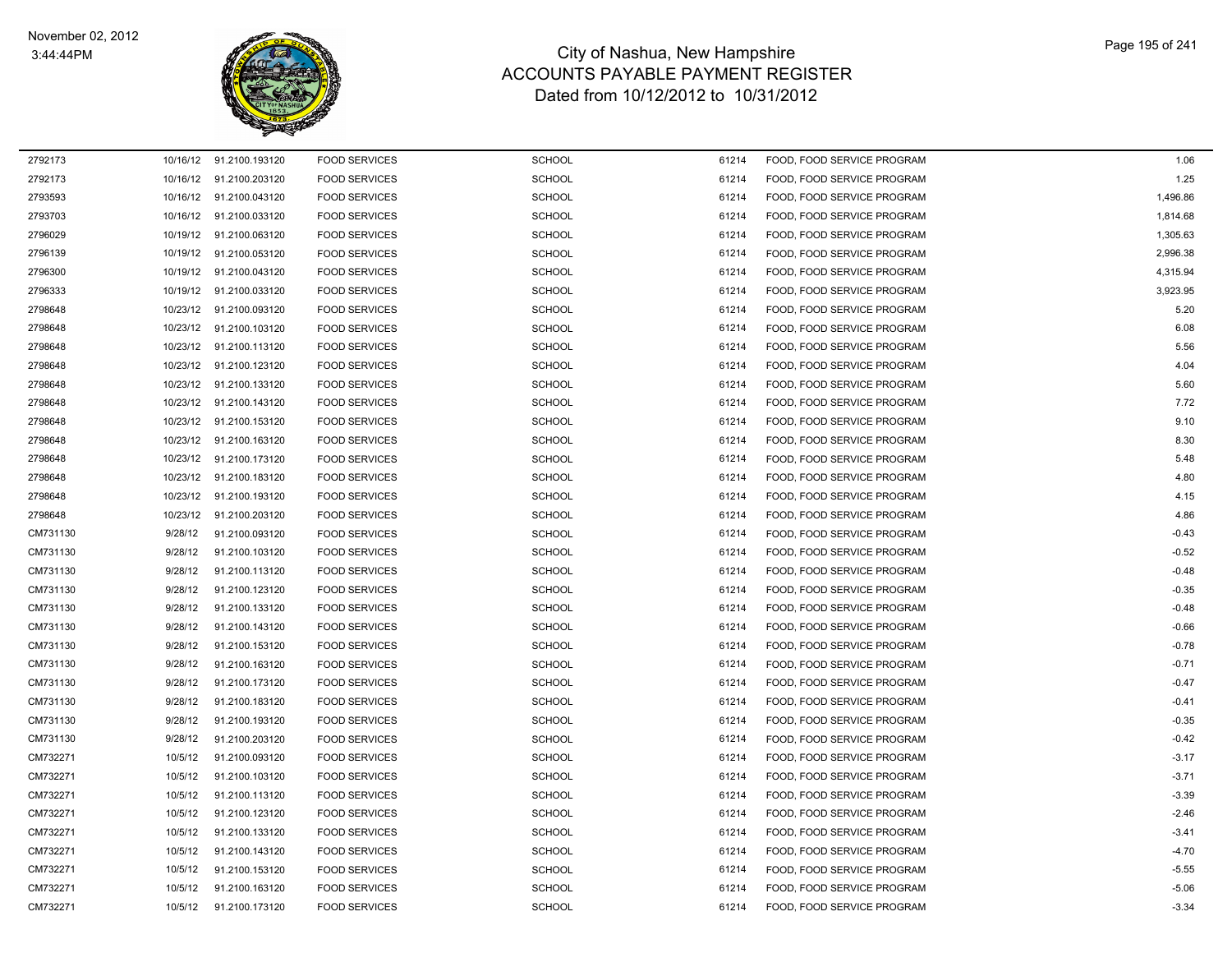

| 10/12/12<br>213586<br>213587<br><u>Date</u><br>10/6/12<br>213587<br>213588<br><u>Date</u><br>9/9/12<br>213588<br>213589 | 10/16/12 91.2100.033120<br>14138<br><b>Payment Number</b><br><b>Accounting Unit</b><br>91.1.031410<br>14998<br><b>Payment Number</b><br><u>Accounting Unit</u><br>91.1.022140<br>11352<br><b>Payment Number</b> | <b>FOOD SERVICES</b><br><b>Payment Date</b><br>10/25/2012<br><b>Fund Description</b><br><b>GENERAL FUND</b><br><b>Payment Date</b><br>10/25/2012<br><u>Fund Description</u><br><b>GENERAL FUND</b><br><b>Payment Date</b><br>10/25/2012 | PAYMENT AMOUNT: \$68,043.22<br>Vendor#<br>14998<br>PAYMENT AMOUNT: \$155.93<br>Vendor#<br>11352<br>PAYMENT AMOUNT: \$125.00<br>Vendor#<br>14152                                              | <b>SCHOOL</b><br><b>Vendor Name</b><br><b>TONY COUROUNIS</b><br><b>Dept Description</b><br><b>SCHOOL</b><br><b>Vendor Name</b><br><b>CPI INC</b><br><b>Dept Description</b><br><b>SCHOOL</b><br><b>Vendor Name</b> | 61214<br><u>Acct</u><br>55690<br><u>Acct</u><br>55200<br><b>CROTCHED MOUNTAIN REHAB CTR</b>                            | FOOD, FOOD SERVICE PROGRAM<br><b>Account Description</b><br><b>REGULAR TRANSPORTATION</b><br><b>SERVICES</b><br><b>Account Description</b><br>DUES AND MEMBERSHIPS | <b>AMOUNT:</b><br><b>AMOUNT:</b><br><b>AMOUNT:</b>                                                                                                                                                                                           | $-23.33$<br>\$68,043.22<br>Dist Amt<br>155.93<br>\$155.93<br><b>Dist Amt</b><br>125.00<br>\$125.00 |
|-------------------------------------------------------------------------------------------------------------------------|-----------------------------------------------------------------------------------------------------------------------------------------------------------------------------------------------------------------|-----------------------------------------------------------------------------------------------------------------------------------------------------------------------------------------------------------------------------------------|----------------------------------------------------------------------------------------------------------------------------------------------------------------------------------------------|--------------------------------------------------------------------------------------------------------------------------------------------------------------------------------------------------------------------|------------------------------------------------------------------------------------------------------------------------|--------------------------------------------------------------------------------------------------------------------------------------------------------------------|----------------------------------------------------------------------------------------------------------------------------------------------------------------------------------------------------------------------------------------------|----------------------------------------------------------------------------------------------------|
|                                                                                                                         |                                                                                                                                                                                                                 |                                                                                                                                                                                                                                         |                                                                                                                                                                                              |                                                                                                                                                                                                                    |                                                                                                                        |                                                                                                                                                                    |                                                                                                                                                                                                                                              |                                                                                                    |
|                                                                                                                         |                                                                                                                                                                                                                 |                                                                                                                                                                                                                                         |                                                                                                                                                                                              |                                                                                                                                                                                                                    |                                                                                                                        |                                                                                                                                                                    |                                                                                                                                                                                                                                              |                                                                                                    |
|                                                                                                                         |                                                                                                                                                                                                                 |                                                                                                                                                                                                                                         |                                                                                                                                                                                              |                                                                                                                                                                                                                    |                                                                                                                        |                                                                                                                                                                    |                                                                                                                                                                                                                                              |                                                                                                    |
|                                                                                                                         |                                                                                                                                                                                                                 |                                                                                                                                                                                                                                         |                                                                                                                                                                                              |                                                                                                                                                                                                                    |                                                                                                                        |                                                                                                                                                                    |                                                                                                                                                                                                                                              |                                                                                                    |
|                                                                                                                         |                                                                                                                                                                                                                 |                                                                                                                                                                                                                                         |                                                                                                                                                                                              |                                                                                                                                                                                                                    |                                                                                                                        |                                                                                                                                                                    |                                                                                                                                                                                                                                              |                                                                                                    |
|                                                                                                                         |                                                                                                                                                                                                                 |                                                                                                                                                                                                                                         |                                                                                                                                                                                              |                                                                                                                                                                                                                    |                                                                                                                        |                                                                                                                                                                    |                                                                                                                                                                                                                                              |                                                                                                    |
|                                                                                                                         |                                                                                                                                                                                                                 |                                                                                                                                                                                                                                         |                                                                                                                                                                                              |                                                                                                                                                                                                                    |                                                                                                                        |                                                                                                                                                                    |                                                                                                                                                                                                                                              |                                                                                                    |
|                                                                                                                         |                                                                                                                                                                                                                 |                                                                                                                                                                                                                                         |                                                                                                                                                                                              |                                                                                                                                                                                                                    |                                                                                                                        |                                                                                                                                                                    |                                                                                                                                                                                                                                              |                                                                                                    |
|                                                                                                                         |                                                                                                                                                                                                                 |                                                                                                                                                                                                                                         |                                                                                                                                                                                              |                                                                                                                                                                                                                    |                                                                                                                        |                                                                                                                                                                    |                                                                                                                                                                                                                                              |                                                                                                    |
|                                                                                                                         |                                                                                                                                                                                                                 |                                                                                                                                                                                                                                         |                                                                                                                                                                                              |                                                                                                                                                                                                                    |                                                                                                                        |                                                                                                                                                                    |                                                                                                                                                                                                                                              |                                                                                                    |
|                                                                                                                         |                                                                                                                                                                                                                 |                                                                                                                                                                                                                                         |                                                                                                                                                                                              |                                                                                                                                                                                                                    |                                                                                                                        |                                                                                                                                                                    |                                                                                                                                                                                                                                              |                                                                                                    |
|                                                                                                                         |                                                                                                                                                                                                                 |                                                                                                                                                                                                                                         |                                                                                                                                                                                              |                                                                                                                                                                                                                    |                                                                                                                        |                                                                                                                                                                    |                                                                                                                                                                                                                                              |                                                                                                    |
|                                                                                                                         | 91.2100.203120                                                                                                                                                                                                  | <b>FOOD SERVICES</b>                                                                                                                                                                                                                    |                                                                                                                                                                                              | <b>SCHOOL</b>                                                                                                                                                                                                      | 61214                                                                                                                  | FOOD, FOOD SERVICE PROGRAM                                                                                                                                         |                                                                                                                                                                                                                                              | $-1.70$                                                                                            |
|                                                                                                                         | 10/12/12 91.2100.193120                                                                                                                                                                                         | <b>FOOD SERVICES</b>                                                                                                                                                                                                                    |                                                                                                                                                                                              | <b>SCHOOL</b>                                                                                                                                                                                                      | 61214                                                                                                                  | FOOD, FOOD SERVICE PROGRAM                                                                                                                                         |                                                                                                                                                                                                                                              | $-1.45$                                                                                            |
|                                                                                                                         | 10/12/12 91.2100.183120                                                                                                                                                                                         | <b>FOOD SERVICES</b>                                                                                                                                                                                                                    |                                                                                                                                                                                              | <b>SCHOOL</b>                                                                                                                                                                                                      | 61214                                                                                                                  | FOOD, FOOD SERVICE PROGRAM                                                                                                                                         |                                                                                                                                                                                                                                              | $-1.68$                                                                                            |
| 10/12/12                                                                                                                | 91.2100.173120                                                                                                                                                                                                  | <b>FOOD SERVICES</b>                                                                                                                                                                                                                    |                                                                                                                                                                                              | <b>SCHOOL</b>                                                                                                                                                                                                      | 61214                                                                                                                  | FOOD, FOOD SERVICE PROGRAM                                                                                                                                         |                                                                                                                                                                                                                                              | $-1.91$                                                                                            |
|                                                                                                                         | 10/12/12 91.2100.163120                                                                                                                                                                                         | <b>FOOD SERVICES</b>                                                                                                                                                                                                                    |                                                                                                                                                                                              | <b>SCHOOL</b>                                                                                                                                                                                                      | 61214                                                                                                                  | FOOD, FOOD SERVICE PROGRAM                                                                                                                                         |                                                                                                                                                                                                                                              | $-2.90$                                                                                            |
|                                                                                                                         | 10/12/12 91.2100.153120                                                                                                                                                                                         | <b>FOOD SERVICES</b>                                                                                                                                                                                                                    |                                                                                                                                                                                              | <b>SCHOOL</b>                                                                                                                                                                                                      | 61214                                                                                                                  | FOOD, FOOD SERVICE PROGRAM                                                                                                                                         |                                                                                                                                                                                                                                              | $-3.18$                                                                                            |
|                                                                                                                         |                                                                                                                                                                                                                 |                                                                                                                                                                                                                                         |                                                                                                                                                                                              |                                                                                                                                                                                                                    |                                                                                                                        |                                                                                                                                                                    |                                                                                                                                                                                                                                              | $-1.96$<br>$-2.70$                                                                                 |
|                                                                                                                         |                                                                                                                                                                                                                 |                                                                                                                                                                                                                                         |                                                                                                                                                                                              |                                                                                                                                                                                                                    |                                                                                                                        |                                                                                                                                                                    |                                                                                                                                                                                                                                              | $-1.41$                                                                                            |
|                                                                                                                         |                                                                                                                                                                                                                 |                                                                                                                                                                                                                                         |                                                                                                                                                                                              |                                                                                                                                                                                                                    |                                                                                                                        |                                                                                                                                                                    |                                                                                                                                                                                                                                              | $-1.94$                                                                                            |
|                                                                                                                         |                                                                                                                                                                                                                 |                                                                                                                                                                                                                                         |                                                                                                                                                                                              |                                                                                                                                                                                                                    |                                                                                                                        |                                                                                                                                                                    |                                                                                                                                                                                                                                              | $-2.12$                                                                                            |
|                                                                                                                         |                                                                                                                                                                                                                 |                                                                                                                                                                                                                                         |                                                                                                                                                                                              |                                                                                                                                                                                                                    |                                                                                                                        |                                                                                                                                                                    |                                                                                                                                                                                                                                              | $-1.80$                                                                                            |
|                                                                                                                         |                                                                                                                                                                                                                 |                                                                                                                                                                                                                                         |                                                                                                                                                                                              |                                                                                                                                                                                                                    |                                                                                                                        |                                                                                                                                                                    |                                                                                                                                                                                                                                              | $-11.54$                                                                                           |
|                                                                                                                         |                                                                                                                                                                                                                 |                                                                                                                                                                                                                                         |                                                                                                                                                                                              |                                                                                                                                                                                                                    |                                                                                                                        |                                                                                                                                                                    |                                                                                                                                                                                                                                              | $-23.26$                                                                                           |
|                                                                                                                         | 91.2100.053120                                                                                                                                                                                                  | <b>FOOD SERVICES</b>                                                                                                                                                                                                                    |                                                                                                                                                                                              | <b>SCHOOL</b>                                                                                                                                                                                                      | 61214                                                                                                                  | FOOD, FOOD SERVICE PROGRAM                                                                                                                                         |                                                                                                                                                                                                                                              | $-107.73$                                                                                          |
| 10/5/12                                                                                                                 | 91.2100.203120                                                                                                                                                                                                  | <b>FOOD SERVICES</b>                                                                                                                                                                                                                    |                                                                                                                                                                                              | <b>SCHOOL</b>                                                                                                                                                                                                      | 61214                                                                                                                  | FOOD, FOOD SERVICE PROGRAM                                                                                                                                         |                                                                                                                                                                                                                                              | $-2.96$                                                                                            |
| 10/5/12                                                                                                                 | 91.2100.193120                                                                                                                                                                                                  | <b>FOOD SERVICES</b>                                                                                                                                                                                                                    |                                                                                                                                                                                              | <b>SCHOOL</b>                                                                                                                                                                                                      | 61214                                                                                                                  | FOOD, FOOD SERVICE PROGRAM                                                                                                                                         |                                                                                                                                                                                                                                              | $-2.53$                                                                                            |
| 10/5/12                                                                                                                 | 91.2100.183120                                                                                                                                                                                                  | <b>FOOD SERVICES</b>                                                                                                                                                                                                                    |                                                                                                                                                                                              | <b>SCHOOL</b>                                                                                                                                                                                                      | 61214                                                                                                                  | FOOD, FOOD SERVICE PROGRAM                                                                                                                                         |                                                                                                                                                                                                                                              | $-2.92$                                                                                            |
|                                                                                                                         | 10/12/12<br>10/12/12<br>10/5/12<br>10/12/12<br>10/12/12<br>10/12/12                                                                                                                                             | 91.2100.063120<br>91.2100.033120<br>91.2100.093120<br>10/12/12 91.2100.103120<br>91.2100.113120<br>91.2100.123120<br>10/12/12 91.2100.133120<br>10/12/12 91.2100.143120                                                                 | <b>FOOD SERVICES</b><br><b>FOOD SERVICES</b><br><b>FOOD SERVICES</b><br><b>FOOD SERVICES</b><br><b>FOOD SERVICES</b><br><b>FOOD SERVICES</b><br><b>FOOD SERVICES</b><br><b>FOOD SERVICES</b> |                                                                                                                                                                                                                    | <b>SCHOOL</b><br><b>SCHOOL</b><br><b>SCHOOL</b><br>SCHOOL<br><b>SCHOOL</b><br>SCHOOL<br><b>SCHOOL</b><br><b>SCHOOL</b> | 61214<br>61214<br>61214<br>61214<br>61214<br>61214<br>61214<br>61214                                                                                               | FOOD, FOOD SERVICE PROGRAM<br>FOOD, FOOD SERVICE PROGRAM<br>FOOD, FOOD SERVICE PROGRAM<br>FOOD, FOOD SERVICE PROGRAM<br>FOOD, FOOD SERVICE PROGRAM<br>FOOD, FOOD SERVICE PROGRAM<br>FOOD, FOOD SERVICE PROGRAM<br>FOOD, FOOD SERVICE PROGRAM |                                                                                                    |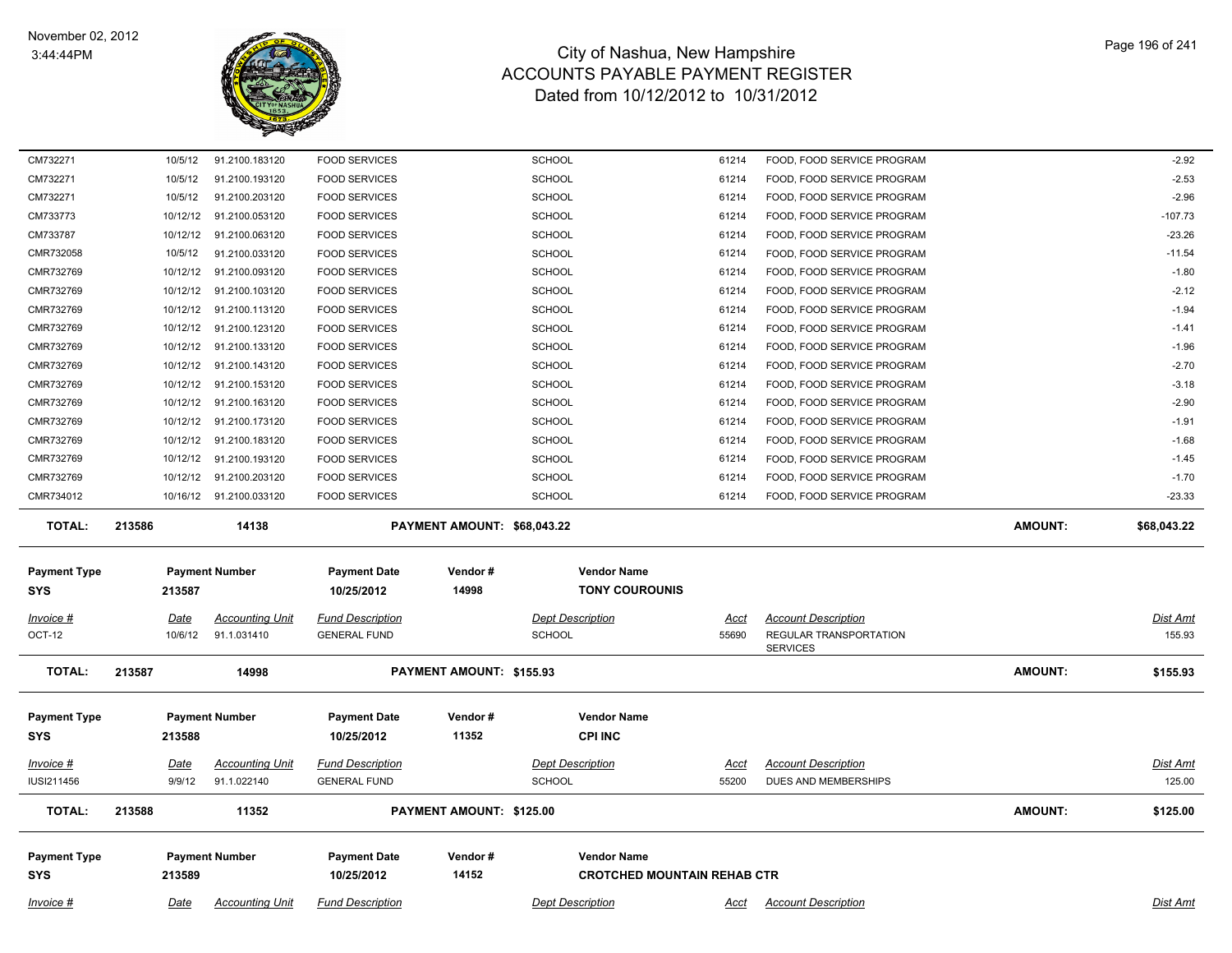

| <b>TOTAL:</b>                                    | 213593 |                        | 14174                                           |                                                              | PAYMENT AMOUNT: \$101.29       |                                          |                                            |                      |                                                      | <b>AMOUNT:</b> | \$101.29                  |
|--------------------------------------------------|--------|------------------------|-------------------------------------------------|--------------------------------------------------------------|--------------------------------|------------------------------------------|--------------------------------------------|----------------------|------------------------------------------------------|----------------|---------------------------|
| $Invoice$ #<br>MILES-SEPT                        |        | <u>Date</u><br>9/30/12 | <b>Accounting Unit</b><br>91.1.222610           | <b>Fund Description</b><br><b>GENERAL FUND</b>               |                                | <b>Dept Description</b><br>SCHOOL        |                                            | <u>Acct</u><br>55307 | <b>Account Description</b><br>MILEAGE REIMBURSEMENTS |                | <b>Dist Amt</b><br>101.29 |
| <b>Payment Type</b><br><b>SYS</b>                |        | 213593                 | <b>Payment Number</b>                           | <b>Payment Date</b><br>10/25/2012                            | Vendor#<br>14174               |                                          | <b>Vendor Name</b><br><b>ALLAN DICHARD</b> |                      |                                                      |                |                           |
| <b>TOTAL:</b>                                    | 213592 |                        | 15265                                           |                                                              | PAYMENT AMOUNT: \$32.74        |                                          |                                            |                      |                                                      | AMOUNT:        | \$32.74                   |
| Invoice #<br>SEP/OCT-12                          |        | Date<br>10/5/12        | <b>Accounting Unit</b><br>91.2222.991490        | <b>Fund Description</b><br>AFTER SCHOOL PROGRAM              |                                | <b>Dept Description</b><br><b>SCHOOL</b> |                                            | <b>Acct</b><br>61299 | <b>Account Description</b><br>MISCELLANEOUS SUPPLIES |                | Dist Amt<br>32.74         |
| SYS                                              |        | 213592                 |                                                 | 10/25/2012                                                   | 15265                          |                                          | <b>MICHELLE DEVINE</b>                     |                      |                                                      |                |                           |
| <b>Payment Type</b>                              |        |                        | <b>Payment Number</b>                           | <b>Payment Date</b>                                          | Vendor#                        |                                          | <b>Vendor Name</b>                         |                      |                                                      |                |                           |
| <b>TOTAL:</b>                                    | 213591 |                        | 12618                                           |                                                              | <b>PAYMENT AMOUNT: \$60.00</b> |                                          |                                            |                      |                                                      | <b>AMOUNT:</b> | \$60.00                   |
| 92712-04                                         |        | 9/27/12                | 91.1.041470                                     | <b>GENERAL FUND</b>                                          |                                | <b>SCHOOL</b>                            |                                            | 55642                | <b>GAME OFFICIALS</b>                                |                | 60.00                     |
| <b>Payment Type</b><br><b>SYS</b><br>$Invoice$ # |        | 213591<br><u>Date</u>  | <b>Payment Number</b><br><b>Accounting Unit</b> | <b>Payment Date</b><br>10/25/2012<br><b>Fund Description</b> | Vendor#<br>12618               | <b>Dept Description</b>                  | <b>Vendor Name</b><br><b>FRANK DEPINTO</b> | <u>Acct</u>          | <b>Account Description</b>                           |                | <u>Dist Amt</u>           |
|                                                  |        |                        |                                                 |                                                              |                                |                                          |                                            |                      |                                                      |                |                           |
| <b>TOTAL:</b>                                    | 213590 |                        | 12590                                           |                                                              | PAYMENT AMOUNT: \$23,172.22    |                                          |                                            |                      |                                                      | <b>AMOUNT:</b> | \$23,172.22               |
| 87023                                            |        |                        | 10/10/12 91.1.992225                            | <b>GENERAL FUND</b>                                          |                                | <b>SCHOOL</b>                            |                                            | 54487                | <b>EQUIPMENT REPAIRS &amp;</b><br>MAINTENANCE        |                | 8,330.00                  |
| 86953                                            |        | 10/5/12                | 91.1.992225                                     | <b>GENERAL FUND</b>                                          |                                | <b>SCHOOL</b>                            |                                            | 71221                | <b>COMPUTER EQUIPMENT</b>                            |                | 13,722.22                 |
| 86789                                            |        | 9/27/12                | 91.1.992225                                     | <b>GENERAL FUND</b>                                          |                                | <b>SCHOOL</b>                            |                                            | 53628                | <b>CONTRACT SERVICES</b>                             |                | 1,120.00                  |
| Invoice #                                        |        | Date                   | <b>Accounting Unit</b>                          | <b>Fund Description</b>                                      |                                | <b>Dept Description</b>                  |                                            | Acct                 | <b>Account Description</b>                           |                | Dist Amt                  |
| <b>SYS</b>                                       |        | 213590                 |                                                 | 10/25/2012                                                   | 12590                          |                                          | <b>CUSTOM COMPUTER SPECIALIST INC</b>      |                      |                                                      |                |                           |
| <b>Payment Type</b>                              |        |                        | <b>Payment Number</b>                           | <b>Payment Date</b>                                          | Vendor#                        |                                          | <b>Vendor Name</b>                         |                      |                                                      |                |                           |
| <b>TOTAL:</b>                                    | 213589 |                        | 14152                                           |                                                              | PAYMENT AMOUNT: \$24,515.94    |                                          |                                            |                      |                                                      | AMOUNT:        | \$24,515.94               |
| 965276                                           |        | 10/5/12                | 91.1.021267                                     | <b>GENERAL FUND</b>                                          |                                | SCHOOL                                   |                                            | 55694                | TUITION, OUT OF DISTRICT                             |                | 584.16                    |
| 111929                                           |        | 10/5/12                | 91.1.021267                                     | <b>GENERAL FUND</b>                                          |                                | SCHOOL                                   |                                            | 55694                | TUITION, OUT OF DISTRICT                             |                | 12,623.91                 |
| 111745                                           |        | 9/10/12                | 91.1.021267                                     | <b>GENERAL FUND</b>                                          |                                | SCHOOL                                   |                                            | 55694                | TUITION, OUT OF DISTRICT                             |                | 11,307.87                 |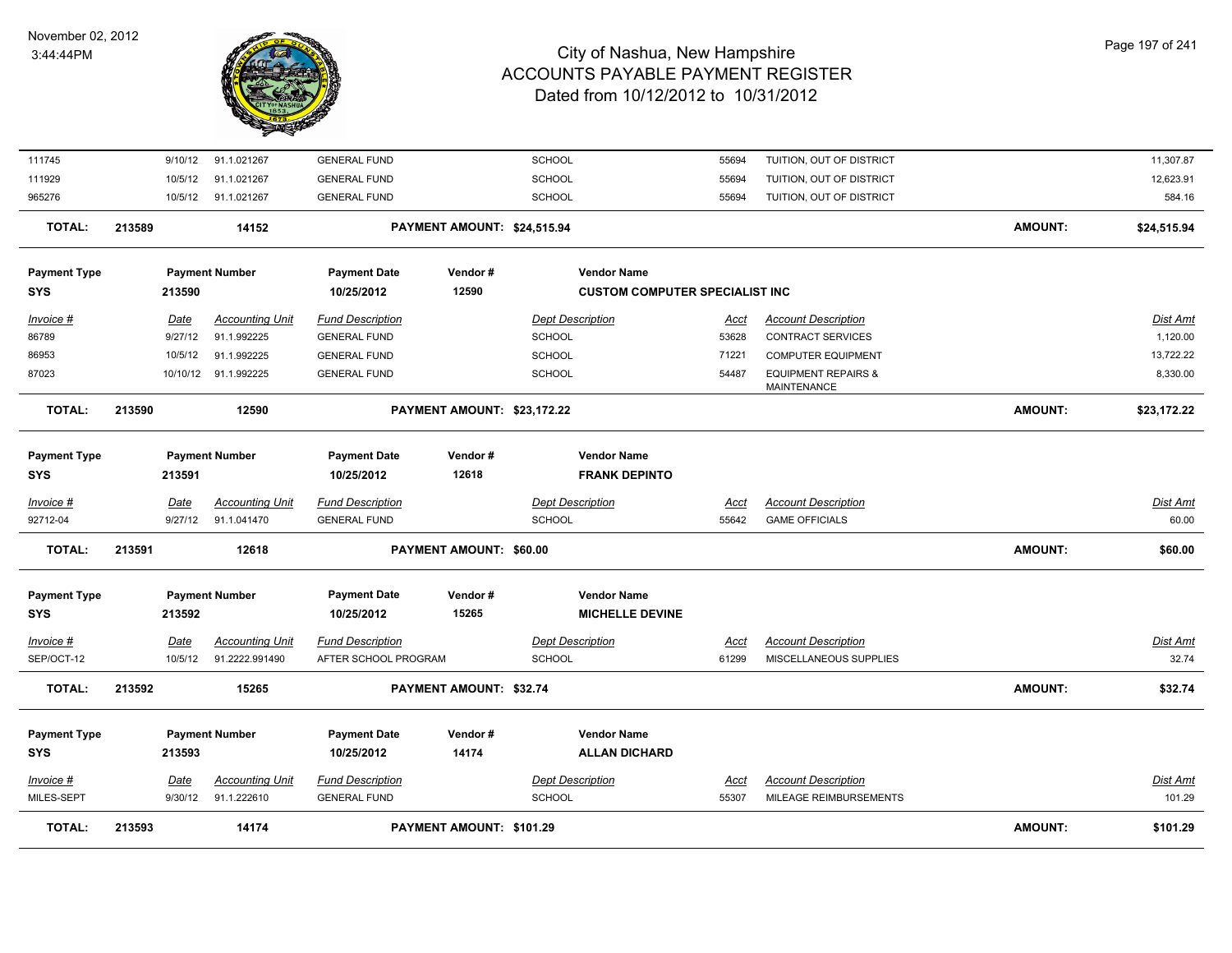

| <b>Payment Type</b>      |        |                         | <b>Payment Number</b>                 | <b>Payment Date</b>                            | Vendor#                  | <b>Vendor Name</b>                |                      |                                                     |                 |                          |
|--------------------------|--------|-------------------------|---------------------------------------|------------------------------------------------|--------------------------|-----------------------------------|----------------------|-----------------------------------------------------|-----------------|--------------------------|
| <b>SYS</b>               |        | 213594                  |                                       | 10/25/2012                                     | 11483                    | <b>DJ JEFF HAMILTON</b>           |                      |                                                     |                 |                          |
| Invoice #                |        | Date                    | <b>Accounting Unit</b>                | <b>Fund Description</b>                        |                          | <b>Dept Description</b>           | <b>Acct</b>          | <b>Account Description</b>                          |                 | <b>Dist Amt</b>          |
| 10/15                    |        |                         | 10/15/12 91.1.071160                  | <b>GENERAL FUND</b>                            |                          | <b>SCHOOL</b>                     | 61135                | EDUCATIONAL SUPPLIES                                |                 | 250.00                   |
| <b>TOTAL:</b>            | 213594 |                         | 11483                                 |                                                | PAYMENT AMOUNT: \$250.00 |                                   |                      |                                                     | <b>AMOUNT:</b>  | \$250.00                 |
|                          |        |                         |                                       |                                                |                          |                                   |                      |                                                     |                 |                          |
| <b>Payment Type</b>      |        |                         | <b>Payment Number</b>                 | <b>Payment Date</b>                            | Vendor#                  | <b>Vendor Name</b>                |                      |                                                     |                 |                          |
| <b>SYS</b>               |        | 213595                  |                                       | 10/25/2012                                     | 12635                    | <b>DAVID DOMINICI</b>             |                      |                                                     |                 |                          |
| Invoice #                |        | Date                    | <b>Accounting Unit</b>                | <b>Fund Description</b>                        |                          | <b>Dept Description</b>           | Acct                 | <b>Account Description</b>                          |                 | Dist Amt                 |
| 101512-03                |        |                         | 10/15/12 91.1.031467                  | <b>GENERAL FUND</b>                            |                          | <b>SCHOOL</b>                     | 55642                | <b>GAME OFFICIALS</b>                               |                 | 60.00                    |
|                          |        |                         |                                       |                                                |                          |                                   |                      |                                                     |                 |                          |
| <b>TOTAL:</b>            | 213595 |                         | 12635                                 |                                                | PAYMENT AMOUNT: \$60.00  |                                   |                      |                                                     | <b>AMOUNT:</b>  | \$60.00                  |
|                          |        |                         |                                       |                                                |                          |                                   |                      |                                                     |                 |                          |
| <b>Payment Type</b>      |        |                         | <b>Payment Number</b>                 | <b>Payment Date</b>                            | Vendor#                  | <b>Vendor Name</b>                |                      |                                                     |                 |                          |
| <b>SYS</b>               |        | 213596                  |                                       | 10/25/2012                                     | 14185                    | <b>JEANNE DOODY</b>               |                      |                                                     |                 |                          |
| $Invoice$ #              |        | Date                    | <b>Accounting Unit</b>                | <b>Fund Description</b>                        |                          | <b>Dept Description</b>           | <u>Acct</u>          | <b>Account Description</b>                          | <b>Activity</b> | Dist Amt                 |
| OCT-12                   |        |                         | 10/22/12 91.3800.231240               | <b>SCHOOL GRANTS FUND</b>                      |                          | <b>SCHOOL</b>                     | 61135                | <b>EDUCATIONAL SUPPLIES</b>                         | 91.03763.231240 | 351.35                   |
| <b>TOTAL:</b>            | 213596 |                         | 14185                                 |                                                | PAYMENT AMOUNT: \$351.35 |                                   |                      |                                                     | <b>AMOUNT:</b>  | \$351.35                 |
| <b>Payment Type</b>      |        |                         | <b>Payment Number</b>                 | <b>Payment Date</b>                            | Vendor#                  | <b>Vendor Name</b>                |                      |                                                     |                 |                          |
| <b>SYS</b>               |        | 213597                  |                                       | 10/25/2012                                     | 11327                    | <b>JACKIE DRISCOLL</b>            |                      |                                                     |                 |                          |
|                          |        |                         |                                       |                                                |                          |                                   |                      |                                                     |                 |                          |
| $Invoice$ #<br>101112-04 |        | <u>Date</u><br>10/11/12 | <b>Accounting Unit</b><br>91.1.041440 | <b>Fund Description</b><br><b>GENERAL FUND</b> |                          | <b>Dept Description</b><br>SCHOOL | <u>Acct</u><br>55642 | <b>Account Description</b><br><b>GAME OFFICIALS</b> |                 | <b>Dist Amt</b><br>80.00 |
| 101112-04                |        |                         | 10/11/12 91.1.041470                  | <b>GENERAL FUND</b>                            |                          | <b>SCHOOL</b>                     | 55642                | <b>GAME OFFICIALS</b>                               |                 | 50.00                    |
|                          |        |                         |                                       |                                                |                          |                                   |                      |                                                     |                 |                          |
| <b>TOTAL:</b>            | 213597 |                         | 11327                                 |                                                | PAYMENT AMOUNT: \$130.00 |                                   |                      |                                                     | <b>AMOUNT:</b>  | \$130.00                 |
| <b>Payment Type</b>      |        |                         | <b>Payment Number</b>                 | <b>Payment Date</b>                            | Vendor#                  | <b>Vendor Name</b>                |                      |                                                     |                 |                          |
| <b>SYS</b>               |        | 213598                  |                                       | 10/25/2012                                     | 12649                    | <b>COLLEEN DRUGAN</b>             |                      |                                                     |                 |                          |
| Invoice #                |        | <u>Date</u>             | <b>Accounting Unit</b>                | <b>Fund Description</b>                        |                          | <b>Dept Description</b>           | <u>Acct</u>          | <b>Account Description</b>                          |                 | <b>Dist Amt</b>          |
| 100312-04                |        | 10/3/12                 | 91.1.041440                           | <b>GENERAL FUND</b>                            |                          | <b>SCHOOL</b>                     | 55642                | <b>GAME OFFICIALS</b>                               |                 | 80.00                    |
| 100312-04                |        | 10/3/12                 | 91.1.041470                           | <b>GENERAL FUND</b>                            |                          | SCHOOL                            | 55642                | <b>GAME OFFICIALS</b>                               |                 | 50.00                    |
| 100512-04                |        | 10/5/12                 | 91.1.041440                           | <b>GENERAL FUND</b>                            |                          | SCHOOL                            | 55642                | <b>GAME OFFICIALS</b>                               |                 | 80.00                    |
| 100512-04                |        | 10/5/12                 | 91.1.041470                           | <b>GENERAL FUND</b>                            |                          | <b>SCHOOL</b>                     | 55642                | <b>GAME OFFICIALS</b>                               |                 | 50.00                    |
|                          |        |                         |                                       |                                                |                          |                                   |                      |                                                     |                 |                          |
| <b>TOTAL:</b>            | 213598 |                         | 12649                                 |                                                | PAYMENT AMOUNT: \$260.00 |                                   |                      |                                                     | <b>AMOUNT:</b>  | \$260.00                 |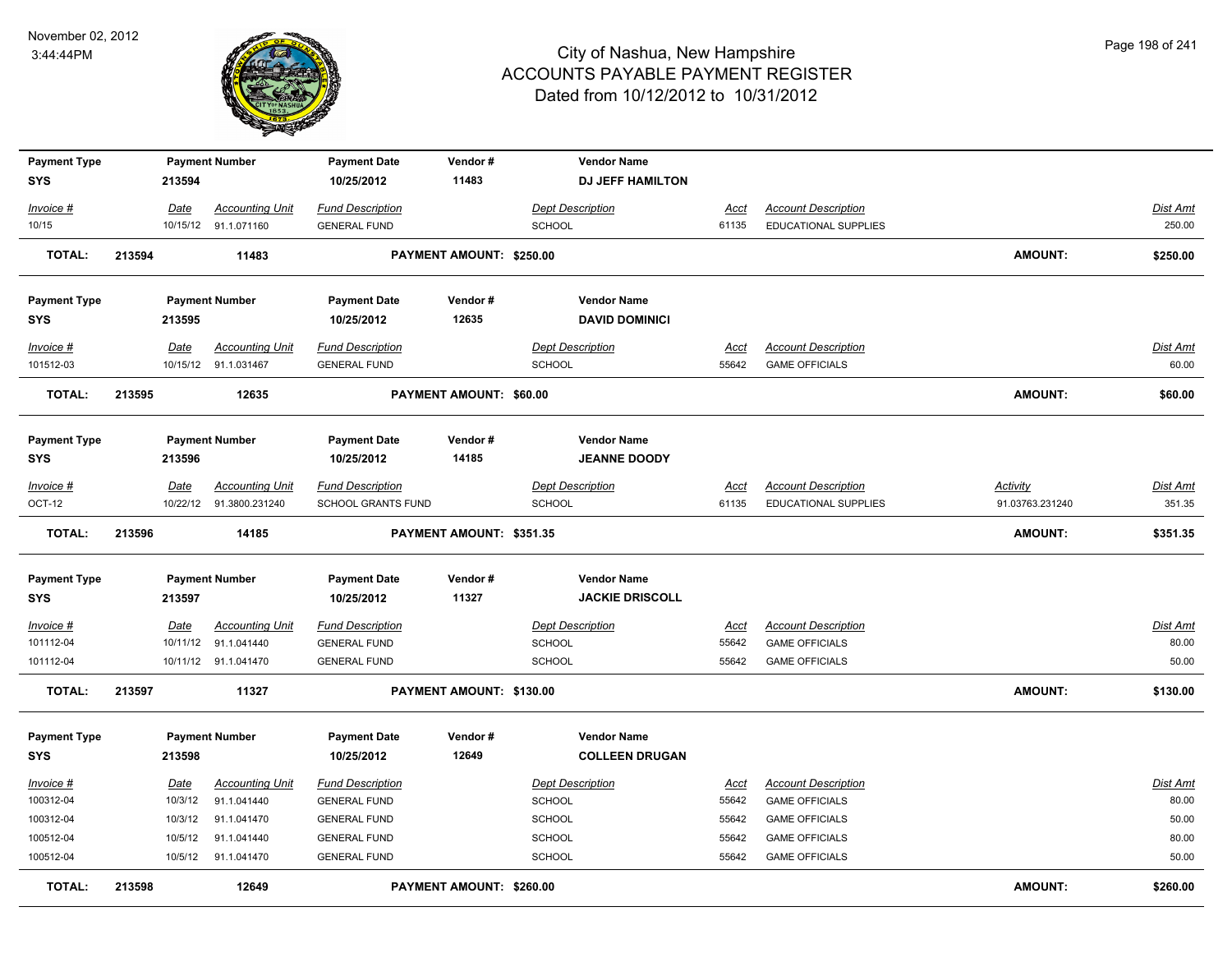

| <b>Payment Type</b>               |        |             | <b>Payment Number</b>                             | <b>Payment Date</b>                           | Vendor#                  | <b>Vendor Name</b>                          |                      |                                             |                                    |                           |
|-----------------------------------|--------|-------------|---------------------------------------------------|-----------------------------------------------|--------------------------|---------------------------------------------|----------------------|---------------------------------------------|------------------------------------|---------------------------|
| <b>SYS</b>                        |        | 213599      |                                                   | 10/25/2012                                    | 12652                    | <b>MICHAEL DUBISZ</b>                       |                      |                                             |                                    |                           |
| Invoice #                         |        | Date        | <b>Accounting Unit</b>                            | <b>Fund Description</b>                       |                          | <b>Dept Description</b>                     | Acct                 | <b>Account Description</b>                  |                                    | <b>Dist Amt</b>           |
| 101912-04                         |        |             | 10/19/12 91.1.041462                              | <b>GENERAL FUND</b>                           |                          | SCHOOL                                      | 55642                | <b>GAME OFFICIALS</b>                       |                                    | 80.00                     |
| 101912-04                         |        |             | 10/19/12 91.1.041472                              | <b>GENERAL FUND</b>                           |                          | <b>SCHOOL</b>                               | 55642                | <b>GAME OFFICIALS</b>                       |                                    | 50.00                     |
| <b>TOTAL:</b>                     | 213599 |             | 12652                                             |                                               | PAYMENT AMOUNT: \$130.00 |                                             |                      |                                             | <b>AMOUNT:</b>                     | \$130.00                  |
| <b>Payment Type</b><br><b>SYS</b> |        | 213600      | <b>Payment Number</b>                             | <b>Payment Date</b><br>10/25/2012             | Vendor#<br>11907         | <b>Vendor Name</b><br><b>HEATHER DUBOIS</b> |                      |                                             |                                    |                           |
| Invoice #                         |        | Date        | <b>Accounting Unit</b>                            | <b>Fund Description</b>                       |                          | <b>Dept Description</b>                     | <u>Acct</u>          | <b>Account Description</b>                  | <b>Activity</b>                    | Dist Amt                  |
| PV-092512                         |        |             | 10/16/12 91.3800.042219                           | SCHOOL GRANTS FUND                            |                          | SCHOOL                                      | 55300                | <b>TRAVEL</b>                               | 91.03468.042219                    | 44.00                     |
| <b>TOTAL:</b>                     | 213600 |             | 11907                                             |                                               | PAYMENT AMOUNT: \$44.00  |                                             |                      |                                             | <b>AMOUNT:</b>                     | \$44.00                   |
| <b>Payment Type</b><br><b>SYS</b> |        | 213601      | <b>Payment Number</b>                             | <b>Payment Date</b><br>10/25/2012             | Vendor#<br>11839         | <b>Vendor Name</b><br><b>MONIQUE DUDA</b>   |                      |                                             |                                    |                           |
| Invoice #                         |        | Date        | <b>Accounting Unit</b>                            | <b>Fund Description</b>                       |                          | <b>Dept Description</b>                     | <u>Acct</u>          | <b>Account Description</b>                  |                                    | Dist Amt                  |
| 100112-04                         |        | 10/1/12     | 91.1.041408                                       | <b>GENERAL FUND</b>                           |                          | <b>SCHOOL</b>                               | 53628                | <b>CONTRACT SERVICES</b>                    |                                    | 90.00                     |
| 100312-04                         |        | 10/3/12     | 91.1.041408                                       | <b>GENERAL FUND</b>                           |                          | <b>SCHOOL</b>                               | 53628                | CONTRACT SERVICES                           |                                    | 90.00                     |
| 92512-04                          |        | 9/25/12     | 91.1.041408                                       | <b>GENERAL FUND</b>                           |                          | <b>SCHOOL</b>                               | 53628                | <b>CONTRACT SERVICES</b>                    |                                    | 90.00                     |
| 92812-04                          |        |             | 9/28/12 91.1.041408                               | <b>GENERAL FUND</b>                           |                          | <b>SCHOOL</b>                               | 53628                | <b>CONTRACT SERVICES</b>                    |                                    | 60.00                     |
| TOTAL:                            | 213601 |             | 11839                                             |                                               | PAYMENT AMOUNT: \$330.00 |                                             |                      |                                             | <b>AMOUNT:</b>                     | \$330.00                  |
| <b>Payment Type</b>               |        |             | <b>Payment Number</b>                             | <b>Payment Date</b>                           | Vendor#                  | <b>Vendor Name</b>                          |                      |                                             |                                    |                           |
| <b>SYS</b>                        |        | 213602      |                                                   | 10/25/2012                                    | 15269                    | <b>CAROL DUFFY</b>                          |                      |                                             |                                    |                           |
| Invoice #                         |        | <u>Date</u> | <b>Accounting Unit</b>                            | <b>Fund Description</b>                       |                          | <b>Dept Description</b>                     | <b>Acct</b>          | <b>Account Description</b>                  |                                    | <b>Dist Amt</b>           |
| OCT-12                            |        |             | 10/15/12 91.1.121121                              | <b>GENERAL FUND</b>                           |                          | <b>SCHOOL</b>                               | 61135                | EDUCATIONAL SUPPLIES                        |                                    | 34.87                     |
| <b>TOTAL:</b>                     | 213602 |             | 15269                                             |                                               | PAYMENT AMOUNT: \$34.87  |                                             |                      |                                             | <b>AMOUNT:</b>                     | \$34.87                   |
| <b>Payment Type</b>               |        |             | <b>Payment Number</b>                             | <b>Payment Date</b>                           | Vendor#                  | <b>Vendor Name</b>                          |                      |                                             |                                    |                           |
| <b>SYS</b>                        |        | 213603      |                                                   | 10/25/2012                                    | 14197                    | <b>MARIANNE DUSTIN</b>                      |                      |                                             |                                    |                           |
| Invoice #<br>PV-101712            |        | Date        | <b>Accounting Unit</b><br>10/19/12 91.3800.042210 | <b>Fund Description</b><br>SCHOOL GRANTS FUND |                          | <b>Dept Description</b><br><b>SCHOOL</b>    | <u>Acct</u><br>55300 | <b>Account Description</b><br><b>TRAVEL</b> | <b>Activity</b><br>91.03903.042210 | <u>Dist Amt</u><br>261.86 |
|                                   |        |             |                                                   |                                               |                          |                                             |                      |                                             |                                    |                           |
| <b>TOTAL:</b>                     | 213603 |             | 14197                                             |                                               | PAYMENT AMOUNT: \$261.86 |                                             |                      |                                             | <b>AMOUNT:</b>                     | \$261.86                  |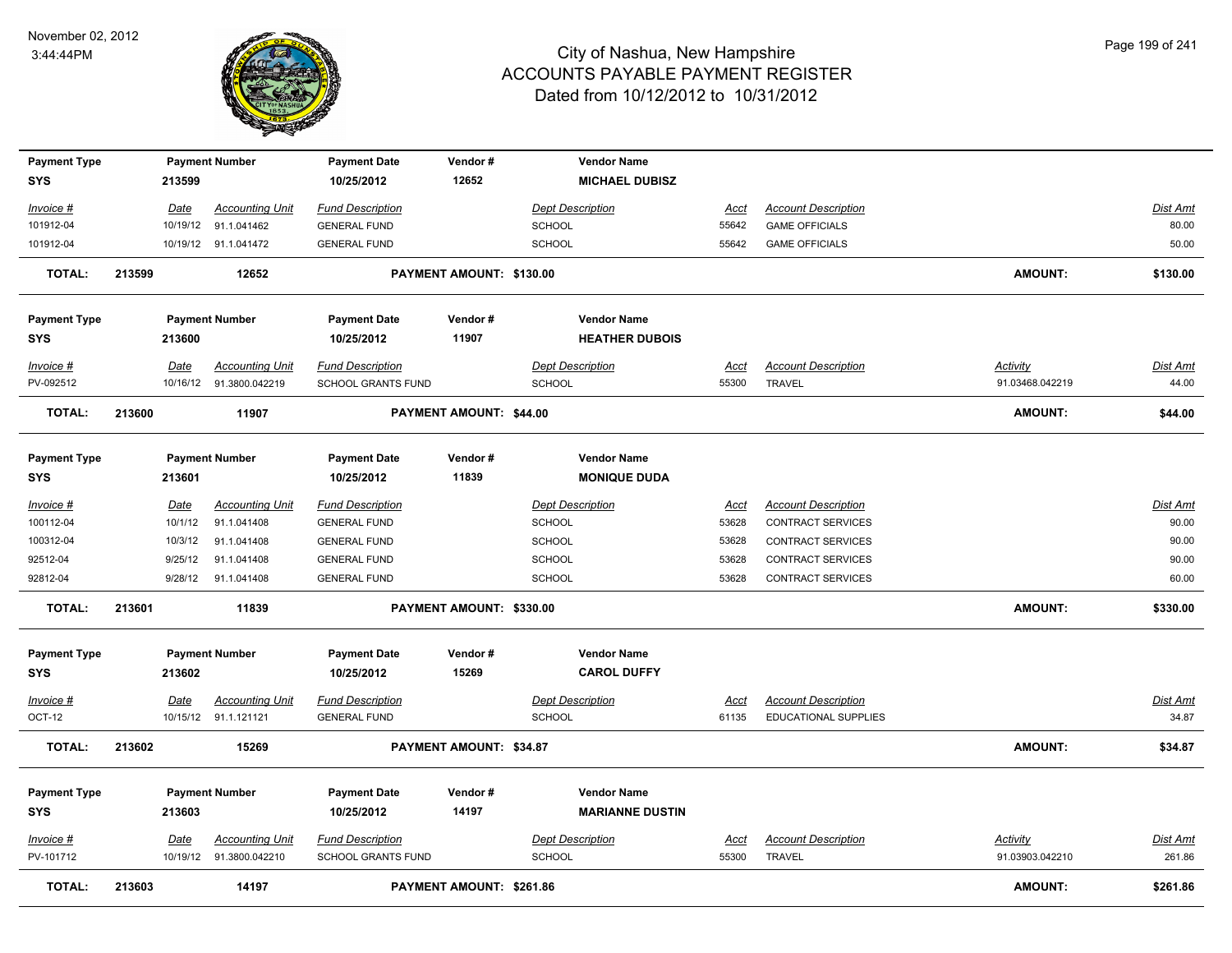

| <b>Payment Type</b><br>SYS | 213604          | <b>Payment Number</b>                    | <b>Payment Date</b><br>10/25/2012                    | Vendor#<br>10194               | <b>Vendor Name</b><br><b>ROBERT A EARL</b> |               |                                                           |                             |                   |
|----------------------------|-----------------|------------------------------------------|------------------------------------------------------|--------------------------------|--------------------------------------------|---------------|-----------------------------------------------------------|-----------------------------|-------------------|
|                            |                 |                                          |                                                      |                                |                                            |               |                                                           |                             |                   |
| Invoice #                  | Date            | <b>Accounting Unit</b>                   | <b>Fund Description</b>                              |                                | <b>Dept Description</b>                    | Acct          | <b>Account Description</b>                                |                             | Dist Amt          |
| 101112-05                  |                 | 10/11/12 91.1.051463                     | <b>GENERAL FUND</b>                                  |                                | <b>SCHOOL</b>                              | 55642         | <b>GAME OFFICIALS</b>                                     |                             | 60.00             |
| <b>TOTAL:</b>              | 213604          | 10194                                    |                                                      | <b>PAYMENT AMOUNT: \$60.00</b> |                                            |               |                                                           | <b>AMOUNT:</b>              | \$60.00           |
| <b>Payment Type</b>        |                 | <b>Payment Number</b>                    | <b>Payment Date</b>                                  | Vendor#                        | <b>Vendor Name</b>                         |               |                                                           |                             |                   |
| SYS                        | 213605          |                                          | 10/25/2012                                           | 12666                          | <b>EASTER SEALS OF NEW HAMPSHIRE</b>       |               |                                                           |                             |                   |
| Invoice #                  | Date            | <b>Accounting Unit</b>                   | <b>Fund Description</b>                              |                                | <b>Dept Description</b>                    | Acct          | <b>Account Description</b>                                |                             | Dist Amt          |
| 192170                     | 8/3/12          | 91.1.021267                              | <b>GENERAL FUND</b>                                  |                                | <b>SCHOOL</b>                              | 55694         | TUITION, OUT OF DISTRICT                                  |                             | 1,600.00          |
| 192260                     | 8/3/12          | 91.1.021267                              | <b>GENERAL FUND</b>                                  |                                | <b>SCHOOL</b>                              | 55694         | TUITION, OUT OF DISTRICT                                  |                             | 6,305.16          |
| 192580                     | 8/3/12          | 91.1.021267                              | <b>GENERAL FUND</b>                                  |                                | <b>SCHOOL</b>                              | 55694         | TUITION, OUT OF DISTRICT                                  |                             | 6,362.85          |
| 192700                     | 8/3/12          | 91.1.021267                              | <b>GENERAL FUND</b>                                  |                                | <b>SCHOOL</b>                              | 55694         | TUITION, OUT OF DISTRICT                                  |                             | 5,434.86          |
| 196040                     | 8/21/12         | 91.1.021267                              | <b>GENERAL FUND</b>                                  |                                | <b>SCHOOL</b>                              | 55694         | TUITION, OUT OF DISTRICT                                  |                             | 307.68            |
| 196120                     | 8/21/12         | 91.1.021267                              | <b>GENERAL FUND</b>                                  |                                | <b>SCHOOL</b>                              | 55694         | TUITION, OUT OF DISTRICT                                  |                             | 38.46             |
| 196130                     | 8/21/12         | 91.1.021267                              | <b>GENERAL FUND</b>                                  |                                | <b>SCHOOL</b>                              | 55694         | TUITION, OUT OF DISTRICT                                  |                             | 108.28            |
| 198040                     | 9/5/12          | 91.1.021267                              | <b>GENERAL FUND</b>                                  |                                | <b>SCHOOL</b>                              | 55694         | TUITION, OUT OF DISTRICT                                  |                             | 230.76            |
| 198180                     | 9/5/12          | 91.1.021267                              | <b>GENERAL FUND</b>                                  |                                | <b>SCHOOL</b>                              | 55694         | TUITION, OUT OF DISTRICT                                  |                             | 173.07            |
| 198350                     | 9/5/12          | 91.1.021267                              | <b>GENERAL FUND</b>                                  |                                | <b>SCHOOL</b>                              | 55694         | TUITION, OUT OF DISTRICT                                  |                             | 108.28            |
| 201530                     | 9/6/12          | 91.1.021267                              | <b>GENERAL FUND</b>                                  |                                | <b>SCHOOL</b>                              | 55694         | TUITION, OUT OF DISTRICT                                  |                             | 1,600.00          |
| 206070                     | 10/3/12         | 91.1.021267                              | <b>GENERAL FUND</b>                                  |                                | <b>SCHOOL</b>                              | 55694         | TUITION, OUT OF DISTRICT                                  |                             | 3,603.54          |
| 206420                     | 10/3/12         | 91.1.021267                              | <b>GENERAL FUND</b>                                  |                                | <b>SCHOOL</b>                              | 55694         | TUITION, OUT OF DISTRICT                                  |                             | 3,603.54          |
| 206540                     | 10/3/12         | 91.1.021267                              | <b>GENERAL FUND</b>                                  |                                | <b>SCHOOL</b>                              | 55694         | TUITION, OUT OF DISTRICT                                  |                             | 3,052.35          |
| 206670                     | 10/3/12         | 91.1.021267                              | <b>GENERAL FUND</b>                                  |                                | SCHOOL                                     | 55694         | TUITION, OUT OF DISTRICT                                  |                             | 5,312.33          |
| 207040                     | 10/3/12         | 91.1.021267                              | <b>GENERAL FUND</b>                                  |                                | <b>SCHOOL</b>                              | 55694         | TUITION, OUT OF DISTRICT                                  |                             | 2,720.00          |
| 208530                     | 10/9/12         | 91.1.021267                              | <b>GENERAL FUND</b>                                  |                                | <b>SCHOOL</b>                              | 55694         | TUITION, OUT OF DISTRICT                                  |                             | 557.67            |
| 208600                     |                 | 10/9/12 91.1.021267                      | <b>GENERAL FUND</b>                                  |                                | <b>SCHOOL</b>                              | 55694         | TUITION, OUT OF DISTRICT                                  |                             | 230.76            |
| <b>TOTAL:</b>              | 213605          | 12666                                    |                                                      | PAYMENT AMOUNT: \$41,349.59    |                                            |               |                                                           | AMOUNT:                     | \$41,349.59       |
| <b>Payment Type</b>        |                 | <b>Payment Number</b>                    | <b>Payment Date</b>                                  | Vendor#                        | <b>Vendor Name</b>                         |               |                                                           |                             |                   |
| <b>SYS</b>                 | 213606          |                                          | 10/25/2012                                           | 14683                          | <b>EDUPRESS</b>                            |               |                                                           |                             |                   |
| Invoice #<br>4758708       | Date<br>10/4/12 | <b>Accounting Unit</b><br>91.3800.151271 | <b>Fund Description</b><br><b>SCHOOL GRANTS FUND</b> |                                | <b>Dept Description</b><br><b>SCHOOL</b>   | Acct<br>61135 | <b>Account Description</b><br><b>EDUCATIONAL SUPPLIES</b> | Activity<br>91.03763.151271 | Dist Amt<br>72.56 |
| <b>TOTAL:</b>              | 213606          | 14683                                    |                                                      | <b>PAYMENT AMOUNT: \$72.56</b> |                                            |               |                                                           | <b>AMOUNT:</b>              | \$72.56           |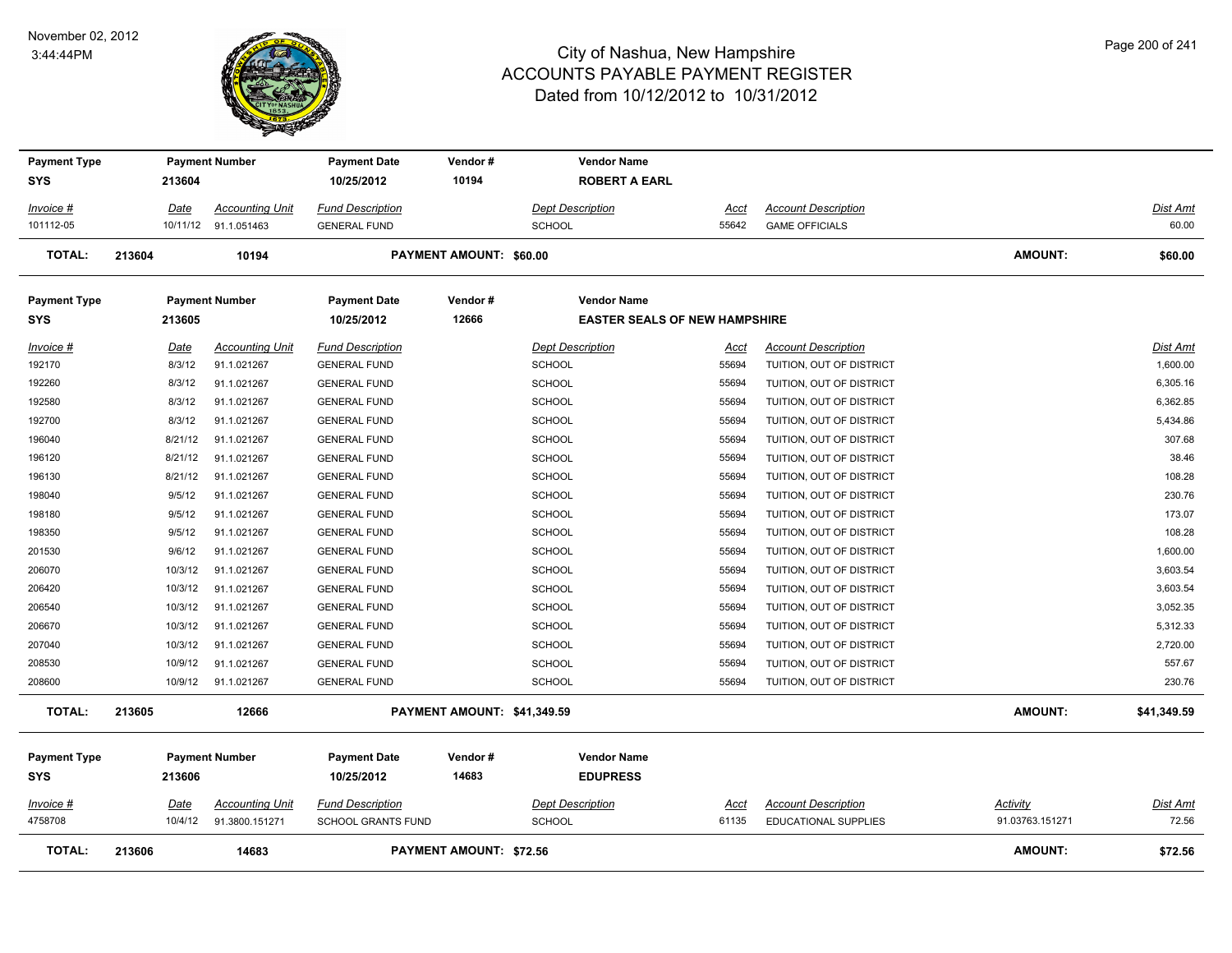

| <b>Payment Type</b>               |        |             | <b>Payment Number</b>  | <b>Payment Date</b>               | Vendor#                       | <b>Vendor Name</b>                             |             |                                                              |                |          |
|-----------------------------------|--------|-------------|------------------------|-----------------------------------|-------------------------------|------------------------------------------------|-------------|--------------------------------------------------------------|----------------|----------|
| <b>SYS</b>                        |        | 213607      |                        | 10/25/2012                        | 15032                         | <b>ELAINE ENGELHARDT</b>                       |             |                                                              |                |          |
| Invoice #                         |        | Date        | <b>Accounting Unit</b> | <b>Fund Description</b>           |                               | <b>Dept Description</b>                        | Acct        | <b>Account Description</b>                                   |                | Dist Amt |
| 100112-05                         |        | 10/1/12     | 91.1.051477            | <b>GENERAL FUND</b>               |                               | <b>SCHOOL</b>                                  | 55642       | <b>GAME OFFICIALS</b>                                        |                | 60.00    |
| <b>TOTAL:</b>                     | 213607 |             | 15032                  |                                   | PAYMENT AMOUNT: \$60.00       |                                                |             |                                                              | <b>AMOUNT:</b> | \$60.00  |
| <b>Payment Type</b>               |        |             | <b>Payment Number</b>  | <b>Payment Date</b>               | Vendor#                       | <b>Vendor Name</b>                             |             |                                                              |                |          |
| <b>SYS</b>                        |        | 213608      |                        | 10/25/2012                        | 12698                         | <b>FWWEBBCO</b>                                |             |                                                              |                |          |
| Invoice #                         |        | Date        | <b>Accounting Unit</b> | <b>Fund Description</b>           |                               | <b>Dept Description</b>                        | Acct        | <b>Account Description</b>                                   |                | Dist Amt |
| 37756949                          |        | 10/8/12     | 91.1.222620            | <b>GENERAL FUND</b>               |                               | <b>SCHOOL</b>                                  | 61414       | SUPPLIES, PLUMBING                                           |                | 38.56    |
| 37792663                          |        | 10/4/12     | 91.1.222620            | <b>GENERAL FUND</b>               |                               | <b>SCHOOL</b>                                  | 61414       | SUPPLIES, PLUMBING                                           |                | 5.16     |
| 37812705                          |        | 10/5/12     | 91.1.222620            | <b>GENERAL FUND</b>               |                               | <b>SCHOOL</b>                                  | 61414       | SUPPLIES, PLUMBING                                           |                | 5.84     |
| 37813582                          |        | 10/8/12     | 91.1.031300            | <b>GENERAL FUND</b>               |                               | <b>SCHOOL</b>                                  | 61135       | <b>EDUCATIONAL SUPPLIES</b>                                  |                | 409.74   |
| 37816125                          |        |             | 10/8/12 91.1.222620    | <b>GENERAL FUND</b>               |                               | <b>SCHOOL</b>                                  | 61414       | SUPPLIES, PLUMBING                                           |                | 8.76     |
| <b>TOTAL:</b>                     | 213608 |             | 12698                  |                                   | PAYMENT AMOUNT: \$468.06      |                                                |             |                                                              | <b>AMOUNT:</b> | \$468.06 |
| <b>Payment Type</b><br><b>SYS</b> |        | 213609      | <b>Payment Number</b>  | <b>Payment Date</b><br>10/25/2012 | Vendor#<br>11766              | <b>Vendor Name</b><br><b>LAURA FINOCCHIARO</b> |             |                                                              |                |          |
| Invoice #                         |        | Date        | <b>Accounting Unit</b> | <b>Fund Description</b>           |                               | <b>Dept Description</b>                        | Acct        | <b>Account Description</b>                                   |                | Dist Amt |
| PV-09282012                       |        | 9/28/12     | 91.1.992212            | <b>GENERAL FUND</b>               |                               | <b>SCHOOL</b>                                  | 55300       | TRAVEL                                                       |                | 6.44     |
| <b>TOTAL:</b>                     | 213609 |             | 11766                  |                                   | <b>PAYMENT AMOUNT: \$6.44</b> |                                                |             |                                                              | <b>AMOUNT:</b> | \$6.44   |
| <b>Payment Type</b>               |        |             | <b>Payment Number</b>  | <b>Payment Date</b>               | Vendor#                       | <b>Vendor Name</b>                             |             |                                                              |                |          |
| <b>SYS</b>                        |        | 213610      |                        | 10/25/2012                        | 14227                         | <b>FIRST STUDENT INC</b>                       |             |                                                              |                |          |
| <u>Invoice #</u>                  |        | <b>Date</b> | <b>Accounting Unit</b> | <b>Fund Description</b>           |                               | <b>Dept Description</b>                        | <u>Acct</u> | <b>Account Description</b>                                   |                | Dist Amt |
| 17747092                          |        | 10/9/12     | 91.1.041467            | <b>GENERAL FUND</b>               |                               | SCHOOL                                         | 55690       | REGULAR TRANSPORTATION                                       |                | 110.69   |
| 17747093                          |        | 10/9/12     | 91.1.041462            | <b>GENERAL FUND</b>               |                               | SCHOOL                                         | 55690       | <b>SERVICES</b><br>REGULAR TRANSPORTATION                    |                | 77.77    |
| 17747093                          |        | 10/9/12     | 91.1.041472            | <b>GENERAL FUND</b>               |                               | <b>SCHOOL</b>                                  | 55690       | <b>SERVICES</b><br>REGULAR TRANSPORTATION                    |                | 77.77    |
| 17747094                          |        | 10/9/12     | 91.1.041456            | <b>GENERAL FUND</b>               |                               | <b>SCHOOL</b>                                  | 55690       | <b>SERVICES</b><br>REGULAR TRANSPORTATION                    |                | 81.43    |
| 17747094                          |        | 10/9/12     | 91.1.041467            | <b>GENERAL FUND</b>               |                               | <b>SCHOOL</b>                                  | 55690       | <b>SERVICES</b><br>REGULAR TRANSPORTATION<br><b>SERVICES</b> |                | 81.43    |
| 17747095                          |        | 10/9/12     | 91.1.041441            | <b>GENERAL FUND</b>               |                               | <b>SCHOOL</b>                                  | 55690       | REGULAR TRANSPORTATION<br><b>SERVICES</b>                    |                | 290.38   |
| 17747096                          |        | 10/9/12     | 91.1.041438            | <b>GENERAL FUND</b>               |                               | <b>SCHOOL</b>                                  | 55690       | REGULAR TRANSPORTATION<br><b>SERVICES</b>                    |                | 75.47    |
| 17747096                          |        | 10/9/12     | 91.1.041439            | <b>GENERAL FUND</b>               |                               | <b>SCHOOL</b>                                  | 55690       | REGULAR TRANSPORTATION<br><b>SERVICES</b>                    |                | 75.47    |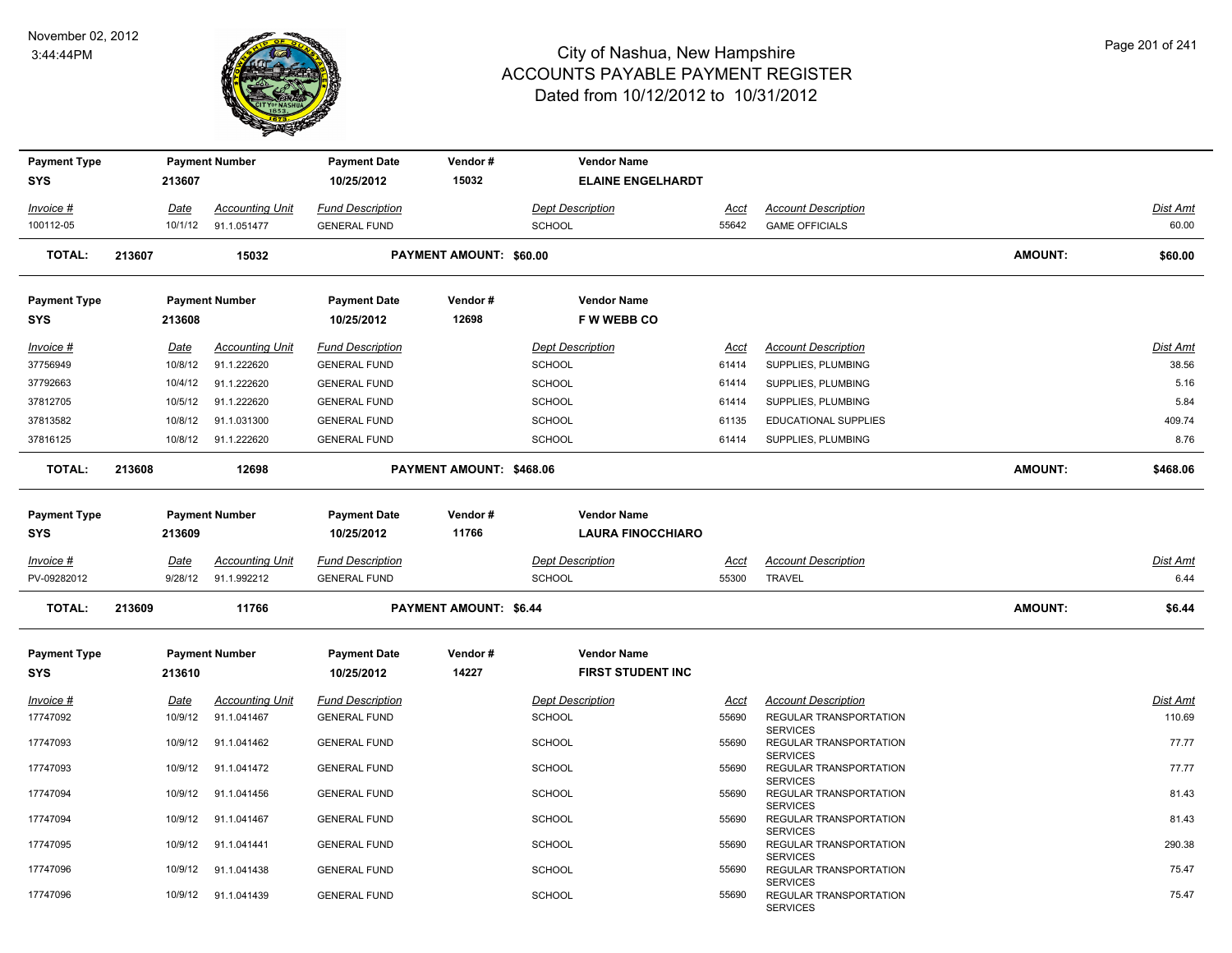

| <b>TOTAL:</b>              | 213611  | 12735                  |                                   | <b>PAYMENT AMOUNT: \$56.36</b> |                                                        |                                                  | <b>AMOUNT:</b> | \$56.36    |
|----------------------------|---------|------------------------|-----------------------------------|--------------------------------|--------------------------------------------------------|--------------------------------------------------|----------------|------------|
| 649728F-5                  |         | 10/4/12 91.1.092220    | <b>GENERAL FUND</b>               | <b>SCHOOL</b>                  | 61814                                                  | <b>MEDIA</b>                                     |                | 42.91      |
| 641212F-3                  | 10/2/12 | 91.1.192220            | <b>GENERAL FUND</b>               | <b>SCHOOL</b>                  | 61814                                                  | <b>MEDIA</b>                                     |                | 13.45      |
| Invoice #                  | Date    | <b>Accounting Unit</b> | <b>Fund Description</b>           |                                | <b>Dept Description</b><br>Acct                        | <b>Account Description</b>                       |                | Dist Amt   |
| <b>Payment Type</b><br>SYS | 213611  | <b>Payment Number</b>  | <b>Payment Date</b><br>10/25/2012 | Vendor#<br>12735               | <b>Vendor Name</b><br><b>FOLLETT LIBRARY RESOURCES</b> |                                                  |                |            |
|                            |         |                        |                                   |                                |                                                        |                                                  |                |            |
| <b>TOTAL:</b>              | 213610  | 14227                  |                                   | PAYMENT AMOUNT: \$3,144.99     |                                                        |                                                  | <b>AMOUNT:</b> | \$3,144.99 |
| 17747128                   | 10/9/12 | 91.1.041443            | <b>GENERAL FUND</b>               | <b>SCHOOL</b>                  | 55690                                                  | REGULAR TRANSPORTATION<br><b>SERVICES</b>        |                | 164.67     |
| 17747126                   | 10/9/12 | 91.1.041443            | <b>GENERAL FUND</b>               | <b>SCHOOL</b>                  | 55690                                                  | REGULAR TRANSPORTATION<br><b>SERVICES</b>        |                | 138.69     |
| 17747115                   | 10/9/12 | 91.1.031467            | <b>GENERAL FUND</b>               | <b>SCHOOL</b>                  | 55690                                                  | REGULAR TRANSPORTATION<br><b>SERVICES</b>        |                | 119.06     |
| 17747115                   | 10/9/12 | 91.1.031456            | <b>GENERAL FUND</b>               | <b>SCHOOL</b>                  | 55690                                                  | <b>REGULAR TRANSPORTATION</b><br><b>SERVICES</b> |                | 119.06     |
| 17747114                   | 10/9/12 | 91.1.031470            | <b>GENERAL FUND</b>               | <b>SCHOOL</b>                  | 55690                                                  | REGULAR TRANSPORTATION<br><b>SERVICES</b>        |                | 122.66     |
|                            |         |                        |                                   |                                |                                                        | <b>SERVICES</b>                                  |                |            |
| 17747114                   | 10/9/12 | 91.1.031440            | <b>GENERAL FUND</b>               | <b>SCHOOL</b>                  | 55690                                                  | <b>SERVICES</b><br>REGULAR TRANSPORTATION        |                | 122.65     |
| 17747113                   | 10/9/12 | 91.1.031472            | <b>GENERAL FUND</b>               | <b>SCHOOL</b>                  | 55690                                                  | <b>SERVICES</b><br>REGULAR TRANSPORTATION        |                | 98.81      |
| 17747112                   | 10/9/12 | 91.1.031466            | <b>GENERAL FUND</b>               | <b>SCHOOL</b>                  | 55690                                                  | <b>SERVICES</b><br>REGULAR TRANSPORTATION        |                | 57.93      |
| 17747112                   | 10/9/12 | 91.1.031455            | <b>GENERAL FUND</b>               | <b>SCHOOL</b>                  | 55690                                                  | <b>REGULAR TRANSPORTATION</b>                    |                | 57.93      |
| 17747111                   | 10/9/12 | 91.1.031472            | <b>GENERAL FUND</b>               | <b>SCHOOL</b>                  | 55690                                                  | REGULAR TRANSPORTATION<br><b>SERVICES</b>        |                | 216.16     |
| 17747110                   | 10/9/12 | 91.1.051463            | <b>GENERAL FUND</b>               | <b>SCHOOL</b>                  | 55690                                                  | REGULAR TRANSPORTATION<br><b>SERVICES</b>        |                | 94.47      |
| 17747109                   | 10/9/12 | 91.1.051477            | <b>GENERAL FUND</b>               | <b>SCHOOL</b>                  | 55690                                                  | REGULAR TRANSPORTATION<br><b>SERVICES</b>        |                | 89.15      |
| 17747108                   |         |                        |                                   |                                |                                                        | REGULAR TRANSPORTATION<br><b>SERVICES</b>        |                |            |
|                            | 10/9/12 | 91.1.051477            | <b>GENERAL FUND</b>               | <b>SCHOOL</b>                  | 55690                                                  | <b>SERVICES</b>                                  |                | 49.96      |
| 17747107                   | 10/9/12 | 91.1.031439            | <b>GENERAL FUND</b>               | <b>SCHOOL</b>                  | 55690                                                  | <b>SERVICES</b><br><b>REGULAR TRANSPORTATION</b> |                | 107.34     |
| 17747107                   | 10/9/12 | 91.1.031438            | <b>GENERAL FUND</b>               | <b>SCHOOL</b>                  | 55690                                                  | <b>SERVICES</b><br><b>REGULAR TRANSPORTATION</b> |                | 107.34     |
| 17747106                   | 10/9/12 | 91.1.071477            | <b>GENERAL FUND</b>               | <b>SCHOOL</b>                  | 55690                                                  | REGULAR TRANSPORTATION                           |                | 150.06     |
| 17747105                   | 10/9/12 | 91.1.071463            | <b>GENERAL FUND</b>               | <b>SCHOOL</b>                  | 55690                                                  | REGULAR TRANSPORTATION<br><b>SERVICES</b>        |                | 49.96      |
| 17747104                   | 10/9/12 | 91.1.071463            | <b>GENERAL FUND</b>               | <b>SCHOOL</b>                  | 55690                                                  | REGULAR TRANSPORTATION<br><b>SERVICES</b>        |                | 53.98      |
|                            |         |                        |                                   |                                |                                                        | <b>SERVICES</b>                                  |                |            |
| 17747103                   | 10/9/12 | 91.1.061477            | <b>GENERAL FUND</b>               | <b>SCHOOL</b>                  | 55690                                                  | <b>SERVICES</b><br>REGULAR TRANSPORTATION        |                | 49.96      |
| 17747102                   | 10/9/12 | 91.1.061463            | <b>GENERAL FUND</b>               | <b>SCHOOL</b>                  | 55690                                                  | <b>SERVICES</b><br><b>REGULAR TRANSPORTATION</b> |                | 102.60     |
| 17747099                   | 10/9/12 | 91.1.061477            | <b>GENERAL FUND</b>               | <b>SCHOOL</b>                  | 55690                                                  | <b>SERVICES</b><br>REGULAR TRANSPORTATION        |                | 98.92      |
| 17747098                   | 10/9/12 | 91.1.061463            | <b>GENERAL FUND</b>               | <b>SCHOOL</b>                  | 55690                                                  | REGULAR TRANSPORTATION                           |                | 103.22     |
|                            |         |                        |                                   |                                |                                                        |                                                  |                |            |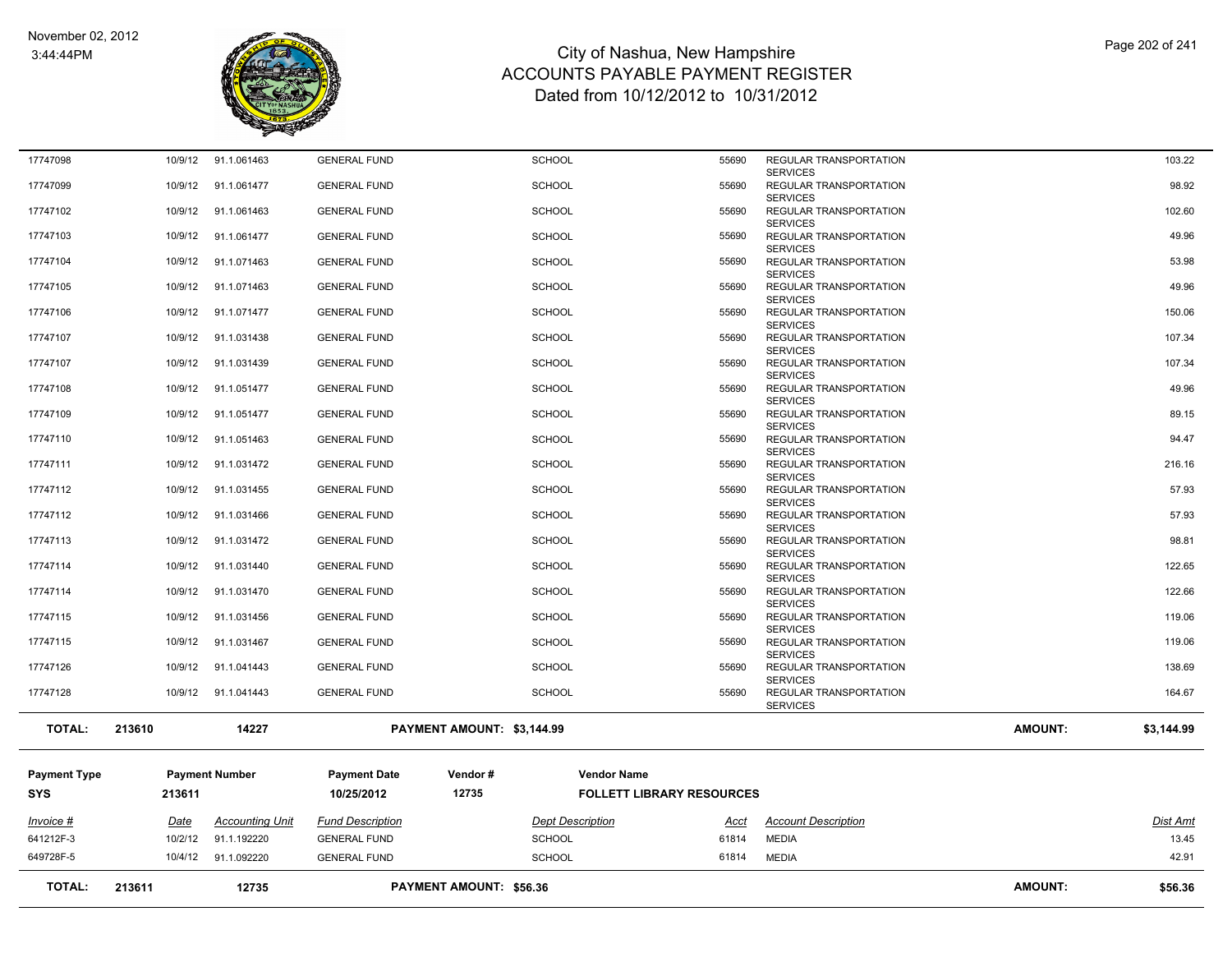

| 10214<br><b>SYS</b><br>213612<br>10/25/2012<br><b>DONALD FORTIER</b><br><b>Fund Description</b><br><b>Account Description</b><br>Invoice #<br>Date<br><b>Accounting Unit</b><br><b>Dept Description</b><br><u>Acct</u><br>82412-04<br>91.1.041441<br><b>SCHOOL</b><br><b>GAME OFFICIALS</b><br>8/24/12<br><b>GENERAL FUND</b><br>55642<br><b>TOTAL:</b><br>213612<br>10214<br>PAYMENT AMOUNT: \$35.00<br><b>AMOUNT:</b><br><b>Payment Type</b><br><b>Payment Number</b><br>Vendor#<br><b>Vendor Name</b><br><b>Payment Date</b><br>15209<br><b>SYS</b><br>213613<br>10/25/2012<br><b>KEITH FRANCIS</b><br><b>Fund Description</b><br><b>Account Description</b><br><b>Accounting Unit</b><br><b>Dept Description</b><br>Invoice #<br>Date<br>Acct<br>83012-04<br>8/30/12<br>91.1.041443<br><b>GENERAL FUND</b><br><b>SCHOOL</b><br>55642<br><b>GAME OFFICIALS</b><br><b>TOTAL:</b><br>213613<br>15209<br>PAYMENT AMOUNT: \$60.00<br><b>AMOUNT:</b><br><b>Payment Type</b><br><b>Payment Number</b><br><b>Vendor Name</b><br><b>Payment Date</b><br>Vendor#<br>15270<br><b>MARK FRASER</b><br><b>SYS</b><br>213614<br>10/25/2012<br><b>Fund Description</b><br><b>Dept Description</b><br><b>Account Description</b><br>Invoice #<br>Date<br><b>Accounting Unit</b><br>Acct<br>92812-03<br>9/28/12<br>91.1.031441<br><b>SCHOOL</b><br>55642<br><b>GAME OFFICIALS</b><br><b>GENERAL FUND</b><br><b>TOTAL:</b><br>213614<br>PAYMENT AMOUNT: \$92.00<br><b>AMOUNT:</b><br>15270 | <b>Dist Amt</b><br>35.00<br>\$35.00<br>Dist Amt<br>60.00<br>\$60.00 |
|-----------------------------------------------------------------------------------------------------------------------------------------------------------------------------------------------------------------------------------------------------------------------------------------------------------------------------------------------------------------------------------------------------------------------------------------------------------------------------------------------------------------------------------------------------------------------------------------------------------------------------------------------------------------------------------------------------------------------------------------------------------------------------------------------------------------------------------------------------------------------------------------------------------------------------------------------------------------------------------------------------------------------------------------------------------------------------------------------------------------------------------------------------------------------------------------------------------------------------------------------------------------------------------------------------------------------------------------------------------------------------------------------------------------------------------------------------------------------------|---------------------------------------------------------------------|
|                                                                                                                                                                                                                                                                                                                                                                                                                                                                                                                                                                                                                                                                                                                                                                                                                                                                                                                                                                                                                                                                                                                                                                                                                                                                                                                                                                                                                                                                             |                                                                     |
|                                                                                                                                                                                                                                                                                                                                                                                                                                                                                                                                                                                                                                                                                                                                                                                                                                                                                                                                                                                                                                                                                                                                                                                                                                                                                                                                                                                                                                                                             |                                                                     |
|                                                                                                                                                                                                                                                                                                                                                                                                                                                                                                                                                                                                                                                                                                                                                                                                                                                                                                                                                                                                                                                                                                                                                                                                                                                                                                                                                                                                                                                                             |                                                                     |
|                                                                                                                                                                                                                                                                                                                                                                                                                                                                                                                                                                                                                                                                                                                                                                                                                                                                                                                                                                                                                                                                                                                                                                                                                                                                                                                                                                                                                                                                             |                                                                     |
|                                                                                                                                                                                                                                                                                                                                                                                                                                                                                                                                                                                                                                                                                                                                                                                                                                                                                                                                                                                                                                                                                                                                                                                                                                                                                                                                                                                                                                                                             |                                                                     |
|                                                                                                                                                                                                                                                                                                                                                                                                                                                                                                                                                                                                                                                                                                                                                                                                                                                                                                                                                                                                                                                                                                                                                                                                                                                                                                                                                                                                                                                                             |                                                                     |
|                                                                                                                                                                                                                                                                                                                                                                                                                                                                                                                                                                                                                                                                                                                                                                                                                                                                                                                                                                                                                                                                                                                                                                                                                                                                                                                                                                                                                                                                             |                                                                     |
|                                                                                                                                                                                                                                                                                                                                                                                                                                                                                                                                                                                                                                                                                                                                                                                                                                                                                                                                                                                                                                                                                                                                                                                                                                                                                                                                                                                                                                                                             |                                                                     |
|                                                                                                                                                                                                                                                                                                                                                                                                                                                                                                                                                                                                                                                                                                                                                                                                                                                                                                                                                                                                                                                                                                                                                                                                                                                                                                                                                                                                                                                                             |                                                                     |
|                                                                                                                                                                                                                                                                                                                                                                                                                                                                                                                                                                                                                                                                                                                                                                                                                                                                                                                                                                                                                                                                                                                                                                                                                                                                                                                                                                                                                                                                             |                                                                     |
|                                                                                                                                                                                                                                                                                                                                                                                                                                                                                                                                                                                                                                                                                                                                                                                                                                                                                                                                                                                                                                                                                                                                                                                                                                                                                                                                                                                                                                                                             |                                                                     |
|                                                                                                                                                                                                                                                                                                                                                                                                                                                                                                                                                                                                                                                                                                                                                                                                                                                                                                                                                                                                                                                                                                                                                                                                                                                                                                                                                                                                                                                                             |                                                                     |
|                                                                                                                                                                                                                                                                                                                                                                                                                                                                                                                                                                                                                                                                                                                                                                                                                                                                                                                                                                                                                                                                                                                                                                                                                                                                                                                                                                                                                                                                             |                                                                     |
|                                                                                                                                                                                                                                                                                                                                                                                                                                                                                                                                                                                                                                                                                                                                                                                                                                                                                                                                                                                                                                                                                                                                                                                                                                                                                                                                                                                                                                                                             |                                                                     |
|                                                                                                                                                                                                                                                                                                                                                                                                                                                                                                                                                                                                                                                                                                                                                                                                                                                                                                                                                                                                                                                                                                                                                                                                                                                                                                                                                                                                                                                                             | Dist Amt                                                            |
|                                                                                                                                                                                                                                                                                                                                                                                                                                                                                                                                                                                                                                                                                                                                                                                                                                                                                                                                                                                                                                                                                                                                                                                                                                                                                                                                                                                                                                                                             | 92.00                                                               |
|                                                                                                                                                                                                                                                                                                                                                                                                                                                                                                                                                                                                                                                                                                                                                                                                                                                                                                                                                                                                                                                                                                                                                                                                                                                                                                                                                                                                                                                                             | \$92.00                                                             |
| <b>Vendor Name</b><br><b>Payment Type</b><br><b>Payment Number</b><br><b>Payment Date</b><br>Vendor#                                                                                                                                                                                                                                                                                                                                                                                                                                                                                                                                                                                                                                                                                                                                                                                                                                                                                                                                                                                                                                                                                                                                                                                                                                                                                                                                                                        |                                                                     |
| 15264<br><b>CHANTEL FRENETTE</b><br><b>SYS</b><br>213615<br>10/25/2012                                                                                                                                                                                                                                                                                                                                                                                                                                                                                                                                                                                                                                                                                                                                                                                                                                                                                                                                                                                                                                                                                                                                                                                                                                                                                                                                                                                                      |                                                                     |
|                                                                                                                                                                                                                                                                                                                                                                                                                                                                                                                                                                                                                                                                                                                                                                                                                                                                                                                                                                                                                                                                                                                                                                                                                                                                                                                                                                                                                                                                             |                                                                     |
| Invoice #<br><u>Date</u><br><b>Accounting Unit</b><br><b>Fund Description</b><br><b>Dept Description</b><br><b>Account Description</b><br><b>Activity</b><br><u>Acct</u><br>OCT 16-12<br>10/15/12<br>91.3800.991490<br>SCHOOL GRANTS FUND<br><b>SCHOOL</b><br>MISCELLANEOUS SUPPLIES<br>91.03463.991490                                                                                                                                                                                                                                                                                                                                                                                                                                                                                                                                                                                                                                                                                                                                                                                                                                                                                                                                                                                                                                                                                                                                                                     | <u>Dist Amt</u><br>45.36                                            |
| 61299<br>OCT-12<br>10/5/12<br>91.3800.991490<br><b>SCHOOL GRANTS FUND</b><br><b>SCHOOL</b><br>61299<br>MISCELLANEOUS SUPPLIES<br>91.03463.991490                                                                                                                                                                                                                                                                                                                                                                                                                                                                                                                                                                                                                                                                                                                                                                                                                                                                                                                                                                                                                                                                                                                                                                                                                                                                                                                            | 66.89                                                               |
|                                                                                                                                                                                                                                                                                                                                                                                                                                                                                                                                                                                                                                                                                                                                                                                                                                                                                                                                                                                                                                                                                                                                                                                                                                                                                                                                                                                                                                                                             |                                                                     |
| <b>TOTAL:</b><br>213615<br>15264<br>PAYMENT AMOUNT: \$112.25<br><b>AMOUNT:</b>                                                                                                                                                                                                                                                                                                                                                                                                                                                                                                                                                                                                                                                                                                                                                                                                                                                                                                                                                                                                                                                                                                                                                                                                                                                                                                                                                                                              | \$112.25                                                            |
| <b>Payment Type</b><br><b>Payment Number</b><br><b>Payment Date</b><br>Vendor#<br><b>Vendor Name</b>                                                                                                                                                                                                                                                                                                                                                                                                                                                                                                                                                                                                                                                                                                                                                                                                                                                                                                                                                                                                                                                                                                                                                                                                                                                                                                                                                                        |                                                                     |
| 12752<br><b>JOHN FULTON</b><br><b>SYS</b><br>213616<br>10/25/2012                                                                                                                                                                                                                                                                                                                                                                                                                                                                                                                                                                                                                                                                                                                                                                                                                                                                                                                                                                                                                                                                                                                                                                                                                                                                                                                                                                                                           |                                                                     |
| <b>Accounting Unit</b><br><b>Fund Description</b><br><b>Dept Description</b><br><b>Account Description</b><br>Invoice #<br>Date<br><u>Acct</u>                                                                                                                                                                                                                                                                                                                                                                                                                                                                                                                                                                                                                                                                                                                                                                                                                                                                                                                                                                                                                                                                                                                                                                                                                                                                                                                              | <u>Dist Amt</u>                                                     |
| 101512-03<br>10/15/12<br>91.1.031462<br><b>SCHOOL</b><br>55642<br><b>GENERAL FUND</b><br><b>GAME OFFICIALS</b>                                                                                                                                                                                                                                                                                                                                                                                                                                                                                                                                                                                                                                                                                                                                                                                                                                                                                                                                                                                                                                                                                                                                                                                                                                                                                                                                                              | 80.00                                                               |
| 101512-03<br>10/15/12 91.1.031472<br>SCHOOL<br><b>GENERAL FUND</b><br>55642<br><b>GAME OFFICIALS</b>                                                                                                                                                                                                                                                                                                                                                                                                                                                                                                                                                                                                                                                                                                                                                                                                                                                                                                                                                                                                                                                                                                                                                                                                                                                                                                                                                                        |                                                                     |
| 101712-04<br>10/17/12<br>91.1.041462<br>SCHOOL<br>55642<br><b>GAME OFFICIALS</b><br><b>GENERAL FUND</b>                                                                                                                                                                                                                                                                                                                                                                                                                                                                                                                                                                                                                                                                                                                                                                                                                                                                                                                                                                                                                                                                                                                                                                                                                                                                                                                                                                     | 50.00                                                               |
| 101712-04<br>10/17/12 91.1.041472<br><b>GENERAL FUND</b><br><b>SCHOOL</b><br>55642<br><b>GAME OFFICIALS</b>                                                                                                                                                                                                                                                                                                                                                                                                                                                                                                                                                                                                                                                                                                                                                                                                                                                                                                                                                                                                                                                                                                                                                                                                                                                                                                                                                                 | 80.00                                                               |
| <b>TOTAL:</b><br>213616<br>12752<br>PAYMENT AMOUNT: \$260.00<br><b>AMOUNT:</b><br>\$260.00                                                                                                                                                                                                                                                                                                                                                                                                                                                                                                                                                                                                                                                                                                                                                                                                                                                                                                                                                                                                                                                                                                                                                                                                                                                                                                                                                                                  | 50.00                                                               |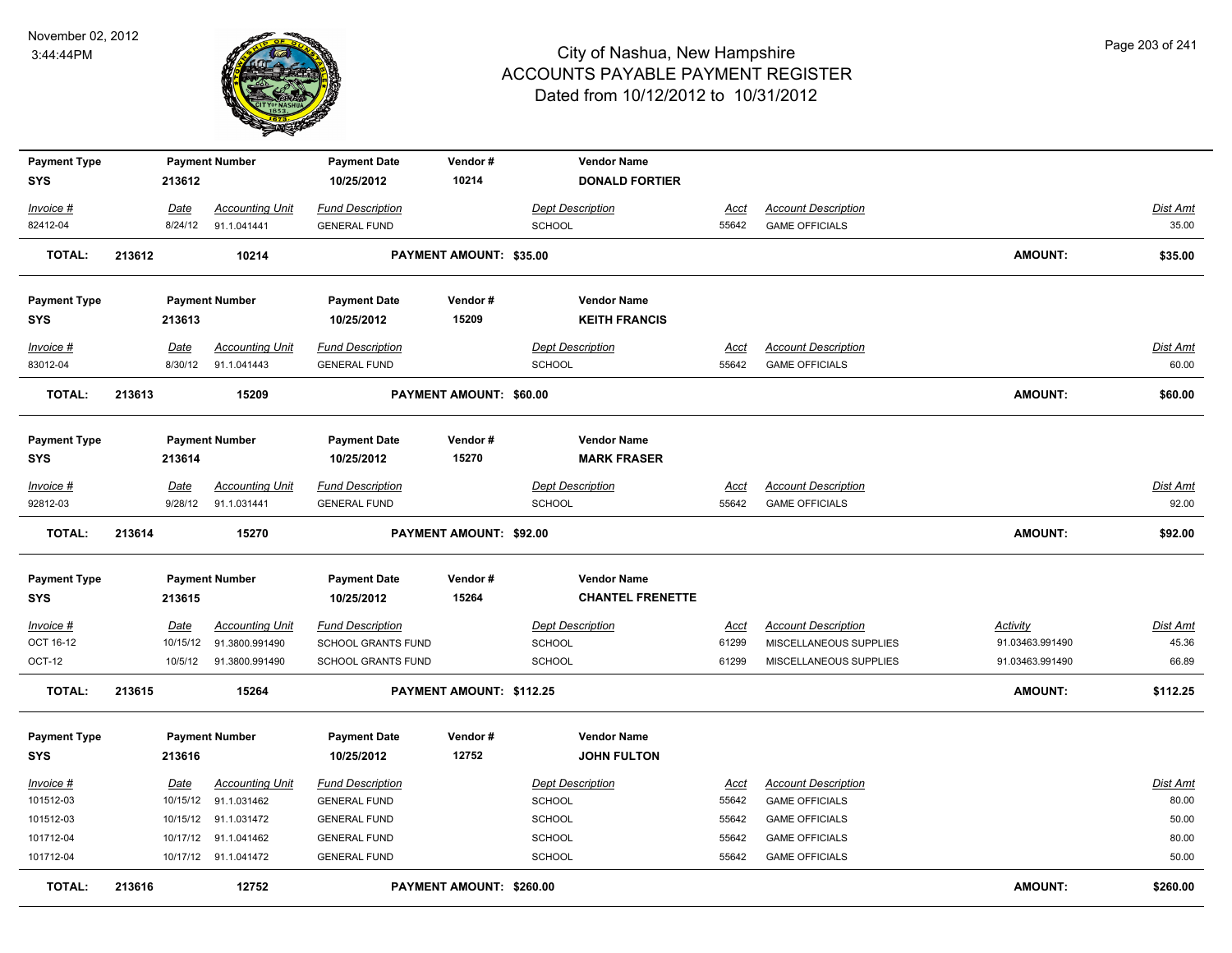#### November 02, 2012 3:44:44PM



| <b>Payment Type</b><br>SYS  | 213617                | <b>Payment Number</b>                    | <b>Payment Date</b><br>10/25/2012               | Vendor#<br>15273               | <b>Vendor Name</b><br><b>KELLIE GABRIEL</b> |                      |                                                          |                 |                              |
|-----------------------------|-----------------------|------------------------------------------|-------------------------------------------------|--------------------------------|---------------------------------------------|----------------------|----------------------------------------------------------|-----------------|------------------------------|
| Invoice #                   | <u>Date</u>           | <b>Accounting Unit</b>                   | <b>Fund Description</b>                         |                                | <b>Dept Description</b>                     | Acct                 | <b>Account Description</b>                               |                 | Dist Amt                     |
| MILES-SEPT                  | 9/30/12               | 91.1.992322                              | <b>GENERAL FUND</b>                             |                                | <b>SCHOOL</b>                               | 55307                | MILEAGE REIMBURSEMENTS                                   |                 | 14.71                        |
| <b>TOTAL:</b>               | 213617                | 15273                                    |                                                 | <b>PAYMENT AMOUNT: \$14.71</b> |                                             |                      |                                                          | <b>AMOUNT:</b>  | \$14.71                      |
| <b>Payment Type</b>         |                       | <b>Payment Number</b>                    | <b>Payment Date</b>                             | Vendor#<br>14247               | <b>Vendor Name</b>                          |                      |                                                          |                 |                              |
| <b>SYS</b>                  | 213618                |                                          | 10/25/2012                                      |                                | <b>GARELICK FARMS LYNN</b>                  |                      |                                                          |                 |                              |
| <u>Invoice #</u><br>9738137 | <u>Date</u><br>9/8/12 | <b>Accounting Unit</b><br>91.2100.033120 | <b>Fund Description</b><br><b>FOOD SERVICES</b> |                                | <b>Dept Description</b><br><b>SCHOOL</b>    | <u>Acct</u><br>61214 | <b>Account Description</b><br>FOOD, FOOD SERVICE PROGRAM | <b>Activity</b> | <b>Dist Amt</b><br>$-258.50$ |
| 9738137                     | 9/8/12                | 91.2100.043120                           | <b>FOOD SERVICES</b>                            |                                | <b>SCHOOL</b>                               | 61214                | FOOD, FOOD SERVICE PROGRAM                               |                 | $-212.30$                    |
| 9738137                     | 9/8/12                | 91.2100.053120                           | <b>FOOD SERVICES</b>                            |                                | SCHOOL                                      | 61214                | FOOD, FOOD SERVICE PROGRAM                               |                 | $-24.50$                     |
| 9782563                     | 9/29/12               | 91.2222.991490                           | AFTER SCHOOL PROGRAM                            |                                | <b>SCHOOL</b>                               | 61299                | MISCELLANEOUS SUPPLIES                                   |                 | 101.47                       |
| 9782564                     | 9/29/12               | 91.2222.991490                           | AFTER SCHOOL PROGRAM                            |                                | <b>SCHOOL</b>                               | 61299                | MISCELLANEOUS SUPPLIES                                   |                 | 68.55                        |
| 9782568                     | 9/29/12               | 91.2222.991490                           | AFTER SCHOOL PROGRAM                            |                                | <b>SCHOOL</b>                               | 61299                | MISCELLANEOUS SUPPLIES                                   |                 | 43.85                        |
| 9782570                     | 9/29/12               | 91.3800.991490                           | <b>SCHOOL GRANTS FUND</b>                       |                                | <b>SCHOOL</b>                               | 61299                | MISCELLANEOUS SUPPLIES                                   | 91.03463.991490 | 35.42                        |
| 9782571                     | 9/29/12               | 91.3800.991490                           | <b>SCHOOL GRANTS FUND</b>                       |                                | SCHOOL                                      | 61299                | MISCELLANEOUS SUPPLIES                                   | 91.03463.991490 | 46.40                        |
| 9813383                     | 10/13/12              | 91.2100.033120                           | <b>FOOD SERVICES</b>                            |                                | <b>SCHOOL</b>                               | 61214                | FOOD, FOOD SERVICE PROGRAM                               |                 | 1,338.96                     |
| 9813384                     |                       | 10/13/12  91.2100.133120                 | <b>FOOD SERVICES</b>                            |                                | <b>SCHOOL</b>                               | 61214                | FOOD, FOOD SERVICE PROGRAM                               |                 | 310.44                       |
| 9813385                     |                       | 10/13/12 91.2100.113120                  | <b>FOOD SERVICES</b>                            |                                | <b>SCHOOL</b>                               | 61214                | FOOD, FOOD SERVICE PROGRAM                               |                 | 365.21                       |
| 9813386                     |                       | 10/13/12 91.2100.123120                  | <b>FOOD SERVICES</b>                            |                                | <b>SCHOOL</b>                               | 61214                | FOOD, FOOD SERVICE PROGRAM                               |                 | 311.22                       |
| 9813387                     |                       | 10/13/12 91.2100.183120                  | <b>FOOD SERVICES</b>                            |                                | <b>SCHOOL</b>                               | 61214                | FOOD, FOOD SERVICE PROGRAM                               |                 | 431.43                       |
| 9813388                     |                       | 10/13/12 91.2100.093120                  | <b>FOOD SERVICES</b>                            |                                | <b>SCHOOL</b>                               | 61214                | FOOD, FOOD SERVICE PROGRAM                               |                 | 402.47                       |
| 9813389                     |                       | 10/13/12 91.2100.143120                  | <b>FOOD SERVICES</b>                            |                                | <b>SCHOOL</b>                               | 61214                | FOOD, FOOD SERVICE PROGRAM                               |                 | 434.50                       |
| 9813390                     |                       | 10/13/12 91.2100.153120                  | <b>FOOD SERVICES</b>                            |                                | <b>SCHOOL</b>                               | 61214                | FOOD, FOOD SERVICE PROGRAM                               |                 | 630.96                       |
| 9813391                     |                       | 10/13/12  91.2100.063120                 | <b>FOOD SERVICES</b>                            |                                | <b>SCHOOL</b>                               | 61214                | FOOD, FOOD SERVICE PROGRAM                               |                 | $-136.27$                    |
| 9813392                     |                       | 10/13/12 91.2100.193120                  | <b>FOOD SERVICES</b>                            |                                | <b>SCHOOL</b>                               | 61214                | FOOD, FOOD SERVICE PROGRAM                               |                 | 333.92                       |
| 9813393                     |                       | 10/13/12 91.2100.163120                  | <b>FOOD SERVICES</b>                            |                                | <b>SCHOOL</b>                               | 61214                | FOOD, FOOD SERVICE PROGRAM                               |                 | 543.24                       |
| 9813394                     |                       | 10/13/12 91.2100.203120                  | <b>FOOD SERVICES</b>                            |                                | <b>SCHOOL</b>                               | 61214                | FOOD, FOOD SERVICE PROGRAM                               |                 | 383.38                       |
| 9813395                     |                       | 10/13/12 91.2100.053120                  | <b>FOOD SERVICES</b>                            |                                | <b>SCHOOL</b>                               | 61214                | FOOD, FOOD SERVICE PROGRAM                               |                 | $-399.23$                    |
| 9813396                     |                       | 10/13/12 91.2100.043120                  | <b>FOOD SERVICES</b>                            |                                | <b>SCHOOL</b>                               | 61214                | FOOD, FOOD SERVICE PROGRAM                               |                 | 1,451.01                     |
| 9813399                     | 10/13/12              | 91.2100.103120                           | <b>FOOD SERVICES</b>                            |                                | <b>SCHOOL</b>                               | 61214                | FOOD, FOOD SERVICE PROGRAM                               |                 | 303.83                       |
| 9813400                     |                       | 10/13/12 91.2100.173120                  | <b>FOOD SERVICES</b>                            |                                | <b>SCHOOL</b>                               | 61214                | FOOD, FOOD SERVICE PROGRAM                               |                 | 266.97                       |
| 9813401                     | 10/13/12              | 91.2100.073120                           | <b>FOOD SERVICES</b>                            |                                | <b>SCHOOL</b>                               | 61214                | FOOD, FOOD SERVICE PROGRAM                               |                 | $-155.27$                    |
| CM9490187                   | 6/25/12               | 91.2222.991490                           | AFTER SCHOOL PROGRAM                            |                                | <b>SCHOOL</b>                               | 61299                | MISCELLANEOUS SUPPLIES                                   |                 | $-47.61$                     |
| <b>TOTAL:</b>               | 213618                | 14247                                    |                                                 | PAYMENT AMOUNT: \$6,569.55     |                                             |                      |                                                          | <b>AMOUNT:</b>  | \$6,569.55                   |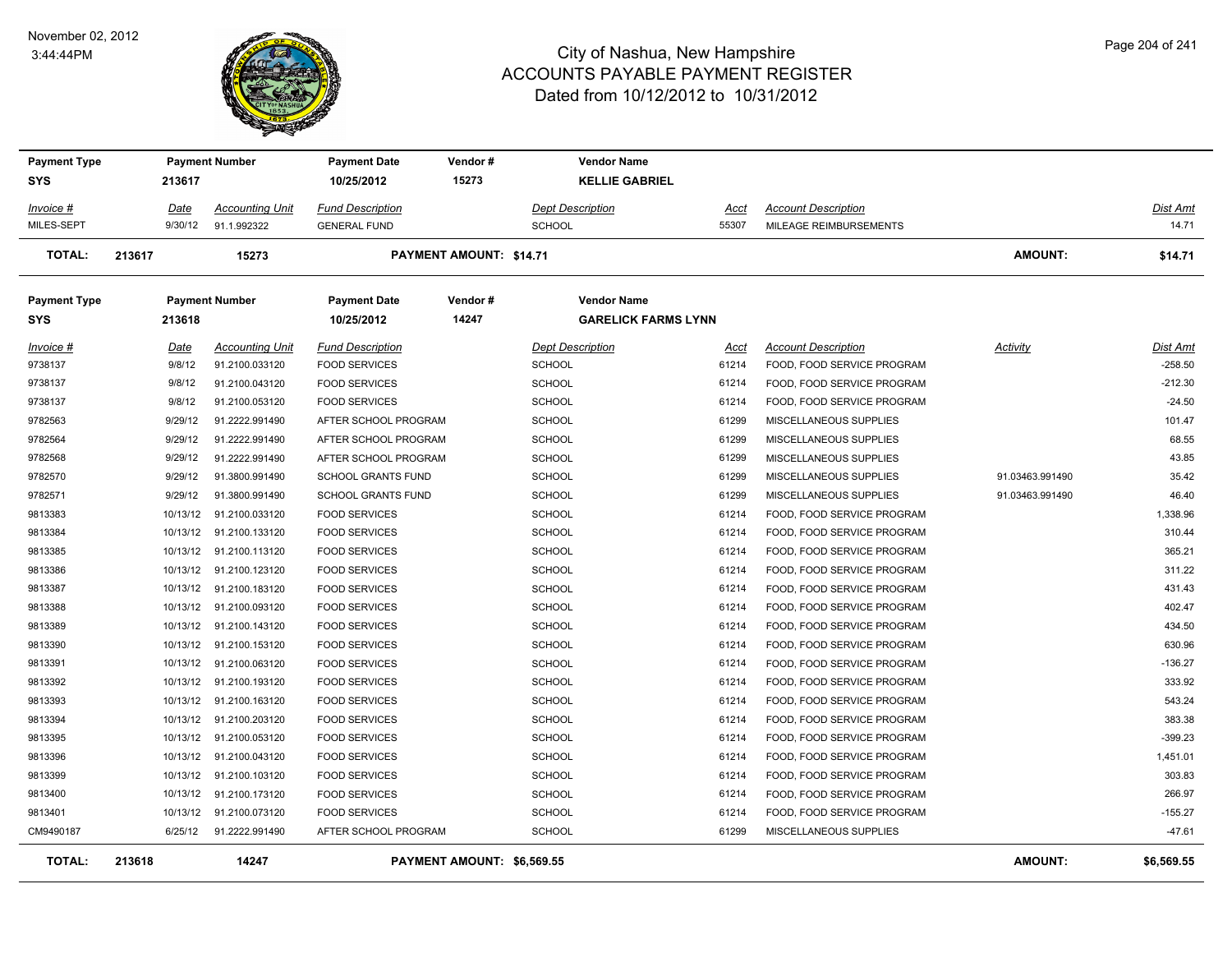

| <b>Payment Type</b>              |        |                        | <b>Payment Number</b>                             | <b>Payment Date</b>                                  | Vendor#                     | <b>Vendor Name</b>                       |                      |                                                        |                                       |                              |
|----------------------------------|--------|------------------------|---------------------------------------------------|------------------------------------------------------|-----------------------------|------------------------------------------|----------------------|--------------------------------------------------------|---------------------------------------|------------------------------|
| <b>SYS</b>                       |        | 213619                 |                                                   | 10/25/2012                                           | 12762                       | <b>GATE CITY FENCE CO INC</b>            |                      |                                                        |                                       |                              |
| Invoice #                        |        | Date                   | <b>Accounting Unit</b>                            | <b>Fund Description</b>                              |                             | <b>Dept Description</b>                  | <u>Acct</u>          | <b>Account Description</b>                             |                                       | Dist Amt                     |
| 36869                            |        | 10/5/12                | 91.1.222620                                       | <b>GENERAL FUND</b>                                  |                             | <b>SCHOOL</b>                            | 54280                | <b>BUILDING/GROUNDS MAINTENANCE</b>                    |                                       | 1,100.00                     |
| <b>TOTAL:</b>                    | 213619 |                        | 12762                                             |                                                      | PAYMENT AMOUNT: \$1,100.00  |                                          |                      |                                                        | <b>AMOUNT:</b>                        | \$1,100.00                   |
| <b>Payment Type</b>              |        |                        | <b>Payment Number</b>                             | <b>Payment Date</b>                                  | Vendor#                     | <b>Vendor Name</b>                       |                      |                                                        |                                       |                              |
| <b>SYS</b>                       |        | 213620                 |                                                   | 10/25/2012                                           | 14249                       | <b>GATEWAYS COMMUNITY SERVICES</b>       |                      |                                                        |                                       |                              |
| Invoice #<br>16686               |        | Date                   | <b>Accounting Unit</b><br>10/11/12 91.2257.021267 | <b>Fund Description</b><br>SPECIAL ED LOCAL          |                             | <b>Dept Description</b><br><b>SCHOOL</b> | Acct<br>55694        | <b>Account Description</b><br>TUITION, OUT OF DISTRICT |                                       | Dist Amt<br>4,645.50         |
| <b>TOTAL:</b>                    | 213620 |                        | 14249                                             |                                                      | PAYMENT AMOUNT: \$4,645.50  |                                          |                      |                                                        | <b>AMOUNT:</b>                        | \$4,645.50                   |
| <b>Payment Type</b>              |        |                        | <b>Payment Number</b>                             | <b>Payment Date</b>                                  | Vendor#                     | <b>Vendor Name</b>                       |                      |                                                        | Payee Name                            |                              |
| <b>SYS</b>                       |        | 213621                 |                                                   | 10/25/2012                                           | 10230                       | <b>GEORGE WASHINGTON UNIVERSITY</b>      |                      |                                                        | <b>GEORGE WASHINGTON UNIV-TUITION</b> |                              |
| Invoice #<br>G38366409 - MANDELL |        | Date<br>10/16/12       | <b>Accounting Unit</b><br>91.3800.991260          | <b>Fund Description</b><br><b>SCHOOL GRANTS FUND</b> |                             | <b>Dept Description</b><br><b>SCHOOL</b> | Acct<br>55300        | <b>Account Description</b><br><b>TRAVEL</b>            | <b>Activity</b><br>91.03772.991260    | Dist Amt<br>1,772.00         |
|                                  |        |                        |                                                   |                                                      |                             |                                          |                      |                                                        |                                       |                              |
| <b>TOTAL:</b>                    | 213621 |                        | 10230                                             |                                                      | PAYMENT AMOUNT: \$1,772.00  |                                          |                      |                                                        | <b>AMOUNT:</b>                        | \$1,772.00                   |
| <b>Payment Type</b>              |        |                        | <b>Payment Number</b>                             | <b>Payment Date</b>                                  | Vendor#                     | <b>Vendor Name</b>                       |                      |                                                        |                                       |                              |
| <b>SYS</b>                       |        | 213622                 |                                                   | 10/25/2012                                           | 12553                       | <b>GERMAINE LAWRENCE SCHOOL</b>          |                      |                                                        |                                       |                              |
| $Invoice$ #<br>5,751 8-12        |        | <u>Date</u><br>9/12/12 | <b>Accounting Unit</b><br>91.1.021267             | <b>Fund Description</b><br><b>GENERAL FUND</b>       |                             | <b>Dept Description</b><br>SCHOOL        | <u>Acct</u><br>55694 | <b>Account Description</b><br>TUITION, OUT OF DISTRICT |                                       | <u>Dist Amt</u><br>15,830.77 |
| <b>TOTAL:</b>                    | 213622 |                        | 12553                                             |                                                      | PAYMENT AMOUNT: \$15,830.77 |                                          |                      |                                                        | <b>AMOUNT:</b>                        | \$15,830.77                  |
| <b>Payment Type</b>              |        |                        | <b>Payment Number</b>                             | <b>Payment Date</b>                                  | Vendor#                     | <b>Vendor Name</b>                       |                      |                                                        |                                       |                              |
| <b>SYS</b>                       |        | 213623                 |                                                   | 10/25/2012                                           | 14255                       | <b>GILLS PIZZA CO</b>                    |                      |                                                        |                                       |                              |
| Invoice #                        |        | Date                   | <b>Accounting Unit</b>                            | <b>Fund Description</b>                              |                             | <b>Dept Description</b>                  | Acct                 | <b>Account Description</b>                             |                                       | Dist Amt                     |
| 5846                             |        |                        | 10/19/12 91.2100.033120                           | <b>FOOD SERVICES</b>                                 |                             | <b>SCHOOL</b>                            | 61214                | FOOD, FOOD SERVICE PROGRAM                             |                                       | 403.00                       |
| 5847                             |        |                        | 10/19/12 91.2100.043120                           | <b>FOOD SERVICES</b>                                 |                             | SCHOOL                                   | 61214                | FOOD, FOOD SERVICE PROGRAM                             |                                       | 624.00                       |
| 5848                             |        | 10/19/12               | 91.2100.073120                                    | <b>FOOD SERVICES</b>                                 |                             | <b>SCHOOL</b>                            | 61214                | FOOD, FOOD SERVICE PROGRAM                             |                                       | 775.40                       |
| 5850                             |        |                        | 10/19/12 91.2100.053120                           | <b>FOOD SERVICES</b>                                 |                             | <b>SCHOOL</b>                            | 61214                | FOOD, FOOD SERVICE PROGRAM                             |                                       | 898.90                       |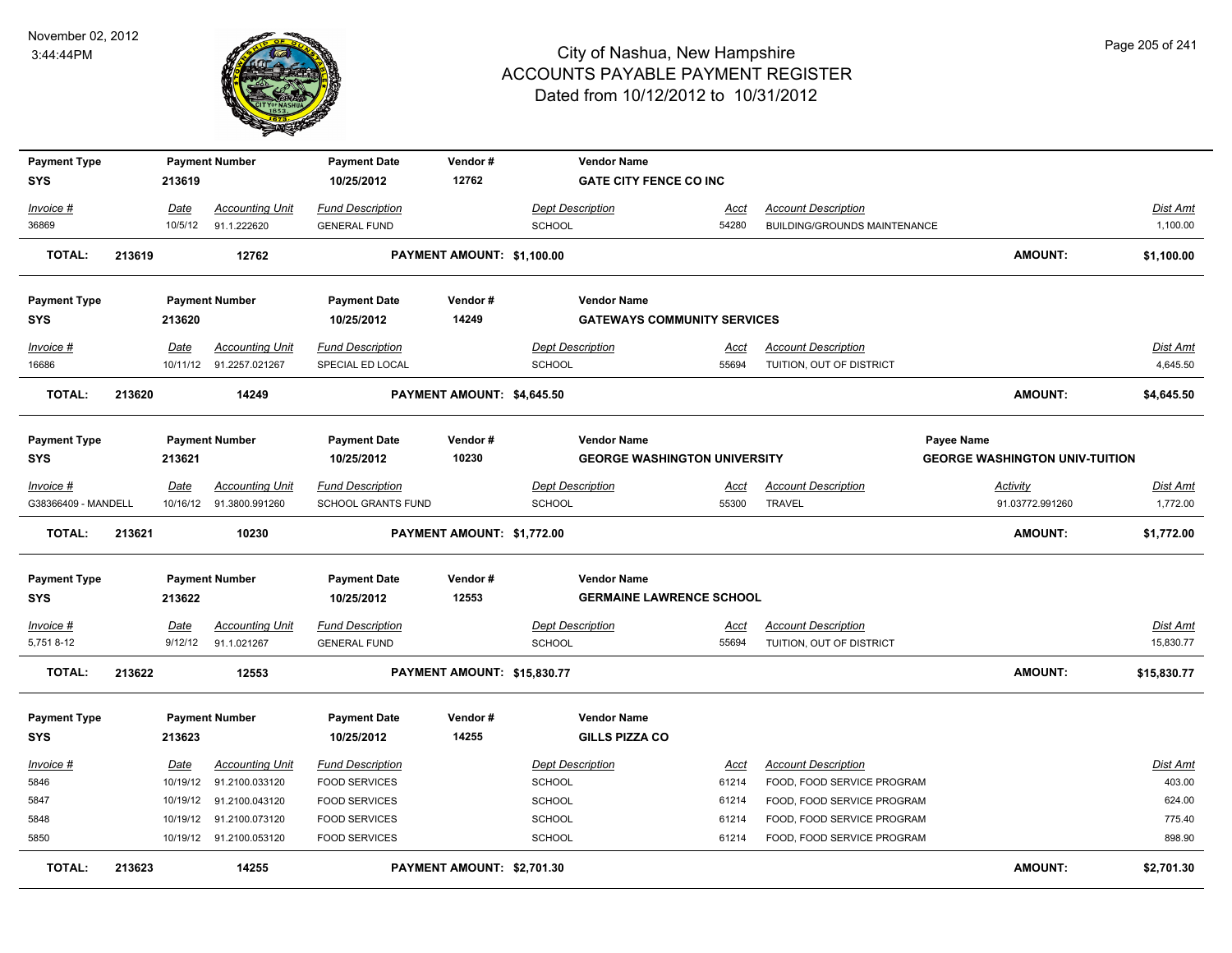

| <b>Payment Type</b> |        |             | <b>Payment Number</b>  | <b>Payment Date</b>     | Vendor#                        | <b>Vendor Name</b>                                     |             |                             |                 |                 |
|---------------------|--------|-------------|------------------------|-------------------------|--------------------------------|--------------------------------------------------------|-------------|-----------------------------|-----------------|-----------------|
| <b>SYS</b>          |        | 213624      |                        | 10/25/2012              | 11495                          | <b>JULIE GOULET</b>                                    |             |                             |                 |                 |
| Invoice #           |        | <u>Date</u> | <b>Accounting Unit</b> | <b>Fund Description</b> |                                | <b>Dept Description</b>                                | <u>Acct</u> | <b>Account Description</b>  |                 | <u>Dist Amt</u> |
| MILES-SEPT          |        | 9/30/12     | 91.1.992322            | <b>GENERAL FUND</b>     |                                | <b>SCHOOL</b>                                          | 55307       | MILEAGE REIMBURSEMENTS      |                 | 35.65           |
| <b>TOTAL:</b>       | 213624 |             | 11495                  |                         | <b>PAYMENT AMOUNT: \$35.65</b> |                                                        |             |                             | <b>AMOUNT:</b>  | \$35.65         |
|                     |        |             |                        |                         |                                |                                                        |             |                             |                 |                 |
| <b>Payment Type</b> |        |             | <b>Payment Number</b>  | <b>Payment Date</b>     | Vendor#                        | <b>Vendor Name</b>                                     |             |                             |                 |                 |
| <b>SYS</b>          |        | 213625      |                        | 10/25/2012              | 10853                          | <b>GRAINGER</b>                                        |             |                             |                 |                 |
| Invoice #           |        | <u>Date</u> | <b>Accounting Unit</b> | <b>Fund Description</b> |                                | <b>Dept Description</b>                                | Acct        | <b>Account Description</b>  |                 | Dist Amt        |
| 9942103335          |        | 10/3/12     | 91.1.222620            | <b>GENERAL FUND</b>     |                                | SCHOOL                                                 | 61421       | SUPPLIES, HVAC              |                 | 473.35          |
| 9946388742          |        | 10/9/12     | 91.1.222620            | <b>GENERAL FUND</b>     |                                | <b>SCHOOL</b>                                          | 61421       | SUPPLIES, HVAC              |                 | 295.90          |
| <b>TOTAL:</b>       | 213625 |             | 10853                  |                         | PAYMENT AMOUNT: \$769.25       |                                                        |             |                             | <b>AMOUNT:</b>  | \$769.25        |
|                     |        |             |                        |                         |                                |                                                        |             |                             |                 |                 |
| <b>Payment Type</b> |        |             | <b>Payment Number</b>  | <b>Payment Date</b>     | Vendor#                        | <b>Vendor Name</b>                                     |             |                             |                 |                 |
| <b>SYS</b>          |        | 213626      |                        | 10/25/2012              | 12801                          | <b>RICHARD NESMITH</b>                                 |             |                             |                 |                 |
|                     |        |             |                        |                         |                                |                                                        |             |                             |                 |                 |
| Invoice #           |        | Date        | <b>Accounting Unit</b> | <b>Fund Description</b> |                                | <b>Dept Description</b>                                | Acct        | <b>Account Description</b>  |                 | Dist Amt        |
| 8009                |        | 9/27/12     | 91.1.041300            | <b>GENERAL FUND</b>     |                                | SCHOOL                                                 | 61135       | <b>EDUCATIONAL SUPPLIES</b> |                 | 1,207.95        |
| <b>TOTAL:</b>       | 213626 |             | 12801                  |                         | PAYMENT AMOUNT: \$1,207.95     |                                                        |             |                             | <b>AMOUNT:</b>  | \$1,207.95      |
| <b>Payment Type</b> |        |             | <b>Payment Number</b>  | <b>Payment Date</b>     | Vendor#                        | <b>Vendor Name</b>                                     |             |                             |                 |                 |
| <b>SYS</b>          |        | 213627      |                        | 10/25/2012              | 12196                          | <b>TRACY GRAY</b>                                      |             |                             |                 |                 |
| <b>Invoice #</b>    |        | <u>Date</u> | <u>Accounting Unit</u> | <b>Fund Description</b> |                                | <b>Dept Description</b>                                | <u>Acct</u> | <b>Account Description</b>  | <b>Activity</b> | <u>Dist Amt</u> |
| OCT-12              |        | 10/10/12    | 91.3800.991490         | SCHOOL GRANTS FUND      |                                | SCHOOL                                                 | 61299       | MISCELLANEOUS SUPPLIES      | 91.03463.991490 | 28.00           |
| <b>TOTAL:</b>       | 213627 |             | 12196                  |                         | PAYMENT AMOUNT: \$28.00        |                                                        |             |                             | <b>AMOUNT:</b>  | \$28.00         |
|                     |        |             |                        |                         |                                |                                                        |             |                             |                 |                 |
| <b>Payment Type</b> |        |             | <b>Payment Number</b>  | <b>Payment Date</b>     | Vendor#<br>14271               | <b>Vendor Name</b><br><b>GREAT STATE BEVERAGES INC</b> |             |                             |                 |                 |
| <b>SYS</b>          |        | 213628      |                        | 10/25/2012              |                                |                                                        |             |                             |                 |                 |
|                     |        |             |                        |                         |                                |                                                        |             |                             |                 |                 |
| Invoice #           |        | Date        | <b>Accounting Unit</b> | <b>Fund Description</b> |                                | <b>Dept Description</b>                                | <u>Acct</u> | <b>Account Description</b>  |                 | Dist Amt        |
| 0457792             |        | 10/5/12     | 91.2100.043120         | <b>FOOD SERVICES</b>    |                                | SCHOOL                                                 | 61214       | FOOD, FOOD SERVICE PROGRAM  |                 | 249.70          |
| 0457803             |        | 10/5/12     | 91.2100.033120         | <b>FOOD SERVICES</b>    |                                | SCHOOL                                                 | 61214       | FOOD, FOOD SERVICE PROGRAM  |                 | 58.90           |
| 0457805             |        | 10/5/12     | 91.2100.033120         | <b>FOOD SERVICES</b>    |                                | SCHOOL                                                 | 61214       | FOOD, FOOD SERVICE PROGRAM  |                 | $-65.94$        |
| 0461796             |        | 10/12/12    | 91.2100.043120         | <b>FOOD SERVICES</b>    |                                | SCHOOL                                                 | 61214       | FOOD, FOOD SERVICE PROGRAM  |                 | 117.55          |
| 0461807             |        | 10/12/12    | 91.2100.033120         | <b>FOOD SERVICES</b>    |                                | SCHOOL                                                 | 61214       | FOOD, FOOD SERVICE PROGRAM  |                 | 48.30           |
| 0465869             |        | 10/19/12    | 91.2100.043120         | <b>FOOD SERVICES</b>    |                                | SCHOOL                                                 | 61214       | FOOD, FOOD SERVICE PROGRAM  |                 | 191.30          |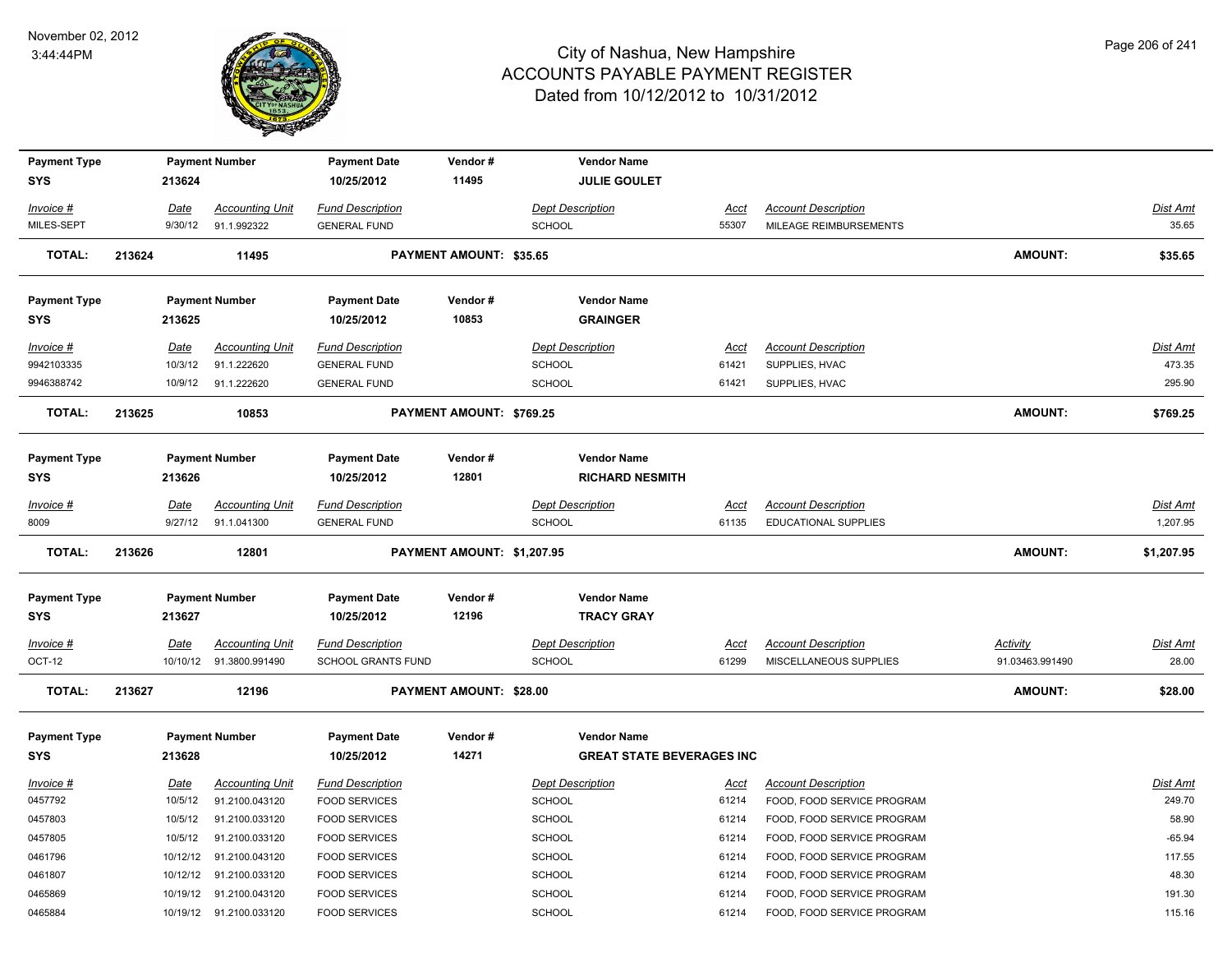

| <b>TOTAL:</b>              | 213628 |         | 14271                  |                                   | PAYMENT AMOUNT: \$714.97    |                                                             |             |                            | <b>AMOUNT:</b>      | \$714.97        |
|----------------------------|--------|---------|------------------------|-----------------------------------|-----------------------------|-------------------------------------------------------------|-------------|----------------------------|---------------------|-----------------|
| <b>Payment Type</b><br>SYS |        | 213629  | <b>Payment Number</b>  | <b>Payment Date</b><br>10/25/2012 | Vendor#<br>14272            | <b>Vendor Name</b><br><b>GREATER LAWRENCE ED COLLABORAT</b> |             |                            |                     |                 |
| Invoice #                  |        | Date    | <b>Accounting Unit</b> | <b>Fund Description</b>           |                             | <b>Dept Description</b>                                     | Acct        | <b>Account Description</b> |                     | <b>Dist Amt</b> |
| 130121                     |        | 7/1/12  | 91.1.021267            | <b>GENERAL FUND</b>               |                             | <b>SCHOOL</b>                                               | 55694       | TUITION, OUT OF DISTRICT   |                     | 5,292.00        |
| 130122                     |        | 7/1/12  | 91.1.021267            | <b>GENERAL FUND</b>               |                             | SCHOOL                                                      | 55694       | TUITION, OUT OF DISTRICT   |                     | 5,292.00        |
| 130123                     |        | 7/1/12  | 91.1.021267            | <b>GENERAL FUND</b>               |                             | SCHOOL                                                      | 55694       | TUITION, OUT OF DISTRICT   |                     | 9,588.00        |
| 130124                     |        | 7/1/12  | 91.1.021267            | <b>GENERAL FUND</b>               |                             | SCHOOL                                                      | 55694       | TUITION, OUT OF DISTRICT   |                     | 9,588.00        |
| 130336                     |        | 9/12/12 | 91.1.021267            | <b>GENERAL FUND</b>               |                             | <b>SCHOOL</b>                                               | 55694       | TUITION, OUT OF DISTRICT   |                     | 5,424.30        |
| 130374                     |        | 9/13/12 | 91.1.021267            | <b>GENERAL FUND</b>               |                             | SCHOOL                                                      | 55694       | TUITION, OUT OF DISTRICT   |                     | 5,424.30        |
| 130375                     |        | 9/13/12 | 91.1.021267            | <b>GENERAL FUND</b>               |                             | SCHOOL                                                      | 55694       | TUITION, OUT OF DISTRICT   |                     | 9,666.00        |
| 130376                     |        | 9/13/12 | 91.1.021267            | <b>GENERAL FUND</b>               |                             | SCHOOL                                                      | 55694       | TUITION, OUT OF DISTRICT   |                     | 9,666.00        |
| <b>TOTAL:</b>              | 213629 |         | 14272                  |                                   | PAYMENT AMOUNT: \$59,940.60 |                                                             |             |                            | <b>AMOUNT:</b>      | \$59,940.60     |
| <b>Payment Type</b>        |        |         | <b>Payment Number</b>  | <b>Payment Date</b>               | Vendor#                     | <b>Vendor Name</b>                                          |             |                            |                     |                 |
| <b>SYS</b>                 |        | 213630  |                        | 10/25/2012                        | 12817                       | THE GUIDANCE GROUP INC                                      |             |                            |                     |                 |
| <u>Invoice #</u>           |        | Date    | <b>Accounting Unit</b> | <b>Fund Description</b>           |                             | <b>Dept Description</b>                                     | <u>Acct</u> | <b>Account Description</b> |                     | <b>Dist Amt</b> |
| 231509A                    |        | 9/11/12 | 91.1.202120            | <b>GENERAL FUND</b>               |                             | <b>SCHOOL</b>                                               | 61135       | EDUCATIONAL SUPPLIES       |                     | 50.85           |
| <b>TOTAL:</b>              | 213630 |         | 12817                  |                                   | PAYMENT AMOUNT: \$50.85     |                                                             |             |                            | <b>AMOUNT:</b>      | \$50.85         |
| <b>Payment Type</b>        |        |         | <b>Payment Number</b>  | <b>Payment Date</b>               | Vendor#                     | <b>Vendor Name</b>                                          |             |                            | <b>Payee Name</b>   |                 |
| <b>SYS</b>                 |        | 213631  |                        | 10/25/2012                        | 10896                       | <b>HACH CO</b>                                              |             |                            | <b>HACH COMPANY</b> |                 |
| <u>Invoice #</u>           |        | Date    | <b>Accounting Unit</b> | <b>Fund Description</b>           |                             | <b>Dept Description</b>                                     | <u>Acct</u> | <b>Account Description</b> |                     | <b>Dist Amt</b> |
| 7973352                    |        | 10/4/12 | 91.1.041160            | <b>GENERAL FUND</b>               |                             | <b>SCHOOL</b>                                               | 61135       | EDUCATIONAL SUPPLIES       |                     | 414.72          |
| <b>TOTAL:</b>              | 213631 |         | 10896                  |                                   | PAYMENT AMOUNT: \$414.72    |                                                             |             |                            | <b>AMOUNT:</b>      | \$414.72        |
| <b>Payment Type</b>        |        |         | <b>Payment Number</b>  | <b>Payment Date</b>               | Vendor#                     | <b>Vendor Name</b>                                          |             |                            |                     |                 |
| <b>SYS</b>                 |        | 213632  |                        | 10/25/2012                        | 14285                       | <b>LINDA HAMM</b>                                           |             |                            |                     |                 |
| Invoice #                  |        | Date    | <b>Accounting Unit</b> | <b>Fund Description</b>           |                             | <b>Dept Description</b>                                     | Acct        | <b>Account Description</b> |                     | Dist Amt        |
| OCT-12                     |        | 10/4/12 | 91.2222.991490         | AFTER SCHOOL PROGRAM              |                             | <b>SCHOOL</b>                                               | 61299       | MISCELLANEOUS SUPPLIES     |                     | 81.34           |
| <b>TOTAL:</b>              | 213632 |         | 14285                  |                                   | PAYMENT AMOUNT: \$81.34     |                                                             |             |                            | <b>AMOUNT:</b>      | \$81.34         |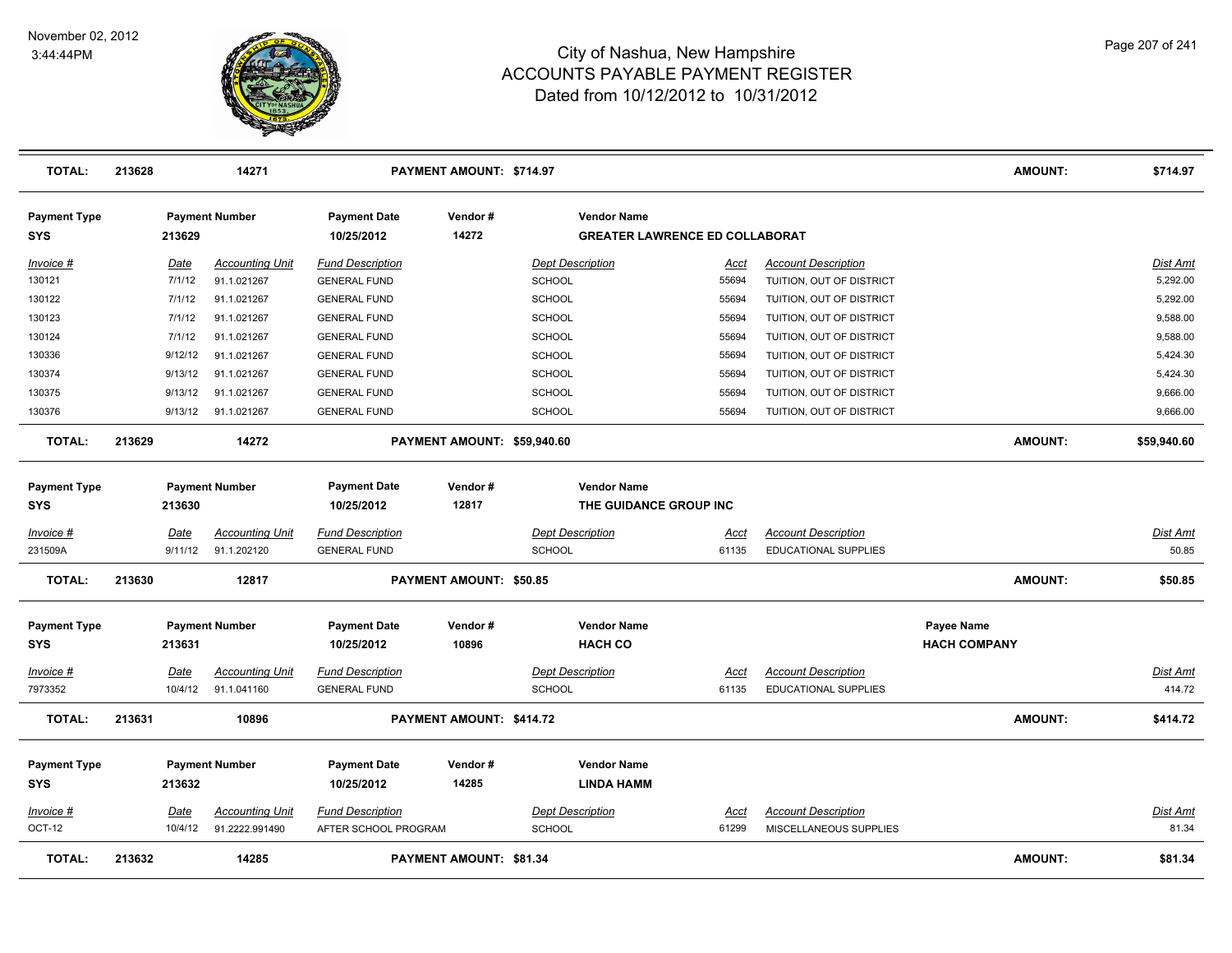

| <b>Payment Type</b> |        |          | <b>Payment Number</b>   | <b>Payment Date</b>               | Vendor#                        | <b>Vendor Name</b>                                      |             |                                          |                 |                 |
|---------------------|--------|----------|-------------------------|-----------------------------------|--------------------------------|---------------------------------------------------------|-------------|------------------------------------------|-----------------|-----------------|
| <b>SYS</b>          |        | 213633   |                         | 10/25/2012                        | 10250                          | HAMPSTEAD HOME HEALTH CARE INC                          |             |                                          |                 |                 |
| Invoice #           |        | Date     | <b>Accounting Unit</b>  | <b>Fund Description</b>           |                                | <b>Dept Description</b>                                 | Acct        | <b>Account Description</b>               | Activity        | Dist Amt        |
| 4968                |        | 10/5/12  | 91.3800.022190          | SCHOOL GRANTS FUND                |                                | SCHOOL                                                  | 53628       | <b>CONTRACT SERVICES</b>                 | 91.03953.022190 | 1,668.00        |
| 4969                |        | 10/5/12  | 91.3800.022190          | <b>SCHOOL GRANTS FUND</b>         |                                | <b>SCHOOL</b>                                           | 53628       | <b>CONTRACT SERVICES</b>                 | 91.03953.022190 | 1,128.00        |
| 4998                |        | 10/12/12 | 91.3800.022190          | SCHOOL GRANTS FUND                |                                | SCHOOL                                                  | 53628       | <b>CONTRACT SERVICES</b>                 | 91.03953.022190 | 1,284.00        |
| 4999                |        |          | 10/12/12 91.3800.022190 | SCHOOL GRANTS FUND                |                                | SCHOOL                                                  | 53628       | <b>CONTRACT SERVICES</b>                 | 91.03953.022190 | 1,980.00        |
| <b>TOTAL:</b>       | 213633 |          | 10250                   |                                   | PAYMENT AMOUNT: \$6,060.00     |                                                         |             |                                          | <b>AMOUNT:</b>  | \$6,060.00      |
| <b>Payment Type</b> |        |          | <b>Payment Number</b>   | <b>Payment Date</b>               | Vendor#                        | <b>Vendor Name</b>                                      |             |                                          |                 |                 |
| <b>SYS</b>          |        | 213634   |                         | 10/25/2012                        | 12825                          | <b>HANDWRITING WITHOUT TEARS</b>                        |             |                                          |                 |                 |
| Invoice #           |        | Date     | <b>Accounting Unit</b>  | <b>Fund Description</b>           |                                | <b>Dept Description</b>                                 | Acct        | <b>Account Description</b>               |                 | Dist Amt        |
| 712893-1            |        | 10/3/12  | 91.1.201215             | <b>GENERAL FUND</b>               |                                | SCHOOL                                                  | 61135       | <b>EDUCATIONAL SUPPLIES</b>              |                 | 60.20           |
| <b>TOTAL:</b>       | 213634 |          | 12825                   |                                   | <b>PAYMENT AMOUNT: \$60.20</b> |                                                         |             |                                          | <b>AMOUNT:</b>  | \$60.20         |
|                     |        |          |                         |                                   |                                |                                                         |             |                                          |                 |                 |
| <b>Payment Type</b> |        |          | <b>Payment Number</b>   | <b>Payment Date</b><br>10/25/2012 | Vendor#<br>14290               | <b>Vendor Name</b><br><b>HANSONS AUTOMOTIVE SERVICE</b> |             |                                          |                 |                 |
| <b>SYS</b>          |        | 213635   |                         |                                   |                                |                                                         |             |                                          |                 |                 |
| Invoice #           |        | Date     | <b>Accounting Unit</b>  | <b>Fund Description</b>           |                                | <b>Dept Description</b>                                 | Acct        | <b>Account Description</b>               |                 | <b>Dist Amt</b> |
| 40166               |        |          | 10/10/12 91.1.222620    | <b>GENERAL FUND</b>               |                                | SCHOOL                                                  | 54600       | <b>VEHICLE REPAIRS &amp; MAINTENANCE</b> |                 | 176.95          |
| <b>TOTAL:</b>       | 213635 |          | 14290                   |                                   | PAYMENT AMOUNT: \$176.95       |                                                         |             |                                          | <b>AMOUNT:</b>  | \$176.95        |
| <b>Payment Type</b> |        |          | <b>Payment Number</b>   | <b>Payment Date</b>               | Vendor#                        | <b>Vendor Name</b>                                      |             |                                          |                 |                 |
| <b>SYS</b>          |        | 213636   |                         | 10/25/2012                        | 12839                          | <b>TARA L HASBROUCK</b>                                 |             |                                          |                 |                 |
| Invoice #           |        | Date     | <b>Accounting Unit</b>  | <b>Fund Description</b>           |                                | <b>Dept Description</b>                                 | Acct        | <b>Account Description</b>               | <b>Activity</b> | Dist Amt        |
| 10/15-10/19         |        | 10/19/12 | 91.3800.042210          | <b>SCHOOL GRANTS FUND</b>         |                                | <b>SCHOOL</b>                                           | 53607       | PROGRAM IMPROVEMENT<br><b>SERVICES</b>   | 91.03903.042210 | 262.50          |
| <b>TOTAL:</b>       | 213636 |          | 12839                   |                                   | PAYMENT AMOUNT: \$262.50       |                                                         |             |                                          | AMOUNT:         | \$262.50        |
| <b>Payment Type</b> |        |          | <b>Payment Number</b>   | <b>Payment Date</b>               | Vendor#                        | <b>Vendor Name</b>                                      |             |                                          |                 |                 |
| <b>SYS</b>          |        | 213637   |                         | 10/25/2012                        | 12852                          | <b>MICHAEL HENDERSON</b>                                |             |                                          |                 |                 |
| Invoice #           |        | Date     | <b>Accounting Unit</b>  | <b>Fund Description</b>           |                                | <b>Dept Description</b>                                 | <u>Acct</u> | <b>Account Description</b>               |                 | <b>Dist Amt</b> |
| 92412-05            |        | 9/24/12  | 91.1.051463             | <b>GENERAL FUND</b>               |                                | SCHOOL                                                  | 55642       | <b>GAME OFFICIALS</b>                    |                 | 60.00           |
| <b>TOTAL:</b>       | 213637 |          | 12852                   |                                   | PAYMENT AMOUNT: \$60.00        |                                                         |             |                                          | <b>AMOUNT:</b>  | \$60.00         |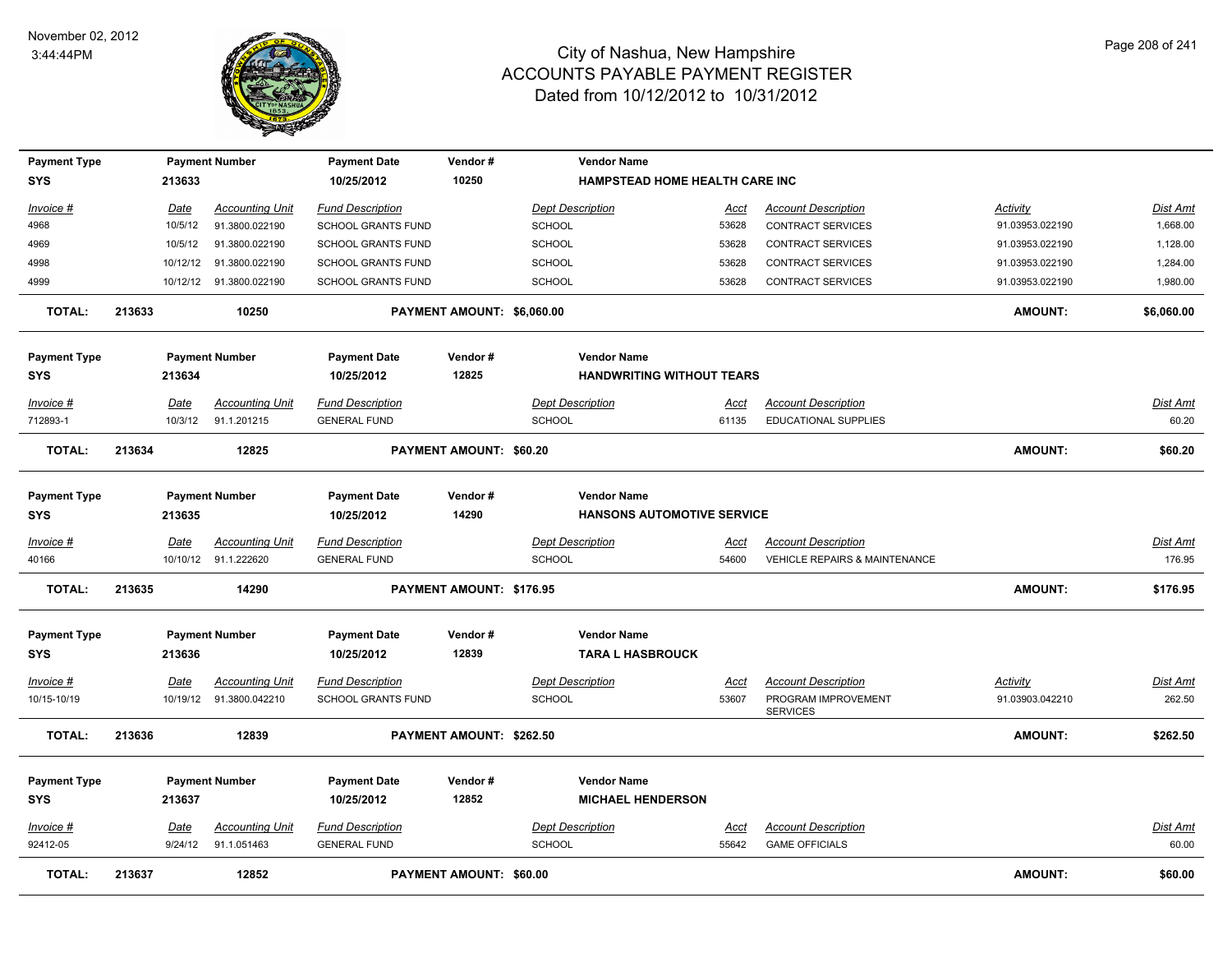

| <b>TOTAL:</b>                     | 213642 |                  | 12870                                          |                                                      | PAYMENT AMOUNT: \$1,480.00 |                                          |                                                           |                      |                                                           | <b>AMOUNT:</b>                                      | \$1,480.00                  |
|-----------------------------------|--------|------------------|------------------------------------------------|------------------------------------------------------|----------------------------|------------------------------------------|-----------------------------------------------------------|----------------------|-----------------------------------------------------------|-----------------------------------------------------|-----------------------------|
| Invoice #<br>948875823            |        | Date<br>10/3/12  | <b>Accounting Unit</b><br>91.3800.991260       | <b>Fund Description</b><br><b>SCHOOL GRANTS FUND</b> |                            | SCHOOL                                   | <b>Dept Description</b>                                   | <b>Acct</b><br>61875 | <b>Account Description</b><br><b>BOOKS</b>                | Activity<br>91.03772.991260                         | Dist Amt<br>1,480.00        |
| <b>Payment Type</b><br><b>SYS</b> |        | 213642           | <b>Payment Number</b>                          | <b>Payment Date</b><br>10/25/2012                    | Vendor#<br>12870           |                                          | <b>Vendor Name</b><br><b>HOUGHTON MIFFLIN</b>             |                      |                                                           |                                                     |                             |
| <b>TOTAL:</b>                     | 213641 |                  | 14309                                          |                                                      | PAYMENT AMOUNT: \$520.10   |                                          |                                                           |                      |                                                           | AMOUNT:                                             | \$520.10                    |
| 4580117                           |        |                  | 10/22/12 91.1.071375                           | <b>GENERAL FUND</b>                                  |                            | SCHOOL                                   |                                                           | 61135                | <b>EDUCATIONAL SUPPLIES</b>                               |                                                     | 28.27                       |
| 294034                            |        |                  | 10/16/12 91.1.041370                           | <b>GENERAL FUND</b>                                  |                            | <b>SCHOOL</b>                            |                                                           | 61135                | <b>EDUCATIONAL SUPPLIES</b>                               |                                                     | 32.83                       |
| $Invoice$ #<br>294032             |        | Date<br>10/16/12 | <b>Accounting Unit</b><br>91.1.041370          | <b>Fund Description</b><br><b>GENERAL FUND</b>       |                            | <b>Dept Description</b><br><b>SCHOOL</b> |                                                           | <u>Acct</u><br>61135 | <b>Account Description</b><br><b>EDUCATIONAL SUPPLIES</b> |                                                     | <b>Dist Amt</b><br>459.00   |
| <b>SYS</b>                        |        | 213641           |                                                | 10/25/2012                                           | 14309                      |                                          | <b>HOME DEPOT CREDIT SERVICES</b>                         |                      |                                                           | <b>HOME DEPOT CREDIT SERVICE</b>                    |                             |
| <b>Payment Type</b>               |        |                  | <b>Payment Number</b>                          | <b>Payment Date</b>                                  | Vendor#                    |                                          | <b>Vendor Name</b>                                        |                      |                                                           | <b>Payee Name</b>                                   |                             |
| <b>TOTAL:</b>                     | 213640 |                  | 15016                                          |                                                      | PAYMENT AMOUNT: \$130.00   |                                          |                                                           |                      |                                                           | AMOUNT:                                             | \$130.00                    |
| 101112-04                         |        |                  | 10/11/12 91.1.041470                           | <b>GENERAL FUND</b>                                  |                            | SCHOOL                                   |                                                           | 55642                | <b>GAME OFFICIALS</b>                                     |                                                     | 50.00                       |
| Invoice #<br>101112-04            |        | Date<br>10/11/12 | <b>Accounting Unit</b><br>91.1.041440          | <b>Fund Description</b><br><b>GENERAL FUND</b>       |                            | <b>Dept Description</b><br>SCHOOL        |                                                           | Acct<br>55642        | <b>Account Description</b><br><b>GAME OFFICIALS</b>       |                                                     | <b>Dist Amt</b><br>80.00    |
| <b>SYS</b>                        |        | 213640           |                                                | 10/25/2012                                           | 15016                      |                                          | <b>KATHLEEN HOEPF</b>                                     |                      |                                                           |                                                     |                             |
| <b>Payment Type</b>               |        |                  | <b>Payment Number</b>                          | <b>Payment Date</b>                                  | Vendor#                    |                                          | <b>Vendor Name</b>                                        |                      |                                                           |                                                     |                             |
| <b>TOTAL:</b>                     | 213639 |                  | 11454                                          |                                                      | PAYMENT AMOUNT: \$1,350.00 |                                          |                                                           |                      |                                                           | <b>AMOUNT:</b>                                      | \$1,350.00                  |
| Invoice #<br>51907930             |        | Date             | <b>Accounting Unit</b><br>10/11/12 91.1.041160 | <b>Fund Description</b><br><b>GENERAL FUND</b>       |                            | <b>SCHOOL</b>                            | <b>Dept Description</b>                                   | Acct<br>71999        | <b>Account Description</b><br>MISCELLANEOUS EQUIPMENT     |                                                     | <b>Dist Amt</b><br>1,350.00 |
| <b>Payment Type</b><br><b>SYS</b> |        | 213639           | <b>Payment Number</b>                          | <b>Payment Date</b><br>10/25/2012                    | Vendor#<br>11454           |                                          | <b>Vendor Name</b><br><b>HEWLETT PACKARD GOV/ED SALES</b> |                      |                                                           | <b>Payee Name</b><br><b>HEWLETT PACKARD COMPANY</b> |                             |
| <b>TOTAL:</b>                     | 213638 |                  | 15272                                          |                                                      | PAYMENT AMOUNT: \$883.20   |                                          |                                                           |                      |                                                           | AMOUNT:                                             | \$883.20                    |
| <b>MAA585</b>                     |        |                  | 10/18/12 91.1.991160                           | <b>GENERAL FUND</b>                                  |                            | SCHOOL                                   |                                                           | 52800                | EDUCATIONAL ASSISTANCE                                    |                                                     | 883.20                      |
| Invoice #                         |        | Date             | <b>Accounting Unit</b>                         | <b>Fund Description</b>                              |                            |                                          | <b>Dept Description</b>                                   | <u>Acct</u>          | <b>Account Description</b>                                |                                                     | Dist Amt                    |
| <b>Payment Type</b><br><b>SYS</b> |        | 213638           | <b>Payment Number</b>                          | <b>Payment Date</b><br>10/25/2012                    | Vendor#<br>15272           |                                          | <b>Vendor Name</b><br><b>WILFRED HENDERSON</b>            |                      |                                                           |                                                     |                             |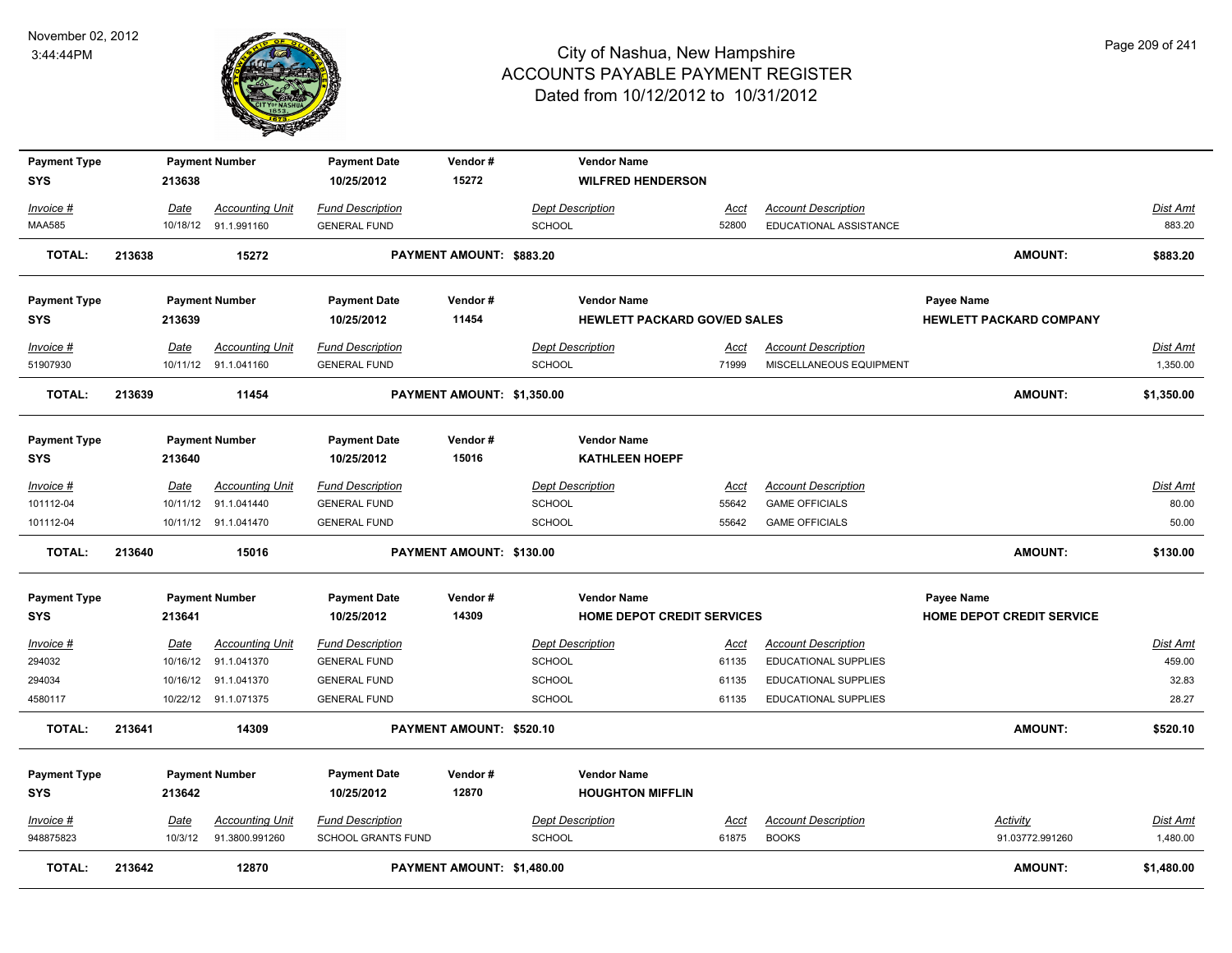

| <b>Payment Type</b>               |        |                        | <b>Payment Number</b>                 | <b>Payment Date</b>                            | Vendor#                        | <b>Vendor Name</b>                    |                      |                                                        |                 |                             |
|-----------------------------------|--------|------------------------|---------------------------------------|------------------------------------------------|--------------------------------|---------------------------------------|----------------------|--------------------------------------------------------|-----------------|-----------------------------|
| SYS                               |        | 213643                 |                                       | 10/25/2012                                     | 12880                          | <b>DANIEL HURLEY JR</b>               |                      |                                                        |                 |                             |
| Invoice #                         |        | Date                   | <b>Accounting Unit</b>                | <b>Fund Description</b>                        |                                | <b>Dept Description</b>               | <u>Acct</u>          | <b>Account Description</b>                             |                 | Dist Amt                    |
| 101712-04                         |        |                        | 10/17/12 91.1.041455                  | <b>GENERAL FUND</b>                            |                                | SCHOOL                                | 55642                | <b>GAME OFFICIALS</b>                                  |                 | 80.00                       |
| <b>TOTAL:</b>                     | 213643 |                        | 12880                                 |                                                | <b>PAYMENT AMOUNT: \$80.00</b> |                                       |                      |                                                        | <b>AMOUNT:</b>  | \$80.00                     |
| <b>Payment Type</b>               |        |                        | <b>Payment Number</b>                 | <b>Payment Date</b>                            | Vendor#                        | <b>Vendor Name</b>                    |                      |                                                        |                 |                             |
| SYS                               |        | 213644                 |                                       | 10/25/2012                                     | 12895                          | <b>INSTITUTE OF PROFESSIONAL PRAC</b> |                      |                                                        |                 |                             |
| <u>Invoice #</u><br><b>AUG-12</b> |        | <u>Date</u><br>9/10/12 | <b>Accounting Unit</b><br>91.1.021267 | <b>Fund Description</b><br><b>GENERAL FUND</b> |                                | <b>Dept Description</b><br>SCHOOL     | <u>Acct</u><br>55694 | <b>Account Description</b><br>TUITION, OUT OF DISTRICT |                 | <b>Dist Amt</b><br>1,778.06 |
| <b>OCT-12</b>                     |        | 10/1/12                | 91.1.021267                           | <b>GENERAL FUND</b>                            |                                | SCHOOL                                | 55694                | TUITION, OUT OF DISTRICT                               |                 | 1,422.45                    |
| SEPT10-12                         |        | 9/10/12                | 91.1.021267                           | <b>GENERAL FUND</b>                            |                                | SCHOOL                                | 55694                | TUITION, OUT OF DISTRICT                               |                 | 1,355.20                    |
| SEPT-12                           |        |                        | 10/1/12 91.1.021267                   | <b>GENERAL FUND</b>                            |                                | SCHOOL                                | 55694                | TUITION, OUT OF DISTRICT                               |                 | 677.60                      |
| <b>TOTAL:</b>                     | 213644 |                        | 12895                                 |                                                | PAYMENT AMOUNT: \$5,233.31     |                                       |                      |                                                        | <b>AMOUNT:</b>  | \$5,233.31                  |
| <b>Payment Type</b>               |        |                        | <b>Payment Number</b>                 | <b>Payment Date</b>                            | Vendor#                        | <b>Vendor Name</b>                    |                      |                                                        |                 |                             |
| SYS                               |        | 213645                 |                                       | 10/25/2012                                     | 12899                          | <b>INTERIM HEALTH CARE</b>            |                      |                                                        |                 |                             |
| <u>Invoice #</u>                  |        | <u>Date</u>            | <b>Accounting Unit</b>                | <b>Fund Description</b>                        |                                | <b>Dept Description</b>               | <u>Acct</u>          | <b>Account Description</b>                             | <b>Activity</b> | Dist Amt                    |
| 4207281                           |        | 10/5/12                | 91.3800.022190                        | SCHOOL GRANTS FUND                             |                                | <b>SCHOOL</b>                         | 53628                | <b>CONTRACT SERVICES</b>                               | 91.03953.022190 | 156.00                      |
| 4223277                           |        |                        | 10/12/12 91.3800.022190               | SCHOOL GRANTS FUND                             |                                | <b>SCHOOL</b>                         | 53628                | CONTRACT SERVICES                                      | 91.03953.022190 | 1,112.00                    |
| <b>TOTAL:</b>                     | 213645 |                        | 12899                                 |                                                | PAYMENT AMOUNT: \$1,268.00     |                                       |                      |                                                        | <b>AMOUNT:</b>  | \$1,268.00                  |
| <b>Payment Type</b>               |        |                        | <b>Payment Number</b>                 | <b>Payment Date</b>                            | Vendor#                        | <b>Vendor Name</b>                    |                      |                                                        |                 |                             |
| SYS                               |        | 213646                 |                                       | 10/25/2012                                     | 12912                          | <b>JASINSKI FREDERICK</b>             |                      |                                                        |                 |                             |
| Invoice #                         |        | Date                   | <b>Accounting Unit</b>                | <b>Fund Description</b>                        |                                | <b>Dept Description</b>               | Acct                 | <b>Account Description</b>                             |                 | <b>Dist Amt</b>             |
| 101712-03                         |        |                        | 10/17/12 91.1.031462                  | <b>GENERAL FUND</b>                            |                                | SCHOOL                                | 55642                | <b>GAME OFFICIALS</b>                                  |                 | 80.00                       |
| 101712-03                         |        |                        | 10/17/12 91.1.031472                  | <b>GENERAL FUND</b>                            |                                | SCHOOL                                | 55642                | <b>GAME OFFICIALS</b>                                  |                 | 50.00                       |
| <b>TOTAL:</b>                     | 213646 |                        | 12912                                 |                                                | PAYMENT AMOUNT: \$130.00       |                                       |                      |                                                        | AMOUNT:         | \$130.00                    |
| <b>Payment Type</b>               |        |                        | <b>Payment Number</b>                 | <b>Payment Date</b>                            | Vendor#                        | <b>Vendor Name</b>                    |                      |                                                        |                 |                             |
| SYS                               |        | 213647                 |                                       | 10/25/2012                                     | 12922                          | <b>JOHN DEERE LANDSCAPES</b>          |                      |                                                        |                 |                             |
| Invoice #                         |        | Date                   | <b>Accounting Unit</b>                | <b>Fund Description</b>                        |                                | <b>Dept Description</b>               | Acct                 | <b>Account Description</b>                             |                 | <b>Dist Amt</b>             |
| 67324603                          |        |                        | 10/17/12 91.1.222630                  | <b>GENERAL FUND</b>                            |                                | SCHOOL                                | 61599                | <b>GROUNDS MAINTENANCE SUPPLIES</b>                    |                 | 5.76                        |
| 67325799                          |        |                        | 10/17/12 91.1.222630                  | <b>GENERAL FUND</b>                            |                                | SCHOOL                                | 61599                | <b>GROUNDS MAINTENANCE SUPPLIES</b>                    |                 | 11.80                       |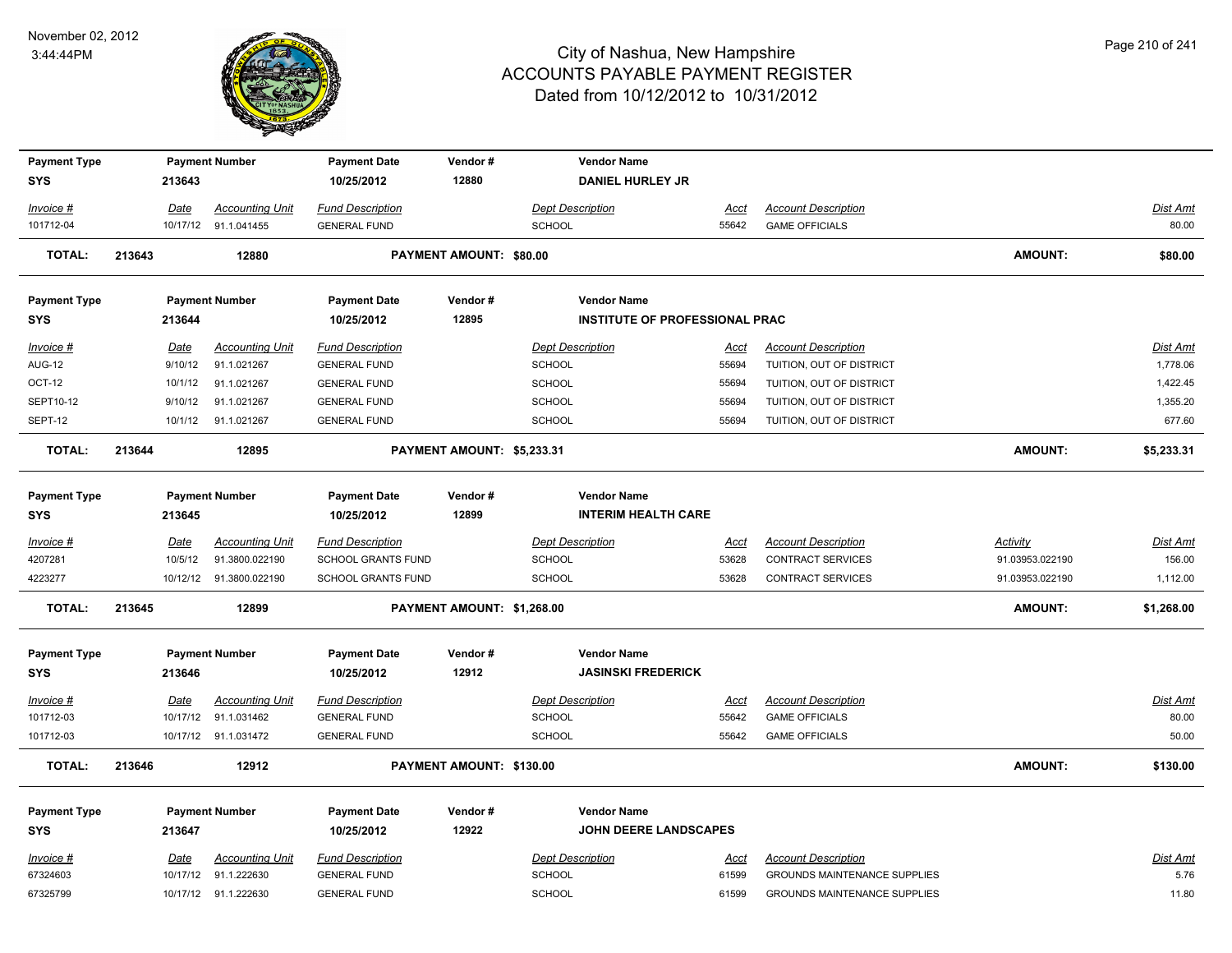

| <b>TOTAL:</b>                 | 213647 |                         | 12922                                          |                                                | PAYMENT AMOUNT: \$17.56  |                                              |                      |                                                               | <b>AMOUNT:</b> | \$17.56                  |
|-------------------------------|--------|-------------------------|------------------------------------------------|------------------------------------------------|--------------------------|----------------------------------------------|----------------------|---------------------------------------------------------------|----------------|--------------------------|
| <b>Payment Type</b><br>SYS    |        | 213648                  | <b>Payment Number</b>                          | <b>Payment Date</b><br>10/25/2012              | Vendor#<br>14964         | <b>Vendor Name</b><br>K-LOG, INC             |                      |                                                               |                |                          |
| Invoice #<br>12-238958-1      |        | Date<br>9/28/12         | <b>Accounting Unit</b><br>91.1.061160          | <b>Fund Description</b><br><b>GENERAL FUND</b> |                          | <b>Dept Description</b><br>SCHOOL            | Acct<br>71800        | <b>Account Description</b><br><b>FURNITURE &amp; FIXTURES</b> |                | Dist Amt<br>456.04       |
| <b>TOTAL:</b>                 | 213648 |                         | 14964                                          |                                                | PAYMENT AMOUNT: \$456.04 |                                              |                      |                                                               | <b>AMOUNT:</b> | \$456.04                 |
| <b>Payment Type</b><br>SYS    |        | 213649                  | <b>Payment Number</b>                          | <b>Payment Date</b><br>10/25/2012              | Vendor#<br>12938         | <b>Vendor Name</b><br><b>CHARLES KAJEN</b>   |                      |                                                               |                |                          |
| Invoice #<br>101712-04        |        | Date                    | <b>Accounting Unit</b><br>10/17/12 91.1.041466 | <b>Fund Description</b><br><b>GENERAL FUND</b> |                          | <b>Dept Description</b><br>SCHOOL            | Acct<br>55642        | <b>Account Description</b><br><b>GAME OFFICIALS</b>           |                | Dist Amt<br>60.00        |
| <b>TOTAL:</b>                 | 213649 |                         | 12938                                          |                                                | PAYMENT AMOUNT: \$60.00  |                                              |                      |                                                               | AMOUNT:        | \$60.00                  |
| <b>Payment Type</b><br>SYS    |        | 213650                  | <b>Payment Number</b>                          | <b>Payment Date</b><br>10/25/2012              | Vendor#<br>12943         | <b>Vendor Name</b><br><b>MARCIA KEANE</b>    |                      |                                                               |                |                          |
| <u>Invoice #</u><br>101712-03 |        | <b>Date</b><br>10/17/12 | <b>Accounting Unit</b><br>91.1.031462          | <b>Fund Description</b><br><b>GENERAL FUND</b> |                          | <b>Dept Description</b><br>SCHOOL            | <u>Acct</u><br>55642 | <b>Account Description</b><br><b>GAME OFFICIALS</b>           |                | <u>Dist Amt</u><br>80.00 |
| 101712-03                     |        |                         | 10/17/12 91.1.031472                           | <b>GENERAL FUND</b>                            |                          | SCHOOL                                       | 55642                | <b>GAME OFFICIALS</b>                                         |                | 50.00                    |
| <b>TOTAL:</b>                 | 213650 |                         | 12943                                          |                                                | PAYMENT AMOUNT: \$130.00 |                                              |                      |                                                               | <b>AMOUNT:</b> | \$130.00                 |
| <b>Payment Type</b><br>SYS    |        | 213651                  | <b>Payment Number</b>                          | <b>Payment Date</b><br>10/25/2012              | Vendor#<br>15237         | <b>Vendor Name</b><br><b>SALLYANNE KINOY</b> |                      |                                                               |                |                          |
| Invoice #<br>SEPT-12          |        | Date                    | <b>Accounting Unit</b><br>10/12/12 91.1.021210 | <b>Fund Description</b><br><b>GENERAL FUND</b> |                          | <b>Dept Description</b><br>SCHOOL            | Acct<br>61299        | <b>Account Description</b><br>MISCELLANEOUS SUPPLIES          |                | Dist Amt<br>40.95        |
| <b>TOTAL:</b>                 | 213651 |                         | 15237                                          |                                                | PAYMENT AMOUNT: \$40.95  |                                              |                      |                                                               | <b>AMOUNT:</b> | \$40.95                  |
| <b>Payment Type</b><br>SYS    |        | 213652                  | <b>Payment Number</b>                          | <b>Payment Date</b><br>10/25/2012              | Vendor#<br>14367         | <b>Vendor Name</b><br><b>KLOCKIT</b>         |                      |                                                               |                |                          |
| <u>Invoice #</u><br>3210280   |        | <u>Date</u><br>10/9/12  | <b>Accounting Unit</b><br>91.1.071375          | <b>Fund Description</b><br><b>GENERAL FUND</b> |                          | <b>Dept Description</b><br>SCHOOL            | Acct<br>61135        | <b>Account Description</b><br><b>EDUCATIONAL SUPPLIES</b>     |                | Dist Amt<br>263.25       |
| <b>TOTAL:</b>                 | 213652 |                         | 14367                                          |                                                | PAYMENT AMOUNT: \$263.25 |                                              |                      |                                                               | <b>AMOUNT:</b> | \$263.25                 |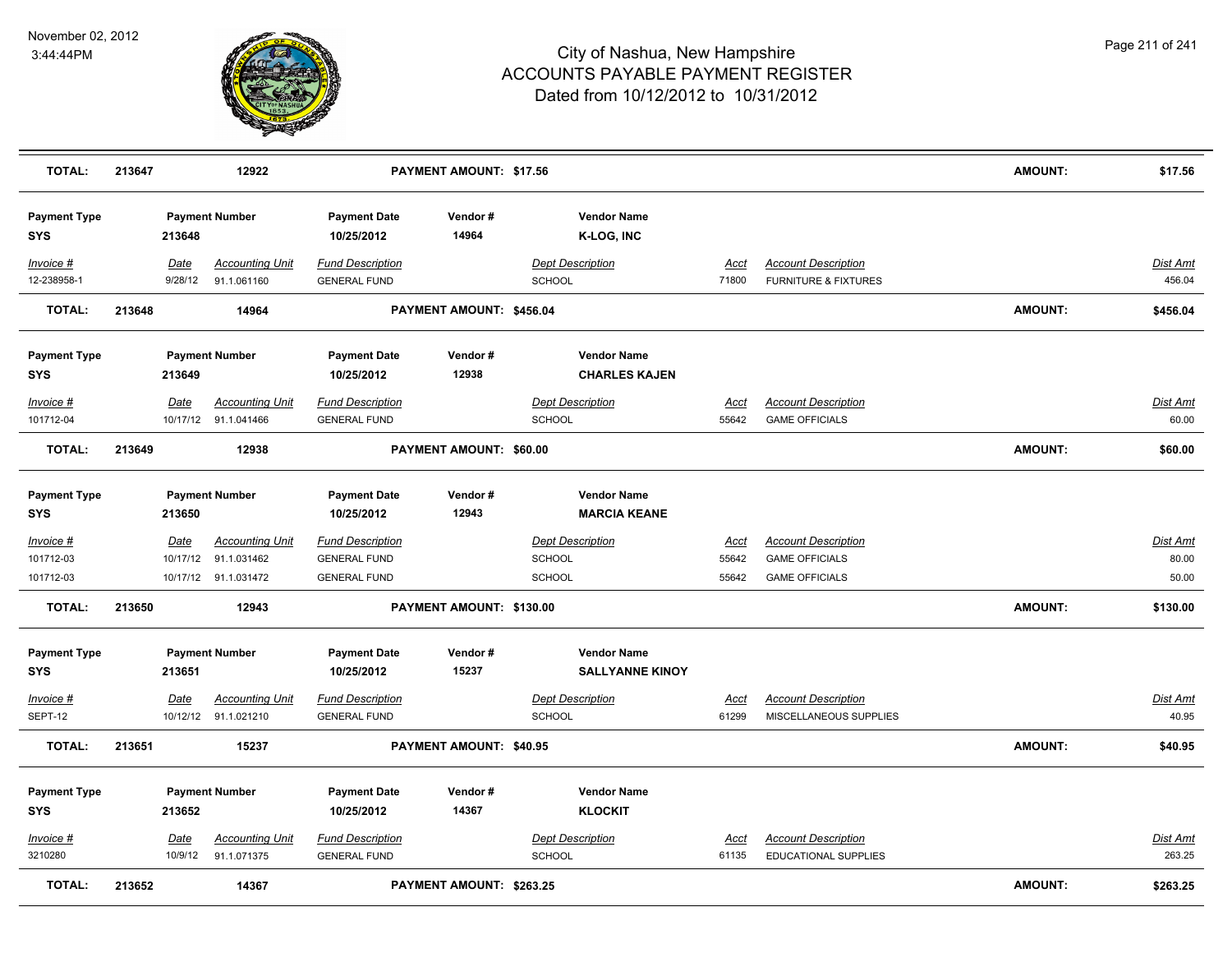

| <b>Payment Type</b><br><b>SYS</b> |        | 213653                 | <b>Payment Number</b>                          | <b>Payment Date</b><br>10/25/2012                    | Vendor#<br>15211         | <b>Vendor Name</b><br><b>ROGER KONSTANT</b> |                      |                                                           |                                    |                           |
|-----------------------------------|--------|------------------------|------------------------------------------------|------------------------------------------------------|--------------------------|---------------------------------------------|----------------------|-----------------------------------------------------------|------------------------------------|---------------------------|
| Invoice #                         |        | Date                   | <b>Accounting Unit</b>                         | <b>Fund Description</b>                              |                          | <b>Dept Description</b>                     | <u>Acct</u>          | <b>Account Description</b>                                |                                    | Dist Amt                  |
| 101112-03                         |        |                        | 10/11/12 91.1.031472                           | <b>GENERAL FUND</b>                                  |                          | <b>SCHOOL</b>                               | 55642                | <b>GAME OFFICIALS</b>                                     |                                    | 60.00                     |
| <b>TOTAL:</b>                     | 213653 |                        | 15211                                          |                                                      | PAYMENT AMOUNT: \$60.00  |                                             |                      |                                                           | AMOUNT:                            | \$60.00                   |
| <b>Payment Type</b>               |        |                        | <b>Payment Number</b>                          | <b>Payment Date</b>                                  | Vendor#                  | <b>Vendor Name</b>                          |                      |                                                           |                                    |                           |
| <b>SYS</b>                        |        | 213654                 |                                                | 10/25/2012                                           | 15018                    | <b>MARY KRULL</b>                           |                      |                                                           |                                    |                           |
| Invoice #                         |        | <u>Date</u>            | <b>Accounting Unit</b>                         | <b>Fund Description</b>                              |                          | <b>Dept Description</b>                     | <u>Acct</u>          | <b>Account Description</b>                                |                                    | <b>Dist Amt</b>           |
| OCT-12                            |        |                        | 10/25/12 91.1.201128                           | <b>GENERAL FUND</b>                                  |                          | <b>SCHOOL</b>                               | 61875                | <b>BOOKS</b>                                              |                                    | 32.89                     |
| <b>TOTAL:</b>                     | 213654 |                        | 15018                                          |                                                      | PAYMENT AMOUNT: \$32.89  |                                             |                      |                                                           | <b>AMOUNT:</b>                     | \$32.89                   |
| <b>Payment Type</b>               |        |                        | <b>Payment Number</b>                          | <b>Payment Date</b>                                  | Vendor#                  | <b>Vendor Name</b>                          |                      |                                                           |                                    |                           |
| <b>SYS</b>                        |        | 213655                 |                                                | 10/25/2012                                           | 12967                    | <b>ROBERT KRUPICKA</b>                      |                      |                                                           |                                    |                           |
| Invoice #                         |        | Date                   | <b>Accounting Unit</b>                         | <b>Fund Description</b>                              |                          | <b>Dept Description</b>                     | Acct                 | <b>Account Description</b>                                |                                    | Dist Amt                  |
| 101212-04                         |        |                        | 10/12/12 91.1.041441                           | <b>GENERAL FUND</b>                                  |                          | SCHOOL                                      | 55642                | <b>GAME OFFICIALS</b>                                     |                                    | 80.00                     |
| <b>TOTAL:</b>                     | 213655 |                        | 12967                                          |                                                      | PAYMENT AMOUNT: \$80.00  |                                             |                      |                                                           | <b>AMOUNT:</b>                     | \$80.00                   |
| <b>Payment Type</b>               |        |                        | <b>Payment Number</b>                          | <b>Payment Date</b>                                  | Vendor#                  | <b>Vendor Name</b>                          |                      |                                                           |                                    |                           |
| <b>SYS</b>                        |        | 213656                 |                                                | 10/25/2012                                           | 12968                    | <b>GARY KUBA</b>                            |                      |                                                           |                                    |                           |
| Invoice #<br>101712-03            |        | <u>Date</u>            | <b>Accounting Unit</b><br>10/17/12 91.1.031455 | <b>Fund Description</b><br><b>GENERAL FUND</b>       |                          | <b>Dept Description</b><br>SCHOOL           | <u>Acct</u><br>55642 | <b>Account Description</b><br><b>GAME OFFICIALS</b>       |                                    | <u>Dist Amt</u><br>80.00  |
|                                   |        |                        |                                                |                                                      |                          |                                             |                      |                                                           |                                    |                           |
| <b>TOTAL:</b>                     | 213656 |                        | 12968                                          |                                                      | PAYMENT AMOUNT: \$80.00  |                                             |                      |                                                           | AMOUNT:                            | \$80.00                   |
| <b>Payment Type</b>               |        |                        | <b>Payment Number</b>                          | <b>Payment Date</b>                                  | Vendor#                  | <b>Vendor Name</b>                          |                      |                                                           |                                    |                           |
| <b>SYS</b>                        |        | 213657                 |                                                | 10/25/2012                                           | 14377                    | <b>LAKESHORE LEARNING MATERIALS</b>         |                      |                                                           |                                    |                           |
| Invoice #<br>4288731012           |        | <u>Date</u><br>10/4/12 | <b>Accounting Unit</b><br>91.3800.231249       | <b>Fund Description</b><br><b>SCHOOL GRANTS FUND</b> |                          | <b>Dept Description</b><br>SCHOOL           | <u>Acct</u><br>61135 | <b>Account Description</b><br><b>EDUCATIONAL SUPPLIES</b> | <b>Activity</b><br>91.03763.231249 | <b>Dist Amt</b><br>585.75 |
| TOTAL:                            | 213657 |                        | 14377                                          |                                                      | PAYMENT AMOUNT: \$585.75 |                                             |                      |                                                           | AMOUNT:                            | \$585.75                  |
| <b>Payment Type</b>               |        |                        | <b>Payment Number</b>                          | <b>Payment Date</b>                                  | Vendor#                  | <b>Vendor Name</b>                          |                      |                                                           |                                    |                           |
| <b>SYS</b>                        |        | 213658                 |                                                | 10/25/2012                                           | 11154                    | <b>MARC LAQUERRE</b>                        |                      |                                                           |                                    |                           |
| Invoice #                         |        | Date                   | <b>Accounting Unit</b>                         | <b>Fund Description</b>                              |                          | <b>Dept Description</b>                     | Acct                 | <b>Account Description</b>                                |                                    | Dist Amt                  |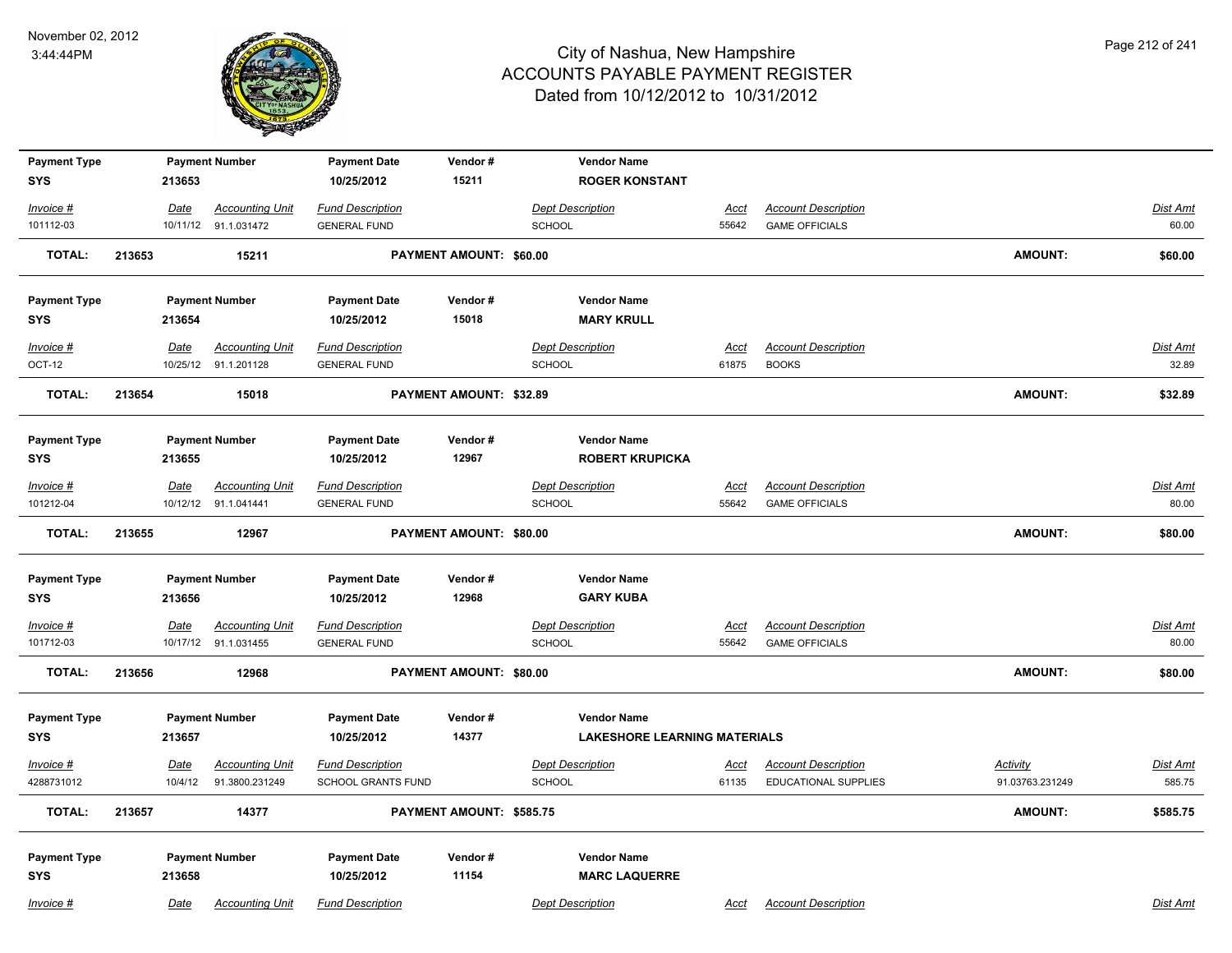

| <b>TOTAL:</b><br><b>Payment Type</b><br><b>SYS</b><br>Invoice # | 213662 | 213663<br>Date | <b>Payment Number</b><br><b>Accounting Unit</b>    | <b>Payment Date</b><br>10/25/2012<br><b>Fund Description</b> | Vendor#<br>13018               | <b>Vendor Name</b><br><b>MARK LISS</b><br><b>Dept Description</b> | <b>Acct</b>          | <b>Account Description</b>                      |                                    | Dist Amt           |
|-----------------------------------------------------------------|--------|----------------|----------------------------------------------------|--------------------------------------------------------------|--------------------------------|-------------------------------------------------------------------|----------------------|-------------------------------------------------|------------------------------------|--------------------|
|                                                                 |        |                |                                                    |                                                              |                                |                                                                   |                      |                                                 |                                    |                    |
|                                                                 |        |                |                                                    |                                                              |                                |                                                                   |                      |                                                 |                                    |                    |
|                                                                 |        |                | 11151                                              |                                                              | PAYMENT AMOUNT: \$60.00        |                                                                   |                      |                                                 | AMOUNT:                            | \$60.00            |
| PVR-101312                                                      |        |                | 10/13/12 91.1.111160                               | <b>GENERAL FUND</b>                                          |                                | <b>SCHOOL</b>                                                     | 55400                | <b>CONFERENCES AND SEMINARS</b>                 |                                    | 60.00              |
| Invoice #                                                       |        | <b>Date</b>    | <b>Accounting Unit</b>                             | <b>Fund Description</b>                                      |                                | <b>Dept Description</b>                                           | <u>Acct</u>          | <b>Account Description</b>                      |                                    | <b>Dist Amt</b>    |
| <b>SYS</b>                                                      |        | 213662         |                                                    | 10/25/2012                                                   | 11151                          | <b>SUSAN A LEWIS</b>                                              |                      |                                                 |                                    |                    |
| <b>Payment Type</b>                                             |        |                | <b>Payment Number</b>                              | <b>Payment Date</b>                                          | Vendor#                        | <b>Vendor Name</b>                                                |                      |                                                 |                                    |                    |
| <b>TOTAL:</b>                                                   | 213661 |                | 15276                                              |                                                              | PAYMENT AMOUNT: \$166.02       |                                                                   |                      |                                                 | <b>AMOUNT:</b>                     | \$166.02           |
| PV-101612                                                       |        |                | 10/19/12  91.3800.042210                           | SCHOOL GRANTS FUND                                           |                                | SCHOOL                                                            | 55300                | <b>TRAVEL</b>                                   | 91.03903.042210                    | 166.02             |
| Invoice #                                                       |        | <u>Date</u>    | <b>Accounting Unit</b>                             | <b>Fund Description</b>                                      |                                | <b>Dept Description</b>                                           | <u>Acct</u>          | <b>Account Description</b>                      | <b>Activity</b>                    | <u>Dist Amt</u>    |
| <b>SYS</b>                                                      |        | 213661         |                                                    | 10/25/2012                                                   | 15276                          | <b>JEFFREY LEONE</b>                                              |                      |                                                 |                                    |                    |
| <b>Payment Type</b>                                             |        |                | <b>Payment Number</b>                              | <b>Payment Date</b>                                          | Vendor#                        | <b>Vendor Name</b>                                                |                      |                                                 |                                    |                    |
| <b>TOTAL:</b>                                                   | 213660 |                | 15019                                              |                                                              | <b>PAYMENT AMOUNT: \$92.00</b> |                                                                   |                      |                                                 | <b>AMOUNT:</b>                     | \$92.00            |
| 101912-03                                                       |        |                | 10/19/12 91.1.031441                               | <b>GENERAL FUND</b>                                          |                                | SCHOOL                                                            | 55642                | <b>GAME OFFICIALS</b>                           |                                    | 92.00              |
| Invoice #                                                       |        | <b>Date</b>    | <b>Accounting Unit</b>                             | <b>Fund Description</b>                                      |                                | <b>Dept Description</b>                                           | <u>Acct</u>          | <b>Account Description</b>                      |                                    | Dist Amt           |
| <b>SYS</b>                                                      |        | 213660         |                                                    | 10/25/2012                                                   | 15019                          | <b>ALBERT LAWLOR</b>                                              |                      |                                                 |                                    |                    |
| <b>Payment Type</b>                                             |        |                | <b>Payment Number</b>                              | <b>Payment Date</b>                                          | Vendor#                        | <b>Vendor Name</b>                                                |                      |                                                 |                                    |                    |
| <b>TOTAL:</b>                                                   | 213659 |                | 11232                                              |                                                              | PAYMENT AMOUNT: \$100.00       |                                                                   |                      |                                                 | <b>AMOUNT:</b>                     | \$100.00           |
| Invoice #<br>10/18                                              |        | Date           | <b>Accounting Unit</b><br>10/18/12  91.3800.021500 | <b>Fund Description</b><br>SCHOOL GRANTS FUND                |                                | <b>Dept Description</b><br>SCHOOL                                 | <u>Acct</u><br>53628 | <b>Account Description</b><br>CONTRACT SERVICES | <b>Activity</b><br>91.03953.021500 | Dist Amt<br>100.00 |
| <b>SYS</b>                                                      |        | 213659         |                                                    | 10/25/2012                                                   | 11232                          | <b>HOLLY LAVINE</b>                                               |                      |                                                 |                                    |                    |
| <b>Payment Type</b>                                             |        |                | <b>Payment Number</b>                              | <b>Payment Date</b>                                          | Vendor#                        | <b>Vendor Name</b>                                                |                      |                                                 |                                    |                    |
| TOTAL:                                                          | 213658 |                | 11154                                              |                                                              | PAYMENT AMOUNT: \$308.67       |                                                                   |                      |                                                 | <b>AMOUNT:</b>                     | \$308.67           |
| MILES-SEPT                                                      |        |                | 10/19/12 91.1.012320                               | <b>GENERAL FUND</b>                                          |                                | SCHOOL                                                            | 55307                | MILEAGE REIMBURSEMENTS                          |                                    | 146.05             |
|                                                                 |        |                | 10/24/12 91.1.012320                               | <b>GENERAL FUND</b>                                          |                                | SCHOOL                                                            | 55307                | MILEAGE REIMBURSEMENTS                          |                                    | 162.62             |
| MILES-OCT                                                       |        |                |                                                    |                                                              |                                |                                                                   |                      |                                                 |                                    |                    |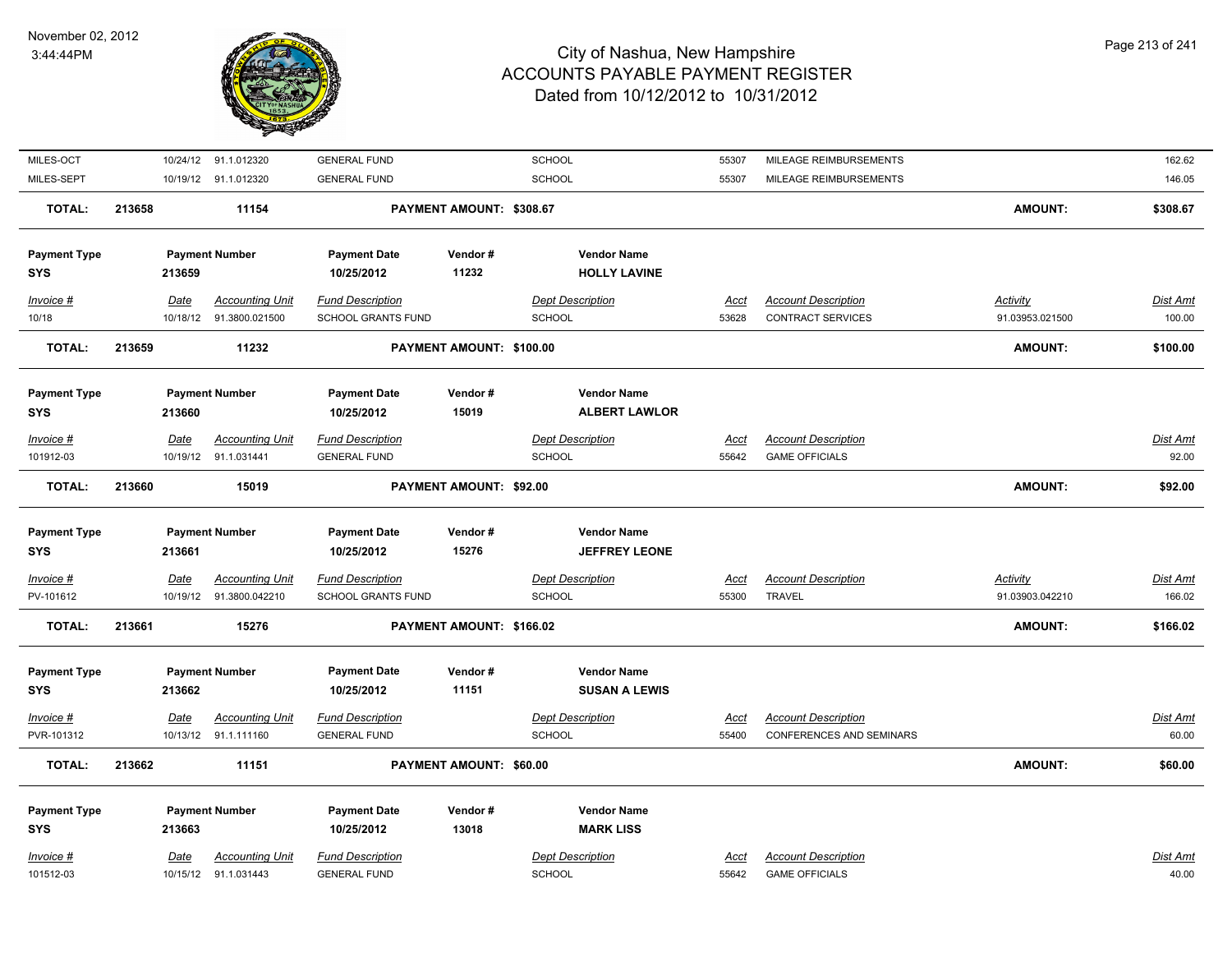

| <b>TOTAL:</b>                     | 213663   | 13018                   |                                   | <b>PAYMENT AMOUNT: \$40.00</b> |                                                                 |       |                            | <b>AMOUNT:</b>  | \$40.00    |
|-----------------------------------|----------|-------------------------|-----------------------------------|--------------------------------|-----------------------------------------------------------------|-------|----------------------------|-----------------|------------|
| <b>Payment Type</b><br><b>SYS</b> | 213664   | <b>Payment Number</b>   | <b>Payment Date</b><br>10/25/2012 | Vendor#<br>13030               | <b>Vendor Name</b><br><b>BRIAN LUSIGNAN</b>                     |       |                            |                 |            |
| Invoice #                         | Date     | <b>Accounting Unit</b>  | <b>Fund Description</b>           |                                | <b>Dept Description</b>                                         | Acct  | <b>Account Description</b> |                 | Dist Amt   |
| 101612-06                         |          | 10/16/12 91.1.061477    | <b>GENERAL FUND</b>               |                                | SCHOOL                                                          | 55642 | <b>GAME OFFICIALS</b>      |                 | 120.00     |
| <b>TOTAL:</b>                     | 213664   | 13030                   |                                   | PAYMENT AMOUNT: \$120.00       |                                                                 |       |                            | <b>AMOUNT:</b>  | \$120.00   |
| <b>Payment Type</b><br><b>SYS</b> | 213665   | <b>Payment Number</b>   | <b>Payment Date</b><br>10/25/2012 | Vendor#<br>13035               | <b>Vendor Name</b><br><b>M &amp; M ELECTRICAL SUPPLY CO INC</b> |       |                            |                 |            |
| Invoice #                         | Date     | <b>Accounting Unit</b>  | <b>Fund Description</b>           |                                | <b>Dept Description</b>                                         | Acct  | <b>Account Description</b> |                 | Dist Amt   |
| 27829                             | 9/13/12  | 91.1.222620             | <b>GENERAL FUND</b>               |                                | SCHOOL                                                          | 61407 | SUPPLIES, ELECTRICAL       |                 | 902.06     |
| 28710                             | 10/5/12  | 91.1.222620             | <b>GENERAL FUND</b>               |                                | <b>SCHOOL</b>                                                   | 61407 | SUPPLIES, ELECTRICAL       |                 | 34.80      |
| 28781                             | 10/9/12  | 91.1.031300             | <b>GENERAL FUND</b>               |                                | <b>SCHOOL</b>                                                   | 61135 | EDUCATIONAL SUPPLIES       |                 | 600.86     |
| 28798                             | 10/9/12  | 91.1.222620             | <b>GENERAL FUND</b>               |                                | <b>SCHOOL</b>                                                   | 61407 | SUPPLIES, ELECTRICAL       |                 | 3.88       |
| TOTAL:                            | 213665   | 13035                   |                                   | PAYMENT AMOUNT: \$1,541.60     |                                                                 |       |                            | <b>AMOUNT:</b>  | \$1,541.60 |
| <b>Payment Type</b>               |          | <b>Payment Number</b>   | <b>Payment Date</b>               | Vendor#                        | <b>Vendor Name</b>                                              |       |                            |                 |            |
| SYS                               | 213666   |                         | 10/25/2012                        | 14420                          | <b>M SAUNDERS INC</b>                                           |       |                            |                 |            |
| $Invoice$ #                       | Date     | <b>Accounting Unit</b>  | <b>Fund Description</b>           |                                | <b>Dept Description</b>                                         | Acct  | <b>Account Description</b> | <b>Activity</b> | Dist Amt   |
| 657584 - 1086                     |          | 10/15/12 91.2100.063120 | <b>FOOD SERVICES</b>              |                                | <b>SCHOOL</b>                                                   | 61214 | FOOD, FOOD SERVICE PROGRAM |                 | 461.56     |
| 658223 - 1084                     | 10/15/12 | 91.2100.163120          | <b>FOOD SERVICES</b>              |                                | <b>SCHOOL</b>                                                   | 61214 | FOOD, FOOD SERVICE PROGRAM |                 | 112.44     |
| 658267 - 1082                     |          | 10/15/12 91.2100.133120 | <b>FOOD SERVICES</b>              |                                | <b>SCHOOL</b>                                                   | 61214 | FOOD, FOOD SERVICE PROGRAM |                 | 236.21     |
| 658268 - 1074                     | 10/15/12 | 91.2100.093120          | <b>FOOD SERVICES</b>              |                                | <b>SCHOOL</b>                                                   | 61214 | FOOD, FOOD SERVICE PROGRAM |                 | 268.45     |
| 658269 - 1085                     |          | 10/15/12 91.2100.183120 | <b>FOOD SERVICES</b>              |                                | SCHOOL                                                          | 61214 | FOOD, FOOD SERVICE PROGRAM |                 | 274.64     |
| 658273 - 1082                     |          | 10/16/12 91.2100.133120 | <b>FOOD SERVICES</b>              |                                | SCHOOL                                                          | 61214 | FOOD, FOOD SERVICE PROGRAM |                 | 105.25     |
| 658300 - 1080                     |          | 10/15/12 91.2100.173120 | <b>FOOD SERVICES</b>              |                                | <b>SCHOOL</b>                                                   | 61214 | FOOD, FOOD SERVICE PROGRAM |                 | 133.67     |
| 658725 - 1071                     |          | 10/16/12 91.2100.033120 | <b>FOOD SERVICES</b>              |                                | <b>SCHOOL</b>                                                   | 61214 | FOOD, FOOD SERVICE PROGRAM |                 | 32.95      |
| 658856 - 1084                     |          | 10/17/12 91.2100.163120 | <b>FOOD SERVICES</b>              |                                | SCHOOL                                                          | 61214 | FOOD, FOOD SERVICE PROGRAM |                 | 14.32      |
| 658863 - 1087                     |          | 10/22/12 91.2100.153120 | <b>FOOD SERVICES</b>              |                                | SCHOOL                                                          | 61214 | FOOD, FOOD SERVICE PROGRAM |                 | 442.75     |
| 658864 - 1077                     | 10/22/12 | 91.2100.053120          | <b>FOOD SERVICES</b>              |                                | SCHOOL                                                          | 61214 | FOOD, FOOD SERVICE PROGRAM |                 | 398.84     |
| 658865 - 1089                     | 10/23/12 | 91.2100.193120          | <b>FOOD SERVICES</b>              |                                | <b>SCHOOL</b>                                                   | 61214 | FOOD, FOOD SERVICE PROGRAM |                 | 293.59     |
| 658866 - 1075                     |          | 10/23/12 91.2100.203120 | <b>FOOD SERVICES</b>              |                                | <b>SCHOOL</b>                                                   | 61214 | FOOD, FOOD SERVICE PROGRAM |                 | 250.91     |
| 658872 - 1086                     |          | 10/17/12 91.2100.063120 | <b>FOOD SERVICES</b>              |                                | <b>SCHOOL</b>                                                   | 61214 | FOOD, FOOD SERVICE PROGRAM |                 | 24.82      |
| 658889 - 1072                     |          | 10/17/12 91.2100.043120 | <b>FOOD SERVICES</b>              |                                | SCHOOL                                                          | 61214 | FOOD, FOOD SERVICE PROGRAM |                 | 718.90     |
| 658890 - 1082                     |          | 10/17/12 91.2100.133120 | <b>FOOD SERVICES</b>              |                                | SCHOOL                                                          | 61214 | FOOD, FOOD SERVICE PROGRAM |                 | 38.75      |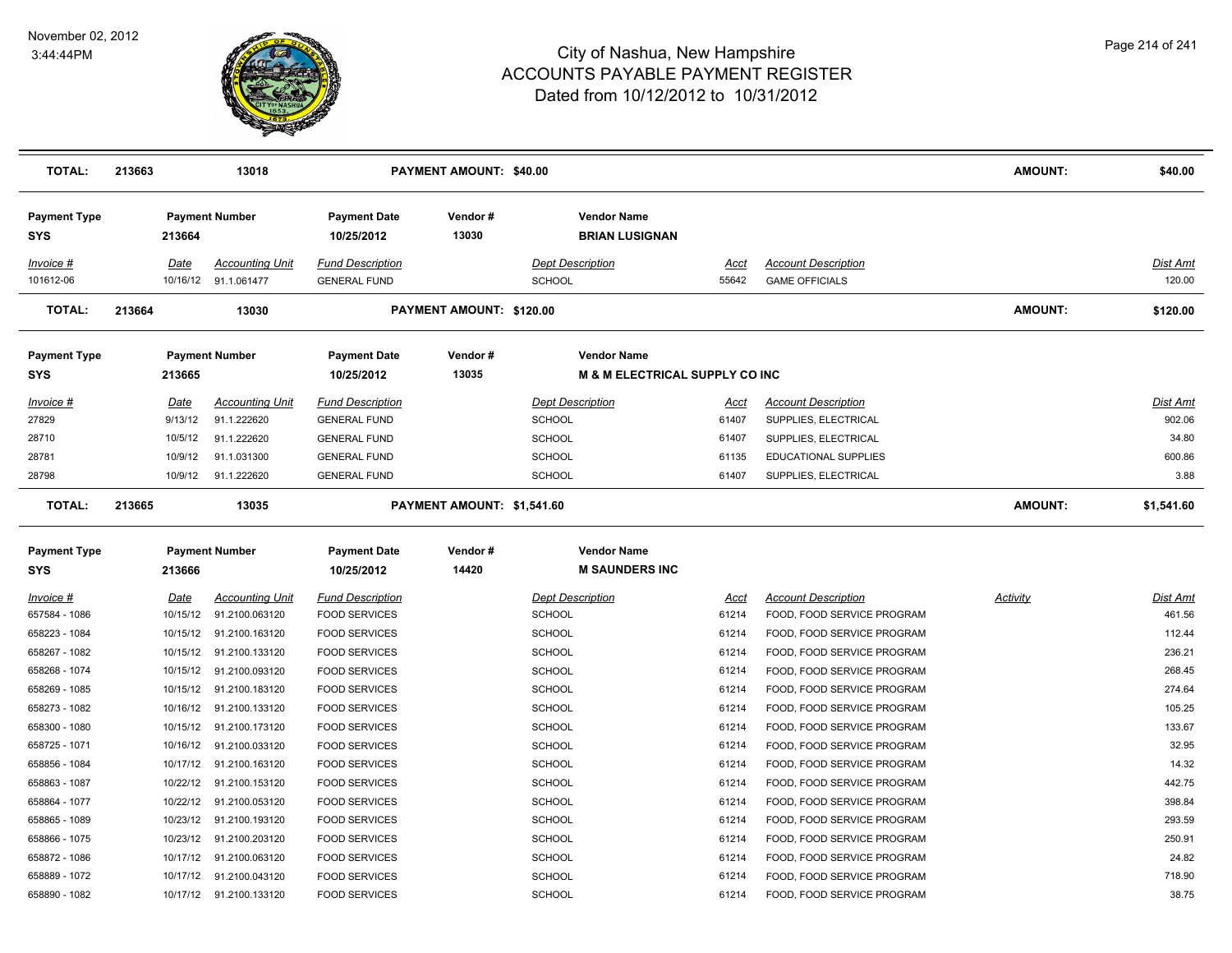

| 658894 - 1083                     |                     |                                       |                                                |                            |                                          |                |                                                  |                 |                    |
|-----------------------------------|---------------------|---------------------------------------|------------------------------------------------|----------------------------|------------------------------------------|----------------|--------------------------------------------------|-----------------|--------------------|
|                                   |                     | 10/17/12 91.2100.073120               | <b>FOOD SERVICES</b>                           |                            | SCHOOL                                   | 61214          | FOOD, FOOD SERVICE PROGRAM                       |                 | 182.39             |
| 658938                            | 10/17/12            | 91.3800.991490                        | <b>SCHOOL GRANTS FUND</b>                      |                            | SCHOOL                                   | 61299          | MISCELLANEOUS SUPPLIES                           | 91.03463.991490 | 63.90              |
| 659083 - 1077                     | 10/18/12            | 91.2100.053120                        | <b>FOOD SERVICES</b>                           |                            | SCHOOL                                   | 61214          | FOOD, FOOD SERVICE PROGRAM                       |                 | 220.21             |
| 659089 - 1083                     | 10/18/12            | 91.2100.073120                        | <b>FOOD SERVICES</b>                           |                            | <b>SCHOOL</b>                            | 61214          | FOOD, FOOD SERVICE PROGRAM                       |                 | 64.59              |
| 659090 - 1085                     | 10/18/12            | 91.2100.183120                        | <b>FOOD SERVICES</b>                           |                            | <b>SCHOOL</b>                            | 61214          | FOOD, FOOD SERVICE PROGRAM                       |                 | 45.90              |
| 659240 - 1086                     | 10/19/12            | 91.2100.063120                        | <b>FOOD SERVICES</b>                           |                            | <b>SCHOOL</b>                            | 61214          | FOOD, FOOD SERVICE PROGRAM                       |                 | 15.58              |
| 659291 - 1072                     | 10/19/12            | 91.2100.043120                        | <b>FOOD SERVICES</b>                           |                            | SCHOOL                                   | 61214          | FOOD, FOOD SERVICE PROGRAM                       |                 | 579.84             |
| 659293 - 1076                     |                     | 10/19/12 91.2100.113120               | <b>FOOD SERVICES</b>                           |                            | SCHOOL                                   | 61214          | FOOD, FOOD SERVICE PROGRAM                       |                 | 209.20             |
| 659295 - 1090                     | 10/19/12            | 91.2100.123120                        | <b>FOOD SERVICES</b>                           |                            | <b>SCHOOL</b>                            | 61214          | FOOD, FOOD SERVICE PROGRAM                       |                 | 316.54             |
| 659310 - 1078                     |                     | 10/19/12 91.2100.103120               | <b>FOOD SERVICES</b>                           |                            | <b>SCHOOL</b>                            | 61214          | FOOD, FOOD SERVICE PROGRAM                       |                 | 119.85             |
| 659329 - 1083                     |                     | 10/19/12 91.2100.073120               | <b>FOOD SERVICES</b>                           |                            | <b>SCHOOL</b>                            | 61214          | FOOD, FOOD SERVICE PROGRAM                       |                 | 101.80             |
| 659499 - 1071                     | 10/22/12            | 91.2100.033120                        | <b>FOOD SERVICES</b>                           |                            | <b>SCHOOL</b>                            | 61214          | FOOD, FOOD SERVICE PROGRAM                       |                 | 358.81             |
| 659515 - 1083                     | 10/22/12            | 91.2100.073120                        | <b>FOOD SERVICES</b>                           |                            | SCHOOL                                   | 61214          | FOOD, FOOD SERVICE PROGRAM                       |                 | 269.10             |
| 659547 - 1073                     |                     | 10/22/12 91.2100.143120               | <b>FOOD SERVICES</b>                           |                            | SCHOOL                                   | 61214          | FOOD, FOOD SERVICE PROGRAM                       |                 | 493.21             |
| 659894 - 1077                     | 10/23/12            | 91.2100.053120                        | <b>FOOD SERVICES</b>                           |                            | <b>SCHOOL</b>                            | 61214          | FOOD, FOOD SERVICE PROGRAM                       |                 | 209.68             |
| 659920 - 1072                     | 10/23/12            | 91.2100.043120                        | <b>FOOD SERVICES</b>                           |                            | <b>SCHOOL</b>                            | 61214          | FOOD, FOOD SERVICE PROGRAM                       |                 | 584.75             |
| 660096 - 1077                     |                     | 10/24/12 91.2100.053120               | <b>FOOD SERVICES</b>                           |                            | SCHOOL                                   | 61214          | FOOD, FOOD SERVICE PROGRAM                       |                 | 281.45             |
| <b>TOTAL:</b>                     | 213666              | 14420                                 |                                                | PAYMENT AMOUNT: \$7,924.85 |                                          |                |                                                  | <b>AMOUNT:</b>  | \$7,924.85         |
| <b>Payment Type</b><br><b>SYS</b> | 213667              | <b>Payment Number</b>                 | <b>Payment Date</b><br>10/25/2012              | Vendor#<br>13044           | <b>Vendor Name</b><br><b>MAILFINANCE</b> |                |                                                  |                 |                    |
| $Invoice$ #                       |                     |                                       |                                                |                            |                                          |                |                                                  |                 |                    |
|                                   |                     |                                       |                                                |                            |                                          |                |                                                  |                 |                    |
| H3568594                          | Date<br>10/4/12     | <b>Accounting Unit</b><br>91.1.041160 | <b>Fund Description</b><br><b>GENERAL FUND</b> |                            | <b>Dept Description</b><br><b>SCHOOL</b> | Acct<br>55607  | <b>Account Description</b><br>POSTAGE & DELIVERY |                 | Dist Amt<br>413.82 |
| <b>TOTAL:</b>                     | 213667              | 13044                                 |                                                | PAYMENT AMOUNT: \$413.82   |                                          |                |                                                  | <b>AMOUNT:</b>  | \$413.82           |
|                                   |                     |                                       |                                                |                            |                                          |                |                                                  |                 |                    |
|                                   |                     |                                       |                                                |                            |                                          |                |                                                  |                 |                    |
| <b>Payment Type</b>               |                     | <b>Payment Number</b>                 | <b>Payment Date</b>                            | Vendor#                    | <b>Vendor Name</b>                       |                |                                                  |                 |                    |
| <b>SYS</b>                        | 213668              |                                       | 10/25/2012                                     | 13046                      | <b>MAINE OXY</b>                         |                |                                                  |                 |                    |
| $Invoice$ #                       | <b>Date</b>         | <b>Accounting Unit</b>                | <b>Fund Description</b>                        |                            | <b>Dept Description</b>                  | <u>Acct</u>    | <b>Account Description</b>                       |                 | Dist Amt           |
| 50082165                          | 9/30/12             | 91.1.041300                           | <b>GENERAL FUND</b>                            |                            | <b>SCHOOL</b>                            | 53628          | <b>CONTRACT SERVICES</b>                         |                 | 26.00              |
| <b>TOTAL:</b>                     | 213668              | 13046                                 |                                                | PAYMENT AMOUNT: \$26.00    |                                          |                |                                                  | <b>AMOUNT:</b>  | \$26.00            |
|                                   |                     |                                       |                                                |                            |                                          |                |                                                  |                 |                    |
| <b>Payment Type</b>               |                     | <b>Payment Number</b>                 | <b>Payment Date</b>                            | Vendor#                    | <b>Vendor Name</b>                       |                |                                                  |                 |                    |
| <b>SYS</b>                        | 213669              |                                       | 10/25/2012                                     | 13047                      | <b>WILLIAM MAKARAWICZ</b>                |                |                                                  |                 |                    |
|                                   |                     |                                       |                                                |                            |                                          |                |                                                  |                 |                    |
| Invoice #                         | <u>Date</u>         | <b>Accounting Unit</b>                | <b>Fund Description</b>                        |                            | <b>Dept Description</b>                  | <u>Acct</u>    | <b>Account Description</b>                       |                 | Dist Amt           |
| 100912-06<br>101612-06            | 10/9/12<br>10/16/12 | 91.1.061463<br>91.1.061463            | <b>GENERAL FUND</b><br><b>GENERAL FUND</b>     |                            | SCHOOL<br><b>SCHOOL</b>                  | 55642<br>55642 | <b>GAME OFFICIALS</b><br><b>GAME OFFICIALS</b>   |                 | 60.00<br>60.00     |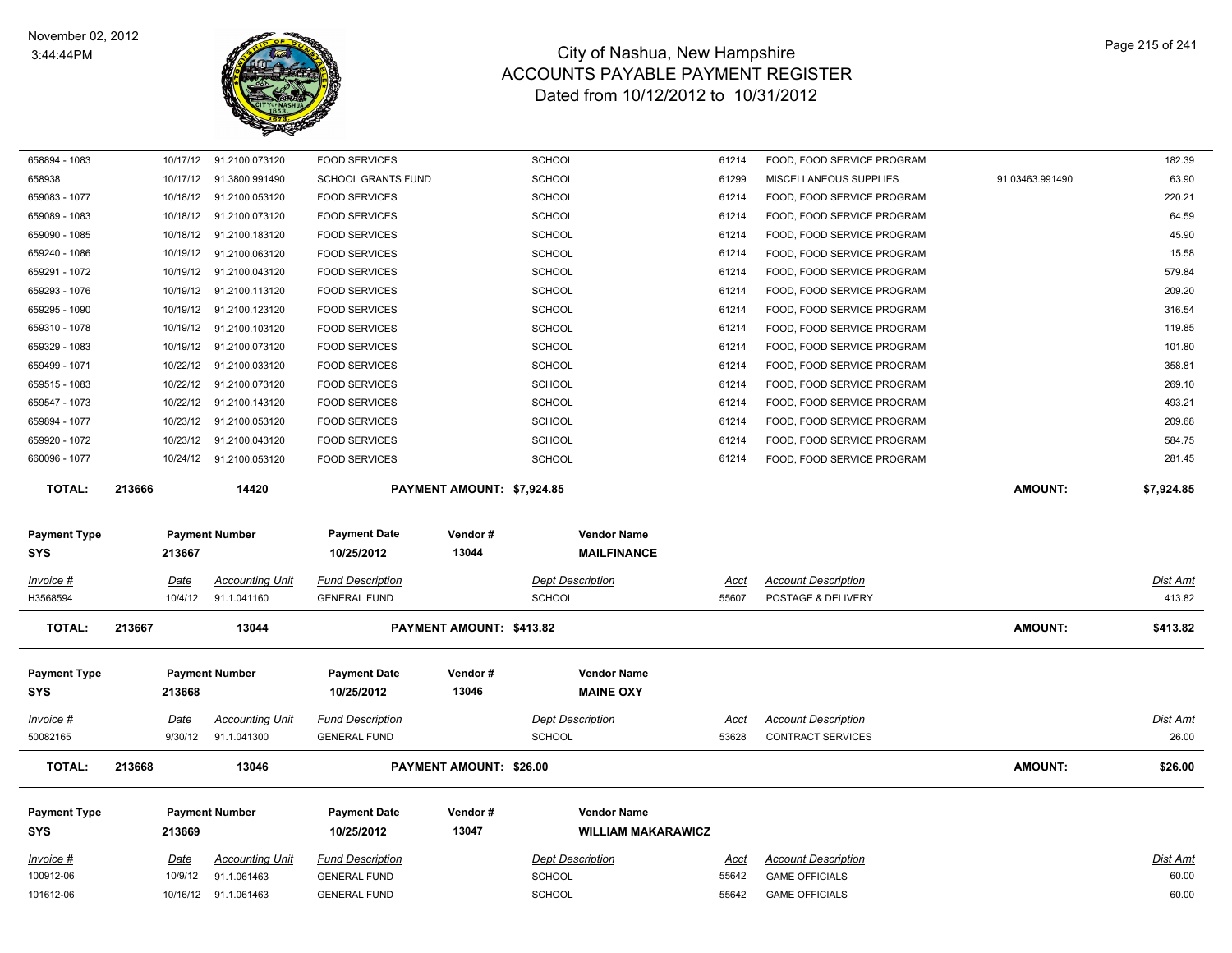

| <b>TOTAL:</b>                     | 213669 |          | 13047                                          |                                                | PAYMENT AMOUNT: \$120.00 |                                                         |               |                                                     | AMOUNT:         | \$120.00          |
|-----------------------------------|--------|----------|------------------------------------------------|------------------------------------------------|--------------------------|---------------------------------------------------------|---------------|-----------------------------------------------------|-----------------|-------------------|
| <b>Payment Type</b><br>SYS        |        | 213670   | <b>Payment Number</b>                          | <b>Payment Date</b><br>10/25/2012              | Vendor#<br>13049         | <b>Vendor Name</b><br><b>NICK MANDRAVELIS</b>           |               |                                                     |                 |                   |
| Invoice #<br>101612-07            |        | Date     | <b>Accounting Unit</b><br>10/16/12 91.1.071463 | <b>Fund Description</b><br><b>GENERAL FUND</b> |                          | <b>Dept Description</b><br>SCHOOL                       | Acct<br>55642 | <b>Account Description</b><br><b>GAME OFFICIALS</b> |                 | Dist Amt<br>60.00 |
| <b>TOTAL:</b>                     | 213670 |          | 13049                                          |                                                | PAYMENT AMOUNT: \$60.00  |                                                         |               |                                                     | <b>AMOUNT:</b>  | \$60.00           |
| <b>Payment Type</b><br><b>SYS</b> |        | 213671   | <b>Payment Number</b>                          | <b>Payment Date</b><br>10/25/2012              | Vendor#<br>13050         | <b>Vendor Name</b><br>AMY B MANHEIM ZIMMERMAN           |               |                                                     |                 |                   |
| $Invoice$ #                       |        | Date     | <b>Accounting Unit</b>                         | <b>Fund Description</b>                        |                          | <b>Dept Description</b>                                 | Acct          | <b>Account Description</b>                          | <b>Activity</b> | Dist Amt          |
| 10/12-10/19                       |        | 10/19/12 | 91.3800.042210                                 | SCHOOL GRANTS FUND                             |                          | <b>SCHOOL</b>                                           | 53607         | PROGRAM IMPROVEMENT<br><b>SERVICES</b>              | 91.03903.042210 | 350.00            |
| <b>TOTAL:</b>                     | 213671 |          | 13050                                          |                                                | PAYMENT AMOUNT: \$350.00 |                                                         |               |                                                     | AMOUNT:         | \$350.00          |
| <b>Payment Type</b><br><b>SYS</b> |        | 213672   | <b>Payment Number</b>                          | <b>Payment Date</b><br>10/25/2012              | Vendor#<br>11280         | <b>Vendor Name</b><br><b>MARKET BASKET ACCT 2589096</b> |               |                                                     |                 |                   |
| Invoice #                         |        | Date     | <b>Accounting Unit</b>                         | <b>Fund Description</b>                        |                          | <b>Dept Description</b>                                 | Acct          | <b>Account Description</b>                          | Activity        | <b>Dist Amt</b>   |
| 103667-95                         |        | 9/6/12   | 91.1.061345                                    | <b>GENERAL FUND</b>                            |                          | SCHOOL                                                  | 61135         | <b>EDUCATIONAL SUPPLIES</b>                         |                 | 12.96             |
| 107262-95                         |        | 9/26/12  | 91.1.061345                                    | <b>GENERAL FUND</b>                            |                          | <b>SCHOOL</b>                                           | 61135         | EDUCATIONAL SUPPLIES                                |                 | 120.29            |
| 110701-150                        |        | 10/4/12  | 91.3800.991490                                 | <b>SCHOOL GRANTS FUND</b>                      |                          | SCHOOL                                                  | 61299         | MISCELLANEOUS SUPPLIES                              | 91.03463.991490 | 40.48             |
| 112242-134                        |        | 10/5/12  | 91.2222.991490                                 | AFTER SCHOOL PROGRAM                           |                          | <b>SCHOOL</b>                                           | 61299         | MISCELLANEOUS SUPPLIES                              |                 | 28.39             |
| 120408-124                        |        | 10/9/12  | 91.1.031340                                    | <b>GENERAL FUND</b>                            |                          | <b>SCHOOL</b>                                           | 61135         | EDUCATIONAL SUPPLIES                                |                 | 132.68            |
| 124899-153                        |        | 9/24/12  | 91.1.051345                                    | <b>GENERAL FUND</b>                            |                          | <b>SCHOOL</b>                                           | 61135         | EDUCATIONAL SUPPLIES                                |                 | 82.29             |
| 125064-084                        |        | 10/12/12 | 91.2222.991490                                 | AFTER SCHOOL PROGRAM                           |                          | SCHOOL                                                  | 61299         | MISCELLANEOUS SUPPLIES                              |                 | 76.64             |
| 130244-137                        |        | 10/15/12 | 91.1.031340                                    | <b>GENERAL FUND</b>                            |                          | <b>SCHOOL</b>                                           | 61135         | EDUCATIONAL SUPPLIES                                |                 | 34.97             |
| 132259-124                        |        | 10/16/12 | 91.1.031340                                    | <b>GENERAL FUND</b>                            |                          | <b>SCHOOL</b>                                           | 61135         | EDUCATIONAL SUPPLIES                                |                 | 50.71             |
| 135854-95                         |        | 10/10/12 | 91.1.061345                                    | <b>GENERAL FUND</b>                            |                          | <b>SCHOOL</b>                                           | 61135         | <b>EDUCATIONAL SUPPLIES</b>                         |                 | 42.75             |
| 136517-118                        |        | 10/11/12 | 91.1.031300                                    | <b>GENERAL FUND</b>                            |                          | <b>SCHOOL</b>                                           | 61135         | <b>EDUCATIONAL SUPPLIES</b>                         |                 | 34.89             |
| 139040-151                        |        | 9/4/12   | 91.3800.991490                                 | <b>SCHOOL GRANTS FUND</b>                      |                          | <b>SCHOOL</b>                                           | 61299         | MISCELLANEOUS SUPPLIES                              | 91.03463.991490 | 8.97              |
| 139887-151                        |        | 9/5/12   | 91.3800.991490                                 | SCHOOL GRANTS FUND                             |                          | <b>SCHOOL</b>                                           | 61299         | MISCELLANEOUS SUPPLIES                              | 91.03463.991490 | 5.98              |
| 144008-153                        |        | 10/16/12 | 91.1.051345                                    | <b>GENERAL FUND</b>                            |                          | <b>SCHOOL</b>                                           | 61135         | EDUCATIONAL SUPPLIES                                |                 | 51.79             |
| 144482-131                        |        | 9/20/12  | 91.1.041300                                    | <b>GENERAL FUND</b>                            |                          | <b>SCHOOL</b>                                           | 61135         | EDUCATIONAL SUPPLIES                                |                 | 17.82             |
| 165833-103                        |        | 10/4/12  | 91.2222.991490                                 | AFTER SCHOOL PROGRAM                           |                          | <b>SCHOOL</b>                                           | 61299         | MISCELLANEOUS SUPPLIES                              |                 | 29.13             |
| 166600-084                        |        | 10/5/12  | 91.2222.991490                                 | AFTER SCHOOL PROGRAM                           |                          | <b>SCHOOL</b>                                           | 61299         | MISCELLANEOUS SUPPLIES                              |                 | 53.67             |
| 166690-116                        |        | 10/5/12  | 91.2222.991490                                 | AFTER SCHOOL PROGRAM                           |                          | SCHOOL                                                  | 61299         | MISCELLANEOUS SUPPLIES                              |                 | 38.31             |
| 167115-95                         |        | 10/3/12  | 91.1.061345                                    | <b>GENERAL FUND</b>                            |                          | SCHOOL                                                  | 61135         | <b>EDUCATIONAL SUPPLIES</b>                         |                 | 74.31             |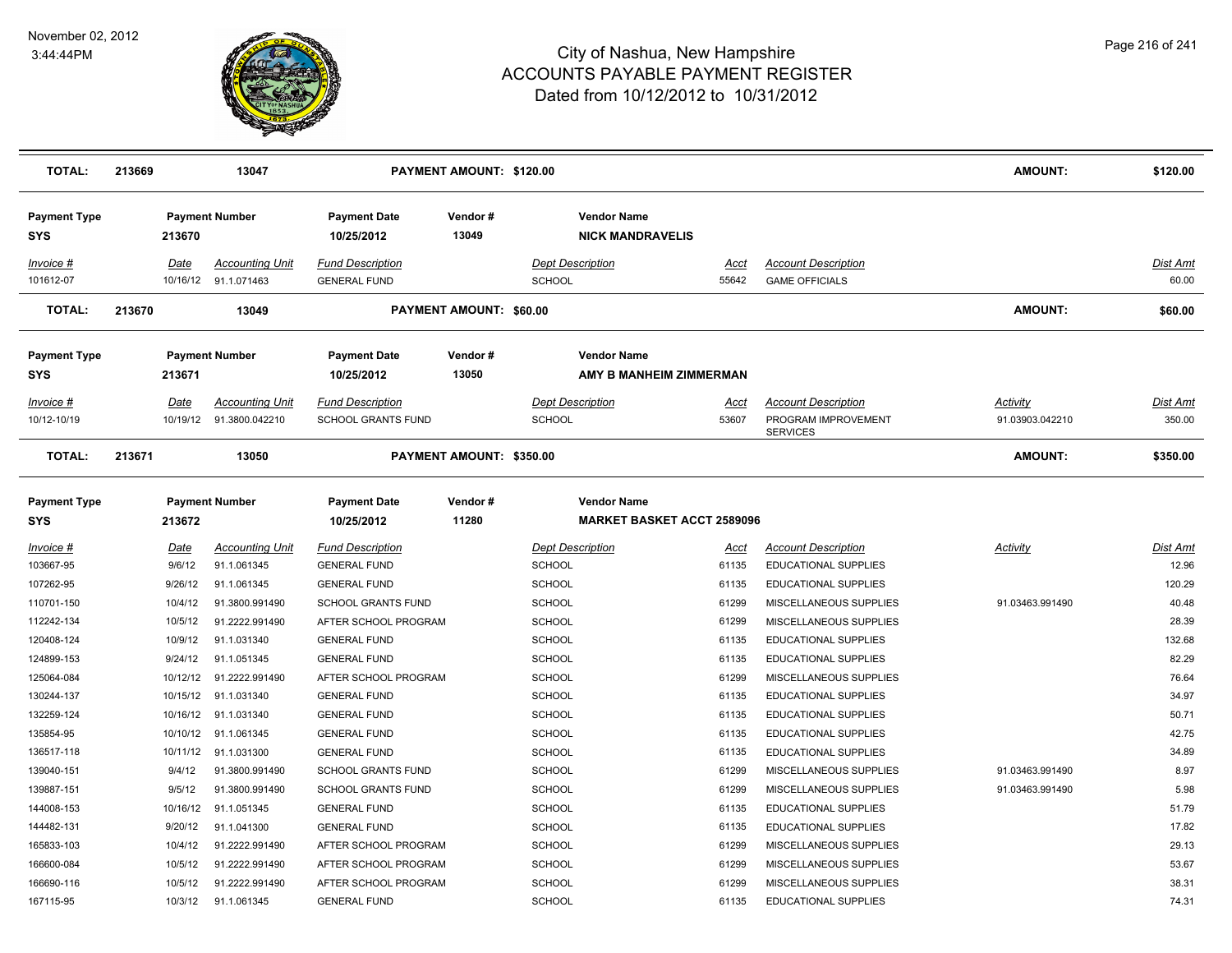

| 171794-152                        |        | 10/9/12     | 91.3800.991490          | SCHOOL GRANTS FUND                |                            | SCHOOL        |                                               | 61299       | MISCELLANEOUS SUPPLIES                   | 91.03463.991490            | 2.94            |
|-----------------------------------|--------|-------------|-------------------------|-----------------------------------|----------------------------|---------------|-----------------------------------------------|-------------|------------------------------------------|----------------------------|-----------------|
| 172058-150                        |        | 10/10/12    | 91.3800.991490          | <b>SCHOOL GRANTS FUND</b>         |                            | SCHOOL        |                                               | 61299       | MISCELLANEOUS SUPPLIES                   | 91.03463.991490            | 9.86            |
| 172739-103                        |        |             | 10/11/12 91.2222.991490 | AFTER SCHOOL PROGRAM              |                            | <b>SCHOOL</b> |                                               | 61299       | MISCELLANEOUS SUPPLIES                   |                            | 5.98            |
| 173674-116                        |        | 10/12/12    | 91.2222.991490          | AFTER SCHOOL PROGRAM              |                            | <b>SCHOOL</b> |                                               | 61299       | MISCELLANEOUS SUPPLIES                   |                            | 12.93           |
| 178455-95                         |        | 9/12/12     | 91.1.061345             | <b>GENERAL FUND</b>               |                            | <b>SCHOOL</b> |                                               | 61135       | <b>EDUCATIONAL SUPPLIES</b>              |                            | 36.35           |
| 193335-95                         |        | 9/20/12     | 91.1.061345             | <b>GENERAL FUND</b>               |                            | SCHOOL        |                                               | 61135       | EDUCATIONAL SUPPLIES                     |                            | 3.96            |
| TOTAL:                            | 213672 |             | 11280                   |                                   | PAYMENT AMOUNT: \$1,009.05 |               |                                               |             |                                          | <b>AMOUNT:</b>             | \$1,009.05      |
| <b>Payment Type</b><br><b>SYS</b> |        | 213673      | <b>Payment Number</b>   | <b>Payment Date</b><br>10/25/2012 | Vendor#<br>999000294       |               | <b>Vendor Name</b><br><b>MATTHEW J MATSIS</b> |             |                                          |                            |                 |
| Invoice #                         |        | Date        | <b>Accounting Unit</b>  | <b>Fund Description</b>           |                            |               | <b>Dept Description</b>                       | Acct        | <b>Account Description</b>               |                            | <u>Dist Amt</u> |
| 101912-04                         |        | 10/19/12    | 91.1.041462             | <b>GENERAL FUND</b>               |                            | SCHOOL        |                                               | 55642       | <b>GAME OFFICIALS</b>                    |                            | 80.00           |
| 101912-04                         |        |             | 10/19/12 91.1.041472    | <b>GENERAL FUND</b>               |                            | <b>SCHOOL</b> |                                               | 55642       | <b>GAME OFFICIALS</b>                    |                            | 50.00           |
| <b>TOTAL:</b>                     | 213673 |             | 999000294               |                                   | PAYMENT AMOUNT: \$130.00   |               |                                               |             |                                          | <b>AMOUNT:</b>             | \$130.00        |
| <b>Payment Type</b>               |        |             | <b>Payment Number</b>   | <b>Payment Date</b>               | Vendor#                    |               | <b>Vendor Name</b>                            |             |                                          |                            |                 |
| <b>SYS</b>                        |        | 213674      |                         | 10/25/2012                        | 13067                      |               | <b>MAYNARD &amp; LESIEUR INC</b>              |             |                                          |                            |                 |
| Invoice #                         |        | Date        | <b>Accounting Unit</b>  | <b>Fund Description</b>           |                            |               | <b>Dept Description</b>                       | Acct        | <b>Account Description</b>               |                            | Dist Amt        |
| 47853                             |        | 10/3/12     | 91.1.222620             | <b>GENERAL FUND</b>               |                            | <b>SCHOOL</b> |                                               | 54600       | VEHICLE REPAIRS & MAINTENANCE            |                            | 154.00          |
| 47927                             |        | 10/4/12     | 91.1.222620             | <b>GENERAL FUND</b>               |                            | <b>SCHOOL</b> |                                               | 54600       | <b>VEHICLE REPAIRS &amp; MAINTENANCE</b> |                            | 19.65           |
| 47983                             |        | 10/4/12     | 91.1.222620             | <b>GENERAL FUND</b>               |                            | <b>SCHOOL</b> |                                               | 54600       | <b>VEHICLE REPAIRS &amp; MAINTENANCE</b> |                            | 9.00            |
| 48037                             |        | 10/5/12     | 91.1.222620             | <b>GENERAL FUND</b>               |                            | <b>SCHOOL</b> |                                               | 54600       | <b>VEHICLE REPAIRS &amp; MAINTENANCE</b> |                            | 306.68          |
| <b>TOTAL:</b>                     | 213674 |             | 13067                   |                                   | PAYMENT AMOUNT: \$489.33   |               |                                               |             |                                          | <b>AMOUNT:</b>             | \$489.33        |
| <b>Payment Type</b>               |        |             | <b>Payment Number</b>   | <b>Payment Date</b>               | Vendor#                    |               | <b>Vendor Name</b>                            |             |                                          |                            |                 |
| <b>SYS</b>                        |        | 213675      |                         | 10/25/2012                        | 12267                      |               | <b>AMY MCCARTNEY</b>                          |             |                                          |                            |                 |
| Invoice #                         |        | <b>Date</b> | <u>Accounting Unit</u>  | <b>Fund Description</b>           |                            |               | <b>Dept Description</b>                       | <u>Acct</u> | <b>Account Description</b>               |                            | <u>Dist Amt</u> |
| OCT-12                            |        |             | 10/21/12 91.1.022160    | <b>GENERAL FUND</b>               |                            | <b>SCHOOL</b> |                                               | 53614       | PUPIL SUPPORT SERVICES                   |                            | 7,312.50        |
| <b>TOTAL:</b>                     | 213675 |             | 12267                   |                                   | PAYMENT AMOUNT: \$7,312.50 |               |                                               |             |                                          | <b>AMOUNT:</b>             | \$7,312.50      |
| <b>Payment Type</b>               |        |             | <b>Payment Number</b>   | <b>Payment Date</b>               | Vendor#                    |               | <b>Vendor Name</b>                            |             |                                          | <b>Payee Name</b>          |                 |
| <b>SYS</b>                        |        | 213676      |                         | 10/25/2012                        | 12697                      |               | <b>EVERYDAY MATHEMATICS</b>                   |             |                                          | <b>MCGRAW-HILL COMPANY</b> |                 |
| Invoice #                         |        | Date        | <b>Accounting Unit</b>  | <b>Fund Description</b>           |                            |               | <b>Dept Description</b>                       | Acct        | <b>Account Description</b>               |                            | Dist Amt        |
| 70364387001                       |        | 10/9/12     | 91.1.151160             | <b>GENERAL FUND</b>               |                            | SCHOOL        |                                               | 61135       | EDUCATIONAL SUPPLIES                     |                            | 1,463.80        |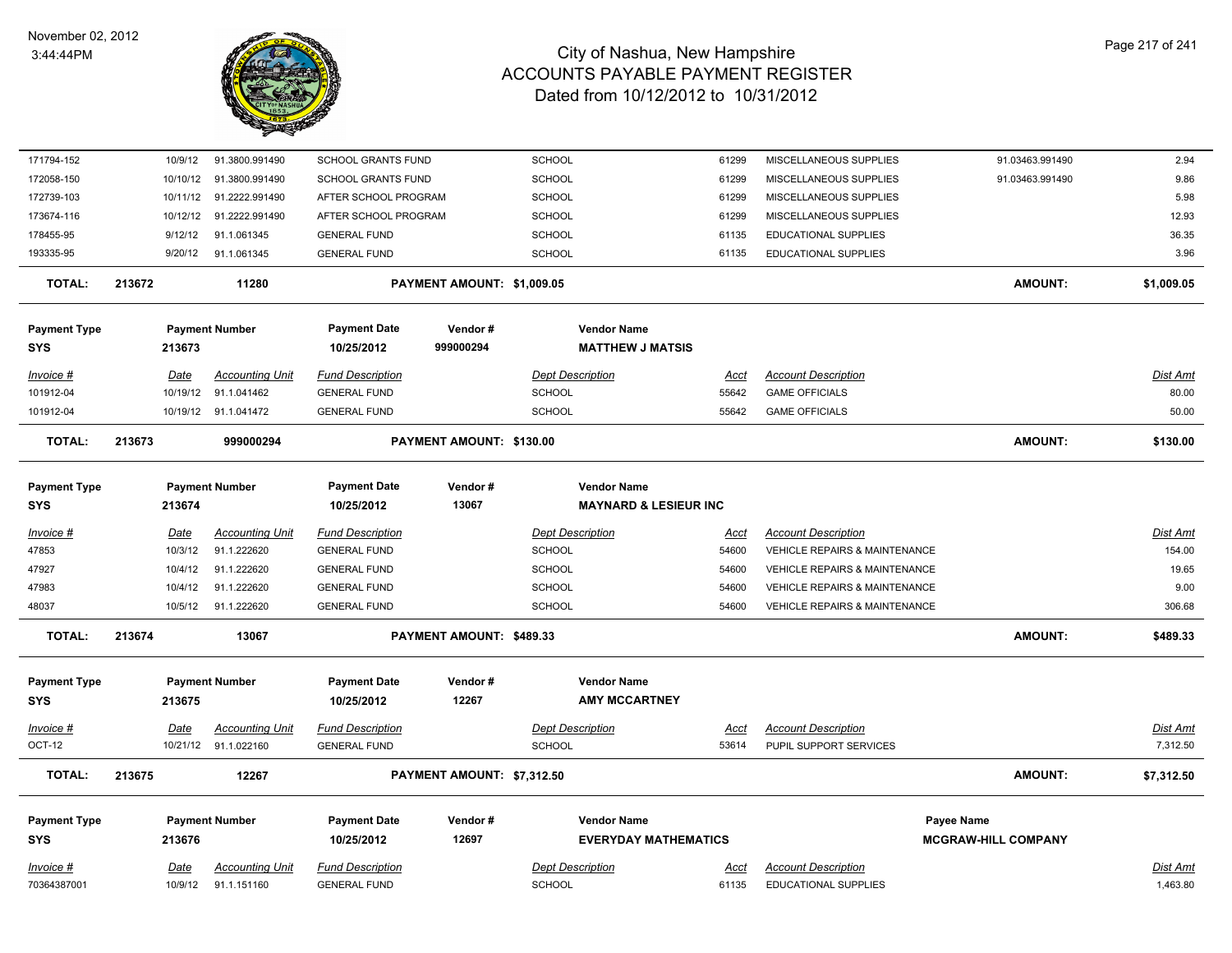

| <b>TOTAL:</b>                                          | 213676 |                                              | 12697                                                               |                                                                                              | PAYMENT AMOUNT: \$1,463.80  |                                                              |                                        |                                                                                                                | <b>AMOUNT:</b>                     | \$1,463.80                                          |
|--------------------------------------------------------|--------|----------------------------------------------|---------------------------------------------------------------------|----------------------------------------------------------------------------------------------|-----------------------------|--------------------------------------------------------------|----------------------------------------|----------------------------------------------------------------------------------------------------------------|------------------------------------|-----------------------------------------------------|
| <b>Payment Type</b><br><b>SYS</b>                      |        | 213677                                       | <b>Payment Number</b>                                               | <b>Payment Date</b><br>10/25/2012                                                            | Vendor#<br>13081            | <b>Vendor Name</b><br><b>MCMASTER CARR SUPPLY CO</b>         |                                        |                                                                                                                | Payee Name<br><b>MCMASTER-CARR</b> |                                                     |
| Invoice #<br>38543359                                  |        | Date<br>10/4/12                              | <b>Accounting Unit</b><br>91.1.222620                               | <b>Fund Description</b><br><b>GENERAL FUND</b>                                               |                             | <b>Dept Description</b><br>SCHOOL                            | <u>Acct</u><br>61421                   | <b>Account Description</b><br>SUPPLIES, HVAC                                                                   |                                    | Dist Amt<br>34.97                                   |
| <b>TOTAL:</b>                                          | 213677 |                                              | 13081                                                               |                                                                                              | PAYMENT AMOUNT: \$34.97     |                                                              |                                        |                                                                                                                | <b>AMOUNT:</b>                     | \$34.97                                             |
| <b>Payment Type</b><br><b>SYS</b>                      |        | 213678                                       | <b>Payment Number</b>                                               | <b>Payment Date</b><br>10/25/2012                                                            | Vendor#<br>15281            | <b>Vendor Name</b><br><b>WILLIAM MEISEL II</b>               |                                        |                                                                                                                |                                    |                                                     |
| Invoice #<br>101912-03                                 |        | Date                                         | <b>Accounting Unit</b><br>10/19/12 91.1.031441                      | <b>Fund Description</b><br><b>GENERAL FUND</b>                                               |                             | <b>Dept Description</b><br>SCHOOL                            | Acct<br>55642                          | <b>Account Description</b><br><b>GAME OFFICIALS</b>                                                            |                                    | Dist Amt<br>80.00                                   |
| <b>TOTAL:</b>                                          | 213678 |                                              | 15281                                                               |                                                                                              | PAYMENT AMOUNT: \$80.00     |                                                              |                                        |                                                                                                                | <b>AMOUNT:</b>                     | \$80.00                                             |
| <b>Payment Type</b><br><b>SYS</b>                      |        | 213679                                       | <b>Payment Number</b>                                               | <b>Payment Date</b><br>10/25/2012                                                            | Vendor#<br>13087            | <b>Vendor Name</b><br><b>DENNIS MELANSON</b>                 |                                        |                                                                                                                |                                    |                                                     |
| $Invoice$ #<br>101512-03                               |        | Date                                         | <b>Accounting Unit</b><br>10/15/12 91.1.031467                      | <b>Fund Description</b><br><b>GENERAL FUND</b>                                               |                             | <b>Dept Description</b><br>SCHOOL                            | <b>Acct</b><br>55642                   | <b>Account Description</b><br><b>GAME OFFICIALS</b>                                                            |                                    | <b>Dist Amt</b><br>60.00                            |
| <b>TOTAL:</b>                                          | 213679 |                                              | 13087                                                               |                                                                                              | PAYMENT AMOUNT: \$60.00     |                                                              |                                        |                                                                                                                | <b>AMOUNT:</b>                     | \$60.00                                             |
| <b>Payment Type</b><br><b>SYS</b>                      |        | 213680                                       | <b>Payment Number</b>                                               | <b>Payment Date</b><br>10/25/2012                                                            | Vendor#<br>13090            | <b>Vendor Name</b><br><b>MERRIMACK SPEC ED COLLABORATIV</b>  |                                        |                                                                                                                |                                    |                                                     |
| Invoice #<br>SUM12-00268<br>SUM12-00269<br>SUM12-00270 |        | <u>Date</u><br>10/5/12<br>10/5/12<br>10/5/12 | <b>Accounting Unit</b><br>91.1.021267<br>91.1.021267<br>91.1.021267 | <b>Fund Description</b><br><b>GENERAL FUND</b><br><b>GENERAL FUND</b><br><b>GENERAL FUND</b> |                             | <b>Dept Description</b><br><b>SCHOOL</b><br>SCHOOL<br>SCHOOL | <u>Acct</u><br>55694<br>55694<br>55694 | <b>Account Description</b><br>TUITION, OUT OF DISTRICT<br>TUITION, OUT OF DISTRICT<br>TUITION, OUT OF DISTRICT |                                    | <b>Dist Amt</b><br>5,957.70<br>6,289.50<br>7,195.80 |
| <b>TOTAL:</b>                                          | 213680 |                                              | 13090                                                               |                                                                                              | PAYMENT AMOUNT: \$19,443.00 |                                                              |                                        |                                                                                                                | <b>AMOUNT:</b>                     | \$19,443.00                                         |
| <b>Payment Type</b><br><b>SYS</b>                      |        | 213681                                       | <b>Payment Number</b><br><b>Accounting Unit</b>                     | <b>Payment Date</b><br>10/25/2012<br><b>Fund Description</b>                                 | Vendor#<br>13094            | <b>Vendor Name</b><br><b>BARBARA MICHAEL</b>                 |                                        |                                                                                                                |                                    | Dist Amt                                            |
| Invoice #<br>100112-05                                 |        | Date<br>10/1/12                              | 91.1.051477                                                         | <b>GENERAL FUND</b>                                                                          |                             | <b>Dept Description</b><br><b>SCHOOL</b>                     | Acct<br>55642                          | <b>Account Description</b><br><b>GAME OFFICIALS</b>                                                            |                                    | 60.00                                               |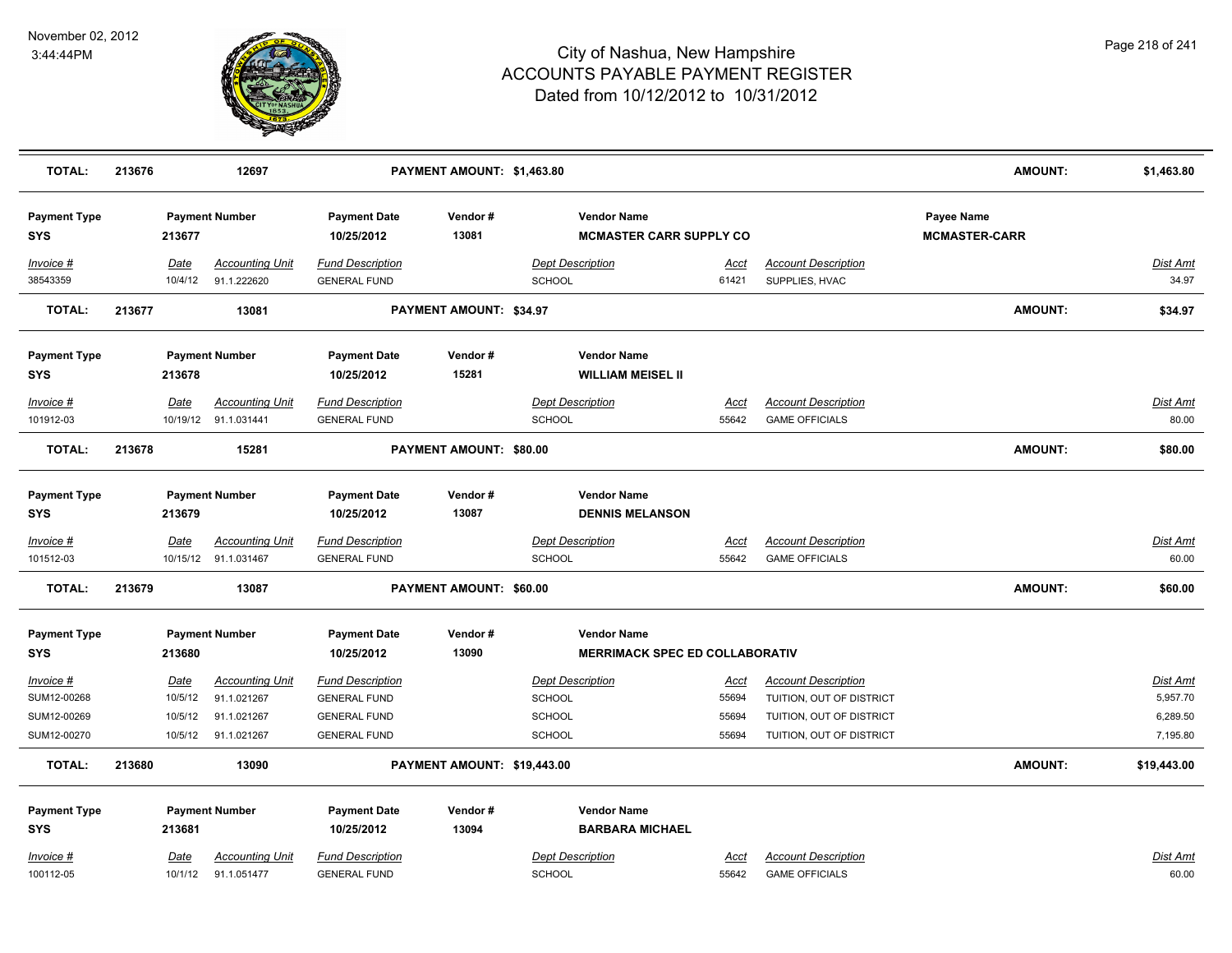

| <b>TOTAL:</b>                     | 213681 |                        | 13094                                 |                                                | PAYMENT AMOUNT: \$60.00         |                                                            |                      |                                                        | <b>AMOUNT:</b>  | \$60.00                     |
|-----------------------------------|--------|------------------------|---------------------------------------|------------------------------------------------|---------------------------------|------------------------------------------------------------|----------------------|--------------------------------------------------------|-----------------|-----------------------------|
| <b>Payment Type</b><br><b>SYS</b> |        | 213682                 | <b>Payment Number</b>                 | <b>Payment Date</b><br>10/25/2012              | Vendor#<br>14924                | <b>Vendor Name</b><br><b>MIKE'S WOOD &amp; METAL TOOLS</b> |                      |                                                        |                 |                             |
| Invoice #<br>5953                 |        | Date<br>10/5/12        | <b>Accounting Unit</b><br>91.1.071375 | <b>Fund Description</b><br><b>GENERAL FUND</b> |                                 | <b>Dept Description</b><br>SCHOOL                          | <u>Acct</u><br>61135 | <b>Account Description</b><br>EDUCATIONAL SUPPLIES     |                 | Dist Amt<br>1,040.21        |
| <b>TOTAL:</b>                     | 213682 |                        | 14924                                 |                                                | PAYMENT AMOUNT: \$1,040.21      |                                                            |                      |                                                        | <b>AMOUNT:</b>  | \$1,040.21                  |
| <b>Payment Type</b>               |        |                        | <b>Payment Number</b>                 | <b>Payment Date</b>                            | Vendor#                         | <b>Vendor Name</b>                                         |                      |                                                        |                 |                             |
| <b>SYS</b>                        |        | 213683                 |                                       | 10/25/2012                                     | 14476                           | <b>MODERN SCHOOL SUPPLIES INC</b>                          |                      |                                                        |                 |                             |
| Invoice #                         |        | Date                   | <b>Accounting Unit</b>                | <b>Fund Description</b>                        |                                 | <b>Dept Description</b>                                    | Acct                 | <b>Account Description</b>                             |                 | Dist Amt                    |
| M17384                            |        | 10/9/12                | 91.1.061375                           | <b>GENERAL FUND</b>                            |                                 | <b>SCHOOL</b>                                              | 61135                | <b>EDUCATIONAL SUPPLIES</b>                            |                 | 344.94                      |
| <b>TOTAL:</b>                     | 213683 |                        | 14476                                 |                                                | PAYMENT AMOUNT: \$344.94        |                                                            |                      |                                                        | <b>AMOUNT:</b>  | \$344.94                    |
| <b>Payment Type</b><br><b>SYS</b> |        | 213684                 | <b>Payment Number</b>                 | <b>Payment Date</b><br>10/25/2012              | Vendor#<br>15058                | <b>Vendor Name</b><br><b>HEIDI MOORE</b>                   |                      |                                                        |                 |                             |
| Invoice #                         |        | <b>Date</b>            | <b>Accounting Unit</b>                | <b>Fund Description</b>                        |                                 | <b>Dept Description</b>                                    | <u>Acct</u>          | <b>Account Description</b>                             | <b>Activity</b> | <u>Dist Amt</u>             |
| 9/29 CONFERENCE                   |        |                        | 10/17/12 91.3800.141271               | <b>SCHOOL GRANTS FUND</b>                      |                                 | SCHOOL                                                     | 55400                | CONFERENCES AND SEMINARS                               | 91.03763.141271 | 115.00                      |
| <b>TOTAL:</b>                     | 213684 |                        | 15058                                 |                                                | PAYMENT AMOUNT: \$115.00        |                                                            |                      |                                                        | <b>AMOUNT:</b>  | \$115.00                    |
| <b>Payment Type</b><br><b>SYS</b> |        | 213685                 | <b>Payment Number</b>                 | <b>Payment Date</b><br>10/25/2012              | Vendor#<br>14485                | <b>Vendor Name</b><br><b>MOUNT PROSPECT ACADEMY INC</b>    |                      |                                                        |                 |                             |
|                                   |        |                        |                                       |                                                |                                 |                                                            |                      |                                                        |                 |                             |
| Invoice #<br>12370                |        | <b>Date</b><br>9/30/12 | <b>Accounting Unit</b><br>91.1.021267 | <b>Fund Description</b><br><b>GENERAL FUND</b> |                                 | <b>Dept Description</b><br><b>SCHOOL</b>                   | <u>Acct</u><br>55694 | <b>Account Description</b><br>TUITION, OUT OF DISTRICT |                 | <u>Dist Amt</u><br>3,121.86 |
| <b>TOTAL:</b>                     | 213685 |                        | 14485                                 |                                                | PAYMENT AMOUNT: \$3,121.86      |                                                            |                      |                                                        | <b>AMOUNT:</b>  | \$3,121.86                  |
|                                   |        |                        |                                       |                                                |                                 |                                                            |                      |                                                        |                 |                             |
| <b>Payment Type</b>               |        |                        | <b>Payment Number</b>                 | <b>Payment Date</b>                            | Vendor#                         | <b>Vendor Name</b>                                         |                      |                                                        |                 |                             |
| <b>SYS</b>                        |        | 213686                 |                                       | 10/25/2012                                     | 15159                           | <b>MYCABLEMART.COM</b>                                     |                      |                                                        |                 |                             |
| Invoice #                         |        | <u>Date</u>            | <b>Accounting Unit</b>                | <b>Fund Description</b>                        |                                 | <b>Dept Description</b>                                    | <u>Acct</u>          | <b>Account Description</b>                             |                 | Dist Amt                    |
| 1005892                           |        |                        | 10/5/12 91.1.071160                   | <b>GENERAL FUND</b>                            |                                 | SCHOOL                                                     | 61135                | EDUCATIONAL SUPPLIES                                   |                 | 120.98                      |
| <b>TOTAL:</b>                     | 213686 |                        | 15159                                 |                                                | <b>PAYMENT AMOUNT: \$120.98</b> |                                                            |                      |                                                        | <b>AMOUNT:</b>  | \$120.98                    |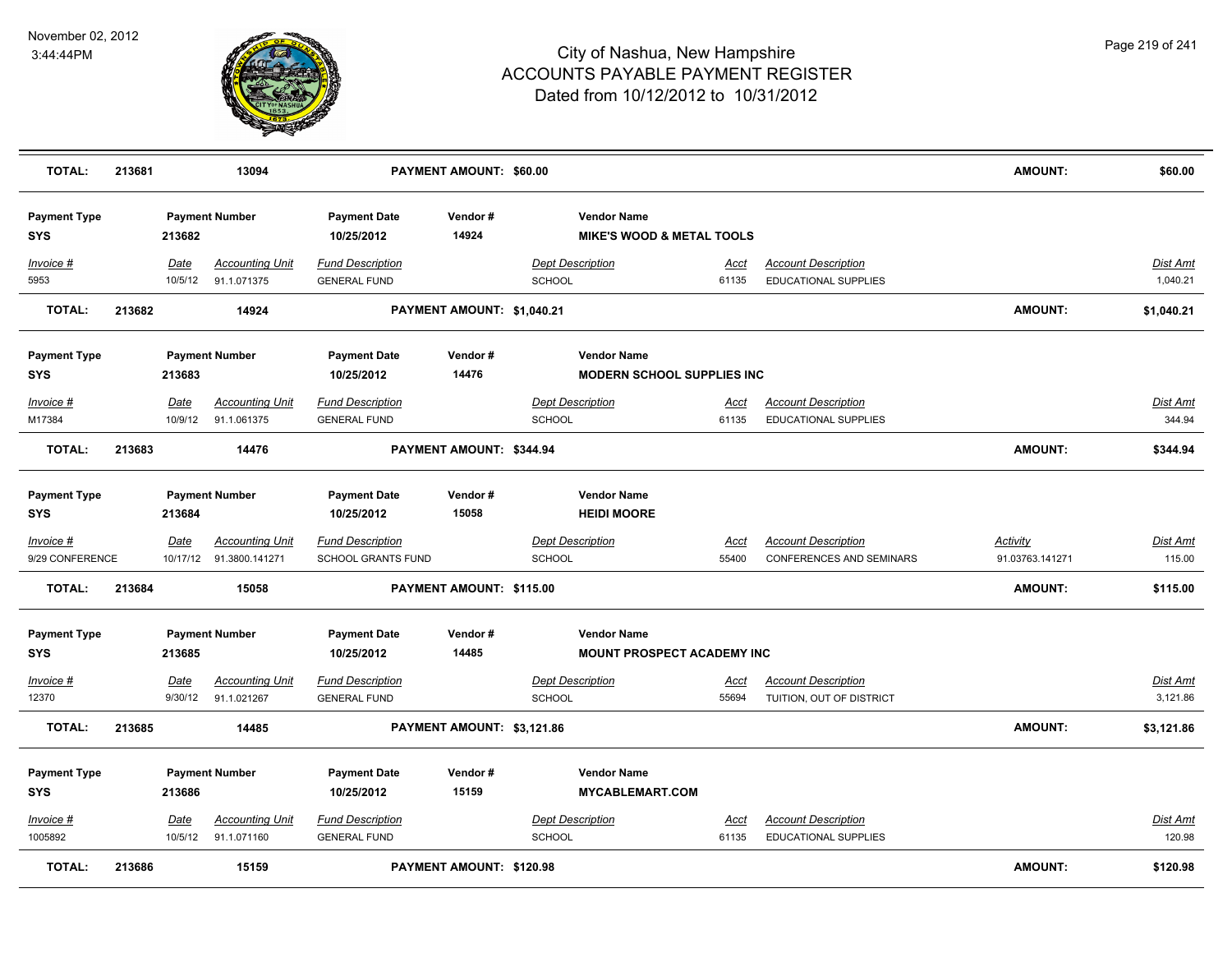

| <b>Payment Type</b>              |        |             | <b>Payment Number</b>  | <b>Payment Date</b>     | Vendor#                     | <b>Vendor Name</b>                    |             |                            |                |                 |
|----------------------------------|--------|-------------|------------------------|-------------------------|-----------------------------|---------------------------------------|-------------|----------------------------|----------------|-----------------|
| <b>SYS</b>                       |        | 213687      |                        | 10/25/2012              | 15064                       | <b>SABRINA NADEAU</b>                 |             |                            |                |                 |
| Invoice #                        |        | Date        | <b>Accounting Unit</b> | <b>Fund Description</b> |                             | <b>Dept Description</b>               | Acct        | <b>Account Description</b> |                | Dist Amt        |
| SEP 19-12                        |        | 10/4/12     | 91.2222.991490         | AFTER SCHOOL PROGRAM    |                             | <b>SCHOOL</b>                         | 61299       | MISCELLANEOUS SUPPLIES     |                | 32.37           |
| <b>TOTAL:</b>                    | 213687 |             | 15064                  |                         | PAYMENT AMOUNT: \$32.37     |                                       |             |                            | AMOUNT:        | \$32.37         |
| <b>Payment Type</b>              |        |             | <b>Payment Number</b>  | <b>Payment Date</b>     | Vendor#                     | <b>Vendor Name</b>                    |             |                            |                |                 |
| <b>SYS</b>                       |        | 213688      |                        | 10/25/2012              | 14496                       | <b>NASHOBA LEARNING GROUP</b>         |             |                            |                |                 |
| Invoice #                        |        | Date        | <b>Accounting Unit</b> | <b>Fund Description</b> |                             | <b>Dept Description</b>               | Acct        | <b>Account Description</b> |                | Dist Amt        |
| 6802                             |        | 8/1/12      | 91.1.021267            | <b>GENERAL FUND</b>     |                             | <b>SCHOOL</b>                         | 55694       | TUITION, OUT OF DISTRICT   |                | 8,597.88        |
| <b>TOTAL:</b>                    | 213688 |             | 14496                  |                         | PAYMENT AMOUNT: \$8,597.88  |                                       |             |                            | <b>AMOUNT:</b> | \$8,597.88      |
| <b>Payment Type</b>              |        |             | <b>Payment Number</b>  | <b>Payment Date</b>     | Vendor#                     | <b>Vendor Name</b>                    |             |                            |                |                 |
| <b>SYS</b>                       |        | 213689      |                        | 10/25/2012              | 14498                       | <b>NASHUA CHILDRENS HOME</b>          |             |                            |                |                 |
| <u>Invoice #</u>                 |        | <u>Date</u> | <b>Accounting Unit</b> | <b>Fund Description</b> |                             | <b>Dept Description</b>               | <u>Acct</u> | <b>Account Description</b> |                | Dist Amt        |
| 265277                           |        | 8/16/12     | 91.1.021267            | <b>GENERAL FUND</b>     |                             | SCHOOL                                | 55694       | TUITION, OUT OF DISTRICT   |                | 4,959.46        |
| 265278                           |        | 8/16/12     | 91.1.021267            | <b>GENERAL FUND</b>     |                             | SCHOOL                                | 55694       | TUITION, OUT OF DISTRICT   |                | 4,959.46        |
| 265279                           |        | 8/16/12     | 91.1.021267            | <b>GENERAL FUND</b>     |                             | SCHOOL                                | 55694       | TUITION, OUT OF DISTRICT   |                | 4,959.46        |
| 265280                           |        | 8/16/12     | 91.1.021267            | <b>GENERAL FUND</b>     |                             | <b>SCHOOL</b>                         | 55694       | TUITION, OUT OF DISTRICT   |                | 4,959.46        |
| 265281                           |        | 8/16/12     | 91.1.021267            | <b>GENERAL FUND</b>     |                             | SCHOOL                                | 55694       | TUITION, OUT OF DISTRICT   |                | 4,959.46        |
| 265282                           |        | 8/16/12     | 91.1.021267            | <b>GENERAL FUND</b>     |                             | SCHOOL                                | 55694       | TUITION, OUT OF DISTRICT   |                | 4,959.46        |
| 265283                           |        |             | 8/16/12 91.1.021267    | <b>GENERAL FUND</b>     |                             | SCHOOL                                | 55694       | TUITION, OUT OF DISTRICT   |                | 4,959.46        |
| <b>TOTAL:</b>                    | 213689 |             | 14498                  |                         | PAYMENT AMOUNT: \$34,716.22 |                                       |             |                            | AMOUNT:        | \$34,716.22     |
| <b>Payment Type</b>              |        |             | <b>Payment Number</b>  | <b>Payment Date</b>     | Vendor#                     | <b>Vendor Name</b>                    |             |                            |                |                 |
| <b>SYS</b>                       |        | 213690      |                        | 10/25/2012              | 11278                       | <b>NASHUA HIGH SCHOOL NORTH</b>       |             |                            |                |                 |
| <u>Invoice #</u>                 |        | <u>Date</u> | <b>Accounting Unit</b> | <b>Fund Description</b> |                             | <b>Dept Description</b>               | <u>Acct</u> | <b>Account Description</b> |                | <u>Dist Amt</u> |
| <b>BUSINESS</b><br>CARDS-MCQUEST |        |             | 10/11/12 91.1.041160   | <b>GENERAL FUND</b>     |                             | <b>SCHOOL</b>                         | 55600       | <b>PRINTING</b>            |                | 25.00           |
| TOTAL:                           | 213690 |             | 11278                  |                         | PAYMENT AMOUNT: \$25.00     |                                       |             |                            | AMOUNT:        | \$25.00         |
| <b>Payment Type</b>              |        |             | <b>Payment Number</b>  | <b>Payment Date</b>     | Vendor#                     | <b>Vendor Name</b>                    |             |                            |                |                 |
| <b>SYS</b>                       |        | 213691      |                        | 10/25/2012              | 14513                       | <b>NATIONWIDE SALES &amp; SERVICE</b> |             |                            |                |                 |
| <u>Invoice #</u>                 |        | <b>Date</b> | <b>Accounting Unit</b> | <b>Fund Description</b> |                             | <b>Dept Description</b>               | <u>Acct</u> | <b>Account Description</b> |                | Dist Amt        |
| 181111                           |        |             | 10/8/12 91.1.222620    | <b>GENERAL FUND</b>     |                             | SCHOOL                                | 61428       | <b>JANITORIAL SUPPLIES</b> |                | 47.43           |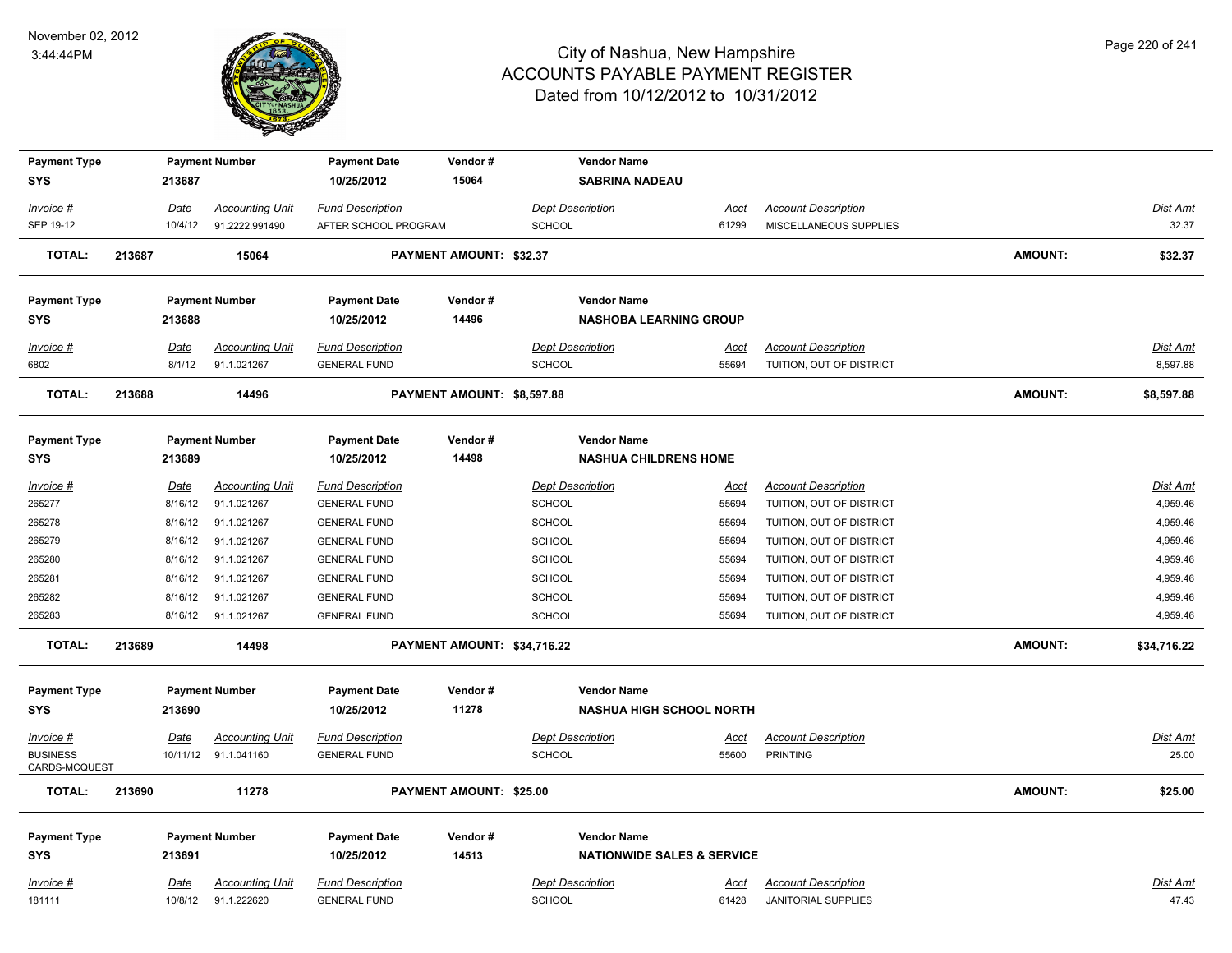

| <b>TOTAL:</b>                     | 213691 |                        | 14513                                    |                                               | PAYMENT AMOUNT: \$47.43        |                                               |               |                                            | <b>AMOUNT:</b>              | \$47.43           |
|-----------------------------------|--------|------------------------|------------------------------------------|-----------------------------------------------|--------------------------------|-----------------------------------------------|---------------|--------------------------------------------|-----------------------------|-------------------|
| <b>Payment Type</b><br><b>SYS</b> |        | 213692                 | <b>Payment Number</b>                    | <b>Payment Date</b><br>10/25/2012             | Vendor#<br>13281               | <b>Vendor Name</b><br><b>NCS PEARSON</b>      |               |                                            |                             |                   |
| Invoice #                         |        | Date                   | <b>Accounting Unit</b>                   | <b>Fund Description</b>                       |                                | <b>Dept Description</b>                       | Acct          | <b>Account Description</b>                 |                             | <b>Dist Amt</b>   |
| 3785423                           |        | 10/5/12                | 91.1.022150                              | <b>GENERAL FUND</b>                           |                                | <b>SCHOOL</b>                                 | 61249         | <b>TESTING MATERIALS</b>                   |                             | 21.75             |
| <b>TOTAL:</b>                     | 213692 |                        | 13281                                    |                                               | <b>PAYMENT AMOUNT: \$21.75</b> |                                               |               |                                            | <b>AMOUNT:</b>              | \$21.75           |
| <b>Payment Type</b>               |        |                        | <b>Payment Number</b>                    | <b>Payment Date</b>                           | Vendor#                        | <b>Vendor Name</b>                            |               |                                            | Payee Name                  |                   |
| <b>SYS</b>                        |        | 213693                 |                                          | 10/25/2012                                    | 11474                          | <b>PEARSON ASSESSMENTS</b>                    |               |                                            | <b>NCS PEARSON</b>          |                   |
| Invoice #<br>3757128              |        | <b>Date</b><br>9/12/12 | <b>Accounting Unit</b><br>91.3800.021210 | <b>Fund Description</b><br>SCHOOL GRANTS FUND |                                | <b>Dept Description</b><br><b>SCHOOL</b>      | Acct<br>61875 | <b>Account Description</b><br><b>BOOKS</b> | Activity<br>91.03953.021210 | Dist Amt<br>31.81 |
| 3757128                           |        | 9/12/12                | <b>BS1000</b>                            | <b>GENERAL FUND</b>                           |                                | <b>GENERAL FUND</b>                           | 29185         | LAWSON INVENTORY SUSPENSE                  |                             | 2.32              |
| 3772302                           |        | 9/25/12                | 91.1.022140                              | <b>GENERAL FUND</b>                           |                                | <b>SCHOOL</b>                                 | 61249         | <b>TESTING MATERIALS</b>                   |                             | $-525.60$         |
| 3785704                           |        | 10/5/12                | 91.1.022140                              | <b>GENERAL FUND</b>                           |                                | SCHOOL                                        | 61249         | <b>TESTING MATERIALS</b>                   |                             | 668.85            |
| 3785705                           |        | 10/5/12                | 91.1.021220                              | <b>GENERAL FUND</b>                           |                                | <b>SCHOOL</b>                                 | 61249         | <b>TESTING MATERIALS</b>                   |                             | 96.80             |
| 3785918                           |        | 10/5/12                | 91.1.022150                              | <b>GENERAL FUND</b>                           |                                | <b>SCHOOL</b>                                 | 61249         | <b>TESTING MATERIALS</b>                   |                             | $-217.50$         |
| <b>TOTAL:</b>                     | 213693 |                        | 11474                                    |                                               | <b>PAYMENT AMOUNT: \$56.68</b> |                                               |               |                                            | <b>AMOUNT:</b>              | \$56.68           |
| <b>Payment Type</b>               |        |                        | <b>Payment Number</b>                    | <b>Payment Date</b>                           | Vendor#                        | <b>Vendor Name</b>                            |               |                                            |                             |                   |
| <b>SYS</b>                        |        | 213694                 |                                          | 10/25/2012                                    | 14516                          | <b>NEASC INC</b>                              |               |                                            |                             |                   |
| Invoice #                         |        | Date                   | <b>Accounting Unit</b>                   | <b>Fund Description</b>                       |                                | <b>Dept Description</b>                       | <u>Acct</u>   | <b>Account Description</b>                 |                             | <b>Dist Amt</b>   |
| 574                               |        | 7/2/12                 | 91.1.992322                              | <b>GENERAL FUND</b>                           |                                | SCHOOL                                        | 55200         | DUES AND MEMBERSHIPS                       |                             | 3,845.00          |
| 575                               |        | 7/2/12                 | 91.1.992322                              | <b>GENERAL FUND</b>                           |                                | <b>SCHOOL</b>                                 | 55200         | DUES AND MEMBERSHIPS                       |                             | 4,005.00          |
| <b>TOTAL:</b>                     | 213694 |                        | 14516                                    |                                               | PAYMENT AMOUNT: \$7,850.00     |                                               |               |                                            | <b>AMOUNT:</b>              | \$7,850.00        |
| <b>Payment Type</b><br><b>SYS</b> |        | 213695                 | <b>Payment Number</b>                    | <b>Payment Date</b><br>10/25/2012             | Vendor#<br>13166               | <b>Vendor Name</b><br><b>WILLIAM NEVERETT</b> |               |                                            |                             |                   |
| Invoice #                         |        | Date                   | <b>Accounting Unit</b>                   | <b>Fund Description</b>                       |                                | <b>Dept Description</b>                       | Acct          | <b>Account Description</b>                 |                             | Dist Amt          |
| 101512-03                         |        |                        | 10/15/12 91.1.031443                     | <b>GENERAL FUND</b>                           |                                | <b>SCHOOL</b>                                 | 55642         | <b>GAME OFFICIALS</b>                      |                             | 40.00             |
| <b>TOTAL:</b>                     | 213695 |                        | 13166                                    |                                               | PAYMENT AMOUNT: \$40.00        |                                               |               |                                            | <b>AMOUNT:</b>              | \$40.00           |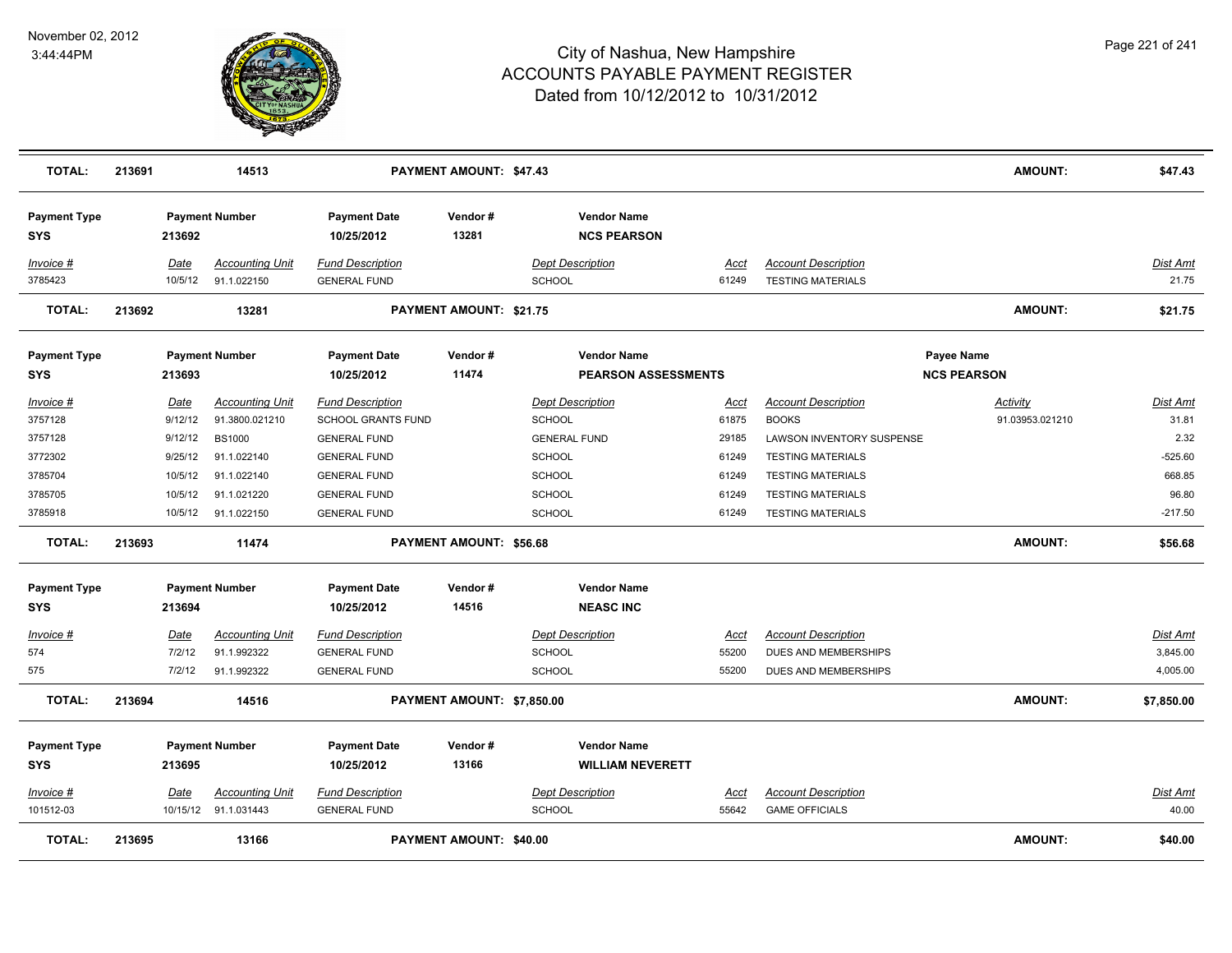

| <b>Payment Type</b>               |             | <b>Payment Number</b>   | <b>Payment Date</b>               | Vendor#                        | <b>Vendor Name</b>                      |                                     |                                                      |                 |                 |
|-----------------------------------|-------------|-------------------------|-----------------------------------|--------------------------------|-----------------------------------------|-------------------------------------|------------------------------------------------------|-----------------|-----------------|
| <b>SYS</b>                        | 213696      |                         | 10/25/2012                        | 14521                          | <b>NEW ENGLAND ICE CREAM</b>            |                                     |                                                      |                 |                 |
| Invoice #                         | <u>Date</u> | <b>Accounting Unit</b>  | <b>Fund Description</b>           |                                | <b>Dept Description</b>                 | <u>Acct</u>                         | <b>Account Description</b>                           | <b>Activity</b> | <u>Dist Amt</u> |
| 2265962                           | 10/1/12     | 91.2100.043120          | <b>FOOD SERVICES</b>              |                                | <b>SCHOOL</b>                           | 61214                               | FOOD, FOOD SERVICE PROGRAM                           |                 | 14.76           |
| 2266388                           | 10/20/12    | 91.2100.053120          | <b>FOOD SERVICES</b>              |                                | SCHOOL                                  | 61214                               | FOOD, FOOD SERVICE PROGRAM                           |                 | 246.35          |
| 2292798                           | 10/1/12     | 91.2100.063120          | <b>FOOD SERVICES</b>              |                                | <b>SCHOOL</b>                           | 61214                               | FOOD, FOOD SERVICE PROGRAM                           |                 | 58.80           |
| 2295264                           | 10/4/12     | 91.2100.163120          | <b>FOOD SERVICES</b>              |                                | SCHOOL                                  | 61214                               | FOOD, FOOD SERVICE PROGRAM                           |                 | 322.38          |
| 2295586                           | 10/4/12     | 91.2222.991490          | AFTER SCHOOL PROGRAM              |                                | SCHOOL                                  | 61299                               | MISCELLANEOUS SUPPLIES                               |                 | 121.80          |
| 2295588                           | 10/4/12     | 91.2222.991490          | AFTER SCHOOL PROGRAM              |                                | <b>SCHOOL</b>                           | 61299                               | MISCELLANEOUS SUPPLIES                               |                 | 121.80          |
| 2295589                           | 10/4/12     | 91.3800.991490          | <b>SCHOOL GRANTS FUND</b>         |                                | <b>SCHOOL</b>                           | 61299                               | MISCELLANEOUS SUPPLIES                               | 91.03463.991490 | 121.80          |
| 2295591                           | 10/4/12     | 91.2222.991490          | AFTER SCHOOL PROGRAM              |                                | SCHOOL                                  | 61299                               | MISCELLANEOUS SUPPLIES                               |                 | 121.80          |
| 2295592                           | 10/4/12     | 91.3800.991490          | <b>SCHOOL GRANTS FUND</b>         |                                | SCHOOL                                  | 61299                               | MISCELLANEOUS SUPPLIES                               | 91.03463.991490 | 121.80          |
| 2295593                           | 10/4/12     | 91.2222.991490          | AFTER SCHOOL PROGRAM              |                                | SCHOOL                                  | 61299                               | MISCELLANEOUS SUPPLIES                               |                 | 121.80          |
| 2295594                           | 10/4/12     | 91.2222.991490          | AFTER SCHOOL PROGRAM              |                                | SCHOOL                                  | 61299                               | MISCELLANEOUS SUPPLIES                               |                 | 121.80          |
| 2295595                           | 10/4/12     | 91.3800.991490          | <b>SCHOOL GRANTS FUND</b>         |                                | SCHOOL                                  | 61299                               | MISCELLANEOUS SUPPLIES                               | 91.03463.991490 | 121.80          |
| 2296057                           | 10/11/12    | 91.2222.991490          | AFTER SCHOOL PROGRAM              |                                | <b>SCHOOL</b>                           | 61299                               | MISCELLANEOUS SUPPLIES                               |                 | 163.18          |
| 2296061                           | 10/11/12    | 91.3800.991490          | <b>SCHOOL GRANTS FUND</b>         |                                | SCHOOL                                  | 61299                               | MISCELLANEOUS SUPPLIES                               | 91.03463.991490 | 163.18          |
| 2296063                           | 10/11/12    | 91.2222.991490          | AFTER SCHOOL PROGRAM              |                                | <b>SCHOOL</b>                           | 61299                               | MISCELLANEOUS SUPPLIES                               |                 | 163.18          |
| 2296064                           | 10/11/12    | 91.3800.991490          | <b>SCHOOL GRANTS FUND</b>         |                                | <b>SCHOOL</b>                           | 61299                               | MISCELLANEOUS SUPPLIES                               | 91.03463.991490 | 163.18          |
| 2296088                           | 10/11/12    | 91.2100.043120          | <b>FOOD SERVICES</b>              |                                | <b>SCHOOL</b>                           | 61214                               | FOOD, FOOD SERVICE PROGRAM                           |                 | 254.64          |
| CR 022839                         | 10/19/12    | 91.2100.043120          | <b>FOOD SERVICES</b>              |                                | SCHOOL                                  | 61214                               | FOOD, FOOD SERVICE PROGRAM                           |                 | $-31.80$        |
| CR 023981                         | 10/1/12     | 91.2100.173120          | <b>FOOD SERVICES</b>              |                                | SCHOOL                                  | 61214                               | FOOD, FOOD SERVICE PROGRAM                           |                 | $-93.12$        |
| CR10737                           | 10/1/12     | 91.2100.173120          | <b>FOOD SERVICES</b>              |                                | SCHOOL                                  | 61214                               | FOOD, FOOD SERVICE PROGRAM                           |                 | $-210.93$       |
| <b>TOTAL:</b>                     | 213696      | 14521                   |                                   | PAYMENT AMOUNT: \$2,188.20     |                                         |                                     |                                                      | <b>AMOUNT:</b>  | \$2,188.20      |
| <b>Payment Type</b><br><b>SYS</b> | 213697      | <b>Payment Number</b>   | <b>Payment Date</b><br>10/25/2012 | Vendor#<br>13176               | <b>Vendor Name</b><br><b>NEWEGG.COM</b> |                                     |                                                      |                 |                 |
| Invoice #                         | Date        | <b>Accounting Unit</b>  | <b>Fund Description</b>           |                                | <b>Dept Description</b>                 | Acct                                | <b>Account Description</b>                           |                 | Dist Amt        |
| 92136519                          | 10/4/12     | 91.1.992225             | <b>GENERAL FUND</b>               |                                | <b>SCHOOL</b>                           | 54487                               | <b>EQUIPMENT REPAIRS &amp;</b><br><b>MAINTENANCE</b> |                 | 75.96           |
| <b>TOTAL:</b>                     | 213697      | 13176                   |                                   | <b>PAYMENT AMOUNT: \$75.96</b> |                                         |                                     |                                                      | <b>AMOUNT:</b>  | \$75.96         |
| <b>Payment Type</b>               |             | <b>Payment Number</b>   | <b>Payment Date</b>               | Vendor#                        | <b>Vendor Name</b>                      |                                     |                                                      |                 |                 |
| <b>SYS</b>                        | 213698      |                         | 10/25/2012                        | 14556                          |                                         | <b>NORTHEAST FOOD SVC EQUIPMENT</b> |                                                      |                 |                 |
| <b>Invoice #</b>                  | <u>Date</u> | <u>Accounting Unit</u>  | <b>Fund Description</b>           |                                | <b>Dept Description</b>                 | <u>Acct</u>                         | <b>Account Description</b>                           |                 | <u>Dist Amt</u> |
| 421238                            | 10/15/12    | 91.2100.093120          | <b>FOOD SERVICES</b>              |                                | <b>SCHOOL</b>                           | 71000                               | <b>EQUIPMENT</b>                                     |                 | 16.10           |
| 421239                            |             | 10/15/12 91.2100.033120 | <b>FOOD SERVICES</b>              |                                | SCHOOL                                  | 71000                               | <b>EQUIPMENT</b>                                     |                 | 48.30           |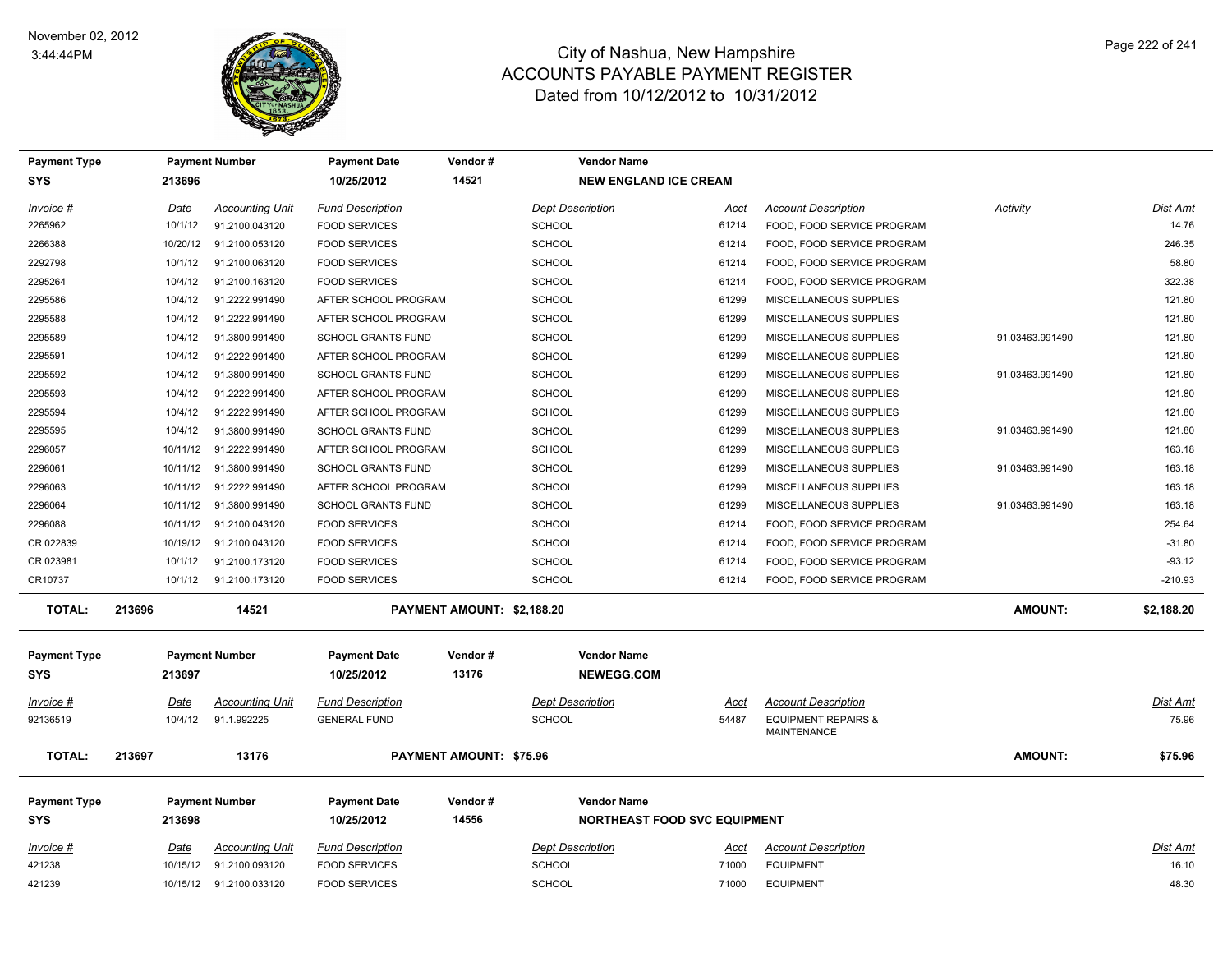

| <b>TOTAL:</b>                     | 213698 |                         | 14556                                    |                                                      | PAYMENT AMOUNT: \$64.40        |                                               |                      |                                                  | <b>AMOUNT:</b>                     | \$64.40                   |
|-----------------------------------|--------|-------------------------|------------------------------------------|------------------------------------------------------|--------------------------------|-----------------------------------------------|----------------------|--------------------------------------------------|------------------------------------|---------------------------|
| <b>Payment Type</b><br>SYS        |        | 213699                  | <b>Payment Number</b>                    | <b>Payment Date</b><br>10/25/2012                    | Vendor#<br>12195               | <b>Vendor Name</b><br><b>JULIE OTA</b>        |                      |                                                  |                                    |                           |
| Invoice #                         |        | Date                    | <b>Accounting Unit</b>                   | <b>Fund Description</b>                              |                                | <b>Dept Description</b>                       | Acct                 | <b>Account Description</b>                       | Activity                           | Dist Amt                  |
| 10/16                             |        | 10/18/12                | 91.3800.021500                           | <b>SCHOOL GRANTS FUND</b>                            |                                | <b>SCHOOL</b>                                 | 53628                | <b>CONTRACT SERVICES</b>                         | 91.03953.021500                    | 100.00                    |
| 10/22                             |        |                         | 10/24/12 91.3800.021500                  | SCHOOL GRANTS FUND                                   |                                | SCHOOL                                        | 53628                | <b>CONTRACT SERVICES</b>                         | 91.03953.021500                    | 100.00                    |
| <b>TOTAL:</b>                     | 213699 |                         | 12195                                    |                                                      | PAYMENT AMOUNT: \$200.00       |                                               |                      |                                                  | <b>AMOUNT:</b>                     | \$200.00                  |
| <b>Payment Type</b>               |        |                         | <b>Payment Number</b>                    | <b>Payment Date</b>                                  | Vendor#                        | <b>Vendor Name</b>                            |                      |                                                  |                                    |                           |
| <b>SYS</b>                        |        | 213700                  |                                          | 10/25/2012                                           | 15021                          | <b>PAUL PAGE</b>                              |                      |                                                  |                                    |                           |
| Invoice #                         |        | Date                    | <b>Accounting Unit</b>                   | <b>Fund Description</b>                              |                                | <b>Dept Description</b>                       | Acct                 | <b>Account Description</b>                       |                                    | Dist Amt                  |
| 101212-04                         |        |                         | 10/12/12 91.1.041441                     | <b>GENERAL FUND</b>                                  |                                | SCHOOL                                        | 55642                | <b>GAME OFFICIALS</b>                            |                                    | 80.00                     |
| <b>TOTAL:</b>                     | 213700 |                         | 15021                                    |                                                      | PAYMENT AMOUNT: \$80.00        |                                               |                      |                                                  | <b>AMOUNT:</b>                     | \$80.00                   |
| <b>Payment Type</b><br><b>SYS</b> |        | 213701                  | <b>Payment Number</b>                    | <b>Payment Date</b><br>10/25/2012                    | Vendor#<br>13258               | <b>Vendor Name</b><br><b>MALCOLM PARADISE</b> |                      |                                                  |                                    |                           |
| <u>Invoice #</u><br>PV-101512     |        | <b>Date</b><br>10/19/12 | <b>Accounting Unit</b><br>91.3800.042210 | <b>Fund Description</b><br><b>SCHOOL GRANTS FUND</b> |                                | <b>Dept Description</b><br>SCHOOL             | <u>Acct</u><br>55300 | <b>Account Description</b><br><b>TRAVEL</b>      | <b>Activity</b><br>91.03903.042210 | <u>Dist Amt</u><br>66.60  |
| <b>TOTAL:</b>                     | 213701 |                         | 13258                                    |                                                      | PAYMENT AMOUNT: \$66.60        |                                               |                      |                                                  | <b>AMOUNT:</b>                     | \$66.60                   |
| <b>Payment Type</b><br>SYS        |        | 213702                  | <b>Payment Number</b>                    | <b>Payment Date</b><br>10/25/2012                    | Vendor#<br>13276               | <b>Vendor Name</b><br>PEABODY SUPPLY CO       |                      |                                                  |                                    |                           |
| <u>Invoice #</u><br>24428         |        | <u>Date</u><br>10/8/12  | <b>Accounting Unit</b><br>91.1.222620    | <b>Fund Description</b><br><b>GENERAL FUND</b>       |                                | <b>Dept Description</b><br><b>SCHOOL</b>      | <u>Acct</u><br>61414 | <b>Account Description</b><br>SUPPLIES, PLUMBING |                                    | <b>Dist Amt</b><br>152.40 |
| <b>TOTAL:</b>                     | 213702 |                         | 13276                                    |                                                      | PAYMENT AMOUNT: \$152.40       |                                               |                      |                                                  | <b>AMOUNT:</b>                     | \$152.40                  |
| <b>Payment Type</b><br>SYS        |        | 213703                  | <b>Payment Number</b>                    | <b>Payment Date</b><br>10/25/2012                    | Vendor#<br>11303               | <b>Vendor Name</b><br><b>KERRY PILLSBURY</b>  |                      |                                                  |                                    |                           |
| <u>Invoice #</u>                  |        | Date                    | <b>Accounting Unit</b>                   | <b>Fund Description</b>                              |                                | <b>Dept Description</b>                       | <u>Acct</u>          | <b>Account Description</b>                       |                                    | <b>Dist Amt</b>           |
| MILES-SEPT                        |        | 10/19/12                | 91.1.992322                              | <b>GENERAL FUND</b>                                  |                                | <b>SCHOOL</b>                                 | 55307                | MILEAGE REIMBURSEMENTS                           |                                    | 27.75                     |
| <b>TOTAL:</b>                     | 213703 |                         | 11303                                    |                                                      | <b>PAYMENT AMOUNT: \$27.75</b> |                                               |                      |                                                  | <b>AMOUNT:</b>                     | \$27.75                   |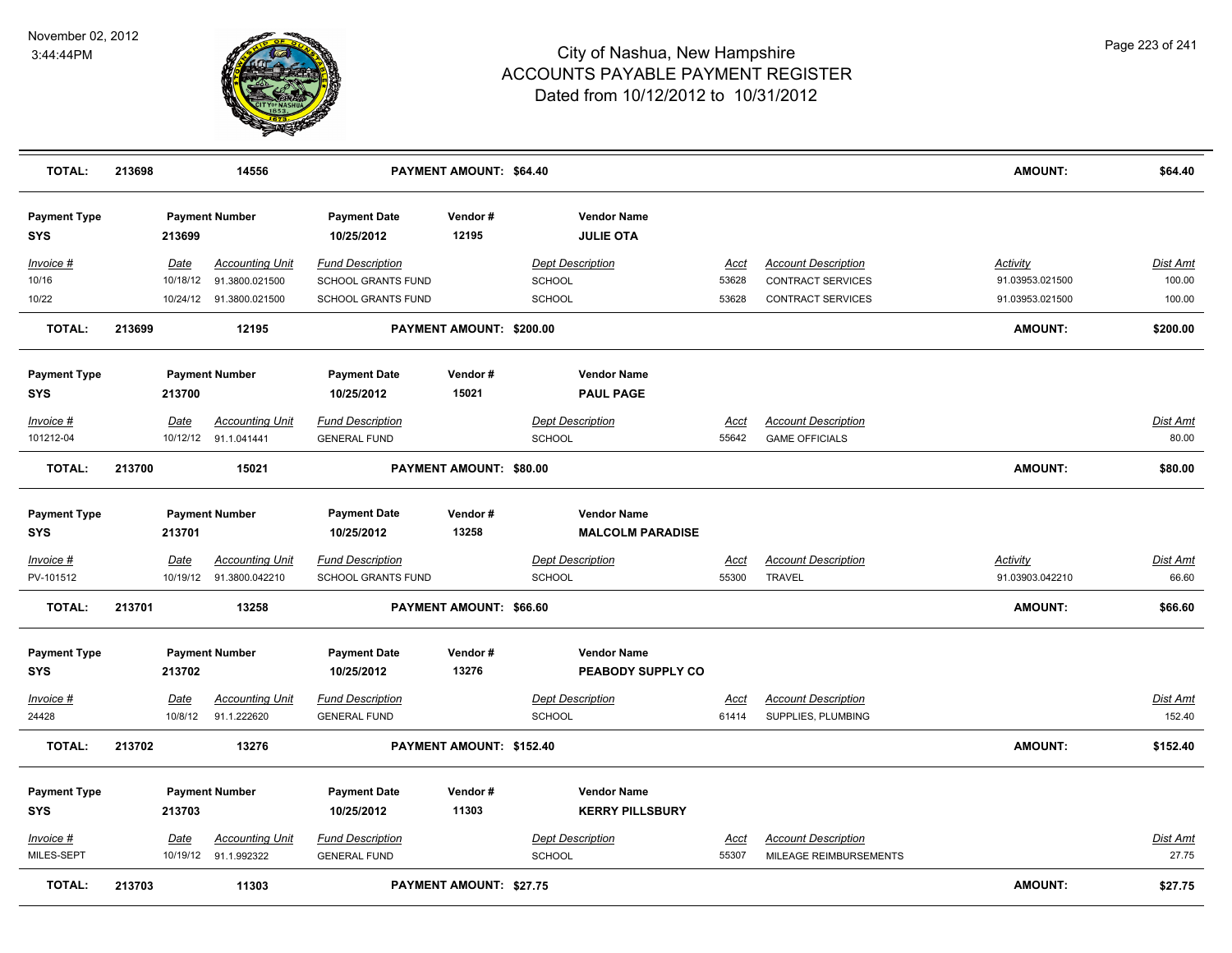

| <b>Payment Type</b> |        |             | <b>Payment Number</b>  | <b>Payment Date</b>     | Vendor#                        | <b>Vendor Name</b>           |             |                             |                |                 |
|---------------------|--------|-------------|------------------------|-------------------------|--------------------------------|------------------------------|-------------|-----------------------------|----------------|-----------------|
| <b>SYS</b>          |        | 213704      |                        | 10/25/2012              | 13323                          | <b>PITSCO INC</b>            |             |                             |                |                 |
| Invoice #           |        | Date        | <b>Accounting Unit</b> | <b>Fund Description</b> |                                | <b>Dept Description</b>      | Acct        | <b>Account Description</b>  |                | Dist Amt        |
| 511584-2            |        | 6/12/12     | 91.1.061375            | <b>GENERAL FUND</b>     |                                | <b>SCHOOL</b>                | 61135       | <b>EDUCATIONAL SUPPLIES</b> |                | 42.53           |
| 522947-1            |        | 10/5/12     | 91.1.051375            | <b>GENERAL FUND</b>     |                                | SCHOOL                       | 61135       | <b>EDUCATIONAL SUPPLIES</b> |                | 162.00          |
| C13283              |        | 6/6/12      | 91.1.061375            | <b>GENERAL FUND</b>     |                                | SCHOOL                       | 61135       | <b>EDUCATIONAL SUPPLIES</b> |                | $-135.00$       |
| <b>TOTAL:</b>       | 213704 |             | 13323                  |                         | PAYMENT AMOUNT: \$69.53        |                              |             |                             | <b>AMOUNT:</b> | \$69.53         |
| <b>Payment Type</b> |        |             | <b>Payment Number</b>  | <b>Payment Date</b>     | Vendor#                        | <b>Vendor Name</b>           |             |                             |                |                 |
| <b>SYS</b>          |        | 213705      |                        | 10/25/2012              | 12068                          | <b>DIANE PORTILLO</b>        |             |                             |                |                 |
| Invoice #           |        | Date        | <b>Accounting Unit</b> | <b>Fund Description</b> |                                | <b>Dept Description</b>      | Acct        | <b>Account Description</b>  |                | <u>Dist Amt</u> |
| KYLEE LUNCH         |        |             | 10/15/12 91.2100.14    | <b>FOOD SERVICES</b>    |                                | <b>SCHOOL</b>                | 44503       | <b>LUNCH SALES</b>          |                | 20.60           |
| TOTAL:              | 213705 |             | 12068                  |                         | PAYMENT AMOUNT: \$20.60        |                              |             |                             | <b>AMOUNT:</b> | \$20.60         |
| <b>Payment Type</b> |        |             | <b>Payment Number</b>  | <b>Payment Date</b>     | Vendor#                        | <b>Vendor Name</b>           |             |                             |                |                 |
| <b>SYS</b>          |        | 213706      |                        | 10/25/2012              | 15057                          | <b>CHRISTIANE RAABE</b>      |             |                             |                |                 |
| Invoice #           |        | Date        | <b>Accounting Unit</b> | <b>Fund Description</b> |                                | <b>Dept Description</b>      | <b>Acct</b> | <b>Account Description</b>  |                | Dist Amt        |
| 100412-03           |        | 10/4/12     | 91.1.031440            | <b>GENERAL FUND</b>     |                                | SCHOOL                       | 55642       | <b>GAME OFFICIALS</b>       |                | 80.00           |
| 100412-03           |        | 10/4/12     | 91.1.031470            | <b>GENERAL FUND</b>     |                                | <b>SCHOOL</b>                | 55642       | <b>GAME OFFICIALS</b>       |                | 50.00           |
| <b>TOTAL:</b>       | 213706 |             | 15057                  |                         | PAYMENT AMOUNT: \$130.00       |                              |             |                             | <b>AMOUNT:</b> | \$130.00        |
| <b>Payment Type</b> |        |             | <b>Payment Number</b>  | <b>Payment Date</b>     | Vendor#                        | <b>Vendor Name</b>           |             |                             |                |                 |
| <b>SYS</b>          |        | 213707      |                        | 10/25/2012              | 13410                          | <b>REALLY GOOD STUFF INC</b> |             |                             |                |                 |
| <u>Invoice #</u>    |        | Date        | <b>Accounting Unit</b> | <b>Fund Description</b> |                                | <b>Dept Description</b>      | <u>Acct</u> | <b>Account Description</b>  |                | Dist Amt        |
| 4130659             |        |             | 10/10/12 91.1.141160   | <b>GENERAL FUND</b>     |                                | <b>SCHOOL</b>                | 61135       | <b>EDUCATIONAL SUPPLIES</b> |                | 97.76           |
| <b>TOTAL:</b>       | 213707 |             | 13410                  |                         | <b>PAYMENT AMOUNT: \$97.76</b> |                              |             |                             | AMOUNT:        | \$97.76         |
| <b>Payment Type</b> |        |             | <b>Payment Number</b>  | <b>Payment Date</b>     | Vendor#                        | <b>Vendor Name</b>           |             |                             |                |                 |
| <b>SYS</b>          |        | 213708      |                        | 10/25/2012              | 13418                          | <b>REDLON &amp; JOHNSON</b>  |             |                             |                |                 |
| <u>Invoice #</u>    |        | <b>Date</b> | <b>Accounting Unit</b> | <b>Fund Description</b> |                                | <b>Dept Description</b>      | <u>Acct</u> | <b>Account Description</b>  |                | <u>Dist Amt</u> |
| 981417              |        |             | 10/4/12 91.1.222620    | <b>GENERAL FUND</b>     |                                | <b>SCHOOL</b>                | 61414       | SUPPLIES, PLUMBING          |                | 581.97          |
| <b>TOTAL:</b>       | 213708 |             | 13418                  |                         | PAYMENT AMOUNT: \$581.97       |                              |             |                             | <b>AMOUNT:</b> | \$581.97        |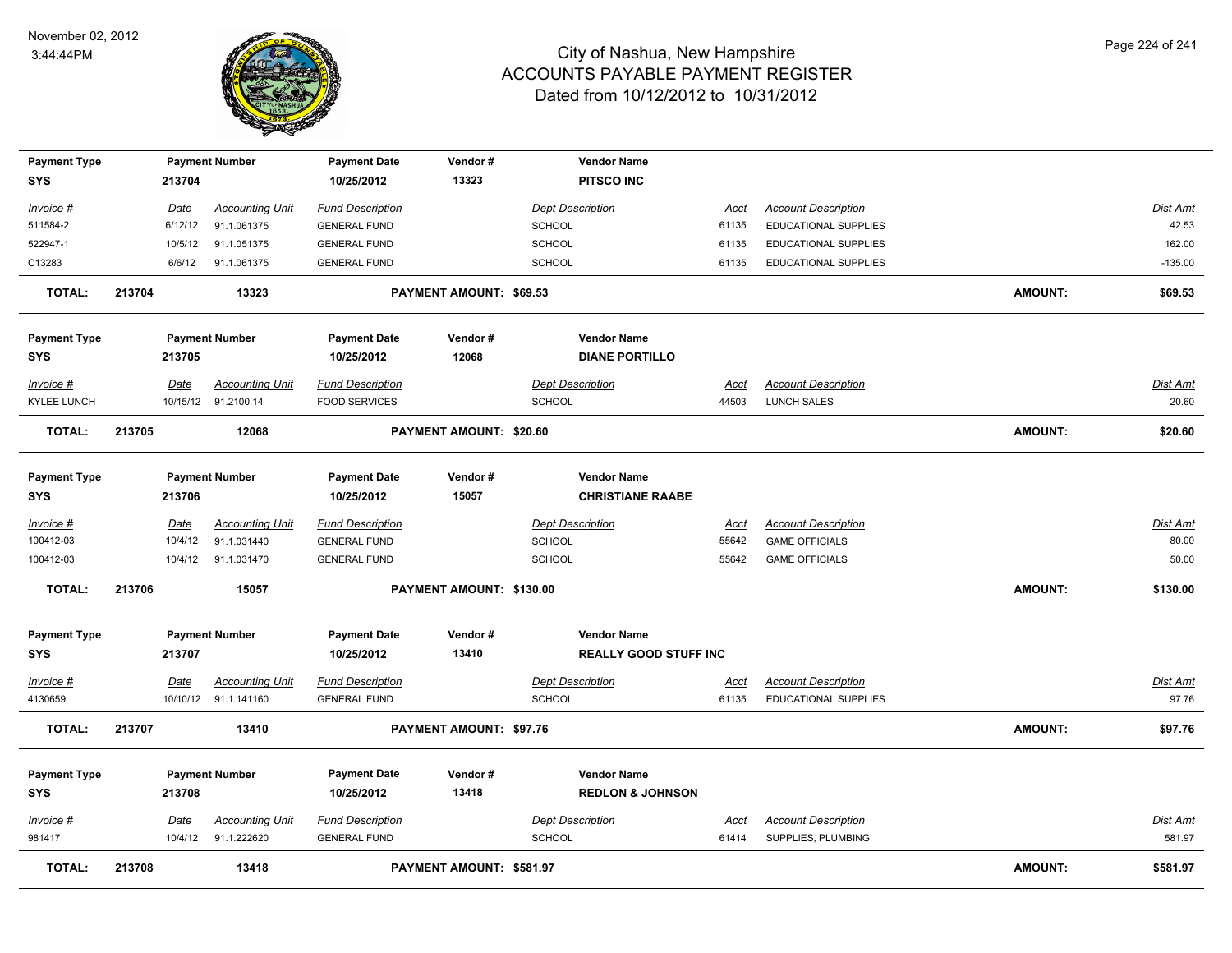

| <b>Payment Type</b>         |        |                        | <b>Payment Number</b>                | <b>Payment Date</b>                             | Vendor#                       | <b>Vendor Name</b>                |                      |                                           |                               |                   |
|-----------------------------|--------|------------------------|--------------------------------------|-------------------------------------------------|-------------------------------|-----------------------------------|----------------------|-------------------------------------------|-------------------------------|-------------------|
| <b>SYS</b>                  |        | 213709                 |                                      | 10/25/2012                                      | 13458                         | <b>GERARD ROBICHAUD</b>           |                      |                                           |                               |                   |
| Invoice #                   |        | Date                   | <b>Accounting Unit</b>               | <b>Fund Description</b>                         |                               | <b>Dept Description</b>           | <b>Acct</b>          | <b>Account Description</b>                |                               | Dist Amt          |
| 101912-03                   |        |                        | 10/19/12 91.1.031441                 | <b>GENERAL FUND</b>                             |                               | SCHOOL                            | 55642                | <b>GAME OFFICIALS</b>                     |                               | 80.00             |
| <b>TOTAL:</b>               | 213709 |                        | 13458                                |                                                 | PAYMENT AMOUNT: \$80.00       |                                   |                      |                                           | <b>AMOUNT:</b>                | \$80.00           |
| <b>Payment Type</b>         |        |                        | <b>Payment Number</b>                | <b>Payment Date</b>                             | Vendor#                       | <b>Vendor Name</b>                |                      |                                           |                               |                   |
| <b>SYS</b>                  |        | 213710                 |                                      | 10/25/2012                                      | 13473                         | <b>HARRY ROSENSTEIN</b>           |                      |                                           |                               |                   |
| Invoice #                   |        | Date                   | <b>Accounting Unit</b>               | <b>Fund Description</b>                         |                               | <b>Dept Description</b>           | Acct                 | <b>Account Description</b>                |                               | Dist Amt          |
| 101712-04                   |        |                        | 10/17/12 91.1.041466                 | <b>GENERAL FUND</b>                             |                               | <b>SCHOOL</b>                     | 55642                | <b>GAME OFFICIALS</b>                     |                               | 60.00             |
| <b>TOTAL:</b>               | 213710 |                        | 13473                                |                                                 | PAYMENT AMOUNT: \$60.00       |                                   |                      |                                           | <b>AMOUNT:</b>                | \$60.00           |
| <b>Payment Type</b>         |        |                        | <b>Payment Number</b>                | <b>Payment Date</b>                             | Vendor#                       | <b>Vendor Name</b>                |                      |                                           | Payee Name                    |                   |
| <b>SYS</b>                  |        | 213711                 |                                      | 10/25/2012                                      | 13474                         | <b>STEPHANIE ROSS-SAURI</b>       |                      |                                           | <b>STEPHANIE ROSS</b>         |                   |
| Invoice #                   |        | Date                   | <b>Accounting Unit</b>               | <b>Fund Description</b>                         |                               | <b>Dept Description</b>           | <b>Acct</b>          | <b>Account Description</b>                |                               | Dist Amt          |
| MILES-SEPT                  |        |                        | 10/22/12 91.1.992322                 | <b>GENERAL FUND</b>                             |                               | <b>SCHOOL</b>                     | 55307                | MILEAGE REIMBURSEMENTS                    |                               | 8.88              |
| <b>TOTAL:</b>               | 213711 |                        | 13474                                |                                                 | <b>PAYMENT AMOUNT: \$8.88</b> |                                   |                      |                                           | <b>AMOUNT:</b>                | \$8.88            |
| <b>Payment Type</b>         |        |                        | <b>Payment Number</b>                | <b>Payment Date</b>                             | Vendor#                       | <b>Vendor Name</b>                |                      |                                           |                               |                   |
| <b>SYS</b>                  |        | 213712                 |                                      | 10/25/2012                                      | 15208                         | <b>FRED RUSSELL</b>               |                      |                                           |                               |                   |
| $Invoice$ #                 |        | Date                   | <b>Accounting Unit</b>               | <b>Fund Description</b>                         |                               | <b>Dept Description</b>           | <b>Acct</b>          | <b>Account Description</b>                |                               | <b>Dist Amt</b>   |
| 101912-03                   |        |                        | 10/19/12 91.1.031441                 | <b>GENERAL FUND</b>                             |                               | SCHOOL                            | 55642                | <b>GAME OFFICIALS</b>                     |                               | 80.00             |
| <b>TOTAL:</b>               | 213712 |                        | 15208                                |                                                 | PAYMENT AMOUNT: \$80.00       |                                   |                      |                                           | <b>AMOUNT:</b>                | \$80.00           |
| <b>Payment Type</b>         |        |                        | <b>Payment Number</b>                | <b>Payment Date</b>                             | Vendor#                       | <b>Vendor Name</b>                |                      |                                           |                               |                   |
| <b>SYS</b>                  |        | 213713                 |                                      | 10/25/2012                                      | 15289                         | <b>ANGELA RUTSTEIN</b>            |                      |                                           |                               |                   |
| Invoice #<br>LUNCH ACCOUNTS |        | <u>Date</u><br>10/4/12 | <b>Accounting Unit</b><br>91.2100.12 | <b>Fund Description</b><br><b>FOOD SERVICES</b> |                               | <b>Dept Description</b><br>SCHOOL | <u>Acct</u><br>44503 | <b>Account Description</b><br>LUNCH SALES |                               | Dist Amt<br>21.20 |
|                             |        |                        |                                      |                                                 |                               |                                   |                      |                                           |                               |                   |
| <b>TOTAL:</b>               | 213713 |                        | 15289                                |                                                 | PAYMENT AMOUNT: \$21.20       |                                   |                      |                                           | AMOUNT:                       | \$21.20           |
| <b>Payment Type</b>         |        |                        | <b>Payment Number</b>                | <b>Payment Date</b>                             | Vendor#                       | <b>Vendor Name</b>                |                      |                                           | Payee Name                    |                   |
| <b>SYS</b>                  |        | 213714                 |                                      | 10/25/2012                                      | 13501                         | <b>SAM'S CLUB</b>                 |                      |                                           | <b>SAMS CLUB/GECRB (21ST)</b> |                   |
| Invoice #                   |        | Date                   | <b>Accounting Unit</b>               | <b>Fund Description</b>                         |                               | <b>Dept Description</b>           | Acct                 | <b>Account Description</b>                |                               | Dist Amt          |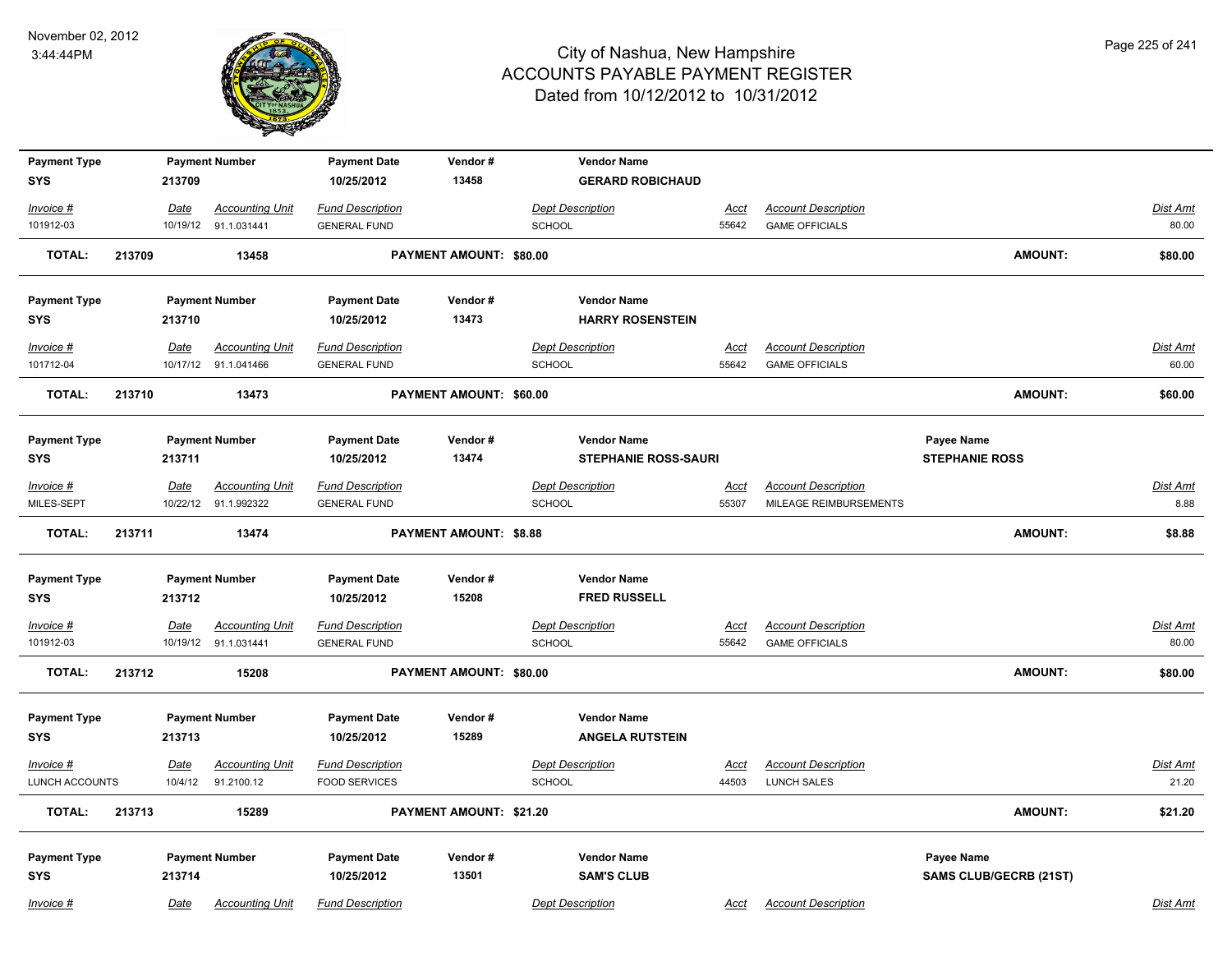

| 548                 |        | 10/4/12     | 91.2222.991490         | AFTER SCHOOL PROGRAM    |                                | SCHOOL                                           | 61299       | MISCELLANEOUS SUPPLIES                   |                                     | 146.34   |
|---------------------|--------|-------------|------------------------|-------------------------|--------------------------------|--------------------------------------------------|-------------|------------------------------------------|-------------------------------------|----------|
| <b>TOTAL:</b>       | 213714 |             | 13501                  |                         | PAYMENT AMOUNT: \$146.34       |                                                  |             |                                          | <b>AMOUNT:</b>                      | \$146.34 |
| <b>Payment Type</b> |        |             | <b>Payment Number</b>  | <b>Payment Date</b>     | Vendor#                        | <b>Vendor Name</b>                               |             |                                          |                                     |          |
| <b>SYS</b>          |        | 213715      |                        | 10/25/2012              | 13504                          | <b>SANEL AUTO PARTS CO</b>                       |             |                                          |                                     |          |
| Invoice #           |        | Date        | <b>Accounting Unit</b> | <b>Fund Description</b> |                                | <b>Dept Description</b>                          | <u>Acct</u> | <b>Account Description</b>               |                                     | Dist Amt |
| 20Q5697             |        | 10/4/12     | 91.1.222620            | <b>GENERAL FUND</b>     |                                | SCHOOL                                           | 54600       | VEHICLE REPAIRS & MAINTENANCE            |                                     | 274.74   |
| 20R2507             |        | 10/5/12     | 91.1.222620            | <b>GENERAL FUND</b>     |                                | <b>SCHOOL</b>                                    | 54600       | <b>VEHICLE REPAIRS &amp; MAINTENANCE</b> |                                     | 10.20    |
| 2OS9333             |        | 10/9/12     | 91.1.222620            | <b>GENERAL FUND</b>     |                                | <b>SCHOOL</b>                                    | 54600       | <b>VEHICLE REPAIRS &amp; MAINTENANCE</b> |                                     | 7.97     |
| 20U4696             |        |             | 10/11/12 91.1.222620   | <b>GENERAL FUND</b>     |                                | <b>SCHOOL</b>                                    | 54600       | <b>VEHICLE REPAIRS &amp; MAINTENANCE</b> |                                     | 67.92    |
| <b>TOTAL:</b>       | 213715 |             | 13504                  |                         | PAYMENT AMOUNT: \$360.83       |                                                  |             |                                          | <b>AMOUNT:</b>                      | \$360.83 |
| <b>Payment Type</b> |        |             | <b>Payment Number</b>  | <b>Payment Date</b>     | Vendor#                        | <b>Vendor Name</b>                               |             |                                          |                                     |          |
| <b>SYS</b>          |        | 213716      |                        | 10/25/2012              | 13505                          | <b>SANTEE NED</b>                                |             |                                          |                                     |          |
| Invoice #           |        | Date        | <b>Accounting Unit</b> | <b>Fund Description</b> |                                | <b>Dept Description</b>                          | Acct        | <b>Account Description</b>               |                                     | Dist Amt |
| 101712-04           |        | 10/17/12    | 91.1.041462            | <b>GENERAL FUND</b>     |                                | SCHOOL                                           | 55642       | <b>GAME OFFICIALS</b>                    |                                     | 80.00    |
| 101712-04           |        |             | 10/17/12 91.1.041472   | <b>GENERAL FUND</b>     |                                | SCHOOL                                           | 55642       | <b>GAME OFFICIALS</b>                    |                                     | 50.00    |
| <b>TOTAL:</b>       | 213716 |             | 13505                  |                         | PAYMENT AMOUNT: \$130.00       |                                                  |             |                                          | <b>AMOUNT:</b>                      | \$130.00 |
| <b>Payment Type</b> |        |             | <b>Payment Number</b>  | <b>Payment Date</b>     | Vendor#                        | <b>Vendor Name</b>                               |             |                                          |                                     |          |
| <b>SYS</b>          |        | 213717      |                        | 10/25/2012              | 13508                          | <b>SARGENT WELCH</b>                             |             |                                          |                                     |          |
| <b>Invoice #</b>    |        | Date        | <b>Accounting Unit</b> | <b>Fund Description</b> |                                | <b>Dept Description</b>                          | <b>Acct</b> | <b>Account Description</b>               |                                     | Dist Amt |
| 49017846            |        | 9/25/12     | 91.1.061113            | <b>GENERAL FUND</b>     |                                | SCHOOL                                           | 61135       | <b>EDUCATIONAL SUPPLIES</b>              |                                     | 23.01    |
| <b>TOTAL:</b>       | 213717 |             | 13508                  |                         | <b>PAYMENT AMOUNT: \$23.01</b> |                                                  |             |                                          | <b>AMOUNT:</b>                      | \$23.01  |
|                     |        |             |                        |                         |                                |                                                  |             |                                          |                                     |          |
| <b>Payment Type</b> |        |             | <b>Payment Number</b>  | <b>Payment Date</b>     | Vendor#<br>13519               | <b>Vendor Name</b><br><b>SCHOLASTIC MAGAZINE</b> |             |                                          | Payee Name<br><b>SCHOLASTIC INC</b> |          |
| <b>SYS</b>          |        | 213718      |                        | 10/25/2012              |                                |                                                  |             |                                          |                                     |          |
| Invoice #           |        | <b>Date</b> | <b>Accounting Unit</b> | <b>Fund Description</b> |                                | <b>Dept Description</b>                          | Acct        | <b>Account Description</b>               | <b>Activity</b>                     | Dist Amt |
| M4997274            |        | 10/2/12     | 91.3800.161271         | SCHOOL GRANTS FUND      |                                | <b>SCHOOL</b>                                    | 61830       | <b>SUBSCRIPTIONS</b>                     | 91.03763.161271                     | 288.75   |
| <b>TOTAL:</b>       | 213718 |             | 13519                  |                         | PAYMENT AMOUNT: \$288.75       |                                                  |             |                                          | <b>AMOUNT:</b>                      | \$288.75 |
| <b>Payment Type</b> |        |             | <b>Payment Number</b>  | <b>Payment Date</b>     | Vendor#                        | <b>Vendor Name</b>                               |             |                                          | Payee Name                          |          |
| <b>SYS</b>          |        | 213719      |                        | 10/25/2012              | 13523                          | <b>SCHOOL HEALTH CORP</b>                        |             |                                          | <b>SCHOOL HEALTH</b>                |          |
|                     |        |             |                        |                         |                                |                                                  |             |                                          |                                     |          |
| Invoice #           |        | Date        | <b>Accounting Unit</b> | <b>Fund Description</b> |                                | <b>Dept Description</b>                          | Acct        | <b>Account Description</b>               |                                     | Dist Amt |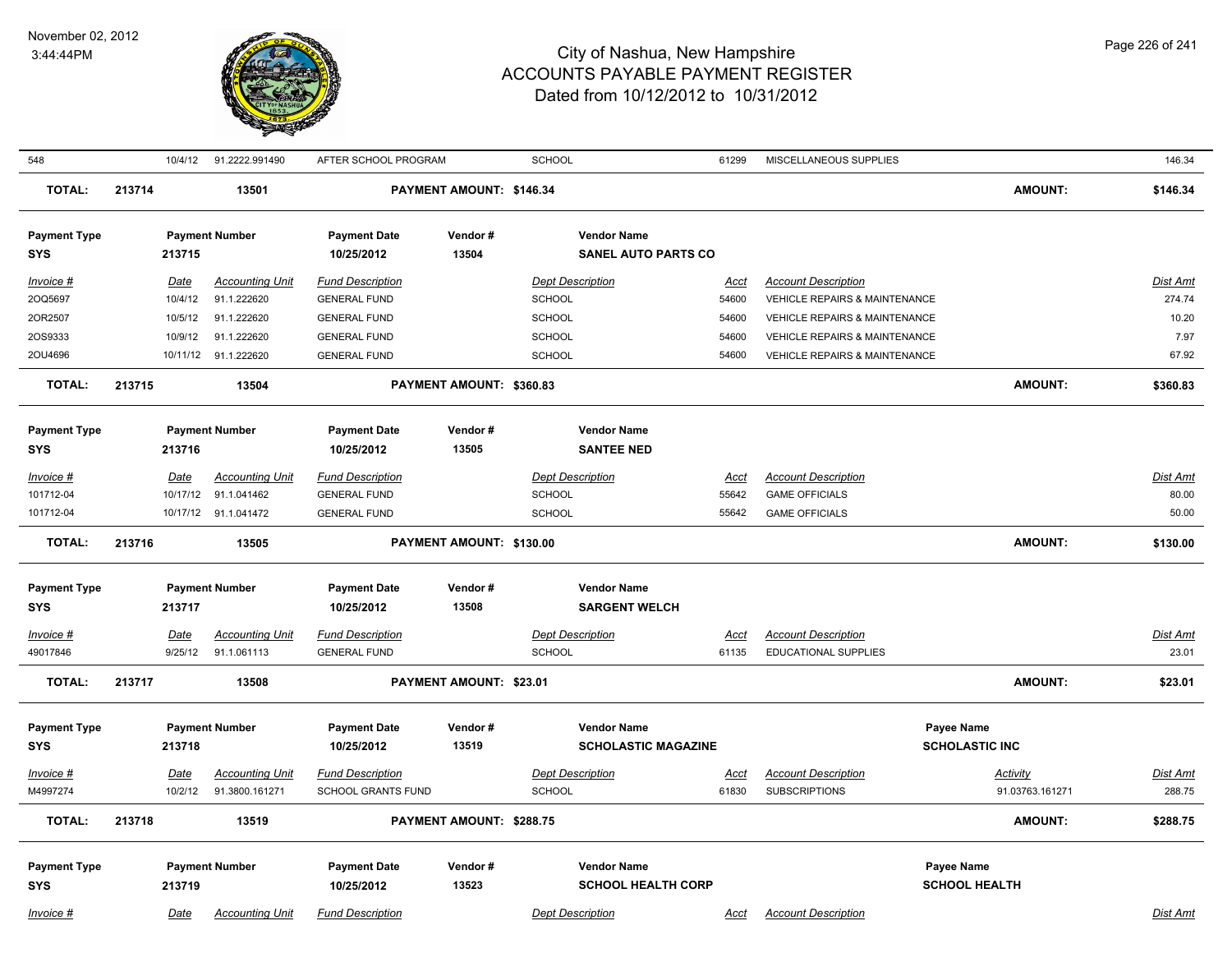

| 2595230-00          |        | 10/9/12     | 91.1.042130            | <b>GENERAL FUND</b>     |                            | <b>SCHOOL</b>                | 61142       | <b>MEDICAL SUPPLIES</b>     |                | 469.03          |
|---------------------|--------|-------------|------------------------|-------------------------|----------------------------|------------------------------|-------------|-----------------------------|----------------|-----------------|
| <b>TOTAL:</b>       | 213719 |             | 13523                  |                         | PAYMENT AMOUNT: \$469.03   |                              |             |                             | <b>AMOUNT:</b> | \$469.03        |
| <b>Payment Type</b> |        |             | <b>Payment Number</b>  | <b>Payment Date</b>     | Vendor#                    | <b>Vendor Name</b>           |             |                             |                |                 |
| SYS                 |        | 213720      |                        | 10/25/2012              | 13526                      | <b>SCHOOL SPECIALTY</b>      |             |                             |                |                 |
| Invoice #           |        | Date        | <b>Accounting Unit</b> | <b>Fund Description</b> |                            | <b>Dept Description</b>      | Acct        | <b>Account Description</b>  |                | Dist Amt        |
| 208109337831        |        | 10/2/12     | 91.1.031102            | <b>GENERAL FUND</b>     |                            | <b>SCHOOL</b>                | 61135       | <b>EDUCATIONAL SUPPLIES</b> |                | 111.40          |
| 208109337845        |        | 10/2/12     | 91.1.031102            | <b>GENERAL FUND</b>     |                            | <b>SCHOOL</b>                | 61135       | EDUCATIONAL SUPPLIES        |                | 185.10          |
| 208109341658        |        | 10/3/12     | 91.1.041160            | <b>GENERAL FUND</b>     |                            | <b>SCHOOL</b>                | 61135       | <b>EDUCATIONAL SUPPLIES</b> |                | 508.11          |
| 208109349654        |        | 10/4/12     | 91.1.201102            | <b>GENERAL FUND</b>     |                            | <b>SCHOOL</b>                | 61135       | EDUCATIONAL SUPPLIES        |                | 413.35          |
| 208109349654        |        | 10/4/12     | <b>BS1000</b>          | <b>GENERAL FUND</b>     |                            | <b>GENERAL FUND</b>          | 29185       | LAWSON INVENTORY SUSPENSE   |                | 6.00            |
| 208109359121        |        | 10/5/12     | 91.1.031102            | <b>GENERAL FUND</b>     |                            | <b>SCHOOL</b>                | 61135       | <b>EDUCATIONAL SUPPLIES</b> |                | 71.88           |
| 208109359122        |        | 10/5/12     | 91.1.201160            | <b>GENERAL FUND</b>     |                            | <b>SCHOOL</b>                | 61135       | <b>EDUCATIONAL SUPPLIES</b> |                | 20.80           |
| 208109359122        |        | 10/5/12     | 91.1.202150            | <b>GENERAL FUND</b>     |                            | SCHOOL                       | 61135       | EDUCATIONAL SUPPLIES        |                | 99.40           |
| 208109359123        |        | 10/5/12     | 91.1.031160            | <b>GENERAL FUND</b>     |                            | <b>SCHOOL</b>                | 61135       | <b>EDUCATIONAL SUPPLIES</b> |                | 60.40           |
| 208109359124        |        | 10/5/12     | 91.1.091215            | <b>GENERAL FUND</b>     |                            | <b>SCHOOL</b>                | 61135       | <b>EDUCATIONAL SUPPLIES</b> |                | 3.99            |
| 208109359125        |        | 10/5/12     | 91.1.042220            | <b>GENERAL FUND</b>     |                            | SCHOOL                       | 61135       | EDUCATIONAL SUPPLIES        |                | 63.30           |
| 208109359219        |        | 10/5/12     | 91.1.102410            | <b>GENERAL FUND</b>     |                            | <b>SCHOOL</b>                | 61100       | OFFICE SUPPLIES             |                | 84.69           |
| 208109359220        |        | 10/5/12     | 91.1.101119            | <b>GENERAL FUND</b>     |                            | <b>SCHOOL</b>                | 61135       | <b>EDUCATIONAL SUPPLIES</b> |                | 45.31           |
| 208109359221        |        | 10/5/12     | 91.1.111120            | <b>GENERAL FUND</b>     |                            | <b>SCHOOL</b>                | 61135       | <b>EDUCATIONAL SUPPLIES</b> |                | 84.74           |
| 208109368287        |        | 10/9/12     | 91.1.101119            | <b>GENERAL FUND</b>     |                            | <b>SCHOOL</b>                | 61135       | EDUCATIONAL SUPPLIES        |                | 10.67           |
| 208109368290        |        | 10/9/12     | 91.1.171102            | <b>GENERAL FUND</b>     |                            | <b>SCHOOL</b>                | 61135       | <b>EDUCATIONAL SUPPLIES</b> |                | 20.46           |
| 208109368294        |        | 10/9/12     | 91.1.131160            | <b>GENERAL FUND</b>     |                            | <b>SCHOOL</b>                | 61135       | EDUCATIONAL SUPPLIES        |                | 416.48          |
| 208109378255        |        | 10/10/12    | 91.1.201215            | <b>GENERAL FUND</b>     |                            | <b>SCHOOL</b>                | 61135       | EDUCATIONAL SUPPLIES        |                | 56.05           |
| 208109380664        |        |             | 10/11/12 91.1.201210   | <b>GENERAL FUND</b>     |                            | <b>SCHOOL</b>                | 61135       | EDUCATIONAL SUPPLIES        |                | 57.42           |
| <b>TOTAL:</b>       | 213720 |             | 13526                  |                         | PAYMENT AMOUNT: \$2.319.55 |                              |             |                             | <b>AMOUNT:</b> | \$2,319.55      |
| <b>Payment Type</b> |        |             | <b>Payment Number</b>  | <b>Payment Date</b>     | Vendor#                    | <b>Vendor Name</b>           |             |                             |                |                 |
| SYS                 |        | 213721      |                        | 10/25/2012              | 13564                      | SHIFFLER EQUIPMENT SALES INC |             |                             |                |                 |
|                     |        |             |                        |                         |                            |                              |             |                             |                |                 |
| Invoice #           |        | Date        | <b>Accounting Unit</b> | <b>Fund Description</b> |                            | <b>Dept Description</b>      | <u>Acct</u> | <b>Account Description</b>  |                | <u>Dist Amt</u> |
| 1228309500          |        | 10/11/12    | 91.1.222620            | <b>GENERAL FUND</b>     |                            | <b>SCHOOL</b>                | 61299       | MISCELLANEOUS SUPPLIES      |                | 332.90          |
| <b>TOTAL:</b>       | 213721 |             | 13564                  |                         | PAYMENT AMOUNT: \$332.90   |                              |             |                             | <b>AMOUNT:</b> | \$332.90        |
| <b>Payment Type</b> |        |             | <b>Payment Number</b>  | <b>Payment Date</b>     | Vendor#                    | <b>Vendor Name</b>           |             |                             |                |                 |
| SYS                 |        | 213722      |                        | 10/25/2012              | 13566                      | <b>RALPH SIDORIE</b>         |             |                             |                |                 |
|                     |        |             |                        |                         |                            |                              |             |                             |                |                 |
| Invoice #           |        | <u>Date</u> | <b>Accounting Unit</b> | <b>Fund Description</b> |                            | <b>Dept Description</b>      | <u>Acct</u> | <b>Account Description</b>  |                | Dist Amt        |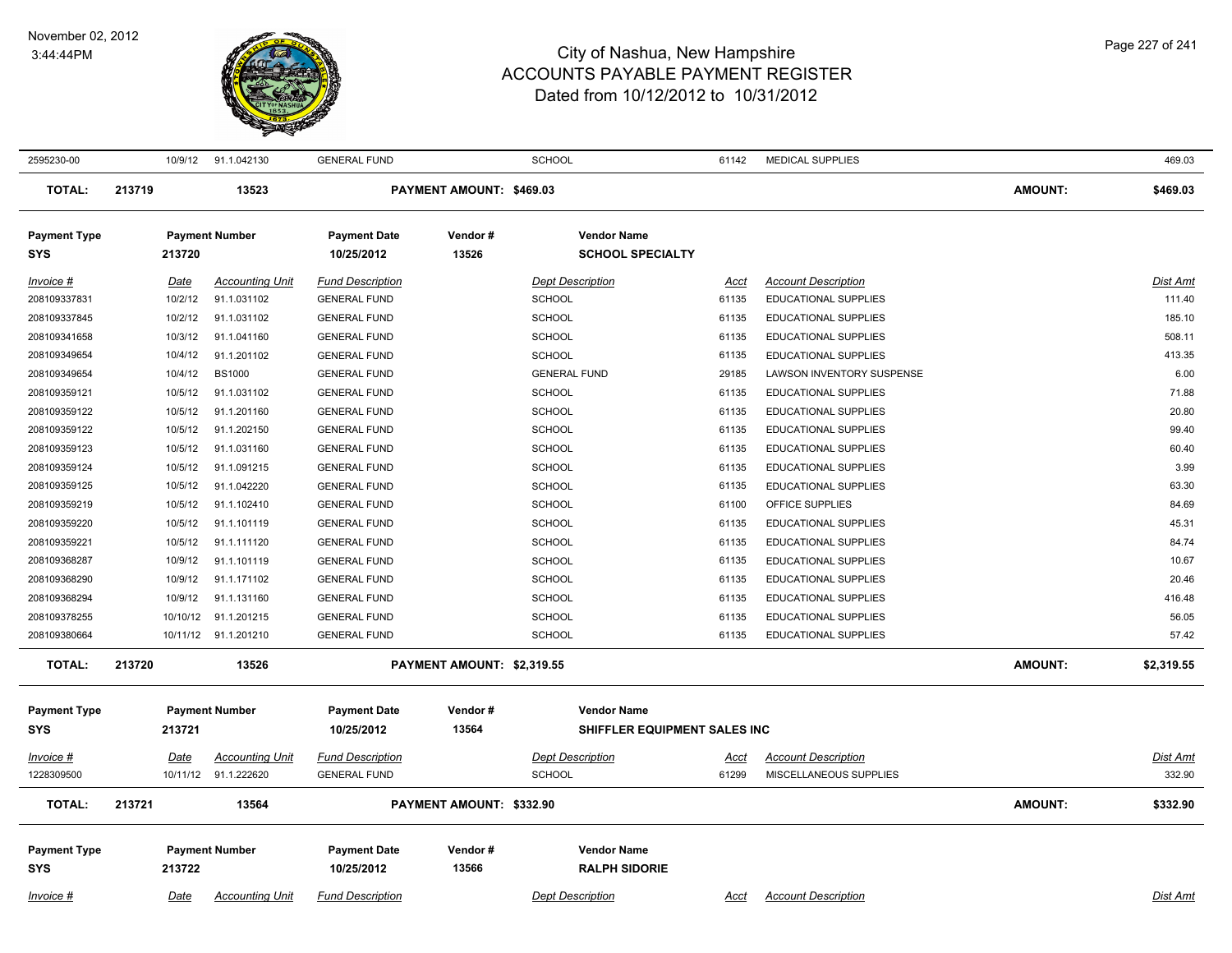

| 100412-05                                                                                                                                                                             |                                                         | 10/4/12 91.1.051477                                                                                                                                                                                                                                     | <b>GENERAL FUND</b>                                                                                                                                                                                                                               |                            | <b>SCHOOL</b>                                                                                                                                                      | 55642                                                                                        | <b>GAME OFFICIALS</b>                                                                                                                                                                                                                                                |                                                                   | 60.00                                                                                                        |
|---------------------------------------------------------------------------------------------------------------------------------------------------------------------------------------|---------------------------------------------------------|---------------------------------------------------------------------------------------------------------------------------------------------------------------------------------------------------------------------------------------------------------|---------------------------------------------------------------------------------------------------------------------------------------------------------------------------------------------------------------------------------------------------|----------------------------|--------------------------------------------------------------------------------------------------------------------------------------------------------------------|----------------------------------------------------------------------------------------------|----------------------------------------------------------------------------------------------------------------------------------------------------------------------------------------------------------------------------------------------------------------------|-------------------------------------------------------------------|--------------------------------------------------------------------------------------------------------------|
| <b>TOTAL:</b>                                                                                                                                                                         | 213722                                                  | 13566                                                                                                                                                                                                                                                   |                                                                                                                                                                                                                                                   | PAYMENT AMOUNT: \$60.00    |                                                                                                                                                                    |                                                                                              |                                                                                                                                                                                                                                                                      | <b>AMOUNT:</b>                                                    | \$60.00                                                                                                      |
| <b>Payment Type</b><br>SYS                                                                                                                                                            | 213723                                                  | <b>Payment Number</b>                                                                                                                                                                                                                                   | <b>Payment Date</b><br>10/25/2012                                                                                                                                                                                                                 | Vendor#<br>13567           | <b>Vendor Name</b><br><b>SIEMENS BUILDING TECHNOLOGIES</b>                                                                                                         |                                                                                              |                                                                                                                                                                                                                                                                      | <b>Payee Name</b><br><b>SIEMENS INDUSTRY INC</b>                  |                                                                                                              |
| Invoice #<br>5442594742                                                                                                                                                               | Date                                                    | <b>Accounting Unit</b><br>10/10/12 91.1.222620                                                                                                                                                                                                          | <b>Fund Description</b><br><b>GENERAL FUND</b>                                                                                                                                                                                                    |                            | <b>Dept Description</b><br><b>SCHOOL</b>                                                                                                                           | Acct<br>61421                                                                                | <b>Account Description</b><br>SUPPLIES, HVAC                                                                                                                                                                                                                         |                                                                   | Dist Amt<br>214.44                                                                                           |
| <b>TOTAL:</b>                                                                                                                                                                         | 213723                                                  | 13567                                                                                                                                                                                                                                                   |                                                                                                                                                                                                                                                   | PAYMENT AMOUNT: \$214.44   |                                                                                                                                                                    |                                                                                              |                                                                                                                                                                                                                                                                      | <b>AMOUNT:</b>                                                    | \$214.44                                                                                                     |
| <b>Payment Type</b><br><b>SYS</b>                                                                                                                                                     | 213724                                                  | <b>Payment Number</b>                                                                                                                                                                                                                                   | <b>Payment Date</b><br>10/25/2012                                                                                                                                                                                                                 | Vendor#<br>11287           | <b>Vendor Name</b><br><b>NURSES PRN INC</b>                                                                                                                        |                                                                                              |                                                                                                                                                                                                                                                                      | Payee Name<br><b>SILVER TOUCH HHC</b>                             |                                                                                                              |
| Invoice #<br>449947<br>449967<br>450131                                                                                                                                               | Date<br>10/18/12                                        | <b>Accounting Unit</b><br>91.3800.022190<br>10/11/12  91.3800.022190<br>10/18/12  91.3800.022190                                                                                                                                                        | <b>Fund Description</b><br><b>SCHOOL GRANTS FUND</b><br>SCHOOL GRANTS FUND<br>SCHOOL GRANTS FUND                                                                                                                                                  |                            | <b>Dept Description</b><br><b>SCHOOL</b><br>SCHOOL<br><b>SCHOOL</b>                                                                                                | Acct<br>53628<br>53628<br>53628                                                              | <b>Account Description</b><br><b>CONTRACT SERVICES</b><br><b>CONTRACT SERVICES</b><br><b>CONTRACT SERVICES</b>                                                                                                                                                       | Activity<br>91.03953.022190<br>91.03953.022190<br>91.03953.022190 | Dist Amt<br>540.00<br>127.50<br>420.00                                                                       |
| <b>TOTAL:</b>                                                                                                                                                                         | 213724                                                  | 11287                                                                                                                                                                                                                                                   |                                                                                                                                                                                                                                                   | PAYMENT AMOUNT: \$1,087.50 |                                                                                                                                                                    |                                                                                              |                                                                                                                                                                                                                                                                      | AMOUNT:                                                           | \$1,087.50                                                                                                   |
| <b>Payment Type</b><br><b>SYS</b>                                                                                                                                                     | 213725                                                  | <b>Payment Number</b>                                                                                                                                                                                                                                   | <b>Payment Date</b><br>10/25/2012                                                                                                                                                                                                                 | Vendor#<br>13589           | <b>Vendor Name</b><br><b>ODETTE SLOSEK</b>                                                                                                                         |                                                                                              |                                                                                                                                                                                                                                                                      |                                                                   |                                                                                                              |
| <u>Invoice #</u><br>AUG MILE<br>AUG MILE<br>AUG MILE<br>AUG MILE<br><b>JULY MILE</b><br><b>SEPT MILE</b><br><b>SEPT MILE</b><br><b>SEPT MILE</b><br><b>SEPT MILE</b><br><b>TOTAL:</b> | <u>Date</u><br>10/22/12<br>10/22/12<br>8/1/12<br>213725 | <b>Accounting Unit</b><br>91.2100.053120<br>10/22/12 91.2100.153120<br>10/22/12 91.2100.193120<br>91.2100.203120<br>91.2120.993120<br>10/22/12 91.2100.053120<br>10/22/12 91.2100.153120<br>10/22/12 91.2100.193120<br>10/22/12 91.2100.203120<br>13589 | <b>Fund Description</b><br><b>FOOD SERVICES</b><br><b>FOOD SERVICES</b><br><b>FOOD SERVICES</b><br><b>FOOD SERVICES</b><br>SUMMER FEEDING PROGRAM<br><b>FOOD SERVICES</b><br><b>FOOD SERVICES</b><br><b>FOOD SERVICES</b><br><b>FOOD SERVICES</b> | PAYMENT AMOUNT: \$145.97   | <b>Dept Description</b><br><b>SCHOOL</b><br><b>SCHOOL</b><br>SCHOOL<br><b>SCHOOL</b><br><b>SCHOOL</b><br><b>SCHOOL</b><br><b>SCHOOL</b><br>SCHOOL<br><b>SCHOOL</b> | <u>Acct</u><br>55307<br>55307<br>55307<br>55307<br>61299<br>55307<br>55307<br>55307<br>55307 | <b>Account Description</b><br>MILEAGE REIMBURSEMENTS<br>MILEAGE REIMBURSEMENTS<br>MILEAGE REIMBURSEMENTS<br>MILEAGE REIMBURSEMENTS<br>MISCELLANEOUS SUPPLIES<br>MILEAGE REIMBURSEMENTS<br>MILEAGE REIMBURSEMENTS<br>MILEAGE REIMBURSEMENTS<br>MILEAGE REIMBURSEMENTS | <b>AMOUNT:</b>                                                    | <b>Dist Amt</b><br>15.42<br>15.44<br>15.44<br>15.44<br>12.77<br>17.85<br>17.87<br>17.87<br>17.87<br>\$145.97 |
| <b>Payment Type</b><br><b>SYS</b><br>Invoice #<br>100412-05                                                                                                                           | 213726<br>Date                                          | <b>Payment Number</b><br><b>Accounting Unit</b><br>10/4/12 91.1.051477                                                                                                                                                                                  | <b>Payment Date</b><br>10/25/2012<br><b>Fund Description</b><br><b>GENERAL FUND</b>                                                                                                                                                               | Vendor#<br>13593           | <b>Vendor Name</b><br><b>MIKE SMITH</b><br><b>Dept Description</b><br><b>SCHOOL</b>                                                                                | Acct<br>55642                                                                                | <b>Account Description</b><br><b>GAME OFFICIALS</b>                                                                                                                                                                                                                  |                                                                   | Dist Amt<br>60.00                                                                                            |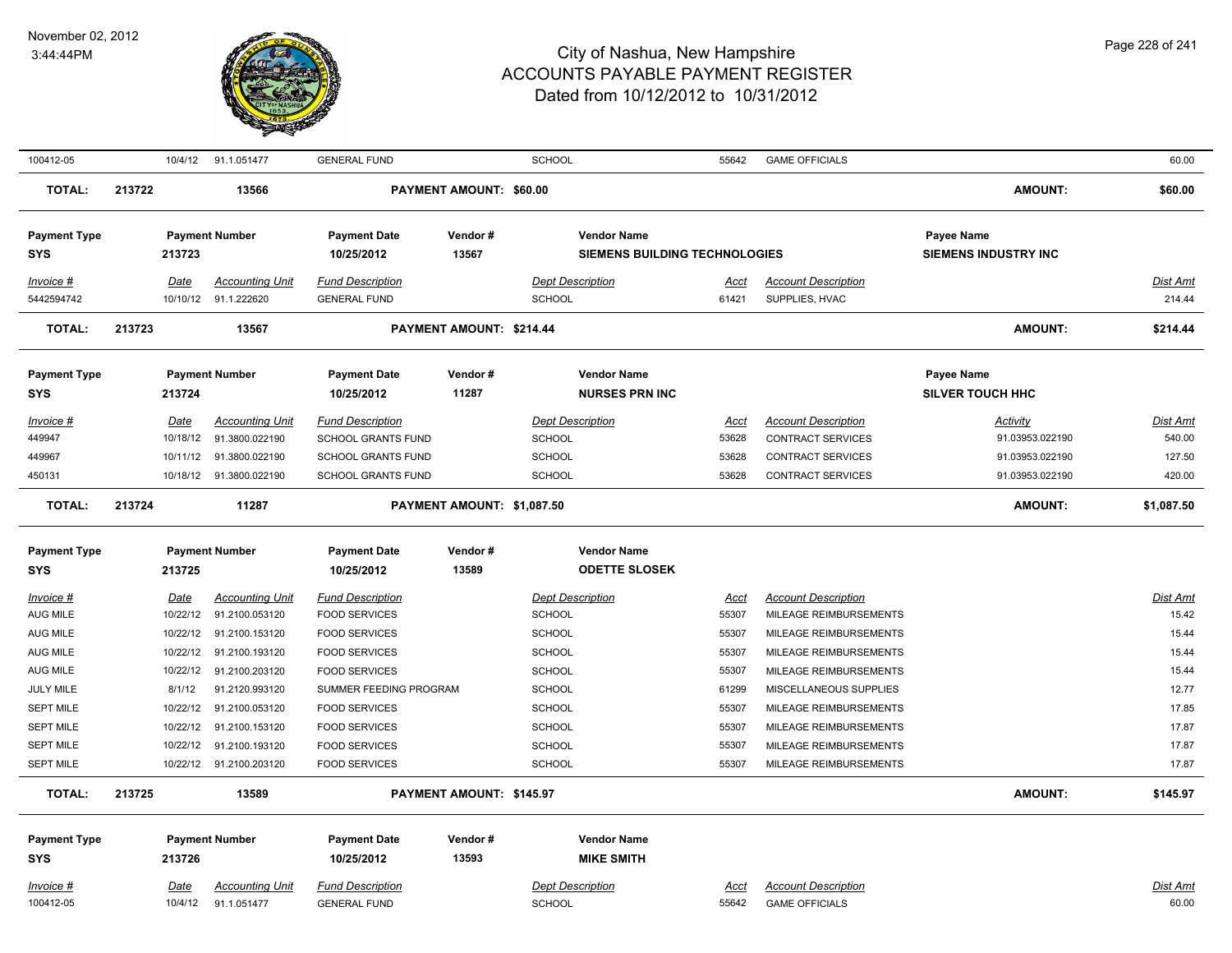

| <b>TOTAL:</b>                     | 213726 |                    | 13593                         |                                                  | <b>PAYMENT AMOUNT: \$60.00</b> |                                |                                                         |                |                                         | <b>AMOUNT:</b>              | \$60.00            |
|-----------------------------------|--------|--------------------|-------------------------------|--------------------------------------------------|--------------------------------|--------------------------------|---------------------------------------------------------|----------------|-----------------------------------------|-----------------------------|--------------------|
| <b>Payment Type</b><br><b>SYS</b> |        | 213727             | <b>Payment Number</b>         | <b>Payment Date</b><br>10/25/2012                | Vendor#<br>13618               |                                | <b>Vendor Name</b><br><b>SPAULDING YOUTH CENTER</b>     |                |                                         |                             |                    |
| Invoice #                         |        | Date               | <b>Accounting Unit</b>        | <b>Fund Description</b>                          |                                | <b>Dept Description</b>        |                                                         | <u>Acct</u>    | <b>Account Description</b>              |                             | Dist Amt           |
| 31104                             |        | 7/10/12            | 91.1.021267                   | <b>GENERAL FUND</b>                              |                                | <b>SCHOOL</b>                  |                                                         | 55694          | TUITION, OUT OF DISTRICT                |                             | 15,012.52          |
| 31277                             |        | 7/31/12            | 91.1.021267                   | <b>GENERAL FUND</b>                              |                                | <b>SCHOOL</b>                  |                                                         | 55694          | TUITION, OUT OF DISTRICT                |                             | 9,114.00           |
| 31342                             |        | 8/10/12            | 91.1.021267                   | <b>GENERAL FUND</b>                              |                                | <b>SCHOOL</b>                  |                                                         | 55694          | TUITION, OUT OF DISTRICT                |                             | 15,362.92          |
| 31527                             |        | 8/31/12            | 91.1.021267                   | <b>GENERAL FUND</b>                              |                                | <b>SCHOOL</b>                  |                                                         | 55694          | TUITION, OUT OF DISTRICT                |                             | 8,988.00           |
| 31598                             |        | 9/10/12            | 91.1.021267                   | <b>GENERAL FUND</b>                              |                                | <b>SCHOOL</b>                  |                                                         | 55694          | TUITION, OUT OF DISTRICT                |                             | 15,771.60          |
| 31787                             |        | 9/30/12            | 91.1.021267                   | <b>GENERAL FUND</b>                              |                                | <b>SCHOOL</b>                  |                                                         | 55694          | TUITION, OUT OF DISTRICT                |                             | 8,862.00           |
| <b>TOTAL:</b>                     | 213727 |                    | 13618                         |                                                  | PAYMENT AMOUNT: \$73,111.04    |                                |                                                         |                |                                         | <b>AMOUNT:</b>              | \$73,111.04        |
| <b>Payment Type</b><br><b>SYS</b> |        | 213728             | <b>Payment Number</b>         | <b>Payment Date</b><br>10/25/2012                | Vendor#<br>11126               |                                | <b>Vendor Name</b><br>SPECIALIZED PURCHASING CONSULT    |                |                                         |                             |                    |
| Invoice #                         |        | Date               | <b>Accounting Unit</b>        | <b>Fund Description</b>                          |                                | <b>Dept Description</b>        |                                                         | Acct           | <b>Account Description</b>              |                             | Dist Amt           |
| 4401                              |        | 10/5/12            | 91.1.012320                   | <b>GENERAL FUND</b>                              |                                | <b>SCHOOL</b>                  |                                                         | 54421          | COPIER MAINTENANCE CONTRACTS            |                             | 4,431.30           |
| <b>TOTAL:</b>                     | 213728 |                    | 11126                         |                                                  | PAYMENT AMOUNT: \$4,431.30     |                                |                                                         |                |                                         | <b>AMOUNT:</b>              | \$4,431.30         |
| <b>Payment Type</b><br><b>SYS</b> |        | 213729             | <b>Payment Number</b>         | <b>Payment Date</b><br>10/25/2012                | Vendor#<br>13631               |                                | <b>Vendor Name</b><br><b>ST ANNS HOME INC</b>           |                |                                         |                             |                    |
| $Invoice$ #                       |        | <u>Date</u>        | <b>Accounting Unit</b>        | <b>Fund Description</b>                          |                                | <b>Dept Description</b>        |                                                         | <u>Acct</u>    | <b>Account Description</b>              |                             | <u>Dist Amt</u>    |
| 141794                            |        | 9/30/12            | 91.1.021267                   | <b>GENERAL FUND</b>                              |                                | <b>SCHOOL</b>                  |                                                         | 55694          | TUITION, OUT OF DISTRICT                |                             | 4,788.36           |
| <b>TOTAL:</b>                     | 213729 |                    | 13631                         |                                                  | PAYMENT AMOUNT: \$4,788.36     |                                |                                                         |                |                                         | <b>AMOUNT:</b>              | \$4,788.36         |
| <b>Payment Type</b><br><b>SYS</b> |        | 213730             | <b>Payment Number</b>         | <b>Payment Date</b><br>10/25/2012                | Vendor#<br>11963               |                                | <b>Vendor Name</b><br><b>STAPLES BUSINESS ADVANTAGE</b> |                |                                         |                             |                    |
|                                   |        |                    |                               |                                                  |                                |                                |                                                         |                |                                         |                             |                    |
| Invoice #<br>3183401450           |        | Date<br>10/3/12    | <b>Accounting Unit</b>        | <b>Fund Description</b>                          |                                | <b>Dept Description</b>        |                                                         | Acct           | <b>Account Description</b>              | Activity<br>91.03763.231240 | Dist Amt<br>295.71 |
|                                   |        |                    | 91.3800.231240                | <b>SCHOOL GRANTS FUND</b>                        |                                | SCHOOL                         |                                                         | 61135          | EDUCATIONAL SUPPLIES                    |                             | 29.11              |
| 3183401460<br>3183484265          |        | 10/3/12<br>10/5/12 | 91.1.101210                   | <b>GENERAL FUND</b>                              |                                | SCHOOL                         |                                                         | 61135          | EDUCATIONAL SUPPLIES                    |                             | 681.75             |
| 3183484266                        |        | 10/5/12            | 91.1.031160                   | <b>GENERAL FUND</b>                              |                                | <b>SCHOOL</b>                  |                                                         | 61135<br>61607 | EDUCATIONAL SUPPLIES                    |                             | 525.73             |
| 3183484267                        |        | 10/5/12            | 91.1.061160                   | <b>GENERAL FUND</b>                              |                                | <b>SCHOOL</b>                  |                                                         |                | <b>COMPUTER SUPPLIES</b>                | 91.03763.231240             | 27.47              |
| 3183715517                        |        | 10/6/12            | 91.3800.231240<br>91.1.012320 | <b>SCHOOL GRANTS FUND</b><br><b>GENERAL FUND</b> |                                | <b>SCHOOL</b><br><b>SCHOOL</b> |                                                         | 61135<br>61100 | EDUCATIONAL SUPPLIES<br>OFFICE SUPPLIES |                             | $-5.19$            |
| 3183715518                        |        | 10/6/12            | 91.1.012320                   | <b>GENERAL FUND</b>                              |                                | <b>SCHOOL</b>                  |                                                         | 61100          | OFFICE SUPPLIES                         |                             | $-23.78$           |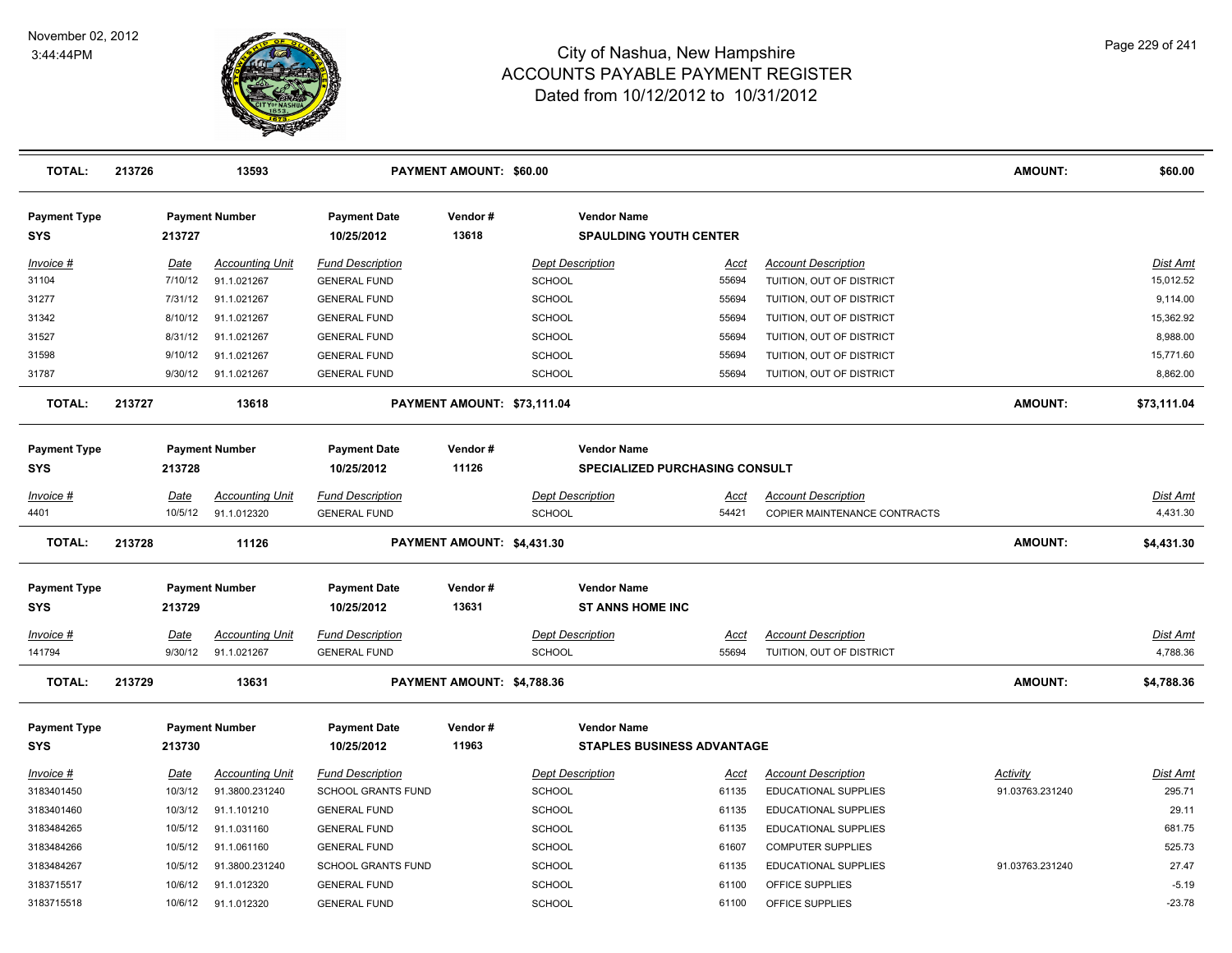

| 3183715519                        | 10/6/12  | 91.1.012320             | <b>GENERAL FUND</b>               |                            | <b>SCHOOL</b>                                | 61299       | MISCELLANEOUS SUPPLIES     |                               | 240.12          |
|-----------------------------------|----------|-------------------------|-----------------------------------|----------------------------|----------------------------------------------|-------------|----------------------------|-------------------------------|-----------------|
| 3183715520                        | 10/6/12  | 91.1.071111             | <b>GENERAL FUND</b>               |                            | SCHOOL                                       | 61135       | EDUCATIONAL SUPPLIES       |                               | 98.99           |
| 3183715521                        | 10/6/12  | 91.1.071210             | <b>GENERAL FUND</b>               |                            | <b>SCHOOL</b>                                | 61135       | EDUCATIONAL SUPPLIES       |                               | 73.85           |
| 3183772457                        | 10/10/12 | 91.3800.991600          | <b>SCHOOL GRANTS FUND</b>         |                            | <b>SCHOOL</b>                                | 61299       | MISCELLANEOUS SUPPLIES     | 91.03533.991600               | 76.22           |
| 3183772458                        | 10/10/12 | 91.3800.231240          | SCHOOL GRANTS FUND                |                            | <b>SCHOOL</b>                                | 61135       | EDUCATIONAL SUPPLIES       | 91.03763.231240               | 52.68           |
| 3183772459                        | 10/10/12 | 91.1.012320             | <b>GENERAL FUND</b>               |                            | <b>SCHOOL</b>                                | 61100       | OFFICE SUPPLIES            |                               | 78.24           |
| 3183850853                        |          | 10/12/12 91.3800.231240 | <b>SCHOOL GRANTS FUND</b>         |                            | SCHOOL                                       | 61135       | EDUCATIONAL SUPPLIES       | 91.03763.231240               | $-52.68$        |
| <b>TOTAL:</b>                     | 213730   | 11963                   |                                   | PAYMENT AMOUNT: \$2,098.22 |                                              |             |                            | <b>AMOUNT:</b>                | \$2,098.22      |
| Payment Type<br>SYS               | 213731   | <b>Payment Number</b>   | <b>Payment Date</b><br>10/25/2012 | Vendor#<br>13662           | <b>Vendor Name</b><br><b>DEBRA STOLL</b>     |             |                            |                               |                 |
| Invoice #                         | Date     | <b>Accounting Unit</b>  | Fund Description                  |                            | <b>Dept Description</b>                      | Acct        | <b>Account Description</b> |                               | Dist Amt        |
| 101112-04                         | 10/11/12 | 91.1.041472             | <b>GENERAL FUND</b>               |                            | SCHOOL                                       | 55642       | <b>GAME OFFICIALS</b>      |                               | 60.00           |
| 101612-04                         |          | 10/16/12 91.1.041472    | <b>GENERAL FUND</b>               |                            | SCHOOL                                       | 55642       | <b>GAME OFFICIALS</b>      |                               | 60.00           |
| <b>TOTAL:</b>                     | 213731   | 13662                   |                                   | PAYMENT AMOUNT: \$120.00   |                                              |             |                            | <b>AMOUNT:</b>                | \$120.00        |
| <b>Payment Type</b><br><b>SYS</b> | 213732   | <b>Payment Number</b>   | <b>Payment Date</b><br>10/25/2012 | Vendor#<br>13670           | <b>Vendor Name</b><br><b>ALISTAIR STUART</b> |             |                            |                               |                 |
| Invoice #                         | Date     | <b>Accounting Unit</b>  | <b>Fund Description</b>           |                            | <b>Dept Description</b>                      | Acct        | <b>Account Description</b> |                               | <u>Dist Amt</u> |
| 101512-04                         |          | 10/15/12 91.1.041455    | <b>GENERAL FUND</b>               |                            | SCHOOL                                       | 55642       | <b>GAME OFFICIALS</b>      |                               | 80.00           |
| <b>TOTAL:</b>                     | 213732   | 13670                   |                                   | PAYMENT AMOUNT: \$80.00    |                                              |             |                            | <b>AMOUNT:</b>                | \$80.00         |
| <b>Payment Type</b>               |          | <b>Payment Number</b>   | <b>Payment Date</b>               | Vendor#                    | <b>Vendor Name</b>                           |             |                            | Payee Name                    |                 |
| SYS                               | 213733   |                         | 10/25/2012                        | 11061                      | PETTY CASH SCHOOLS                           |             |                            | SUNSET HEIGHTS SCH PETTY CASH |                 |
| <u>Invoice #</u>                  | Date     | <b>Accounting Unit</b>  | <b>Fund Description</b>           |                            | <b>Dept Description</b>                      | <u>Acct</u> | <b>Account Description</b> |                               | <u>Dist Amt</u> |
| 100-110                           | 10/25/12 | 91.1.201160             | <b>GENERAL FUND</b>               |                            | <b>SCHOOL</b>                                | 55607       | POSTAGE & DELIVERY         |                               | 67.80           |
| 100-110                           | 10/25/12 | 91.1.202410             | <b>GENERAL FUND</b>               |                            | SCHOOL                                       | 61100       | OFFICE SUPPLIES            |                               | 68.05           |
| <b>TOTAL:</b>                     | 213733   | 11061                   |                                   | PAYMENT AMOUNT: \$135.85   |                                              |             |                            | <b>AMOUNT:</b>                | \$135.85        |
| Payment Type                      |          | <b>Payment Number</b>   | <b>Payment Date</b>               | Vendor#                    | <b>Vendor Name</b>                           |             |                            |                               |                 |
| <b>SYS</b>                        | 213734   |                         | 10/25/2012                        | 13690                      | <b>SURPLUS DISTRIBUTION SECTION</b>          |             |                            |                               |                 |
| Invoice #                         | Date     | <b>Accounting Unit</b>  | <b>Fund Description</b>           |                            | <b>Dept Description</b>                      | <u>Acct</u> | <b>Account Description</b> |                               | Dist Amt        |
| 94912                             | 10/8/12  | 91.2100.093120          | <b>FOOD SERVICES</b>              |                            | <b>SCHOOL</b>                                | 61214       | FOOD, FOOD SERVICE PROGRAM |                               | 85.93           |
| 94912                             | 10/8/12  | 91.2100.103120          | <b>FOOD SERVICES</b>              |                            | <b>SCHOOL</b>                                | 61214       | FOOD, FOOD SERVICE PROGRAM |                               | 100.50          |
| 94912                             | 10/8/12  | 91.2100.113120          | <b>FOOD SERVICES</b>              |                            | SCHOOL                                       | 61214       | FOOD, FOOD SERVICE PROGRAM |                               | 91.82           |
|                                   |          |                         |                                   |                            |                                              |             |                            |                               |                 |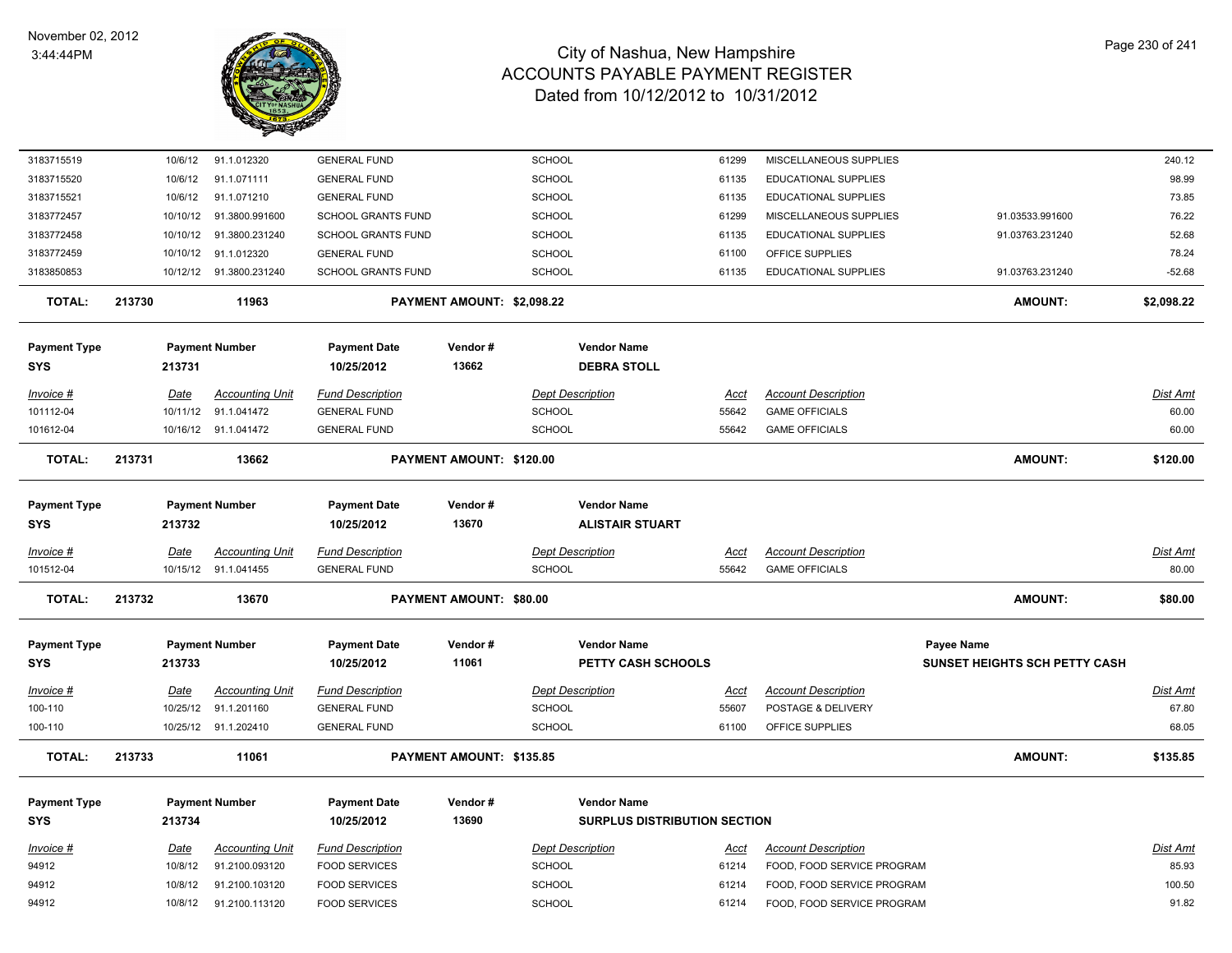

| 94912               | 10/8/12         | 91.2100.143120                        | <b>FOOD SERVICES</b>                           |                            | <b>SCHOOL</b>                            | 61214                          | FOOD, FOOD SERVICE PROGRAM                                             |                 | 127.60           |
|---------------------|-----------------|---------------------------------------|------------------------------------------------|----------------------------|------------------------------------------|--------------------------------|------------------------------------------------------------------------|-----------------|------------------|
| 94912               | 10/8/12         | 91.2100.153120                        | <b>FOOD SERVICES</b>                           |                            | <b>SCHOOL</b>                            | 61214                          | FOOD, FOOD SERVICE PROGRAM                                             |                 | 150.34           |
| 94912               | 10/8/12         | 91.2100.173120                        | <b>FOOD SERVICES</b>                           |                            | SCHOOL                                   | 61214                          | FOOD, FOOD SERVICE PROGRAM                                             |                 | 90.48            |
| 94912               | 10/8/12         | 91.2100.183120                        | <b>FOOD SERVICES</b>                           |                            | SCHOOL                                   | 61214                          | FOOD, FOOD SERVICE PROGRAM                                             |                 | 79.31            |
| 94912               | 10/8/12         | 91.2100.193120                        | <b>FOOD SERVICES</b>                           |                            | <b>SCHOOL</b>                            | 61214                          | FOOD, FOOD SERVICE PROGRAM                                             |                 | 68.55            |
| 94912               | 10/8/12         | 91.2100.203120                        | <b>FOOD SERVICES</b>                           |                            | <b>SCHOOL</b>                            | 61214                          | FOOD, FOOD SERVICE PROGRAM                                             |                 | 80.24            |
| 94913               | 10/8/12         | 91.2100.043120                        | <b>FOOD SERVICES</b>                           |                            | <b>SCHOOL</b>                            | 61214                          | FOOD, FOOD SERVICE PROGRAM                                             |                 | 283.25           |
| 94915               | 10/8/12         | 91.2100.163120                        | <b>FOOD SERVICES</b>                           |                            | <b>SCHOOL</b>                            | 61214                          | FOOD, FOOD SERVICE PROGRAM                                             |                 | 90.75            |
| 94917               | 10/8/12         | 91.2100.063120                        | <b>FOOD SERVICES</b>                           |                            | <b>SCHOOL</b>                            | 61214                          | FOOD, FOOD SERVICE PROGRAM                                             |                 | 143.00           |
| 94918               | 10/8/12         | 91.2100.073120                        | <b>FOOD SERVICES</b>                           |                            | <b>SCHOOL</b>                            | 61214                          | FOOD, FOOD SERVICE PROGRAM                                             |                 | 112.75           |
| 94919               | 10/8/12         | 91.2100.053120                        | <b>FOOD SERVICES</b>                           |                            | <b>SCHOOL</b>                            | 61214                          | FOOD, FOOD SERVICE PROGRAM                                             |                 | 250.25           |
| 94946               | 10/10/12        | 91.2100.093120                        | <b>FOOD SERVICES</b>                           |                            | <b>SCHOOL</b>                            | 61214                          | FOOD, FOOD SERVICE PROGRAM                                             |                 | 10.29            |
| 94946               |                 | 10/10/12 91.2100.103120               | <b>FOOD SERVICES</b>                           |                            | SCHOOL                                   | 61214                          | FOOD, FOOD SERVICE PROGRAM                                             |                 | 12.03            |
| 94946               |                 | 10/10/12 91.2100.113120               | <b>FOOD SERVICES</b>                           |                            | <b>SCHOOL</b>                            | 61214                          | FOOD, FOOD SERVICE PROGRAM                                             |                 | 10.99            |
| 94946               |                 | 10/10/12 91.2100.123120               | <b>FOOD SERVICES</b>                           |                            | <b>SCHOOL</b>                            | 61214                          | FOOD, FOOD SERVICE PROGRAM                                             |                 | 7.98             |
| 94946               |                 | 10/10/12  91.2100.133120              | <b>FOOD SERVICES</b>                           |                            | <b>SCHOOL</b>                            | 61214                          | FOOD, FOOD SERVICE PROGRAM                                             |                 | 11.08            |
| 94946               |                 | 10/10/12 91.2100.143120               | <b>FOOD SERVICES</b>                           |                            | <b>SCHOOL</b>                            | 61214                          | FOOD, FOOD SERVICE PROGRAM                                             |                 | 15.27            |
| 94946               |                 | 10/10/12 91.2100.153120               | <b>FOOD SERVICES</b>                           |                            | SCHOOL                                   | 61214                          | FOOD, FOOD SERVICE PROGRAM                                             |                 | 17.99            |
| 94946               |                 | 10/10/12 91.2100.173120               | <b>FOOD SERVICES</b>                           |                            | SCHOOL                                   | 61214                          | FOOD, FOOD SERVICE PROGRAM                                             |                 | 10.83            |
| 94946               |                 | 10/10/12 91.2100.183120               | <b>FOOD SERVICES</b>                           |                            | <b>SCHOOL</b>                            | 61214                          | FOOD, FOOD SERVICE PROGRAM                                             |                 | 9.49             |
| 94946               |                 | 10/10/12 91.2100.193120               | <b>FOOD SERVICES</b>                           |                            | <b>SCHOOL</b>                            | 61214                          | FOOD, FOOD SERVICE PROGRAM                                             |                 | 8.20             |
| 94946               |                 | 10/10/12  91.2100.203120              | <b>FOOD SERVICES</b>                           |                            | <b>SCHOOL</b>                            | 61214                          | FOOD, FOOD SERVICE PROGRAM                                             |                 | 9.60             |
| <b>TOTAL:</b>       | 213734          | 13690                                 |                                                | PAYMENT AMOUNT: \$2,037.75 |                                          |                                |                                                                        | <b>AMOUNT:</b>  | \$2,037.75       |
|                     |                 |                                       |                                                |                            |                                          |                                |                                                                        |                 |                  |
| <b>Payment Type</b> |                 | <b>Payment Number</b>                 | <b>Payment Date</b>                            | Vendor#                    | <b>Vendor Name</b>                       |                                |                                                                        |                 |                  |
| <b>SYS</b>          | 213735          |                                       | 10/25/2012                                     | 12414                      |                                          | <b>TERESA BOLICK PHD</b>       |                                                                        |                 |                  |
| Invoice #           | <u>Date</u>     | <b>Accounting Unit</b>                | <b>Fund Description</b>                        |                            | <b>Dept Description</b>                  | Acct                           | <b>Account Description</b>                                             | Activity        | <b>Dist Amt</b>  |
| 09/07-10/03         | 10/3/12         | 91.3800.022200                        | <b>SCHOOL GRANTS FUND</b>                      |                            | <b>SCHOOL</b>                            | 53628                          | <b>CONTRACT SERVICES</b>                                               | 91.03953.022200 | 3,150.00         |
|                     |                 |                                       |                                                |                            |                                          |                                |                                                                        |                 |                  |
| <b>TOTAL:</b>       | 213735          | 12414                                 |                                                | PAYMENT AMOUNT: \$3,150.00 |                                          |                                |                                                                        | <b>AMOUNT:</b>  | \$3,150.00       |
| <b>Payment Type</b> |                 | <b>Payment Number</b>                 | <b>Payment Date</b>                            | Vendor#                    | <b>Vendor Name</b>                       |                                |                                                                        |                 |                  |
|                     | 213736          |                                       | 10/25/2012                                     | 13757                      |                                          | <b>TOWERS MOTOR PARTS CORP</b> |                                                                        |                 |                  |
| <b>SYS</b>          |                 |                                       |                                                |                            |                                          |                                |                                                                        |                 |                  |
|                     |                 |                                       |                                                |                            |                                          |                                |                                                                        |                 |                  |
| Invoice #<br>690565 | Date<br>8/29/12 | <b>Accounting Unit</b><br>91.1.222620 | <b>Fund Description</b><br><b>GENERAL FUND</b> |                            | <b>Dept Description</b><br><b>SCHOOL</b> | Acct<br>54600                  | <b>Account Description</b><br><b>VEHICLE REPAIRS &amp; MAINTENANCE</b> |                 | Dist Amt<br>3.79 |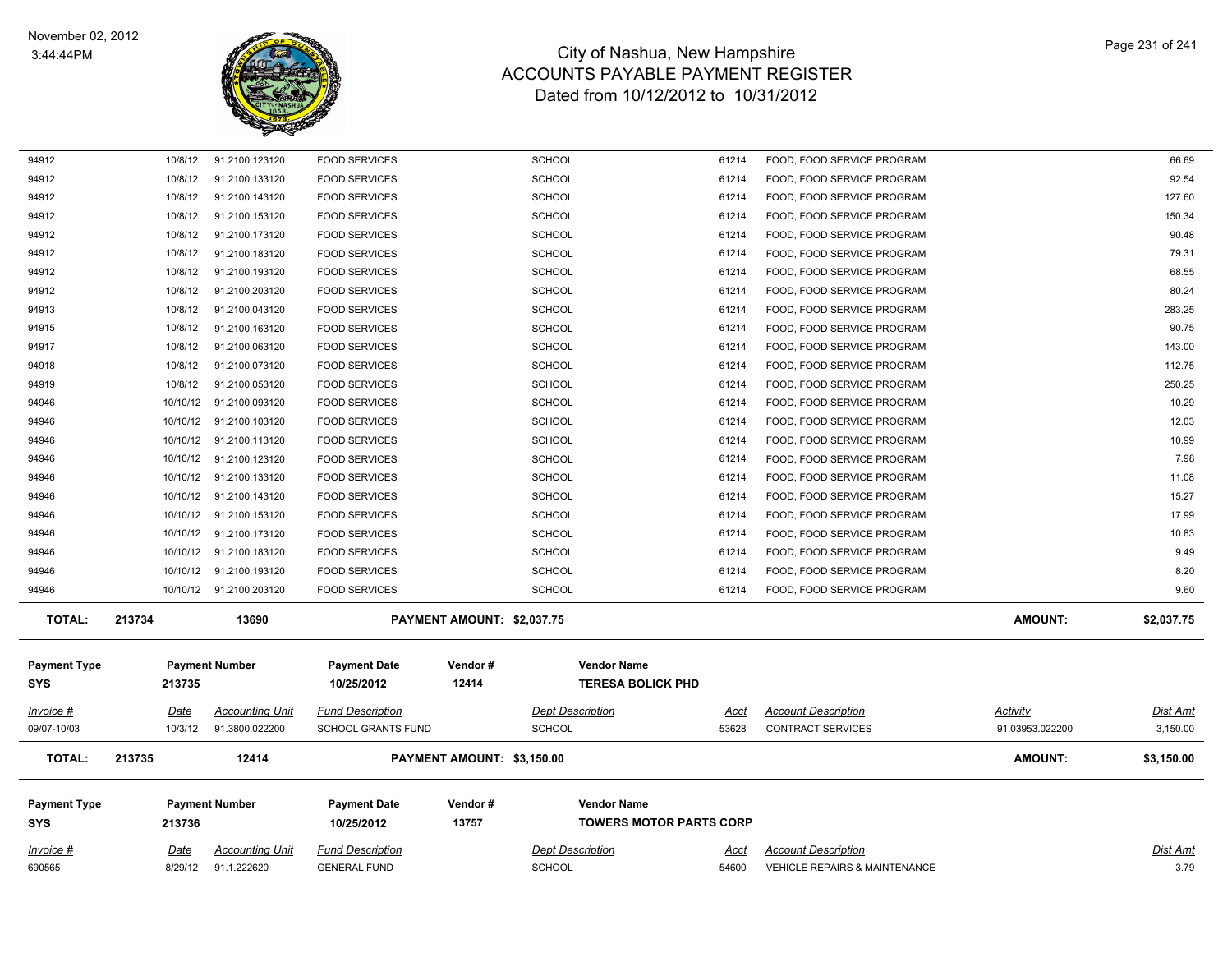

| <b>TOTAL:</b>                     | 213736 |                 | 13757                                          |                                                | PAYMENT AMOUNT: \$3.79      |                                                   |                      |                                                                                |                             | <b>AMOUNT:</b>                     | \$3.79                    |
|-----------------------------------|--------|-----------------|------------------------------------------------|------------------------------------------------|-----------------------------|---------------------------------------------------|----------------------|--------------------------------------------------------------------------------|-----------------------------|------------------------------------|---------------------------|
| <b>Payment Type</b><br><b>SYS</b> |        | 213737          | <b>Payment Number</b>                          | <b>Payment Date</b><br>10/25/2012              | Vendor#<br>11095            | <b>Vendor Name</b><br><b>U-HAUL INTERNATIONAL</b> |                      |                                                                                | Payee Name<br><b>U-HAUL</b> |                                    |                           |
| Invoice #<br>3787292              |        | Date<br>10/9/12 | <b>Accounting Unit</b><br>91.1.041410          | <b>Fund Description</b><br><b>GENERAL FUND</b> |                             | <b>Dept Description</b><br><b>SCHOOL</b>          | <u>Acct</u><br>55690 | <b>Account Description</b><br><b>REGULAR TRANSPORTATION</b><br><b>SERVICES</b> |                             |                                    | <b>Dist Amt</b><br>198.42 |
| <b>TOTAL:</b>                     | 213737 |                 | 11095                                          |                                                | PAYMENT AMOUNT: \$198.42    |                                                   |                      |                                                                                |                             | <b>AMOUNT:</b>                     | \$198.42                  |
| <b>Payment Type</b>               |        |                 | <b>Payment Number</b>                          | <b>Payment Date</b>                            | Vendor#                     | <b>Vendor Name</b>                                |                      |                                                                                |                             |                                    |                           |
| <b>SYS</b>                        |        | 213738          |                                                | 10/25/2012                                     | 13809                       | <b>UPSTART</b>                                    |                      |                                                                                |                             |                                    |                           |
| <u>Invoice #</u><br>4759669       |        | Date<br>10/5/12 | <b>Accounting Unit</b><br>91.1.192220          | <b>Fund Description</b><br><b>GENERAL FUND</b> |                             | <b>Dept Description</b><br>SCHOOL                 | <u>Acct</u><br>61135 | <b>Account Description</b><br>EDUCATIONAL SUPPLIES                             |                             |                                    | <b>Dist Amt</b><br>121.79 |
| <b>TOTAL:</b>                     | 213738 |                 | 13809                                          |                                                | PAYMENT AMOUNT: \$121.79    |                                                   |                      |                                                                                |                             | <b>AMOUNT:</b>                     | \$121.79                  |
| <b>Payment Type</b>               |        |                 | <b>Payment Number</b>                          | <b>Payment Date</b>                            | Vendor#                     | <b>Vendor Name</b>                                |                      |                                                                                |                             |                                    |                           |
| <b>SYS</b>                        |        | 213739          |                                                | 10/25/2012                                     | 15260                       | <b>CLAUDIA CASTANO VELEZ</b>                      |                      |                                                                                |                             |                                    |                           |
| Invoice #<br>MILES-SEPTOCT        |        | Date            | <b>Accounting Unit</b><br>10/12/12 91.1.041160 | <b>Fund Description</b><br><b>GENERAL FUND</b> |                             | <b>Dept Description</b><br><b>SCHOOL</b>          | Acct<br>55307        | <b>Account Description</b><br>MILEAGE REIMBURSEMENTS                           |                             |                                    | Dist Amt<br>22.36         |
| <b>TOTAL:</b>                     | 213739 |                 | 15260                                          |                                                | PAYMENT AMOUNT: \$22.36     |                                                   |                      |                                                                                |                             | <b>AMOUNT:</b>                     | \$22.36                   |
| <b>Payment Type</b><br><b>SYS</b> |        | 213740          | <b>Payment Number</b>                          | <b>Payment Date</b><br>10/25/2012              | Vendor#<br>12354            | <b>Vendor Name</b><br><b>AUSTINE SCHOOL</b>       |                      |                                                                                | <b>Payee Name</b>           | <b>VERMONT CENTER FOR THE DEAF</b> |                           |
| Invoice #                         |        | Date            | <b>Accounting Unit</b>                         | <b>Fund Description</b>                        |                             | <b>Dept Description</b>                           | Acct                 | <b>Account Description</b>                                                     |                             |                                    | <b>Dist Amt</b>           |
| 16303-SEPT                        |        | 8/9/12          | 91.1.021267                                    | <b>GENERAL FUND</b>                            |                             | SCHOOL                                            | 55694                | TUITION, OUT OF DISTRICT                                                       |                             |                                    | 15,458.25                 |
| 16596                             |        | 9/6/12          | 91.1.021267                                    | <b>GENERAL FUND</b>                            |                             | <b>SCHOOL</b>                                     | 55694                | TUITION, OUT OF DISTRICT                                                       |                             |                                    | 97.50                     |
| 16614                             |        | 9/12/12         | 91.1.021267                                    | <b>GENERAL FUND</b>                            |                             | <b>SCHOOL</b>                                     | 55694                | TUITION, OUT OF DISTRICT                                                       |                             |                                    | 60.00                     |
| 16952                             |        | 9/30/12         | 91.1.021267                                    | <b>GENERAL FUND</b>                            |                             | <b>SCHOOL</b>                                     | 55694                | TUITION, OUT OF DISTRICT                                                       |                             |                                    | 210.00                    |
| <b>TOTAL:</b>                     | 213740 |                 | 12354                                          |                                                | PAYMENT AMOUNT: \$15,825.75 |                                                   |                      |                                                                                |                             | AMOUNT:                            | \$15,825.75               |
| <b>Payment Type</b>               |        |                 | <b>Payment Number</b>                          | <b>Payment Date</b>                            | Vendor#                     | <b>Vendor Name</b>                                |                      |                                                                                |                             |                                    |                           |
| SYS                               |        | 213741          |                                                | 10/25/2012                                     | 11714                       | <b>VIRCO INC</b>                                  |                      |                                                                                |                             |                                    |                           |
| Invoice #<br>91484421             |        | Date<br>10/2/12 | <b>Accounting Unit</b><br>91.1.012320          | <b>Fund Description</b><br><b>GENERAL FUND</b> |                             | <b>Dept Description</b><br><b>SCHOOL</b>          | Acct<br>71999        | <b>Account Description</b><br>MISCELLANEOUS EQUIPMENT                          |                             |                                    | Dist Amt<br>3,138.30      |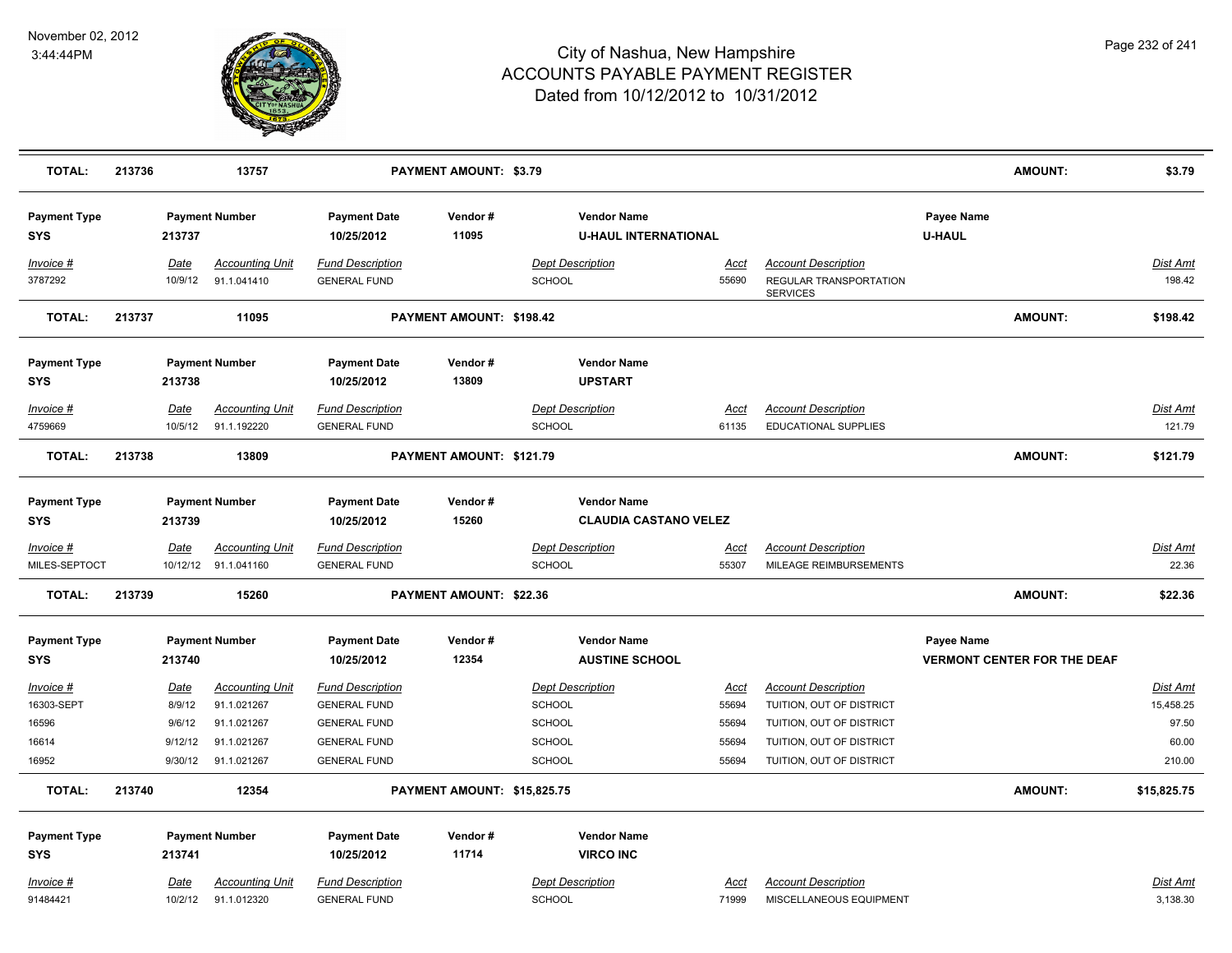

| <b>TOTAL:</b>                     | 213741   | 11714                  |                                   | PAYMENT AMOUNT: \$3,138.30  |                                              |             |                            | <b>AMOUNT:</b> | \$3,138.30      |
|-----------------------------------|----------|------------------------|-----------------------------------|-----------------------------|----------------------------------------------|-------------|----------------------------|----------------|-----------------|
| <b>Payment Type</b><br><b>SYS</b> | 213742   | <b>Payment Number</b>  | <b>Payment Date</b><br>10/25/2012 | Vendor#<br>13857            | <b>Vendor Name</b><br><b>WAL-MART</b>        |             |                            |                |                 |
| Invoice #                         | Date     | <b>Accounting Unit</b> | <b>Fund Description</b>           |                             | <b>Dept Description</b>                      | Acct        | <b>Account Description</b> |                | Dist Amt        |
| 2782                              |          | 10/17/12 91.1.031300   | <b>GENERAL FUND</b>               |                             | SCHOOL                                       | 61135       | EDUCATIONAL SUPPLIES       |                | 20.47           |
| <b>TOTAL:</b>                     | 213742   | 13857                  |                                   | PAYMENT AMOUNT: \$20.47     |                                              |             |                            | <b>AMOUNT:</b> | \$20.47         |
| <b>Payment Type</b><br><b>SYS</b> | 213743   | <b>Payment Number</b>  | <b>Payment Date</b><br>10/25/2012 | Vendor#<br>13864            | <b>Vendor Name</b><br><b>WB MASON CO INC</b> |             |                            |                |                 |
| Invoice #                         | Date     | <b>Accounting Unit</b> | <b>Fund Description</b>           |                             | <b>Dept Description</b>                      | <u>Acct</u> | <b>Account Description</b> |                | <b>Dist Amt</b> |
| 7662382                           | 10/5/12  | 91.1.071160            | <b>GENERAL FUND</b>               |                             | <b>SCHOOL</b>                                | 61100       | OFFICE SUPPLIES            |                | 1,161.20        |
| 7747109                           | 10/10/12 | 91.1.092410            | <b>GENERAL FUND</b>               |                             | <b>SCHOOL</b>                                | 61100       | OFFICE SUPPLIES            |                | 290.30          |
| 7798846                           | 10/12/12 | 91.1.051160            | <b>GENERAL FUND</b>               |                             | SCHOOL                                       | 61135       | EDUCATIONAL SUPPLIES       |                | 2,322.40        |
| 7798889                           |          | 10/12/12 91.1.012320   | <b>GENERAL FUND</b>               |                             | <b>SCHOOL</b>                                | 61100       | OFFICE SUPPLIES            |                | 290.30          |
| <b>TOTAL:</b>                     | 213743   | 13864                  |                                   | PAYMENT AMOUNT: \$4,064.20  |                                              |             |                            | <b>AMOUNT:</b> | \$4,064.20      |
| <b>Payment Type</b><br>SYS        | 213744   | <b>Payment Number</b>  | <b>Payment Date</b><br>10/25/2012 | Vendor#<br>13868            | <b>Vendor Name</b><br><b>DAVID WEBSTER</b>   |             |                            |                |                 |
| Invoice #                         | Date     | <b>Accounting Unit</b> | <b>Fund Description</b>           |                             | <b>Dept Description</b>                      | <u>Acct</u> | <b>Account Description</b> |                | <b>Dist Amt</b> |
| 101812-04                         |          | 10/18/12 91.1.041443   | <b>GENERAL FUND</b>               |                             | <b>SCHOOL</b>                                | 55642       | <b>GAME OFFICIALS</b>      |                | 50.00           |
| <b>TOTAL:</b>                     | 213744   | 13868                  |                                   | PAYMENT AMOUNT: \$50.00     |                                              |             |                            | <b>AMOUNT:</b> | \$50.00         |
| <b>Payment Type</b>               |          | <b>Payment Number</b>  | <b>Payment Date</b>               | Vendor#                     | <b>Vendor Name</b>                           |             |                            |                |                 |
| <b>SYS</b>                        | 213745   |                        | 10/25/2012                        | 13883                       | THE WHITNEY ACADEMY INC                      |             |                            |                |                 |
| Invoice #                         | Date     | <b>Accounting Unit</b> | <b>Fund Description</b>           |                             | <b>Dept Description</b>                      | <u>Acct</u> | <b>Account Description</b> |                | Dist Amt        |
| 4769                              | 7/31/12  | 91.1.021267            | <b>GENERAL FUND</b>               |                             | SCHOOL                                       | 55694       | TUITION, OUT OF DISTRICT   |                | 9,982.31        |
| 4844                              | 8/31/12  | 91.1.021267            | <b>GENERAL FUND</b>               |                             | SCHOOL                                       | 55694       | TUITION, OUT OF DISTRICT   |                | 9,982.31        |
| 4928                              | 9/30/12  | 91.1.021267            | <b>GENERAL FUND</b>               |                             | SCHOOL                                       | 55694       | TUITION, OUT OF DISTRICT   |                | 9,660.30        |
| TOTAL:                            | 213745   | 13883                  |                                   | PAYMENT AMOUNT: \$29,624.92 |                                              |             |                            | <b>AMOUNT:</b> | \$29,624.92     |
| <b>Payment Type</b><br><b>SYS</b> | 213746   | <b>Payment Number</b>  | <b>Payment Date</b><br>10/25/2012 | Vendor#<br>14915            | <b>Vendor Name</b><br><b>ASHLEY WHOLEY</b>   |             |                            |                |                 |
| Invoice #                         | Date     | <b>Accounting Unit</b> | <b>Fund Description</b>           |                             | <b>Dept Description</b>                      | Acct        | <b>Account Description</b> |                | Dist Amt        |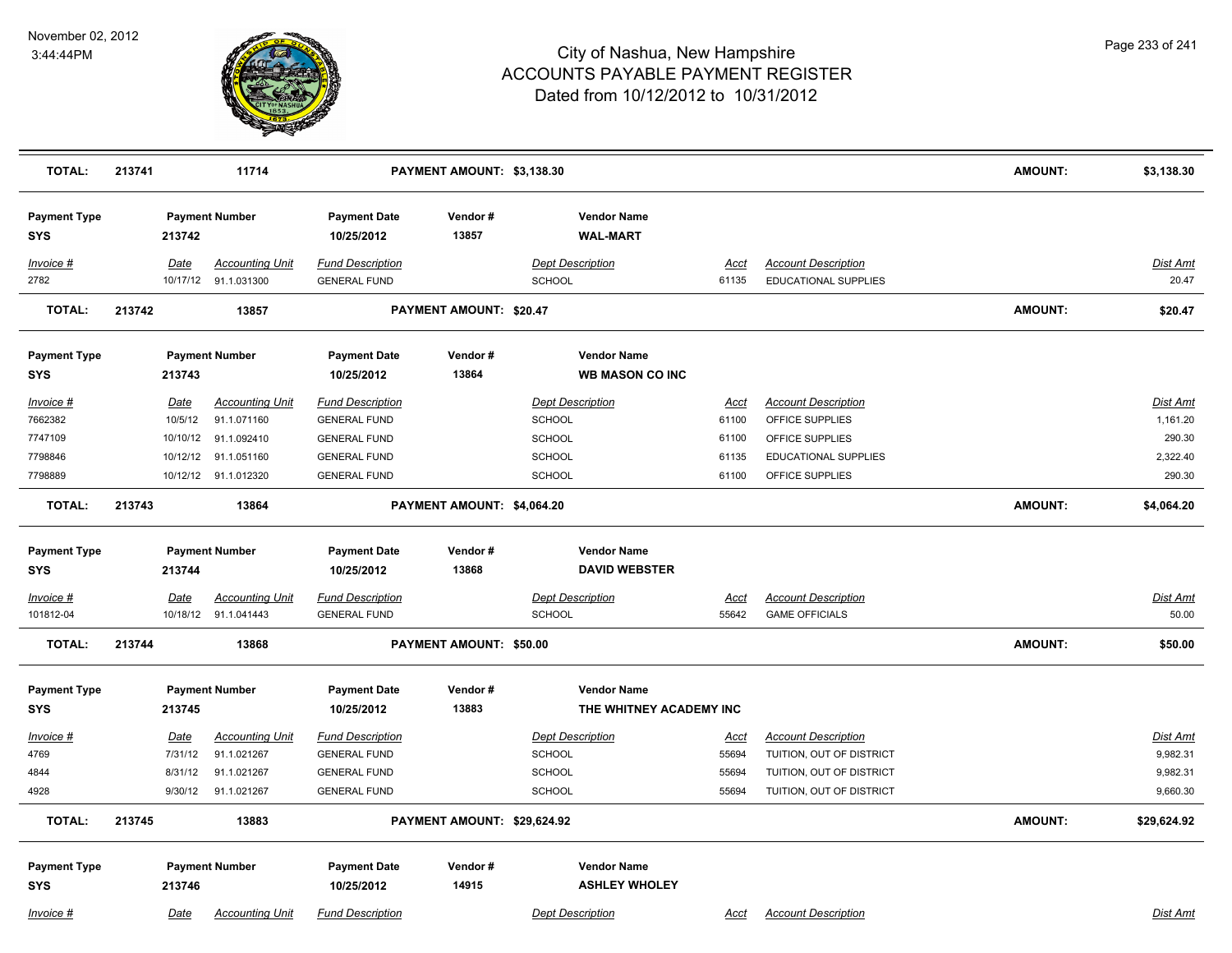

| 102212-04                         |        |             | 10/22/12 91.1.041408   | <b>GENERAL FUND</b>               |                          | SCHOOL                                    | 53628       | CONTRACT SERVICES          |                | 60.00           |
|-----------------------------------|--------|-------------|------------------------|-----------------------------------|--------------------------|-------------------------------------------|-------------|----------------------------|----------------|-----------------|
| <b>TOTAL:</b>                     | 213746 |             | 14915                  |                                   | PAYMENT AMOUNT: \$60.00  |                                           |             |                            | <b>AMOUNT:</b> | \$60.00         |
| <b>Payment Type</b>               |        |             | <b>Payment Number</b>  | <b>Payment Date</b>               | Vendor#                  | <b>Vendor Name</b>                        |             |                            |                |                 |
| <b>SYS</b>                        |        | 213747      |                        | 10/25/2012                        | 13891                    | <b>BRIAN WILLIAMS</b>                     |             |                            |                |                 |
| $Invoice$ #                       |        | Date        | <b>Accounting Unit</b> | <b>Fund Description</b>           |                          | <b>Dept Description</b>                   | <u>Acct</u> | <b>Account Description</b> |                | Dist Amt        |
| 100812-03                         |        | 10/8/12     | 91.1.031443            | <b>GENERAL FUND</b>               |                          | <b>SCHOOL</b>                             | 55642       | <b>GAME OFFICIALS</b>      |                | 40.00           |
| <b>TOTAL:</b>                     | 213747 |             | 13891                  |                                   | PAYMENT AMOUNT: \$40.00  |                                           |             |                            | <b>AMOUNT:</b> | \$40.00         |
|                                   |        |             |                        |                                   |                          |                                           |             |                            |                |                 |
| <b>Payment Type</b>               |        |             | <b>Payment Number</b>  | <b>Payment Date</b>               | Vendor#                  | <b>Vendor Name</b>                        |             |                            |                |                 |
| <b>SYS</b>                        |        | 213748      |                        | 10/25/2012                        | 13892                    | <b>WILLIAMS COMMUNICATIONS SERVIC</b>     |             |                            |                |                 |
| Invoice #                         |        | Date        | <b>Accounting Unit</b> | <b>Fund Description</b>           |                          | <b>Dept Description</b>                   | Acct        | <b>Account Description</b> |                | <b>Dist Amt</b> |
| 37734                             |        | 10/9/12     | 91.1.222620            | <b>GENERAL FUND</b>               |                          | <b>SCHOOL</b>                             | 61407       | SUPPLIES, ELECTRICAL       |                | 212.95          |
| 37735                             |        | 10/9/12     | 91.1.222620            | <b>GENERAL FUND</b>               |                          | <b>SCHOOL</b>                             | 61407       | SUPPLIES, ELECTRICAL       |                | 299.00          |
| <b>TOTAL:</b>                     | 213748 |             | 13892                  |                                   | PAYMENT AMOUNT: \$511.95 |                                           |             |                            | <b>AMOUNT:</b> | \$511.95        |
| <b>Payment Type</b>               |        |             | <b>Payment Number</b>  | <b>Payment Date</b>               | Vendor#                  | <b>Vendor Name</b>                        |             |                            |                |                 |
| <b>SYS</b>                        |        | 213749      |                        | 10/25/2012                        | 14991                    | <b>JOHN WOOD</b>                          |             |                            |                |                 |
| Invoice #                         |        | <b>Date</b> | <b>Accounting Unit</b> | <b>Fund Description</b>           |                          | <b>Dept Description</b>                   | <u>Acct</u> | <b>Account Description</b> |                | Dist Amt        |
| 101712-04                         |        |             | 10/17/12 91.1.041455   | <b>GENERAL FUND</b>               |                          | <b>SCHOOL</b>                             | 55642       | <b>GAME OFFICIALS</b>      |                | 80.00           |
| <b>TOTAL:</b>                     | 213749 |             | 14991                  |                                   | PAYMENT AMOUNT: \$80.00  |                                           |             |                            | <b>AMOUNT:</b> | \$80.00         |
|                                   |        |             |                        |                                   |                          |                                           |             |                            |                |                 |
| <b>Payment Type</b><br><b>SYS</b> |        | 213750      | <b>Payment Number</b>  | <b>Payment Date</b><br>10/25/2012 | Vendor#<br>13935         | <b>Vendor Name</b><br><b>DAVE ZWICKER</b> |             |                            |                |                 |
| $Invoice$ #                       |        | Date        | <b>Accounting Unit</b> | <b>Fund Description</b>           |                          | <b>Dept Description</b>                   | <u>Acct</u> | <b>Account Description</b> |                | <b>Dist Amt</b> |
| 101512-03                         |        | 10/15/12    | 91.1.031456            | <b>GENERAL FUND</b>               |                          | <b>SCHOOL</b>                             | 55642       | <b>GAME OFFICIALS</b>      |                | 80.00           |
| 101712-03                         |        |             | 10/17/12 91.1.031455   | <b>GENERAL FUND</b>               |                          | <b>SCHOOL</b>                             | 55642       | <b>GAME OFFICIALS</b>      |                | 80.00           |
| 101812-04                         |        |             | 10/18/12 91.1.041455   | <b>GENERAL FUND</b>               |                          | <b>SCHOOL</b>                             | 55642       | <b>GAME OFFICIALS</b>      |                | 80.00           |
| <b>TOTAL:</b>                     | 213750 |             | 13935                  |                                   | PAYMENT AMOUNT: \$240.00 |                                           |             |                            | <b>AMOUNT:</b> | \$240.00        |
| <b>Payment Type</b>               |        |             | <b>Payment Number</b>  | <b>Payment Date</b>               | Vendor#                  | <b>Vendor Name</b>                        |             |                            |                |                 |
| <b>SYS</b>                        |        | 213751      |                        | 10/25/2012                        | 999001099                | <b>LAURA SAATI</b>                        |             |                            |                |                 |
| $Invoice$ #                       |        | Date        | <b>Accounting Unit</b> | <b>Fund Description</b>           |                          | <b>Dept Description</b>                   | <u>Acct</u> | <b>Account Description</b> |                | <b>Dist Amt</b> |
| ADULT FITNESS CAMP                |        | 10/15/12    | 77.2503                | PARKS & REC PROGRAMS FUND         |                          | PARKS & REC PROGRAMS                      | 44549       | <b>CAMPS</b>               |                | 160.00          |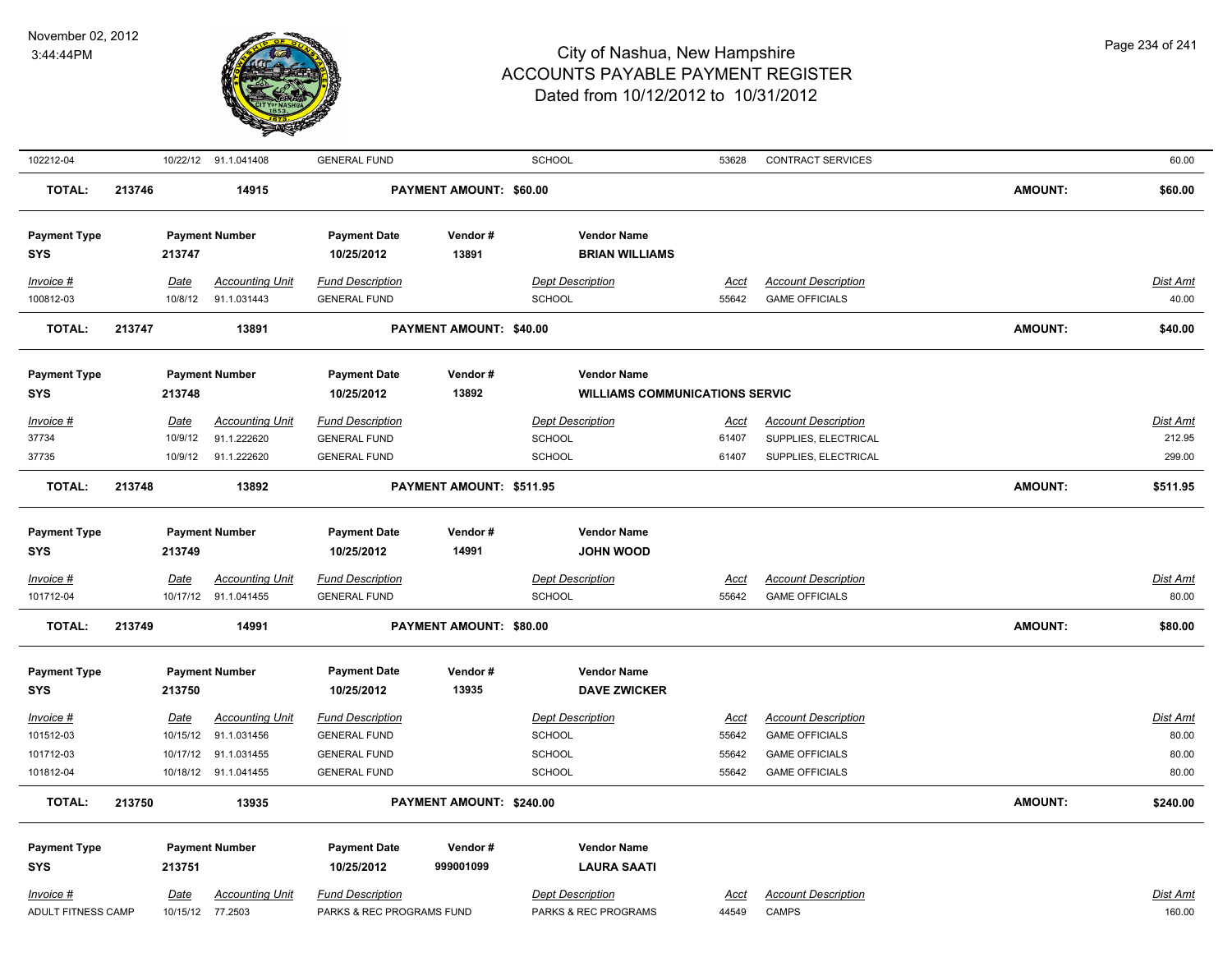

| <b>TOTAL:</b>              | 213751 |             | 999001099              |                                   | PAYMENT AMOUNT: \$160.00 |                                                |             |                            | <b>AMOUNT:</b> | \$160.00        |
|----------------------------|--------|-------------|------------------------|-----------------------------------|--------------------------|------------------------------------------------|-------------|----------------------------|----------------|-----------------|
| <b>Payment Type</b><br>SYS |        | 213752      | <b>Payment Number</b>  | <b>Payment Date</b><br>10/25/2012 | Vendor#<br>14702         | <b>Vendor Name</b><br><b>LIBERTY UTILITIES</b> |             |                            |                |                 |
| Invoice #                  |        | Date        | <b>Accounting Unit</b> | <b>Fund Description</b>           |                          | <b>Dept Description</b>                        | Acct        | <b>Account Description</b> |                | Dist Amt        |
| 36459-5908534              |        | 10/19/12    | 75.1.500               | <b>GENERAL FUND</b>               |                          | <b>WELFARE ASSISTANCE</b>                      | 55800       | <b>GENERAL ASSISTANCE</b>  |                | 82.22           |
| 36834-7901467              |        |             | 10/15/12 75.1.500      | <b>GENERAL FUND</b>               |                          | <b>WELFARE ASSISTANCE</b>                      | 55800       | <b>GENERAL ASSISTANCE</b>  |                | 261.00          |
| <b>TOTAL:</b>              | 213752 |             | 14702                  |                                   | PAYMENT AMOUNT: \$343.22 |                                                |             |                            | AMOUNT:        | \$343.22        |
| <b>Payment Type</b>        |        |             | <b>Payment Number</b>  | <b>Payment Date</b>               | Vendor#                  | <b>Vendor Name</b>                             |             |                            |                |                 |
| <b>SYS</b>                 |        | 213753      |                        | 10/25/2012                        | 13372                    | <b>PSNH</b>                                    |             |                            |                |                 |
| $Invoice$ #                |        | <u>Date</u> | <b>Accounting Unit</b> | <b>Fund Description</b>           |                          | <b>Dept Description</b>                        | <u>Acct</u> | <b>Account Description</b> |                | Dist Amt        |
| 31001-7901452              |        | 10/4/12     | 75.1.500               | <b>GENERAL FUND</b>               |                          | <b>WELFARE ASSISTANCE</b>                      | 55800       | <b>GENERAL ASSISTANCE</b>  |                | 77.80           |
| 31908-7901469              |        |             | 10/15/12 75.1.500      | <b>GENERAL FUND</b>               |                          | <b>WELFARE ASSISTANCE</b>                      | 55800       | <b>GENERAL ASSISTANCE</b>  |                | 119.23          |
| 37874-6908893              |        |             | 10/17/12 75.1.500      | <b>GENERAL FUND</b>               |                          | <b>WELFARE ASSISTANCE</b>                      | 55800       | <b>GENERAL ASSISTANCE</b>  |                | 21.86           |
| 38432-6908887              |        |             | 10/12/12 75.1.500      | <b>GENERAL FUND</b>               |                          | <b>WELFARE ASSISTANCE</b>                      | 55800       | <b>GENERAL ASSISTANCE</b>  |                | 100.20          |
| 40089-5908529              |        |             | 10/17/12 75.1.500      | <b>GENERAL FUND</b>               |                          | <b>WELFARE ASSISTANCE</b>                      | 55800       | <b>GENERAL ASSISTANCE</b>  |                | 40.00           |
| 40323-6908889              |        |             | 10/12/12 75.1.500      | <b>GENERAL FUND</b>               |                          | WELFARE ASSISTANCE                             | 55800       | <b>GENERAL ASSISTANCE</b>  |                | 89.68           |
| 40399-6908885              |        |             | 10/10/12 75.1.500      | <b>GENERAL FUND</b>               |                          | <b>WELFARE ASSISTANCE</b>                      | 55800       | <b>GENERAL ASSISTANCE</b>  |                | 81.45           |
| 40689-4945277              |        | 10/19/12    | 75.1.500               | <b>GENERAL FUND</b>               |                          | <b>WELFARE ASSISTANCE</b>                      | 55800       | <b>GENERAL ASSISTANCE</b>  |                | 51.18           |
| 41267-4945274              |        | 10/17/12    | 75.1.500               | <b>GENERAL FUND</b>               |                          | <b>WELFARE ASSISTANCE</b>                      | 55800       | <b>GENERAL ASSISTANCE</b>  |                | 106.45          |
| 41476-6908863              |        | 10/3/12     | 75.1.500               | <b>GENERAL FUND</b>               |                          | <b>WELFARE ASSISTANCE</b>                      | 55800       | <b>GENERAL ASSISTANCE</b>  |                | 30.25           |
| <b>TOTAL:</b>              | 213753 |             | 13372                  |                                   | PAYMENT AMOUNT: \$718.10 |                                                |             |                            | <b>AMOUNT:</b> | \$718.10        |
| <b>Payment Type</b>        |        |             | <b>Payment Number</b>  | <b>Payment Date</b>               | Vendor#                  | <b>Vendor Name</b>                             |             |                            |                |                 |
| <b>SYS</b>                 |        | 213754      |                        | 10/25/2012                        | 15224                    | ALBENA ASSET MANAGEMENT LLC                    |             |                            |                |                 |
| Invoice #                  |        | <u>Date</u> | <u>Accounting Unit</u> | <b>Fund Description</b>           |                          | <b>Dept Description</b>                        | <u>Acct</u> | <b>Account Description</b> |                | <b>Dist Amt</b> |
| 41715-5908509              |        | 9/27/12     | 75.1.500               | <b>GENERAL FUND</b>               |                          | <b>WELFARE ASSISTANCE</b>                      | 55810       | RENTAL ASSISTANCE          |                | 994.43          |
| <b>TOTAL:</b>              | 213754 |             | 15224                  |                                   | PAYMENT AMOUNT: \$994.43 |                                                |             |                            | <b>AMOUNT:</b> | \$994.43        |
| <b>Payment Type</b>        |        |             | <b>Payment Number</b>  | <b>Payment Date</b>               | Vendor#                  | <b>Vendor Name</b>                             |             |                            |                |                 |
| SYS                        |        | 213755      |                        | 10/25/2012                        | 12382                    | <b>BCAD PROPERTIES</b>                         |             |                            |                |                 |
| Invoice #                  |        | <u>Date</u> | <b>Accounting Unit</b> | <b>Fund Description</b>           |                          | <b>Dept Description</b>                        | Acct        | <b>Account Description</b> |                | Dist Amt        |
| 38105-5908527              |        |             | 10/16/12 75.1.500      | <b>GENERAL FUND</b>               |                          | <b>WELFARE ASSISTANCE</b>                      | 55810       | <b>RENTAL ASSISTANCE</b>   |                | 750.00          |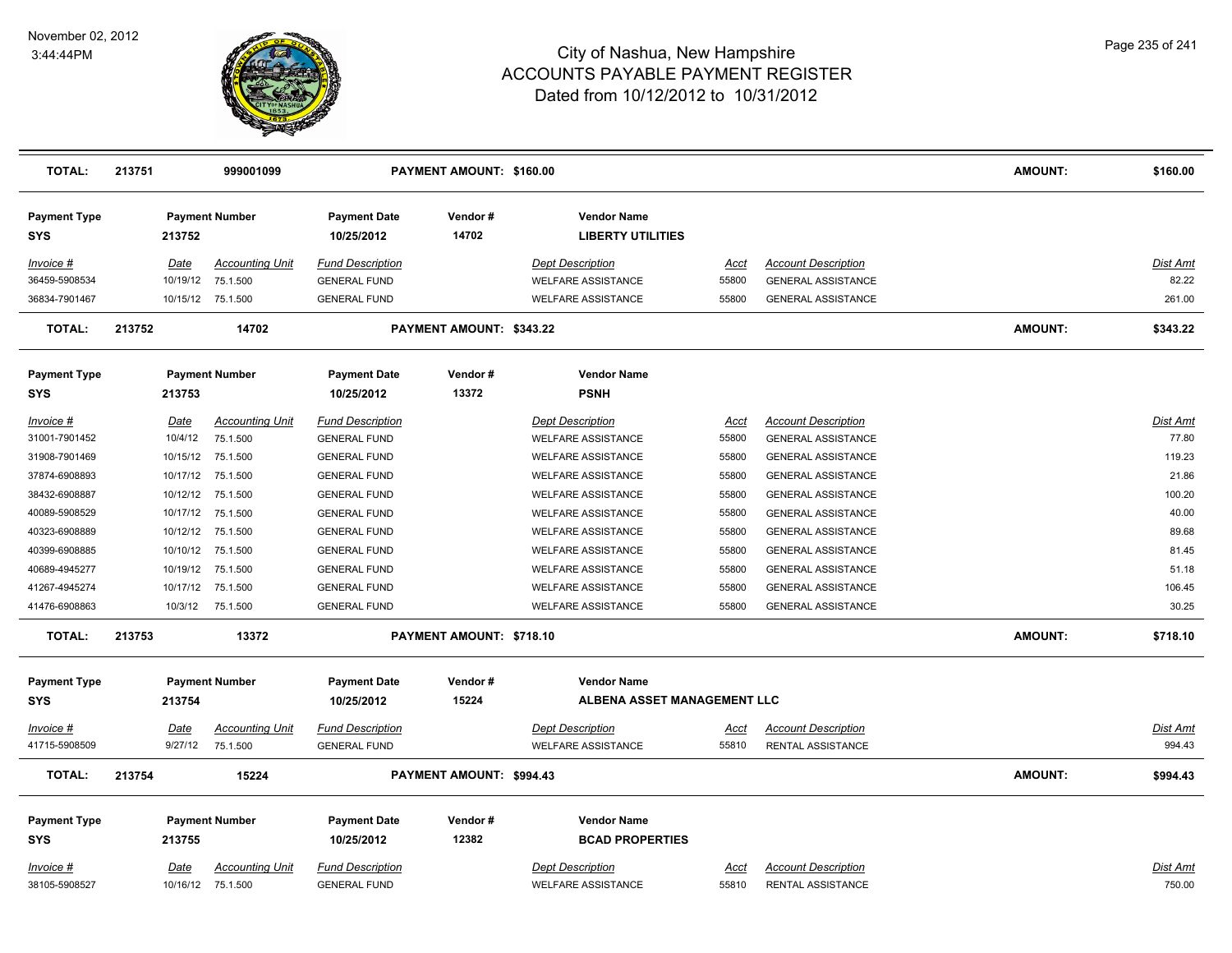

| <b>TOTAL:</b>                     | 213755 |                 | 12382                                       |                                                | PAYMENT AMOUNT: \$750.00 |                                                      |                      |                                                 | <b>AMOUNT:</b> | \$750.00                  |
|-----------------------------------|--------|-----------------|---------------------------------------------|------------------------------------------------|--------------------------|------------------------------------------------------|----------------------|-------------------------------------------------|----------------|---------------------------|
| <b>Payment Type</b><br><b>SYS</b> |        | 213756          | <b>Payment Number</b>                       | <b>Payment Date</b><br>10/25/2012              | Vendor#<br>11716         | <b>Vendor Name</b><br><b>CASIMIR PLACE LP</b>        |                      |                                                 |                |                           |
| Invoice #<br>30479-4945272        |        | Date            | <b>Accounting Unit</b><br>10/17/12 75.1.500 | <b>Fund Description</b><br><b>GENERAL FUND</b> |                          | <b>Dept Description</b><br><b>WELFARE ASSISTANCE</b> | Acct<br>55810        | <b>Account Description</b><br>RENTAL ASSISTANCE |                | Dist Amt<br>500.00        |
| <b>TOTAL:</b>                     | 213756 |                 | 11716                                       |                                                | PAYMENT AMOUNT: \$500.00 |                                                      |                      |                                                 | <b>AMOUNT:</b> | \$500.00                  |
| <b>Payment Type</b><br><b>SYS</b> |        | 213757          | <b>Payment Number</b>                       | <b>Payment Date</b><br>10/25/2012              | Vendor#<br>12563         | <b>Vendor Name</b><br><b>COUNTRY BARN MOTEL</b>      |                      |                                                 |                |                           |
| Invoice #                         |        | Date            | <b>Accounting Unit</b>                      | <b>Fund Description</b>                        |                          | <b>Dept Description</b>                              | <u>Acct</u>          | <b>Account Description</b>                      |                | Dist Amt                  |
| 36907-1946824                     |        | 10/17/12        | 75.1.500                                    | <b>GENERAL FUND</b>                            |                          | <b>WELFARE ASSISTANCE</b>                            | 55810                | RENTAL ASSISTANCE                               |                | 350.00                    |
| 39440-4945271                     |        |                 | 10/16/12 75.1.500                           | <b>GENERAL FUND</b>                            |                          | <b>WELFARE ASSISTANCE</b>                            | 55810                | RENTAL ASSISTANCE                               |                | 273.00                    |
| <b>TOTAL:</b>                     | 213757 |                 | 12563                                       |                                                | PAYMENT AMOUNT: \$623.00 |                                                      |                      |                                                 | <b>AMOUNT:</b> | \$623.00                  |
| <b>Payment Type</b>               |        |                 | <b>Payment Number</b>                       | <b>Payment Date</b>                            | Vendor#                  | <b>Vendor Name</b>                                   |                      |                                                 |                |                           |
| <b>SYS</b>                        |        | 213758          |                                             | 10/25/2012                                     | 11736                    | <b>JIMMY DUCHARME</b>                                |                      |                                                 |                |                           |
| $Invoice$ #<br>41735-4945266      |        | Date            | <b>Accounting Unit</b><br>10/15/12 75.1.500 | <b>Fund Description</b><br><b>GENERAL FUND</b> |                          | <b>Dept Description</b><br><b>WELFARE ASSISTANCE</b> | <b>Acct</b><br>55810 | <b>Account Description</b><br>RENTAL ASSISTANCE |                | <b>Dist Amt</b><br>549.17 |
| <b>TOTAL:</b>                     | 213758 |                 | 11736                                       |                                                | PAYMENT AMOUNT: \$549.17 |                                                      |                      |                                                 | <b>AMOUNT:</b> | \$549.17                  |
| <b>Payment Type</b>               |        |                 | <b>Payment Number</b>                       | <b>Payment Date</b>                            | Vendor#                  | <b>Vendor Name</b>                                   |                      |                                                 |                |                           |
| <b>SYS</b>                        |        | 213759          |                                             | 10/25/2012                                     | 12765                    | <b>GAUTHIER REALTY</b>                               |                      |                                                 |                |                           |
| Invoice #<br>35176-4945273        |        | Date            | <b>Accounting Unit</b><br>10/17/12 75.1.500 | <b>Fund Description</b><br><b>GENERAL FUND</b> |                          | <b>Dept Description</b><br><b>WELFARE ASSISTANCE</b> | <u>Acct</u><br>55810 | <b>Account Description</b><br>RENTAL ASSISTANCE |                | <b>Dist Amt</b><br>680.00 |
| <b>TOTAL:</b>                     | 213759 |                 | 12765                                       |                                                | PAYMENT AMOUNT: \$680.00 |                                                      |                      |                                                 | <b>AMOUNT:</b> | \$680.00                  |
| <b>Payment Type</b>               |        |                 | <b>Payment Number</b>                       | <b>Payment Date</b>                            | Vendor#                  | <b>Vendor Name</b>                                   |                      |                                                 |                |                           |
| <b>SYS</b>                        |        | 213760          |                                             | 10/25/2012                                     | 12766                    | <b>GARY GAUVIN</b>                                   |                      |                                                 |                |                           |
| Invoice #<br>35649-7901455        |        | Date<br>10/8/12 | <b>Accounting Unit</b><br>75.1.500          | <b>Fund Description</b><br><b>GENERAL FUND</b> |                          | <b>Dept Description</b><br><b>WELFARE ASSISTANCE</b> | Acct<br>55810        | <b>Account Description</b><br>RENTAL ASSISTANCE |                | Dist Amt<br>240.00        |
| <b>TOTAL:</b>                     | 213760 |                 | 12766                                       |                                                | PAYMENT AMOUNT: \$240.00 |                                                      |                      |                                                 | <b>AMOUNT:</b> | \$240.00                  |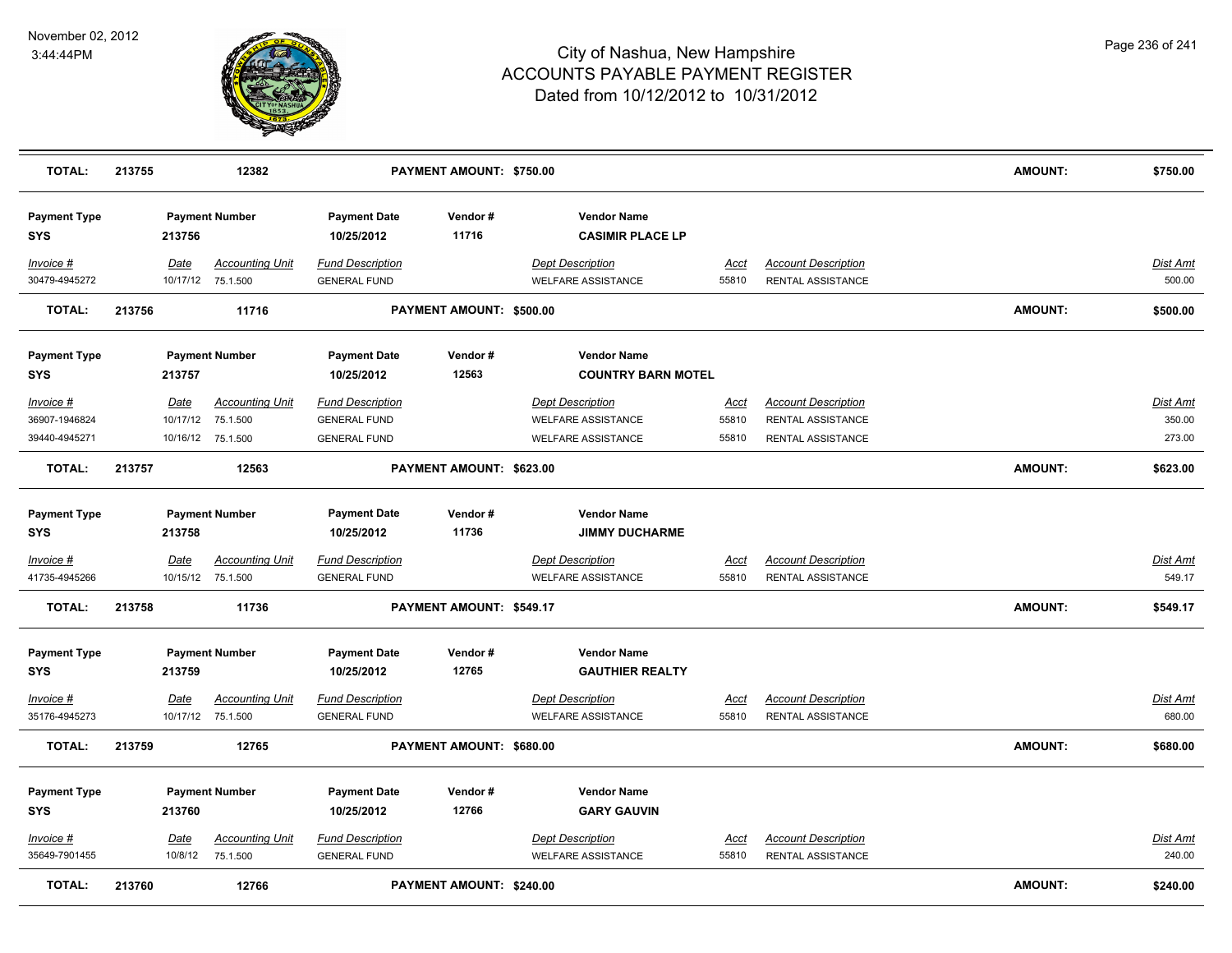

| <b>Payment Type</b> |             | <b>Payment Number</b>  | <b>Payment Date</b>     | Vendor#                    | <b>Vendor Name</b>        |                                      |                            | Payee Name                        |                 |
|---------------------|-------------|------------------------|-------------------------|----------------------------|---------------------------|--------------------------------------|----------------------------|-----------------------------------|-----------------|
| <b>SYS</b>          | 213761      |                        | 10/25/2012              | 12790                      |                           | <b>GP NASHUA LIMITED PARTNERSHIP</b> |                            | <b>GP NASHUA LTD PARTNERSHIP</b>  |                 |
| $Invoice$ #         | <u>Date</u> | <b>Accounting Unit</b> | <b>Fund Description</b> |                            | <b>Dept Description</b>   | Acct                                 | <b>Account Description</b> |                                   | Dist Amt        |
| 40566-6908813       | 9/10/12     | 75.1.500               | <b>GENERAL FUND</b>     |                            | <b>WELFARE ASSISTANCE</b> | 55810                                | <b>RENTAL ASSISTANCE</b>   |                                   | 795.00          |
| 40566-7901446       |             | 10/1/12 75.1.500       | <b>GENERAL FUND</b>     |                            | <b>WELFARE ASSISTANCE</b> | 55810                                | RENTAL ASSISTANCE          |                                   | 795.00          |
| <b>TOTAL:</b>       | 213761      | 12790                  |                         | PAYMENT AMOUNT: \$1,590.00 |                           |                                      |                            | <b>AMOUNT:</b>                    | \$1,590.00      |
| <b>Payment Type</b> |             | <b>Payment Number</b>  | <b>Payment Date</b>     | Vendor#                    | <b>Vendor Name</b>        |                                      |                            |                                   |                 |
| <b>SYS</b>          | 213762      |                        | 10/25/2012              | 14644                      |                           | <b>HAMMERHEAD RENTAL PROPERTIES</b>  |                            |                                   |                 |
| Invoice #           | Date        | Accounting Unit        | <b>Fund Description</b> |                            | <b>Dept Description</b>   | Acct                                 | <b>Account Description</b> |                                   | Dist Amt        |
| 33977-5908491       | 9/20/12     | 75.1.500               | <b>GENERAL FUND</b>     |                            | <b>WELFARE ASSISTANCE</b> | 55810                                | <b>RENTAL ASSISTANCE</b>   |                                   | 250.49          |
| <b>TOTAL:</b>       | 213762      | 14644                  |                         | PAYMENT AMOUNT: \$250.49   |                           |                                      |                            | <b>AMOUNT:</b>                    | \$250.49        |
| <b>Payment Type</b> |             | <b>Payment Number</b>  | <b>Payment Date</b>     | Vendor#                    | <b>Vendor Name</b>        |                                      |                            | Payee Name                        |                 |
| <b>SYS</b>          | 213763      |                        | 10/25/2012              | 11280                      |                           | <b>MARKET BASKET ACCT 2589096</b>    |                            | <b>MARKET BASKET ACCT 2589096</b> |                 |
| $Invoice$ #         | <u>Date</u> | <b>Accounting Unit</b> | <b>Fund Description</b> |                            | <b>Dept Description</b>   | <u>Acct</u>                          | <b>Account Description</b> |                                   | <b>Dist Amt</b> |
| 29804-7901400       | 9/11/12     | 75.1.500               | <b>GENERAL FUND</b>     |                            | WELFARE ASSISTANCE        | 55800                                | <b>GENERAL ASSISTANCE</b>  |                                   | 164.24          |
| 32115-6908845       | 9/24/12     | 75.1.500               | <b>GENERAL FUND</b>     |                            | <b>WELFARE ASSISTANCE</b> | 55800                                | <b>GENERAL ASSISTANCE</b>  |                                   | 35.00           |
| 32115-7901403       | 9/12/12     | 75.1.500               | <b>GENERAL FUND</b>     |                            | <b>WELFARE ASSISTANCE</b> | 55800                                | <b>GENERAL ASSISTANCE</b>  |                                   | 24.61           |
| 32920-4945182       | 9/4/12      | 75.1.500               | <b>GENERAL FUND</b>     |                            | <b>WELFARE ASSISTANCE</b> | 55800                                | <b>GENERAL ASSISTANCE</b>  |                                   | 60.00           |
| 32920-4945237       | 9/27/12     | 75.1.500               | <b>GENERAL FUND</b>     |                            | <b>WELFARE ASSISTANCE</b> | 55800                                | <b>GENERAL ASSISTANCE</b>  |                                   | 60.00           |
| 36007-4945196       | 9/10/12     | 75.1.500               | <b>GENERAL FUND</b>     |                            | <b>WELFARE ASSISTANCE</b> | 55800                                | <b>GENERAL ASSISTANCE</b>  |                                   | 121.77          |
| 36007-4945197       | 9/10/12     | 75.1.500               | <b>GENERAL FUND</b>     |                            | <b>WELFARE ASSISTANCE</b> | 55800                                | <b>GENERAL ASSISTANCE</b>  |                                   | 16.37           |
| 36943-3931247       | 9/19/12     | 75.1.500               | <b>GENERAL FUND</b>     |                            | <b>WELFARE ASSISTANCE</b> | 55800                                | <b>GENERAL ASSISTANCE</b>  |                                   | 48.50           |
| 37591-4945183       | 9/4/12      | 75.1.500               | <b>GENERAL FUND</b>     |                            | <b>WELFARE ASSISTANCE</b> | 55800                                | <b>GENERAL ASSISTANCE</b>  |                                   | 199.47          |
| 37591-4945184       | 9/4/12      | 75.1.500               | <b>GENERAL FUND</b>     |                            | <b>WELFARE ASSISTANCE</b> | 55800                                | <b>GENERAL ASSISTANCE</b>  |                                   | 66.61           |
| 38902-6908831       | 9/18/12     | 75.1.500               | <b>GENERAL FUND</b>     |                            | <b>WELFARE ASSISTANCE</b> | 55800                                | <b>GENERAL ASSISTANCE</b>  |                                   | 15.00           |
| 39105-7901417       | 9/19/12     | 75.1.500               | <b>GENERAL FUND</b>     |                            | <b>WELFARE ASSISTANCE</b> | 55800                                | <b>GENERAL ASSISTANCE</b>  |                                   | 179.13          |
| 39105-7901418       | 9/19/12     | 75.1.500               | <b>GENERAL FUND</b>     |                            | <b>WELFARE ASSISTANCE</b> | 55800                                | <b>GENERAL ASSISTANCE</b>  |                                   | 158.01          |
| 40377-6908812       | 9/10/12     | 75.1.500               | <b>GENERAL FUND</b>     |                            | <b>WELFARE ASSISTANCE</b> | 55800                                | <b>GENERAL ASSISTANCE</b>  |                                   | 24.11           |
| 40989-6908806       | 9/7/12      | 75.1.500               | <b>GENERAL FUND</b>     |                            | <b>WELFARE ASSISTANCE</b> | 55800                                | <b>GENERAL ASSISTANCE</b>  |                                   | 30.00           |
| 41172-6908858       | 9/28/12     | 75.1.500               | <b>GENERAL FUND</b>     |                            | <b>WELFARE ASSISTANCE</b> | 55800                                | <b>GENERAL ASSISTANCE</b>  |                                   | 27.01           |
| 41191-4945188       | 9/5/12      | 75.1.500               | <b>GENERAL FUND</b>     |                            | WELFARE ASSISTANCE        | 55800                                | <b>GENERAL ASSISTANCE</b>  |                                   | 38.32           |
| 41325-6908833       | 9/18/12     | 75.1.500               | <b>GENERAL FUND</b>     |                            | <b>WELFARE ASSISTANCE</b> | 55800                                | <b>GENERAL ASSISTANCE</b>  |                                   | 14.86           |
| 41600-6908824       | 9/14/12     | 75.1.500               | <b>GENERAL FUND</b>     |                            | <b>WELFARE ASSISTANCE</b> | 55800                                | <b>GENERAL ASSISTANCE</b>  |                                   | 182.93          |
| 41665-4945226       | 9/21/12     | 75.1.500               | <b>GENERAL FUND</b>     |                            | <b>WELFARE ASSISTANCE</b> | 55800                                | <b>GENERAL ASSISTANCE</b>  |                                   | 19.96           |
| 41717-4945199       | 9/10/12     | 75.1.500               | <b>GENERAL FUND</b>     |                            | <b>WELFARE ASSISTANCE</b> | 55800                                | <b>GENERAL ASSISTANCE</b>  |                                   | 35.01           |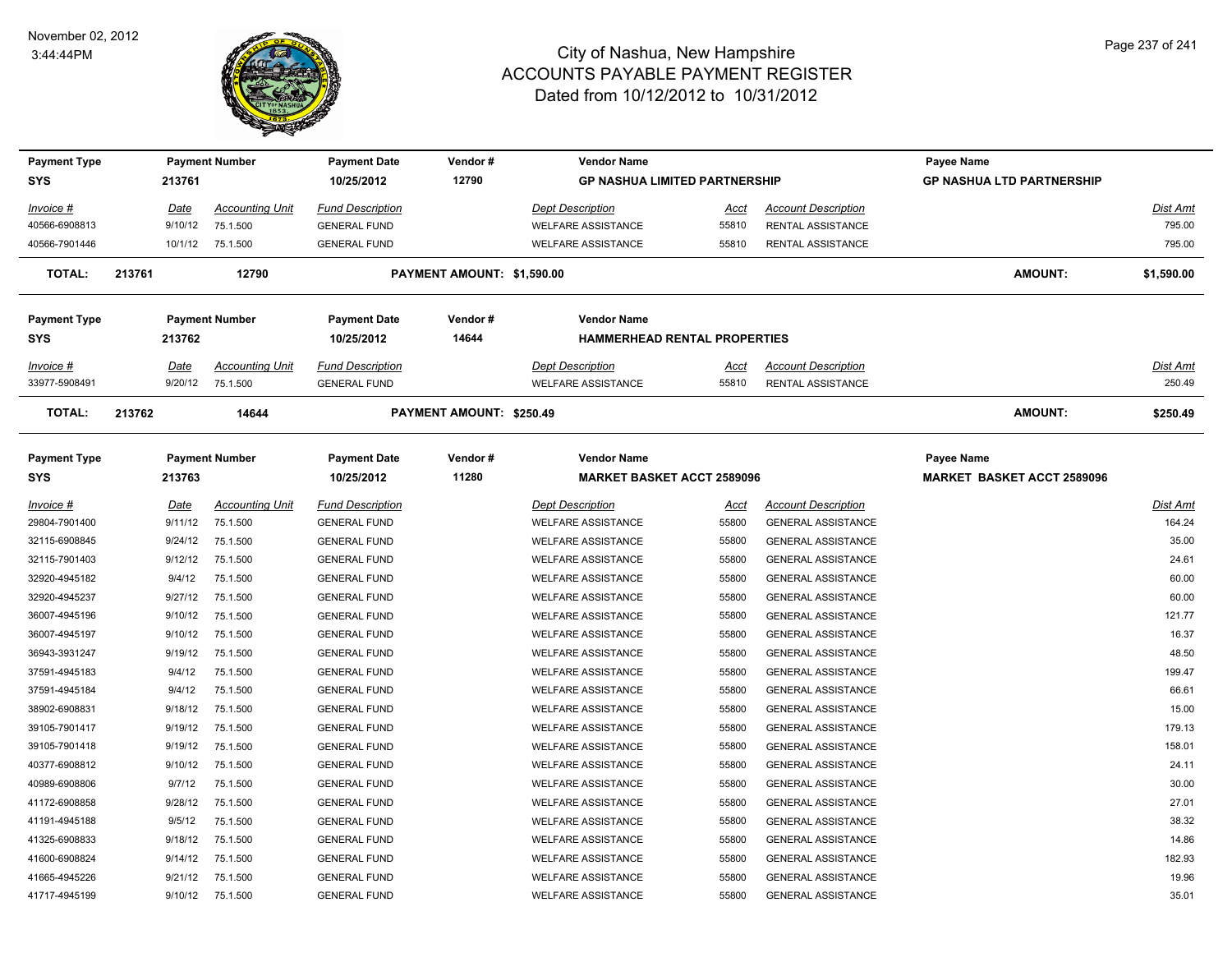

| <b>TOTAL:</b>                     | 213766             | 13454                                       |                                                | PAYMENT AMOUNT: \$528.22   |                                                         |                      |                                                        | <b>AMOUNT:</b> | \$528.22                  |
|-----------------------------------|--------------------|---------------------------------------------|------------------------------------------------|----------------------------|---------------------------------------------------------|----------------------|--------------------------------------------------------|----------------|---------------------------|
| 33221-5908397                     | 8/3/12             | 75.1.500                                    | <b>GENERAL FUND</b>                            |                            | <b>WELFARE ASSISTANCE</b>                               | 55810                | RENTAL ASSISTANCE                                      |                | 164.00                    |
| 33221-5908344                     | 7/10/12            | 75.1.500                                    | <b>GENERAL FUND</b>                            |                            | <b>WELFARE ASSISTANCE</b>                               | 55810                | RENTAL ASSISTANCE                                      |                | 364.22                    |
| $Invoice$ #                       | <u>Date</u>        | Accounting Unit                             | <b>Fund Description</b>                        |                            | <b>Dept Description</b>                                 | <u>Acct</u>          | <b>Account Description</b>                             |                | <b>Dist Amt</b>           |
| <b>Payment Type</b><br><b>SYS</b> | 213766             | <b>Payment Number</b>                       | <b>Payment Date</b><br>10/25/2012              | Vendor#<br>13454           | <b>Vendor Name</b><br><b>RJ REAL ESTATE PARTNERSHIP</b> |                      |                                                        |                |                           |
| <b>TOTAL:</b>                     | 213765             | 13346                                       |                                                | PAYMENT AMOUNT: \$828.00   |                                                         |                      |                                                        | <b>AMOUNT:</b> | \$828.00                  |
| Invoice #<br>36167-5908525        | Date               | <b>Accounting Unit</b><br>10/12/12 75.1.500 | <b>Fund Description</b><br><b>GENERAL FUND</b> |                            | <b>Dept Description</b><br><b>WELFARE ASSISTANCE</b>    | Acct<br>55810        | <b>Account Description</b><br>RENTAL ASSISTANCE        |                | Dist Amt<br>828.00        |
| <b>SYS</b>                        | 213765             |                                             | 10/25/2012                                     | 13346                      | <b>PRA PROPERTIES LTD PARTNERSHIP</b>                   |                      |                                                        |                |                           |
| <b>Payment Type</b>               |                    | <b>Payment Number</b>                       | <b>Payment Date</b>                            | Vendor#                    | <b>Vendor Name</b>                                      |                      |                                                        |                |                           |
| TOTAL:                            | 213764             | 13141                                       |                                                | PAYMENT AMOUNT: \$150.00   |                                                         |                      |                                                        | AMOUNT:        | \$150.00                  |
| Invoice #<br>38386-7901475        | Date               | <b>Accounting Unit</b><br>10/18/12 75.1.500 | <b>Fund Description</b><br><b>GENERAL FUND</b> |                            | <b>Dept Description</b><br><b>WELFARE ASSISTANCE</b>    | <u>Acct</u><br>55810 | <b>Account Description</b><br>RENTAL ASSISTANCE        |                | <b>Dist Amt</b><br>150.00 |
| <b>Payment Type</b><br><b>SYS</b> | 213764             | <b>Payment Number</b>                       | <b>Payment Date</b><br>10/25/2012              | Vendor#<br>13141           | <b>Vendor Name</b><br><b>NASHUA HOUSING AUTHORITY</b>   |                      |                                                        |                |                           |
|                                   |                    |                                             |                                                |                            |                                                         |                      |                                                        |                |                           |
| <b>TOTAL:</b>                     | 213763             | 11280                                       |                                                | PAYMENT AMOUNT: \$2,370.71 |                                                         |                      |                                                        | <b>AMOUNT:</b> | \$2,370.71                |
| 41780-7901439                     | 9/27/12            | 75.1.500                                    | <b>GENERAL FUND</b>                            |                            | <b>WELFARE ASSISTANCE</b>                               | 55800                | <b>GENERAL ASSISTANCE</b>                              |                | 14.76                     |
| 41780-7901438                     | 9/27/12            | 75.1.500                                    | <b>GENERAL FUND</b>                            |                            | <b>WELFARE ASSISTANCE</b>                               | 55800                | <b>GENERAL ASSISTANCE</b>                              |                | 50.00                     |
| 41775-5908513                     | 9/28/12            | 75.1.500                                    | <b>GENERAL FUND</b>                            |                            | <b>WELFARE ASSISTANCE</b>                               | 55800                | <b>GENERAL ASSISTANCE</b>                              |                | 28.93                     |
| 41775-5908512                     | 9/28/12            | 75.1.500                                    | <b>GENERAL FUND</b>                            |                            | <b>WELFARE ASSISTANCE</b>                               | 55800                | <b>GENERAL ASSISTANCE</b>                              |                | 77.95                     |
| 41765-6908855                     | 9/26/12            | 75.1.500                                    | <b>GENERAL FUND</b>                            |                            | <b>WELFARE ASSISTANCE</b>                               | 55800                | <b>GENERAL ASSISTANCE</b>                              |                | 15.00                     |
| 41765-6908853                     | 9/26/12            | 75.1.500                                    | <b>GENERAL FUND</b>                            |                            | <b>WELFARE ASSISTANCE</b>                               | 55800                | <b>GENERAL ASSISTANCE</b>                              |                | 50.00                     |
| 41764-4945228                     | 9/24/12            | 75.1.500                                    | <b>GENERAL FUND</b>                            |                            | <b>WELFARE ASSISTANCE</b>                               | 55800                | <b>GENERAL ASSISTANCE</b>                              |                | 85.63                     |
| 41758-6908837<br>41758-6908838    | 9/21/12<br>9/21/12 | 75.1.500<br>75.1.500                        | <b>GENERAL FUND</b><br><b>GENERAL FUND</b>     |                            | <b>WELFARE ASSISTANCE</b><br><b>WELFARE ASSISTANCE</b>  | 55800<br>55800       | <b>GENERAL ASSISTANCE</b><br><b>GENERAL ASSISTANCE</b> |                | 21.06<br>155.87           |
| 41731-6908807                     | 9/7/12             | 75.1.500                                    | <b>GENERAL FUND</b>                            |                            | <b>WELFARE ASSISTANCE</b>                               | 55800                | <b>GENERAL ASSISTANCE</b>                              |                | 100.00                    |
| 41721-5908474                     | 9/7/12             | 75.1.500                                    | <b>GENERAL FUND</b>                            |                            | <b>WELFARE ASSISTANCE</b>                               | 55800                | <b>GENERAL ASSISTANCE</b>                              |                | 61.30                     |
| 41717-4945230                     | 9/26/12            | 75.1.500                                    | <b>GENERAL FUND</b>                            |                            | <b>WELFARE ASSISTANCE</b>                               | 55800                | <b>GENERAL ASSISTANCE</b>                              |                | 48.37                     |
| 41717-4945208                     | 9/12/12            | 75.1.500                                    | <b>GENERAL FUND</b>                            |                            | <b>WELFARE ASSISTANCE</b>                               | 55800                | <b>GENERAL ASSISTANCE</b>                              |                | 122.73                    |
| 41717-4945200                     | 9/10/12            | 75.1.500                                    | <b>GENERAL FUND</b>                            |                            | <b>WELFARE ASSISTANCE</b>                               | 55800                | <b>GENERAL ASSISTANCE</b>                              |                | 18.20                     |
|                                   |                    |                                             |                                                |                            |                                                         |                      |                                                        |                |                           |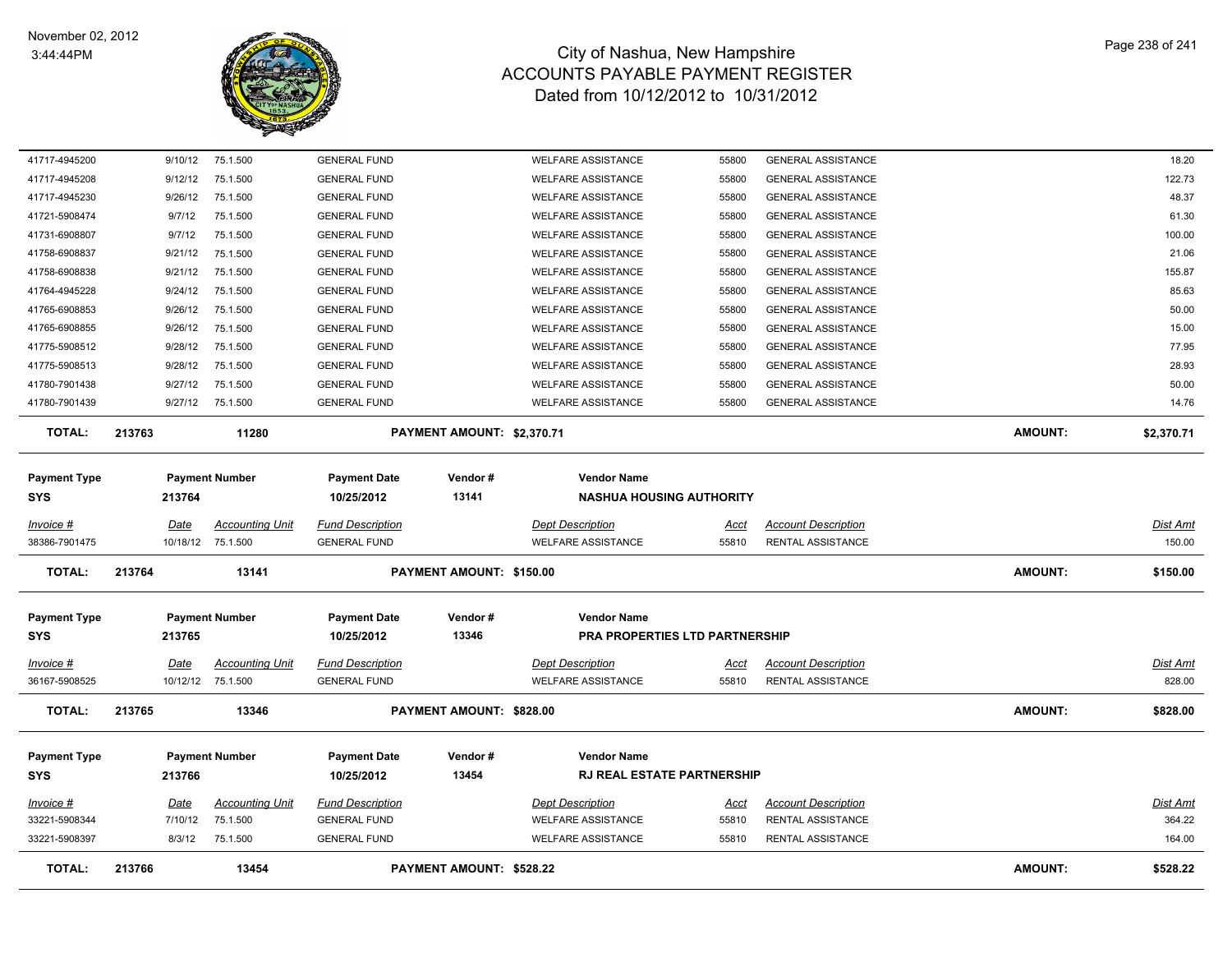

| <b>Payment Type</b>                     |        |                  | <b>Payment Number</b>                      | <b>Payment Date</b>                            | Vendor#                             | <b>Vendor Name</b>                 |                      |                                                |                |                           |
|-----------------------------------------|--------|------------------|--------------------------------------------|------------------------------------------------|-------------------------------------|------------------------------------|----------------------|------------------------------------------------|----------------|---------------------------|
| <b>SYS</b>                              |        | 213767           |                                            | 10/25/2012                                     | 10788                               | <b>WEST HOLLIS TRUST</b>           |                      |                                                |                |                           |
| Invoice #                               |        | Date             | <b>Accounting Unit</b>                     | <b>Fund Description</b>                        |                                     | <b>Dept Description</b>            | Acct                 | <b>Account Description</b>                     |                | Dist Amt                  |
| 37014-7901470                           |        |                  | 10/16/12 75.1.500                          | <b>GENERAL FUND</b>                            |                                     | <b>WELFARE ASSISTANCE</b>          | 55810                | RENTAL ASSISTANCE                              |                | 750.00                    |
| <b>TOTAL:</b>                           | 213767 |                  | 10788                                      |                                                | PAYMENT AMOUNT: \$750.00            |                                    |                      |                                                | <b>AMOUNT:</b> | \$750.00                  |
| <b>Payment Type</b>                     |        |                  | <b>Payment Number</b>                      | <b>Payment Date</b>                            | Vendor#                             | <b>Vendor Name</b>                 |                      |                                                |                |                           |
| <b>SYS</b>                              |        | 213768           |                                            | 10/25/2012                                     | 13916                               | <b>WRN REAL ESTATE LLC</b>         |                      |                                                |                |                           |
| Invoice #                               |        | Date             | <b>Accounting Unit</b>                     | <b>Fund Description</b>                        |                                     | <b>Dept Description</b>            | Acct                 | <b>Account Description</b>                     |                | <b>Dist Amt</b>           |
| 37343-5908503                           |        | 9/25/12          | 75.1.500                                   | <b>GENERAL FUND</b>                            |                                     | <b>WELFARE ASSISTANCE</b>          | 55810                | RENTAL ASSISTANCE                              |                | 940.00                    |
| <b>TOTAL:</b>                           | 213768 |                  | 13916                                      |                                                | PAYMENT AMOUNT: \$940.00            |                                    |                      |                                                | <b>AMOUNT:</b> | \$940.00                  |
| <b>Payment Type</b>                     |        |                  | <b>Payment Number</b>                      | <b>Payment Date</b>                            | Vendor#                             | <b>Vendor Name</b>                 |                      |                                                |                |                           |
| <b>SYS</b>                              |        | 213769           |                                            | 10/26/2012                                     | 999001101                           | <b>LINCOLN FINANCIAL GROUP</b>     |                      |                                                |                |                           |
| $Invoice$ #                             |        | Date             | <b>Accounting Unit</b>                     | <b>Fund Description</b>                        |                                     | <b>Dept Description</b>            | <u>Acct</u>          | <b>Account Description</b>                     |                | Dist Amt                  |
| DPW PENSION ROLLOVER 10/26/12 TF15.8200 |        |                  |                                            | <b>BPW PENSION FUND</b>                        |                                     | <b>BPW PENSION FUND</b>            | 52120                | PENSION DISTRIBUTIONS                          |                | 8,819.55                  |
| TOTAL:                                  | 213769 |                  | 999001101                                  |                                                | PAYMENT AMOUNT: \$8,819.55          |                                    |                      |                                                | <b>AMOUNT:</b> | \$8,819.55                |
| <b>Payment Type</b>                     |        |                  | <b>Payment Number</b>                      | <b>Payment Date</b>                            | Vendor#                             | <b>Vendor Name</b>                 |                      |                                                |                |                           |
| SYS                                     |        | 213770           |                                            | 10/26/2012                                     | 15112                               | <b>ACE OFFICE MACHINES</b>         |                      |                                                |                |                           |
| Invoice #<br>103677                     |        | Date             | <b>Accounting Unit</b><br>9/28/12 79.1.720 | <b>Fund Description</b><br><b>GENERAL FUND</b> |                                     | <b>Dept Description</b><br>LIBRARY | <u>Acct</u><br>71000 | <b>Account Description</b><br><b>EQUIPMENT</b> |                | <b>Dist Amt</b><br>229.99 |
| <b>TOTAL:</b>                           | 213770 |                  | 15112                                      |                                                | PAYMENT AMOUNT: \$229.99            |                                    |                      |                                                | AMOUNT:        | \$229.99                  |
| <b>Payment Type</b>                     |        |                  | <b>Payment Number</b>                      | <b>Payment Date</b>                            | Vendor#                             | <b>Vendor Name</b>                 |                      |                                                |                |                           |
| SYS                                     |        | 213771           |                                            | 10/29/2012                                     | 12729                               | <b>FLEGAL LAW OFFICES</b>          |                      |                                                |                |                           |
| Invoice #                               |        | Date             | <b>Accounting Unit</b>                     | <b>Fund Description</b>                        |                                     | <b>Dept Description</b>            | Acct                 | <b>Account Description</b>                     | Activity       | Dist Amt                  |
| 836 W HOLLIS ST                         |        | 10/29/12         | 03.1010                                    | <b>GF-PRIOR YEAR ESCROWS</b>                   |                                     | <b>LEGAL-PRIOR YEAR</b>            | 53128                | <b>LEGAL SERVICES</b>                          |                | 933.38                    |
| 836 W HOLLIS ST                         |        | 10/29/12 18.5005 |                                            | CAP PROJECTS-GEN GOVT                          |                                     | CAPITAL PROJECTS-GEN GOV'T         | 81600                | LAND                                           | 1096.01.01.30  | 500,000.00                |
| <b>TOTAL:</b>                           | 213771 |                  | 12729                                      |                                                | <b>PAYMENT AMOUNT: \$500,933.38</b> |                                    |                      |                                                | <b>AMOUNT:</b> | \$500,933.38              |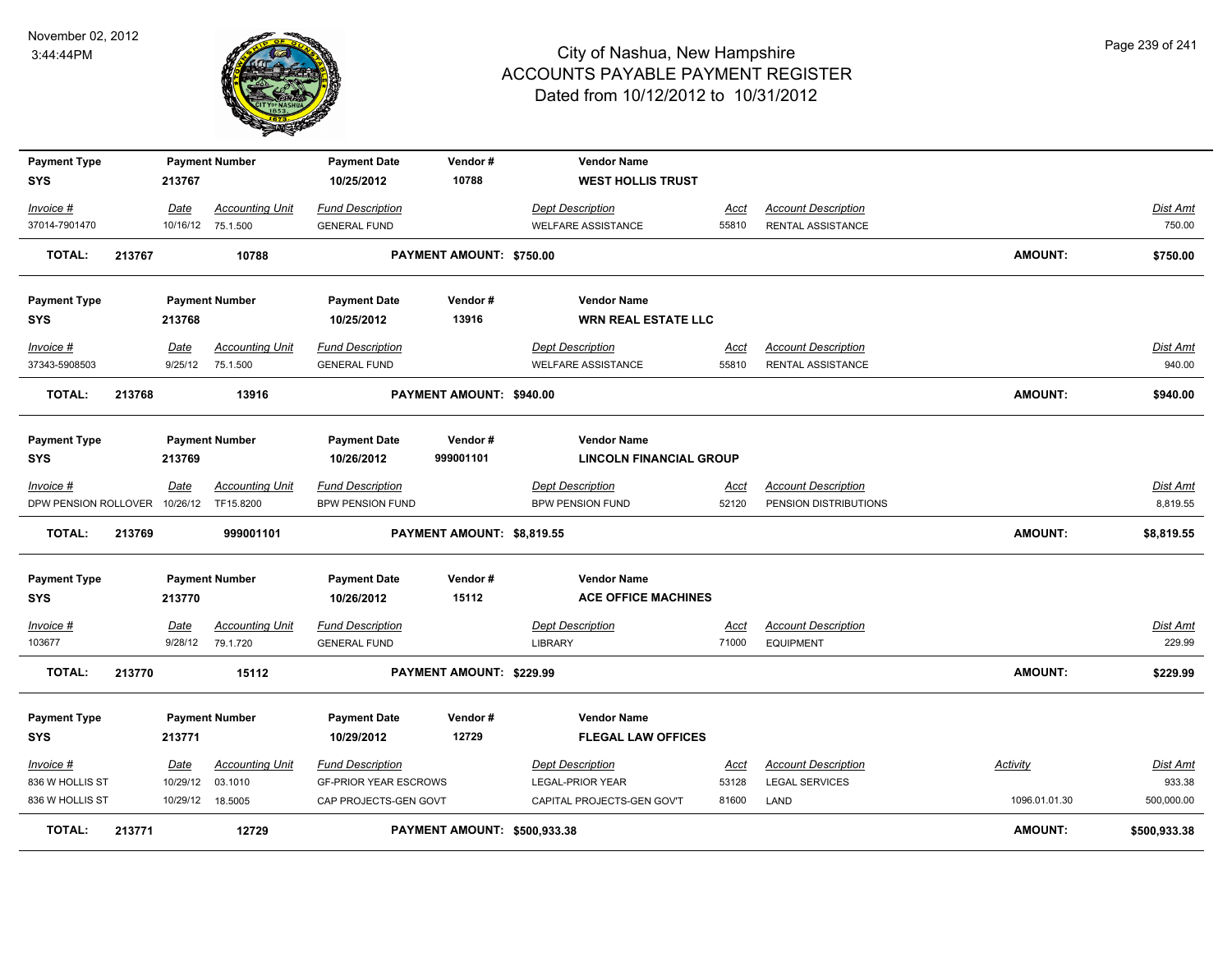

| <b>Payment Type</b> |        |                   | <b>Payment Number</b>  | <b>Payment Date</b>          | Vendor#                      | <b>Vendor Name</b>         |       |                            |                |                 |
|---------------------|--------|-------------------|------------------------|------------------------------|------------------------------|----------------------------|-------|----------------------------|----------------|-----------------|
| <b>SYS</b>          |        | 213772            |                        | 10/29/2012                   | 12729                        | <b>FLEGAL LAW OFFICES</b>  |       |                            |                |                 |
| <b>Invoice #</b>    |        | Date              | <b>Accounting Unit</b> | <b>Fund Description</b>      |                              | <b>Dept Description</b>    | Acct  | <b>Account Description</b> | Activity       | <u>Dist Amt</u> |
| 848 W HOLLIS ST     |        | 10/29/12 03.1010  |                        | <b>GF-PRIOR YEAR ESCROWS</b> |                              | LEGAL-PRIOR YEAR           | 53128 | <b>LEGAL SERVICES</b>      |                | 1,057.50        |
| 848 W HOLLIS ST     |        | 10/29/12  18.5005 |                        | CAP PROJECTS-GEN GOVT        |                              | CAPITAL PROJECTS-GEN GOV'T | 81600 | LAND                       | 1096.01.01.30  | 150,000.00      |
| <b>TOTAL:</b>       | 213772 |                   | 12729                  |                              | PAYMENT AMOUNT: \$151.057.50 |                            |       |                            | <b>AMOUNT:</b> | \$151,057.50    |